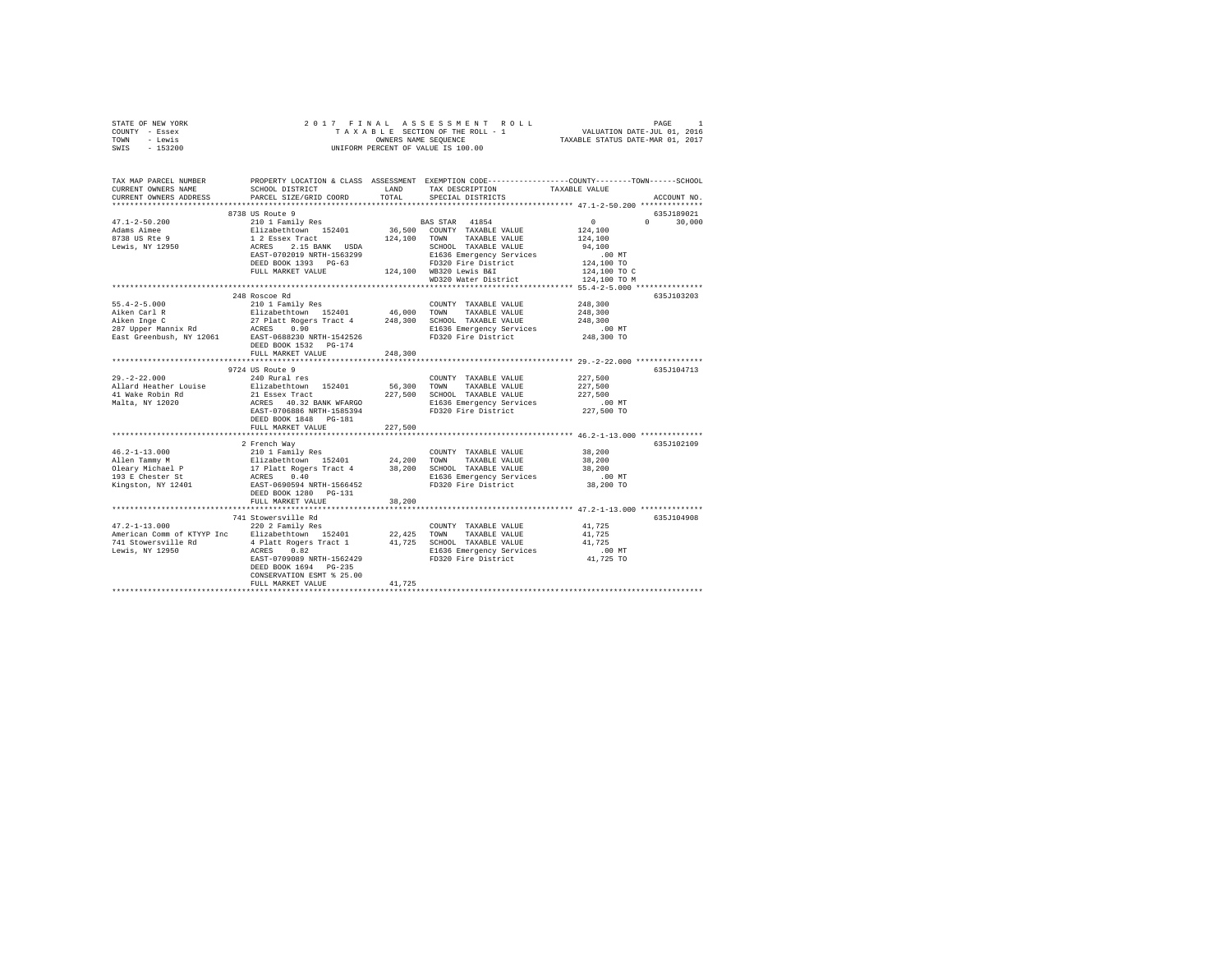| STATE OF NEW YORK                                              |                                                                                                                                                                                                                                            |         |                             |                                                       |               |
|----------------------------------------------------------------|--------------------------------------------------------------------------------------------------------------------------------------------------------------------------------------------------------------------------------------------|---------|-----------------------------|-------------------------------------------------------|---------------|
| COUNTY - Essex                                                 |                                                                                                                                                                                                                                            |         |                             |                                                       |               |
| TOWN - Lewis                                                   |                                                                                                                                                                                                                                            |         |                             |                                                       |               |
| SWIS - 153200                                                  |                                                                                                                                                                                                                                            |         |                             |                                                       |               |
|                                                                |                                                                                                                                                                                                                                            |         |                             |                                                       |               |
|                                                                |                                                                                                                                                                                                                                            |         |                             |                                                       |               |
|                                                                |                                                                                                                                                                                                                                            |         |                             |                                                       |               |
|                                                                | TAX MAP PARCEL NUMBER   PROPERTY LOCATION & CLASS ASSESSMENT EXEMPTION CODE--------------COUNTY-------TOWN-----SCHOOL                                                                                                                      |         |                             |                                                       |               |
| CURRENT OWNERS NAME                                            | SCHOOL DISTRICT                                                                                                                                                                                                                            | LAND    | TAX DESCRIPTION             | TAXABLE VALUE                                         |               |
|                                                                |                                                                                                                                                                                                                                            | TOTAL   |                             |                                                       |               |
| CURRENT OWNERS ADDRESS                                         | PARCEL SIZE/GRID COORD                                                                                                                                                                                                                     |         | SPECIAL DISTRICTS           |                                                       | ACCOUNT NO.   |
|                                                                |                                                                                                                                                                                                                                            |         |                             |                                                       |               |
|                                                                | 9111 US Route 9                                                                                                                                                                                                                            |         |                             |                                                       | 635J193001    |
| $38.3 - 1 - 6.200$                                             | 210 1 Family Res                                                                                                                                                                                                                           |         | BAS STAR 41854              | $\sim$ 0                                              | $0 \t 30.000$ |
| Anderson Gail R                                                |                                                                                                                                                                                                                                            |         |                             | 97,700                                                |               |
| 9111 US Rte 9                                                  |                                                                                                                                                                                                                                            |         |                             | 97,700                                                |               |
| Lewis, $\overline{NY}$ 12950                                   |                                                                                                                                                                                                                                            |         |                             | 67,700                                                |               |
|                                                                |                                                                                                                                                                                                                                            |         |                             | $.00$ MT                                              |               |
|                                                                |                                                                                                                                                                                                                                            |         |                             | 97,700 TO                                             |               |
|                                                                | FULL MARKET VALUE                                                                                                                                                                                                                          |         |                             |                                                       |               |
|                                                                |                                                                                                                                                                                                                                            |         |                             |                                                       |               |
|                                                                |                                                                                                                                                                                                                                            |         |                             |                                                       | 635J189013    |
|                                                                | 521 Deerhead-Reber Rd<br>210 1 Family Res                                                                                                                                                                                                  |         | BAS STAR 41854              | $\sim$ 0                                              |               |
| 38.2-1-14.001                                                  |                                                                                                                                                                                                                                            |         |                             |                                                       | $0 \t 30,000$ |
| 38.2-1-14.001<br>Anderson John E<br>Anderson Deborah L         | Elizabethtown 152401                                                                                                                                                                                                                       |         | 38,600 COUNTY TAXABLE VALUE | 160,700                                               |               |
| 521 Deerhead Reber Rd<br>Lewis, NY 12950                       | 25 31 Peru Bay Tract 160,700 TOWN TAXABLE VALUE<br>ACRS 8.54 BANK DITECH 50,700 TOWN TAXABLE VALUE<br>ACROS 8.54 BANK DITECH 50000 TAXABLE VALUE<br>DEED BOOK 1725 PG-119 160,700 PD320 Fire District<br>FULL MARKET VALUE 160,700 PD320 F |         |                             | 160,700                                               |               |
|                                                                |                                                                                                                                                                                                                                            |         |                             | 130,700                                               |               |
|                                                                |                                                                                                                                                                                                                                            |         |                             | .00 MT                                                |               |
|                                                                |                                                                                                                                                                                                                                            |         |                             | 160,700 TO                                            |               |
|                                                                |                                                                                                                                                                                                                                            |         |                             |                                                       |               |
|                                                                |                                                                                                                                                                                                                                            |         |                             |                                                       |               |
|                                                                | 265 Fox Run Rd                                                                                                                                                                                                                             |         |                             |                                                       | 635J105004    |
| $55.2 - 1 - 28.000$                                            | 210 1 Family Res BAS STAR 41854                                                                                                                                                                                                            |         |                             | $\sim$ 0                                              | $0 \t 30,000$ |
|                                                                |                                                                                                                                                                                                                                            |         |                             | 161,600                                               |               |
| Andrade Gilbert C<br>Andrade Jacqueline<br>265 Fox Run Rd      |                                                                                                                                                                                                                                            |         |                             | 161,600                                               |               |
|                                                                |                                                                                                                                                                                                                                            |         | SCHOOL TAXABLE VALUE        |                                                       |               |
|                                                                |                                                                                                                                                                                                                                            |         |                             | 131,600                                               |               |
| Elizabethtown, NY 12932                                        |                                                                                                                                                                                                                                            |         | E1636 Emergency Services    | .00 MT                                                |               |
|                                                                | EAST-0693455 NRTH-1545534                                                                                                                                                                                                                  |         | FD320 Fire District         | 161,600 TO                                            |               |
|                                                                | DEED BOOK 970 PG-92                                                                                                                                                                                                                        |         |                             |                                                       |               |
|                                                                | FULL MARKET VALUE                                                                                                                                                                                                                          | 161,600 |                             |                                                       |               |
|                                                                |                                                                                                                                                                                                                                            |         |                             |                                                       |               |
|                                                                | 181 Cutting Rd                                                                                                                                                                                                                             |         |                             |                                                       | 635J178545    |
| $56.1 - 2 - 6.000$                                             | 210 1 Family Res                                                                                                                                                                                                                           |         | BAS STAR 41854              | $\sim$ 0                                              | $0 \t 30,000$ |
|                                                                |                                                                                                                                                                                                                                            |         |                             | 120,800                                               |               |
|                                                                |                                                                                                                                                                                                                                            |         |                             | 120,800                                               |               |
| Angelicola Steve<br>Koop Rosemary<br>RD1 Box 141<br>Cutting Rd | 211 abesitation 1924 1200 COUNTY TAXABLE VALUE<br>23 Platt Rogers Tract 4 120,800 TOWN TAXABLE VALUE<br>23 Platt Rogers Tract 4 120,800 TOWN TAXABLE VALUE<br>EAST-0699431 RRTH-1547546 E1636 Emergency Services<br>DEED BOOK 984 PG-9     |         | SCHOOL TAXABLE VALUE        | 90,800                                                |               |
|                                                                |                                                                                                                                                                                                                                            |         |                             | .00 MT                                                |               |
|                                                                |                                                                                                                                                                                                                                            |         |                             |                                                       |               |
| Elizabethtown, NY 12932                                        |                                                                                                                                                                                                                                            |         |                             | 120,800 TO                                            |               |
|                                                                | FULL MARKET VALUE                                                                                                                                                                                                                          | 120,800 |                             |                                                       |               |
|                                                                |                                                                                                                                                                                                                                            |         |                             | ************************ 57.1-3-10.200 ************** |               |
|                                                                | Eqqleston Ln                                                                                                                                                                                                                               |         |                             |                                                       | 635J178557    |
|                                                                |                                                                                                                                                                                                                                            |         |                             |                                                       |               |
|                                                                |                                                                                                                                                                                                                                            |         |                             |                                                       |               |
|                                                                |                                                                                                                                                                                                                                            |         |                             |                                                       |               |
|                                                                |                                                                                                                                                                                                                                            |         |                             |                                                       |               |
|                                                                |                                                                                                                                                                                                                                            |         |                             | 00 MT.<br>22,900 TO                                   |               |
|                                                                |                                                                                                                                                                                                                                            |         |                             |                                                       |               |
|                                                                | EAST-0723540 NRTH-1546864                                                                                                                                                                                                                  |         |                             |                                                       |               |
|                                                                | DEED BOOK 1817 PG-315                                                                                                                                                                                                                      |         |                             |                                                       |               |
|                                                                |                                                                                                                                                                                                                                            | 22,900  |                             |                                                       |               |
|                                                                | FULL MARKET VALUE                                                                                                                                                                                                                          |         |                             |                                                       |               |
|                                                                |                                                                                                                                                                                                                                            |         |                             |                                                       |               |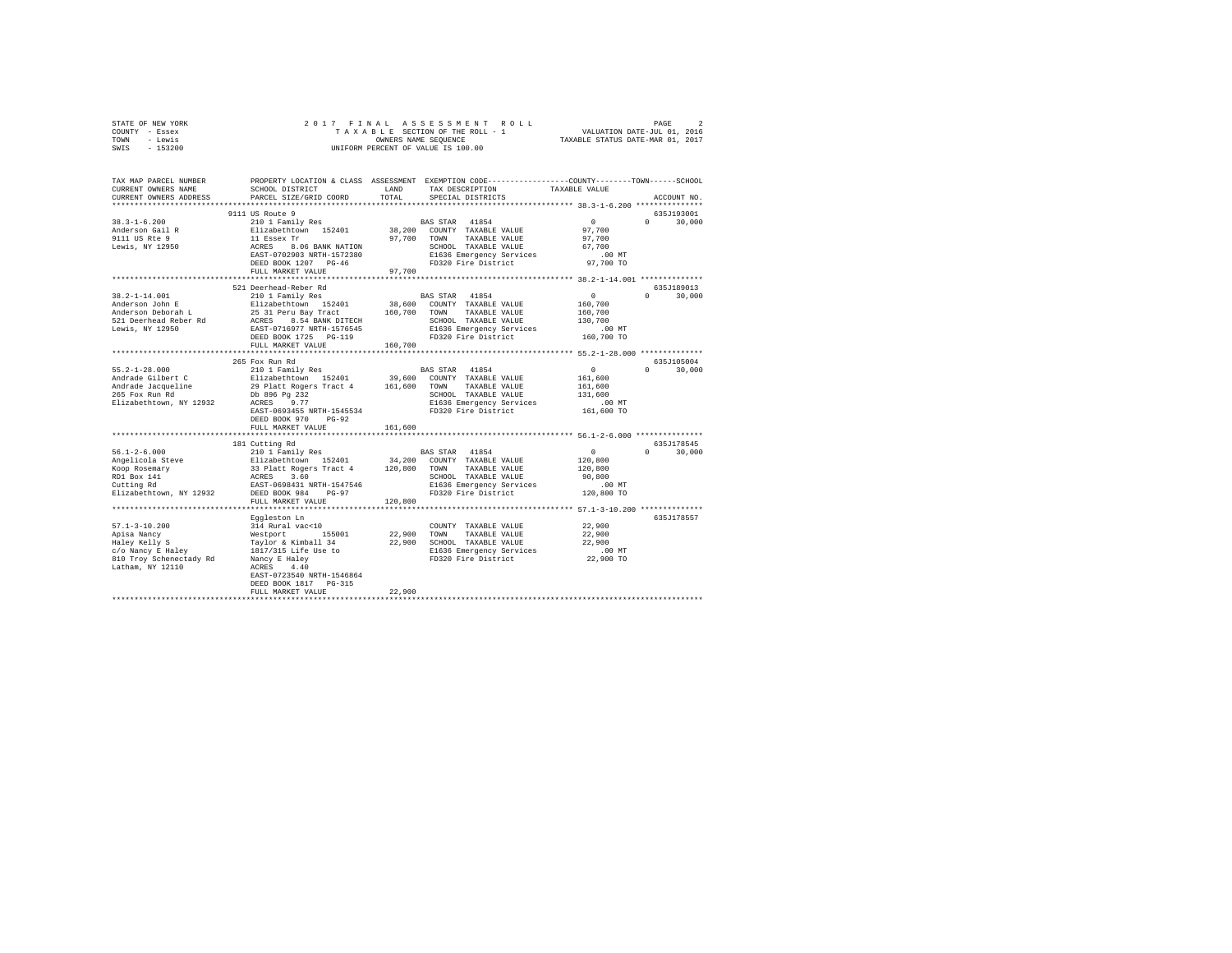| - Lewis<br>TOWN        |                                                | OWNERS NAME SEQUENCE |                                                                                                 | TAXABLE STATUS DATE-MAR 01, 2017 |                                 |
|------------------------|------------------------------------------------|----------------------|-------------------------------------------------------------------------------------------------|----------------------------------|---------------------------------|
| $-153200$<br>SWIS      |                                                |                      | UNIFORM PERCENT OF VALUE IS 100.00                                                              |                                  |                                 |
|                        |                                                |                      |                                                                                                 |                                  |                                 |
|                        |                                                |                      |                                                                                                 |                                  |                                 |
| TAX MAP PARCEL NUMBER  |                                                |                      | PROPERTY LOCATION & CLASS ASSESSMENT EXEMPTION CODE---------------COUNTY-------TOWN------SCHOOL |                                  |                                 |
| CURRENT OWNERS NAME    | SCHOOL DISTRICT                                | LAND                 | TAX DESCRIPTION                                                                                 | TAXABLE VALUE                    |                                 |
| CURRENT OWNERS ADDRESS | PARCEL SIZE/GRID COORD                         | TOTAL                | SPECIAL DISTRICTS                                                                               |                                  | ACCOUNT NO.                     |
|                        |                                                |                      |                                                                                                 |                                  |                                 |
|                        | Carlott Rd                                     |                      |                                                                                                 |                                  | 635J190019                      |
| $46.4 - 1 - 6.400$     | 311 Res vac land                               |                      | COUNTY TAXABLE VALUE                                                                            | 21,700                           |                                 |
| Archibold Judith M     | Elizabethtown 152401                           | 21,700               | TOWN<br>TAXABLE VALUE                                                                           | 21,700                           |                                 |
| 14 Saratoga Farm Rd    | 22 Platt Rogers Tr 4                           | 21,700               | SCHOOL TAXABLE VALUE                                                                            | 21,700                           |                                 |
| Ballston Spa, NY 12020 | ACRES 3.20                                     |                      | E1636 Emergency Services                                                                        | $.00$ MT                         |                                 |
|                        | EAST-0691731 NRTH-1557583                      |                      | FD320 Fire District                                                                             | 21,700 TO                        |                                 |
|                        | DEED BOOK 947 PG-305                           |                      |                                                                                                 |                                  |                                 |
|                        | FULL MARKET VALUE                              | 21,700               |                                                                                                 |                                  |                                 |
|                        |                                                |                      |                                                                                                 |                                  |                                 |
|                        | Reber Rd                                       |                      |                                                                                                 |                                  | 635J180016                      |
| $29.4 - 1 - 22.000$    | 322 Rural vac>10                               |                      | COUNTY TAXABLE VALUE                                                                            | 4.200                            |                                 |
| Arnold Eric J          | Elizabethtown 152401                           | 4,200 TOWN           | TAXABLE VALUE                                                                                   | 4,200                            |                                 |
| Arnold Pamela R        | 66 Essex Tract                                 | 4,200                | SCHOOL TAXABLE VALUE                                                                            | 4.200                            |                                 |
| 605 Reber Rd           | 6.06ac                                         |                      | E1636 Emergency Services                                                                        | .00 MT                           |                                 |
| Willsboro, NY 12996    | ACRES 4.20                                     |                      | FD320 Fire District                                                                             | 4,200 TO                         |                                 |
|                        | EAST-0720402 NRTH-1583756                      |                      |                                                                                                 |                                  |                                 |
|                        | DEED BOOK 1301 PG-128                          |                      |                                                                                                 |                                  |                                 |
|                        | FULL MARKET VALUE                              | 4,200                |                                                                                                 |                                  |                                 |
|                        |                                                |                      |                                                                                                 |                                  |                                 |
|                        | Hyde Rd                                        |                      |                                                                                                 |                                  | 635J100108                      |
| $47.2 - 1 - 36.000$    | 322 Rural vac>10                               |                      | COUNTY TAXABLE VALUE                                                                            | 15,700                           |                                 |
| Arsenault Philip       | Elizabethtown 152401                           | 15,700               | TOWN<br>TAXABLE VALUE                                                                           | 15,700                           |                                 |
| 1003 Cty Rte 10        | 38 Platt Rogers                                | 15,700               | SCHOOL TAXABLE VALUE                                                                            | 15,700                           |                                 |
| PO Box 57              | 40ac                                           |                      | E1636 Emergency Services                                                                        | $.00$ MT                         |                                 |
| Lewis, NY 12950        | ACRES 21.40                                    |                      | FD320 Fire District                                                                             | 15,700 TO                        |                                 |
|                        | EAST-0718234 NRTH-1560732                      |                      |                                                                                                 |                                  |                                 |
|                        | DEED BOOK 1079 PG-178                          |                      |                                                                                                 |                                  |                                 |
|                        | FULL MARKET VALUE                              | 15,700               |                                                                                                 |                                  |                                 |
|                        | 1003 County Route 10                           |                      |                                                                                                 |                                  | 635J100109                      |
| $47.3 - 2 - 3.000$     | 210 1 Family Res                               |                      | BAS STAR 41854                                                                                  | $\mathbf{0}$                     | $\Omega$ and $\Omega$<br>30,000 |
| Arsenault Philip       |                                                |                      | 36,400 COUNTY TAXABLE VALUE                                                                     | 127,900                          |                                 |
| Arsenault Marilyn      | Elizabethtown 152401<br>2 Platt Rogers Tract 1 | 127,900              | TOWN<br>TAXABLE VALUE                                                                           | 127,900                          |                                 |
| 1003 Ctv Rte 10        | 4ac                                            |                      | SCHOOL TAXABLE VALUE                                                                            | 97,900                           |                                 |
| PO Box 57              | ACRES<br>5.80                                  |                      | E1636 Emergency Services                                                                        | $.00$ MT                         |                                 |
| Lewis, NY 12950        | EAST-0702483 NRTH-1558397                      |                      | FD320 Fire District                                                                             | 127,900 TO                       |                                 |
|                        | $PG-212$<br>DEED BOOK 435                      |                      | WB320 Lewis B&I                                                                                 | 127,900 TO C                     |                                 |
|                        | FULL MARKET VALUE                              |                      | 127.900 WD320 Water District                                                                    | 127,900 TO M                     |                                 |
|                        |                                                |                      |                                                                                                 |                                  |                                 |

STATE OF NEW YORK 2 0 1 7 F I N A L A S S E S S M E N T R O L L PAGE 3 COUNTY - Essex T A X A B L E SECTION OF THE ROLL - 1 VALUATION DATE-JUL 01, 2016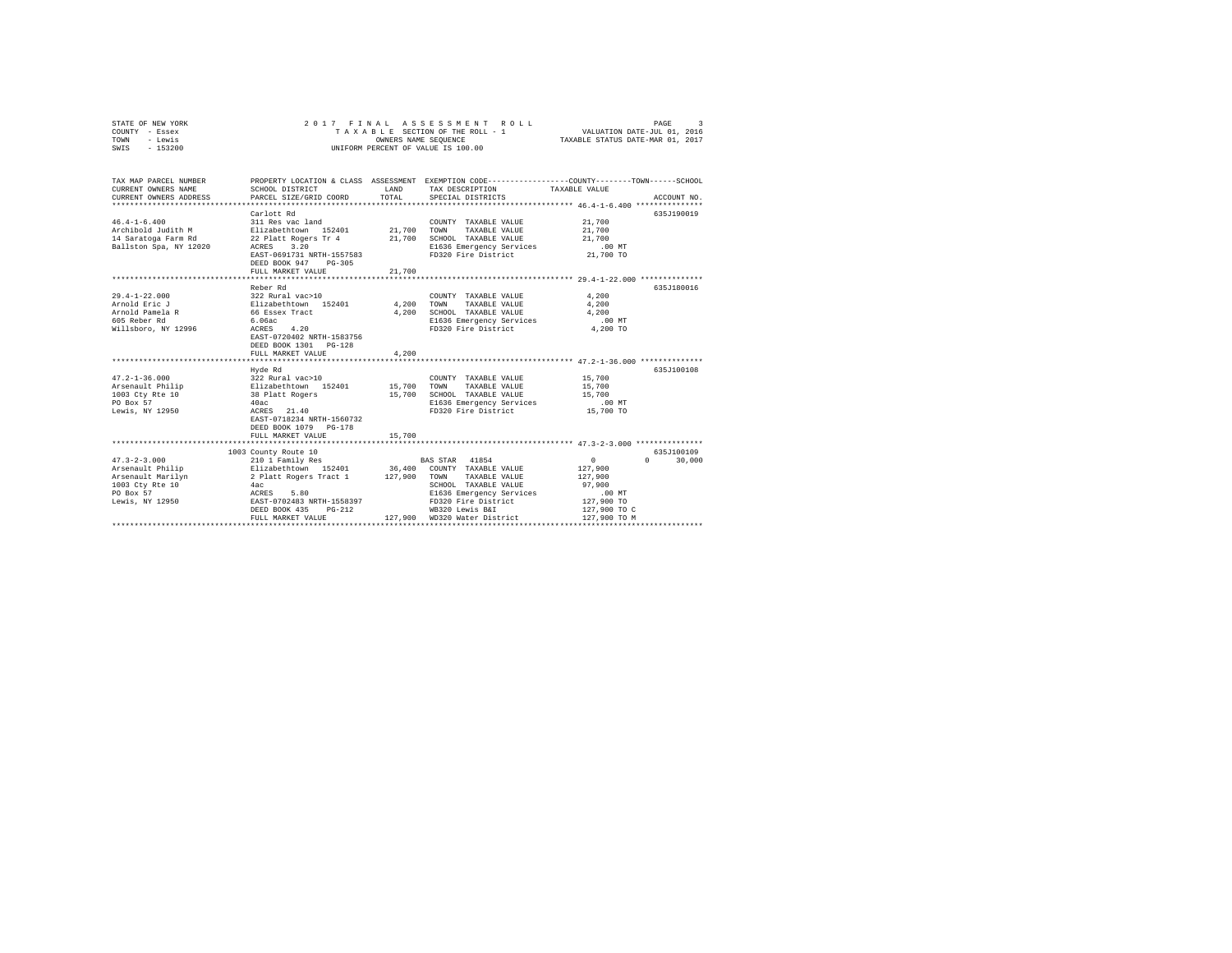| STATE OF NEW YORK | 2017 FINAL ASSESSMENT ROLL         | PAGE<br>4                        |
|-------------------|------------------------------------|----------------------------------|
| COUNTY - Essex    | TAXABLE SECTION OF THE ROLL - 1    | VALUATION DATE-JUL 01, 2016      |
| TOWN<br>- Lewis   | OWNERS NAME SEOUENCE               | TAXABLE STATUS DATE-MAR 01, 2017 |
| $-153200$<br>SWIS | UNIFORM PERCENT OF VALUE IS 100.00 |                                  |

| TAX MAP PARCEL NUMBER<br>CURRENT OWNERS NAME<br>CURRENT OWNERS ADDRESS | SCHOOL DISTRICT<br>PARCEL SIZE/GRID COORD                                              | LAND<br>TOTAL | TAX DESCRIPTION<br>SPECIAL DISTRICTS          | PROPERTY LOCATION & CLASS ASSESSMENT EXEMPTION CODE---------------COUNTY-------TOWN-----SCHOOL<br>TAXABLE VALUE<br>ACCOUNT NO. |
|------------------------------------------------------------------------|----------------------------------------------------------------------------------------|---------------|-----------------------------------------------|--------------------------------------------------------------------------------------------------------------------------------|
|                                                                        |                                                                                        |               |                                               |                                                                                                                                |
|                                                                        | 8562 US Route 9                                                                        |               |                                               | 635J105305                                                                                                                     |
|                                                                        |                                                                                        |               | COUNTY TAXABLE VALUE                          | 11,700                                                                                                                         |
|                                                                        |                                                                                        |               |                                               | 11,700                                                                                                                         |
|                                                                        |                                                                                        |               |                                               | 11,700                                                                                                                         |
|                                                                        |                                                                                        |               | E1636 Emergency Services                      | $.00$ MT                                                                                                                       |
|                                                                        | ACRES 0.10                                                                             |               | FD320 Fire District                           | 11,700 TO                                                                                                                      |
|                                                                        | EAST-0701339 NRTH-1558830                                                              |               |                                               | 11,700 TO C                                                                                                                    |
|                                                                        | DEED BOOK 1768 PG-307                                                                  |               | WB320 Lewis B&I<br>WD320 Water District       | 11,700 TO M                                                                                                                    |
|                                                                        | FULL MARKET VALUE                                                                      | 11,700        |                                               |                                                                                                                                |
|                                                                        |                                                                                        |               |                                               |                                                                                                                                |
|                                                                        | County Route 10                                                                        |               |                                               | 635J101002                                                                                                                     |
| $47.13 - 2 - 19.000$                                                   | 311 Res vac land                                                                       |               | COUNTY TAXABLE VALUE                          | 3,000                                                                                                                          |
|                                                                        |                                                                                        | 3,000 TOWN    | TAXABLE VALUE                                 | 3,000                                                                                                                          |
|                                                                        |                                                                                        | 3,000         | SCHOOL TAXABLE VALUE                          | 3,000                                                                                                                          |
|                                                                        |                                                                                        |               | E1636 Emergency Services                      | $.00$ MT                                                                                                                       |
|                                                                        |                                                                                        |               | FD320 Fire District                           | 3,000 TO                                                                                                                       |
|                                                                        |                                                                                        |               |                                               | 3,000 TO C                                                                                                                     |
|                                                                        | FULL MARKET VALUE                                                                      |               | WB320 Lewis B&I<br>3,000 WD320 Water District | 3,000 TO M                                                                                                                     |
|                                                                        |                                                                                        |               |                                               |                                                                                                                                |
|                                                                        | 963 County Route 10                                                                    |               |                                               | 635J101308                                                                                                                     |
| $47.13 - 2 - 23.000$                                                   | 210 1 Family Res                                                                       |               | COUNTY TAXABLE VALUE                          | 87,400                                                                                                                         |
| Arsenault Philip E II Blizabethtown 152401 30,800 TOWN                 |                                                                                        |               | TAXABLE VALUE                                 | 87,400                                                                                                                         |
| Arsenault Marilyn M                                                    | 2 Platt Rogers Tract 1<br>ACRES 0.39<br>EAST-0701160 NRTH-1558773                      |               | 87,400 SCHOOL TAXABLE VALUE                   | 87,400                                                                                                                         |
| PO Box 57                                                              |                                                                                        |               | E1636 Emergency Services                      | $.00$ MT                                                                                                                       |
| Lewis, NY 12950                                                        |                                                                                        |               | FD320 Fire District                           | 87,400 TO                                                                                                                      |
|                                                                        | DEED BOOK 989<br>$PG-98$                                                               |               | WB320 Lewis B&I                               | 87,400 TO C                                                                                                                    |
|                                                                        | FULL MARKET VALUE                                                                      | 87,400        | WD320 Water District                          | 87,400 TO M                                                                                                                    |
|                                                                        |                                                                                        |               |                                               |                                                                                                                                |
|                                                                        | Hale Hill Ln                                                                           |               |                                               | 6379978518                                                                                                                     |
| $38.1 - 1 - 8.000$                                                     |                                                                                        |               | COUNTY TAXABLE VALUE                          | 5,400                                                                                                                          |
| Arthur Dennis                                                          |                                                                                        |               | 5,400 TOWN TAXABLE VALUE                      | 5,400                                                                                                                          |
| 476 Moss Rd                                                            | 314 Rural vac<10<br>Elizabethtown 152401<br>Essex Tract Lot 15&18<br>ACRES 3.29        |               | 5,400 SCHOOL TAXABLE VALUE                    | 5,400                                                                                                                          |
| Lewis, NY 12950                                                        |                                                                                        |               | E1636 Emergency Services                      | $.00$ MT                                                                                                                       |
|                                                                        | EAST-0704003 NRTH-1580776                                                              |               | FD320 Fire District                           | 5,400 TO                                                                                                                       |
|                                                                        | DEED BOOK 1618 PG-116                                                                  |               |                                               |                                                                                                                                |
|                                                                        | FULL MARKET VALUE                                                                      | 5,400         |                                               |                                                                                                                                |
|                                                                        |                                                                                        |               |                                               | 6379979039                                                                                                                     |
| $38.1 - 1 - 32.000$                                                    |                                                                                        |               | COUNTY TAXABLE VALUE                          | 4,500                                                                                                                          |
| Arthur Dennis                                                          |                                                                                        | 4,500         | TOWN<br>TAXABLE VALUE                         | 4,500                                                                                                                          |
| 476 Moss Rd                                                            | Hale Hill<br>311 Ras vac land<br>Elizabethcown 152401<br>18 Essex Tract<br>****** 0.71 | 4,500         | SCHOOL TAXABLE VALUE                          | 4,500                                                                                                                          |
| Lewis, NY 12950                                                        |                                                                                        |               | E1636 Emergency Services                      | $.00$ MT                                                                                                                       |
|                                                                        | EAST-0703936 NRTH-1580191                                                              |               | FD320 Fire District                           | 4,500 TO                                                                                                                       |
|                                                                        | DEED BOOK 1618    PG-116                                                               |               |                                               |                                                                                                                                |
|                                                                        | FULL MARKET VALUE                                                                      | 4,500         |                                               |                                                                                                                                |
|                                                                        |                                                                                        |               |                                               |                                                                                                                                |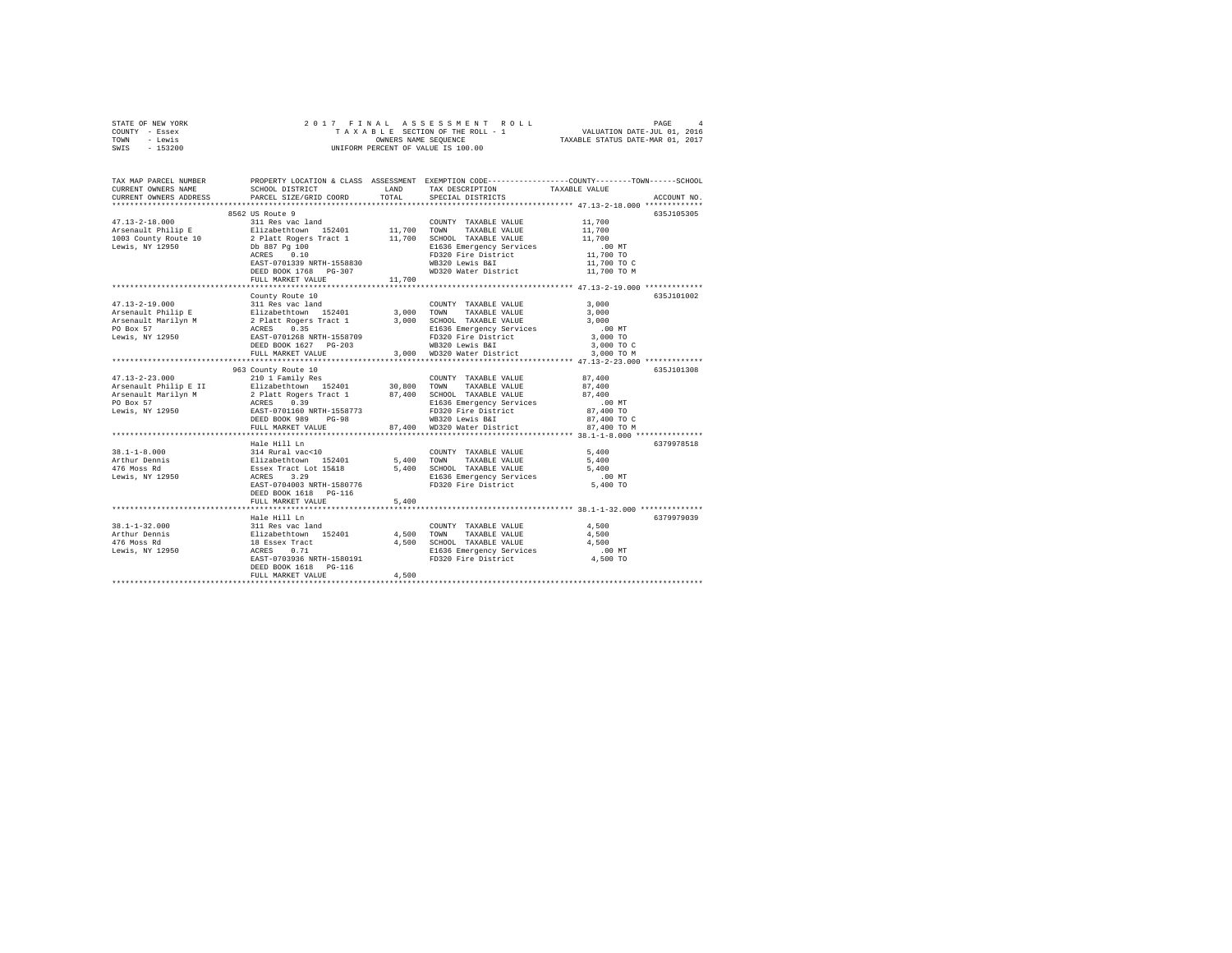| STATE OF NEW YORK<br>COUNTY - Essex<br>- Lewis<br>TOWN | 2017 FINAL<br>ASSESSMENT<br>ROLL<br>PAGE<br>VALUATION DATE-JUL 01, 2016<br>TAXABLE SECTION OF THE ROLL - 1<br>TAXABLE STATUS DATE-MAR 01, 2017<br>OWNERS NAME SEQUENCE |                   |                                               |                                                                                                                 |
|--------------------------------------------------------|------------------------------------------------------------------------------------------------------------------------------------------------------------------------|-------------------|-----------------------------------------------|-----------------------------------------------------------------------------------------------------------------|
| SWIS<br>$-153200$                                      |                                                                                                                                                                        |                   | UNIFORM PERCENT OF VALUE IS 100.00            |                                                                                                                 |
| TAX MAP PARCEL NUMBER<br>CURRENT OWNERS NAME           | SCHOOL DISTRICT                                                                                                                                                        | LAND              | TAX DESCRIPTION                               | PROPERTY LOCATION & CLASS ASSESSMENT EXEMPTION CODE---------------COUNTY-------TOWN-----SCHOOL<br>TAXABLE VALUE |
| CURRENT OWNERS ADDRESS                                 | PARCEL SIZE/GRID COORD                                                                                                                                                 | TOTAL             | SPECIAL DISTRICTS                             | ACCOUNT NO.                                                                                                     |
|                                                        |                                                                                                                                                                        |                   |                                               |                                                                                                                 |
|                                                        | Fox Run Rd                                                                                                                                                             |                   |                                               | 635J100110                                                                                                      |
| $55.2 - 1 - 17.110$<br>Arthur Dennis L II              | 322 Rural vac>10<br>Elizabethtown 152401                                                                                                                               | 40,600            | COUNTY TAXABLE VALUE<br>TOWN<br>TAXABLE VALUE | 40,600<br>40,600                                                                                                |
| 476 Moss Rd                                            | 30 Platt Rogers Tract 4                                                                                                                                                | 40,600            | SCHOOL TAXABLE VALUE                          | 40,600                                                                                                          |
| Lewis, NY 12950                                        | ACRES 38.30                                                                                                                                                            |                   | E1636 Emergency Services                      | .00MT                                                                                                           |
|                                                        | EAST-0694960 NRTH-1548731                                                                                                                                              |                   | FD320 Fire District                           | 40,600 TO                                                                                                       |
|                                                        | DEED BOOK 1534 PG-82                                                                                                                                                   |                   |                                               |                                                                                                                 |
|                                                        | FULL MARKET VALUE                                                                                                                                                      | 40,600            |                                               |                                                                                                                 |
|                                                        | **************************                                                                                                                                             |                   |                                               | ********************** 55.2-1-17.131 **************                                                             |
|                                                        | 370 Fox Run Rd                                                                                                                                                         |                   |                                               | 635Z000004                                                                                                      |
| $55.2 - 1 - 17.131$<br>Arthur Dennis L II              | 312 Vac w/imprv                                                                                                                                                        | 35,600            | COUNTY TAXABLE VALUE<br>TOWN<br>TAXABLE VALUE | 35,700                                                                                                          |
| 476 Moss Rd                                            | Elizabethtown 152401<br>30 Platt Rogers Tr 4                                                                                                                           | 35,700            | SCHOOL TAXABLE VALUE                          | 35,700<br>35,700                                                                                                |
| Lewis, NY 12950                                        | ACRES<br>5.00                                                                                                                                                          |                   | E1636 Emergency Services                      | $.00$ MT                                                                                                        |
|                                                        | EAST-0694016 NRTH-1548203                                                                                                                                              |                   | FD320 Fire District                           | 35,700 TO                                                                                                       |
|                                                        | DEED BOOK 1534 PG-82                                                                                                                                                   |                   |                                               |                                                                                                                 |
|                                                        | FULL MARKET VALUE                                                                                                                                                      | 35,700            |                                               |                                                                                                                 |
|                                                        |                                                                                                                                                                        | ***********       |                                               |                                                                                                                 |
|                                                        | 476 Moss Rd                                                                                                                                                            |                   |                                               | 635J105113                                                                                                      |
| $38.4 - 1 - 25.000$                                    | 210 1 Family Res                                                                                                                                                       |                   | COUNTY TAXABLE VALUE                          | 117,900                                                                                                         |
| Arthur Nancy L<br>1237 Sunset Dr                       | Elizabethtown 152401<br>18 Peru Bay Tract                                                                                                                              | 33,300<br>117,900 | TOWN<br>TAXABLE VALUE<br>SCHOOL TAXABLE VALUE | 117,900<br>117,900                                                                                              |
| Willsboro, NY 12996                                    | Db 936 Pg 085                                                                                                                                                          |                   | E1636 Emergency Services                      | $.00$ MT                                                                                                        |
|                                                        | ACRES<br>2.67                                                                                                                                                          |                   | FD320 Fire District                           | 117,900 TO                                                                                                      |
|                                                        | EAST-0712967 NRTH-1571274                                                                                                                                              |                   |                                               |                                                                                                                 |
|                                                        | DEED BOOK 1380 PG-140                                                                                                                                                  |                   |                                               |                                                                                                                 |
|                                                        | FULL MARKET VALUE                                                                                                                                                      | 117,900           |                                               |                                                                                                                 |
|                                                        |                                                                                                                                                                        |                   |                                               |                                                                                                                 |
|                                                        | 111 Seventy Ln                                                                                                                                                         |                   |                                               | 635J104408<br>$\Omega$<br>$\Omega$                                                                              |
| $46.2 - 1 - 7.100$<br>Ashline Betheny A                | 270 Mfg housing<br>Elizabethtown 152401                                                                                                                                | 25,000            | 41854<br>BAS STAR<br>COUNTY TAXABLE VALUE     | 30,000<br>34,100                                                                                                |
| 11 Seventy Ln                                          | 17 Platt Rogers Tract 4                                                                                                                                                | 34,100            | TAXABLE VALUE<br>TOWN                         | 34,100                                                                                                          |
| Lewis, NY 12950                                        | 2.71<br>ACRES                                                                                                                                                          |                   | SCHOOL TAXABLE VALUE                          | 4,100                                                                                                           |
|                                                        | EAST-0690159 NRTH-1566590                                                                                                                                              |                   | E1636 Emergency Services                      | $.00$ MT                                                                                                        |
|                                                        | DEED BOOK 1094 PG-274                                                                                                                                                  |                   | FD320 Fire District                           | 34,100 TO                                                                                                       |
|                                                        | FULL MARKET VALUE                                                                                                                                                      | 34,100            |                                               |                                                                                                                 |
|                                                        |                                                                                                                                                                        |                   |                                               | *********************************** 38.3-1-18.200 **************                                                |
|                                                        | 9154 US Route 9                                                                                                                                                        |                   |                                               | 635J100914                                                                                                      |
| $38.3 - 1 - 18.200$                                    | 210 1 Family Res                                                                                                                                                       |                   | COUNTY TAXABLE VALUE                          | 86,500                                                                                                          |
| Ashline Wayne M<br>Ashline Yvonne M                    | Elizabethtown 152401<br>11 Essex Tract                                                                                                                                 | 33,800<br>86,500  | TOWN<br>TAXABLE VALUE<br>SCHOOL TAXABLE VALUE | 86,500<br>86,500                                                                                                |
| 1168 Middle Rd                                         | ACRES 3.20                                                                                                                                                             |                   | E1636 Emergency Services                      | $.00$ MT                                                                                                        |
| Willsboro, NY 12996                                    | EAST-0703982 NRTH-1572721                                                                                                                                              |                   | FD320 Fire District                           | 86,500 TO                                                                                                       |
|                                                        | DEED BOOK 1631 PG-100                                                                                                                                                  |                   |                                               |                                                                                                                 |
|                                                        | FULL MARKET VALUE                                                                                                                                                      | 86,500            |                                               |                                                                                                                 |
|                                                        |                                                                                                                                                                        |                   |                                               |                                                                                                                 |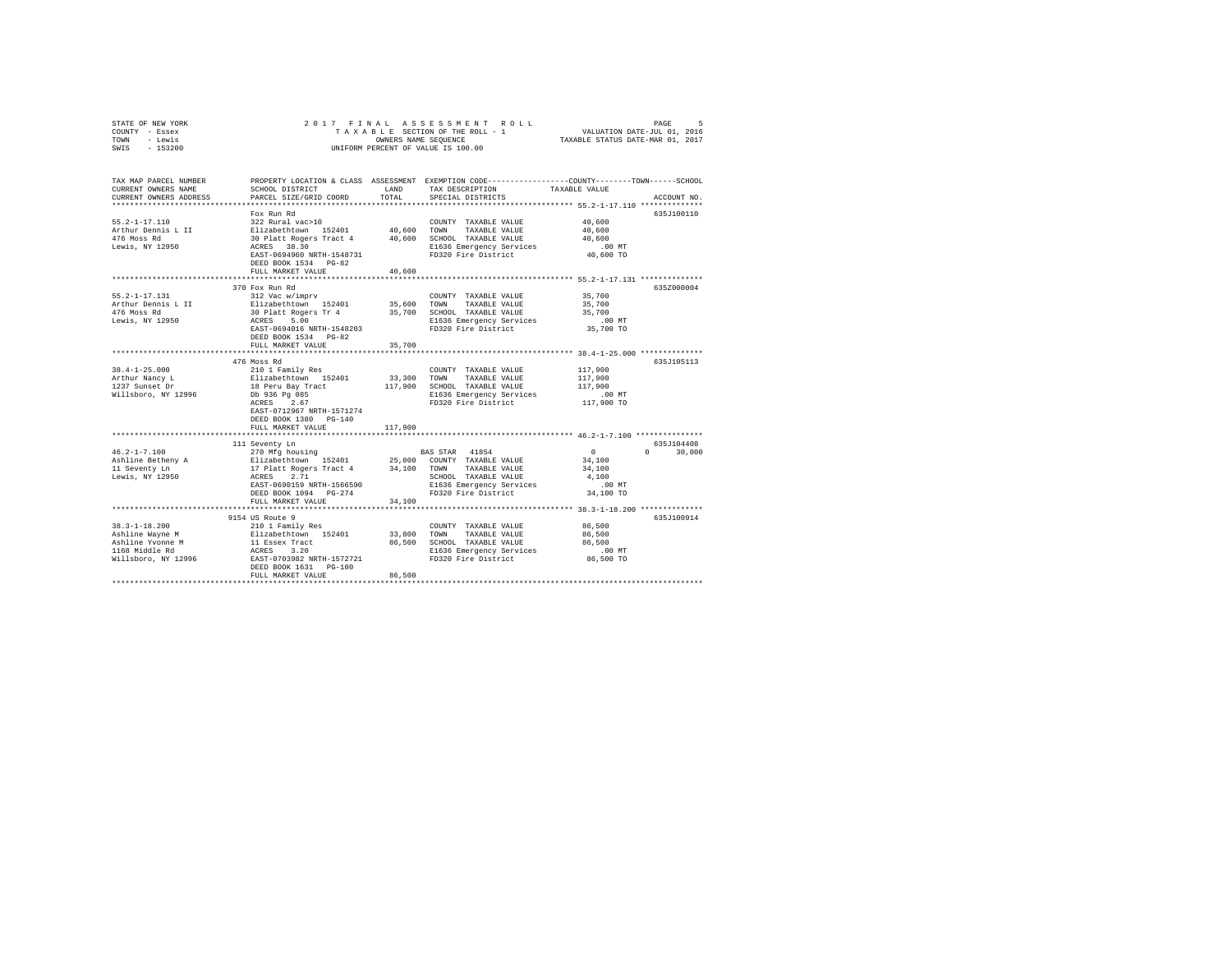| STATE OF NEW YORK | 2017 FINAL ASSESSMENT ROLL         | б.<br>PAGE                       |
|-------------------|------------------------------------|----------------------------------|
| COUNTY - Essex    | TAXABLE SECTION OF THE ROLL - 1    | VALUATION DATE-JUL 01, 2016      |
| TOWN<br>- Lewis   | OWNERS NAME SEOUENCE               | TAXABLE STATUS DATE-MAR 01, 2017 |
| - 153200<br>SWIS  | UNIFORM PERCENT OF VALUE IS 100.00 |                                  |

| TAX MAP PARCEL NUMBER<br>CURRENT OWNERS NAME<br>CURRENT OWNERS ADDRESS                                     | SCHOOL DISTRICT<br>PARCEL SIZE/GRID COORD                                                                                                                                                                                          | LAND<br>TOTAL | PROPERTY LOCATION & CLASS ASSESSMENT EXEMPTION CODE---------------COUNTY-------TOWN------SCHOOL<br>TAX DESCRIPTION<br>SPECIAL DISTRICTS                                          | TAXABLE VALUE                                                         | ACCOUNT NO. |
|------------------------------------------------------------------------------------------------------------|------------------------------------------------------------------------------------------------------------------------------------------------------------------------------------------------------------------------------------|---------------|----------------------------------------------------------------------------------------------------------------------------------------------------------------------------------|-----------------------------------------------------------------------|-------------|
|                                                                                                            | 8712 US Route 9<br>EAST-0701885 NRTH-1562618<br>DEED BOOK 915<br>$PG-344$<br>FULL MARKET VALUE                                                                                                                                     |               | COUNTY TAXABLE VALUE<br>TAXABLE VALUE 37,500<br>37,500 SCHOOL TAXABLE VALUE<br>E1636 Emergency Services<br>FD320 Fire District<br>WB320 Lewis B&I<br>37,500 WD320 Water District | 37,500<br>37,500<br>.00 MT<br>37,500 TO<br>37,500 TO C<br>37,500 TO M | 635J102205  |
| $47.1 - 2 - 45.200$<br>Aszmus Garry<br>334 Lake Dr<br>Lake Peekskill, NY 10537 ACRES                       | US Route 9<br>311 Res vac land<br>Elizabethtown 152401<br>1 Essex Tract                                                                                                                                                            |               | COUNTY TAXABLE VALUE 200                                                                                                                                                         | 200 TO C<br>200 TO M                                                  | 635J181003  |
|                                                                                                            | FULL MARKET VALUE                                                                                                                                                                                                                  | 99.600        |                                                                                                                                                                                  |                                                                       | 635J179004  |
|                                                                                                            | 349 Fox Run Rd<br>EAST-0693773 NRTH-1547581<br>DEED BOOK 1085 PG-107<br>FULL MARKET VALUE                                                                                                                                          | 23,500        | FD320 Fire District                                                                                                                                                              | 23,500 TO                                                             | 635J186010  |
| $47.2 - 2 - 6.120$<br>Aubin Leslie<br>Aubin Leslie<br>Aubin Linnie<br>5225 Main St<br>Huntington, VT 05462 | Hulbert Rd<br>322 Rural vac>10<br>Elizabethcown 152401 9,600 TOWN<br>35 Platt Rogers 9,600 SCHOO<br>ACRES 11.00<br>EAST-0713654 NRTH-1561599 E1636<br>EAST-0713654 NRTH-1561599 E1636<br>DEED BOOK 1558 PG-34<br>FULL MARKET VALUE | 9,600         | COUNTY TAXABLE VALUE                                                                                                                                                             | 9,600                                                                 | 635Z008011  |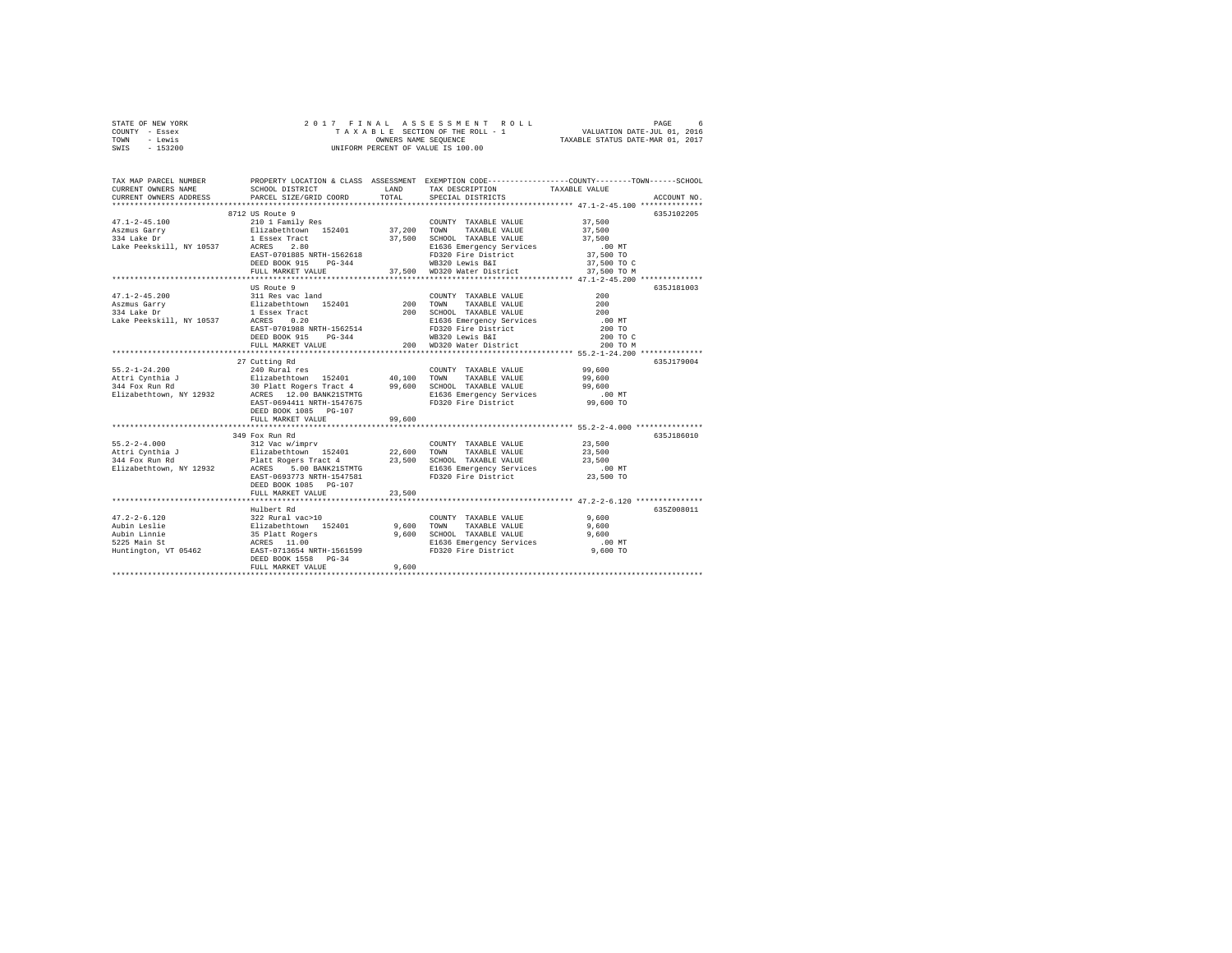| STATE OF NEW YORK | 2017 FINAL ASSESSMENT ROLL         | PAGE                             |
|-------------------|------------------------------------|----------------------------------|
| COUNTY - Essex    | TAXABLE SECTION OF THE ROLL - 1    | VALUATION DATE-JUL 01, 2016      |
| TOWN<br>- Lewis   | OWNERS NAME SEOUENCE               | TAXABLE STATUS DATE-MAR 01, 2017 |
| $-153200$<br>SWIS | UNIFORM PERCENT OF VALUE IS 100.00 |                                  |

| TAX MAP PARCEL NUMBER<br>CURRENT OWNERS NAME<br>CURRENT OWNERS ADDRESS                                     | SCHOOL DISTRICT<br>PARCEL SIZE/GRID COORD                                                                                                                                                                          | <b>T.AND</b><br>TOTAL          | PROPERTY LOCATION & CLASS ASSESSMENT EXEMPTION CODE---------------COUNTY-------TOWN-----SCHOOL<br>TAX DESCRIPTION<br>SPECIAL DISTRICTS            | TAXABLE VALUE                                                                                                  | ACCOUNT NO.                       |
|------------------------------------------------------------------------------------------------------------|--------------------------------------------------------------------------------------------------------------------------------------------------------------------------------------------------------------------|--------------------------------|---------------------------------------------------------------------------------------------------------------------------------------------------|----------------------------------------------------------------------------------------------------------------|-----------------------------------|
| $47.2 - 1 - 56.000$<br>Aubin Leslie A<br>c/o Claude & Sonja Aubin<br>PO Box 592<br>Elizabethtown, NY 12932 | 69 Hulbert Rd<br>260 Seasonal res<br>Elizabethtown 152401<br>35 Platt Rogers<br>ACRES<br>1.80<br>EAST-0713802 NRTH-1563113<br>DEED BOOK 1152 PG-274<br>FULL MARKET VALUE<br>.                                      | 32,400<br>45,800<br>45,800<br> | COUNTY TAXABLE VALUE<br>TOWN<br>TAXABLE VALUE<br>SCHOOL TAXABLE VALUE<br>E1636 Emergency Services<br>FD320 Fire District                          | 45,800<br>45,800<br>45,800<br>$.00$ MT<br>45,800 TO<br>*************** 47.1-1-2.100 **********                 | 635J100113                        |
| $47.1 - 1 - 2.100$<br>Aubin Patricia A<br>PO Box 533<br>Lewis, NY 12950                                    | 77 Pulsifer Ln<br>270 Mfg housing<br>Elizabethtown 152401<br>15 Platt Rogers<br>1260/66 Easement<br>ACRES<br>0.43<br>EAST-0699831 NRTH-1568056<br>DEED BOOK 804<br>$PG-167$<br>FULL MARKET VALUE                   | 25,000<br>30,300<br>30,300     | ENH STAR 41834<br>COUNTY TAXABLE VALUE<br>TAXABLE VALUE<br>TOWN<br>SCHOOL TAXABLE VALUE<br>E1636 Emergency Services<br>FD320 Fire District        | 0<br>30,300<br>30,300<br>$\Omega$<br>.00 MT<br>30,300 TO                                                       | 635.7101712<br>$\Omega$<br>30,300 |
| $47.2 - 1 - 14.000$<br>Aubin Tammie<br>Aubin Michael<br>322 Moss Rd<br>Lewis, NY 12950                     | 322 Moss Rd<br>210 1 Family Res<br>Elizabethtown 152401<br>2 Peru Bay Tract<br>ACRES 1.80<br>EAST-0712363 NRTH-1567538<br>DEED BOOK 1489 PG-215<br>FULL MARKET VALUE                                               | 32,400<br>100,600<br>100,600   | BAS STAR 41854<br>COUNTY TAXABLE VALUE<br>TAXABLE VALUE<br>TOWN<br>SCHOOL TAXABLE VALUE<br>E1636 Emergency Services<br>FD320 Fire District        | $\circ$<br>100,600<br>100,600<br>70,600<br>.00 MT<br>100,600 TO                                                | 635J100201<br>30,000<br>$\cap$    |
| $56.1 - 2 - 12.000$<br>Aubin Wendy<br>Aubin Alan<br>257 Cutting Rd<br>Elizabethtown, NY 12932              | ***********************<br>257 Cutting Rd<br>210 1 Family Res<br>Elizabethtown 152401<br>33 Platt Rogers Tract 4 93,100<br>ACRES<br>1.00<br>EAST-0700111 NRTH-1546501<br>DEED BOOK 1188 PG-48<br>FULL MARKET VALUE | 93,100                         | ENH STAR 41834<br>31,600 COUNTY TAXABLE VALUE<br>TOWN<br>TAXABLE VALUE<br>SCHOOL TAXABLE VALUE<br>E1636 Emergency Services<br>FD320 Fire District | $\sim$ 0<br>93,100<br>93,100<br>27,600<br>$.00$ MT<br>93,100 TO<br>*************** 47.2-2-6.200 ************** | 635J174022<br>$\Omega$<br>65,500  |
| $47.2 - 2 - 6.200$<br>Aubin Wesley<br>PO Box 558<br>Lewis, NY 12950                                        | 68 Hulbert Rd<br>312 Vac w/imprv<br>slizabethtown 152401<br>35 & 36 Platt Rogers<br>ACRES 17.50<br>EAST-0713628 NRTH-1562458<br>DEED BOOK 1556 PG-37<br>FULL MARKET VALUE                                          | 32,400<br>35,400<br>35,400     | COUNTY TAXABLE VALUE<br>TOWN<br>TAXABLE VALUE<br>SCHOOL TAXABLE VALUE<br>E1636 Emergency Services<br>FD320 Fire District                          | 35,400<br>35,400<br>35,400<br>$.00$ MT<br>35,400 TO                                                            | 635Z008010                        |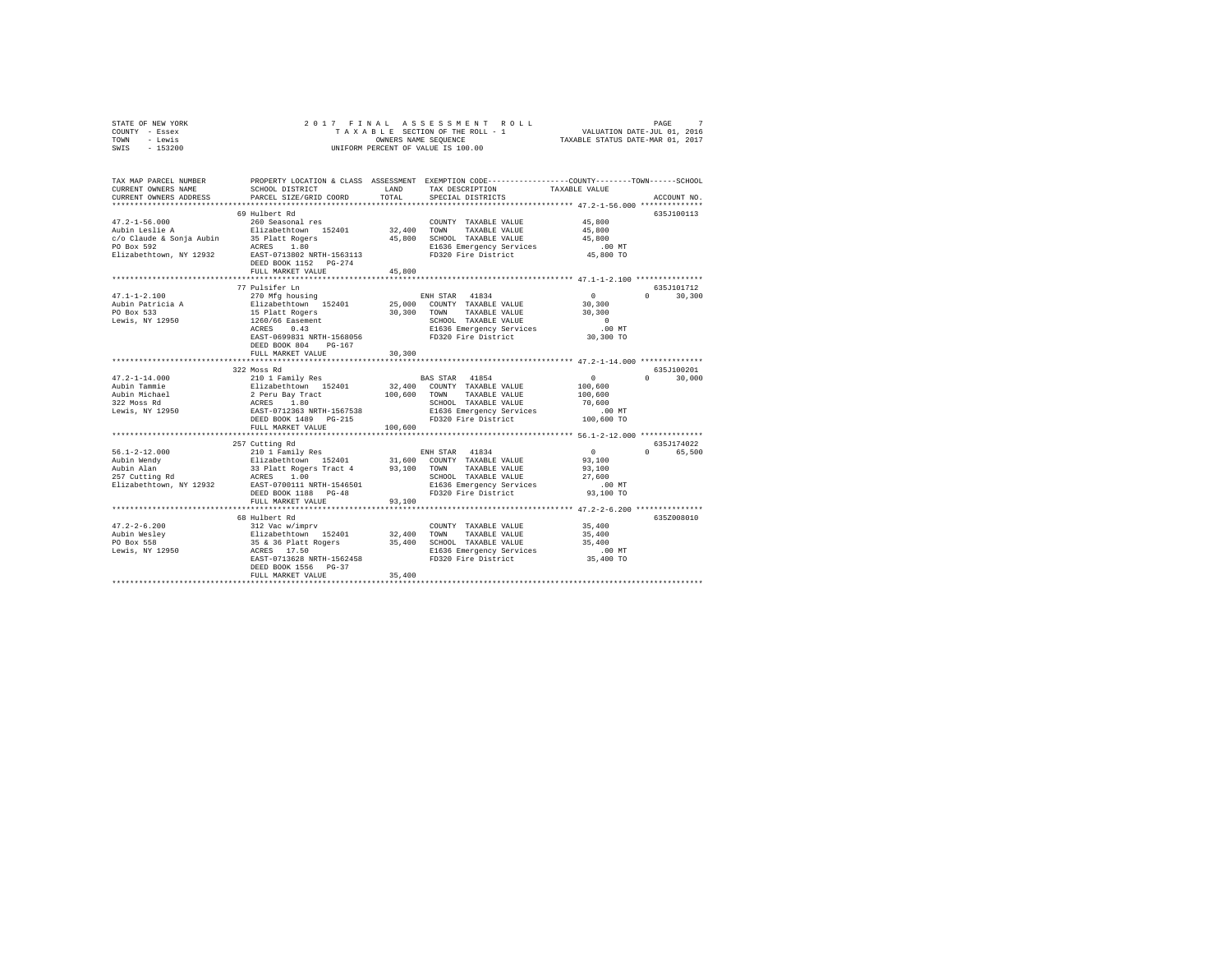| STATE OF NEW YORK | 2017 FINAL ASSESSMENT ROLL         | PAGE                             |
|-------------------|------------------------------------|----------------------------------|
| COUNTY - Essex    | TAXABLE SECTION OF THE ROLL - 1    | VALUATION DATE-JUL 01, 2016      |
| TOWN<br>- Lewis   | OWNERS NAME SEOUENCE               | TAXABLE STATUS DATE-MAR 01, 2017 |
| - 153200<br>SWIS  | UNIFORM PERCENT OF VALUE IS 100.00 |                                  |

| TAX MAP PARCEL NUMBER<br>CURRENT OWNERS NAME         | SCHOOL DISTRICT                                     | LAND                  | TAX DESCRIPTION                                 | PROPERTY LOCATION & CLASS ASSESSMENT EXEMPTION CODE----------------COUNTY-------TOWN-----SCHOOL<br>TAXABLE VALUE |
|------------------------------------------------------|-----------------------------------------------------|-----------------------|-------------------------------------------------|------------------------------------------------------------------------------------------------------------------|
| CURRENT OWNERS ADDRESS<br>**********************     | PARCEL SIZE/GRID COORD                              | TOTAL                 | SPECIAL DISTRICTS                               | ACCOUNT NO.                                                                                                      |
|                                                      | 86 Osawentha Dr                                     |                       |                                                 | 635.7174009                                                                                                      |
| $47.13 - 4 - 17.000$                                 | 270 Mfg housing                                     |                       | COUNTY TAXABLE VALUE                            | 35,000                                                                                                           |
| Baker Ronald J Jr                                    | Elizabethtown 152401                                | 34,600 TOWN           | TAXABLE VALUE                                   | 35,000                                                                                                           |
| 27 Point Rd                                          | 14 Platt Rogers Tract 4 35,000 SCHOOL TAXABLE VALUE |                       |                                                 | 35,000                                                                                                           |
| Willsboro, NY 12996                                  | ACRES<br>0.80                                       |                       | E1636 Emergency Services                        | $.00$ MT                                                                                                         |
|                                                      | EAST-0700943 NRTH-1560552                           |                       | FD320 Fire District                             | 35,000 TO                                                                                                        |
|                                                      | DEED BOOK 1428 PG-143                               |                       | WB320 Lewis B&I                                 | 35,000 TO C                                                                                                      |
|                                                      | FULL MARKET VALUE                                   |                       | 35,000 WD320 Water District                     | 35,000 TO M                                                                                                      |
|                                                      | Brainards Forge Rd                                  |                       |                                                 | ******************************** 56.2-3-20.000 *************<br>635J103701                                       |
| $56.2 - 3 - 20.000$                                  | 322 Rural vac>10                                    |                       | COUNTY TAXABLE VALUE                            | 73,500                                                                                                           |
| Bamberger Marie A                                    | Elizabethtown 152401                                | 73,500                | TOWN<br>TAXABLE VALUE                           | 73,500                                                                                                           |
| Mitchell Simon J                                     | 32 & 35 Mccormicks                                  | 73,500                | SCHOOL TAXABLE VALUE                            | 73,500                                                                                                           |
| c/o Ann M Mitchell                                   | ACRES 80.60                                         |                       |                                                 | .00 MT                                                                                                           |
| 488 Brainards Forge Rd                               | EAST-0716569 NRTH-1546319                           |                       | E1636 Emergency Services<br>FD320 Fire District | 73,500 TO                                                                                                        |
| Westport, NY 12993                                   | DEED BOOK 1867 PG-120                               |                       |                                                 |                                                                                                                  |
|                                                      | FULL MARKET VALUE                                   | 73,500                |                                                 |                                                                                                                  |
| PRIOR OWNER ON 3/01/2017                             |                                                     |                       |                                                 |                                                                                                                  |
| Mitchell Gerald A                                    |                                                     |                       |                                                 |                                                                                                                  |
|                                                      |                                                     |                       |                                                 |                                                                                                                  |
|                                                      | US Route 9                                          |                       |                                                 | 635J102713                                                                                                       |
| $47.3 - 1 - 9.100$                                   | 322 Rural vac>10                                    |                       | COUNTY TAXABLE VALUE                            | 39,500                                                                                                           |
| Baran Andrew T                                       | Elizabethtown 152401                                | 39,500 TOWN           | TAXABLE VALUE                                   | 39,500                                                                                                           |
| Baran Patricia E                                     |                                                     | 39,500                | SCHOOL TAXABLE VALUE                            | 39,500                                                                                                           |
|                                                      |                                                     |                       | E1636 Emergency Services                        | .00 MT                                                                                                           |
| Saratoga Springs, NY 12866 EAST-0700288 NRTH-1555908 |                                                     |                       | FD320 Fire District                             | 39,500 TO                                                                                                        |
|                                                      | DEED BOOK 1222 PG-243<br>FULL MARKET VALUE          | 39,500                |                                                 |                                                                                                                  |
|                                                      |                                                     |                       |                                                 |                                                                                                                  |
|                                                      | 498 Moss Rd                                         |                       |                                                 | 635J105108                                                                                                       |
| $38.4 - 1 - 24.110$                                  | 314 Rural vac<10                                    |                       | COUNTY TAXABLE VALUE                            | 23,900                                                                                                           |
| Barber Debra V                                       |                                                     | 23,900                | TOWN<br>TAXABLE VALUE                           | 23,900                                                                                                           |
| 19 Golf Course Rd                                    | Elizabethtown 152401<br>18 Peru Bay Tract           | 23,900                | SCHOOL TAXABLE VALUE                            | 23,900                                                                                                           |
| Malone, NY 12953                                     | ACRES<br>5.43                                       |                       | E1636 Emergency Services                        | .00 MT                                                                                                           |
|                                                      | EAST-0713086 NRTH-1571528                           |                       | FD320 Fire District                             | 23,900 TO                                                                                                        |
|                                                      | DEED BOOK 943<br>$PG-274$                           |                       |                                                 |                                                                                                                  |
|                                                      | FULL MARKET VALUE                                   | 23,900                |                                                 |                                                                                                                  |
|                                                      |                                                     |                       |                                                 |                                                                                                                  |
|                                                      | Redmond Rd                                          |                       |                                                 | 635J100204                                                                                                       |
| $47.4 - 1 - 2.000$                                   | 322 Rural vac>10                                    |                       | COUNTY TAXABLE VALUE                            | 51,100                                                                                                           |
| Bardon William E Estate<br>c/o Margaret N Bardon     | Elizabethtown 152401<br>5 Platt Rogers Tract 1      | 51,100 TOWN<br>51,100 | TAXABLE VALUE<br>SCHOOL TAXABLE VALUE           | 51,100<br>51,100                                                                                                 |
| 98 Maryland St                                       | ACRES 57.50                                         |                       | E1636 Emergency Services                        | $.00$ MT                                                                                                         |
| Marshfield, MA 02050                                 | EAST-0709372 NRTH-1557631                           |                       | FD320 Fire District                             | 51,100 TO                                                                                                        |
|                                                      | DEED BOOK 1459 PG-324                               |                       |                                                 |                                                                                                                  |
|                                                      | FULL MARKET VALUE                                   | 51,100                |                                                 |                                                                                                                  |
|                                                      |                                                     |                       |                                                 |                                                                                                                  |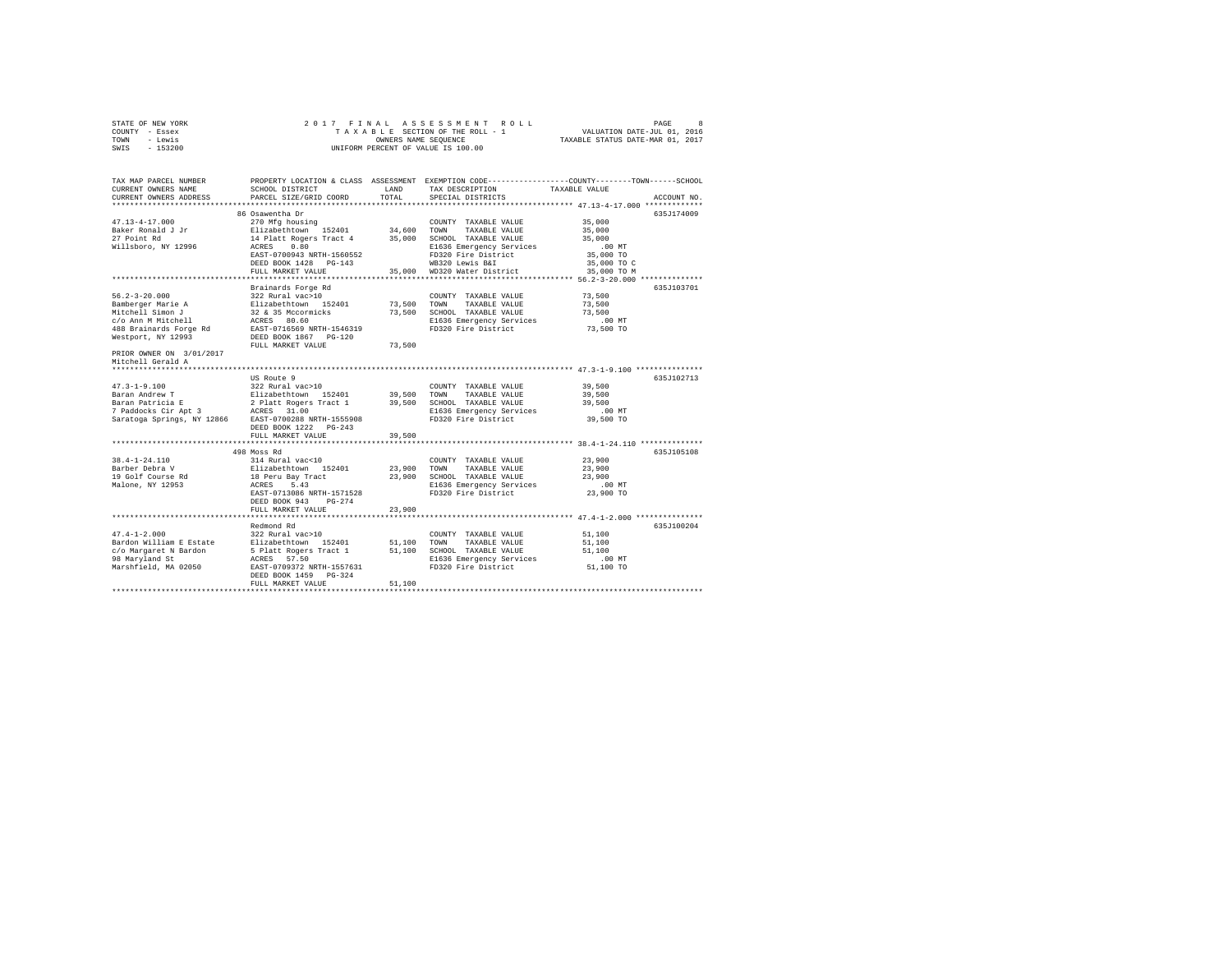| STATE OF NEW YORK | 2017 FINAL ASSESSMENT ROLL         | -9<br>PAGE                       |
|-------------------|------------------------------------|----------------------------------|
| COUNTY - Essex    | TAXABLE SECTION OF THE ROLL - 1    | VALUATION DATE-JUL 01, 2016      |
| TOWN<br>- Lewis   | OWNERS NAME SEOUENCE               | TAXABLE STATUS DATE-MAR 01, 2017 |
| - 153200<br>SWIS  | UNIFORM PERCENT OF VALUE IS 100.00 |                                  |
|                   |                                    |                                  |

| TAX MAP PARCEL NUMBER | PROPERTY LOCATION & CLASS ASSESSMENT EXEMPTION CODE---------------COUNTY-------TOWN------SCHOOL                                                                                                                                                                                                  | LAND    | TAX DESCRIPTION TAXABLE VALUE<br>TOTAL SPECIAL DISTRICTS                                                               |                                                                   | ACCOUNT NO.                               |
|-----------------------|--------------------------------------------------------------------------------------------------------------------------------------------------------------------------------------------------------------------------------------------------------------------------------------------------|---------|------------------------------------------------------------------------------------------------------------------------|-------------------------------------------------------------------|-------------------------------------------|
|                       | 140 Moss Rd<br>$\begin{tabular}{lcccccc} 47.2-1-15.000 & 240~Rural res & & & & & & & & 55.000 & 25.000 & 25.000 & 25.000 & 25.000 & 25.000 & 25.000 & 25.000 & 25.000 & 25.000 & 25.000 & 25.000 & 25.000 & 25.000 & 25.000 & 25.000 & 25.000 & 25.000 & 25.000 & 25.000 & 25.000 & 25.000 & 25$ |         |                                                                                                                        |                                                                   | 635J100115                                |
|                       | ERST-0711094 NRTH-1567795<br>ERST-0711094 NRTH-1567795<br>ERED BOOK 604 PG-282<br>FULL MARKET VALUE ANGELE CHARGE PRESS RESPENSE PRESS RESPENSE ON THE STATE OF THE MELTIC CONTRAINED FOR PRINT<br>FULL MARKET VALUE ANGELE 135,100 FO                                                           |         |                                                                                                                        |                                                                   |                                           |
|                       | 8546 US Route 9<br>DEED BOOK 1037 PG-14<br>FULL MARKET VALUE                                                                                                                                                                                                                                     |         | SCHOOL TAXABLE VALUE 67,300<br>E1636 Emergency Services .00 MT<br>$5-14$ FD320 Fire District<br>97,300 WB320 Lewis B&I | $0 \qquad \qquad$<br>97,300<br>97,300<br>97,300 TO<br>97,300 TO C | 635J100207<br>$0 \qquad \qquad$<br>30,000 |
|                       |                                                                                                                                                                                                                                                                                                  |         | WD320 Water District 97,300 TO M                                                                                       |                                                                   |                                           |
|                       | 408 Fox Run Rd<br>IRTH-1549164<br>PG-438<br>DEED BOOK 481<br>FULL MARKET VALUE                                                                                                                                                                                                                   | 213,000 | TAXABLE VALUE 213,000<br>E1636 Emergency Services .00 MT<br>FD320 Fire District 213,000 TO                             | $\sim$ 0<br>213,000<br>147,500                                    | 635J100206<br>$\Omega$<br>65,500          |
|                       | Fox Run Rd<br>DEED BOOK 1206 PG-328<br>FULL MARKET VALUE                                                                                                                                                                                                                                         | 22,000  | SCHOOL TAXABLE VALUE 22,000<br>E1636 Emergency Services .00 MT<br>FD320 Fire District 22,000 TO                        | 22,000<br>22,000                                                  | 635Z000003                                |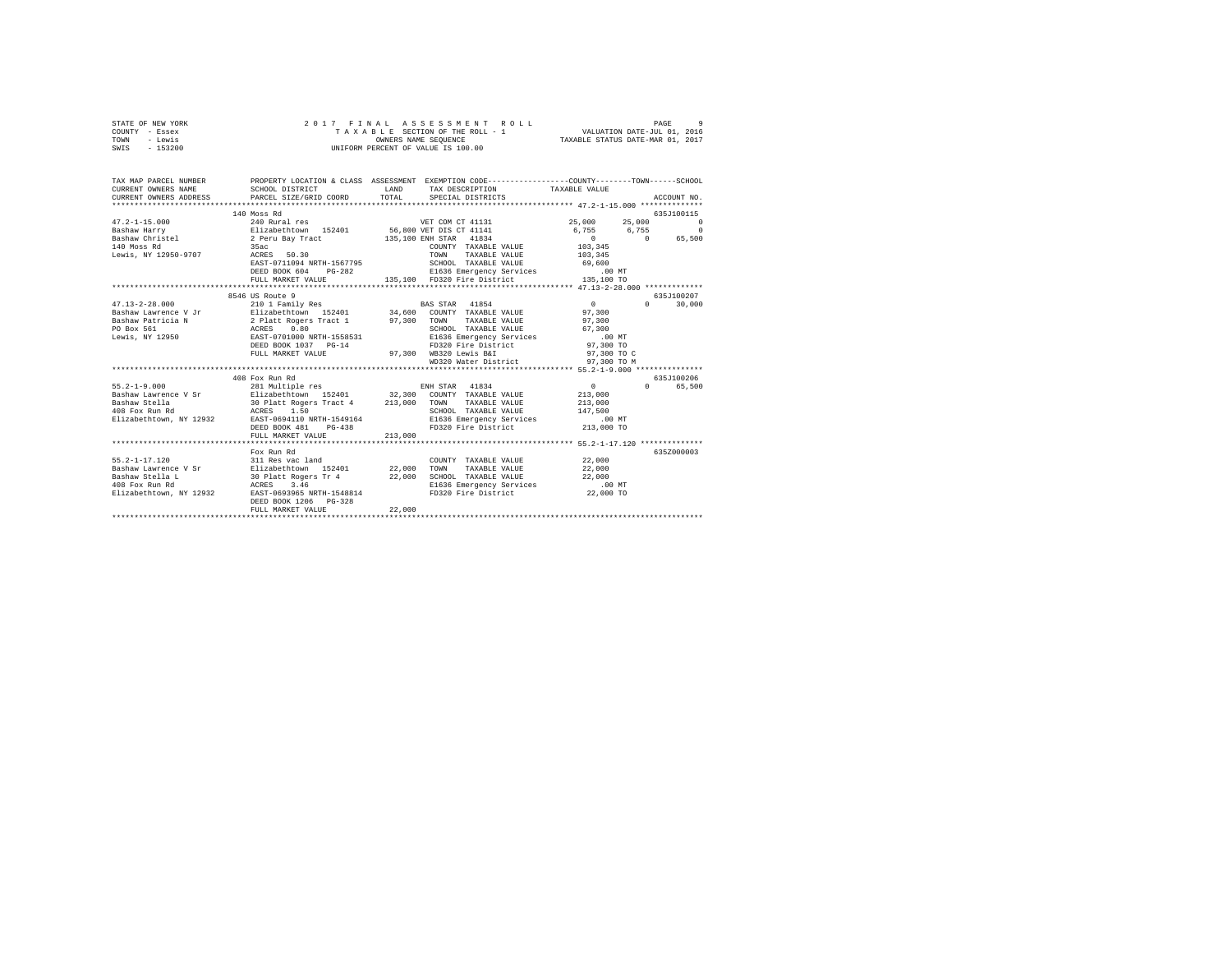| STATE OF NEW YORK                                                                                                                                                                                                                                                                                                                                                   |                      |         |                      |        |               |  |  |  |
|---------------------------------------------------------------------------------------------------------------------------------------------------------------------------------------------------------------------------------------------------------------------------------------------------------------------------------------------------------------------|----------------------|---------|----------------------|--------|---------------|--|--|--|
| COUNTY - Essex                                                                                                                                                                                                                                                                                                                                                      |                      |         |                      |        |               |  |  |  |
| TOWN - Lewis                                                                                                                                                                                                                                                                                                                                                        |                      |         |                      |        |               |  |  |  |
| SWIS - 153200                                                                                                                                                                                                                                                                                                                                                       |                      |         |                      |        |               |  |  |  |
|                                                                                                                                                                                                                                                                                                                                                                     |                      |         |                      |        |               |  |  |  |
|                                                                                                                                                                                                                                                                                                                                                                     |                      |         |                      |        |               |  |  |  |
|                                                                                                                                                                                                                                                                                                                                                                     |                      |         |                      |        |               |  |  |  |
|                                                                                                                                                                                                                                                                                                                                                                     |                      |         |                      |        |               |  |  |  |
|                                                                                                                                                                                                                                                                                                                                                                     |                      |         |                      |        |               |  |  |  |
| CURRENT OWNERS ADDRESS PARCEL SIZE/GRID COORD                                                                                                                                                                                                                                                                                                                       |                      | TOTAL   | SPECIAL DISTRICTS    |        | ACCOUNT NO.   |  |  |  |
|                                                                                                                                                                                                                                                                                                                                                                     |                      |         |                      |        |               |  |  |  |
| $\begin{tabular}{l c c c c c} \hline \texttt{47.13-4-6.000} & 8619 US Route & 9 & \texttt{BAS STAR} & 41854 & 102,800 \\ & 21011 Family Res & 101111112 & 29,500 COUTY TAXABLE VALUE & 102,800 \\ & 21011112 & 29,500 COUTY TAXABLE VALUE & 102,800 \\ & 8619 US Rate & 1524011 & 29,500 COUTY TAXABLE VALUE & 102,800 \\ & 8619 US Rate & 102,800 TAXABLE VALUE &$ |                      |         |                      |        | 635J103715    |  |  |  |
|                                                                                                                                                                                                                                                                                                                                                                     |                      |         |                      |        |               |  |  |  |
|                                                                                                                                                                                                                                                                                                                                                                     |                      |         |                      |        | $0 \t 30,000$ |  |  |  |
|                                                                                                                                                                                                                                                                                                                                                                     |                      |         |                      |        |               |  |  |  |
|                                                                                                                                                                                                                                                                                                                                                                     |                      |         |                      |        |               |  |  |  |
|                                                                                                                                                                                                                                                                                                                                                                     |                      |         |                      |        |               |  |  |  |
|                                                                                                                                                                                                                                                                                                                                                                     |                      |         |                      |        |               |  |  |  |
|                                                                                                                                                                                                                                                                                                                                                                     |                      |         |                      |        |               |  |  |  |
|                                                                                                                                                                                                                                                                                                                                                                     |                      |         |                      |        |               |  |  |  |
|                                                                                                                                                                                                                                                                                                                                                                     |                      |         |                      |        |               |  |  |  |
|                                                                                                                                                                                                                                                                                                                                                                     |                      |         |                      |        |               |  |  |  |
|                                                                                                                                                                                                                                                                                                                                                                     | 213 Fox Run Rd       |         |                      |        | 6352005004    |  |  |  |
|                                                                                                                                                                                                                                                                                                                                                                     |                      |         |                      |        |               |  |  |  |
|                                                                                                                                                                                                                                                                                                                                                                     |                      |         |                      |        |               |  |  |  |
|                                                                                                                                                                                                                                                                                                                                                                     |                      |         |                      |        |               |  |  |  |
|                                                                                                                                                                                                                                                                                                                                                                     |                      |         |                      |        |               |  |  |  |
|                                                                                                                                                                                                                                                                                                                                                                     |                      |         |                      |        |               |  |  |  |
|                                                                                                                                                                                                                                                                                                                                                                     |                      |         |                      |        |               |  |  |  |
|                                                                                                                                                                                                                                                                                                                                                                     |                      |         |                      |        |               |  |  |  |
|                                                                                                                                                                                                                                                                                                                                                                     |                      |         |                      |        |               |  |  |  |
| $\begin{tabular}{lllllllllllll} 55.2-1-29.200 & 213 & {\rm For\;min.~N\\ \hline Baahaw\;Ori1 & 210 & 117 & {\rm amily\;Res}& 55.2-1-29.200 & 6352005004 & 532005004 & 532005004 & 532005004 & 532005004 & 532005004 & 532005004 & 532005004 & 532005004 & 532005004 & 532005004 & 53200500$                                                                         |                      |         |                      |        |               |  |  |  |
|                                                                                                                                                                                                                                                                                                                                                                     |                      |         |                      |        |               |  |  |  |
|                                                                                                                                                                                                                                                                                                                                                                     | 229 Fox Run Rd       |         |                      |        | 635Z011002    |  |  |  |
| 55.2-1-29.120<br>Bashaw Oril R                                                                                                                                                                                                                                                                                                                                      | 311 Res vac land     |         | COUNTY TAXABLE VALUE | 25,900 |               |  |  |  |
|                                                                                                                                                                                                                                                                                                                                                                     |                      |         |                      |        |               |  |  |  |
|                                                                                                                                                                                                                                                                                                                                                                     |                      |         |                      |        |               |  |  |  |
| 19.2-1-29.120<br>19.20.2011 Nilkes var and the state of the state of the state of the state of the state of the state<br>19.2012 Nilkes (19.2012) 19.2012 (19.2013)<br>19.2013 Fox Run Rd<br>21.3 Fox Run Rd<br>21.3 Fox Run Rd<br>25,900<br>                                                                                                                       |                      |         |                      |        |               |  |  |  |
|                                                                                                                                                                                                                                                                                                                                                                     |                      |         |                      |        |               |  |  |  |
|                                                                                                                                                                                                                                                                                                                                                                     |                      |         |                      |        |               |  |  |  |
|                                                                                                                                                                                                                                                                                                                                                                     | DEED BOOK 1639 PG-48 |         |                      |        |               |  |  |  |
|                                                                                                                                                                                                                                                                                                                                                                     | FULL MARKET VALUE    | 25,900  |                      |        |               |  |  |  |
|                                                                                                                                                                                                                                                                                                                                                                     |                      |         |                      |        |               |  |  |  |
| 11.1-1-10.120<br>13. Dulsifer Ln<br>13. Dulsifer Ln<br>13. Dulsifer Ln<br>13. Dulsifer Ln<br>12. Dulsifer Ln<br>13. Dulsifer Ln<br>13. Dulsifer Ln<br>13. Dulsifer Ln<br>13. Dulsifer Ln<br>13. Dulsifer Communication S2401<br>13. Dulsifer Communi                                                                                                                |                      |         |                      |        | 635Z002006    |  |  |  |
|                                                                                                                                                                                                                                                                                                                                                                     |                      |         |                      |        |               |  |  |  |
|                                                                                                                                                                                                                                                                                                                                                                     |                      |         |                      |        |               |  |  |  |
|                                                                                                                                                                                                                                                                                                                                                                     |                      |         |                      |        |               |  |  |  |
|                                                                                                                                                                                                                                                                                                                                                                     |                      |         |                      |        |               |  |  |  |
|                                                                                                                                                                                                                                                                                                                                                                     |                      |         |                      |        |               |  |  |  |
|                                                                                                                                                                                                                                                                                                                                                                     |                      |         |                      |        |               |  |  |  |
|                                                                                                                                                                                                                                                                                                                                                                     | FULL MARKET VALUE    | 64,900  |                      |        |               |  |  |  |
|                                                                                                                                                                                                                                                                                                                                                                     |                      |         |                      |        |               |  |  |  |
|                                                                                                                                                                                                                                                                                                                                                                     |                      |         |                      |        |               |  |  |  |
|                                                                                                                                                                                                                                                                                                                                                                     | 116 Cutting Rd       |         |                      |        | 635J180029    |  |  |  |
|                                                                                                                                                                                                                                                                                                                                                                     |                      |         |                      |        | 0 65,500      |  |  |  |
|                                                                                                                                                                                                                                                                                                                                                                     |                      |         |                      |        |               |  |  |  |
|                                                                                                                                                                                                                                                                                                                                                                     |                      |         |                      |        |               |  |  |  |
|                                                                                                                                                                                                                                                                                                                                                                     |                      |         |                      |        |               |  |  |  |
|                                                                                                                                                                                                                                                                                                                                                                     |                      |         |                      |        |               |  |  |  |
|                                                                                                                                                                                                                                                                                                                                                                     |                      |         |                      |        |               |  |  |  |
|                                                                                                                                                                                                                                                                                                                                                                     | DEED BOOK 729 PG-126 |         |                      |        |               |  |  |  |
|                                                                                                                                                                                                                                                                                                                                                                     | FULL MARKET VALUE    | 126,400 |                      |        |               |  |  |  |
|                                                                                                                                                                                                                                                                                                                                                                     |                      |         |                      |        |               |  |  |  |
|                                                                                                                                                                                                                                                                                                                                                                     |                      |         |                      |        |               |  |  |  |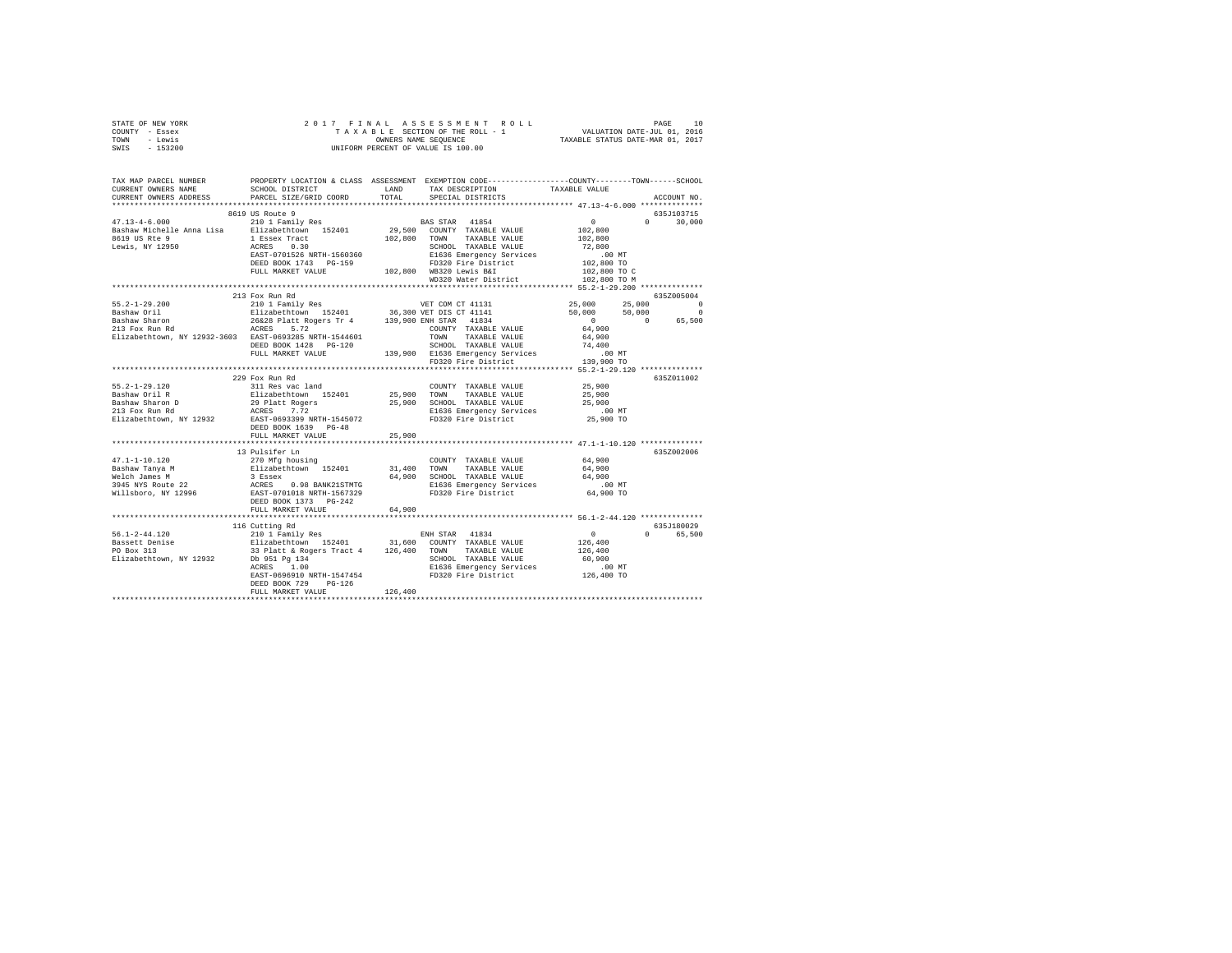| STATE OF NEW YORK         | 2017 FINAL                                                            |                      | ASSESSMENT<br>ROLL                                                                              |                                  | PAGE<br>11             |
|---------------------------|-----------------------------------------------------------------------|----------------------|-------------------------------------------------------------------------------------------------|----------------------------------|------------------------|
| COUNTY - Essex            |                                                                       |                      | TAXABLE SECTION OF THE ROLL - 1                                                                 | VALUATION DATE-JUL 01, 2016      |                        |
| - Lewis<br>TOWN           |                                                                       | OWNERS NAME SEQUENCE |                                                                                                 | TAXABLE STATUS DATE-MAR 01, 2017 |                        |
| SWIS<br>$-153200$         |                                                                       |                      | UNIFORM PERCENT OF VALUE IS 100.00                                                              |                                  |                        |
|                           |                                                                       |                      |                                                                                                 |                                  |                        |
|                           |                                                                       |                      |                                                                                                 |                                  |                        |
| TAX MAP PARCEL NUMBER     |                                                                       |                      | PROPERTY LOCATION & CLASS ASSESSMENT EXEMPTION CODE---------------COUNTY-------TOWN------SCHOOL |                                  |                        |
| CURRENT OWNERS NAME       | SCHOOL DISTRICT                                                       | LAND                 | TAX DESCRIPTION                                                                                 | TAXABLE VALUE                    |                        |
| CURRENT OWNERS ADDRESS    | PARCEL SIZE/GRID COORD                                                | TOTAL                | SPECIAL DISTRICTS                                                                               |                                  | ACCOUNT NO.            |
|                           |                                                                       |                      |                                                                                                 |                                  |                        |
|                           | 256 Wells Hill Rd                                                     |                      |                                                                                                 |                                  | 635J195003             |
| $47.1 - 1 - 47.200$       |                                                                       |                      |                                                                                                 | $\circ$                          | $\Omega$               |
|                           | 270 Mfg housing                                                       |                      | BAS STAR<br>41854                                                                               |                                  | 30,000                 |
| Bassett Floyd Jr          | Elizabethtown 152401                                                  |                      | 32,600 COUNTY TAXABLE VALUE                                                                     | 40,800                           |                        |
| 256 Wells Hill Rd         | 14 Platt Rogers Tr 4                                                  | 40,800               | TOWN<br>TAXABLE VALUE                                                                           | 40,800                           |                        |
| Lewis, NY 12950           | 2.00<br>ACRES                                                         |                      | SCHOOL TAXABLE VALUE                                                                            | 10,800                           |                        |
|                           | EAST-0697848 NRTH-1562922                                             |                      | E1636 Emergency Services                                                                        | $.00$ MT                         |                        |
|                           | DEED BOOK 1070 PG-214                                                 |                      | FD320 Fire District                                                                             | 40,800 TO                        |                        |
|                           | FULL MARKET VALUE                                                     | 40,800               |                                                                                                 |                                  |                        |
|                           |                                                                       |                      |                                                                                                 |                                  |                        |
|                           | 130 Moss Rd                                                           |                      |                                                                                                 |                                  | 635J105413             |
| $47.2 - 1 - 16.100$       | 210 1 Family Res                                                      |                      | BAS STAR 41854                                                                                  | $^{\circ}$                       | 30,000<br>$\mathbf{r}$ |
| Bassett Ricky             | Elizabethtown 152401                                                  |                      | 35,000 COUNTY TAXABLE VALUE                                                                     | 152,200                          |                        |
| Bassett Katherine         |                                                                       | 152,200              | TOWN<br>TAXABLE VALUE                                                                           | 152,200                          |                        |
| 130 Moss Rd               | 2 Peru Bay Tract<br>ACRES 5.70 BANK CORE<br>EAST-0710727 NRTH-1566559 |                      | SCHOOL TAXABLE VALUE                                                                            | 122,200                          |                        |
| Lewis, NY 12950           |                                                                       |                      | E1636 Emergency Services                                                                        | $.00$ MT                         |                        |
|                           | DEED BOOK 759 PG-50                                                   |                      | FD320 Fire District                                                                             | 152,200 TO                       |                        |
|                           | FULL MARKET VALUE                                                     | 152,200              |                                                                                                 |                                  |                        |
|                           |                                                                       |                      |                                                                                                 |                                  |                        |
|                           | 251 Hyde Rd                                                           |                      |                                                                                                 |                                  | 635J101801             |
| $47.4 - 1 - 9.000$        | 210 1 Family Res                                                      |                      | BAS STAR<br>41854                                                                               | $\Omega$                         | 30,000<br>$\Omega$     |
| Bauer Deborah E           | Elizabethtown 152401                                                  |                      | 34,100 COUNTY TAXABLE VALUE                                                                     | 98,400                           |                        |
| 251 Hyde Rd               |                                                                       | 98,400               | TAXABLE VALUE<br>TOWN                                                                           | 98,400                           |                        |
| Westport, NY 12993        | 34 Platt Rogers<br>ACRES 4.70<br>ACRES                                |                      | SCHOOL TAXABLE VALUE                                                                            | 68,400                           |                        |
|                           | EAST-0714544 NRTH-1559309                                             |                      | E1636 Emergency Services                                                                        | .00MT                            |                        |
| PRIOR OWNER ON 3/01/2017  | DEED BOOK 1873 PG-212                                                 |                      | FD320 Fire District                                                                             | 98,400 TO                        |                        |
| Cross Arthur II           | FULL MARKET VALUE                                                     | 98,400               |                                                                                                 |                                  |                        |
|                           |                                                                       |                      |                                                                                                 |                                  |                        |
|                           | 86 Carlott Rd                                                         |                      |                                                                                                 |                                  | 635J100408             |
| $46.4 - 1 - 7.000$        | 910 Priv forest                                                       |                      | COUNTY TAXABLE VALUE                                                                            | 108,100                          |                        |
| Beaton Donald             | Elizabethtown 152401                                                  | 107,900              | TOWN<br>TAXABLE VALUE                                                                           | 108,100                          |                        |
| Beaton Brooke AL          | 22 Platt Rogers Tract 4                                               | 108,100              | SCHOOL TAXABLE VALUE                                                                            | 108,100                          |                        |
|                           | ACRES 170.00                                                          |                      |                                                                                                 |                                  |                        |
| 702 Mitchell Hill Rd      | EAST-0693781 NRTH-1557656                                             |                      | E1636 Emergency Services<br>FD320 Fire District                                                 | $.00$ MT                         |                        |
| Elizabethtown, NY 12932   |                                                                       |                      |                                                                                                 | 108,100 TO                       |                        |
|                           | DEED BOOK 1597 PG-142                                                 |                      |                                                                                                 |                                  |                        |
| MAY BE SUBJECT TO PAYMENT | FULL MARKET VALUE                                                     | 108,100              |                                                                                                 |                                  |                        |
| UNDER RPTL480A UNTIL 2018 |                                                                       |                      |                                                                                                 |                                  |                        |
|                           |                                                                       |                      | ************************************ 46.4-1-10.000 **************                               |                                  |                        |
|                           | 672 Mitchell Hill Rd                                                  |                      |                                                                                                 |                                  | 635J104715             |
| $46.4 - 1 - 10.000$       | 210 1 Family Res                                                      |                      | COUNTY TAXABLE VALUE                                                                            | 87,800                           |                        |
| Beaton Donald             | Elizabethtown 152401                                                  | 37,400               | TOWN<br>TAXABLE VALUE                                                                           | 87,800                           |                        |
| 702 Mitchell Hill Rd      | 22&31 Platt Rogers Tr 4                                               | 87,800               | SCHOOL TAXABLE VALUE                                                                            | 87,800                           |                        |
| Elizabethtown, NY 12932   | ACRES<br>7.92                                                         |                      | E1636 Emergency Services                                                                        | $.00$ MT                         |                        |
|                           | EAST-0694112 NRTH-1555210                                             |                      | FD320 Fire District                                                                             | 87,800 TO                        |                        |
|                           | DEED BOOK 1383 PG-98                                                  |                      |                                                                                                 |                                  |                        |
|                           | FULL MARKET VALUE                                                     | 87,800               |                                                                                                 |                                  |                        |
|                           |                                                                       |                      |                                                                                                 |                                  |                        |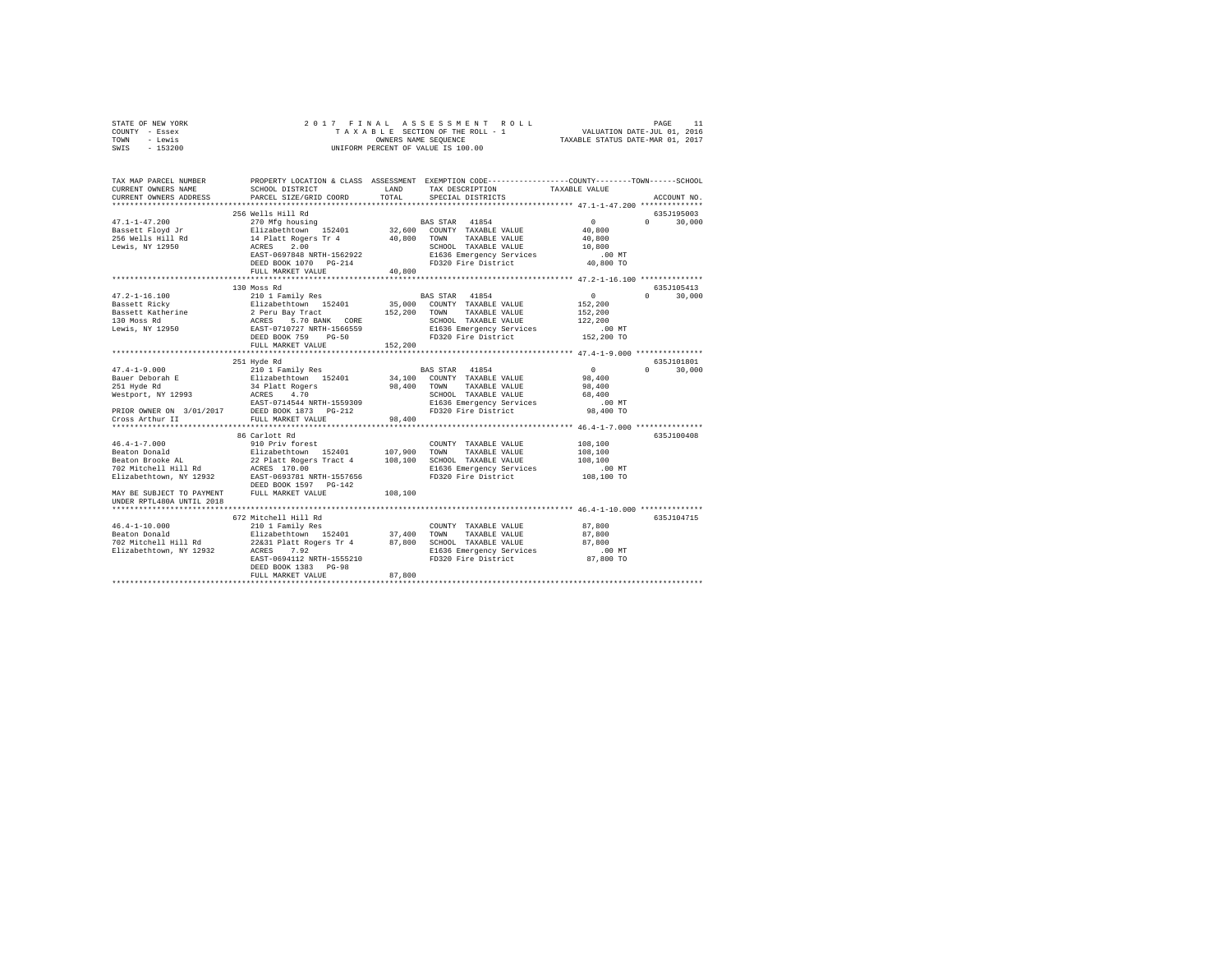| STATE OF NEW YORK | 2017 FINAL ASSESSMENT ROLL         | 12<br>PAGE                       |
|-------------------|------------------------------------|----------------------------------|
| COUNTY - Essex    | TAXABLE SECTION OF THE ROLL - 1    | VALUATION DATE-JUL 01, 2016      |
| TOWN<br>- Lewis   | OWNERS NAME SEOUENCE               | TAXABLE STATUS DATE-MAR 01, 2017 |
| $-153200$<br>SWIS | UNIFORM PERCENT OF VALUE IS 100.00 |                                  |

| TAX MAP PARCEL NUMBER<br>CURRENT OWNERS NAME<br>CURRENT OWNERS ADDRESS                                                                                                                                                                            | SCHOOL DISTRICT<br>PARCEL SIZE/GRID COORD                                                                                                                                                                                                                                                                                                                                                                                                                   | LAND<br>TOTAL | TAX DESCRIPTION<br>SPECIAL DISTRICTS                    | PROPERTY LOCATION & CLASS ASSESSMENT EXEMPTION CODE----------------COUNTY-------TOWN-----SCHOOL<br>TAXABLE VALUE<br>ACCOUNT NO. |
|---------------------------------------------------------------------------------------------------------------------------------------------------------------------------------------------------------------------------------------------------|-------------------------------------------------------------------------------------------------------------------------------------------------------------------------------------------------------------------------------------------------------------------------------------------------------------------------------------------------------------------------------------------------------------------------------------------------------------|---------------|---------------------------------------------------------|---------------------------------------------------------------------------------------------------------------------------------|
|                                                                                                                                                                                                                                                   |                                                                                                                                                                                                                                                                                                                                                                                                                                                             |               |                                                         |                                                                                                                                 |
|                                                                                                                                                                                                                                                   | 702 Mitchell Hill Rd                                                                                                                                                                                                                                                                                                                                                                                                                                        |               |                                                         | 635J176004                                                                                                                      |
| $46.4 - 1 - 11.200$                                                                                                                                                                                                                               | Viz Michael Hill Ku<br>210 1 Family Res (1994) Mars (2000) 2001 FAXABLE VALUE<br>22 Platt Rogers Tract 4 189,000 TOWN TAXABLE VALUE                                                                                                                                                                                                                                                                                                                         |               |                                                         | $\sim$ 0<br>$0 \t 30,000$                                                                                                       |
|                                                                                                                                                                                                                                                   |                                                                                                                                                                                                                                                                                                                                                                                                                                                             |               |                                                         | 189,000                                                                                                                         |
| Beaton Donald<br>Beaton Brooke A                                                                                                                                                                                                                  |                                                                                                                                                                                                                                                                                                                                                                                                                                                             |               |                                                         | 189,000                                                                                                                         |
|                                                                                                                                                                                                                                                   |                                                                                                                                                                                                                                                                                                                                                                                                                                                             |               | SCHOOL TAXABLE VALUE                                    | 159,000                                                                                                                         |
| 702 Mitchell Hill Rd<br>702 Mitchell Hill Rd<br>Elizabethtown, NY 12932 EAST-0694613 NRTH-1554994                                                                                                                                                 |                                                                                                                                                                                                                                                                                                                                                                                                                                                             |               | E1636 Emergency Services                                | .00 MT                                                                                                                          |
|                                                                                                                                                                                                                                                   | DEED BOOK 830 PG-47                                                                                                                                                                                                                                                                                                                                                                                                                                         |               | FD320 Fire District                                     | 189,000 TO                                                                                                                      |
|                                                                                                                                                                                                                                                   | FULL MARKET VALUE                                                                                                                                                                                                                                                                                                                                                                                                                                           | 189,000       |                                                         |                                                                                                                                 |
|                                                                                                                                                                                                                                                   |                                                                                                                                                                                                                                                                                                                                                                                                                                                             |               |                                                         |                                                                                                                                 |
|                                                                                                                                                                                                                                                   | 287 Old Military Ln                                                                                                                                                                                                                                                                                                                                                                                                                                         |               |                                                         | 635J100209                                                                                                                      |
| $55.2 - 1 - 1.000$                                                                                                                                                                                                                                | 312 Vac w/imprv                                                                                                                                                                                                                                                                                                                                                                                                                                             |               | COUNTY TAXABLE VALUE<br>TAXABLE VALUE                   | 95,600<br>95,600                                                                                                                |
| Beaton Donald F                                                                                                                                                                                                                                   |                                                                                                                                                                                                                                                                                                                                                                                                                                                             |               |                                                         | 95,600                                                                                                                          |
|                                                                                                                                                                                                                                                   |                                                                                                                                                                                                                                                                                                                                                                                                                                                             |               | 95,600 SCHOOL TAXABLE VALUE<br>E1636 Emergency Services | .00 MT                                                                                                                          |
|                                                                                                                                                                                                                                                   |                                                                                                                                                                                                                                                                                                                                                                                                                                                             |               | FD320 Fire District                                     | 95,600 TO                                                                                                                       |
| Each<br>Peaton James B<br>C/O Donald Beaton<br>20 Mitchell Hill Rd<br>20 Mitchell Hill Rd<br>21 Michell Hill Rd<br>21 Michell Hill Rd<br>21 Michell Hill Rd<br>21 Michell Rd<br>21 Michell Packet Diopt Packet Packet Packet Packet<br>21 Michell |                                                                                                                                                                                                                                                                                                                                                                                                                                                             |               |                                                         |                                                                                                                                 |
|                                                                                                                                                                                                                                                   | FULL MARKET VALUE                                                                                                                                                                                                                                                                                                                                                                                                                                           | 95,600        |                                                         |                                                                                                                                 |
|                                                                                                                                                                                                                                                   |                                                                                                                                                                                                                                                                                                                                                                                                                                                             |               |                                                         |                                                                                                                                 |
|                                                                                                                                                                                                                                                   | 80 Seventy Ln                                                                                                                                                                                                                                                                                                                                                                                                                                               |               |                                                         | 635J197006                                                                                                                      |
|                                                                                                                                                                                                                                                   |                                                                                                                                                                                                                                                                                                                                                                                                                                                             |               |                                                         | $\Omega$<br>$0 \qquad \qquad$<br>65,500                                                                                         |
|                                                                                                                                                                                                                                                   |                                                                                                                                                                                                                                                                                                                                                                                                                                                             |               |                                                         | 235,500                                                                                                                         |
|                                                                                                                                                                                                                                                   |                                                                                                                                                                                                                                                                                                                                                                                                                                                             |               |                                                         | 235,500                                                                                                                         |
|                                                                                                                                                                                                                                                   |                                                                                                                                                                                                                                                                                                                                                                                                                                                             |               |                                                         | 170,000                                                                                                                         |
| Lewis, NY 12950                                                                                                                                                                                                                                   | EAST-0691188 NRTH-1566513                                                                                                                                                                                                                                                                                                                                                                                                                                   |               | E1636 Emergency Services                                | .00 MT                                                                                                                          |
|                                                                                                                                                                                                                                                   | DEED BOOK 1130 PG-183                                                                                                                                                                                                                                                                                                                                                                                                                                       |               | FD320 Fire District                                     | 235,500 TO                                                                                                                      |
|                                                                                                                                                                                                                                                   | FULL MARKET VALUE                                                                                                                                                                                                                                                                                                                                                                                                                                           | 235,500       |                                                         |                                                                                                                                 |
|                                                                                                                                                                                                                                                   | Blood Hill Rd                                                                                                                                                                                                                                                                                                                                                                                                                                               |               |                                                         | 635J189008                                                                                                                      |
| $46.4 - 1 - 3.200$                                                                                                                                                                                                                                | 322 Rural vac>10                                                                                                                                                                                                                                                                                                                                                                                                                                            |               | COUNTY TAXABLE VALUE                                    | 11,200                                                                                                                          |
| Beaton James B                                                                                                                                                                                                                                    |                                                                                                                                                                                                                                                                                                                                                                                                                                                             |               | TOWN<br>TAXABLE VALUE                                   | 11,200                                                                                                                          |
| Beaton Robert                                                                                                                                                                                                                                     |                                                                                                                                                                                                                                                                                                                                                                                                                                                             |               | SCHOOL TAXABLE VALUE                                    | 11,200                                                                                                                          |
| PO Box 474                                                                                                                                                                                                                                        |                                                                                                                                                                                                                                                                                                                                                                                                                                                             |               | E1636 Emergency Services                                | .00 MT                                                                                                                          |
| Lewis, NY 12950                                                                                                                                                                                                                                   | $\begin{array}{lll} \text{522 initial vector} & & & \\ \text{52 initial vector} & & & \\ \text{51} & & & \\ \text{52} & & & \\ \text{53} & & & \\ \text{54} & & & \\ \text{55} & & & \\ \text{56} & & & \\ \text{57} & & & \\ \text{58} & & & \\ \text{59} & & & \\ \text{50} & & & \\ \text{50} & & & \\ \text{51} & & & \\ \text{52} & & & \\ \text{53} & & & \\ \text{54} & & & \\ \text{56} & & & \\ \text{57} & & & \\ \text{58} & & & \\ \text{59} &$ |               | FD320 Fire District                                     | 11,200 TO                                                                                                                       |
|                                                                                                                                                                                                                                                   | EAST-0683370 NRTH-1554881                                                                                                                                                                                                                                                                                                                                                                                                                                   |               |                                                         |                                                                                                                                 |
|                                                                                                                                                                                                                                                   | DEED BOOK 915 PG-91                                                                                                                                                                                                                                                                                                                                                                                                                                         |               |                                                         |                                                                                                                                 |
|                                                                                                                                                                                                                                                   | FULL MARKET VALUE                                                                                                                                                                                                                                                                                                                                                                                                                                           | 11,200        |                                                         |                                                                                                                                 |
|                                                                                                                                                                                                                                                   |                                                                                                                                                                                                                                                                                                                                                                                                                                                             |               |                                                         | ********************************* 46.4-1-6.150 ****************                                                                 |
|                                                                                                                                                                                                                                                   | Carlott Rd                                                                                                                                                                                                                                                                                                                                                                                                                                                  |               |                                                         | 635J191013                                                                                                                      |
|                                                                                                                                                                                                                                                   |                                                                                                                                                                                                                                                                                                                                                                                                                                                             |               | COUNTY TAXABLE VALUE                                    | 16,900                                                                                                                          |
|                                                                                                                                                                                                                                                   |                                                                                                                                                                                                                                                                                                                                                                                                                                                             |               | TAXABLE VALUE                                           | 16,900                                                                                                                          |
|                                                                                                                                                                                                                                                   |                                                                                                                                                                                                                                                                                                                                                                                                                                                             |               | 16,900 SCHOOL TAXABLE VALUE<br>E1636 Emergency Services | 16,900                                                                                                                          |
|                                                                                                                                                                                                                                                   |                                                                                                                                                                                                                                                                                                                                                                                                                                                             |               | FD320 Fire District                                     | $.00$ MT<br>16,900 TO                                                                                                           |
|                                                                                                                                                                                                                                                   | DEED BOOK 1022 PG-177                                                                                                                                                                                                                                                                                                                                                                                                                                       |               |                                                         |                                                                                                                                 |
|                                                                                                                                                                                                                                                   | FULL MARKET VALUE                                                                                                                                                                                                                                                                                                                                                                                                                                           | 16,900        |                                                         |                                                                                                                                 |
|                                                                                                                                                                                                                                                   |                                                                                                                                                                                                                                                                                                                                                                                                                                                             |               |                                                         |                                                                                                                                 |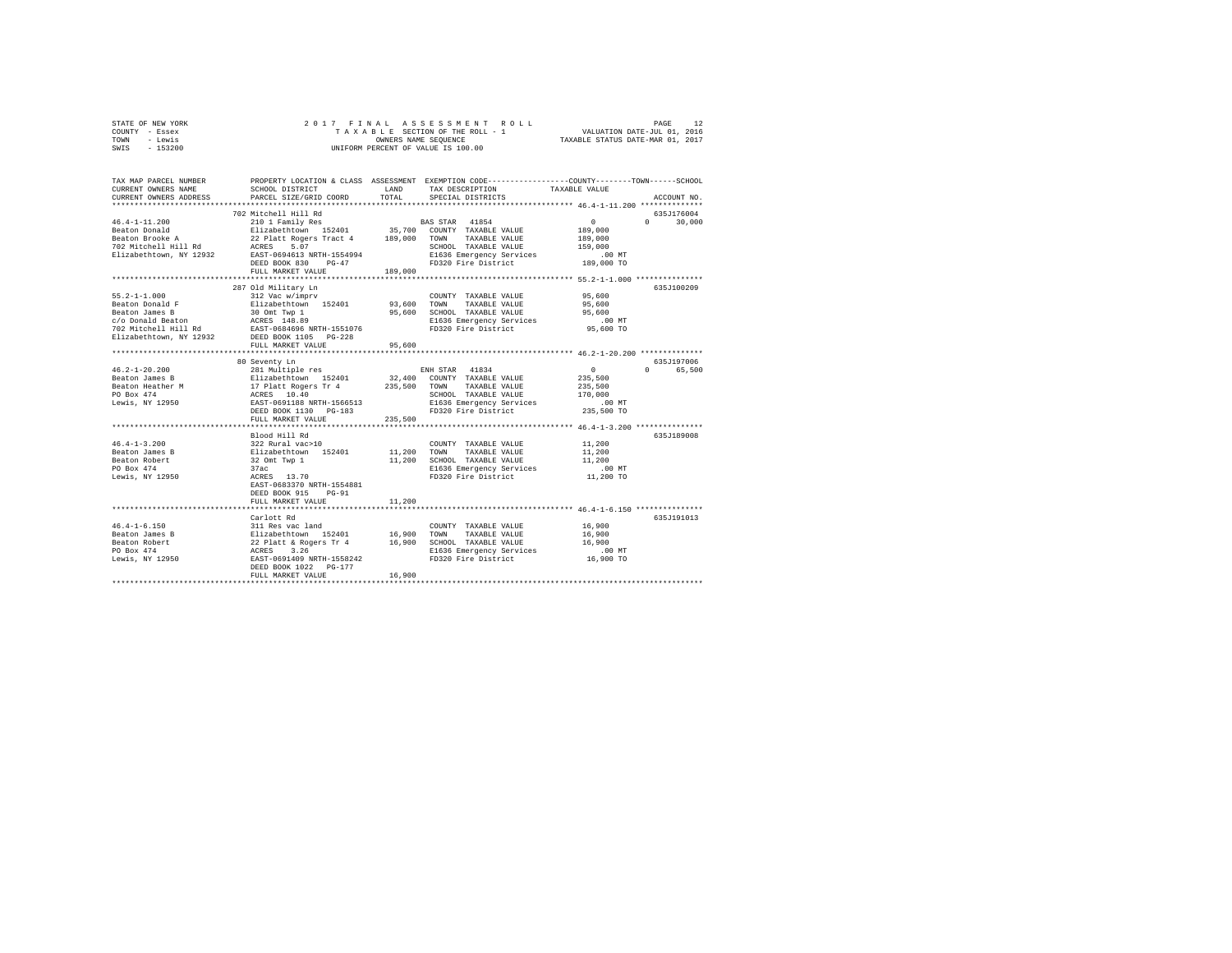|                | STATE OF NEW YORK |  |  |  |  | 2017 FINAL ASSESSMENT ROLL         |  |  |  |                                  |                             | PAGE | 13 |
|----------------|-------------------|--|--|--|--|------------------------------------|--|--|--|----------------------------------|-----------------------------|------|----|
| COUNTY - Essex |                   |  |  |  |  | TAXABLE SECTION OF THE ROLL - 1    |  |  |  |                                  | VALUATION DATE-JUL 01, 2016 |      |    |
| TOWN - Lewis   |                   |  |  |  |  | OWNERS NAME SEOUENCE               |  |  |  | TAXABLE STATUS DATE-MAR 01, 2017 |                             |      |    |
| SWTS           | - 153200          |  |  |  |  | UNIFORM PERCENT OF VALUE IS 100.00 |  |  |  |                                  |                             |      |    |
|                |                   |  |  |  |  |                                    |  |  |  |                                  |                             |      |    |

| TAX MAP PARCEL NUMBER                   |                                                 |             | PROPERTY LOCATION & CLASS ASSESSMENT EXEMPTION CODE---------------COUNTY-------TOWN-----SCHOOL |                  |                    |
|-----------------------------------------|-------------------------------------------------|-------------|------------------------------------------------------------------------------------------------|------------------|--------------------|
| CURRENT OWNERS NAME                     | SCHOOL DISTRICT                                 | LAND        | TAX DESCRIPTION                                                                                | TAXABLE VALUE    |                    |
| CURRENT OWNERS ADDRESS                  | PARCEL SIZE/GRID COORD                          | TOTAL       | SPECIAL DISTRICTS                                                                              |                  | ACCOUNT NO.        |
|                                         |                                                 |             |                                                                                                |                  |                    |
|                                         | 569 Blood Hill Rd                               |             |                                                                                                |                  | 635J190013         |
| $46.4 - 1 - 6.300$                      | 210 1 Family Res                                |             | COUNTY TAXABLE VALUE                                                                           | 182,700          |                    |
| Beaton Margaret C                       | Elizabethtown 152401                            | 34,700 TOWN | TAXABLE VALUE                                                                                  | 182,700          |                    |
| Alexander Robert C                      |                                                 | 182,700     | SCHOOL TAXABLE VALUE                                                                           | 182,700          |                    |
| 569 Blood Hill Rd                       | 22 Platt Rogers Tr 4<br>ACRES 4.05              |             | E1636 Emergency Services                                                                       | .00 MT           |                    |
| Elizabethtown, NY 12932                 | EAST-0691983 NRTH-1556655                       |             | FD320 Fire District                                                                            | 182,700 TO       |                    |
|                                         | DEED BOOK 1800 PG-153                           |             |                                                                                                |                  |                    |
|                                         | FULL MARKET VALUE                               | 182,700     |                                                                                                |                  |                    |
|                                         |                                                 |             |                                                                                                |                  |                    |
|                                         | 1214 County Route 10                            |             |                                                                                                |                  | 635J186003         |
| $47.3 - 2 - 15.200$                     | 240 Rural res                                   |             | COUNTY TAXABLE VALUE                                                                           | 252,300          |                    |
| Beaton Robert                           | Elizabethtown 152401                            | 84,800      | TOWN<br>TAXABLE VALUE                                                                          | 252,300          |                    |
| Beaton Audrey                           | 6 Platt Rogers Tract 1                          | 252,300     | SCHOOL TAXABLE VALUE                                                                           | 252,300          |                    |
| 681 Mitchell Hill Rd                    | ACRES 73.10                                     |             | E1636 Emergency Services                                                                       | .00MT            |                    |
| Elizabethtown, NY 12932                 | EAST-0705661 NRTH-1556219                       |             | FD320 Fire District                                                                            | 252,300 TO       |                    |
|                                         | DEED BOOK 1818 PG-103                           |             |                                                                                                |                  |                    |
|                                         | FULL MARKET VALUE                               | 252,300     |                                                                                                |                  |                    |
|                                         |                                                 |             |                                                                                                |                  |                    |
|                                         | 701 Mitchell Hill Rd                            |             |                                                                                                |                  | 635L101602         |
| $46.4 - 1 - 11.100$                     | 312 Vac w/imprv                                 |             | COUNTY TAXABLE VALUE                                                                           | 27,800           |                    |
| Beaton Robert 0                         | Elizabethtown 152401 19,500                     |             | TOWN<br>TAXABLE VALUE                                                                          | 27,800           |                    |
| 681 Mitchell Hill Rd                    | 22 Platt Rogers Tract 4                         | 27,800      | SCHOOL TAXABLE VALUE                                                                           | 27,800           |                    |
| Elizabethtown, NY 12932                 | 1.00<br>ACRES                                   |             | E1636 Emergency Services                                                                       | $.00$ MT         |                    |
|                                         | EAST-0694725 NRTH-1555401                       |             | FD320 Fire District                                                                            | 27,800 TO        |                    |
|                                         | DEED BOOK 1531 PG-5                             |             |                                                                                                |                  |                    |
|                                         | FULL MARKET VALUE                               | 27,800      |                                                                                                |                  |                    |
|                                         |                                                 |             |                                                                                                |                  |                    |
|                                         | 681 Mitchell Hill Rd                            |             |                                                                                                |                  | 635J102803         |
| $46.4 - 1 - 12.000$                     | 240 Rural res                                   |             | BAS STAR 41854                                                                                 | $\sim$ 0         | $\Omega$<br>30,000 |
|                                         | Elizabethtown 152401                            |             |                                                                                                | 248,300          |                    |
| Beaton Robert O<br>681 Mitchell Hill Rd | 22 Platt Rogers Tract 4                         |             | 45,600 COUNTY TAXABLE VALUE<br>248,300 TOWN TAXABLE VALUE                                      | 248,300          |                    |
| Elizabethtown, NY 12932                 | Survey K Kratz Map 3236                         |             | SCHOOL TAXABLE VALUE                                                                           | 218,300          |                    |
|                                         | ACRES 17.53                                     |             | E1636 Emergency Services                                                                       | $.00$ MT         |                    |
|                                         | EAST-0694588 NRTH-1555835                       |             | FD320 Fire District                                                                            | 248,300 TO       |                    |
|                                         | DEED BOOK 1354 PG-216                           |             |                                                                                                |                  |                    |
|                                         | FULL MARKET VALUE                               | 248,300     |                                                                                                |                  |                    |
|                                         |                                                 |             |                                                                                                |                  |                    |
|                                         | Clark Ln                                        |             |                                                                                                |                  | 635Z004001         |
| $46.2 - 2 - 2.000$                      | 314 Rural vac<10                                |             | COUNTY TAXABLE VALUE                                                                           | 27,000           |                    |
|                                         |                                                 | 27,000      | TOWN                                                                                           |                  |                    |
| Beaton Taylor A<br>28 Roscoe Rd         | Elizabethtown 152401<br>21 Platt Rogers Tract 4 | 27,000      | TAXABLE VALUE<br>SCHOOL TAXABLE VALUE                                                          | 27,000<br>27,000 |                    |
| Elizabethtown, NY 12932                 | ACRES<br>9.14                                   |             | E1636 Emergency Services                                                                       | $.00$ MT         |                    |
|                                         | EAST-0695735 NRTH-1560094                       |             | FD320 Fire District                                                                            | 27,000 TO        |                    |
|                                         | DEED BOOK 1806 PG-178                           |             |                                                                                                |                  |                    |
|                                         | FULL MARKET VALUE                               | 27,000      |                                                                                                |                  |                    |
|                                         |                                                 |             |                                                                                                |                  |                    |
|                                         |                                                 |             |                                                                                                |                  |                    |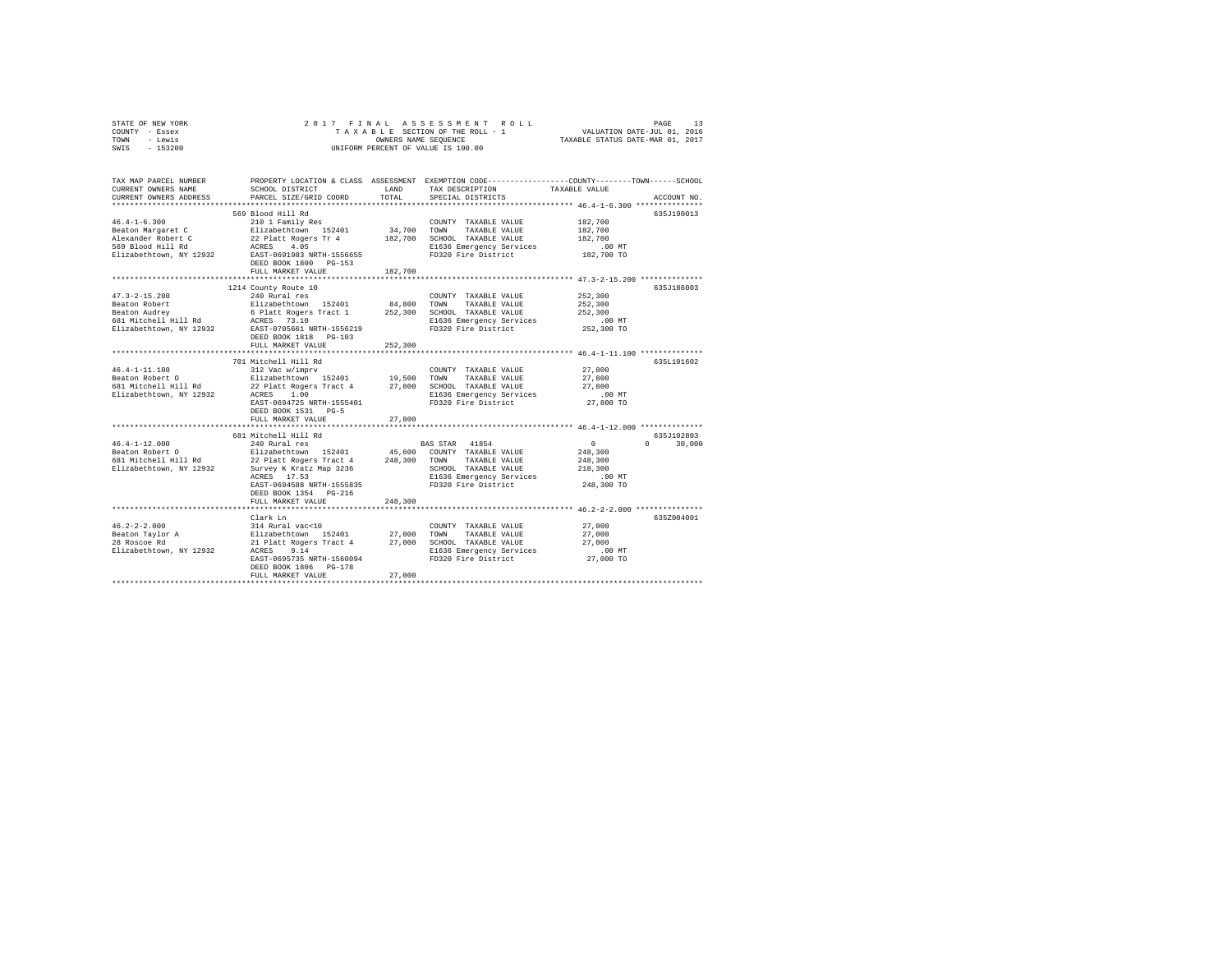|      | STATE OF NEW YORK |  |  | 2017 FINAL ASSESSMENT ROLL         | 14<br>PAGE                       |  |
|------|-------------------|--|--|------------------------------------|----------------------------------|--|
|      | COUNTY - Essex    |  |  | TAXABLE SECTION OF THE ROLL - 1    | VALUATION DATE-JUL 01, 2016      |  |
| TOWN | - Lewis           |  |  | OWNERS NAME SEOUENCE               | TAXABLE STATUS DATE-MAR 01, 2017 |  |
| SWIS | - 153200          |  |  | UNIFORM PERCENT OF VALUE IS 100.00 |                                  |  |

| TAX MAP PARCEL NUMBER<br>CURRENT OWNERS NAME<br>CURRENT OWNERS ADDRESS | SCHOOL DISTRICT<br>PARCEL SIZE/GRID COORD<br>***************************                          | LAND<br>TOTAL | PROPERTY LOCATION & CLASS ASSESSMENT EXEMPTION CODE---------------COUNTY-------TOWN-----SCHOOL<br>TAX DESCRIPTION<br>SPECIAL DISTRICTS | TAXABLE VALUE | ACCOUNT NO         |
|------------------------------------------------------------------------|---------------------------------------------------------------------------------------------------|---------------|----------------------------------------------------------------------------------------------------------------------------------------|---------------|--------------------|
|                                                                        |                                                                                                   |               |                                                                                                                                        |               |                    |
|                                                                        | 76 Moss Rd                                                                                        |               |                                                                                                                                        |               | 635J100302         |
| $47.2 - 1 - 17.000$                                                    | 270 Mfg housing                                                                                   |               | COUNTY TAXABLE VALUE                                                                                                                   | 41,900        |                    |
| Beaton Thomas A                                                        | Elizabethtown 152401                                                                              | 32,300        | TOWN<br>TAXABLE VALUE                                                                                                                  | 41,900        |                    |
| Beaton Cathy J                                                         | 36 Platt Rogers                                                                                   |               | 41,900 SCHOOL TAXABLE VALUE                                                                                                            | 41,900        |                    |
| 5599 US Rte 9                                                          |                                                                                                   |               | E1636 Emergency Services                                                                                                               | $.00$ MT      |                    |
| New Russia, NY 12964                                                   |                                                                                                   |               | FD320 Fire District                                                                                                                    | 41,900 TO     |                    |
|                                                                        | DEED BOOK 1356 PG-203                                                                             |               |                                                                                                                                        |               |                    |
|                                                                        | FULL MARKET VALUE                                                                                 | 41,900        |                                                                                                                                        |               |                    |
|                                                                        | ******************************                                                                    |               |                                                                                                                                        |               |                    |
|                                                                        | 9617 US Route 9                                                                                   |               |                                                                                                                                        |               | 635J175001         |
| $38.1 - 1 - 12.000$                                                    | 240 Rural res                                                                                     |               | BAS STAR 41854                                                                                                                         | $\sim$ 0      | $\cap$<br>30,000   |
| Behm Keith                                                             | Elizabethtown 152401                                                                              |               | 58,600 COUNTY TAXABLE VALUE                                                                                                            | 263,200       |                    |
| Behm Sarah                                                             |                                                                                                   | 263,200       | TAXABLE VALUE<br>TOWN                                                                                                                  | 263,200       |                    |
| ------<br>9617 US Route 9<br>Lewis, NY 12950                           |                                                                                                   |               | SCHOOL TAXABLE VALUE                                                                                                                   | 233,200       |                    |
| Lewis, NY 12950                                                        | --------------<br>ESSEX Tract Peru Bay Tr<br>ACRES 45.00 BANK WFARGO<br>EAST-0705365 NRTH-1583123 |               | E1636 Emergency Services                                                                                                               | .00MT         |                    |
|                                                                        | DEED BOOK 1546 PG-100                                                                             |               | FD320 Fire District                                                                                                                    | 263,200 TO    |                    |
|                                                                        | FULL MARKET VALUE                                                                                 | 263,200       |                                                                                                                                        |               |                    |
|                                                                        |                                                                                                   |               |                                                                                                                                        |               |                    |
|                                                                        | 49 Pulsifer Ln                                                                                    |               |                                                                                                                                        |               | 635Z011007         |
|                                                                        |                                                                                                   |               |                                                                                                                                        | 25,400        |                    |
|                                                                        |                                                                                                   |               |                                                                                                                                        | 25,400        |                    |
|                                                                        |                                                                                                   |               |                                                                                                                                        | 25,400        |                    |
|                                                                        |                                                                                                   |               |                                                                                                                                        | $.00$ MT      |                    |
|                                                                        |                                                                                                   |               |                                                                                                                                        | 25,400 TO     |                    |
|                                                                        | DEED BOOK 1662 PG-180                                                                             |               |                                                                                                                                        |               |                    |
|                                                                        | FULL MARKET VALUE                                                                                 | 25,400        |                                                                                                                                        |               |                    |
|                                                                        |                                                                                                   |               |                                                                                                                                        |               |                    |
|                                                                        | 25 Sandys Way                                                                                     |               |                                                                                                                                        |               | 6357011008         |
| $47.1 - 4 - 10.000$                                                    | 270 Mfg housing                                                                                   |               | COUNTY TAXABLE VALUE                                                                                                                   | 48,100        |                    |
|                                                                        |                                                                                                   |               | TOWN<br>TAXABLE VALUE                                                                                                                  | 48,100        |                    |
|                                                                        |                                                                                                   |               | 48,100 SCHOOL TAXABLE VALUE                                                                                                            | 48,100        |                    |
|                                                                        |                                                                                                   |               | SCHOOL TAXABLE VALUE<br>E1636 Emergency Services                                                                                       | $.00$ MT      |                    |
|                                                                        |                                                                                                   |               | FD320 Fire District                                                                                                                    | 48,100 TO     |                    |
|                                                                        |                                                                                                   |               |                                                                                                                                        |               |                    |
|                                                                        | FULL MARKET VALUE                                                                                 | 48,100        |                                                                                                                                        |               |                    |
|                                                                        |                                                                                                   |               |                                                                                                                                        |               |                    |
|                                                                        | 684 Moss Rd                                                                                       |               |                                                                                                                                        |               | 635Z001006         |
|                                                                        |                                                                                                   |               | BAS STAR 41854                                                                                                                         | 0             | $\Omega$<br>30,000 |
|                                                                        |                                                                                                   |               | $34\,,\,300$ $\,$ COUNTY TAXABLE VALUE                                                                                                 | 95,000        |                    |
|                                                                        |                                                                                                   | 95,000 TOWN   | TAXABLE VALUE                                                                                                                          | 95,000        |                    |
|                                                                        |                                                                                                   |               | SCHOOL TAXABLE VALUE                                                                                                                   | 65,000        |                    |
|                                                                        |                                                                                                   |               | E1636 Emergency Services                                                                                                               | $.00$ MT      |                    |
|                                                                        | DEED BOOK 1583 PG-101                                                                             |               | FD320 Fire District                                                                                                                    | 95,000 TO     |                    |
|                                                                        | FULL MARKET VALUE                                                                                 | 95,000        |                                                                                                                                        |               |                    |
|                                                                        |                                                                                                   |               |                                                                                                                                        |               |                    |
|                                                                        |                                                                                                   |               |                                                                                                                                        |               |                    |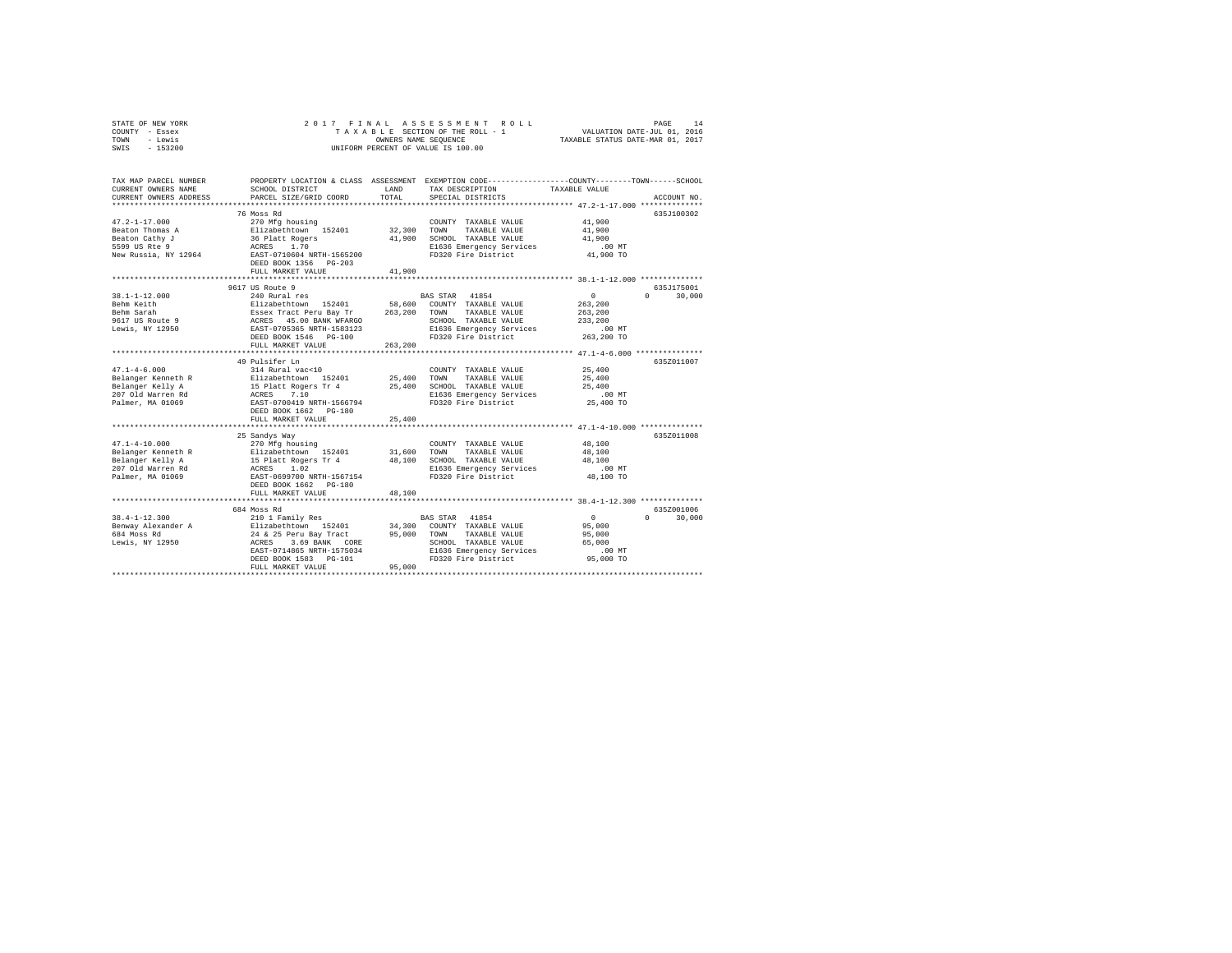| STATE OF NEW YORK<br>COUNTY - Essex<br>TOWN<br>- Lewis<br>SWIS - 153200                                                                                   |                                                                                                                     | OWNERS NAME SEOUENCE | 2017 FINAL ASSESSMENT ROLL<br>TAXABLE SECTION OF THE ROLL - 1<br>UNIFORM PERCENT OF VALUE IS 100.00 | VALUATION DATE-JUL 01, 2016<br>TAXABLE STATUS DATE-MAR 01, 2017 | PAGE<br>15                |
|-----------------------------------------------------------------------------------------------------------------------------------------------------------|---------------------------------------------------------------------------------------------------------------------|----------------------|-----------------------------------------------------------------------------------------------------|-----------------------------------------------------------------|---------------------------|
| TAX MAP PARCEL NUMBER<br>CURRENT OWNERS NAME                                                                                                              | PROPERTY LOCATION & CLASS ASSESSMENT EXEMPTION CODE-----------------COUNTY-------TOWN-----SCHOOL<br>SCHOOL DISTRICT | LAND                 | TAX DESCRIPTION                                                                                     | TAXABLE VALUE                                                   |                           |
| CURRENT OWNERS ADDRESS                                                                                                                                    | PARCEL SIZE/GRID COORD                                                                                              | TOTAL                | SPECIAL DISTRICTS                                                                                   |                                                                 | ACCOUNT NO.               |
|                                                                                                                                                           |                                                                                                                     |                      |                                                                                                     |                                                                 |                           |
|                                                                                                                                                           | 40 Hale Hill Ln                                                                                                     |                      |                                                                                                     |                                                                 | 635J176008                |
| $38.1 - 1 - 15.300$                                                                                                                                       |                                                                                                                     |                      | COUNTY TAXABLE VALUE                                                                                | 27,800                                                          |                           |
| Benway Dakota                                                                                                                                             |                                                                                                                     | 27,800 TOWN          | TAXABLE VALUE<br>27,800 SCHOOL TAXABLE VALUE                                                        | 27,800<br>27,800                                                |                           |
| 2120 Jersey St<br>Essex, NY 12936                                                                                                                         | 40 Hare<br>322 Rural vac>10<br>Elizabethtown 152401<br>18 19 Essex Tract<br>ACRES 10.10                             |                      | E1636 Emergency Services                                                                            | $.00$ MT                                                        |                           |
|                                                                                                                                                           | EAST-0705494 NRTH-1581093                                                                                           |                      | FD320 Fire District                                                                                 | 27,800 TO                                                       |                           |
|                                                                                                                                                           | DEED BOOK 1842 PG-81                                                                                                |                      |                                                                                                     |                                                                 |                           |
|                                                                                                                                                           | FULL MARKET VALUE                                                                                                   | 27,800               |                                                                                                     |                                                                 |                           |
|                                                                                                                                                           |                                                                                                                     |                      |                                                                                                     |                                                                 |                           |
|                                                                                                                                                           | 51 Birch Trail Way                                                                                                  |                      |                                                                                                     |                                                                 | 635J100701                |
| $47.1 - 1 - 39.110$                                                                                                                                       | 240 Rural res                                                                                                       |                      | COUNTY TAXABLE VALUE                                                                                | 198,900                                                         |                           |
| Berdine Joel A                                                                                                                                            |                                                                                                                     |                      |                                                                                                     | 198,900                                                         |                           |
| Berdine Lesley H                                                                                                                                          | Elizabethtown 152401 74,800 TOWN TAXABLE VALUE<br>21 Platt Rogers Tract 4 198,900 SCHOOL TAXABLE VALUE              |                      |                                                                                                     | 198,900                                                         |                           |
| $\begin{tabular}{lllllllll} 1936\text{ Saranac} & \text{Ave} & & \text{Survey $\#7282$}\\ \text{PO Box 254} & & & & \text{ACRES} & 77.41\\ \end{tabular}$ |                                                                                                                     |                      | E1636 Emergency Services                                                                            | .00 MT                                                          |                           |
|                                                                                                                                                           |                                                                                                                     |                      | FD320 Fire District                                                                                 | 198,900 TO                                                      |                           |
| Lake Placid, NY 12946                                                                                                                                     | EAST-0696215 NRTH-1561012                                                                                           |                      |                                                                                                     |                                                                 |                           |
|                                                                                                                                                           | DEED BOOK 1849 PG-166<br>FULL MARKET VALUE                                                                          | 198,900              |                                                                                                     |                                                                 |                           |
|                                                                                                                                                           |                                                                                                                     |                      |                                                                                                     |                                                                 |                           |
|                                                                                                                                                           | US Route 9                                                                                                          |                      |                                                                                                     |                                                                 | 635J100301                |
| $47.1 - 2 - 17.100$                                                                                                                                       | 322 Rural vac>10                                                                                                    |                      | COUNTY TAXABLE VALUE                                                                                | 32,100                                                          |                           |
| Bergeron Gerard Estate                                                                                                                                    | Elizabethtown 152401 32,100 TOWN TAXABLE VALUE                                                                      |                      |                                                                                                     | 32,100                                                          |                           |
| Pratt Sabrina M                                                                                                                                           | 2&3 Platt Rogers Tract 1 32,100 SCHOOL TAXABLE VALUE                                                                |                      |                                                                                                     | 32,100                                                          |                           |
| 3683 E 17th St                                                                                                                                            | 1241/149 Release Of                                                                                                 |                      | E1636 Emergency Services                                                                            | $.00$ MT                                                        |                           |
| Idaho Falls, ID 83406                                                                                                                                     | Estate Tax Lien<br>ACRES 19.70                                                                                      |                      | FD320 Fire District                                                                                 | 32,100 TO                                                       |                           |
|                                                                                                                                                           |                                                                                                                     |                      | WB320 Lewis B&I                                                                                     | 32,100 TO C                                                     |                           |
|                                                                                                                                                           | EAST-0702199 NRTH-1559795                                                                                           |                      | WD320 Water District                                                                                | 32,100 TO M                                                     |                           |
|                                                                                                                                                           | DEED BOOK 1848 PG-45                                                                                                |                      |                                                                                                     |                                                                 |                           |
|                                                                                                                                                           | FULL MARKET VALUE                                                                                                   | 32,100               |                                                                                                     |                                                                 |                           |
|                                                                                                                                                           | ****************************                                                                                        |                      | *********************************** 47.1-2-23.000 **************                                    |                                                                 |                           |
|                                                                                                                                                           | 8632 US Route 9                                                                                                     |                      |                                                                                                     |                                                                 | 635J100215                |
| $47.1 - 2 - 23.000$<br>Bergeron Joan                                                                                                                      | 210 1 Family Res<br>Elizabethtown 152401                                                                            |                      | AGED ALL 41800<br>$36,600$ ENH STAR $41834$                                                         | 47.150<br>$\mathbf{0}$<br>$\sim$ 0                              | 47,150   47,150<br>47.150 |
| US Rte 9                                                                                                                                                  |                                                                                                                     |                      | 94.300 COUNTY TAXABLE VALUE                                                                         | 47.150                                                          |                           |
| PO Box 55                                                                                                                                                 |                                                                                                                     |                      | TOWN TAXABLE VALUE                                                                                  | 47,150                                                          |                           |
| Lewis, NY 12950-0055                                                                                                                                      |                                                                                                                     |                      | SCHOOL TAXABLE VALUE                                                                                | $\sim$ 0                                                        |                           |
|                                                                                                                                                           | 1 Essex Tract<br>ACRES 1.60<br>EAST-0701999 NRTH-1560630<br>DEED BOOK 403 PG-070                                    |                      | E1636 Emergency Services                                                                            | $.00$ MT                                                        |                           |
|                                                                                                                                                           | FULL MARKET VALUE                                                                                                   |                      | 94,300 FD320 Fire District                                                                          | 94,300 TO                                                       |                           |
|                                                                                                                                                           |                                                                                                                     |                      | WB320 Lewis B&I                                                                                     | 94,300 TO C                                                     |                           |
|                                                                                                                                                           |                                                                                                                     |                      | WD320 Water District                                                                                | 94,300 TO M                                                     |                           |
|                                                                                                                                                           |                                                                                                                     |                      |                                                                                                     | *******************************                                 |                           |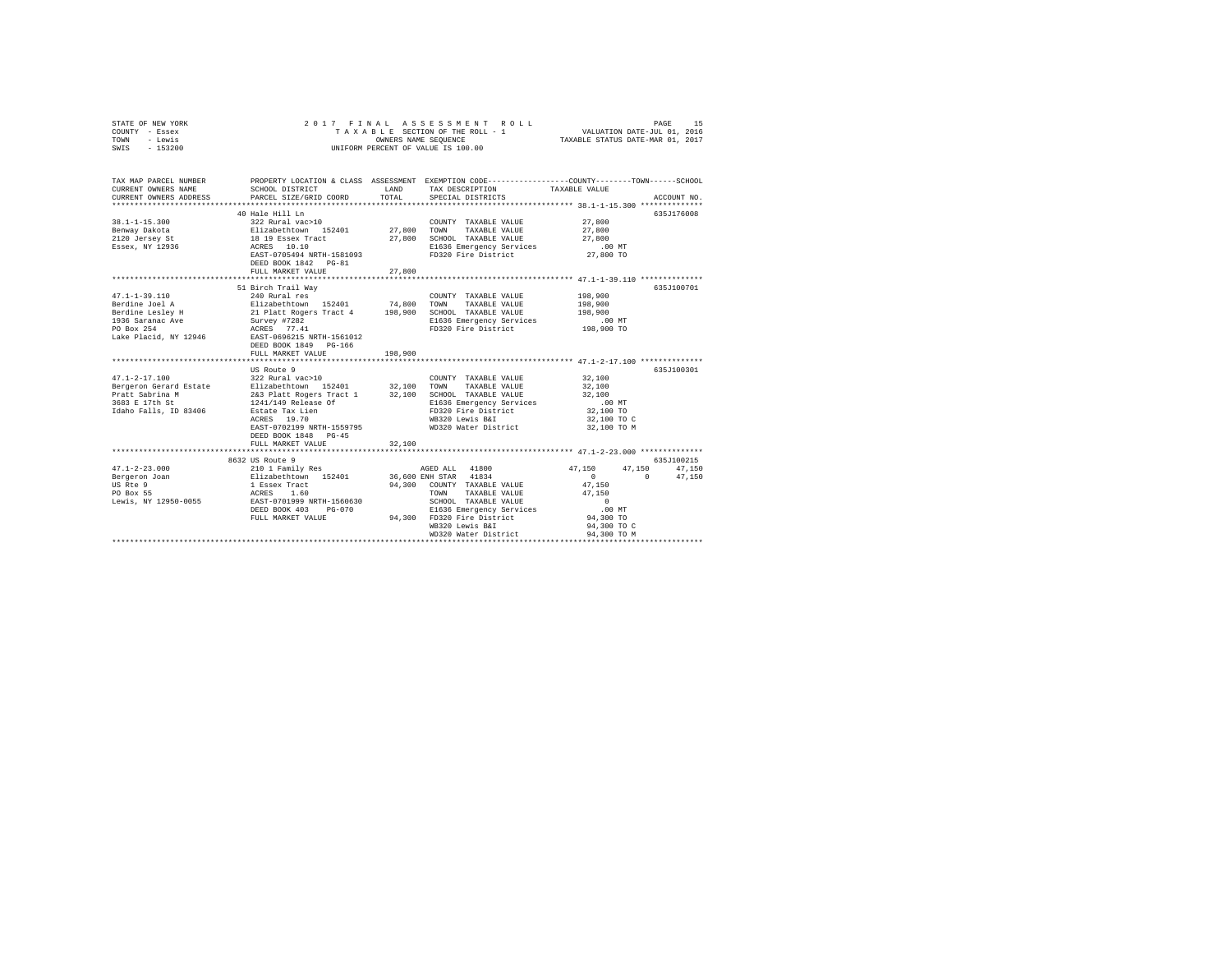| STATE OF NEW YORK | 2017 FINAL ASSESSMENT ROLL         | 16<br>PAGE                       |
|-------------------|------------------------------------|----------------------------------|
| COUNTY - Essex    | TAXABLE SECTION OF THE ROLL - 1    | VALUATION DATE-JUL 01, 2016      |
| TOWN<br>- Lewis   | OWNERS NAME SEOUENCE               | TAXABLE STATUS DATE-MAR 01, 2017 |
| - 153200<br>SWIS  | UNIFORM PERCENT OF VALUE IS 100.00 |                                  |

| TAX MAP PARCEL NUMBER     |                            |         | PROPERTY LOCATION & CLASS ASSESSMENT EXEMPTION CODE---------------COUNTY-------TOWN-----SCHOOL |                                                       |             |
|---------------------------|----------------------------|---------|------------------------------------------------------------------------------------------------|-------------------------------------------------------|-------------|
| CURRENT OWNERS NAME       | SCHOOL DISTRICT            | LAND    | TAX DESCRIPTION                                                                                | TAXABLE VALUE                                         |             |
| CURRENT OWNERS ADDRESS    | PARCEL SIZE/GRID COORD     | TOTAL   | SPECIAL DISTRICTS                                                                              |                                                       | ACCOUNT NO. |
|                           |                            |         |                                                                                                |                                                       |             |
|                           | Cutting Rd                 |         |                                                                                                |                                                       | 635J103613  |
| $55.2 - 1 - 23.000$       | 311 Res vac land           |         | COUNTY TAXABLE VALUE                                                                           | 200                                                   |             |
| Berthiaume Vern           | Elizabethtown 152401       | 200     | TOWN<br>TAXABLE VALUE                                                                          | 200                                                   |             |
| Berthiaume Diane          | 29 Platt Rogers Tract 4    | 200     | SCHOOL TAXABLE VALUE                                                                           | 200                                                   |             |
| 784 Columbus-Smith Rd     | 0.20<br>ACRES              |         | E1636 Emergency Services                                                                       | .00 MT                                                |             |
| Salisbury, VT 05769       | EAST-0693943 NRTH-1547169  |         | FD320 Fire District                                                                            | 200 TO                                                |             |
|                           | DEED BOOK 1396 PG-65       |         |                                                                                                |                                                       |             |
|                           | FULL MARKET VALUE          | 200     |                                                                                                |                                                       |             |
|                           |                            |         |                                                                                                | ********** 55.2-2-2.000 **************                |             |
|                           | Denton Rd                  |         |                                                                                                |                                                       | 635J179036  |
| $55.2 - 2 - 2.000$        | 314 Rural vac<10           |         | COUNTY TAXABLE VALUE                                                                           | 8,200                                                 |             |
| Berthiaume Vern           | Elizabethtown 152401       | 8,200   | TOWN<br>TAXABLE VALUE                                                                          | 8,200                                                 |             |
|                           |                            |         |                                                                                                |                                                       |             |
| Berthiaume Diane          | 30 Platt Rogers Tract 4    | 8,200   | SCHOOL TAXABLE VALUE                                                                           | 8,200                                                 |             |
| 784 Columbus-Smith Rd     | ACRES<br>9.00              |         | E1636 Emergency Services                                                                       | $.00$ MT                                              |             |
| Salisbury, VT 05769       | EAST-0692400 NRTH-1548961  |         | FD320 Fire District                                                                            | 8,200 TO                                              |             |
|                           | DEED BOOK 1396 PG-65       |         |                                                                                                |                                                       |             |
|                           | FULL MARKET VALUE          | 8,200   |                                                                                                |                                                       |             |
|                           |                            |         |                                                                                                |                                                       |             |
|                           | 369 Fox Run Rd             |         |                                                                                                |                                                       | 635J101004  |
| $55.2 - 2 - 9.000$        | 260 Seasonal res           |         | COUNTY TAXABLE VALUE                                                                           | 132,700                                               |             |
| Berthiaume Vern           | Elizabethtown 152401       | 64,200  | TOWN<br>TAXABLE VALUE                                                                          | 132,700                                               |             |
| Berthiaume Diane          | 30 Platt Rogers Tract 4    | 132,700 | SCHOOL TAXABLE VALUE                                                                           | 132,700                                               |             |
| 784 Columbus-Smith Rd     | ACRES 56.12                |         | E1636 Emergency Services                                                                       | .00 MT                                                |             |
| Salisbury, VT 05769       | EAST-0692481 NRTH-1548186  |         | FD320 Fire District                                                                            | 132,700 TO                                            |             |
|                           | DEED BOOK 1396 PG-65       |         |                                                                                                |                                                       |             |
|                           | FULL MARKET VALUE          | 132,700 |                                                                                                |                                                       |             |
|                           | ***********************    |         |                                                                                                |                                                       |             |
|                           | 2 Discovery Way            |         |                                                                                                |                                                       | 635J174018  |
| $47.3 - 2 - 9.100$        | 312 Vac w/imprv            |         | AG. DIST 41730                                                                                 | 40,200<br>40,200                                      | 40,200      |
| Bessette Todd             | Elizabethtown 152401       | 53,100  | COUNTY TAXABLE VALUE                                                                           | 12,900                                                |             |
| 1221 County Rte 10        | 6 Platt Rogers Tract 1     | 53,100  | TOWN<br>TAXABLE VALUE                                                                          | 12,900                                                |             |
| Lewis, NY 12950           | 34.02<br>ACRES             |         | SCHOOL TAXABLE VALUE                                                                           | 12,900                                                |             |
|                           | EAST-0707049 NRTH-1557642  |         | E1636 Emergency Services                                                                       | $.00$ MT                                              |             |
| MAY BE SUBJECT TO PAYMENT | DEED BOOK 1373 PG-245      |         | FD320 Fire District                                                                            | 53,100 TO                                             |             |
| UNDER AGDIST LAW TIL 2024 | FULL MARKET VALUE          | 53,100  |                                                                                                |                                                       |             |
|                           | ************************** |         |                                                                                                | ************************ 47.3-2-10.100 ************** |             |
|                           | 1221 County Route 10       |         |                                                                                                |                                                       | 635J177010  |
| $47.3 - 2 - 10.100$       | 210 1 Family Res           |         | COUNTY TAXABLE VALUE                                                                           | 265,100                                               |             |
| Bessette Todd W           | Elizabethtown 152401       | 37,100  | TOWN<br>TAXABLE VALUE                                                                          | 265,100                                               |             |
| Bessette Dawn M           | 6 Platt Rogers Tract 1     | 265,100 | SCHOOL TAXABLE VALUE                                                                           | 265,100                                               |             |
| 1221 County Route 10      | 6.60 BANK CORE<br>ACRES    |         | E1636 Emergency Services                                                                       | $.00$ MT                                              |             |
| Lewis, NY 12950           | EAST-0707279 NRTH-1556945  |         | FD320 Fire District                                                                            | 265,100 TO                                            |             |
|                           | DEED BOOK 1823 PG-1        |         |                                                                                                |                                                       |             |
| MAY BE SUBJECT TO PAYMENT | FULL MARKET VALUE          | 265,100 |                                                                                                |                                                       |             |
| UNDER AGDIST LAW TIL 2021 |                            |         |                                                                                                |                                                       |             |
|                           |                            |         |                                                                                                |                                                       |             |
|                           |                            |         |                                                                                                |                                                       |             |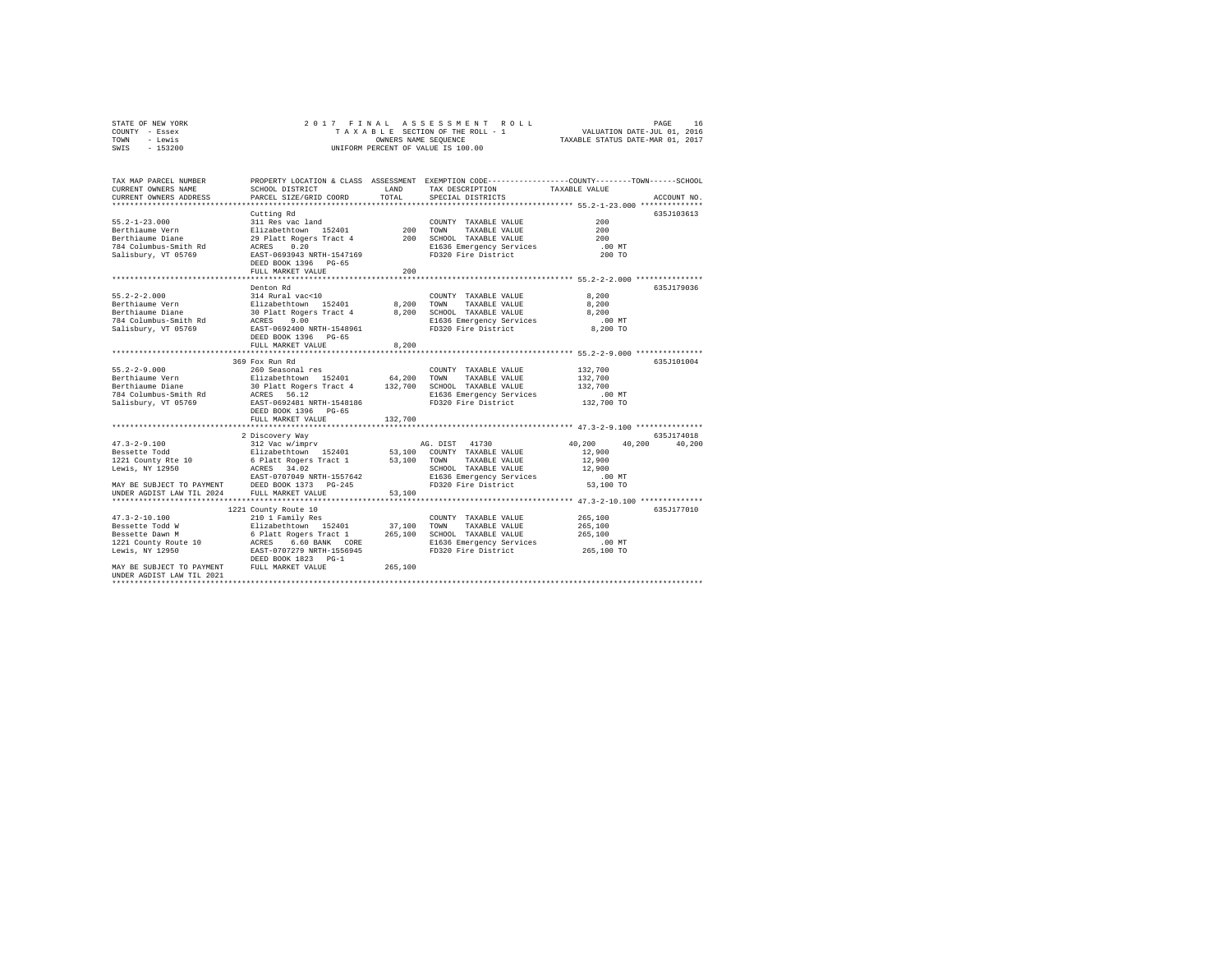| STATE OF NEW YORK            | 2017 FINAL                                                                                                                                                                         |                |                                                          | PAGE 17 אפשר 1963 אפשר 1968 אפשר 1974 אפשר 18 באפרטים ב-18 אפשר 18 בים 1974 אפשר 18 בים 1974 היית 1974 היית 19<br>TAXABLE SECTION OF THE ROLL - 1 וואר 1974 הוא 1974 היית 1974 היית 1974 היית 1974 היית 1974 היית 1974 היית 197 |
|------------------------------|------------------------------------------------------------------------------------------------------------------------------------------------------------------------------------|----------------|----------------------------------------------------------|---------------------------------------------------------------------------------------------------------------------------------------------------------------------------------------------------------------------------------|
| COUNTY - Essex               |                                                                                                                                                                                    |                |                                                          |                                                                                                                                                                                                                                 |
| - Lewis<br>TOWN              |                                                                                                                                                                                    |                |                                                          |                                                                                                                                                                                                                                 |
| $-153200$<br>SWIS            |                                                                                                                                                                                    |                | UNIFORM PERCENT OF VALUE IS 100.00                       |                                                                                                                                                                                                                                 |
|                              |                                                                                                                                                                                    |                |                                                          |                                                                                                                                                                                                                                 |
| TAX MAP PARCEL NUMBER        |                                                                                                                                                                                    |                |                                                          | PROPERTY LOCATION & CLASS ASSESSMENT EXEMPTION CODE---------------COUNTY-------TOWN------SCHOOL                                                                                                                                 |
| CURRENT OWNERS NAME          | SCHOOL DISTRICT                                                                                                                                                                    | LAND           | TAX DESCRIPTION                                          | TAXABLE VALUE                                                                                                                                                                                                                   |
| CURRENT OWNERS ADDRESS       | PARCEL SIZE/GRID COORD                                                                                                                                                             | TOTAL          | SPECIAL DISTRICTS                                        | ACCOUNT NO.                                                                                                                                                                                                                     |
|                              |                                                                                                                                                                                    |                |                                                          |                                                                                                                                                                                                                                 |
|                              | 9469 US Route 9                                                                                                                                                                    |                |                                                          | 635J179007                                                                                                                                                                                                                      |
| 38.1-1-24.100                | 210 1 Family Res                                                                                                                                                                   |                | COUNTY TAXABLE VALUE                                     | 105,600                                                                                                                                                                                                                         |
| Bethlehem Gary A             |                                                                                                                                                                                    | 33,500 TOWN    | TAXABLE VALUE                                            | 105,600                                                                                                                                                                                                                         |
| 9469 US Rte $9$              |                                                                                                                                                                                    |                | 105,600 SCHOOL TAXABLE VALUE                             | 105,600                                                                                                                                                                                                                         |
| Lewis, NY 12950              | 210 1 Family Res<br>Elizabethtown 152401<br>Essex Tract Lot 18<br>ACRES 2.90                                                                                                       |                | E1636 Emergency Services                                 | $.00$ MT                                                                                                                                                                                                                        |
|                              | EAST-0706034 NRTH-1580094                                                                                                                                                          |                | FD320 Fire District                                      | 105,600 TO                                                                                                                                                                                                                      |
|                              | DEED BOOK 1568 PG-244                                                                                                                                                              |                |                                                          |                                                                                                                                                                                                                                 |
|                              | FULL MARKET VALUE                                                                                                                                                                  | 105,600        |                                                          |                                                                                                                                                                                                                                 |
|                              |                                                                                                                                                                                    |                |                                                          |                                                                                                                                                                                                                                 |
|                              | 205 Cutting Rd                                                                                                                                                                     |                |                                                          | 635J105104                                                                                                                                                                                                                      |
| $56.1 - 2 - 8.000$           | 210 1 Family Res                                                                                                                                                                   |                | <b>BAS STAR 41854</b>                                    | $\sim$ 0<br>$\Omega$ and $\Omega$<br>30,000                                                                                                                                                                                     |
| Bethlehem Joyce E            | Elizabethtown 152401                                                                                                                                                               |                | 31,600 COUNTY TAXABLE VALUE                              | 116,400                                                                                                                                                                                                                         |
| 205 Cutting Rd               |                                                                                                                                                                                    |                |                                                          | 116,400                                                                                                                                                                                                                         |
|                              | 33 Platt Rogers Tract 4 116,400 TOWN TAXABLE VALUE<br>ACRES 1.00                                                                                                                   |                | SCHOOL TAXABLE VALUE                                     | 86,400                                                                                                                                                                                                                          |
| Elizabethtown, NY 12932      |                                                                                                                                                                                    |                |                                                          |                                                                                                                                                                                                                                 |
|                              | EAST-0698960 NRTH-1547077                                                                                                                                                          |                | E1636 Emergency Services                                 | .00MT                                                                                                                                                                                                                           |
|                              | DEED BOOK 1427 PG-122                                                                                                                                                              |                | FD320 Fire District                                      | 116,400 TO                                                                                                                                                                                                                      |
|                              | FULL MARKET VALUE<br>***************************                                                                                                                                   | 116,400        |                                                          |                                                                                                                                                                                                                                 |
|                              | 87 Wells Hill Rd                                                                                                                                                                   |                |                                                          | 635J105106                                                                                                                                                                                                                      |
|                              |                                                                                                                                                                                    |                |                                                          | $\Omega$<br>$\Omega$                                                                                                                                                                                                            |
| $46.2 - 1 - 32.000$          | 210 1 Family Res                                                                                                                                                                   |                | BAS STAR 41854                                           | 30,000                                                                                                                                                                                                                          |
| Bettis Deborah A             | Elizabethtown 152401<br>16 Platt Rogers Tract 4<br>ACRES 1.00                                                                                                                      |                | 31,600 COUNTY TAXABLE VALUE                              | 56,000                                                                                                                                                                                                                          |
| 87 Wells Hill Rd             |                                                                                                                                                                                    |                | 56,000 TOWN TAXABLE VALUE                                | 56,000                                                                                                                                                                                                                          |
| Lewis, NY 12950              |                                                                                                                                                                                    |                | SCHOOL TAXABLE VALUE                                     | 26,000                                                                                                                                                                                                                          |
|                              | EAST-0694227 NRTH-1564984                                                                                                                                                          |                | E1636 Emergency Services                                 | $.00$ MT                                                                                                                                                                                                                        |
|                              | DEED BOOK 1427 PG-133                                                                                                                                                              |                | FD320 Fire District                                      | 56,000 TO                                                                                                                                                                                                                       |
|                              | FULL MARKET VALUE                                                                                                                                                                  | 56,000         |                                                          |                                                                                                                                                                                                                                 |
|                              |                                                                                                                                                                                    | ************** |                                                          | **************** 47.2-1-62.000 **************                                                                                                                                                                                   |
|                              | 8 Christmas Tree Ln                                                                                                                                                                |                |                                                          | 635J100303                                                                                                                                                                                                                      |
| $47.2 - 1 - 62.000$          | 210 1 Family Res                                                                                                                                                                   |                | ENH STAR 41834                                           | $\sim$ 0<br>0 65,500                                                                                                                                                                                                            |
| Bezio Pauline W              | Elizabethtown 152401                                                                                                                                                               |                | 24,200 COUNTY TAXABLE VALUE<br>89,500 TOWN TAXABLE VALUE | 89,500                                                                                                                                                                                                                          |
| 8 Christmas Tree Ln          | 112abet<br>16 Platt Rogers<br>ACRES 0.40<br>EAST-0712223 NRTH-1563008                                                                                                              |                |                                                          | 89,500                                                                                                                                                                                                                          |
| PO Box 458                   |                                                                                                                                                                                    |                | SCHOOL TAXABLE VALUE                                     | 24,000                                                                                                                                                                                                                          |
| Lewis, NY 12950              |                                                                                                                                                                                    |                | E1636 Emergency Services                                 | $.00$ MT                                                                                                                                                                                                                        |
|                              | DEED BOOK 388 PG-41                                                                                                                                                                |                | FD320 Fire District                                      | 89,500 TO                                                                                                                                                                                                                       |
|                              | FULL MARKET VALUE                                                                                                                                                                  | 89,500         |                                                          |                                                                                                                                                                                                                                 |
|                              |                                                                                                                                                                                    |                |                                                          |                                                                                                                                                                                                                                 |
|                              | 8582 US Route 9                                                                                                                                                                    |                |                                                          | 635J103409                                                                                                                                                                                                                      |
| $47.13 - 2 - 8.000$          | --------- (1854)<br>210 1 Family Res (18401 1994) 23,100 COUNTY TAXABLE VALUE<br>2 Platt Rogers Tract 1 29,600 TOWN TAXABLE VALUE<br>2 RCRES (1860 1994) 2010 SCHOOL TAXABLE VALUE |                |                                                          | $\sim$ 0<br>$\Omega$ and $\Omega$<br>30,000                                                                                                                                                                                     |
| Bhist Raje<br>234 Redmond Rd |                                                                                                                                                                                    |                |                                                          | 79,600                                                                                                                                                                                                                          |
|                              |                                                                                                                                                                                    |                |                                                          | 79,600                                                                                                                                                                                                                          |
| Lewis, NY 12950              |                                                                                                                                                                                    |                |                                                          | 49,600                                                                                                                                                                                                                          |
|                              | EAST-0701429 NRTH-1559383                                                                                                                                                          |                | E1636 Emergency Services<br>FD320 Fire District          | $.00$ MT                                                                                                                                                                                                                        |
|                              | DEED BOOK 1592 PG-84                                                                                                                                                               |                |                                                          | 79,600 TO                                                                                                                                                                                                                       |
|                              | FULL MARKET VALUE                                                                                                                                                                  |                | 79,600 WB320 Lewis B&I                                   | 79,600 TO C                                                                                                                                                                                                                     |
|                              |                                                                                                                                                                                    |                | WD320 Water District                                     | 79,600 TO M                                                                                                                                                                                                                     |
|                              |                                                                                                                                                                                    |                |                                                          |                                                                                                                                                                                                                                 |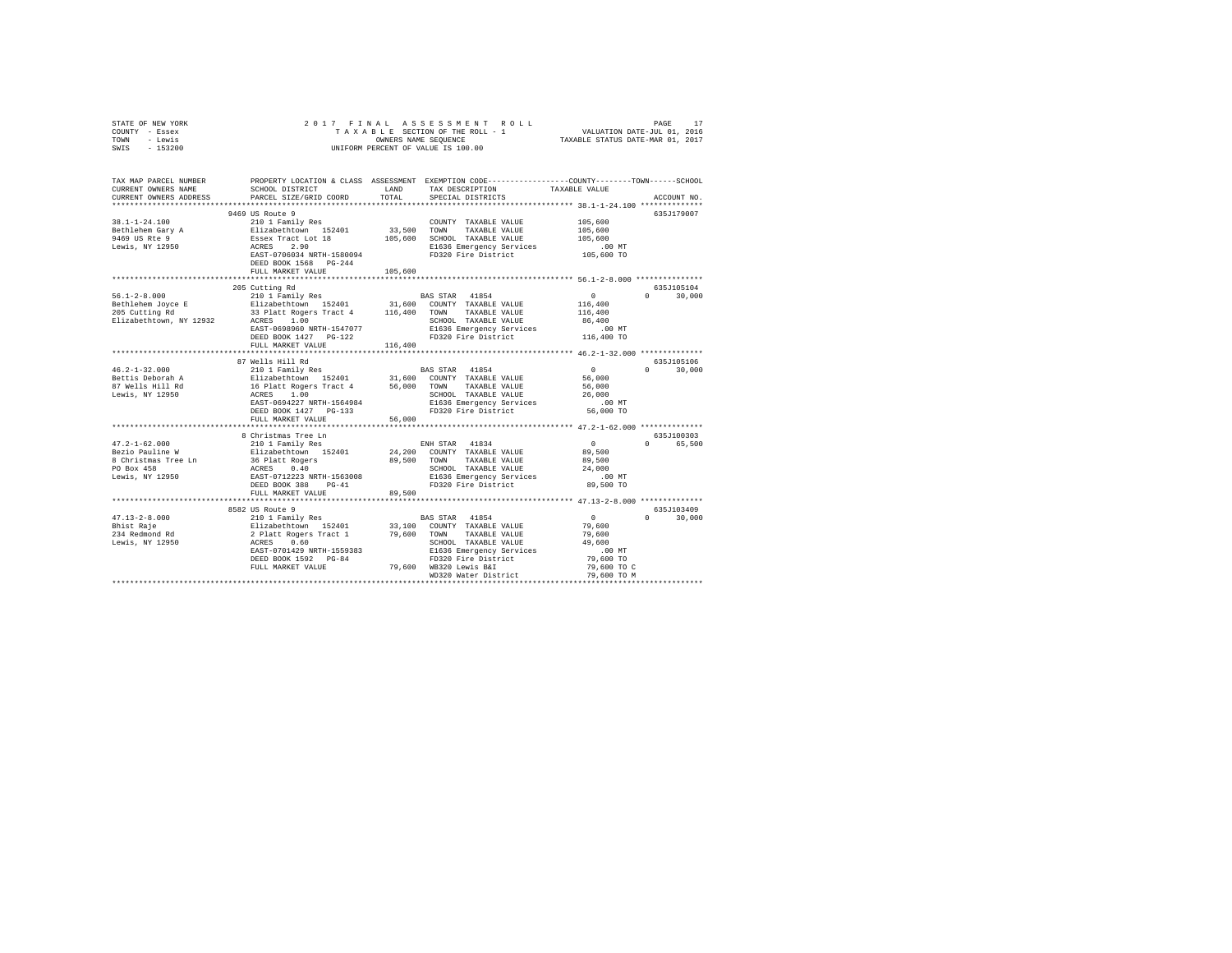|      | STATE OF NEW YORK |  |  | 2017 FINAL ASSESSMENT ROLL         | PAGE                             | 18 |
|------|-------------------|--|--|------------------------------------|----------------------------------|----|
|      | COUNTY - Essex    |  |  | TAXABLE SECTION OF THE ROLL - 1    | VALUATION DATE-JUL 01, 2016      |    |
| TOWN | - Lewis           |  |  | OWNERS NAME SEOUENCE               | TAXABLE STATUS DATE-MAR 01, 2017 |    |
| SWIS | $-153200$         |  |  | UNIFORM PERCENT OF VALUE IS 100.00 |                                  |    |

| TAX MAP PARCEL NUMBER<br>CURRENT OWNERS NAME                                           | SCHOOL DISTRICT<br>CURRENT OWNERS ADDRESS PARCEL SIZE/GRID COORD                                                                                                                                                                                                     | LAND<br>TOTAL           | PROPERTY LOCATION & CLASS ASSESSMENT EXEMPTION CODE----------------COUNTY-------TOWN-----SCHOOL<br>TAX DESCRIPTION TAXABLE VALUE<br>SPECIAL DISTRICTS                                                                                    |                                                                                       | ACCOUNT NO.          |
|----------------------------------------------------------------------------------------|----------------------------------------------------------------------------------------------------------------------------------------------------------------------------------------------------------------------------------------------------------------------|-------------------------|------------------------------------------------------------------------------------------------------------------------------------------------------------------------------------------------------------------------------------------|---------------------------------------------------------------------------------------|----------------------|
| $38.4 - 1 - 27.002$<br>Bianco Dean M<br>445 Moss Rd<br>Lewis, NY 12950 ACRES           | 445 Moss Rd<br>210 1 Family Res<br>Elizabethtown 152401<br>18 Peru Bay Tract<br>7.10<br>EAST-0712514 NRTH-1570727<br>PRIOR OWNER ON 3/01/2017 DEED BOOK 1873 PG-58<br>Webster Eugene E FULL MARKET VALUE                                                             | 37,500 TOWN<br>125,400  | COUNTY TAXABLE VALUE<br>TAXABLE VALUE<br>SCHOOL TAXABLE VALUE<br>E1636 Emergency Services<br>FD320 Fire District 125,400 TO                                                                                                              | 125,400<br>125,400<br>125,400<br>.00MT                                                | 635.T100403          |
| Bigelow Christina M Essex Tract Lot 18<br>9423 US Rt 9<br>Lewis, NY 12950              | 9423 US Route 9<br>38.1-1-25.210          210 1 Family Res            BAS STAR  41854<br>Bigelow Frank          Elizabethtown  152401      33,800  COUNTY TAXABLE VALUE<br>ACRES 3.21<br>EAST-0705785 NRTH-1579060<br>DEED BOOK 990<br>$PG-129$<br>FULL MARKET VALUE | 165,100<br>165,100      | TAXABLE VALUE<br>TOWN<br>SCHOOL TAXABLE VALUE<br>E1636 Emergency Services<br>FD320 Fire District                                                                                                                                         | $\Omega$<br>$\mathbf{a}$<br>165,100<br>165,100<br>135,100<br>$.00$ MT<br>165,100 TO   | 635J179015<br>30,000 |
| $47.13 - 4 - 8.000$<br>6 Crescent Dr<br>Plattsburgh, NY 12901                          | 8607 US Route 9<br>210 1 Family Res<br>Bigelow Gaylen M Blizabethtown 152401 32,400<br>1 14 Essex Tract<br>Platt Rogers<br>File 11283<br>ACRES<br>0.50<br>EAST-0701428 NRTH-1560134<br>DEED BOOK 1213 PG-195<br>FULL MARKET VALUE                                    | 116,600<br>116,600<br>. | COUNTY TAXABLE VALUE<br>TOWN<br>TAXABLE VALUE<br>SCHOOL TAXABLE VALUE<br>E1636 Emergency Services<br>FD320 Fire District<br>WB320 Lewis B&I<br>WD320 Water District<br>*********************************** 29.-2-27.400 **************** | 116,600<br>116,600<br>116,600<br>.00 MT<br>116,600 TO<br>116,600 TO C<br>116,600 TO M | 635J100313           |
| $29. - 2 - 27.400$<br>Bigelow Kenneth<br>Bigelow Jessica<br>35 Fields Way<br>PO Box 44 | 35 Fields Way<br>210 1 Family Res<br>Elizabethtown 152401 34,700 TOWN<br>37 Essex Tract<br>Lot D<br>ACRES<br>4.06<br>Lewis, NY 12950 EAST-0705608 NRTH-1583981<br>DEED BOOK 1762 PG-242<br>FULL MARKET VALUE                                                         | 118,000<br>118,000      | COUNTY TAXABLE VALUE<br>TAXABLE VALUE<br>SCHOOL TAXABLE VALUE<br>E1636 Emergency Services<br>FD320 Fire District                                                                                                                         | 118,000<br>118,000<br>118,000<br>.00 MT<br>118,000 TO                                 | 635Z004011           |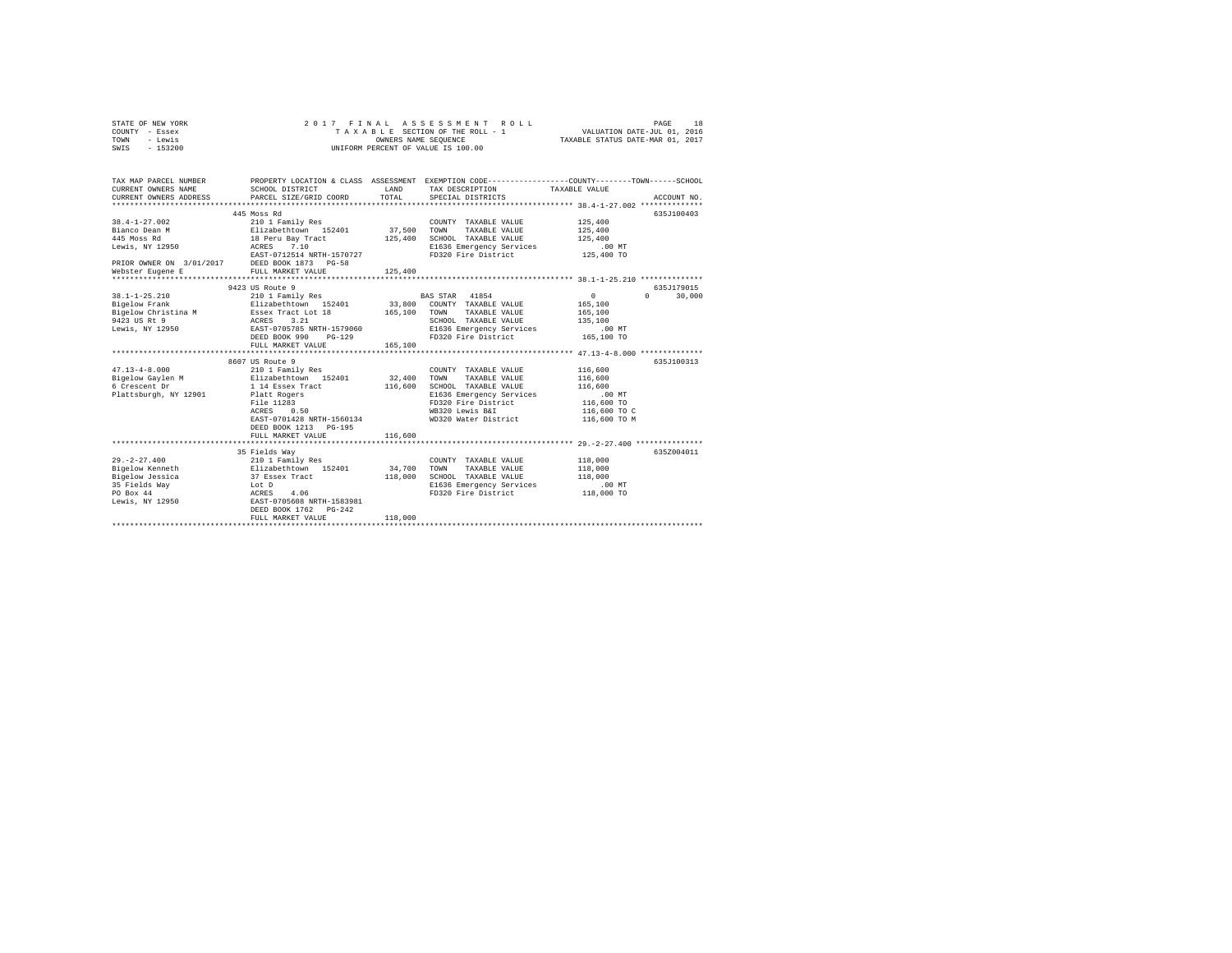| STATE OF NEW YORK                                                                                                                                                                                                                                                                                                                                                                                                    |                              |        |                   |            |               |
|----------------------------------------------------------------------------------------------------------------------------------------------------------------------------------------------------------------------------------------------------------------------------------------------------------------------------------------------------------------------------------------------------------------------|------------------------------|--------|-------------------|------------|---------------|
| COUNTY - Essex                                                                                                                                                                                                                                                                                                                                                                                                       |                              |        |                   |            |               |
| TOWN - Lewis                                                                                                                                                                                                                                                                                                                                                                                                         |                              |        |                   |            |               |
| SWIS - 153200                                                                                                                                                                                                                                                                                                                                                                                                        |                              |        |                   |            |               |
|                                                                                                                                                                                                                                                                                                                                                                                                                      |                              |        |                   |            |               |
|                                                                                                                                                                                                                                                                                                                                                                                                                      |                              |        |                   |            |               |
|                                                                                                                                                                                                                                                                                                                                                                                                                      |                              |        |                   |            |               |
| TAX MAP PARCEL NUMBER PROPERTY LOCATION & CLASS ASSESSMENT EXEMPTION CODE--------------COUNTY-------TOWN------SCHOOL<br>CURRENT OWNERS NAME SCHOOL DISTRICT LAND TAX DESCRIPTION TAXARLE VALUE                                                                                                                                                                                                                       |                              |        |                   |            |               |
|                                                                                                                                                                                                                                                                                                                                                                                                                      |                              |        |                   |            |               |
| CURRENT OWNERS ADDRESS                                                                                                                                                                                                                                                                                                                                                                                               | PARCEL SIZE/GRID COORD TOTAL |        | SPECIAL DISTRICTS |            | ACCOUNT NO.   |
|                                                                                                                                                                                                                                                                                                                                                                                                                      |                              |        |                   |            |               |
|                                                                                                                                                                                                                                                                                                                                                                                                                      | 8522 US Route 9              |        |                   |            | 635J100315    |
|                                                                                                                                                                                                                                                                                                                                                                                                                      |                              |        |                   |            | $0 \t 30,000$ |
|                                                                                                                                                                                                                                                                                                                                                                                                                      |                              |        |                   |            |               |
|                                                                                                                                                                                                                                                                                                                                                                                                                      |                              |        |                   |            |               |
|                                                                                                                                                                                                                                                                                                                                                                                                                      |                              |        |                   |            |               |
|                                                                                                                                                                                                                                                                                                                                                                                                                      |                              |        |                   |            |               |
| $\begin{tabular}{l c c c c} \multicolumn{1}{c}{\textbf{47.13--2-32.000}} & \multicolumn{1}{c}{\textbf{52.2 U5}} & \multicolumn{1}{c}{\textbf{53.2 U5}} & \multicolumn{1}{c}{\textbf{54.2 U5}} & \multicolumn{1}{c}{\textbf{55.2 U5}} & \multicolumn{1}{c}{\textbf{55.2 U5}} & \multicolumn{1}{c}{\textbf{56.2 U5}} & \multicolumn{1}{c}{\textbf{58.2 U5}} & \multicolumn{1}{c}{\textbf{59.2 U5}} & \multicolumn{1}{$ |                              |        |                   |            |               |
|                                                                                                                                                                                                                                                                                                                                                                                                                      |                              |        |                   |            |               |
|                                                                                                                                                                                                                                                                                                                                                                                                                      |                              |        |                   |            |               |
|                                                                                                                                                                                                                                                                                                                                                                                                                      |                              |        |                   |            |               |
|                                                                                                                                                                                                                                                                                                                                                                                                                      |                              |        |                   |            |               |
|                                                                                                                                                                                                                                                                                                                                                                                                                      |                              |        |                   |            | 635J104614    |
|                                                                                                                                                                                                                                                                                                                                                                                                                      |                              |        |                   |            |               |
|                                                                                                                                                                                                                                                                                                                                                                                                                      |                              |        |                   |            |               |
|                                                                                                                                                                                                                                                                                                                                                                                                                      |                              |        |                   |            |               |
|                                                                                                                                                                                                                                                                                                                                                                                                                      |                              |        |                   |            |               |
|                                                                                                                                                                                                                                                                                                                                                                                                                      |                              |        |                   |            |               |
|                                                                                                                                                                                                                                                                                                                                                                                                                      |                              |        |                   |            |               |
|                                                                                                                                                                                                                                                                                                                                                                                                                      | DEED BOOK 1848 PG-49         |        |                   |            |               |
|                                                                                                                                                                                                                                                                                                                                                                                                                      | FULL MARKET VALUE            | 52,700 |                   |            |               |
|                                                                                                                                                                                                                                                                                                                                                                                                                      |                              |        |                   |            |               |
|                                                                                                                                                                                                                                                                                                                                                                                                                      |                              |        |                   |            | 635Z000024    |
|                                                                                                                                                                                                                                                                                                                                                                                                                      |                              |        |                   |            |               |
|                                                                                                                                                                                                                                                                                                                                                                                                                      |                              |        |                   |            |               |
|                                                                                                                                                                                                                                                                                                                                                                                                                      |                              |        |                   |            |               |
|                                                                                                                                                                                                                                                                                                                                                                                                                      |                              |        |                   |            |               |
|                                                                                                                                                                                                                                                                                                                                                                                                                      |                              |        |                   |            |               |
|                                                                                                                                                                                                                                                                                                                                                                                                                      |                              |        |                   |            |               |
|                                                                                                                                                                                                                                                                                                                                                                                                                      |                              |        |                   |            |               |
|                                                                                                                                                                                                                                                                                                                                                                                                                      | FULL MARKET VALUE            | 32,200 |                   |            |               |
|                                                                                                                                                                                                                                                                                                                                                                                                                      |                              |        |                   |            |               |
|                                                                                                                                                                                                                                                                                                                                                                                                                      | 45 Osawentha Dr              |        |                   | 635J100304 |               |
|                                                                                                                                                                                                                                                                                                                                                                                                                      |                              |        |                   |            |               |
|                                                                                                                                                                                                                                                                                                                                                                                                                      |                              |        |                   |            |               |
|                                                                                                                                                                                                                                                                                                                                                                                                                      |                              |        |                   |            |               |
|                                                                                                                                                                                                                                                                                                                                                                                                                      |                              |        |                   |            |               |
|                                                                                                                                                                                                                                                                                                                                                                                                                      |                              |        |                   |            |               |
|                                                                                                                                                                                                                                                                                                                                                                                                                      |                              |        |                   |            |               |
|                                                                                                                                                                                                                                                                                                                                                                                                                      |                              |        |                   |            |               |
|                                                                                                                                                                                                                                                                                                                                                                                                                      |                              |        |                   |            |               |
|                                                                                                                                                                                                                                                                                                                                                                                                                      |                              |        |                   |            |               |
| $\begin{tabular}{l c c c c c} \multicolumn{3}{c}{\textbf{47.13--1-6.000}} & \multicolumn{3}{c}{\textbf{49.13--1-6.000}} & \multicolumn{3}{c}{\textbf{50.13--1-6.000}} & \multicolumn{3}{c}{\textbf{50.13--1-6.000}} & \multicolumn{3}{c}{\textbf{50.13--1-6.000}} & \multicolumn{3}{c}{\textbf{6.13--1-6.000}} & \multicolumn{3}{c}{\textbf{6.13--1-6.000}} & \multicolumn{3}{c$                                     |                              |        |                   |            |               |
|                                                                                                                                                                                                                                                                                                                                                                                                                      |                              |        |                   |            |               |
|                                                                                                                                                                                                                                                                                                                                                                                                                      | Goff Rd                      |        |                   |            | 635J178015    |
|                                                                                                                                                                                                                                                                                                                                                                                                                      |                              |        |                   |            |               |
|                                                                                                                                                                                                                                                                                                                                                                                                                      |                              |        |                   |            |               |
|                                                                                                                                                                                                                                                                                                                                                                                                                      |                              |        |                   |            |               |
|                                                                                                                                                                                                                                                                                                                                                                                                                      |                              |        |                   |            |               |
|                                                                                                                                                                                                                                                                                                                                                                                                                      |                              |        |                   |            |               |
|                                                                                                                                                                                                                                                                                                                                                                                                                      |                              |        |                   |            |               |
| $\begin{tabular}{lcccc} 46.2-1-48.200 & 3014 Rucal vac<10 & 0.00RTY & TAXABLE VALUE & 1,500 \\ \hline Blades John & 314 Rucal vac<10 & 1,500 & 0.0027 MXABLE VALUE & 1,500 \\ \hline Blackes John & 211aklet November 152401 & 1,500 & 5000L TAXABLE VALUE & 1,500 \\ \hline PQ Box 508 & 212hat before 1,500 & 212hat before 1,500 \\ \hline PQ Box 508 & 21.50 & 21.50 & 1.500 \\ \hline L$                        |                              |        |                   |            |               |
|                                                                                                                                                                                                                                                                                                                                                                                                                      |                              |        |                   |            |               |
|                                                                                                                                                                                                                                                                                                                                                                                                                      |                              |        |                   |            |               |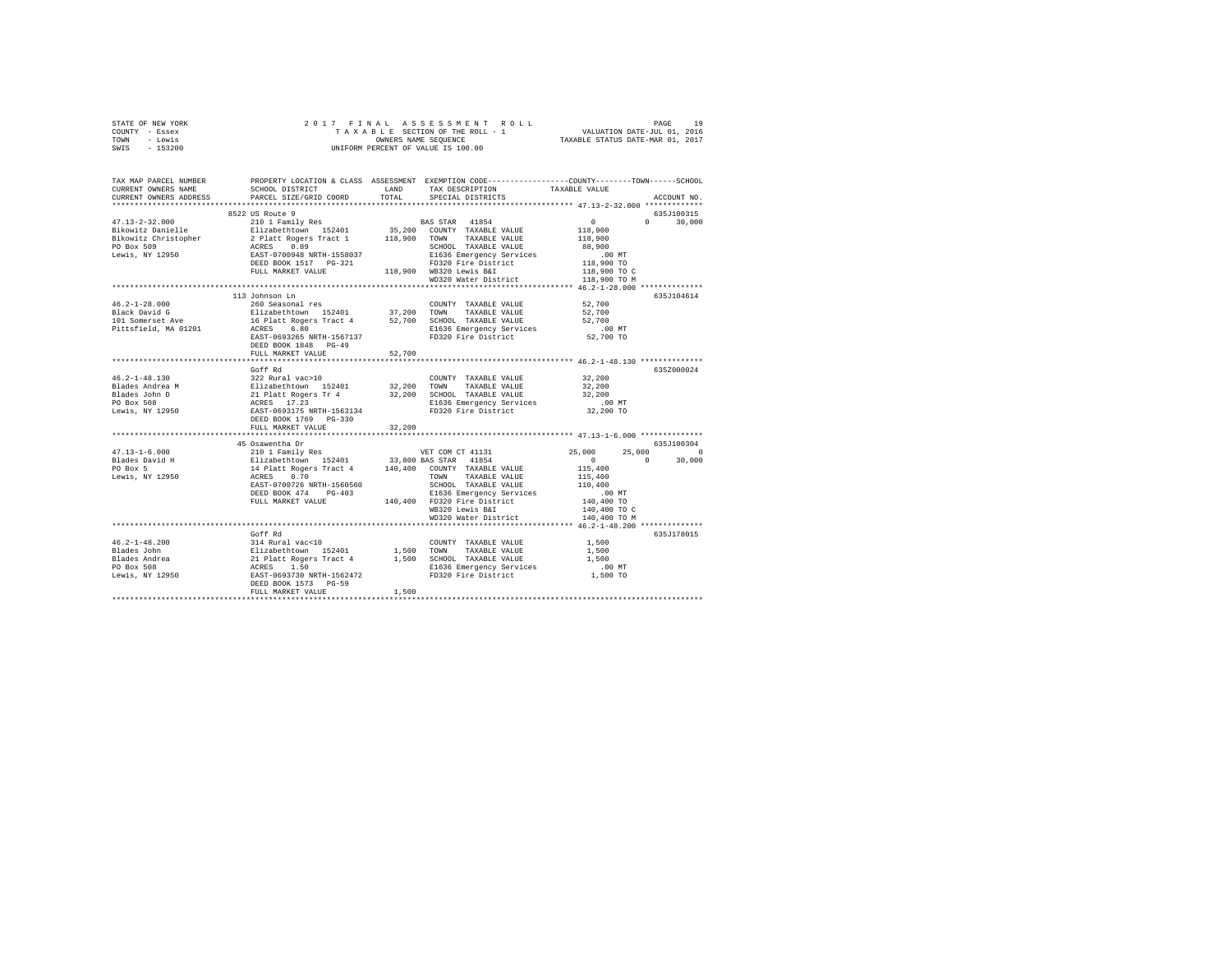| STATE OF NEW YORK     | 2017 FINAL ASSESSMENT ROLL         |                                  | PAGE                        | 20 |
|-----------------------|------------------------------------|----------------------------------|-----------------------------|----|
| COUNTY - Essex        | TAXABLE SECTION OF THE ROLL - 1    |                                  | VALUATION DATE-JUL 01, 2016 |    |
| - Lewis<br>TOWN       | OWNERS NAME SEOUENCE               | TAXABLE STATUS DATE-MAR 01, 2017 |                             |    |
| SWIS<br>$-153200$     | UNIFORM PERCENT OF VALUE IS 100.00 |                                  |                             |    |
|                       |                                    |                                  |                             |    |
|                       |                                    |                                  |                             |    |
|                       |                                    |                                  |                             |    |
| TAY MAD DADGET MINDED |                                    |                                  |                             |    |

| TAX MAP PARCEL NUMBER                                                                                                                                                                                                                                                                                                                                                                                                             |                           |         | PROPERTY LOCATION & CLASS ASSESSMENT EXEMPTION CODE---------------COUNTY-------TOWN-----SCHOOL                                                                                    |                                        |                    |
|-----------------------------------------------------------------------------------------------------------------------------------------------------------------------------------------------------------------------------------------------------------------------------------------------------------------------------------------------------------------------------------------------------------------------------------|---------------------------|---------|-----------------------------------------------------------------------------------------------------------------------------------------------------------------------------------|----------------------------------------|--------------------|
| CURRENT OWNERS NAME                                                                                                                                                                                                                                                                                                                                                                                                               | SCHOOL DISTRICT           | LAND    | TAX DESCRIPTION                                                                                                                                                                   | TAXABLE VALUE                          |                    |
| CURRENT OWNERS ADDRESS                                                                                                                                                                                                                                                                                                                                                                                                            | PARCEL SIZE/GRID COORD    | TOTAL   | SPECIAL DISTRICTS                                                                                                                                                                 |                                        | ACCOUNT NO.        |
|                                                                                                                                                                                                                                                                                                                                                                                                                                   |                           |         |                                                                                                                                                                                   |                                        |                    |
|                                                                                                                                                                                                                                                                                                                                                                                                                                   | 83 Goff Rd                |         |                                                                                                                                                                                   |                                        | 635Z000025         |
|                                                                                                                                                                                                                                                                                                                                                                                                                                   |                           |         | BAS STAR 41854                                                                                                                                                                    | $\sim$ 0                               | $\Omega$<br>30,000 |
|                                                                                                                                                                                                                                                                                                                                                                                                                                   |                           |         | 45,300 COUNTY TAXABLE VALUE                                                                                                                                                       | 266,600                                |                    |
|                                                                                                                                                                                                                                                                                                                                                                                                                                   |                           |         | 266,600 TOWN TAXABLE VALUE                                                                                                                                                        | 266,600                                |                    |
|                                                                                                                                                                                                                                                                                                                                                                                                                                   |                           |         | SCHOOL TAXABLE VALUE                                                                                                                                                              | 236,600                                |                    |
|                                                                                                                                                                                                                                                                                                                                                                                                                                   |                           |         |                                                                                                                                                                                   |                                        |                    |
|                                                                                                                                                                                                                                                                                                                                                                                                                                   |                           |         |                                                                                                                                                                                   |                                        |                    |
|                                                                                                                                                                                                                                                                                                                                                                                                                                   | FULL MARKET VALUE         | 266,600 |                                                                                                                                                                                   |                                        |                    |
|                                                                                                                                                                                                                                                                                                                                                                                                                                   |                           |         |                                                                                                                                                                                   |                                        |                    |
|                                                                                                                                                                                                                                                                                                                                                                                                                                   | 90 Wriggly Way            |         |                                                                                                                                                                                   |                                        | 635J102805         |
| $46.2 - 1 - 6.000$                                                                                                                                                                                                                                                                                                                                                                                                                | 260 Seasonal res          |         | COUNTY TAXABLE VALUE                                                                                                                                                              | 70,500                                 |                    |
| Blair Anthony M                                                                                                                                                                                                                                                                                                                                                                                                                   |                           |         |                                                                                                                                                                                   | 70,500                                 |                    |
| Blair Jack G                                                                                                                                                                                                                                                                                                                                                                                                                      |                           |         |                                                                                                                                                                                   | 70,500                                 |                    |
| $4630$ Cascade Rd                                                                                                                                                                                                                                                                                                                                                                                                                 |                           |         | % Jeasona - 1882<br>18 Siizabethcown 152401 - 27,200 TOWN TAXABLE VALUE<br>18 Platt Rogers Tract 4 - 70,500 SCHOOL TAXABLE VALUE<br>ACRES - 1.30 - 2008 - 1636 Emergency Services | $.00$ MT                               |                    |
| Lake Placid, NY 12946 EAST-0688383 NRTH-1566741                                                                                                                                                                                                                                                                                                                                                                                   |                           |         | FD320 Fire District                                                                                                                                                               | 70,500 TO                              |                    |
|                                                                                                                                                                                                                                                                                                                                                                                                                                   | DEED BOOK 1663 PG-8       |         |                                                                                                                                                                                   |                                        |                    |
|                                                                                                                                                                                                                                                                                                                                                                                                                                   | FULL MARKET VALUE         | 70,500  |                                                                                                                                                                                   |                                        |                    |
|                                                                                                                                                                                                                                                                                                                                                                                                                                   |                           |         |                                                                                                                                                                                   |                                        |                    |
|                                                                                                                                                                                                                                                                                                                                                                                                                                   | 621 Steele Woods Rd       |         |                                                                                                                                                                                   |                                        | 635J104410         |
|                                                                                                                                                                                                                                                                                                                                                                                                                                   |                           |         | ENH STAR 41834                                                                                                                                                                    |                                        | $\Omega$<br>65,500 |
|                                                                                                                                                                                                                                                                                                                                                                                                                                   |                           |         | 43,400 COUNTY TAXABLE VALUE                                                                                                                                                       | $\begin{array}{c}0\\94,900\end{array}$ |                    |
|                                                                                                                                                                                                                                                                                                                                                                                                                                   |                           |         | 94,900 TOWN TAXABLE VALUE                                                                                                                                                         | 94,900                                 |                    |
|                                                                                                                                                                                                                                                                                                                                                                                                                                   |                           |         | SCHOOL TAXABLE VALUE                                                                                                                                                              | 29,400                                 |                    |
|                                                                                                                                                                                                                                                                                                                                                                                                                                   |                           |         |                                                                                                                                                                                   |                                        |                    |
|                                                                                                                                                                                                                                                                                                                                                                                                                                   |                           |         |                                                                                                                                                                                   |                                        |                    |
|                                                                                                                                                                                                                                                                                                                                                                                                                                   | EAST-0714853 NRTH-1550395 |         |                                                                                                                                                                                   |                                        |                    |
|                                                                                                                                                                                                                                                                                                                                                                                                                                   | DEED BOOK 1848 PG-30      |         |                                                                                                                                                                                   |                                        |                    |
|                                                                                                                                                                                                                                                                                                                                                                                                                                   | FULL MARKET VALUE         | 94,900  |                                                                                                                                                                                   |                                        |                    |
|                                                                                                                                                                                                                                                                                                                                                                                                                                   |                           |         |                                                                                                                                                                                   |                                        |                    |
|                                                                                                                                                                                                                                                                                                                                                                                                                                   | 199 Blood Hill Rd         |         |                                                                                                                                                                                   |                                        | 635J102814         |
| $55.2 - 1 - 4.000$                                                                                                                                                                                                                                                                                                                                                                                                                |                           |         | COUNTY TAXABLE VALUE 597,200                                                                                                                                                      |                                        |                    |
|                                                                                                                                                                                                                                                                                                                                                                                                                                   | 240 Rural res             |         |                                                                                                                                                                                   |                                        |                    |
|                                                                                                                                                                                                                                                                                                                                                                                                                                   |                           |         |                                                                                                                                                                                   | 597,200<br>597.200                     |                    |
|                                                                                                                                                                                                                                                                                                                                                                                                                                   |                           |         |                                                                                                                                                                                   |                                        |                    |
|                                                                                                                                                                                                                                                                                                                                                                                                                                   |                           |         | E1636 Emergency Services<br>FD320 Fire District                                                                                                                                   | $.00$ MT<br>597,200 TO                 |                    |
|                                                                                                                                                                                                                                                                                                                                                                                                                                   |                           |         |                                                                                                                                                                                   |                                        |                    |
|                                                                                                                                                                                                                                                                                                                                                                                                                                   | DEED BOOK 1681 PG-316     |         |                                                                                                                                                                                   |                                        |                    |
|                                                                                                                                                                                                                                                                                                                                                                                                                                   | FULL MARKET VALUE         | 597,200 |                                                                                                                                                                                   |                                        |                    |
|                                                                                                                                                                                                                                                                                                                                                                                                                                   |                           |         |                                                                                                                                                                                   |                                        |                    |
|                                                                                                                                                                                                                                                                                                                                                                                                                                   | 29 Brookside Way          |         |                                                                                                                                                                                   |                                        | 635J187014         |
|                                                                                                                                                                                                                                                                                                                                                                                                                                   |                           |         |                                                                                                                                                                                   | 181,100                                |                    |
|                                                                                                                                                                                                                                                                                                                                                                                                                                   |                           |         |                                                                                                                                                                                   | 181,100                                |                    |
|                                                                                                                                                                                                                                                                                                                                                                                                                                   |                           |         |                                                                                                                                                                                   | 181,100                                |                    |
|                                                                                                                                                                                                                                                                                                                                                                                                                                   |                           |         | E1636 Emergency Services                                                                                                                                                          | .00 MT                                 |                    |
|                                                                                                                                                                                                                                                                                                                                                                                                                                   |                           |         |                                                                                                                                                                                   | 181,100 TO                             |                    |
| $\begin{tabular}{l c c c c c} \multicolumn{1}{c}{46.2-1-7.210} & \multicolumn{1}{c}{210.111} & \multicolumn{1}{c}{18.21} & \multicolumn{1}{c}{210.11} & \multicolumn{1}{c}{18.21} & \multicolumn{1}{c}{37.700} & \multicolumn{1}{c}{\text{COWTY}} & \multicolumn{1}{c}{\text{TAXABLE VALUE}} \\ \hline \text{Bolding Scott N} & \text{E1izabethChow} & \text{D124} & \text{37.700} & \text{TONN} & \text{TAXABLE VALUE} \\ \text$ |                           |         |                                                                                                                                                                                   |                                        |                    |
|                                                                                                                                                                                                                                                                                                                                                                                                                                   | FULL MARKET VALUE         | 181,100 |                                                                                                                                                                                   |                                        |                    |
|                                                                                                                                                                                                                                                                                                                                                                                                                                   |                           |         |                                                                                                                                                                                   |                                        |                    |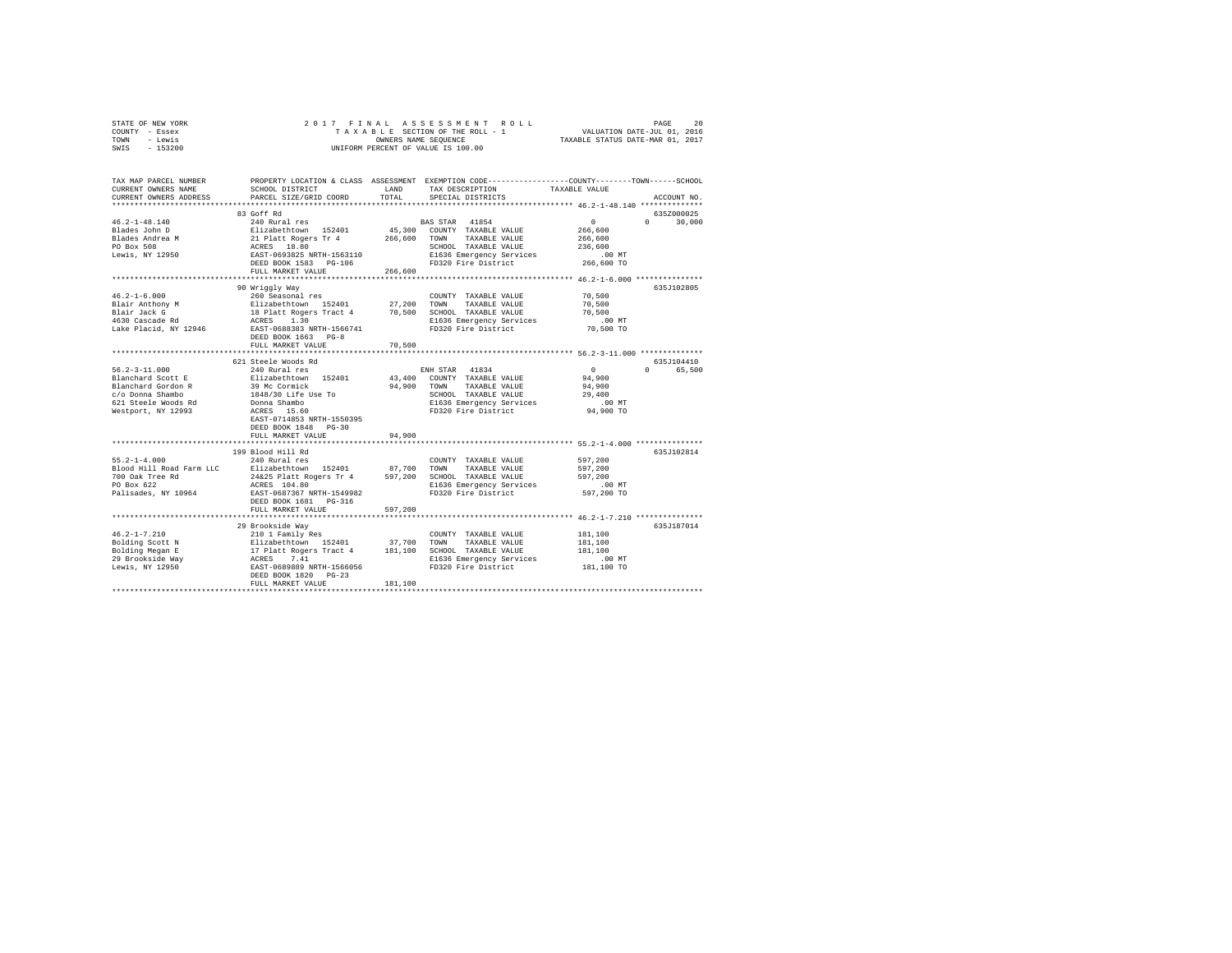|      | STATE OF NEW YORK |  |  |  |                                    |  |  |  | 2017 FINAL ASSESSMENT ROLL |                                  | PAGE | 21 |
|------|-------------------|--|--|--|------------------------------------|--|--|--|----------------------------|----------------------------------|------|----|
|      | COUNTY - Essex    |  |  |  | TAXABLE SECTION OF THE ROLL - 1    |  |  |  |                            | VALUATION DATE-JUL 01, 2016      |      |    |
| TOWN | - Lewis           |  |  |  | OWNERS NAME SEOUENCE               |  |  |  |                            | TAXABLE STATUS DATE-MAR 01, 2017 |      |    |
| SWIS | $-153200$         |  |  |  | UNIFORM PERCENT OF VALUE IS 100.00 |  |  |  |                            |                                  |      |    |

| TAX MAP PARCEL NUMBER<br>CURRENT OWNERS NAME<br>CURRENT OWNERS ADDRESS | SCHOOL DISTRICT<br>PARCEL SIZE/GRID COORD            | LAND<br>TOTAL | PROPERTY LOCATION & CLASS ASSESSMENT EXEMPTION CODE---------------COUNTY-------TOWN------SCHOOL<br>TAX DESCRIPTION<br>SPECIAL DISTRICTS | TAXABLE VALUE                                            | ACCOUNT NO. |
|------------------------------------------------------------------------|------------------------------------------------------|---------------|-----------------------------------------------------------------------------------------------------------------------------------------|----------------------------------------------------------|-------------|
|                                                                        |                                                      |               |                                                                                                                                         |                                                          |             |
|                                                                        | 7964 US Route 9                                      |               |                                                                                                                                         |                                                          | 635J100308  |
| $56.1 - 2 - 41.000$                                                    | 210 1 Family Res                                     |               | ENH STAR 41834                                                                                                                          | $\Omega$<br>$\Omega$                                     | 65,500      |
| Boone Joseph E                                                         | Elizabethtown 152401                                 |               | 38,900 VET COM CT 41131                                                                                                                 | 25,000<br>25,000                                         | $\Omega$    |
| Boone Margaret                                                         | 33 Platt Rogers Tract 4 183,800 COUNTY TAXABLE VALUE |               |                                                                                                                                         | 158,800                                                  |             |
| 7964 US Rte 9                                                          | 8.90<br>ACRES                                        |               | TOWN<br>TAXABLE VALUE                                                                                                                   | 158,800                                                  |             |
| Elizabethtown, NY 12932-9613 EAST-0700268 NRTH-1544422                 |                                                      |               | SCHOOL TAXABLE VALUE                                                                                                                    | 118,300                                                  |             |
|                                                                        | DEED BOOK 360 PG-90                                  |               | E1636 Emergency Services                                                                                                                | $.00$ MT                                                 |             |
|                                                                        | FULL MARKET VALUE                                    |               | 183,800 FD320 Fire District                                                                                                             | 183,800 TO                                               |             |
|                                                                        |                                                      |               |                                                                                                                                         |                                                          |             |
|                                                                        | US Route 9                                           |               |                                                                                                                                         |                                                          | 635J105111  |
| $56.1 - 2 - 39.000$                                                    | 314 Rural vac<10                                     |               | COUNTY TAXABLE VALUE                                                                                                                    | 25,100                                                   |             |
| Boone Patricia M                                                       | Elizabethtown 152401 25,100 TOWN                     |               | TAXABLE VALUE                                                                                                                           | 25,100                                                   |             |
| 7130 Golden View Pl                                                    | 33 Platt Rogers Tract 4                              |               | 25,100 SCHOOL TAXABLE VALUE                                                                                                             | 25,100                                                   |             |
| Lake Worth, FL 33467                                                   | ACRES<br>6.70                                        |               | E1636 Emergency Services                                                                                                                | .00 MT                                                   |             |
|                                                                        | EAST-0700248 NRTH-1545649                            |               | FD320 Fire District                                                                                                                     | 25,100 TO                                                |             |
|                                                                        | DEED BOOK 1060 PG-295                                |               |                                                                                                                                         |                                                          |             |
|                                                                        | FULL MARKET VALUE                                    | 25,100        |                                                                                                                                         |                                                          |             |
|                                                                        |                                                      |               |                                                                                                                                         |                                                          |             |
|                                                                        | Pierce Ln                                            |               |                                                                                                                                         | 2,700                                                    | 635J104802  |
| $57.1 - 3 - 13.000$                                                    | 314 Rural vac<10<br>Westport 155001                  |               | COUNTY TAXABLE VALUE<br>2.700 TOWN                                                                                                      | 2,700                                                    |             |
| Boquet Land Trust<br>244 Wadhams Heights Ln                            | 37 & 40 Taylor & Kimball                             |               | TAXABLE VALUE<br>2,700 SCHOOL TAXABLE VALUE                                                                                             | 2,700                                                    |             |
| Westport, NY 12993                                                     | 4.6ac                                                |               | E1636 Emergency Services                                                                                                                | $.00$ MT                                                 |             |
|                                                                        | 2.70<br>ACRES                                        |               | FD320 Fire District                                                                                                                     | 2,700 TO                                                 |             |
|                                                                        | EAST-0721489 NRTH-1548689                            |               |                                                                                                                                         |                                                          |             |
|                                                                        | DEED BOOK 1659 PG-317                                |               |                                                                                                                                         |                                                          |             |
|                                                                        | FULL MARKET VALUE                                    | 2,700         |                                                                                                                                         |                                                          |             |
|                                                                        | **************************                           |               |                                                                                                                                         | ********************* 56.1-2-34.111 **************       |             |
|                                                                        | US Route 9                                           |               |                                                                                                                                         |                                                          | 635J104912  |
| $56.1 - 2 - 34.111$                                                    | 322 Rural vac>10                                     |               | COUNTY TAXABLE VALUE                                                                                                                    | 56,500                                                   |             |
| Boquet River Forests LLC                                               | Elizabethtown 152401                                 |               | 56,500 TOWN TAXABLE VALUE                                                                                                               | 56,500                                                   |             |
| c/o Fountains Forestry                                                 |                                                      |               | 33 Platt Rogers Tract 4 56,500 SCHOOL TAXABLE VALUE                                                                                     | 56,500                                                   |             |
| PO Box 1002                                                            | Successor                                            |               | E1636 Emergency Services                                                                                                                | $.00$ MT                                                 |             |
| Tupper Lake, NY 12986                                                  | Testamentary Trustee                                 |               | FD320 Fire District                                                                                                                     | 56,500 TO                                                |             |
|                                                                        | ACRES 45.58                                          |               |                                                                                                                                         |                                                          |             |
|                                                                        | EAST-0701107 NRTH-1545536                            |               |                                                                                                                                         |                                                          |             |
|                                                                        | DEED BOOK 1800 PG-214                                |               |                                                                                                                                         |                                                          |             |
|                                                                        | FULL MARKET VALUE                                    | 56,500        |                                                                                                                                         |                                                          |             |
|                                                                        | ************************                             |               |                                                                                                                                         | **************************** 56.1-2-34.112 ************* |             |
|                                                                        | Steele Woods Rd                                      |               |                                                                                                                                         |                                                          | 635Z008003  |
| $56.1 - 2 - 34.112$                                                    | 322 Rural vac>10                                     |               | COUNTY TAXABLE VALUE                                                                                                                    | 139,100                                                  |             |
| Boquet River Forests LLC Blizabethtown 152401                          |                                                      | 139,100 TOWN  | TAXABLE VALUE                                                                                                                           | 139,100                                                  |             |
| c/o Fountains Forestry Inc                                             | 9 Platt Rogers Tract 1                               |               | 139,100 SCHOOL TAXABLE VALUE                                                                                                            | 139,100                                                  |             |
| PO Box 1002                                                            | ACRES 195.02                                         |               | E1636 Emergency Services                                                                                                                | $.00$ MT                                                 |             |
| Tupper Lake, NY 12986                                                  | EAST-0702756 NRTH-1546812                            |               | FD320 Fire District                                                                                                                     | 139,100 TO                                               |             |
|                                                                        | DEED BOOK 1534 PG-103                                |               |                                                                                                                                         |                                                          |             |
|                                                                        | FULL MARKET VALUE                                    | 139,100       |                                                                                                                                         |                                                          |             |
|                                                                        |                                                      |               |                                                                                                                                         |                                                          |             |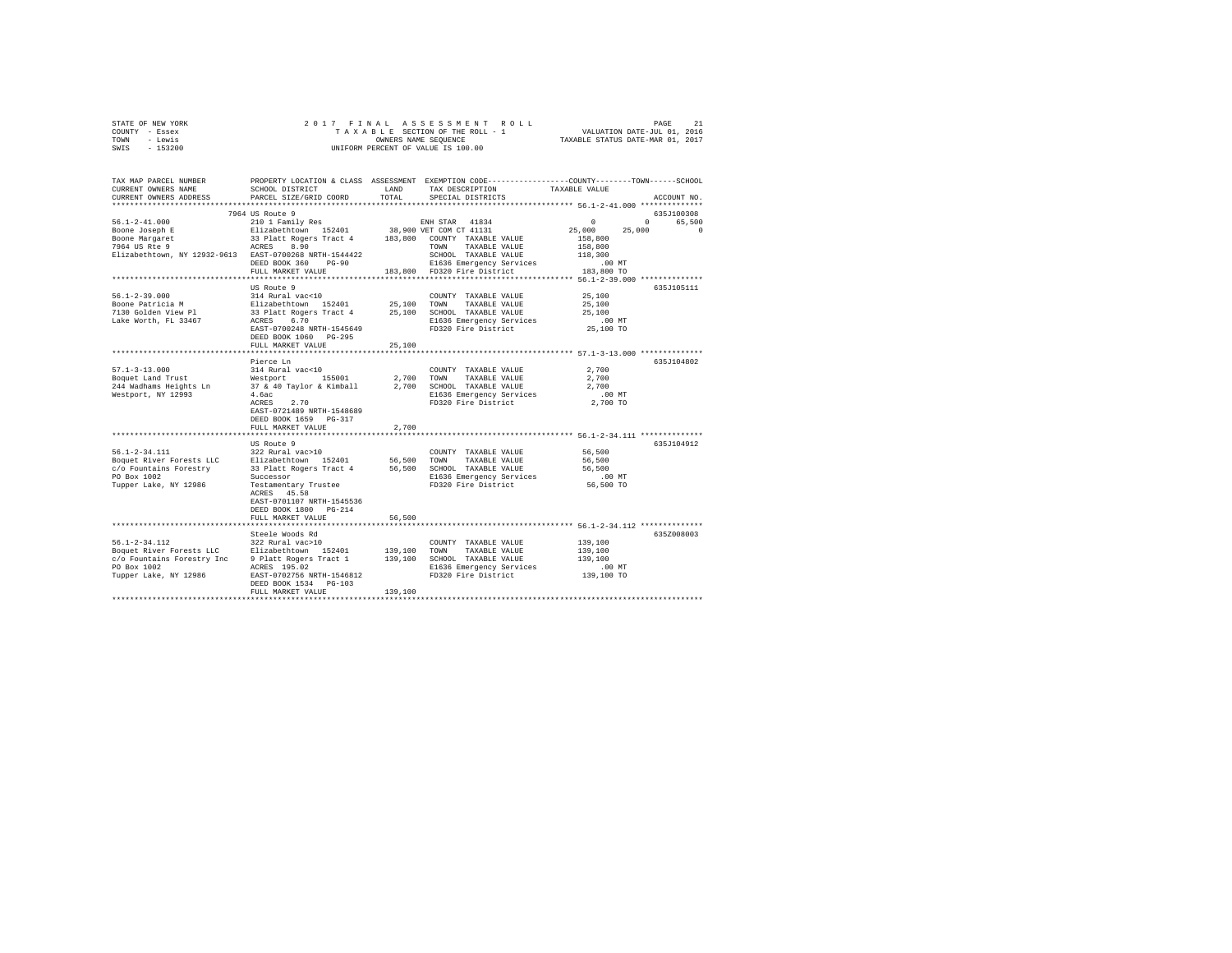| STATE OF NEW YORK                                    |                            |               |                                                                                                                                                                                                                                                                                                                                                                                                                            |                                                           |               |
|------------------------------------------------------|----------------------------|---------------|----------------------------------------------------------------------------------------------------------------------------------------------------------------------------------------------------------------------------------------------------------------------------------------------------------------------------------------------------------------------------------------------------------------------------|-----------------------------------------------------------|---------------|
| COUNTY - Essex                                       |                            |               |                                                                                                                                                                                                                                                                                                                                                                                                                            |                                                           |               |
| TOWN - Lewis                                         |                            |               |                                                                                                                                                                                                                                                                                                                                                                                                                            |                                                           |               |
| SWIS - 153200                                        |                            |               |                                                                                                                                                                                                                                                                                                                                                                                                                            |                                                           |               |
|                                                      |                            |               |                                                                                                                                                                                                                                                                                                                                                                                                                            |                                                           |               |
|                                                      |                            |               |                                                                                                                                                                                                                                                                                                                                                                                                                            |                                                           |               |
|                                                      |                            |               | TAX DESCRIPTION                                                                                                                                                                                                                                                                                                                                                                                                            |                                                           |               |
| CURRENT OWNERS ADDRESS                               | PARCEL SIZE/GRID COORD     | TOTAL         | SPECIAL DISTRICTS                                                                                                                                                                                                                                                                                                                                                                                                          |                                                           | ACCOUNT NO.   |
|                                                      |                            |               |                                                                                                                                                                                                                                                                                                                                                                                                                            |                                                           |               |
|                                                      | 1357 Stowersville Rd       |               |                                                                                                                                                                                                                                                                                                                                                                                                                            |                                                           | 635Z017002    |
| $39.3 - 3 - 3.112$                                   | 240 Rural res              |               | COUNTY TAXABLE VALUE 132,000                                                                                                                                                                                                                                                                                                                                                                                               |                                                           |               |
|                                                      |                            |               |                                                                                                                                                                                                                                                                                                                                                                                                                            | 132,000                                                   |               |
|                                                      |                            |               |                                                                                                                                                                                                                                                                                                                                                                                                                            | 132,000                                                   |               |
|                                                      |                            |               |                                                                                                                                                                                                                                                                                                                                                                                                                            |                                                           |               |
|                                                      |                            |               |                                                                                                                                                                                                                                                                                                                                                                                                                            | .00 MT<br>132,000 TO                                      |               |
|                                                      | EAST-0721721 NRTH-1570987  |               |                                                                                                                                                                                                                                                                                                                                                                                                                            |                                                           |               |
|                                                      | DEED BOOK 1835 PG-267      |               |                                                                                                                                                                                                                                                                                                                                                                                                                            |                                                           |               |
|                                                      | FULL MARKET VALUE          | 132,000       |                                                                                                                                                                                                                                                                                                                                                                                                                            |                                                           |               |
|                                                      |                            |               |                                                                                                                                                                                                                                                                                                                                                                                                                            |                                                           |               |
|                                                      | 9177 US Route 9            |               |                                                                                                                                                                                                                                                                                                                                                                                                                            | 635J188009                                                |               |
| $38.3 - 1 - 42.000$                                  | 220 2 Family Res           |               | BAS STAR 41854                                                                                                                                                                                                                                                                                                                                                                                                             | $\sim$ 0                                                  | $0 \t 30,000$ |
|                                                      |                            |               |                                                                                                                                                                                                                                                                                                                                                                                                                            |                                                           |               |
| Bosley Rebecca L<br>PO Box 519<br>Lewis, NY 12950    |                            |               | $\begin{tabular}{l c c c c} \multicolumn{1}{c}{202} & \multicolumn{1}{c}{203} & \multicolumn{1}{c}{303} & \multicolumn{1}{c}{303} & \multicolumn{1}{c}{303} & \multicolumn{1}{c}{303} & \multicolumn{1}{c}{303} & \multicolumn{1}{c}{303} & \multicolumn{1}{c}{303} & \multicolumn{1}{c}{303} & \multicolumn{1}{c}{303} & \multicolumn{1}{c}{303} & \multicolumn{1}{c}{303} & \multicolumn{1}{c}{303} & \multicolumn{1}{c$ |                                                           |               |
|                                                      |                            |               |                                                                                                                                                                                                                                                                                                                                                                                                                            |                                                           |               |
|                                                      |                            |               |                                                                                                                                                                                                                                                                                                                                                                                                                            |                                                           |               |
|                                                      |                            |               |                                                                                                                                                                                                                                                                                                                                                                                                                            |                                                           |               |
|                                                      | FULL MARKET VALUE          | 157,400       |                                                                                                                                                                                                                                                                                                                                                                                                                            |                                                           |               |
|                                                      |                            |               |                                                                                                                                                                                                                                                                                                                                                                                                                            | ******************** 55.2-1-36.100 **************         |               |
|                                                      | 108 Blood Hill Rd          |               |                                                                                                                                                                                                                                                                                                                                                                                                                            |                                                           | 635J103009    |
|                                                      |                            |               |                                                                                                                                                                                                                                                                                                                                                                                                                            |                                                           |               |
|                                                      |                            |               |                                                                                                                                                                                                                                                                                                                                                                                                                            |                                                           | $0 \t 30,000$ |
|                                                      |                            |               |                                                                                                                                                                                                                                                                                                                                                                                                                            | $\begin{smallmatrix}&&0\283,800\283,800\end{smallmatrix}$ |               |
|                                                      |                            |               |                                                                                                                                                                                                                                                                                                                                                                                                                            |                                                           |               |
|                                                      |                            |               |                                                                                                                                                                                                                                                                                                                                                                                                                            | 253,800                                                   |               |
|                                                      |                            |               |                                                                                                                                                                                                                                                                                                                                                                                                                            | .00 MT                                                    |               |
|                                                      |                            |               |                                                                                                                                                                                                                                                                                                                                                                                                                            | 283,800 TO                                                |               |
|                                                      | DEED BOOK 1355 PG-292      |               |                                                                                                                                                                                                                                                                                                                                                                                                                            |                                                           |               |
|                                                      | FULL MARKET VALUE          | 283,800       |                                                                                                                                                                                                                                                                                                                                                                                                                            |                                                           |               |
|                                                      | ************************** | ************* | *********************************** 47.1-2-17.200 **************                                                                                                                                                                                                                                                                                                                                                           |                                                           |               |
|                                                      | 8610 US Route 9            |               |                                                                                                                                                                                                                                                                                                                                                                                                                            |                                                           | 635Z001002    |
| $47.1 - 2 - 17.200$                                  |                            |               |                                                                                                                                                                                                                                                                                                                                                                                                                            |                                                           |               |
| Bowman Tabitha M<br>8610 US Rte 9<br>Lewis, NY 12950 |                            |               |                                                                                                                                                                                                                                                                                                                                                                                                                            |                                                           |               |
|                                                      |                            |               |                                                                                                                                                                                                                                                                                                                                                                                                                            |                                                           |               |
|                                                      |                            |               |                                                                                                                                                                                                                                                                                                                                                                                                                            |                                                           |               |
|                                                      |                            |               |                                                                                                                                                                                                                                                                                                                                                                                                                            |                                                           |               |
|                                                      |                            |               |                                                                                                                                                                                                                                                                                                                                                                                                                            |                                                           |               |
|                                                      |                            |               |                                                                                                                                                                                                                                                                                                                                                                                                                            |                                                           |               |
|                                                      |                            |               |                                                                                                                                                                                                                                                                                                                                                                                                                            |                                                           |               |
|                                                      |                            |               |                                                                                                                                                                                                                                                                                                                                                                                                                            |                                                           |               |
|                                                      | 9112 US Route 9            |               |                                                                                                                                                                                                                                                                                                                                                                                                                            |                                                           | 635J100508    |
|                                                      |                            |               | $\begin{tabular}{lllllllllll} & & & \mbox{BAS STAR} & & \mbox{41854} & & & & \mbox{0} \\ & & & \mbox{33,100} & & \mbox{COUNTY} & \mbox{TAXABLE VALUE} & & & \mbox{130,200} \\ \end{tabular}$                                                                                                                                                                                                                               |                                                           | $0 \t 30,000$ |
|                                                      |                            |               |                                                                                                                                                                                                                                                                                                                                                                                                                            |                                                           |               |
|                                                      |                            |               |                                                                                                                                                                                                                                                                                                                                                                                                                            | 130,200                                                   |               |
|                                                      |                            |               |                                                                                                                                                                                                                                                                                                                                                                                                                            | 100,200                                                   |               |
|                                                      |                            |               |                                                                                                                                                                                                                                                                                                                                                                                                                            | .00 MT<br>130,200 TO                                      |               |
|                                                      |                            |               |                                                                                                                                                                                                                                                                                                                                                                                                                            |                                                           |               |
|                                                      | DEED BOOK 1739 PG-36       |               |                                                                                                                                                                                                                                                                                                                                                                                                                            |                                                           |               |
|                                                      | FULL MARKET VALUE          | 130,200       |                                                                                                                                                                                                                                                                                                                                                                                                                            |                                                           |               |
|                                                      |                            |               |                                                                                                                                                                                                                                                                                                                                                                                                                            |                                                           |               |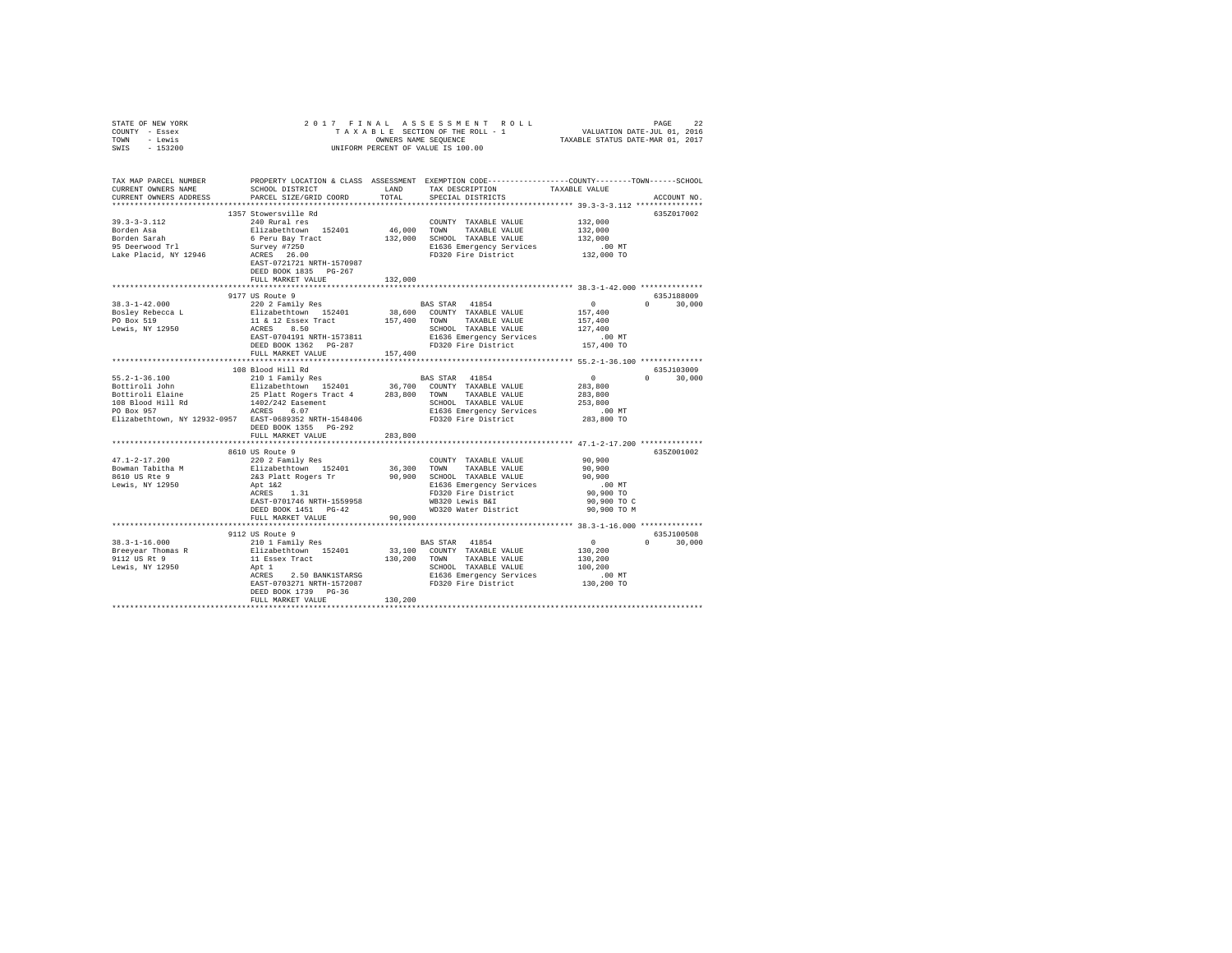|      | STATE OF NEW YORK |  |  | 2017 FINAL ASSESSMENT ROLL         | PAGE                             | 23 |
|------|-------------------|--|--|------------------------------------|----------------------------------|----|
|      | COUNTY - Essex    |  |  | TAXABLE SECTION OF THE ROLL - 1    | VALUATION DATE-JUL 01, 2016      |    |
| TOWN | - Lewis           |  |  | OWNERS NAME SEOUENCE               | TAXABLE STATUS DATE-MAR 01, 2017 |    |
| SWIS | - 153200          |  |  | UNIFORM PERCENT OF VALUE IS 100.00 |                                  |    |

| TAX MAP PARCEL NUMBER<br>CURRENT OWNERS NAME                                                       | SCHOOL DISTRICT                                                                                                                                                                                  | LAND                       | PROPERTY LOCATION & CLASS ASSESSMENT EXEMPTION CODE----------------COUNTY-------TOWN------SCHOOL<br>TAX DESCRIPTION                                                                                       | TAXABLE VALUE                                                                                                           |                                                     |
|----------------------------------------------------------------------------------------------------|--------------------------------------------------------------------------------------------------------------------------------------------------------------------------------------------------|----------------------------|-----------------------------------------------------------------------------------------------------------------------------------------------------------------------------------------------------------|-------------------------------------------------------------------------------------------------------------------------|-----------------------------------------------------|
| CURRENT OWNERS ADDRESS<br>*************************                                                | PARCEL SIZE/GRID COORD                                                                                                                                                                           | TOTAL                      | SPECIAL DISTRICTS                                                                                                                                                                                         |                                                                                                                         | ACCOUNT NO.                                         |
|                                                                                                    | 48 Clark Ln                                                                                                                                                                                      |                            |                                                                                                                                                                                                           |                                                                                                                         | 635Z013003                                          |
| $46.2 - 2 - 6.200$<br>Bridge Justin R<br>Bridge Justin R<br>Elizabethtown, NY 12932                | 210 1 Family Res<br>Elizabethtown 152401<br>21 Platt Rogers Tract 4 140,900 TOWN TAXABLE VALUE<br>ACRES 4.94<br>EAST-0696663 NRTH-1559352<br>DEED BOOK 1718 PG-251                               |                            | BAS STAR 41854<br>35,500 COUNTY TAXABLE VALUE<br>SCHOOL TAXABLE VALUE<br>E1636 Emergency Services<br>FD320 Fire District                                                                                  | $\sim$ 0<br>$\Omega$<br>140,900<br>140,900<br>110,900<br>.00 MT<br>140,900 TO                                           | 30,000                                              |
|                                                                                                    | FULL MARKET VALUE                                                                                                                                                                                | 140,900                    |                                                                                                                                                                                                           |                                                                                                                         |                                                     |
|                                                                                                    |                                                                                                                                                                                                  |                            |                                                                                                                                                                                                           | *************** 46.2-2-4.000 ***************                                                                            |                                                     |
| $46.2 - 2 - 4.000$<br>Bridge Robert<br>Bridge Sheila M<br>49 Clark Ln<br>Elizabethtown, NY 12932   | Clark Ln<br>311 Res vac land<br>Elizabethtown 152401<br>21 Platt Rogers Tr 4<br>ACRES 4.88<br>EAST-0697147 NRTH-1559604<br>DEED BOOK 1198 PG-53<br>FULL MARKET VALUE<br>************************ | 23,400<br>23,400<br>23,400 | COUNTY TAXABLE VALUE<br>TAXABLE VALUE<br>TOWN<br>SCHOOL TAXABLE VALUE<br>E1636 Emergency Services<br>FD320 Fire District                                                                                  | 23,400<br>23,400<br>23,400<br>.00 MT<br>23,400 TO                                                                       | 635J199006                                          |
|                                                                                                    | 49 Clark Ln                                                                                                                                                                                      |                            |                                                                                                                                                                                                           |                                                                                                                         | 635J197002                                          |
| $46.2 - 2 - 5.000$<br>Bridge Robert<br>Bridge Sheila M<br>49 Clark Ln<br>Elizabethtown, NY 12932   | 210 1 Family Res<br>Elizabethtown 152401<br>21 Platt Rogers Tr 4<br>ACRES 3.49<br>EAST-0697188 NRTH-1559284<br>FULL MARKET VALUE                                                                 | 206,500                    | BAS STAR 41854<br>49,900 COUNTY TAXABLE VALUE<br>206,500 TOWN TAXABLE VALUE<br>SCHOOL TAXABLE VALUE<br>E1636 Emergency Services<br>FD320 Fire District                                                    | $\overline{0}$<br>206,500<br>206,500<br>176,500<br>.00 MT<br>206,500 TO                                                 | $0 \t 30,000$                                       |
|                                                                                                    | *********************                                                                                                                                                                            |                            |                                                                                                                                                                                                           | ****************** 47.2-1-29.000 **************                                                                         |                                                     |
| $47.2 - 1 - 29.000$<br>Brinckmann Richard<br>Brinckmann Karen<br>87 Mason Rd<br>Westport, NY 12993 | 87 Mason Rd<br>281 Multiple res<br>Elizabethtown 152401<br>37 Platt Rogers<br>ACRES 64.10<br>EAST-0718158 NRTH-1565074<br>DEED BOOK 602<br>PG-175<br>FULL MARKET VALUE                           |                            | VET WAR CT 41121<br>99,300 VET DIS CT 41141<br>320,500 ENH STAR 41834<br>COUNTY TAXABLE VALUE<br>TOWN<br>TAXABLE VALUE<br>SCHOOL TAXABLE VALUE<br>320,500 E1636 Emergency Services<br>FD320 Fire District | 15,000<br>15,000<br>16,025<br>16,025<br>$\sim$ 0<br>$\sim$ 0<br>289,475<br>289,475<br>255,000<br>$.00$ MT<br>320,500 TO | 635.7105203<br>$\Omega$<br>$\overline{0}$<br>65,500 |
|                                                                                                    | *******************************                                                                                                                                                                  |                            | ************************************* 47.2-1-40.000 **************                                                                                                                                        |                                                                                                                         |                                                     |
| $47.2 - 1 - 40.000$<br>Brinckmann Richard<br>Brinckmann Karen<br>87 Mason Rd<br>Westport, NY 12993 | Hulbert Rd<br>322 Rural vac>10<br>Elizabethtown 152401<br>37 Platt Rogers<br>30ac<br>ACRES 26.50<br>EAST-0717407 NRTH-1564035<br>DEED BOOK 602<br>$PG-175$<br>FULL MARKET VALUE                  | 17,700 TOWN<br>17,700      | COUNTY TAXABLE VALUE<br>TAXABLE VALUE<br>17,700 SCHOOL TAXABLE VALUE<br>E1636 Emergency Services<br>FD320 Fire District                                                                                   | 17,700<br>17,700<br>17,700<br>00 MT.<br>17,700 TO                                                                       | 635J105202                                          |
|                                                                                                    |                                                                                                                                                                                                  |                            |                                                                                                                                                                                                           |                                                                                                                         |                                                     |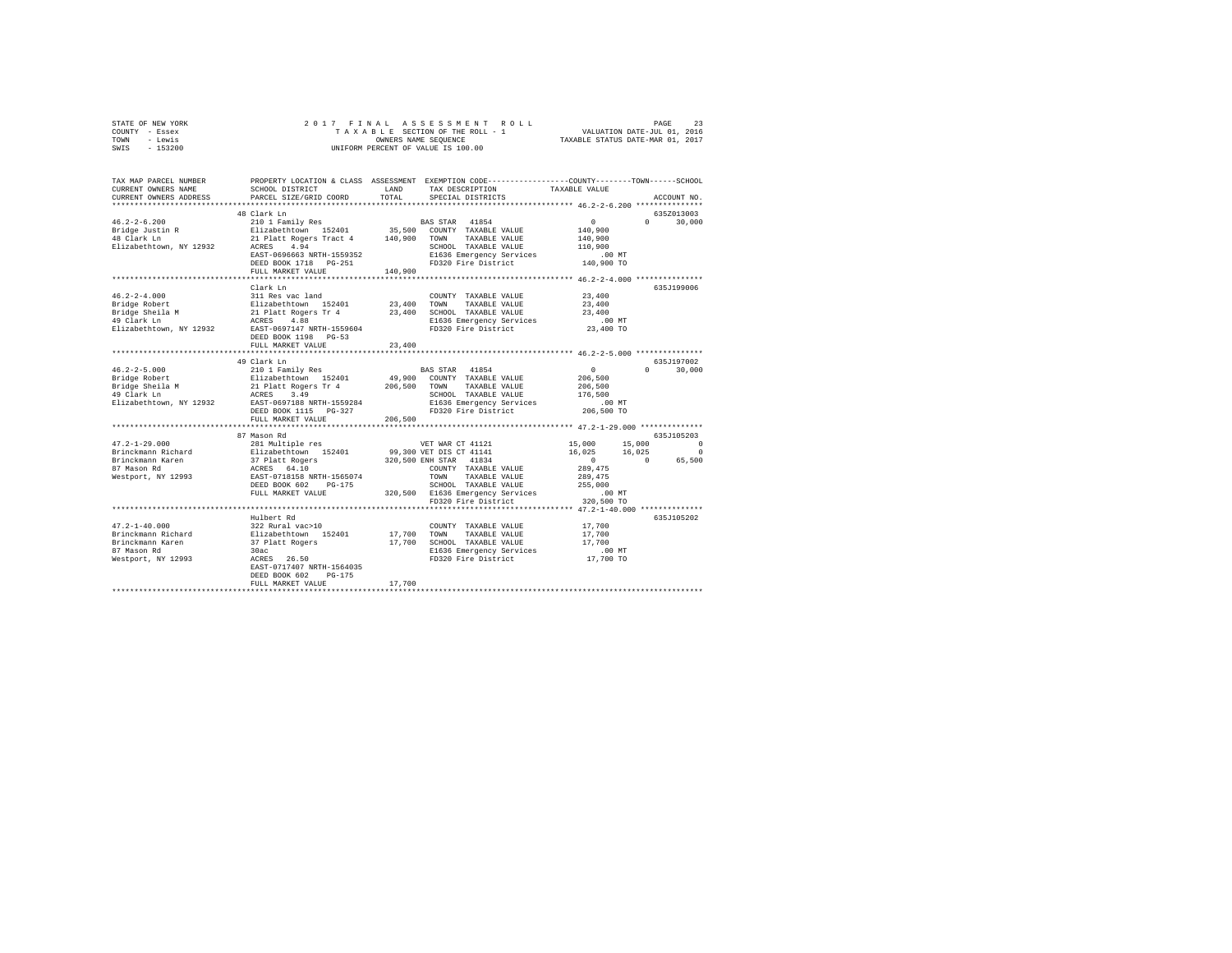| STATE OF NEW YORK | 2017 FINAL ASSESSMENT ROLL         | 2.4<br>PAGE                      |
|-------------------|------------------------------------|----------------------------------|
| COUNTY - Essex    | TAXABLE SECTION OF THE ROLL - 1    | VALUATION DATE-JUL 01, 2016      |
| TOWN<br>- Lewis   | OWNERS NAME SEOUENCE               | TAXABLE STATUS DATE-MAR 01, 2017 |
| - 153200<br>SWIS  | UNIFORM PERCENT OF VALUE IS 100.00 |                                  |

| TOTAL SPECIAL DISTRICTS<br>635J100906<br>8641 US Route 9<br>$47.1 - 1 - 29.100$<br>210 1 Family Res<br>173,300<br>COUNTY TAXABLE VALUE<br>TAXABLE VALUE<br>173,300<br>173,300 SCHOOL TAXABLE VALUE<br>173,300<br>Saratoga Springs, NY 12866 Life Use Wh & Barbara<br>E1636 Emergency Services<br>.00 MT<br>173,300 TO<br>FD320 Fire District<br>Cornwright By 1177/271<br>ACRES 6.60<br>WB320 Lewis B&I<br>173,300 TO C<br>173,300 TO M<br>WD320 Water District<br>EAST-0701496 NRTH-1561101<br>DEED BOOK 1177 PG-271<br>173,300<br>FULL MARKET VALUE<br>427 Stowersville Rd<br>635J101812<br>73,200<br>$47.1 - 2 - 41.000$<br>210 1 Family Res<br>COUNTY TAXABLE VALUE<br>Elizabethtown 152401 33,800 TOWN<br>1 Essex Tract 73,200 SCHOOL<br>ACRES 0.70 E1636 E<br>Bronson Chad S<br>TAXABLE VALUE<br>73,200<br>73,200 SCHOOL TAXABLE VALUE<br>73,200<br>Bronson Shawn D<br>5 Sonya Way<br>E1636 Emergency Services<br>FD320 Fire District<br>.00 MT<br>Plattsburgh, NY 12901 EAST-0701949 NRTH-1562162<br>73,200 TO<br>DEED BOOK 1716 PG-303<br>WB320 Lewis B&I<br>73,200 TO C<br>73,200 WD320 Water District<br>73,200 TO M<br>FULL MARKET VALUE<br>21 Osawentha Dr<br>635J101205<br>47.13-1-3.000<br>Bronson Corey<br>58,150 58,150<br>AGED ALL 41800<br>Elizabethcwm 152401 35,300 RNH 7TAXBLE VALUE<br>14 Platt Rogers Tract 4 116,300 COUNTY TAXABLE VALUE<br>1774/30 L Use to Otis Gra 7TAY TAXBLE VALUE<br>1793/221 L/U to Betty Bro SCROOL TAXABLE VALUE<br>58,150<br>$\sim$ 0<br>$\Omega$<br>58,150<br>21 Osawentha Dr<br>PO Box 93<br>58,150<br>58,150<br>TOWN TAXABLE VALUE<br>SCHOOL TAXABLE VALUE<br>E1636 Emergency Services<br>FD320 Fire District<br>$\sim$ 0<br>Lewis, NY 12950<br>.00 MT<br>116,300 TO<br>0.90<br>ACRES<br>EAST-0700835 NRTH-1560098<br>DEED BOOK 1793 PG-221<br>WB320 Lewis B&I<br>116,300 TO C<br>116,300 WD320 Water District<br>116,300 TO M<br>FULL MARKET VALUE<br>281 Hyde Rd<br>635J100405<br>$\sim$ 0<br>$47.2 - 1 - 60.000$<br>ENH STAR 41834<br>0 65,500<br>210 1 Family Res<br>Elizabethtown 152401<br>34 Platt Rogers<br>ACRES 2.60<br>33,200 COUNTY TAXABLE VALUE<br>95,000 TOWN TAXABLE VALUE<br>95,000<br>Bronson Nancy J<br>281 Hyde Rd<br>95,000<br>Westport, NY 12993<br>29,500<br>SCHOOL TAXABLE VALUE<br>E1636 Emergency Services<br>EAST-0714896 NRTH-1559457<br>$.00$ MT<br>FD320 Fire District<br>95,000 TO<br>DEED BOOK 1415 PG-124<br>95,000<br>FULL MARKET VALUE<br>635J103908<br>26,700<br>$47.1 - 2 - 2.000$<br>Bronson Susan<br>26,700<br>168 Brookfield Rd<br>26,700<br>.00 MT<br>Essex, NY 12936<br>FD320 Fire District<br>26,700 TO<br>EAST-0701372 NRTH-1566439<br>DEED BOOK 1106 PG-203<br>26,700<br>FULL MARKET VALUE | TAX MAP PARCEL NUMBER<br>CURRENT OWNERS NAME | SCHOOL DISTRICT        | PROPERTY LOCATION & CLASS ASSESSMENT EXEMPTION CODE----------------COUNTY-------TOWN------SCHOOL<br>LAND TAX DESCRIPTION | TAXABLE VALUE |             |
|-----------------------------------------------------------------------------------------------------------------------------------------------------------------------------------------------------------------------------------------------------------------------------------------------------------------------------------------------------------------------------------------------------------------------------------------------------------------------------------------------------------------------------------------------------------------------------------------------------------------------------------------------------------------------------------------------------------------------------------------------------------------------------------------------------------------------------------------------------------------------------------------------------------------------------------------------------------------------------------------------------------------------------------------------------------------------------------------------------------------------------------------------------------------------------------------------------------------------------------------------------------------------------------------------------------------------------------------------------------------------------------------------------------------------------------------------------------------------------------------------------------------------------------------------------------------------------------------------------------------------------------------------------------------------------------------------------------------------------------------------------------------------------------------------------------------------------------------------------------------------------------------------------------------------------------------------------------------------------------------------------------------------------------------------------------------------------------------------------------------------------------------------------------------------------------------------------------------------------------------------------------------------------------------------------------------------------------------------------------------------------------------------------------------------------------------------------------------------------------------------------------------------------------------------------------------------------------------------------------------------------------------------------------------------------------------------|----------------------------------------------|------------------------|--------------------------------------------------------------------------------------------------------------------------|---------------|-------------|
|                                                                                                                                                                                                                                                                                                                                                                                                                                                                                                                                                                                                                                                                                                                                                                                                                                                                                                                                                                                                                                                                                                                                                                                                                                                                                                                                                                                                                                                                                                                                                                                                                                                                                                                                                                                                                                                                                                                                                                                                                                                                                                                                                                                                                                                                                                                                                                                                                                                                                                                                                                                                                                                                                               | CURRENT OWNERS ADDRESS                       | PARCEL SIZE/GRID COORD |                                                                                                                          |               | ACCOUNT NO. |
|                                                                                                                                                                                                                                                                                                                                                                                                                                                                                                                                                                                                                                                                                                                                                                                                                                                                                                                                                                                                                                                                                                                                                                                                                                                                                                                                                                                                                                                                                                                                                                                                                                                                                                                                                                                                                                                                                                                                                                                                                                                                                                                                                                                                                                                                                                                                                                                                                                                                                                                                                                                                                                                                                               |                                              |                        |                                                                                                                          |               |             |
|                                                                                                                                                                                                                                                                                                                                                                                                                                                                                                                                                                                                                                                                                                                                                                                                                                                                                                                                                                                                                                                                                                                                                                                                                                                                                                                                                                                                                                                                                                                                                                                                                                                                                                                                                                                                                                                                                                                                                                                                                                                                                                                                                                                                                                                                                                                                                                                                                                                                                                                                                                                                                                                                                               |                                              |                        |                                                                                                                          |               |             |
|                                                                                                                                                                                                                                                                                                                                                                                                                                                                                                                                                                                                                                                                                                                                                                                                                                                                                                                                                                                                                                                                                                                                                                                                                                                                                                                                                                                                                                                                                                                                                                                                                                                                                                                                                                                                                                                                                                                                                                                                                                                                                                                                                                                                                                                                                                                                                                                                                                                                                                                                                                                                                                                                                               |                                              |                        |                                                                                                                          |               |             |
|                                                                                                                                                                                                                                                                                                                                                                                                                                                                                                                                                                                                                                                                                                                                                                                                                                                                                                                                                                                                                                                                                                                                                                                                                                                                                                                                                                                                                                                                                                                                                                                                                                                                                                                                                                                                                                                                                                                                                                                                                                                                                                                                                                                                                                                                                                                                                                                                                                                                                                                                                                                                                                                                                               |                                              |                        |                                                                                                                          |               |             |
|                                                                                                                                                                                                                                                                                                                                                                                                                                                                                                                                                                                                                                                                                                                                                                                                                                                                                                                                                                                                                                                                                                                                                                                                                                                                                                                                                                                                                                                                                                                                                                                                                                                                                                                                                                                                                                                                                                                                                                                                                                                                                                                                                                                                                                                                                                                                                                                                                                                                                                                                                                                                                                                                                               |                                              |                        |                                                                                                                          |               |             |
|                                                                                                                                                                                                                                                                                                                                                                                                                                                                                                                                                                                                                                                                                                                                                                                                                                                                                                                                                                                                                                                                                                                                                                                                                                                                                                                                                                                                                                                                                                                                                                                                                                                                                                                                                                                                                                                                                                                                                                                                                                                                                                                                                                                                                                                                                                                                                                                                                                                                                                                                                                                                                                                                                               |                                              |                        |                                                                                                                          |               |             |
|                                                                                                                                                                                                                                                                                                                                                                                                                                                                                                                                                                                                                                                                                                                                                                                                                                                                                                                                                                                                                                                                                                                                                                                                                                                                                                                                                                                                                                                                                                                                                                                                                                                                                                                                                                                                                                                                                                                                                                                                                                                                                                                                                                                                                                                                                                                                                                                                                                                                                                                                                                                                                                                                                               |                                              |                        |                                                                                                                          |               |             |
|                                                                                                                                                                                                                                                                                                                                                                                                                                                                                                                                                                                                                                                                                                                                                                                                                                                                                                                                                                                                                                                                                                                                                                                                                                                                                                                                                                                                                                                                                                                                                                                                                                                                                                                                                                                                                                                                                                                                                                                                                                                                                                                                                                                                                                                                                                                                                                                                                                                                                                                                                                                                                                                                                               |                                              |                        |                                                                                                                          |               |             |
|                                                                                                                                                                                                                                                                                                                                                                                                                                                                                                                                                                                                                                                                                                                                                                                                                                                                                                                                                                                                                                                                                                                                                                                                                                                                                                                                                                                                                                                                                                                                                                                                                                                                                                                                                                                                                                                                                                                                                                                                                                                                                                                                                                                                                                                                                                                                                                                                                                                                                                                                                                                                                                                                                               |                                              |                        |                                                                                                                          |               |             |
|                                                                                                                                                                                                                                                                                                                                                                                                                                                                                                                                                                                                                                                                                                                                                                                                                                                                                                                                                                                                                                                                                                                                                                                                                                                                                                                                                                                                                                                                                                                                                                                                                                                                                                                                                                                                                                                                                                                                                                                                                                                                                                                                                                                                                                                                                                                                                                                                                                                                                                                                                                                                                                                                                               |                                              |                        |                                                                                                                          |               |             |
|                                                                                                                                                                                                                                                                                                                                                                                                                                                                                                                                                                                                                                                                                                                                                                                                                                                                                                                                                                                                                                                                                                                                                                                                                                                                                                                                                                                                                                                                                                                                                                                                                                                                                                                                                                                                                                                                                                                                                                                                                                                                                                                                                                                                                                                                                                                                                                                                                                                                                                                                                                                                                                                                                               |                                              |                        |                                                                                                                          |               |             |
|                                                                                                                                                                                                                                                                                                                                                                                                                                                                                                                                                                                                                                                                                                                                                                                                                                                                                                                                                                                                                                                                                                                                                                                                                                                                                                                                                                                                                                                                                                                                                                                                                                                                                                                                                                                                                                                                                                                                                                                                                                                                                                                                                                                                                                                                                                                                                                                                                                                                                                                                                                                                                                                                                               |                                              |                        |                                                                                                                          |               |             |
|                                                                                                                                                                                                                                                                                                                                                                                                                                                                                                                                                                                                                                                                                                                                                                                                                                                                                                                                                                                                                                                                                                                                                                                                                                                                                                                                                                                                                                                                                                                                                                                                                                                                                                                                                                                                                                                                                                                                                                                                                                                                                                                                                                                                                                                                                                                                                                                                                                                                                                                                                                                                                                                                                               |                                              |                        |                                                                                                                          |               |             |
|                                                                                                                                                                                                                                                                                                                                                                                                                                                                                                                                                                                                                                                                                                                                                                                                                                                                                                                                                                                                                                                                                                                                                                                                                                                                                                                                                                                                                                                                                                                                                                                                                                                                                                                                                                                                                                                                                                                                                                                                                                                                                                                                                                                                                                                                                                                                                                                                                                                                                                                                                                                                                                                                                               |                                              |                        |                                                                                                                          |               |             |
|                                                                                                                                                                                                                                                                                                                                                                                                                                                                                                                                                                                                                                                                                                                                                                                                                                                                                                                                                                                                                                                                                                                                                                                                                                                                                                                                                                                                                                                                                                                                                                                                                                                                                                                                                                                                                                                                                                                                                                                                                                                                                                                                                                                                                                                                                                                                                                                                                                                                                                                                                                                                                                                                                               |                                              |                        |                                                                                                                          |               |             |
|                                                                                                                                                                                                                                                                                                                                                                                                                                                                                                                                                                                                                                                                                                                                                                                                                                                                                                                                                                                                                                                                                                                                                                                                                                                                                                                                                                                                                                                                                                                                                                                                                                                                                                                                                                                                                                                                                                                                                                                                                                                                                                                                                                                                                                                                                                                                                                                                                                                                                                                                                                                                                                                                                               |                                              |                        |                                                                                                                          |               |             |
|                                                                                                                                                                                                                                                                                                                                                                                                                                                                                                                                                                                                                                                                                                                                                                                                                                                                                                                                                                                                                                                                                                                                                                                                                                                                                                                                                                                                                                                                                                                                                                                                                                                                                                                                                                                                                                                                                                                                                                                                                                                                                                                                                                                                                                                                                                                                                                                                                                                                                                                                                                                                                                                                                               |                                              |                        |                                                                                                                          |               |             |
|                                                                                                                                                                                                                                                                                                                                                                                                                                                                                                                                                                                                                                                                                                                                                                                                                                                                                                                                                                                                                                                                                                                                                                                                                                                                                                                                                                                                                                                                                                                                                                                                                                                                                                                                                                                                                                                                                                                                                                                                                                                                                                                                                                                                                                                                                                                                                                                                                                                                                                                                                                                                                                                                                               |                                              |                        |                                                                                                                          |               |             |
|                                                                                                                                                                                                                                                                                                                                                                                                                                                                                                                                                                                                                                                                                                                                                                                                                                                                                                                                                                                                                                                                                                                                                                                                                                                                                                                                                                                                                                                                                                                                                                                                                                                                                                                                                                                                                                                                                                                                                                                                                                                                                                                                                                                                                                                                                                                                                                                                                                                                                                                                                                                                                                                                                               |                                              |                        |                                                                                                                          |               |             |
|                                                                                                                                                                                                                                                                                                                                                                                                                                                                                                                                                                                                                                                                                                                                                                                                                                                                                                                                                                                                                                                                                                                                                                                                                                                                                                                                                                                                                                                                                                                                                                                                                                                                                                                                                                                                                                                                                                                                                                                                                                                                                                                                                                                                                                                                                                                                                                                                                                                                                                                                                                                                                                                                                               |                                              |                        |                                                                                                                          |               |             |
|                                                                                                                                                                                                                                                                                                                                                                                                                                                                                                                                                                                                                                                                                                                                                                                                                                                                                                                                                                                                                                                                                                                                                                                                                                                                                                                                                                                                                                                                                                                                                                                                                                                                                                                                                                                                                                                                                                                                                                                                                                                                                                                                                                                                                                                                                                                                                                                                                                                                                                                                                                                                                                                                                               |                                              |                        |                                                                                                                          |               |             |
|                                                                                                                                                                                                                                                                                                                                                                                                                                                                                                                                                                                                                                                                                                                                                                                                                                                                                                                                                                                                                                                                                                                                                                                                                                                                                                                                                                                                                                                                                                                                                                                                                                                                                                                                                                                                                                                                                                                                                                                                                                                                                                                                                                                                                                                                                                                                                                                                                                                                                                                                                                                                                                                                                               |                                              |                        |                                                                                                                          |               |             |
|                                                                                                                                                                                                                                                                                                                                                                                                                                                                                                                                                                                                                                                                                                                                                                                                                                                                                                                                                                                                                                                                                                                                                                                                                                                                                                                                                                                                                                                                                                                                                                                                                                                                                                                                                                                                                                                                                                                                                                                                                                                                                                                                                                                                                                                                                                                                                                                                                                                                                                                                                                                                                                                                                               |                                              |                        |                                                                                                                          |               |             |
|                                                                                                                                                                                                                                                                                                                                                                                                                                                                                                                                                                                                                                                                                                                                                                                                                                                                                                                                                                                                                                                                                                                                                                                                                                                                                                                                                                                                                                                                                                                                                                                                                                                                                                                                                                                                                                                                                                                                                                                                                                                                                                                                                                                                                                                                                                                                                                                                                                                                                                                                                                                                                                                                                               |                                              |                        |                                                                                                                          |               |             |
|                                                                                                                                                                                                                                                                                                                                                                                                                                                                                                                                                                                                                                                                                                                                                                                                                                                                                                                                                                                                                                                                                                                                                                                                                                                                                                                                                                                                                                                                                                                                                                                                                                                                                                                                                                                                                                                                                                                                                                                                                                                                                                                                                                                                                                                                                                                                                                                                                                                                                                                                                                                                                                                                                               |                                              |                        |                                                                                                                          |               |             |
|                                                                                                                                                                                                                                                                                                                                                                                                                                                                                                                                                                                                                                                                                                                                                                                                                                                                                                                                                                                                                                                                                                                                                                                                                                                                                                                                                                                                                                                                                                                                                                                                                                                                                                                                                                                                                                                                                                                                                                                                                                                                                                                                                                                                                                                                                                                                                                                                                                                                                                                                                                                                                                                                                               |                                              |                        |                                                                                                                          |               |             |
|                                                                                                                                                                                                                                                                                                                                                                                                                                                                                                                                                                                                                                                                                                                                                                                                                                                                                                                                                                                                                                                                                                                                                                                                                                                                                                                                                                                                                                                                                                                                                                                                                                                                                                                                                                                                                                                                                                                                                                                                                                                                                                                                                                                                                                                                                                                                                                                                                                                                                                                                                                                                                                                                                               |                                              |                        |                                                                                                                          |               |             |
|                                                                                                                                                                                                                                                                                                                                                                                                                                                                                                                                                                                                                                                                                                                                                                                                                                                                                                                                                                                                                                                                                                                                                                                                                                                                                                                                                                                                                                                                                                                                                                                                                                                                                                                                                                                                                                                                                                                                                                                                                                                                                                                                                                                                                                                                                                                                                                                                                                                                                                                                                                                                                                                                                               |                                              |                        |                                                                                                                          |               |             |
|                                                                                                                                                                                                                                                                                                                                                                                                                                                                                                                                                                                                                                                                                                                                                                                                                                                                                                                                                                                                                                                                                                                                                                                                                                                                                                                                                                                                                                                                                                                                                                                                                                                                                                                                                                                                                                                                                                                                                                                                                                                                                                                                                                                                                                                                                                                                                                                                                                                                                                                                                                                                                                                                                               |                                              |                        |                                                                                                                          |               |             |
|                                                                                                                                                                                                                                                                                                                                                                                                                                                                                                                                                                                                                                                                                                                                                                                                                                                                                                                                                                                                                                                                                                                                                                                                                                                                                                                                                                                                                                                                                                                                                                                                                                                                                                                                                                                                                                                                                                                                                                                                                                                                                                                                                                                                                                                                                                                                                                                                                                                                                                                                                                                                                                                                                               |                                              |                        |                                                                                                                          |               |             |
|                                                                                                                                                                                                                                                                                                                                                                                                                                                                                                                                                                                                                                                                                                                                                                                                                                                                                                                                                                                                                                                                                                                                                                                                                                                                                                                                                                                                                                                                                                                                                                                                                                                                                                                                                                                                                                                                                                                                                                                                                                                                                                                                                                                                                                                                                                                                                                                                                                                                                                                                                                                                                                                                                               |                                              |                        |                                                                                                                          |               |             |
|                                                                                                                                                                                                                                                                                                                                                                                                                                                                                                                                                                                                                                                                                                                                                                                                                                                                                                                                                                                                                                                                                                                                                                                                                                                                                                                                                                                                                                                                                                                                                                                                                                                                                                                                                                                                                                                                                                                                                                                                                                                                                                                                                                                                                                                                                                                                                                                                                                                                                                                                                                                                                                                                                               |                                              |                        |                                                                                                                          |               |             |
|                                                                                                                                                                                                                                                                                                                                                                                                                                                                                                                                                                                                                                                                                                                                                                                                                                                                                                                                                                                                                                                                                                                                                                                                                                                                                                                                                                                                                                                                                                                                                                                                                                                                                                                                                                                                                                                                                                                                                                                                                                                                                                                                                                                                                                                                                                                                                                                                                                                                                                                                                                                                                                                                                               |                                              |                        |                                                                                                                          |               |             |
|                                                                                                                                                                                                                                                                                                                                                                                                                                                                                                                                                                                                                                                                                                                                                                                                                                                                                                                                                                                                                                                                                                                                                                                                                                                                                                                                                                                                                                                                                                                                                                                                                                                                                                                                                                                                                                                                                                                                                                                                                                                                                                                                                                                                                                                                                                                                                                                                                                                                                                                                                                                                                                                                                               |                                              |                        |                                                                                                                          |               |             |
|                                                                                                                                                                                                                                                                                                                                                                                                                                                                                                                                                                                                                                                                                                                                                                                                                                                                                                                                                                                                                                                                                                                                                                                                                                                                                                                                                                                                                                                                                                                                                                                                                                                                                                                                                                                                                                                                                                                                                                                                                                                                                                                                                                                                                                                                                                                                                                                                                                                                                                                                                                                                                                                                                               |                                              |                        |                                                                                                                          |               |             |
|                                                                                                                                                                                                                                                                                                                                                                                                                                                                                                                                                                                                                                                                                                                                                                                                                                                                                                                                                                                                                                                                                                                                                                                                                                                                                                                                                                                                                                                                                                                                                                                                                                                                                                                                                                                                                                                                                                                                                                                                                                                                                                                                                                                                                                                                                                                                                                                                                                                                                                                                                                                                                                                                                               |                                              |                        |                                                                                                                          |               |             |
|                                                                                                                                                                                                                                                                                                                                                                                                                                                                                                                                                                                                                                                                                                                                                                                                                                                                                                                                                                                                                                                                                                                                                                                                                                                                                                                                                                                                                                                                                                                                                                                                                                                                                                                                                                                                                                                                                                                                                                                                                                                                                                                                                                                                                                                                                                                                                                                                                                                                                                                                                                                                                                                                                               |                                              |                        |                                                                                                                          |               |             |
|                                                                                                                                                                                                                                                                                                                                                                                                                                                                                                                                                                                                                                                                                                                                                                                                                                                                                                                                                                                                                                                                                                                                                                                                                                                                                                                                                                                                                                                                                                                                                                                                                                                                                                                                                                                                                                                                                                                                                                                                                                                                                                                                                                                                                                                                                                                                                                                                                                                                                                                                                                                                                                                                                               |                                              |                        |                                                                                                                          |               |             |
|                                                                                                                                                                                                                                                                                                                                                                                                                                                                                                                                                                                                                                                                                                                                                                                                                                                                                                                                                                                                                                                                                                                                                                                                                                                                                                                                                                                                                                                                                                                                                                                                                                                                                                                                                                                                                                                                                                                                                                                                                                                                                                                                                                                                                                                                                                                                                                                                                                                                                                                                                                                                                                                                                               |                                              |                        |                                                                                                                          |               |             |
|                                                                                                                                                                                                                                                                                                                                                                                                                                                                                                                                                                                                                                                                                                                                                                                                                                                                                                                                                                                                                                                                                                                                                                                                                                                                                                                                                                                                                                                                                                                                                                                                                                                                                                                                                                                                                                                                                                                                                                                                                                                                                                                                                                                                                                                                                                                                                                                                                                                                                                                                                                                                                                                                                               |                                              |                        |                                                                                                                          |               |             |
|                                                                                                                                                                                                                                                                                                                                                                                                                                                                                                                                                                                                                                                                                                                                                                                                                                                                                                                                                                                                                                                                                                                                                                                                                                                                                                                                                                                                                                                                                                                                                                                                                                                                                                                                                                                                                                                                                                                                                                                                                                                                                                                                                                                                                                                                                                                                                                                                                                                                                                                                                                                                                                                                                               |                                              |                        |                                                                                                                          |               |             |
|                                                                                                                                                                                                                                                                                                                                                                                                                                                                                                                                                                                                                                                                                                                                                                                                                                                                                                                                                                                                                                                                                                                                                                                                                                                                                                                                                                                                                                                                                                                                                                                                                                                                                                                                                                                                                                                                                                                                                                                                                                                                                                                                                                                                                                                                                                                                                                                                                                                                                                                                                                                                                                                                                               |                                              |                        |                                                                                                                          |               |             |
|                                                                                                                                                                                                                                                                                                                                                                                                                                                                                                                                                                                                                                                                                                                                                                                                                                                                                                                                                                                                                                                                                                                                                                                                                                                                                                                                                                                                                                                                                                                                                                                                                                                                                                                                                                                                                                                                                                                                                                                                                                                                                                                                                                                                                                                                                                                                                                                                                                                                                                                                                                                                                                                                                               |                                              |                        |                                                                                                                          |               |             |
|                                                                                                                                                                                                                                                                                                                                                                                                                                                                                                                                                                                                                                                                                                                                                                                                                                                                                                                                                                                                                                                                                                                                                                                                                                                                                                                                                                                                                                                                                                                                                                                                                                                                                                                                                                                                                                                                                                                                                                                                                                                                                                                                                                                                                                                                                                                                                                                                                                                                                                                                                                                                                                                                                               |                                              |                        |                                                                                                                          |               |             |
|                                                                                                                                                                                                                                                                                                                                                                                                                                                                                                                                                                                                                                                                                                                                                                                                                                                                                                                                                                                                                                                                                                                                                                                                                                                                                                                                                                                                                                                                                                                                                                                                                                                                                                                                                                                                                                                                                                                                                                                                                                                                                                                                                                                                                                                                                                                                                                                                                                                                                                                                                                                                                                                                                               |                                              |                        |                                                                                                                          |               |             |
|                                                                                                                                                                                                                                                                                                                                                                                                                                                                                                                                                                                                                                                                                                                                                                                                                                                                                                                                                                                                                                                                                                                                                                                                                                                                                                                                                                                                                                                                                                                                                                                                                                                                                                                                                                                                                                                                                                                                                                                                                                                                                                                                                                                                                                                                                                                                                                                                                                                                                                                                                                                                                                                                                               |                                              |                        |                                                                                                                          |               |             |
|                                                                                                                                                                                                                                                                                                                                                                                                                                                                                                                                                                                                                                                                                                                                                                                                                                                                                                                                                                                                                                                                                                                                                                                                                                                                                                                                                                                                                                                                                                                                                                                                                                                                                                                                                                                                                                                                                                                                                                                                                                                                                                                                                                                                                                                                                                                                                                                                                                                                                                                                                                                                                                                                                               |                                              |                        |                                                                                                                          |               |             |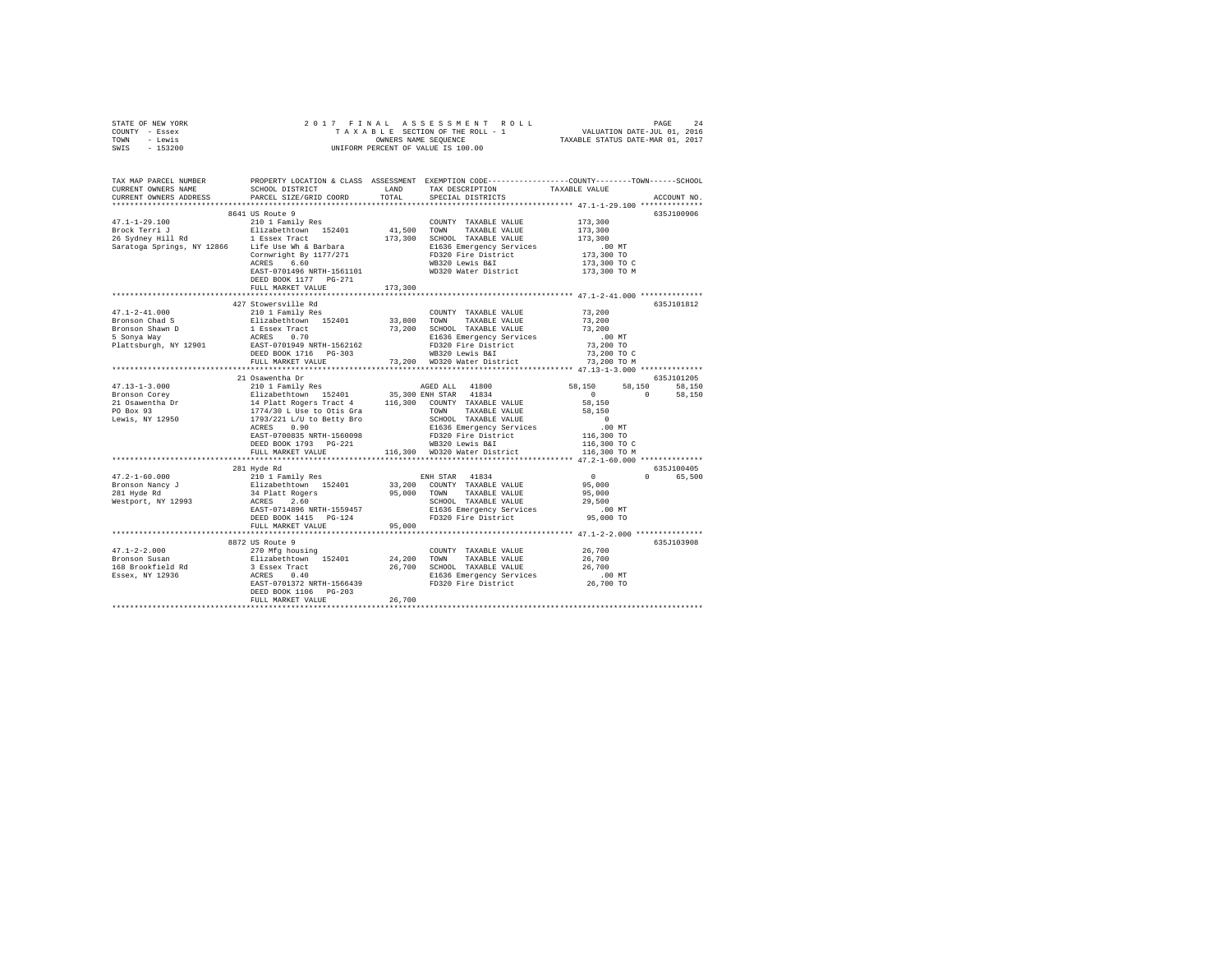| STATE OF NEW YORK           |                                                                    |         | 2017 FINAL ASSESSMENT ROLL                                                                     |                  | PAGE<br>25  |
|-----------------------------|--------------------------------------------------------------------|---------|------------------------------------------------------------------------------------------------|------------------|-------------|
| COUNTY - Essex              |                                                                    |         | TAXABLE SECTION OF THE ROLL - 1 WALUATION DATE-JUL 01, 2016                                    |                  |             |
| TOWN - Lewis                |                                                                    |         | OWNERS NAME SEQUENCE TAXABLE STATUS DATE-MAR 01, 2017                                          |                  |             |
| SWIS - 153200               |                                                                    |         | UNIFORM PERCENT OF VALUE IS 100.00                                                             |                  |             |
|                             |                                                                    |         |                                                                                                |                  |             |
| TAX MAP PARCEL NUMBER       |                                                                    |         | PROPERTY LOCATION & CLASS ASSESSMENT EXEMPTION CODE---------------COUNTY-------TOWN-----SCHOOL |                  |             |
| CURRENT OWNERS NAME         | SCHOOL DISTRICT                                                    |         | LAND TAX DESCRIPTION                                                                           | TAXABLE VALUE    |             |
| CURRENT OWNERS ADDRESS      | PARCEL SIZE/GRID COORD TOTAL                                       |         | SPECIAL DISTRICTS                                                                              |                  | ACCOUNT NO. |
|                             |                                                                    |         |                                                                                                |                  |             |
|                             | 8391 US Route 9                                                    |         |                                                                                                |                  | 635J100414  |
| $47.3 - 1 - 10.000$         |                                                                    |         | 210 1 Family Res 60 VET WAR CT 41121                                                           | 15,000 15,000 0  |             |
|                             |                                                                    |         | Elizabethtown 152401 32,800 COUNTY TAXABLE VALUE                                               | 194,300          |             |
|                             |                                                                    |         |                                                                                                | 194,300          |             |
|                             |                                                                    |         | SCHOOL TAXABLE VALUE                                                                           | 209,300          |             |
|                             | Elizabethtown, NY 12932 EAST-0700376 NRTH-1554998                  |         | E1636 Emergency Services .00 MT                                                                |                  |             |
|                             | DEED BOOK 1778 PG-329                                              |         | FD320 Fire District 209,300 TO                                                                 |                  |             |
|                             | FULL MARKET VALUE                                                  | 209,300 |                                                                                                |                  |             |
|                             |                                                                    |         |                                                                                                |                  | 635.T102906 |
| $47.3 - 1 - 2.100$          | Fox Run Rd                                                         |         | COUNTY TAXABLE VALUE                                                                           |                  |             |
| Brown Karen A               | 311 Res vac land (COUNT)<br>Elizabethtown 152401 22,500 TOWN       |         | TAXABLE VALUE                                                                                  | 22,500<br>22,500 |             |
|                             | Sweatt George H 22 Platt Rogers Tract 4 22,500                     |         | SCHOOL TAXABLE VALUE                                                                           | 22,500           |             |
| 8391 US Rte 9               | 4.00<br>ACRES                                                      |         | E1636 Emergency Services .00 MT                                                                |                  |             |
| Elizabethtown, NY 12932     | EAST-0697486 NRTH-1558053                                          |         | FD320 Fire District                                                                            | 22,500 TO        |             |
|                             | DEED BOOK 1593 PG-269                                              |         |                                                                                                |                  |             |
|                             | FULL MARKET VALUE                                                  | 22,500  |                                                                                                |                  |             |
|                             |                                                                    |         |                                                                                                |                  |             |
|                             | 8555 US Route 9                                                    |         |                                                                                                |                  | 635J105114  |
| $47.13 - 1 - 17.000$        | 220 2 Family Res                                                   |         | COUNTY TAXABLE VALUE 71.000                                                                    |                  |             |
|                             |                                                                    |         |                                                                                                |                  |             |
|                             | Sweatt George H 2 Platt Rogers Tract 1 71,000 SCHOOL TAXABLE VALUE |         |                                                                                                | 71,000           |             |
| 8391 US Rte 9               |                                                                    |         |                                                                                                | $.00$ MT         |             |
| Elizabethtown, NY 12932     | Apt 1&2<br>ACRES 0.60                                              |         | E1636 Emergency Services<br>FD320 Fire District                                                | 71,000 TO        |             |
|                             | EAST-0700863 NRTH-1558875                                          |         | WB320 Lewis B&I                                                                                | 71,000 TO C      |             |
|                             | DEED BOOK 1570 PG-74                                               |         | WD320 Water District 71,000 TO M                                                               |                  |             |
|                             | FULL MARKET VALUE                                                  | 71,000  |                                                                                                |                  |             |
|                             |                                                                    |         |                                                                                                |                  |             |
|                             | Seventy Ln                                                         |         |                                                                                                |                  | 635J105301  |
| $37. - 2 - 47.000$          | 314 Rural vac<10 COUNT<br>Elizabethtown 152401 400 TOWN            |         | COUNTY TAXABLE VALUE                                                                           | 400              |             |
|                             |                                                                    |         | TAXABLE VALUE                                                                                  | 400              |             |
| Brown Ronald R<br>DO Box 14 | 4 South Tract Stowers Sur 400                                      |         | SCHOOL TAXABLE VALUE                                                                           | 400              |             |
|                             |                                                                    |         |                                                                                                |                  |             |

|                         | seventy Ln                |         |                          |              | 6350105301         |
|-------------------------|---------------------------|---------|--------------------------|--------------|--------------------|
| $37. - 2 - 47.000$      | 314 Rural vac<10          |         | COUNTY<br>TAXABLE VALUE  | 400          |                    |
| Brown Ronald R          | Elizabethtown 152401      | 400     | TAXABLE VALUE<br>TOWN    | 400          |                    |
| PO Box 14               | 4 South Tract Stowers Sur | 400     | SCHOOL TAXABLE VALUE     | 400          |                    |
| Lewis, NY 12950         | 1762/129 Release Est Tx L |         | E1636 Emergency Services | $.00$ MT     |                    |
|                         | 0.17<br>ACRES             |         | FD320 Fire District      | 400 TO       |                    |
|                         | EAST-0689478 NRTH-1570565 |         |                          |              |                    |
|                         | DEED BOOK 889<br>$PG-45$  |         |                          |              |                    |
|                         | FULL MARKET VALUE         | 400     |                          |              |                    |
|                         |                           |         |                          |              |                    |
|                         | 384 Fox Run Rd            |         |                          |              | 635J199007         |
| $55.2 - 1 - 17.200$     | 210 1 Family Res          |         | 41854<br>BAS STAR        | $\mathbf{r}$ | 30,000<br>$\Omega$ |
| Bruce Chantell          | Elizabethtown 152401      | 37,400  | COUNTY<br>TAXABLE VALUE  | 113,200      |                    |
| 384 Fox Run Rd          | 30 Platt Rogers Tr 4      | 113,200 | TOWN<br>TAXABLE VALUE    | 113,200      |                    |
| Elizabethtown, NY 12932 | 6.97 BANK DFCU<br>ACRES   |         | SCHOOL<br>TAXABLE VALUE  | 83,200       |                    |
|                         | EAST-0694334 NRTH-1548610 |         | E1636 Emergency Services | $.00$ MT     |                    |
|                         | DEED BOOK 1627 PG-18      |         | FD320 Fire District      | 113,200 TO   |                    |
|                         | FULL MARKET VALUE         | 113,200 |                          |              |                    |
|                         |                           |         |                          |              |                    |
|                         |                           |         |                          |              |                    |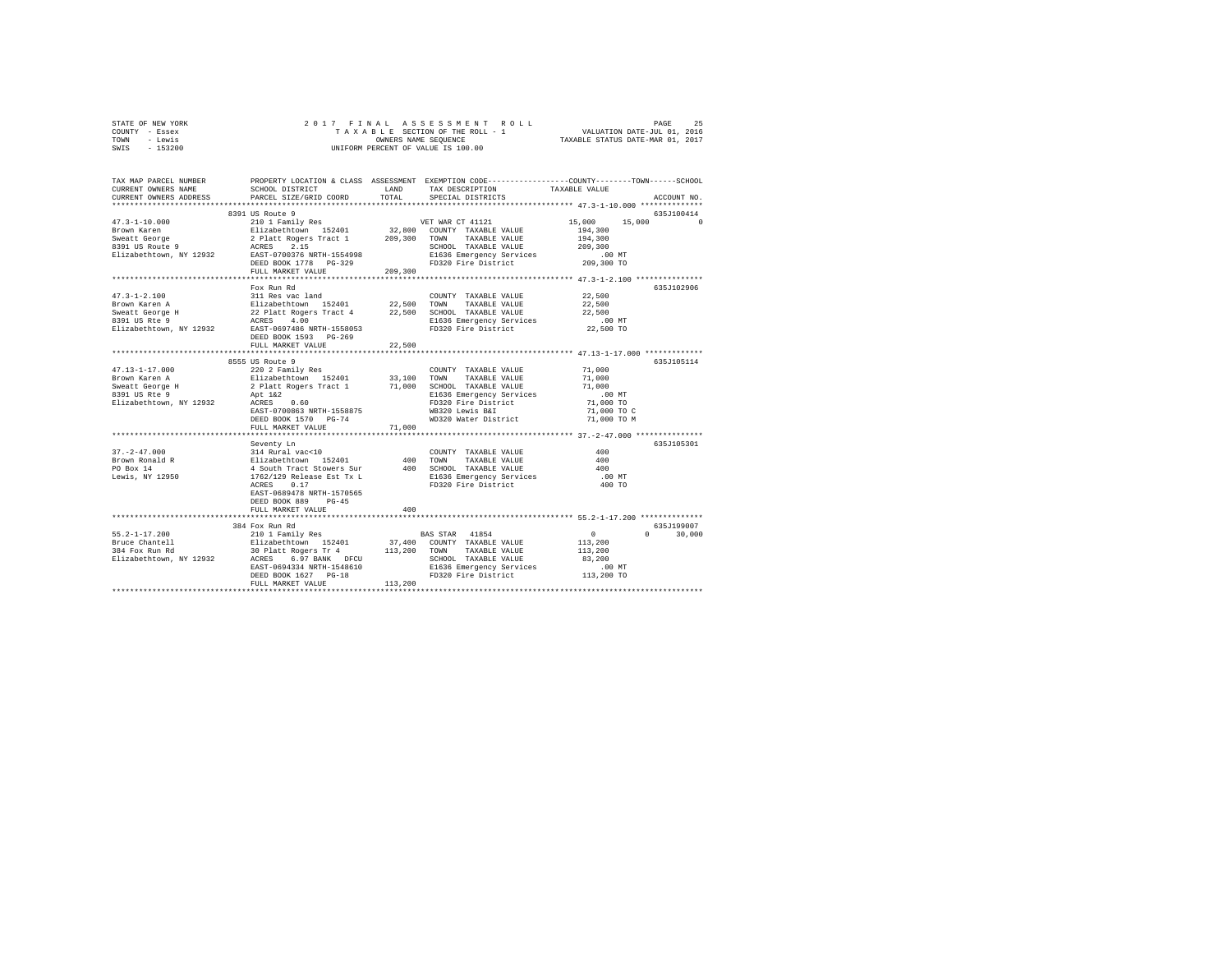| STATE OF NEW YORK | 2017 FINAL ASSESSMENT ROLL         | 26<br>PAGE                       |
|-------------------|------------------------------------|----------------------------------|
| COUNTY - Essex    | TAXABLE SECTION OF THE ROLL - 1    | VALUATION DATE-JUL 01, 2016      |
| TOWN<br>- Lewis   | OWNERS NAME SEOUENCE               | TAXABLE STATUS DATE-MAR 01, 2017 |
| $-153200$<br>SWIS | UNIFORM PERCENT OF VALUE IS 100.00 |                                  |

| TAX MAP PARCEL NUMBER<br>CURRENT OWNERS NAME<br>CURRENT OWNERS ADDRESS                                                                                                                                                               | SCHOOL DISTRICT<br>PARCEL SIZE/GRID COORD                                                                                                                                                                                                                                                 | LAND<br>TOTAL | PROPERTY LOCATION & CLASS ASSESSMENT EXEMPTION CODE---------------COUNTY-------TOWN-----SCHOOL<br>TAX DESCRIPTION<br>SPECIAL DISTRICTS | TAXABLE VALUE             | ACCOUNT NO.                 |
|--------------------------------------------------------------------------------------------------------------------------------------------------------------------------------------------------------------------------------------|-------------------------------------------------------------------------------------------------------------------------------------------------------------------------------------------------------------------------------------------------------------------------------------------|---------------|----------------------------------------------------------------------------------------------------------------------------------------|---------------------------|-----------------------------|
|                                                                                                                                                                                                                                      |                                                                                                                                                                                                                                                                                           |               |                                                                                                                                        |                           |                             |
|                                                                                                                                                                                                                                      | 122 Cutting Rd                                                                                                                                                                                                                                                                            |               |                                                                                                                                        |                           | 635-186006                  |
|                                                                                                                                                                                                                                      |                                                                                                                                                                                                                                                                                           |               |                                                                                                                                        |                           | $0 \qquad \qquad$<br>30,000 |
| 1991 - 112 - 112 - 112 - 113 - 114 - 114 - 114 - 114 - 114 - 114 - 114 - 114 - 114 - 114 - 114 - 114 - 114 - 1<br>1910 - 114 - 114 - 114 - 114 - 114 - 114 - 114 - 114 - 114 - 114 - 114 - 114 - 114 - 114 - 114 - 114 - 114 - 1<br> |                                                                                                                                                                                                                                                                                           |               |                                                                                                                                        | 15,000                    | 15,000<br>$\Omega$          |
|                                                                                                                                                                                                                                      |                                                                                                                                                                                                                                                                                           |               |                                                                                                                                        | 136,600                   |                             |
| Elizabethtown, NY 12932 ACRES 1.00 BANK PNYMAC                                                                                                                                                                                       |                                                                                                                                                                                                                                                                                           |               | TOWN<br>TAXABLE VALUE                                                                                                                  | 136,600<br>121,600        |                             |
|                                                                                                                                                                                                                                      | EAST-0697081 NRTH-1547467                                                                                                                                                                                                                                                                 |               | SCHOOL TAXABLE VALUE                                                                                                                   |                           |                             |
|                                                                                                                                                                                                                                      | DEED BOOK 1701    PG-310<br>FULL MARKET VALUE                                                                                                                                                                                                                                             |               | 151,600 FD320 Fire District                                                                                                            |                           |                             |
|                                                                                                                                                                                                                                      |                                                                                                                                                                                                                                                                                           |               |                                                                                                                                        |                           |                             |
|                                                                                                                                                                                                                                      | 581 Blood Hill Rd                                                                                                                                                                                                                                                                         |               |                                                                                                                                        |                           | 635J190012                  |
| $46.4 - 1 - 6.200$                                                                                                                                                                                                                   | 210 1 Family Res                                                                                                                                                                                                                                                                          |               | COUNTY TAXABLE VALUE                                                                                                                   | 190,200                   |                             |
|                                                                                                                                                                                                                                      |                                                                                                                                                                                                                                                                                           |               |                                                                                                                                        | 190,200                   |                             |
| For the main state of the same of the state of the state of the state of the state of the state of the state of the state of the state of the state of the state of the state of the state of the state of the state of the st       |                                                                                                                                                                                                                                                                                           |               |                                                                                                                                        | 190,200                   |                             |
|                                                                                                                                                                                                                                      |                                                                                                                                                                                                                                                                                           |               |                                                                                                                                        | $.00$ MT                  |                             |
|                                                                                                                                                                                                                                      |                                                                                                                                                                                                                                                                                           |               |                                                                                                                                        | 190,200 TO                |                             |
|                                                                                                                                                                                                                                      | DEED BOOK 1844 PG-152                                                                                                                                                                                                                                                                     |               |                                                                                                                                        |                           |                             |
|                                                                                                                                                                                                                                      | FULL MARKET VALUE                                                                                                                                                                                                                                                                         | 190,200       |                                                                                                                                        |                           |                             |
|                                                                                                                                                                                                                                      |                                                                                                                                                                                                                                                                                           |               |                                                                                                                                        |                           |                             |
|                                                                                                                                                                                                                                      | 150 Muzzy Rd                                                                                                                                                                                                                                                                              |               |                                                                                                                                        |                           | 635J196002                  |
|                                                                                                                                                                                                                                      |                                                                                                                                                                                                                                                                                           |               |                                                                                                                                        | $\overline{0}$<br>197,300 | $0 \qquad \qquad$<br>30,000 |
|                                                                                                                                                                                                                                      |                                                                                                                                                                                                                                                                                           |               |                                                                                                                                        | 197,300                   |                             |
|                                                                                                                                                                                                                                      |                                                                                                                                                                                                                                                                                           |               |                                                                                                                                        | 167,300                   |                             |
|                                                                                                                                                                                                                                      | EAST-0698049 NRTH-1562337                                                                                                                                                                                                                                                                 |               |                                                                                                                                        |                           |                             |
|                                                                                                                                                                                                                                      | DEED BOOK 1305 PG-75                                                                                                                                                                                                                                                                      |               | E1636 Emergency Services<br>FD320 Fire District                                                                                        | 00 MT.<br>197,300 TO      |                             |
|                                                                                                                                                                                                                                      | FULL MARKET VALUE                                                                                                                                                                                                                                                                         | 197,300       |                                                                                                                                        |                           |                             |
|                                                                                                                                                                                                                                      |                                                                                                                                                                                                                                                                                           |               |                                                                                                                                        |                           |                             |
|                                                                                                                                                                                                                                      | Moss Rd                                                                                                                                                                                                                                                                                   |               |                                                                                                                                        |                           | 635Z000020                  |
| $38.4 - 1 - 22.300$                                                                                                                                                                                                                  |                                                                                                                                                                                                                                                                                           |               | COUNTY TAXABLE VALUE                                                                                                                   | 17,300                    |                             |
| Burke Blanche C                                                                                                                                                                                                                      |                                                                                                                                                                                                                                                                                           |               | TOWN<br>TAXABLE VALUE 17,300<br>TAXABLE VALUE 17,300                                                                                   |                           |                             |
| Burne 2122<br>Deerhead Corners<br>^F^2 HR Rte 9                                                                                                                                                                                      |                                                                                                                                                                                                                                                                                           |               | 17,300 SCHOOL TAXABLE VALUE                                                                                                            |                           |                             |
|                                                                                                                                                                                                                                      | $\begin{tabular}{llllll} 314 \texttt{ Rural} \texttt{vac}\texttt{-10} & & & & & & & 17,300 \\ \texttt{Elizabetbrown} & 152401 & & 17,300 \\ 21 \texttt{Peru Bay Treat} & & 17,300 \\ \texttt{DD} & 909 \texttt{ PQ} & 33 & & & & 17,300 \\ \texttt{ACRES} & 3.70 & & & & & \end{tabular}$ |               | E1636 Emergency Services 00 MT<br>FD320 Fire District 17,300 TO                                                                        |                           |                             |
| Lewis, NY 12950                                                                                                                                                                                                                      | EAST-0713191 NRTH-1572607                                                                                                                                                                                                                                                                 |               |                                                                                                                                        |                           |                             |
|                                                                                                                                                                                                                                      | DEED BOOK 1307 PG-95                                                                                                                                                                                                                                                                      |               |                                                                                                                                        |                           |                             |
|                                                                                                                                                                                                                                      | FULL MARKET VALUE                                                                                                                                                                                                                                                                         | 17,300        |                                                                                                                                        |                           |                             |
|                                                                                                                                                                                                                                      |                                                                                                                                                                                                                                                                                           |               |                                                                                                                                        |                           |                             |
|                                                                                                                                                                                                                                      | Moss Rd                                                                                                                                                                                                                                                                                   |               |                                                                                                                                        |                           | 635Z002008                  |
|                                                                                                                                                                                                                                      |                                                                                                                                                                                                                                                                                           |               |                                                                                                                                        | 39,300                    |                             |
|                                                                                                                                                                                                                                      |                                                                                                                                                                                                                                                                                           |               | TAXABLE VALUE                                                                                                                          | 39,300                    |                             |
|                                                                                                                                                                                                                                      |                                                                                                                                                                                                                                                                                           |               |                                                                                                                                        | 39,300                    |                             |
|                                                                                                                                                                                                                                      |                                                                                                                                                                                                                                                                                           |               | E1636 Emergency Services<br>FD320 Fire District 39,300 TO                                                                              |                           |                             |
|                                                                                                                                                                                                                                      |                                                                                                                                                                                                                                                                                           |               |                                                                                                                                        |                           |                             |
| Lewis, NY 12950                                                                                                                                                                                                                      | DEED BOOK 1307 PG-72                                                                                                                                                                                                                                                                      |               |                                                                                                                                        |                           |                             |
|                                                                                                                                                                                                                                      | FULL MARKET VALUE                                                                                                                                                                                                                                                                         | 39,300        |                                                                                                                                        |                           |                             |
|                                                                                                                                                                                                                                      |                                                                                                                                                                                                                                                                                           |               |                                                                                                                                        |                           |                             |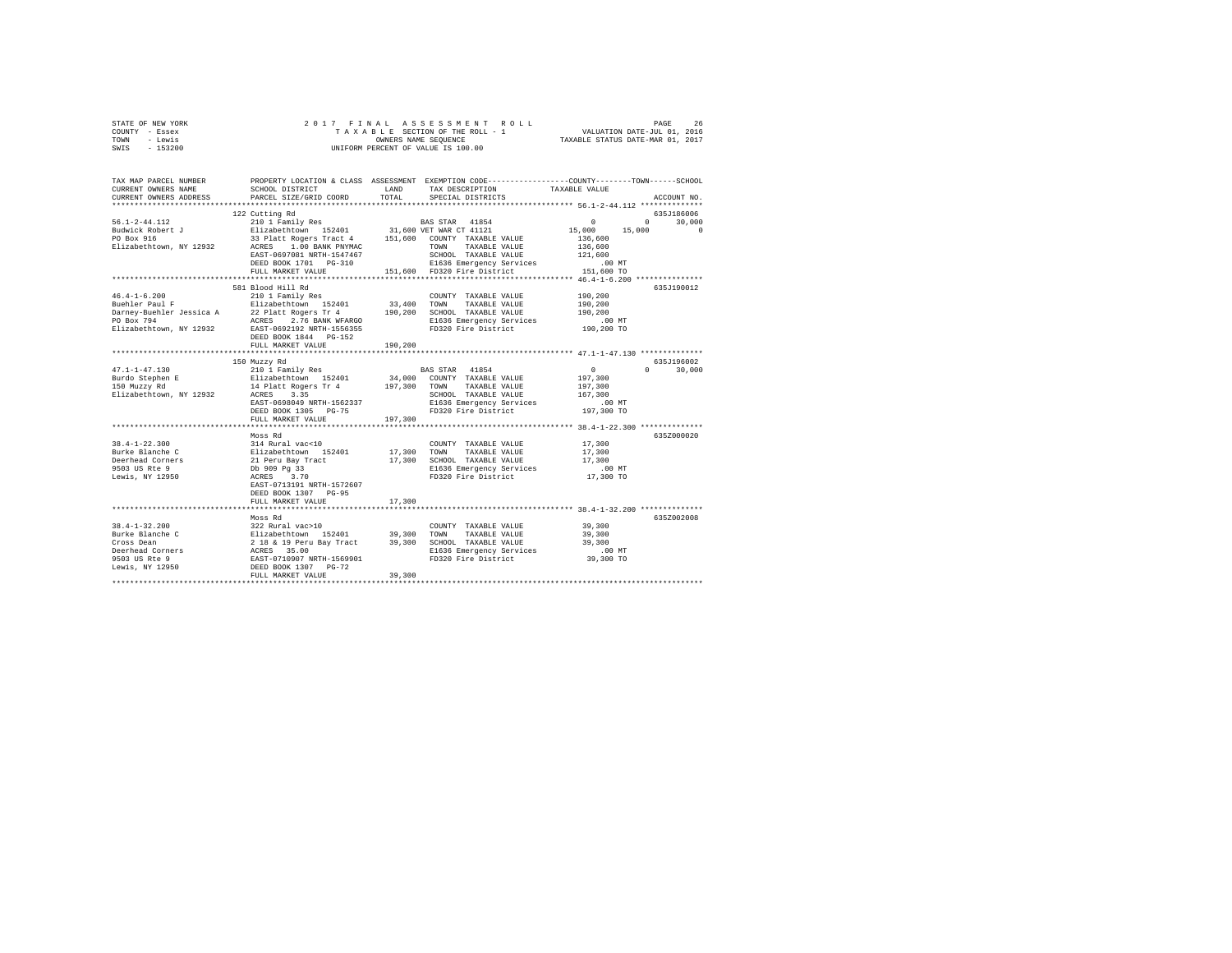|      | STATE OF NEW YORK |  |  | 2017 FINAL ASSESSMENT ROLL         | PAGE                             | 27 |
|------|-------------------|--|--|------------------------------------|----------------------------------|----|
|      | COUNTY - Essex    |  |  | TAXABLE SECTION OF THE ROLL - 1    | VALUATION DATE-JUL 01, 2016      |    |
| TOWN | - Lewis           |  |  | OWNERS NAME SEOUENCE               | TAXABLE STATUS DATE-MAR 01, 2017 |    |
| SWIS | $-153200$         |  |  | UNIFORM PERCENT OF VALUE IS 100.00 |                                  |    |

| TAX MAP PARCEL NUMBER<br>CURRENT OWNERS NAME<br>CURRENT OWNERS ADDRESS                                                                                                                                                                                 | SCHOOL DISTRICT<br>PARCEL SIZE/GRID COORD                                                                                                            | LAND<br>TOTAL | TAX DESCRIPTION<br>SPECIAL DISTRICTS            | PROPERTY LOCATION & CLASS ASSESSMENT EXEMPTION CODE----------------COUNTY-------TOWN------SCHOOL<br>TAXABLE VALUE<br>ACCOUNT NO. |
|--------------------------------------------------------------------------------------------------------------------------------------------------------------------------------------------------------------------------------------------------------|------------------------------------------------------------------------------------------------------------------------------------------------------|---------------|-------------------------------------------------|----------------------------------------------------------------------------------------------------------------------------------|
|                                                                                                                                                                                                                                                        |                                                                                                                                                      |               |                                                 |                                                                                                                                  |
|                                                                                                                                                                                                                                                        | 9084 US Route 9                                                                                                                                      |               |                                                 | 635J100413                                                                                                                       |
| $38.3 - 1 - 13.100$                                                                                                                                                                                                                                    | 314 Rural vac<10                                                                                                                                     |               | COUNTY TAXABLE VALUE                            | 24,500                                                                                                                           |
|                                                                                                                                                                                                                                                        |                                                                                                                                                      |               | 24,500 TOWN TAXABLE VALUE                       | 24,500                                                                                                                           |
|                                                                                                                                                                                                                                                        |                                                                                                                                                      |               | 24,500 SCHOOL TAXABLE VALUE                     | 24,500                                                                                                                           |
|                                                                                                                                                                                                                                                        |                                                                                                                                                      |               | E1636 Emergency Services                        | $.00$ MT                                                                                                                         |
| Westport, NY 12993 EAST-0702758 NRTH-1571295                                                                                                                                                                                                           |                                                                                                                                                      |               | FD320 Fire District                             | 24,500 TO                                                                                                                        |
|                                                                                                                                                                                                                                                        | DEED BOOK 1247 PG-162                                                                                                                                |               |                                                 |                                                                                                                                  |
|                                                                                                                                                                                                                                                        | FULL MARKET VALUE                                                                                                                                    | 24,500        |                                                 |                                                                                                                                  |
|                                                                                                                                                                                                                                                        |                                                                                                                                                      |               |                                                 |                                                                                                                                  |
|                                                                                                                                                                                                                                                        | 163 Denton Rd                                                                                                                                        |               |                                                 | 635J100506                                                                                                                       |
| $46.4 - 1 - 22.000$                                                                                                                                                                                                                                    | 240 Rural res                                                                                                                                        |               | COUNTY TAXABLE VALUE                            | 118,800                                                                                                                          |
|                                                                                                                                                                                                                                                        |                                                                                                                                                      |               | TAXABLE VALUE<br>TOWN                           | 118,800                                                                                                                          |
|                                                                                                                                                                                                                                                        |                                                                                                                                                      |               | SCHOOL TAXABLE VALUE                            | 118,800                                                                                                                          |
|                                                                                                                                                                                                                                                        |                                                                                                                                                      |               | E1636 Emergency Services<br>FD320 Fire District | $.00$ MT                                                                                                                         |
|                                                                                                                                                                                                                                                        |                                                                                                                                                      |               |                                                 | 118,800 TO                                                                                                                       |
| Nor Francisco Maria (1994)<br>1922 - Horne Maria (1995)<br>119,800<br>20 - Homan Burz (1995)<br>118,800<br>118,800<br>20 - ACRES (1996)<br>20 - ACRES (1997)<br>20 - ACRES (1997)<br>20 - ACRES (1997)<br>20 - ACRES (1997)<br>20 - ACRES (1997)<br>20 |                                                                                                                                                      |               |                                                 |                                                                                                                                  |
|                                                                                                                                                                                                                                                        | FULL MARKET VALUE                                                                                                                                    | 118,800       |                                                 |                                                                                                                                  |
|                                                                                                                                                                                                                                                        |                                                                                                                                                      |               |                                                 |                                                                                                                                  |
|                                                                                                                                                                                                                                                        | Denton Rd                                                                                                                                            |               |                                                 | 635J105204<br>30,000                                                                                                             |
|                                                                                                                                                                                                                                                        |                                                                                                                                                      |               |                                                 | 30,000                                                                                                                           |
|                                                                                                                                                                                                                                                        |                                                                                                                                                      |               |                                                 | 30,000                                                                                                                           |
|                                                                                                                                                                                                                                                        |                                                                                                                                                      |               |                                                 |                                                                                                                                  |
|                                                                                                                                                                                                                                                        |                                                                                                                                                      |               | E1636 Emergency Services<br>FD320 Fire District | 00 Mr.<br>30,000 TO                                                                                                              |
| Yonkers, NY 10704-3003 DEED BOOK 1239 PG-185                                                                                                                                                                                                           |                                                                                                                                                      |               |                                                 |                                                                                                                                  |
|                                                                                                                                                                                                                                                        | FULL MARKET VALUE                                                                                                                                    | 30,000        |                                                 |                                                                                                                                  |
|                                                                                                                                                                                                                                                        |                                                                                                                                                      |               |                                                 |                                                                                                                                  |
|                                                                                                                                                                                                                                                        | 8 Osawentha Dr                                                                                                                                       |               |                                                 | 635J105315                                                                                                                       |
| $47.13 - 4 - 12.000$                                                                                                                                                                                                                                   |                                                                                                                                                      |               |                                                 | $\sim$ 0<br>$\mathbf{0}$<br>32,500                                                                                               |
| Calkins Betty                                                                                                                                                                                                                                          |                                                                                                                                                      |               |                                                 | 32,500                                                                                                                           |
| 8 Osawentha Dr<br>PO Box 100                                                                                                                                                                                                                           |                                                                                                                                                      |               |                                                 | 32,500                                                                                                                           |
|                                                                                                                                                                                                                                                        |                                                                                                                                                      |               | SCHOOL TAXABLE VALUE                            | $\sim$ 0                                                                                                                         |
| Lewis, NY 12950                                                                                                                                                                                                                                        |                                                                                                                                                      |               | E1636 Emergency Services<br>FD320 Fire District | .00MT                                                                                                                            |
|                                                                                                                                                                                                                                                        |                                                                                                                                                      |               |                                                 | 32,500 TO                                                                                                                        |
|                                                                                                                                                                                                                                                        |                                                                                                                                                      |               | WB320 Lewis B&I                                 | 32,500 TO C                                                                                                                      |
|                                                                                                                                                                                                                                                        | DEED BOOK 1334 PG-65                                                                                                                                 |               | WD320 Water District                            | 32,500 TO M                                                                                                                      |
|                                                                                                                                                                                                                                                        | FULL MARKET VALUE                                                                                                                                    | 32,500        |                                                 |                                                                                                                                  |
|                                                                                                                                                                                                                                                        |                                                                                                                                                      |               |                                                 |                                                                                                                                  |
|                                                                                                                                                                                                                                                        | 1213 County Route 10                                                                                                                                 |               |                                                 | 635J189017                                                                                                                       |
| $47.3 - 2 - 10.200$                                                                                                                                                                                                                                    | 210 1 Family Res                                                                                                                                     |               | COUNTY TAXABLE VALUE                            | 55,200                                                                                                                           |
| Canabush Rock                                                                                                                                                                                                                                          | Elizabethtown 152401 27,800 TOWN                                                                                                                     |               | TAXABLE VALUE                                   | 55,200                                                                                                                           |
| c/o Ashli Canabush<br>5 Hope St                                                                                                                                                                                                                        | 6 Platt Rogers Tr 1 55,200 SCHOOL TAXABLE VALUE<br>ACRES 6.60 FINE E55 200 E1536 Emergency Services<br>EAST-0707694 NRTH-1557512 FD320 Fire District |               |                                                 | 55,200                                                                                                                           |
| 5 Hope St                                                                                                                                                                                                                                              |                                                                                                                                                      |               |                                                 | $.00$ MT                                                                                                                         |
| Lisbon Falls, ME 04252                                                                                                                                                                                                                                 |                                                                                                                                                      |               |                                                 | 55,200 TO                                                                                                                        |
|                                                                                                                                                                                                                                                        | DEED BOOK 1048 PG-231<br>FULL MARKET VALUE                                                                                                           | 55,200        |                                                 |                                                                                                                                  |
|                                                                                                                                                                                                                                                        |                                                                                                                                                      |               |                                                 |                                                                                                                                  |
|                                                                                                                                                                                                                                                        |                                                                                                                                                      |               |                                                 |                                                                                                                                  |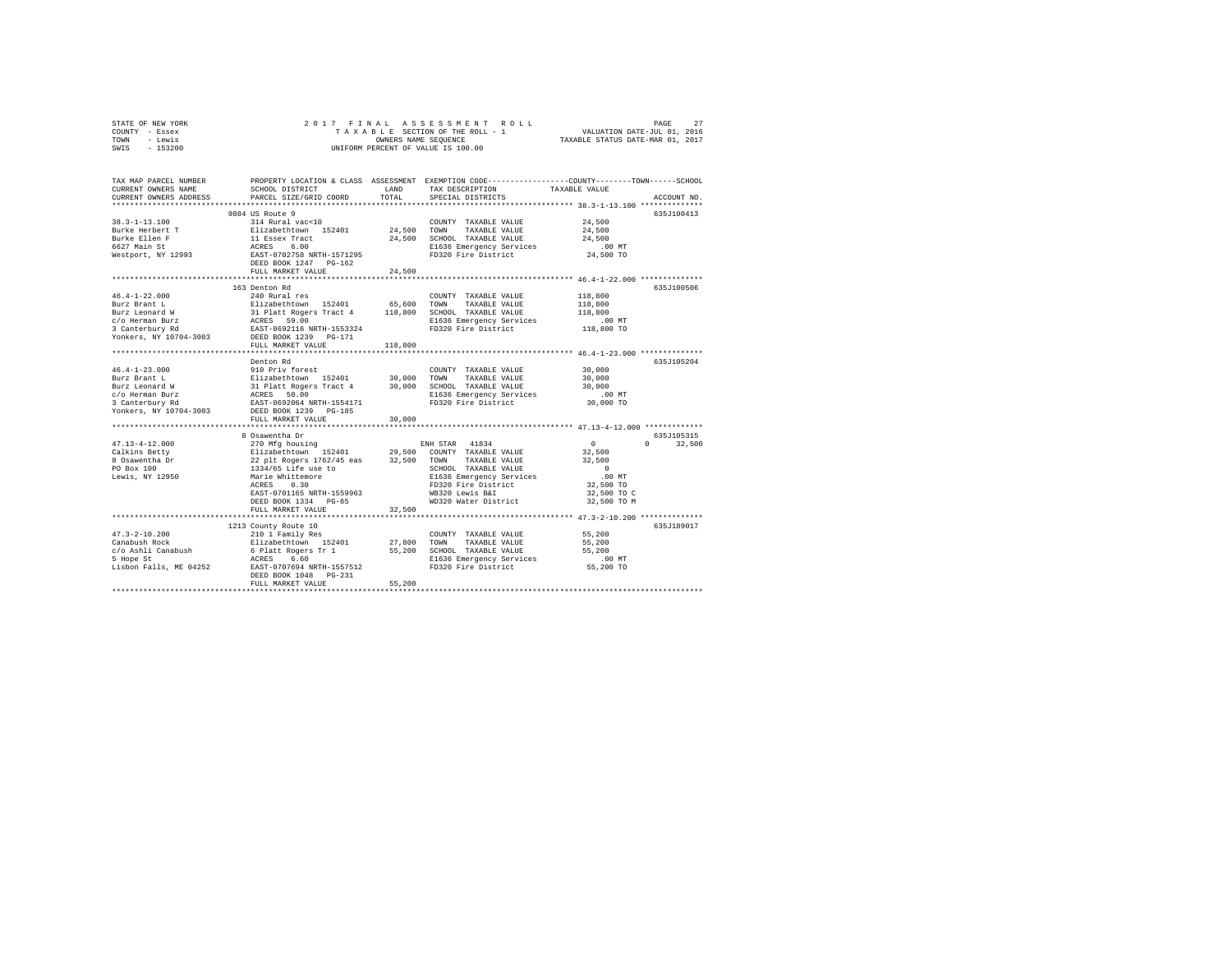| TAX MAP PARCEL NUMBER PROPERTY LOCATION & CLASS ASSESSMENT EXEMPTION CODE--------------COUNTY-------TOWN-----SCHOOL<br>TAXABLE VALUE<br>SCHOOL DISTRICT LAND<br>TAX DESCRIPTION<br>CURRENT OWNERS NAME<br>TOTAL<br>CURRENT OWNERS ADDRESS<br>PARCEL SIZE/GRID COORD<br>SPECIAL DISTRICTS<br>ACCOUNT NO.<br>9581 US Route 9<br>635J177009<br>$\sim$ 0<br>$0 \t 30,000$<br>$38.1 - 1 - 13.000$<br>240 Rural res<br>BAS STAR 41854<br>44,300 COUNTY TAXABLE VALUE<br>Elizabethtown 152401<br>Canavan Daniel S<br>205,900<br>205,900 TOWN TAXABLE VALUE<br>Smith Lanita L<br>PO Box 804<br>19 33 Essex Tract<br>205,900<br>175,900<br>Peru Bay Tract<br>ACRES 19.00<br>Elizabethtown, NY 12932<br>.00 MT<br>205,900 TO<br>DEED BOOK 1723 PG-324<br>FULL MARKET VALUE<br>205,900<br>270 Wells Hill Rd<br>635J101306<br>210 1 Family Res<br>$47.1 - 1 - 46.000$<br>COUNTY TAXABLE VALUE<br>156,000<br>Elizabethtown 152401 31,600 TOWN TAXABLE VALUE<br>14 Platt Rogers Tract 4 156,000 SCHOOL TAXABLE VALUE<br>Canavan Lanita<br>PO Box 804<br>156,000<br>156,000<br>14 Platt Royers 1100<br>ACRES 1.00<br>EAST-0698200 NRTH-15662744 PD320 Fire District<br>EAST-0698200 NRTH-1562744 PD320 Fire District<br>Elizabethtown, NY 12932<br>$.00$ MT<br>156,000 TO<br>DEED BOOK 1157 PG-320<br>156,000<br>FULL MARKET VALUE<br>635J100213<br>COUNTY TAXABLE VALUE 482 Det row bldg<br>Fixable brown 152401 30,600 TOWN TAXABLE VALUE<br>2 Platt Rogers Tract 1 88,000 SCHOOL TAXABLE VALUE<br>1.5ac 1.25<br>ACRES 1.53c FD320 Fire District<br>ROGERS 1.53c FD320 Fire District<br>COUNTY TAXABLE VALUE 88,000<br>$47.13 - 1 - 14.000$<br>88,000<br>Candido Michael<br>Candido Kim M<br>PO Box 468<br>88,000<br>$.00$ MT<br>Lewis, NY 12950<br>88,000 TO<br>WB320 Lewis B&I<br>EAST-0700831 NRTH-1559210<br>88,000 TO C<br>WD320 Water District<br>88,000 TO M<br>DEED BOOK 1299 PG-17<br>88,000<br>FULL MARKET VALUE<br>593 Roscoe Rd<br>635J199005<br>$55.2 - 2 - 5.000$<br>$\sim$ 0.000 $\sim$<br>BAS STAR 41854<br>$0 \t 30,000$<br>Cannamela David A<br>ans STAR 41854<br>30 Platt Rogers Tr 4 56,900 COUNTY TAXABLE VALUE<br>30 Platt Rogers Tr 4 223,500 COUNTY TAXABLE VALUE<br>ACRES 12.87<br>REN-069208 TREP-069208<br>223,500<br>Cannamela Patricia A<br>593 Roscoe Rd<br>223,500<br>SCHOOL TAXABLE VALUE<br>193,500<br>EAST-0693292 NRTH-1547583<br>Elizabethtown, NY 12932<br>E1636 Emergency Services<br>.00 MT<br>223,500 TO<br>DEED BOOK 1189 PG-50<br>FD320 Fire District<br>FULL MARKET VALUE<br>223,500<br>29 Cutting Rd<br>635J191008<br>55.2-1-19.220<br>84,700<br>210 1 Family Res COUNT<br>Elizabethtown 152401 33,500 TOWN<br>30 Platt Rogers Tr 4 84,700 SCHOT<br>ACRES 2.89 2.89<br>COUNTY TAXABLE VALUE<br>Carlough Jerry D<br>84,700<br>TAXABLE VALUE<br>84,700 SCHOOL TAXABLE VALUE<br>Carlough Lynnann<br>4 Dorsman Dr<br>84,700<br>DEED BOOK 974 PG-232<br>84,700<br>FULL MARKET VALUE | STATE OF NEW YORK<br>COUNTY - Essex<br>TOWN - Lewis<br>$-153200$<br>SWIS |  | OWNERS NAME SEQUENCE<br>UNIFORM PERCENT OF VALUE IS 100.00 |  |
|---------------------------------------------------------------------------------------------------------------------------------------------------------------------------------------------------------------------------------------------------------------------------------------------------------------------------------------------------------------------------------------------------------------------------------------------------------------------------------------------------------------------------------------------------------------------------------------------------------------------------------------------------------------------------------------------------------------------------------------------------------------------------------------------------------------------------------------------------------------------------------------------------------------------------------------------------------------------------------------------------------------------------------------------------------------------------------------------------------------------------------------------------------------------------------------------------------------------------------------------------------------------------------------------------------------------------------------------------------------------------------------------------------------------------------------------------------------------------------------------------------------------------------------------------------------------------------------------------------------------------------------------------------------------------------------------------------------------------------------------------------------------------------------------------------------------------------------------------------------------------------------------------------------------------------------------------------------------------------------------------------------------------------------------------------------------------------------------------------------------------------------------------------------------------------------------------------------------------------------------------------------------------------------------------------------------------------------------------------------------------------------------------------------------------------------------------------------------------------------------------------------------------------------------------------------------------------------------------------------------------------------------------------------------------------------------------------------------------------------------------------------------------------------------------------------------------------------------------------------------------------------------------------------|--------------------------------------------------------------------------|--|------------------------------------------------------------|--|
|                                                                                                                                                                                                                                                                                                                                                                                                                                                                                                                                                                                                                                                                                                                                                                                                                                                                                                                                                                                                                                                                                                                                                                                                                                                                                                                                                                                                                                                                                                                                                                                                                                                                                                                                                                                                                                                                                                                                                                                                                                                                                                                                                                                                                                                                                                                                                                                                                                                                                                                                                                                                                                                                                                                                                                                                                                                                                                               |                                                                          |  |                                                            |  |
|                                                                                                                                                                                                                                                                                                                                                                                                                                                                                                                                                                                                                                                                                                                                                                                                                                                                                                                                                                                                                                                                                                                                                                                                                                                                                                                                                                                                                                                                                                                                                                                                                                                                                                                                                                                                                                                                                                                                                                                                                                                                                                                                                                                                                                                                                                                                                                                                                                                                                                                                                                                                                                                                                                                                                                                                                                                                                                               |                                                                          |  |                                                            |  |
|                                                                                                                                                                                                                                                                                                                                                                                                                                                                                                                                                                                                                                                                                                                                                                                                                                                                                                                                                                                                                                                                                                                                                                                                                                                                                                                                                                                                                                                                                                                                                                                                                                                                                                                                                                                                                                                                                                                                                                                                                                                                                                                                                                                                                                                                                                                                                                                                                                                                                                                                                                                                                                                                                                                                                                                                                                                                                                               |                                                                          |  |                                                            |  |
|                                                                                                                                                                                                                                                                                                                                                                                                                                                                                                                                                                                                                                                                                                                                                                                                                                                                                                                                                                                                                                                                                                                                                                                                                                                                                                                                                                                                                                                                                                                                                                                                                                                                                                                                                                                                                                                                                                                                                                                                                                                                                                                                                                                                                                                                                                                                                                                                                                                                                                                                                                                                                                                                                                                                                                                                                                                                                                               |                                                                          |  |                                                            |  |
|                                                                                                                                                                                                                                                                                                                                                                                                                                                                                                                                                                                                                                                                                                                                                                                                                                                                                                                                                                                                                                                                                                                                                                                                                                                                                                                                                                                                                                                                                                                                                                                                                                                                                                                                                                                                                                                                                                                                                                                                                                                                                                                                                                                                                                                                                                                                                                                                                                                                                                                                                                                                                                                                                                                                                                                                                                                                                                               |                                                                          |  |                                                            |  |
|                                                                                                                                                                                                                                                                                                                                                                                                                                                                                                                                                                                                                                                                                                                                                                                                                                                                                                                                                                                                                                                                                                                                                                                                                                                                                                                                                                                                                                                                                                                                                                                                                                                                                                                                                                                                                                                                                                                                                                                                                                                                                                                                                                                                                                                                                                                                                                                                                                                                                                                                                                                                                                                                                                                                                                                                                                                                                                               |                                                                          |  |                                                            |  |
|                                                                                                                                                                                                                                                                                                                                                                                                                                                                                                                                                                                                                                                                                                                                                                                                                                                                                                                                                                                                                                                                                                                                                                                                                                                                                                                                                                                                                                                                                                                                                                                                                                                                                                                                                                                                                                                                                                                                                                                                                                                                                                                                                                                                                                                                                                                                                                                                                                                                                                                                                                                                                                                                                                                                                                                                                                                                                                               |                                                                          |  |                                                            |  |
|                                                                                                                                                                                                                                                                                                                                                                                                                                                                                                                                                                                                                                                                                                                                                                                                                                                                                                                                                                                                                                                                                                                                                                                                                                                                                                                                                                                                                                                                                                                                                                                                                                                                                                                                                                                                                                                                                                                                                                                                                                                                                                                                                                                                                                                                                                                                                                                                                                                                                                                                                                                                                                                                                                                                                                                                                                                                                                               |                                                                          |  |                                                            |  |
|                                                                                                                                                                                                                                                                                                                                                                                                                                                                                                                                                                                                                                                                                                                                                                                                                                                                                                                                                                                                                                                                                                                                                                                                                                                                                                                                                                                                                                                                                                                                                                                                                                                                                                                                                                                                                                                                                                                                                                                                                                                                                                                                                                                                                                                                                                                                                                                                                                                                                                                                                                                                                                                                                                                                                                                                                                                                                                               |                                                                          |  |                                                            |  |
|                                                                                                                                                                                                                                                                                                                                                                                                                                                                                                                                                                                                                                                                                                                                                                                                                                                                                                                                                                                                                                                                                                                                                                                                                                                                                                                                                                                                                                                                                                                                                                                                                                                                                                                                                                                                                                                                                                                                                                                                                                                                                                                                                                                                                                                                                                                                                                                                                                                                                                                                                                                                                                                                                                                                                                                                                                                                                                               |                                                                          |  |                                                            |  |
|                                                                                                                                                                                                                                                                                                                                                                                                                                                                                                                                                                                                                                                                                                                                                                                                                                                                                                                                                                                                                                                                                                                                                                                                                                                                                                                                                                                                                                                                                                                                                                                                                                                                                                                                                                                                                                                                                                                                                                                                                                                                                                                                                                                                                                                                                                                                                                                                                                                                                                                                                                                                                                                                                                                                                                                                                                                                                                               |                                                                          |  |                                                            |  |
|                                                                                                                                                                                                                                                                                                                                                                                                                                                                                                                                                                                                                                                                                                                                                                                                                                                                                                                                                                                                                                                                                                                                                                                                                                                                                                                                                                                                                                                                                                                                                                                                                                                                                                                                                                                                                                                                                                                                                                                                                                                                                                                                                                                                                                                                                                                                                                                                                                                                                                                                                                                                                                                                                                                                                                                                                                                                                                               |                                                                          |  |                                                            |  |
|                                                                                                                                                                                                                                                                                                                                                                                                                                                                                                                                                                                                                                                                                                                                                                                                                                                                                                                                                                                                                                                                                                                                                                                                                                                                                                                                                                                                                                                                                                                                                                                                                                                                                                                                                                                                                                                                                                                                                                                                                                                                                                                                                                                                                                                                                                                                                                                                                                                                                                                                                                                                                                                                                                                                                                                                                                                                                                               |                                                                          |  |                                                            |  |
|                                                                                                                                                                                                                                                                                                                                                                                                                                                                                                                                                                                                                                                                                                                                                                                                                                                                                                                                                                                                                                                                                                                                                                                                                                                                                                                                                                                                                                                                                                                                                                                                                                                                                                                                                                                                                                                                                                                                                                                                                                                                                                                                                                                                                                                                                                                                                                                                                                                                                                                                                                                                                                                                                                                                                                                                                                                                                                               |                                                                          |  |                                                            |  |
|                                                                                                                                                                                                                                                                                                                                                                                                                                                                                                                                                                                                                                                                                                                                                                                                                                                                                                                                                                                                                                                                                                                                                                                                                                                                                                                                                                                                                                                                                                                                                                                                                                                                                                                                                                                                                                                                                                                                                                                                                                                                                                                                                                                                                                                                                                                                                                                                                                                                                                                                                                                                                                                                                                                                                                                                                                                                                                               |                                                                          |  |                                                            |  |
|                                                                                                                                                                                                                                                                                                                                                                                                                                                                                                                                                                                                                                                                                                                                                                                                                                                                                                                                                                                                                                                                                                                                                                                                                                                                                                                                                                                                                                                                                                                                                                                                                                                                                                                                                                                                                                                                                                                                                                                                                                                                                                                                                                                                                                                                                                                                                                                                                                                                                                                                                                                                                                                                                                                                                                                                                                                                                                               |                                                                          |  |                                                            |  |
|                                                                                                                                                                                                                                                                                                                                                                                                                                                                                                                                                                                                                                                                                                                                                                                                                                                                                                                                                                                                                                                                                                                                                                                                                                                                                                                                                                                                                                                                                                                                                                                                                                                                                                                                                                                                                                                                                                                                                                                                                                                                                                                                                                                                                                                                                                                                                                                                                                                                                                                                                                                                                                                                                                                                                                                                                                                                                                               |                                                                          |  |                                                            |  |
|                                                                                                                                                                                                                                                                                                                                                                                                                                                                                                                                                                                                                                                                                                                                                                                                                                                                                                                                                                                                                                                                                                                                                                                                                                                                                                                                                                                                                                                                                                                                                                                                                                                                                                                                                                                                                                                                                                                                                                                                                                                                                                                                                                                                                                                                                                                                                                                                                                                                                                                                                                                                                                                                                                                                                                                                                                                                                                               |                                                                          |  |                                                            |  |
|                                                                                                                                                                                                                                                                                                                                                                                                                                                                                                                                                                                                                                                                                                                                                                                                                                                                                                                                                                                                                                                                                                                                                                                                                                                                                                                                                                                                                                                                                                                                                                                                                                                                                                                                                                                                                                                                                                                                                                                                                                                                                                                                                                                                                                                                                                                                                                                                                                                                                                                                                                                                                                                                                                                                                                                                                                                                                                               |                                                                          |  |                                                            |  |
|                                                                                                                                                                                                                                                                                                                                                                                                                                                                                                                                                                                                                                                                                                                                                                                                                                                                                                                                                                                                                                                                                                                                                                                                                                                                                                                                                                                                                                                                                                                                                                                                                                                                                                                                                                                                                                                                                                                                                                                                                                                                                                                                                                                                                                                                                                                                                                                                                                                                                                                                                                                                                                                                                                                                                                                                                                                                                                               |                                                                          |  |                                                            |  |
|                                                                                                                                                                                                                                                                                                                                                                                                                                                                                                                                                                                                                                                                                                                                                                                                                                                                                                                                                                                                                                                                                                                                                                                                                                                                                                                                                                                                                                                                                                                                                                                                                                                                                                                                                                                                                                                                                                                                                                                                                                                                                                                                                                                                                                                                                                                                                                                                                                                                                                                                                                                                                                                                                                                                                                                                                                                                                                               |                                                                          |  |                                                            |  |
|                                                                                                                                                                                                                                                                                                                                                                                                                                                                                                                                                                                                                                                                                                                                                                                                                                                                                                                                                                                                                                                                                                                                                                                                                                                                                                                                                                                                                                                                                                                                                                                                                                                                                                                                                                                                                                                                                                                                                                                                                                                                                                                                                                                                                                                                                                                                                                                                                                                                                                                                                                                                                                                                                                                                                                                                                                                                                                               |                                                                          |  |                                                            |  |
|                                                                                                                                                                                                                                                                                                                                                                                                                                                                                                                                                                                                                                                                                                                                                                                                                                                                                                                                                                                                                                                                                                                                                                                                                                                                                                                                                                                                                                                                                                                                                                                                                                                                                                                                                                                                                                                                                                                                                                                                                                                                                                                                                                                                                                                                                                                                                                                                                                                                                                                                                                                                                                                                                                                                                                                                                                                                                                               |                                                                          |  |                                                            |  |
|                                                                                                                                                                                                                                                                                                                                                                                                                                                                                                                                                                                                                                                                                                                                                                                                                                                                                                                                                                                                                                                                                                                                                                                                                                                                                                                                                                                                                                                                                                                                                                                                                                                                                                                                                                                                                                                                                                                                                                                                                                                                                                                                                                                                                                                                                                                                                                                                                                                                                                                                                                                                                                                                                                                                                                                                                                                                                                               |                                                                          |  |                                                            |  |
|                                                                                                                                                                                                                                                                                                                                                                                                                                                                                                                                                                                                                                                                                                                                                                                                                                                                                                                                                                                                                                                                                                                                                                                                                                                                                                                                                                                                                                                                                                                                                                                                                                                                                                                                                                                                                                                                                                                                                                                                                                                                                                                                                                                                                                                                                                                                                                                                                                                                                                                                                                                                                                                                                                                                                                                                                                                                                                               |                                                                          |  |                                                            |  |
|                                                                                                                                                                                                                                                                                                                                                                                                                                                                                                                                                                                                                                                                                                                                                                                                                                                                                                                                                                                                                                                                                                                                                                                                                                                                                                                                                                                                                                                                                                                                                                                                                                                                                                                                                                                                                                                                                                                                                                                                                                                                                                                                                                                                                                                                                                                                                                                                                                                                                                                                                                                                                                                                                                                                                                                                                                                                                                               |                                                                          |  |                                                            |  |
|                                                                                                                                                                                                                                                                                                                                                                                                                                                                                                                                                                                                                                                                                                                                                                                                                                                                                                                                                                                                                                                                                                                                                                                                                                                                                                                                                                                                                                                                                                                                                                                                                                                                                                                                                                                                                                                                                                                                                                                                                                                                                                                                                                                                                                                                                                                                                                                                                                                                                                                                                                                                                                                                                                                                                                                                                                                                                                               |                                                                          |  |                                                            |  |
|                                                                                                                                                                                                                                                                                                                                                                                                                                                                                                                                                                                                                                                                                                                                                                                                                                                                                                                                                                                                                                                                                                                                                                                                                                                                                                                                                                                                                                                                                                                                                                                                                                                                                                                                                                                                                                                                                                                                                                                                                                                                                                                                                                                                                                                                                                                                                                                                                                                                                                                                                                                                                                                                                                                                                                                                                                                                                                               |                                                                          |  |                                                            |  |
|                                                                                                                                                                                                                                                                                                                                                                                                                                                                                                                                                                                                                                                                                                                                                                                                                                                                                                                                                                                                                                                                                                                                                                                                                                                                                                                                                                                                                                                                                                                                                                                                                                                                                                                                                                                                                                                                                                                                                                                                                                                                                                                                                                                                                                                                                                                                                                                                                                                                                                                                                                                                                                                                                                                                                                                                                                                                                                               |                                                                          |  |                                                            |  |
|                                                                                                                                                                                                                                                                                                                                                                                                                                                                                                                                                                                                                                                                                                                                                                                                                                                                                                                                                                                                                                                                                                                                                                                                                                                                                                                                                                                                                                                                                                                                                                                                                                                                                                                                                                                                                                                                                                                                                                                                                                                                                                                                                                                                                                                                                                                                                                                                                                                                                                                                                                                                                                                                                                                                                                                                                                                                                                               |                                                                          |  |                                                            |  |
|                                                                                                                                                                                                                                                                                                                                                                                                                                                                                                                                                                                                                                                                                                                                                                                                                                                                                                                                                                                                                                                                                                                                                                                                                                                                                                                                                                                                                                                                                                                                                                                                                                                                                                                                                                                                                                                                                                                                                                                                                                                                                                                                                                                                                                                                                                                                                                                                                                                                                                                                                                                                                                                                                                                                                                                                                                                                                                               |                                                                          |  |                                                            |  |
|                                                                                                                                                                                                                                                                                                                                                                                                                                                                                                                                                                                                                                                                                                                                                                                                                                                                                                                                                                                                                                                                                                                                                                                                                                                                                                                                                                                                                                                                                                                                                                                                                                                                                                                                                                                                                                                                                                                                                                                                                                                                                                                                                                                                                                                                                                                                                                                                                                                                                                                                                                                                                                                                                                                                                                                                                                                                                                               |                                                                          |  |                                                            |  |
|                                                                                                                                                                                                                                                                                                                                                                                                                                                                                                                                                                                                                                                                                                                                                                                                                                                                                                                                                                                                                                                                                                                                                                                                                                                                                                                                                                                                                                                                                                                                                                                                                                                                                                                                                                                                                                                                                                                                                                                                                                                                                                                                                                                                                                                                                                                                                                                                                                                                                                                                                                                                                                                                                                                                                                                                                                                                                                               |                                                                          |  |                                                            |  |
|                                                                                                                                                                                                                                                                                                                                                                                                                                                                                                                                                                                                                                                                                                                                                                                                                                                                                                                                                                                                                                                                                                                                                                                                                                                                                                                                                                                                                                                                                                                                                                                                                                                                                                                                                                                                                                                                                                                                                                                                                                                                                                                                                                                                                                                                                                                                                                                                                                                                                                                                                                                                                                                                                                                                                                                                                                                                                                               |                                                                          |  |                                                            |  |
|                                                                                                                                                                                                                                                                                                                                                                                                                                                                                                                                                                                                                                                                                                                                                                                                                                                                                                                                                                                                                                                                                                                                                                                                                                                                                                                                                                                                                                                                                                                                                                                                                                                                                                                                                                                                                                                                                                                                                                                                                                                                                                                                                                                                                                                                                                                                                                                                                                                                                                                                                                                                                                                                                                                                                                                                                                                                                                               |                                                                          |  |                                                            |  |
|                                                                                                                                                                                                                                                                                                                                                                                                                                                                                                                                                                                                                                                                                                                                                                                                                                                                                                                                                                                                                                                                                                                                                                                                                                                                                                                                                                                                                                                                                                                                                                                                                                                                                                                                                                                                                                                                                                                                                                                                                                                                                                                                                                                                                                                                                                                                                                                                                                                                                                                                                                                                                                                                                                                                                                                                                                                                                                               |                                                                          |  |                                                            |  |
|                                                                                                                                                                                                                                                                                                                                                                                                                                                                                                                                                                                                                                                                                                                                                                                                                                                                                                                                                                                                                                                                                                                                                                                                                                                                                                                                                                                                                                                                                                                                                                                                                                                                                                                                                                                                                                                                                                                                                                                                                                                                                                                                                                                                                                                                                                                                                                                                                                                                                                                                                                                                                                                                                                                                                                                                                                                                                                               |                                                                          |  |                                                            |  |
|                                                                                                                                                                                                                                                                                                                                                                                                                                                                                                                                                                                                                                                                                                                                                                                                                                                                                                                                                                                                                                                                                                                                                                                                                                                                                                                                                                                                                                                                                                                                                                                                                                                                                                                                                                                                                                                                                                                                                                                                                                                                                                                                                                                                                                                                                                                                                                                                                                                                                                                                                                                                                                                                                                                                                                                                                                                                                                               |                                                                          |  |                                                            |  |
|                                                                                                                                                                                                                                                                                                                                                                                                                                                                                                                                                                                                                                                                                                                                                                                                                                                                                                                                                                                                                                                                                                                                                                                                                                                                                                                                                                                                                                                                                                                                                                                                                                                                                                                                                                                                                                                                                                                                                                                                                                                                                                                                                                                                                                                                                                                                                                                                                                                                                                                                                                                                                                                                                                                                                                                                                                                                                                               |                                                                          |  |                                                            |  |
|                                                                                                                                                                                                                                                                                                                                                                                                                                                                                                                                                                                                                                                                                                                                                                                                                                                                                                                                                                                                                                                                                                                                                                                                                                                                                                                                                                                                                                                                                                                                                                                                                                                                                                                                                                                                                                                                                                                                                                                                                                                                                                                                                                                                                                                                                                                                                                                                                                                                                                                                                                                                                                                                                                                                                                                                                                                                                                               |                                                                          |  |                                                            |  |
|                                                                                                                                                                                                                                                                                                                                                                                                                                                                                                                                                                                                                                                                                                                                                                                                                                                                                                                                                                                                                                                                                                                                                                                                                                                                                                                                                                                                                                                                                                                                                                                                                                                                                                                                                                                                                                                                                                                                                                                                                                                                                                                                                                                                                                                                                                                                                                                                                                                                                                                                                                                                                                                                                                                                                                                                                                                                                                               |                                                                          |  |                                                            |  |
|                                                                                                                                                                                                                                                                                                                                                                                                                                                                                                                                                                                                                                                                                                                                                                                                                                                                                                                                                                                                                                                                                                                                                                                                                                                                                                                                                                                                                                                                                                                                                                                                                                                                                                                                                                                                                                                                                                                                                                                                                                                                                                                                                                                                                                                                                                                                                                                                                                                                                                                                                                                                                                                                                                                                                                                                                                                                                                               |                                                                          |  |                                                            |  |
|                                                                                                                                                                                                                                                                                                                                                                                                                                                                                                                                                                                                                                                                                                                                                                                                                                                                                                                                                                                                                                                                                                                                                                                                                                                                                                                                                                                                                                                                                                                                                                                                                                                                                                                                                                                                                                                                                                                                                                                                                                                                                                                                                                                                                                                                                                                                                                                                                                                                                                                                                                                                                                                                                                                                                                                                                                                                                                               |                                                                          |  |                                                            |  |
|                                                                                                                                                                                                                                                                                                                                                                                                                                                                                                                                                                                                                                                                                                                                                                                                                                                                                                                                                                                                                                                                                                                                                                                                                                                                                                                                                                                                                                                                                                                                                                                                                                                                                                                                                                                                                                                                                                                                                                                                                                                                                                                                                                                                                                                                                                                                                                                                                                                                                                                                                                                                                                                                                                                                                                                                                                                                                                               |                                                                          |  |                                                            |  |
|                                                                                                                                                                                                                                                                                                                                                                                                                                                                                                                                                                                                                                                                                                                                                                                                                                                                                                                                                                                                                                                                                                                                                                                                                                                                                                                                                                                                                                                                                                                                                                                                                                                                                                                                                                                                                                                                                                                                                                                                                                                                                                                                                                                                                                                                                                                                                                                                                                                                                                                                                                                                                                                                                                                                                                                                                                                                                                               |                                                                          |  |                                                            |  |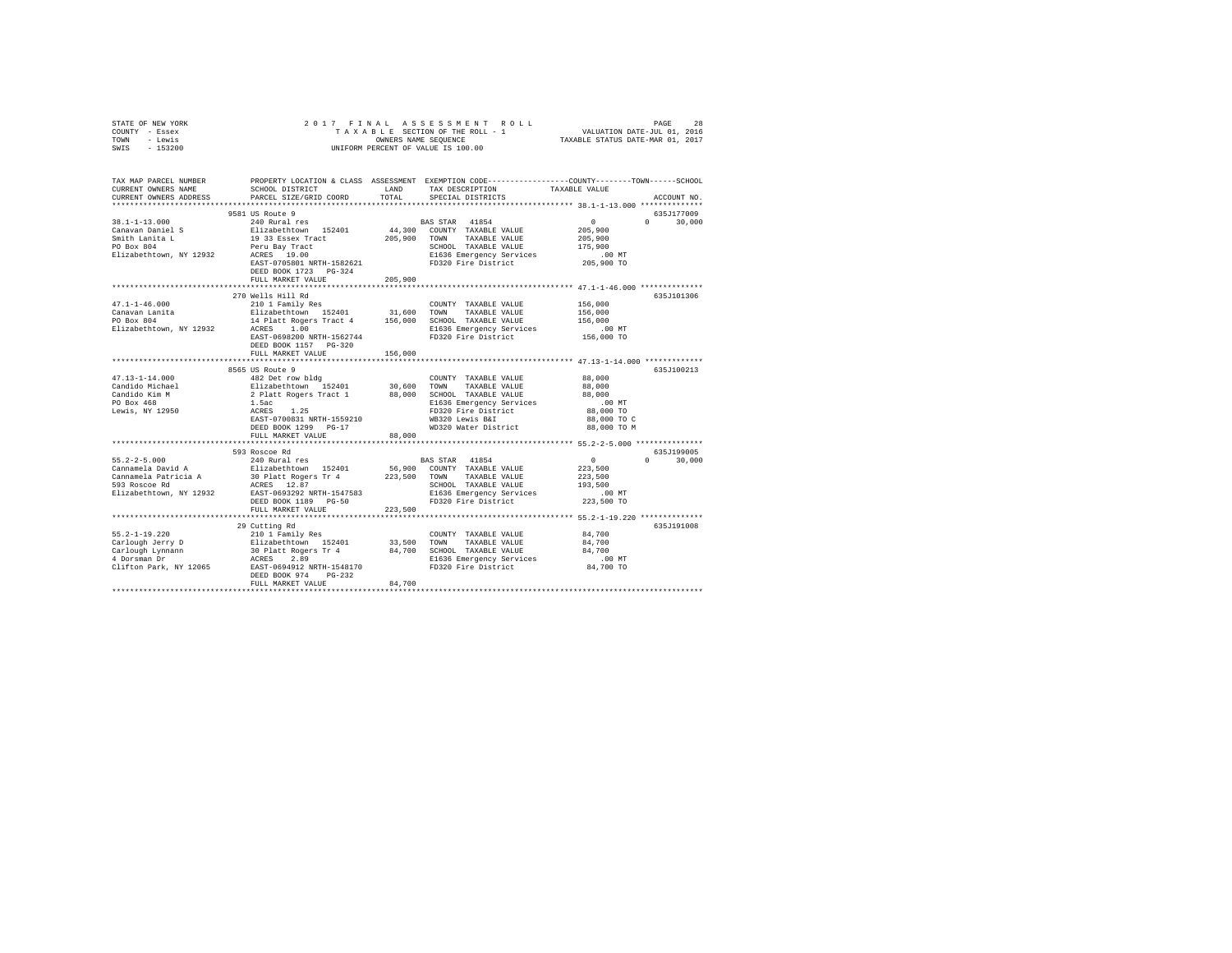| STATE OF NEW YORK<br>COUNTY - Essex |                                                                                                                                                                                                                                                 |         |                                                                                                 |            |               |  |
|-------------------------------------|-------------------------------------------------------------------------------------------------------------------------------------------------------------------------------------------------------------------------------------------------|---------|-------------------------------------------------------------------------------------------------|------------|---------------|--|
| TOWN - Lewis                        |                                                                                                                                                                                                                                                 |         |                                                                                                 |            |               |  |
| SWIS - 153200                       |                                                                                                                                                                                                                                                 |         |                                                                                                 |            |               |  |
|                                     |                                                                                                                                                                                                                                                 |         |                                                                                                 |            |               |  |
| TAX MAP PARCEL NUMBER               |                                                                                                                                                                                                                                                 |         | PROPERTY LOCATION & CLASS ASSESSMENT EXEMPTION CODE---------------COUNTY-------TOWN------SCHOOL |            |               |  |
| CURRENT OWNERS NAME                 | SCHOOL DISTRICT                                                                                                                                                                                                                                 | TOTAL   | LAND TAX DESCRIPTION TAXABLE VALUE                                                              |            |               |  |
| CURRENT OWNERS ADDRESS              | PARCEL SIZE/GRID COORD                                                                                                                                                                                                                          |         | SPECIAL DISTRICTS                                                                               |            | ACCOUNT NO.   |  |
|                                     | 8530 US Route 9                                                                                                                                                                                                                                 |         |                                                                                                 |            | 635J103102    |  |
| $47.13 - 2 - 30.031$                | 033300 NORTH TRANSLE VALUE<br>210 1 Family Res<br>2 Platt Rogers Tract 1<br>2 Platt Rogers Tract 1<br>2 Platt Rogers Tract 1<br>2 Platt Rogers Tract 1<br>2 Platt Rogers 1200<br>2 RANGE 2010 20 ANTRACTAXS<br>2 PD320 EV13 ENSEMBLE VALUE<br>2 |         | COUNTY TAXABLE VALUE 99,400                                                                     |            |               |  |
| Carson Kevin J                      |                                                                                                                                                                                                                                                 |         |                                                                                                 | 99,400     |               |  |
| Carson Kevin J<br>49 Greenough Rd   |                                                                                                                                                                                                                                                 |         |                                                                                                 | 99,400     |               |  |
| North Hudson, NY 12855              |                                                                                                                                                                                                                                                 |         |                                                                                                 | .00 MT     |               |  |
|                                     |                                                                                                                                                                                                                                                 |         |                                                                                                 | 99,400 TO  |               |  |
|                                     |                                                                                                                                                                                                                                                 |         |                                                                                                 |            |               |  |
|                                     | FULL MARKET VALUE                                                                                                                                                                                                                               |         |                                                                                                 |            |               |  |
|                                     |                                                                                                                                                                                                                                                 |         |                                                                                                 |            |               |  |
|                                     | 41 Hulbert Rd                                                                                                                                                                                                                                   |         |                                                                                                 |            | 635Z005001    |  |
| $47.2 - 1 - 58.120$                 | 210 1 Family Res BAS STAR 41854                                                                                                                                                                                                                 |         |                                                                                                 | $\sim$ 0   | $0 \t 30.000$ |  |
| Cassavaugh Andrew J                 | Elizabethtown 152401 34,700 COUNTY TAXABLE VALUE                                                                                                                                                                                                |         |                                                                                                 | 158,000    |               |  |
|                                     | $\frac{36 \text{ plat}}{138,000}$ TOWN                                                                                                                                                                                                          |         | TAXABLE VALUE                                                                                   | 158,000    |               |  |
| 41 Hulbert Rd                       | ACRES 4.14<br>ACRES 4.14<br>EAST-0713170 NRTH-1563320                                                                                                                                                                                           |         | SCHOOL TAXABLE VALUE                                                                            | 128,000    |               |  |
| Westport, NY 12993                  |                                                                                                                                                                                                                                                 |         | E1636 Emergency Services .00 MT<br>FD320 Fire District 158,000 TO                               |            |               |  |
|                                     | DEED BOOK 1404 PG-145                                                                                                                                                                                                                           |         |                                                                                                 |            |               |  |
|                                     | FULL MARKET VALUE                                                                                                                                                                                                                               | 158,000 |                                                                                                 |            |               |  |
|                                     |                                                                                                                                                                                                                                                 |         |                                                                                                 |            |               |  |
|                                     | 159 Hulbert Rd<br>240 Rural res                                                                                                                                                                                                                 |         |                                                                                                 |            | 635J100513    |  |
| $47.2 - 1 - 41.000$                 |                                                                                                                                                                                                                                                 |         | BAS STAR 41854                                                                                  | $\sim$ 0   | $0 \t 30.000$ |  |
| Cassavaugh Carmen R                 | Elizabethtown 152401                                                                                                                                                                                                                            |         | 65,400 COUNTY TAXABLE VALUE                                                                     | 142,000    |               |  |
| 159 Hulbert Rd                      |                                                                                                                                                                                                                                                 |         | TAXABLE VALUE                                                                                   | 142,000    |               |  |
| Westport, NY 12993                  | ACRES 58.60                                                                                                                                                                                                                                     |         | SCHOOL TAXABLE VALUE                                                                            | 112,000    |               |  |
|                                     |                                                                                                                                                                                                                                                 |         | E1636 Emergency Services .00 MT<br>FD320 Fire District 142,000 TO                               |            |               |  |
|                                     | DEED BOOK 1035 PG-264                                                                                                                                                                                                                           |         |                                                                                                 |            |               |  |
|                                     | FULL MARKET VALUE                                                                                                                                                                                                                               | 142,000 |                                                                                                 |            |               |  |
|                                     | Hulbert Rd                                                                                                                                                                                                                                      |         |                                                                                                 |            | 635J178541    |  |
| $47.2 - 1 - 42.000$                 | 314 Rural vac<10                                                                                                                                                                                                                                |         | COUNTY TAXABLE VALUE                                                                            | 19,800     |               |  |
| Cassavaugh Carmen R                 |                                                                                                                                                                                                                                                 |         |                                                                                                 | 19,800     |               |  |
| 159 Hulbert Rd                      |                                                                                                                                                                                                                                                 |         |                                                                                                 | 19,800     |               |  |
| Westport, NY 12993                  | 314 Auta Variation 152401 19,800 TOWN TAXABLE VALUE<br>37 Platt Rogers 19,800 SCHOOL TAXABLE VALUE<br>37 Platt Rogers 1,30 SCHOOL TAXABLE VALUE<br>RATERS 1,30 B1636 Emergency Services<br>EAST-0715840 NRTH-1563316 FD320 Fire Distri          |         |                                                                                                 | .00MT      |               |  |
|                                     |                                                                                                                                                                                                                                                 |         |                                                                                                 | 19,800 TO  |               |  |
|                                     | DEED BOOK 1035 PG-264                                                                                                                                                                                                                           |         |                                                                                                 |            |               |  |
|                                     | FULL MARKET VALUE                                                                                                                                                                                                                               | 19,800  |                                                                                                 |            |               |  |
|                                     |                                                                                                                                                                                                                                                 |         |                                                                                                 |            |               |  |
|                                     | 51 Hulbert Rd                                                                                                                                                                                                                                   |         |                                                                                                 |            | 635J174012    |  |
| $47.2 - 1 - 55.000$                 | 210 1 Family Res                                                                                                                                                                                                                                |         | ENH STAR 41834                                                                                  | $\sim$ 0   | 0 65,500      |  |
|                                     |                                                                                                                                                                                                                                                 |         | 32,900 COUNTY TAXABLE VALUE<br>110,100 TOWN TAXABLE VALUE                                       | 110,100    |               |  |
|                                     |                                                                                                                                                                                                                                                 |         |                                                                                                 | 110,100    |               |  |
|                                     |                                                                                                                                                                                                                                                 |         |                                                                                                 | 44,600     |               |  |
|                                     |                                                                                                                                                                                                                                                 |         |                                                                                                 | $.00$ MT   |               |  |
|                                     | ACKES 2.30 SCHOOL TAXABLE VALUE<br>Westport, NY 12993 RAST-0713526 NRTH-1563234 E1636 Emergency Services<br>DEED BOOK 555 DO-142 FD320 Fire District<br>FUILL MAPP <sup>ER</sup> VALUE<br>FUILL MAPPER VALUE                                    |         |                                                                                                 | 110,100 TO |               |  |
|                                     |                                                                                                                                                                                                                                                 |         |                                                                                                 |            |               |  |
|                                     |                                                                                                                                                                                                                                                 |         |                                                                                                 |            |               |  |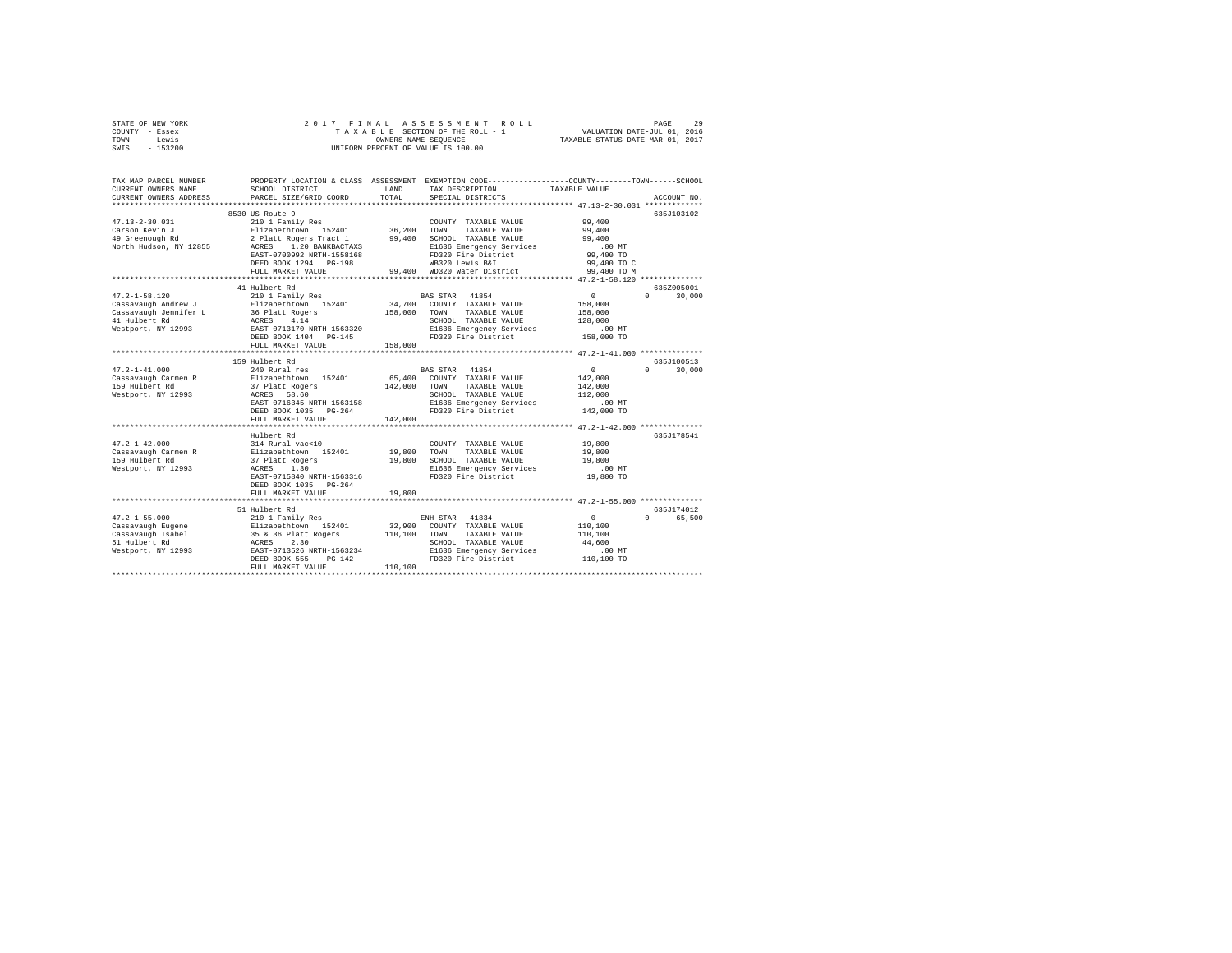| STATE OF NEW YORK<br>COUNTY - Essex<br>- Lewis<br>TOWN<br>$-153200$<br>SWIS                    | 2017 FINAL                                                                                                                                                                                              |                              | ASSESSMENT<br>ROLL<br>TAXABLE SECTION OF THE ROLL - 1<br>OWNERS NAME SEQUENCE<br>UNIFORM PERCENT OF VALUE IS 100.00      | PAGE<br>30<br>VALUATION DATE-JUL 01, 2016<br>TAXABLE STATUS DATE-MAR 01, 2017                                                                                                                |
|------------------------------------------------------------------------------------------------|---------------------------------------------------------------------------------------------------------------------------------------------------------------------------------------------------------|------------------------------|--------------------------------------------------------------------------------------------------------------------------|----------------------------------------------------------------------------------------------------------------------------------------------------------------------------------------------|
| TAX MAP PARCEL NUMBER<br>CURRENT OWNERS NAME<br>CURRENT OWNERS ADDRESS                         | SCHOOL DISTRICT<br>PARCEL SIZE/GRID COORD                                                                                                                                                               | LAND<br>TOTAL                | TAX DESCRIPTION<br>SPECIAL DISTRICTS                                                                                     | PROPERTY LOCATION & CLASS ASSESSMENT EXEMPTION CODE---------------COUNTY-------TOWN------SCHOOL<br>TAXABLE VALUE<br>ACCOUNT NO.                                                              |
| $47.2 - 1 - 58.131$<br>Cassavaugh Eugene<br>Aubin Sonja<br>51 Hulbert Rd<br>Westport, NY 12993 | Hulbert Rd<br>314 Rural vac<10<br>Elizabethtown 152401<br>36 Platt Rogers<br>1438/323<br>ACRES 1.42<br>EAST-0713291 NRTH-1563535<br>DEED BOOK 1435 PG-218<br>FULL MARKET VALUE                          | 1,400 TOWN<br>1,400<br>1,400 | COUNTY TAXABLE VALUE<br>TAXABLE VALUE<br>SCHOOL TAXABLE VALUE<br>E1636 Emergency Services<br>FD320 Fire District         | 635Z005002<br>1,400<br>1,400<br>1,400<br>$.00$ MT<br>1,400 TO                                                                                                                                |
| $47.2 - 1 - 58.133$<br>Cassavaugh Eugene<br>Aubin Sonja<br>51 Hulbert Rd<br>Westport, NY 12993 | Hulbert Rd<br>314 Rural vac<10<br>Elizabethtown 152401<br>36 Platt Rogers<br>1438/323<br>2.44<br>ACRES<br>EAST-0713705 NRTH-1563429<br>DEED BOOK 1435 PG-218<br>FULL MARKET VALUE                       | 2,400 TOWN<br>2,400          | COUNTY TAXABLE VALUE<br>TAXABLE VALUE<br>2,400 SCHOOL TAXABLE VALUE<br>E1636 Emergency Services<br>FD320 Fire District   | 635Z015004<br>2,400<br>2,400<br>2,400<br>$.00$ MT<br>2,400 TO                                                                                                                                |
| $47.2 - 2 - 6.110$<br>Cassavaugh Eugene<br>Aubin Sonja<br>51 Hulbert Rd<br>Westport, NY 12993  | 122 Hulbert Rd<br>322 Rural vac>10<br>Elizabethtown 152401<br>35 & 36 Platt Rogers<br>1438/323<br>ACRES 60.00<br>EAST-0714738 NRTH-1562108<br>DEED BOOK 1435 PG-218<br>FULL MARKET VALUE                | 54,000<br>54,000<br>54,000   | COUNTY TAXABLE VALUE<br>TOWN<br>TAXABLE VALUE<br>SCHOOL TAXABLE VALUE<br>E1636 Emergency Services<br>FD320 Fire District | 635J100704<br>54,000<br>54,000<br>54,000<br>$.00$ MT<br>54,000 TO                                                                                                                            |
| $47.2 - 3 - 1.000$<br>Cassavaugh Eugene<br>Aubin Sonja<br>51 Hulbert Rd<br>Westport, NY 12993  | ************************<br>Hulbert Rd<br>314 Rural vac<10<br>Elizabethtown 152401<br>Platt Rogers<br>1438/313<br>ACRES 1.20<br>EAST-0714710 NRTH-1563852<br>DEED BOOK 1435 PG-218<br>FULL MARKET VALUE | 1,200<br>1,200<br>1,200      | COUNTY TAXABLE VALUE<br>TOWN<br>TAXABLE VALUE<br>SCHOOL TAXABLE VALUE<br>E1636 Emergency Services<br>FD320 Fire District | ***************************** 47.2-3-1.000 **************<br>635Z006003<br>1,200<br>1,200<br>1,200<br>$.00$ MT<br>1,200 TO<br>********************************* 47.2-3-2.000 *************** |
| $47.2 - 3 - 2.000$<br>Cassavaugh Eugene<br>51 Hulbert Rd<br>Westport, NY 12993                 | 115 Hulbert Rd<br>312 Vac w/imprv<br>Elizabethtown 152401<br>Platt Rogers<br>ACRES<br>5.40<br>EAST-0714880 NRTH-1563240<br>FULL MARKET VALUE                                                            | 23,900<br>24,000<br>24,000   | COUNTY TAXABLE VALUE<br>TOWN<br>TAXABLE VALUE<br>SCHOOL TAXABLE VALUE<br>E1636 Emergency Services<br>FD320 Fire District | 635Z006002<br>24,000<br>24,000<br>24,000<br>$.00$ MT<br>24,000 TO                                                                                                                            |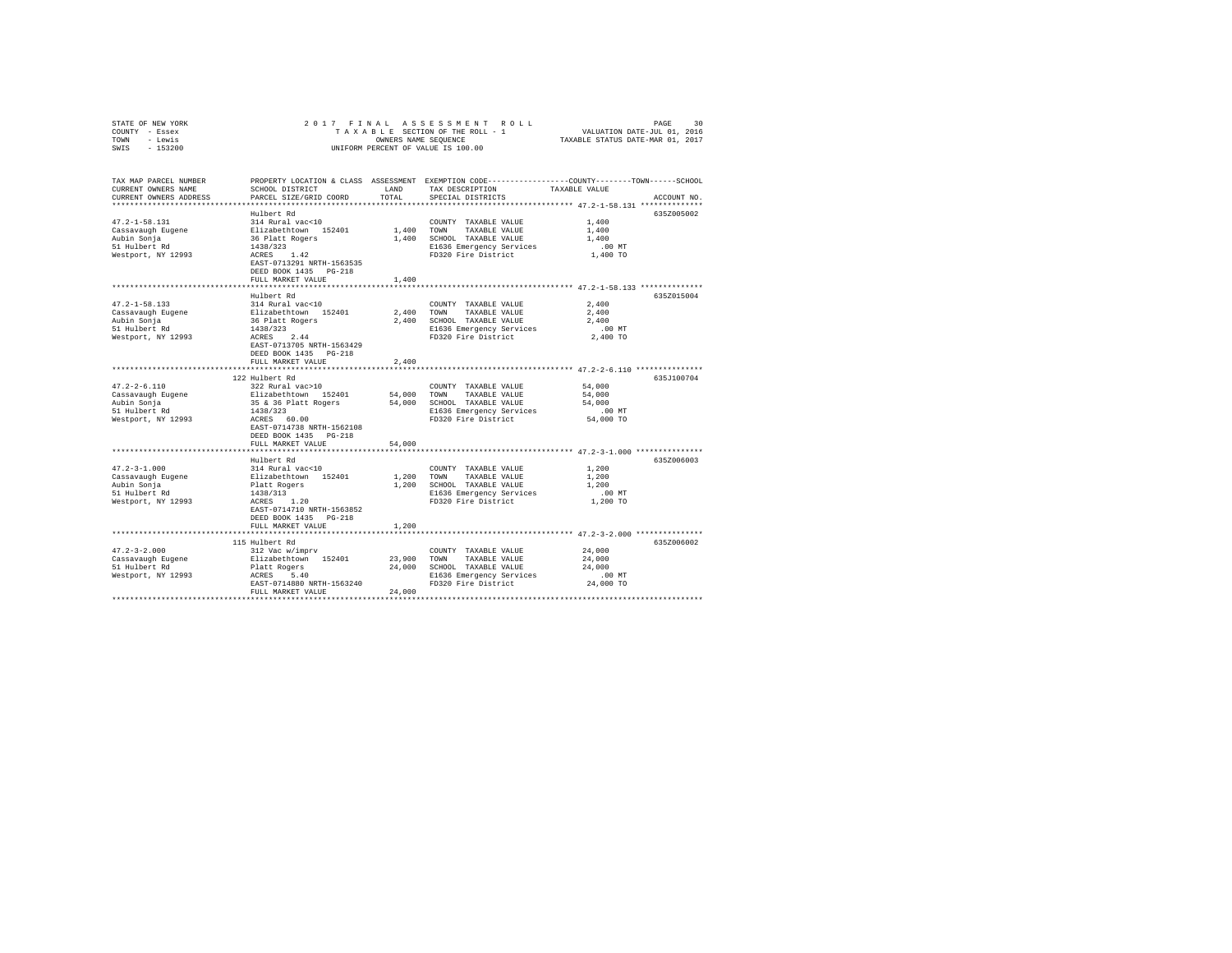| STATE OF NEW YORK         | 2017 FINAL                |                      | ASSESSMENT<br>R O L L              | PAGE<br>31                                                                                      |
|---------------------------|---------------------------|----------------------|------------------------------------|-------------------------------------------------------------------------------------------------|
| COUNTY - Essex            |                           |                      | TAXABLE SECTION OF THE ROLL - 1    | VALUATION DATE-JUL 01, 2016<br>TAXABLE STATUS DATE-MAR 01, 2017                                 |
| - Lewis<br>TOWN           |                           | OWNERS NAME SEQUENCE |                                    |                                                                                                 |
| SWIS<br>$-153200$         |                           |                      | UNIFORM PERCENT OF VALUE IS 100.00 |                                                                                                 |
|                           |                           |                      |                                    |                                                                                                 |
|                           |                           |                      |                                    |                                                                                                 |
|                           |                           |                      |                                    |                                                                                                 |
| TAX MAP PARCEL NUMBER     |                           |                      |                                    | PROPERTY LOCATION & CLASS ASSESSMENT EXEMPTION CODE---------------COUNTY-------TOWN------SCHOOL |
| CURRENT OWNERS NAME       | SCHOOL DISTRICT           | LAND                 | TAX DESCRIPTION                    | TAXABLE VALUE                                                                                   |
| CURRENT OWNERS ADDRESS    | PARCEL SIZE/GRID COORD    | TOTAL                | SPECIAL DISTRICTS                  | ACCOUNT NO.                                                                                     |
| ************************* |                           |                      |                                    |                                                                                                 |
|                           | 321 Wells Hill Rd         |                      |                                    | 635Z008007                                                                                      |
| $47.1 - 3 - 3.000$        | 311 Res vac land          |                      | COUNTY TAXABLE VALUE               | 20,100                                                                                          |
| Cassavaugh Glen           | Elizabethtown 152401      | 20,100               | TOWN<br>TAXABLE VALUE              | 20,100                                                                                          |
| 122 Hulbert Rd            | 14 Platt Rogers Tract     | 20,100               | SCHOOL TAXABLE VALUE               | 20,100                                                                                          |
| Westport, NY 12993        | 1.63<br>ACRES             |                      | E1636 Emergency Services           | .00MT                                                                                           |
|                           | EAST-0699370 NRTH-1562810 |                      | FD320 Fire District                | 20,100 TO                                                                                       |
|                           | DEED BOOK 1815 PG-211     |                      |                                    |                                                                                                 |
|                           | FULL MARKET VALUE         | 20,100               |                                    |                                                                                                 |
|                           |                           |                      |                                    |                                                                                                 |
|                           | Hulbert Rd                |                      |                                    | 635J197003                                                                                      |
| $47.2 - 3 - 3.000$        | 311 Res vac land          |                      | COUNTY TAXABLE VALUE               | 23,900                                                                                          |
| Cassavaugh Julie A        | Elizabethtown 152401      | 23,900               | TOWN<br>TAXABLE VALUE              | 23,900                                                                                          |
| 101 Hulburt Rd            | 35 Platt Rogers           | 23,900               | SCHOOL TAXABLE VALUE               | 23,900                                                                                          |
| Westport, NY 12993        | 5.40<br>ACRES             |                      | E1636 Emergency Services           | $.00$ MT                                                                                        |
|                           | EAST-0714561 NRTH-1563191 |                      | FD320 Fire District                | 23,900 TO                                                                                       |
|                           | DEED BOOK 1705 PG-265     |                      |                                    |                                                                                                 |
|                           |                           | 23,900               |                                    |                                                                                                 |
|                           | FULL MARKET VALUE         |                      |                                    |                                                                                                 |
|                           |                           |                      |                                    | 635.7100603                                                                                     |
|                           | 101 Hulbert Rd            |                      |                                    |                                                                                                 |
| $47.2 - 3 - 4.000$        | 210 1 Family Res          |                      | BAS STAR 41854                     | 30,000<br>$^{\circ}$<br>$\Omega$                                                                |
| Cassavaugh Julie A        | Elizabethtown 152401      | 32,600               | COUNTY TAXABLE VALUE               | 127,500                                                                                         |
| 101 Hulburt Rd            | 35 & 36 Platt Rogers      | 127,500              | TAXABLE VALUE<br>TOWN              | 127,500                                                                                         |
| Westport, NY 12993        | 2.00<br>ACRES             |                      | SCHOOL TAXABLE VALUE               | 97,500                                                                                          |
|                           | EAST-0714548 NRTH-1563771 |                      | E1636 Emergency Services           | .00MT                                                                                           |
|                           | DEED BOOK 1705 PG-265     |                      | FD320 Fire District                | 127,500 TO                                                                                      |
|                           | FULL MARKET VALUE         | 127,500              |                                    |                                                                                                 |
|                           |                           |                      |                                    |                                                                                                 |
|                           | Carlott Rd                |                      |                                    | 635J190020                                                                                      |
| $46.4 - 1 - 6.500$        | 314 Rural vac<10          |                      | COUNTY TAXABLE VALUE               | 21,500                                                                                          |
| Cassimeris Lynne U        | Elizabethtown 152401      | 21,500               | TOWN<br>TAXABLE VALUE              | 21,500                                                                                          |
| 1708 Watkins St           | 22 Platt Rogers Tr 4      | 21,500               | SCHOOL TAXABLE VALUE               | 21,500                                                                                          |
| Bethlehem, PA 18017       | ACRES<br>2.99             |                      | E1636 Emergency Services           | .00 MT                                                                                          |
|                           | EAST-0691721 NRTH-1557349 |                      | FD320 Fire District                | 21,500 TO                                                                                       |
|                           | DEED BOOK 947<br>PG-307   |                      |                                    |                                                                                                 |
|                           | FULL MARKET VALUE         | 21,500               |                                    |                                                                                                 |
|                           | ***********************   |                      |                                    | ********************** 29.4-1-15.000 **************                                             |
|                           | US Route 9                |                      |                                    | 635J178513                                                                                      |
| $29.4 - 1 - 15.000$       | 322 Rural vac>10          |                      | COUNTY TAXABLE VALUE               | 44,800                                                                                          |
| Chabert Nicholas G        | Willsboro<br>155201       | 44,800               | TOWN<br>TAXABLE VALUE              | 44,800                                                                                          |
|                           |                           | 44,800               |                                    | 44,800                                                                                          |
| 15 Brookside Ln           | 69 Peru Bay Tract         |                      | SCHOOL TAXABLE VALUE               |                                                                                                 |
| Dobbs Ferry, NY 10522     | 40ac                      |                      | E1636 Emergency Services           | .00 MT                                                                                          |
|                           | ACRES 43.50               |                      | FD320 Fire District                | 44,800 TO                                                                                       |
|                           | EAST-0719212 NRTH-1588097 |                      | WB320 Lewis B&I                    | 44,800 TO C                                                                                     |
|                           | DEED BOOK 1706 PG-26      |                      | WD320 Water District               | 44,800 TO M                                                                                     |
| ************************* | FULL MARKET VALUE         | 44,800               |                                    |                                                                                                 |
|                           | ***********************   | **************       |                                    |                                                                                                 |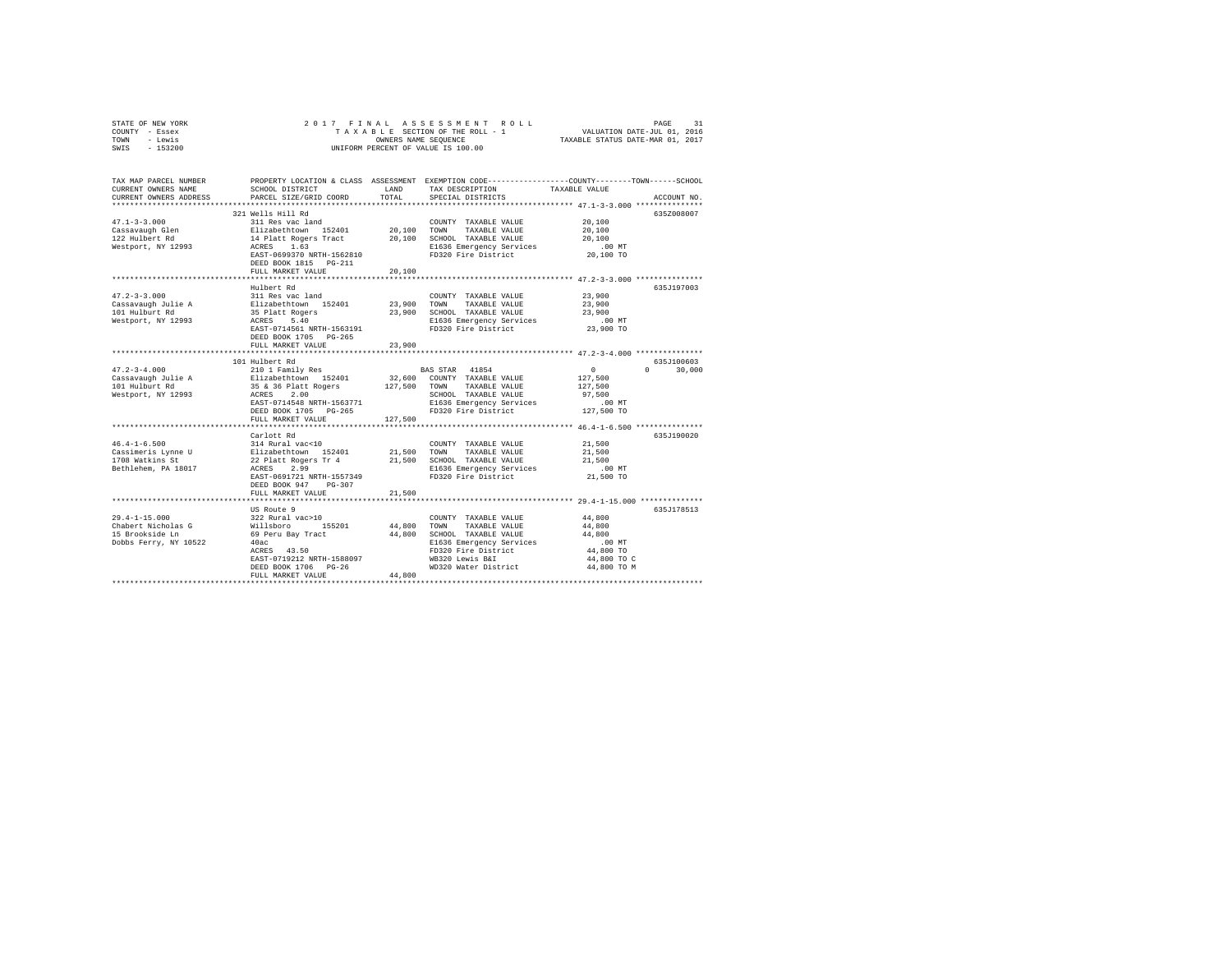| STATE OF NEW YORK | 2017 FINAL ASSESSMENT ROLL         | 32<br>PAGE                       |
|-------------------|------------------------------------|----------------------------------|
| COUNTY - Essex    | TAXABLE SECTION OF THE ROLL - 1    | VALUATION DATE-JUL 01, 2016      |
| TOWN<br>- Lewis   | OWNERS NAME SEOUENCE               | TAXABLE STATUS DATE-MAR 01, 2017 |
| $-153200$<br>SWIS | UNIFORM PERCENT OF VALUE IS 100.00 |                                  |

| TAX MAP PARCEL NUMBER<br>CURRENT OWNERS NAME<br>CURRENT OWNERS ADDRESS | SCHOOL DISTRICT<br>PARCEL SIZE/GRID COORD                | LAND<br>TOTAL    | PROPERTY LOCATION & CLASS ASSESSMENT EXEMPTION CODE---------------COUNTY-------TOWN-----SCHOOL<br>TAX DESCRIPTION<br>SPECIAL DISTRICTS | TAXABLE VALUE                       | ACCOUNT NO.        |
|------------------------------------------------------------------------|----------------------------------------------------------|------------------|----------------------------------------------------------------------------------------------------------------------------------------|-------------------------------------|--------------------|
| $38.4 - 1 - 7.000$                                                     | Moss Rd<br>322 Rural vac>10                              |                  | COUNTY TAXABLE VALUE                                                                                                                   | 60,000                              | 635J101408         |
| Chadwick William K<br>Chadwick Carole A<br>17 Kirker Dr                | Elizabethtown 152401<br>21 Peru Bay Tract<br>ACRES 76.20 | 60,000<br>60,000 | TOWN<br>TAXABLE VALUE<br>SCHOOL TAXABLE VALUE<br>E1636 Emergency Services                                                              | 60,000<br>60,000<br>$.00$ MT        |                    |
| Lake George, NY 12845-6918                                             | EAST-0712700 NRTH-1573739<br>DEED BOOK 971<br>$PG-342$   |                  | FD320 Fire District                                                                                                                    | 60,000 TO                           |                    |
|                                                                        | FULL MARKET VALUE<br>*********************               | 60,000           | ****************************** 55.2-1-26.000 **************                                                                            |                                     |                    |
|                                                                        | 556 Roscoe Rd                                            |                  |                                                                                                                                        |                                     | 635J175011         |
| $55.2 - 1 - 26.000$                                                    | 240 Rural res                                            |                  | BAS STAR 41854                                                                                                                         | $\Omega$                            | 30,000<br>$\Omega$ |
| Chapla John                                                            | Elizabethtown 152401                                     | 72,400           | COUNTY TAXABLE VALUE                                                                                                                   | 136,000                             |                    |
| Chapla Betty A                                                         | 29 Platt Rogers Tract 4                                  | 136,000          | TOWN<br>TAXABLE VALUE                                                                                                                  | 136,000                             |                    |
| 556 Roscoe Rd                                                          | ACRES 25.20                                              |                  | SCHOOL TAXABLE VALUE                                                                                                                   | 106,000                             |                    |
| Elizabethtown, NY 12932                                                | EAST-0692662 NRTH-1546159                                |                  | E1636 Emergency Services                                                                                                               | .00 MT                              |                    |
|                                                                        | DEED BOOK 808<br>$PG-140$                                |                  | FD320 Fire District                                                                                                                    | 136,000 TO                          |                    |
|                                                                        | FULL MARKET VALUE<br>**************************          | 136,000          |                                                                                                                                        |                                     |                    |
|                                                                        | 8583 US Route 9                                          |                  |                                                                                                                                        |                                     | 635J102107         |
| $47.13 - 1 - 10.000$                                                   | 210 1 Family Res                                         |                  | BAS STAR 41854                                                                                                                         | $^{\circ}$                          | $\Omega$<br>30,000 |
| Chapuk Amy E                                                           | Elizabethtown 152401                                     | 36,300           | COUNTY TAXABLE VALUE                                                                                                                   | 124,900                             |                    |
| PO Box 901                                                             | 2 Platt Rogers Tract 1                                   | 124,900          | TAXABLE VALUE<br>TOWN                                                                                                                  | 124,900                             |                    |
| Elizabethtown, NY 12932                                                | 1244/117 Release Of Lien                                 |                  | SCHOOL TAXABLE VALUE                                                                                                                   | 94,900                              |                    |
|                                                                        | 1.30<br>ACRES                                            |                  | E1636 Emergency Services                                                                                                               | $.00$ MT                            |                    |
|                                                                        | EAST-0701134 NRTH-1559620                                |                  | FD320 Fire District                                                                                                                    | 124,900 TO                          |                    |
|                                                                        | DEED BOOK 1739 PG-66                                     |                  | WB320 Lewis B&I                                                                                                                        | 124,900 TO C                        |                    |
|                                                                        | FULL MARKET VALUE                                        | 124,900          | WD320 Water District                                                                                                                   | 124,900 TO M                        |                    |
|                                                                        | **********************                                   |                  |                                                                                                                                        | ***** 38.2-1-22.000 *************** |                    |
|                                                                        | 49 Deerhead-Reber Rd                                     |                  |                                                                                                                                        |                                     | 635J104013         |
| $38.2 - 1 - 22.000$                                                    | 314 Rural vac<10                                         |                  | COUNTY TAXABLE VALUE                                                                                                                   | 22,500                              |                    |
| Charette Edward G                                                      | Elizabethtown 152401                                     | 22,500           | TOWN<br>TAXABLE VALUE                                                                                                                  | 22,500                              |                    |
| Charette Betty J                                                       | 28 & 33 Peru Bay Tract<br>4.00                           | 22,500           | SCHOOL TAXABLE VALUE                                                                                                                   | 22,500<br>$.00$ MT                  |                    |
| 7272 Cold Harbor Rd Apt #104 ACRES<br>Mechanicsville, VA 23111         | EAST-0708038 NRTH-1579845                                |                  | E1636 Emergency Services<br>FD320 Fire District                                                                                        | 22,500 TO                           |                    |
|                                                                        | DEED BOOK 1237 PG-285                                    |                  |                                                                                                                                        |                                     |                    |
|                                                                        | FULL MARKET VALUE                                        | 22,500           |                                                                                                                                        |                                     |                    |
|                                                                        |                                                          |                  | ******************************** 47.1-1-39.200 **************                                                                          |                                     |                    |
|                                                                        | 8 Clark Ln                                               |                  |                                                                                                                                        |                                     | 635Z000015         |
| $47.1 - 1 - 39.200$                                                    | 210 1 Family Res                                         |                  | VET COM CT 41131                                                                                                                       | 25,000<br>25,000                    | $\Omega$           |
| Christian Daniel E                                                     | Elizabethtown 152401                                     |                  | 35,600 AGED ALL 41800                                                                                                                  | 40,600<br>40,600                    | 53,100             |
| Christian Judith P                                                     | 21 Platt Rogers Tract 4                                  |                  | 106,200 ENH STAR 41834                                                                                                                 | $^{\circ}$                          | $\Omega$<br>53,100 |
| 8 Clark Ln                                                             | Cole Lot Subdivision                                     |                  | COUNTY TAXABLE VALUE                                                                                                                   | 40,600                              |                    |
| Elizabethtown, NY 12932                                                | Lot 2                                                    |                  | TOWN<br>TAXABLE VALUE                                                                                                                  | 40,600                              |                    |
|                                                                        | 5.00<br>ACRES                                            |                  | SCHOOL TAXABLE VALUE                                                                                                                   | $\Omega$                            |                    |
|                                                                        | EAST-0697373 NRTH-1560162                                |                  | E1636 Emergency Services<br>FD320 Fire District                                                                                        | $.00$ $MT$                          |                    |
|                                                                        | DEED BOOK 1644 PG-173<br>FULL MARKET VALUE               | 106,200          |                                                                                                                                        | 106,200 TO                          |                    |
|                                                                        |                                                          |                  |                                                                                                                                        |                                     |                    |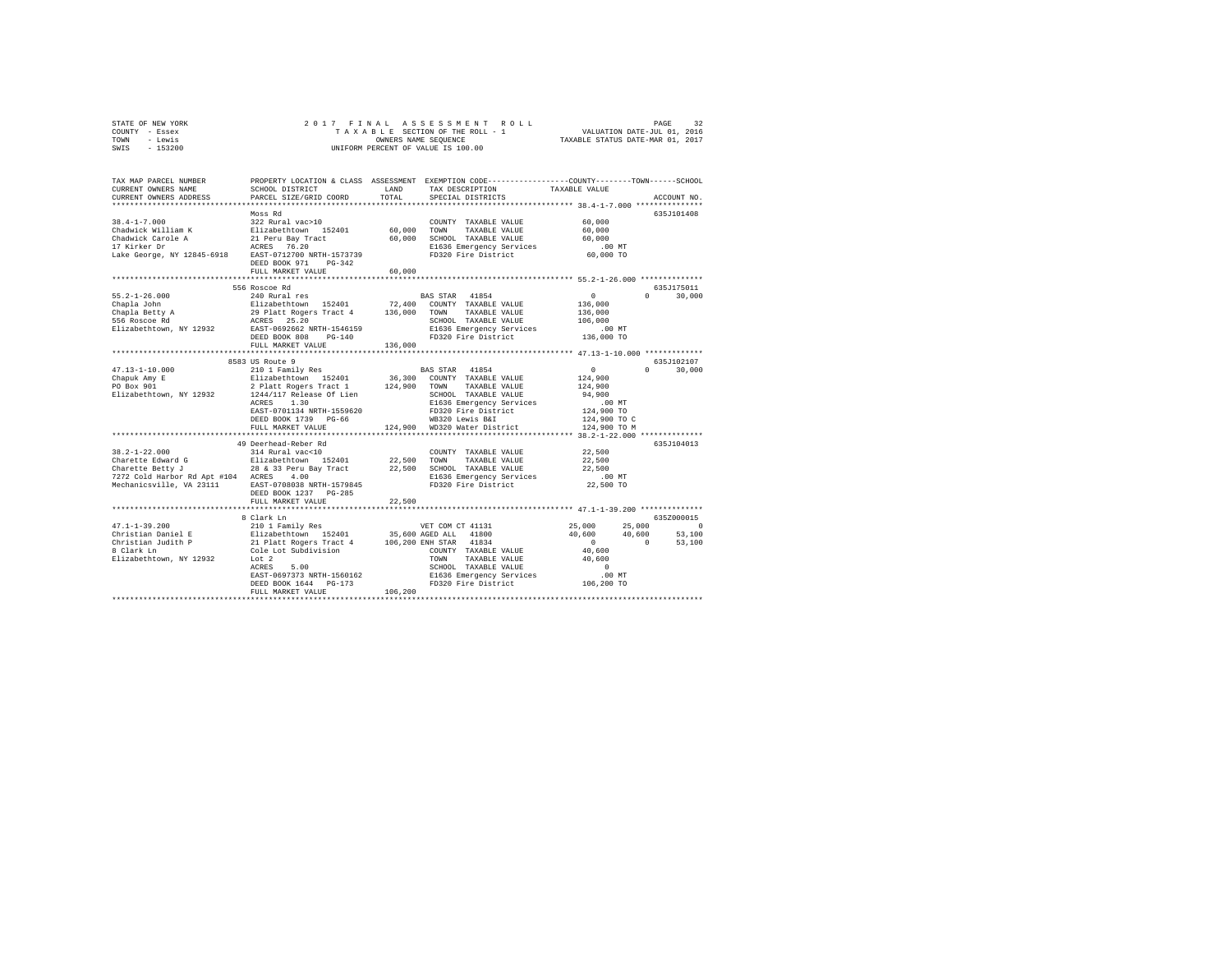| TOWN<br>- Lewis<br>$-153200$<br>UNIFORM PERCENT OF VALUE IS 100.00<br>SWIS<br>PROPERTY LOCATION & CLASS ASSESSMENT EXEMPTION CODE---------------COUNTY-------TOWN------SCHOOL<br>TAX MAP PARCEL NUMBER<br>SCHOOL DISTRICT<br>TAXABLE VALUE<br>LAND<br>TAX DESCRIPTION<br>CURRENT OWNERS NAME<br>TOTAL<br>CURRENT OWNERS ADDRESS<br>PARCEL SIZE/GRID COORD<br>SPECIAL DISTRICTS<br>ACCOUNT NO.<br>************************<br>635Z000016<br>Muzzy Rd<br>$47.1 - 1 - 39.300$<br>21,700<br>311 Res vac land<br>COUNTY TAXABLE VALUE<br>Elizabethtown 152401<br>21 Platt Rogers Tract 4<br>21,700<br>21,700<br>Christian Daniel E<br>TOWN<br>TAXABLE VALUE<br>21,700 SCHOOL TAXABLE VALUE<br>21,700<br>Christian Judith P<br>8 Clark Rd<br>Cole Lot Subdivision<br>$.00$ MT<br>E1636 Emergency Services<br>Elizabethtown, NY 12932<br>Lot 2<br>FD320 Fire District<br>21,700 TO<br>ACRES 3.20<br>EAST-0697590 NRTH-1559572<br>DEED BOOK 1369 PG-79<br>21,700<br>FULL MARKET VALUE<br>317 Wells Hill Rd<br>635J193004<br>$47.1 - 1 - 4.251$<br>210 1 Family Res<br>95,800<br>COUNTY TAXABLE VALUE<br>Elizabethtown 152401<br>Christian Gloria A<br>31,900<br>95,800<br>TOWN<br>TAXABLE VALUE<br>14 Platt Rogers Tract 4<br>ACRES 1.32<br>EAST-0699169 NRTH-1562735<br>Christian Danny E<br>1010 Patch Dr<br>95,800 SCHOOL TAXABLE VALUE<br>95,800<br>E1636 Emergency Services<br>$.00$ MT<br>Newport, NC 28570<br>FD320 Fire District<br>95,800 TO<br>DEED BOOK 1498 PG-110<br>95,800<br>FULL MARKET VALUE<br>*************************<br>******************** 47.3-1-23.000 **************<br>********<br>687 Fox Run Rd<br>635J188005<br>$47.3 - 1 - 23.000$<br>82,000<br>210 1 Family Res<br>COUNTY TAXABLE VALUE<br>Elizabethtown 152401<br>Christian Todd M<br>34,400<br>TOWN<br>TAXABLE VALUE<br>82,000<br>RR1 Box 109A<br>Lot 1 Platt Rogers Tr 1 82,000<br>82,000<br>SCHOOL TAXABLE VALUE<br>Elizabethtown, NY 12932<br>ACRES 3.78<br>E1636 Emergency Services<br>FD320 Fire District<br>$.00$ MT<br>EAST-0696500 NRTH-1555023<br>82,000 TO<br>DEED BOOK 1063 PG-162<br>82,000<br>FULL MARKET VALUE<br>****************************<br>8121 US Route 9<br>635J102914<br>$56.1 - 2 - 36.100$<br>210 1 Family Res<br>197,900<br>COUNTY TAXABLE VALUE<br>$\begin{tabular}{lllllllllll} \multicolumn{3}{c}{\textbf{1289}} & \multicolumn{3}{c}{\textbf{1289}} & \multicolumn{3}{c}{\textbf{1289}} & \multicolumn{3}{c}{\textbf{1289}} & \multicolumn{3}{c}{\textbf{1289}} & \multicolumn{3}{c}{\textbf{1289}} & \multicolumn{3}{c}{\textbf{1289}} & \multicolumn{3}{c}{\textbf{1289}} & \multicolumn{3}{c}{\textbf{1289}} & \multicolumn{3}{c}{\textbf{1289}} & \multicolumn{3}{c}{\textbf{1289$<br>37,800<br>197,900<br>TOWN<br>TAXABLE VALUE<br>9 Platt Rogers Tract 1 197,900<br>197,900<br>SCHOOL TAXABLE VALUE<br>Rock City Falls, NY 12863 ACRES 7.54<br>E1636 Emergency Services<br>$.00$ MT<br>197,900 TO<br>EAST-0700282 NRTH-1548290<br>FD320 Fire District<br>DEED BOOK 1756 PG-197<br>FULL MARKET VALUE<br>197,900<br>Wells Hill Rd<br>635J100511<br>$47.1 - 1 - 45.100$<br>322 Rural vac>10<br>32,800<br>COUNTY TAXABLE VALUE<br>Elizabethtown 152401<br>14 Platt Rogers Tract 4<br>ACRES 33.17<br>32,800 TOWN<br>32,800<br>Clark Herbert<br>TAXABLE VALUE<br>PO Box 477<br>32,800 SCHOOL TAXABLE VALUE<br>32,800<br>Lewis, NY 12950<br>E1636 Emergency Services<br>$.00$ MT<br>32,800 TO<br>EAST-0698087 NRTH-1563678<br>FD320 Fire District<br>DEED BOOK 1518 PG-9<br>32,800<br>FULL MARKET VALUE | STATE OF NEW YORK<br>COUNTY - Essex | 2017 FINAL |  |  |
|------------------------------------------------------------------------------------------------------------------------------------------------------------------------------------------------------------------------------------------------------------------------------------------------------------------------------------------------------------------------------------------------------------------------------------------------------------------------------------------------------------------------------------------------------------------------------------------------------------------------------------------------------------------------------------------------------------------------------------------------------------------------------------------------------------------------------------------------------------------------------------------------------------------------------------------------------------------------------------------------------------------------------------------------------------------------------------------------------------------------------------------------------------------------------------------------------------------------------------------------------------------------------------------------------------------------------------------------------------------------------------------------------------------------------------------------------------------------------------------------------------------------------------------------------------------------------------------------------------------------------------------------------------------------------------------------------------------------------------------------------------------------------------------------------------------------------------------------------------------------------------------------------------------------------------------------------------------------------------------------------------------------------------------------------------------------------------------------------------------------------------------------------------------------------------------------------------------------------------------------------------------------------------------------------------------------------------------------------------------------------------------------------------------------------------------------------------------------------------------------------------------------------------------------------------------------------------------------------------------------------------------------------------------------------------------------------------------------------------------------------------------------------------------------------------------------------------------------------------------------------------------------------------------------------------------------------------------------------------------------------------------------------------------------------------------------------------------------------------------------------------------------------------------------------------------------------------------------------------------------------------------------------------------------------------------------------------------------------------------------------------------------------------------------------------------------------------------------------------------------------------------|-------------------------------------|------------|--|--|
|                                                                                                                                                                                                                                                                                                                                                                                                                                                                                                                                                                                                                                                                                                                                                                                                                                                                                                                                                                                                                                                                                                                                                                                                                                                                                                                                                                                                                                                                                                                                                                                                                                                                                                                                                                                                                                                                                                                                                                                                                                                                                                                                                                                                                                                                                                                                                                                                                                                                                                                                                                                                                                                                                                                                                                                                                                                                                                                                                                                                                                                                                                                                                                                                                                                                                                                                                                                                                                                                                                                  |                                     |            |  |  |
|                                                                                                                                                                                                                                                                                                                                                                                                                                                                                                                                                                                                                                                                                                                                                                                                                                                                                                                                                                                                                                                                                                                                                                                                                                                                                                                                                                                                                                                                                                                                                                                                                                                                                                                                                                                                                                                                                                                                                                                                                                                                                                                                                                                                                                                                                                                                                                                                                                                                                                                                                                                                                                                                                                                                                                                                                                                                                                                                                                                                                                                                                                                                                                                                                                                                                                                                                                                                                                                                                                                  |                                     |            |  |  |
|                                                                                                                                                                                                                                                                                                                                                                                                                                                                                                                                                                                                                                                                                                                                                                                                                                                                                                                                                                                                                                                                                                                                                                                                                                                                                                                                                                                                                                                                                                                                                                                                                                                                                                                                                                                                                                                                                                                                                                                                                                                                                                                                                                                                                                                                                                                                                                                                                                                                                                                                                                                                                                                                                                                                                                                                                                                                                                                                                                                                                                                                                                                                                                                                                                                                                                                                                                                                                                                                                                                  |                                     |            |  |  |
|                                                                                                                                                                                                                                                                                                                                                                                                                                                                                                                                                                                                                                                                                                                                                                                                                                                                                                                                                                                                                                                                                                                                                                                                                                                                                                                                                                                                                                                                                                                                                                                                                                                                                                                                                                                                                                                                                                                                                                                                                                                                                                                                                                                                                                                                                                                                                                                                                                                                                                                                                                                                                                                                                                                                                                                                                                                                                                                                                                                                                                                                                                                                                                                                                                                                                                                                                                                                                                                                                                                  |                                     |            |  |  |
|                                                                                                                                                                                                                                                                                                                                                                                                                                                                                                                                                                                                                                                                                                                                                                                                                                                                                                                                                                                                                                                                                                                                                                                                                                                                                                                                                                                                                                                                                                                                                                                                                                                                                                                                                                                                                                                                                                                                                                                                                                                                                                                                                                                                                                                                                                                                                                                                                                                                                                                                                                                                                                                                                                                                                                                                                                                                                                                                                                                                                                                                                                                                                                                                                                                                                                                                                                                                                                                                                                                  |                                     |            |  |  |
|                                                                                                                                                                                                                                                                                                                                                                                                                                                                                                                                                                                                                                                                                                                                                                                                                                                                                                                                                                                                                                                                                                                                                                                                                                                                                                                                                                                                                                                                                                                                                                                                                                                                                                                                                                                                                                                                                                                                                                                                                                                                                                                                                                                                                                                                                                                                                                                                                                                                                                                                                                                                                                                                                                                                                                                                                                                                                                                                                                                                                                                                                                                                                                                                                                                                                                                                                                                                                                                                                                                  |                                     |            |  |  |
|                                                                                                                                                                                                                                                                                                                                                                                                                                                                                                                                                                                                                                                                                                                                                                                                                                                                                                                                                                                                                                                                                                                                                                                                                                                                                                                                                                                                                                                                                                                                                                                                                                                                                                                                                                                                                                                                                                                                                                                                                                                                                                                                                                                                                                                                                                                                                                                                                                                                                                                                                                                                                                                                                                                                                                                                                                                                                                                                                                                                                                                                                                                                                                                                                                                                                                                                                                                                                                                                                                                  |                                     |            |  |  |
|                                                                                                                                                                                                                                                                                                                                                                                                                                                                                                                                                                                                                                                                                                                                                                                                                                                                                                                                                                                                                                                                                                                                                                                                                                                                                                                                                                                                                                                                                                                                                                                                                                                                                                                                                                                                                                                                                                                                                                                                                                                                                                                                                                                                                                                                                                                                                                                                                                                                                                                                                                                                                                                                                                                                                                                                                                                                                                                                                                                                                                                                                                                                                                                                                                                                                                                                                                                                                                                                                                                  |                                     |            |  |  |
|                                                                                                                                                                                                                                                                                                                                                                                                                                                                                                                                                                                                                                                                                                                                                                                                                                                                                                                                                                                                                                                                                                                                                                                                                                                                                                                                                                                                                                                                                                                                                                                                                                                                                                                                                                                                                                                                                                                                                                                                                                                                                                                                                                                                                                                                                                                                                                                                                                                                                                                                                                                                                                                                                                                                                                                                                                                                                                                                                                                                                                                                                                                                                                                                                                                                                                                                                                                                                                                                                                                  |                                     |            |  |  |
|                                                                                                                                                                                                                                                                                                                                                                                                                                                                                                                                                                                                                                                                                                                                                                                                                                                                                                                                                                                                                                                                                                                                                                                                                                                                                                                                                                                                                                                                                                                                                                                                                                                                                                                                                                                                                                                                                                                                                                                                                                                                                                                                                                                                                                                                                                                                                                                                                                                                                                                                                                                                                                                                                                                                                                                                                                                                                                                                                                                                                                                                                                                                                                                                                                                                                                                                                                                                                                                                                                                  |                                     |            |  |  |
|                                                                                                                                                                                                                                                                                                                                                                                                                                                                                                                                                                                                                                                                                                                                                                                                                                                                                                                                                                                                                                                                                                                                                                                                                                                                                                                                                                                                                                                                                                                                                                                                                                                                                                                                                                                                                                                                                                                                                                                                                                                                                                                                                                                                                                                                                                                                                                                                                                                                                                                                                                                                                                                                                                                                                                                                                                                                                                                                                                                                                                                                                                                                                                                                                                                                                                                                                                                                                                                                                                                  |                                     |            |  |  |
|                                                                                                                                                                                                                                                                                                                                                                                                                                                                                                                                                                                                                                                                                                                                                                                                                                                                                                                                                                                                                                                                                                                                                                                                                                                                                                                                                                                                                                                                                                                                                                                                                                                                                                                                                                                                                                                                                                                                                                                                                                                                                                                                                                                                                                                                                                                                                                                                                                                                                                                                                                                                                                                                                                                                                                                                                                                                                                                                                                                                                                                                                                                                                                                                                                                                                                                                                                                                                                                                                                                  |                                     |            |  |  |
|                                                                                                                                                                                                                                                                                                                                                                                                                                                                                                                                                                                                                                                                                                                                                                                                                                                                                                                                                                                                                                                                                                                                                                                                                                                                                                                                                                                                                                                                                                                                                                                                                                                                                                                                                                                                                                                                                                                                                                                                                                                                                                                                                                                                                                                                                                                                                                                                                                                                                                                                                                                                                                                                                                                                                                                                                                                                                                                                                                                                                                                                                                                                                                                                                                                                                                                                                                                                                                                                                                                  |                                     |            |  |  |
|                                                                                                                                                                                                                                                                                                                                                                                                                                                                                                                                                                                                                                                                                                                                                                                                                                                                                                                                                                                                                                                                                                                                                                                                                                                                                                                                                                                                                                                                                                                                                                                                                                                                                                                                                                                                                                                                                                                                                                                                                                                                                                                                                                                                                                                                                                                                                                                                                                                                                                                                                                                                                                                                                                                                                                                                                                                                                                                                                                                                                                                                                                                                                                                                                                                                                                                                                                                                                                                                                                                  |                                     |            |  |  |
|                                                                                                                                                                                                                                                                                                                                                                                                                                                                                                                                                                                                                                                                                                                                                                                                                                                                                                                                                                                                                                                                                                                                                                                                                                                                                                                                                                                                                                                                                                                                                                                                                                                                                                                                                                                                                                                                                                                                                                                                                                                                                                                                                                                                                                                                                                                                                                                                                                                                                                                                                                                                                                                                                                                                                                                                                                                                                                                                                                                                                                                                                                                                                                                                                                                                                                                                                                                                                                                                                                                  |                                     |            |  |  |
|                                                                                                                                                                                                                                                                                                                                                                                                                                                                                                                                                                                                                                                                                                                                                                                                                                                                                                                                                                                                                                                                                                                                                                                                                                                                                                                                                                                                                                                                                                                                                                                                                                                                                                                                                                                                                                                                                                                                                                                                                                                                                                                                                                                                                                                                                                                                                                                                                                                                                                                                                                                                                                                                                                                                                                                                                                                                                                                                                                                                                                                                                                                                                                                                                                                                                                                                                                                                                                                                                                                  |                                     |            |  |  |
|                                                                                                                                                                                                                                                                                                                                                                                                                                                                                                                                                                                                                                                                                                                                                                                                                                                                                                                                                                                                                                                                                                                                                                                                                                                                                                                                                                                                                                                                                                                                                                                                                                                                                                                                                                                                                                                                                                                                                                                                                                                                                                                                                                                                                                                                                                                                                                                                                                                                                                                                                                                                                                                                                                                                                                                                                                                                                                                                                                                                                                                                                                                                                                                                                                                                                                                                                                                                                                                                                                                  |                                     |            |  |  |
|                                                                                                                                                                                                                                                                                                                                                                                                                                                                                                                                                                                                                                                                                                                                                                                                                                                                                                                                                                                                                                                                                                                                                                                                                                                                                                                                                                                                                                                                                                                                                                                                                                                                                                                                                                                                                                                                                                                                                                                                                                                                                                                                                                                                                                                                                                                                                                                                                                                                                                                                                                                                                                                                                                                                                                                                                                                                                                                                                                                                                                                                                                                                                                                                                                                                                                                                                                                                                                                                                                                  |                                     |            |  |  |
|                                                                                                                                                                                                                                                                                                                                                                                                                                                                                                                                                                                                                                                                                                                                                                                                                                                                                                                                                                                                                                                                                                                                                                                                                                                                                                                                                                                                                                                                                                                                                                                                                                                                                                                                                                                                                                                                                                                                                                                                                                                                                                                                                                                                                                                                                                                                                                                                                                                                                                                                                                                                                                                                                                                                                                                                                                                                                                                                                                                                                                                                                                                                                                                                                                                                                                                                                                                                                                                                                                                  |                                     |            |  |  |
|                                                                                                                                                                                                                                                                                                                                                                                                                                                                                                                                                                                                                                                                                                                                                                                                                                                                                                                                                                                                                                                                                                                                                                                                                                                                                                                                                                                                                                                                                                                                                                                                                                                                                                                                                                                                                                                                                                                                                                                                                                                                                                                                                                                                                                                                                                                                                                                                                                                                                                                                                                                                                                                                                                                                                                                                                                                                                                                                                                                                                                                                                                                                                                                                                                                                                                                                                                                                                                                                                                                  |                                     |            |  |  |
|                                                                                                                                                                                                                                                                                                                                                                                                                                                                                                                                                                                                                                                                                                                                                                                                                                                                                                                                                                                                                                                                                                                                                                                                                                                                                                                                                                                                                                                                                                                                                                                                                                                                                                                                                                                                                                                                                                                                                                                                                                                                                                                                                                                                                                                                                                                                                                                                                                                                                                                                                                                                                                                                                                                                                                                                                                                                                                                                                                                                                                                                                                                                                                                                                                                                                                                                                                                                                                                                                                                  |                                     |            |  |  |
|                                                                                                                                                                                                                                                                                                                                                                                                                                                                                                                                                                                                                                                                                                                                                                                                                                                                                                                                                                                                                                                                                                                                                                                                                                                                                                                                                                                                                                                                                                                                                                                                                                                                                                                                                                                                                                                                                                                                                                                                                                                                                                                                                                                                                                                                                                                                                                                                                                                                                                                                                                                                                                                                                                                                                                                                                                                                                                                                                                                                                                                                                                                                                                                                                                                                                                                                                                                                                                                                                                                  |                                     |            |  |  |
|                                                                                                                                                                                                                                                                                                                                                                                                                                                                                                                                                                                                                                                                                                                                                                                                                                                                                                                                                                                                                                                                                                                                                                                                                                                                                                                                                                                                                                                                                                                                                                                                                                                                                                                                                                                                                                                                                                                                                                                                                                                                                                                                                                                                                                                                                                                                                                                                                                                                                                                                                                                                                                                                                                                                                                                                                                                                                                                                                                                                                                                                                                                                                                                                                                                                                                                                                                                                                                                                                                                  |                                     |            |  |  |
|                                                                                                                                                                                                                                                                                                                                                                                                                                                                                                                                                                                                                                                                                                                                                                                                                                                                                                                                                                                                                                                                                                                                                                                                                                                                                                                                                                                                                                                                                                                                                                                                                                                                                                                                                                                                                                                                                                                                                                                                                                                                                                                                                                                                                                                                                                                                                                                                                                                                                                                                                                                                                                                                                                                                                                                                                                                                                                                                                                                                                                                                                                                                                                                                                                                                                                                                                                                                                                                                                                                  |                                     |            |  |  |
|                                                                                                                                                                                                                                                                                                                                                                                                                                                                                                                                                                                                                                                                                                                                                                                                                                                                                                                                                                                                                                                                                                                                                                                                                                                                                                                                                                                                                                                                                                                                                                                                                                                                                                                                                                                                                                                                                                                                                                                                                                                                                                                                                                                                                                                                                                                                                                                                                                                                                                                                                                                                                                                                                                                                                                                                                                                                                                                                                                                                                                                                                                                                                                                                                                                                                                                                                                                                                                                                                                                  |                                     |            |  |  |
|                                                                                                                                                                                                                                                                                                                                                                                                                                                                                                                                                                                                                                                                                                                                                                                                                                                                                                                                                                                                                                                                                                                                                                                                                                                                                                                                                                                                                                                                                                                                                                                                                                                                                                                                                                                                                                                                                                                                                                                                                                                                                                                                                                                                                                                                                                                                                                                                                                                                                                                                                                                                                                                                                                                                                                                                                                                                                                                                                                                                                                                                                                                                                                                                                                                                                                                                                                                                                                                                                                                  |                                     |            |  |  |
|                                                                                                                                                                                                                                                                                                                                                                                                                                                                                                                                                                                                                                                                                                                                                                                                                                                                                                                                                                                                                                                                                                                                                                                                                                                                                                                                                                                                                                                                                                                                                                                                                                                                                                                                                                                                                                                                                                                                                                                                                                                                                                                                                                                                                                                                                                                                                                                                                                                                                                                                                                                                                                                                                                                                                                                                                                                                                                                                                                                                                                                                                                                                                                                                                                                                                                                                                                                                                                                                                                                  |                                     |            |  |  |
|                                                                                                                                                                                                                                                                                                                                                                                                                                                                                                                                                                                                                                                                                                                                                                                                                                                                                                                                                                                                                                                                                                                                                                                                                                                                                                                                                                                                                                                                                                                                                                                                                                                                                                                                                                                                                                                                                                                                                                                                                                                                                                                                                                                                                                                                                                                                                                                                                                                                                                                                                                                                                                                                                                                                                                                                                                                                                                                                                                                                                                                                                                                                                                                                                                                                                                                                                                                                                                                                                                                  |                                     |            |  |  |
|                                                                                                                                                                                                                                                                                                                                                                                                                                                                                                                                                                                                                                                                                                                                                                                                                                                                                                                                                                                                                                                                                                                                                                                                                                                                                                                                                                                                                                                                                                                                                                                                                                                                                                                                                                                                                                                                                                                                                                                                                                                                                                                                                                                                                                                                                                                                                                                                                                                                                                                                                                                                                                                                                                                                                                                                                                                                                                                                                                                                                                                                                                                                                                                                                                                                                                                                                                                                                                                                                                                  |                                     |            |  |  |
|                                                                                                                                                                                                                                                                                                                                                                                                                                                                                                                                                                                                                                                                                                                                                                                                                                                                                                                                                                                                                                                                                                                                                                                                                                                                                                                                                                                                                                                                                                                                                                                                                                                                                                                                                                                                                                                                                                                                                                                                                                                                                                                                                                                                                                                                                                                                                                                                                                                                                                                                                                                                                                                                                                                                                                                                                                                                                                                                                                                                                                                                                                                                                                                                                                                                                                                                                                                                                                                                                                                  |                                     |            |  |  |
|                                                                                                                                                                                                                                                                                                                                                                                                                                                                                                                                                                                                                                                                                                                                                                                                                                                                                                                                                                                                                                                                                                                                                                                                                                                                                                                                                                                                                                                                                                                                                                                                                                                                                                                                                                                                                                                                                                                                                                                                                                                                                                                                                                                                                                                                                                                                                                                                                                                                                                                                                                                                                                                                                                                                                                                                                                                                                                                                                                                                                                                                                                                                                                                                                                                                                                                                                                                                                                                                                                                  |                                     |            |  |  |
|                                                                                                                                                                                                                                                                                                                                                                                                                                                                                                                                                                                                                                                                                                                                                                                                                                                                                                                                                                                                                                                                                                                                                                                                                                                                                                                                                                                                                                                                                                                                                                                                                                                                                                                                                                                                                                                                                                                                                                                                                                                                                                                                                                                                                                                                                                                                                                                                                                                                                                                                                                                                                                                                                                                                                                                                                                                                                                                                                                                                                                                                                                                                                                                                                                                                                                                                                                                                                                                                                                                  |                                     |            |  |  |
|                                                                                                                                                                                                                                                                                                                                                                                                                                                                                                                                                                                                                                                                                                                                                                                                                                                                                                                                                                                                                                                                                                                                                                                                                                                                                                                                                                                                                                                                                                                                                                                                                                                                                                                                                                                                                                                                                                                                                                                                                                                                                                                                                                                                                                                                                                                                                                                                                                                                                                                                                                                                                                                                                                                                                                                                                                                                                                                                                                                                                                                                                                                                                                                                                                                                                                                                                                                                                                                                                                                  |                                     |            |  |  |
|                                                                                                                                                                                                                                                                                                                                                                                                                                                                                                                                                                                                                                                                                                                                                                                                                                                                                                                                                                                                                                                                                                                                                                                                                                                                                                                                                                                                                                                                                                                                                                                                                                                                                                                                                                                                                                                                                                                                                                                                                                                                                                                                                                                                                                                                                                                                                                                                                                                                                                                                                                                                                                                                                                                                                                                                                                                                                                                                                                                                                                                                                                                                                                                                                                                                                                                                                                                                                                                                                                                  |                                     |            |  |  |
|                                                                                                                                                                                                                                                                                                                                                                                                                                                                                                                                                                                                                                                                                                                                                                                                                                                                                                                                                                                                                                                                                                                                                                                                                                                                                                                                                                                                                                                                                                                                                                                                                                                                                                                                                                                                                                                                                                                                                                                                                                                                                                                                                                                                                                                                                                                                                                                                                                                                                                                                                                                                                                                                                                                                                                                                                                                                                                                                                                                                                                                                                                                                                                                                                                                                                                                                                                                                                                                                                                                  |                                     |            |  |  |
|                                                                                                                                                                                                                                                                                                                                                                                                                                                                                                                                                                                                                                                                                                                                                                                                                                                                                                                                                                                                                                                                                                                                                                                                                                                                                                                                                                                                                                                                                                                                                                                                                                                                                                                                                                                                                                                                                                                                                                                                                                                                                                                                                                                                                                                                                                                                                                                                                                                                                                                                                                                                                                                                                                                                                                                                                                                                                                                                                                                                                                                                                                                                                                                                                                                                                                                                                                                                                                                                                                                  |                                     |            |  |  |
|                                                                                                                                                                                                                                                                                                                                                                                                                                                                                                                                                                                                                                                                                                                                                                                                                                                                                                                                                                                                                                                                                                                                                                                                                                                                                                                                                                                                                                                                                                                                                                                                                                                                                                                                                                                                                                                                                                                                                                                                                                                                                                                                                                                                                                                                                                                                                                                                                                                                                                                                                                                                                                                                                                                                                                                                                                                                                                                                                                                                                                                                                                                                                                                                                                                                                                                                                                                                                                                                                                                  |                                     |            |  |  |
|                                                                                                                                                                                                                                                                                                                                                                                                                                                                                                                                                                                                                                                                                                                                                                                                                                                                                                                                                                                                                                                                                                                                                                                                                                                                                                                                                                                                                                                                                                                                                                                                                                                                                                                                                                                                                                                                                                                                                                                                                                                                                                                                                                                                                                                                                                                                                                                                                                                                                                                                                                                                                                                                                                                                                                                                                                                                                                                                                                                                                                                                                                                                                                                                                                                                                                                                                                                                                                                                                                                  |                                     |            |  |  |
|                                                                                                                                                                                                                                                                                                                                                                                                                                                                                                                                                                                                                                                                                                                                                                                                                                                                                                                                                                                                                                                                                                                                                                                                                                                                                                                                                                                                                                                                                                                                                                                                                                                                                                                                                                                                                                                                                                                                                                                                                                                                                                                                                                                                                                                                                                                                                                                                                                                                                                                                                                                                                                                                                                                                                                                                                                                                                                                                                                                                                                                                                                                                                                                                                                                                                                                                                                                                                                                                                                                  |                                     |            |  |  |
|                                                                                                                                                                                                                                                                                                                                                                                                                                                                                                                                                                                                                                                                                                                                                                                                                                                                                                                                                                                                                                                                                                                                                                                                                                                                                                                                                                                                                                                                                                                                                                                                                                                                                                                                                                                                                                                                                                                                                                                                                                                                                                                                                                                                                                                                                                                                                                                                                                                                                                                                                                                                                                                                                                                                                                                                                                                                                                                                                                                                                                                                                                                                                                                                                                                                                                                                                                                                                                                                                                                  |                                     |            |  |  |
|                                                                                                                                                                                                                                                                                                                                                                                                                                                                                                                                                                                                                                                                                                                                                                                                                                                                                                                                                                                                                                                                                                                                                                                                                                                                                                                                                                                                                                                                                                                                                                                                                                                                                                                                                                                                                                                                                                                                                                                                                                                                                                                                                                                                                                                                                                                                                                                                                                                                                                                                                                                                                                                                                                                                                                                                                                                                                                                                                                                                                                                                                                                                                                                                                                                                                                                                                                                                                                                                                                                  |                                     |            |  |  |
|                                                                                                                                                                                                                                                                                                                                                                                                                                                                                                                                                                                                                                                                                                                                                                                                                                                                                                                                                                                                                                                                                                                                                                                                                                                                                                                                                                                                                                                                                                                                                                                                                                                                                                                                                                                                                                                                                                                                                                                                                                                                                                                                                                                                                                                                                                                                                                                                                                                                                                                                                                                                                                                                                                                                                                                                                                                                                                                                                                                                                                                                                                                                                                                                                                                                                                                                                                                                                                                                                                                  |                                     |            |  |  |
|                                                                                                                                                                                                                                                                                                                                                                                                                                                                                                                                                                                                                                                                                                                                                                                                                                                                                                                                                                                                                                                                                                                                                                                                                                                                                                                                                                                                                                                                                                                                                                                                                                                                                                                                                                                                                                                                                                                                                                                                                                                                                                                                                                                                                                                                                                                                                                                                                                                                                                                                                                                                                                                                                                                                                                                                                                                                                                                                                                                                                                                                                                                                                                                                                                                                                                                                                                                                                                                                                                                  |                                     |            |  |  |
|                                                                                                                                                                                                                                                                                                                                                                                                                                                                                                                                                                                                                                                                                                                                                                                                                                                                                                                                                                                                                                                                                                                                                                                                                                                                                                                                                                                                                                                                                                                                                                                                                                                                                                                                                                                                                                                                                                                                                                                                                                                                                                                                                                                                                                                                                                                                                                                                                                                                                                                                                                                                                                                                                                                                                                                                                                                                                                                                                                                                                                                                                                                                                                                                                                                                                                                                                                                                                                                                                                                  |                                     |            |  |  |
|                                                                                                                                                                                                                                                                                                                                                                                                                                                                                                                                                                                                                                                                                                                                                                                                                                                                                                                                                                                                                                                                                                                                                                                                                                                                                                                                                                                                                                                                                                                                                                                                                                                                                                                                                                                                                                                                                                                                                                                                                                                                                                                                                                                                                                                                                                                                                                                                                                                                                                                                                                                                                                                                                                                                                                                                                                                                                                                                                                                                                                                                                                                                                                                                                                                                                                                                                                                                                                                                                                                  |                                     |            |  |  |
|                                                                                                                                                                                                                                                                                                                                                                                                                                                                                                                                                                                                                                                                                                                                                                                                                                                                                                                                                                                                                                                                                                                                                                                                                                                                                                                                                                                                                                                                                                                                                                                                                                                                                                                                                                                                                                                                                                                                                                                                                                                                                                                                                                                                                                                                                                                                                                                                                                                                                                                                                                                                                                                                                                                                                                                                                                                                                                                                                                                                                                                                                                                                                                                                                                                                                                                                                                                                                                                                                                                  |                                     |            |  |  |
|                                                                                                                                                                                                                                                                                                                                                                                                                                                                                                                                                                                                                                                                                                                                                                                                                                                                                                                                                                                                                                                                                                                                                                                                                                                                                                                                                                                                                                                                                                                                                                                                                                                                                                                                                                                                                                                                                                                                                                                                                                                                                                                                                                                                                                                                                                                                                                                                                                                                                                                                                                                                                                                                                                                                                                                                                                                                                                                                                                                                                                                                                                                                                                                                                                                                                                                                                                                                                                                                                                                  |                                     |            |  |  |
|                                                                                                                                                                                                                                                                                                                                                                                                                                                                                                                                                                                                                                                                                                                                                                                                                                                                                                                                                                                                                                                                                                                                                                                                                                                                                                                                                                                                                                                                                                                                                                                                                                                                                                                                                                                                                                                                                                                                                                                                                                                                                                                                                                                                                                                                                                                                                                                                                                                                                                                                                                                                                                                                                                                                                                                                                                                                                                                                                                                                                                                                                                                                                                                                                                                                                                                                                                                                                                                                                                                  |                                     |            |  |  |
|                                                                                                                                                                                                                                                                                                                                                                                                                                                                                                                                                                                                                                                                                                                                                                                                                                                                                                                                                                                                                                                                                                                                                                                                                                                                                                                                                                                                                                                                                                                                                                                                                                                                                                                                                                                                                                                                                                                                                                                                                                                                                                                                                                                                                                                                                                                                                                                                                                                                                                                                                                                                                                                                                                                                                                                                                                                                                                                                                                                                                                                                                                                                                                                                                                                                                                                                                                                                                                                                                                                  |                                     |            |  |  |
|                                                                                                                                                                                                                                                                                                                                                                                                                                                                                                                                                                                                                                                                                                                                                                                                                                                                                                                                                                                                                                                                                                                                                                                                                                                                                                                                                                                                                                                                                                                                                                                                                                                                                                                                                                                                                                                                                                                                                                                                                                                                                                                                                                                                                                                                                                                                                                                                                                                                                                                                                                                                                                                                                                                                                                                                                                                                                                                                                                                                                                                                                                                                                                                                                                                                                                                                                                                                                                                                                                                  |                                     |            |  |  |
|                                                                                                                                                                                                                                                                                                                                                                                                                                                                                                                                                                                                                                                                                                                                                                                                                                                                                                                                                                                                                                                                                                                                                                                                                                                                                                                                                                                                                                                                                                                                                                                                                                                                                                                                                                                                                                                                                                                                                                                                                                                                                                                                                                                                                                                                                                                                                                                                                                                                                                                                                                                                                                                                                                                                                                                                                                                                                                                                                                                                                                                                                                                                                                                                                                                                                                                                                                                                                                                                                                                  |                                     |            |  |  |
|                                                                                                                                                                                                                                                                                                                                                                                                                                                                                                                                                                                                                                                                                                                                                                                                                                                                                                                                                                                                                                                                                                                                                                                                                                                                                                                                                                                                                                                                                                                                                                                                                                                                                                                                                                                                                                                                                                                                                                                                                                                                                                                                                                                                                                                                                                                                                                                                                                                                                                                                                                                                                                                                                                                                                                                                                                                                                                                                                                                                                                                                                                                                                                                                                                                                                                                                                                                                                                                                                                                  |                                     |            |  |  |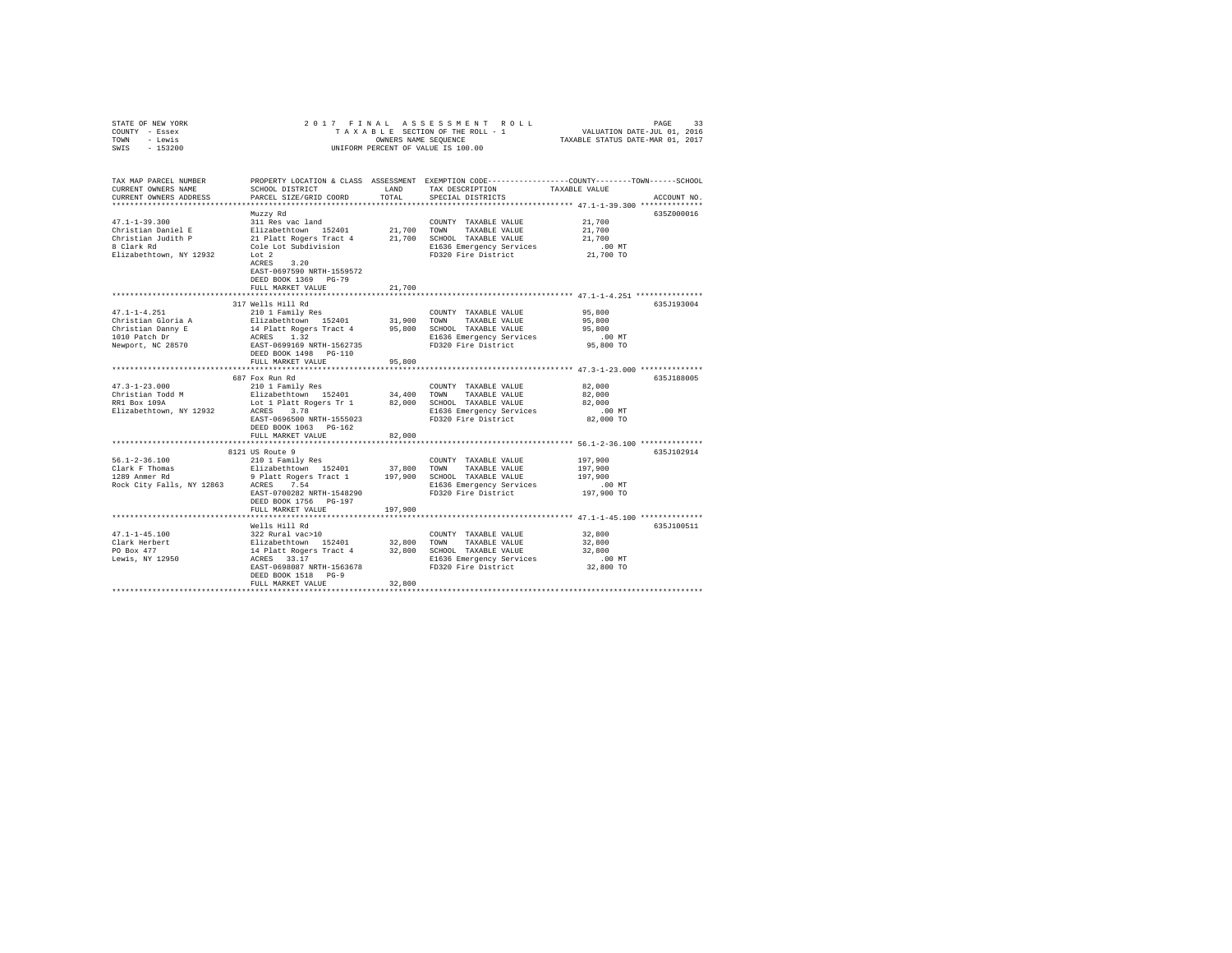| STATE OF NEW YORK | 2017 FINAL ASSESSMENT ROLL         | 34<br>PAGE                       |
|-------------------|------------------------------------|----------------------------------|
| COUNTY - Essex    | TAXABLE SECTION OF THE ROLL - 1    | VALUATION DATE-JUL 01, 2016      |
| TOWN<br>- Lewis   | OWNERS NAME SEOUENCE               | TAXABLE STATUS DATE-MAR 01, 2017 |
| $-153200$<br>SWIS | UNIFORM PERCENT OF VALUE IS 100.00 |                                  |

| TAX MAP PARCEL NUMBER<br>CURRENT OWNERS NAME<br>CURRENT OWNERS ADDRESS                  | SCHOOL DISTRICT<br>PARCEL SIZE/GRID COORD                                                                                                                                                                      | LAND<br>TOTAL                   | PROPERTY LOCATION & CLASS ASSESSMENT EXEMPTION CODE---------------COUNTY-------TOWN------SCHOOL<br>TAX DESCRIPTION<br>SPECIAL DISTRICTS                                                                                                       | TAXABLE VALUE                                                                                               | ACCOUNT NO.                    |
|-----------------------------------------------------------------------------------------|----------------------------------------------------------------------------------------------------------------------------------------------------------------------------------------------------------------|---------------------------------|-----------------------------------------------------------------------------------------------------------------------------------------------------------------------------------------------------------------------------------------------|-------------------------------------------------------------------------------------------------------------|--------------------------------|
| $38.4 - 1 - 37.200$<br>Clark Herbert J<br>239 Mason Rd<br>PO Box 477<br>Lewis, NY 12950 | Moss Rd<br>314 Rural vac<10<br>Elizabethtown 152401 14,900 TOWN<br>Peru Bay Tract Lot 1<br>ACRES 1.26<br>EAST-0710186 NRTH-1569028<br>DEED BOOK 1594 PG-48<br>FULL MARKET VALUE<br>*************************** | 14,900                          | COUNTY TAXABLE VALUE<br>TAXABLE VALUE<br>14,900 SCHOOL TAXABLE VALUE<br>E1636 Emergency Services<br>FD320 Fire District                                                                                                                       | 14,900<br>14,900<br>14,900<br>.00MT<br>14,900 TO<br>****************** 47.4-1-29.000 *************          | 635J179019                     |
| $47.4 - 1 - 29.000$<br>Clark Herbert J<br>PO Box 477<br>Lewis, NY 12950                 | Hyde Rd<br>311 Res vac land<br>$E1$ izabethtown 152401<br>5 Platt Rogers<br>ACRES<br>2.30<br>EAST-0710241 NRTH-1556313<br>DEED BOOK 1454 PG-187<br>FULL MARKET VALUE<br>************************               | 20,800                          | COUNTY TAXABLE VALUE<br>20,800 TOWN TAXABLE VALUE<br>20,800 SCHOOL TAXABLE VALUE<br>E1636 Emergency Services<br>FD320 Fire District                                                                                                           | 20,800<br>20,800<br>20,800<br>$.00$ MT<br>20,800 TO<br>********************** 48.1-2-6.000 **************** | 635J103714                     |
|                                                                                         | 243 Mason Rd                                                                                                                                                                                                   |                                 |                                                                                                                                                                                                                                               |                                                                                                             | 635J191020                     |
| $48.1 - 2 - 6.000$<br>Clark Herbert $J$<br>Lewis, NY 12950                              | 240 Rural res<br>210 Autor - 192401 60,700 COUNT<br>2012 abethtown 152401 60,700 COUNT<br>40 Platt & Rogers 183,900 TOWN<br>ACRES 49.20 -------<br>EAST-0721125 NRTH-1566948<br>DEED BOOK 1138 PG-306          |                                 | BAS STAR 41854<br>60,700 COUNTY TAXABLE VALUE<br>TAXABLE VALUE<br>SCHOOL TAXABLE VALUE<br>E1636 Emergency Services<br>FD320 Fire District                                                                                                     | $\sim$ 0<br>183,900<br>183,900<br>153,900<br>.00 MT<br>183,900 TO                                           | $\cap$<br>30,000               |
|                                                                                         | FULL MARKET VALUE                                                                                                                                                                                              | 183,900                         |                                                                                                                                                                                                                                               |                                                                                                             |                                |
| $46.2 - 1 - 26.000$<br>Clark Ralph<br>169 Seventy Ln<br>PO Box 6<br>Lewis, NY 12950     | 169 Seventy Ln<br>210 1 Family Res<br>DEED BOOK 1097    PG-213<br>FULL MARKET VALUE                                                                                                                            | 55,000                          | BAS STAR 41854<br>Elizabethtown 152401 22,600 COUNTY TAXABLE VALUE<br>17 Platt Rogers Tract 4 55,000 TOWN TAXABLE VALUE<br>2CRES 0.84 55,000 TOWN TAXABLE VALUE<br>2CREOL TAXABLE VALUE<br>ERST-0689314 NRTH-1567905 E1636 Emergency Services | $\sim$ 0<br>55,000<br>55,000<br>25,000                                                                      | 635J102614<br>30,000<br>$\cap$ |
|                                                                                         |                                                                                                                                                                                                                |                                 |                                                                                                                                                                                                                                               |                                                                                                             |                                |
| $47.4 - 1 - 7.120$<br>Cline Todd G<br>423 2nd St<br>Cushing, OK 74023                   | Redmond Rd<br>314 Rural vac<10<br>Elizabethtown 152401<br>4 Platt Rogers<br>ACRES 8.00<br>EAST-0709672 NRTH-1560830<br>DEED BOOK 1469 PG-87<br>FULL MARKET VALUE                                               | 23,500 TOWN<br>23,500<br>23,500 | COUNTY TAXABLE VALUE<br>TAXABLE VALUE<br>SCHOOL TAXABLE VALUE<br>E1636 Emergency Services<br>FD320 Fire District                                                                                                                              | 23,500<br>23,500<br>23,500<br>$.00$ MT<br>23,500 TO                                                         | 635J192004                     |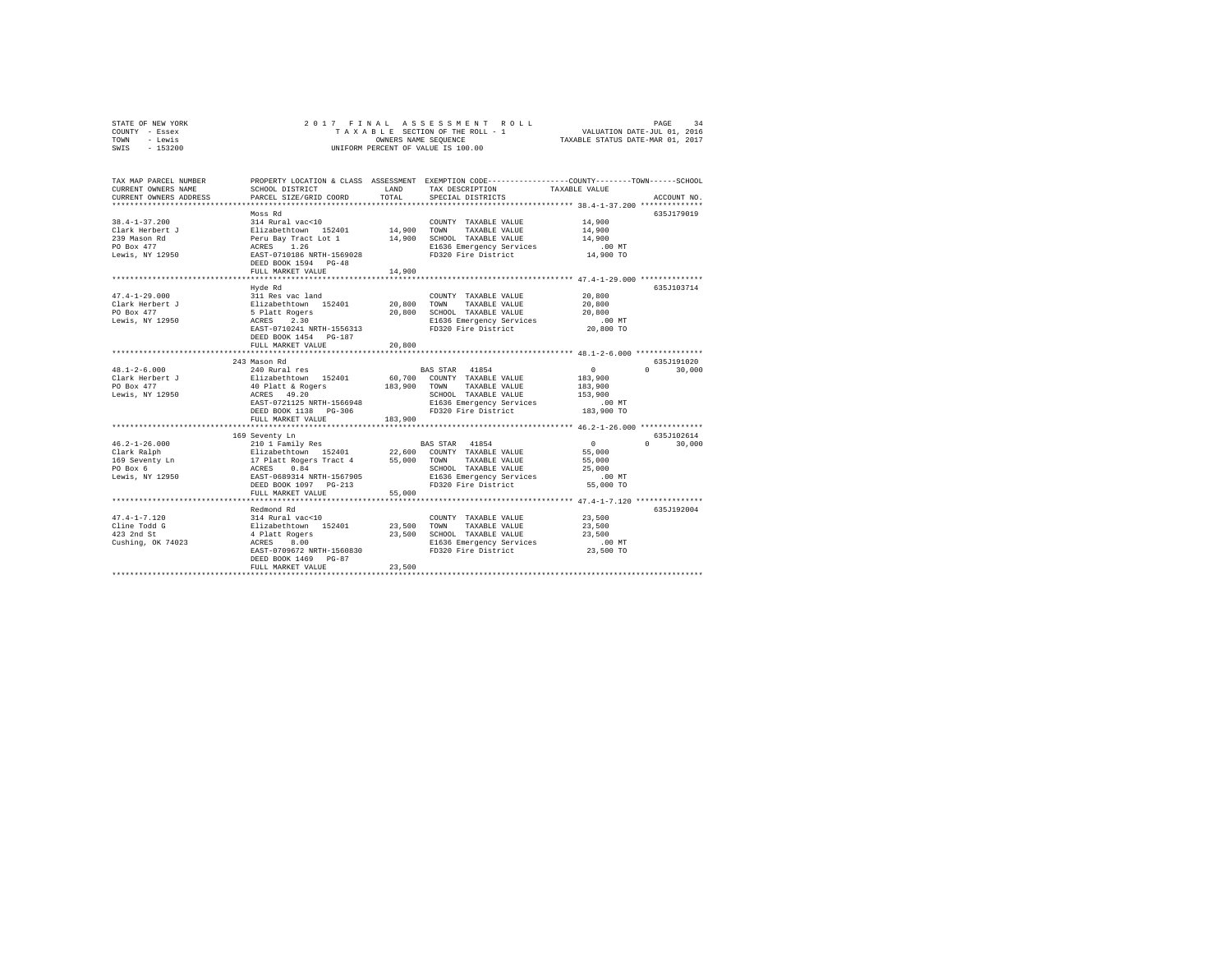| STATE OF NEW YORK<br>COUNTY - Essex<br>- Lewis<br>TOWN<br>$-153200$<br>SWIS  | 2017 FINAL                                                                                                                           | OWNERS NAME SEQUENCE | ASSESSMENT ROLL<br>TAXABLE SECTION OF THE ROLL - 1<br>UNIFORM PERCENT OF VALUE IS 100.00                              | PAGE<br>VALUATION DATE-JUL 01, 2016<br>TAXABLE STATUS DATE-MAR 01, 2017                                                         | 35 |
|------------------------------------------------------------------------------|--------------------------------------------------------------------------------------------------------------------------------------|----------------------|-----------------------------------------------------------------------------------------------------------------------|---------------------------------------------------------------------------------------------------------------------------------|----|
|                                                                              |                                                                                                                                      |                      |                                                                                                                       |                                                                                                                                 |    |
| TAX MAP PARCEL NUMBER<br>CURRENT OWNERS NAME<br>CURRENT OWNERS ADDRESS       | SCHOOL DISTRICT<br>PARCEL SIZE/GRID COORD                                                                                            | LAND<br>TOTAL        | TAX DESCRIPTION<br>SPECIAL DISTRICTS                                                                                  | PROPERTY LOCATION & CLASS ASSESSMENT EXEMPTION CODE---------------COUNTY-------TOWN------SCHOOL<br>TAXABLE VALUE<br>ACCOUNT NO. |    |
|                                                                              |                                                                                                                                      |                      |                                                                                                                       |                                                                                                                                 |    |
|                                                                              | 906 Stowersville Rd                                                                                                                  |                      |                                                                                                                       | 635J104706                                                                                                                      |    |
| $47.2 - 1 - 51.100$<br>Coffin Deborah<br>1018 Curtis St                      | 210 1 Family Res<br>Elizabethtown 152401<br>36 Platt Rogers                                                                          | 32,700<br>50,000     | COUNTY TAXABLE VALUE<br>TOWN<br>TAXABLE VALUE<br>SCHOOL TAXABLE VALUE                                                 | 50,000<br>50,000<br>50,000                                                                                                      |    |
| Albany, CA 94706                                                             | ACRES 2.10<br>EAST-0713026 NRTH-1563545<br>DEED BOOK 1462 PG-162                                                                     |                      | E1636 Emergency Services<br>FD320 Fire District                                                                       | $.00$ MT<br>50,000 TO                                                                                                           |    |
|                                                                              | FULL MARKET VALUE                                                                                                                    | 50,000               |                                                                                                                       |                                                                                                                                 |    |
|                                                                              | 1558 County Route 10                                                                                                                 |                      |                                                                                                                       | 635J103501                                                                                                                      |    |
| $56.2 - 3 - 3.100$<br>Coffin Linda L<br>1793 Lakeshore Rd                    | 210 1 Family Res<br>Elizabethtown 152401<br>43 Mccormick                                                                             | 32,500<br>95,200     | COUNTY TAXABLE VALUE<br>TOWN<br>TAXABLE VALUE<br>SCHOOL TAXABLE VALUE                                                 | 95,200<br>95,200<br>95,200                                                                                                      |    |
| Essex, NY 12936                                                              | Db 981 Pg 218<br>ACRES 1.90<br>EAST-0713580 NRTH-1551920                                                                             |                      | E1636 Emergency Services<br>FD320 Fire District                                                                       | $.00$ MT<br>95,200 TO                                                                                                           |    |
|                                                                              | DEED BOOK 1440 PG-255<br>FULL MARKET VALUE                                                                                           | 95,200               |                                                                                                                       |                                                                                                                                 |    |
|                                                                              |                                                                                                                                      |                      |                                                                                                                       |                                                                                                                                 |    |
| $56.2 - 3 - 3.211$                                                           | County Route 10                                                                                                                      |                      |                                                                                                                       | 635J187001<br>29,200                                                                                                            |    |
| Coffin Linda L                                                               | 105 Vac farmland<br>Elizabethtown 152401 29,200                                                                                      |                      | COUNTY TAXABLE VALUE<br>TOWN<br>TAXABLE VALUE                                                                         | 29,200                                                                                                                          |    |
| 1793 Lakeshore Rd                                                            | 40 42 43 Mccormick                                                                                                                   | 29,200               | SCHOOL TAXABLE VALUE                                                                                                  | 29,200                                                                                                                          |    |
| Essex, NY 12936                                                              | ACRES 26.50                                                                                                                          |                      | E1636 Emergency Services                                                                                              | $.00$ MT                                                                                                                        |    |
|                                                                              | EAST-0712833 NRTH-1551756<br>DEED BOOK 1500 PG-267                                                                                   |                      | FD320 Fire District                                                                                                   | 29,200 TO                                                                                                                       |    |
|                                                                              | FULL MARKET VALUE                                                                                                                    | 29,200               |                                                                                                                       |                                                                                                                                 |    |
|                                                                              | 1568 County Route 10                                                                                                                 |                      |                                                                                                                       | 635J103412                                                                                                                      |    |
| $56.2 - 3 - 4.000$<br>Coffin Linda L<br>1793 Lakeshore Rd<br>Essex, NY 12936 | 270 Mfg housing<br>Elizabethtown 152401<br>40 & 43 Mccormick<br>1600/78 Land Contract Lif<br>Carroll & Frances B Mitch<br>ACRES 0.78 | 29,500<br>34,200     | COUNTY TAXABLE VALUE<br>TOWN TAXABLE VALUE<br>SCHOOL TAXABLE VALUE<br>E1636 Emergency Services<br>FD320 Fire District | 34,200<br>34,200<br>34,200<br>$.00$ MT<br>34,200 TO                                                                             |    |
|                                                                              | EAST-0713575 NRTH-1551712<br>DEED BOOK 1440 PG-223<br>FULL MARKET VALUE                                                              | 34,200               |                                                                                                                       |                                                                                                                                 |    |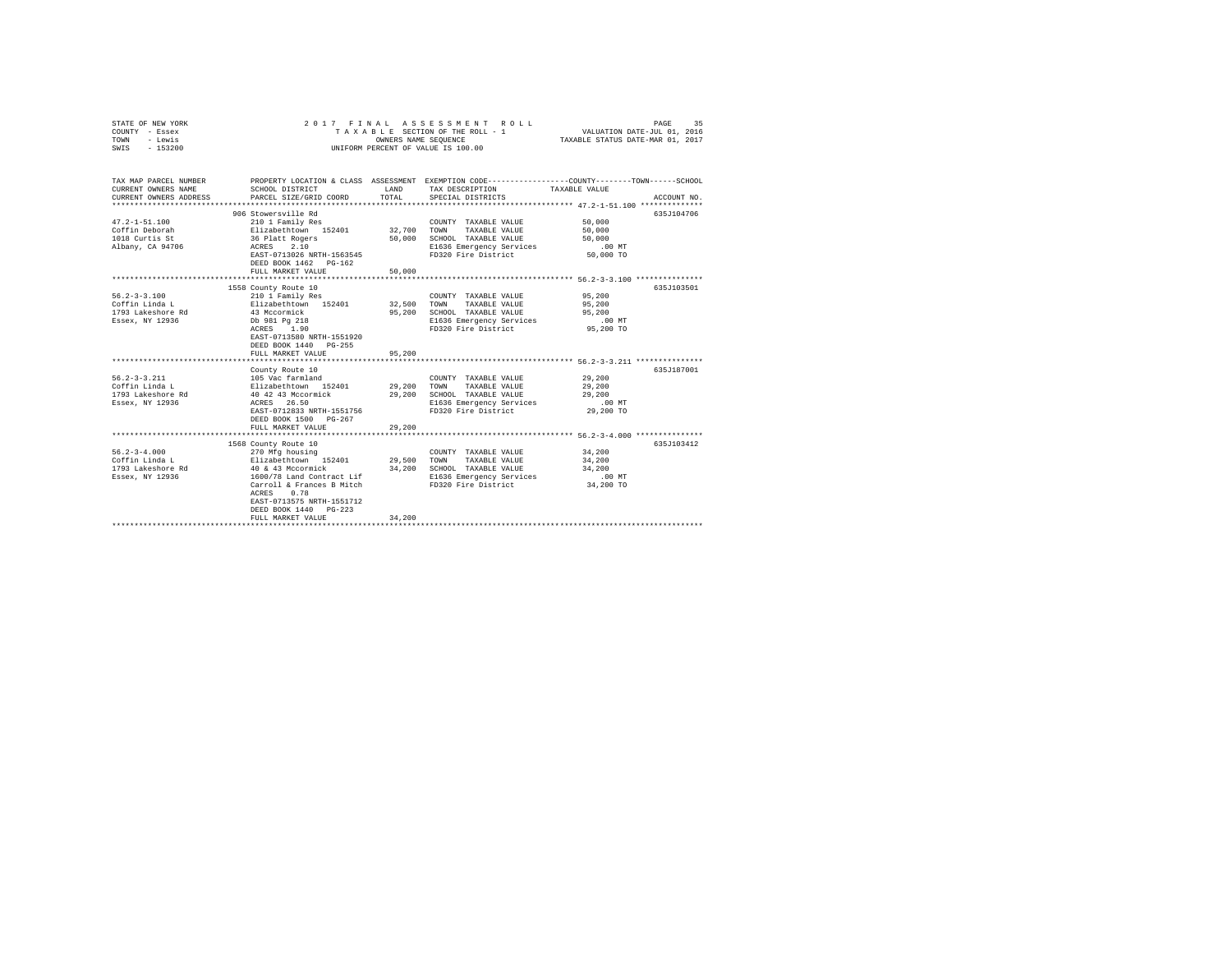| STATE OF NEW YORK                                                                                                                                                                                                                                                                                                                                                                                                         |                                                                                                                                                                                                                                                                                                                                                                                                              |         |                                                                                                                   |                                                                                                          |               |
|---------------------------------------------------------------------------------------------------------------------------------------------------------------------------------------------------------------------------------------------------------------------------------------------------------------------------------------------------------------------------------------------------------------------------|--------------------------------------------------------------------------------------------------------------------------------------------------------------------------------------------------------------------------------------------------------------------------------------------------------------------------------------------------------------------------------------------------------------|---------|-------------------------------------------------------------------------------------------------------------------|----------------------------------------------------------------------------------------------------------|---------------|
| COUNTY - Essex                                                                                                                                                                                                                                                                                                                                                                                                            |                                                                                                                                                                                                                                                                                                                                                                                                              |         |                                                                                                                   |                                                                                                          |               |
| TOWN - Lewis                                                                                                                                                                                                                                                                                                                                                                                                              |                                                                                                                                                                                                                                                                                                                                                                                                              |         |                                                                                                                   |                                                                                                          |               |
| SWIS - 153200                                                                                                                                                                                                                                                                                                                                                                                                             | $\begin{tabular}{ccccc} 2 & 0 & 1 & 7 & F & I & N & A & S & S & E & S & S & M & E & N & T & R & O & L & L & P \end{tabular} \begin{tabular}{ccccc} PAGE & SFG & TDR OF THE ROL & & & & & & PAGE & 36 \\ T A & X & A & B & E & SEGTION OF THE ROLL & - & 1 & & & & & \text{VALUATION DATE–JUL 01, 2016 \\ ONHEN RER CENT OF VALUE IS 100.00 & & & & & \text{TXABLE STATUS DATE–MAR 01, 2017 \\ \end{tabular}$ |         |                                                                                                                   |                                                                                                          |               |
|                                                                                                                                                                                                                                                                                                                                                                                                                           |                                                                                                                                                                                                                                                                                                                                                                                                              |         |                                                                                                                   |                                                                                                          |               |
|                                                                                                                                                                                                                                                                                                                                                                                                                           |                                                                                                                                                                                                                                                                                                                                                                                                              |         |                                                                                                                   |                                                                                                          |               |
|                                                                                                                                                                                                                                                                                                                                                                                                                           |                                                                                                                                                                                                                                                                                                                                                                                                              |         |                                                                                                                   |                                                                                                          |               |
| TAX MAP PARCEL NUMBER PROPERTY LOCATION & CLASS ASSESSMENT EXEMPTION CODE--------------COUNTY-------TOWN-----SCHOOL<br>CURRENT OWNERS NAME                                                                                                                                                                                                                                                                                | SCHOOL DISTRICT                                                                                                                                                                                                                                                                                                                                                                                              |         | LAND TAX DESCRIPTION                                                                                              |                                                                                                          |               |
|                                                                                                                                                                                                                                                                                                                                                                                                                           |                                                                                                                                                                                                                                                                                                                                                                                                              |         |                                                                                                                   | TAXABLE VALUE                                                                                            |               |
| CURRENT OWNERS ADDRESS                                                                                                                                                                                                                                                                                                                                                                                                    | PARCEL SIZE/GRID COORD                                                                                                                                                                                                                                                                                                                                                                                       | TOTAL   | SPECIAL DISTRICTS                                                                                                 |                                                                                                          | ACCOUNT NO.   |
|                                                                                                                                                                                                                                                                                                                                                                                                                           |                                                                                                                                                                                                                                                                                                                                                                                                              |         |                                                                                                                   |                                                                                                          | 635J100212    |
|                                                                                                                                                                                                                                                                                                                                                                                                                           | 2 Fire House Ln                                                                                                                                                                                                                                                                                                                                                                                              |         |                                                                                                                   |                                                                                                          |               |
|                                                                                                                                                                                                                                                                                                                                                                                                                           |                                                                                                                                                                                                                                                                                                                                                                                                              |         |                                                                                                                   |                                                                                                          |               |
|                                                                                                                                                                                                                                                                                                                                                                                                                           |                                                                                                                                                                                                                                                                                                                                                                                                              |         |                                                                                                                   |                                                                                                          |               |
|                                                                                                                                                                                                                                                                                                                                                                                                                           |                                                                                                                                                                                                                                                                                                                                                                                                              |         |                                                                                                                   |                                                                                                          |               |
|                                                                                                                                                                                                                                                                                                                                                                                                                           |                                                                                                                                                                                                                                                                                                                                                                                                              |         |                                                                                                                   |                                                                                                          |               |
|                                                                                                                                                                                                                                                                                                                                                                                                                           |                                                                                                                                                                                                                                                                                                                                                                                                              |         |                                                                                                                   |                                                                                                          |               |
|                                                                                                                                                                                                                                                                                                                                                                                                                           |                                                                                                                                                                                                                                                                                                                                                                                                              |         |                                                                                                                   |                                                                                                          |               |
|                                                                                                                                                                                                                                                                                                                                                                                                                           |                                                                                                                                                                                                                                                                                                                                                                                                              |         |                                                                                                                   |                                                                                                          |               |
|                                                                                                                                                                                                                                                                                                                                                                                                                           |                                                                                                                                                                                                                                                                                                                                                                                                              |         |                                                                                                                   |                                                                                                          |               |
|                                                                                                                                                                                                                                                                                                                                                                                                                           | 15 Pine Wood Way                                                                                                                                                                                                                                                                                                                                                                                             |         |                                                                                                                   |                                                                                                          | 635J174007    |
| 38.1-1-21.100                                                                                                                                                                                                                                                                                                                                                                                                             | 210 1 Family Res                                                                                                                                                                                                                                                                                                                                                                                             |         | BAS STAR 41854                                                                                                    | $0$<br>147,200                                                                                           | $0 \t 30,000$ |
| Colegrove Tina M<br>15 Pinewood Way<br>15 Pinewood Way<br>147,200<br>147,200<br>148 Pinewood Way<br>147,200<br>1942<br>2.9ac<br>3.80<br>2.9ac<br>3.9ac<br>2.9ac<br>3.9ac<br>2.9ac<br>2.9ac<br>2.9ac<br>2.9ac<br>2.9ac<br>2.9ac<br>2.9ac<br>2.9ac<br>2.9ac<br>2.9ac<br>2.9ac<br>2                                                                                                                                          |                                                                                                                                                                                                                                                                                                                                                                                                              |         | 34,400 COUNTY TAXABLE VALUE                                                                                       |                                                                                                          |               |
|                                                                                                                                                                                                                                                                                                                                                                                                                           |                                                                                                                                                                                                                                                                                                                                                                                                              |         | 34,400 COUNTY TAXABLE VALUE<br>147,200 TOWN TAXABLE VALUE                                                         | 147,200                                                                                                  |               |
|                                                                                                                                                                                                                                                                                                                                                                                                                           |                                                                                                                                                                                                                                                                                                                                                                                                              |         |                                                                                                                   |                                                                                                          |               |
|                                                                                                                                                                                                                                                                                                                                                                                                                           |                                                                                                                                                                                                                                                                                                                                                                                                              |         |                                                                                                                   |                                                                                                          |               |
|                                                                                                                                                                                                                                                                                                                                                                                                                           |                                                                                                                                                                                                                                                                                                                                                                                                              |         | CHOOL TAXABLE VALUE<br>SCHOOL TAXABLE VALUE<br>E1636 Emergency Services 117,200<br>FD320 Fire District 147,200 TO |                                                                                                          |               |
|                                                                                                                                                                                                                                                                                                                                                                                                                           | EAST-0706388 NRTH-1578460                                                                                                                                                                                                                                                                                                                                                                                    |         |                                                                                                                   |                                                                                                          |               |
|                                                                                                                                                                                                                                                                                                                                                                                                                           | DEED BOOK 1359 PG-96                                                                                                                                                                                                                                                                                                                                                                                         |         |                                                                                                                   |                                                                                                          |               |
|                                                                                                                                                                                                                                                                                                                                                                                                                           | FULL MARKET VALUE                                                                                                                                                                                                                                                                                                                                                                                            | 147.200 |                                                                                                                   |                                                                                                          |               |
|                                                                                                                                                                                                                                                                                                                                                                                                                           |                                                                                                                                                                                                                                                                                                                                                                                                              |         |                                                                                                                   |                                                                                                          |               |
|                                                                                                                                                                                                                                                                                                                                                                                                                           |                                                                                                                                                                                                                                                                                                                                                                                                              |         |                                                                                                                   |                                                                                                          |               |
|                                                                                                                                                                                                                                                                                                                                                                                                                           |                                                                                                                                                                                                                                                                                                                                                                                                              |         |                                                                                                                   |                                                                                                          |               |
|                                                                                                                                                                                                                                                                                                                                                                                                                           | 23 Discovery Way                                                                                                                                                                                                                                                                                                                                                                                             |         |                                                                                                                   |                                                                                                          | 635Z007008    |
|                                                                                                                                                                                                                                                                                                                                                                                                                           |                                                                                                                                                                                                                                                                                                                                                                                                              |         |                                                                                                                   |                                                                                                          |               |
|                                                                                                                                                                                                                                                                                                                                                                                                                           |                                                                                                                                                                                                                                                                                                                                                                                                              |         |                                                                                                                   | $\begin{array}{cccc} 25\, ,000 & \quad & 25\, ,000 & \quad & 0 \\ & & 0 & \quad & 30\, ,000 \end{array}$ |               |
|                                                                                                                                                                                                                                                                                                                                                                                                                           |                                                                                                                                                                                                                                                                                                                                                                                                              |         |                                                                                                                   |                                                                                                          |               |
|                                                                                                                                                                                                                                                                                                                                                                                                                           |                                                                                                                                                                                                                                                                                                                                                                                                              |         |                                                                                                                   |                                                                                                          |               |
|                                                                                                                                                                                                                                                                                                                                                                                                                           |                                                                                                                                                                                                                                                                                                                                                                                                              |         |                                                                                                                   |                                                                                                          |               |
|                                                                                                                                                                                                                                                                                                                                                                                                                           |                                                                                                                                                                                                                                                                                                                                                                                                              |         |                                                                                                                   |                                                                                                          |               |
| $\begin{tabular}{lcccc} 47.3-2-9.300 & & 25 \text{ U.S.} & & 25 \text{ U.S.} \\ \hline \text{Collins Malcolm V} & & 210 \text{ I family Res} & & 34,600 \text{ BAS STR} & & 25,000 & 25 \text{ V.S.} \\ \text{Collins Nuclear D} & & 210 \text{ I family Res} & & 34,600 \text{ BAS STR} & & 41654 & 0 \text{ V.S.} \\ \text{LOllins U2D} & & 268,200 & \text{CONTY T XXABLE VALUE} & & 243,200 \text{ V.S.} \\ \text{PO$ |                                                                                                                                                                                                                                                                                                                                                                                                              |         |                                                                                                                   |                                                                                                          |               |
|                                                                                                                                                                                                                                                                                                                                                                                                                           |                                                                                                                                                                                                                                                                                                                                                                                                              |         |                                                                                                                   |                                                                                                          |               |
|                                                                                                                                                                                                                                                                                                                                                                                                                           | Stowersville Rd                                                                                                                                                                                                                                                                                                                                                                                              |         |                                                                                                                   |                                                                                                          | 635J100709    |
| $47.2 - 1 - 23.110$                                                                                                                                                                                                                                                                                                                                                                                                       |                                                                                                                                                                                                                                                                                                                                                                                                              |         |                                                                                                                   |                                                                                                          |               |
|                                                                                                                                                                                                                                                                                                                                                                                                                           |                                                                                                                                                                                                                                                                                                                                                                                                              |         |                                                                                                                   |                                                                                                          |               |
| Collinson Iola<br>PO Box 116                                                                                                                                                                                                                                                                                                                                                                                              |                                                                                                                                                                                                                                                                                                                                                                                                              |         |                                                                                                                   |                                                                                                          |               |
| Lewis, NY 12950-0116                                                                                                                                                                                                                                                                                                                                                                                                      |                                                                                                                                                                                                                                                                                                                                                                                                              |         |                                                                                                                   |                                                                                                          |               |
|                                                                                                                                                                                                                                                                                                                                                                                                                           |                                                                                                                                                                                                                                                                                                                                                                                                              |         |                                                                                                                   |                                                                                                          |               |
|                                                                                                                                                                                                                                                                                                                                                                                                                           | FULL MARKET VALUE                                                                                                                                                                                                                                                                                                                                                                                            |         |                                                                                                                   |                                                                                                          |               |
|                                                                                                                                                                                                                                                                                                                                                                                                                           |                                                                                                                                                                                                                                                                                                                                                                                                              | 91,400  |                                                                                                                   |                                                                                                          |               |
|                                                                                                                                                                                                                                                                                                                                                                                                                           | 25 Christmas Tree Ln                                                                                                                                                                                                                                                                                                                                                                                         |         |                                                                                                                   |                                                                                                          | 635J100707    |
|                                                                                                                                                                                                                                                                                                                                                                                                                           |                                                                                                                                                                                                                                                                                                                                                                                                              |         |                                                                                                                   |                                                                                                          |               |
|                                                                                                                                                                                                                                                                                                                                                                                                                           |                                                                                                                                                                                                                                                                                                                                                                                                              |         |                                                                                                                   |                                                                                                          |               |
|                                                                                                                                                                                                                                                                                                                                                                                                                           | 582 Camping park COUNTY TAXABLE VALUE<br>Elizabethtown 152401 117,700 TOWN TAXABLE VALUE                                                                                                                                                                                                                                                                                                                     |         |                                                                                                                   | 120,100<br>120,100                                                                                       |               |
| 47.2-1-63.110<br>Collinson Iola<br>PO Box 116                                                                                                                                                                                                                                                                                                                                                                             |                                                                                                                                                                                                                                                                                                                                                                                                              |         |                                                                                                                   |                                                                                                          |               |
| Lewis, NY 12950-0116                                                                                                                                                                                                                                                                                                                                                                                                      |                                                                                                                                                                                                                                                                                                                                                                                                              |         |                                                                                                                   |                                                                                                          |               |
|                                                                                                                                                                                                                                                                                                                                                                                                                           |                                                                                                                                                                                                                                                                                                                                                                                                              |         |                                                                                                                   |                                                                                                          |               |
|                                                                                                                                                                                                                                                                                                                                                                                                                           | 35 & 36 Platt Rogers<br>120,100 SCHOOL TAXABLE VALUE<br>1654/161-Lease 120,100 SCHOOL TAXABLE VALUE<br>1706/175 Easement<br>179320 Fire District 120,100 TO<br>RCKES 105.91 PD320 Fire District 120,100 TO<br>EAST-0711054 NRTH-1561720                                                                                                                                                                      |         |                                                                                                                   |                                                                                                          |               |
|                                                                                                                                                                                                                                                                                                                                                                                                                           | DEED BOOK 419 PG-347                                                                                                                                                                                                                                                                                                                                                                                         |         |                                                                                                                   |                                                                                                          |               |
|                                                                                                                                                                                                                                                                                                                                                                                                                           | FULL MARKET VALUE                                                                                                                                                                                                                                                                                                                                                                                            | 120,100 |                                                                                                                   |                                                                                                          |               |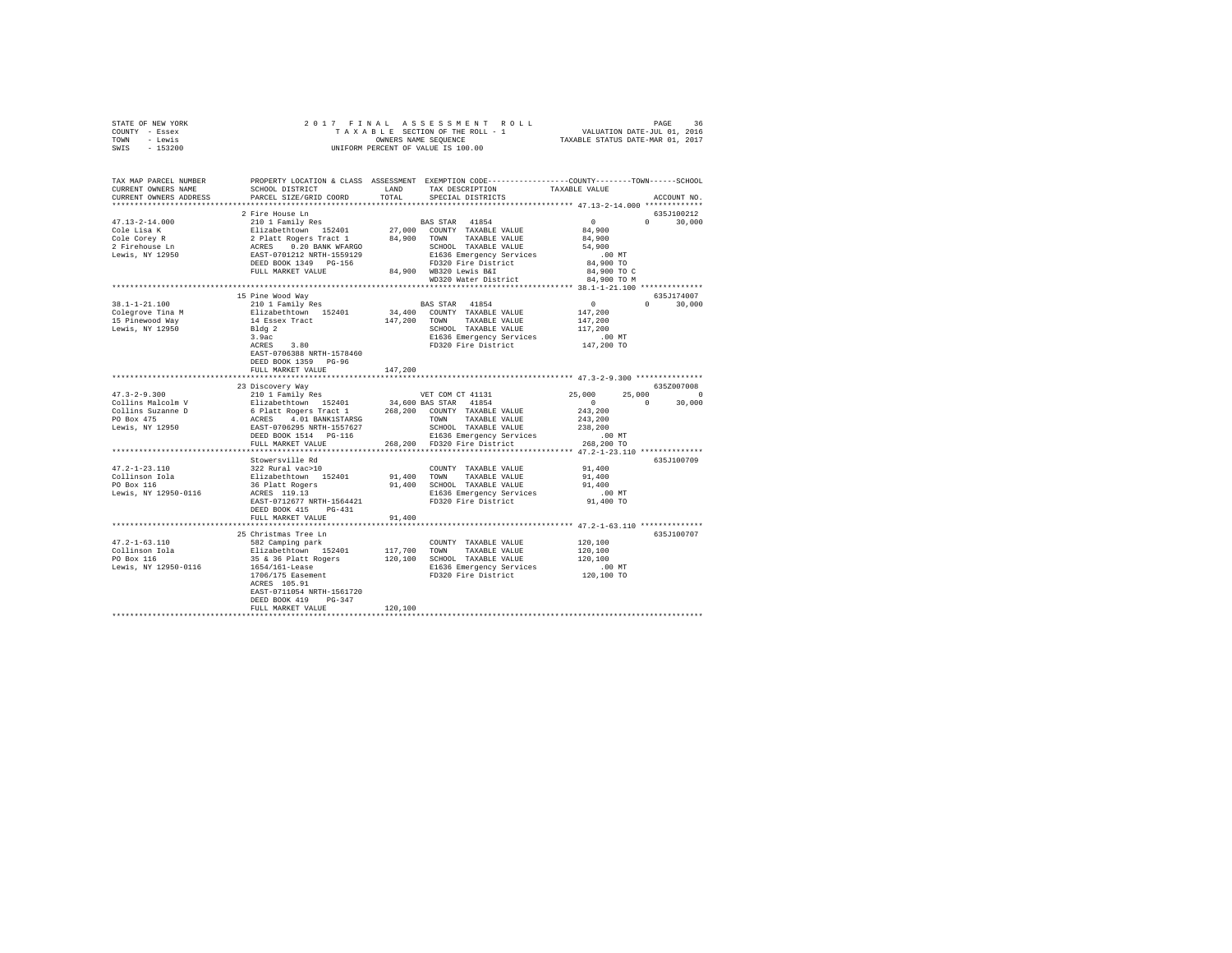| STATE OF NEW YORK<br>COUNTY - Essex<br>TOWN<br>- Lewis<br>$-153200$<br>SWIS | 2017 FINAL<br>UNIFORM PERCENT OF VALUE IS 100.00 |            |                                                      |                                                                                                                  |  |
|-----------------------------------------------------------------------------|--------------------------------------------------|------------|------------------------------------------------------|------------------------------------------------------------------------------------------------------------------|--|
|                                                                             |                                                  |            |                                                      |                                                                                                                  |  |
| TAX MAP PARCEL NUMBER<br>CURRENT OWNERS NAME                                | SCHOOL DISTRICT                                  | LAND       | TAX DESCRIPTION                                      | PROPERTY LOCATION & CLASS ASSESSMENT EXEMPTION CODE---------------COUNTY-------TOWN------SCHOOL<br>TAXABLE VALUE |  |
| CURRENT OWNERS ADDRESS                                                      | PARCEL SIZE/GRID COORD                           | TOTAL      | SPECIAL DISTRICTS                                    | ACCOUNT NO.                                                                                                      |  |
| ************************                                                    |                                                  |            |                                                      |                                                                                                                  |  |
|                                                                             | Stowersville Rd                                  |            |                                                      | 635J191023                                                                                                       |  |
| $47.2 - 1 - 63.200$                                                         | 311 Res vac land                                 |            | COUNTY TAXABLE VALUE                                 | 780                                                                                                              |  |
| Collinson Iola<br>PO Box 116                                                | Elizabethtown 152401                             | 780 TOWN   | TAXABLE VALUE                                        | 780<br>780                                                                                                       |  |
| Lewis, NY 12950-0116                                                        | 36 Platt Rogers<br>ACRES 3.42                    |            | 780 SCHOOL TAXABLE VALUE<br>E1636 Emergency Services | $.00$ MT                                                                                                         |  |
|                                                                             | EAST-0711139 NRTH-1563208                        |            | FD320 Fire District                                  | 780 TO                                                                                                           |  |
|                                                                             | DEED BOOK 739 PG-60<br>CONSERVATION ESMT % 22.00 |            |                                                      |                                                                                                                  |  |
|                                                                             | FULL MARKET VALUE                                | 780        |                                                      |                                                                                                                  |  |
|                                                                             |                                                  |            |                                                      |                                                                                                                  |  |
| $47.2 - 2 - 1.000$                                                          | Hulbert Rd<br>314 Rural vac<10                   |            | COUNTY TAXABLE VALUE                                 | 635J100706<br>6,500                                                                                              |  |
|                                                                             |                                                  | 6,500      | TOWN<br>TAXABLE VALUE                                | 6,500                                                                                                            |  |
| Collinson Iola<br>PO Box 116                                                | Elizabethtown 152401<br>35 & 36 Platt Rogers     |            | 6,500 SCHOOL TAXABLE VALUE                           | 6,500                                                                                                            |  |
| Lewis, NY 12950-0116                                                        | ACRES 6.86                                       |            | E1636 Emergency Services                             | $.00$ MT                                                                                                         |  |
|                                                                             | EAST-0713006 NRTH-1562518                        |            | FD320 Fire District                                  | 6,500 TO                                                                                                         |  |
|                                                                             | DEED BOOK 415 PG-431                             |            |                                                      |                                                                                                                  |  |
|                                                                             | FULL MARKET VALUE                                | 6,500      |                                                      |                                                                                                                  |  |
|                                                                             | Stowersville Rd                                  |            |                                                      | 635J179043                                                                                                       |  |
| $47.2 - 1 - 3.121$                                                          | 314 Rural vac<10                                 |            | COUNTY TAXABLE VALUE                                 | 1,400                                                                                                            |  |
| Collinson Iola C<br>PO Box 116                                              | Elizabethtown 152401                             | 1,400      | TOWN<br>TAXABLE VALUE                                | 1,400                                                                                                            |  |
|                                                                             | 36 Platt Rogers                                  |            | 1,400 SCHOOL TAXABLE VALUE                           | 1,400                                                                                                            |  |
| Lewis, NY 12950-0116                                                        | ACRES 1.40                                       |            | E1636 Emergency Services<br>FD320 Fire District      | $.00$ MT                                                                                                         |  |
|                                                                             | EAST-0710576 NRTH-1562877<br>DEED BOOK 696 PG-42 |            |                                                      | 1,400 TO                                                                                                         |  |
|                                                                             | FULL MARKET VALUE                                | 1,400      |                                                      |                                                                                                                  |  |
|                                                                             |                                                  |            |                                                      | .*********************** 47.2-1-3.122 ***************                                                            |  |
|                                                                             | Stowersville Rd                                  |            |                                                      | 635.T191024                                                                                                      |  |
| $47.2 - 1 - 3.122$                                                          | 314 Rural vac<10                                 |            | COUNTY TAXABLE VALUE                                 | 2,808                                                                                                            |  |
| Collinson Iola C<br>PO Box 116                                              | Elizabethtown 152401                             | 2,808 TOWN | TAXABLE VALUE<br>2,808 SCHOOL TAXABLE VALUE          | 2,808<br>2,808                                                                                                   |  |
| Lewis, NY 12950-0116                                                        | 36 Platt Rogers<br>ACRES 3.60                    |            | E1636 Emergency Services                             | $.00$ MT                                                                                                         |  |
|                                                                             | EAST-0710526 NRTH-1562987                        |            | FD320 Fire District                                  | 2,808 TO                                                                                                         |  |
|                                                                             | DEED BOOK 696 PG-42                              |            |                                                      |                                                                                                                  |  |
|                                                                             | CONSERVATION ESMT % 22.00                        |            |                                                      |                                                                                                                  |  |
|                                                                             | FULL MARKET VALUE                                | 2,808      |                                                      |                                                                                                                  |  |
|                                                                             |                                                  |            |                                                      |                                                                                                                  |  |
| $47.2 - 1 - 23.200$                                                         | 899 Stowersville Rd<br>311 Res vac land          |            | COUNTY TAXABLE VALUE                                 | 635J178540<br>15,800                                                                                             |  |
| Collinson Iola C                                                            | Elizabethtown 152401                             |            | 15,800 TOWN TAXABLE VALUE                            | 15,800                                                                                                           |  |
| PO Box 116                                                                  | 36 Platt Rogers                                  |            | 15,800 SCHOOL TAXABLE VALUE                          | 15,800                                                                                                           |  |
| Lewis, NY 12950-0116                                                        | ACRES 0.40                                       |            | E1636 Emergency Services                             | $.00$ MT                                                                                                         |  |
|                                                                             | EAST-0712646 NRTH-1563467                        |            | FD320 Fire District                                  | 15,800 TO                                                                                                        |  |
|                                                                             | DEED BOOK 816 PG-58<br>FULL MARKET VALUE         | 15,800     |                                                      |                                                                                                                  |  |
|                                                                             |                                                  |            |                                                      |                                                                                                                  |  |
|                                                                             |                                                  |            |                                                      |                                                                                                                  |  |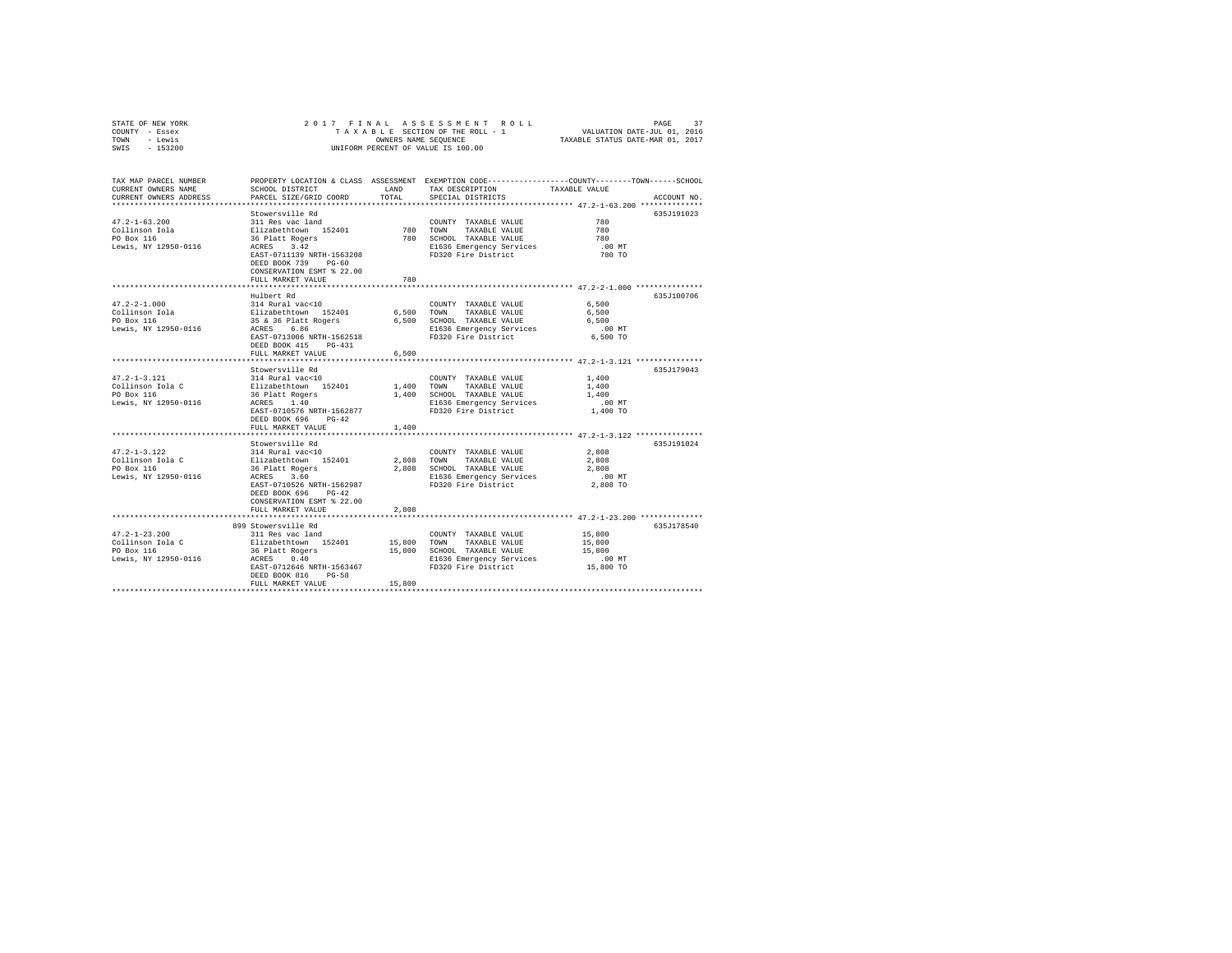| STATE OF NEW YORK<br>COUNTY - Essex<br>- Lewis<br>TOWN<br>$-153200$<br>SWIS |                                              | 2017 FINAL ASSESSMENT ROLL<br>TAXABLE SECTION OF THE ROLL - 1<br>OWNERS NAME SEQUENCE<br>UNIFORM PERCENT OF VALUE IS 100.00 | 38<br>PAGE<br>VALUATION DATE-JUL 01, 2016<br>TAXABLE STATUS DATE-MAR 01, 2017 |
|-----------------------------------------------------------------------------|----------------------------------------------|-----------------------------------------------------------------------------------------------------------------------------|-------------------------------------------------------------------------------|
| TAX MAP PARCEL NUMBER<br>CURRENT OWNERS NAME                                | PROPERTY LOCATION & CLASS<br>SCHOOL DISTRICT | ASSESSMENT<br>TAX DESCRIPTION<br>LAND                                                                                       | EXEMPTION CODE-----------------COUNTY-------TOWN------SCHOOL<br>TAXABLE VALUE |

| CURRENT OWNERS ADDRESS                              | PARCEL SIZE/GRID COORD                     | TOTAL        | SPECIAL DISTRICTS                               |                        | ACCOUNT NO.            |
|-----------------------------------------------------|--------------------------------------------|--------------|-------------------------------------------------|------------------------|------------------------|
|                                                     |                                            |              |                                                 |                        |                        |
|                                                     | 20 Christmas Tree Ln                       |              |                                                 |                        | 635Z007007             |
| $47.2 - 1 - 63.120$<br>Collinson Iola CT            | 210 1 Family Res                           |              | COUNTY TAXABLE VALUE                            | 221,900                |                        |
|                                                     | Elizabethtown 152401                       | 57,300       | TOWN<br>TAXABLE VALUE                           | 221,900                |                        |
| 20 Christmas Tree Ln                                | Platt Rogers                               | 221,900      | SCHOOL TAXABLE VALUE                            | 221,900                |                        |
| PO Box 116                                          | ACRES<br>3.04                              |              | E1636 Emergency Services                        | $.00$ MT<br>221,900 TO |                        |
| Lewis, NY 12950                                     | EAST-0711866 NRTH-1562896                  |              | FD320 Fire District                             |                        |                        |
|                                                     | DEED BOOK 1496 PG-192<br>FULL MARKET VALUE | 221,900      |                                                 |                        |                        |
|                                                     |                                            |              |                                                 |                        |                        |
|                                                     | US Route 9                                 |              |                                                 |                        | 635J190009             |
| $29.2 - 1 - 21.001$                                 | 322 Rural vac>10                           |              | COUNTY TAXABLE VALUE                            | 14,300                 |                        |
| Connor Richard Malcolm Sr Trus Elizabethtown 152401 |                                            | 14,300       | TOWN<br>TAXABLE VALUE                           | 14,300                 |                        |
| 275 Shoreline Dr                                    |                                            | 14,300       | SCHOOL TAXABLE VALUE                            | 14,300                 |                        |
| New Bern, NC 28562                                  | 77 Peru Bay Tract<br>ACRES 11.70           |              |                                                 |                        |                        |
|                                                     | EAST-0718976 NRTH-1591839                  |              | E1636 Emergency Services<br>FD320 Fire District | .00MT<br>14,300 TO     |                        |
|                                                     |                                            |              |                                                 |                        |                        |
|                                                     | DEED BOOK 1740 PG-112                      |              |                                                 |                        |                        |
|                                                     | FULL MARKET VALUE                          | 14,300       |                                                 |                        |                        |
|                                                     | 13 Deerhead-Reber Rd                       |              |                                                 |                        | 635J102807             |
| $38.2 - 1 - 1.000$                                  | 240 Rural res                              |              | 41854<br>BAS STAR                               | $\circ$                | $\mathbf{r}$<br>30,000 |
| Connor Tate M                                       | 152401<br>Elizabethtown                    | 71,100       | COUNTY TAXABLE VALUE                            | 201,700                |                        |
| 13 Deerhead-Reber Rd                                | 33 38 Peru Bay Tract                       | 201,700      | TOWN<br>TAXABLE VALUE                           | 201,700                |                        |
| Lewis, NY 12950                                     | ACRES 76.66                                |              | SCHOOL TAXABLE VALUE                            | 171,700                |                        |
|                                                     | EAST-0707665 NRTH-1581358                  |              | E1636 Emergency Services                        | .00 MT                 |                        |
|                                                     | DEED BOOK 1738 PG-83                       |              | FD320 Fire District                             | 201.700 TO             |                        |
|                                                     | FULL MARKET VALUE                          | 201,700      |                                                 |                        |                        |
|                                                     |                                            |              |                                                 |                        |                        |
|                                                     | 117 Goff Rd                                |              |                                                 |                        | 635J100804             |
| $46.2 - 1 - 44.000$                                 | 312 Vac w/imprv                            |              | COUNTY TAXABLE VALUE                            | 56,900                 |                        |
| Coolidge John C                                     | Elizabethtown 152401                       | 47.500       | TOWN<br>TAXABLE VALUE                           | 56,900                 |                        |
| PO Box 425                                          | 21 Platt Rogers Tract 4                    | 56,900       | SCHOOL TAXABLE VALUE                            | 56,900                 |                        |
| Otis, MA 02153                                      | ACRES 46.98                                |              | E1636 Emergency Services                        | $.00$ MT               |                        |
|                                                     | EAST-0695069 NRTH-1563303                  |              | FD320 Fire District                             | 56,900 TO              |                        |
|                                                     | DEED BOOK 1706 PG-212                      |              |                                                 |                        |                        |
|                                                     | FULL MARKET VALUE                          | 56,900       |                                                 |                        |                        |
|                                                     |                                            |              |                                                 |                        |                        |
|                                                     | 211 Goff Rd                                |              |                                                 |                        | 635L100803             |
| $47.1 - 1 - 42.000$                                 | 270 Mfg housing                            |              | COUNTY TAXABLE VALUE                            | 34,700                 |                        |
| Coolidge John C                                     | Elizabethtown 152401                       | 31,900       | TOWN<br>TAXABLE VALUE                           | 34,700                 |                        |
| PO Box 425                                          | Platt Rogers Tr 4 Lot 21                   | 34,700       | SCHOOL TAXABLE VALUE                            | 34,700                 |                        |
| Otis, MA 02153                                      | ACRES<br>6.00                              |              | E1636 Emergency Services                        | .00 MT                 |                        |
|                                                     | EAST-0696465 NRTH-1563412                  |              | FD320 Fire District                             | 34,700 TO              |                        |
|                                                     | DEED BOOK 1706 PG-212                      |              |                                                 |                        |                        |
|                                                     | FULL MARKET VALUE                          | 34,700       |                                                 |                        |                        |
|                                                     |                                            | ************ |                                                 |                        |                        |
|                                                     |                                            |              |                                                 |                        |                        |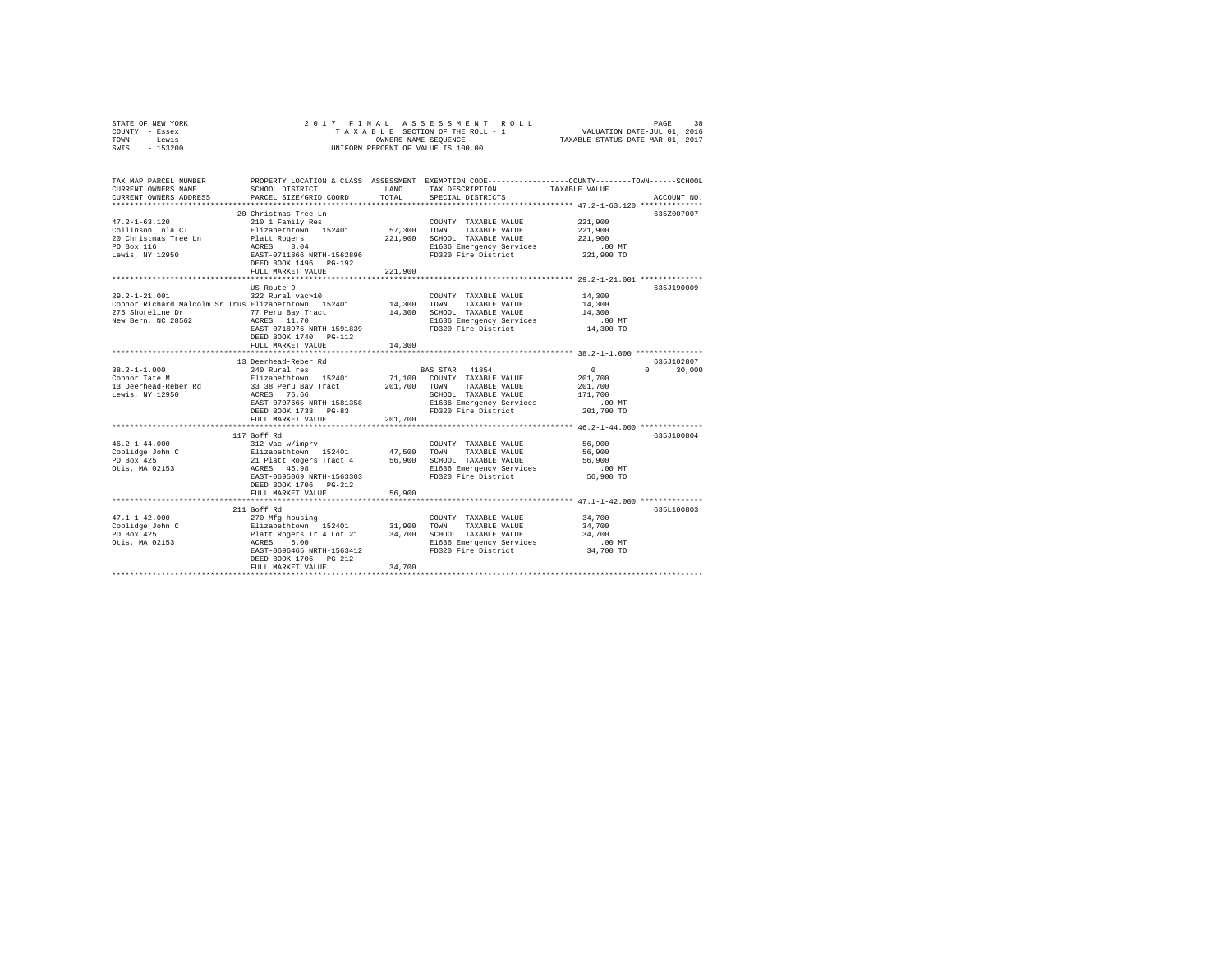|              | STATE OF NEW YORK |  |  |  | 2017 FINAL ASSESSMENT ROLL         |  |  |                                  | PAGE | 39 |
|--------------|-------------------|--|--|--|------------------------------------|--|--|----------------------------------|------|----|
|              | COUNTY - Essex    |  |  |  | TAXABLE SECTION OF THE ROLL - 1    |  |  | VALUATION DATE-JUL 01, 2016      |      |    |
| TOWN - Lewis |                   |  |  |  | OWNERS NAME SEOUENCE               |  |  | TAXABLE STATUS DATE-MAR 01, 2017 |      |    |
| SWIS         | - 153200          |  |  |  | UNIFORM PERCENT OF VALUE IS 100.00 |  |  |                                  |      |    |
|              |                   |  |  |  |                                    |  |  |                                  |      |    |
|              |                   |  |  |  |                                    |  |  |                                  |      |    |

| TAX MAP PARCEL NUMBER<br>CURRENT OWNERS NAME | SCHOOL DISTRICT                                                                                                                                                                                                                        | LAND               | PROPERTY LOCATION & CLASS ASSESSMENT EXEMPTION CODE---------------COUNTY-------TOWN-----SCHOOL<br>TAX DESCRIPTION | TAXABLE VALUE                                  |                    |
|----------------------------------------------|----------------------------------------------------------------------------------------------------------------------------------------------------------------------------------------------------------------------------------------|--------------------|-------------------------------------------------------------------------------------------------------------------|------------------------------------------------|--------------------|
|                                              |                                                                                                                                                                                                                                        | TOTAL              |                                                                                                                   |                                                |                    |
| CURRENT OWNERS ADDRESS                       | PARCEL SIZE/GRID COORD                                                                                                                                                                                                                 |                    | SPECIAL DISTRICTS                                                                                                 |                                                | ACCOUNT NO.        |
|                                              | Wells Hill Rd                                                                                                                                                                                                                          |                    |                                                                                                                   |                                                | 635J100912         |
| $47.1 - 1 - 43.000$                          | 314 Rural vac<10                                                                                                                                                                                                                       |                    | COUNTY TAXABLE VALUE                                                                                              | 24,500                                         |                    |
|                                              | 1991 - 1992 - 1994 - 1994 - 1994 - 1994 - 1994 - 1994 - 1994 - 1994 - 1994 - 1994 - 1994 - 1994 - 1994 - 1994<br>1994 - 1996 - 1994 - 1994 - 1994 - 1994 - 1994 - 1994 - 1995 - 1994 - 1994 - 1994 - 1994 - 1994 - 1994 - 1994<br>     |                    | TAXABLE VALUE                                                                                                     | 24,500                                         |                    |
|                                              |                                                                                                                                                                                                                                        |                    | 24,500 SCHOOL TAXABLE VALUE                                                                                       | 24,500                                         |                    |
|                                              |                                                                                                                                                                                                                                        |                    |                                                                                                                   |                                                |                    |
|                                              | EAST-0696464 NRTH-1563601                                                                                                                                                                                                              |                    | E1636 Emergency Services<br>FD320 Fire District                                                                   | $.00$ MT<br>24,500 TO                          |                    |
|                                              |                                                                                                                                                                                                                                        |                    |                                                                                                                   |                                                |                    |
|                                              | DEED BOOK 1706 PG-212                                                                                                                                                                                                                  |                    |                                                                                                                   |                                                |                    |
|                                              | FULL MARKET VALUE                                                                                                                                                                                                                      | 24,500             |                                                                                                                   |                                                |                    |
|                                              | 25 Cornwright Ln                                                                                                                                                                                                                       |                    |                                                                                                                   |                                                | 635J100815         |
| $56.2 - 3 - 23.000$                          | 240 Rural res                                                                                                                                                                                                                          |                    | AG DIST C 41720                                                                                                   | 11,659                                         | 11,659<br>11,659   |
|                                              | Cornwright George E Elizabethtown 152401                                                                                                                                                                                               |                    | 99,300 ENH STAR 41834                                                                                             | $\sim$ 0 $\sim$                                | $\sim$<br>65,500   |
|                                              |                                                                                                                                                                                                                                        |                    |                                                                                                                   |                                                |                    |
| 25 Cornwright Ln                             | 35 36 & Mccormick<br>ACRES 103.21                                                                                                                                                                                                      |                    | 168,600 COUNTY TAXABLE VALUE                                                                                      | 156,941                                        |                    |
| Westport, NY 12993                           |                                                                                                                                                                                                                                        |                    | TOWN<br>TAXABLE VALUE                                                                                             | 156,941                                        |                    |
|                                              | EAST-0715372 NRTH-1547823                                                                                                                                                                                                              |                    | SCHOOL TAXABLE VALUE                                                                                              | 91,441                                         |                    |
|                                              | MAY BE SUBJECT TO PAYMENT DEED BOOK 1529 PG-188 THE SUBSERIES BETWEEN SERVICES                                                                                                                                                         |                    |                                                                                                                   | $.00$ MT                                       |                    |
| UNDER AGDIST LAW TIL 2021                    | FULL MARKET VALUE                                                                                                                                                                                                                      |                    | 168,600 FD320 Fire District                                                                                       | 168,600 TO                                     |                    |
|                                              |                                                                                                                                                                                                                                        |                    |                                                                                                                   |                                                |                    |
|                                              | 320 Wells Hill Rd                                                                                                                                                                                                                      |                    |                                                                                                                   |                                                | 635Z003004         |
| $47.1 - 1 - 33.200$                          | 210 1 Family Res                                                                                                                                                                                                                       |                    | BAS STAR 41854                                                                                                    | $\sim$ 0                                       | $\Omega$<br>30,000 |
| Cornwright Todd W                            | Elizabethtown 152401                                                                                                                                                                                                                   |                    | 38,500 COUNTY TAXABLE VALUE                                                                                       | 288,800                                        |                    |
|                                              |                                                                                                                                                                                                                                        | 288,800 TOWN       | TAXABLE VALUE                                                                                                     | 288,800                                        |                    |
|                                              |                                                                                                                                                                                                                                        |                    | SCHOOL TAXABLE VALUE                                                                                              | 258,800                                        |                    |
|                                              |                                                                                                                                                                                                                                        |                    | E1636 Emergency Services                                                                                          | .00 MT                                         |                    |
|                                              | Cornwright Todd W<br>Cornwright Laurie A and the Rog<br>PO Box 486 ACRES 2.46<br>Dewis, NY 12950 BREED BOOK 1333 PG-317<br>DEED BOOK 1333 PG-317                                                                                       |                    | FD320 Fire District                                                                                               | 288,800 TO                                     |                    |
|                                              | FULL MARKET VALUE                                                                                                                                                                                                                      | 288,800            |                                                                                                                   |                                                |                    |
|                                              |                                                                                                                                                                                                                                        | ****************** |                                                                                                                   | **************** 47.1-1-25.110 *************** |                    |
|                                              | 361 Wells Hill Rd                                                                                                                                                                                                                      |                    |                                                                                                                   |                                                | 635J100904         |
| $47.1 - 1 - 25.110$                          | 312 Vac w/imprv                                                                                                                                                                                                                        |                    | COUNTY TAXABLE VALUE                                                                                              | 84,000                                         |                    |
|                                              |                                                                                                                                                                                                                                        | 75,000 TOWN        | TAXABLE VALUE                                                                                                     | 84,000                                         |                    |
|                                              |                                                                                                                                                                                                                                        |                    | 84,000 SCHOOL TAXABLE VALUE                                                                                       | 84,000                                         |                    |
|                                              |                                                                                                                                                                                                                                        |                    | E1636 Emergency Services                                                                                          | $.00$ MT                                       |                    |
|                                              | EAST-0700005 NRTH-1563615                                                                                                                                                                                                              |                    | FD320 Fire District                                                                                               | 84,000 TO                                      |                    |
|                                              | DEED BOOK 1212 PG-246                                                                                                                                                                                                                  |                    |                                                                                                                   |                                                |                    |
|                                              | FULL MARKET VALUE                                                                                                                                                                                                                      | 84,000             |                                                                                                                   |                                                |                    |
|                                              |                                                                                                                                                                                                                                        |                    |                                                                                                                   |                                                |                    |
|                                              | Wells Hill Rd                                                                                                                                                                                                                          |                    |                                                                                                                   |                                                | 635J100908         |
| $47.1 - 1 - 33.110$                          | 314 Rural vac<10                                                                                                                                                                                                                       |                    | COUNTY TAXABLE VALUE                                                                                              | 37,100                                         |                    |
|                                              |                                                                                                                                                                                                                                        |                    |                                                                                                                   | 37,100                                         |                    |
|                                              |                                                                                                                                                                                                                                        |                    | 37,100 SCHOOL TAXABLE VALUE                                                                                       | 37,100                                         |                    |
|                                              |                                                                                                                                                                                                                                        |                    | E1636 Emergency Services                                                                                          | .00 MT                                         |                    |
|                                              | 4/1-1-33.110<br>Tornwright William H Bizabethtown 152401 37,100 TOWN TAXABLE VALUE<br>Stowersville Rd 14 Platt Rogers Tract 4 37,100 SCM TAXABLE VALUE<br>Stowers For the Use Wh & Barbara 14 2020 Fire District<br>Lewis, NY 12950 Le |                    | FD320 Fire District                                                                                               | 37,100 TO                                      |                    |
|                                              | ACRES 26.12                                                                                                                                                                                                                            |                    |                                                                                                                   |                                                |                    |
|                                              | EAST-0699637 NRTH-1561847                                                                                                                                                                                                              |                    |                                                                                                                   |                                                |                    |
|                                              | DEED BOOK 1177 PG-268                                                                                                                                                                                                                  |                    |                                                                                                                   |                                                |                    |
|                                              | FULL MARKET VALUE                                                                                                                                                                                                                      | 37,100             |                                                                                                                   |                                                |                    |
|                                              |                                                                                                                                                                                                                                        |                    |                                                                                                                   |                                                |                    |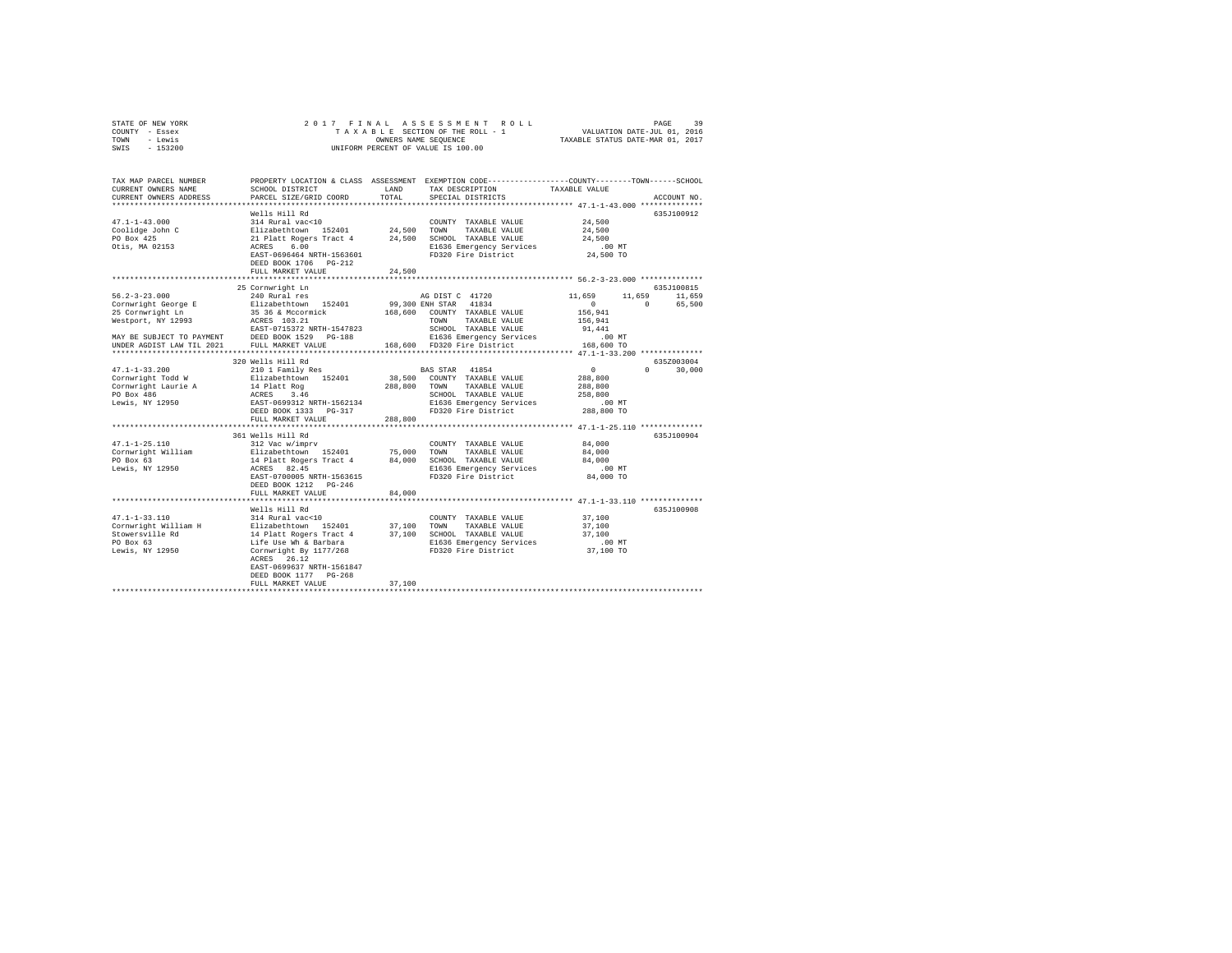| STATE OF NEW YORK                         | 2017 FINAL                                                                                                                                                                                                                                                                        |         | ASSESSMENT ROLL                                                                                 |                            |               |  |  |
|-------------------------------------------|-----------------------------------------------------------------------------------------------------------------------------------------------------------------------------------------------------------------------------------------------------------------------------------|---------|-------------------------------------------------------------------------------------------------|----------------------------|---------------|--|--|
| COUNTY - Essex                            | PAGE 40<br>VALUATION DATE-JUL 01, 2016<br>TAXABLE STATUS DATE-MAR 01, 2017<br>TAXABLE SECTION OF THE ROLL - 1                                                                                                                                                                     |         |                                                                                                 |                            |               |  |  |
| - Lewis<br>TOWN                           | OWNERS NAME SEQUENCE<br>UNIFORM PERCENT OF VALUE IS 100.00                                                                                                                                                                                                                        |         |                                                                                                 |                            |               |  |  |
| SWIS<br>$-153200$                         |                                                                                                                                                                                                                                                                                   |         |                                                                                                 |                            |               |  |  |
|                                           |                                                                                                                                                                                                                                                                                   |         |                                                                                                 |                            |               |  |  |
|                                           |                                                                                                                                                                                                                                                                                   |         |                                                                                                 |                            |               |  |  |
| TAX MAP PARCEL NUMBER                     |                                                                                                                                                                                                                                                                                   |         | PROPERTY LOCATION & CLASS ASSESSMENT EXEMPTION CODE---------------COUNTY-------TOWN------SCHOOL |                            |               |  |  |
| CURRENT OWNERS NAME                       | SCHOOL DISTRICT                                                                                                                                                                                                                                                                   | LAND    | TAX DESCRIPTION                                                                                 | TAXABLE VALUE              |               |  |  |
| CURRENT OWNERS ADDRESS                    | PARCEL SIZE/GRID COORD                                                                                                                                                                                                                                                            | TOTAL   | SPECIAL DISTRICTS                                                                               |                            | ACCOUNT NO.   |  |  |
|                                           |                                                                                                                                                                                                                                                                                   |         |                                                                                                 |                            |               |  |  |
|                                           | 474 Stowersville Rd                                                                                                                                                                                                                                                               |         |                                                                                                 |                            | 635J185002    |  |  |
| $47.1 - 2 - 25.200$                       | 210 1 Family Res                                                                                                                                                                                                                                                                  |         | COUNTY TAXABLE VALUE                                                                            | 257,700                    |               |  |  |
| Cornwright William H                      | Elizabethtown 152401                                                                                                                                                                                                                                                              | 56,300  | TOWN<br>TAXABLE VALUE                                                                           | 257,700                    |               |  |  |
| Cornwright Elizabeth M                    | 1 Essex Tract                                                                                                                                                                                                                                                                     |         | 257,700 SCHOOL TAXABLE VALUE                                                                    | 257,700                    |               |  |  |
| Lewis, NY 12950                           | 3.18ac                                                                                                                                                                                                                                                                            |         | E1636 Emergency Services                                                                        | .00MT                      |               |  |  |
|                                           | ACRES 3.27 BANK1STARSG                                                                                                                                                                                                                                                            |         | FD320 Fire District                                                                             | 257,700 TO                 |               |  |  |
|                                           | EAST-0703090 NRTH-1561733                                                                                                                                                                                                                                                         |         |                                                                                                 |                            |               |  |  |
|                                           | DEED BOOK 818<br>$PG-49$                                                                                                                                                                                                                                                          |         |                                                                                                 |                            |               |  |  |
|                                           | FULL MARKET VALUE<br>****************************                                                                                                                                                                                                                                 | 257,700 | *********************************** 47.2-1-31.000 **************                                |                            |               |  |  |
|                                           |                                                                                                                                                                                                                                                                                   |         |                                                                                                 |                            |               |  |  |
| $47.2 - 1 - 31.000$                       | 682 Stowersville Rd<br>441 Fuel Store&D                                                                                                                                                                                                                                           |         | COUNTY TAXABLE VALUE                                                                            | 227,800                    | 635J100202    |  |  |
|                                           |                                                                                                                                                                                                                                                                                   |         | TOWN TAXABLE VALUE                                                                              |                            |               |  |  |
| Countryside Mgmnt Corp<br>58 Riverside Dr | Elizabethtown 152401                                                                                                                                                                                                                                                              | 33,500  |                                                                                                 | 227,800<br>227,800         |               |  |  |
| PO Box 335                                | 4 Platt Rogers<br>ACRES 4.39                                                                                                                                                                                                                                                      | 227,800 | SCHOOL TAXABLE VALUE                                                                            |                            |               |  |  |
|                                           |                                                                                                                                                                                                                                                                                   |         | E1636 Emergency Services                                                                        | $.00$ MT                   |               |  |  |
| Fultonville, NY 12072                     | EAST-0708284 NRTH-1561038<br>DEED BOOK 1154 PG-203                                                                                                                                                                                                                                |         | FD320 Fire District<br>WB320 Lewis B&I                                                          | 227,800 TO<br>227,800 TO C |               |  |  |
|                                           | FULL MARKET VALUE                                                                                                                                                                                                                                                                 |         | 227,800 WD320 Water District                                                                    | 227,800 TO M               |               |  |  |
|                                           |                                                                                                                                                                                                                                                                                   |         |                                                                                                 |                            |               |  |  |
|                                           | County Route 10                                                                                                                                                                                                                                                                   |         |                                                                                                 |                            | 635J103003    |  |  |
| $56.2 - 3 - 21.000$                       | 322 Rural vac>10                                                                                                                                                                                                                                                                  |         | COUNTY TAXABLE VALUE                                                                            | 10,900                     |               |  |  |
|                                           |                                                                                                                                                                                                                                                                                   | 10,900  | TAXABLE VALUE<br>TOWN                                                                           | 10,900                     |               |  |  |
| Coventry Mavis<br>Kunz John               | Elizabethtown 152401<br>34 & 35 Mccormicks                                                                                                                                                                                                                                        |         | 10,900 SCHOOL TAXABLE VALUE                                                                     | 10.900                     |               |  |  |
| 5668 Mapleton Dr                          |                                                                                                                                                                                                                                                                                   |         | E1636 Emergency Services                                                                        | $.00$ MT                   |               |  |  |
| Utica, NY 13502-2242                      | ACRES 16.40<br>EAST-0717417 NRTH-1548007                                                                                                                                                                                                                                          |         | FD320 Fire District                                                                             | 10,900 TO                  |               |  |  |
|                                           | DEED BOOK 1493 PG-228                                                                                                                                                                                                                                                             |         |                                                                                                 |                            |               |  |  |
|                                           | FULL MARKET VALUE                                                                                                                                                                                                                                                                 | 10,900  |                                                                                                 |                            |               |  |  |
|                                           |                                                                                                                                                                                                                                                                                   |         |                                                                                                 |                            |               |  |  |
|                                           | 169 Moss Rd                                                                                                                                                                                                                                                                       |         |                                                                                                 |                            | 635J101503    |  |  |
| $47.2 - 1 - 12.100$                       | 210 1 Family Res                                                                                                                                                                                                                                                                  |         | ENH STAR 41834                                                                                  | 0                          | 0 65,500      |  |  |
| Cox Diana M                               | Elizabethtown 152401<br>1 Peru Bay Tract                                                                                                                                                                                                                                          |         | 26,000 COUNTY TAXABLE VALUE                                                                     | 124,900                    |               |  |  |
| Cox Gary J                                |                                                                                                                                                                                                                                                                                   |         |                                                                                                 | 124,900                    |               |  |  |
| 169 Moss Rd                               | $\begin{tabular}{l c c c c c} \texttt{1 Peru Bay Trace} \\ \texttt{ACRES} & \texttt{4.03} & \texttt{BANKISTARSG} \\ \texttt{EAST-071.017 NETH-1566886} & \texttt{EIG36 Emergency Services} \\ \texttt{EAST-071.017 NETH-1566886} & \texttt{FDS30 Fire District} \\ \end{tabular}$ |         |                                                                                                 | 59,400                     |               |  |  |
| Lewis, NY 12950-9707                      |                                                                                                                                                                                                                                                                                   |         |                                                                                                 | $.00$ MT                   |               |  |  |
|                                           |                                                                                                                                                                                                                                                                                   |         |                                                                                                 | 124,900 TO                 |               |  |  |
|                                           | FULL MARKET VALUE                                                                                                                                                                                                                                                                 | 124,900 |                                                                                                 |                            |               |  |  |
|                                           |                                                                                                                                                                                                                                                                                   |         |                                                                                                 |                            |               |  |  |
|                                           | 274 Hyde Rd                                                                                                                                                                                                                                                                       |         |                                                                                                 |                            | 635K174016    |  |  |
| $47.2 - 1 - 59.120$                       | 270 Mfg housing                                                                                                                                                                                                                                                                   |         | BAS STAR 41854                                                                                  | $\sim$ 0                   | $0 \t 30.000$ |  |  |
| Crandall Jamie A                          | Elizabethtown 152401<br>34 Platt Rogers<br>ACRES 2.00 BANK21STMTG                                                                                                                                                                                                                 |         | 32,600 COUNTY TAXABLE VALUE                                                                     | 80,900                     |               |  |  |
| Crandall Catherine A                      |                                                                                                                                                                                                                                                                                   |         | 80.900 TOWN TAXABLE VALUE                                                                       | 80,900                     |               |  |  |
| 274 Hyde Rd                               |                                                                                                                                                                                                                                                                                   |         | SCHOOL TAXABLE VALUE                                                                            | 50,900                     |               |  |  |
|                                           | Westport, NY 12993 EAST-0715127 NRTH-1559071                                                                                                                                                                                                                                      |         | E1636 Emergency Services                                                                        | $.00$ MT                   |               |  |  |
|                                           | DEED BOOK 1737 PG-114                                                                                                                                                                                                                                                             |         | FD320 Fire District                                                                             | 80,900 TO                  |               |  |  |
|                                           | FULL MARKET VALUE                                                                                                                                                                                                                                                                 | 80,900  |                                                                                                 |                            |               |  |  |
|                                           |                                                                                                                                                                                                                                                                                   |         |                                                                                                 |                            |               |  |  |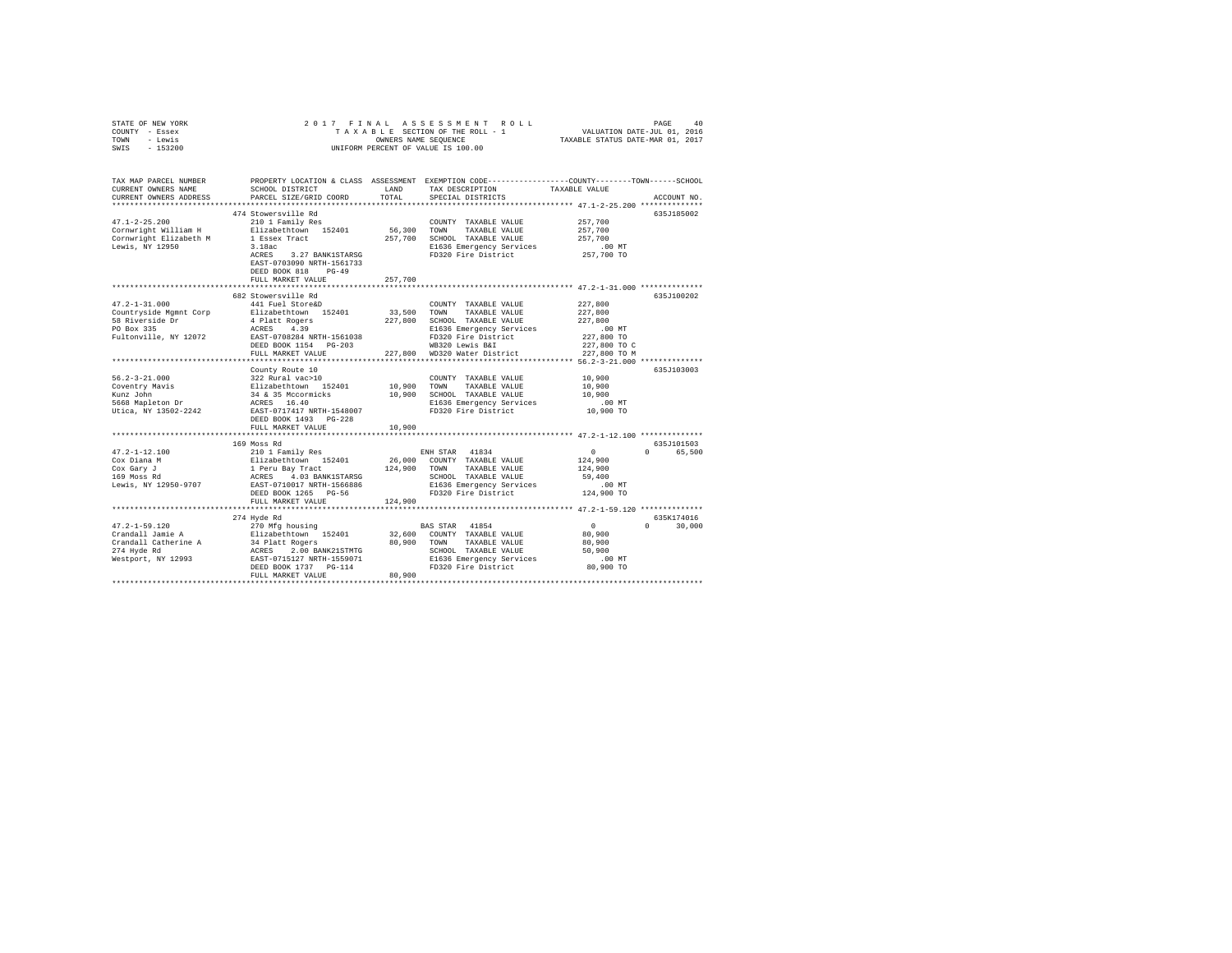| STATE OF NEW YORK | 2017 FINAL ASSESSMENT ROLL         | 41<br>PAGE                       |
|-------------------|------------------------------------|----------------------------------|
| COUNTY - Essex    | TAXABLE SECTION OF THE ROLL - 1    | VALUATION DATE-JUL 01, 2016      |
| TOWN<br>- Lewis   | OWNERS NAME SEOUENCE               | TAXABLE STATUS DATE-MAR 01, 2017 |
| $-153200$<br>SWIS | UNIFORM PERCENT OF VALUE IS 100.00 |                                  |

| SCHOOL DISTRICT<br>CURRENT OWNERS ADDRESS<br>PARCEL SIZE/GRID COORD                                                   | LAND<br>TOTAL                                          | SPECIAL DISTRICTS                                                                                                                                                                                                                              |                                                                                                                                                                                                                                                                                                                          | ACCOUNT NO.                                                                                                                                                                                                                                                                                                                                                                                                             |
|-----------------------------------------------------------------------------------------------------------------------|--------------------------------------------------------|------------------------------------------------------------------------------------------------------------------------------------------------------------------------------------------------------------------------------------------------|--------------------------------------------------------------------------------------------------------------------------------------------------------------------------------------------------------------------------------------------------------------------------------------------------------------------------|-------------------------------------------------------------------------------------------------------------------------------------------------------------------------------------------------------------------------------------------------------------------------------------------------------------------------------------------------------------------------------------------------------------------------|
| 81 Hulbert Rd<br>210 1 Family Res<br>FULL MARKET VALUE                                                                |                                                        | TOWN<br>TAXABLE VALUE<br>SCHOOL TAXABLE VALUE                                                                                                                                                                                                  | $\sim$<br>133,000<br>133,000<br>103,000<br>.00MT<br>133,000 TO                                                                                                                                                                                                                                                           | 635J100514<br>$\Omega$<br>30,000                                                                                                                                                                                                                                                                                                                                                                                        |
|                                                                                                                       |                                                        |                                                                                                                                                                                                                                                |                                                                                                                                                                                                                                                                                                                          | 635.7101001                                                                                                                                                                                                                                                                                                                                                                                                             |
| 37 Platt Rogers<br>ACRES 1.40<br>DEED BOOK 513<br>PG-169<br>FULL MARKET VALUE<br>226 Hulbert Rd                       | 110,400                                                | TOWN<br>TAXABLE VALUE<br>SCHOOL TAXABLE VALUE                                                                                                                                                                                                  | $\Omega$<br>110,400<br>110,400<br>44,900<br>$.00$ MT<br>110,400 TO                                                                                                                                                                                                                                                       | $\cap$<br>65,500<br>635J192002                                                                                                                                                                                                                                                                                                                                                                                          |
| Elizabethtown 152401<br>38 Platt Rogers<br>ACRES 13.45<br>DEED BOOK 1830 PG-141<br>FULL MARKET VALUE                  | 295,100                                                | TAXABLE VALUE<br>TOWN<br>SCHOOL TAXABLE VALUE                                                                                                                                                                                                  | 295,100<br>295,100<br>.00MT                                                                                                                                                                                                                                                                                              |                                                                                                                                                                                                                                                                                                                                                                                                                         |
|                                                                                                                       |                                                        |                                                                                                                                                                                                                                                |                                                                                                                                                                                                                                                                                                                          | 635.7105109                                                                                                                                                                                                                                                                                                                                                                                                             |
| 270 Mfg housing<br>458 Stowersville Rd 1 Essex Tract<br>0.28<br>ACRES<br>DEED BOOK 795<br>PG-257<br>FULL MARKET VALUE |                                                        | TOWN<br>TAXABLE VALUE<br>SCHOOL TAXABLE VALUE<br>FD320 Fire District                                                                                                                                                                           | $\sim$<br>32,500<br>32,500<br>2,500<br>$.00$ MT<br>32,500 TO<br>32,500 TO C<br>32,500 TO M                                                                                                                                                                                                                               | $0 \qquad \qquad$<br>30,000                                                                                                                                                                                                                                                                                                                                                                                             |
|                                                                                                                       | 137 Hulbert Rd<br>240 Rural res<br>458 Stowersville Rd | 81 Hulbert Rd<br>Westport, NY 12993<br>EAST-0714166 NRTH-1563146<br>2.10 BANK CORE<br>133,000<br>210 1 Family Res<br>Westport, NY 12993 EAST-0715606 NRTH-1563347<br>Westport, NY 12993 EAST-0717907 NRTH-1562038<br>EAST-0702648 NRTH-1561805 | <b>BAS STAR</b> 41854<br>Elizabethtown 152401 32,700 COUNTY TAXABLE VALUE<br>35 Platt Rogers 133,000<br>DEED BOOK 1262 PG-152<br>ENH STAR 41834<br>Elizabethtown 152401 32,000 COUNTY TAXABLE VALUE<br>110,400<br>COUNTY TAXABLE VALUE<br>41,800<br>295,100<br><b>BAS STAR</b> 41854<br>32,500<br>32,500 WB320 Lewis B&I | PROPERTY LOCATION & CLASS ASSESSMENT EXEMPTION CODE----------------COUNTY-------TOWN-----SCHOOL<br>TAX DESCRIPTION TAXABLE VALUE<br>E1636 Emergency Services<br>FD320 Fire District<br>E1636 Emergency Services<br>FD320 Fire District<br>295,100<br>E1636 Emergency Services<br>FD320 Fire District 295.100 TO<br>Elizabethtown 152401 29,200 COUNTY TAXABLE VALUE<br>E1636 Emergency Services<br>WD320 Water District |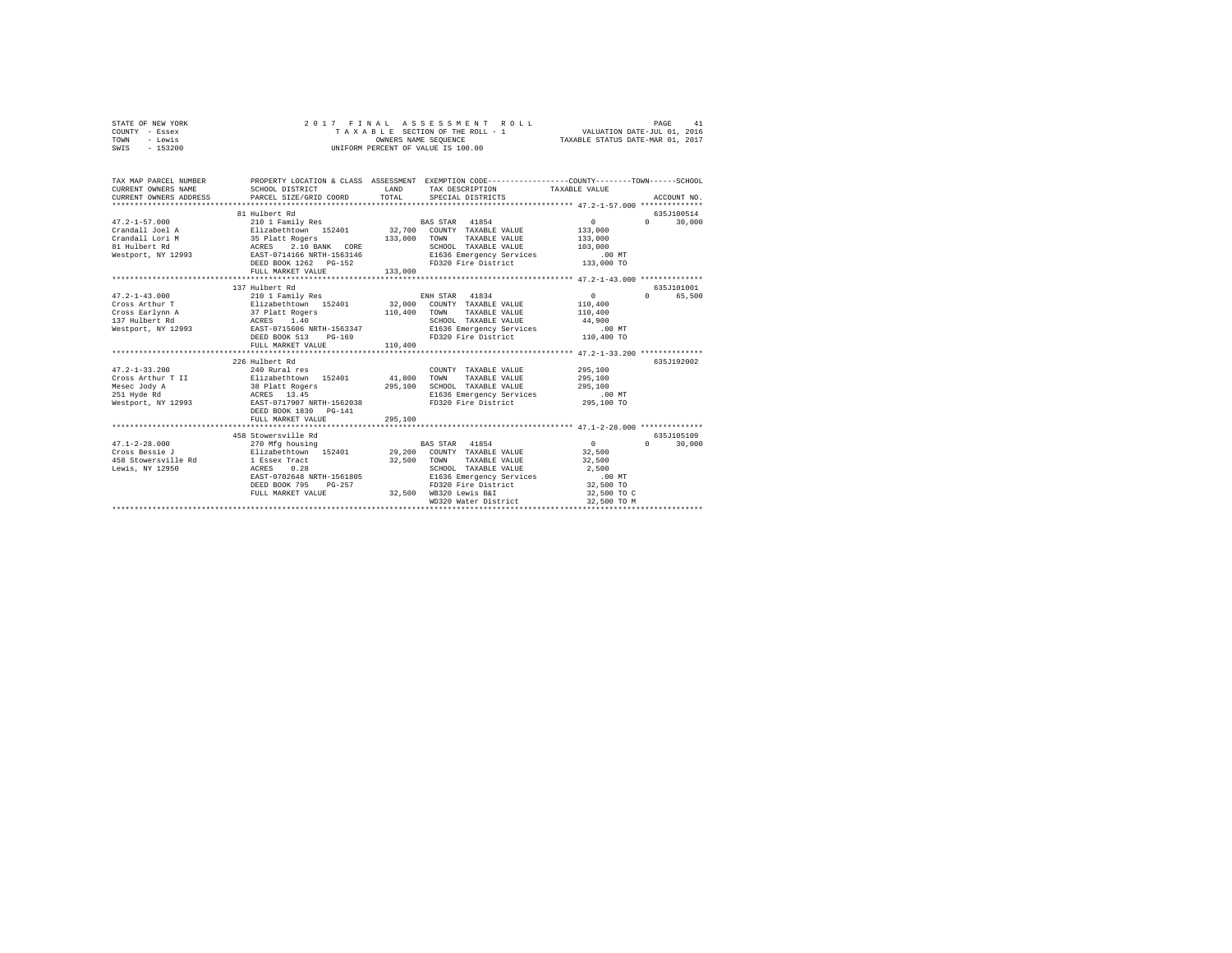| STATE OF NEW YORK<br>COUNTY - Essex<br>TOWN - Lewis<br>SWIS - 153200                      | 2017 FINAL                                                                                                                                                                                                                                                               |               | ASSESSMENT ROLL<br>TAXABLE SECTION OF THE ROLL - 1<br>OWNERS NAME SEOUENCE<br>UNIFORM PERCENT OF VALUE IS 100.00                                                                           | VALUATION DATE-JUL 01, 2016<br>TAXABLE STATUS DATE-MAR 01, 2017      | PAGE<br>42         |
|-------------------------------------------------------------------------------------------|--------------------------------------------------------------------------------------------------------------------------------------------------------------------------------------------------------------------------------------------------------------------------|---------------|--------------------------------------------------------------------------------------------------------------------------------------------------------------------------------------------|----------------------------------------------------------------------|--------------------|
| CURRENT OWNERS NAME<br>CURRENT OWNERS ADDRESS                                             | TAX MAP PARCEL NUMBER PROPERTY LOCATION & CLASS ASSESSMENT EXEMPTION CODE---------------COUNTY-------TOWN------SCHOOL<br>SCHOOL DISTRICT<br>PARCEL SIZE/GRID COORD                                                                                                       | LAND<br>TOTAL | TAX DESCRIPTION<br>SPECIAL DISTRICTS                                                                                                                                                       | TAXABLE VALUE                                                        | ACCOUNT NO.        |
|                                                                                           |                                                                                                                                                                                                                                                                          |               |                                                                                                                                                                                            |                                                                      |                    |
|                                                                                           | 462 Stowersville Rd                                                                                                                                                                                                                                                      |               |                                                                                                                                                                                            |                                                                      | 635J101302         |
| $47.1 - 2 - 29.003$                                                                       | 210 1 Family Res                                                                                                                                                                                                                                                         |               | VET COM CT 41131                                                                                                                                                                           | 14,825 14,825 0                                                      |                    |
| Cross Bessie J<br>462 Stowersville Rd<br>Lewis, NY 12950                                  | Elizabethtown 152401 36,200 EXH STAR 41834<br>1 Essex Tract 52401 59,300 COUNTY TAXABLE VALUE<br>1578/38 Life use to TOWN TAXABLE VALUE<br>Stanley & Thelma Cross<br>ACRES     1.18<br>EAST-0702798 NRTH-1561791<br>DEED BOOK 1578 PG-38<br>FULL MARKET VALUE            |               | 59,300 COUNTY TAXABLE VALUE<br>TOWN TAXABLE VALUE<br>SCHOOL TAXABLE VALUE<br>E1636 Emergency Services<br>FD320 Fire District<br>WB320 Lewis B&I<br>59.300 WD320 Water District 59.300 TO M | 44,475<br>44,475<br>$\sim$ 0<br>$.00$ MT<br>59,300 TO<br>59,300 TO C | $0 \t 0 \t 59,300$ |
|                                                                                           |                                                                                                                                                                                                                                                                          |               |                                                                                                                                                                                            |                                                                      |                    |
|                                                                                           | 219 Moss Rd                                                                                                                                                                                                                                                              |               |                                                                                                                                                                                            |                                                                      | 635Z000018         |
| $38.4 - 1 - 31.200$<br>Cross Daniel<br>219 Moss Rd<br>Lewis, NY 12950                     | 270 Mfg housing<br>Elizabethtown 152401 39,300<br>Call Mill Lot 39,400<br>Db 907 Pg 172<br>ACRES 9.40<br>EAST-0710440 NRTH-1569154<br>DEED BOOK 1307 PG-78                                                                                                               |               | COUNTY TAXABLE VALUE<br>TOWN<br>TAXABLE VALUE<br>39,400 SCHOOL TAXABLE VALUE<br>E1636 Emergency Services<br>FD320 Fire District                                                            | 39,400<br>39,400<br>39,400<br>$.00$ MT<br>$39,400$ TO                |                    |
|                                                                                           | FULL MARKET VALUE<br>**********************                                                                                                                                                                                                                              | 39,400        |                                                                                                                                                                                            | ********************** 38.4-1-32.100 **************                  |                    |
| $38.4 - 1 - 32.100$<br>Cross Dean<br>Deerhead Corners<br>9503 US Rte 9<br>Lewis, NY 12950 | Moss Rd<br>AND Priv forest<br>Elizabethcovn 152401 65,300 TOWNTY TAXABLE VALUE<br>2,18&19 Peru Bay Tract 65,300 TOWN TAXABLE VALUE<br>2,18&19 Peru Bay Tract 65,300 SCHOOL TAXABLE VALUE<br>ACRES 135.00 EL636 Emergency Services<br>DEED BOOK 1398<br>FULL MARKET VALUE | 65,300        |                                                                                                                                                                                            | 65,300<br>65,300<br>65,300<br>$.00$ MT<br>65,300 TO                  | 635J101011         |
|                                                                                           | *****************************<br>9503 US Route 9                                                                                                                                                                                                                         |               |                                                                                                                                                                                            |                                                                      | 635J100507         |
| 38.1-1-16.000<br>Cross Dean A                                                             | 210 1 Family Res<br>Elizabethtown 152401 32,000 COUNTY TAXABLE VALUE<br>EAST-0706384 NRTH-1580788<br>DEED BOOK 1671 PG-238<br>FULL MARKET VALUE                                                                                                                          | 121,400       | ENH STAR 41834<br>SCHOOL TAXABLE VALUE<br>E1636 Emergency Services<br>FD320 Fire District 121,400 TO                                                                                       | $\sim$ 0<br>121,400<br>121,400<br>55,900<br>$.00$ MT                 | 0 65,500           |
|                                                                                           |                                                                                                                                                                                                                                                                          |               |                                                                                                                                                                                            |                                                                      |                    |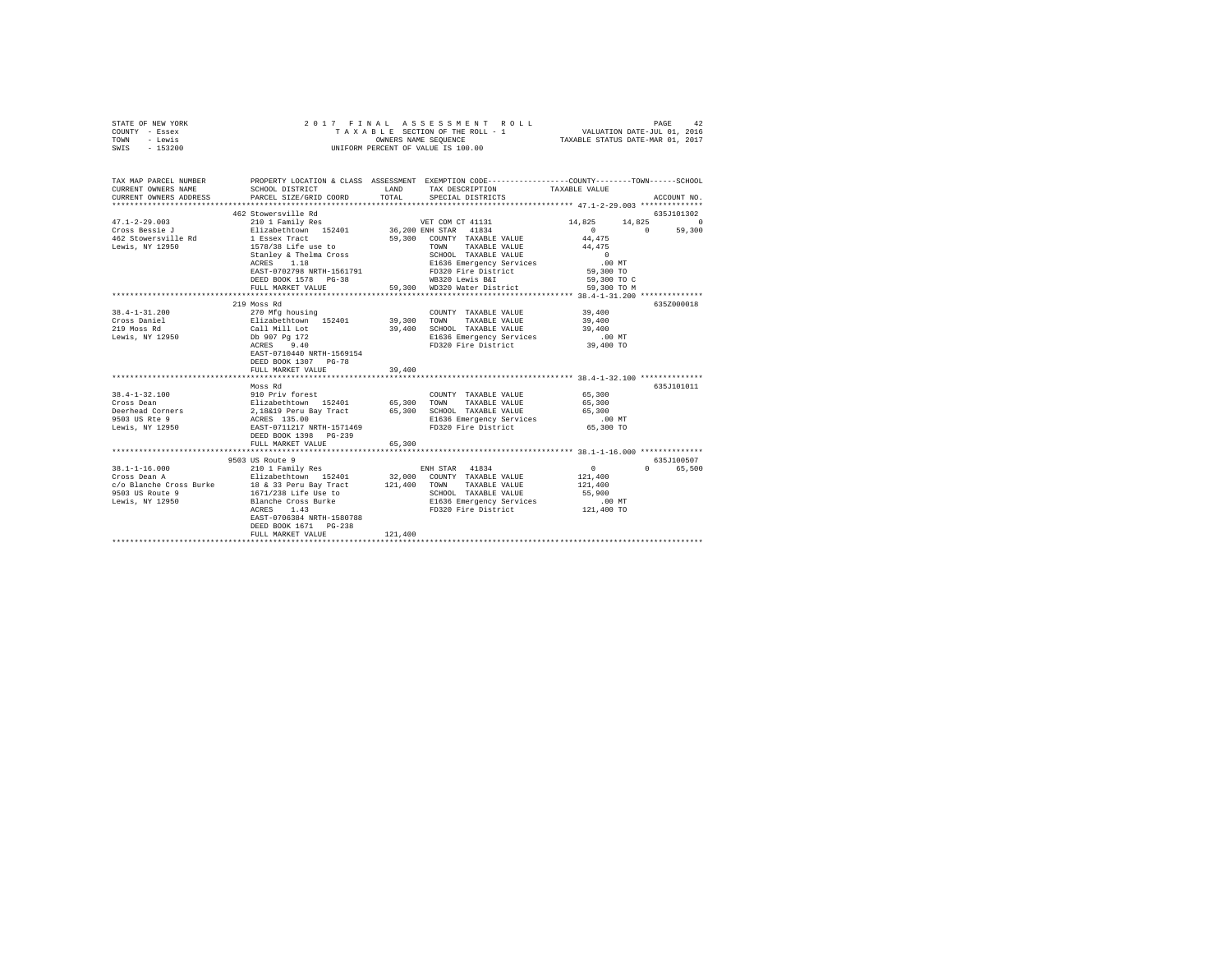| STATE OF NEW YORK |           |  | 2017 FINAL ASSESSMENT ROLL         |                                  | PAGE                        | 43 |
|-------------------|-----------|--|------------------------------------|----------------------------------|-----------------------------|----|
| COUNTY - Essex    |           |  | TAXABLE SECTION OF THE ROLL - 1    |                                  | VALUATION DATE-JUL 01, 2016 |    |
| TOWN              | - Lewis   |  | OWNERS NAME SEOUENCE               | TAXABLE STATUS DATE-MAR 01, 2017 |                             |    |
| SWIS              | $-153200$ |  | UNIFORM PERCENT OF VALUE IS 100.00 |                                  |                             |    |

| TAX MAP PARCEL NUMBER<br>CURRENT OWNERS NAME | SCHOOL DISTRICT                                                                       | LAND         | PROPERTY LOCATION & CLASS ASSESSMENT EXEMPTION CODE---------------COUNTY-------TOWN-----SCHOOL<br>TAX DESCRIPTION | TAXABLE VALUE     |                        |
|----------------------------------------------|---------------------------------------------------------------------------------------|--------------|-------------------------------------------------------------------------------------------------------------------|-------------------|------------------------|
| CURRENT OWNERS ADDRESS                       | PARCEL SIZE/GRID COORD                                                                | TOTAL        | SPECIAL DISTRICTS                                                                                                 |                   | ACCOUNT NO.            |
|                                              | ***************************                                                           |              |                                                                                                                   |                   |                        |
|                                              | Deerhead-Reber Rd                                                                     |              |                                                                                                                   |                   | 635J191006             |
| $38.4 - 1 - 8.112$                           | 322 Rural vac>10                                                                      |              | COUNTY TAXABLE VALUE                                                                                              | 27,700            |                        |
| Cross Dean A                                 | Elizabethtown 152401<br>24 Peru Bay Tract<br>ACRES 10.00<br>EAST-0712218 NRTH-1575541 | 27,700 TOWN  | TAXABLE VALUE                                                                                                     | 27,700            |                        |
| Deerhead Corners                             |                                                                                       |              | 27,700 SCHOOL TAXABLE VALUE                                                                                       | 27,700            |                        |
| 9503 US Rte 9                                |                                                                                       |              | E1636 Emergency Services                                                                                          | .00 MT            |                        |
| Lewis, NY 12950                              | DEED BOOK 1398 PG-235                                                                 |              | FD320 Fire District                                                                                               | 27,700 TO         |                        |
|                                              | FULL MARKET VALUE                                                                     | 27,700       |                                                                                                                   |                   |                        |
|                                              | 523 Moss Rd                                                                           |              |                                                                                                                   |                   | 635Z000022             |
| $38.4 - 1 - 22.500$                          | 210 1 Family Res                                                                      |              | BAS STAR 41854                                                                                                    | $\circ$           | 30,000<br>$\mathbf{a}$ |
| Cross Debrah M                               |                                                                                       |              | 39,100 COUNTY TAXABLE VALUE                                                                                       | 119,100           |                        |
| 523 Moss Rd                                  | Elizabethtown 152401<br>21 Peru Bay Tract                                             | 119,100      | TOWN<br>TAXABLE VALUE                                                                                             |                   |                        |
| Lewis, NY 12950                              | Db 909 Pg 33                                                                          |              | SCHOOL TAXABLE VALUE                                                                                              | 119,100<br>89,100 |                        |
|                                              | 9.10<br>ACRES                                                                         |              | E1636 Emergency Services                                                                                          | .00 MT            |                        |
|                                              | EAST-0712395 NRTH-1572341                                                             |              | FD320 Fire District                                                                                               | 119,100 TO        |                        |
|                                              | DEED BOOK 1307 PG-84                                                                  |              |                                                                                                                   |                   |                        |
|                                              | FULL MARKET VALUE                                                                     | 119,100      |                                                                                                                   |                   |                        |
|                                              | **************************                                                            | ************ |                                                                                                                   |                   |                        |
|                                              | 12 French Wav                                                                         |              |                                                                                                                   |                   | 635.T101111            |
| $46.2 - 1 - 10.000$                          | 210 1 Family Res                                                                      |              | COUNTY TAXABLE VALUE                                                                                              | 41,100            |                        |
| Cross Edward                                 | Elizabethtown 152401                                                                  | 27,300       | TOWN<br>TAXABLE VALUE                                                                                             | 41,100            |                        |
| PO Box 501                                   | 17 Platt Rogers Tract 4 41,100 SCHOOL TAXABLE VALUE                                   |              |                                                                                                                   | 41,100            |                        |
| Elizabethtown, NY 12932                      | ACRES<br>0.54                                                                         |              | E1636 Emergency Services                                                                                          | $.00$ MT          |                        |
|                                              | EAST-0690355 NRTH-1566559                                                             |              | FD320 Fire District                                                                                               | 41,100 TO         |                        |
|                                              | DEED BOOK 509<br>$PG-58$                                                              |              |                                                                                                                   |                   |                        |
|                                              | FULL MARKET VALUE                                                                     | 41,100       |                                                                                                                   |                   |                        |
|                                              |                                                                                       |              |                                                                                                                   |                   |                        |
|                                              | 81 Wells Hill Rd                                                                      |              |                                                                                                                   |                   | 635J103505             |
| $46.2 - 1 - 31.000$                          | 270 Mfg housing<br>Elizabethtown 152401                                               |              | BAS STAR 41854                                                                                                    | $\Omega$          | 30,000                 |
| Cross Jane                                   |                                                                                       |              | 31,600 COUNTY TAXABLE VALUE                                                                                       | 36,300            |                        |
| PO Box 507                                   | 16 Platt Rogers Tract 4 36,300<br>ACRES 1.00                                          |              | TOWN<br>TAXABLE VALUE                                                                                             | 36,300            |                        |
| Lewis, NY 12950                              |                                                                                       |              | SCHOOL TAXABLE VALUE                                                                                              | 6,300             |                        |
|                                              | EAST-0693969 NRTH-1564977                                                             |              | E1636 Emergency Services                                                                                          | $.00$ MT          |                        |
|                                              | DEED BOOK 808<br>$PG-39$                                                              |              | FD320 Fire District                                                                                               | 36,300 TO         |                        |
|                                              | FULL MARKET VALUE                                                                     | 36,300       |                                                                                                                   |                   |                        |
|                                              |                                                                                       |              |                                                                                                                   |                   |                        |
|                                              | 8899 US Route 9                                                                       |              |                                                                                                                   |                   | 635J102606             |
| $47.1 - 1 - 11.000$                          | 210 1 Family Res                                                                      |              | VET WAR CT 41121                                                                                                  | 11,625<br>11,625  | $\Omega$               |
| Cross Leona                                  | Elizabethtown 152401<br>3 Essex Tract                                                 |              | 32,200 BAS STAR 41854                                                                                             | $\overline{0}$    | $\Omega$<br>30,000     |
| Cross Tammy L                                |                                                                                       |              | 77,500 COUNTY TAXABLE VALUE                                                                                       | 65,875            |                        |
| 8899 US Rte 9                                | Db 900 Pg 179                                                                         |              | TOWN<br>TAXABLE VALUE                                                                                             | 65,875            |                        |
| Lewis, NY 12950                              | ACRES<br>1.60                                                                         |              | SCHOOL TAXABLE VALUE                                                                                              | 47.500            |                        |
|                                              | EAST-0701202 NRTH-1567353                                                             |              | E1636 Emergency Services                                                                                          | $.00$ MT          |                        |
|                                              | DEED BOOK 900<br>$PG-183$                                                             |              | FD320 Fire District 77,500 TO                                                                                     |                   |                        |
|                                              | FULL MARKET VALUE                                                                     | 77,500       |                                                                                                                   |                   |                        |
|                                              |                                                                                       |              |                                                                                                                   |                   |                        |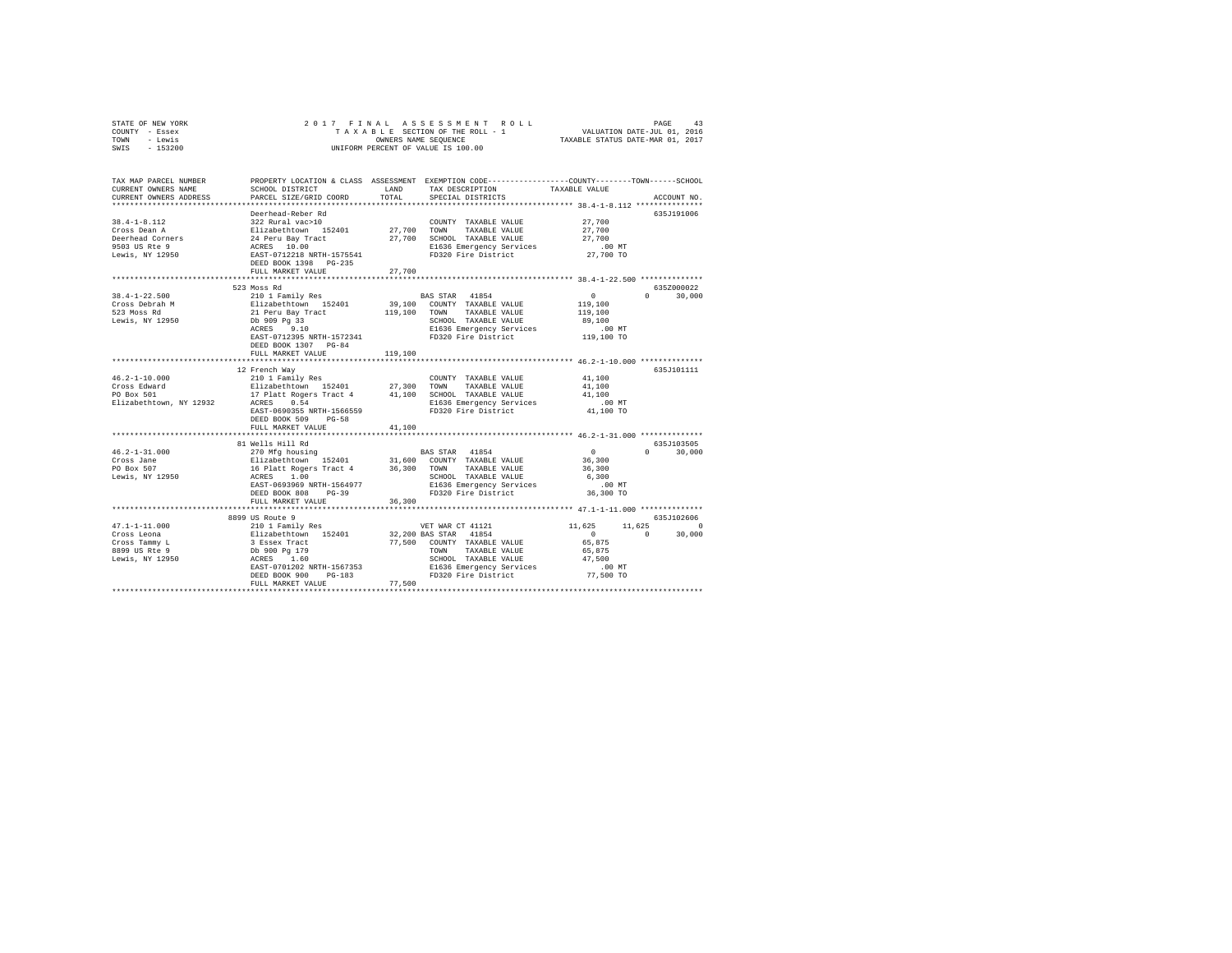| STATE OF NEW YORK                                | 2017 FINAL                                                                                                                                     |             |                                                      |                                                                                                 |  |  |  |  |
|--------------------------------------------------|------------------------------------------------------------------------------------------------------------------------------------------------|-------------|------------------------------------------------------|-------------------------------------------------------------------------------------------------|--|--|--|--|
| COUNTY - Essex                                   |                                                                                                                                                |             |                                                      |                                                                                                 |  |  |  |  |
| - Lewis<br>TOWN                                  | UNIFORM PERCENT OF VALUE IS 100.00                                                                                                             |             |                                                      |                                                                                                 |  |  |  |  |
| $-153200$<br>SWIS                                |                                                                                                                                                |             |                                                      |                                                                                                 |  |  |  |  |
|                                                  |                                                                                                                                                |             |                                                      |                                                                                                 |  |  |  |  |
|                                                  |                                                                                                                                                |             |                                                      |                                                                                                 |  |  |  |  |
| TAX MAP PARCEL NUMBER                            |                                                                                                                                                |             |                                                      | PROPERTY LOCATION & CLASS ASSESSMENT EXEMPTION CODE---------------COUNTY-------TOWN------SCHOOL |  |  |  |  |
| CURRENT OWNERS NAME                              | SCHOOL DISTRICT LAND                                                                                                                           |             | TAX DESCRIPTION                                      | TAXABLE VALUE                                                                                   |  |  |  |  |
| CURRENT OWNERS ADDRESS                           | PARCEL SIZE/GRID COORD                                                                                                                         | TOTAL       | SPECIAL DISTRICTS                                    | ACCOUNT NO.                                                                                     |  |  |  |  |
| ************************                         |                                                                                                                                                |             |                                                      |                                                                                                 |  |  |  |  |
|                                                  | 8579 US Route 9                                                                                                                                |             |                                                      | 635J101204                                                                                      |  |  |  |  |
| $47.13 - 1 - 11.000$                             | 210 1 Family Res                                                                                                                               |             | COUNTY TAXABLE VALUE                                 | 70,600                                                                                          |  |  |  |  |
| Cross Richard H                                  |                                                                                                                                                |             | TOWN<br>TAXABLE VALUE<br>70,600 SCHOOL TAXABLE VALUE | 70,600<br>70,600                                                                                |  |  |  |  |
| Bronson Betty<br>PO Box 93                       |                                                                                                                                                |             |                                                      | .00MT                                                                                           |  |  |  |  |
| Lewis, NY 12950                                  | reviewer 192401 182401 186,800<br>2 Platt Rogers Tract 1 1 70,600<br>1380/77 Life Use To<br>Thurman L French<br>Thurman L French<br>RCRES 1.81 |             | E1636 Emergency Services<br>FD320 Fire District      | 70,600 TO                                                                                       |  |  |  |  |
|                                                  |                                                                                                                                                |             | WB320 Lewis B&I                                      | 70,600 TO C                                                                                     |  |  |  |  |
|                                                  | EAST-0700999 NRTH-1559479                                                                                                                      |             | WD320 Water District                                 | 70,600 TO M                                                                                     |  |  |  |  |
|                                                  | DEED BOOK 558 PG-190                                                                                                                           |             |                                                      |                                                                                                 |  |  |  |  |
|                                                  | FULL MARKET VALUE                                                                                                                              | 70,600      |                                                      |                                                                                                 |  |  |  |  |
|                                                  |                                                                                                                                                |             |                                                      |                                                                                                 |  |  |  |  |
|                                                  | 8630 US Route 9                                                                                                                                |             |                                                      | 635J103508                                                                                      |  |  |  |  |
|                                                  | 210 1 Family Res                                                                                                                               |             | COUNTY TAXABLE VALUE                                 | 50,800                                                                                          |  |  |  |  |
| 47.1-2-21.000<br>Cross Thomas                    | Elizabethtown 152401                                                                                                                           | 32,400 TOWN | TAXABLE VALUE                                        | 50,800                                                                                          |  |  |  |  |
| 487 Stowersville Rd                              |                                                                                                                                                |             | 50,800 SCHOOL TAXABLE VALUE                          | 50,800                                                                                          |  |  |  |  |
| Lewis, NY 12950                                  | 1 Essex Tract<br>ACRES 0.50                                                                                                                    |             | E1636 Emergency Services                             | $.00$ MT                                                                                        |  |  |  |  |
|                                                  | EAST-0702027 NRTH-1560513                                                                                                                      |             | FD320 Fire District                                  | 50,800 TO                                                                                       |  |  |  |  |
|                                                  | DEED BOOK 979 PG-6                                                                                                                             |             | WB320 Lewis B&I                                      | 50,800 TO C                                                                                     |  |  |  |  |
|                                                  | FULL MARKET VALUE                                                                                                                              |             | 50,800 WD320 Water District                          | 50,800 TO M                                                                                     |  |  |  |  |
|                                                  | *************************                                                                                                                      |             |                                                      |                                                                                                 |  |  |  |  |
|                                                  | 487 Stowersville Rd                                                                                                                            |             |                                                      | 635J103107                                                                                      |  |  |  |  |
| $47.1 - 2 - 35.000$                              | 210 1 Family Res                                                                                                                               |             | BAS STAR 41854                                       | $\sim$ 0<br>$0 \t 30,000$                                                                       |  |  |  |  |
| Cross Thomas                                     | --------chrown 152401<br>1 Essex Tract<br>ACRES 3.25<br>EAST-0703415 NRTH-1562210<br>DEED BOOK 1078                                            |             | 38,300 COUNTY TAXABLE VALUE                          | 202,400                                                                                         |  |  |  |  |
| Cross Vanessa                                    |                                                                                                                                                |             | 202,400 TOWN TAXABLE VALUE                           | 202,400                                                                                         |  |  |  |  |
| 487 Stowersville Rd<br>Lewis, NY 12950           |                                                                                                                                                |             | SCHOOL TAXABLE VALUE                                 | 172,400                                                                                         |  |  |  |  |
|                                                  |                                                                                                                                                |             | E1636 Emergency Services<br>FD320 Fire District      | $.00$ MT                                                                                        |  |  |  |  |
|                                                  |                                                                                                                                                |             |                                                      | 202,400 TO                                                                                      |  |  |  |  |
|                                                  | FULL MARKET VALUE                                                                                                                              | 202,400     |                                                      |                                                                                                 |  |  |  |  |
|                                                  |                                                                                                                                                |             |                                                      |                                                                                                 |  |  |  |  |
| $46.2 - 1 - 9.100$                               | 125 Seventy Ln<br>210 1 Family Res                                                                                                             |             |                                                      | 635J102706                                                                                      |  |  |  |  |
| Cross Tracy C                                    | Elizabethtown 152401                                                                                                                           | 21,000      | COUNTY TAXABLE VALUE<br>TOWN<br>TAXABLE VALUE        | 53,700<br>53,700                                                                                |  |  |  |  |
|                                                  |                                                                                                                                                |             | SCHOOL TAXABLE VALUE                                 | 53,700                                                                                          |  |  |  |  |
| 9743 US Route 9<br>Lewis, NY 12950               | 17 Platt Rogers Tract 4 53,700<br>ACRES 0.62                                                                                                   |             | E1636 Emergency Services                             | $.00$ MT                                                                                        |  |  |  |  |
|                                                  | EAST-0689972 NRTH-1566863                                                                                                                      |             | FD320 Fire District                                  | 53,700 TO                                                                                       |  |  |  |  |
|                                                  | DEED BOOK 1806 PG-52                                                                                                                           |             |                                                      |                                                                                                 |  |  |  |  |
|                                                  | FULL MARKET VALUE                                                                                                                              | 53,700      |                                                      |                                                                                                 |  |  |  |  |
|                                                  |                                                                                                                                                |             |                                                      |                                                                                                 |  |  |  |  |
|                                                  | 9764 US Route 9                                                                                                                                |             |                                                      | 635J104807                                                                                      |  |  |  |  |
|                                                  | 312 Vac w/imprv                                                                                                                                |             | COUNTY TAXABLE VALUE                                 | 34,600                                                                                          |  |  |  |  |
| 29.-2-21.000<br>Cross Wyman                      | Elizabethtown 152401 34,200 TOWN                                                                                                               |             | TAXABLE VALUE                                        | 34,600                                                                                          |  |  |  |  |
|                                                  | 21 Essex Tract                                                                                                                                 |             | 34,600 SCHOOL TAXABLE VALUE                          | 34,600                                                                                          |  |  |  |  |
| Cross Deborah<br>106 55W 750S                    | ACRES 20.57                                                                                                                                    |             | E1636 Emergency Services                             | $.00$ MT                                                                                        |  |  |  |  |
| Wolcottville, IN 46795 EAST-0706933 NRTH-1586419 |                                                                                                                                                |             | FD320 Fire District                                  | 34,600 TO                                                                                       |  |  |  |  |
|                                                  | DEED BOOK 1332 PG-62                                                                                                                           |             |                                                      |                                                                                                 |  |  |  |  |
|                                                  | FULL MARKET VALUE                                                                                                                              | 34,600      |                                                      |                                                                                                 |  |  |  |  |
|                                                  |                                                                                                                                                |             |                                                      |                                                                                                 |  |  |  |  |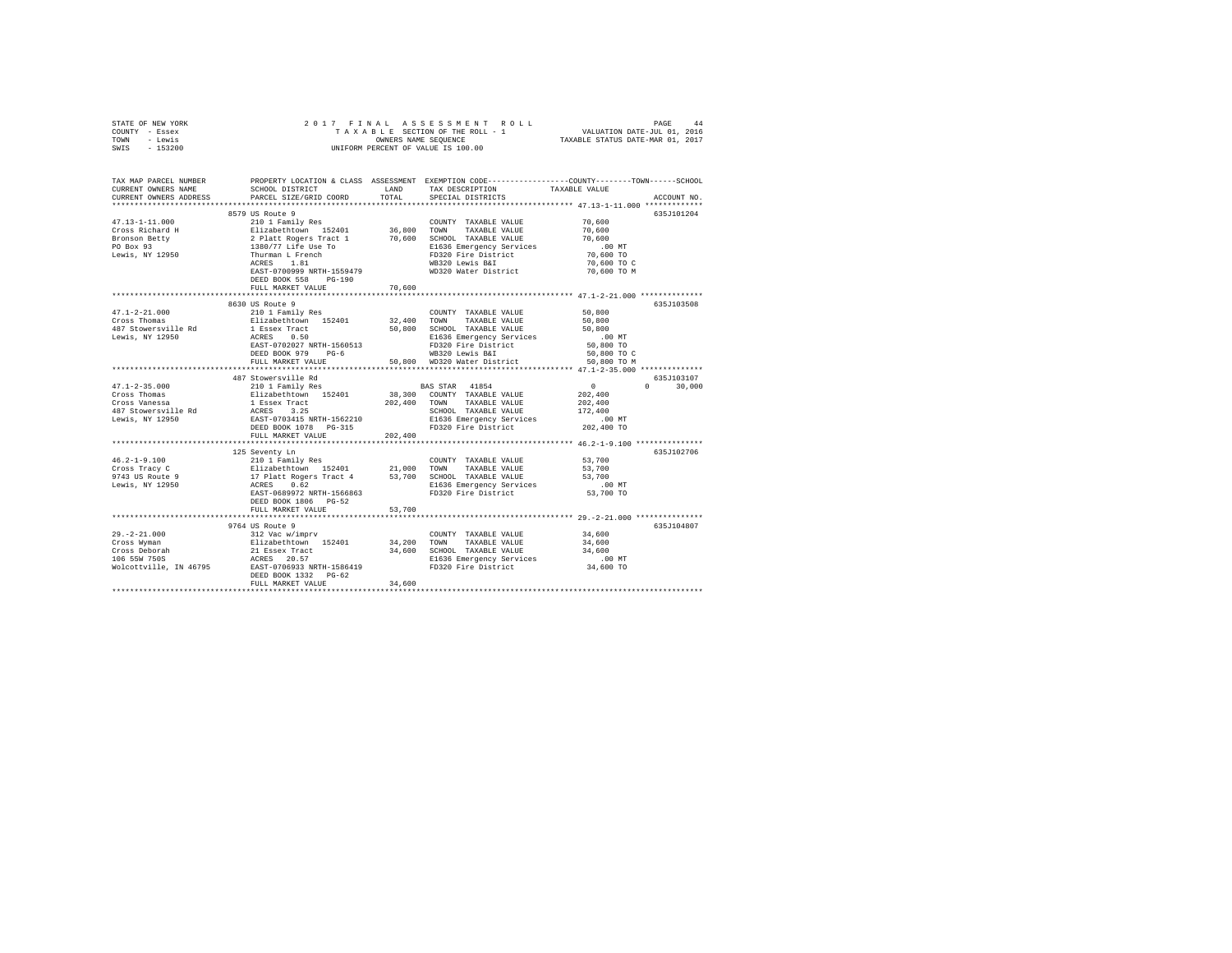| STATE OF NEW YORK | 2017 FINAL ASSESSMENT ROLL         | 45<br>PAGE                       |
|-------------------|------------------------------------|----------------------------------|
| COUNTY - Essex    | TAXABLE SECTION OF THE ROLL - 1    | VALUATION DATE-JUL 01, 2016      |
| TOWN<br>- Lewis   | OWNERS NAME SEOUENCE               | TAXABLE STATUS DATE-MAR 01, 2017 |
| - 153200<br>SWIS  | UNIFORM PERCENT OF VALUE IS 100.00 |                                  |

| TAX MAP PARCEL NUMBER<br>CURRENT OWNERS NAME<br>CURRENT OWNERS ADDRESS | SCHOOL DISTRICT<br>PARCEL SIZE/GRID COORD          | LAND<br>TOTAL | PROPERTY LOCATION & CLASS ASSESSMENT EXEMPTION CODE----------------COUNTY-------TOWN------SCHOOL<br>TAX DESCRIPTION<br>SPECIAL DISTRICTS | TAXABLE VALUE | ACCOUNT NO.                      |
|------------------------------------------------------------------------|----------------------------------------------------|---------------|------------------------------------------------------------------------------------------------------------------------------------------|---------------|----------------------------------|
|                                                                        |                                                    |               |                                                                                                                                          |               |                                  |
| $38.3 - 1 - 36.200$                                                    | 9039 US Route 9<br>210 1 Family Res                |               | BAS STAR 41854                                                                                                                           | $\Omega$      | 6357007012<br>$\Omega$<br>30,000 |
| Crowningshield Brian A                                                 | Elizabethtown 152401                               | 35,300        | COUNTY TAXABLE VALUE                                                                                                                     | 190,900       |                                  |
| Crowningshield Rhonda L                                                | 4 Essex Tract                                      | 190,900       | TOWN<br>TAXABLE VALUE                                                                                                                    | 190,900       |                                  |
| 9039 US Rte 9                                                          | 4.71<br>ACRES                                      |               | SCHOOL TAXABLE VALUE                                                                                                                     | 160,900       |                                  |
| Lewis, NY 12950                                                        | EAST-0701597 NRTH-1570603                          |               | E1636 Emergency Services                                                                                                                 | $.00$ MT      |                                  |
|                                                                        | DEED BOOK 1545<br>$PG-207$<br>FULL MARKET VALUE    | 190,900       | FD320 Fire District<br>*********************************** 38.3-1-36.300 ***************                                                 | 190,900 TO    |                                  |
|                                                                        | 9037 US Route 9                                    |               |                                                                                                                                          |               | 635Z007013                       |
| $38.3 - 1 - 36.300$                                                    | 210 1 Family Res                                   |               | COUNTY TAXABLE VALUE                                                                                                                     | 75,400        |                                  |
| Crowningshield Brian A                                                 | Elizabethtown 152401                               | 31,900        | TOWN<br>TAXABLE VALUE                                                                                                                    | 75,400        |                                  |
| Crowningshield Rhonda L                                                | 4 Essex Tract                                      | 75,400        | SCHOOL TAXABLE VALUE                                                                                                                     | 75,400        |                                  |
| 9039 US Route 9                                                        | 1.28<br>ACRES                                      |               | E1636 Emergency Services                                                                                                                 | $.00$ MT      |                                  |
| Lewis, NY 12950                                                        | EAST-0701820 NRTH-1570411                          |               | FD320 Fire District                                                                                                                      | 75,400 TO     |                                  |
|                                                                        | DEED BOOK 1821 PG-190                              |               |                                                                                                                                          |               |                                  |
|                                                                        | FULL MARKET VALUE                                  | 75,400        |                                                                                                                                          |               |                                  |
|                                                                        |                                                    |               |                                                                                                                                          |               |                                  |
|                                                                        | Deerhead-Reber Rd                                  |               |                                                                                                                                          |               | 635J190010                       |
| $38.2 - 1 - 11.200$                                                    | 322 Rural vac>10                                   |               | COUNTY TAXABLE VALUE                                                                                                                     | 57,800        |                                  |
| Crowningshield Chad                                                    | Elizabethtown 152401                               | 57,800        | <b>TOWN</b><br>TAXABLE VALUE                                                                                                             | 57,800        |                                  |
| Crowningshield Danielle M                                              | 31 Peru Bay Tract                                  | 57,800        | SCHOOL TAXABLE VALUE                                                                                                                     | 57,800        |                                  |
| 549 State Route 9B                                                     | ACRES 105.52                                       |               | E1636 Emergency Services                                                                                                                 | .00MT         |                                  |
| Rouses Point, NY 12979                                                 | EAST-0714997 NRTH-1578425                          |               | FD320 Fire District                                                                                                                      | 57,800 TO     |                                  |
|                                                                        | DEED BOOK 1471 PG-127                              |               |                                                                                                                                          |               |                                  |
|                                                                        | FULL MARKET VALUE                                  | 57,800        |                                                                                                                                          |               |                                  |
|                                                                        | 9045 US Route 9                                    |               |                                                                                                                                          |               | 635J101307                       |
| $38.3 - 1 - 36.100$                                                    | 210 1 Family Res                                   |               | ENH STAR 41834                                                                                                                           | $\Omega$      | $\Omega$<br>65,500               |
| Crowningshield Florence                                                | Elizabethtown 152401                               | 29,300        | COUNTY TAXABLE VALUE                                                                                                                     | 94,400        |                                  |
| Crowningshield Harold                                                  | 4 Essex Tract                                      | 94,400        | TOWN<br>TAXABLE VALUE                                                                                                                    | 94,400        |                                  |
| 9045 US Route 9                                                        | 0.76<br>ACRES                                      |               | SCHOOL TAXABLE VALUE                                                                                                                     | 28,900        |                                  |
| Lewis, NY 12950                                                        | EAST-0702073 NRTH-1570704                          |               | E1636 Emergency Services                                                                                                                 | $.00$ MT      |                                  |
|                                                                        | DEED BOOK 1623<br>$PG-320$                         |               | FD320 Fire District                                                                                                                      | 94,400 TO     |                                  |
|                                                                        | FULL MARKET VALUE                                  | 94,400        |                                                                                                                                          |               |                                  |
|                                                                        | *************************************              |               |                                                                                                                                          |               |                                  |
|                                                                        | Deerhead-Reber Rd                                  |               |                                                                                                                                          |               | 635J101401                       |
| $38.2 - 1 - 19.100$                                                    | 322 Rural vac>10                                   |               | COUNTY TAXABLE VALUE                                                                                                                     | 28,400        |                                  |
| Crowningshield L Trust                                                 | Elizabethtown 152401                               | 28,400        | TOWN<br>TAXABLE VALUE                                                                                                                    | 28,400        |                                  |
| Crowningshield C Trust                                                 | 28 Peru Bay Tract                                  | 28,400        | SCHOOL TAXABLE VALUE                                                                                                                     | 28,400        |                                  |
| 3342 Lathrop Ave                                                       | ACRES 35.00                                        |               | E1636 Emergency Services                                                                                                                 | .00MT         |                                  |
| Simi Valley, CA 93063                                                  | EAST-0709237 NRTH-1579012<br>DEED BOOK 1079 PG-258 |               | FD320 Fire District                                                                                                                      | 28,400 TO     |                                  |
|                                                                        | FULL MARKET VALUE                                  | 28,400        |                                                                                                                                          |               |                                  |
|                                                                        |                                                    |               |                                                                                                                                          |               |                                  |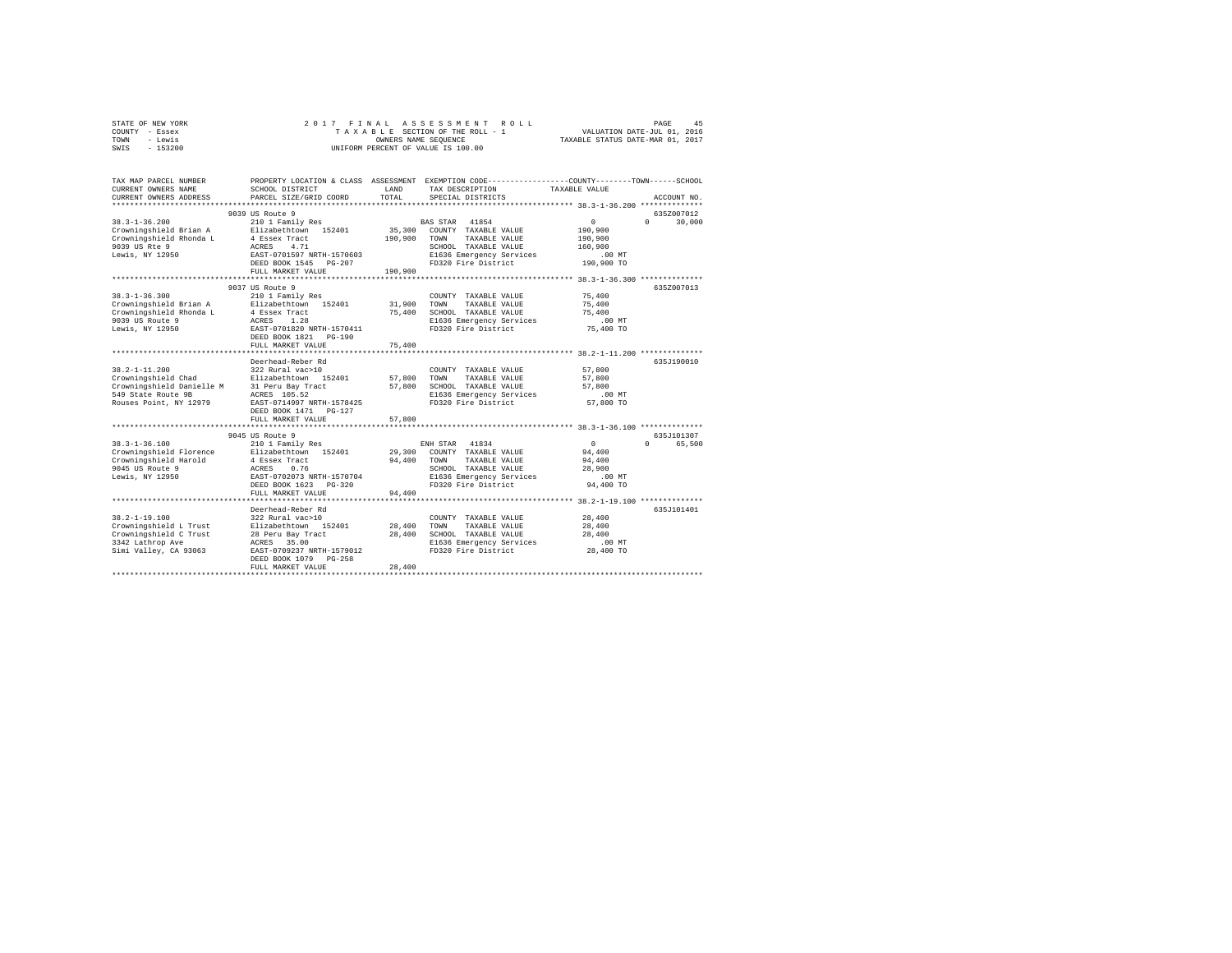| STATE OF NEW YORK                                                                                                    |                                               |             |                                                                                                 |                                  |             |
|----------------------------------------------------------------------------------------------------------------------|-----------------------------------------------|-------------|-------------------------------------------------------------------------------------------------|----------------------------------|-------------|
| COUNTY - Essex                                                                                                       |                                               |             |                                                                                                 |                                  |             |
| TOWN - Lewis                                                                                                         |                                               |             | OWNERS NAME SEQUENCE                                                                            | TAXABLE STATUS DATE-MAR 01, 2017 |             |
| SWIS - 153200                                                                                                        |                                               |             | UNIFORM PERCENT OF VALUE IS 100.00                                                              |                                  |             |
|                                                                                                                      |                                               |             |                                                                                                 |                                  |             |
| TAX MAP PARCEL NUMBER                                                                                                |                                               |             | PROPERTY LOCATION & CLASS ASSESSMENT EXEMPTION CODE---------------COUNTY-------TOWN------SCHOOL |                                  |             |
| CURRENT OWNERS NAME                                                                                                  | SCHOOL DISTRICT                               | LAND        | TAX DESCRIPTION                                                                                 | TAXABLE VALUE                    |             |
| CURRENT OWNERS ADDRESS                                                                                               | PARCEL SIZE/GRID COORD                        | TOTAL       | SPECIAL DISTRICTS                                                                               |                                  | ACCOUNT NO. |
|                                                                                                                      |                                               |             |                                                                                                 |                                  |             |
|                                                                                                                      | 351 Deerhead-Reber Rd                         |             |                                                                                                 |                                  | 635J190011  |
| $38.4 - 1 - 8.120$                                                                                                   | 210 1 Family Res                              |             | ENH STAR 41834                                                                                  | $\sim$ 0                         | 0 65,500    |
|                                                                                                                      |                                               |             |                                                                                                 | 93,700                           |             |
| Crowningshield Leon R                                                                                                | Elizabethtown 152401                          |             | 38,600 COUNTY TAXABLE VALUE                                                                     | 93,700                           |             |
| Burke Blanche M                                                                                                      | 24 Peru Bay Tract                             |             | 93,700 TOWN TAXABLE VALUE                                                                       |                                  |             |
| c/o Wilma Crowningshield                                                                                             | 1639/52-Life Use to<br>Wilma R Crowningshield |             | SCHOOL TAXABLE VALUE                                                                            | 28,200                           |             |
| 351 Deerhead Reber Rd                                                                                                | Wilma R Crowningshield                        |             | E1636 Emergency Services<br>E1636 Emergency Services                                            | $.00$ MT                         |             |
| Lewis, NY 12950-9706                                                                                                 | ACRES 8.50                                    |             |                                                                                                 | 93,700 TO                        |             |
|                                                                                                                      | EAST-0713379 NRTH-1576239                     |             |                                                                                                 |                                  |             |
|                                                                                                                      | DEED BOOK 1639 PG-52                          |             |                                                                                                 |                                  |             |
|                                                                                                                      | FULL MARKET VALUE                             | 93,700      |                                                                                                 |                                  |             |
|                                                                                                                      |                                               |             |                                                                                                 |                                  |             |
|                                                                                                                      | Deerhead-Reber Rd                             |             |                                                                                                 |                                  | 635J101405  |
| $38.2 - 1 - 11.100$                                                                                                  | 321 Abandoned ag                              |             | COUNTY TAXABLE VALUE                                                                            | 44,500                           |             |
| Crowningshield Leon Trust Elizabethtown 152401                                                                       |                                               |             | 44,500 TOWN TAXABLE VALUE                                                                       | 44,500                           |             |
| Crowningshield C Trust                                                                                               | 25 & 31 Peru Bay Tract                        |             | 44,500 SCHOOL TAXABLE VALUE                                                                     | 44,500                           |             |
| 3342 Lathrop Ave                                                                                                     | ACRES 41.00                                   |             | E1636 Emergency Services                                                                        | .00MT                            |             |
| Simi Valley, CA 93063                                                                                                | EAST-0715254 NRTH-1576330                     |             | FD320 Fire District                                                                             | 44,500 TO                        |             |
|                                                                                                                      | DEED BOOK 1106 PG-199                         |             |                                                                                                 |                                  |             |
|                                                                                                                      | FULL MARKET VALUE                             | 44,500      |                                                                                                 |                                  |             |
|                                                                                                                      |                                               |             |                                                                                                 |                                  |             |
|                                                                                                                      | Deerhead-Reber Rd                             |             |                                                                                                 |                                  | 635J101315  |
| $38.2 - 1 - 17.000$                                                                                                  | 322 Rural vac>10                              |             | COUNTY TAXABLE VALUE                                                                            | 27,700                           |             |
| Crowningshield Leon Trust<br>Crowningshield C Trust 28 Peru Bay Tract<br>3342 Lathron Ave 28 Peru Bay Tract          |                                               |             | 27.700 TOWN TAXABLE VALUE                                                                       | 27,700                           |             |
|                                                                                                                      |                                               |             | 27,700 SCHOOL TAXABLE VALUE                                                                     | 27,700                           |             |
| 3342 Lathrop Ave                                                                                                     |                                               |             | E1636 Emergency Services                                                                        | .00MT                            |             |
| Simi Valley, CA 93063                                                                                                | 9ac<br>ACRES 10.00                            |             | FD320 Fire District                                                                             | 27,700 TO                        |             |
|                                                                                                                      | EAST-0708658 NRTH-1577993                     |             |                                                                                                 |                                  |             |
|                                                                                                                      | DEED BOOK 1079 PG-258                         |             |                                                                                                 |                                  |             |
|                                                                                                                      | FULL MARKET VALUE                             | 27,700      |                                                                                                 |                                  |             |
|                                                                                                                      |                                               |             |                                                                                                 |                                  |             |
|                                                                                                                      | Deerhead-Reber Rd                             |             |                                                                                                 |                                  | 635J101314  |
| $38.2 - 1 - 18.000$                                                                                                  | 314 Rural vac<10                              |             | COUNTY TAXABLE VALUE                                                                            | 16,800                           |             |
| 38.2-1-18.000<br>Commingshield Leon Trust<br>Crowningshield C Trust<br>28 Peru Bay Tract                             |                                               | 16,800 TOWN | TAXABLE VALUE                                                                                   | 16,800                           |             |
|                                                                                                                      |                                               |             | 16,800 SCHOOL TAXABLE VALUE                                                                     | 16,800                           |             |
| 3342 Lathrop Ave                                                                                                     | 9.5ac                                         |             | E1636 Emergency Services                                                                        | $.00$ MT                         |             |
| Simi Valley, CA 93063                                                                                                | ACRES 5.50                                    |             | FD320 Fire District                                                                             | 16,800 TO                        |             |
|                                                                                                                      | EAST-0708866 NRTH-1578752                     |             |                                                                                                 |                                  |             |
|                                                                                                                      | DEED BOOK 1079 PG-258                         |             |                                                                                                 |                                  |             |
|                                                                                                                      | FULL MARKET VALUE                             | 16,800      |                                                                                                 |                                  |             |
|                                                                                                                      |                                               |             |                                                                                                 |                                  |             |
|                                                                                                                      | 351 Deerhead-Reber Rd                         |             |                                                                                                 |                                  | 635J101406  |
| $38.4 - 1 - 8.111$                                                                                                   | 322 Rural vac>10                              |             | COUNTY TAXABLE VALUE                                                                            | 78,400                           |             |
|                                                                                                                      |                                               |             | 78,400 TOWN TAXABLE VALUE                                                                       | 78,400                           |             |
| Crowningshield Leon Trust Elizabethtown 152401<br>Crowningshield C Trust 24 Peru Bay Tract<br>Crowningshield C Trust |                                               |             | 78,400 SCHOOL TAXABLE VALUE                                                                     | 78,400                           |             |
| 3342 Lathrop Ave                                                                                                     | ACRES 84.70                                   |             |                                                                                                 | $.00$ MT                         |             |
| Simi Valley, CA 93063                                                                                                | EAST-0712996 NRTH-1574970                     |             | E1636 Emergency Services<br>FD320 Fire District                                                 | 78,400 TO                        |             |
|                                                                                                                      |                                               |             |                                                                                                 |                                  |             |
|                                                                                                                      | DEED BOOK 1106 PG-199                         | 78,400      |                                                                                                 |                                  |             |
|                                                                                                                      | FULL MARKET VALUE                             |             |                                                                                                 |                                  |             |
|                                                                                                                      |                                               |             |                                                                                                 |                                  |             |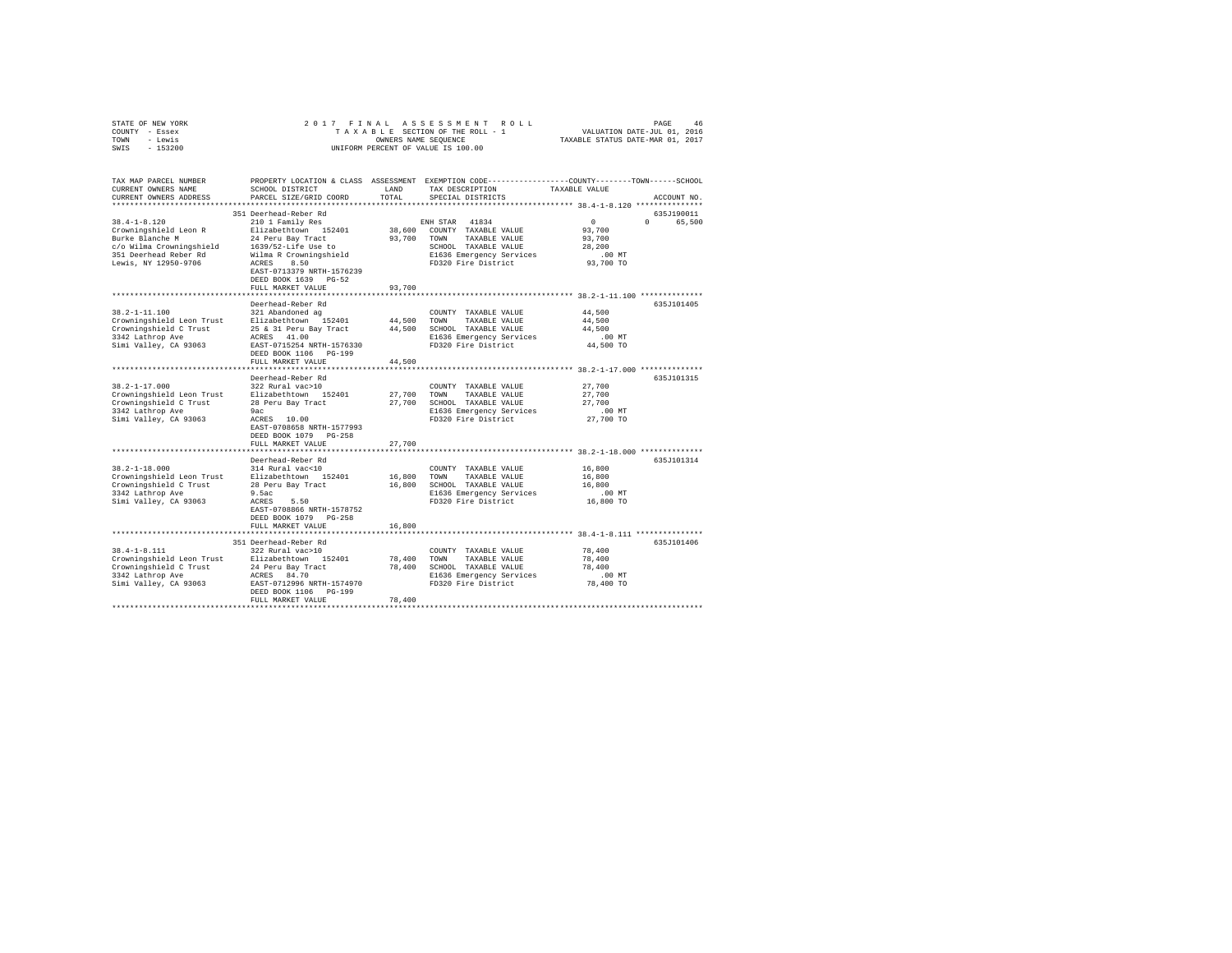| STATE OF NEW YORK<br>COUNTY - Essex<br>TOWN<br>- Lewis<br>SWIS<br>$-153200$                                                                                                                   | 2017 FINAL                                                                                                                                                                                                                             | OWNERS NAME SEQUENCE<br>UNIFORM PERCENT OF VALUE IS 100.00 | ASSESSMENT<br>ROLL<br>TAXABLE SECTION OF THE ROLL - 1                                                                                                                                                            | VALUATION DATE-JUL 01, 2016<br>TAXABLE STATUS DATE-MAR 01, 2017                    | 47<br>PAGE                                             |
|-----------------------------------------------------------------------------------------------------------------------------------------------------------------------------------------------|----------------------------------------------------------------------------------------------------------------------------------------------------------------------------------------------------------------------------------------|------------------------------------------------------------|------------------------------------------------------------------------------------------------------------------------------------------------------------------------------------------------------------------|------------------------------------------------------------------------------------|--------------------------------------------------------|
| TAX MAP PARCEL NUMBER<br>CURRENT OWNERS NAME<br>CURRENT OWNERS ADDRESS                                                                                                                        | PROPERTY LOCATION & CLASS ASSESSMENT EXEMPTION CODE---------------COUNTY-------TOWN-----SCHOOL<br>SCHOOL DISTRICT<br>PARCEL SIZE/GRID COORD                                                                                            | LAND<br>TOTAL                                              | TAX DESCRIPTION<br>SPECIAL DISTRICTS                                                                                                                                                                             | TAXABLE VALUE                                                                      | ACCOUNT NO.                                            |
| $38.4 - 1 - 12.100$<br>Crowningshield Mary Ann<br>432 Deerhead Rd<br>Lewis, NY 12950                                                                                                          | 432 Deerhead-Reber Rd<br>240 Rural res<br>Elizabethtown 152401<br>24 & 25 Peru Bav Tract<br>25ac<br>ACRES 22.00<br>EAST-0715295 NRTH-1575050<br>DEED BOOK 456 PG-120<br>FULL MARKET VALUE                                              | 47,100 ENH STAR<br>157,000<br>157,000                      | AGED ALL 41800<br>41834<br>COUNTY TAXABLE VALUE<br>TOWN<br>TAXABLE VALUE<br>SCHOOL TAXABLE VALUE<br>E1636 Emergency Services<br>FD320 Fire District                                                              | 78,500<br>$\sim$<br>78,500<br>78,500<br>13,000<br>.00MT<br>157,000 TO              | 635J101402<br>78,500<br>78,500<br>$\sim$ 0<br>65,500   |
|                                                                                                                                                                                               | 99 Redmond Rd                                                                                                                                                                                                                          |                                                            |                                                                                                                                                                                                                  |                                                                                    | 635J101715                                             |
| $47.4 - 1 - 1.100$<br>Crowningshield Michael J<br>Crowningshield Bette F<br>Redmond Rd<br>PO Box 569<br>Lewis, NY 12950<br>$47.13 - 1 - 5.000$<br>Crowningshield Theresa J<br>37 Osawentha Dr | 210 1 Family Res<br>Elizabethtown 152401<br>4 Platt Rogers Tract 1<br>ACRES 10.00 BANK PNYMAC<br>EAST-0708282 NRTH-1558644<br>DEED BOOK 993 PG-260<br>FULL MARKET VALUE<br>37 Osawentha Dr<br>210 1 Family Res<br>Elizabethtown 152401 | 39,800<br>252,300<br>252,300<br>31,000<br>131,500          | BAS STAR 41854<br>COUNTY TAXABLE VALUE<br>TOWN<br>TAXABLE VALUE<br>SCHOOL TAXABLE VALUE<br>E1636 Emergency Services<br>FD320 Fire District<br>41854<br>BAS STAR<br>COUNTY TAXABLE VALUE<br>TOWN<br>TAXABLE VALUE | $\circ$<br>252,300<br>252,300<br>222,300<br>$.00$ MT<br>252,300 TO<br>0<br>131,500 | 30,000<br>$\Omega$<br>635J102004<br>$\Omega$<br>30,000 |
| PO Box 89<br>Lewis, NY 12950                                                                                                                                                                  | 14 Platt Rogers Tract 4<br>0.40<br>ACRES<br>EAST-0700799 NRTH-1560428<br>DEED BOOK 1103 PG-280<br>FULL MARKET VALUE                                                                                                                    |                                                            | SCHOOL TAXABLE VALUE<br>E1636 Emergency Services<br>FD320 Fire District<br>131,500 WB320 Lewis B&I<br>WD320 Water District                                                                                       | 131,500<br>101,500<br>.00 MT<br>131,500 TO<br>131,500 TO C<br>131,500 TO M         |                                                        |
|                                                                                                                                                                                               |                                                                                                                                                                                                                                        |                                                            |                                                                                                                                                                                                                  |                                                                                    |                                                        |
| $38.2 - 1 - 2.000$<br>Crowningshield Trust<br>c/o Leon Crowningshield<br>3342 Lathrop Ave<br>Simi Valley, CA 93063                                                                            | Deerhead-Reber Rd<br>314 Rural vac<10<br>Elizabethtown 152401<br>33 & 38 Peru Bay Tract<br>ACRES 20.90<br>EAST-0708842 NRTH-1581107<br>DEED BOOK 1871 PG-298                                                                           | 15,100<br>15,100                                           | COUNTY TAXABLE VALUE<br>TOWN<br>TAXABLE VALUE<br>SCHOOL TAXABLE VALUE<br>E1636 Emergency Services<br>FD320 Fire District                                                                                         | 15,100<br>15,100<br>15,100<br>.00MT<br>15,100 TO                                   | 635J178519                                             |
| PRIOR OWNER ON 3/01/2017 FULL MARKET VALUE<br>Garvey Laurie                                                                                                                                   |                                                                                                                                                                                                                                        | 15,100                                                     |                                                                                                                                                                                                                  |                                                                                    |                                                        |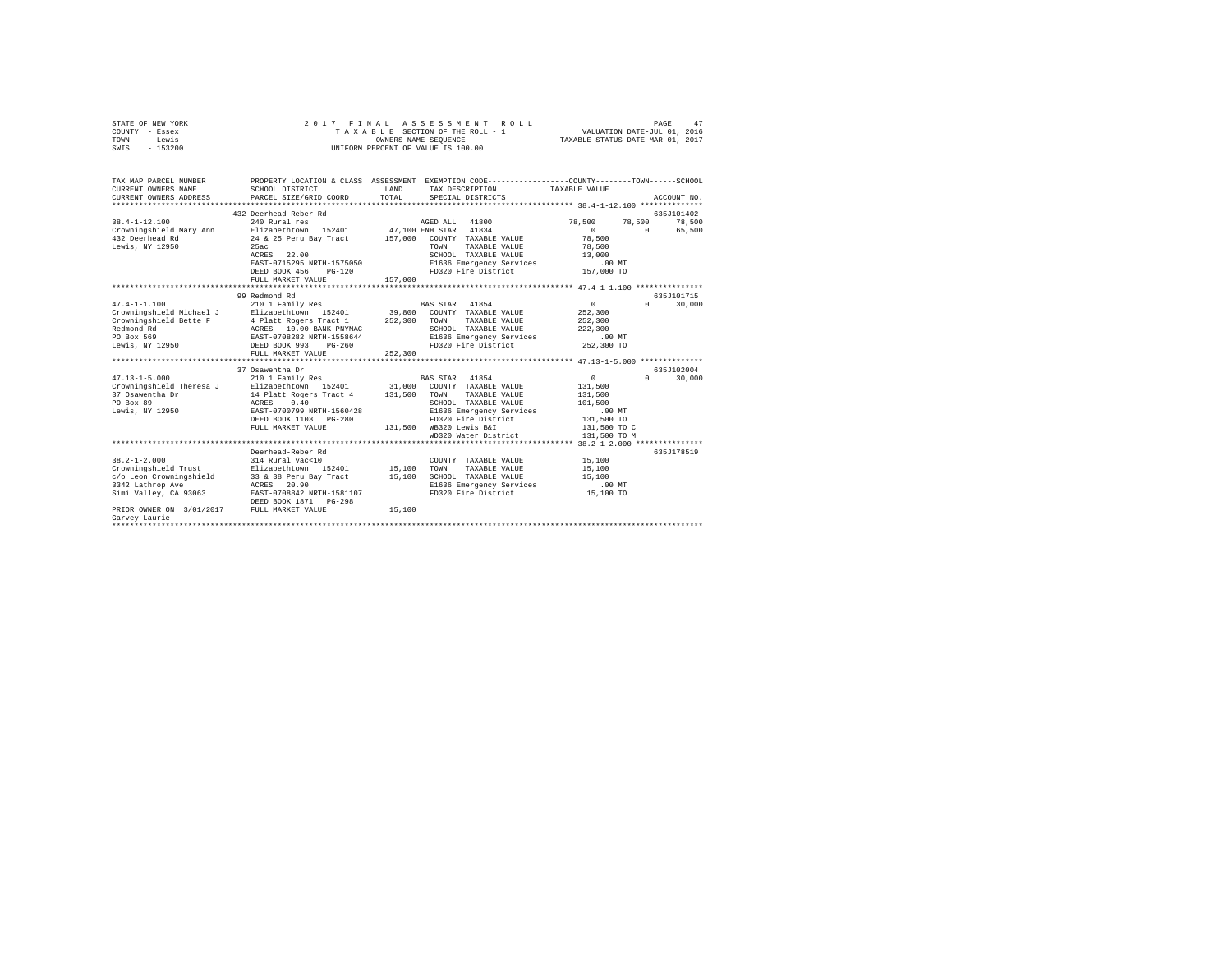| STATE OF NEW YORK | 2017 FINAL ASSESSMENT ROLL         | 48<br>PAGE                       |
|-------------------|------------------------------------|----------------------------------|
| COUNTY - Essex    | TAXABLE SECTION OF THE ROLL - 1    | VALUATION DATE-JUL 01, 2016      |
| TOWN<br>- Lewis   | OWNERS NAME SEOUENCE               | TAXABLE STATUS DATE-MAR 01, 2017 |
| $-153200$<br>SWIS | UNIFORM PERCENT OF VALUE IS 100.00 |                                  |

| TAX MAP PARCEL NUMBER<br>CURRENT OWNERS NAME<br>CURRENT OWNERS ADDRESS                                                  | SCHOOL DISTRICT<br>PARCEL SIZE/GRID COORD                                                                                                                                                | LAND<br>TOTAL              | PROPERTY LOCATION & CLASS ASSESSMENT EXEMPTION CODE----------------COUNTY-------TOWN------SCHOOL<br>TAX DESCRIPTION<br>SPECIAL DISTRICTS                                            | TAXABLE VALUE                                                                               | ACCOUNT NO.                                     |
|-------------------------------------------------------------------------------------------------------------------------|------------------------------------------------------------------------------------------------------------------------------------------------------------------------------------------|----------------------------|-------------------------------------------------------------------------------------------------------------------------------------------------------------------------------------|---------------------------------------------------------------------------------------------|-------------------------------------------------|
| *************************                                                                                               |                                                                                                                                                                                          |                            |                                                                                                                                                                                     |                                                                                             |                                                 |
| $38.4 - 1 - 8.200$<br>Crowningshield Wilford<br>Crowningshield Donalda<br>375 Deerhead Reber Rd<br>Lewis, NY 12950      | 375 Deerhead-Reber Rd<br>240 Rural res<br>Elizabethtown 152401<br>24 Peru Bay Tract<br>ACRES 20.43<br>EAST-0713992 NRTH-1576279<br>DEED BOOK 873 PG-331<br>FULL MARKET VALUE             | 168,400                    | VET WAR CT 41121<br>46,300 ENH STAR 41834<br>COUNTY TAXABLE VALUE<br>TAXABLE VALUE<br>TOWN<br>SCHOOL TAXABLE VALUE<br>E1636 Emergency Services<br>168,400 FD320 Fire District       | 15,000<br>15,000<br>$\mathbf{r}$<br>153,400<br>153,400<br>102,900<br>$.00$ MT<br>168,400 TO | 635J187012<br>$\circ$<br>65,500<br>$\mathbf{r}$ |
|                                                                                                                         | ************************                                                                                                                                                                 |                            |                                                                                                                                                                                     |                                                                                             |                                                 |
| $38.4 - 1 - 9.000$<br>Crowningshield Wilford G<br>Crowningshield Donalda B<br>375 Deerhead-Reber Rd<br>Lewis, NY 12950  | Deerhead-Reber Rd<br>314 Rural vac<10<br>Elizabethtown 152401<br>24 Peru Bay Tract<br>ACRES<br>0.70<br>EAST-0713509 NRTH-1575712<br>DEED BOOK 1730 PG-245<br>FULL MARKET VALUE           | 700<br>700<br>700          | COUNTY TAXABLE VALUE<br>TAXABLE VALUE<br>TOWN<br>SCHOOL TAXABLE VALUE<br>E1636 Emergency Services<br>FD320 Fire District                                                            | 700<br>700<br>700<br>$.00$ MT<br>700 TO                                                     | 635J101409                                      |
|                                                                                                                         | Moss Rd                                                                                                                                                                                  |                            |                                                                                                                                                                                     |                                                                                             | 635J101407                                      |
| $38.4 - 1 - 21.000$<br>Crowningshield Wilford G<br>Crowningshield Donalda D<br>375 Deerhead Reber Rd<br>Lewis, NY 12950 | 910 Priv forest<br>Elizabethtown 152401<br>17 Peru Bay Tract<br>Db 951 Pg 148 (Corr Deed)<br>ACRES 102.60<br>EAST-0714053 NRTH-1571152<br>DEED BOOK 951<br>$PG-148$<br>FULL MARKET VALUE | 70,400<br>70,400<br>70,400 | COUNTY TAXABLE VALUE<br>TOWN<br>TAXABLE VALUE<br>SCHOOL TAXABLE VALUE<br>E1636 Emergency Services<br>FD320 Fire District                                                            | 70,400<br>70,400<br>70,400<br>$.00$ MT<br>70,400 TO                                         |                                                 |
|                                                                                                                         |                                                                                                                                                                                          |                            |                                                                                                                                                                                     |                                                                                             |                                                 |
| $38.4 - 1 - 22.400$<br>Crowningshield Wilford G<br>Crowningshield Donalda D<br>375 Deerhead Reber Rd<br>Lewis, NY 12950 | 568 Moss Rd<br>322 Rural vac>10<br>Elizabethtown 152401<br>21 Peru Bay Tract<br>Db 909 Pq 33<br>ACRES 37.80<br>EAST-0713752 NRTH-1572605<br>DEED BOOK 1307 PG-89<br>FULL MARKET VALUE    | 38,000<br>38,000<br>38,000 | COUNTY TAXABLE VALUE<br>TAXABLE VALUE<br>TOWN<br>SCHOOL TAXABLE VALUE<br>E1636 Emergency Services<br>FD320 Fire District                                                            | 38,000<br>38,000<br>38,000<br>$.00$ MT<br>38,000 TO                                         | 635Z000021                                      |
|                                                                                                                         | **********************************                                                                                                                                                       |                            |                                                                                                                                                                                     |                                                                                             |                                                 |
| $38.4 - 1 - 11.000$<br>Crumley William<br>Crumley Barbara<br>395 Deerhead-Reber Rd<br>Lewis, NY 12950                   | 395 Deerhead-Reber Rd<br>210 1 Family Res<br>Elizabethtown 152401<br>24 Peru Bay Tract<br>ACRES<br>4.00<br>EAST-0714356 NRTH-1575766<br>DEED BOOK 848<br>PG-181<br>FULL MARKET VALUE     |                            | VET WAR CT 41121<br>34,600 ENH STAR 41834<br>97.000 COUNTY TAXABLE VALUE<br>TAXABLE VALUE<br>TOWN<br>SCHOOL TAXABLE VALUE<br>E1636 Emergency Services<br>97,000 FD320 Fire District | 14,550<br>14,550<br>$\circ$<br>82,450<br>82,450<br>31,500<br>$.00$ MT<br>97,000 TO          | 635J100112<br>$\circ$<br>$\Omega$<br>65,500     |
|                                                                                                                         |                                                                                                                                                                                          |                            |                                                                                                                                                                                     |                                                                                             |                                                 |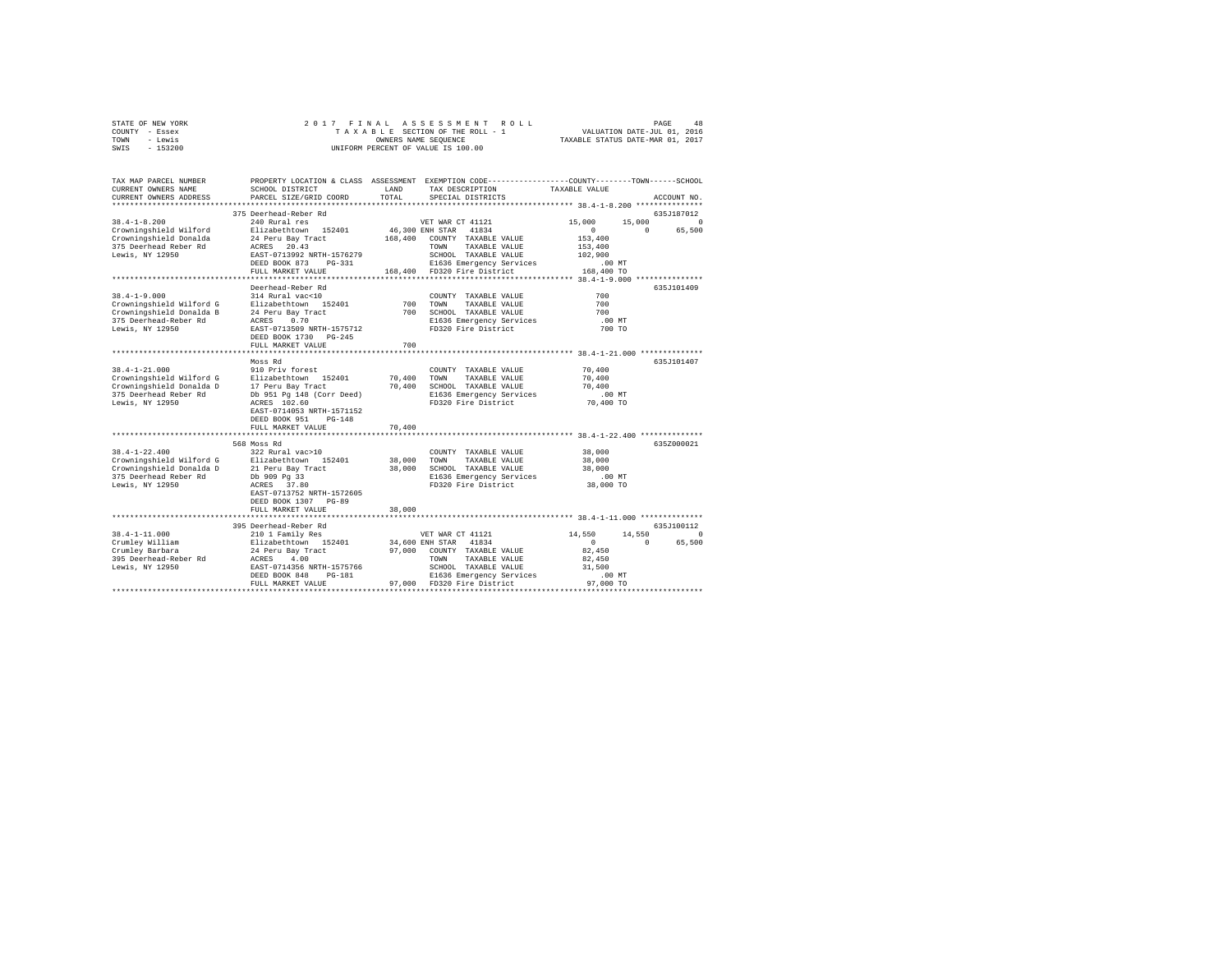| STATE OF NEW YORK                                                                                                                                                       |                                                                                                                                                                                                                                               |         |                                                                                                 |                      |               |
|-------------------------------------------------------------------------------------------------------------------------------------------------------------------------|-----------------------------------------------------------------------------------------------------------------------------------------------------------------------------------------------------------------------------------------------|---------|-------------------------------------------------------------------------------------------------|----------------------|---------------|
| COUNTY - Essex                                                                                                                                                          |                                                                                                                                                                                                                                               |         |                                                                                                 |                      |               |
| TOWN - Lewis                                                                                                                                                            |                                                                                                                                                                                                                                               |         |                                                                                                 |                      |               |
| SWIS - 153200                                                                                                                                                           |                                                                                                                                                                                                                                               |         |                                                                                                 |                      |               |
|                                                                                                                                                                         |                                                                                                                                                                                                                                               |         |                                                                                                 |                      |               |
|                                                                                                                                                                         |                                                                                                                                                                                                                                               |         |                                                                                                 |                      |               |
| TAX MAP PARCEL NUMBER                                                                                                                                                   |                                                                                                                                                                                                                                               |         | PROPERTY LOCATION & CLASS ASSESSMENT EXEMPTION CODE----------------COUNTY-------TOWN-----SCHOOL |                      |               |
| CURRENT OWNERS NAME                                                                                                                                                     | SCHOOL DISTRICT                                                                                                                                                                                                                               |         | LAND TAX DESCRIPTION                                                                            | TAXABLE VALUE        |               |
| CURRENT OWNERS ADDRESS                                                                                                                                                  | PARCEL SIZE/GRID COORD                                                                                                                                                                                                                        | TOTAL   | SPECIAL DISTRICTS                                                                               |                      | ACCOUNT NO.   |
|                                                                                                                                                                         |                                                                                                                                                                                                                                               |         |                                                                                                 |                      | 635J102206    |
| $56.1 - 2 - 29.000$                                                                                                                                                     | 135 Ray Woods Rd                                                                                                                                                                                                                              |         |                                                                                                 | 0                    | $0 \t 30,000$ |
| Curran Scott                                                                                                                                                            |                                                                                                                                                                                                                                               |         |                                                                                                 | 277,500              |               |
| Curran Susan                                                                                                                                                            |                                                                                                                                                                                                                                               |         |                                                                                                 | 277,500              |               |
| Curran Susan<br>PO Box 453<br>Lewis, NY 12950                                                                                                                           |                                                                                                                                                                                                                                               |         | SCHOOL TAXABLE VALUE                                                                            | 247,500              |               |
|                                                                                                                                                                         |                                                                                                                                                                                                                                               |         | SCHOOL TAXABLE VALUE<br>E1636 Emergency Services<br>FD320 Fire District                         | .00 MT               |               |
|                                                                                                                                                                         | DEED BOOK 967 PG-170                                                                                                                                                                                                                          |         |                                                                                                 | 277,500 TO           |               |
|                                                                                                                                                                         | FULL MARKET VALUE 277.500                                                                                                                                                                                                                     |         |                                                                                                 |                      |               |
|                                                                                                                                                                         |                                                                                                                                                                                                                                               |         |                                                                                                 |                      |               |
|                                                                                                                                                                         | 74 Cutting Rd                                                                                                                                                                                                                                 |         |                                                                                                 |                      | 635J101413    |
| $55.2 - 1 - 19.110$                                                                                                                                                     | 240 Rural res                                                                                                                                                                                                                                 |         | COUNTY TAXABLE VALUE                                                                            | 205,400              |               |
|                                                                                                                                                                         |                                                                                                                                                                                                                                               |         | 84.100 TOWN TAXABLE VALUE                                                                       | 205,400              |               |
| Cutting Farm LLC<br>161 Madison Ave 8NE 29&30 Platt Rogers Tr 4                                                                                                         |                                                                                                                                                                                                                                               |         | 205,400 SCHOOL TAXABLE VALUE                                                                    | 205,400              |               |
| New York, NY 10016                                                                                                                                                      | ACRES 58.46                                                                                                                                                                                                                                   |         | E1636 Emergency Services                                                                        | .00 MT               |               |
|                                                                                                                                                                         | EAST-0695895 NRTH-1546601                                                                                                                                                                                                                     |         | FD320 Fire District                                                                             | 205,400 TO           |               |
|                                                                                                                                                                         | DEED BOOK 1683 PG-70                                                                                                                                                                                                                          |         |                                                                                                 |                      |               |
|                                                                                                                                                                         | FULL MARKET VALUE                                                                                                                                                                                                                             | 205,400 |                                                                                                 |                      |               |
|                                                                                                                                                                         |                                                                                                                                                                                                                                               |         | ****************************** 55.2-1-20.000 **************                                     |                      |               |
|                                                                                                                                                                         | Cutting Rd                                                                                                                                                                                                                                    |         |                                                                                                 |                      | 635J101414    |
| $55.2 - 1 - 20.000$                                                                                                                                                     | 322 Rural vac>10                                                                                                                                                                                                                              |         | COUNTY TAXABLE VALUE                                                                            | 32,200               |               |
| Cutting Farm LLC                                                                                                                                                        |                                                                                                                                                                                                                                               |         |                                                                                                 | 32,200               |               |
| 161 Madison Ave 8NE                                                                                                                                                     |                                                                                                                                                                                                                                               |         |                                                                                                 | 32,200               |               |
| New York, NY 10016                                                                                                                                                      |                                                                                                                                                                                                                                               |         | E1636 Emergency Services<br>FD320 Fire District                                                 | $.00$ MT             |               |
|                                                                                                                                                                         |                                                                                                                                                                                                                                               |         |                                                                                                 | 32,200 TO            |               |
|                                                                                                                                                                         |                                                                                                                                                                                                                                               |         |                                                                                                 |                      |               |
|                                                                                                                                                                         | EAST-0695909 NRTH-1544946                                                                                                                                                                                                                     |         |                                                                                                 |                      |               |
|                                                                                                                                                                         | DEED BOOK 1683 PG-70<br>FULL MARKET VALUE                                                                                                                                                                                                     | 32,200  |                                                                                                 |                      |               |
|                                                                                                                                                                         |                                                                                                                                                                                                                                               |         |                                                                                                 |                      |               |
|                                                                                                                                                                         | 1169 County Route 10                                                                                                                                                                                                                          |         |                                                                                                 |                      | 635J103214    |
| $47.3 - 2 - 15.100$                                                                                                                                                     | 210 1 Family Res                                                                                                                                                                                                                              |         |                                                                                                 | 30.900 30.900 30.900 |               |
|                                                                                                                                                                         |                                                                                                                                                                                                                                               |         |                                                                                                 | $\sim$ 0             | $0 \t 30.900$ |
| Daby Donald<br>Daby Dianna                                                                                                                                              |                                                                                                                                                                                                                                               |         | 61,800 COUNTY TAXABLE VALUE                                                                     | 30,900               |               |
|                                                                                                                                                                         | 210 1 Family Res<br>Elizabethtown 152401 34,100 ENH STAR 41634<br>6 Platt Rogers Tract 1 61,800 COUNTY TAXABLE VALUE<br>16 Platt Rogers Tract 1 61,800 COUNTY TAXABLE VALUE<br>$\approx$ 1200/156 Emergency Service<br>Elisis Emergency Servi |         |                                                                                                 | 30,900               |               |
| Lewis Wadhams Rd<br>PO Box 534                                                                                                                                          |                                                                                                                                                                                                                                               |         | SCHOOL TAXABLE VALUE                                                                            | $\sim$ 0             |               |
| Lewis, NY 12950                                                                                                                                                         |                                                                                                                                                                                                                                               |         | E1636 Emergency Services                                                                        | .00 MT               |               |
|                                                                                                                                                                         | EAST-0705728 NRTH-1557274                                                                                                                                                                                                                     |         | FD320 Fire District                                                                             | 61,800 TO            |               |
|                                                                                                                                                                         | DEED BOOK 1200 PG-156                                                                                                                                                                                                                         |         |                                                                                                 |                      |               |
|                                                                                                                                                                         | FULL MARKET VALUE                                                                                                                                                                                                                             | 61,800  |                                                                                                 |                      |               |
|                                                                                                                                                                         | *****************************                                                                                                                                                                                                                 |         | ********************************** 55.2-1-18.100 **************                                 |                      |               |
|                                                                                                                                                                         | 75 Cutting Rd                                                                                                                                                                                                                                 |         |                                                                                                 |                      | 635J101412    |
| $55.2 - 1 - 18.100$                                                                                                                                                     | 240 Rural res                                                                                                                                                                                                                                 |         | COUNTY TAXABLE VALUE                                                                            | 117,300              |               |
| 19.2-1-10.100<br>Daffinee Raymond W Trust Blizabethtown 152401 42,800 TOWN TAXABLE VALUE<br>Neider Loretta M Trust 30 Platt Rogers Tract 4 117,300 SCHOOL TAXABLE VALUE |                                                                                                                                                                                                                                               |         |                                                                                                 | 117,300              |               |
|                                                                                                                                                                         |                                                                                                                                                                                                                                               |         |                                                                                                 | 117,300              |               |
| 75 Cutting Rd                                                                                                                                                           | ACRES 14.65                                                                                                                                                                                                                                   |         | E1636 Emergency Services                                                                        | $.00$ MT             |               |
| Elizabethtown, NY 12932 EAST-0695948 NRTH-1547944                                                                                                                       |                                                                                                                                                                                                                                               |         | FD320 Fire District 117,300 TO                                                                  |                      |               |
|                                                                                                                                                                         | DEED BOOK 1671    PG-214                                                                                                                                                                                                                      |         |                                                                                                 |                      |               |
|                                                                                                                                                                         | FULL MARKET VALUE                                                                                                                                                                                                                             | 117,300 |                                                                                                 |                      |               |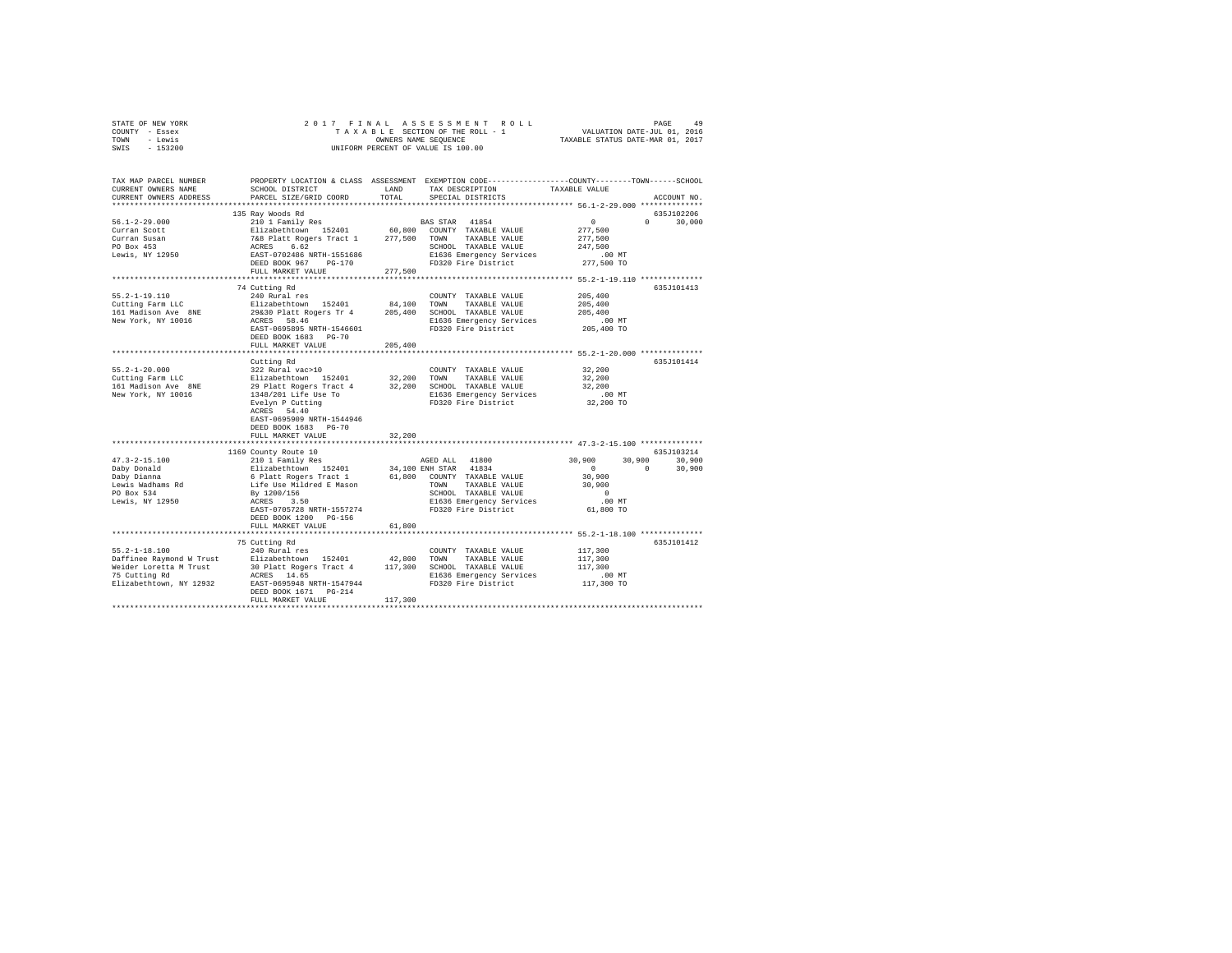| STATE OF NEW YORK | 2017 FINAL ASSESSMENT ROLL         | 50<br>PAGE                       |
|-------------------|------------------------------------|----------------------------------|
| COUNTY - Essex    | TAXABLE SECTION OF THE ROLL - 1    | VALUATION DATE-JUL 01, 2016      |
| TOWN<br>siwe.T    | OWNERS NAME SEOUENCE               | TAXABLE STATUS DATE-MAR 01, 2017 |
| $-153200$<br>SWIS | UNIFORM PERCENT OF VALUE IS 100.00 |                                  |

| TAX MAP PARCEL NUMBER<br>CURRENT OWNERS NAME<br>CURRENT OWNERS ADDRESS                                                | SCHOOL DISTRICT<br>PARCEL SIZE/GRID COORD                                                                                                                                                                                           | <b>T.AND</b><br>TOTAL                    | PROPERTY LOCATION & CLASS ASSESSMENT EXEMPTION CODE---------------COUNTY-------TOWN-----SCHOOL<br>TAX DESCRIPTION<br>SPECIAL DISTRICTS                                       | TAXABLE VALUE                                                                                               | ACCOUNT NO.                                         |
|-----------------------------------------------------------------------------------------------------------------------|-------------------------------------------------------------------------------------------------------------------------------------------------------------------------------------------------------------------------------------|------------------------------------------|------------------------------------------------------------------------------------------------------------------------------------------------------------------------------|-------------------------------------------------------------------------------------------------------------|-----------------------------------------------------|
| $55.2 - 1 - 19.120$<br>Daffinee Raymond W Trust<br>Weider Loretta M Trust<br>75 Cutting Rd<br>Elizabethtown, NY 12932 | Cutting Rd<br>322 Rural vac>10<br>Elizabethtown 152401<br>30 Platt Rogers Tr 4<br>ACRES 10.71<br>EAST-0695320 NRTH-1547820<br>DEED BOOK 1671    PG-214<br>FULL MARKET VALUE                                                         | 28,300<br>28,300<br>28,300<br>********** | COUNTY TAXABLE VALUE<br>TOWN<br>TAXABLE VALUE<br>SCHOOL TAXABLE VALUE<br>E1636 Emergency Services<br>FD320 Fire District                                                     | 28,300<br>28,300<br>28,300<br>$.00$ MT<br>28,300 TO<br>******************* 56.2-3-25.000 ***************    | 635Z012001                                          |
| $56.2 - 3 - 25.000$<br>Daly Robert T<br>1711 County Rte 10<br>PO Box 461<br>Lewis, NY 12950                           | 1711 County Route 10<br>210 1 Family Res<br>Elizabethtown 152401<br>36 38 Mccormick<br>ACRES 1.30<br>EAST-0715746 NRTH-1549619<br>DEED BOOK 855<br>$PG-255$<br>FULL MARKET VALUE                                                    | 70,600                                   | VET COM CT 41131<br>31,900 ENH STAR 41834<br>COUNTY TAXABLE VALUE<br>TOWN<br>TAXABLE VALUE<br>SCHOOL TAXABLE VALUE<br>E1636 Emergency Services<br>70,600 FD320 Fire District | 17,650<br>17,650<br>$\sim$ 0<br>52,950<br>52,950<br>5,100<br>$.00$ MT<br>70,600 TO                          | 635.7103012<br>$^{\circ}$<br>65,500<br>$\mathbf{r}$ |
| $48.1 - 2 - 2.000$<br>Daniels George<br>Daniels Penny<br>645 Hyde Rd<br>Westport, NY 12993                            | 645 Hyde Rd<br>210 1 Family Res<br>Elizabethtown 152401<br>39 & 40 Platt Rogers<br>10ac<br>ACRES<br>8.80<br>EAST-0721433 NRTH-1565735<br>DEED BOOK 877<br>$PG-89$<br>FULL MARKET VALUE<br>***************************               | 192.700 TOWN<br>192,700<br>************* | BAS STAR 41854<br>38,800 COUNTY TAXABLE VALUE<br>TAXABLE VALUE<br>SCHOOL TAXABLE VALUE<br>E1636 Emergency Services<br>FD320 Fire District                                    | $\circ$<br>192,700<br>192,700<br>162,700<br>.00MT<br>192,700 TO                                             | 635J103211<br>$0 \qquad \qquad$<br>30,000           |
| $56.2 - 3 - 18.220$<br>Davis Harry A<br>PO Box D4<br>Elizabethtown, NY 12932                                          | Wadhams Heights Ln<br>311 Res vac land<br>Elizabethtown 152401<br>30 33 McCormicks<br>ACRES 6.99<br>EAST-0719287 NRTH-1546065<br>DEED BOOK 1577 PG-277<br>FULL MARKET VALUE                                                         | 25,300<br>25,300                         | COUNTY TAXABLE VALUE<br>25,300 TOWN<br>TAXABLE VALUE<br>SCHOOL TAXABLE VALUE<br>E1636 Emergency Services<br>FD320 Fire District                                              | *********************** 56.2-3-18.220 **************<br>25,300<br>25,300<br>25,300<br>$.00$ MT<br>25,300 TO | 635Z008014                                          |
| $57.1 - 3 - 4.200$                                                                                                    | 2049 County Route 10<br>240 Rural res<br>%Davis Lyman G<br>1911 Saviene Barang Mars & Samball<br>1949 County Rte 10 (1928) 2016<br>2019 County RY 12993 (2013-023685 NRTH-1550629<br>DEED BOOK 713<br>$PG-135$<br>FULL MARKET VALUE | 48,100<br>161,800 TOWN<br>161,800        | ENH STAR 41834<br>COUNTY TAXABLE VALUE<br>TAXABLE VALUE<br>SCHOOL TAXABLE VALUE                                                                                              | $\sim$ 0<br>161,800<br>161,800<br>96,300                                                                    | 635J179041<br>$\Omega$<br>65,500                    |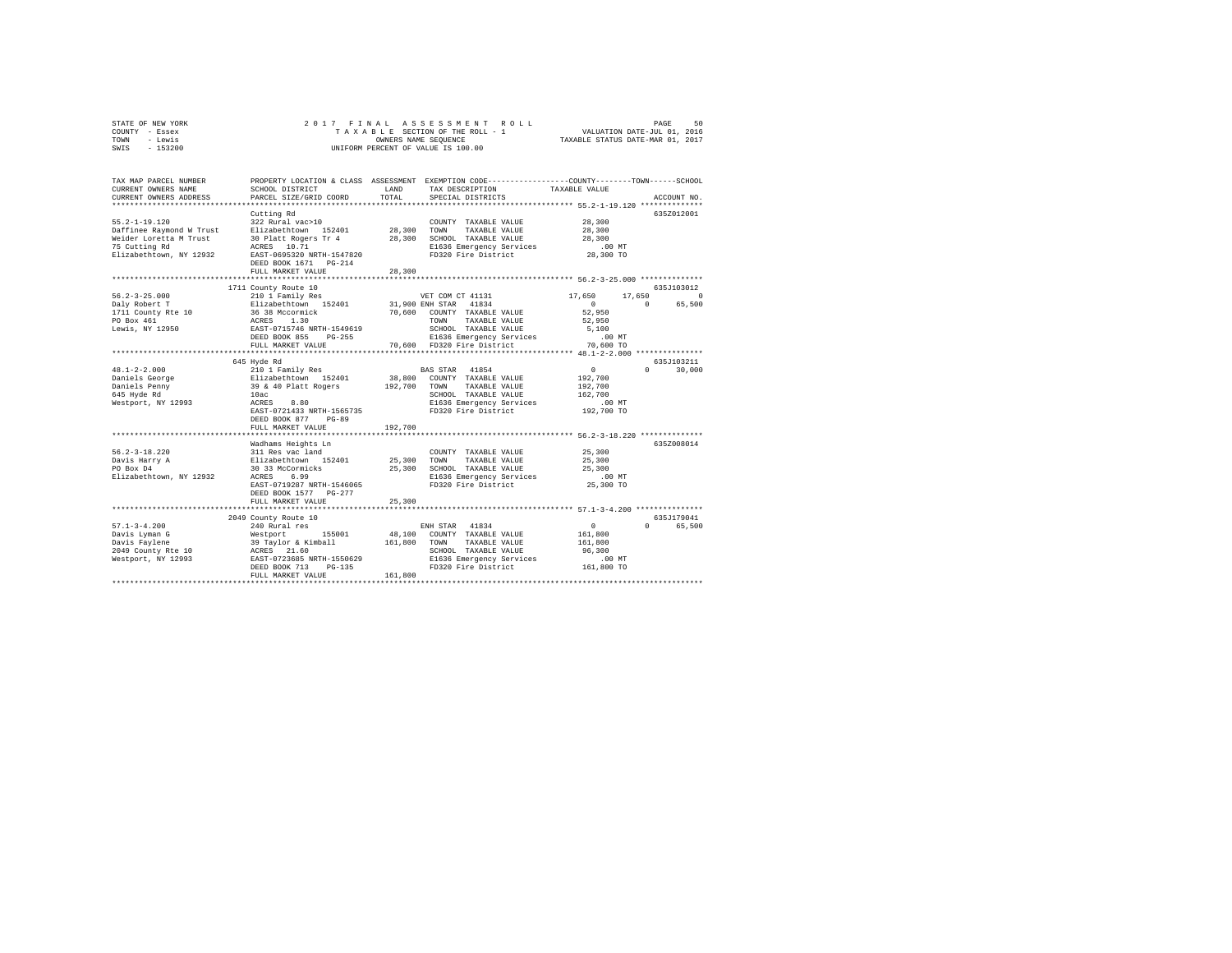| STATE OF NEW YORK | 2017 FINAL ASSESSMENT ROLL         | 51<br>PAGE                       |
|-------------------|------------------------------------|----------------------------------|
| COUNTY - Essex    | TAXABLE SECTION OF THE ROLL - 1    | VALUATION DATE-JUL 01, 2016      |
| TOWN<br>- Lewis   | OWNERS NAME SEOUENCE               | TAXABLE STATUS DATE-MAR 01, 2017 |
| $-153200$<br>SWIS | UNIFORM PERCENT OF VALUE IS 100.00 |                                  |

| TAX MAP PARCEL NUMBER<br>CURRENT OWNERS NAME<br>CURRENT OWNERS ADDRESS                           | SCHOOL DISTRICT<br>PARCEL SIZE/GRID COORD                                                                                                                                        | LAND<br>TOTAL              | PROPERTY LOCATION & CLASS ASSESSMENT EXEMPTION CODE----------------COUNTY-------TOWN------SCHOOL<br>TAX DESCRIPTION<br>SPECIAL DISTRICTS        | TAXABLE VALUE                                                                                  | ACCOUNT NO.                   |
|--------------------------------------------------------------------------------------------------|----------------------------------------------------------------------------------------------------------------------------------------------------------------------------------|----------------------------|-------------------------------------------------------------------------------------------------------------------------------------------------|------------------------------------------------------------------------------------------------|-------------------------------|
| $47.4 - 1 - 6.000$<br>Davis Rodney C<br>213 Hyde Rd<br>Westport, NY 12993-9631                   | Hyde Rd<br>311 Res vac land<br>Elizabethtown 152401<br>5 Platt Rogers<br>ACRES 14.60<br>EAST-0712134 NRTH-1557952<br>DEED BOOK 1318<br>$PG-268$<br>FULL MARKET VALUE             | 30,700<br>30,700<br>30,700 | COUNTY TAXABLE VALUE<br>TOWN<br>TAXABLE VALUE<br>SCHOOL TAXABLE VALUE<br>E1636 Emergency Services<br>FD320 Fire District                        | 30,700<br>30,700<br>30,700<br>$.00$ MT<br>30,700 TO                                            | 635J101506                    |
| $47.4 - 1 - 10.100$<br>Davis Rodney C<br>Davis Jason R<br>213 Hyde Rd<br>Westport, NY 12993      | 177 Hyde Rd<br>210 1 Family Res<br>Elizabethtown 152401<br>34 Platt Rogers<br>ACRES<br>3.10<br>EAST-0712923 NRTH-1558207<br>DEED BOOK 1318 PG-273<br>FULL MARKET VALUE           | 33,700<br>64,200<br>64,200 | COUNTY TAXABLE VALUE<br>TOWN<br>TAXABLE VALUE<br>SCHOOL TAXABLE VALUE<br>E1636 Emergency Services<br>FD320 Fire District                        | 64,200<br>64,200<br>64,200<br>$.00$ MT<br>64,200 TO<br>********** 47.4-1-10.200 ************** | 635J101507                    |
|                                                                                                  | 213 Hyde Rd                                                                                                                                                                      |                            |                                                                                                                                                 |                                                                                                | 635Z003001                    |
| $47.4 - 1 - 10.200$<br>Davis Rodney C<br>213 Hyde Rd<br>Westport, NY 12993                       | 240 Rural res<br>Elizabethtown 152401<br>5 Platt Rogers<br>ACRES 86.70<br>EAST-0714161 NRTH-1558232<br>DEED BOOK 1318 PG-268                                                     | 212,000                    | VET COM CT 41131<br>110,100 ENH STAR 41834<br>COUNTY TAXABLE VALUE<br>TAXABLE VALUE<br>TOWN<br>SCHOOL TAXABLE VALUE<br>E1636 Emergency Services | 25,000<br>25,000<br>$\circ$<br>187,000<br>187,000<br>146,500<br>$.00$ MT                       | $\circ$<br>65,500<br>$\Omega$ |
|                                                                                                  | FULL MARKET VALUE                                                                                                                                                                | 212,000                    | FD320 Fire District                                                                                                                             | 212,000 TO                                                                                     |                               |
| $55.2 - 1 - 3.100$<br>Day Geoffrey<br>VanDerveeken Emily<br>101 Mineola Dr<br>Syracuse, NY 13224 | 107 Blood Hill Rd<br>240 Rural res<br>Elizabethtown 152401<br>25 Platt Rogers Tract 4<br>ACRES 38.73<br>EAST-0687652 NRTH-1548079<br>DEED BOOK 1857 PG-90                        | 55,500<br>260,500          | COUNTY TAXABLE VALUE<br>TAXABLE VALUE<br>TOWN<br>SCHOOL TAXABLE VALUE<br>E1636 Emergency Services<br>FD320 Fire District                        | 260,500<br>260,500<br>260,500<br>$.00$ MT<br>260,500 TO                                        | 635J103611                    |
|                                                                                                  | FULL MARKET VALUE<br>****************************                                                                                                                                | 260,500                    | ******************************* 47.4-1-11.000 *************                                                                                     |                                                                                                |                               |
| $47.4 - 1 - 11.000$<br>De Lise Timothy Charles<br>28 Lighthouse Rd<br>Plattsburgh, NY 12901      | County Route 10<br>105 Vac farmland<br>Elizabethtown 152401<br>34 Platt Rogers Tract 1<br>ACRES 51.50<br>EAST-0714654 NRTH-1555684<br>DEED BOOK 1691 PG-221<br>FULL MARKET VALUE | 45,800<br>45,800<br>45,800 | COUNTY TAXABLE VALUE<br>TAXABLE VALUE<br>TOWN<br>SCHOOL TAXABLE VALUE<br>E1636 Emergency Services<br>FD320 Fire District                        | 45,800<br>45,800<br>45,800<br>.00 MT<br>45,800 TO                                              | 635J100806                    |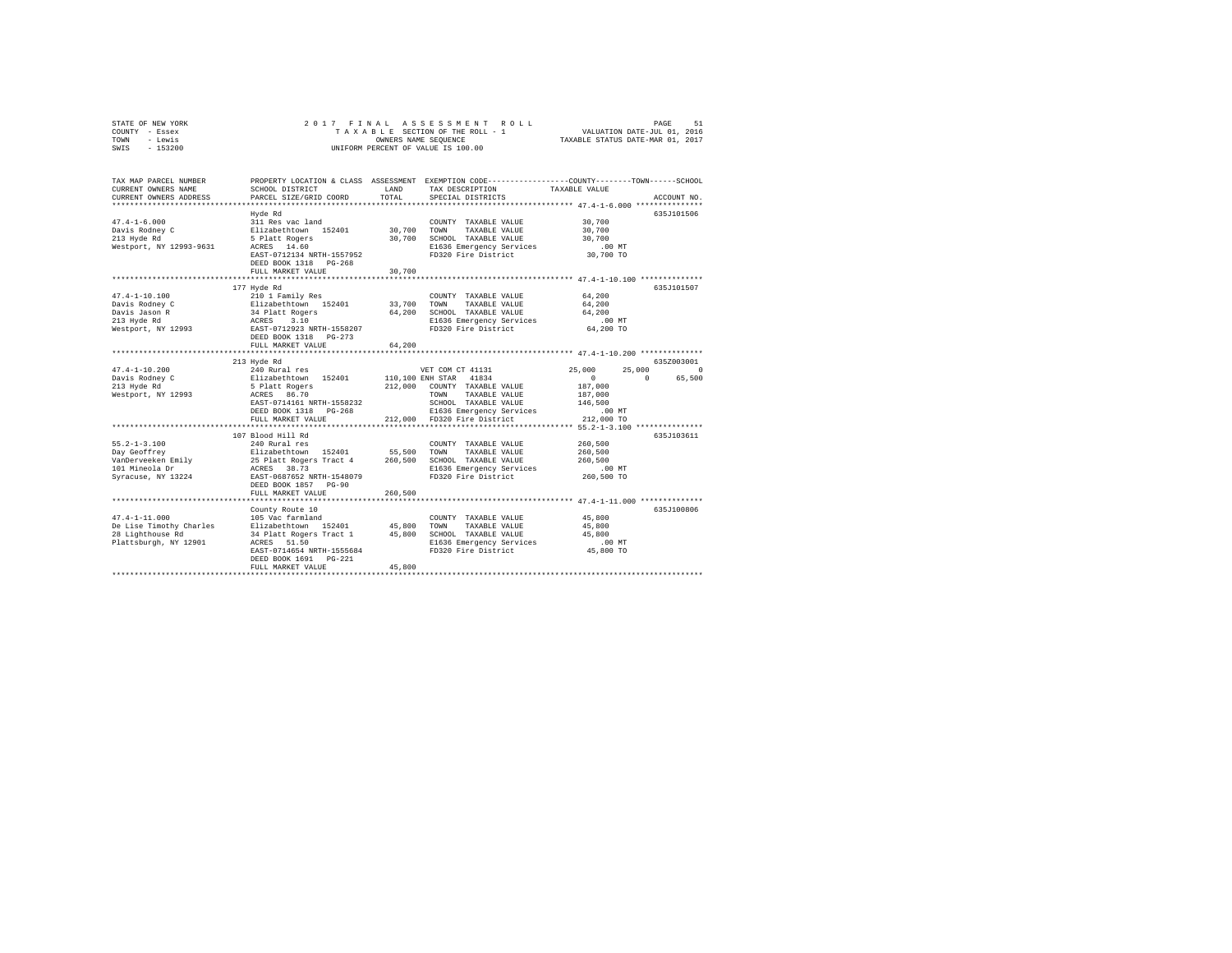| STATE OF NEW YORK<br>COUNTY - Essex         |                                                                                                                                                                                                                              |            |                                                                                                 |                                                                                                                                                |             |
|---------------------------------------------|------------------------------------------------------------------------------------------------------------------------------------------------------------------------------------------------------------------------------|------------|-------------------------------------------------------------------------------------------------|------------------------------------------------------------------------------------------------------------------------------------------------|-------------|
| TOWN - Lewis                                |                                                                                                                                                                                                                              |            |                                                                                                 |                                                                                                                                                |             |
| SWIS - 153200                               |                                                                                                                                                                                                                              |            |                                                                                                 |                                                                                                                                                |             |
|                                             |                                                                                                                                                                                                                              |            |                                                                                                 |                                                                                                                                                |             |
| TAX MAP PARCEL NUMBER                       |                                                                                                                                                                                                                              |            | PROPERTY LOCATION & CLASS ASSESSMENT EXEMPTION CODE---------------COUNTY-------TOWN------SCHOOL |                                                                                                                                                |             |
| CURRENT OWNERS NAME                         | SCHOOL DISTRICT                                                                                                                                                                                                              | LAND       | TAX DESCRIPTION                                                                                 | TAXABLE VALUE                                                                                                                                  |             |
| CURRENT OWNERS ADDRESS                      | PARCEL SIZE/GRID COORD                                                                                                                                                                                                       | TOTAL      | SPECIAL DISTRICTS                                                                               |                                                                                                                                                | ACCOUNT NO. |
|                                             |                                                                                                                                                                                                                              |            |                                                                                                 |                                                                                                                                                |             |
|                                             | Hurley Rd                                                                                                                                                                                                                    |            |                                                                                                 |                                                                                                                                                | 635J100811  |
| $47.4 - 1 - 24.000$                         | 322 Rural vac>10                                                                                                                                                                                                             |            | COUNTY TAXABLE VALUE                                                                            | 22,600                                                                                                                                         |             |
| De Lise Timothy Charles                     |                                                                                                                                                                                                                              |            |                                                                                                 | 22,600                                                                                                                                         |             |
| 28 Lighthouse Rd                            | 22,600 TOWN TAXABLE VALUE<br>SLIzabethtown 152401 22,600 TOWN TAXABLE VALUE<br>Gore Taylor & Kimball 22,600 SCHOOL TAXABLE VALUE<br>Gore Taylor & Kimball 22,600 SCHOOL TAXABLE VALUE<br>ACRES 35.25 ------                  |            |                                                                                                 | 22,600                                                                                                                                         |             |
| Plattsburgh, NY 12901                       |                                                                                                                                                                                                                              |            | ACRES 35.25 E1636 Emergency Services<br>EAST-0716142 NRTH-1555851 FD320 Fire District           | .00 MT<br>22,600 TO                                                                                                                            |             |
|                                             | DEED BOOK 1691 PG-221                                                                                                                                                                                                        |            |                                                                                                 |                                                                                                                                                |             |
|                                             | FULL MARKET VALUE                                                                                                                                                                                                            | 22,600     |                                                                                                 |                                                                                                                                                |             |
|                                             |                                                                                                                                                                                                                              |            |                                                                                                 |                                                                                                                                                |             |
|                                             | Hurley Rd                                                                                                                                                                                                                    |            |                                                                                                 |                                                                                                                                                | 635J178508  |
| $47.4 - 1 - 27.100$                         | 322 Rural vac>10                                                                                                                                                                                                             |            | COUNTY TAXABLE VALUE                                                                            | 16,600                                                                                                                                         |             |
|                                             |                                                                                                                                                                                                                              |            |                                                                                                 | 16,600                                                                                                                                         |             |
|                                             | 47.4-1-27.100<br>TAXABLE VALUE<br>28 Lighthouse Rd<br>28 Lighthouse Rd<br>28 Lighthouse Rd<br>2901 16,600 SOHOOL TAXABLE VALUE<br>28 Lighthouse Rd<br>2901 49 Tak Patent<br>23.25 PD320 Fire District<br>PD320 Fire District |            |                                                                                                 | 16,600                                                                                                                                         |             |
|                                             |                                                                                                                                                                                                                              |            |                                                                                                 | .00MT                                                                                                                                          |             |
|                                             |                                                                                                                                                                                                                              |            |                                                                                                 | 16,600 TO                                                                                                                                      |             |
|                                             | EAST-0715310 NRTH-1554553                                                                                                                                                                                                    |            |                                                                                                 |                                                                                                                                                |             |
|                                             | DEED BOOK 1691 PG-221                                                                                                                                                                                                        |            |                                                                                                 |                                                                                                                                                |             |
|                                             | FULL MARKET VALUE                                                                                                                                                                                                            | 16,600     |                                                                                                 | *********************** 47.3-2-6.000 ***************                                                                                           |             |
|                                             | 1112 County Route 10                                                                                                                                                                                                         |            |                                                                                                 |                                                                                                                                                | 635J101702  |
| $47.3 - 2 - 6.000$                          | 240 Rural res                                                                                                                                                                                                                |            | COUNTY TAXABLE VALUE                                                                            | 84,500                                                                                                                                         |             |
| Degroff Cheri L                             |                                                                                                                                                                                                                              |            |                                                                                                 | 84,500                                                                                                                                         |             |
|                                             |                                                                                                                                                                                                                              |            |                                                                                                 | 84,500                                                                                                                                         |             |
| Degroff Jeremy A<br>4 Kellog Way            | Elizabethtown 152401 36,800 TOWN TAXABLE VALUE 3 Platt Rogers Tract 1 84,500 SCHOOL TAXABLE VALUE 3 Platt Regers                                                                                                             |            |                                                                                                 |                                                                                                                                                |             |
|                                             | Elizabethtown, NY 12932 ACRES 11.40 BANK CORE                                                                                                                                                                                |            | E1636 Emergency Services .00 MT<br>FD320 Fire District 84,500 TO                                |                                                                                                                                                |             |
|                                             | EAST-0704313 NRTH-1556756                                                                                                                                                                                                    |            |                                                                                                 |                                                                                                                                                |             |
|                                             | DEED BOOK 1797 PG-21                                                                                                                                                                                                         |            |                                                                                                 |                                                                                                                                                |             |
|                                             | FULL MARKET VALUE                                                                                                                                                                                                            | 84,500     |                                                                                                 |                                                                                                                                                |             |
|                                             | ******************************                                                                                                                                                                                               | ********** | **************************** 56.2-3-18.210 *************                                        |                                                                                                                                                |             |
|                                             | Wadhams Heights Ln                                                                                                                                                                                                           |            |                                                                                                 |                                                                                                                                                | 635J192008  |
| $56.2 - 3 - 18.210$                         |                                                                                                                                                                                                                              |            |                                                                                                 | 23,900                                                                                                                                         |             |
|                                             |                                                                                                                                                                                                                              |            |                                                                                                 | 23,900<br>23,900                                                                                                                               |             |
| Delia Charles<br>Delia Lisa<br>137 Woods Rd |                                                                                                                                                                                                                              |            |                                                                                                 |                                                                                                                                                |             |
| Port Jervis, NY 12771                       | EAST-0719380 NRTH-1546488                                                                                                                                                                                                    |            | E1636 Emergency Services<br>FD320 Fire District                                                 | 00 MT.<br>23,900 TO                                                                                                                            |             |
|                                             | DEED BOOK 1572 PG-80                                                                                                                                                                                                         |            |                                                                                                 |                                                                                                                                                |             |
|                                             | FULL MARKET VALUE                                                                                                                                                                                                            | 23,900     |                                                                                                 |                                                                                                                                                |             |
|                                             |                                                                                                                                                                                                                              |            |                                                                                                 |                                                                                                                                                |             |
|                                             | 174 Wadhams Heights Ln                                                                                                                                                                                                       |            |                                                                                                 |                                                                                                                                                | 635J178549  |
|                                             |                                                                                                                                                                                                                              |            |                                                                                                 |                                                                                                                                                |             |
|                                             |                                                                                                                                                                                                                              |            |                                                                                                 |                                                                                                                                                |             |
|                                             |                                                                                                                                                                                                                              |            |                                                                                                 | $\begin{array}{cccc} 27,885 & \quad & 27,885 & \quad & 0 \\ 25,000 & \quad & 25,000 & \quad & 0 \\ 0 & \quad & 0 & \quad & 65,500 \end{array}$ |             |
|                                             |                                                                                                                                                                                                                              |            |                                                                                                 | 133,015                                                                                                                                        |             |
|                                             |                                                                                                                                                                                                                              |            |                                                                                                 | 133,015                                                                                                                                        |             |
|                                             |                                                                                                                                                                                                                              |            | SCHOOL TAXABLE VALUE                                                                            | 120,400                                                                                                                                        |             |
|                                             |                                                                                                                                                                                                                              |            |                                                                                                 | .00 MT<br>185,900 TO                                                                                                                           |             |
|                                             |                                                                                                                                                                                                                              | 185,900    |                                                                                                 |                                                                                                                                                |             |
|                                             |                                                                                                                                                                                                                              |            |                                                                                                 |                                                                                                                                                |             |
|                                             |                                                                                                                                                                                                                              |            |                                                                                                 |                                                                                                                                                |             |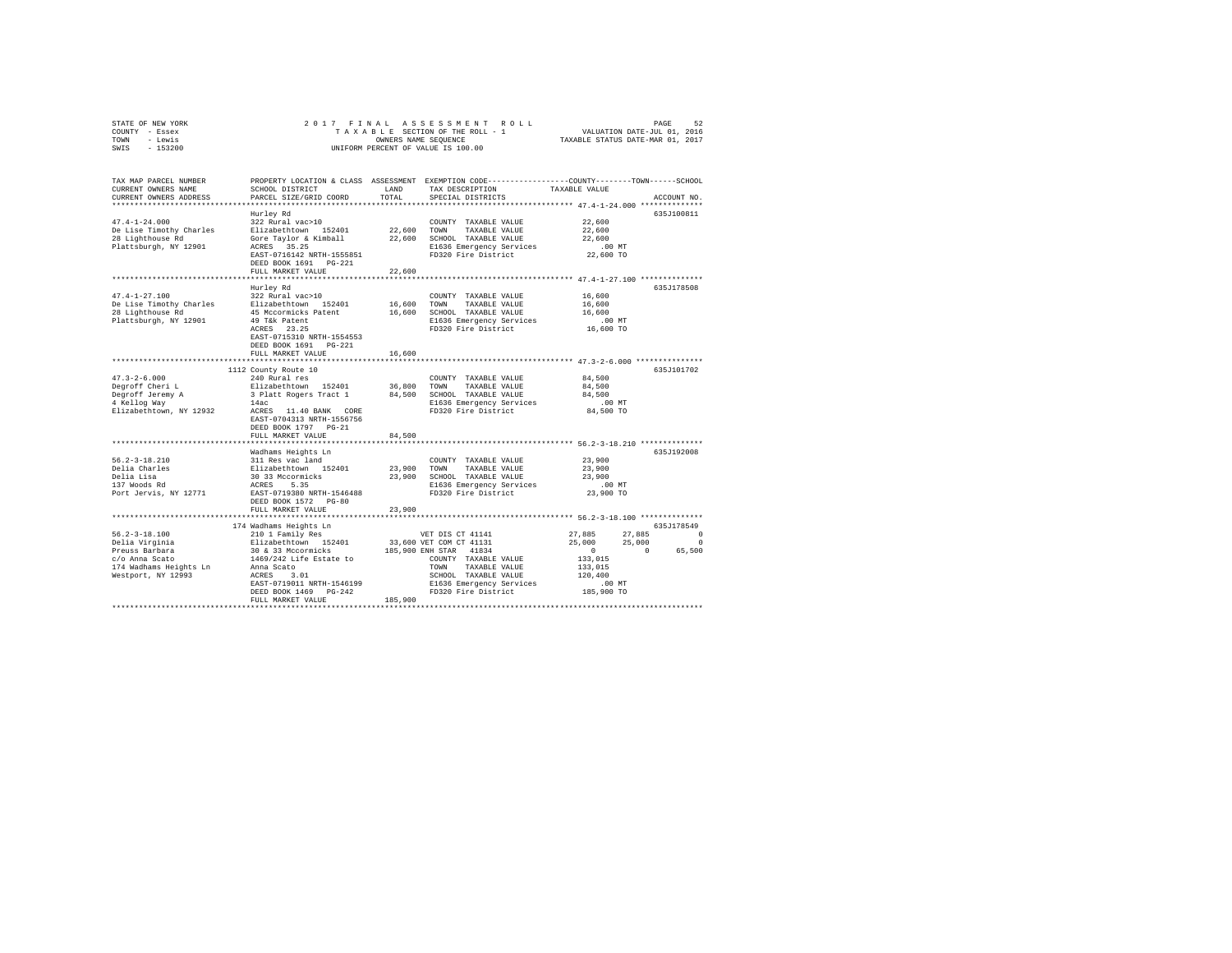| TOWN<br>- Lewis<br>SWIS<br>$-153200$                                                          |                                                                                                                                                                                  | OWNERS NAME SEQUENCE       | UNIFORM PERCENT OF VALUE IS 100.00                                                                                       | TAXABLE STATUS DATE-MAR 01, 2017                                                                                                |
|-----------------------------------------------------------------------------------------------|----------------------------------------------------------------------------------------------------------------------------------------------------------------------------------|----------------------------|--------------------------------------------------------------------------------------------------------------------------|---------------------------------------------------------------------------------------------------------------------------------|
| TAX MAP PARCEL NUMBER<br>CURRENT OWNERS NAME<br>CURRENT OWNERS ADDRESS                        | SCHOOL DISTRICT<br>PARCEL SIZE/GRID COORD                                                                                                                                        | LAND<br>TOTAL              | TAX DESCRIPTION<br>SPECIAL DISTRICTS                                                                                     | PROPERTY LOCATION & CLASS ASSESSMENT EXEMPTION CODE---------------COUNTY-------TOWN------SCHOOL<br>TAXABLE VALUE<br>ACCOUNT NO. |
| $48.1 - 2 - 1.100$<br>Deming John<br>4 High St<br>PO Box 6<br>Elizabethtown, NY 12932         | Mason Rd<br>322 Rural vac>10<br>Elizabethtown 152401<br>39 & 40 Platt Rogers<br>43.9ac<br>ACRES 37.16<br>EAST-0722188 NRTH-1567472<br>DEED BOOK 1775 PG-317<br>FULL MARKET VALUE | 42.600<br>42,600<br>42,600 | COUNTY TAXABLE VALUE<br>TOWN<br>TAXABLE VALUE<br>SCHOOL TAXABLE VALUE<br>E1636 Emergency Services<br>FD320 Fire District | 635J100306<br>42,600<br>42,600<br>42,600<br>$.00$ MT<br>42,600 TO                                                               |
|                                                                                               | **************************                                                                                                                                                       | **********                 |                                                                                                                          | ****************************** 55.2-1-35.004 *************                                                                      |
| $55.2 - 1 - 35.004$<br>Deming John<br>Deming Anita<br>PO Box 6<br>Elizabethtown, NY 12932     | Roscoe Rd<br>910 Priv forest<br>Elizabethtown 152401<br>25 Platt Rogers Tract 4<br>ACRES 208.80<br>EAST-0690583 NRTH-1549684<br>$PG-10$<br>DEED BOOK 857                         | 128,400<br>128,400         | COUNTY TAXABLE VALUE<br>TOWN<br>TAXABLE VALUE<br>SCHOOL TAXABLE VALUE<br>E1636 Emergency Services<br>FD320 Fire District | 635J101212<br>128,400<br>128,400<br>128,400<br>$.00$ MT<br>128,400 TO                                                           |
|                                                                                               | FULL MARKET VALUE                                                                                                                                                                | 128,400                    |                                                                                                                          |                                                                                                                                 |
| $38.1 - 1 - 18.000$<br>Deming John A<br>Deming Anita L<br>PO Box 6                            | US Route 9<br>322 Rural vac>10<br>Elizabethtown 152401<br>28&33 Peru Bay Tract<br>Essex Tract                                                                                    | 86,300<br>86,300           | COUNTY TAXABLE VALUE<br>TOWN<br>TAXABLE VALUE<br>SCHOOL TAXABLE VALUE<br>E1636 Emergency Services                        | 635J100711<br>86,300<br>86,300<br>86,300<br>$.00$ MT                                                                            |
| Elizabethtown, NY 12932                                                                       | 80ac<br>ACRES 99.02<br>EAST-0707143 NRTH-1579325<br>DEED BOOK 1514 PG-311<br>FULL MARKET VALUE                                                                                   | 86,300                     | FD320 Fire District                                                                                                      | 86,300 TO                                                                                                                       |
|                                                                                               |                                                                                                                                                                                  |                            |                                                                                                                          |                                                                                                                                 |
| $47.1 - 2 - 16.100$<br>Deming John A<br>Deming Anita L<br>PO Box 6<br>Elizabethtown, NY 12932 | Stowersville Rd<br>910 Priv forest<br>Elizabethtown 152401<br>3 Platt Rogers Tract 1<br>Db 887 Pg 170<br>ACRES 277.00<br>EAST-0703946 NRTH-1559824                               | 162,500<br>162,500         | COUNTY TAXABLE VALUE<br>TOWN<br>TAXABLE VALUE<br>SCHOOL TAXABLE VALUE<br>E1636 Emergency Services<br>FD320 Fire District | 635J104215<br>162,500<br>162,500<br>162,500<br>$.00$ MT<br>162,500 TO                                                           |
| MAY BE SUBJECT TO PAYMENT                                                                     | DEED BOOK 1514 PG-311                                                                                                                                                            |                            |                                                                                                                          |                                                                                                                                 |
| UNDER RPTL480A UNTIL 2017                                                                     | FULL MARKET VALUE                                                                                                                                                                | 162,500                    |                                                                                                                          |                                                                                                                                 |
|                                                                                               | 1131 Stowersville Rd                                                                                                                                                             |                            |                                                                                                                          | 635J101615                                                                                                                      |
| $47.2 - 1 - 26.000$<br>Deming John A<br>PO Box 6<br>Elizabethtown, NY 12932                   | 240 Rural res<br>Elizabethtown 152401<br>37 & 40 Platt Rogers<br>1651/105-Boundary Line Ag<br>ACRES 489.30<br>EAST-0718868 NRTH-1567092<br>DEED BOOK 1651 PG-110                 | 268,700<br>268,700         | COUNTY TAXABLE VALUE<br>TOWN<br>TAXABLE VALUE<br>SCHOOL TAXABLE VALUE<br>E1636 Emergency Services<br>FD320 Fire District | 268,700<br>268,700<br>268,700<br>$.00$ MT<br>268,700 TO                                                                         |
|                                                                                               | FULL MARKET VALUE                                                                                                                                                                | 268,700                    |                                                                                                                          |                                                                                                                                 |
|                                                                                               |                                                                                                                                                                                  |                            |                                                                                                                          |                                                                                                                                 |

STATE OF NEW YORK 2 0 1 7 F I N A L A S S E S S M E N T R O L L PAGE 53 COUNTY - Essex T A X A B L E SECTION OF THE ROLL - 1 VALUATION DATE-JUL 01, 2016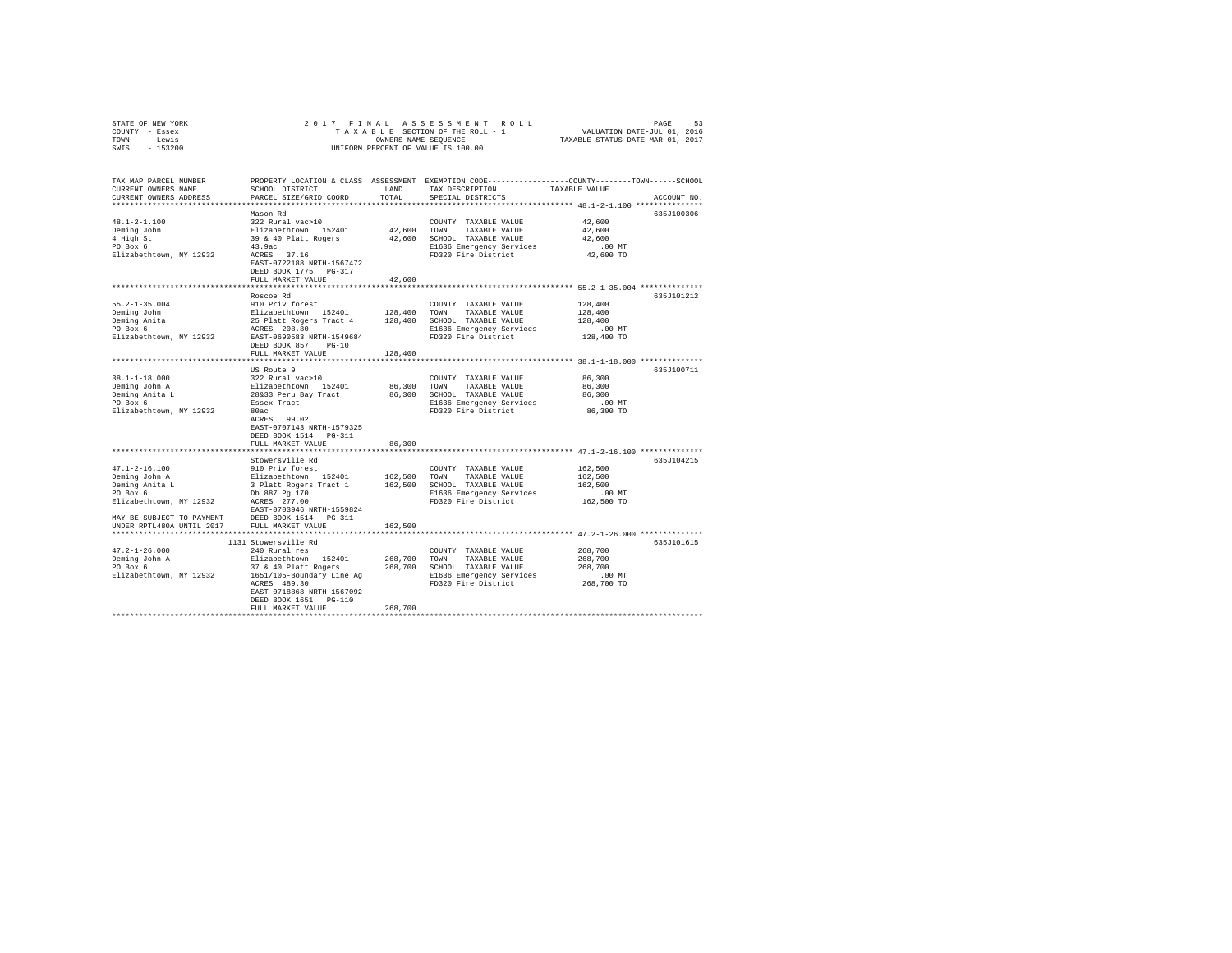| STATE OF NEW YORK | 2017 FINAL ASSESSMENT ROLL         | 54<br>PAGE                       |
|-------------------|------------------------------------|----------------------------------|
| COUNTY - Essex    | TAXABLE SECTION OF THE ROLL - 1    | VALUATION DATE-JUL 01, 2016      |
| TOWN<br>- Lewis   | OWNERS NAME SEOUENCE               | TAXABLE STATUS DATE-MAR 01, 2017 |
| $-153200$<br>SWIS | UNIFORM PERCENT OF VALUE IS 100.00 |                                  |

| **************************<br>386 Hurley Rd<br>635J104903<br>$47.4 - 1 - 37.000$<br>322 Rural vac>10<br>COUNTY TAXABLE VALUE<br>31,700<br>Westport 155001<br>31,700<br>31,700<br>TOWN<br>TAXABLE VALUE<br>4 High St<br>34 Platt Rogers Patent<br>31,700<br>SCHOOL TAXABLE VALUE<br>31,700<br>ACRES 16.27<br>EAST-0717380 NRTH-1558938<br>PO Box 6<br>E1636 Emergency Services<br>$.00$ MT<br>FD320 Fire District<br>31,700 TO<br>Elizabethtown, NY 12932<br>DEED BOOK 1712 PG-213<br>31,700<br>FULL MARKET VALUE<br>635.T179030<br>Cutting Rd<br>$55.2 - 1 - 19.211$<br>314 Rural vac<10<br>21,600<br>COUNTY TAXABLE VALUE<br>314 August 152401 21,600 TOWN<br>20 Plizabethtown 152401 21,600 SCHOC<br>30 Platt Rogers Tract 4 21,600 SCHOC<br>ACRES 3.12<br>Deming John A<br>TAXABLE VALUE<br>21,600<br>SCHOOL TAXABLE VALUE<br>Deming Anita L<br>21,600<br>PO Box 6<br>E1636 Emergency Services<br>$.00$ MT<br>21,600 TO<br>Elizabethtown, NY 12932<br>EAST-0694880 NRTH-1547934<br>FD320 Fire District<br>DEED BOOK 951<br>$PG-319$<br>FULL MARKET VALUE<br>21,600<br>Jeffrey Way<br>635J190005<br>47.1-2-50.120 311 Res vac land<br>Deno Grant M<br>$243$ Margaret St Apt C<br>$1$ Essex Tract<br>$1$ Essex Tract<br>20,700<br>COUNTY TAXABLE VALUE<br>20,700<br>TOWN<br>TAXABLE VALUE<br>20,700<br>20,700<br>SCHOOL TAXABLE VALUE<br>20,700<br>Plattsburgh, NY 12901<br>4 Beaver Meadow Estates<br>E1636 Emergency Services<br>.00 MT<br>2.21<br>FD320 Fire District<br>20,700 TO<br>ACRES<br>EAST-0702622 NRTH-1563264<br>WB320 Lewis B&I<br>20,700 TO C<br>WD320 Water District<br>20,700 TO M<br>DEED BOOK 1836 PG-247<br>20,700<br>FULL MARKET VALUE<br>**************************<br>39 Pulsifer Ln<br>635J189002<br>311 Res vac land<br>$47.1 - 4 - 3.000$<br>COUNTY TAXABLE VALUE<br>15,600<br>Elizabethtown 152401<br>15,600 TOWN<br>Denton Allan<br>TAXABLE VALUE<br>15,600<br>15 Platt Rogers Tr 4<br>ACRES 1.00<br>Denton Janet<br>15,600<br>SCHOOL TAXABLE VALUE<br>15,600<br>39 Pulsifer Ln<br>E1636 Emergency Services<br>$.00$ MT<br>EAST-0700374 NRTH-1567222<br>FD320 Fire District<br>15,600 TO<br>Lewis, NY 12950<br>DEED BOOK 914<br>PG-195<br>FULL MARKET VALUE<br>15,600<br>********************************* 47.1-4-4.000 ****************<br>***********************<br>39 Pulsifer Ln<br>635J101514<br>$47.1 - 4 - 4.000$<br>ENH STAR 41834<br>$\sim$ 0<br>$\Omega$ and $\Omega$<br>65,500<br>210 1 Family Res<br>Elizabethtown 152401<br>15 Platt Rogers<br>ACRES 0.80<br>EAST-0700483 NRTH-1567278<br>29,700<br>COUNTY TAXABLE VALUE<br>108,900<br>Denton Allen<br>108,900<br>Denton Janet<br>TOWN<br>TAXABLE VALUE<br>108,900<br>39 Pulsifer Ln<br>SCHOOL TAXABLE VALUE<br>43,400<br>Lewis, NY 12950<br>DEED BOOK 475<br>$PG-486$<br>108,900<br>FULL MARKET VALUE | TAX MAP PARCEL NUMBER<br>CURRENT OWNERS NAME<br>CURRENT OWNERS ADDRESS | SCHOOL DISTRICT<br>PARCEL SIZE/GRID COORD | LAND<br>TOTAL | TAX DESCRIPTION<br>SPECIAL DISTRICTS | PROPERTY LOCATION & CLASS ASSESSMENT EXEMPTION CODE----------------COUNTY-------TOWN------SCHOOL<br>TAXABLE VALUE<br>ACCOUNT NO. |
|----------------------------------------------------------------------------------------------------------------------------------------------------------------------------------------------------------------------------------------------------------------------------------------------------------------------------------------------------------------------------------------------------------------------------------------------------------------------------------------------------------------------------------------------------------------------------------------------------------------------------------------------------------------------------------------------------------------------------------------------------------------------------------------------------------------------------------------------------------------------------------------------------------------------------------------------------------------------------------------------------------------------------------------------------------------------------------------------------------------------------------------------------------------------------------------------------------------------------------------------------------------------------------------------------------------------------------------------------------------------------------------------------------------------------------------------------------------------------------------------------------------------------------------------------------------------------------------------------------------------------------------------------------------------------------------------------------------------------------------------------------------------------------------------------------------------------------------------------------------------------------------------------------------------------------------------------------------------------------------------------------------------------------------------------------------------------------------------------------------------------------------------------------------------------------------------------------------------------------------------------------------------------------------------------------------------------------------------------------------------------------------------------------------------------------------------------------------------------------------------------------------------------------------------------------------------------------------------------------------------------------------------------------------------------------------------------------------------------------------------------------------------------------------------------|------------------------------------------------------------------------|-------------------------------------------|---------------|--------------------------------------|----------------------------------------------------------------------------------------------------------------------------------|
|                                                                                                                                                                                                                                                                                                                                                                                                                                                                                                                                                                                                                                                                                                                                                                                                                                                                                                                                                                                                                                                                                                                                                                                                                                                                                                                                                                                                                                                                                                                                                                                                                                                                                                                                                                                                                                                                                                                                                                                                                                                                                                                                                                                                                                                                                                                                                                                                                                                                                                                                                                                                                                                                                                                                                                                                    |                                                                        |                                           |               |                                      |                                                                                                                                  |
|                                                                                                                                                                                                                                                                                                                                                                                                                                                                                                                                                                                                                                                                                                                                                                                                                                                                                                                                                                                                                                                                                                                                                                                                                                                                                                                                                                                                                                                                                                                                                                                                                                                                                                                                                                                                                                                                                                                                                                                                                                                                                                                                                                                                                                                                                                                                                                                                                                                                                                                                                                                                                                                                                                                                                                                                    |                                                                        |                                           |               |                                      |                                                                                                                                  |
|                                                                                                                                                                                                                                                                                                                                                                                                                                                                                                                                                                                                                                                                                                                                                                                                                                                                                                                                                                                                                                                                                                                                                                                                                                                                                                                                                                                                                                                                                                                                                                                                                                                                                                                                                                                                                                                                                                                                                                                                                                                                                                                                                                                                                                                                                                                                                                                                                                                                                                                                                                                                                                                                                                                                                                                                    |                                                                        |                                           |               |                                      |                                                                                                                                  |
|                                                                                                                                                                                                                                                                                                                                                                                                                                                                                                                                                                                                                                                                                                                                                                                                                                                                                                                                                                                                                                                                                                                                                                                                                                                                                                                                                                                                                                                                                                                                                                                                                                                                                                                                                                                                                                                                                                                                                                                                                                                                                                                                                                                                                                                                                                                                                                                                                                                                                                                                                                                                                                                                                                                                                                                                    | Deming John A                                                          |                                           |               |                                      |                                                                                                                                  |
|                                                                                                                                                                                                                                                                                                                                                                                                                                                                                                                                                                                                                                                                                                                                                                                                                                                                                                                                                                                                                                                                                                                                                                                                                                                                                                                                                                                                                                                                                                                                                                                                                                                                                                                                                                                                                                                                                                                                                                                                                                                                                                                                                                                                                                                                                                                                                                                                                                                                                                                                                                                                                                                                                                                                                                                                    |                                                                        |                                           |               |                                      |                                                                                                                                  |
|                                                                                                                                                                                                                                                                                                                                                                                                                                                                                                                                                                                                                                                                                                                                                                                                                                                                                                                                                                                                                                                                                                                                                                                                                                                                                                                                                                                                                                                                                                                                                                                                                                                                                                                                                                                                                                                                                                                                                                                                                                                                                                                                                                                                                                                                                                                                                                                                                                                                                                                                                                                                                                                                                                                                                                                                    |                                                                        |                                           |               |                                      |                                                                                                                                  |
|                                                                                                                                                                                                                                                                                                                                                                                                                                                                                                                                                                                                                                                                                                                                                                                                                                                                                                                                                                                                                                                                                                                                                                                                                                                                                                                                                                                                                                                                                                                                                                                                                                                                                                                                                                                                                                                                                                                                                                                                                                                                                                                                                                                                                                                                                                                                                                                                                                                                                                                                                                                                                                                                                                                                                                                                    |                                                                        |                                           |               |                                      |                                                                                                                                  |
|                                                                                                                                                                                                                                                                                                                                                                                                                                                                                                                                                                                                                                                                                                                                                                                                                                                                                                                                                                                                                                                                                                                                                                                                                                                                                                                                                                                                                                                                                                                                                                                                                                                                                                                                                                                                                                                                                                                                                                                                                                                                                                                                                                                                                                                                                                                                                                                                                                                                                                                                                                                                                                                                                                                                                                                                    |                                                                        |                                           |               |                                      |                                                                                                                                  |
|                                                                                                                                                                                                                                                                                                                                                                                                                                                                                                                                                                                                                                                                                                                                                                                                                                                                                                                                                                                                                                                                                                                                                                                                                                                                                                                                                                                                                                                                                                                                                                                                                                                                                                                                                                                                                                                                                                                                                                                                                                                                                                                                                                                                                                                                                                                                                                                                                                                                                                                                                                                                                                                                                                                                                                                                    |                                                                        |                                           |               |                                      |                                                                                                                                  |
|                                                                                                                                                                                                                                                                                                                                                                                                                                                                                                                                                                                                                                                                                                                                                                                                                                                                                                                                                                                                                                                                                                                                                                                                                                                                                                                                                                                                                                                                                                                                                                                                                                                                                                                                                                                                                                                                                                                                                                                                                                                                                                                                                                                                                                                                                                                                                                                                                                                                                                                                                                                                                                                                                                                                                                                                    |                                                                        |                                           |               |                                      |                                                                                                                                  |
|                                                                                                                                                                                                                                                                                                                                                                                                                                                                                                                                                                                                                                                                                                                                                                                                                                                                                                                                                                                                                                                                                                                                                                                                                                                                                                                                                                                                                                                                                                                                                                                                                                                                                                                                                                                                                                                                                                                                                                                                                                                                                                                                                                                                                                                                                                                                                                                                                                                                                                                                                                                                                                                                                                                                                                                                    |                                                                        |                                           |               |                                      |                                                                                                                                  |
|                                                                                                                                                                                                                                                                                                                                                                                                                                                                                                                                                                                                                                                                                                                                                                                                                                                                                                                                                                                                                                                                                                                                                                                                                                                                                                                                                                                                                                                                                                                                                                                                                                                                                                                                                                                                                                                                                                                                                                                                                                                                                                                                                                                                                                                                                                                                                                                                                                                                                                                                                                                                                                                                                                                                                                                                    |                                                                        |                                           |               |                                      |                                                                                                                                  |
|                                                                                                                                                                                                                                                                                                                                                                                                                                                                                                                                                                                                                                                                                                                                                                                                                                                                                                                                                                                                                                                                                                                                                                                                                                                                                                                                                                                                                                                                                                                                                                                                                                                                                                                                                                                                                                                                                                                                                                                                                                                                                                                                                                                                                                                                                                                                                                                                                                                                                                                                                                                                                                                                                                                                                                                                    |                                                                        |                                           |               |                                      |                                                                                                                                  |
|                                                                                                                                                                                                                                                                                                                                                                                                                                                                                                                                                                                                                                                                                                                                                                                                                                                                                                                                                                                                                                                                                                                                                                                                                                                                                                                                                                                                                                                                                                                                                                                                                                                                                                                                                                                                                                                                                                                                                                                                                                                                                                                                                                                                                                                                                                                                                                                                                                                                                                                                                                                                                                                                                                                                                                                                    |                                                                        |                                           |               |                                      |                                                                                                                                  |
|                                                                                                                                                                                                                                                                                                                                                                                                                                                                                                                                                                                                                                                                                                                                                                                                                                                                                                                                                                                                                                                                                                                                                                                                                                                                                                                                                                                                                                                                                                                                                                                                                                                                                                                                                                                                                                                                                                                                                                                                                                                                                                                                                                                                                                                                                                                                                                                                                                                                                                                                                                                                                                                                                                                                                                                                    |                                                                        |                                           |               |                                      |                                                                                                                                  |
|                                                                                                                                                                                                                                                                                                                                                                                                                                                                                                                                                                                                                                                                                                                                                                                                                                                                                                                                                                                                                                                                                                                                                                                                                                                                                                                                                                                                                                                                                                                                                                                                                                                                                                                                                                                                                                                                                                                                                                                                                                                                                                                                                                                                                                                                                                                                                                                                                                                                                                                                                                                                                                                                                                                                                                                                    |                                                                        |                                           |               |                                      |                                                                                                                                  |
|                                                                                                                                                                                                                                                                                                                                                                                                                                                                                                                                                                                                                                                                                                                                                                                                                                                                                                                                                                                                                                                                                                                                                                                                                                                                                                                                                                                                                                                                                                                                                                                                                                                                                                                                                                                                                                                                                                                                                                                                                                                                                                                                                                                                                                                                                                                                                                                                                                                                                                                                                                                                                                                                                                                                                                                                    |                                                                        |                                           |               |                                      |                                                                                                                                  |
|                                                                                                                                                                                                                                                                                                                                                                                                                                                                                                                                                                                                                                                                                                                                                                                                                                                                                                                                                                                                                                                                                                                                                                                                                                                                                                                                                                                                                                                                                                                                                                                                                                                                                                                                                                                                                                                                                                                                                                                                                                                                                                                                                                                                                                                                                                                                                                                                                                                                                                                                                                                                                                                                                                                                                                                                    |                                                                        |                                           |               |                                      |                                                                                                                                  |
|                                                                                                                                                                                                                                                                                                                                                                                                                                                                                                                                                                                                                                                                                                                                                                                                                                                                                                                                                                                                                                                                                                                                                                                                                                                                                                                                                                                                                                                                                                                                                                                                                                                                                                                                                                                                                                                                                                                                                                                                                                                                                                                                                                                                                                                                                                                                                                                                                                                                                                                                                                                                                                                                                                                                                                                                    |                                                                        |                                           |               |                                      |                                                                                                                                  |
|                                                                                                                                                                                                                                                                                                                                                                                                                                                                                                                                                                                                                                                                                                                                                                                                                                                                                                                                                                                                                                                                                                                                                                                                                                                                                                                                                                                                                                                                                                                                                                                                                                                                                                                                                                                                                                                                                                                                                                                                                                                                                                                                                                                                                                                                                                                                                                                                                                                                                                                                                                                                                                                                                                                                                                                                    |                                                                        |                                           |               |                                      |                                                                                                                                  |
|                                                                                                                                                                                                                                                                                                                                                                                                                                                                                                                                                                                                                                                                                                                                                                                                                                                                                                                                                                                                                                                                                                                                                                                                                                                                                                                                                                                                                                                                                                                                                                                                                                                                                                                                                                                                                                                                                                                                                                                                                                                                                                                                                                                                                                                                                                                                                                                                                                                                                                                                                                                                                                                                                                                                                                                                    |                                                                        |                                           |               |                                      |                                                                                                                                  |
|                                                                                                                                                                                                                                                                                                                                                                                                                                                                                                                                                                                                                                                                                                                                                                                                                                                                                                                                                                                                                                                                                                                                                                                                                                                                                                                                                                                                                                                                                                                                                                                                                                                                                                                                                                                                                                                                                                                                                                                                                                                                                                                                                                                                                                                                                                                                                                                                                                                                                                                                                                                                                                                                                                                                                                                                    |                                                                        |                                           |               |                                      |                                                                                                                                  |
|                                                                                                                                                                                                                                                                                                                                                                                                                                                                                                                                                                                                                                                                                                                                                                                                                                                                                                                                                                                                                                                                                                                                                                                                                                                                                                                                                                                                                                                                                                                                                                                                                                                                                                                                                                                                                                                                                                                                                                                                                                                                                                                                                                                                                                                                                                                                                                                                                                                                                                                                                                                                                                                                                                                                                                                                    |                                                                        |                                           |               |                                      |                                                                                                                                  |
|                                                                                                                                                                                                                                                                                                                                                                                                                                                                                                                                                                                                                                                                                                                                                                                                                                                                                                                                                                                                                                                                                                                                                                                                                                                                                                                                                                                                                                                                                                                                                                                                                                                                                                                                                                                                                                                                                                                                                                                                                                                                                                                                                                                                                                                                                                                                                                                                                                                                                                                                                                                                                                                                                                                                                                                                    |                                                                        |                                           |               |                                      |                                                                                                                                  |
|                                                                                                                                                                                                                                                                                                                                                                                                                                                                                                                                                                                                                                                                                                                                                                                                                                                                                                                                                                                                                                                                                                                                                                                                                                                                                                                                                                                                                                                                                                                                                                                                                                                                                                                                                                                                                                                                                                                                                                                                                                                                                                                                                                                                                                                                                                                                                                                                                                                                                                                                                                                                                                                                                                                                                                                                    |                                                                        |                                           |               |                                      |                                                                                                                                  |
|                                                                                                                                                                                                                                                                                                                                                                                                                                                                                                                                                                                                                                                                                                                                                                                                                                                                                                                                                                                                                                                                                                                                                                                                                                                                                                                                                                                                                                                                                                                                                                                                                                                                                                                                                                                                                                                                                                                                                                                                                                                                                                                                                                                                                                                                                                                                                                                                                                                                                                                                                                                                                                                                                                                                                                                                    |                                                                        |                                           |               |                                      |                                                                                                                                  |
|                                                                                                                                                                                                                                                                                                                                                                                                                                                                                                                                                                                                                                                                                                                                                                                                                                                                                                                                                                                                                                                                                                                                                                                                                                                                                                                                                                                                                                                                                                                                                                                                                                                                                                                                                                                                                                                                                                                                                                                                                                                                                                                                                                                                                                                                                                                                                                                                                                                                                                                                                                                                                                                                                                                                                                                                    |                                                                        |                                           |               |                                      |                                                                                                                                  |
|                                                                                                                                                                                                                                                                                                                                                                                                                                                                                                                                                                                                                                                                                                                                                                                                                                                                                                                                                                                                                                                                                                                                                                                                                                                                                                                                                                                                                                                                                                                                                                                                                                                                                                                                                                                                                                                                                                                                                                                                                                                                                                                                                                                                                                                                                                                                                                                                                                                                                                                                                                                                                                                                                                                                                                                                    |                                                                        |                                           |               |                                      |                                                                                                                                  |
|                                                                                                                                                                                                                                                                                                                                                                                                                                                                                                                                                                                                                                                                                                                                                                                                                                                                                                                                                                                                                                                                                                                                                                                                                                                                                                                                                                                                                                                                                                                                                                                                                                                                                                                                                                                                                                                                                                                                                                                                                                                                                                                                                                                                                                                                                                                                                                                                                                                                                                                                                                                                                                                                                                                                                                                                    |                                                                        |                                           |               |                                      |                                                                                                                                  |
|                                                                                                                                                                                                                                                                                                                                                                                                                                                                                                                                                                                                                                                                                                                                                                                                                                                                                                                                                                                                                                                                                                                                                                                                                                                                                                                                                                                                                                                                                                                                                                                                                                                                                                                                                                                                                                                                                                                                                                                                                                                                                                                                                                                                                                                                                                                                                                                                                                                                                                                                                                                                                                                                                                                                                                                                    |                                                                        |                                           |               |                                      |                                                                                                                                  |
|                                                                                                                                                                                                                                                                                                                                                                                                                                                                                                                                                                                                                                                                                                                                                                                                                                                                                                                                                                                                                                                                                                                                                                                                                                                                                                                                                                                                                                                                                                                                                                                                                                                                                                                                                                                                                                                                                                                                                                                                                                                                                                                                                                                                                                                                                                                                                                                                                                                                                                                                                                                                                                                                                                                                                                                                    |                                                                        |                                           |               |                                      |                                                                                                                                  |
|                                                                                                                                                                                                                                                                                                                                                                                                                                                                                                                                                                                                                                                                                                                                                                                                                                                                                                                                                                                                                                                                                                                                                                                                                                                                                                                                                                                                                                                                                                                                                                                                                                                                                                                                                                                                                                                                                                                                                                                                                                                                                                                                                                                                                                                                                                                                                                                                                                                                                                                                                                                                                                                                                                                                                                                                    |                                                                        |                                           |               |                                      |                                                                                                                                  |
|                                                                                                                                                                                                                                                                                                                                                                                                                                                                                                                                                                                                                                                                                                                                                                                                                                                                                                                                                                                                                                                                                                                                                                                                                                                                                                                                                                                                                                                                                                                                                                                                                                                                                                                                                                                                                                                                                                                                                                                                                                                                                                                                                                                                                                                                                                                                                                                                                                                                                                                                                                                                                                                                                                                                                                                                    |                                                                        |                                           |               |                                      |                                                                                                                                  |
|                                                                                                                                                                                                                                                                                                                                                                                                                                                                                                                                                                                                                                                                                                                                                                                                                                                                                                                                                                                                                                                                                                                                                                                                                                                                                                                                                                                                                                                                                                                                                                                                                                                                                                                                                                                                                                                                                                                                                                                                                                                                                                                                                                                                                                                                                                                                                                                                                                                                                                                                                                                                                                                                                                                                                                                                    |                                                                        |                                           |               |                                      |                                                                                                                                  |
|                                                                                                                                                                                                                                                                                                                                                                                                                                                                                                                                                                                                                                                                                                                                                                                                                                                                                                                                                                                                                                                                                                                                                                                                                                                                                                                                                                                                                                                                                                                                                                                                                                                                                                                                                                                                                                                                                                                                                                                                                                                                                                                                                                                                                                                                                                                                                                                                                                                                                                                                                                                                                                                                                                                                                                                                    |                                                                        |                                           |               |                                      |                                                                                                                                  |
|                                                                                                                                                                                                                                                                                                                                                                                                                                                                                                                                                                                                                                                                                                                                                                                                                                                                                                                                                                                                                                                                                                                                                                                                                                                                                                                                                                                                                                                                                                                                                                                                                                                                                                                                                                                                                                                                                                                                                                                                                                                                                                                                                                                                                                                                                                                                                                                                                                                                                                                                                                                                                                                                                                                                                                                                    |                                                                        |                                           |               |                                      |                                                                                                                                  |
|                                                                                                                                                                                                                                                                                                                                                                                                                                                                                                                                                                                                                                                                                                                                                                                                                                                                                                                                                                                                                                                                                                                                                                                                                                                                                                                                                                                                                                                                                                                                                                                                                                                                                                                                                                                                                                                                                                                                                                                                                                                                                                                                                                                                                                                                                                                                                                                                                                                                                                                                                                                                                                                                                                                                                                                                    |                                                                        |                                           |               |                                      |                                                                                                                                  |
|                                                                                                                                                                                                                                                                                                                                                                                                                                                                                                                                                                                                                                                                                                                                                                                                                                                                                                                                                                                                                                                                                                                                                                                                                                                                                                                                                                                                                                                                                                                                                                                                                                                                                                                                                                                                                                                                                                                                                                                                                                                                                                                                                                                                                                                                                                                                                                                                                                                                                                                                                                                                                                                                                                                                                                                                    |                                                                        |                                           |               |                                      |                                                                                                                                  |
|                                                                                                                                                                                                                                                                                                                                                                                                                                                                                                                                                                                                                                                                                                                                                                                                                                                                                                                                                                                                                                                                                                                                                                                                                                                                                                                                                                                                                                                                                                                                                                                                                                                                                                                                                                                                                                                                                                                                                                                                                                                                                                                                                                                                                                                                                                                                                                                                                                                                                                                                                                                                                                                                                                                                                                                                    |                                                                        |                                           |               |                                      |                                                                                                                                  |
|                                                                                                                                                                                                                                                                                                                                                                                                                                                                                                                                                                                                                                                                                                                                                                                                                                                                                                                                                                                                                                                                                                                                                                                                                                                                                                                                                                                                                                                                                                                                                                                                                                                                                                                                                                                                                                                                                                                                                                                                                                                                                                                                                                                                                                                                                                                                                                                                                                                                                                                                                                                                                                                                                                                                                                                                    |                                                                        |                                           |               |                                      |                                                                                                                                  |
|                                                                                                                                                                                                                                                                                                                                                                                                                                                                                                                                                                                                                                                                                                                                                                                                                                                                                                                                                                                                                                                                                                                                                                                                                                                                                                                                                                                                                                                                                                                                                                                                                                                                                                                                                                                                                                                                                                                                                                                                                                                                                                                                                                                                                                                                                                                                                                                                                                                                                                                                                                                                                                                                                                                                                                                                    |                                                                        |                                           |               |                                      |                                                                                                                                  |
|                                                                                                                                                                                                                                                                                                                                                                                                                                                                                                                                                                                                                                                                                                                                                                                                                                                                                                                                                                                                                                                                                                                                                                                                                                                                                                                                                                                                                                                                                                                                                                                                                                                                                                                                                                                                                                                                                                                                                                                                                                                                                                                                                                                                                                                                                                                                                                                                                                                                                                                                                                                                                                                                                                                                                                                                    |                                                                        |                                           |               |                                      |                                                                                                                                  |
|                                                                                                                                                                                                                                                                                                                                                                                                                                                                                                                                                                                                                                                                                                                                                                                                                                                                                                                                                                                                                                                                                                                                                                                                                                                                                                                                                                                                                                                                                                                                                                                                                                                                                                                                                                                                                                                                                                                                                                                                                                                                                                                                                                                                                                                                                                                                                                                                                                                                                                                                                                                                                                                                                                                                                                                                    |                                                                        |                                           |               |                                      |                                                                                                                                  |
|                                                                                                                                                                                                                                                                                                                                                                                                                                                                                                                                                                                                                                                                                                                                                                                                                                                                                                                                                                                                                                                                                                                                                                                                                                                                                                                                                                                                                                                                                                                                                                                                                                                                                                                                                                                                                                                                                                                                                                                                                                                                                                                                                                                                                                                                                                                                                                                                                                                                                                                                                                                                                                                                                                                                                                                                    |                                                                        |                                           |               |                                      |                                                                                                                                  |
|                                                                                                                                                                                                                                                                                                                                                                                                                                                                                                                                                                                                                                                                                                                                                                                                                                                                                                                                                                                                                                                                                                                                                                                                                                                                                                                                                                                                                                                                                                                                                                                                                                                                                                                                                                                                                                                                                                                                                                                                                                                                                                                                                                                                                                                                                                                                                                                                                                                                                                                                                                                                                                                                                                                                                                                                    |                                                                        |                                           |               |                                      |                                                                                                                                  |
|                                                                                                                                                                                                                                                                                                                                                                                                                                                                                                                                                                                                                                                                                                                                                                                                                                                                                                                                                                                                                                                                                                                                                                                                                                                                                                                                                                                                                                                                                                                                                                                                                                                                                                                                                                                                                                                                                                                                                                                                                                                                                                                                                                                                                                                                                                                                                                                                                                                                                                                                                                                                                                                                                                                                                                                                    |                                                                        |                                           |               |                                      |                                                                                                                                  |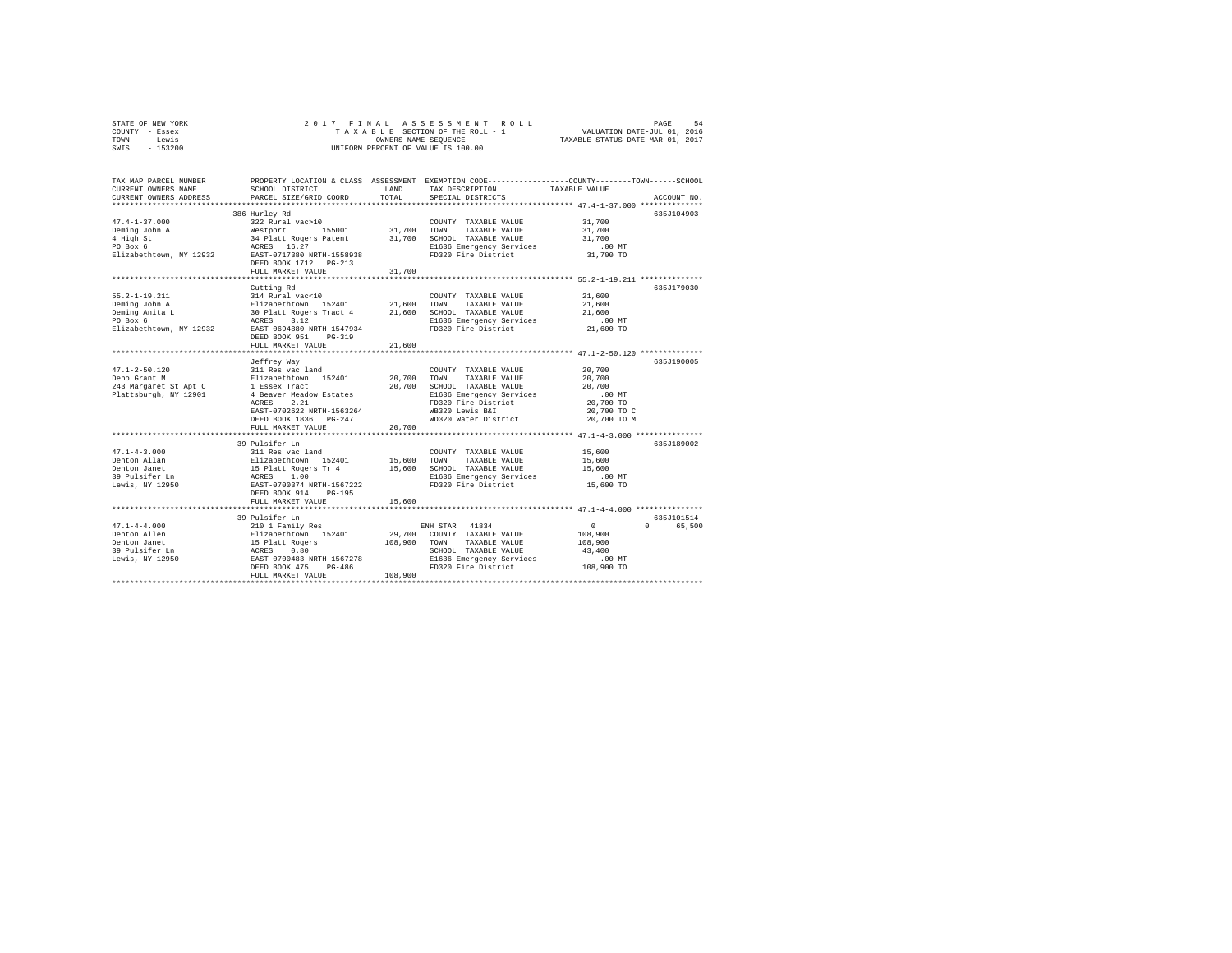| STATE OF NEW YORK                                                                                                   |                           |         |                                                                                                                                                                                                                                                 |                                                                                                                                                 |               |
|---------------------------------------------------------------------------------------------------------------------|---------------------------|---------|-------------------------------------------------------------------------------------------------------------------------------------------------------------------------------------------------------------------------------------------------|-------------------------------------------------------------------------------------------------------------------------------------------------|---------------|
| COUNTY - Essex                                                                                                      |                           |         |                                                                                                                                                                                                                                                 |                                                                                                                                                 |               |
| TOWN - Lewis                                                                                                        |                           |         |                                                                                                                                                                                                                                                 |                                                                                                                                                 |               |
| SWIS - 153200                                                                                                       |                           |         |                                                                                                                                                                                                                                                 |                                                                                                                                                 |               |
|                                                                                                                     |                           |         |                                                                                                                                                                                                                                                 |                                                                                                                                                 |               |
| TAX MAP PARCEL NUMBER PROPERTY LOCATION & CLASS ASSESSMENT EXEMPTION CODE--------------COUNTY-------TOWN-----SCHOOL |                           |         |                                                                                                                                                                                                                                                 |                                                                                                                                                 |               |
| CURRENT OWNERS NAME                                                                                                 | SCHOOL DISTRICT           | LAND    | TAX DESCRIPTION                                                                                                                                                                                                                                 | TAXABLE VALUE                                                                                                                                   |               |
| CURRENT OWNERS ADDRESS                                                                                              | PARCEL SIZE/GRID COORD    | TOTAL   | SPECIAL DISTRICTS                                                                                                                                                                                                                               |                                                                                                                                                 | ACCOUNT NO.   |
|                                                                                                                     |                           |         |                                                                                                                                                                                                                                                 |                                                                                                                                                 |               |
|                                                                                                                     | Pulsifer Ln               |         |                                                                                                                                                                                                                                                 |                                                                                                                                                 | 635Z000017    |
| $47.1 - 4 - 5.000$                                                                                                  | 311 Res vac land          |         | COUNTY TAXABLE VALUE 8,300                                                                                                                                                                                                                      |                                                                                                                                                 |               |
|                                                                                                                     |                           |         |                                                                                                                                                                                                                                                 | 8,300                                                                                                                                           |               |
|                                                                                                                     |                           |         |                                                                                                                                                                                                                                                 | 8,300                                                                                                                                           |               |
|                                                                                                                     |                           |         |                                                                                                                                                                                                                                                 | $.00$ MT                                                                                                                                        |               |
|                                                                                                                     |                           |         |                                                                                                                                                                                                                                                 | 00 MT.<br>8,300 TO                                                                                                                              |               |
|                                                                                                                     |                           |         |                                                                                                                                                                                                                                                 |                                                                                                                                                 |               |
|                                                                                                                     | FULL MARKET VALUE         | 8,300   |                                                                                                                                                                                                                                                 |                                                                                                                                                 |               |
|                                                                                                                     |                           |         | ************************* 47.1-4-8.000 ***************                                                                                                                                                                                          |                                                                                                                                                 |               |
|                                                                                                                     | Sandys Way                |         |                                                                                                                                                                                                                                                 |                                                                                                                                                 | 635Z011006    |
|                                                                                                                     |                           |         |                                                                                                                                                                                                                                                 | 35,200                                                                                                                                          |               |
|                                                                                                                     |                           |         |                                                                                                                                                                                                                                                 | 35,200                                                                                                                                          |               |
|                                                                                                                     |                           |         |                                                                                                                                                                                                                                                 | 35,200                                                                                                                                          |               |
|                                                                                                                     |                           |         |                                                                                                                                                                                                                                                 | $.00$ MT                                                                                                                                        |               |
|                                                                                                                     |                           |         |                                                                                                                                                                                                                                                 | 35,200 TO                                                                                                                                       |               |
|                                                                                                                     |                           |         |                                                                                                                                                                                                                                                 |                                                                                                                                                 |               |
|                                                                                                                     | FULL MARKET VALUE         | 35,200  |                                                                                                                                                                                                                                                 |                                                                                                                                                 |               |
|                                                                                                                     |                           |         |                                                                                                                                                                                                                                                 |                                                                                                                                                 |               |
|                                                                                                                     | 27 Sandys Way             |         |                                                                                                                                                                                                                                                 |                                                                                                                                                 | 635Z008001    |
| $47.1 - 4 - 9.000$                                                                                                  | 210 1 Family Res          |         | BAS STAR 41854                                                                                                                                                                                                                                  | $\sim$ 0                                                                                                                                        | $0 \t 30.000$ |
|                                                                                                                     |                           |         |                                                                                                                                                                                                                                                 |                                                                                                                                                 |               |
|                                                                                                                     |                           |         |                                                                                                                                                                                                                                                 |                                                                                                                                                 |               |
|                                                                                                                     |                           |         |                                                                                                                                                                                                                                                 |                                                                                                                                                 |               |
|                                                                                                                     |                           |         |                                                                                                                                                                                                                                                 |                                                                                                                                                 |               |
|                                                                                                                     |                           |         |                                                                                                                                                                                                                                                 |                                                                                                                                                 |               |
|                                                                                                                     | FULL MARKET VALUE         | 167,400 |                                                                                                                                                                                                                                                 |                                                                                                                                                 |               |
|                                                                                                                     |                           |         |                                                                                                                                                                                                                                                 |                                                                                                                                                 |               |
|                                                                                                                     | 8603 US Route 9           |         |                                                                                                                                                                                                                                                 |                                                                                                                                                 | 635J185004    |
|                                                                                                                     |                           |         |                                                                                                                                                                                                                                                 |                                                                                                                                                 |               |
|                                                                                                                     |                           |         |                                                                                                                                                                                                                                                 | $\begin{array}{ccc} 17 \, , \, 300 & \qquad & 17 \, , \, 300 & \qquad & 0 \\ 17 \, , \, 300 & \qquad & 17 \, , \, 300 & \qquad & 0 \end{array}$ |               |
|                                                                                                                     |                           |         |                                                                                                                                                                                                                                                 |                                                                                                                                                 |               |
|                                                                                                                     |                           |         |                                                                                                                                                                                                                                                 |                                                                                                                                                 | 0 0 65,500    |
|                                                                                                                     |                           |         |                                                                                                                                                                                                                                                 | 34,600                                                                                                                                          |               |
|                                                                                                                     |                           |         | SCHOOL TAXABLE VALUE                                                                                                                                                                                                                            | 34,600                                                                                                                                          |               |
|                                                                                                                     |                           |         |                                                                                                                                                                                                                                                 | 3,700                                                                                                                                           |               |
|                                                                                                                     |                           |         | 69,200 E1636 Emergency Services<br>FD320 Fire District                                                                                                                                                                                          | $.00$ MT<br>69,200 TO                                                                                                                           |               |
|                                                                                                                     |                           |         |                                                                                                                                                                                                                                                 |                                                                                                                                                 |               |
|                                                                                                                     |                           |         | WB320 Lewis B&I 69,200 TO C<br>WD320 Water District 69,200 TO M                                                                                                                                                                                 |                                                                                                                                                 |               |
|                                                                                                                     |                           |         |                                                                                                                                                                                                                                                 |                                                                                                                                                 |               |
|                                                                                                                     |                           |         |                                                                                                                                                                                                                                                 |                                                                                                                                                 |               |
|                                                                                                                     | 41 Moss Rd                |         | 41 Moss Rd<br>311 Res vac land<br>2.925 TOWN TAXABLE VALUE<br>3.11 Res vac land<br>3.925 TOWN TAXABLE VALUE<br>3.925 SCHOLD TAXABLE VALUE<br>3.925 SCHOLD TAXABLE VALUE<br>2.925 SCHOLD RAXABLE VALUE<br>2.925 SCHOLD RES<br>2.925 TO PERSENT P |                                                                                                                                                 | 635J188002    |
|                                                                                                                     |                           |         |                                                                                                                                                                                                                                                 |                                                                                                                                                 |               |
|                                                                                                                     |                           |         |                                                                                                                                                                                                                                                 |                                                                                                                                                 |               |
| 47.2-1-66.000<br>Denton Kevin<br>PO Box 513<br>Lewis, NY 12950                                                      |                           |         |                                                                                                                                                                                                                                                 |                                                                                                                                                 |               |
|                                                                                                                     |                           |         |                                                                                                                                                                                                                                                 |                                                                                                                                                 |               |
|                                                                                                                     |                           |         |                                                                                                                                                                                                                                                 |                                                                                                                                                 |               |
|                                                                                                                     | DEED BOOK 882 PG-335      |         |                                                                                                                                                                                                                                                 |                                                                                                                                                 |               |
|                                                                                                                     | CONSERVATION ESMT % 75.00 |         |                                                                                                                                                                                                                                                 |                                                                                                                                                 |               |
|                                                                                                                     | FULL MARKET VALUE         | 8,925   |                                                                                                                                                                                                                                                 |                                                                                                                                                 |               |
|                                                                                                                     |                           |         |                                                                                                                                                                                                                                                 |                                                                                                                                                 |               |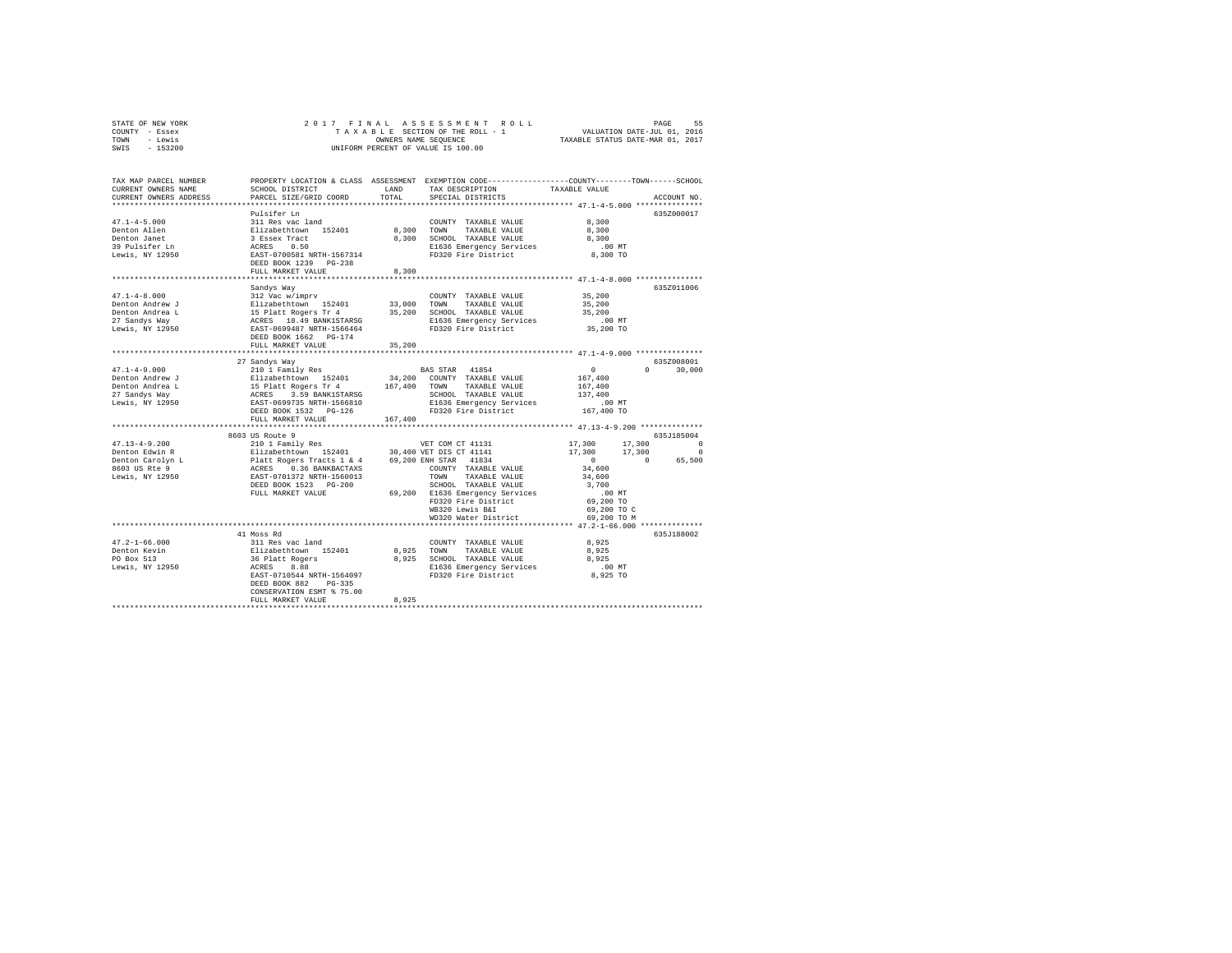| STATE OF NEW YORK<br>COUNTY - Essex<br>TOWN<br>- Lewis<br>SWIS - 153200                                                   | 2017 FINAL                                            |         | ASSESSMENT ROLL<br>TAXABLE SECTION OF THE ROLL - 1<br>OWNERS NAME SEOUENCE<br>UNIFORM PERCENT OF VALUE IS 100.00    | VALUATION DATE-JUL 01, 2016<br>TAXABLE STATUS DATE-MAR 01, 2017 | PAGE<br>56                   |
|---------------------------------------------------------------------------------------------------------------------------|-------------------------------------------------------|---------|---------------------------------------------------------------------------------------------------------------------|-----------------------------------------------------------------|------------------------------|
| TAX MAP PARCEL NUMBER<br>CURRENT OWNERS NAME                                                                              | SCHOOL DISTRICT                                       | LAND    | PROPERTY LOCATION & CLASS ASSESSMENT EXEMPTION CODE----------------COUNTY--------TOWN-----SCHOOL<br>TAX DESCRIPTION | TAXABLE VALUE                                                   |                              |
| CURRENT OWNERS ADDRESS                                                                                                    | PARCEL SIZE/GRID COORD                                | TOTAL   | SPECIAL DISTRICTS                                                                                                   |                                                                 | ACCOUNT NO.                  |
|                                                                                                                           |                                                       |         |                                                                                                                     |                                                                 |                              |
| $47.4 - 1 - 7.200$                                                                                                        | 170 Redmond Rd<br>240 Rural res                       |         | BAS STAR 41854                                                                                                      | $\circ$                                                         | 635J174020<br>0 <sup>1</sup> |
| Denton Kevin                                                                                                              |                                                       |         | 38,900 COUNTY TAXABLE VALUE                                                                                         | 220,000                                                         | 30,000                       |
| Denton Colleen C                                                                                                          | Elizabethtown 152401<br>Platt Rogers 4<br>1807/28 BLA | 220,000 | TOWN TAXABLE VALUE                                                                                                  | 220,000                                                         |                              |
| PO Box 513                                                                                                                |                                                       |         | SCHOOL TAXABLE VALUE                                                                                                | 190,000                                                         |                              |
| Lewis, NY 12950                                                                                                           | 1807/28 BLA<br>ACRES 15.00 BANKCNTRLLN                |         | E1636 Emergency Services                                                                                            | $.00$ MT                                                        |                              |
|                                                                                                                           | EAST-0709122 NRTH-1560484                             |         | FD320 Fire District                                                                                                 | 220,000 TO                                                      |                              |
|                                                                                                                           | DEED BOOK 1616 PG-29                                  |         |                                                                                                                     |                                                                 |                              |
|                                                                                                                           | FULL MARKET VALUE                                     | 220,000 |                                                                                                                     |                                                                 |                              |
|                                                                                                                           |                                                       |         |                                                                                                                     |                                                                 |                              |
|                                                                                                                           | US Route 9                                            |         |                                                                                                                     |                                                                 | 635J100512                   |
| $47.1 - 1 - 13.000$                                                                                                       | 311 Res vac land                                      |         | COUNTY TAXABLE VALUE                                                                                                | 17,400                                                          |                              |
| $P$<br>Denton Kimberley A                                                                                                 |                                                       | 17,400  | TAXABLE VALUE<br>TOWN                                                                                               | 17,400                                                          |                              |
| 229 Boyle Rd<br>PO Box 222                                                                                                | Elizabethtown 152401<br>3 Essex Tract<br>ACRES 3.77   | 17,400  | SCHOOL TAXABLE VALUE<br>E1636 Emergency Services                                                                    | 17,400<br>.00 MT                                                |                              |
| Westport, NY 12993                                                                                                        | EAST-0700838 NRTH-1566886                             |         | FD320 Fire District                                                                                                 | 17,400 TO                                                       |                              |
|                                                                                                                           | DEED BOOK 1569 PG-230<br>FULL MARKET VALUE            | 17,400  |                                                                                                                     |                                                                 |                              |
|                                                                                                                           |                                                       |         |                                                                                                                     |                                                                 |                              |
|                                                                                                                           | US Route 9                                            |         |                                                                                                                     |                                                                 | 635J105415                   |
| $47.1 - 1 - 9.000$                                                                                                        | 322 Rural vac>10                                      |         | COUNTY TAXABLE VALUE                                                                                                | 38,100                                                          |                              |
|                                                                                                                           |                                                       |         | TOWN<br>TAXABLE VALUE                                                                                               | 38,100                                                          |                              |
| Philar-1-3.000<br>Denton Kimberly Ann Blizabethtown 152401 38,100<br>Stevens Brooke Denton 15 Platt Rogers Tract 4 38,100 |                                                       |         | SCHOOL TAXABLE VALUE                                                                                                | 38,100                                                          |                              |
| c/o Russell & Barbara Denton 1733/219 Life Use to Russ                                                                    |                                                       |         | E1636 Emergency Services                                                                                            | $.00$ MT                                                        |                              |
|                                                                                                                           |                                                       |         | FD320 Fire District                                                                                                 | 38,100 TO                                                       |                              |
|                                                                                                                           |                                                       |         |                                                                                                                     |                                                                 |                              |
|                                                                                                                           |                                                       |         |                                                                                                                     |                                                                 |                              |
|                                                                                                                           | DEED BOOK 1733 PG-219<br>FULL MARKET VALUE            | 38,100  |                                                                                                                     |                                                                 |                              |
|                                                                                                                           | *****************************                         |         |                                                                                                                     |                                                                 |                              |
|                                                                                                                           | 19 Pulsifer Ln                                        |         |                                                                                                                     |                                                                 | 635J101604                   |
| $47.1 - 1 - 10.110$                                                                                                       | 210 1 Family Res                                      |         | VET WAR CT 41121                                                                                                    | 15,000                                                          | 15,000<br>$\sim$ 0           |
| Denton Kimberly Ann Elizabethtown 152401                                                                                  |                                                       |         | 34,300 ENH STAR 41834                                                                                               | $\Omega$                                                        | $\sim$ 0<br>65,500           |
| Stevens Brooke Denton                                                                                                     | 3 Essex Tract                                         |         | 159,700 COUNTY TAXABLE VALUE                                                                                        | 144,700                                                         |                              |
| c/o Russell & Barbara Denton 1733/219 L Use to Russell                                                                    |                                                       |         | TOWN<br>TAXABLE VALUE                                                                                               | 144,700                                                         |                              |
|                                                                                                                           |                                                       |         | SCHOOL TAXABLE VALUE                                                                                                | 94,200                                                          |                              |
|                                                                                                                           |                                                       |         | E1636 Emergency Services                                                                                            | .00MT                                                           |                              |
|                                                                                                                           | DEED BOOK 1733 PG-219                                 |         | FD320 Fire District                                                                                                 | 159,700 TO                                                      |                              |
|                                                                                                                           | FULL MARKET VALUE                                     | 159,700 |                                                                                                                     |                                                                 |                              |
|                                                                                                                           |                                                       |         |                                                                                                                     |                                                                 |                              |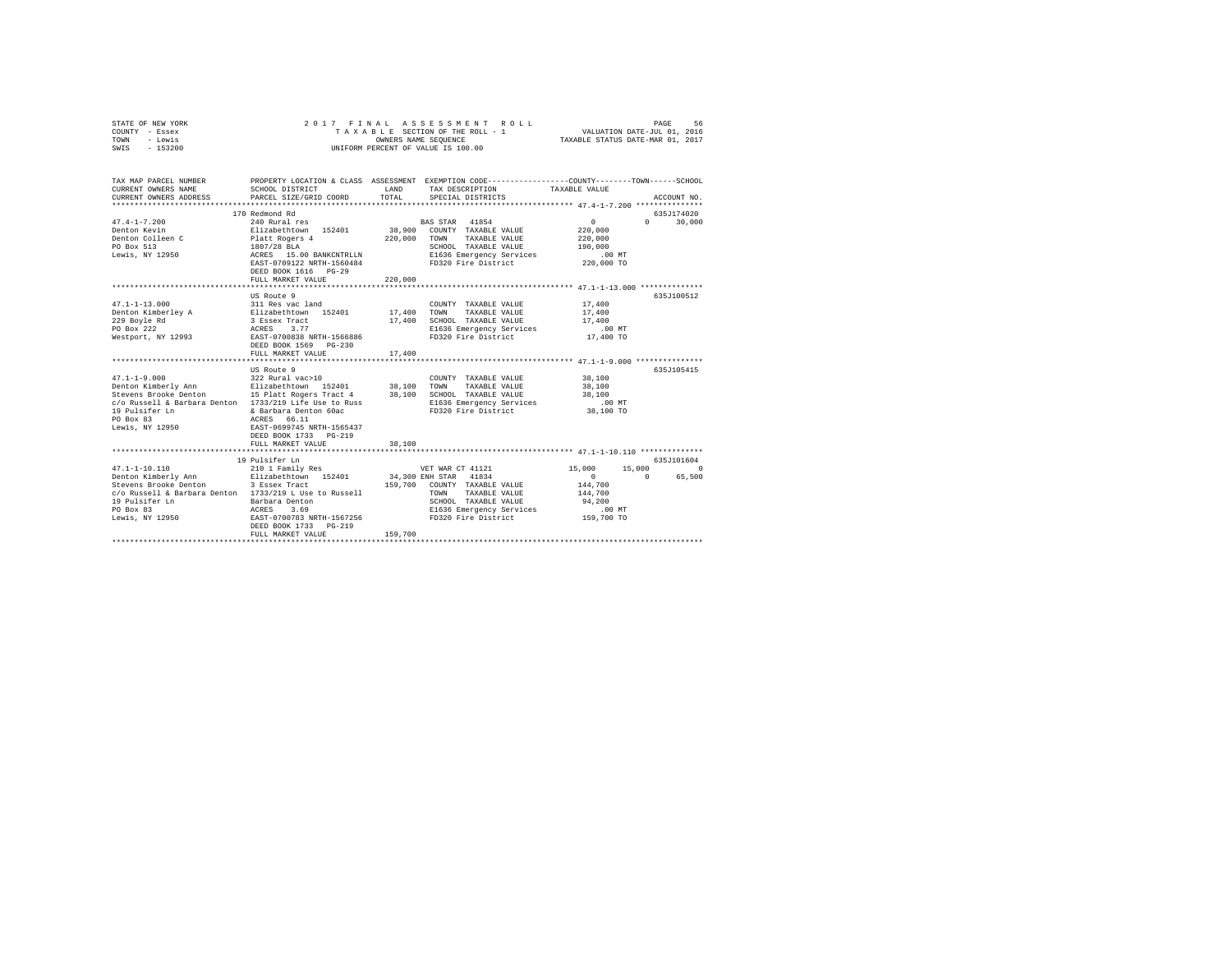|                | STATE OF NEW YORK |  |  | 2017 FINAL ASSESSMENT ROLL         |                                  | PAGE | 57 |
|----------------|-------------------|--|--|------------------------------------|----------------------------------|------|----|
| COUNTY - Essex |                   |  |  | TAXABLE SECTION OF THE ROLL - 1    | VALUATION DATE-JUL 01, 2016      |      |    |
| TOWN           | - Lewis           |  |  | OWNERS NAME SEOUENCE               | TAXABLE STATUS DATE-MAR 01, 2017 |      |    |
| SWIS           | $-153200$         |  |  | UNIFORM PERCENT OF VALUE IS 100.00 |                                  |      |    |

| TAX MAP PARCEL NUMBER<br>CURRENT OWNERS NAME<br>CURRENT OWNERS ADDRESS                                                                                                                                                                                                                                                                                                                                       | SCHOOL DISTRICT<br>PARCEL SIZE/GRID COORD                                                                                                                                                                                                                        | LAND<br>TOTAL          | PROPERTY LOCATION & CLASS ASSESSMENT EXEMPTION CODE----------------COUNTY-------TOWN-----SCHOOL<br>TAX DESCRIPTION<br>SPECIAL DISTRICTS | TAXABLE VALUE                                                 | ACCOUNT NO.                      |
|--------------------------------------------------------------------------------------------------------------------------------------------------------------------------------------------------------------------------------------------------------------------------------------------------------------------------------------------------------------------------------------------------------------|------------------------------------------------------------------------------------------------------------------------------------------------------------------------------------------------------------------------------------------------------------------|------------------------|-----------------------------------------------------------------------------------------------------------------------------------------|---------------------------------------------------------------|----------------------------------|
|                                                                                                                                                                                                                                                                                                                                                                                                              |                                                                                                                                                                                                                                                                  |                        |                                                                                                                                         |                                                               |                                  |
|                                                                                                                                                                                                                                                                                                                                                                                                              | 128 Sandys Way                                                                                                                                                                                                                                                   |                        |                                                                                                                                         |                                                               | 635J189001                       |
| $47.1 - 1 - 1.120$<br>Denton Raymond L<br>Denton Raymond L<br>Denton Joanne K<br>128 Sandys Way<br>PO Box 52                                                                                                                                                                                                                                                                                                 | 240 Rural res VET WAR CT 41121<br>- CHARLE THE STATE 1999 SOURIES AND 1999 SALEMATIC PRINCIPLE IS DIRECT TO A THANGE THAT A 1994 ISSN ACRES IN A 1994 SCREEN AND ISLAMIC TO A 1994 THAT A 1994 ISSN AND ISLAMIC TO A 1994 ISSN THAT A 1994 SCREEN SCREEN TOWN TR |                        | SCHOOL TAXABLE VALUE                                                                                                                    | 15,000<br>15,000<br>$\Omega$<br>191,800<br>191,800<br>141,300 | $^{\circ}$<br>$\sim$ 0<br>65,500 |
| Lewis, NY 12950                                                                                                                                                                                                                                                                                                                                                                                              |                                                                                                                                                                                                                                                                  |                        |                                                                                                                                         | $.00$ MT                                                      |                                  |
|                                                                                                                                                                                                                                                                                                                                                                                                              | FULL MARKET VALUE                                                                                                                                                                                                                                                |                        | SCHOOL TAARDED .<br>E1636 Emergency Services<br>206,800 FD320 Fire District                                                             | 206,800 TO                                                    |                                  |
|                                                                                                                                                                                                                                                                                                                                                                                                              | ************************************                                                                                                                                                                                                                             |                        |                                                                                                                                         |                                                               |                                  |
|                                                                                                                                                                                                                                                                                                                                                                                                              | 276 Seventy Ln                                                                                                                                                                                                                                                   |                        |                                                                                                                                         |                                                               | 635J102010                       |
| $37. - 2 - 48.000$                                                                                                                                                                                                                                                                                                                                                                                           | 312 Vac w/imprv                                                                                                                                                                                                                                                  |                        | COUNTY TAXABLE VALUE                                                                                                                    | 52,800                                                        |                                  |
|                                                                                                                                                                                                                                                                                                                                                                                                              |                                                                                                                                                                                                                                                                  |                        | TAXABLE VALUE                                                                                                                           | 52,800                                                        |                                  |
|                                                                                                                                                                                                                                                                                                                                                                                                              |                                                                                                                                                                                                                                                                  |                        | 52,800 SCHOOL TAXABLE VALUE                                                                                                             | 52,800                                                        |                                  |
|                                                                                                                                                                                                                                                                                                                                                                                                              |                                                                                                                                                                                                                                                                  |                        | E1636 Emergency Services .00 MT<br>FD320 Fire District 52,800 TO                                                                        |                                                               |                                  |
|                                                                                                                                                                                                                                                                                                                                                                                                              |                                                                                                                                                                                                                                                                  |                        |                                                                                                                                         |                                                               |                                  |
|                                                                                                                                                                                                                                                                                                                                                                                                              | FULL MARKET VALUE                                                                                                                                                                                                                                                | 52,800<br>************ |                                                                                                                                         |                                                               |                                  |
|                                                                                                                                                                                                                                                                                                                                                                                                              | 423 Stowersville Rd                                                                                                                                                                                                                                              |                        |                                                                                                                                         |                                                               | 635J101813                       |
| $47.1 - 2 - 42.000$                                                                                                                                                                                                                                                                                                                                                                                          | 486 Mini-mart                                                                                                                                                                                                                                                    |                        | COUNTY TAXABLE VALUE                                                                                                                    | 210,100                                                       |                                  |
| Denton Russell J                                                                                                                                                                                                                                                                                                                                                                                             | Elizabethtown 152401                                                                                                                                                                                                                                             |                        | 13,400 TOWN TAXABLE VALUE                                                                                                               | 210,100                                                       |                                  |
| Denton Barbara A                                                                                                                                                                                                                                                                                                                                                                                             |                                                                                                                                                                                                                                                                  |                        | 210,100 SCHOOL TAXABLE VALUE                                                                                                            | 210,100                                                       |                                  |
| PO Box 83                                                                                                                                                                                                                                                                                                                                                                                                    | a A 1 Essex Tract<br>Ste 1&2<br>50 ACRES 0.45                                                                                                                                                                                                                    |                        | E1636 Emergency Services                                                                                                                | $.00$ MT                                                      |                                  |
| Lewis, NY 12950                                                                                                                                                                                                                                                                                                                                                                                              |                                                                                                                                                                                                                                                                  |                        | FD320 Fire District                                                                                                                     | 210,100 TO                                                    |                                  |
|                                                                                                                                                                                                                                                                                                                                                                                                              | EAST-0701795 NRTH-1562176                                                                                                                                                                                                                                        |                        | WB320 Lewis B&I                                                                                                                         | 210,100 TO C                                                  |                                  |
|                                                                                                                                                                                                                                                                                                                                                                                                              | DEED BOOK 1169 PG-47                                                                                                                                                                                                                                             |                        | WD320 Water District 210,100 TO M                                                                                                       |                                                               |                                  |
|                                                                                                                                                                                                                                                                                                                                                                                                              | FULL MARKET VALUE                                                                                                                                                                                                                                                | 210,100                |                                                                                                                                         |                                                               |                                  |
|                                                                                                                                                                                                                                                                                                                                                                                                              |                                                                                                                                                                                                                                                                  |                        |                                                                                                                                         |                                                               |                                  |
|                                                                                                                                                                                                                                                                                                                                                                                                              | 9 Sandys Way                                                                                                                                                                                                                                                     |                        |                                                                                                                                         |                                                               | 635Z011009                       |
| $47.1 - 4 - 7.000$                                                                                                                                                                                                                                                                                                                                                                                           | $240$ Rural res                                                                                                                                                                                                                                                  |                        | BAS STAR 41854                                                                                                                          | $\sim$ 0                                                      | $\mathbf{0}$<br>30,000           |
| Denton Sandra L                                                                                                                                                                                                                                                                                                                                                                                              | Elizabethtown 152401<br>15 Platt Rogers Tr 4<br>ACRES 10.70                                                                                                                                                                                                      |                        | 40,400 COUNTY TAXABLE VALUE                                                                                                             | 126,100                                                       |                                  |
| 9 Sandvs Wav                                                                                                                                                                                                                                                                                                                                                                                                 |                                                                                                                                                                                                                                                                  |                        | 126,100 TOWN TAXABLE VALUE                                                                                                              | 126,100                                                       |                                  |
| Lewis, NY 12950                                                                                                                                                                                                                                                                                                                                                                                              |                                                                                                                                                                                                                                                                  |                        | SCHOOL TAXABLE VALUE                                                                                                                    | 96,100                                                        |                                  |
|                                                                                                                                                                                                                                                                                                                                                                                                              | EAST-0700124 NRTH-1566697                                                                                                                                                                                                                                        |                        | E1636 Emergency Services                                                                                                                | .00 MT                                                        |                                  |
|                                                                                                                                                                                                                                                                                                                                                                                                              | DEED BOOK 1662 PG-187                                                                                                                                                                                                                                            |                        | FD320 Fire District 126,100 TO                                                                                                          |                                                               |                                  |
|                                                                                                                                                                                                                                                                                                                                                                                                              | FULL MARKET VALUE                                                                                                                                                                                                                                                | 126,100                |                                                                                                                                         |                                                               |                                  |
|                                                                                                                                                                                                                                                                                                                                                                                                              |                                                                                                                                                                                                                                                                  |                        |                                                                                                                                         |                                                               |                                  |
| $55.2 - 1 - 36.200$                                                                                                                                                                                                                                                                                                                                                                                          | 104 Blood Hill Rd<br>210 1 Family Res                                                                                                                                                                                                                            |                        | BAS STAR 41854                                                                                                                          | $\sim$ 0                                                      | 635Z003006<br>$\Omega$<br>30,000 |
|                                                                                                                                                                                                                                                                                                                                                                                                              |                                                                                                                                                                                                                                                                  |                        |                                                                                                                                         | 349,100                                                       |                                  |
| $\begin{tabular}{lllllllllll} \texttt{D=1-50} & \texttt{210} & \texttt{210} & \texttt{210} & \texttt{36,700} & \texttt{COMNT} & \texttt{Y103} & \texttt{210} \\ \texttt{Dethen C. F2-50} & \texttt{210} & \texttt{210} & \texttt{210} & \texttt{36,700} & \texttt{COMNT} & \texttt{TXABLE} & \texttt{VALUE} \\ \texttt{Dethen C. T2} & \texttt{25} & \texttt{Delta C. F11} & \texttt{210} & \texttt{36,700}$ |                                                                                                                                                                                                                                                                  |                        |                                                                                                                                         | 349,100                                                       |                                  |
|                                                                                                                                                                                                                                                                                                                                                                                                              |                                                                                                                                                                                                                                                                  |                        | SCHOOL TAXABLE VALUE                                                                                                                    | 319,100                                                       |                                  |
|                                                                                                                                                                                                                                                                                                                                                                                                              |                                                                                                                                                                                                                                                                  |                        | E1636 Emergency Services                                                                                                                | $.00$ MT                                                      |                                  |
|                                                                                                                                                                                                                                                                                                                                                                                                              | DEED BOOK 1355 PG-297                                                                                                                                                                                                                                            |                        | FD320 Fire District                                                                                                                     | 349,100 TO                                                    |                                  |
|                                                                                                                                                                                                                                                                                                                                                                                                              | FULL MARKET VALUE                                                                                                                                                                                                                                                | 349,100                |                                                                                                                                         |                                                               |                                  |
|                                                                                                                                                                                                                                                                                                                                                                                                              |                                                                                                                                                                                                                                                                  |                        |                                                                                                                                         |                                                               |                                  |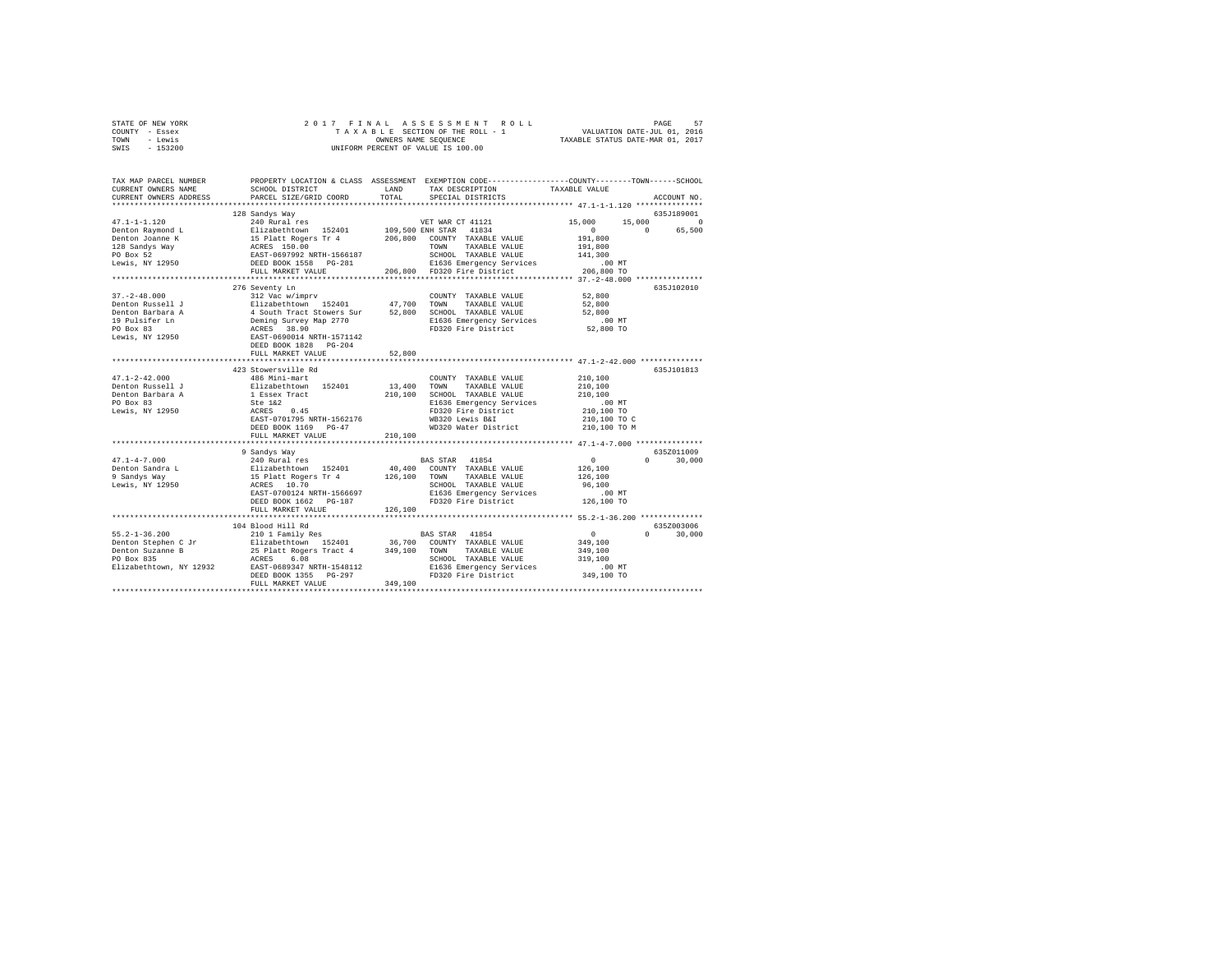|      | STATE OF NEW YORK |  |  | 2017 FINAL ASSESSMENT ROLL         | PAGE                             | 58 |
|------|-------------------|--|--|------------------------------------|----------------------------------|----|
|      | COUNTY - Essex    |  |  | TAXABLE SECTION OF THE ROLL - 1    | VALUATION DATE-JUL 01, 2016      |    |
| TOWN | - Lewis           |  |  | OWNERS NAME SEOUENCE               | TAXABLE STATUS DATE-MAR 01, 2017 |    |
| SWIS | $-153200$         |  |  | UNIFORM PERCENT OF VALUE IS 100.00 |                                  |    |

| TAX MAP PARCEL NUMBER<br>CURRENT OWNERS NAME<br>CURRENT OWNERS ADDRESS | SCHOOL DISTRICT<br>PARCEL SIZE/GRID COORD | <b>T.AND</b><br>TOTAL | TAX DESCRIPTION<br>SPECIAL DISTRICTS | PROPERTY LOCATION & CLASS ASSESSMENT EXEMPTION CODE---------------COUNTY-------TOWN-----SCHOOL<br>TAXABLE VALUE<br>ACCOUNT NO |
|------------------------------------------------------------------------|-------------------------------------------|-----------------------|--------------------------------------|-------------------------------------------------------------------------------------------------------------------------------|
| **********************                                                 | ***************************               |                       |                                      |                                                                                                                               |
|                                                                        | 130 Cutting Rd                            |                       |                                      | 635J189005                                                                                                                    |
| $56.1 - 2 - 49.000$                                                    | 210 1 Family Res                          |                       | COUNTY TAXABLE VALUE                 | 91,200                                                                                                                        |
| Denton Stephen C Jr                                                    | Elizabethtown 152401                      | 31,600                | TOWN<br>TAXABLE VALUE                | 91,200                                                                                                                        |
| Denton Suzanne B                                                       | 33 Platt Rogers Tr 4                      | 91,200                | SCHOOL TAXABLE VALUE                 | 91,200                                                                                                                        |
| 104 Blood Hill Rd                                                      | 1.00<br>ACRES                             |                       | E1636 Emergency Services             | $.00$ MT                                                                                                                      |
| PO Box 835                                                             | EAST-0697253 NRTH-1547495                 |                       | FD320 Fire District                  | 91,200 TO                                                                                                                     |
|                                                                        |                                           |                       |                                      |                                                                                                                               |
| Elizabethtown, NY 12932                                                | DEED BOOK 1778 PG-10                      |                       |                                      |                                                                                                                               |
|                                                                        | FULL MARKET VALUE                         | 91,200                |                                      |                                                                                                                               |
|                                                                        |                                           |                       |                                      |                                                                                                                               |
|                                                                        | 8718 US Route 9                           |                       |                                      | 635J105403                                                                                                                    |
| $47.1 - 2 - 46.000$                                                    | 210 1 Family Res                          |                       | BAS STAR 41854                       | $^{\circ}$<br>30,000<br>$\Omega$                                                                                              |
| Deso Andrew E                                                          | Elizabethtown 152401                      | 31,000                | COUNTY TAXABLE VALUE                 | 65,500                                                                                                                        |
| PO Box 501                                                             | 1 Essex Tract                             | 65,500                | TAXABLE VALUE<br>TOWN                | 65,500                                                                                                                        |
| Lewis, NY 12950                                                        | ACRES 0.40                                |                       | SCHOOL TAXABLE VALUE                 | 35,500                                                                                                                        |
|                                                                        | EAST-0701902 NRTH-1562816                 |                       | E1636 Emergency Services             | $.00$ MT                                                                                                                      |
|                                                                        | DEED BOOK 1766 PG-162                     |                       | FD320 Fire District                  | 65,500 TO                                                                                                                     |
|                                                                        | FULL MARKET VALUE                         |                       | 65,500 WB320 Lewis B&I               | 65,500 TO C                                                                                                                   |
|                                                                        |                                           |                       | WD320 Water District                 | 65,500 TO M                                                                                                                   |
|                                                                        |                                           |                       |                                      |                                                                                                                               |
|                                                                        | 736 Mitchell Hill Rd                      |                       |                                      | 635J101905                                                                                                                    |
|                                                                        |                                           |                       |                                      |                                                                                                                               |
| $47.3 - 1 - 20.111$                                                    | 240 Rural res                             |                       | COUNTY TAXABLE VALUE                 | 238,400                                                                                                                       |
| DiBartolomeo Robert                                                    | Elizabethtown 152401                      | 46,400                | TOWN<br>TAXABLE VALUE                | 238,400                                                                                                                       |
| DiBartolomeo Kathleen                                                  | Platt Rogers Tr 1 Lot 1                   | 238,400               | SCHOOL TAXABLE VALUE                 | 238,400                                                                                                                       |
| 736 Mitchell Hill Rd                                                   | Db 900 Pg 324                             |                       | E1636 Emergency Services             | .00MT                                                                                                                         |
| Elizabethtown, NY 12932                                                | ACRES 20.75 BANK CORE                     |                       | FD320 Fire District                  | 238,400 TO                                                                                                                    |
|                                                                        | EAST-0695910 NRTH-1554839                 |                       |                                      |                                                                                                                               |
|                                                                        | DEED BOOK 1783 PG-327                     |                       |                                      |                                                                                                                               |
|                                                                        | FULL MARKET VALUE                         | 238,400               |                                      |                                                                                                                               |
|                                                                        | **************************                |                       |                                      | ***************************** 47.3-1-24.000 **************                                                                    |
|                                                                        | 740 Mitchell Hill Rd                      |                       |                                      | 635J196010                                                                                                                    |
| $47.3 - 1 - 24.000$                                                    | 270 Mfg housing                           |                       | COUNTY TAXABLE VALUE                 | 46,300                                                                                                                        |
| DiBartolomeo Robert A                                                  | Elizabethtown 152401                      | 33,800 TOWN           | TAXABLE VALUE                        | 46,300                                                                                                                        |
| DiBartolomeo Kathleen M                                                | 1 Platt Rogers Tr 1                       |                       | 46,300 SCHOOL TAXABLE VALUE          | 46,300                                                                                                                        |
| 736 Mitchell Hill Rd                                                   | 1659/256-Life Use to                      |                       | E1636 Emergency Services             | $.00$ MT                                                                                                                      |
| Elizabethtown, NY 12932                                                | Irene LaVigne                             |                       | FD320 Fire District                  | 46,300 TO                                                                                                                     |
|                                                                        | 3.21<br>ACRES                             |                       |                                      |                                                                                                                               |
|                                                                        | EAST-0695751 NRTH-1555184                 |                       |                                      |                                                                                                                               |
|                                                                        |                                           |                       |                                      |                                                                                                                               |
|                                                                        | DEED BOOK 1818  PG-122                    |                       |                                      |                                                                                                                               |
|                                                                        | FULL MARKET VALUE                         | 46,300                |                                      |                                                                                                                               |
|                                                                        |                                           |                       |                                      |                                                                                                                               |
|                                                                        | Moss Rd                                   |                       |                                      | 635J101805                                                                                                                    |
| $38.4 - 1 - 23.000$                                                    | 314 Rural vac<10                          |                       | COUNTY TAXABLE VALUE                 | 22,700                                                                                                                        |
| Dickerson Carol A                                                      | Elizabethtown 152401                      | 22,700                | TOWN<br>TAXABLE VALUE                | 22,700                                                                                                                        |
| 303 Reber Rd                                                           | 18 Peru Bay Tract                         | 22,700                | SCHOOL TAXABLE VALUE                 | 22,700                                                                                                                        |
| Willsboro, NY 12996                                                    | 5ac                                       |                       | E1636 Emergency Services             | $.00$ MT                                                                                                                      |
|                                                                        | ACRES 4.20                                |                       | FD320 Fire District                  | 22,700 TO                                                                                                                     |
|                                                                        | EAST-0712804 NRTH-1571750                 |                       |                                      |                                                                                                                               |
|                                                                        | DEED BOOK 1325 PG-48                      |                       |                                      |                                                                                                                               |
|                                                                        | FULL MARKET VALUE                         | 22,700                |                                      |                                                                                                                               |
|                                                                        |                                           |                       |                                      |                                                                                                                               |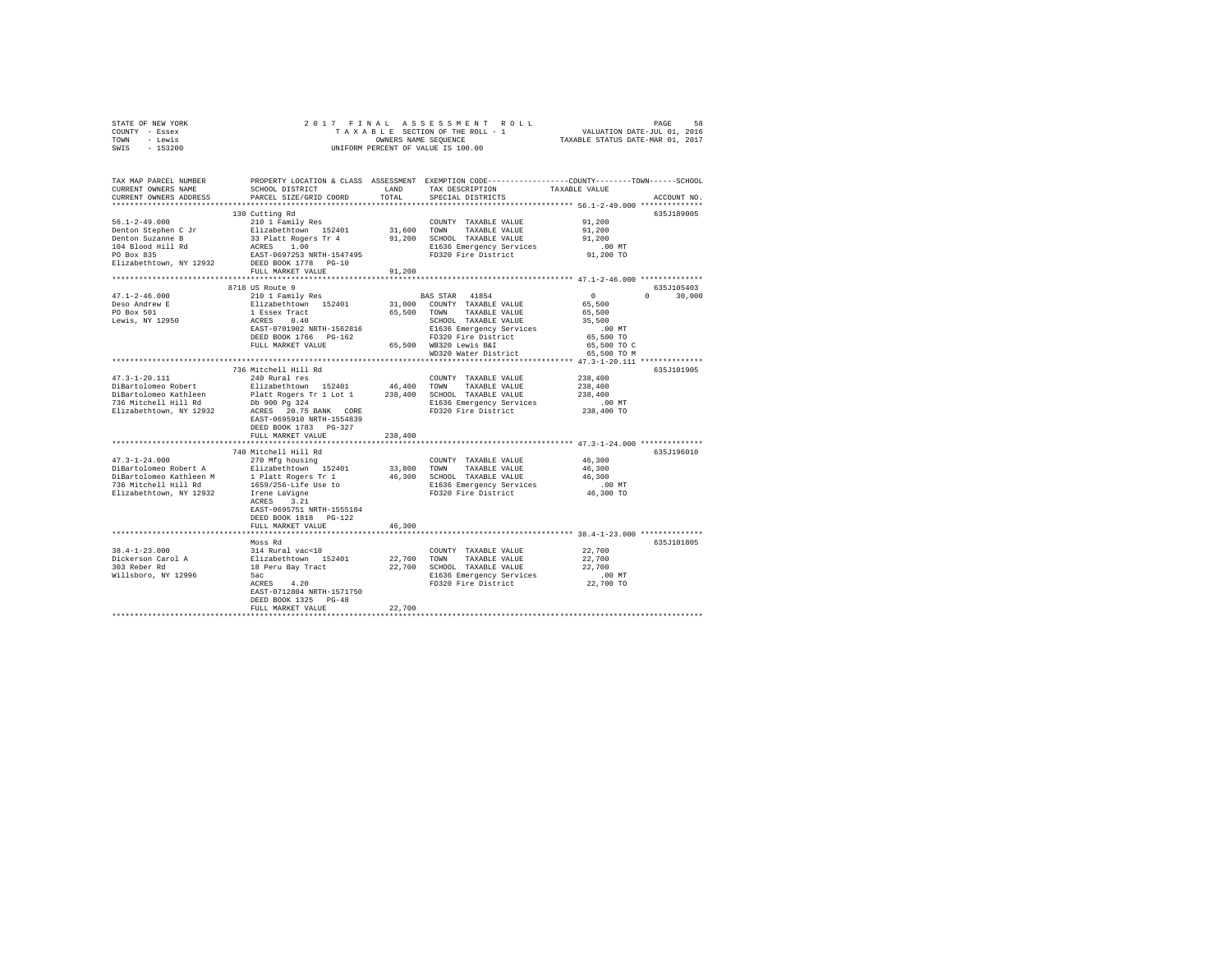| STATE OF NEW YORK<br>COUNTY - Essex<br>TOWN<br>- Lewis<br>SWIS - 153200                                       | 2017 FINAL                                                                                                                                                                                                                                 | OWNERS NAME SEOUENCE       | ASSESSMENT ROLL<br>TAXABLE SECTION OF THE ROLL - 1<br>UNIFORM PERCENT OF VALUE IS 100.00                                                                            | VALUATION DATE-JUL 01, 2016<br>TAXABLE STATUS DATE-MAR 01, 2017                   | PAGE<br>59                              |
|---------------------------------------------------------------------------------------------------------------|--------------------------------------------------------------------------------------------------------------------------------------------------------------------------------------------------------------------------------------------|----------------------------|---------------------------------------------------------------------------------------------------------------------------------------------------------------------|-----------------------------------------------------------------------------------|-----------------------------------------|
| TAX MAP PARCEL NUMBER<br>CURRENT OWNERS NAME<br>CURRENT OWNERS ADDRESS                                        | SCHOOL DISTRICT<br>PARCEL SIZE/GRID COORD                                                                                                                                                                                                  | LAND<br>TOTAL              | PROPERTY LOCATION & CLASS ASSESSMENT EXEMPTION CODE---------------COUNTY-------TOWN------SCHOOL<br>TAX DESCRIPTION<br>SPECIAL DISTRICTS                             | TAXABLE VALUE                                                                     | ACCOUNT NO.                             |
|                                                                                                               |                                                                                                                                                                                                                                            |                            |                                                                                                                                                                     |                                                                                   |                                         |
| $39.3 - 3 - 6.000$<br>Dickerson Darren<br>174 Reber Rd<br>Willsboro, NY 12996                                 | Stowersville Rd<br>314 Rural vac<10<br>Elizabethtown 152401<br>14 Peru Bay Tract<br>1203/177 Life Use To<br>R&n Soper                                                                                                                      | 300                        | COUNTY TAXABLE VALUE<br>TAXABLE VALUE<br>TOWN<br>300 SCHOOL TAXABLE VALUE<br>E1636 Emergency Services<br>FD320 Fire District                                        | 300<br>300<br>300<br>$.00$ MT<br>300 TO                                           | 635J195005                              |
|                                                                                                               | ACRES 0.33<br>EAST-0721926 NRTH-1573059<br>DEED BOOK 1203 PG-177<br>FULL MARKET VALUE                                                                                                                                                      | 300<br>******************  |                                                                                                                                                                     | ********************************** 46.4-1-8.200 ****************                  |                                         |
|                                                                                                               | Blood Hill Rd                                                                                                                                                                                                                              |                            |                                                                                                                                                                     |                                                                                   | 635J199002                              |
| $46.4 - 1 - 8.200$<br>Dickerson Gary A<br>Dickerson Jean W<br>PO Box 58<br>Lewis, NY 12950                    | 322 Rural vac>10<br>Elizabethtown 152401<br>22 23 Platt Rogers Tr 4<br>ACRES 11.00<br>EAST-0691750 NRTH-1555693<br>DEED BOOK 1667 PG-5<br>FULL MARKET VALUE                                                                                | 28,500<br>28,500<br>28,500 | COUNTY TAXABLE VALUE<br>TOWN<br>TAXABLE VALUE<br>SCHOOL TAXABLE VALUE<br>E1636 Emergency Services<br>FD320 Fire District                                            | 28,500<br>28,500<br>28,500<br>$.00$ MT<br>28,500 TO                               |                                         |
|                                                                                                               |                                                                                                                                                                                                                                            |                            |                                                                                                                                                                     |                                                                                   |                                         |
| $47.13 - 1 - 19.000$<br>Dickerson Gary A<br>Dickerson Jean W<br>PO Box 58<br>Lewis, NY 12950                  | 8545 US Route 9<br>210 1 Family Res<br>Elizabeth<br>Comparison 152401 35,300 BAS STAR 41854<br>2 Platt Rogers Tract 1 179,400 COUNTY TAXABLE VALUE<br>ACRES 0.90<br>EAST-0700784 NRTH-1558655 SCHOOL TAXABLE VALUE<br>DEED BOOK 502 PG-207 |                            | VET WAR CT 41121<br>E1636 Emergency Services                                                                                                                        | 15,000<br>$\sim$ 0<br>164,400<br>164,400<br>149,400<br>$.00$ MT                   | 635J101606<br>15,000 0<br>$0 \t 30,000$ |
|                                                                                                               | FULL MARKET VALUE                                                                                                                                                                                                                          |                            | 179.400 FD320 Fire District<br>WB320 Lewis B&I<br>WD320 Water District<br>********************************** 47.13-1-20.000 *************                           | 179,400 TO<br>179,400 TO C<br>179,400 TO M                                        |                                         |
|                                                                                                               | Fox Run Rd                                                                                                                                                                                                                                 |                            |                                                                                                                                                                     |                                                                                   | 635J104702                              |
| $47.13 - 1 - 20.000$<br>Dickerson Gary A<br>Dickerson Jean W<br>8545 US Rte 9<br>PO Box 58<br>Lewis, NY 12950 | 312 Vac w/imprv<br>First Ture Without 152401<br>2 Platt Rogers Tract 1<br>1409/127 Correction<br>ACRES 5.50<br>EAST-0700393 NRTH-1558595<br>DEED BOOK 1409    PG-206<br>FULL MARKET VALUE                                                  | 28,300<br>35,000<br>35,000 | COUNTY TAXABLE VALUE<br>TOWN<br>TAXABLE VALUE<br>SCHOOL TAXABLE VALUE<br>E1636 Emergency Services<br>FD320 Fire District<br>WB320 Lewis B&I<br>WD320 Water District | 35,000<br>35,000<br>35,000<br>$.00$ MT<br>35,000 TO<br>35,000 TO C<br>35,000 TO M |                                         |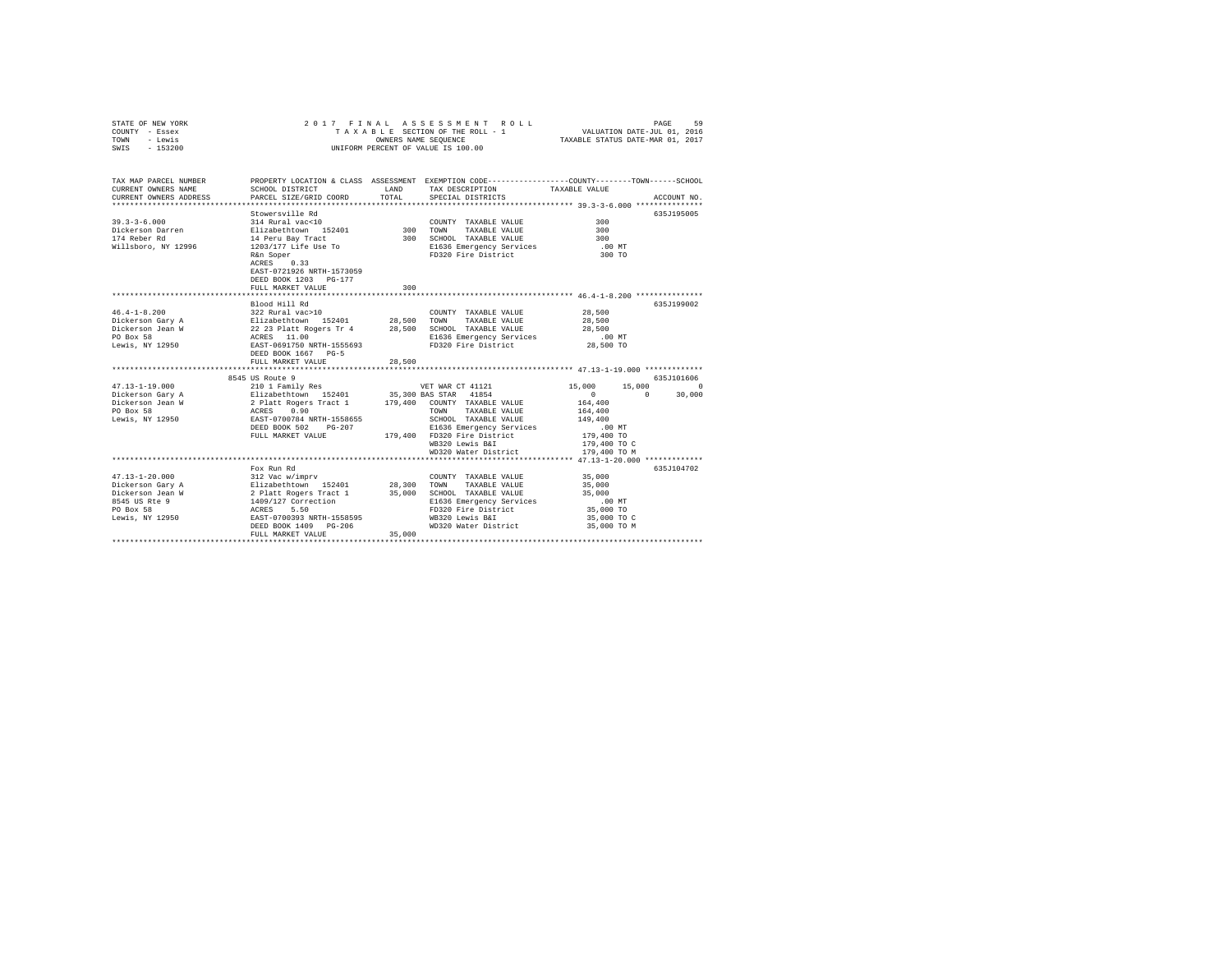| STATE OF NEW YORK       | 2017 FINAL                                |                                  | ASSESSMENT ROLL                                                                                 | PAGE 60<br>VALUATION DATE-JUL 01, 2016 |               |
|-------------------------|-------------------------------------------|----------------------------------|-------------------------------------------------------------------------------------------------|----------------------------------------|---------------|
| COUNTY - Essex          | TAXABLE SECTION OF THE ROLL - 1           |                                  |                                                                                                 |                                        |               |
| TOWN - Lewis            | OWNERS NAME SEQUENCE                      | TAXABLE STATUS DATE-MAR 01, 2017 |                                                                                                 |                                        |               |
| SWIS - 153200           |                                           |                                  | UNIFORM PERCENT OF VALUE IS 100.00                                                              |                                        |               |
|                         |                                           |                                  |                                                                                                 |                                        |               |
|                         |                                           |                                  |                                                                                                 |                                        |               |
| TAX MAP PARCEL NUMBER   |                                           |                                  | PROPERTY LOCATION & CLASS ASSESSMENT EXEMPTION CODE---------------COUNTY-------TOWN------SCHOOL |                                        |               |
| CURRENT OWNERS NAME     | SCHOOL DISTRICT                           | LAND                             | TAX DESCRIPTION                                                                                 | TAXABLE VALUE                          |               |
| CURRENT OWNERS ADDRESS  | PARCEL SIZE/GRID COORD                    | TOTAL                            | SPECIAL DISTRICTS                                                                               |                                        | ACCOUNT NO.   |
|                         |                                           |                                  |                                                                                                 |                                        |               |
|                         | US Route 9                                |                                  |                                                                                                 |                                        | 635J103512    |
| $29.4 - 1 - 17.000$     | 910 Priv forest                           |                                  | COUNTY TAXABLE VALUE                                                                            | 46,700                                 |               |
| Dickerson Glenn O       | Willsboro 155201                          |                                  | 46.700 TOWN TAXABLE VALUE                                                                       | 46,700                                 |               |
| Dickerson Clarence B    | 66 Peru Bay Tract                         |                                  | 46,700 SCHOOL TAXABLE VALUE                                                                     | 46,700                                 |               |
| 129 Northern Blvd       | ACRES 83.30                               |                                  | E1636 Emergency Services                                                                        | $.00$ MT                               |               |
| Hagaman, NY 12086       | EAST-0719695 NRTH-1584777                 |                                  | FD320 Fire District                                                                             | 46,700 TO                              |               |
|                         | DEED BOOK 1160 PG-218                     |                                  |                                                                                                 |                                        |               |
|                         | FULL MARKET VALUE                         | 46,700                           |                                                                                                 |                                        |               |
|                         | .                                         | ***************                  | **************************** 29.4-1-19.000 **************                                       |                                        |               |
|                         | US Route 9                                |                                  |                                                                                                 |                                        | 635J103514    |
| 29.4-1-19.000           | 910 Priv forest                           |                                  | COUNTY TAXABLE VALUE                                                                            | 45,700                                 |               |
| Dickerson Glenn O       | Willsboro 155201                          |                                  | 45,700 TOWN<br>TAXABLE VALUE                                                                    | 45,700                                 |               |
| Dickerson Clarence B    | 42 Peru Bay Tract                         |                                  | 45,700 SCHOOL TAXABLE VALUE                                                                     | 45,700                                 |               |
| 129 Northern Blvd       | ACRES 81.30                               |                                  | E1636 Emergency Services                                                                        | $.00$ MT                               |               |
| Hagaman, NY 12086       | EAST-0718333 NRTH-1584589                 |                                  | FD320 Fire District                                                                             | 45,700 TO                              |               |
|                         | DEED BOOK 1160 PG-218                     |                                  |                                                                                                 |                                        |               |
|                         | FULL MARKET VALUE                         | 45,700                           |                                                                                                 |                                        |               |
|                         |                                           |                                  |                                                                                                 |                                        |               |
|                         | 1603 County Route 10                      |                                  |                                                                                                 |                                        | 635J191014    |
| $56.2 - 3 - 6.200$      | 210 1 Family Res                          |                                  | BAS STAR 41854                                                                                  | $\sim$ 0                               | $0 \t 30.000$ |
| Dickerson Larry         | Elizabethtown 152401                      |                                  | 36,100 COUNTY TAXABLE VALUE                                                                     | 184,000                                |               |
| Dickerson Jean          |                                           |                                  | 184,000 TOWN TAXABLE VALUE                                                                      | 184,000                                |               |
| 1603 County Rte 10      | 41 Mc Cormick<br>ACRES 5.50<br>ACRES 5.50 |                                  | SCHOOL TAXABLE VALUE                                                                            | 154,000                                |               |
| PO Box 22               | EAST-0714733 NRTH-1551786                 |                                  | E1636 Emergency Services                                                                        | $.00$ MT                               |               |
| Lewis, NY 12950         | DEED BOOK 981 PG-216                      |                                  | FD320 Fire District                                                                             | 184,000 TO                             |               |
|                         | FULL MARKET VALUE                         | 184,000                          |                                                                                                 |                                        |               |
|                         |                                           |                                  |                                                                                                 |                                        |               |
|                         | Hyde Rd                                   |                                  |                                                                                                 |                                        | 635J101610    |
| $47.2 - 1 - 35.100$     | 910 Priv forest                           |                                  | COUNTY TAXABLE VALUE                                                                            | 67,200                                 |               |
| Dickerson Larry L       | Westport 155001                           | 67.200 TOWN                      | TAXABLE VALUE                                                                                   | 67.200                                 |               |
| Levesque Brigitte M     | 38 Platt Rogers                           |                                  | 67,200 SCHOOL TAXABLE VALUE                                                                     | 67.200                                 |               |
| 29 Kimberly Ln          | 1413/313 Life Use To                      |                                  | E1636 Emergency Services                                                                        | .00MT                                  |               |
| Morrisonville, NY 12962 | Katharina Coonrod                         |                                  | FD320 Fire District                                                                             | 67,200 TO                              |               |
|                         | ACRES 124.40                              |                                  |                                                                                                 |                                        |               |
|                         | EAST-0719343 NRTH-1560307                 |                                  |                                                                                                 |                                        |               |
|                         | DEED BOOK 1413 PG-313                     |                                  |                                                                                                 |                                        |               |
|                         | FULL MARKET VALUE                         | 67,200                           |                                                                                                 |                                        |               |
|                         |                                           |                                  |                                                                                                 |                                        |               |
|                         | Hurley Rd                                 |                                  |                                                                                                 |                                        | 635J101609    |
| $47.4 - 1 - 16.000$     | 322 Rural vac>10                          |                                  | COUNTY TAXABLE VALUE                                                                            | 36,800                                 |               |
| Dickerson Larry L       |                                           | 36,800                           | TOWN<br>TAXABLE VALUE                                                                           | 36,800                                 |               |
| Levesque Brigitte M     | Westport 155001<br>38 Platt Rogers        |                                  | 36,800 SCHOOL TAXABLE VALUE                                                                     | 36,800                                 |               |
| 29 Kimberly Ln          | 1413/313 Life Use to                      |                                  | E1636 Emergency Services                                                                        | $.00$ MT                               |               |
| Morrisonville, NY 12962 | Katharina Coonrod                         |                                  | FD320 Fire District                                                                             | 36,800 TO                              |               |
|                         | ACRES 35.40                               |                                  |                                                                                                 |                                        |               |
|                         | EAST-0719391 NRTH-1558667                 |                                  |                                                                                                 |                                        |               |
|                         | DEED BOOK 1413 PG-313                     |                                  |                                                                                                 |                                        |               |
|                         | FULL MARKET VALUE                         | 36,800                           |                                                                                                 |                                        |               |
|                         |                                           |                                  |                                                                                                 |                                        |               |
|                         |                                           |                                  |                                                                                                 |                                        |               |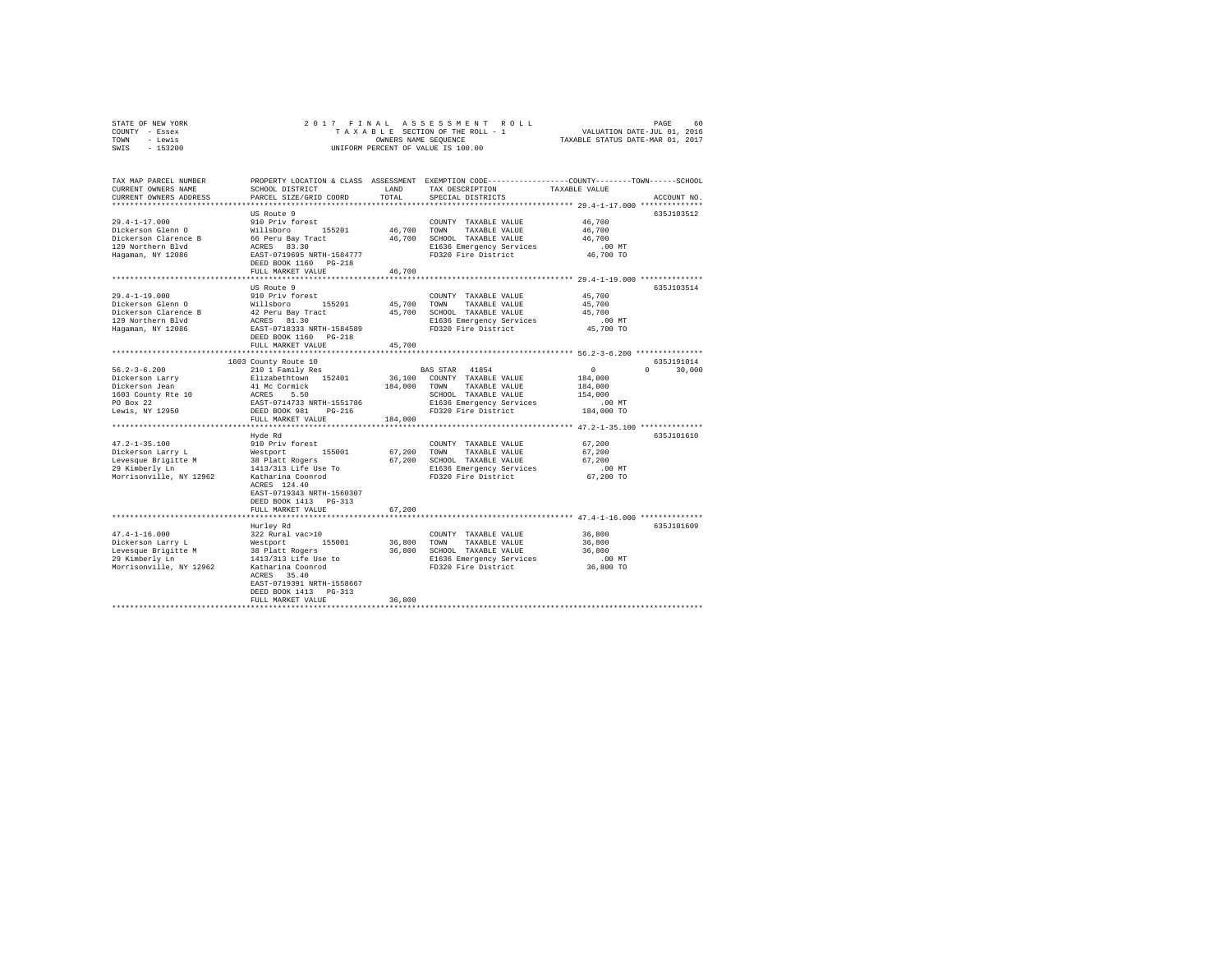| STATE OF NEW YORK                                                                                                                                                                                                                                               | 2017 FINAL                                                                          |                        | ASSESSMENT ROLL                                                       | PAGE<br>61                                                                                      |
|-----------------------------------------------------------------------------------------------------------------------------------------------------------------------------------------------------------------------------------------------------------------|-------------------------------------------------------------------------------------|------------------------|-----------------------------------------------------------------------|-------------------------------------------------------------------------------------------------|
| COUNTY - Essex                                                                                                                                                                                                                                                  |                                                                                     |                        | TAXABLE SECTION OF THE ROLL - 1                                       | VALUATION DATE-JUL 01, 2016<br>TAXABLE STATUS DATE-MAR 01, 2017                                 |
| - Lewis<br>TOWN                                                                                                                                                                                                                                                 |                                                                                     |                        | OWNERS NAME SEQUENCE                                                  |                                                                                                 |
| $-153200$<br>SWIS                                                                                                                                                                                                                                               |                                                                                     |                        | UNIFORM PERCENT OF VALUE IS 100.00                                    |                                                                                                 |
|                                                                                                                                                                                                                                                                 |                                                                                     |                        |                                                                       |                                                                                                 |
|                                                                                                                                                                                                                                                                 |                                                                                     |                        |                                                                       |                                                                                                 |
| TAX MAP PARCEL NUMBER<br>CURRENT OWNERS NAME                                                                                                                                                                                                                    | SCHOOL DISTRICT                                                                     | LAND                   | TAX DESCRIPTION TAXABLE VALUE                                         | PROPERTY LOCATION & CLASS ASSESSMENT EXEMPTION CODE---------------COUNTY-------TOWN------SCHOOL |
| CURRENT OWNERS ADDRESS                                                                                                                                                                                                                                          | PARCEL SIZE/GRID COORD                                                              | TOTAL                  | SPECIAL DISTRICTS                                                     | ACCOUNT NO.                                                                                     |
|                                                                                                                                                                                                                                                                 |                                                                                     |                        |                                                                       |                                                                                                 |
|                                                                                                                                                                                                                                                                 | Hyde Rd                                                                             |                        |                                                                       | 635J101608                                                                                      |
| $48.1 - 2 - 5.000$                                                                                                                                                                                                                                              | 910 Priv forest                                                                     |                        | COUNTY TAXABLE VALUE                                                  | 119,400                                                                                         |
| Dickerson Larry L                                                                                                                                                                                                                                               |                                                                                     | 119,400                | TOWN<br>TAXABLE VALUE                                                 | 119,400                                                                                         |
| Levesque Brigitte M                                                                                                                                                                                                                                             |                                                                                     |                        | 119,400 SCHOOL TAXABLE VALUE                                          | 119,400                                                                                         |
| 29 Kimberly Ln                                                                                                                                                                                                                                                  | Westport 155001<br>39 Platt Rogers<br>1413/313 Life Use To                          |                        | E1636 Emergency Services                                              | $.00$ MT                                                                                        |
| Morrisonville, NY 12962                                                                                                                                                                                                                                         | Katharina Coonrod                                                                   |                        | FD320 Fire District                                                   | 119,400 TO                                                                                      |
|                                                                                                                                                                                                                                                                 | ACRES 228.80                                                                        |                        |                                                                       |                                                                                                 |
|                                                                                                                                                                                                                                                                 | EAST-0722263 NRTH-1561267                                                           |                        |                                                                       |                                                                                                 |
|                                                                                                                                                                                                                                                                 | DEED BOOK 1413 PG-313                                                               |                        |                                                                       |                                                                                                 |
|                                                                                                                                                                                                                                                                 | FULL MARKET VALUE                                                                   | 119,400                |                                                                       |                                                                                                 |
|                                                                                                                                                                                                                                                                 |                                                                                     |                        |                                                                       |                                                                                                 |
|                                                                                                                                                                                                                                                                 | 132 Hurley Rd                                                                       |                        |                                                                       | 635J101607                                                                                      |
| $48.3 - 2 - 4.000$                                                                                                                                                                                                                                              | 240 Rural res                                                                       |                        | COUNTY TAXABLE VALUE                                                  | 165,400                                                                                         |
| Dickerson Larry L                                                                                                                                                                                                                                               | Westport 155001 113,300<br>45 & 46 Taylor & Kimball 165,400<br>1413/313 Life Use To |                        | TOWN<br>TAXABLE VALUE                                                 | 165,400                                                                                         |
| Levesque Brigitte M<br>29 Kimberly Ln                                                                                                                                                                                                                           |                                                                                     |                        | SCHOOL TAXABLE VALUE                                                  | 165,400                                                                                         |
| Morrisonville, NY 12962                                                                                                                                                                                                                                         |                                                                                     |                        | AP902 Apptmnt tax C<br>AP903 Apptmnt tax T                            | 6.11 MT<br>6.46 MT                                                                              |
|                                                                                                                                                                                                                                                                 | Katharina Coonrod<br>ACRES 142.40                                                   |                        | E1636 Emergency Services                                              | $.00$ MT                                                                                        |
|                                                                                                                                                                                                                                                                 | EAST-0721401 NRTH-1555031                                                           |                        | ----- swergency Services<br>FD320 Fire District<br>organ of the state | 165,400 TO                                                                                      |
|                                                                                                                                                                                                                                                                 | DEED BOOK 1413 PG-313                                                               |                        | OT902 Omitted tax C<br>165,400 OT903 Omitted tax T                    | 48.49 MT                                                                                        |
|                                                                                                                                                                                                                                                                 | FULL MARKET VALUE                                                                   |                        |                                                                       | 48.37 MT                                                                                        |
|                                                                                                                                                                                                                                                                 |                                                                                     |                        |                                                                       |                                                                                                 |
|                                                                                                                                                                                                                                                                 | County Route 10                                                                     |                        |                                                                       | 635J195007                                                                                      |
| $56.2 - 3 - 3.220$                                                                                                                                                                                                                                              | 322 Rural vac>10                                                                    |                        | COUNTY TAXABLE VALUE                                                  | 42,700                                                                                          |
|                                                                                                                                                                                                                                                                 |                                                                                     | 42,700                 | TOWN<br>TAXABLE VALUE                                                 | 42,700                                                                                          |
|                                                                                                                                                                                                                                                                 |                                                                                     |                        | 42.700 SCHOOL TAXABLE VALUE                                           | 42,700                                                                                          |
| Dickerson Larry L<br>Coonrod Katharina S<br>The Source of Abraham S<br>PO Box 22<br>Po Box 22<br>De Box 22<br>De Box 22<br>De Box 22<br>De Box 22<br>De Box 22<br>De Box 22<br>De Box 22<br>De Box 22<br>De Box 22<br>De Box 22<br>De Box 22<br>De Box 22<br>De |                                                                                     |                        | E1636 Emergency Services                                              | $.00$ MT                                                                                        |
| Lewis, NY 12950                                                                                                                                                                                                                                                 | Katharina S Coonrod                                                                 |                        | FD320 Fire District                                                   | 42,700 TO                                                                                       |
|                                                                                                                                                                                                                                                                 | ACRES 37.33                                                                         |                        |                                                                       |                                                                                                 |
|                                                                                                                                                                                                                                                                 | EAST-0713865 NRTH-1550929                                                           |                        |                                                                       |                                                                                                 |
|                                                                                                                                                                                                                                                                 | DEED BOOK 1491 PG-46                                                                |                        |                                                                       |                                                                                                 |
|                                                                                                                                                                                                                                                                 | FULL MARKET VALUE                                                                   | 42,700<br>************ |                                                                       |                                                                                                 |
|                                                                                                                                                                                                                                                                 | **************************                                                          |                        |                                                                       |                                                                                                 |
|                                                                                                                                                                                                                                                                 | Stowersville Rd                                                                     |                        |                                                                       | 635J103305                                                                                      |
| $39.3 - 3 - 3.111$<br>Dickerson Marshall                                                                                                                                                                                                                        | 322 Rural vac>10                                                                    | 28,500                 | COUNTY TAXABLE VALUE<br>TOWN                                          | 28,500<br>28,500                                                                                |
| 6007 US Route 9                                                                                                                                                                                                                                                 | Elizabethtown 152401<br>6 Peru Bay Tract                                            |                        | TAXABLE VALUE<br>28,500 SCHOOL TAXABLE VALUE                          | 28,500                                                                                          |
| New Russia, NY 12934                                                                                                                                                                                                                                            |                                                                                     |                        |                                                                       | $.00$ MT                                                                                        |
|                                                                                                                                                                                                                                                                 | 1405/49 Temporary Esmnt<br>1618/188-Road Taking                                     |                        | E1636 Emergency Services<br>FD320 Fire District                       | 28,500 TO                                                                                       |
|                                                                                                                                                                                                                                                                 | ACRES 16.90                                                                         |                        |                                                                       |                                                                                                 |
|                                                                                                                                                                                                                                                                 | EAST-0721323 NRTH-1569968                                                           |                        |                                                                       |                                                                                                 |
|                                                                                                                                                                                                                                                                 | DEED BOOK 1842 PG-297                                                               |                        |                                                                       |                                                                                                 |
|                                                                                                                                                                                                                                                                 | FULL MARKET VALUE                                                                   | 28,500                 |                                                                       |                                                                                                 |
|                                                                                                                                                                                                                                                                 |                                                                                     |                        |                                                                       |                                                                                                 |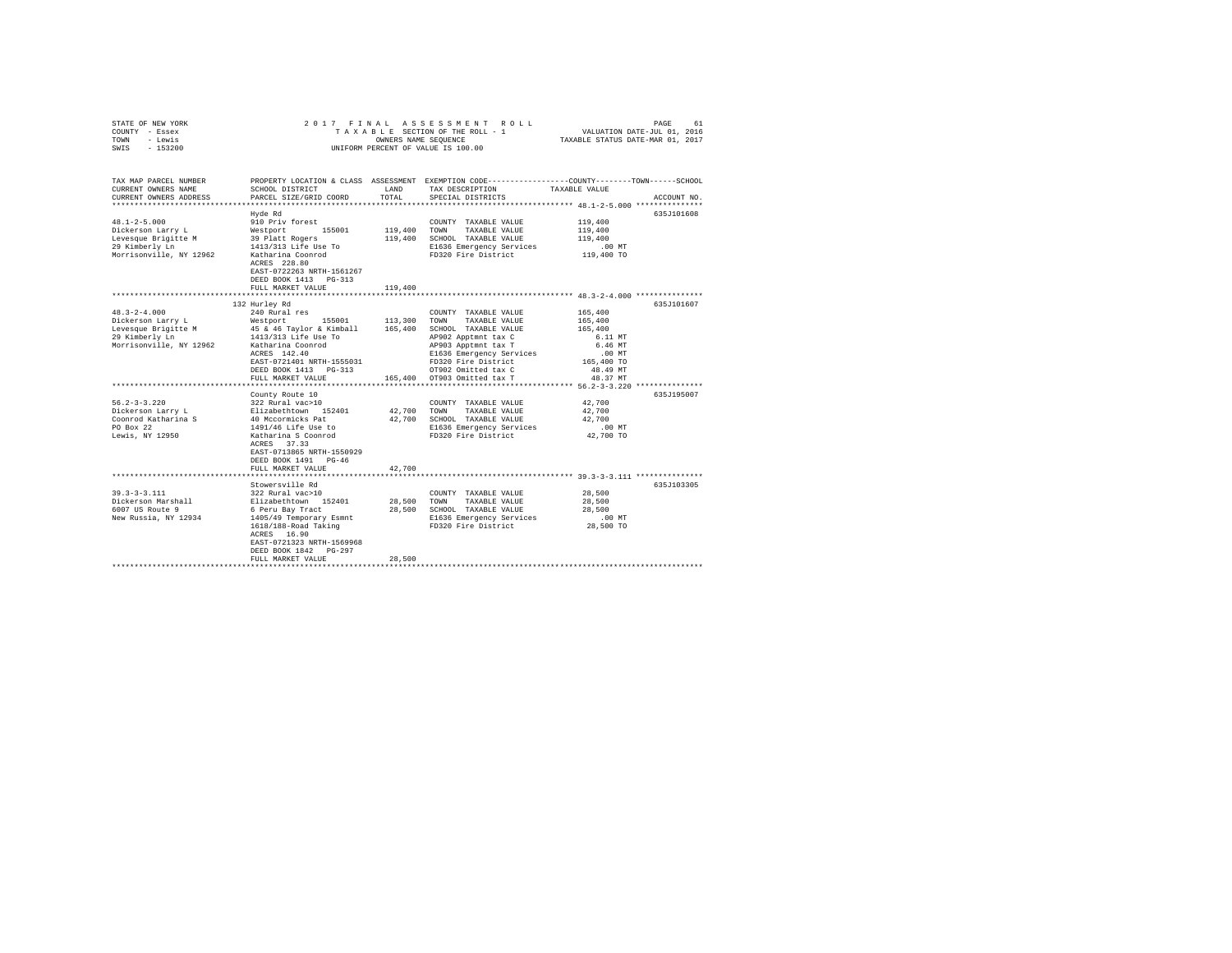| STATE OF NEW YORK                                                                                                                                                                                                                                                                                                                                                                                            |                                 |         |                                                         |                      |                    |
|--------------------------------------------------------------------------------------------------------------------------------------------------------------------------------------------------------------------------------------------------------------------------------------------------------------------------------------------------------------------------------------------------------------|---------------------------------|---------|---------------------------------------------------------|----------------------|--------------------|
| COUNTY - Essex                                                                                                                                                                                                                                                                                                                                                                                               |                                 |         |                                                         |                      |                    |
| TOWN - Lewis                                                                                                                                                                                                                                                                                                                                                                                                 |                                 |         |                                                         |                      |                    |
| SWIS - 153200                                                                                                                                                                                                                                                                                                                                                                                                |                                 |         |                                                         |                      |                    |
|                                                                                                                                                                                                                                                                                                                                                                                                              |                                 |         |                                                         |                      |                    |
|                                                                                                                                                                                                                                                                                                                                                                                                              |                                 |         |                                                         |                      |                    |
|                                                                                                                                                                                                                                                                                                                                                                                                              |                                 |         |                                                         |                      |                    |
| TAX MAP PARCEL NUMBER PROPERTY LOCATION & CLASS ASSESSMENT EXEMPTION CODE-------------COUNTY-------TOWN-----SCHOOL                                                                                                                                                                                                                                                                                           |                                 |         |                                                         |                      |                    |
| CURRENT OWNERS NAME                                                                                                                                                                                                                                                                                                                                                                                          | SCHOOL DISTRICT                 | LAND    | TAX DESCRIPTION                                         | TAXABLE VALUE        |                    |
| CURRENT OWNERS ADDRESS                                                                                                                                                                                                                                                                                                                                                                                       | PARCEL SIZE/GRID COORD          | TOTAL   | SPECIAL DISTRICTS                                       |                      | ACCOUNT NO.        |
|                                                                                                                                                                                                                                                                                                                                                                                                              |                                 |         |                                                         |                      |                    |
|                                                                                                                                                                                                                                                                                                                                                                                                              | 1295 Stowersville Rd            |         |                                                         |                      | 635J101613         |
|                                                                                                                                                                                                                                                                                                                                                                                                              |                                 |         |                                                         | $\sim$ 0             |                    |
| $39.3 - 3 - 4.100$                                                                                                                                                                                                                                                                                                                                                                                           | 281 Multiple res                |         | ENH STAR 41834                                          | 50,000               | 0 65,500           |
|                                                                                                                                                                                                                                                                                                                                                                                                              |                                 |         | 281,700 VET DIS CT 41141                                |                      | 50,000<br>$\sim$ 0 |
| Dickerson Mary Jo<br>Dickerson Marshall J III 5 Peru Bay Tract<br>15 Peru Bay Tract<br>1. The Marshall J III 5 Peru Bay Tract                                                                                                                                                                                                                                                                                |                                 |         | 418,900 VET COM CT 41131                                | 25,000 25,000        | $\sim$ 0           |
| $\begin{array}{ccccccccc} \texttt{C/O Floyd} & \texttt{& Nyrna} & \texttt{LaBombard} & \texttt{1643/91-Life Use to Myrna} & \texttt{COUNTY} & \texttt{TAXABLE VALUE} \\ \texttt{1267 Stowersville Rd} & \texttt{Nyrna} & \texttt{TAXABLE VALUE} & \texttt{YALUE} \\ \texttt{1267 Stowersville Rd} & \texttt{SVDM} & \texttt{TAXABLE VALUE} & \texttt{SVDM} & \texttt{TXATE} & \texttt{VALUE} \\ \end{array}$ |                                 |         |                                                         | 343,900              |                    |
|                                                                                                                                                                                                                                                                                                                                                                                                              |                                 |         |                                                         | 343,900              |                    |
| Westport, NY 12993                                                                                                                                                                                                                                                                                                                                                                                           | Floyd LaBombard<br>ACRES 416.63 |         | SCHOOL TAXABLE VALUE                                    | 353,400              |                    |
|                                                                                                                                                                                                                                                                                                                                                                                                              | EAST-0719337 NRTH-1571216       |         | E1636 Emergency Services<br>FD320 Fire District         | .00 MT               |                    |
|                                                                                                                                                                                                                                                                                                                                                                                                              | DEED BOOK 1643 PG-91            |         |                                                         | 418,900 TO           |                    |
|                                                                                                                                                                                                                                                                                                                                                                                                              | FULL MARKET VALUE               | 418,900 |                                                         |                      |                    |
|                                                                                                                                                                                                                                                                                                                                                                                                              |                                 |         |                                                         |                      |                    |
|                                                                                                                                                                                                                                                                                                                                                                                                              | 1217 Stowersville Rd            |         |                                                         |                      | 635Z004006         |
|                                                                                                                                                                                                                                                                                                                                                                                                              |                                 |         |                                                         |                      |                    |
| $39.3 - 3 - 4.200$                                                                                                                                                                                                                                                                                                                                                                                           | 240 Rural res                   |         | BAS STAR 41854                                          | $\sim$ 0             | $0 \t 30,000$      |
| Dickerson Maxwell                                                                                                                                                                                                                                                                                                                                                                                            | Elizabethtown 152401            |         | 75,000 COUNTY TAXABLE VALUE                             | 281,800              |                    |
| 1217 Stowersville Rd                                                                                                                                                                                                                                                                                                                                                                                         | 5 Peru Bay Tract                |         | 281,800 TOWN TAXABLE VALUE                              | 281,800              |                    |
| Westport, NY 12993                                                                                                                                                                                                                                                                                                                                                                                           |                                 |         |                                                         | 251,800              |                    |
|                                                                                                                                                                                                                                                                                                                                                                                                              |                                 |         |                                                         | $.00$ MT             |                    |
|                                                                                                                                                                                                                                                                                                                                                                                                              |                                 |         |                                                         | 281,800 TO           |                    |
|                                                                                                                                                                                                                                                                                                                                                                                                              | DEED BOOK 1374 PG-80            |         |                                                         |                      |                    |
|                                                                                                                                                                                                                                                                                                                                                                                                              | FULL MARKET VALUE               | 281,800 |                                                         |                      |                    |
|                                                                                                                                                                                                                                                                                                                                                                                                              |                                 |         |                                                         |                      |                    |
|                                                                                                                                                                                                                                                                                                                                                                                                              | US Route 9                      |         |                                                         |                      | 635J178514         |
| $29.4 - 1 - 16.000$                                                                                                                                                                                                                                                                                                                                                                                          |                                 |         | COUNTY TAXABLE VALUE 26,300                             |                      |                    |
|                                                                                                                                                                                                                                                                                                                                                                                                              |                                 |         |                                                         | 26,300               |                    |
|                                                                                                                                                                                                                                                                                                                                                                                                              |                                 |         | 26,300 TOWN TAXABLE VALUE                               |                      |                    |
|                                                                                                                                                                                                                                                                                                                                                                                                              |                                 |         | 26,300 SCHOOL TAXABLE VALUE<br>E1636 Emergency Services | 26,300               |                    |
|                                                                                                                                                                                                                                                                                                                                                                                                              |                                 |         | E1636 Emergency Services<br>FD320 Fire District         | $.00$ MT             |                    |
|                                                                                                                                                                                                                                                                                                                                                                                                              |                                 |         |                                                         | 26,300 TO            |                    |
|                                                                                                                                                                                                                                                                                                                                                                                                              | DEED BOOK 1028 PG-118           |         |                                                         |                      |                    |
|                                                                                                                                                                                                                                                                                                                                                                                                              | FULL MARKET VALUE               | 26,300  |                                                         |                      |                    |
|                                                                                                                                                                                                                                                                                                                                                                                                              |                                 |         |                                                         |                      |                    |
|                                                                                                                                                                                                                                                                                                                                                                                                              | 97 Cutting Rd                   |         |                                                         |                      | 635J189010         |
| $55.2 - 1 - 18.200$                                                                                                                                                                                                                                                                                                                                                                                          | 210 1 Family Res                |         | BAS STAR 41854                                          | $\sim$ 0             | $0 \t 30,000$      |
|                                                                                                                                                                                                                                                                                                                                                                                                              |                                 |         |                                                         | 188,200              |                    |
| Dickinson Arthur L<br>Dickinson Luanne K                                                                                                                                                                                                                                                                                                                                                                     |                                 |         |                                                         | 188,200              |                    |
|                                                                                                                                                                                                                                                                                                                                                                                                              |                                 |         |                                                         |                      |                    |
| 97 Cutting Rd<br>PO Box 342                                                                                                                                                                                                                                                                                                                                                                                  |                                 |         | SCHOOL TAXABLE VALUE                                    | 158,200              |                    |
|                                                                                                                                                                                                                                                                                                                                                                                                              |                                 |         | E1636 Emergency Services                                | $.00$ MT             |                    |
| Elizabethtown, NY 12932 DEED BOOK 921 PG-331                                                                                                                                                                                                                                                                                                                                                                 |                                 |         | FD320 Fire District                                     | 188,200 TO           |                    |
|                                                                                                                                                                                                                                                                                                                                                                                                              | FULL MARKET VALUE               | 188,200 |                                                         |                      |                    |
|                                                                                                                                                                                                                                                                                                                                                                                                              |                                 |         |                                                         |                      |                    |
|                                                                                                                                                                                                                                                                                                                                                                                                              | 8198 US Route 9                 |         |                                                         |                      | 635J177007         |
|                                                                                                                                                                                                                                                                                                                                                                                                              |                                 |         |                                                         | 142,100              |                    |
|                                                                                                                                                                                                                                                                                                                                                                                                              |                                 |         |                                                         | 142,100              |                    |
|                                                                                                                                                                                                                                                                                                                                                                                                              |                                 |         |                                                         | 142,100              |                    |
|                                                                                                                                                                                                                                                                                                                                                                                                              |                                 |         |                                                         |                      |                    |
|                                                                                                                                                                                                                                                                                                                                                                                                              |                                 |         |                                                         | .00 MT<br>142,100 TO |                    |
|                                                                                                                                                                                                                                                                                                                                                                                                              |                                 |         |                                                         |                      |                    |
|                                                                                                                                                                                                                                                                                                                                                                                                              |                                 |         |                                                         |                      |                    |
|                                                                                                                                                                                                                                                                                                                                                                                                              | FULL MARKET VALUE               | 142,100 |                                                         |                      |                    |
|                                                                                                                                                                                                                                                                                                                                                                                                              |                                 |         |                                                         |                      |                    |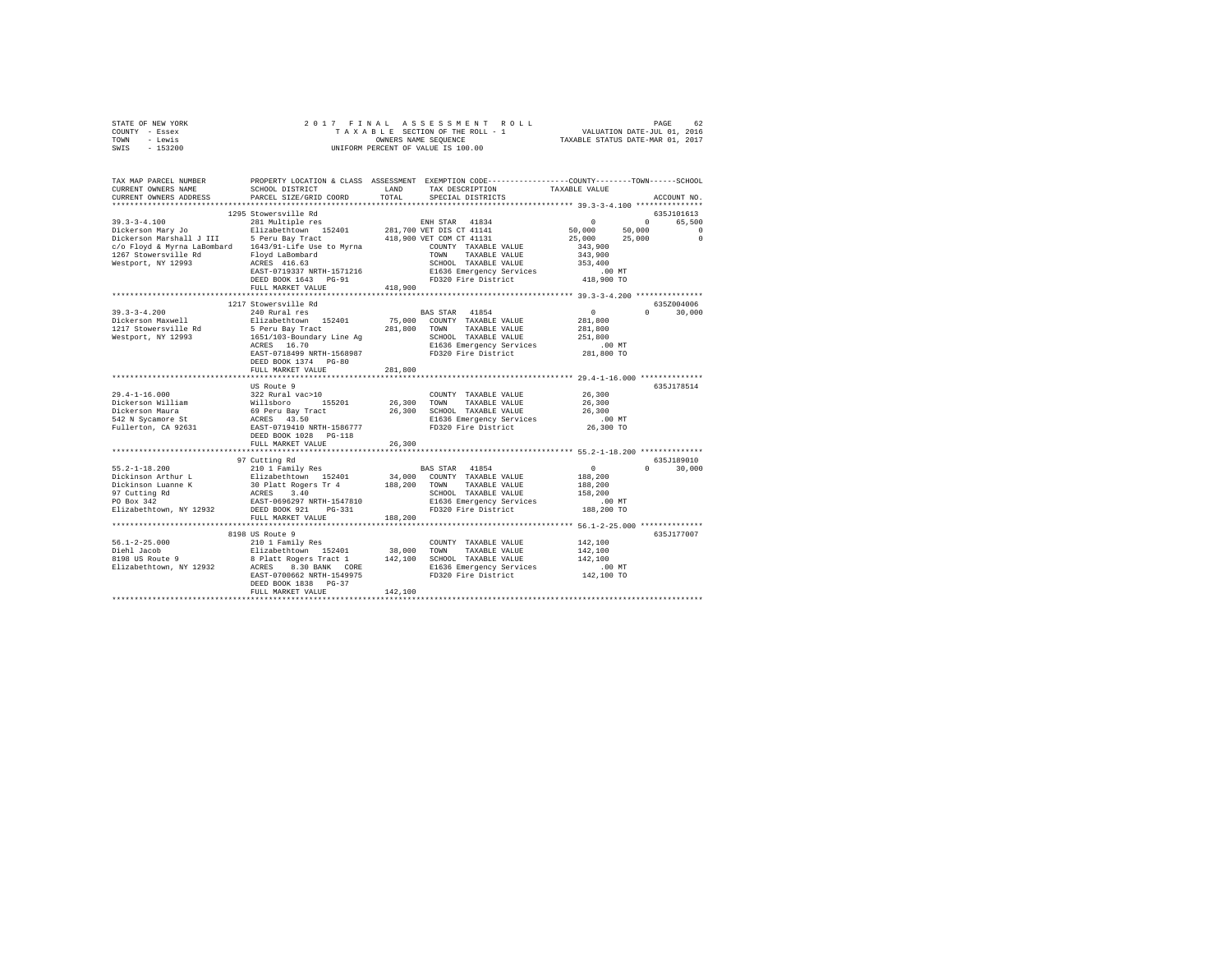| STATE OF NEW YORK<br>COUNTY - Essex              | 2017<br>FINAL                                                                 |                      | ASSESSMENT<br>ROLL<br>TAXABLE SECTION OF THE ROLL - 1                                           | VALUATION DATE-JUL 01, 2016      | PAGE<br>63  |
|--------------------------------------------------|-------------------------------------------------------------------------------|----------------------|-------------------------------------------------------------------------------------------------|----------------------------------|-------------|
| TOWN<br>- Lewis                                  |                                                                               | OWNERS NAME SEQUENCE |                                                                                                 | TAXABLE STATUS DATE-MAR 01, 2017 |             |
| $-153200$<br>SWIS                                |                                                                               |                      | UNIFORM PERCENT OF VALUE IS 100.00                                                              |                                  |             |
| TAX MAP PARCEL NUMBER                            |                                                                               |                      | PROPERTY LOCATION & CLASS ASSESSMENT EXEMPTION CODE---------------COUNTY-------TOWN------SCHOOL |                                  |             |
| CURRENT OWNERS NAME<br>CURRENT OWNERS ADDRESS    | SCHOOL DISTRICT<br>PARCEL SIZE/GRID COORD                                     | LAND<br>TOTAL        | TAX DESCRIPTION<br>SPECIAL DISTRICTS                                                            | TAXABLE VALUE                    | ACCOUNT NO. |
|                                                  |                                                                               |                      |                                                                                                 |                                  |             |
|                                                  | 8571 US Route 9                                                               |                      |                                                                                                 |                                  | 635J103205  |
| $47.13 - 1 - 12.000$                             | 210 1 Family Res                                                              |                      | BAS STAR 41854                                                                                  | $\mathbf{0}$<br>$\Omega$         | 30,000      |
| Disogra Nicholas                                 | Elizabethtown 152401                                                          |                      | 36,500 COUNTY TAXABLE VALUE                                                                     | 151,000                          |             |
| Disogra Karen                                    |                                                                               | 151,000              | TOWN TAXABLE VALUE                                                                              | 151,000                          |             |
| US Rte 9                                         | 2 Platt Rogers Tract 1<br>ACRES 1.53 BANK1STARSG<br>EAST-0700878 NRTH-1559351 |                      | SCHOOL TAXABLE VALUE                                                                            | 121,000                          |             |
| PO Box 84                                        |                                                                               |                      | E1636 Emergency Services                                                                        | $.00$ MT                         |             |
| Lewis, NY 12950                                  | DEED BOOK 1203 PG-102                                                         |                      | FD320 Fire District                                                                             | 151,000 TO                       |             |
|                                                  | FULL MARKET VALUE                                                             |                      | 151,000 WB320 Lewis B&I                                                                         | 151,000 TO C                     |             |
|                                                  |                                                                               |                      | WD320 Water District                                                                            | 151,000 TO M                     |             |
|                                                  | 87 Hale Hill Ln                                                               |                      |                                                                                                 |                                  | 6379979040  |
| $38.1 - 1 - 29.000$                              | 312 Vac w/imprv                                                               |                      | COUNTY TAXABLE VALUE                                                                            | 552,000                          |             |
| Diversified Upstate Ent LLC Elizabethtown 152401 |                                                                               | 38,400               | <b>TOWN</b><br>TAXABLE VALUE                                                                    | 552,000                          |             |
| 1025 Thomas Jefferson St NW St 18 Essex Tract    |                                                                               | 552,000              | SCHOOL TAXABLE VALUE                                                                            | 552,000                          |             |
| Washington, DC 20007                             | Bldg 1&2                                                                      |                      | E1636 Emergency Services                                                                        | .00 MT                           |             |
|                                                  | ACRES 8.26                                                                    |                      | FD320 Fire District                                                                             | 552,000 TO                       |             |
|                                                  | EAST-0703924 NRTH-1579616                                                     |                      |                                                                                                 |                                  |             |
|                                                  | DEED BOOK 1802 PG-83                                                          |                      |                                                                                                 |                                  |             |
|                                                  | FULL MARKET VALUE                                                             | 552,000              |                                                                                                 |                                  |             |
|                                                  |                                                                               |                      |                                                                                                 |                                  |             |
|                                                  | 56 Hillman Ln                                                                 |                      |                                                                                                 |                                  | 635J102701  |
| $47.3 - 1 - 14.000$                              | 281 Multiple res                                                              |                      | COUNTY TAXABLE VALUE                                                                            | 255,500                          |             |
| Dodd William H                                   | Elizabethtown 152401                                                          | 93,100               | TOWN<br>TAXABLE VALUE                                                                           | 255,500                          |             |
| Dodd Diane<br>6916 NYS Rte 9N                    | 8 Platt Rogers Tract 1<br>1258/301 Release Of Lien                            | 255,500              | SCHOOL TAXABLE VALUE                                                                            | 255,500<br>$.00$ MT              |             |
|                                                  | ACRES 69.40                                                                   |                      | E1636 Emergency Services<br>FD320 Fire District                                                 | 255,500 TO                       |             |
| Westport, NY 12993                               | EAST-0698788 NRTH-1552302                                                     |                      |                                                                                                 |                                  |             |
|                                                  | DEED BOOK 1492 PG-133                                                         |                      |                                                                                                 |                                  |             |
|                                                  | FULL MARKET VALUE                                                             | 255,500              |                                                                                                 |                                  |             |
|                                                  |                                                                               |                      |                                                                                                 |                                  |             |
|                                                  | 87 Carlott Rd                                                                 |                      |                                                                                                 |                                  | 635J191011  |
| $46.4 - 1 - 6.130$                               | 314 Rural vac<10                                                              |                      | COUNTY TAXABLE VALUE                                                                            | 22,100                           |             |
| Dolly Ryan                                       | Elizabethtown 152401                                                          | 22,100               | TOWN<br>TAXABLE VALUE                                                                           | 22,100                           |             |
| Merrihew Chelsea                                 | 22 Platt Rogers Tr 4                                                          | 22,100               | SCHOOL TAXABLE VALUE                                                                            | 22,100                           |             |
| 55 Roscoe Rd                                     | ACRES 3.56                                                                    |                      | E1636 Emergency Services                                                                        | .00 MT                           |             |
| Elizabethtown, NY 12932                          | EAST-0691798 NRTH-1558278                                                     |                      | FD320 Fire District                                                                             | 22,100 TO                        |             |
|                                                  | DEED BOOK 1775 PG-181                                                         |                      |                                                                                                 |                                  |             |
|                                                  | FULL MARKET VALUE                                                             | 22,100               |                                                                                                 |                                  |             |
|                                                  |                                                                               |                      |                                                                                                 |                                  |             |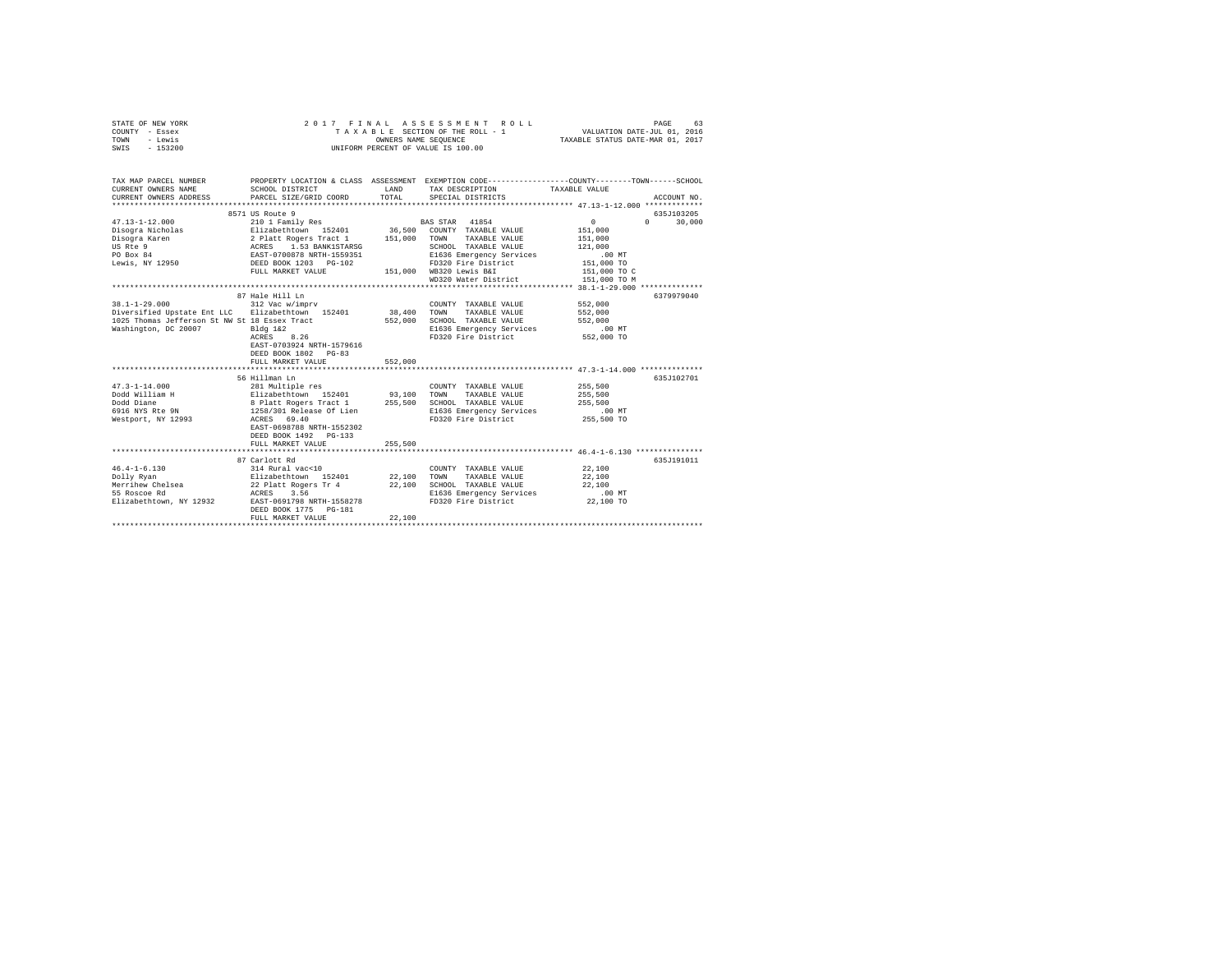| STATE OF NEW YORK                  | 2017 FINAL                                        |             | ${\tt AS} \text{ } {\tt S} \text{ } {\tt E} \text{ } {\tt S} \text{ } {\tt S} \text{ } {\tt M} \text{ } {\tt E} \text{ } \text{ } {\tt N} \text{ } {\tt N} \text{ } \text{ } {\tt N} \text{ } \text{ } {\tt N} \text{ } \text{ } {\tt N} \text{ } {\tt N} \text{ } {\tt N} \text{ } {\tt N} \text{ } {\tt N} \text{ } {\tt N} \text{ } {\tt N} \text{ } {\tt N} \text{ } {\tt N} \text{ } {\tt N} \text{ } {\tt N} \text{ } {\tt N} \text{ } {\tt N} \text{ } {\tt N} \text{ } {\tt N}$ |                                  |                    |
|------------------------------------|---------------------------------------------------|-------------|-----------------------------------------------------------------------------------------------------------------------------------------------------------------------------------------------------------------------------------------------------------------------------------------------------------------------------------------------------------------------------------------------------------------------------------------------------------------------------------------|----------------------------------|--------------------|
| COUNTY - Essex<br>- Lewis<br>TOWN  |                                                   |             | TAXABLE SECTION OF THE ROLL - 1<br>OWNERS NAME SEQUENCE                                                                                                                                                                                                                                                                                                                                                                                                                                 | TAXABLE STATUS DATE-MAR 01, 2017 |                    |
| $-153200$<br>SWIS                  |                                                   |             | UNIFORM PERCENT OF VALUE IS 100.00                                                                                                                                                                                                                                                                                                                                                                                                                                                      |                                  |                    |
|                                    |                                                   |             |                                                                                                                                                                                                                                                                                                                                                                                                                                                                                         |                                  |                    |
|                                    |                                                   |             |                                                                                                                                                                                                                                                                                                                                                                                                                                                                                         |                                  |                    |
| TAX MAP PARCEL NUMBER              |                                                   |             | PROPERTY LOCATION & CLASS ASSESSMENT EXEMPTION CODE-----------------COUNTY-------TOWN-----SCHOOL                                                                                                                                                                                                                                                                                                                                                                                        |                                  |                    |
| CURRENT OWNERS NAME                | SCHOOL DISTRICT                                   | LAND        | TAX DESCRIPTION                                                                                                                                                                                                                                                                                                                                                                                                                                                                         | TAXABLE VALUE                    |                    |
| CURRENT OWNERS ADDRESS             | PARCEL SIZE/GRID COORD                            | TOTAL       | SPECIAL DISTRICTS                                                                                                                                                                                                                                                                                                                                                                                                                                                                       |                                  | ACCOUNT NO.        |
| ************************           |                                                   |             |                                                                                                                                                                                                                                                                                                                                                                                                                                                                                         |                                  |                    |
|                                    | 8626 US Route 9                                   |             |                                                                                                                                                                                                                                                                                                                                                                                                                                                                                         |                                  | 635J103812         |
| $47.1 - 2 - 22.000$                | 210 1 Family Res                                  |             | BAS STAR<br>41854                                                                                                                                                                                                                                                                                                                                                                                                                                                                       | $\Omega$                         | $0 \t 30.000$      |
| Dougan Maureen P                   | Elizabethtown 152401                              |             | 35,300 COUNTY TAXABLE VALUE                                                                                                                                                                                                                                                                                                                                                                                                                                                             | 93,300                           |                    |
| Cole Lisa K                        |                                                   |             | 93.300 TOWN<br>TAXABLE VALUE                                                                                                                                                                                                                                                                                                                                                                                                                                                            | 93,300                           |                    |
| c/o James Pierce<br>PO Box 65      |                                                   |             | SCHOOL TAXABLE VALUE<br>SCHOOL TAXABLE VALUE<br>E1636 Emergency Services                                                                                                                                                                                                                                                                                                                                                                                                                | 63,300                           |                    |
|                                    |                                                   |             |                                                                                                                                                                                                                                                                                                                                                                                                                                                                                         | $.00$ MT                         |                    |
| Lewis, NY 12950                    |                                                   |             | FD320 Fire District                                                                                                                                                                                                                                                                                                                                                                                                                                                                     | 93,300 TO                        |                    |
|                                    | EAST-0701805 NRTH-1560504                         |             | WB320 Lewis B&I                                                                                                                                                                                                                                                                                                                                                                                                                                                                         | 93,300 TO C                      |                    |
|                                    | DEED BOOK 1594 PG-195                             |             | WD320 Water District                                                                                                                                                                                                                                                                                                                                                                                                                                                                    | 93,300 TO M                      |                    |
|                                    | FULL MARKET VALUE                                 | 93,300      |                                                                                                                                                                                                                                                                                                                                                                                                                                                                                         |                                  |                    |
|                                    |                                                   |             |                                                                                                                                                                                                                                                                                                                                                                                                                                                                                         |                                  |                    |
|                                    | 493 Stowersville Rd                               |             |                                                                                                                                                                                                                                                                                                                                                                                                                                                                                         |                                  | 635J101505         |
| $47.1 - 2 - 33.000$                | 210 1 Family Res                                  |             | COUNTY TAXABLE VALUE                                                                                                                                                                                                                                                                                                                                                                                                                                                                    | 84,200                           |                    |
| Dowd Edward G                      | Elizabethtown 152401                              | 38,000      | TOWN<br>TAXABLE VALUE                                                                                                                                                                                                                                                                                                                                                                                                                                                                   | 84,200                           |                    |
| Dowd Donna W<br>241 S Pleasant Ave | 1 Essex Tract                                     | 84,200      | SCHOOL TAXABLE VALUE                                                                                                                                                                                                                                                                                                                                                                                                                                                                    | 84,200                           |                    |
|                                    | ACRES 3.00                                        |             | E1636 Emergency Services                                                                                                                                                                                                                                                                                                                                                                                                                                                                | $.00$ MT                         |                    |
| Ridgewood, NJ 07450-5234           | EAST-0703616 NRTH-1562206<br>DEED BOOK 701 PG-280 |             | FD320 Fire District                                                                                                                                                                                                                                                                                                                                                                                                                                                                     | 84,200 TO                        |                    |
|                                    | FULL MARKET VALUE                                 | 84,200      |                                                                                                                                                                                                                                                                                                                                                                                                                                                                                         |                                  |                    |
|                                    | ************************                          | *********** |                                                                                                                                                                                                                                                                                                                                                                                                                                                                                         |                                  |                    |
|                                    | 718 Fox Run Rd                                    |             |                                                                                                                                                                                                                                                                                                                                                                                                                                                                                         |                                  | 635J101501         |
| $47.3 - 1 - 7.100$                 | 240 Rural res                                     |             | BAS STAR 41854                                                                                                                                                                                                                                                                                                                                                                                                                                                                          | $\sim$ 0                         | $\Omega$<br>30,000 |
| Doyle Heidi D<br>718 Fox Run Rd    | Elizabethtown 152401                              |             | 67,500 COUNTY TAXABLE VALUE                                                                                                                                                                                                                                                                                                                                                                                                                                                             | 169,100                          |                    |
|                                    | 1 Platt Rogers Tract 1 169,100 TOWN               |             | TAXABLE VALUE                                                                                                                                                                                                                                                                                                                                                                                                                                                                           | 169,100                          |                    |
| Elizabethtown, NY 12932            | ACRES 62.30                                       |             | SCHOOL TAXABLE VALUE                                                                                                                                                                                                                                                                                                                                                                                                                                                                    | 139,100                          |                    |
|                                    | EAST-0698056 NRTH-1555730                         |             | E1636 Emergency Services                                                                                                                                                                                                                                                                                                                                                                                                                                                                | $.00$ MT                         |                    |
|                                    | DEED BOOK 1432 PG-1                               |             | FD320 Fire District                                                                                                                                                                                                                                                                                                                                                                                                                                                                     | 169,100 TO                       |                    |
|                                    | FULL MARKET VALUE                                 | 169,100     |                                                                                                                                                                                                                                                                                                                                                                                                                                                                                         |                                  |                    |
|                                    | ******************************                    |             |                                                                                                                                                                                                                                                                                                                                                                                                                                                                                         |                                  |                    |
|                                    | 1806 County Route 10                              |             |                                                                                                                                                                                                                                                                                                                                                                                                                                                                                         |                                  | 635J101806         |
| $56.2 - 3 - 15.000$                | 240 Rural res                                     |             | COUNTY TAXABLE VALUE                                                                                                                                                                                                                                                                                                                                                                                                                                                                    | 263,700                          |                    |
| Driscoll Mary<br>11 Overlook Rd    | Westport 155001                                   | 111,200     | TOWN<br>TAXABLE VALUE                                                                                                                                                                                                                                                                                                                                                                                                                                                                   | 263,700                          |                    |
|                                    | 34 & 37 Mccormicks<br>ACRES 112.70                | 263,700     | SCHOOL TAXABLE VALUE                                                                                                                                                                                                                                                                                                                                                                                                                                                                    | 263,700                          |                    |
| Dobbs Ferry, NY 10522              |                                                   |             | E1636 Emergency Services                                                                                                                                                                                                                                                                                                                                                                                                                                                                | $.00$ MT                         |                    |
|                                    | EAST-0718381 NRTH-1549202                         |             | FD320 Fire District                                                                                                                                                                                                                                                                                                                                                                                                                                                                     | 263,700 TO                       |                    |
|                                    | DEED BOOK 1448 PG-85<br>FULL MARKET VALUE         |             |                                                                                                                                                                                                                                                                                                                                                                                                                                                                                         |                                  |                    |
|                                    |                                                   | 263,700     |                                                                                                                                                                                                                                                                                                                                                                                                                                                                                         |                                  |                    |
|                                    | 9687 US Route 9                                   |             |                                                                                                                                                                                                                                                                                                                                                                                                                                                                                         |                                  | 635J198002         |
| $29. -2 - 25.200$                  | 210 1 Family Res                                  |             | BAS STAR<br>41854                                                                                                                                                                                                                                                                                                                                                                                                                                                                       | $\sim$ 0                         | $\Omega$<br>30,000 |
|                                    |                                                   |             | 36,000 COUNTY TAXABLE VALUE                                                                                                                                                                                                                                                                                                                                                                                                                                                             | 217,600                          |                    |
|                                    |                                                   | 217,600     | TOWN<br>TAXABLE VALUE                                                                                                                                                                                                                                                                                                                                                                                                                                                                   | 217,600                          |                    |
|                                    |                                                   |             | SCHOOL TAXABLE VALUE                                                                                                                                                                                                                                                                                                                                                                                                                                                                    | 187,600                          |                    |
|                                    |                                                   |             |                                                                                                                                                                                                                                                                                                                                                                                                                                                                                         | .00 MT                           |                    |
|                                    | DEED BOOK 1296 PG-189                             |             | SCHOOL TAXABLE VALUE<br>E1636 Emergency Services<br>FD320 Fire District<br>FD320 Fire District                                                                                                                                                                                                                                                                                                                                                                                          | 217,600 TO                       |                    |
|                                    | FULL MARKET VALUE                                 | 217,600     |                                                                                                                                                                                                                                                                                                                                                                                                                                                                                         |                                  |                    |
|                                    |                                                   |             |                                                                                                                                                                                                                                                                                                                                                                                                                                                                                         |                                  |                    |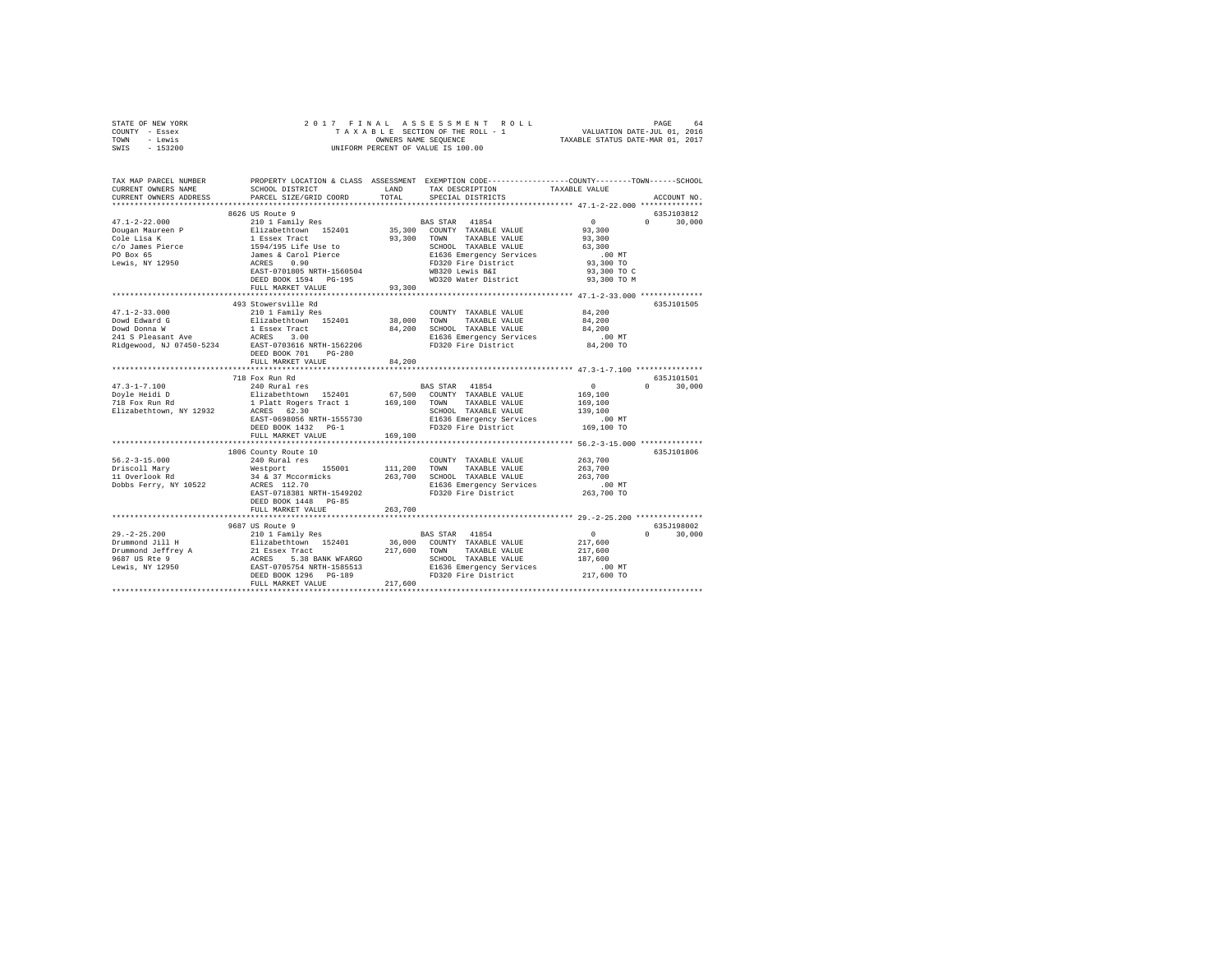| STATE OF NEW YORK                                   |                                                                                                 |              | 2017 FINAL ASSESSMENT ROLL                      |                                                       | PAGE<br>65  |
|-----------------------------------------------------|-------------------------------------------------------------------------------------------------|--------------|-------------------------------------------------|-------------------------------------------------------|-------------|
| COUNTY - Essex                                      |                                                                                                 |              | TAXABLE SECTION OF THE ROLL - 1                 | VALUATION DATE-JUL 01, 2016                           |             |
| TOWN - Lewis                                        |                                                                                                 |              | OWNERS NAME SEQUENCE                            | TAXABLE STATUS DATE-MAR 01, 2017                      |             |
| SWIS - 153200                                       |                                                                                                 |              | UNIFORM PERCENT OF VALUE IS 100.00              |                                                       |             |
|                                                     |                                                                                                 |              |                                                 |                                                       |             |
| TAX MAP PARCEL NUMBER                               | PROPERTY LOCATION & CLASS ASSESSMENT EXEMPTION CODE---------------COUNTY-------TOWN------SCHOOL |              |                                                 |                                                       |             |
| CURRENT OWNERS NAME                                 | SCHOOL DISTRICT                                                                                 | LAND         | TAX DESCRIPTION                                 | TAXABLE VALUE                                         |             |
| CURRENT OWNERS ADDRESS                              | PARCEL SIZE/GRID COORD                                                                          | TOTAL        | SPECIAL DISTRICTS                               |                                                       | ACCOUNT NO. |
|                                                     |                                                                                                 |              |                                                 |                                                       |             |
|                                                     | 51 Osawentha Dr                                                                                 |              |                                                 |                                                       | 635J101708  |
| $47.13 - 1 - 7.000$                                 | 210 1 Family Res                                                                                |              | VET WAR CT 41121                                | 15,000                                                | 15,000 0    |
| Drummond Wayne F                                    | Elizabethtown 152401 35,300 ENH STAR 41834                                                      |              |                                                 | $\sim$ 0<br>$\sim$ 0                                  | 65,500      |
| c/o Edward Drummond                                 | 14 Platt Rogers Tract 4 120,700 COUNTY TAXABLE VALUE                                            |              |                                                 | 105,700                                               |             |
| PO Box 473                                          | 1568/225 Life Use Edward                                                                        |              | TOWN<br>TAXABLE VALUE                           | 105,700                                               |             |
|                                                     | C & Emma J Drummond                                                                             |              | SCHOOL TAXABLE VALUE                            | 55,200                                                |             |
| Lewis, NY 12950                                     | ACRES 0.90                                                                                      |              |                                                 |                                                       |             |
|                                                     |                                                                                                 |              | E1636 Emergency Services<br>FD320 Fire District | $.00$ MT<br>120,700 TO                                |             |
|                                                     | EAST-0700732 NRTH-1560723                                                                       |              |                                                 |                                                       |             |
|                                                     | DEED BOOK 1568 PG-225                                                                           |              | WB320 Lewis B&I                                 | 120,700 TO C                                          |             |
|                                                     | FULL MARKET VALUE                                                                               |              | 120,700 WD320 Water District                    | 120,700 TO M                                          |             |
|                                                     |                                                                                                 |              |                                                 |                                                       |             |
|                                                     | 61 Goff Rd                                                                                      |              |                                                 |                                                       | 635J101711  |
| $46.2 - 1 - 48.110$                                 | 210 1 Family Res                                                                                |              | COUNTY TAXABLE VALUE                            | 87,700                                                |             |
| 46.2-1-1.<br>Dubay Ellen I<br>$\epsilon$ Pd         | Elizabethtown 152401 35,600 TOWN                                                                |              | TAXABLE VALUE                                   | 87,700                                                |             |
|                                                     | 21 Platt Rogers Tract 4 87,700 SCHOOL TAXABLE VALUE                                             |              |                                                 | 87,700                                                |             |
| Elizabethtown, NY 12932                             | ACRES 5.00                                                                                      |              | E1636 Emergency Services                        | .00 MT                                                |             |
|                                                     | EAST-0693291 NRTH-1562432                                                                       |              | FD320 Fire District                             | 87,700 TO                                             |             |
|                                                     | DEED BOOK 1276 PG-178                                                                           |              |                                                 |                                                       |             |
|                                                     | FULL MARKET VALUE                                                                               | 87,700       |                                                 |                                                       |             |
|                                                     |                                                                                                 |              |                                                 |                                                       |             |
|                                                     | 39 Johnson Ln                                                                                   |              |                                                 |                                                       | 635J102808  |
| $46.2 - 1 - 30.000$                                 | 240 Rural res                                                                                   |              | ENH STAR 41834                                  | $\Omega$                                              | 0 65,500    |
| Dubay Ronald E                                      |                                                                                                 |              |                                                 | 225,400                                               |             |
|                                                     |                                                                                                 |              |                                                 | 225,400                                               |             |
|                                                     | ACRES 22.50                                                                                     |              | SCHOOL TAXABLE VALUE                            | 159,900                                               |             |
| Dubay Suzanne C<br>39 Johnson Ln<br>Lewis, NY 12950 | EAST-0693562 NRTH-1565555                                                                       |              | E1636 Emergency Services                        | .00 MT                                                |             |
|                                                     | DEED BOOK 861 PG-135                                                                            |              | FD320 Fire District                             | 225,400 TO                                            |             |
|                                                     | FULL MARKET VALUE                                                                               | 225,400      |                                                 |                                                       |             |
|                                                     |                                                                                                 |              |                                                 |                                                       |             |
|                                                     | 261 Carlott Rd                                                                                  |              |                                                 |                                                       | 635J180027  |
| $46.2 - 1 - 57.200$                                 |                                                                                                 |              |                                                 |                                                       |             |
|                                                     | 210 1 Family Res                                                                                |              | COUNTY TAXABLE VALUE                            | 80,600                                                |             |
| Dunsmore Barbara Estate                             | Elizabethtown 152401                                                                            | 33,800       | TOWN<br>TAXABLE VALUE                           | 80,600                                                |             |
| 91 Raymond Ave #11                                  | 20 Platt Rogers Tract 4 80,600 SCHOOL TAXABLE VALUE                                             |              |                                                 | 80,600                                                |             |
| Poughkeepsie, NY 12603                              | ACRES 3.20 BANK GFNB&T                                                                          |              | E1636 Emergency Services                        | .00MT                                                 |             |
|                                                     | EAST-0690831 NRTH-1561841                                                                       |              | FD320 Fire District                             | 80,600 TO                                             |             |
|                                                     | DEED BOOK 1241 PG-21                                                                            |              |                                                 |                                                       |             |
|                                                     | FULL MARKET VALUE                                                                               | 80,600       |                                                 |                                                       |             |
|                                                     | **************************                                                                      | ************ |                                                 | ************************ 47.4-1-1.211 *************** |             |
|                                                     | Redmond Rd                                                                                      |              |                                                 |                                                       | 635J192003  |
| $47.4 - 1 - 1.211$                                  | 314 Rural vac<10                                                                                |              | COUNTY TAXABLE VALUE                            | 15,000                                                |             |
| Duntley Christopher S                               | Elizabethtown 152401 15,000                                                                     |              | TOWN<br>TAXABLE VALUE                           | 15,000                                                |             |
| c/o Lynn Duntley                                    | 5 Platt Rogers Tract 1                                                                          | 15,000       | SCHOOL TAXABLE VALUE                            | 15,000                                                |             |
| 77 Redmond Rd                                       | 1555/318 Life Use to                                                                            |              | E1636 Emergency Services                        | .00 MT                                                |             |

| Westport, NY 12993 | Lynn & Nona Duntley       | FD320 Fire District | 15,000 TO |
|--------------------|---------------------------|---------------------|-----------|
|                    | 7.92<br>ACRES             |                     |           |
|                    | EAST-0708722 NRTH-1559149 |                     |           |
|                    | DEED BOOK 1555 PG-318     |                     |           |
|                    | FULL MARKET VALUE         | 15,000              |           |
|                    |                           |                     |           |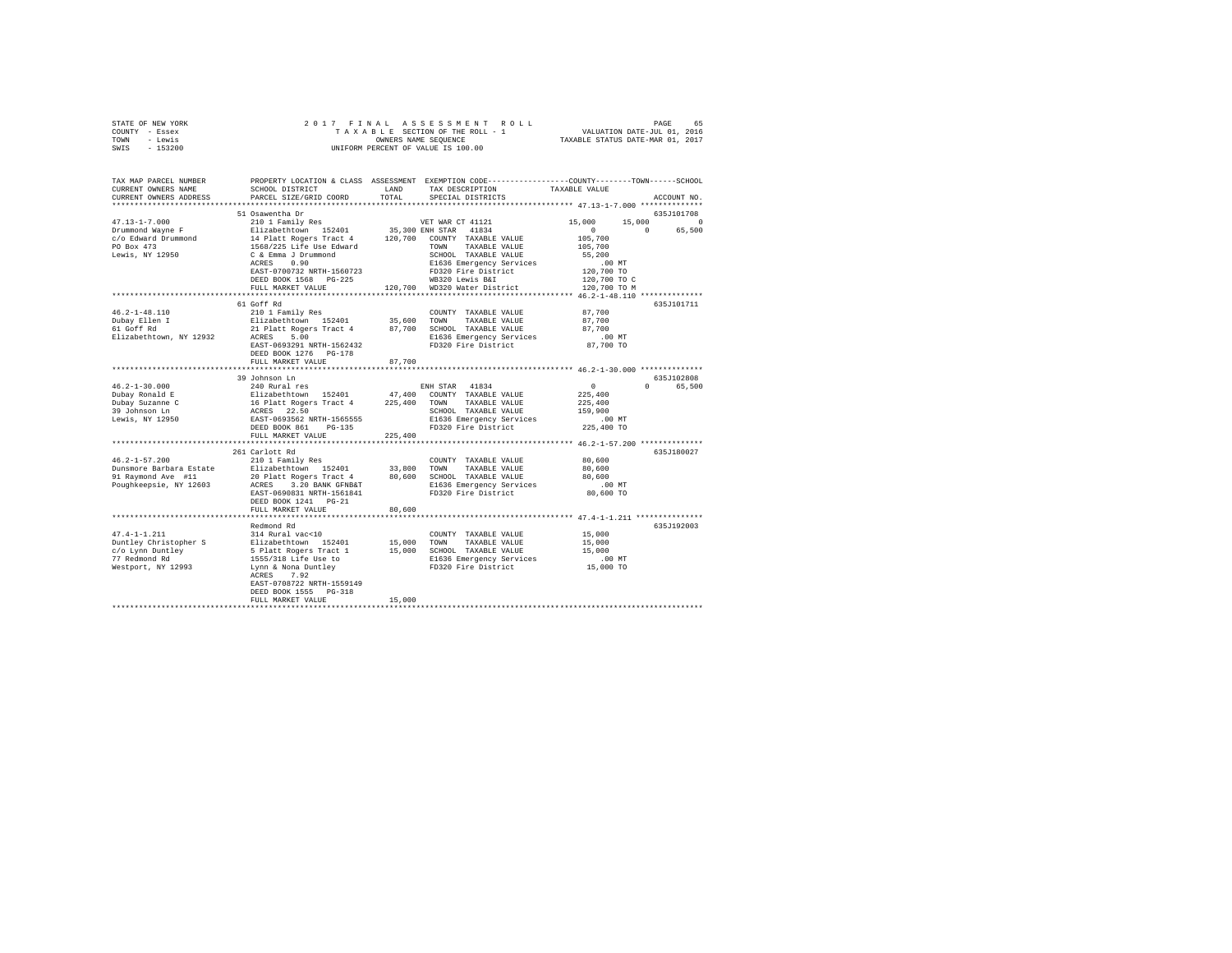|                | STATE OF NEW YORK     |                                      |      | 2017 FINAL ASSESSMENT ROLL         | 66<br>PAGE                                                        |
|----------------|-----------------------|--------------------------------------|------|------------------------------------|-------------------------------------------------------------------|
| COUNTY - Essex |                       |                                      |      | TAXABLE SECTION OF THE ROLL - 1    | VALUATION DATE-JUL 01, 2016                                       |
| TOWN           | - Lewis               |                                      |      | OWNERS NAME SEOUENCE               | TAXABLE STATUS DATE-MAR 01, 2017                                  |
| SWIS           | $-153200$             |                                      |      | UNIFORM PERCENT OF VALUE IS 100.00 |                                                                   |
|                |                       |                                      |      |                                    |                                                                   |
|                |                       |                                      |      |                                    |                                                                   |
|                |                       |                                      |      |                                    |                                                                   |
|                | TAX MAP PARCEL NUMBER | PROPERTY LOCATION & CLASS ASSESSMENT |      |                                    | EXEMPTION CODE----------------COUNTY-------TOWN-----<br>- SCHOOL. |
|                | CURRENT OWNERS NAME   | SCHOOL DISTRICT                      | LAND | TAX DESCRIPTION                    | TAXABLE VALUE                                                     |
|                |                       |                                      |      |                                    |                                                                   |

| CURRENT OWNERS ADDRESS                                                                                 | PARCEL SIZE/GRID COORD                                                                                                                                                                                                 | SPECIAL DISTRICTS<br>TOTAL<br>************************************** 47.4-1-1.220 ***************                                                                                                                      | ACCOUNT NO.                                                                                                                    |
|--------------------------------------------------------------------------------------------------------|------------------------------------------------------------------------------------------------------------------------------------------------------------------------------------------------------------------------|------------------------------------------------------------------------------------------------------------------------------------------------------------------------------------------------------------------------|--------------------------------------------------------------------------------------------------------------------------------|
|                                                                                                        |                                                                                                                                                                                                                        |                                                                                                                                                                                                                        |                                                                                                                                |
| $47.4 - 1 - 1.220$<br>Duntley Christopher S<br>82 Redmond Rd<br>PO Box 504<br>Lewis, NY 12950-0504     | 82 Redmond Rd<br>240 Rural res<br>Elizabethtown 152401<br>5 Platt Rogers Tr 1<br>ACRES 10.39<br>EAST-0708990 NRTH-1558357<br>DEED BOOK 1229 PG-345<br>FULL MARKET VALUE                                                | BAS STAR<br>41854<br>40,100 COUNTY TAXABLE VALUE<br>94,700<br>TOWN<br>TAXABLE VALUE<br>SCHOOL TAXABLE VALUE<br>E1636 Emergency Services<br>FD320 Fire District<br>94,700                                               | 635Z000012<br>$\circ$<br>$\Omega$<br>30,000<br>94,700<br>94,700<br>64,700<br>.00MT<br>94,700 TO                                |
|                                                                                                        | ***********************                                                                                                                                                                                                |                                                                                                                                                                                                                        |                                                                                                                                |
| $47.4 - 1 - 1.230$<br>Duntley Christopher S<br>c/o Lynn Duntley<br>77 Redmond Rd<br>Westport, NY 12993 | 77 Redmond Rd<br>240 Rural res<br>Elizabethtown 152401<br>5 Platt Rogers Tr 1<br>1555/315 Life Use to<br>Lynn & Nona Duntley<br>ACRES 11.00<br>EAST-0708069 NRTH-1558131<br>DEED BOOK 1555 PG-315<br>FULL MARKET VALUE | ENH STAR 41834<br>40,600<br>COUNTY TAXABLE VALUE<br>177,000<br>TOWN<br>TAXABLE VALUE<br>SCHOOL TAXABLE VALUE<br>E1636 Emergency Services<br>FD320 Fire District<br>177,000                                             | 635Z000013<br>$^{\circ}$<br>$\Omega$<br>65,500<br>177,000<br>177,000<br>111,500<br>.00MT<br>177,000 TO                         |
|                                                                                                        |                                                                                                                                                                                                                        |                                                                                                                                                                                                                        |                                                                                                                                |
| $56.1 - 2 - 48.120$<br>Duso Bernard H Jr<br>Duso Julia A<br>139 Cutting Rd<br>Elizabethtown, NY 12932  | 139 Cutting Rd<br>210 1 Family Res<br>Elizabethtown 152401<br>33 Platt Rogers Tract 4<br>3.40<br>ACRES<br>EAST-0697537 NRTH-1548035<br>DEED BOOK 1334 PG-257<br>FULL MARKET VALUE                                      | BAS STAR 41854<br>34,000 COUNTY TAXABLE VALUE<br>106,500<br>TOWN<br>TAXABLE VALUE<br>SCHOOL TAXABLE VALUE<br>E1636 Emergency Services<br>FD320 Fire District<br>106,500                                                | 635Z003005<br>$\circ$<br>$\Omega$<br>30,000<br>106,500<br>106,500<br>76.500<br>.00MT<br>106,500 TO                             |
| $47.13 - 2 - 29.000$<br>Duso Stephen F<br>Duso Wanda M<br>8534 US Route 9<br>Lewis, NY 12950           | 8534 US Route 9<br>210 1 Family Res<br>Elizabethtown 152401<br>2 Platt Rogers Tract 1<br>Unrecorded Will<br>1.10<br>ACRES<br>EAST-0701023 NRTH-1558346<br>DEED BOOK 1155 PG-258<br>FULL MARKET VALUE                   | BAS STAR<br>41854<br>36,000<br>COUNTY TAXABLE VALUE<br>93,400<br>TOWN<br>TAXABLE VALUE<br>SCHOOL TAXABLE VALUE<br>E1636 Emergency Services<br>FD320 Fire District<br>WB320 Lewis B&I<br>93,400<br>WD320 Water District | 635J100615<br>30,000<br>$\Omega$<br>$\Omega$<br>93,400<br>93,400<br>63,400<br>.00MT<br>93,400 TO<br>93,400 TO C<br>93,400 TO M |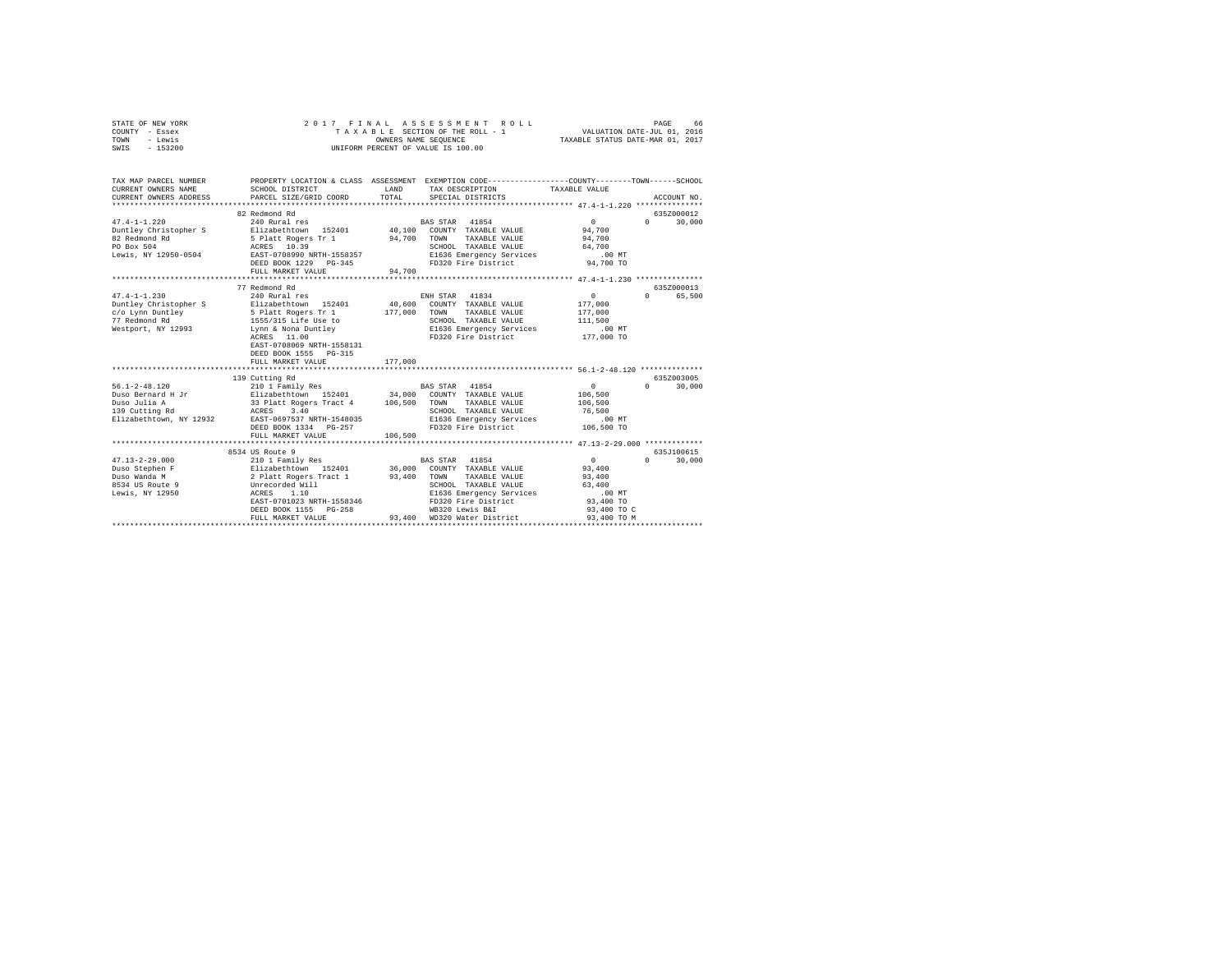| STATE OF NEW YORK              | 2017 FINAL                                                                                             |                      |                                                                                                |                            |             |
|--------------------------------|--------------------------------------------------------------------------------------------------------|----------------------|------------------------------------------------------------------------------------------------|----------------------------|-------------|
| COUNTY - Essex                 |                                                                                                        |                      | TAXABLE SECTION OF THE ROLL - 1                                                                |                            |             |
| - Lewis<br>TOWN                |                                                                                                        | OWNERS NAME SEQUENCE |                                                                                                |                            |             |
| SWIS<br>$-153200$              |                                                                                                        |                      | UNIFORM PERCENT OF VALUE IS 100.00                                                             |                            |             |
|                                |                                                                                                        |                      |                                                                                                |                            |             |
| TAX MAP PARCEL NUMBER          |                                                                                                        |                      | PROPERTY LOCATION & CLASS ASSESSMENT EXEMPTION CODE---------------COUNTY-------TOWN-----SCHOOL |                            |             |
| CURRENT OWNERS NAME            | SCHOOL DISTRICT                                                                                        | LAND                 | TAX DESCRIPTION                                                                                | TAXABLE VALUE              |             |
|                                |                                                                                                        |                      |                                                                                                |                            |             |
| CURRENT OWNERS ADDRESS         | PARCEL SIZE/GRID COORD                                                                                 | TOTAL                | SPECIAL DISTRICTS                                                                              |                            | ACCOUNT NO. |
|                                |                                                                                                        |                      |                                                                                                |                            |             |
|                                | 972 County Route 10                                                                                    |                      |                                                                                                |                            | 635J101703  |
| $47.13 - 2 - 26.100$           | 210 1 Family Res                                                                                       |                      | BAS STAR 41854                                                                                 | $\overline{0}$<br>$\Omega$ | 30,000      |
| Duso Stephen F Jr              | Elizabethtown 152401                                                                                   |                      | 27,000 COUNTY TAXABLE VALUE                                                                    | 90.200                     |             |
| Duso Elissa L                  |                                                                                                        | 90,200               | TOWN<br>TAXABLE VALUE                                                                          | 90,200                     |             |
| PO Box 12                      | 0.20 BANK1STARSG                                                                                       |                      | SCHOOL TAXABLE VALUE                                                                           | 60,200                     |             |
| Lewis, NY 12950                | 2 Platt Rogers Tract 1<br>ACRES 0.20 BANK1STARSG<br>EAST-0701284 NRTH-1558542<br>DEED BOOK 1625 PG-313 |                      | E1636 Emergency Services                                                                       | $.00$ MT                   |             |
|                                |                                                                                                        |                      | FD320 Fire District                                                                            | 90,200 TO                  |             |
|                                | FULL MARKET VALUE                                                                                      |                      | 90,200 WB320 Lewis B&I                                                                         | 90,200 TO C                |             |
|                                |                                                                                                        |                      | WD320 Water District                                                                           | 90,200 TO M                |             |
|                                |                                                                                                        |                      |                                                                                                |                            |             |
|                                |                                                                                                        |                      |                                                                                                |                            |             |
|                                | US Route 9                                                                                             |                      |                                                                                                |                            | 635J102006  |
| $56.1 - 2 - 22.000$            | 322 Rural vac>10                                                                                       |                      | COUNTY TAXABLE VALUE                                                                           | 30,600                     |             |
| Dwight John K                  | Elizabethtown 152401                                                                                   | 30,600               | TOWN<br>TAXABLE VALUE                                                                          | 30,600                     |             |
| 700 Crosswind Dr               | 8 Platt Rogers Tract 1 30,600                                                                          |                      | SCHOOL TAXABLE VALUE                                                                           | 30,600                     |             |
| Charlotte, VT 05445            | ACRES 14.50                                                                                            |                      | E1636 Emergency Services                                                                       | $.00$ MT                   |             |
|                                | EAST-0699468 NRTH-1551755                                                                              |                      | FD320 Fire District                                                                            | 30,600 TO                  |             |
|                                | DEED BOOK 1583 PG-24                                                                                   |                      |                                                                                                |                            |             |
|                                | FULL MARKET VALUE                                                                                      | 30,600               |                                                                                                |                            |             |
|                                |                                                                                                        |                      |                                                                                                |                            |             |
|                                | 8263 US Route 9                                                                                        |                      |                                                                                                |                            | 635J102005  |
|                                | 210 1 Family Res                                                                                       |                      | COUNTY TAXABLE VALUE                                                                           | 154,800                    |             |
| 56.1-2-23.000<br>Dwight John K | Elizabethtown 152401                                                                                   | 30,700               | TAXABLE VALUE<br>TOWN                                                                          | 154,800                    |             |
| 700 Crosswind Dr               |                                                                                                        |                      |                                                                                                | 154,800                    |             |
|                                | 8 Platt Rogers Tract 1 154,800 SCHOOL TAXABLE VALUE                                                    |                      |                                                                                                |                            |             |
| Charlotte, VT 05445            | ACRES 0.90                                                                                             |                      | E1636 Emergency Services                                                                       | $.00$ MT                   |             |
|                                | EAST-0699782 NRTH-1551783                                                                              |                      | FD320 Fire District                                                                            | 154,800 TO                 |             |
|                                | DEED BOOK 1583 PG-24                                                                                   |                      |                                                                                                |                            |             |
|                                | FULL MARKET VALUE                                                                                      | 154,800              |                                                                                                |                            |             |
|                                |                                                                                                        |                      |                                                                                                |                            |             |
|                                | 56 Johnson Ln                                                                                          |                      |                                                                                                |                            | 635J178529  |
| $46.2 - 1 - 34.000$            | 260 Seasonal res                                                                                       |                      | COUNTY TAXABLE VALUE                                                                           | 33,300                     |             |
| Eckert Kevin B                 | Elizabethtown 152401                                                                                   | 17,100               | TOWN<br>TAXABLE VALUE                                                                          | 33,300                     |             |
| Cannon William R               | 16 Platt Rogers                                                                                        |                      | 33,300 SCHOOL TAXABLE VALUE                                                                    | 33,300                     |             |
| 8 Pearl St                     | ACRES 0.10                                                                                             |                      | E1636 Emergency Services                                                                       | $.00$ MT                   |             |
| Milford, CT 06460              | EAST-0694056 NRTH-1565666                                                                              |                      | FD320 Fire District                                                                            | 33,300 TO                  |             |
|                                | DEED BOOK 815 PG-277                                                                                   |                      |                                                                                                |                            |             |
|                                | FULL MARKET VALUE                                                                                      | 33,300               |                                                                                                |                            |             |
|                                | *************************                                                                              |                      |                                                                                                |                            |             |
|                                |                                                                                                        |                      |                                                                                                |                            |             |
|                                | 632 Moss Rd                                                                                            |                      |                                                                                                |                            | 635J104113  |
| $38.4 - 1 - 15.000$            | 312 Vac w/imprv                                                                                        |                      | COUNTY TAXABLE VALUE                                                                           | 41,200                     |             |
| Eddy Foundation                | Elizabethtown 152401                                                                                   | 34,700               | TOWN<br>TAXABLE VALUE                                                                          | 41,200                     |             |
| PO Box 42                      | 16 Peru Bay Tract                                                                                      |                      | 41,200 SCHOOL TAXABLE VALUE                                                                    | 41,200                     |             |
| Essex, NY 12936                | ACRES 21.40                                                                                            |                      | E1636 Emergency Services                                                                       | $.00$ MT                   |             |
|                                | EAST-0714590 NRTH-1574114                                                                              |                      | FD320 Fire District                                                                            | 41,200 TO                  |             |
|                                | DEED BOOK 1408 PG-158                                                                                  |                      |                                                                                                |                            |             |
|                                | FULL MARKET VALUE                                                                                      | 41,200               |                                                                                                |                            |             |
|                                |                                                                                                        |                      |                                                                                                |                            |             |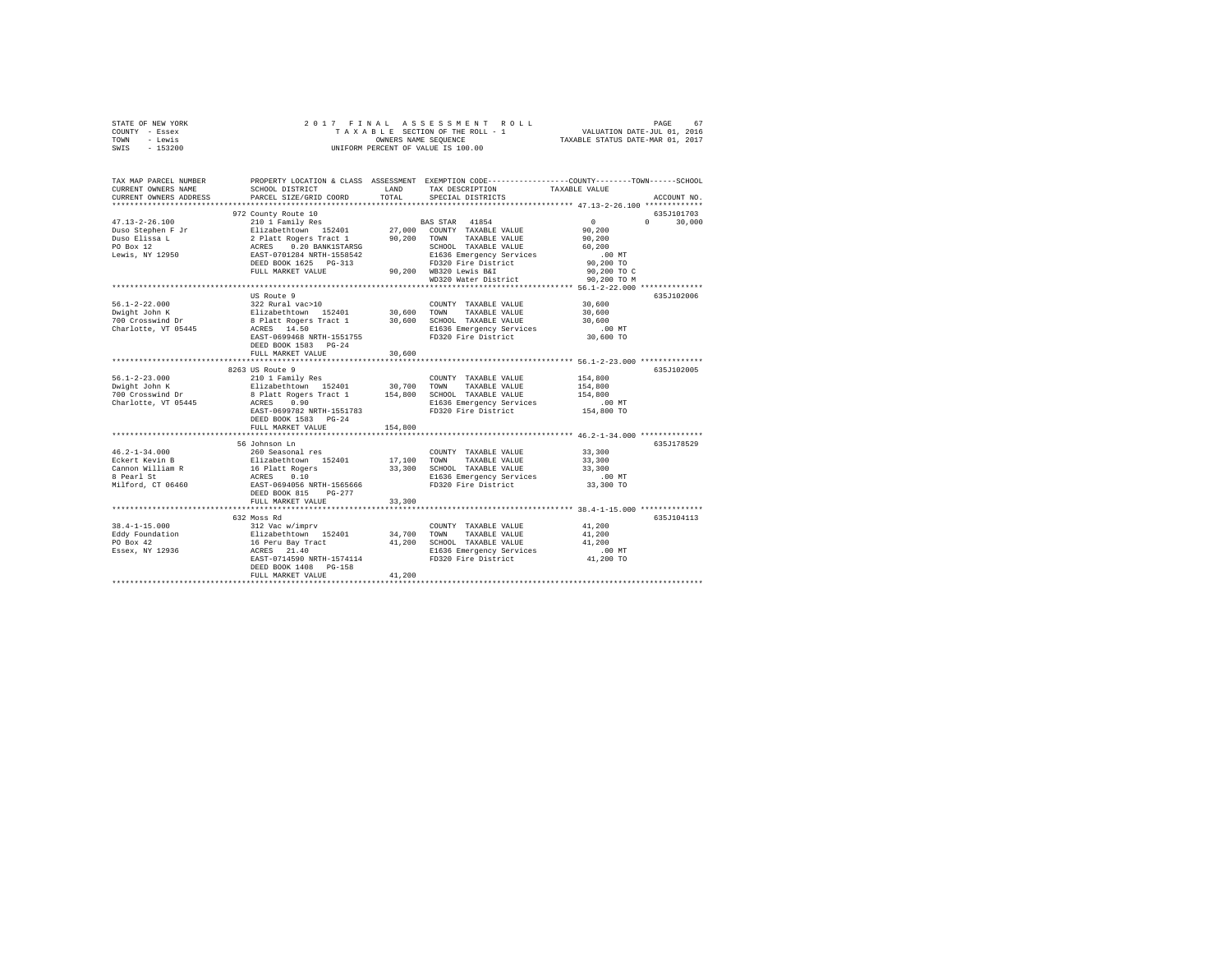| STATE OF NEW YORK |          |  |  | 2017 FINAL ASSESSMENT ROLL         |  |                                  | PAGE | 68 |
|-------------------|----------|--|--|------------------------------------|--|----------------------------------|------|----|
| COUNTY - Essex    |          |  |  | TAXABLE SECTION OF THE ROLL - 1    |  | VALUATION DATE-JUL 01, 2016      |      |    |
| TOWN              | - Lewis  |  |  | OWNERS NAME SEOUENCE               |  | TAXABLE STATUS DATE-MAR 01, 2017 |      |    |
| SWIS              | - 153200 |  |  | UNIFORM PERCENT OF VALUE IS 100.00 |  |                                  |      |    |
|                   |          |  |  |                                    |  |                                  |      |    |

| TAX MAP PARCEL NUMBER<br>CURRENT OWNERS NAME SCHOOL DISTRICT<br>CURRENT OWNERS ADDRESS PARCEL SIZE/GRID COORD | PROPERTY LOCATION & CLASS ASSESSMENT EXEMPTION CODE----------------COUNTY-------TOWN-----SCHOOL                                             |     |                                                                                                                 |                                                    | ACCOUNT NO.                       |
|---------------------------------------------------------------------------------------------------------------|---------------------------------------------------------------------------------------------------------------------------------------------|-----|-----------------------------------------------------------------------------------------------------------------|----------------------------------------------------|-----------------------------------|
| Elizabethtown, NY 12932 EAST-0695283 NRTH-1555599                                                             | 729 Mitchell Hill Rd<br>EAST-0695283 NRTH-1555599 E1636 Emergency Services 100 MT<br>DEED BOOK 1672 PG-116 - FD320 Fire District 273,700 TO |     | SCHOOL TAXABLE VALUE 243,700                                                                                    | $\mathbf{0}$<br>273,700<br>273,700                 | 635Z012002<br>$\Omega$<br>30,000  |
|                                                                                                               | County Route 10<br>ACRES<br>EAST-0702121 NRTH-1558629<br>DEED BOOK 984 PG-227<br>FIILL MARKET VALUE 13,300                                  |     | WB320 Lewis B&I<br>WD320 Water District                                                                         | 13,300 TO C<br>13,300 TO M                         | 635J100305                        |
|                                                                                                               |                                                                                                                                             |     |                                                                                                                 |                                                    |                                   |
|                                                                                                               | FULL MARKET VALUE                                                                                                                           |     | SCHOOL TAXABLE VALUE 87,000<br>$-227$ WB320 Lewis B&I 117,000 TO C<br>117,000 WD320 Water District 117,000 TO M | $\begin{array}{c}0\\117,000\end{array}$<br>117,000 | 635.7191001<br>30,000<br>$\Omega$ |
|                                                                                                               | Osawentha Dr<br>FULL MARKET VALUE                                                                                                           | 500 | E1636 Emergency Services<br>FD320 Fire District 500 TO<br>WB320 Lewis B&I 500 TO<br>WD320 Water District        | 500 TO<br>500 TO C<br>500 TO M                     | 635Z016002                        |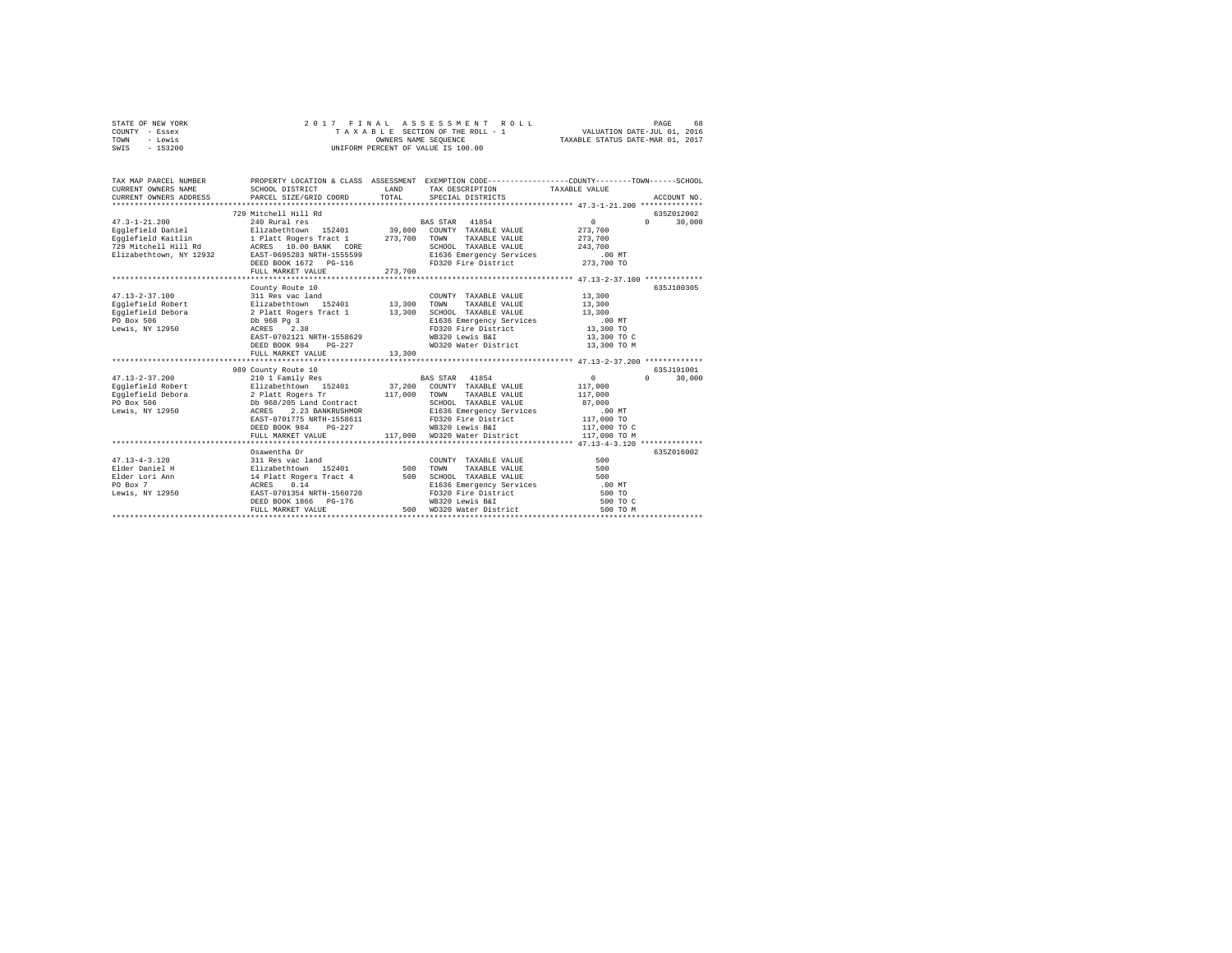| STATE OF NEW YORK<br>COUNTY - Essex<br>TOWN - Lewis<br>SWIS - 153200                                                                                                                                                                                                                                                                                                        | 2017 FINAL                                                                                                                                                                                                                                                                                                                                                                                                                                                     |               | ASSESSMENT ROLL<br>UNIFORM PERCENT OF VALUE IS 100.00                                                                                                                                                                                          |                                                                                                                                    | PAGE<br>-69                                                                          |
|-----------------------------------------------------------------------------------------------------------------------------------------------------------------------------------------------------------------------------------------------------------------------------------------------------------------------------------------------------------------------------|----------------------------------------------------------------------------------------------------------------------------------------------------------------------------------------------------------------------------------------------------------------------------------------------------------------------------------------------------------------------------------------------------------------------------------------------------------------|---------------|------------------------------------------------------------------------------------------------------------------------------------------------------------------------------------------------------------------------------------------------|------------------------------------------------------------------------------------------------------------------------------------|--------------------------------------------------------------------------------------|
| TAX MAP PARCEL NUMBER PROPERTY LOCATION & CLASS ASSESSMENT EXEMPTION CODE---------------COUNTY-------TOWN------SCHOOL<br>CURRENT OWNERS NAME<br>CURRENT OWNERS ADDRESS                                                                                                                                                                                                      | SCHOOL DISTRICT<br>PARCEL SIZE/GRID COORD                                                                                                                                                                                                                                                                                                                                                                                                                      | LAND<br>TOTAL | TAX DESCRIPTION<br>SPECIAL DISTRICTS                                                                                                                                                                                                           | TAXABLE VALUE                                                                                                                      | ACCOUNT NO.                                                                          |
|                                                                                                                                                                                                                                                                                                                                                                             |                                                                                                                                                                                                                                                                                                                                                                                                                                                                |               |                                                                                                                                                                                                                                                |                                                                                                                                    |                                                                                      |
|                                                                                                                                                                                                                                                                                                                                                                             | 67 Osawentha Dr                                                                                                                                                                                                                                                                                                                                                                                                                                                |               |                                                                                                                                                                                                                                                |                                                                                                                                    | 635J181002                                                                           |
| $\begin{tabular}{l c c c c c} \multicolumn{1}{c}{\textbf{47.13--4-3.200}} & \multicolumn{1}{c}{\textbf{51.13--4-3.200}} & \multicolumn{1}{c}{\textbf{51.13--4-3.200}} & \multicolumn{1}{c}{\textbf{51.13-4-3.200}} & \multicolumn{1}{c}{\textbf{51.13-4-3.200}} & \multicolumn{1}{c}{\textbf{51.13-4-3.200}} & \multicolumn{1}{c}{\textbf{51.13-4-3.200}} & \multicolumn{1$ | FULL MARKET VALUE                                                                                                                                                                                                                                                                                                                                                                                                                                              |               | SCHOOL TAXABLE VALUE<br>96,500 WB320 Lewis B&I<br>WD320 Water District                                                                                                                                                                         | $0 \qquad \qquad$<br>96,500<br>96,500<br>66,500<br>$.00$ MT<br>96,500 TO<br>96,500 TO C<br>96,500 TO M                             | $0 \t 30,000$                                                                        |
|                                                                                                                                                                                                                                                                                                                                                                             |                                                                                                                                                                                                                                                                                                                                                                                                                                                                |               |                                                                                                                                                                                                                                                |                                                                                                                                    |                                                                                      |
| $55. -2 - 16.000$<br>Elizabethtown Water Dept<br>PO Box 265<br>Elizabethtown, NY 12932<br>$47.3 - 2 - 16.000$<br>Essex County Govt Ctr<br>7551 Court St<br>PO Box 217<br>PO Box 217<br>Elizabethtown, NY 12932                                                                                                                                                              | Old Military Ln<br>322 Rural vac>10<br>Elizabethtown 152401<br>24 Omt Twp 1<br>$215500 - 000001 - 000$<br>EAST-0684989 NRTH-1542556<br>DEED BOOK 424 PG-146<br>FULL MARKET VALUE<br>***********************<br>Ray Woods Rd<br>A42 Co. reforest<br>Elizabethcown 152401 12,300 COUNTY TAXABLE VALUE<br>6 Platt Rogers Tract 1 12,300 COWN' TAXABLE VALUE<br>Reforestation<br>Reforestation<br>ACRES 15.50<br>EAST-0706068 NRTH-1555465<br>DEED BOOK 194 PG-389 | 48,800        | TOWN OWN O 13572<br>48,800 COUNTY TAXABLE VALUE<br>48,800 TOWN TAXABLE VALUE<br>SCHOOL TAXABLE VALUE<br>****************************** 47.3-2-16.000 **************<br>SCHOOL TAXABLE VALUE<br>E1636 Emergency Services<br>FD320 Fire District | 48,800 0<br>$\sim$ 0<br>48,800<br>48,800<br>00 MT.<br>48,800 TO<br>12,300<br>$\sim$ 0<br>12,300<br>12,300<br>$.00$ MT<br>12,300 TO | 635N206011<br>$\Omega$<br>635K105508<br>$\begin{array}{ccc}\n0 & & & 0\n\end{array}$ |
|                                                                                                                                                                                                                                                                                                                                                                             | FULL MARKET VALUE                                                                                                                                                                                                                                                                                                                                                                                                                                              | 12,300        |                                                                                                                                                                                                                                                |                                                                                                                                    |                                                                                      |
| $47.3 - 2 - 20.000$                                                                                                                                                                                                                                                                                                                                                         | Ray Woods Rd<br>942 Co. reforest<br>EAST-0702998 NRTH-1554140<br>PG-389<br>DEED BOOK 194<br>FULL MARKET VALUE                                                                                                                                                                                                                                                                                                                                                  | 154,600       | CNTY REFOR 33302<br>E1636 Emergency Services .00 MT<br>FD320 Fire District                                                                                                                                                                     | 154,600<br>$0$<br>154,600<br>154,600<br>154,600 TO                                                                                 | 635K105503<br>$0 \qquad \qquad 0$                                                    |
|                                                                                                                                                                                                                                                                                                                                                                             |                                                                                                                                                                                                                                                                                                                                                                                                                                                                |               |                                                                                                                                                                                                                                                |                                                                                                                                    |                                                                                      |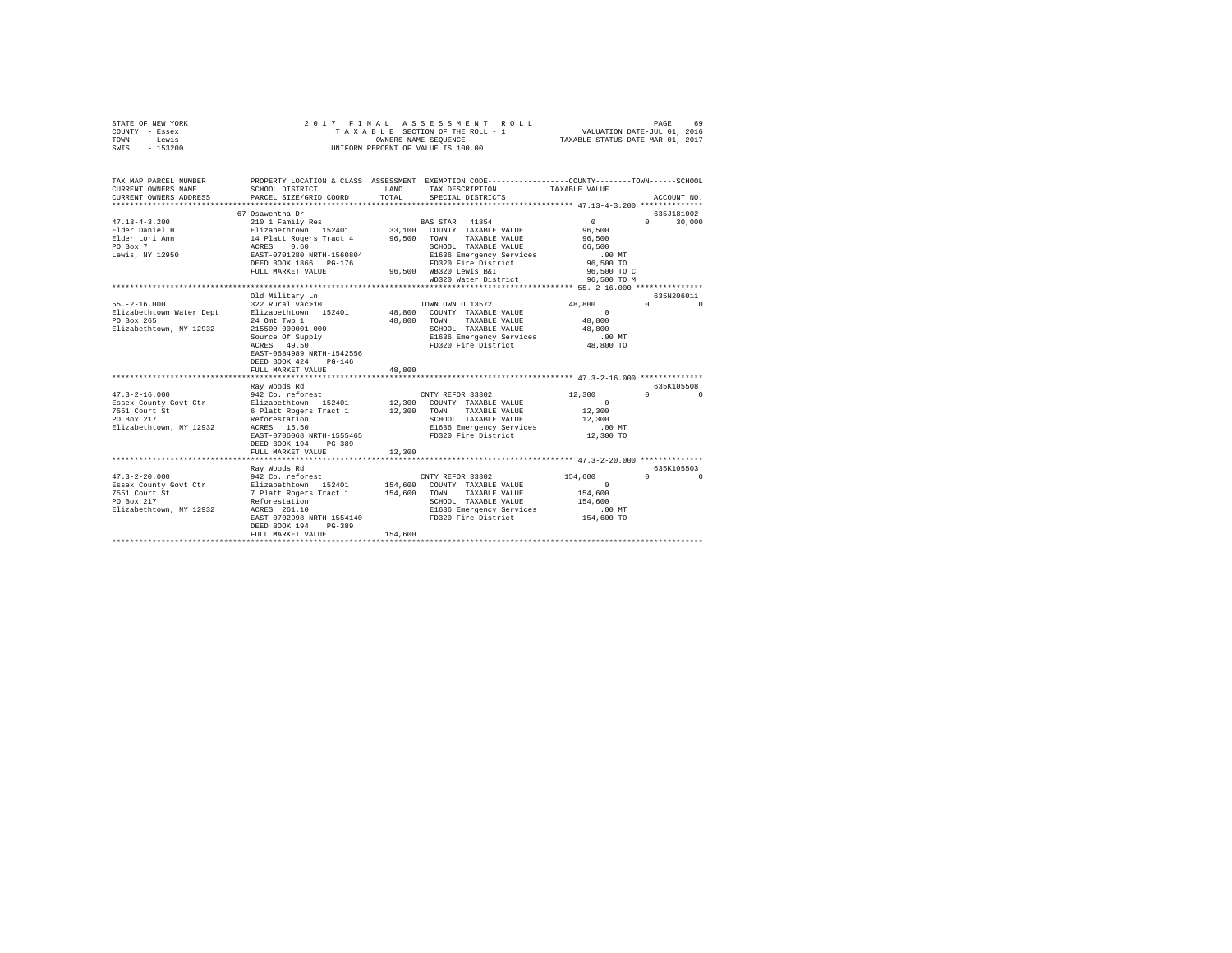| STATE OF NEW YORK<br>COUNTY - Essex<br>TOWN - Lewis<br>SWIS - 153200 | 2017 FINAL                                                                                                                                                            |              | PAGE 70 PAGE 70 PAGE 70<br>TAXABLE SECTION OF THE ROLL - 1 VALUATION DATE-JUL 01, 2016<br>OWNERS NAME SEQUENCE 7 TAXABLE STATUS DATE-MAR 01, 2017<br>OWNERS NAME SEQUENCE<br>UNIFORM PERCENT OF VALUE IS 100.00 |                    |                                            |
|----------------------------------------------------------------------|-----------------------------------------------------------------------------------------------------------------------------------------------------------------------|--------------|-----------------------------------------------------------------------------------------------------------------------------------------------------------------------------------------------------------------|--------------------|--------------------------------------------|
| TAX MAP PARCEL NUMBER<br>CURRENT OWNERS NAME                         | PROPERTY LOCATION & CLASS ASSESSMENT EXEMPTION CODE---------------COUNTY-------TOWN-----SCHOOL<br>SCHOOL DISTRICT                                                     | LAND         | TAX DESCRIPTION                                                                                                                                                                                                 | TAXABLE VALUE      |                                            |
| CURRENT OWNERS ADDRESS                                               | PARCEL SIZE/GRID COORD                                                                                                                                                | TOTAL        | SPECIAL DISTRICTS                                                                                                                                                                                               |                    | ACCOUNT NO.                                |
|                                                                      |                                                                                                                                                                       |              |                                                                                                                                                                                                                 |                    |                                            |
|                                                                      | US Route 9                                                                                                                                                            |              |                                                                                                                                                                                                                 |                    | 635K105505                                 |
| $47.3 - 2 - 21.000$<br>Essex County Govt Ctr                         | 942 Co. reforest<br>Elizabethtown 152401                                                                                                                              |              | CNTY REFOR 33302<br>12,300 COUNTY TAXABLE VALUE                                                                                                                                                                 | 12,300<br>$\sim$ 0 | $\Omega$ $\Omega$                          |
|                                                                      | 1 Platt Rogers Tract 1 12,300 TOWN                                                                                                                                    |              | TAXABLE VALUE                                                                                                                                                                                                   | 12,300             |                                            |
| 7551 Court St<br>PO Box 217<br>PO Box 217                            |                                                                                                                                                                       |              | SCHOOL TAXABLE VALUE                                                                                                                                                                                            | 12,300             |                                            |
| Elizabethtown, NY 12932                                              | Reforestation<br>ACRES 18.60                                                                                                                                          |              | E1636 Emergency Services                                                                                                                                                                                        | $.00$ MT           |                                            |
|                                                                      | EAST-0701165 NRTH-1552706                                                                                                                                             |              | FD320 Fire District                                                                                                                                                                                             | 12,300 TO          |                                            |
|                                                                      | DEED BOOK 202 PG-356                                                                                                                                                  | 12,300       |                                                                                                                                                                                                                 |                    |                                            |
|                                                                      | FULL MARKET VALUE                                                                                                                                                     |              |                                                                                                                                                                                                                 |                    |                                            |
|                                                                      | US Route 9                                                                                                                                                            |              |                                                                                                                                                                                                                 |                    | 635K105506                                 |
| $47.3 - 2 - 22.000$                                                  | US ROULE 7<br>942 Co. reforest (DIS,600 COUNTY TAXABLE VALUE<br>Rizabethtown 152401 103,600 TOWN TAXABLE VALUE<br>162 Platt Rogers Tract 1 103,600 TOWN TAXABLE VALUE |              |                                                                                                                                                                                                                 | 103,600            | $\begin{array}{ccc} 0 & & & 0 \end{array}$ |
| Essex County Govt Ctr<br>7551 Court St<br>PO Box 217                 |                                                                                                                                                                       |              |                                                                                                                                                                                                                 | $\sim$ 0           |                                            |
|                                                                      |                                                                                                                                                                       |              | TAXABLE VALUE                                                                                                                                                                                                   | 103,600            |                                            |
| Elizabethtown, NY 12932                                              | Reforestation<br>ACRES 159.20                                                                                                                                         |              | SCHOOL TAXABLE VALUE<br>E1636 Emergency Services                                                                                                                                                                | 103,600<br>.00MT   |                                            |
|                                                                      | EAST-0702160 NRTH-1556370                                                                                                                                             |              | FD320 Fire District                                                                                                                                                                                             | 103,600 TO         |                                            |
|                                                                      | DEED BOOK 194 PG-389                                                                                                                                                  |              |                                                                                                                                                                                                                 |                    |                                            |
|                                                                      | FULL MARKET VALUE                                                                                                                                                     | 103,600      |                                                                                                                                                                                                                 |                    |                                            |
|                                                                      |                                                                                                                                                                       |              |                                                                                                                                                                                                                 |                    |                                            |
| $56.1 - 2 - 24.000$                                                  | US Route 9<br>942 Co. reforest                                                                                                                                        |              | CNTY REFOR 33302                                                                                                                                                                                                | 39,400             | 635K105501<br>$0 \qquad \qquad 0$          |
| Essex County Govt Ctr                                                | Elizabethtown 152401                                                                                                                                                  |              | 39,400 COUNTY TAXABLE VALUE                                                                                                                                                                                     | $\sim$ 0           |                                            |
|                                                                      | 8 Platt Rogers Tract 1                                                                                                                                                |              | 39,400 TOWN TAXABLE VALUE                                                                                                                                                                                       | 39,400             |                                            |
| 7551 Court St<br>PO Box 217                                          | Reforestation<br>ACRES 68.85                                                                                                                                          |              | SCHOOL TAXABLE VALUE                                                                                                                                                                                            | 39,400             |                                            |
| Elizabethtown, NY 12932                                              |                                                                                                                                                                       |              | E1636 Emergency Services                                                                                                                                                                                        | $.00$ MT           |                                            |
|                                                                      | EAST-0701126 NRTH-1551262<br>DEED BOOK 194 PG-389                                                                                                                     |              | FD320 Fire District                                                                                                                                                                                             | 39,400 TO          |                                            |
|                                                                      | FULL MARKET VALUE                                                                                                                                                     | 39,400       |                                                                                                                                                                                                                 |                    |                                            |
|                                                                      |                                                                                                                                                                       |              |                                                                                                                                                                                                                 |                    |                                            |
|                                                                      | 62 Wells Hill Rd                                                                                                                                                      |              |                                                                                                                                                                                                                 |                    | 635J102012                                 |
| $46.2 - 1 - 50.100$                                                  | 240 Rural res                                                                                                                                                         |              | COUNTY TAXABLE VALUE                                                                                                                                                                                            | 57,600             |                                            |
| Evans Thomas H<br>48 Dixon Rd                                        | Elizabethtown 152401 33,100 TOWN TAXABLE VALUE<br>16 Platt Rogers Tract 4 57,600 SCHOOL TAXABLE VALUE                                                                 |              |                                                                                                                                                                                                                 | 57,600<br>57,600   |                                            |
| Queensbury, NY 12804                                                 | ACRES 18.71                                                                                                                                                           |              |                                                                                                                                                                                                                 | $.00$ MT           |                                            |
|                                                                      | EAST-0693669 NRTH-1564086                                                                                                                                             |              | E1636 Emergency Services<br>FD320 Fire District                                                                                                                                                                 | 57,600 TO          |                                            |
|                                                                      | DEED BOOK 1826   PG-121                                                                                                                                               |              |                                                                                                                                                                                                                 |                    |                                            |
|                                                                      | FULL MARKET VALUE                                                                                                                                                     | 57,600       |                                                                                                                                                                                                                 |                    |                                            |
|                                                                      |                                                                                                                                                                       |              |                                                                                                                                                                                                                 |                    |                                            |
| $47.2 - 1 - 59.112$                                                  | 469 Hurley Rd<br>210 1 Family Res                                                                                                                                     |              | BAS STAR 41854                                                                                                                                                                                                  | $\sim$ 0           | 635J187009<br>$0 \t 30.000$                |
|                                                                      |                                                                                                                                                                       |              | 34,600 COUNTY TAXABLE VALUE                                                                                                                                                                                     | 217,200            |                                            |
|                                                                      |                                                                                                                                                                       | 217,200 TOWN | TAXABLE VALUE                                                                                                                                                                                                   | 217,200            |                                            |
|                                                                      |                                                                                                                                                                       |              | SCHOOL TAXABLE VALUE                                                                                                                                                                                            | 187,200            |                                            |
|                                                                      |                                                                                                                                                                       |              | E1636 Emergency Services                                                                                                                                                                                        | .00 MT             |                                            |
|                                                                      |                                                                                                                                                                       |              |                                                                                                                                                                                                                 |                    |                                            |
|                                                                      | FULL MARKET VALUE                                                                                                                                                     | 217,200      | FD320 Fire District                                                                                                                                                                                             | 217,200 TO         |                                            |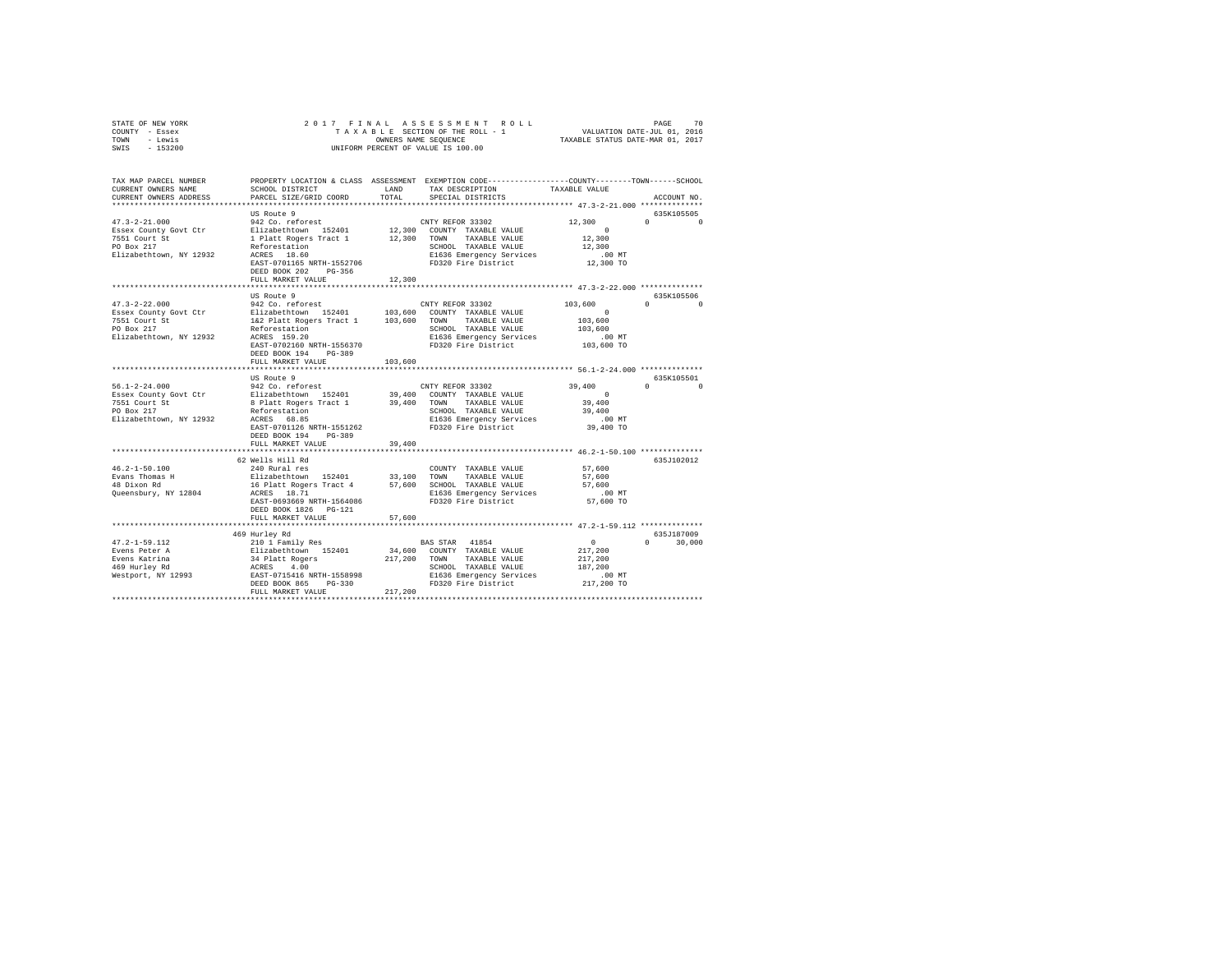| STATE OF NEW YORK<br>COUNTY - Essex<br>TOWN - Lewis<br>SWIS - 153200 |                                                                                                                                                                                                                                                                                                                                                                               |        | ALASSES MENTROLL I PAGE 71 PAGE 1976 PAGE 711 PAGE 711 PAGE 711 PAGE 711 PAGE 711 PAGE 711 PAGE 712 PAGE 712 P<br>BLE SECTION OF THE ROLL - 1 TAXABLE STATUS DATE-MAR 01, 2017<br>2017 FINAL ASSESSMENT ROLL<br>TAXABLE SECTION OF THE ROLL - 1<br>UNIFORM PERCENT OF VALUE IS 100.00                                                                                                                                                                                      |                                           |                   |
|----------------------------------------------------------------------|-------------------------------------------------------------------------------------------------------------------------------------------------------------------------------------------------------------------------------------------------------------------------------------------------------------------------------------------------------------------------------|--------|----------------------------------------------------------------------------------------------------------------------------------------------------------------------------------------------------------------------------------------------------------------------------------------------------------------------------------------------------------------------------------------------------------------------------------------------------------------------------|-------------------------------------------|-------------------|
| CURRENT OWNERS NAME                                                  | TAX MAP PARCEL NUMBER PROPERTY LOCATION & CLASS ASSESSMENT EXEMPTION CODE---------------COUNTY-------TOWN------SCHOOL<br>SCHOOL DISTRICT                                                                                                                                                                                                                                      | LAND   | TAX DESCRIPTION                                                                                                                                                                                                                                                                                                                                                                                                                                                            | TAXABLE VALUE                             |                   |
| CURRENT OWNERS ADDRESS                                               | PARCEL SIZE/GRID COORD                                                                                                                                                                                                                                                                                                                                                        | TOTAL  | SPECIAL DISTRICTS                                                                                                                                                                                                                                                                                                                                                                                                                                                          |                                           | ACCOUNT NO.       |
|                                                                      |                                                                                                                                                                                                                                                                                                                                                                               |        |                                                                                                                                                                                                                                                                                                                                                                                                                                                                            |                                           |                   |
| $38.4 - 1 - 37.100$                                                  | Moss Rd<br>314 Rural vac<10                                                                                                                                                                                                                                                                                                                                                   |        | COUNTY TAXABLE VALUE                                                                                                                                                                                                                                                                                                                                                                                                                                                       | 13,600                                    | 635J179035        |
|                                                                      |                                                                                                                                                                                                                                                                                                                                                                               |        |                                                                                                                                                                                                                                                                                                                                                                                                                                                                            | 13,600                                    |                   |
| 33 Belcher Rd                                                        | Motts & Sw Part                                                                                                                                                                                                                                                                                                                                                               |        | 13,600 SCHOOL TAXABLE VALUE                                                                                                                                                                                                                                                                                                                                                                                                                                                | 13,600                                    |                   |
| Warwick, NY 10990-3008                                               |                                                                                                                                                                                                                                                                                                                                                                               |        |                                                                                                                                                                                                                                                                                                                                                                                                                                                                            |                                           |                   |
|                                                                      | Called Mill L<br>ACRES 0.70                                                                                                                                                                                                                                                                                                                                                   |        | E1636 Emergency Services 13,600 MT<br>FD320 Fire District 13,600 TO<br>FD320 Fire District                                                                                                                                                                                                                                                                                                                                                                                 |                                           |                   |
|                                                                      | EAST-0710063 NRTH-1568097                                                                                                                                                                                                                                                                                                                                                     |        |                                                                                                                                                                                                                                                                                                                                                                                                                                                                            |                                           |                   |
|                                                                      | DEED BOOK 965 PG-1                                                                                                                                                                                                                                                                                                                                                            |        |                                                                                                                                                                                                                                                                                                                                                                                                                                                                            |                                           |                   |
|                                                                      | FULL MARKET VALUE                                                                                                                                                                                                                                                                                                                                                             | 13,600 |                                                                                                                                                                                                                                                                                                                                                                                                                                                                            |                                           |                   |
|                                                                      |                                                                                                                                                                                                                                                                                                                                                                               |        |                                                                                                                                                                                                                                                                                                                                                                                                                                                                            |                                           |                   |
|                                                                      | 77 Moss Rd                                                                                                                                                                                                                                                                                                                                                                    |        |                                                                                                                                                                                                                                                                                                                                                                                                                                                                            |                                           | 635J103902        |
| $47.2 - 1 - 3.200$                                                   |                                                                                                                                                                                                                                                                                                                                                                               |        | $\begin{tabular}{lllllllllll} \multicolumn{2}{c}{\textbf{COUNTY}} & \textbf{TAXABLE VALUE} & & \multicolumn{2}{c}{\textbf{0.15}}\\ \multicolumn{2}{c}{\textbf{COUNTY}} & \multicolumn{2}{c}{\textbf{TAXABLE VALUE}} & & \multicolumn{2}{c}{\textbf{0.15}}\\ \multicolumn{2}{c}{\textbf{1.5}} & \multicolumn{2}{c}{\textbf{0.15}} & \multicolumn{2}{c}{\textbf{0.15}} & \multicolumn{2}{c}{\textbf{0.15}}\\ \multicolumn{2}{c}{\textbf{1.15}} & \multicolumn{2}{c}{\textbf$ |                                           |                   |
|                                                                      |                                                                                                                                                                                                                                                                                                                                                                               |        |                                                                                                                                                                                                                                                                                                                                                                                                                                                                            | 15,500<br>15,500                          |                   |
| Ewald Wendy S<br>81 Moss Rd<br>Lewis, NY 12950                       |                                                                                                                                                                                                                                                                                                                                                                               |        |                                                                                                                                                                                                                                                                                                                                                                                                                                                                            | $.00$ MT                                  |                   |
|                                                                      | $\begin{tabular}{l c c c c} \hline \textit{270 MG} & \textit{MG} & \textit{15,000} & \textit{15,000} & \textit{270 MG} & \textit{270 MG} & \textit{270 MG} \\ \hline \textit{E1izability} & \textit{25,001} & \textit{25,000} & \textit{270 M} & \textit{27.5,000} & \textit{27.5,000} & \textit{27.5,000} \\ \hline \textit{36} & \textit{P12} & \textit{36} & \textit{27.5$ |        |                                                                                                                                                                                                                                                                                                                                                                                                                                                                            | 15,500 TO                                 |                   |
|                                                                      | EAST-0710453 NRTH-1565014                                                                                                                                                                                                                                                                                                                                                     |        |                                                                                                                                                                                                                                                                                                                                                                                                                                                                            |                                           |                   |
|                                                                      | DEED BOOK 1856 PG-247                                                                                                                                                                                                                                                                                                                                                         |        |                                                                                                                                                                                                                                                                                                                                                                                                                                                                            |                                           |                   |
|                                                                      | FULL MARKET VALUE                                                                                                                                                                                                                                                                                                                                                             | 15,500 |                                                                                                                                                                                                                                                                                                                                                                                                                                                                            |                                           |                   |
|                                                                      |                                                                                                                                                                                                                                                                                                                                                                               |        |                                                                                                                                                                                                                                                                                                                                                                                                                                                                            |                                           |                   |
|                                                                      | 81 Moss Rd                                                                                                                                                                                                                                                                                                                                                                    |        |                                                                                                                                                                                                                                                                                                                                                                                                                                                                            |                                           | 635J105406        |
| $47.2 - 1 - 6.000$                                                   | 210 1 Family Res                                                                                                                                                                                                                                                                                                                                                              |        | VET WAR CT 41121                                                                                                                                                                                                                                                                                                                                                                                                                                                           | 13,590 13,590 0                           |                   |
| Ewald Wendy S<br>81 Moss Rd                                          |                                                                                                                                                                                                                                                                                                                                                                               |        | 24,600 BAS STAR 41854<br>90,600 COUNTY TAXABLE VALUE                                                                                                                                                                                                                                                                                                                                                                                                                       | $\sim$ 0                                  | $0 \t 30,000$     |
| Lewis, NY 12950                                                      | Elizabethtown 152401<br>1 36 Peru Bay Tract<br>Platt Rogers<br>ACRES 3.81 BANK1STARSG                                                                                                                                                                                                                                                                                         |        |                                                                                                                                                                                                                                                                                                                                                                                                                                                                            | 77,010                                    |                   |
|                                                                      |                                                                                                                                                                                                                                                                                                                                                                               |        | TOWN TAXABLE VALUE<br>SCHOOL TAXABLE VALUE                                                                                                                                                                                                                                                                                                                                                                                                                                 | 77,010<br>60,600                          |                   |
|                                                                      | EAST-0710099 NRTH-1565142                                                                                                                                                                                                                                                                                                                                                     |        |                                                                                                                                                                                                                                                                                                                                                                                                                                                                            |                                           |                   |
|                                                                      | DEED BOOK 1249 PG-201                                                                                                                                                                                                                                                                                                                                                         |        | E1636 Emergency Services 6.00 MT<br>FD320 Fire District 90,600 TO                                                                                                                                                                                                                                                                                                                                                                                                          |                                           |                   |
|                                                                      | FULL MARKET VALUE                                                                                                                                                                                                                                                                                                                                                             | 90,600 |                                                                                                                                                                                                                                                                                                                                                                                                                                                                            |                                           |                   |
|                                                                      | ***************************                                                                                                                                                                                                                                                                                                                                                   |        |                                                                                                                                                                                                                                                                                                                                                                                                                                                                            |                                           |                   |
|                                                                      | 8515 US Route 9                                                                                                                                                                                                                                                                                                                                                               |        |                                                                                                                                                                                                                                                                                                                                                                                                                                                                            |                                           | 635J103704        |
|                                                                      |                                                                                                                                                                                                                                                                                                                                                                               |        |                                                                                                                                                                                                                                                                                                                                                                                                                                                                            |                                           | 7,950 7,950 7,950 |
|                                                                      |                                                                                                                                                                                                                                                                                                                                                                               |        |                                                                                                                                                                                                                                                                                                                                                                                                                                                                            | $\sim$ 0                                  | $\sim$ 0<br>7.950 |
|                                                                      |                                                                                                                                                                                                                                                                                                                                                                               |        |                                                                                                                                                                                                                                                                                                                                                                                                                                                                            | 7,950                                     |                   |
|                                                                      |                                                                                                                                                                                                                                                                                                                                                                               |        | TOWN TAXABLE VALUE                                                                                                                                                                                                                                                                                                                                                                                                                                                         | 7,950                                     |                   |
|                                                                      |                                                                                                                                                                                                                                                                                                                                                                               |        | TOWN ARADEMIC .<br>SCHOOL TAXABLE VALUE<br>E1636 Emergency Services .00 MT<br>- The Bissuic  15,900 TO                                                                                                                                                                                                                                                                                                                                                                     |                                           |                   |
|                                                                      | 0.20<br>ACRES                                                                                                                                                                                                                                                                                                                                                                 |        |                                                                                                                                                                                                                                                                                                                                                                                                                                                                            |                                           |                   |
|                                                                      | EAST-0700720 NRTH-1557834<br>DEED BOOK 1605 PG-47                                                                                                                                                                                                                                                                                                                             |        | FD320 Fire District<br>WB320 Lewis B&I                                                                                                                                                                                                                                                                                                                                                                                                                                     |                                           |                   |
|                                                                      | FULL MARKET VALUE                                                                                                                                                                                                                                                                                                                                                             |        | 15,900 WD320 Water District                                                                                                                                                                                                                                                                                                                                                                                                                                                | 15,900 TO C<br>15,900 TO M<br>15,900 TO M |                   |
|                                                                      |                                                                                                                                                                                                                                                                                                                                                                               |        |                                                                                                                                                                                                                                                                                                                                                                                                                                                                            |                                           |                   |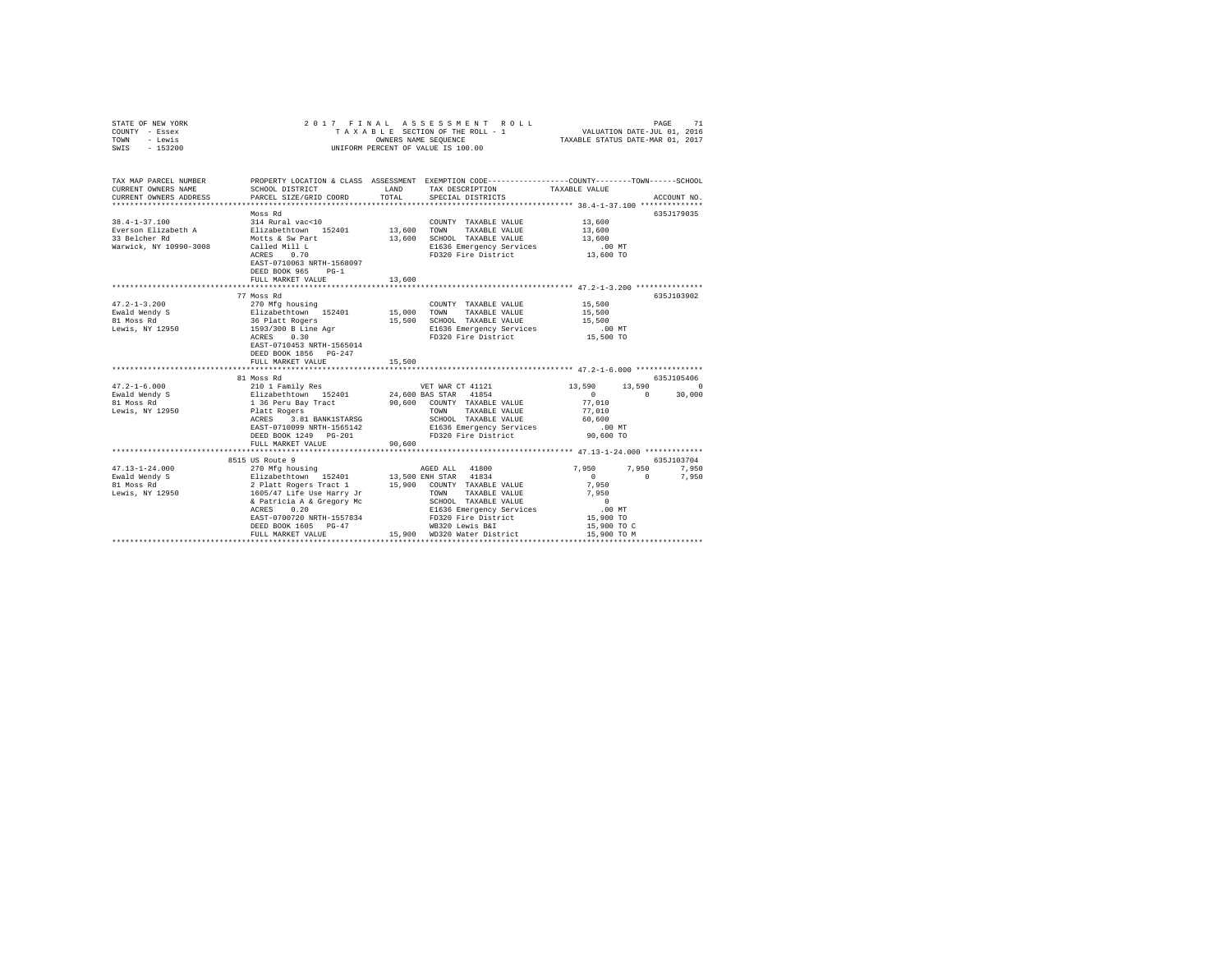| STATE OF NEW YORK | 2017 FINAL ASSESSMENT ROLL         | 72<br>PAGE                       |
|-------------------|------------------------------------|----------------------------------|
| COUNTY - Essex    | TAXABLE SECTION OF THE ROLL - 1    | VALUATION DATE-JUL 01, 2016      |
| TOWN<br>- Lewis   | OWNERS NAME SEOUENCE               | TAXABLE STATUS DATE-MAR 01, 2017 |
| $-153200$<br>SWIS | UNIFORM PERCENT OF VALUE IS 100.00 |                                  |

| 8509 US Route 9<br>635J181004<br>2010 1 Family Res<br>210 1 Family Res<br>210 1 Family Res<br>22,000 TOMN TAXABLE VALUE<br>22,100 SCHOOL TAXABLE VALUE<br>22,100 SCHOOL TAXABLE VALUE<br>22,100 SCHOOL TAXABLE VALUE<br>21636 EMETH-1557697<br>21636 EMETH-1557697<br>220 Fire Di<br>22,100<br>Ewald Wendy S<br>22,100<br>22,100<br>81 Moss Rd<br>Lewis, NY 12950<br>22,100 The District Services<br>22,100 TO<br>WB320 Lewis B&I<br>22,100 TO WB320 Water District<br>22,100 TO MD320 Water District<br>DEED BOOK 1605 PG-52<br>FULL MARKET VALUE<br>*************************************<br>8 Fire House Ln<br>635J105110<br>47,300<br>$\begin{array}{lcccccc} 47.13-2-13.000 && 312\ {\rm Vac~w/imprv} && {\rm COUNTY~ TAXABLE~VALUE}\\ \texttt{Ewal~Mendy~S} && \texttt{E1izabet{l}down} && 152401 && 28,800\ {\rm TOKD} & {\rm TAXABLE~VALUE}\\ 81\ {\rm Moes~Rd} && 2\ {\rm Platt~Regers~Tact~1} && 47,300\ {\rm SCHOL~ TAXABLE~VALUE}\\ \texttt{Levis, NY~12950} && 2\ {\rm RTES} && 0.25 && 1536\ {\rm Emergency~Service}\\ \end{array}$<br>47,300<br>47,300<br>.00 MT<br>47,300 TO<br>EAST-0701339 NRTH-1559086<br>DEED BOOK 1550<br>FD320 Fire District<br>WB320 Lewis B&I<br>47,300 TO C<br>DEED BOOK 1650 PG-303<br>47,300 WD320 Water District<br>47,300 TO M<br>FULL MARKET VALUE<br>**************************************<br>US Route 9<br>635J104611<br>38.3-1-14.000<br>Farrell Patrick Way 114 Rural Vac<10<br>US Rie 9 11 Essex Tract<br>Lewis, NY 12950 11 Essex Tract<br>Lewis, NY 12950 12 RCRES 0.74 BANK GFNB&T<br>1,700<br>COUNTY TAXABLE VALUE<br>1,700 TOWN<br>TAXABLE VALUE<br>1,700<br>1,700 SCHOOL TAXABLE VALUE<br>1,700<br>0.74 BANK GFNB&T<br>E1636 Emergency Services .00 MT<br>FD320 Fire District  1,700 TO<br>EAST-0702951 NRTH-1571802<br>DEED BOOK 1256 PG-176<br>1,700<br>FULL MARKET VALUE<br>9106 US Route 9<br>635J104610<br>210 1 Family Res<br>$\sim$ 0<br>$0 \t30,000$<br>$38.3 - 1 - 15.000$<br>BAS STAR 41854<br>Partell Patrick Way 21,700 COUNTY TAXABLE VALUE 98,600<br>Tarrell Patrick Way 21,700 COUNTY TAXABLE VALUE 98,600<br>US Rte 9 11 Essex Tract 98,600 TOWN TAXABLE VALUE 98,600<br>Lewis, NY 12950 ACRES 0.31 BANK GFNB&T SCHOOL TAXABL<br>FD320 Fire District 98,600 TO<br>DEED BOOK 1255 PG-176<br>98,600<br>FULL MARKET VALUE<br>******************** 47.1-2-53.000 ***************<br>***********************<br>635J103414<br>8754 US Route 9<br>$\sim$ 0<br>BAS STAR 41854<br>$\Omega$<br>30,000<br>36,400 COUNTY TAXABLE VALUE<br>101,200<br>101.200 TOWN TAXABLE VALUE<br>101,200<br>SCHOOL TAXABLE VALUE<br>71,200<br>1563629 = 1.1,200<br>1636 Emergency Services 100 MT<br>00 MT = 101,200 TO WB320 Lewis B&I = 101,200 TO WB320 Lewis B&I = 101,200 TO<br>101,200 WB320 Lewis B&I = 101,200 TO MB320 Lewis B&I = 101,200 TO<br>FULL MARKET VALUE<br>101,200 TO C<br>101,200 TO M | TAX MAP PARCEL NUMBER<br>CURRENT OWNERS NAME<br>CURRENT OWNERS ADDRESS | SCHOOL DISTRICT<br>PARCEL SIZE/GRID COORD | LAND<br>TOTAL. | PROPERTY LOCATION & CLASS ASSESSMENT EXEMPTION CODE---------------COUNTY-------TOWN-----SCHOOL<br>TAX DESCRIPTION<br>SPECIAL DISTRICTS | TAXABLE VALUE | ACCOUNT NO. |
|--------------------------------------------------------------------------------------------------------------------------------------------------------------------------------------------------------------------------------------------------------------------------------------------------------------------------------------------------------------------------------------------------------------------------------------------------------------------------------------------------------------------------------------------------------------------------------------------------------------------------------------------------------------------------------------------------------------------------------------------------------------------------------------------------------------------------------------------------------------------------------------------------------------------------------------------------------------------------------------------------------------------------------------------------------------------------------------------------------------------------------------------------------------------------------------------------------------------------------------------------------------------------------------------------------------------------------------------------------------------------------------------------------------------------------------------------------------------------------------------------------------------------------------------------------------------------------------------------------------------------------------------------------------------------------------------------------------------------------------------------------------------------------------------------------------------------------------------------------------------------------------------------------------------------------------------------------------------------------------------------------------------------------------------------------------------------------------------------------------------------------------------------------------------------------------------------------------------------------------------------------------------------------------------------------------------------------------------------------------------------------------------------------------------------------------------------------------------------------------------------------------------------------------------------------------------------------------------------------------------------------------------------------------------------------------------------------------------------------------------------------------------------------------------------------------------------------------------------------------|------------------------------------------------------------------------|-------------------------------------------|----------------|----------------------------------------------------------------------------------------------------------------------------------------|---------------|-------------|
|                                                                                                                                                                                                                                                                                                                                                                                                                                                                                                                                                                                                                                                                                                                                                                                                                                                                                                                                                                                                                                                                                                                                                                                                                                                                                                                                                                                                                                                                                                                                                                                                                                                                                                                                                                                                                                                                                                                                                                                                                                                                                                                                                                                                                                                                                                                                                                                                                                                                                                                                                                                                                                                                                                                                                                                                                                                              |                                                                        |                                           |                |                                                                                                                                        |               |             |
|                                                                                                                                                                                                                                                                                                                                                                                                                                                                                                                                                                                                                                                                                                                                                                                                                                                                                                                                                                                                                                                                                                                                                                                                                                                                                                                                                                                                                                                                                                                                                                                                                                                                                                                                                                                                                                                                                                                                                                                                                                                                                                                                                                                                                                                                                                                                                                                                                                                                                                                                                                                                                                                                                                                                                                                                                                                              |                                                                        |                                           |                |                                                                                                                                        |               |             |
|                                                                                                                                                                                                                                                                                                                                                                                                                                                                                                                                                                                                                                                                                                                                                                                                                                                                                                                                                                                                                                                                                                                                                                                                                                                                                                                                                                                                                                                                                                                                                                                                                                                                                                                                                                                                                                                                                                                                                                                                                                                                                                                                                                                                                                                                                                                                                                                                                                                                                                                                                                                                                                                                                                                                                                                                                                                              | $47.13 - 1 - 25.000$                                                   |                                           |                |                                                                                                                                        |               |             |
|                                                                                                                                                                                                                                                                                                                                                                                                                                                                                                                                                                                                                                                                                                                                                                                                                                                                                                                                                                                                                                                                                                                                                                                                                                                                                                                                                                                                                                                                                                                                                                                                                                                                                                                                                                                                                                                                                                                                                                                                                                                                                                                                                                                                                                                                                                                                                                                                                                                                                                                                                                                                                                                                                                                                                                                                                                                              |                                                                        |                                           |                |                                                                                                                                        |               |             |
|                                                                                                                                                                                                                                                                                                                                                                                                                                                                                                                                                                                                                                                                                                                                                                                                                                                                                                                                                                                                                                                                                                                                                                                                                                                                                                                                                                                                                                                                                                                                                                                                                                                                                                                                                                                                                                                                                                                                                                                                                                                                                                                                                                                                                                                                                                                                                                                                                                                                                                                                                                                                                                                                                                                                                                                                                                                              |                                                                        |                                           |                |                                                                                                                                        |               |             |
|                                                                                                                                                                                                                                                                                                                                                                                                                                                                                                                                                                                                                                                                                                                                                                                                                                                                                                                                                                                                                                                                                                                                                                                                                                                                                                                                                                                                                                                                                                                                                                                                                                                                                                                                                                                                                                                                                                                                                                                                                                                                                                                                                                                                                                                                                                                                                                                                                                                                                                                                                                                                                                                                                                                                                                                                                                                              |                                                                        |                                           |                |                                                                                                                                        |               |             |
|                                                                                                                                                                                                                                                                                                                                                                                                                                                                                                                                                                                                                                                                                                                                                                                                                                                                                                                                                                                                                                                                                                                                                                                                                                                                                                                                                                                                                                                                                                                                                                                                                                                                                                                                                                                                                                                                                                                                                                                                                                                                                                                                                                                                                                                                                                                                                                                                                                                                                                                                                                                                                                                                                                                                                                                                                                                              |                                                                        |                                           |                |                                                                                                                                        |               |             |
|                                                                                                                                                                                                                                                                                                                                                                                                                                                                                                                                                                                                                                                                                                                                                                                                                                                                                                                                                                                                                                                                                                                                                                                                                                                                                                                                                                                                                                                                                                                                                                                                                                                                                                                                                                                                                                                                                                                                                                                                                                                                                                                                                                                                                                                                                                                                                                                                                                                                                                                                                                                                                                                                                                                                                                                                                                                              |                                                                        |                                           |                |                                                                                                                                        |               |             |
|                                                                                                                                                                                                                                                                                                                                                                                                                                                                                                                                                                                                                                                                                                                                                                                                                                                                                                                                                                                                                                                                                                                                                                                                                                                                                                                                                                                                                                                                                                                                                                                                                                                                                                                                                                                                                                                                                                                                                                                                                                                                                                                                                                                                                                                                                                                                                                                                                                                                                                                                                                                                                                                                                                                                                                                                                                                              |                                                                        |                                           |                |                                                                                                                                        |               |             |
|                                                                                                                                                                                                                                                                                                                                                                                                                                                                                                                                                                                                                                                                                                                                                                                                                                                                                                                                                                                                                                                                                                                                                                                                                                                                                                                                                                                                                                                                                                                                                                                                                                                                                                                                                                                                                                                                                                                                                                                                                                                                                                                                                                                                                                                                                                                                                                                                                                                                                                                                                                                                                                                                                                                                                                                                                                                              |                                                                        |                                           |                |                                                                                                                                        |               |             |
|                                                                                                                                                                                                                                                                                                                                                                                                                                                                                                                                                                                                                                                                                                                                                                                                                                                                                                                                                                                                                                                                                                                                                                                                                                                                                                                                                                                                                                                                                                                                                                                                                                                                                                                                                                                                                                                                                                                                                                                                                                                                                                                                                                                                                                                                                                                                                                                                                                                                                                                                                                                                                                                                                                                                                                                                                                                              |                                                                        |                                           |                |                                                                                                                                        |               |             |
|                                                                                                                                                                                                                                                                                                                                                                                                                                                                                                                                                                                                                                                                                                                                                                                                                                                                                                                                                                                                                                                                                                                                                                                                                                                                                                                                                                                                                                                                                                                                                                                                                                                                                                                                                                                                                                                                                                                                                                                                                                                                                                                                                                                                                                                                                                                                                                                                                                                                                                                                                                                                                                                                                                                                                                                                                                                              |                                                                        |                                           |                |                                                                                                                                        |               |             |
|                                                                                                                                                                                                                                                                                                                                                                                                                                                                                                                                                                                                                                                                                                                                                                                                                                                                                                                                                                                                                                                                                                                                                                                                                                                                                                                                                                                                                                                                                                                                                                                                                                                                                                                                                                                                                                                                                                                                                                                                                                                                                                                                                                                                                                                                                                                                                                                                                                                                                                                                                                                                                                                                                                                                                                                                                                                              |                                                                        |                                           |                |                                                                                                                                        |               |             |
|                                                                                                                                                                                                                                                                                                                                                                                                                                                                                                                                                                                                                                                                                                                                                                                                                                                                                                                                                                                                                                                                                                                                                                                                                                                                                                                                                                                                                                                                                                                                                                                                                                                                                                                                                                                                                                                                                                                                                                                                                                                                                                                                                                                                                                                                                                                                                                                                                                                                                                                                                                                                                                                                                                                                                                                                                                                              |                                                                        |                                           |                |                                                                                                                                        |               |             |
|                                                                                                                                                                                                                                                                                                                                                                                                                                                                                                                                                                                                                                                                                                                                                                                                                                                                                                                                                                                                                                                                                                                                                                                                                                                                                                                                                                                                                                                                                                                                                                                                                                                                                                                                                                                                                                                                                                                                                                                                                                                                                                                                                                                                                                                                                                                                                                                                                                                                                                                                                                                                                                                                                                                                                                                                                                                              |                                                                        |                                           |                |                                                                                                                                        |               |             |
|                                                                                                                                                                                                                                                                                                                                                                                                                                                                                                                                                                                                                                                                                                                                                                                                                                                                                                                                                                                                                                                                                                                                                                                                                                                                                                                                                                                                                                                                                                                                                                                                                                                                                                                                                                                                                                                                                                                                                                                                                                                                                                                                                                                                                                                                                                                                                                                                                                                                                                                                                                                                                                                                                                                                                                                                                                                              |                                                                        |                                           |                |                                                                                                                                        |               |             |
|                                                                                                                                                                                                                                                                                                                                                                                                                                                                                                                                                                                                                                                                                                                                                                                                                                                                                                                                                                                                                                                                                                                                                                                                                                                                                                                                                                                                                                                                                                                                                                                                                                                                                                                                                                                                                                                                                                                                                                                                                                                                                                                                                                                                                                                                                                                                                                                                                                                                                                                                                                                                                                                                                                                                                                                                                                                              |                                                                        |                                           |                |                                                                                                                                        |               |             |
|                                                                                                                                                                                                                                                                                                                                                                                                                                                                                                                                                                                                                                                                                                                                                                                                                                                                                                                                                                                                                                                                                                                                                                                                                                                                                                                                                                                                                                                                                                                                                                                                                                                                                                                                                                                                                                                                                                                                                                                                                                                                                                                                                                                                                                                                                                                                                                                                                                                                                                                                                                                                                                                                                                                                                                                                                                                              |                                                                        |                                           |                |                                                                                                                                        |               |             |
|                                                                                                                                                                                                                                                                                                                                                                                                                                                                                                                                                                                                                                                                                                                                                                                                                                                                                                                                                                                                                                                                                                                                                                                                                                                                                                                                                                                                                                                                                                                                                                                                                                                                                                                                                                                                                                                                                                                                                                                                                                                                                                                                                                                                                                                                                                                                                                                                                                                                                                                                                                                                                                                                                                                                                                                                                                                              |                                                                        |                                           |                |                                                                                                                                        |               |             |
|                                                                                                                                                                                                                                                                                                                                                                                                                                                                                                                                                                                                                                                                                                                                                                                                                                                                                                                                                                                                                                                                                                                                                                                                                                                                                                                                                                                                                                                                                                                                                                                                                                                                                                                                                                                                                                                                                                                                                                                                                                                                                                                                                                                                                                                                                                                                                                                                                                                                                                                                                                                                                                                                                                                                                                                                                                                              |                                                                        |                                           |                |                                                                                                                                        |               |             |
|                                                                                                                                                                                                                                                                                                                                                                                                                                                                                                                                                                                                                                                                                                                                                                                                                                                                                                                                                                                                                                                                                                                                                                                                                                                                                                                                                                                                                                                                                                                                                                                                                                                                                                                                                                                                                                                                                                                                                                                                                                                                                                                                                                                                                                                                                                                                                                                                                                                                                                                                                                                                                                                                                                                                                                                                                                                              |                                                                        |                                           |                |                                                                                                                                        |               |             |
|                                                                                                                                                                                                                                                                                                                                                                                                                                                                                                                                                                                                                                                                                                                                                                                                                                                                                                                                                                                                                                                                                                                                                                                                                                                                                                                                                                                                                                                                                                                                                                                                                                                                                                                                                                                                                                                                                                                                                                                                                                                                                                                                                                                                                                                                                                                                                                                                                                                                                                                                                                                                                                                                                                                                                                                                                                                              |                                                                        |                                           |                |                                                                                                                                        |               |             |
|                                                                                                                                                                                                                                                                                                                                                                                                                                                                                                                                                                                                                                                                                                                                                                                                                                                                                                                                                                                                                                                                                                                                                                                                                                                                                                                                                                                                                                                                                                                                                                                                                                                                                                                                                                                                                                                                                                                                                                                                                                                                                                                                                                                                                                                                                                                                                                                                                                                                                                                                                                                                                                                                                                                                                                                                                                                              |                                                                        |                                           |                |                                                                                                                                        |               |             |
|                                                                                                                                                                                                                                                                                                                                                                                                                                                                                                                                                                                                                                                                                                                                                                                                                                                                                                                                                                                                                                                                                                                                                                                                                                                                                                                                                                                                                                                                                                                                                                                                                                                                                                                                                                                                                                                                                                                                                                                                                                                                                                                                                                                                                                                                                                                                                                                                                                                                                                                                                                                                                                                                                                                                                                                                                                                              |                                                                        |                                           |                |                                                                                                                                        |               |             |
|                                                                                                                                                                                                                                                                                                                                                                                                                                                                                                                                                                                                                                                                                                                                                                                                                                                                                                                                                                                                                                                                                                                                                                                                                                                                                                                                                                                                                                                                                                                                                                                                                                                                                                                                                                                                                                                                                                                                                                                                                                                                                                                                                                                                                                                                                                                                                                                                                                                                                                                                                                                                                                                                                                                                                                                                                                                              |                                                                        |                                           |                |                                                                                                                                        |               |             |
|                                                                                                                                                                                                                                                                                                                                                                                                                                                                                                                                                                                                                                                                                                                                                                                                                                                                                                                                                                                                                                                                                                                                                                                                                                                                                                                                                                                                                                                                                                                                                                                                                                                                                                                                                                                                                                                                                                                                                                                                                                                                                                                                                                                                                                                                                                                                                                                                                                                                                                                                                                                                                                                                                                                                                                                                                                                              |                                                                        |                                           |                |                                                                                                                                        |               |             |
|                                                                                                                                                                                                                                                                                                                                                                                                                                                                                                                                                                                                                                                                                                                                                                                                                                                                                                                                                                                                                                                                                                                                                                                                                                                                                                                                                                                                                                                                                                                                                                                                                                                                                                                                                                                                                                                                                                                                                                                                                                                                                                                                                                                                                                                                                                                                                                                                                                                                                                                                                                                                                                                                                                                                                                                                                                                              |                                                                        |                                           |                |                                                                                                                                        |               |             |
|                                                                                                                                                                                                                                                                                                                                                                                                                                                                                                                                                                                                                                                                                                                                                                                                                                                                                                                                                                                                                                                                                                                                                                                                                                                                                                                                                                                                                                                                                                                                                                                                                                                                                                                                                                                                                                                                                                                                                                                                                                                                                                                                                                                                                                                                                                                                                                                                                                                                                                                                                                                                                                                                                                                                                                                                                                                              |                                                                        |                                           |                |                                                                                                                                        |               |             |
|                                                                                                                                                                                                                                                                                                                                                                                                                                                                                                                                                                                                                                                                                                                                                                                                                                                                                                                                                                                                                                                                                                                                                                                                                                                                                                                                                                                                                                                                                                                                                                                                                                                                                                                                                                                                                                                                                                                                                                                                                                                                                                                                                                                                                                                                                                                                                                                                                                                                                                                                                                                                                                                                                                                                                                                                                                                              |                                                                        |                                           |                |                                                                                                                                        |               |             |
|                                                                                                                                                                                                                                                                                                                                                                                                                                                                                                                                                                                                                                                                                                                                                                                                                                                                                                                                                                                                                                                                                                                                                                                                                                                                                                                                                                                                                                                                                                                                                                                                                                                                                                                                                                                                                                                                                                                                                                                                                                                                                                                                                                                                                                                                                                                                                                                                                                                                                                                                                                                                                                                                                                                                                                                                                                                              |                                                                        |                                           |                |                                                                                                                                        |               |             |
|                                                                                                                                                                                                                                                                                                                                                                                                                                                                                                                                                                                                                                                                                                                                                                                                                                                                                                                                                                                                                                                                                                                                                                                                                                                                                                                                                                                                                                                                                                                                                                                                                                                                                                                                                                                                                                                                                                                                                                                                                                                                                                                                                                                                                                                                                                                                                                                                                                                                                                                                                                                                                                                                                                                                                                                                                                                              |                                                                        |                                           |                |                                                                                                                                        |               |             |
|                                                                                                                                                                                                                                                                                                                                                                                                                                                                                                                                                                                                                                                                                                                                                                                                                                                                                                                                                                                                                                                                                                                                                                                                                                                                                                                                                                                                                                                                                                                                                                                                                                                                                                                                                                                                                                                                                                                                                                                                                                                                                                                                                                                                                                                                                                                                                                                                                                                                                                                                                                                                                                                                                                                                                                                                                                                              |                                                                        |                                           |                |                                                                                                                                        |               |             |
|                                                                                                                                                                                                                                                                                                                                                                                                                                                                                                                                                                                                                                                                                                                                                                                                                                                                                                                                                                                                                                                                                                                                                                                                                                                                                                                                                                                                                                                                                                                                                                                                                                                                                                                                                                                                                                                                                                                                                                                                                                                                                                                                                                                                                                                                                                                                                                                                                                                                                                                                                                                                                                                                                                                                                                                                                                                              |                                                                        |                                           |                |                                                                                                                                        |               |             |
|                                                                                                                                                                                                                                                                                                                                                                                                                                                                                                                                                                                                                                                                                                                                                                                                                                                                                                                                                                                                                                                                                                                                                                                                                                                                                                                                                                                                                                                                                                                                                                                                                                                                                                                                                                                                                                                                                                                                                                                                                                                                                                                                                                                                                                                                                                                                                                                                                                                                                                                                                                                                                                                                                                                                                                                                                                                              |                                                                        |                                           |                |                                                                                                                                        |               |             |
|                                                                                                                                                                                                                                                                                                                                                                                                                                                                                                                                                                                                                                                                                                                                                                                                                                                                                                                                                                                                                                                                                                                                                                                                                                                                                                                                                                                                                                                                                                                                                                                                                                                                                                                                                                                                                                                                                                                                                                                                                                                                                                                                                                                                                                                                                                                                                                                                                                                                                                                                                                                                                                                                                                                                                                                                                                                              |                                                                        |                                           |                |                                                                                                                                        |               |             |
|                                                                                                                                                                                                                                                                                                                                                                                                                                                                                                                                                                                                                                                                                                                                                                                                                                                                                                                                                                                                                                                                                                                                                                                                                                                                                                                                                                                                                                                                                                                                                                                                                                                                                                                                                                                                                                                                                                                                                                                                                                                                                                                                                                                                                                                                                                                                                                                                                                                                                                                                                                                                                                                                                                                                                                                                                                                              |                                                                        |                                           |                |                                                                                                                                        |               |             |
|                                                                                                                                                                                                                                                                                                                                                                                                                                                                                                                                                                                                                                                                                                                                                                                                                                                                                                                                                                                                                                                                                                                                                                                                                                                                                                                                                                                                                                                                                                                                                                                                                                                                                                                                                                                                                                                                                                                                                                                                                                                                                                                                                                                                                                                                                                                                                                                                                                                                                                                                                                                                                                                                                                                                                                                                                                                              |                                                                        |                                           |                |                                                                                                                                        |               |             |
|                                                                                                                                                                                                                                                                                                                                                                                                                                                                                                                                                                                                                                                                                                                                                                                                                                                                                                                                                                                                                                                                                                                                                                                                                                                                                                                                                                                                                                                                                                                                                                                                                                                                                                                                                                                                                                                                                                                                                                                                                                                                                                                                                                                                                                                                                                                                                                                                                                                                                                                                                                                                                                                                                                                                                                                                                                                              |                                                                        |                                           |                |                                                                                                                                        |               |             |
|                                                                                                                                                                                                                                                                                                                                                                                                                                                                                                                                                                                                                                                                                                                                                                                                                                                                                                                                                                                                                                                                                                                                                                                                                                                                                                                                                                                                                                                                                                                                                                                                                                                                                                                                                                                                                                                                                                                                                                                                                                                                                                                                                                                                                                                                                                                                                                                                                                                                                                                                                                                                                                                                                                                                                                                                                                                              |                                                                        |                                           |                |                                                                                                                                        |               |             |
|                                                                                                                                                                                                                                                                                                                                                                                                                                                                                                                                                                                                                                                                                                                                                                                                                                                                                                                                                                                                                                                                                                                                                                                                                                                                                                                                                                                                                                                                                                                                                                                                                                                                                                                                                                                                                                                                                                                                                                                                                                                                                                                                                                                                                                                                                                                                                                                                                                                                                                                                                                                                                                                                                                                                                                                                                                                              |                                                                        |                                           |                |                                                                                                                                        |               |             |
|                                                                                                                                                                                                                                                                                                                                                                                                                                                                                                                                                                                                                                                                                                                                                                                                                                                                                                                                                                                                                                                                                                                                                                                                                                                                                                                                                                                                                                                                                                                                                                                                                                                                                                                                                                                                                                                                                                                                                                                                                                                                                                                                                                                                                                                                                                                                                                                                                                                                                                                                                                                                                                                                                                                                                                                                                                                              |                                                                        |                                           |                |                                                                                                                                        |               |             |
|                                                                                                                                                                                                                                                                                                                                                                                                                                                                                                                                                                                                                                                                                                                                                                                                                                                                                                                                                                                                                                                                                                                                                                                                                                                                                                                                                                                                                                                                                                                                                                                                                                                                                                                                                                                                                                                                                                                                                                                                                                                                                                                                                                                                                                                                                                                                                                                                                                                                                                                                                                                                                                                                                                                                                                                                                                                              |                                                                        |                                           |                |                                                                                                                                        |               |             |
|                                                                                                                                                                                                                                                                                                                                                                                                                                                                                                                                                                                                                                                                                                                                                                                                                                                                                                                                                                                                                                                                                                                                                                                                                                                                                                                                                                                                                                                                                                                                                                                                                                                                                                                                                                                                                                                                                                                                                                                                                                                                                                                                                                                                                                                                                                                                                                                                                                                                                                                                                                                                                                                                                                                                                                                                                                                              |                                                                        |                                           |                |                                                                                                                                        |               |             |
|                                                                                                                                                                                                                                                                                                                                                                                                                                                                                                                                                                                                                                                                                                                                                                                                                                                                                                                                                                                                                                                                                                                                                                                                                                                                                                                                                                                                                                                                                                                                                                                                                                                                                                                                                                                                                                                                                                                                                                                                                                                                                                                                                                                                                                                                                                                                                                                                                                                                                                                                                                                                                                                                                                                                                                                                                                                              |                                                                        |                                           |                |                                                                                                                                        |               |             |
|                                                                                                                                                                                                                                                                                                                                                                                                                                                                                                                                                                                                                                                                                                                                                                                                                                                                                                                                                                                                                                                                                                                                                                                                                                                                                                                                                                                                                                                                                                                                                                                                                                                                                                                                                                                                                                                                                                                                                                                                                                                                                                                                                                                                                                                                                                                                                                                                                                                                                                                                                                                                                                                                                                                                                                                                                                                              |                                                                        |                                           |                |                                                                                                                                        |               |             |
|                                                                                                                                                                                                                                                                                                                                                                                                                                                                                                                                                                                                                                                                                                                                                                                                                                                                                                                                                                                                                                                                                                                                                                                                                                                                                                                                                                                                                                                                                                                                                                                                                                                                                                                                                                                                                                                                                                                                                                                                                                                                                                                                                                                                                                                                                                                                                                                                                                                                                                                                                                                                                                                                                                                                                                                                                                                              |                                                                        |                                           |                |                                                                                                                                        |               |             |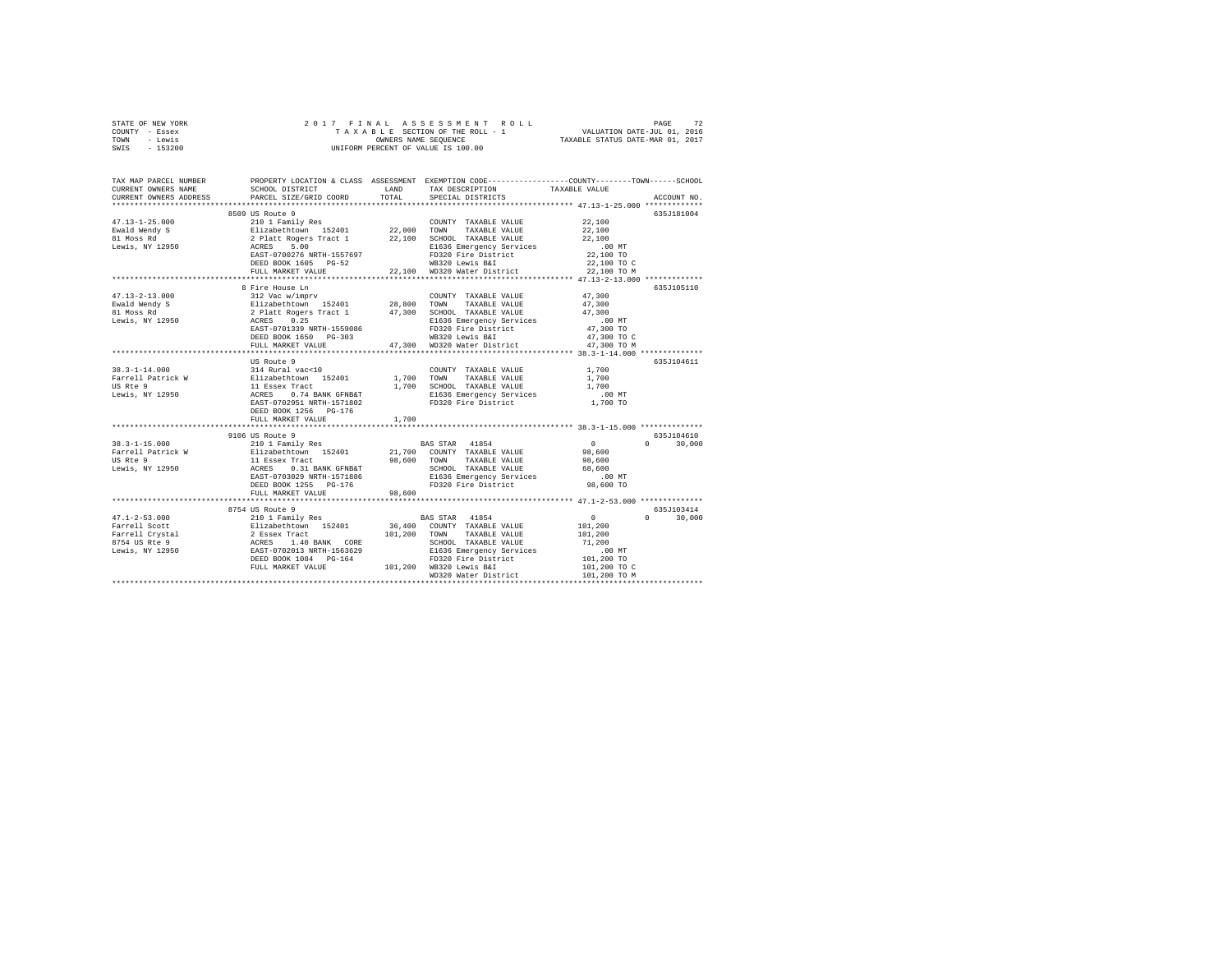| STATE OF NEW YORK | 2017 FINAL ASSESSMENT ROLL         | 73<br>PAGE                       |
|-------------------|------------------------------------|----------------------------------|
| COUNTY - Essex    | TAXABLE SECTION OF THE ROLL - 1    | VALUATION DATE-JUL 01, 2016      |
| TOWN<br>- Lewis   | OWNERS NAME SEOUENCE               | TAXABLE STATUS DATE-MAR 01, 2017 |
| $-153200$<br>SWIS | UNIFORM PERCENT OF VALUE IS 100.00 |                                  |

| TAX MAP PARCEL NUMBER<br>CURRENT OWNERS NAME | SCHOOL DISTRICT                                                   | LAND         | PROPERTY LOCATION & CLASS ASSESSMENT EXEMPTION CODE---------------COUNTY-------TOWN-----SCHOOL<br>TAX DESCRIPTION | TAXABLE VALUE      |                    |
|----------------------------------------------|-------------------------------------------------------------------|--------------|-------------------------------------------------------------------------------------------------------------------|--------------------|--------------------|
| CURRENT OWNERS ADDRESS                       | PARCEL SIZE/GRID COORD                                            | TOTAL        | SPECIAL DISTRICTS                                                                                                 |                    | ACCOUNT NO.        |
|                                              | Jeffrey Way                                                       |              |                                                                                                                   |                    | 635J190007         |
| $47.1 - 2 - 50.140$                          | 311 Res vac land                                                  |              | COUNTY TAXABLE VALUE                                                                                              | 16,600             |                    |
| Fedorowicz Vincent                           | Elizabethtown 152401                                              | 16,600       | TOWN<br>TAXABLE VALUE                                                                                             | 16,600             |                    |
| Fedorowicz Christine                         | 1 Essex Tract                                                     |              | 16,600 SCHOOL TAXABLE VALUE                                                                                       | 16,600             |                    |
| 80 Slivko Rd                                 | 6 Beaver Meadow Estates                                           |              | E1636 Emergency Services                                                                                          | $.00$ MT           |                    |
| Nassau, NY 12123                             | ACRES<br>2.01                                                     |              | FD320 Fire District                                                                                               | 16,600 TO          |                    |
|                                              | EAST-0702566 NRTH-1562883                                         |              | WB320 Lewis B&I                                                                                                   | 16,600 TO C        |                    |
|                                              | DEED BOOK 1619 PG-177                                             |              | WD320 Water District                                                                                              | 16,600 TO M        |                    |
|                                              | FULL MARKET VALUE                                                 | 16,600       |                                                                                                                   |                    |                    |
|                                              | **************************                                        |              | *********************************** 47.1-1-28.200 **************                                                  |                    |                    |
|                                              | 8677 US Route 9                                                   |              |                                                                                                                   |                    | 635J188007         |
| $47.1 - 1 - 28.200$                          | 270 Mfg housing                                                   |              | COUNTY TAXABLE VALUE                                                                                              | 19,800             |                    |
| Feeley Kim                                   | Elizabethtown 152401                                              | 16,200 TOWN  | TAXABLE VALUE                                                                                                     | 19,800             |                    |
| Feeley Scott A                               | 1 Essex Tract                                                     |              | 19,800 SCHOOL TAXABLE VALUE                                                                                       | 19,800             |                    |
| HCR1 Box 466F                                | ACRES<br>0.30                                                     |              | E1636 Emergency Services                                                                                          | .00 MT             |                    |
| Lewis, NY 12950                              | EAST-0701547 NRTH-1561732                                         |              | FD320 Fire District                                                                                               | 19,800 TO          |                    |
|                                              | DEED BOOK 1644 PG-277                                             |              | WB320 Lewis B&I                                                                                                   | 19,800 TO C        |                    |
|                                              | FULL MARKET VALUE                                                 | 19,800       | WD320 Water District                                                                                              | 19,800 TO M        |                    |
|                                              |                                                                   |              | ************************************* 47.1-2-18.000 ***************                                               |                    |                    |
|                                              | 8608 US Route 9                                                   |              |                                                                                                                   |                    | 635.7102712        |
| $47.1 - 2 - 18.000$                          | 210 1 Family Res                                                  | 18,700 TOWN  | COUNTY TAXABLE VALUE<br>TAXABLE VALUE                                                                             | 121,600<br>121,600 |                    |
| Feeley Scott<br>Feelev Kim                   | Elizabethtown 152401                                              |              |                                                                                                                   | 121,600            |                    |
| 815 Stowersville Rd                          | 2 Platt Rogers Tract 1 121,600 SCHOOL TAXABLE VALUE<br>ACRES 0.08 |              | E1636 Emergency Services                                                                                          | .00 MT             |                    |
| Lewis, NY 12950                              | EAST-0701582 NRTH-1560019                                         |              | FD320 Fire District                                                                                               | 121,600 TO         |                    |
|                                              | DEED BOOK 1425 PG-277                                             |              | WB320 Lewis B&I                                                                                                   | 121,600 TO C       |                    |
|                                              | FULL MARKET VALUE                                                 |              | 121,600 WD320 Water District                                                                                      | 121,600 TO M       |                    |
|                                              |                                                                   |              |                                                                                                                   |                    |                    |
|                                              | 8604 US Route 9                                                   |              |                                                                                                                   |                    | 635J103101         |
| $47.13 - 2 - 1.000$                          | 452 Nbh shop ctr                                                  |              | COUNTY TAXABLE VALUE                                                                                              | 165,500            |                    |
| Feeley Scott                                 |                                                                   |              |                                                                                                                   | 165,500            |                    |
| Feeley Kim                                   |                                                                   |              |                                                                                                                   | 165,500            |                    |
| HCR1 Box 466F                                |                                                                   |              | E1636 Emergency Services                                                                                          | $.00$ MT           |                    |
| Lewis, NY 12950                              | EAST-0701569 NRTH-1559913                                         |              | FD320 Fire District                                                                                               | 165,500 TO         |                    |
|                                              | DEED BOOK 1291 PG-28                                              |              | WB320 Lewis B&I                                                                                                   | 165,500 TO C       |                    |
|                                              | FULL MARKET VALUE                                                 |              | 165.500 WD320 Water District                                                                                      | 165,500 TO M       |                    |
|                                              |                                                                   |              |                                                                                                                   |                    |                    |
|                                              | 815 Stowersville Rd                                               |              |                                                                                                                   |                    | 635J188001         |
| $47.2 - 1 - 65.000$                          | 210 1 Family Res                                                  |              | BAS STAR 41854                                                                                                    | $\sim$ 0 $\sim$    | $\Omega$<br>30,000 |
| Feeley Scott A                               | Elizabethtown 152401<br>36 Platt Rogers                           |              | 9,125 COUNTY TAXABLE VALUE                                                                                        | 164,725            |                    |
| Feeley Kim M                                 |                                                                   | 164,725 TOWN | TAXABLE VALUE                                                                                                     | 164,725            |                    |
| 815 Stowersville Rd                          | ACRES 8.13 BANK CORE<br>EAST-0710330 NRTH-1563588                 |              | SCHOOL TAXABLE VALUE                                                                                              | 134,725            |                    |
| Lewis, NY 12950                              |                                                                   |              | E1636 Emergency Services                                                                                          | .00MT              |                    |
|                                              | DEED BOOK 961 PG-285                                              |              | FD320 Fire District                                                                                               | 164,725 TO         |                    |
|                                              | CONSERVATION ESMT % 75.00<br>FULL MARKET VALUE                    | 164,725      |                                                                                                                   |                    |                    |
|                                              |                                                                   |              |                                                                                                                   |                    |                    |
|                                              |                                                                   |              |                                                                                                                   |                    |                    |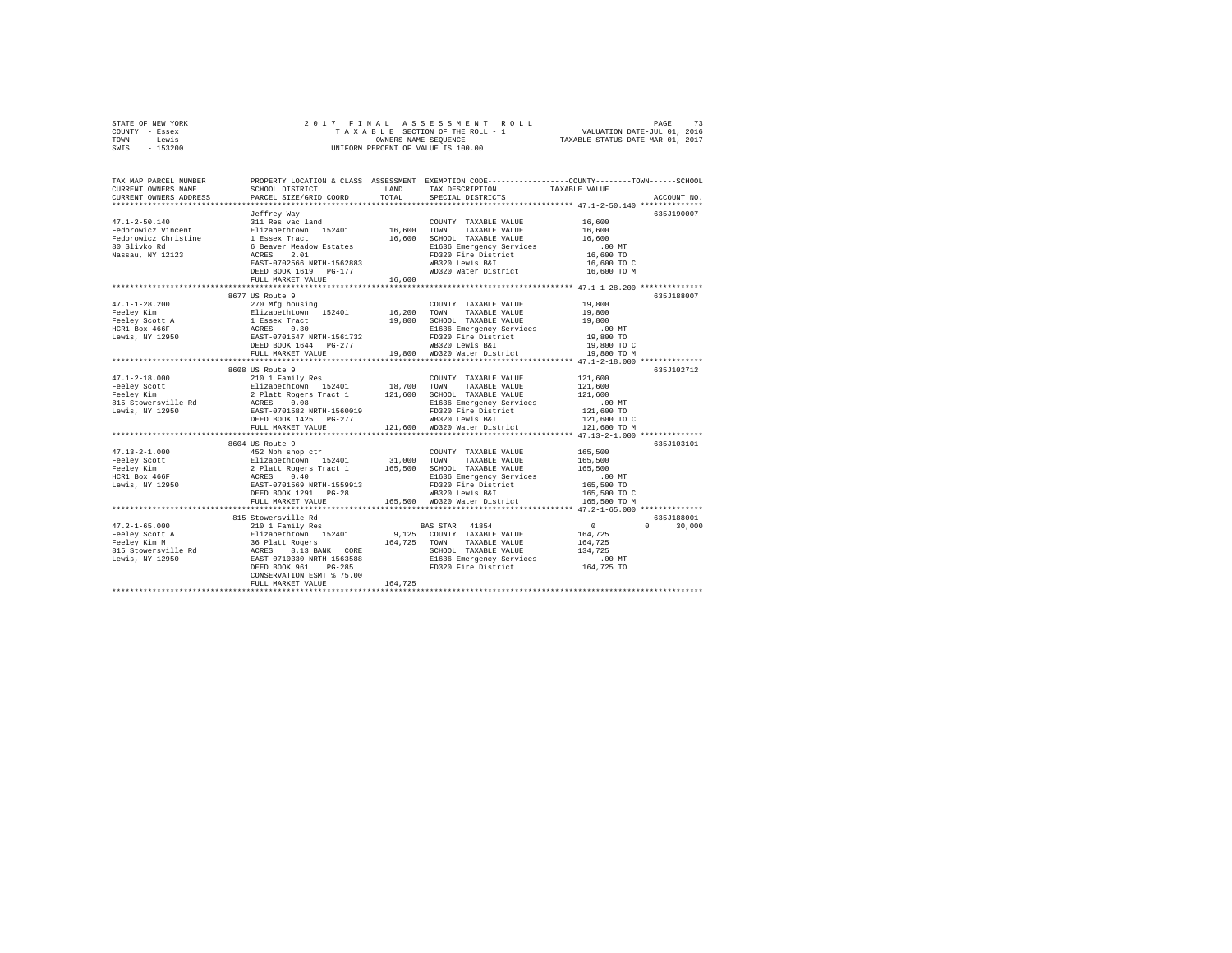| STATE OF NEW YORK                                                                                                                                                                                                                                 |                                                                |         |                                                      |                                                                                                                      |  |
|---------------------------------------------------------------------------------------------------------------------------------------------------------------------------------------------------------------------------------------------------|----------------------------------------------------------------|---------|------------------------------------------------------|----------------------------------------------------------------------------------------------------------------------|--|
| COUNTY - Essex                                                                                                                                                                                                                                    |                                                                |         |                                                      |                                                                                                                      |  |
| TOWN - Lewis                                                                                                                                                                                                                                      |                                                                |         |                                                      |                                                                                                                      |  |
| SWIS - 153200                                                                                                                                                                                                                                     |                                                                |         |                                                      |                                                                                                                      |  |
|                                                                                                                                                                                                                                                   |                                                                |         |                                                      |                                                                                                                      |  |
|                                                                                                                                                                                                                                                   |                                                                |         |                                                      |                                                                                                                      |  |
|                                                                                                                                                                                                                                                   |                                                                |         |                                                      |                                                                                                                      |  |
|                                                                                                                                                                                                                                                   |                                                                |         |                                                      | TAX MAP PARCEL NUMBER PROPERTY LOCATION & CLASS ASSESSMENT EXEMPTION CODE--------------COUNTY--------TOWN-----SCHOOL |  |
| CURRENT OWNERS NAME                                                                                                                                                                                                                               | SCHOOL DISTRICT                                                | LAND    | TAX DESCRIPTION                                      | TAXABLE VALUE                                                                                                        |  |
| CURRENT OWNERS ADDRESS                                                                                                                                                                                                                            | PARCEL SIZE/GRID COORD                                         | TOTAL   | SPECIAL DISTRICTS                                    | ACCOUNT NO.                                                                                                          |  |
|                                                                                                                                                                                                                                                   |                                                                |         |                                                      |                                                                                                                      |  |
|                                                                                                                                                                                                                                                   | 8286 US Route 9                                                |         |                                                      | 635J100412                                                                                                           |  |
|                                                                                                                                                                                                                                                   |                                                                |         |                                                      |                                                                                                                      |  |
| $47.3 - 1 - 13.000$                                                                                                                                                                                                                               | 457 Small Retail                                               |         | COUNTY TAXABLE VALUE                                 | 147,000                                                                                                              |  |
| Feeley Scott A<br>Feeley Kim M                                                                                                                                                                                                                    |                                                                |         |                                                      | 147,000                                                                                                              |  |
|                                                                                                                                                                                                                                                   |                                                                |         |                                                      | 147,000                                                                                                              |  |
| 815 Stowersville Rd                                                                                                                                                                                                                               |                                                                |         |                                                      | 00 MT.<br>147,000 TO                                                                                                 |  |
| Lewis, NY 12950                                                                                                                                                                                                                                   |                                                                |         | FD320 Fire District                                  |                                                                                                                      |  |
|                                                                                                                                                                                                                                                   | DEED BOOK 1648 PG-18                                           |         |                                                      |                                                                                                                      |  |
|                                                                                                                                                                                                                                                   | FULL MARKET VALUE                                              | 147,000 |                                                      |                                                                                                                      |  |
|                                                                                                                                                                                                                                                   |                                                                |         |                                                      |                                                                                                                      |  |
|                                                                                                                                                                                                                                                   | 147 Cutting Rd                                                 |         |                                                      | 635J101807                                                                                                           |  |
| $56.1 - 2 - 48.110$                                                                                                                                                                                                                               | 240 Rural res                                                  |         | BAS STAR 41854                                       | $\sim$ 0<br>$0 \t 30,000$                                                                                            |  |
|                                                                                                                                                                                                                                                   |                                                                |         |                                                      | 91,600                                                                                                               |  |
|                                                                                                                                                                                                                                                   |                                                                |         |                                                      |                                                                                                                      |  |
|                                                                                                                                                                                                                                                   |                                                                |         |                                                      | 91,600                                                                                                               |  |
|                                                                                                                                                                                                                                                   |                                                                |         |                                                      | 61,600                                                                                                               |  |
|                                                                                                                                                                                                                                                   |                                                                |         |                                                      | .00MT                                                                                                                |  |
|                                                                                                                                                                                                                                                   |                                                                |         |                                                      | 91,600 TO                                                                                                            |  |
|                                                                                                                                                                                                                                                   | FULL MARKET VALUE                                              | 91,600  |                                                      |                                                                                                                      |  |
|                                                                                                                                                                                                                                                   |                                                                |         |                                                      |                                                                                                                      |  |
|                                                                                                                                                                                                                                                   | US Route 9                                                     |         |                                                      | 635J189020                                                                                                           |  |
| 38.1-1-33.000                                                                                                                                                                                                                                     |                                                                |         | COUNTY TAXABLE VALUE                                 |                                                                                                                      |  |
|                                                                                                                                                                                                                                                   |                                                                |         | 700 TOWN TAXABLE VALUE                               | $700$<br>$700$                                                                                                       |  |
| Fenn Veronica<br>102 Birchwood Dr                                                                                                                                                                                                                 |                                                                |         | 700 SCHOOL TAXABLE VALUE<br>E1636 Emergency Services | 700                                                                                                                  |  |
| AuSable Forks, NY 12912                                                                                                                                                                                                                           |                                                                |         |                                                      | .00 MT                                                                                                               |  |
|                                                                                                                                                                                                                                                   |                                                                |         | FD320 Fire District                                  | 700 TO                                                                                                               |  |
|                                                                                                                                                                                                                                                   | EAST-0704411 NRTH-1583435                                      |         |                                                      |                                                                                                                      |  |
|                                                                                                                                                                                                                                                   |                                                                |         |                                                      |                                                                                                                      |  |
|                                                                                                                                                                                                                                                   | DEED BOOK 1856 PG-245                                          |         |                                                      |                                                                                                                      |  |
|                                                                                                                                                                                                                                                   | FULL MARKET VALUE                                              | 700     |                                                      |                                                                                                                      |  |
|                                                                                                                                                                                                                                                   |                                                                |         |                                                      |                                                                                                                      |  |
|                                                                                                                                                                                                                                                   | 357 Hyde Rd                                                    |         |                                                      | 635J103801                                                                                                           |  |
| $47.4 - 1 - 15.000$                                                                                                                                                                                                                               | 1--------<br>Elizabethtown 152401<br>34 Platt Rogers<br>3----- |         | COUNTY TAXABLE VALUE                                 | 86,100                                                                                                               |  |
| Ferrara Vincent R                                                                                                                                                                                                                                 |                                                                |         | 61.500 TOWN TAXABLE VALUE                            | 86,100                                                                                                               |  |
| Ferrara Donna M<br>890 S 6th St                                                                                                                                                                                                                   |                                                                |         | 86,100 SCHOOL TAXABLE VALUE                          | 86,100                                                                                                               |  |
|                                                                                                                                                                                                                                                   | ACRES 52.30                                                    |         |                                                      | $.00$ MT                                                                                                             |  |
| Lindenhurst, NY 11757 EAST-0716716 NRTH-1559825                                                                                                                                                                                                   |                                                                |         | E1636 Emergency Services<br>FD320 Fire District      | 86,100 TO                                                                                                            |  |
|                                                                                                                                                                                                                                                   | DEED BOOK 1312    PG-102                                       |         |                                                      |                                                                                                                      |  |
|                                                                                                                                                                                                                                                   | FULL MARKET VALUE                                              | 86,100  |                                                      |                                                                                                                      |  |
|                                                                                                                                                                                                                                                   |                                                                |         |                                                      | ************************ 29.4-1-13.200 **************                                                                |  |
|                                                                                                                                                                                                                                                   |                                                                |         |                                                      |                                                                                                                      |  |
|                                                                                                                                                                                                                                                   | US Route 9                                                     |         |                                                      | 635J185001                                                                                                           |  |
|                                                                                                                                                                                                                                                   |                                                                |         |                                                      | 28,300                                                                                                               |  |
|                                                                                                                                                                                                                                                   |                                                                |         |                                                      | 28,300                                                                                                               |  |
|                                                                                                                                                                                                                                                   |                                                                |         |                                                      | 28,300                                                                                                               |  |
|                                                                                                                                                                                                                                                   |                                                                |         |                                                      | $.00$ MT                                                                                                             |  |
|                                                                                                                                                                                                                                                   |                                                                |         |                                                      | 28,300 TO                                                                                                            |  |
| 29.4-1-13.200<br>Ferris Douglas R<br>Ferris Dale E and Factor (1924)<br>Ferris Dale E and Factor (1934/40 L USE 28,300 TOWN TAXABLE VALUE<br>Ferris Dale E and Taxable VALUE<br>For Box 2<br>For Box 2<br>For Box 2<br>For Box 2<br>For Box 2<br> |                                                                |         |                                                      |                                                                                                                      |  |
|                                                                                                                                                                                                                                                   |                                                                |         |                                                      |                                                                                                                      |  |
|                                                                                                                                                                                                                                                   | DEED BOOK 1684 PG-40                                           |         |                                                      |                                                                                                                      |  |
|                                                                                                                                                                                                                                                   | FULL MARKET VALUE                                              | 28,300  |                                                      |                                                                                                                      |  |
|                                                                                                                                                                                                                                                   |                                                                |         |                                                      |                                                                                                                      |  |
|                                                                                                                                                                                                                                                   |                                                                |         |                                                      |                                                                                                                      |  |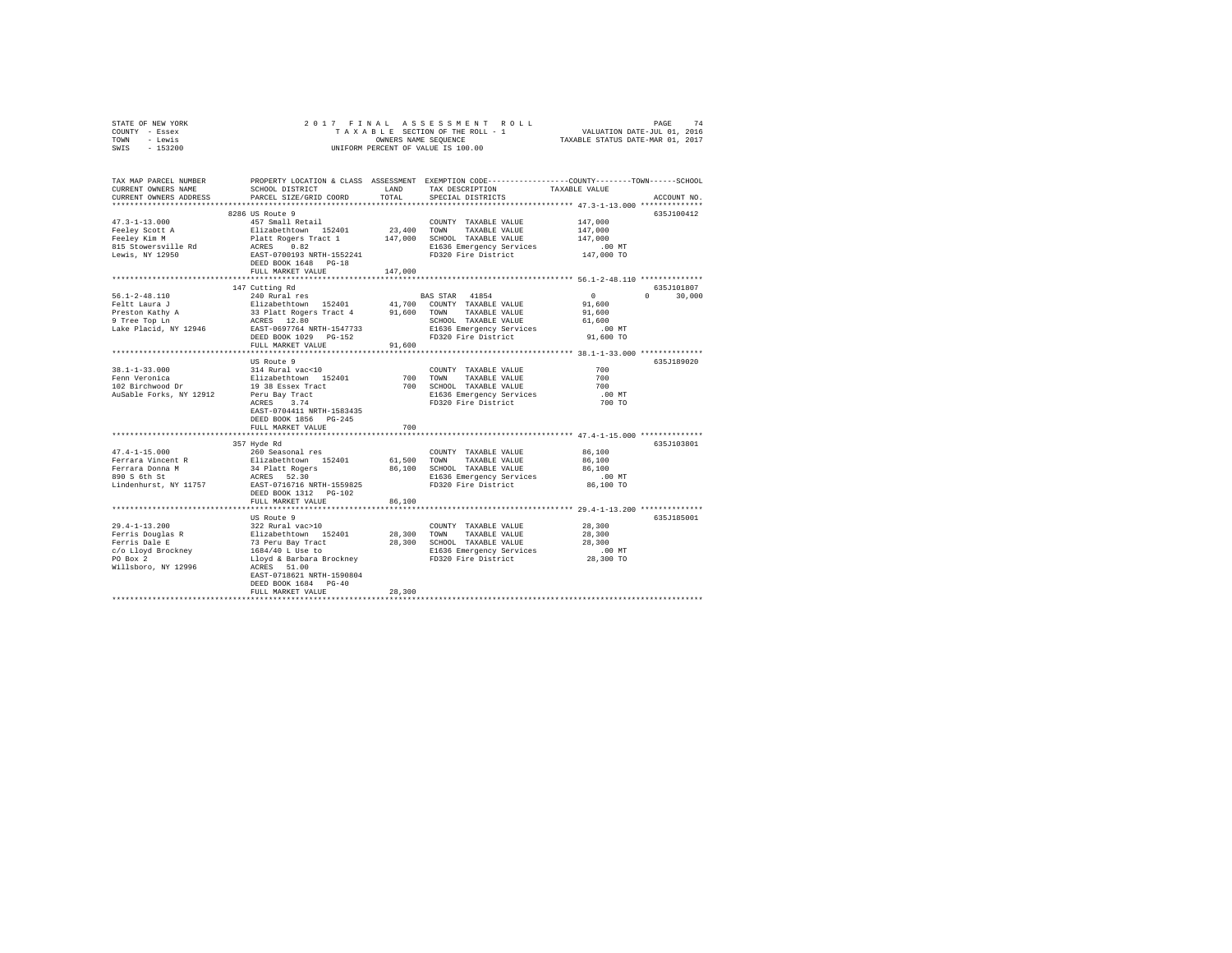| COUNTY - Essex<br>TOWN<br>- Lewis<br>SWIS - 153200                                                                                                                                                                                          | UNIFORM PERCENT OF VALUE IS 100.00                                                                                                                                                                                                                |         |                                                                                                                                    |                      |                           |
|---------------------------------------------------------------------------------------------------------------------------------------------------------------------------------------------------------------------------------------------|---------------------------------------------------------------------------------------------------------------------------------------------------------------------------------------------------------------------------------------------------|---------|------------------------------------------------------------------------------------------------------------------------------------|----------------------|---------------------------|
| TAX MAP PARCEL NUMBER PROPERTY LOCATION & CLASS ASSESSMENT EXEMPTION CODE---------------COUNTY-------TOWN------SCHOOL<br>CURRENT OWNERS NAME<br>CURRENT OWNERS ADDRESS                                                                      | SCHOOL DISTRICT TAND TAX DESCRIPTION<br>PARCEL SIZE/GRID COORD                                                                                                                                                                                    | TOTAL   | SPECIAL DISTRICTS                                                                                                                  | TAXABLE VALUE        | ACCOUNT NO.               |
|                                                                                                                                                                                                                                             | 37 Fields Way                                                                                                                                                                                                                                     |         |                                                                                                                                    |                      | 635J198003                |
| $29. -2 - 33.000$                                                                                                                                                                                                                           | 210 1 Family Res                                                                                                                                                                                                                                  |         | COUNTY TAXABLE VALUE                                                                                                               | 208,100              |                           |
|                                                                                                                                                                                                                                             |                                                                                                                                                                                                                                                   |         | 33,600 TOWN TAXABLE VALUE                                                                                                          | 208,100<br>208,100   |                           |
|                                                                                                                                                                                                                                             |                                                                                                                                                                                                                                                   |         | 208,100 SCHOOL TAXABLE VALUE                                                                                                       |                      |                           |
|                                                                                                                                                                                                                                             |                                                                                                                                                                                                                                                   |         | E1636 Emergency Services                                                                                                           | 00 MT.<br>208,100 TO |                           |
|                                                                                                                                                                                                                                             | DEED BOOK 1456 PG-327                                                                                                                                                                                                                             |         | FD320 Fire District                                                                                                                |                      |                           |
|                                                                                                                                                                                                                                             | FULL MARKET VALUE                                                                                                                                                                                                                                 | 208,100 |                                                                                                                                    |                      |                           |
|                                                                                                                                                                                                                                             | 9049 US Route 9                                                                                                                                                                                                                                   |         |                                                                                                                                    |                      | 635J180019                |
| $38.3 - 1 - 34.200$                                                                                                                                                                                                                         | 270 Mfg housing                                                                                                                                                                                                                                   |         | COUNTY TAXABLE VALUE 28,400                                                                                                        |                      |                           |
| Fields Richard                                                                                                                                                                                                                              | 270 Mfg housing 152401 126,900 TOWNT TAXABLE VALUE Elizabeth<br>152401 152401 26,900 TOWN TAXABLE VALUE 4 Essex Tract                                                                                                                             |         |                                                                                                                                    | 28,400               |                           |
| 7337 NYS Rte 9N                                                                                                                                                                                                                             |                                                                                                                                                                                                                                                   |         | SCHOOL TAXABLE VALUE                                                                                                               | 28,400               |                           |
| Westport, NY 12993                                                                                                                                                                                                                          |                                                                                                                                                                                                                                                   |         |                                                                                                                                    |                      |                           |
|                                                                                                                                                                                                                                             | 1440/299 Purchase<br>Agreement<br>ACRES 0.50                                                                                                                                                                                                      |         | E1636 Emergency Services .00 MT<br>FD320 Fire District 28,400 TO                                                                   |                      |                           |
|                                                                                                                                                                                                                                             | EAST-0701974 NRTH-1570857<br>DEED BOOK 1857 PG-210                                                                                                                                                                                                |         |                                                                                                                                    |                      |                           |
|                                                                                                                                                                                                                                             | FULL MARKET VALUE                                                                                                                                                                                                                                 | 28,400  |                                                                                                                                    |                      |                           |
|                                                                                                                                                                                                                                             |                                                                                                                                                                                                                                                   |         |                                                                                                                                    |                      |                           |
| $47.3 - 1 - 8.000$                                                                                                                                                                                                                          | 8351 US Route 9<br>EXAMPLE 240 RUNAL TRISP 210 RUNAL PRINCIPAL PRINCIPAL PRINCIPAL PRINCIPAL PRINCIPAL PRINCIPAL PRINCIPAL PRINCIPAL PRINCIPAL PRINCIPAL PRINCIPAL PRINCIPAL PRINCIPAL PRINCIPAL PRINCIPAL PRINCIPAL PRINCIPAL PRINCIPAL PRINCIPA |         |                                                                                                                                    | $\sim$ 0             | 635J101810                |
|                                                                                                                                                                                                                                             |                                                                                                                                                                                                                                                   |         |                                                                                                                                    | 136,000              | 0 65,500                  |
| Flagg Thomas E<br>Flagg Jane M                                                                                                                                                                                                              |                                                                                                                                                                                                                                                   |         |                                                                                                                                    | 136,000              |                           |
| $8351$ US Rte 9                                                                                                                                                                                                                             |                                                                                                                                                                                                                                                   |         |                                                                                                                                    |                      |                           |
| Lewis, NY 12950                                                                                                                                                                                                                             |                                                                                                                                                                                                                                                   |         | CHOOL TAXABLE VALUE 70,500<br>SCHOOL TAXABLE VALUE 70,500<br>E1636 Emergency Services 136,000 TO<br>FD320 Fire District 136,000 TO |                      |                           |
|                                                                                                                                                                                                                                             | DEED BOOK 1036 PG-318                                                                                                                                                                                                                             |         |                                                                                                                                    |                      |                           |
|                                                                                                                                                                                                                                             | FULL MARKET VALUE                                                                                                                                                                                                                                 | 136,000 |                                                                                                                                    |                      |                           |
|                                                                                                                                                                                                                                             |                                                                                                                                                                                                                                                   |         |                                                                                                                                    |                      |                           |
|                                                                                                                                                                                                                                             | 8586 US Route 9                                                                                                                                                                                                                                   |         |                                                                                                                                    |                      | 635J104701                |
| $47.13 - 2 - 7.100$                                                                                                                                                                                                                         | $210$ 1 Family Res                                                                                                                                                                                                                                |         | VET COM CT 41131                                                                                                                   | 25,000               | 25,000<br>$\Omega$        |
|                                                                                                                                                                                                                                             |                                                                                                                                                                                                                                                   |         |                                                                                                                                    | $\sim$ 0             | $\sim$ 0 $\sim$<br>30,000 |
|                                                                                                                                                                                                                                             |                                                                                                                                                                                                                                                   |         |                                                                                                                                    | 117,900              |                           |
|                                                                                                                                                                                                                                             |                                                                                                                                                                                                                                                   |         | TOWN TAXABLE VALUE                                                                                                                 | 117,900              |                           |
| +1.13−4 /1.1000 BAS STAR 41854<br>+1.13−4 /2 Pleury Lemington and 2 Plant Regers Tract 1<br>+2.900 BAS STAR 41854<br>+1.1854 Max 11.2564 Max 11.259455<br>+2.900 DAX STAR 41854<br>+1.1556 Max 12950<br>-2.900 BAS STAR 11.259455<br>-2.900 |                                                                                                                                                                                                                                                   |         |                                                                                                                                    | 112,900              |                           |
|                                                                                                                                                                                                                                             | FULL MARKET VALUE 142,900 FD320 Fire District                                                                                                                                                                                                     |         | E1636 Emergency Services                                                                                                           | 00 MT.<br>142,900 TO |                           |
|                                                                                                                                                                                                                                             |                                                                                                                                                                                                                                                   |         |                                                                                                                                    |                      |                           |
|                                                                                                                                                                                                                                             |                                                                                                                                                                                                                                                   |         | WB320 Lewis B&I                                                                                                                    | 142,900 TO C         |                           |
|                                                                                                                                                                                                                                             |                                                                                                                                                                                                                                                   |         |                                                                                                                                    |                      |                           |

STATE OF NEW YORK 2 0 1 7 F I N A L A S S E S S M E N T R O L L PAGE 75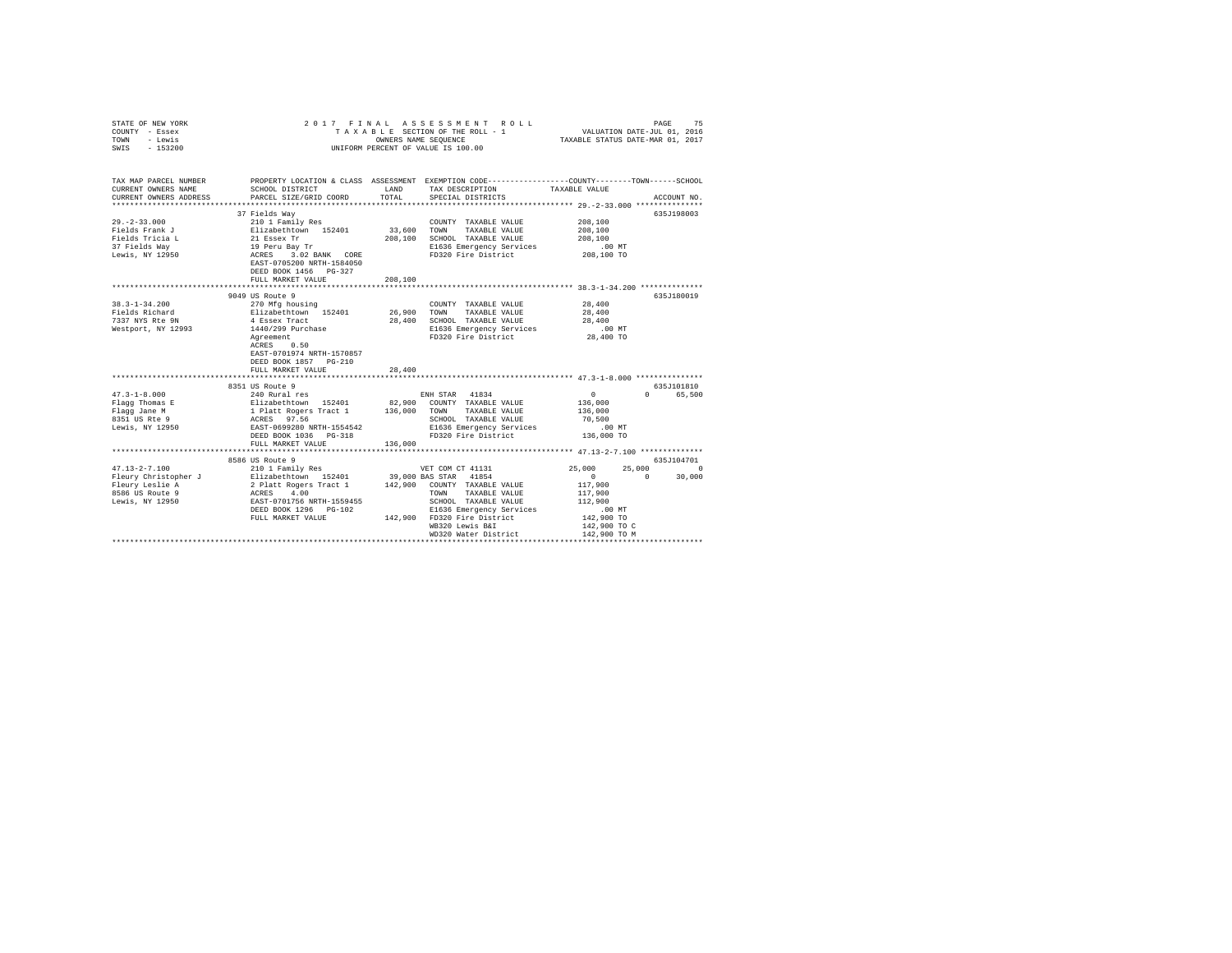| STATE OF NEW YORK                                                                                                                                                                                                                                                                                                                                                                |                                                                                                                                                                                                  |         |                                                                                |                                                                                                 |
|----------------------------------------------------------------------------------------------------------------------------------------------------------------------------------------------------------------------------------------------------------------------------------------------------------------------------------------------------------------------------------|--------------------------------------------------------------------------------------------------------------------------------------------------------------------------------------------------|---------|--------------------------------------------------------------------------------|-------------------------------------------------------------------------------------------------|
| COUNTY - Essex                                                                                                                                                                                                                                                                                                                                                                   |                                                                                                                                                                                                  |         |                                                                                |                                                                                                 |
| TOWN - Lewis                                                                                                                                                                                                                                                                                                                                                                     |                                                                                                                                                                                                  |         |                                                                                |                                                                                                 |
| SWIS - 153200                                                                                                                                                                                                                                                                                                                                                                    |                                                                                                                                                                                                  |         | OWNERS NAME SEQUENCE<br>UNIFORM PERCENT OF VALUE IS 100.00                     |                                                                                                 |
|                                                                                                                                                                                                                                                                                                                                                                                  |                                                                                                                                                                                                  |         |                                                                                |                                                                                                 |
|                                                                                                                                                                                                                                                                                                                                                                                  |                                                                                                                                                                                                  |         |                                                                                |                                                                                                 |
| TAX MAP PARCEL NUMBER                                                                                                                                                                                                                                                                                                                                                            |                                                                                                                                                                                                  |         |                                                                                | PROPERTY LOCATION & CLASS ASSESSMENT EXEMPTION CODE---------------COUNTY-------TOWN------SCHOOL |
| CURRENT OWNERS NAME                                                                                                                                                                                                                                                                                                                                                              | SCHOOL DISTRICT                                                                                                                                                                                  | LAND    | TAX DESCRIPTION                                                                | TAXABLE VALUE                                                                                   |
| CURRENT OWNERS ADDRESS                                                                                                                                                                                                                                                                                                                                                           | PARCEL SIZE/GRID COORD                                                                                                                                                                           | TOTAL   | SPECIAL DISTRICTS                                                              | ACCOUNT NO.                                                                                     |
|                                                                                                                                                                                                                                                                                                                                                                                  |                                                                                                                                                                                                  |         |                                                                                |                                                                                                 |
|                                                                                                                                                                                                                                                                                                                                                                                  | 9770 US Route 9                                                                                                                                                                                  |         |                                                                                | 635L103604                                                                                      |
| $29. -3 - 1.000$                                                                                                                                                                                                                                                                                                                                                                 | 240 Rural res                                                                                                                                                                                    |         | BAS STAR 41854                                                                 | $\sim$ 0<br>$0 \t 30.000$                                                                       |
|                                                                                                                                                                                                                                                                                                                                                                                  |                                                                                                                                                                                                  |         | 46,000 COUNTY TAXABLE VALUE                                                    | 159,300                                                                                         |
|                                                                                                                                                                                                                                                                                                                                                                                  |                                                                                                                                                                                                  |         | 159,300 TOWN TAXABLE VALUE                                                     | 159,300                                                                                         |
|                                                                                                                                                                                                                                                                                                                                                                                  |                                                                                                                                                                                                  |         |                                                                                | 129,300                                                                                         |
| Flinchum Terry<br>Flinchum Cathy<br>9770 US Rte 9<br>Lewis, NY 12950                                                                                                                                                                                                                                                                                                             | rive internal response to 152401<br>22 Essex Tract<br>Will File 9701<br>ACRES 20.00                                                                                                              |         |                                                                                |                                                                                                 |
|                                                                                                                                                                                                                                                                                                                                                                                  |                                                                                                                                                                                                  |         | SCHOOL TAXABLE VALUE<br>E1636 Emergency Services<br>FD320 Fire District        | .00 MT                                                                                          |
|                                                                                                                                                                                                                                                                                                                                                                                  | EAST-0706819 NRTH-1587770                                                                                                                                                                        |         |                                                                                | 159,300 TO                                                                                      |
|                                                                                                                                                                                                                                                                                                                                                                                  | DEED BOOK 1365 PG-314                                                                                                                                                                            |         |                                                                                |                                                                                                 |
|                                                                                                                                                                                                                                                                                                                                                                                  | FULL MARKET VALUE                                                                                                                                                                                | 159,300 |                                                                                |                                                                                                 |
|                                                                                                                                                                                                                                                                                                                                                                                  |                                                                                                                                                                                                  |         |                                                                                |                                                                                                 |
|                                                                                                                                                                                                                                                                                                                                                                                  | US Route 9                                                                                                                                                                                       |         |                                                                                | 635J103603                                                                                      |
| $29.4 - 1 - 2.000$                                                                                                                                                                                                                                                                                                                                                               | 322 Rural vac>10                                                                                                                                                                                 |         | COUNTY TAXABLE VALUE                                                           | 65,500                                                                                          |
|                                                                                                                                                                                                                                                                                                                                                                                  |                                                                                                                                                                                                  |         | 65,500 TOWN TAXABLE VALUE<br>65,500 SCHOOL TAXABLE VALUE                       | 65,500                                                                                          |
|                                                                                                                                                                                                                                                                                                                                                                                  |                                                                                                                                                                                                  |         |                                                                                | 65,500                                                                                          |
|                                                                                                                                                                                                                                                                                                                                                                                  |                                                                                                                                                                                                  |         |                                                                                | $.00$ MT                                                                                        |
| 29.7 1 2000<br>Flinchum Terry<br>770 US Rte 9<br>Lewis, NY 12950                                                                                                                                                                                                                                                                                                                 | 522 Rural vac>10<br>Elizabethtown 152401 65,500<br>28 Essex Tract 65,500<br>Will File 9701<br>ACRES 100.00<br>EST-0708150 NRTH-1590115<br>REST-0708150 NRTH-1590115<br>REST-0708150 NRTH-1590115 |         | E1636 Emergency Services<br>FD320 Fire District                                | 65,500 TO                                                                                       |
|                                                                                                                                                                                                                                                                                                                                                                                  |                                                                                                                                                                                                  |         |                                                                                |                                                                                                 |
|                                                                                                                                                                                                                                                                                                                                                                                  | DEED BOOK 1365 PG-314                                                                                                                                                                            |         |                                                                                |                                                                                                 |
|                                                                                                                                                                                                                                                                                                                                                                                  | FULL MARKET VALUE                                                                                                                                                                                | 65,500  |                                                                                |                                                                                                 |
|                                                                                                                                                                                                                                                                                                                                                                                  |                                                                                                                                                                                                  |         |                                                                                |                                                                                                 |
|                                                                                                                                                                                                                                                                                                                                                                                  | US Route 9                                                                                                                                                                                       |         |                                                                                | 635J103602                                                                                      |
| $29.4 - 1 - 3.000$                                                                                                                                                                                                                                                                                                                                                               | 322 Rural vac>10                                                                                                                                                                                 |         | COUNTY TAXABLE VALUE 25,400                                                    |                                                                                                 |
|                                                                                                                                                                                                                                                                                                                                                                                  |                                                                                                                                                                                                  |         | 25,400 TOWN TAXABLE VALUE                                                      | 25,400                                                                                          |
|                                                                                                                                                                                                                                                                                                                                                                                  |                                                                                                                                                                                                  |         |                                                                                | 25,400                                                                                          |
| Flinchum Terry<br>Flinchum Cathy<br>9770 US Rte 9<br>Lewis, NY 12950                                                                                                                                                                                                                                                                                                             | %22 Audat Vac2-10<br>Slizabethtown 152401<br>33 Essex Tract<br>Will File 9701<br>ACRES 58.60<br>RACE 070043 NUTH 1588182                                                                         |         | 25,400 SCHOOL TAXABLE VALUE<br>E1636 Emergency Services<br>FD320 Fire District | $.00$ MT                                                                                        |
|                                                                                                                                                                                                                                                                                                                                                                                  |                                                                                                                                                                                                  |         |                                                                                | 25,400 TO                                                                                       |
|                                                                                                                                                                                                                                                                                                                                                                                  | EAST-0709043 NRTH-1588182                                                                                                                                                                        |         |                                                                                |                                                                                                 |
|                                                                                                                                                                                                                                                                                                                                                                                  | DEED BOOK 1365 PG-314                                                                                                                                                                            |         |                                                                                |                                                                                                 |
|                                                                                                                                                                                                                                                                                                                                                                                  | FULL MARKET VALUE                                                                                                                                                                                | 25,400  |                                                                                |                                                                                                 |
|                                                                                                                                                                                                                                                                                                                                                                                  |                                                                                                                                                                                                  |         |                                                                                |                                                                                                 |
|                                                                                                                                                                                                                                                                                                                                                                                  | 850 Fox Run Rd                                                                                                                                                                                   |         |                                                                                | 635J104406                                                                                      |
|                                                                                                                                                                                                                                                                                                                                                                                  |                                                                                                                                                                                                  |         |                                                                                | $0 \t 30,000$<br>$\sim$ 0                                                                       |
|                                                                                                                                                                                                                                                                                                                                                                                  |                                                                                                                                                                                                  |         |                                                                                |                                                                                                 |
|                                                                                                                                                                                                                                                                                                                                                                                  |                                                                                                                                                                                                  |         |                                                                                | 307,600                                                                                         |
|                                                                                                                                                                                                                                                                                                                                                                                  |                                                                                                                                                                                                  |         |                                                                                | 307,600                                                                                         |
| $\begin{tabular}{l c c c c} \multicolumn{3}{c}{\textbf{47.13--1-30.003}} & \multicolumn{3}{c}{\textbf{54.13--130.003}} & \multicolumn{3}{c}{\textbf{54.13--130.003}} & \multicolumn{3}{c}{\textbf{54.13--130.003}} & \multicolumn{3}{c}{\textbf{54.13--130.003}} & \multicolumn{3}{c}{\textbf{54.13--130.003}} & \multicolumn{3}{c}{\textbf{54.13--130.003}} & \multicolumn{3}{$ |                                                                                                                                                                                                  |         |                                                                                | 277,600                                                                                         |
|                                                                                                                                                                                                                                                                                                                                                                                  |                                                                                                                                                                                                  |         |                                                                                | $.00$ MT                                                                                        |
|                                                                                                                                                                                                                                                                                                                                                                                  |                                                                                                                                                                                                  |         |                                                                                | 307,600 TO                                                                                      |
|                                                                                                                                                                                                                                                                                                                                                                                  |                                                                                                                                                                                                  |         |                                                                                | 307,600 TO C                                                                                    |
|                                                                                                                                                                                                                                                                                                                                                                                  |                                                                                                                                                                                                  |         | WD320 Water District                                                           | 307,600 TO M                                                                                    |
|                                                                                                                                                                                                                                                                                                                                                                                  |                                                                                                                                                                                                  |         |                                                                                |                                                                                                 |
|                                                                                                                                                                                                                                                                                                                                                                                  | Fox Run Rd                                                                                                                                                                                       |         |                                                                                | 635J101310                                                                                      |
| $\begin{tabular}{llll} $47.13$--1$--35.210 & & & 322 Rural vac>10 \\ \hline \texttt{Flynn Robert M} & & & \texttt{Elizabethtown} & 152401 \\ \end{tabular}$                                                                                                                                                                                                                      |                                                                                                                                                                                                  |         | COUNTY TAXABLE VALUE                                                           | 27,700                                                                                          |
|                                                                                                                                                                                                                                                                                                                                                                                  |                                                                                                                                                                                                  |         |                                                                                | 27,700                                                                                          |
|                                                                                                                                                                                                                                                                                                                                                                                  |                                                                                                                                                                                                  |         |                                                                                | 27,700                                                                                          |
|                                                                                                                                                                                                                                                                                                                                                                                  |                                                                                                                                                                                                  |         |                                                                                |                                                                                                 |
|                                                                                                                                                                                                                                                                                                                                                                                  |                                                                                                                                                                                                  |         |                                                                                | 00 MT.<br>27,700 TO                                                                             |
|                                                                                                                                                                                                                                                                                                                                                                                  |                                                                                                                                                                                                  |         |                                                                                |                                                                                                 |
|                                                                                                                                                                                                                                                                                                                                                                                  | FULL MARKET VALUE                                                                                                                                                                                | 27,700  |                                                                                |                                                                                                 |
|                                                                                                                                                                                                                                                                                                                                                                                  |                                                                                                                                                                                                  |         |                                                                                |                                                                                                 |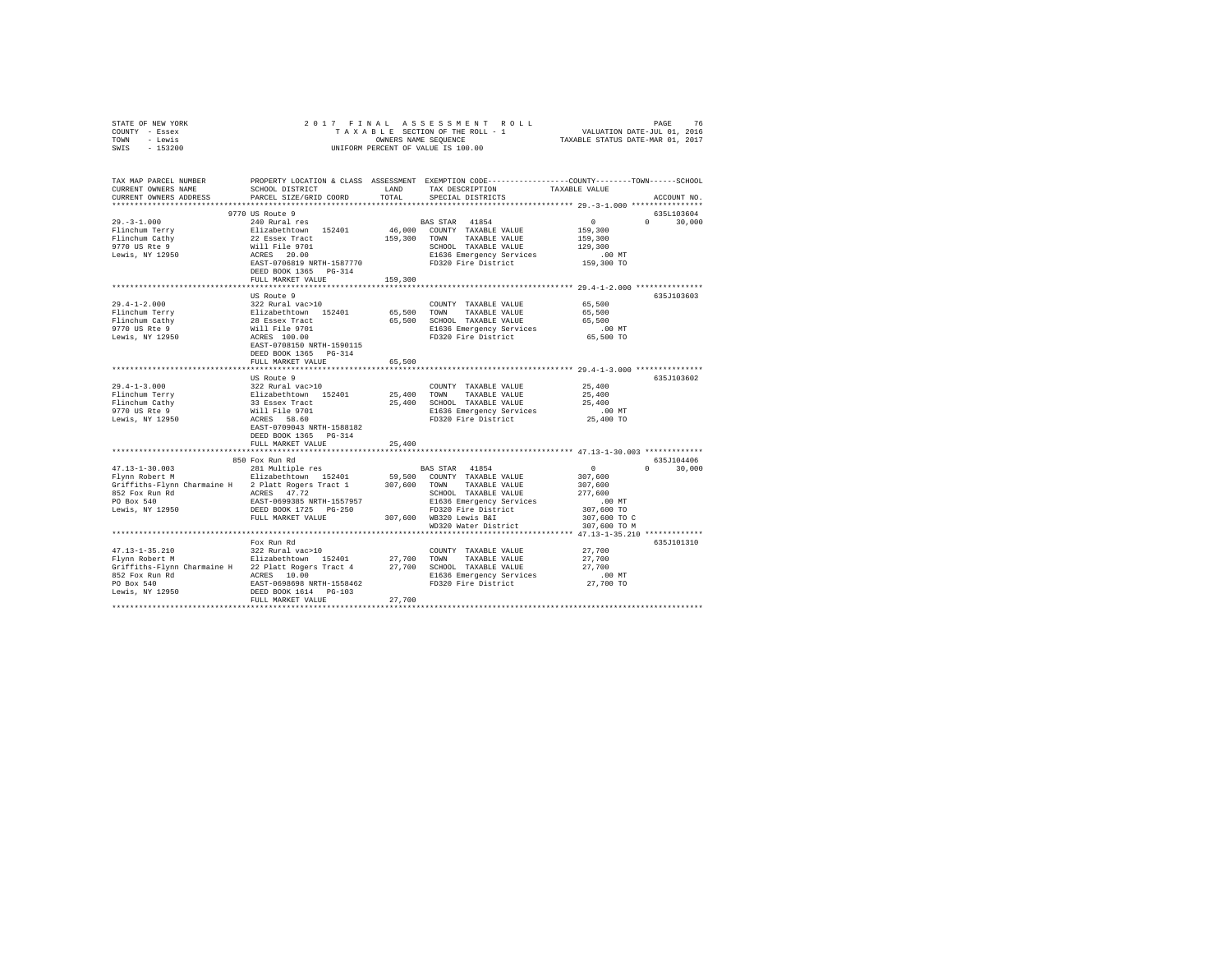| STATE OF NEW YORK | 2017 FINAL ASSESSMENT ROLL         | 77<br>PAGE                       |
|-------------------|------------------------------------|----------------------------------|
| COUNTY - Essex    | TAXABLE SECTION OF THE ROLL - 1    | VALUATION DATE-JUL 01, 2016      |
| TOWN<br>- Lewis   | OWNERS NAME SEOUENCE               | TAXABLE STATUS DATE-MAR 01, 2017 |
| $-153200$<br>SWIS | UNIFORM PERCENT OF VALUE IS 100.00 |                                  |

| TAX MAP PARCEL NUMBER<br>CURRENT OWNERS NAME<br>CURRENT OWNERS ADDRESS                                                                                                                                                                       | SCHOOL DISTRICT<br>PARCEL SIZE/GRID COORD                                                                                                                                              | LAND<br>TOTAL | PROPERTY LOCATION & CLASS ASSESSMENT EXEMPTION CODE----------------COUNTY-------TOWN------SCHOOL<br>TAX DESCRIPTION<br>SPECIAL DISTRICTS | TAXABLE VALUE                                                  | ACCOUNT NO. |
|----------------------------------------------------------------------------------------------------------------------------------------------------------------------------------------------------------------------------------------------|----------------------------------------------------------------------------------------------------------------------------------------------------------------------------------------|---------------|------------------------------------------------------------------------------------------------------------------------------------------|----------------------------------------------------------------|-------------|
|                                                                                                                                                                                                                                              |                                                                                                                                                                                        |               |                                                                                                                                          |                                                                |             |
|                                                                                                                                                                                                                                              | US Route 9                                                                                                                                                                             |               |                                                                                                                                          |                                                                | 635J104703  |
| $47.13 - 2 - 35.000$                                                                                                                                                                                                                         | 311 Res vac land                                                                                                                                                                       |               | COUNTY TAXABLE VALUE                                                                                                                     | 200                                                            |             |
| Ford Waren R                                                                                                                                                                                                                                 | Elizabethtown 152401 200 TOWN TAXABLE VALUE<br>2 Platt Rogers Tract 1 200 SCHOOL TAXABLE VALUE<br>ACRES 0.20 E1636 Emergency Services<br>EAST-0700911 NRTH-1557772 FD320 Fire District |               |                                                                                                                                          | 200                                                            |             |
| Ford Bertie M                                                                                                                                                                                                                                |                                                                                                                                                                                        |               |                                                                                                                                          | 200                                                            |             |
| 8504 US Rte 9                                                                                                                                                                                                                                |                                                                                                                                                                                        |               |                                                                                                                                          | $.00$ MT                                                       |             |
| Lewis, NY 12950                                                                                                                                                                                                                              |                                                                                                                                                                                        |               | FD320 Fire District                                                                                                                      | 200 TO                                                         |             |
|                                                                                                                                                                                                                                              | DEED BOOK 931 PG-121                                                                                                                                                                   |               | WB320 Lewis B&I                                                                                                                          | 200 TO C                                                       |             |
|                                                                                                                                                                                                                                              | FULL MARKET VALUE                                                                                                                                                                      |               | 200 WD320 Water District                                                                                                                 | 200 TO M                                                       |             |
|                                                                                                                                                                                                                                              | **************************                                                                                                                                                             |               |                                                                                                                                          | .***************************** 47.13-2-36.000 *************    |             |
|                                                                                                                                                                                                                                              | 8504 US Route 9                                                                                                                                                                        |               |                                                                                                                                          |                                                                | 635J101705  |
| $47.13 - 2 - 36.000$                                                                                                                                                                                                                         | 210 1 Family Res                                                                                                                                                                       |               | VET WAR CT 41121                                                                                                                         | 11,430<br>11,430                                               | $\Omega$    |
|                                                                                                                                                                                                                                              |                                                                                                                                                                                        |               |                                                                                                                                          | $\overline{0}$<br>$\mathbf{r}$                                 | 30,000      |
|                                                                                                                                                                                                                                              |                                                                                                                                                                                        |               |                                                                                                                                          | 64,770                                                         |             |
| Ford Waren R. (1992)<br>Ford Waren R. (1994)<br>Example 2 Palat Rogers Tract 1 (1995)<br>Ford Waren R. (1994)<br>EAST-0709949 NRTH=1557647 (1994)<br>EAST-0709949 NRTH=1557647 (1994)<br>ELGYA READ DEED BOOK 931 PO-121 (1996)<br>EAST-0709 |                                                                                                                                                                                        |               |                                                                                                                                          | 64,770                                                         |             |
|                                                                                                                                                                                                                                              |                                                                                                                                                                                        |               | SCHOOL TAXABLE VALUE                                                                                                                     | 46,200                                                         |             |
|                                                                                                                                                                                                                                              |                                                                                                                                                                                        |               | E1636 Emergency Services                                                                                                                 | $.00$ MT                                                       |             |
|                                                                                                                                                                                                                                              | FULL MARKET VALUE                                                                                                                                                                      |               | 76,200 FD320 Fire District                                                                                                               | 76,200 TO                                                      |             |
|                                                                                                                                                                                                                                              |                                                                                                                                                                                        |               | WB320 Lewis B&I                                                                                                                          | 76,200 TO C                                                    |             |
|                                                                                                                                                                                                                                              |                                                                                                                                                                                        |               | WD320 Water District                                                                                                                     | 76,200 TO M                                                    |             |
|                                                                                                                                                                                                                                              |                                                                                                                                                                                        |               | ********************************* 46.2-1-37.000 **                                                                                       |                                                                |             |
|                                                                                                                                                                                                                                              | 16 Crossman Ln                                                                                                                                                                         |               |                                                                                                                                          |                                                                | 635J100504  |
| $46.2 - 1 - 37.000$                                                                                                                                                                                                                          | 260 Seasonal res                                                                                                                                                                       |               | COUNTY TAXABLE VALUE                                                                                                                     | 38,600                                                         |             |
| Fortier Francis J III                                                                                                                                                                                                                        | Elizabethtown 152401 28,300 TOWN TAXABLE VALUE                                                                                                                                         |               |                                                                                                                                          | 38,600                                                         |             |
| Fortier Deborah S                                                                                                                                                                                                                            | 16 Platt Rogers Tract 4<br>ACRES 0.65<br>EAST-0693462 NRTH-1567545                                                                                                                     |               | 38,600 SCHOOL TAXABLE VALUE                                                                                                              | 38,600                                                         |             |
| PO Box 25                                                                                                                                                                                                                                    |                                                                                                                                                                                        |               | E1636 Emergency Services                                                                                                                 | .00MT                                                          |             |
| Lewis, NY 12950-9713                                                                                                                                                                                                                         |                                                                                                                                                                                        |               | FD320 Fire District                                                                                                                      | 38,600 TO                                                      |             |
|                                                                                                                                                                                                                                              | DEED BOOK 1068 PG-190                                                                                                                                                                  |               |                                                                                                                                          |                                                                |             |
|                                                                                                                                                                                                                                              | FULL MARKET VALUE                                                                                                                                                                      | 38,600        |                                                                                                                                          |                                                                |             |
|                                                                                                                                                                                                                                              |                                                                                                                                                                                        |               |                                                                                                                                          |                                                                |             |
|                                                                                                                                                                                                                                              | Hyde Rd                                                                                                                                                                                |               |                                                                                                                                          |                                                                | 635J103713  |
| $47.4 - 1 - 4.000$                                                                                                                                                                                                                           | 322 Rural vac>10                                                                                                                                                                       |               | COUNTY TAXABLE VALUE                                                                                                                     | 38,400                                                         |             |
|                                                                                                                                                                                                                                              |                                                                                                                                                                                        |               | TAXABLE VALUE                                                                                                                            | 38,400                                                         |             |
|                                                                                                                                                                                                                                              |                                                                                                                                                                                        |               | 38,400 SCHOOL TAXABLE VALUE                                                                                                              | 38,400                                                         |             |
| Fortin Stephen E and States and States (2000)<br>Fortin Stephen E Elizabethtown 152401 38,400 TOWN<br>Fortin Kelly A States Splatt Rogers Tract 1 38,400 SCHOT<br>10 Bear Cub Crossing  29ac                                                 |                                                                                                                                                                                        |               | E1636 Emergency Services<br>FD320 Fire District                                                                                          | .00 MT                                                         |             |
| Saratoga Springs, NY 12866                                                                                                                                                                                                                   | ACRES 28.80                                                                                                                                                                            |               |                                                                                                                                          | 38,400 TO                                                      |             |
|                                                                                                                                                                                                                                              | EAST-0710291 NRTH-1556878                                                                                                                                                              |               |                                                                                                                                          |                                                                |             |
|                                                                                                                                                                                                                                              | DEED BOOK 1448 PG-318                                                                                                                                                                  |               |                                                                                                                                          |                                                                |             |
|                                                                                                                                                                                                                                              | FULL MARKET VALUE                                                                                                                                                                      | 38,400        |                                                                                                                                          |                                                                |             |
|                                                                                                                                                                                                                                              | ****************************                                                                                                                                                           |               |                                                                                                                                          | ·******************************** 47.4-1-5.100 *************** |             |
|                                                                                                                                                                                                                                              | 87 Hyde Rd                                                                                                                                                                             |               |                                                                                                                                          |                                                                | 635J103712  |
| $47.4 - 1 - 5.100$                                                                                                                                                                                                                           | 312 Vac w/imprv<br>Elizabethtown 152401                                                                                                                                                |               | COUNTY TAXABLE VALUE                                                                                                                     | 41,300                                                         |             |
|                                                                                                                                                                                                                                              |                                                                                                                                                                                        | 41,100 TOWN   | TAXABLE VALUE                                                                                                                            | 41,300                                                         |             |
|                                                                                                                                                                                                                                              |                                                                                                                                                                                        |               | 41,300 SCHOOL TAXABLE VALUE                                                                                                              | 41,300                                                         |             |
|                                                                                                                                                                                                                                              |                                                                                                                                                                                        |               | E1636 Emergency Services                                                                                                                 | $.00$ MT                                                       |             |
|                                                                                                                                                                                                                                              |                                                                                                                                                                                        |               | FD320 Fire District                                                                                                                      | 41,300 TO                                                      |             |
|                                                                                                                                                                                                                                              | DEED BOOK 1448    PG-318                                                                                                                                                               |               |                                                                                                                                          |                                                                |             |
|                                                                                                                                                                                                                                              | FULL MARKET VALUE                                                                                                                                                                      | 41,300        |                                                                                                                                          |                                                                |             |
|                                                                                                                                                                                                                                              |                                                                                                                                                                                        |               |                                                                                                                                          |                                                                |             |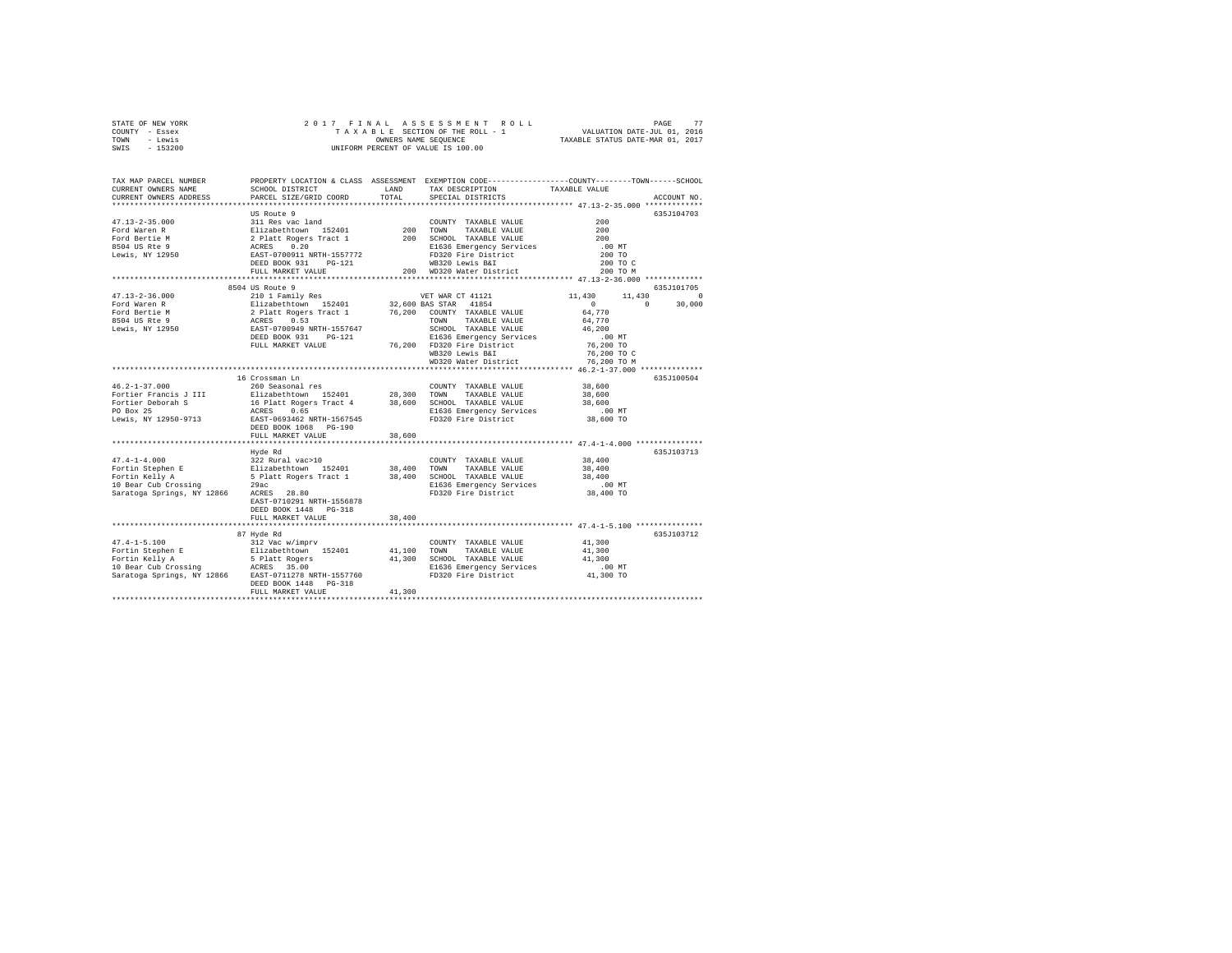| STATE OF NEW YORK                                                                                                                                                                                                                                                                                                                                                                                                                         |                                                                                                                                                                                                                                                                                                                               |         |                                                                                                     |                                                                                                                       |  |
|-------------------------------------------------------------------------------------------------------------------------------------------------------------------------------------------------------------------------------------------------------------------------------------------------------------------------------------------------------------------------------------------------------------------------------------------|-------------------------------------------------------------------------------------------------------------------------------------------------------------------------------------------------------------------------------------------------------------------------------------------------------------------------------|---------|-----------------------------------------------------------------------------------------------------|-----------------------------------------------------------------------------------------------------------------------|--|
| COUNTY - Essex                                                                                                                                                                                                                                                                                                                                                                                                                            |                                                                                                                                                                                                                                                                                                                               |         |                                                                                                     |                                                                                                                       |  |
| TOWN - Lewis                                                                                                                                                                                                                                                                                                                                                                                                                              |                                                                                                                                                                                                                                                                                                                               |         |                                                                                                     |                                                                                                                       |  |
| SWIS - 153200                                                                                                                                                                                                                                                                                                                                                                                                                             |                                                                                                                                                                                                                                                                                                                               |         |                                                                                                     |                                                                                                                       |  |
|                                                                                                                                                                                                                                                                                                                                                                                                                                           |                                                                                                                                                                                                                                                                                                                               |         |                                                                                                     |                                                                                                                       |  |
|                                                                                                                                                                                                                                                                                                                                                                                                                                           |                                                                                                                                                                                                                                                                                                                               |         |                                                                                                     |                                                                                                                       |  |
|                                                                                                                                                                                                                                                                                                                                                                                                                                           |                                                                                                                                                                                                                                                                                                                               |         |                                                                                                     | TAX MAP PARCEL NUMBER PROPERTY LOCATION & CLASS ASSESSMENT EXEMPTION CODE---------------COUNTY-------TOWN------SCHOOL |  |
| CURRENT OWNERS NAME                                                                                                                                                                                                                                                                                                                                                                                                                       |                                                                                                                                                                                                                                                                                                                               |         | SCHOOL DISTRICT                         LAND         TAX DESCRIPTION                  TAXABLE VALUE |                                                                                                                       |  |
| CURRENT OWNERS ADDRESS                                                                                                                                                                                                                                                                                                                                                                                                                    | PARCEL SIZE/GRID COORD TOTAL                                                                                                                                                                                                                                                                                                  |         | SPECIAL DISTRICTS                                                                                   | ACCOUNT NO.                                                                                                           |  |
|                                                                                                                                                                                                                                                                                                                                                                                                                                           |                                                                                                                                                                                                                                                                                                                               |         |                                                                                                     |                                                                                                                       |  |
|                                                                                                                                                                                                                                                                                                                                                                                                                                           | 2133 County Route 10                                                                                                                                                                                                                                                                                                          |         |                                                                                                     | 635J178551                                                                                                            |  |
| $57.1 - 3 - 6.000$                                                                                                                                                                                                                                                                                                                                                                                                                        |                                                                                                                                                                                                                                                                                                                               |         |                                                                                                     |                                                                                                                       |  |
| French Ethan L<br>2133 County Rte 10                                                                                                                                                                                                                                                                                                                                                                                                      |                                                                                                                                                                                                                                                                                                                               |         |                                                                                                     |                                                                                                                       |  |
|                                                                                                                                                                                                                                                                                                                                                                                                                                           |                                                                                                                                                                                                                                                                                                                               |         |                                                                                                     |                                                                                                                       |  |
| Westport, NY 12993                                                                                                                                                                                                                                                                                                                                                                                                                        | 210011 Pamily Res 200112 COUNTY TAXABLE VALUE 33,700<br>120011 Pamily Res 155001 28,800 TOWN TAXABLE VALUE 37,700<br>36 Taylor & Kimball 33,700 SCHOOL TAXABLE VALUE 33,700<br>28,700 ACRES 0.70<br>28,700 BAST-0725008 NRTH-1549897 1                                                                                        |         |                                                                                                     |                                                                                                                       |  |
|                                                                                                                                                                                                                                                                                                                                                                                                                                           | DEED BOOK 1686 PG-87                                                                                                                                                                                                                                                                                                          |         |                                                                                                     |                                                                                                                       |  |
|                                                                                                                                                                                                                                                                                                                                                                                                                                           | FULL MARKET VALUE                                                                                                                                                                                                                                                                                                             | 83,700  |                                                                                                     |                                                                                                                       |  |
|                                                                                                                                                                                                                                                                                                                                                                                                                                           |                                                                                                                                                                                                                                                                                                                               |         |                                                                                                     |                                                                                                                       |  |
|                                                                                                                                                                                                                                                                                                                                                                                                                                           | 2121 County Route 10                                                                                                                                                                                                                                                                                                          |         |                                                                                                     | 635J187010                                                                                                            |  |
| $57.1 - 3 - 5.200$                                                                                                                                                                                                                                                                                                                                                                                                                        | 210 1 Family Res                                                                                                                                                                                                                                                                                                              |         | BAS STAR 41854                                                                                      | $\mathbf{0}$<br>$0 \t 30.000$                                                                                         |  |
|                                                                                                                                                                                                                                                                                                                                                                                                                                           |                                                                                                                                                                                                                                                                                                                               |         |                                                                                                     |                                                                                                                       |  |
|                                                                                                                                                                                                                                                                                                                                                                                                                                           |                                                                                                                                                                                                                                                                                                                               |         |                                                                                                     |                                                                                                                       |  |
| French Lennie L<br>French Judith P<br>2121 County Rte 10                                                                                                                                                                                                                                                                                                                                                                                  |                                                                                                                                                                                                                                                                                                                               |         |                                                                                                     |                                                                                                                       |  |
| Westport, NY 12993                                                                                                                                                                                                                                                                                                                                                                                                                        | 210 1 ramin'y Reserved at the Magnus Community of Taxable VALUE 37,000<br>36 Taylor & Kimball 37,000 TOWN TAXABLE VALUE 37,000<br>26 Taylor & Kimball 37,000 TOWN TAXABLE VALUE 37,000<br>26 TAYLOR EAST-0724725 NRTH-1549940 SIG36                                                                                           |         |                                                                                                     |                                                                                                                       |  |
|                                                                                                                                                                                                                                                                                                                                                                                                                                           |                                                                                                                                                                                                                                                                                                                               |         |                                                                                                     |                                                                                                                       |  |
|                                                                                                                                                                                                                                                                                                                                                                                                                                           | FULL MARKET VALUE                                                                                                                                                                                                                                                                                                             | 97,000  |                                                                                                     |                                                                                                                       |  |
|                                                                                                                                                                                                                                                                                                                                                                                                                                           |                                                                                                                                                                                                                                                                                                                               |         |                                                                                                     |                                                                                                                       |  |
|                                                                                                                                                                                                                                                                                                                                                                                                                                           | 449 Stowersville Rd                                                                                                                                                                                                                                                                                                           |         |                                                                                                     | 635J102002                                                                                                            |  |
| $47.1 - 2 - 39.000$                                                                                                                                                                                                                                                                                                                                                                                                                       | 281 Multiple res                                                                                                                                                                                                                                                                                                              |         | ENH STAR 41834                                                                                      | $\sim$ 0<br>0 65,500                                                                                                  |  |
|                                                                                                                                                                                                                                                                                                                                                                                                                                           |                                                                                                                                                                                                                                                                                                                               |         |                                                                                                     | 271,900                                                                                                               |  |
|                                                                                                                                                                                                                                                                                                                                                                                                                                           |                                                                                                                                                                                                                                                                                                                               |         |                                                                                                     | 271,900                                                                                                               |  |
|                                                                                                                                                                                                                                                                                                                                                                                                                                           |                                                                                                                                                                                                                                                                                                                               |         | SCHOOL TAXABLE VALUE<br>E1636 Emergency Services<br>FD320 Fire District                             | 206,400                                                                                                               |  |
|                                                                                                                                                                                                                                                                                                                                                                                                                                           |                                                                                                                                                                                                                                                                                                                               |         |                                                                                                     | $00 \text{ MT}$                                                                                                       |  |
|                                                                                                                                                                                                                                                                                                                                                                                                                                           |                                                                                                                                                                                                                                                                                                                               |         |                                                                                                     | 271,900 TO                                                                                                            |  |
|                                                                                                                                                                                                                                                                                                                                                                                                                                           |                                                                                                                                                                                                                                                                                                                               |         |                                                                                                     | 271,900 TO C<br>271,900 TO M                                                                                          |  |
|                                                                                                                                                                                                                                                                                                                                                                                                                                           |                                                                                                                                                                                                                                                                                                                               |         |                                                                                                     |                                                                                                                       |  |
|                                                                                                                                                                                                                                                                                                                                                                                                                                           | FULL MARKET VALUE                                                                                                                                                                                                                                                                                                             | 271,900 |                                                                                                     |                                                                                                                       |  |
|                                                                                                                                                                                                                                                                                                                                                                                                                                           | 97 Moss Rd                                                                                                                                                                                                                                                                                                                    |         |                                                                                                     | 635J102003                                                                                                            |  |
|                                                                                                                                                                                                                                                                                                                                                                                                                                           |                                                                                                                                                                                                                                                                                                                               |         |                                                                                                     |                                                                                                                       |  |
|                                                                                                                                                                                                                                                                                                                                                                                                                                           |                                                                                                                                                                                                                                                                                                                               |         |                                                                                                     |                                                                                                                       |  |
| $\begin{array}{cccc} 47.2-1-8.000 & \text{210} \text{1} \text{ Family Res} & \text{COUNT} & \text{TXXABLE VALUE} & 73.100 \\ \text{Gap Jereome} & 210 \text{1} \text{ Family Res} & 27,100 & \text{TONITY} & \text{TXXABLE VALUE} & 73,100 \\ \text{S37 Message} & \text{E1} \text{ZALDE} & 1 \text{ Peru Bay Trade} & 73,100 & \text{SCHOOL TAXABLE VALUE} & 73,100 \\ \text{JPWSs RA} & \text{ACRES} & 1.79 \text{ BANKUSHMOR} & 73,10$ |                                                                                                                                                                                                                                                                                                                               |         |                                                                                                     |                                                                                                                       |  |
|                                                                                                                                                                                                                                                                                                                                                                                                                                           |                                                                                                                                                                                                                                                                                                                               |         |                                                                                                     |                                                                                                                       |  |
|                                                                                                                                                                                                                                                                                                                                                                                                                                           |                                                                                                                                                                                                                                                                                                                               |         |                                                                                                     |                                                                                                                       |  |
|                                                                                                                                                                                                                                                                                                                                                                                                                                           | DEED BOOK 1231 PG-240                                                                                                                                                                                                                                                                                                         |         |                                                                                                     |                                                                                                                       |  |
|                                                                                                                                                                                                                                                                                                                                                                                                                                           | FULL MARKET VALUE                                                                                                                                                                                                                                                                                                             | 73,100  |                                                                                                     |                                                                                                                       |  |
|                                                                                                                                                                                                                                                                                                                                                                                                                                           |                                                                                                                                                                                                                                                                                                                               |         |                                                                                                     |                                                                                                                       |  |
|                                                                                                                                                                                                                                                                                                                                                                                                                                           | Stowersville Rd                                                                                                                                                                                                                                                                                                               |         |                                                                                                     | 635J194004                                                                                                            |  |
| $\begin{tabular}{lcccc} 47.1-2-26.300 & 301\, \text{Res}\xspace\ \text{M}} & 100\, \text{MPY} & \text{TAXABLE VALUE} \\ \text{Gay Kristin W} & 11\, \text{Res}\xspace\ \text{M}} & 152401 & 20,700\, \text{ T} & 100\, \text{MPX} \\ \text{Gay Kristin W} & 152401 & 20,700\, \text{ SCHOL} & \text{TAXABLE VALUE} \\ \text{H52 Stowersville Rd} & 1\, \text{Eesex Tract} & 20,700\, \text{ SCHOL$                                        |                                                                                                                                                                                                                                                                                                                               |         |                                                                                                     | 20,700                                                                                                                |  |
|                                                                                                                                                                                                                                                                                                                                                                                                                                           |                                                                                                                                                                                                                                                                                                                               |         |                                                                                                     | 20,700                                                                                                                |  |
|                                                                                                                                                                                                                                                                                                                                                                                                                                           |                                                                                                                                                                                                                                                                                                                               |         |                                                                                                     | 20,700                                                                                                                |  |
|                                                                                                                                                                                                                                                                                                                                                                                                                                           |                                                                                                                                                                                                                                                                                                                               |         |                                                                                                     |                                                                                                                       |  |
|                                                                                                                                                                                                                                                                                                                                                                                                                                           |                                                                                                                                                                                                                                                                                                                               |         |                                                                                                     |                                                                                                                       |  |
|                                                                                                                                                                                                                                                                                                                                                                                                                                           | $\begin{tabular}{lcccc} ACRES & 0.68 & E1636\n  & E1636\n  & E1636\n  & E1636\n  & E1636\n  & E1636\n  & E1636\n  & E1636\n  & E1636\n  & E1636\n  & E1636\n  & E1636\n  & E1636\n  & E1636\n  & E1636\n  & E1636\n  & E1636\n  & E1636\n  & E1636\n  & E1636\n  & E1636\n  & E1636\n  & E1636\n  & E1636\n  & E1636\n  & E1$ |         |                                                                                                     |                                                                                                                       |  |
|                                                                                                                                                                                                                                                                                                                                                                                                                                           |                                                                                                                                                                                                                                                                                                                               |         |                                                                                                     |                                                                                                                       |  |
|                                                                                                                                                                                                                                                                                                                                                                                                                                           |                                                                                                                                                                                                                                                                                                                               |         |                                                                                                     |                                                                                                                       |  |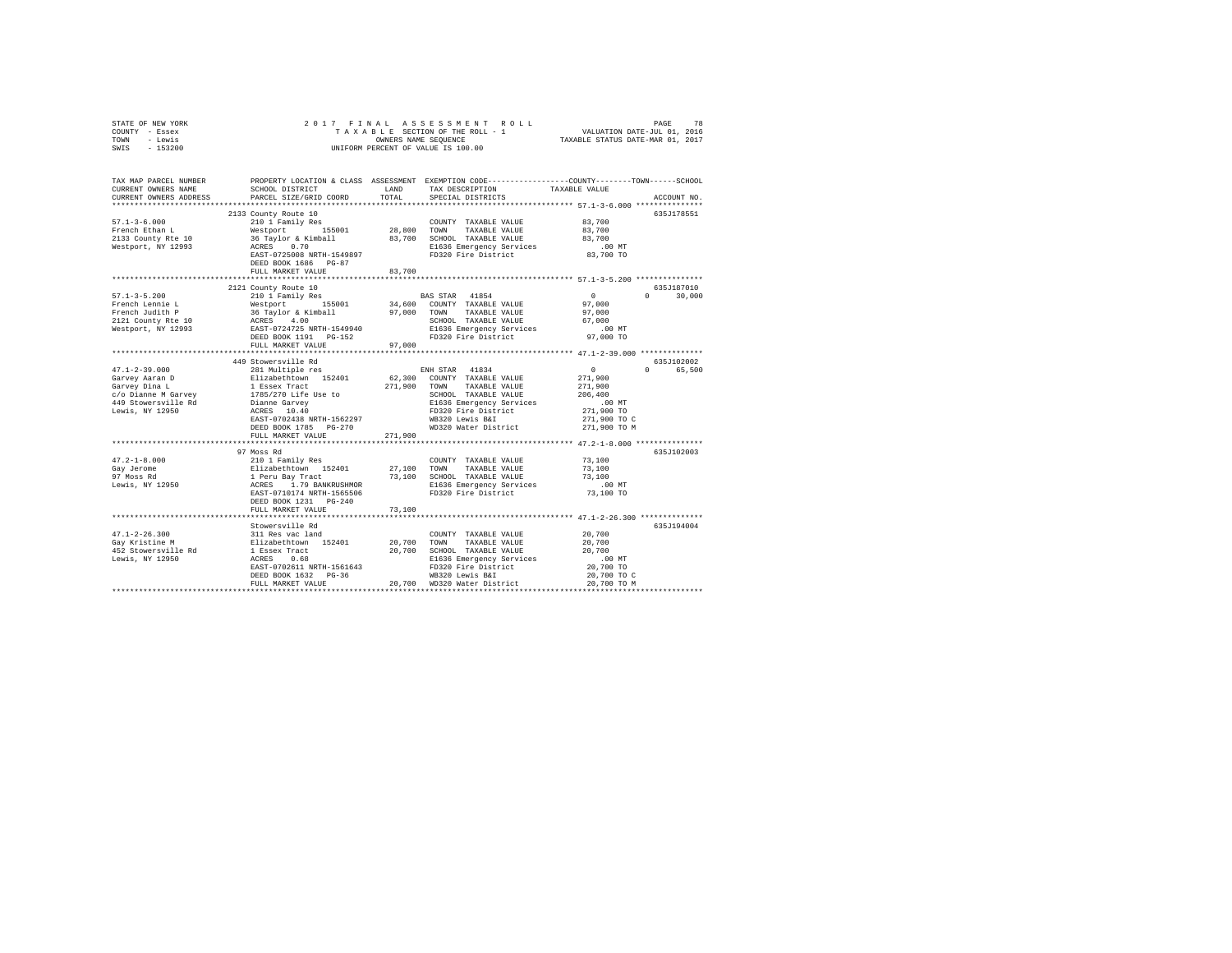| STATE OF NEW YORK<br>COUNTY - Essex<br>TOWN - Lewis<br>SWIS - 153200                                                                                                                                                                                                                    | 2017 FINAL ASSESSMENT F<br>TAXABLE SECTION OF THE ROLL - 1<br>UNIFORM PERCENT OF VALUE IS 100.00 |         | PAGE 79 PLA A SSESSMENT ROLL PAGE 79<br>TAXABLE SECTION OF THE ROLL - 1 VALUATION DATE-JUL 01, 2016<br>OWNERS NAME SEQUENCE 7TAXABLE STATUS DATE-MAR 01, 2017 |                                 |                              |
|-----------------------------------------------------------------------------------------------------------------------------------------------------------------------------------------------------------------------------------------------------------------------------------------|--------------------------------------------------------------------------------------------------|---------|---------------------------------------------------------------------------------------------------------------------------------------------------------------|---------------------------------|------------------------------|
| TAX MAP PARCEL NUMBER THE PROPERTY LOCATION & CLASS ASSESSMENT EXEMPTION CODE--------------COUNTY-------TOWN------SCHOOL<br>CURRENT OWNERS NAME<br>CURRENT OWNERS ADDRESS                                                                                                               | SCHOOL DISTRICT<br>PARCEL SIZE/GRID COORD                                                        | TOTAL   | LAND TAX DESCRIPTION<br>SPECIAL DISTRICTS                                                                                                                     | TAXABLE VALUE                   | ACCOUNT NO.                  |
|                                                                                                                                                                                                                                                                                         |                                                                                                  |         |                                                                                                                                                               |                                 |                              |
|                                                                                                                                                                                                                                                                                         | 452 Stowersville Rd                                                                              |         |                                                                                                                                                               |                                 | 635J104911                   |
| $47.1 - 2 - 26.100$                                                                                                                                                                                                                                                                     | 210 1 Family Res<br>Elizabethtown 152401                                                         |         | BAS STAR 41854<br>38,600 COUNTY TAXABLE VALUE                                                                                                                 | $\sim$ 0<br>$\Omega$<br>117,400 | 30,000                       |
| Gay Timothy D Jr<br>Gay Kristine M                                                                                                                                                                                                                                                      |                                                                                                  |         | 117,400 TOWN TAXABLE VALUE                                                                                                                                    | 117,400                         |                              |
| 452 Stowersville Rd                                                                                                                                                                                                                                                                     |                                                                                                  |         | SCHOOL TAXABLE VALUE                                                                                                                                          | 87,400                          |                              |
| Lewis, NY 12950                                                                                                                                                                                                                                                                         | 1 Essex Tract 117,40<br>Successor Teach 117,40<br>Testamentary Trustee<br>ACRES 3.56 BANK NBT    |         |                                                                                                                                                               | $.00$ MT                        |                              |
|                                                                                                                                                                                                                                                                                         |                                                                                                  |         | E1636 Emergency Services<br>FD320 Fire District                                                                                                               | 117,400 TO                      |                              |
|                                                                                                                                                                                                                                                                                         | EAST-0702227 NRTH-1561635                                                                        |         | WB320 Lewis B&I                                                                                                                                               | 117,400 TO C                    |                              |
|                                                                                                                                                                                                                                                                                         | DEED BOOK 1607 PG-169                                                                            |         | WD320 Water District                                                                                                                                          | 117,400 TO M                    |                              |
|                                                                                                                                                                                                                                                                                         | FULL MARKET VALUE                                                                                | 117,400 |                                                                                                                                                               |                                 |                              |
|                                                                                                                                                                                                                                                                                         |                                                                                                  |         |                                                                                                                                                               |                                 |                              |
|                                                                                                                                                                                                                                                                                         | Stowersville Rd                                                                                  |         |                                                                                                                                                               |                                 | 635J194005                   |
| $\begin{array}{lllllll} 47.1\hbox{-}2\hbox{-}2\hbox{-}6.400 & 311\hbox{ Res vac land} & 20 \hbox{UNTY TAXABLE VALUE} \\ {\small\rm Gay Timothy D Jr} & \multicolumn{2}{l}{\tt E1} \hbox{zabeththown} & 152401 & 16,500\hbox{ TOWN} & \multicolumn{2}{l}{\tt TAXABLE VALUE} \end{array}$ |                                                                                                  |         | COUNTY TAXABLE VALUE 16,500                                                                                                                                   |                                 |                              |
| Gay Timothy D Jr                                                                                                                                                                                                                                                                        |                                                                                                  |         |                                                                                                                                                               | 16,500                          |                              |
|                                                                                                                                                                                                                                                                                         |                                                                                                  |         | 16,500 SCHOOL TAXABLE VALUE                                                                                                                                   | 16,500                          |                              |
|                                                                                                                                                                                                                                                                                         |                                                                                                  |         | E1636 Emergency Services                                                                                                                                      | $.00$ MT                        |                              |
|                                                                                                                                                                                                                                                                                         | EAST-0702500 NRTH-1561866                                                                        |         | FD320 Fire District                                                                                                                                           | 16,500 TO                       |                              |
|                                                                                                                                                                                                                                                                                         | DEED BOOK 1632 PG-41                                                                             |         | WB320 Lewis B&I                                                                                                                                               | 16,500 TO C                     |                              |
|                                                                                                                                                                                                                                                                                         | FULL MARKET VALUE                                                                                |         | 16,500 WD320 Water District 16,500 TO M                                                                                                                       |                                 |                              |
|                                                                                                                                                                                                                                                                                         |                                                                                                  |         |                                                                                                                                                               |                                 |                              |
| $56.1 - 2 - 44.200$                                                                                                                                                                                                                                                                     | 136 Cutting Rd                                                                                   |         | AGED ALL 41800                                                                                                                                                | 40,550                          | 635.1180024<br>40.550 40.550 |
|                                                                                                                                                                                                                                                                                         |                                                                                                  |         |                                                                                                                                                               | $\sim$ 0 $\sim$<br>$\sim$ 0     | 40,550                       |
| Gentles Lynn C<br>136 Cutting Rd                                                                                                                                                                                                                                                        | 210 1 Family Res<br>Elizabethtown 152401<br>33 Platt Rogers Tract 4                              |         | 31,600 ENH STAR 41834<br>81,100 COUNTY TAXABLE VALUE                                                                                                          | 40,550                          |                              |
| Elizabethtown, NY 12932                                                                                                                                                                                                                                                                 |                                                                                                  |         | TOWN TAXABLE VALUE                                                                                                                                            | 40,550                          |                              |
|                                                                                                                                                                                                                                                                                         | Elizabethtown Builders<br>Gubdivision Lot1 Dlt 3014<br>Subdivision Lot1 Plt 3014                 |         | SCHOOL TAXABLE VALUE                                                                                                                                          | $\sim$ 0                        |                              |
|                                                                                                                                                                                                                                                                                         | ACRES 1.00                                                                                       |         |                                                                                                                                                               | $.00$ MT                        |                              |
|                                                                                                                                                                                                                                                                                         | EAST-0697420 NRTH-1547501                                                                        |         | E1636 Emergency Services<br>FD320 Fire District                                                                                                               | 81,100 TO                       |                              |
|                                                                                                                                                                                                                                                                                         | DEED BOOK 1084 PG-61                                                                             |         |                                                                                                                                                               |                                 |                              |
|                                                                                                                                                                                                                                                                                         | FULL MARKET VALUE                                                                                | 81,100  |                                                                                                                                                               |                                 |                              |
|                                                                                                                                                                                                                                                                                         |                                                                                                  |         |                                                                                                                                                               |                                 |                              |
|                                                                                                                                                                                                                                                                                         | 8592 US Route 9                                                                                  |         |                                                                                                                                                               |                                 | 6379906206                   |
|                                                                                                                                                                                                                                                                                         |                                                                                                  |         |                                                                                                                                                               | 40,000                          |                              |
|                                                                                                                                                                                                                                                                                         |                                                                                                  |         |                                                                                                                                                               | 40,000                          |                              |
|                                                                                                                                                                                                                                                                                         |                                                                                                  |         |                                                                                                                                                               | 40,000                          |                              |
|                                                                                                                                                                                                                                                                                         |                                                                                                  |         | E1636 Emergency Services .00 MT<br>FD320 Fire District 40,000 TO                                                                                              |                                 |                              |
|                                                                                                                                                                                                                                                                                         | EAST-0701511 NRTH-1559604                                                                        |         |                                                                                                                                                               |                                 |                              |
|                                                                                                                                                                                                                                                                                         | DEED BOOK 1850 PG-65                                                                             |         | WB320 Lewis B&I<br>40,000 WD320 Water District                                                                                                                | 40,000 TO C                     |                              |
|                                                                                                                                                                                                                                                                                         | FULL MARKET VALUE                                                                                |         |                                                                                                                                                               | 40,000 TO M                     |                              |
|                                                                                                                                                                                                                                                                                         |                                                                                                  |         |                                                                                                                                                               |                                 |                              |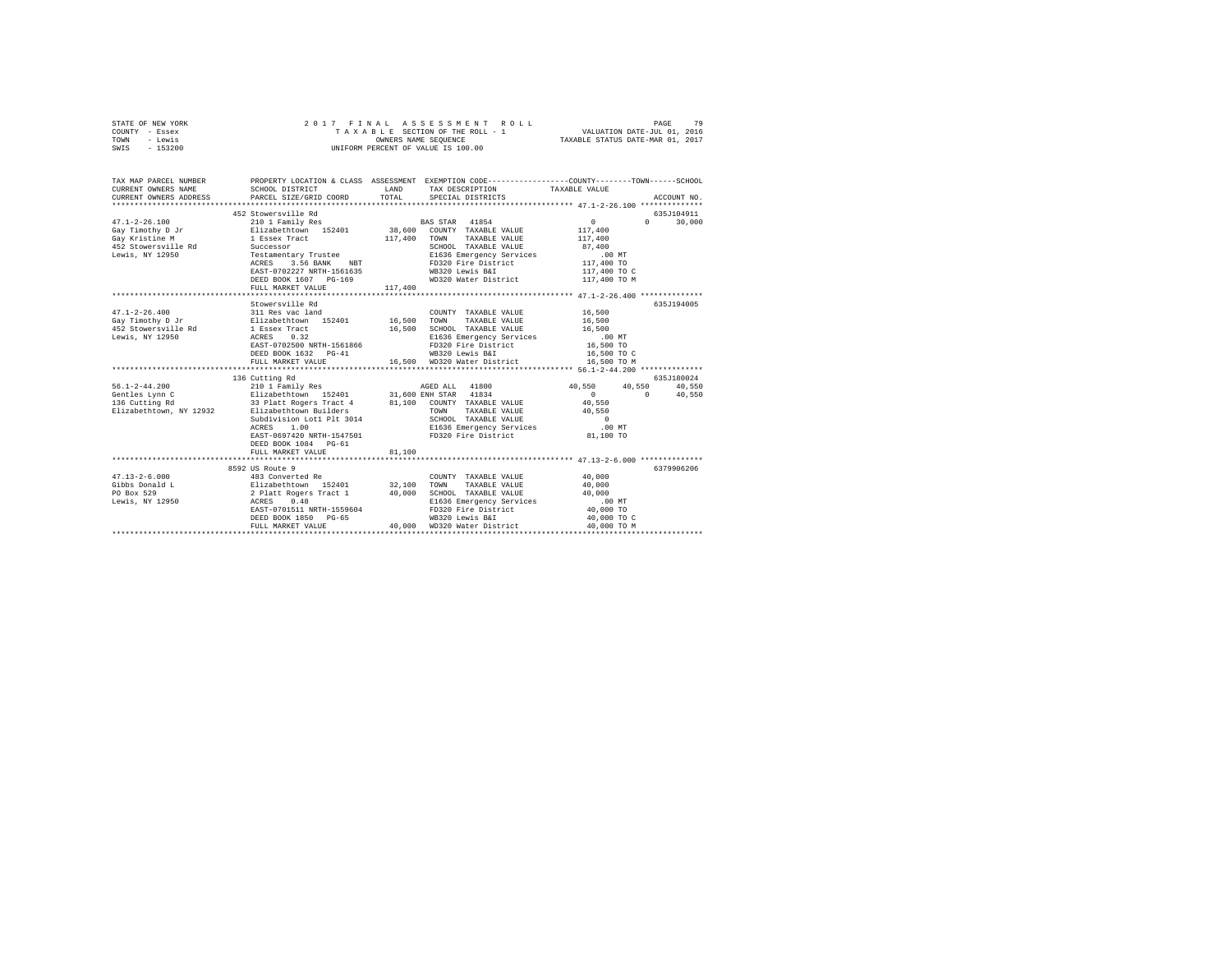| STATE OF NEW YORK<br>COUNTY - Essex<br>TOWN - Lewis<br>SWIS - 153200                                                                                                                                                                            |                                           |             |                                                                                                                                                                                                                                      |                     |               |
|-------------------------------------------------------------------------------------------------------------------------------------------------------------------------------------------------------------------------------------------------|-------------------------------------------|-------------|--------------------------------------------------------------------------------------------------------------------------------------------------------------------------------------------------------------------------------------|---------------------|---------------|
| TAX MAP PARCEL NUMBER PROPERTY LOCATION & CLASS ASSESSMENT EXEMPTION CODE---------------COUNTY-------TOWN------SCHOOL<br>CURRENT OWNERS NAME                                                                                                    | SCHOOL DISTRICT LAND                      |             | TAX DESCRIPTION                                                                                                                                                                                                                      | TAXABLE VALUE       |               |
| CURRENT OWNERS ADDRESS                                                                                                                                                                                                                          | PARCEL SIZE/GRID COORD                    | TOTAL       | SPECIAL DISTRICTS                                                                                                                                                                                                                    |                     | ACCOUNT NO.   |
|                                                                                                                                                                                                                                                 |                                           |             |                                                                                                                                                                                                                                      |                     |               |
|                                                                                                                                                                                                                                                 | 8558 US Route 9                           |             |                                                                                                                                                                                                                                      |                     | 635J100503    |
| $47.13 - 2 - 21.000$                                                                                                                                                                                                                            | 411 Apartment                             |             | ENH STAR 41834                                                                                                                                                                                                                       | $\sim$ 0            | $0 \t16,375$  |
| Gibbs Donald L<br>PO Box 529                                                                                                                                                                                                                    |                                           |             |                                                                                                                                                                                                                                      | 164,800<br>164,800  |               |
| Lewis, NY 12950                                                                                                                                                                                                                                 |                                           |             | --- extension 152401 33,500 COUNTY TAXABLE VALUE<br>2 Plate Rogers Tract 1 164,800 TOWN TAXABLE VALUE<br>2 Plate 2                                                                                                                   | 148.425             |               |
|                                                                                                                                                                                                                                                 |                                           |             | Apt 142 (201001 TAXABLE VALUE)<br>ACRES 0.65 E1636 Emergency Services<br>ENSIDE ENSIDE PORT FOR POSSIDE PRESSION CONTRACTED<br>DEED BOOK 1437 PO-128 (164,800 WB320 Nater District<br>FULL MARKET VALUE 164,800 WD320 Nater District | .00MT               |               |
|                                                                                                                                                                                                                                                 |                                           |             |                                                                                                                                                                                                                                      | 164,800 TO          |               |
|                                                                                                                                                                                                                                                 |                                           |             |                                                                                                                                                                                                                                      | 164,800 TO C        |               |
|                                                                                                                                                                                                                                                 |                                           |             |                                                                                                                                                                                                                                      | 164,800 TO M        |               |
|                                                                                                                                                                                                                                                 | 9689 US Route 9                           |             |                                                                                                                                                                                                                                      |                     | 635Z004012    |
| $29. -2 - 27.300$                                                                                                                                                                                                                               | 210 1 Family Res                          |             | BAS STAR 41854                                                                                                                                                                                                                       | $\sim$ 0 $\sim$ 0   | $0 \t 30.000$ |
|                                                                                                                                                                                                                                                 |                                           |             |                                                                                                                                                                                                                                      | 181,600             |               |
|                                                                                                                                                                                                                                                 |                                           |             |                                                                                                                                                                                                                                      | 181,600             |               |
|                                                                                                                                                                                                                                                 |                                           |             |                                                                                                                                                                                                                                      | 151,600             |               |
|                                                                                                                                                                                                                                                 |                                           |             |                                                                                                                                                                                                                                      | $.00$ MT            |               |
|                                                                                                                                                                                                                                                 | DEED BOOK 1784 PG-84<br>FULL MARKET VALUE | 181,600     |                                                                                                                                                                                                                                      | 181,600 TO          |               |
|                                                                                                                                                                                                                                                 |                                           | *********** | ****************************** 55.2-1-31.000 **************                                                                                                                                                                          |                     |               |
|                                                                                                                                                                                                                                                 | 440 Roscoe Rd                             |             |                                                                                                                                                                                                                                      |                     | 635J100211    |
| 55.2-1-31.000                                                                                                                                                                                                                                   | 210 1 Family Res                          |             | COUNTY TAXABLE VALUE                                                                                                                                                                                                                 | 400,500             |               |
|                                                                                                                                                                                                                                                 |                                           |             |                                                                                                                                                                                                                                      | 400,500<br>400,500  |               |
| USA SERVICE INTERNATIONAL EST DE L'ANNES DE L'ARCHITE DE L'ANNES DE L'ANNES DE L'ANNES DE L'ANNES DE L'ANNES<br>1999 - SAN DISPONDIT DE L'ANNES DE L'ANNES DE L'ANNES DE L'ANNES DE L'ANNES DE L'ANNES DE L'ANNES DE L'ANNES<br>270             |                                           |             |                                                                                                                                                                                                                                      |                     |               |
|                                                                                                                                                                                                                                                 |                                           |             |                                                                                                                                                                                                                                      |                     |               |
| Lawrenceville, NJ 08648-1014 EAST-0689644 NRTH-1545887                                                                                                                                                                                          | DEED BOOK 1270 PG-255                     |             |                                                                                                                                                                                                                                      |                     |               |
|                                                                                                                                                                                                                                                 | FULL MARKET VALUE                         | 400,500     |                                                                                                                                                                                                                                      |                     |               |
|                                                                                                                                                                                                                                                 |                                           |             |                                                                                                                                                                                                                                      |                     |               |
|                                                                                                                                                                                                                                                 | Fox Run Rd                                |             |                                                                                                                                                                                                                                      |                     | 635J179002    |
| $55.2 - 1 - 39.200$                                                                                                                                                                                                                             | 322 Rural vac>10                          |             | COUNTY TAXABLE VALUE                                                                                                                                                                                                                 | 31,300              |               |
| 9172-1-297-2001 - 1021 - 1021 - 1021 - 1021 - 1021 - 1021 - 1121 - 1121 - 1121 - 1121 - 1121 - 1121 - 1121 - 1<br>1911 - 1121 - 1121 - 1121 - 1121 - 1121 - 1121 - 1121 - 1121 - 1121 - 1121 - 1121 - 1121 - 1121 - 1121 - 1121<br>1            |                                           |             |                                                                                                                                                                                                                                      | 31,300              |               |
|                                                                                                                                                                                                                                                 |                                           |             |                                                                                                                                                                                                                                      | 31,300              |               |
| Lawrenceville, NJ 08648-1014 EAST-0689156 NRTH-1545395                                                                                                                                                                                          |                                           |             | FD320 Fire District                                                                                                                                                                                                                  | .00 MT<br>31,300 TO |               |
|                                                                                                                                                                                                                                                 | DEED BOOK 1270 PG-260                     |             |                                                                                                                                                                                                                                      |                     |               |
|                                                                                                                                                                                                                                                 | FULL MARKET VALUE                         | 31,300      |                                                                                                                                                                                                                                      |                     |               |
|                                                                                                                                                                                                                                                 |                                           |             |                                                                                                                                                                                                                                      |                     |               |
|                                                                                                                                                                                                                                                 | Roscoe Rd                                 |             |                                                                                                                                                                                                                                      |                     | 635J103011    |
| 55.2-1-30.110<br>$2705.2-1-30.110$ $2115.2-10.110$ $2705.2-10.110$ $2705.2-10.110$ $2705.2-10.10$ $2705.2-10.10$ $2705.2-10.10$ $2705.2-10.10$ $2705.2-10.10$ $2705.2-10.10$ $2705.2-10.10$ $2705.2-10.10$ $2705.2-10.10$ $2705.2-10.10$ $2705$ | 322 Rural vac>10                          |             | COUNTY TAXABLE VALUE                                                                                                                                                                                                                 | 67,700              |               |
|                                                                                                                                                                                                                                                 |                                           |             |                                                                                                                                                                                                                                      | 67,700<br>67,700    |               |
|                                                                                                                                                                                                                                                 |                                           |             |                                                                                                                                                                                                                                      |                     |               |
|                                                                                                                                                                                                                                                 |                                           |             |                                                                                                                                                                                                                                      |                     |               |
|                                                                                                                                                                                                                                                 | DEED BOOK 1272 PG-259                     |             |                                                                                                                                                                                                                                      |                     |               |
|                                                                                                                                                                                                                                                 | FULL MARKET VALUE                         | 67,700      |                                                                                                                                                                                                                                      |                     |               |
|                                                                                                                                                                                                                                                 |                                           |             |                                                                                                                                                                                                                                      |                     |               |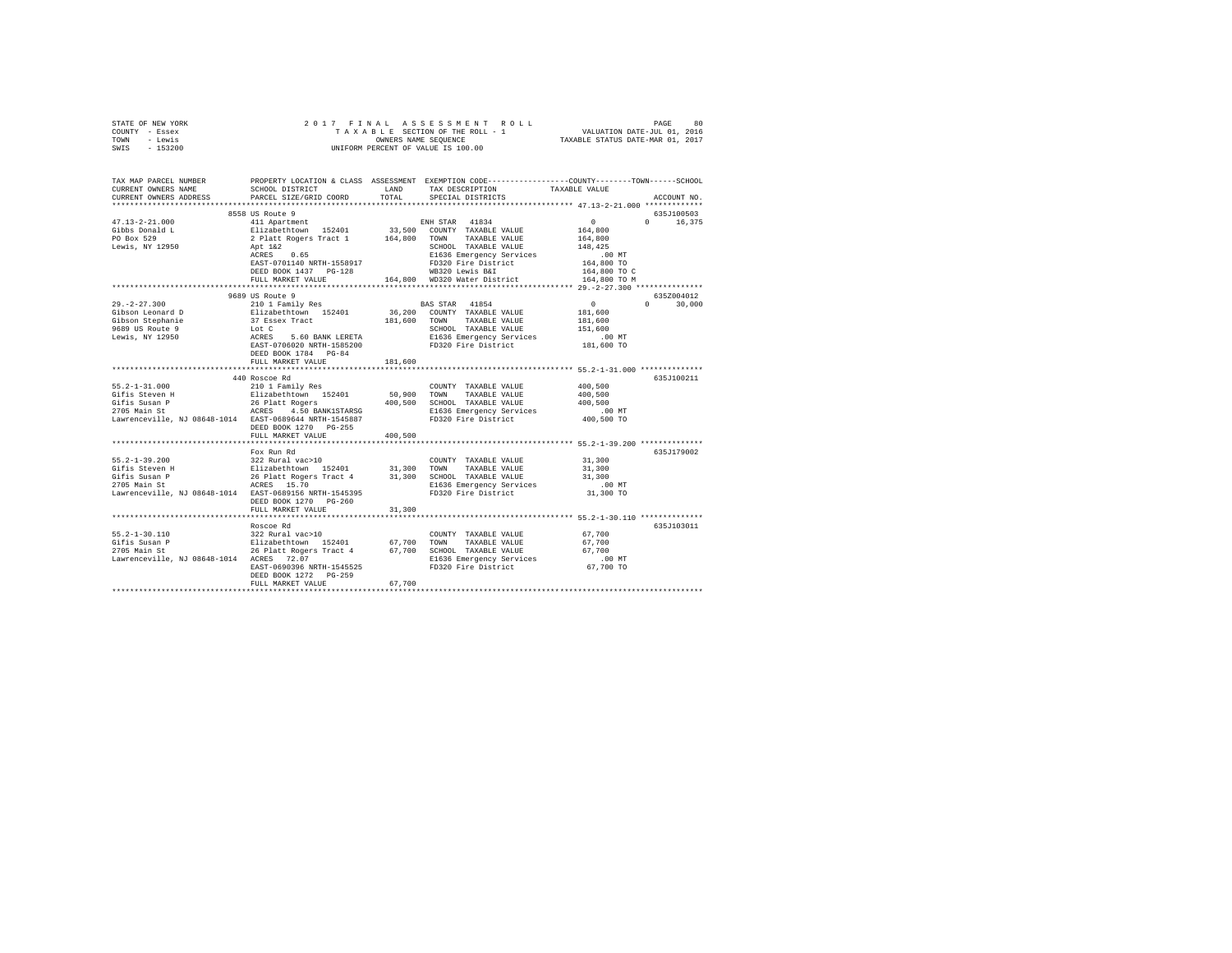| STATE OF NEW YORK<br>COUNTY - Essex                   | 2017<br>FINAL                                                            |        | ASSESSMENT<br>ROLL<br>TAXABLE SECTION OF THE ROLL - 1                                           | VALUATION DATE-JUL 01, 2016                 | PAGE<br>81             |
|-------------------------------------------------------|--------------------------------------------------------------------------|--------|-------------------------------------------------------------------------------------------------|---------------------------------------------|------------------------|
| TOWN<br>- Lewis<br>$-153200$<br>SWIS                  |                                                                          |        | OWNERS NAME SEQUENCE<br>UNIFORM PERCENT OF VALUE IS 100.00                                      | TAXABLE STATUS DATE-MAR 01, 2017            |                        |
|                                                       |                                                                          |        |                                                                                                 |                                             |                        |
| TAX MAP PARCEL NUMBER                                 |                                                                          |        | PROPERTY LOCATION & CLASS ASSESSMENT EXEMPTION CODE---------------COUNTY-------TOWN------SCHOOL |                                             |                        |
| CURRENT OWNERS NAME                                   | SCHOOL DISTRICT                                                          | LAND   | TAX DESCRIPTION                                                                                 | TAXABLE VALUE                               |                        |
| CURRENT OWNERS ADDRESS<br>*************************** | PARCEL SIZE/GRID COORD                                                   | TOTAL  | SPECIAL DISTRICTS                                                                               |                                             | ACCOUNT NO.            |
|                                                       | 71 Carlott Rd                                                            |        |                                                                                                 |                                             | 635J191010             |
| $46.4 - 1 - 6.120$                                    | 210 1 Family Res WET COM CT 41131                                        |        |                                                                                                 | 25,000<br>25,000                            | $\Omega$               |
| Girqus Gerald                                         | Elizabethtown 152401                                                     |        | 33,500 VET DIS CT 41141                                                                         | 50,000<br>50,000                            | $^{\circ}$             |
| Girgus Janice                                         | 22 Platt Rogers Tr 4                                                     |        | 125,700 BAS STAR 41854                                                                          | $\sim$ 0<br>$\sim$ 0                        | 30,000                 |
| PO Box 479                                            |                                                                          |        | COUNTY TAXABLE VALUE                                                                            | 50,700                                      |                        |
| Lewis, NY 12950                                       |                                                                          |        | TOWN<br>TAXABLE VALUE                                                                           | 50,700                                      |                        |
|                                                       | DEED BOOK 979<br>$PG-88$                                                 |        | SCHOOL TAXABLE VALUE                                                                            | 95,700                                      |                        |
|                                                       | FULL MARKET VALUE                                                        |        | 125,700 E1636 Emergency Services                                                                | .00MT                                       |                        |
|                                                       |                                                                          |        | FD320 Fire District                                                                             | 125,700 TO                                  |                        |
|                                                       |                                                                          |        |                                                                                                 | ************** 47.2-2-4.000 *************** |                        |
|                                                       | Hulbert Rd                                                               |        |                                                                                                 |                                             | 635J100515             |
| $47.2 - 2 - 4.000$                                    | 314 Rural vac<10                                                         |        | COUNTY TAXABLE VALUE                                                                            | 18,700                                      |                        |
| Glanda J Tyler                                        |                                                                          | 18,700 | TOWN<br>TAXABLE VALUE                                                                           | 18,700                                      |                        |
| Glanda Ashley L                                       | Elizabethtown 152401<br>35 & 36 Platt Rogers                             | 18,700 | SCHOOL TAXABLE VALUE                                                                            | 18,700                                      |                        |
| 44 Hulbert Rd                                         | ACRES<br>0.80                                                            |        | E1636 Emergency Services                                                                        | $.00$ MT                                    |                        |
| Westport, NY 12993                                    | EAST-0713109 NRTH-1562987                                                |        | FD320 Fire District                                                                             | 18,700 TO                                   |                        |
|                                                       | DEED BOOK 1598 PG-141                                                    |        |                                                                                                 |                                             |                        |
|                                                       | FULL MARKET VALUE                                                        | 18,700 |                                                                                                 |                                             |                        |
|                                                       |                                                                          |        |                                                                                                 |                                             |                        |
|                                                       | 44 Hulbert Rd                                                            |        |                                                                                                 |                                             | 635J100601<br>$\Omega$ |
| $47.2 - 2 - 5.000$                                    | 210 1 Family Res<br>Elizabethtown 152401                                 |        | BAS STAR 41854                                                                                  | $\sim$ 0                                    | 30,000                 |
| Glanda J Tyler                                        |                                                                          |        | 28,800 COUNTY TAXABLE VALUE<br>TAXABLE VALUE                                                    | 83,600                                      |                        |
| Glanda Ashley<br>44 Hulbert Rd                        | 35 & 36 Platt Rogers 83,600 TOWN<br>ACRES 0.70 BANK1STARSG 83,600 SCHOOL |        | SCHOOL TAXABLE VALUE                                                                            | 83,600<br>53,600                            |                        |
| Westport, NY 12993                                    | EAST-0713290 NRTH-1562920                                                |        | E1636 Emergency Services                                                                        | .00 MT                                      |                        |
|                                                       | DEED BOOK 1606 PG-287                                                    |        | FD320 Fire District                                                                             | 83,600 TO                                   |                        |
|                                                       | FULL MARKET VALUE                                                        | 83,600 |                                                                                                 |                                             |                        |
|                                                       |                                                                          |        |                                                                                                 |                                             |                        |
|                                                       | 8621 US Route 9                                                          |        |                                                                                                 |                                             | 635J178531             |
| $47.13 - 4 - 5.000$                                   | 271 Mfg housings                                                         |        | COUNTY TAXABLE VALUE                                                                            | 42,500                                      |                        |
| Glebus Scott A                                        | Elizabethtown 152401                                                     | 36,100 | TOWN<br>TAXABLE VALUE                                                                           | 42,500                                      |                        |
| Glebus Stephanie A                                    | 14 Platt Rogers Tract 4                                                  | 42,500 | SCHOOL TAXABLE VALUE                                                                            | 42,500                                      |                        |
| c/o Anthony J Glebus                                  | 1814/302 Life Lease To                                                   |        | E1636 Emergency Services                                                                        | $.00$ MT                                    |                        |
| PO Box 4                                              | Anthony J Glebus                                                         |        | FD320 Fire District                                                                             | 42,500 TO                                   |                        |
| Lewis, NY 12950                                       | ACRES 1.10                                                               |        | WB320 Lewis B&I                                                                                 | 42,500 TO C                                 |                        |
|                                                       | EAST-0701359 NRTH-1560368                                                |        | WD320 Water District                                                                            | 42,500 TO M                                 |                        |
|                                                       | DEED BOOK 1814 PG-302                                                    |        |                                                                                                 |                                             |                        |
|                                                       | FULL MARKET VALUE                                                        | 42,500 |                                                                                                 |                                             |                        |
|                                                       |                                                                          |        |                                                                                                 |                                             |                        |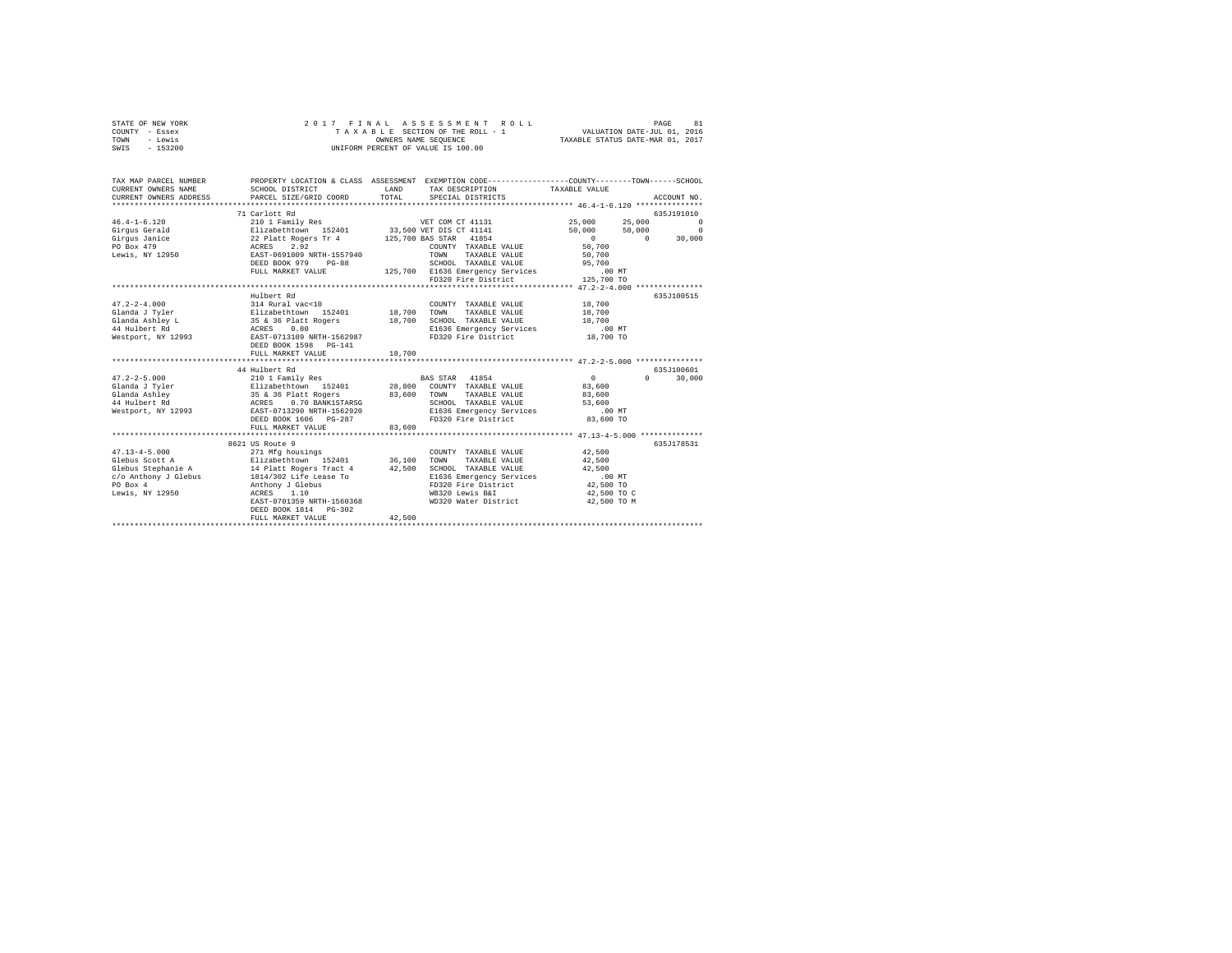|      | STATE OF NEW YORK |                      |  |  |  | 2017 FINAL ASSESSMENT ROLL         | 82<br>PAGE                       |  |
|------|-------------------|----------------------|--|--|--|------------------------------------|----------------------------------|--|
|      | COUNTY - Essex    |                      |  |  |  | TAXABLE SECTION OF THE ROLL - 1    | VALUATION DATE-JUL 01, 2016      |  |
| TOWN | - Lewis           | OWNERS NAME SEOUENCE |  |  |  |                                    | TAXABLE STATUS DATE-MAR 01, 2017 |  |
| SWIS | $-153200$         |                      |  |  |  | UNIFORM PERCENT OF VALUE IS 100.00 |                                  |  |

| TAX MAP PARCEL NUMBER<br>CURRENT OWNERS NAME      | SCHOOL DISTRICT                                                                                                                 | LAND        | TAX DESCRIPTION                                 | PROPERTY LOCATION & CLASS ASSESSMENT EXEMPTION CODE---------------COUNTY-------TOWN-----SCHOOL<br>TAXABLE VALUE |
|---------------------------------------------------|---------------------------------------------------------------------------------------------------------------------------------|-------------|-------------------------------------------------|-----------------------------------------------------------------------------------------------------------------|
| CURRENT OWNERS ADDRESS                            | PARCEL SIZE/GRID COORD                                                                                                          | TOTAL       | SPECIAL DISTRICTS                               | ACCOUNT NO.                                                                                                     |
|                                                   | 8507 US Route 9                                                                                                                 |             |                                                 | 635J105008                                                                                                      |
| $47.13 - 1 - 26.000$                              | 210 1 Family Res                                                                                                                |             | COUNTY TAXABLE VALUE                            | 21,800                                                                                                          |
| Glebus Timothy J                                  |                                                                                                                                 | 13,100 TOWN | TAXABLE VALUE                                   | 21,800                                                                                                          |
| Glebus Scott A                                    |                                                                                                                                 |             | 21,800 SCHOOL TAXABLE VALUE                     | 21,800                                                                                                          |
| c/o Anthony J Glebus                              | 210 1 Family Res<br>Elizabethtown 152401<br>2 Platt Rogers Tract 1<br>970/111 Life Use G Thomas<br>1815/123 Lf Lease to A Gl    |             | E1636 Emergency Services                        | .00MT                                                                                                           |
| PO Box 4                                          |                                                                                                                                 |             | FD320 Fire District                             | 21,800 TO                                                                                                       |
| Lewis, NY 12950                                   | ACRES<br>0.18                                                                                                                   |             | WB320 Lewis B&I                                 | 21,800 TO C                                                                                                     |
|                                                   | EAST-0700762 NRTH-1557634                                                                                                       |             | WD320 Water District                            | 21,800 TO M                                                                                                     |
|                                                   | DEED BOOK 1815 PG-123                                                                                                           |             |                                                 |                                                                                                                 |
|                                                   | FULL MARKET VALUE                                                                                                               | 21,800      |                                                 |                                                                                                                 |
|                                                   | 75 Osawentha Dr                                                                                                                 |             |                                                 | 635J175006                                                                                                      |
| $47.13 - 4 - 3.110$                               |                                                                                                                                 |             |                                                 | 35,900                                                                                                          |
| Glebus Timothy J                                  | 270 Mfg housing                                                                                                                 |             | COUNTY TAXABLE VALUE<br>TAXABLE VALUE           | 35,900                                                                                                          |
|                                                   | Elizabethtown 152401 34,500 TOWN<br>14 Platt Rogers Tract 4 35,900 SCHOC<br>1814/300 Life Lease To B16320 Life Rathony J Glebus |             | 35,900 SCHOOL TAXABLE VALUE                     | 35,900                                                                                                          |
| c/o Anthony Glebus<br>PO Box 4                    |                                                                                                                                 |             | E1636 Emergency Services                        | $.00$ MT                                                                                                        |
| Lewis, NY 12950                                   |                                                                                                                                 |             | FD320 Fire District                             | 35,900 TO                                                                                                       |
|                                                   | ACRES 0.79                                                                                                                      |             | WB320 Lewis B&I                                 | 35,900 TO C                                                                                                     |
|                                                   | EAST-0701244 NRTH-1560620                                                                                                       |             | WD320 Water District                            | 35,900 TO M                                                                                                     |
|                                                   | DEED BOOK 1814 PG-300                                                                                                           |             |                                                 |                                                                                                                 |
|                                                   | FULL MARKET VALUE                                                                                                               | 35,900      |                                                 |                                                                                                                 |
|                                                   |                                                                                                                                 |             |                                                 |                                                                                                                 |
|                                                   | 245 Carlott Rd                                                                                                                  |             |                                                 | 635Z015005                                                                                                      |
| 46.2-1-57.120/1                                   | 210 1 Family Res                                                                                                                |             | COUNTY TAXABLE VALUE                            | 100,400                                                                                                         |
| Goff Benjamin W                                   |                                                                                                                                 | 33,000      | TOWN<br>TAXABLE VALUE                           | 100,400                                                                                                         |
| Goff Kendra D                                     | Elizabethtown 152401<br>20 Platt Rogers Tract 4<br>ACRES 1.00<br>EAST-0691105 NRTH-1561102                                      |             | 100,400 SCHOOL TAXABLE VALUE                    | 100,400                                                                                                         |
| Carlott Rd                                        |                                                                                                                                 |             | E1636 Emergency Services                        | $.00$ MT                                                                                                        |
| PO Box 22                                         |                                                                                                                                 |             | FD320 Fire District                             | 100,400 TO                                                                                                      |
| Elizabethtown, NY 12932                           | FULL MARKET VALUE                                                                                                               | 100,400     |                                                 |                                                                                                                 |
|                                                   | 40 Goff Rd                                                                                                                      |             |                                                 | 635J102009                                                                                                      |
| $46.2 - 1 - 55.110$                               | 240 Rural res                                                                                                                   |             | BAS STAR 41854                                  | $\overline{0}$<br>$0 \t 30.000$                                                                                 |
|                                                   | Elizabethtown 152401 117,800 COUNTY TAXABLE VALUE                                                                               |             |                                                 | 148,900                                                                                                         |
| Goff Henry C<br>40 Goff Rd                        | 20 Platt Rogers Tract 4 148,900 TOWN TAXABLE VALUE                                                                              |             |                                                 | 148,900                                                                                                         |
| Elizabethtown, NY 12932                           | ACRES 165.90                                                                                                                    |             | SCHOOL TAXABLE VALUE                            | 118,900                                                                                                         |
|                                                   | EAST-0692811 NRTH-1560662                                                                                                       |             | E1636 Emergency Services                        | $.00$ MT                                                                                                        |
|                                                   | DEED BOOK 1866 PG-145                                                                                                           |             | FD320 Fire District                             | 148,900 TO                                                                                                      |
|                                                   | FULL MARKET VALUE                                                                                                               | 148,900     |                                                 |                                                                                                                 |
|                                                   | ****************************                                                                                                    |             |                                                 |                                                                                                                 |
|                                                   | 218 Goff Rd                                                                                                                     |             |                                                 | 635Z001001                                                                                                      |
| $47.1 - 1 - 41.120$                               | 210 1 Family Res                                                                                                                |             | BAS STAR 41854                                  | $\sim$ 0<br>$\Omega$<br>30,000                                                                                  |
| Goff Henry C                                      | Elizabethtown 152401                                                                                                            |             | 34,000 COUNTY TAXABLE VALUE                     | 72,900                                                                                                          |
| Goff Vicki H<br>218 Goff Rd                       | 21 Platt Rog Tract 4 72,900 TOWN<br>ACRES 3.44                                                                                  |             | TAXABLE VALUE<br>SCHOOL TAXABLE VALUE           | 72,900<br>42,900                                                                                                |
| Elizabethtown, NY 12932 EAST-0696979 NRTH-1563280 | 3.44<br>ACRES                                                                                                                   |             |                                                 | $.00$ MT                                                                                                        |
|                                                   | DEED BOOK 1246 PG-47                                                                                                            |             | E1636 Emergency Services<br>FD320 Fire District | 72,900 TO                                                                                                       |
|                                                   | FULL MARKET VALUE                                                                                                               | 72,900      |                                                 |                                                                                                                 |
|                                                   |                                                                                                                                 |             |                                                 |                                                                                                                 |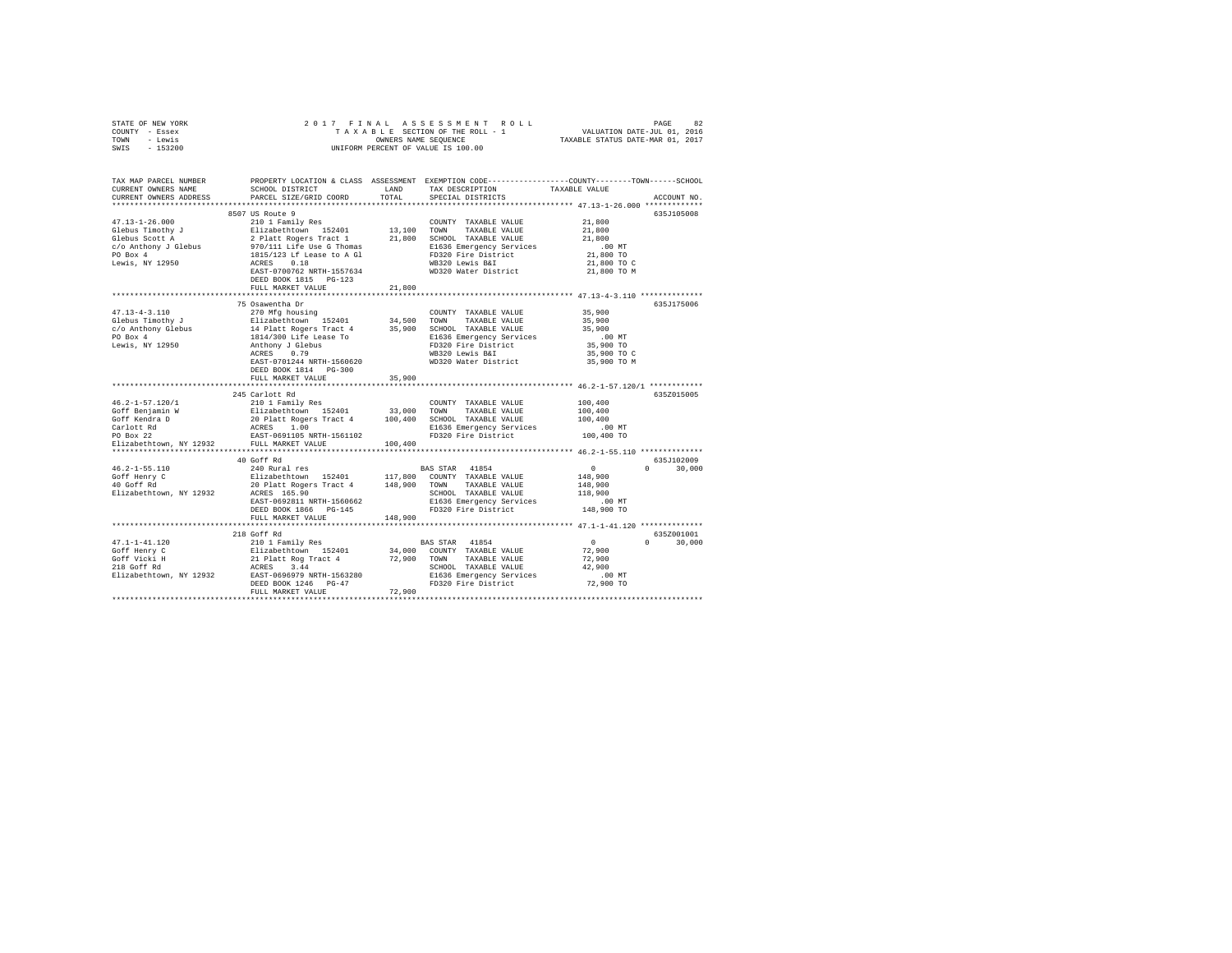| STATE OF NEW YORK | 2017 FINAL ASSESSMENT ROLL         | 83<br>PAGE                       |
|-------------------|------------------------------------|----------------------------------|
| COUNTY - Essex    | TAXABLE SECTION OF THE ROLL - 1    | VALUATION DATE-JUL 01, 2016      |
| TOWN<br>- Lewis   | OWNERS NAME SEOUENCE               | TAXABLE STATUS DATE-MAR 01, 2017 |
| $-153200$<br>SWIS | UNIFORM PERCENT OF VALUE IS 100.00 |                                  |

| TAX MAP PARCEL NUMBER<br>CURRENT OWNERS NAME<br>CURRENT OWNERS ADDRESS<br>*********************                 | SCHOOL DISTRICT<br>PARCEL SIZE/GRID COORD                                                                                                                                                                                                                                               | LAND<br>TOTAL      | PROPERTY LOCATION & CLASS ASSESSMENT EXEMPTION CODE---------------COUNTY-------TOWN-----SCHOOL<br>TAX DESCRIPTION<br>SPECIAL DISTRICTS | TAXABLE VALUE                                                                                    | ACCOUNT NO.                                   |
|-----------------------------------------------------------------------------------------------------------------|-----------------------------------------------------------------------------------------------------------------------------------------------------------------------------------------------------------------------------------------------------------------------------------------|--------------------|----------------------------------------------------------------------------------------------------------------------------------------|--------------------------------------------------------------------------------------------------|-----------------------------------------------|
| $46.2 - 1 - 55.200$<br>Goff Hugh<br>Goff Laurie<br>218 Carlott Rd<br>Elizabethtown, NY 12932                    | 218 Carlott Rd<br>ACRES 0.79<br>EAST-0692024 NRTH-1561268<br>DEED BOOK 1016 PG-178<br>FULL MARKET VALUE                                                                                                                                                                                 | 112,900            | SCHOOL TAXABLE VALUE<br>E1636 Emergency Services<br>FD320 Fire District 112,900 TO                                                     | $\sim$ 0<br>112,900<br>112,900<br>82,900<br>.00 MT                                               | 635J193006<br>30,000<br>$\Omega$ and $\Omega$ |
| $46.2 - 1 - 46.100$<br>Goff Hugh W<br>Goff Laurie A<br>218 Carlott Rd<br>218 Carlott Rd                         | Goff Rd<br>COUNTY TAXABLE VALUE<br>Elizabethtown 152401 55,900 TOWN TAXABLE VALUE<br>21 Platt Rogers Tract 4 55,900 SCHOOL TAXABLE VALUE<br>21 RERES 63.70 SLEG36 Rmergenov Sarvione<br>Elizabethtown, NY 12932 EAST-0695465 NRTH-1562159<br>DEED BOOK 1865 PG-258<br>FULL MARKET VALUE | 55,900             | FD320 Fire District                                                                                                                    | 55,900<br>55,900<br>55,900<br>.00 MT<br>55,900 TO                                                | 635.7102011                                   |
| $46.2 - 1 - 55.120$<br>Goff Hugh W<br>worf mugn w<br>Goff Laurie A<br>218 Carlott Rd<br>Elizabethtown, NY 12932 | 86 Goff Rd<br>314 Rural vac<10<br>Firms-Firms 152401 32,800 TOWN TAXABLE VALUE<br>21 Platt Rogers Tract 4 32,800 SCHOOL TAXABLE VALUE<br>ACRES 18.10 RIGI6 Electron RIGI6 Emergency Services<br>EAST-0694007 NRTH-1561817<br>DEED BOOK 1865 PG-254<br>FULL MARKET VALUE                 | 32,800             | COUNTY TAXABLE VALUE<br>E1636 Emergency Services<br>FD320 Fire District                                                                | 32,800<br>32,800<br>32,800<br>.00 MT<br>32,800 TO                                                | 635Z017003                                    |
| $46.2 - 1 - 57.120$<br>Goff Hugh W<br>Goff Laurie A<br>218 Carlott Rd<br>Elizabethtown, NY 12932                | 245 Carlott Rd<br>322 Rural vac>10<br>Elizabethtown 152401 106,500 TOWN TAXABLE-VALUE<br>20 Platt-Rogers Tract 4 106,500 SCHOOL TAXABLE-VALUE<br>ACRES 168.30<br>EAST-0690982 NRTH-1560826<br>DEED BOOK 1865 PG-258<br>FULL MARKET VALUE<br>*********************                       | 106,500            | COUNTY TAXABLE VALUE<br>TAXABLE VALUE<br>E1636 Emergency Services<br>FD320 Fire District                                               | 106,500<br>106,500<br>106,500<br>$.00$ MT<br>106,500 TO<br>********** 46.2-1-58.000 ************ | 635Z017005                                    |
| $46.2 - 1 - 58.000$<br>Goff Hugh W<br>Goff Laurie A<br>218 Carlott Rd<br>Elizabethtown, NY 12932                | Carlott Rd<br>910 Priv forest<br>Elizabethtown 152401<br>19 Platt Rogers Tract 4<br>150ac<br>ACRES 158.30<br>EAST-0687911 NRTH-1562038<br>DEED BOOK 1865 PG-258<br>FULL MARKET VALUE                                                                                                    | 100,200<br>100,200 | COUNTY TAXABLE VALUE<br>100,200 TOWN TAXABLE VALUE<br>SCHOOL TAXABLE VALUE<br>E1636 Emergency Services<br>FD320 Fire District          | 100,200<br>100,200<br>100,200<br>$.00$ MT<br>100,200 TO                                          | 635J102015                                    |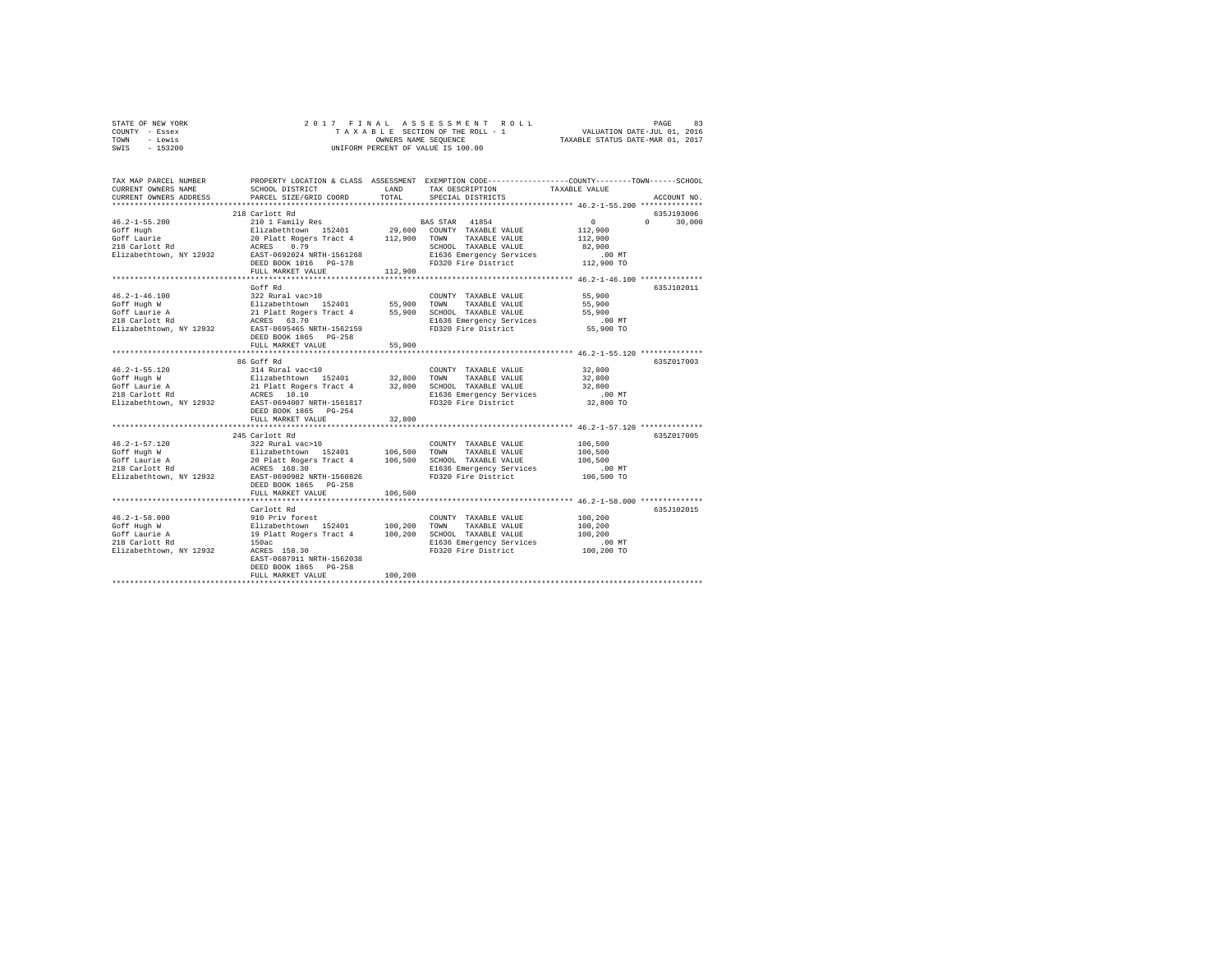| STATE OF NEW YORK |  |  | 2017 FINAL ASSESSMENT ROLL         |                                  | PAGE | 84 |
|-------------------|--|--|------------------------------------|----------------------------------|------|----|
| COUNTY - Essex    |  |  | TAXABLE SECTION OF THE ROLL - 1    | VALUATION DATE-JUL 01, 2016      |      |    |
| TOWN<br>- Lewis   |  |  | OWNERS NAME SEOUENCE               | TAXABLE STATUS DATE-MAR 01, 2017 |      |    |
| SWIS - 153200     |  |  | UNIFORM PERCENT OF VALUE IS 100.00 |                                  |      |    |

| TAX MAP PARCEL NUMBER<br>CURRENT OWNERS NAME<br>CURRENT OWNERS ADDRESS                                   | SCHOOL DISTRICT<br>PARCEL SIZE/GRID COORD                                                                                                                                                                                  | LAND<br>TOTAL                | PROPERTY LOCATION & CLASS ASSESSMENT EXEMPTION CODE----------------COUNTY-------TOWN------SCHOOL<br>TAX DESCRIPTION<br>SPECIAL DISTRICTS  | TAXABLE VALUE                                                   | ACCOUNT NO.            |
|----------------------------------------------------------------------------------------------------------|----------------------------------------------------------------------------------------------------------------------------------------------------------------------------------------------------------------------------|------------------------------|-------------------------------------------------------------------------------------------------------------------------------------------|-----------------------------------------------------------------|------------------------|
| $47.1 - 1 - 41.110$<br>Goff Hugh W<br>Goff Laurie A<br>218 Carlott Rd<br>Elizabethtown, NY 12932         | Goff Rd<br>322 Rural vac>10<br>Elizabethtown 152401 39,100 TOWN<br>21 Platt Rogers Tract 4 39,100 SCHOOL TAXABLE VALUE<br>ACRES 30.20<br>EAST-0696950 NRTH-1562535<br>DEED BOOK 1865 PG-258<br>FULL MARKET VALUE           | 39,100                       | COUNTY TAXABLE VALUE<br>TAXABLE VALUE<br>E1636 Emergency Services<br>FD320 Fire District                                                  | 39,100<br>39,100<br>39,100<br>$.00$ MT<br>39,100 TO             | 635J102013             |
| $46.2 - 1 - 54.000$                                                                                      | 70 Goff Rd<br>210 1 Family Res                                                                                                                                                                                             |                              | VET WAR CT 41121                                                                                                                          | 14,535<br>14,535                                                | 635J102101<br>$\Omega$ |
| Goff Philip N<br>Goff Carolyn B<br>70 Goff Rd<br>Elizabethtown, NY 12932                                 | Elizabethtown 152401 33,400 ENH STAR 41834<br>20 Platt Rogers Tract 4 96,900 COUNTY TAXABLE VALUE<br>ACRES<br>2.80<br>EAST-0693488 NRTH-1561990<br>DEED BOOK 548<br>PG-181<br>FULL MARKET VALUE<br>*********************** |                              | 96,900 COUNTY TAXABLE VALUE<br>TOWN<br>TAXABLE VALUE<br>SCHOOL TAXABLE VALUE<br>E1636 Emergency Services<br>96.900 FD320 Fire District    | $\sim$ 0<br>82,365<br>82,365<br>31,400<br>$.00$ MT<br>96,900 TO | 65,500<br>$\Omega$     |
|                                                                                                          | 148 Goff Rd                                                                                                                                                                                                                |                              |                                                                                                                                           | **** 46.2-1-46.200 ***********                                  | 635J193005             |
| $46.2 - 1 - 46.200$<br>46.2-1-40.<br>Goff Philip N Jr<br>Goff Tammy M<br>110 Moff Rd                     | 210 1 Family Res<br>Elizabethtown 152401<br>21 Platt Rogers Tract 4 97,700 TOWN<br>ACRES 3.10 SCHOC<br>Elizabethtown, NY 12932 EAST-0695760 NRTH-1562752<br>DEED BOOK 1301 PG-83                                           |                              | BAS STAR 41854<br>33,700 COUNTY TAXABLE VALUE<br>TAXABLE VALUE<br>SCHOOL TAXABLE VALUE<br>E1636 Emergency Services<br>FD320 Fire District | $\sim$ 0<br>97,700<br>97,700<br>67,700<br>$.00$ MT<br>97,700 TO | $\cap$<br>30,000       |
|                                                                                                          | FULL MARKET VALUE                                                                                                                                                                                                          | 97,700                       |                                                                                                                                           |                                                                 |                        |
| $55.2 - 1 - 39.111$<br>Goldman Peaks LLC<br>23801 Calabasas Rd #2026<br>Calabasas, CA 91302              | 359 Roscoe Rd<br>240 Rural res<br>Elizabethtown 152401<br>Platt Rogers<br>ACRES 51.80<br>EAST-0687660 NRTH-1545899<br>DEED BOOK 1653 PG-301                                                                                | 93,000 TOWN<br>661,100       | COUNTY TAXABLE VALUE<br>TAXABLE VALUE<br>SCHOOL TAXABLE VALUE<br>E1636 Emergency Services<br>FD320 Fire District                          | 661,100<br>661,100<br>661,100<br>$.00$ MT<br>661,100 TO         | 635J100310             |
|                                                                                                          | FULL MARKET VALUE<br>*************************************                                                                                                                                                                 | 661,100                      | ******************************** 55.2-1-39.112 *************                                                                              |                                                                 |                        |
| $55.2 - 1 - 39.112$<br>Goldman Peaks LLC<br>23801 Calabasas Rd #2026 Platt Rogers<br>Calabasas, CA 91302 | 343 Roscoe Rd<br>240 Rural res<br>Elizabethtown 152401<br>ACRES 11.60<br>EAST-0687251 NRTH-1544831<br>DEED BOOK 1860 PG-30<br>FULL MARKET VALUE                                                                            | 77,200<br>234,300<br>234,300 | COUNTY TAXABLE VALUE<br>TAXABLE VALUE<br>TOWN<br>SCHOOL TAXABLE VALUE<br>E1636 Emergency Services<br>FD320 Fire District                  | 234,300<br>234,300<br>234,300<br>$.00$ MT<br>234,300 TO         | 635Z008015             |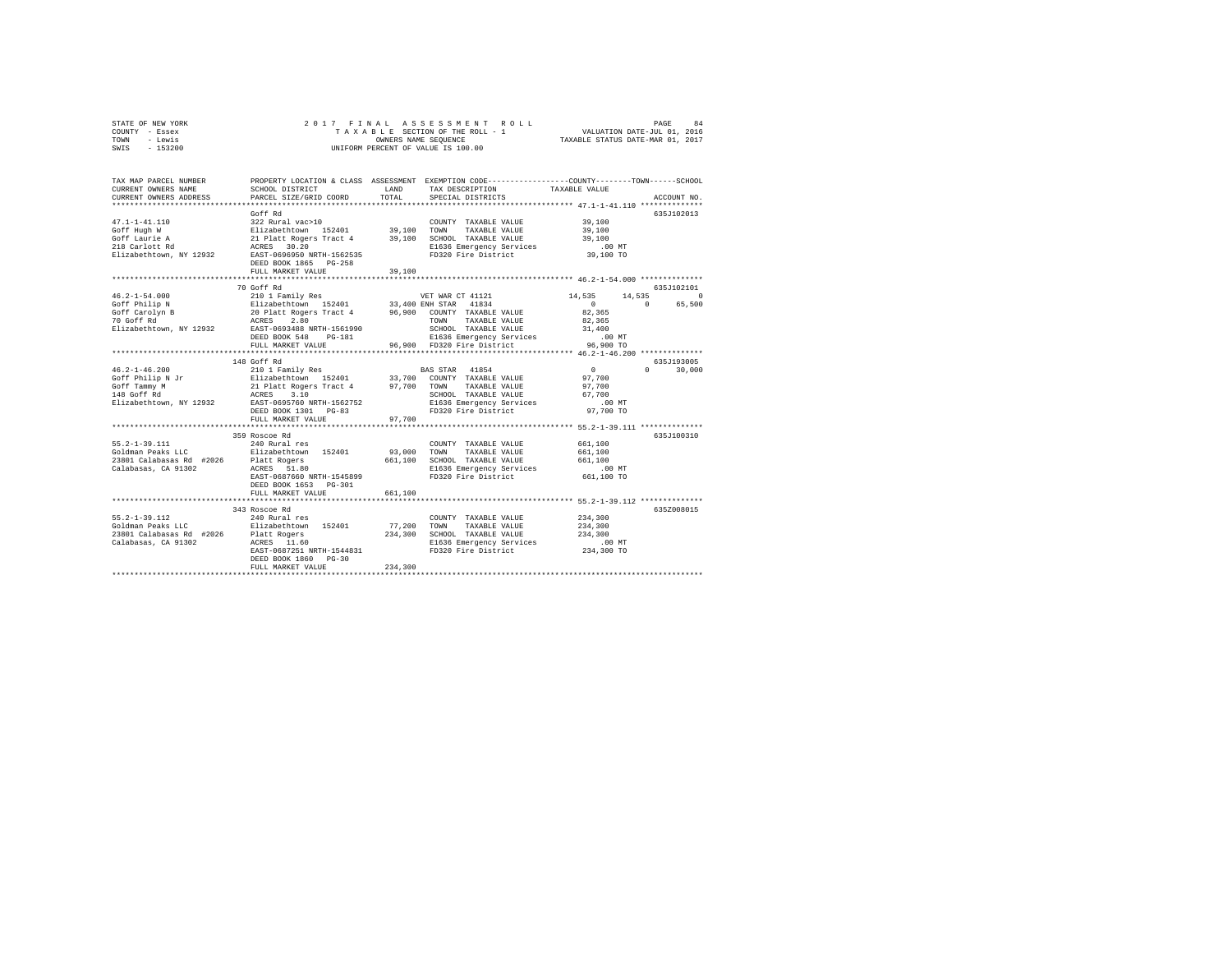| STATE OF NEW YORK | 2017 FINAL ASSESSMENT ROLL         | 85<br>PAGE                       |
|-------------------|------------------------------------|----------------------------------|
| COUNTY - Essex    | TAXABLE SECTION OF THE ROLL - 1    | VALUATION DATE-JUL 01, 2016      |
| TOWN<br>- Lewis   | OWNERS NAME SEOUENCE               | TAXABLE STATUS DATE-MAR 01, 2017 |
| $-153200$<br>SWIS | UNIFORM PERCENT OF VALUE IS 100.00 |                                  |

| TAX MAP PARCEL NUMBER<br>CURRENT OWNERS NAME                                                                                                                                               | SCHOOL DISTRICT                                                       | LAND    | TAX DESCRIPTION                                               | PROPERTY LOCATION & CLASS ASSESSMENT EXEMPTION CODE---------------COUNTY-------TOWN------SCHOOL<br>TAXABLE VALUE |
|--------------------------------------------------------------------------------------------------------------------------------------------------------------------------------------------|-----------------------------------------------------------------------|---------|---------------------------------------------------------------|------------------------------------------------------------------------------------------------------------------|
| CURRENT OWNERS ADDRESS<br>*************************                                                                                                                                        | PARCEL SIZE/GRID COORD                                                | TOTAL   | SPECIAL DISTRICTS                                             | ACCOUNT NO.                                                                                                      |
|                                                                                                                                                                                            | 370 Roscoe Rd                                                         |         |                                                               | 635Z006004                                                                                                       |
|                                                                                                                                                                                            |                                                                       |         |                                                               | 54,600                                                                                                           |
|                                                                                                                                                                                            |                                                                       |         |                                                               | 54,600                                                                                                           |
|                                                                                                                                                                                            |                                                                       |         |                                                               | 54,600                                                                                                           |
|                                                                                                                                                                                            |                                                                       |         |                                                               | $.00$ MT                                                                                                         |
|                                                                                                                                                                                            |                                                                       |         | FD320 Fire District                                           | 54,600 TO                                                                                                        |
|                                                                                                                                                                                            |                                                                       |         |                                                               |                                                                                                                  |
|                                                                                                                                                                                            |                                                                       |         |                                                               |                                                                                                                  |
|                                                                                                                                                                                            |                                                                       |         |                                                               |                                                                                                                  |
| 991.4-1-43.000<br>214 Rural vac<10<br>21801 Calabasas Rd #2026 25 Platt Rogers Tract 4 3,400<br>21801 Calabasas Rd #2026 25 Platt Rogers Tract 4 3,400<br>2181abasas, CA 91302 20CRES 2.27 |                                                                       |         |                                                               | 635J100309                                                                                                       |
|                                                                                                                                                                                            |                                                                       |         | COUNTY TAXABLE VALUE                                          | 3,400                                                                                                            |
|                                                                                                                                                                                            |                                                                       |         | TOWN<br>TAXABLE VALUE                                         | 3,400                                                                                                            |
|                                                                                                                                                                                            |                                                                       |         | SCHOOL TAXABLE VALUE                                          | 3,400                                                                                                            |
|                                                                                                                                                                                            |                                                                       |         | E1636 Emergency Services                                      | $.00$ MT                                                                                                         |
|                                                                                                                                                                                            | EAST-0686742 NRTH-1546563                                             |         | FD320 Fire District                                           | 3,400 TO                                                                                                         |
|                                                                                                                                                                                            | DEED BOOK 1653 PG-301                                                 |         |                                                               |                                                                                                                  |
|                                                                                                                                                                                            | FULL MARKET VALUE                                                     | 3,400   |                                                               | ********************************** 29. -2-27.200 ****************                                                |
|                                                                                                                                                                                            |                                                                       |         |                                                               |                                                                                                                  |
| $29. -2 - 27.200$                                                                                                                                                                          | 9 Fields Way                                                          |         | BAS STAR 41854                                                | 635Z004010<br>$\sim$<br>$\Omega$                                                                                 |
| Goodroe John H                                                                                                                                                                             | 240 Rural res<br>Elizabethtown 152401                                 |         | 55,300 COUNTY TAXABLE VALUE                                   | 30,000<br>225,100                                                                                                |
| Drummond Jill H                                                                                                                                                                            |                                                                       |         | 225,100 TOWN TAXABLE VALUE                                    | 225,100                                                                                                          |
| c/o Jill Drummond                                                                                                                                                                          |                                                                       |         | SCHOOL TAXABLE VALUE                                          | 195,100                                                                                                          |
| 9687 US Route 9                                                                                                                                                                            |                                                                       |         |                                                               | .00MT                                                                                                            |
| Lewis, NY 12950                                                                                                                                                                            | 37 Essex Tract<br>1 Lot A<br>ACRES 39.69<br>EAST-0705150 NRTH-1585020 |         | E1636 Emergency Services<br>FD320 Fire District               | 00 MT.<br>225,100 TO                                                                                             |
|                                                                                                                                                                                            | DEED BOOK 1635 PG-219                                                 |         |                                                               |                                                                                                                  |
|                                                                                                                                                                                            | FULL MARKET VALUE                                                     | 225,100 |                                                               |                                                                                                                  |
|                                                                                                                                                                                            | ************************                                              |         |                                                               | ************** 29. -2-27. 500 ***************                                                                    |
|                                                                                                                                                                                            | 9738 US Route 9                                                       |         |                                                               | 635Z007005                                                                                                       |
| $29. - 2 - 27.500$                                                                                                                                                                         |                                                                       |         | COUNTY TAXABLE VALUE                                          | 25,400                                                                                                           |
| Goodroe John H                                                                                                                                                                             | 270 Mfg housing<br>Elizabethtown 152401                               |         | 19,500 TOWN TAXABLE VALUE                                     | 25,400                                                                                                           |
| 572 Barney Downs Rd                                                                                                                                                                        | 21 Essex Tract                                                        |         | 25,400 SCHOOL TAXABLE VALUE                                   | 25,400                                                                                                           |
| Peru, NY 12972                                                                                                                                                                             | ACRES<br>1.00                                                         |         | E1636 Emergency Services                                      | $.00$ MT                                                                                                         |
|                                                                                                                                                                                            | EAST-0706567 NRTH-1586498                                             |         | FD320 Fire District                                           | 25,400 TO                                                                                                        |
|                                                                                                                                                                                            | DEED BOOK 1775 PG-264                                                 |         |                                                               |                                                                                                                  |
|                                                                                                                                                                                            | FULL MARKET VALUE                                                     | 25,400  |                                                               |                                                                                                                  |
|                                                                                                                                                                                            |                                                                       |         |                                                               |                                                                                                                  |
|                                                                                                                                                                                            | 9261 US Route 9                                                       |         |                                                               | 635J174003                                                                                                       |
| $38.3 - 1 - 21.200$                                                                                                                                                                        |                                                                       |         | BAS STAR 41854                                                | $\sim$ 0<br>$\mathsf{n}$<br>30,000                                                                               |
| Gough Brian D                                                                                                                                                                              |                                                                       |         | 32,300 COUNTY TAXABLE VALUE                                   | 121,400                                                                                                          |
| Montville Melissa L                                                                                                                                                                        |                                                                       |         | 121,400 TOWN TAXABLE VALUE                                    | 121,400                                                                                                          |
| PO Box 119<br>Lewis, NY 12950                                                                                                                                                              |                                                                       |         | SCHOOL TAXABLE VALUE                                          | 91,400                                                                                                           |
|                                                                                                                                                                                            | DEED BOOK 1115 PG-24                                                  |         | E1636 Emergency Services .00 MT<br>FD320 Fire District .00 MT |                                                                                                                  |
|                                                                                                                                                                                            | FULL MARKET VALUE                                                     | 121,400 |                                                               |                                                                                                                  |
|                                                                                                                                                                                            |                                                                       |         |                                                               |                                                                                                                  |
|                                                                                                                                                                                            |                                                                       |         |                                                               |                                                                                                                  |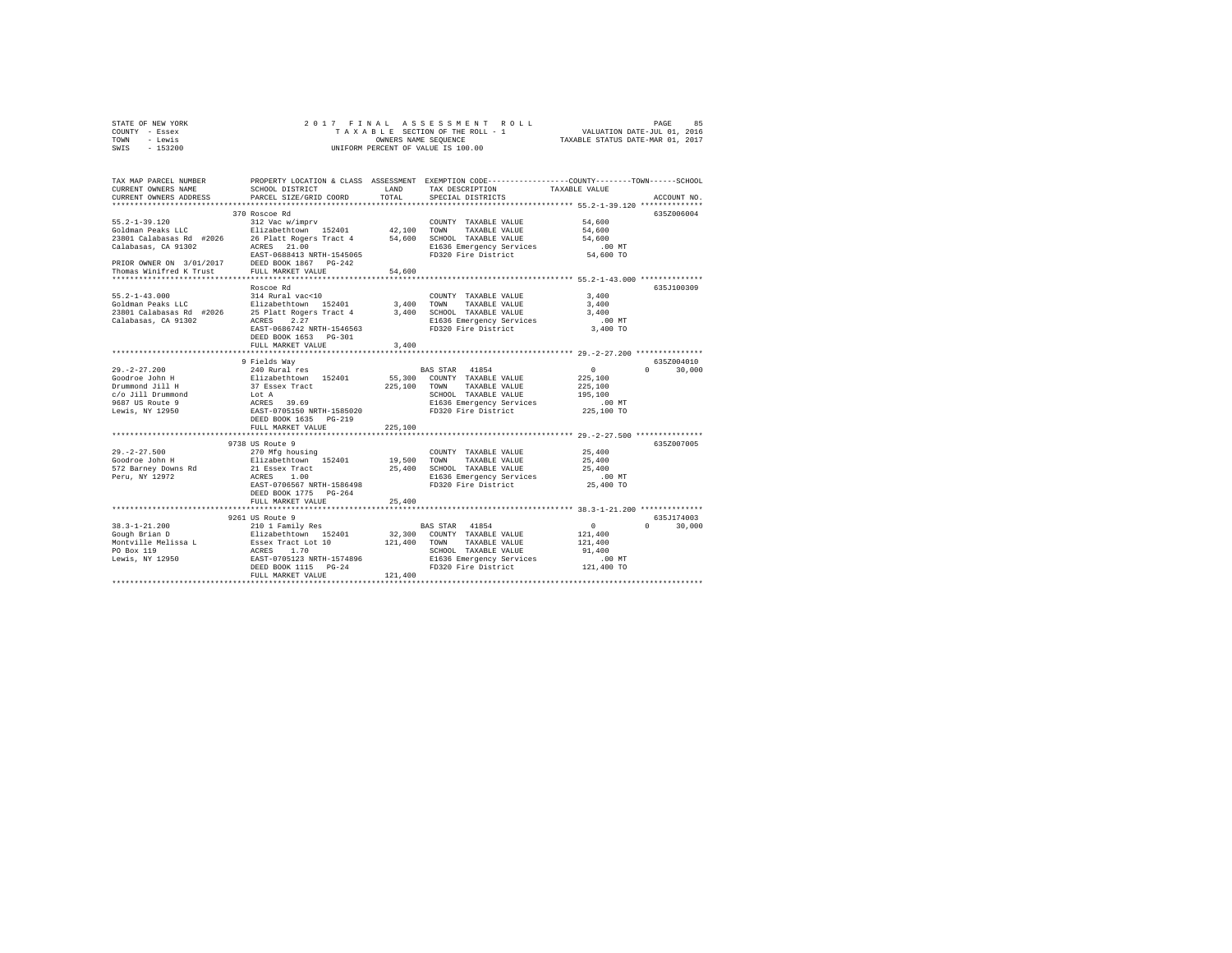| STATE OF NEW YORK                                                                                                                                                                                                                            |                         |        |                                                    |            |               |
|----------------------------------------------------------------------------------------------------------------------------------------------------------------------------------------------------------------------------------------------|-------------------------|--------|----------------------------------------------------|------------|---------------|
| COUNTY - Essex                                                                                                                                                                                                                               |                         |        |                                                    |            |               |
| TOWN - Lewis                                                                                                                                                                                                                                 |                         |        |                                                    |            |               |
| SWIS - 153200                                                                                                                                                                                                                                |                         |        |                                                    |            |               |
|                                                                                                                                                                                                                                              |                         |        |                                                    |            |               |
|                                                                                                                                                                                                                                              |                         |        |                                                    |            |               |
|                                                                                                                                                                                                                                              |                         |        |                                                    |            |               |
| TAX MAP PARCEL NUMBER PROPERTY LOCATION & CLASS ASSESSMENT EXEMPTION CODE---------------COUNTY-------TOWN------SCHOOL<br>CURRENT OWNERS NAME SCHOOL DISTRICT LAND TAX DESCRIPTION TAXABLE VALUE                                              |                         |        | SCHOOL DISTRICT LAND TAX DESCRIPTION TAXABLE VALUE |            |               |
| CURRENT OWNERS ADDRESS                                                                                                                                                                                                                       | PARCEL SIZE/GRID COORD  | TOTAL  |                                                    |            | ACCOUNT NO.   |
|                                                                                                                                                                                                                                              |                         |        | SPECIAL DISTRICTS                                  |            |               |
|                                                                                                                                                                                                                                              |                         |        |                                                    |            |               |
|                                                                                                                                                                                                                                              |                         |        |                                                    |            | 635J102105    |
|                                                                                                                                                                                                                                              |                         |        |                                                    |            | 0 65,500      |
|                                                                                                                                                                                                                                              |                         |        |                                                    |            |               |
|                                                                                                                                                                                                                                              |                         |        |                                                    |            |               |
|                                                                                                                                                                                                                                              |                         |        |                                                    |            |               |
|                                                                                                                                                                                                                                              |                         |        |                                                    |            |               |
|                                                                                                                                                                                                                                              |                         |        |                                                    |            |               |
|                                                                                                                                                                                                                                              |                         |        |                                                    |            |               |
|                                                                                                                                                                                                                                              |                         |        |                                                    |            |               |
| 3996 US Route 9<br>47.13-2–5.000<br>2010 1 Family Res<br>2010 Nathan 211zabethtown 152401<br>29,800 COUNTY TAXABLE VALUE 85,900<br>29,800 COUNTY TAXABLE VALUE 85,900<br>29,800 COUNTY TAXABLE VALUE 85,900<br>29,800 COUNTY TAXABLE VALUE 8 |                         |        |                                                    |            |               |
|                                                                                                                                                                                                                                              |                         |        |                                                    |            | 635J101113    |
|                                                                                                                                                                                                                                              |                         |        |                                                    |            |               |
|                                                                                                                                                                                                                                              |                         |        |                                                    |            |               |
|                                                                                                                                                                                                                                              |                         |        |                                                    |            |               |
|                                                                                                                                                                                                                                              |                         |        |                                                    |            |               |
|                                                                                                                                                                                                                                              |                         |        |                                                    |            |               |
|                                                                                                                                                                                                                                              |                         |        |                                                    |            |               |
|                                                                                                                                                                                                                                              | DEED BOOK 1000 PG-10    |        |                                                    |            |               |
|                                                                                                                                                                                                                                              | FULL MARKET VALUE       | 41,400 |                                                    |            |               |
|                                                                                                                                                                                                                                              |                         |        |                                                    |            |               |
|                                                                                                                                                                                                                                              |                         |        |                                                    |            | 635J100114    |
|                                                                                                                                                                                                                                              |                         |        |                                                    |            | $0 \t 30,000$ |
|                                                                                                                                                                                                                                              |                         |        |                                                    |            |               |
|                                                                                                                                                                                                                                              |                         |        |                                                    |            |               |
|                                                                                                                                                                                                                                              |                         |        |                                                    |            |               |
|                                                                                                                                                                                                                                              |                         |        |                                                    |            |               |
|                                                                                                                                                                                                                                              |                         |        |                                                    |            |               |
|                                                                                                                                                                                                                                              |                         |        |                                                    |            |               |
|                                                                                                                                                                                                                                              |                         |        |                                                    |            |               |
|                                                                                                                                                                                                                                              | 8775 US Route 9         |        |                                                    | 635J194001 |               |
|                                                                                                                                                                                                                                              |                         |        |                                                    |            |               |
|                                                                                                                                                                                                                                              |                         |        |                                                    |            |               |
|                                                                                                                                                                                                                                              |                         |        |                                                    |            |               |
|                                                                                                                                                                                                                                              |                         |        |                                                    |            |               |
|                                                                                                                                                                                                                                              |                         |        |                                                    |            |               |
|                                                                                                                                                                                                                                              |                         |        |                                                    |            |               |
|                                                                                                                                                                                                                                              |                         |        |                                                    |            |               |
|                                                                                                                                                                                                                                              |                         |        |                                                    |            |               |
|                                                                                                                                                                                                                                              |                         |        |                                                    |            |               |
|                                                                                                                                                                                                                                              |                         |        |                                                    |            |               |
|                                                                                                                                                                                                                                              |                         |        |                                                    |            |               |
| $38.1 - 1 - 5.100$                                                                                                                                                                                                                           | Hale Hill Ln            |        |                                                    |            | 635J102302    |
|                                                                                                                                                                                                                                              | 322 Rural vac>10        |        | COUNTY TAXABLE VALUE 9,900                         |            |               |
|                                                                                                                                                                                                                                              |                         |        |                                                    |            |               |
|                                                                                                                                                                                                                                              |                         |        |                                                    |            |               |
|                                                                                                                                                                                                                                              |                         |        |                                                    |            |               |
|                                                                                                                                                                                                                                              |                         |        |                                                    |            |               |
|                                                                                                                                                                                                                                              | DEED BOOK 1520 PG-132   |        |                                                    |            |               |
|                                                                                                                                                                                                                                              | FULL MARKET VALUE 9,900 |        |                                                    |            |               |
|                                                                                                                                                                                                                                              |                         |        |                                                    |            |               |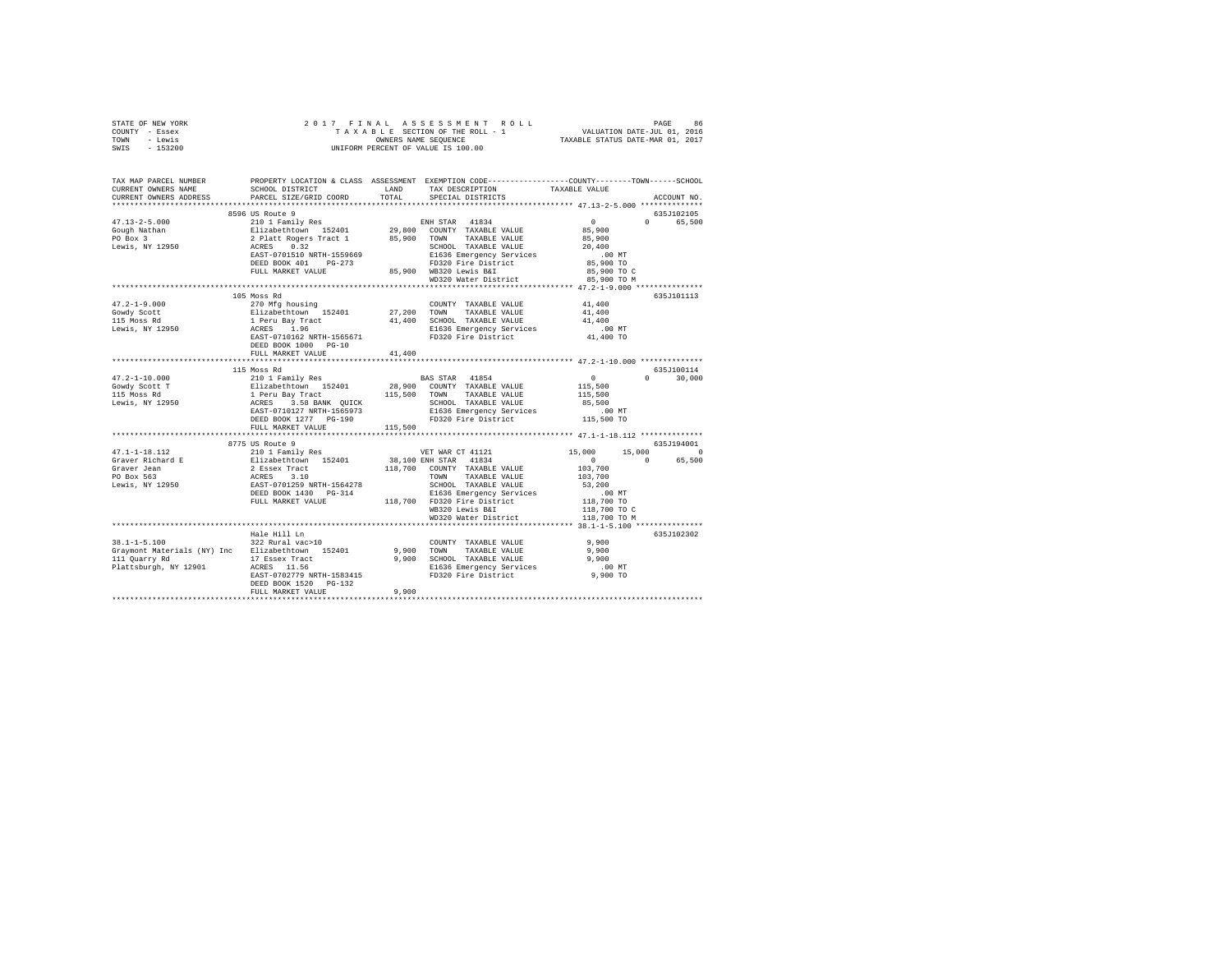| STATE OF NEW YORK | 2017 FINAL ASSESSMENT ROLL         | 87<br>PAGE                       |
|-------------------|------------------------------------|----------------------------------|
| COUNTY - Essex    | TAXABLE SECTION OF THE ROLL - 1    | VALUATION DATE-JUL 01, 2016      |
| TOWN<br>- Lewis   | OWNERS NAME SEOUENCE               | TAXABLE STATUS DATE-MAR 01, 2017 |
| SWIS<br>- 153200  | UNIFORM PERCENT OF VALUE IS 100.00 |                                  |
|                   |                                    |                                  |
|                   |                                    |                                  |
|                   |                                    |                                  |

| TAX MAP PARCEL NUMBER<br>CURRENT OWNERS NAME<br>CURRENT OWNERS ADDRESS                                                                                                                                                                              | SCHOOL DISTRICT<br>PARCEL SIZE/GRID COORD | LAND<br>TOTAL | TAX DESCRIPTION<br>SPECIAL DISTRICTS                                                                                                    | PROPERTY LOCATION & CLASS ASSESSMENT EXEMPTION CODE---------------COUNTY-------TOWN------SCHOOL<br>TAXABLE VALUE<br>ACCOUNT NO. |
|-----------------------------------------------------------------------------------------------------------------------------------------------------------------------------------------------------------------------------------------------------|-------------------------------------------|---------------|-----------------------------------------------------------------------------------------------------------------------------------------|---------------------------------------------------------------------------------------------------------------------------------|
|                                                                                                                                                                                                                                                     |                                           |               |                                                                                                                                         |                                                                                                                                 |
|                                                                                                                                                                                                                                                     | 108 Hale Hill Ln                          |               |                                                                                                                                         | 635J102209                                                                                                                      |
| $38.1 - 1 - 10.100$<br>Graymont Materials (NY) Inc Elizabethtown 152401 127,700 TOWN TAXABLE VALUE 127,700                                                                                                                                          | 330 Vacant comm                           |               | COUNTY TAXABLE VALUE 127,700                                                                                                            |                                                                                                                                 |
| 111 Quarry Rd                                                                                                                                                                                                                                       | 19 Essex Tract                            |               | 127,700 SCHOOL TAXABLE VALUE                                                                                                            | 127,700                                                                                                                         |
| Plattsburgh, NY 12901 ACRES 35.21                                                                                                                                                                                                                   |                                           |               | E1636 Emergency Services                                                                                                                |                                                                                                                                 |
|                                                                                                                                                                                                                                                     | EAST-0703688 NRTH-1582128                 |               | FD320 Fire District                                                                                                                     | 00 MT.<br>127,700 TO                                                                                                            |
|                                                                                                                                                                                                                                                     | DEED BOOK 1520 PG-132                     |               |                                                                                                                                         |                                                                                                                                 |
|                                                                                                                                                                                                                                                     | FULL MARKET VALUE                         | 127,700       |                                                                                                                                         |                                                                                                                                 |
|                                                                                                                                                                                                                                                     |                                           |               |                                                                                                                                         |                                                                                                                                 |
|                                                                                                                                                                                                                                                     | 9172 US Route 9                           |               |                                                                                                                                         | 635J179032                                                                                                                      |
| $38.3 - 1 - 18.100$                                                                                                                                                                                                                                 | 311 Res vac land                          |               | COUNTY TAXABLE VALUE 32,100                                                                                                             |                                                                                                                                 |
| Graymont Materials (NY) Inc Elizabethtown 152401 32,100 TOWN TAXABLE VALUE                                                                                                                                                                          |                                           |               |                                                                                                                                         | 32,100<br>32,100                                                                                                                |
| 111 Quarry Rd<br>Plattsburgh, NY 12901 ACRES 1.50                                                                                                                                                                                                   | 11 Essex Patent                           |               | 32,100 SCHOOL TAXABLE VALUE<br>E1636 Emergency Services<br>FD320 Fire District                                                          | $.00$ MT                                                                                                                        |
|                                                                                                                                                                                                                                                     | EAST-0704324 NRTH-1572998                 |               | E1636 Emergency Services<br>FD320 Fire District                                                                                         | 00 MT.<br>32,100 TO                                                                                                             |
|                                                                                                                                                                                                                                                     | DEED BOOK 1672    PG-326                  |               |                                                                                                                                         |                                                                                                                                 |
|                                                                                                                                                                                                                                                     | FULL MARKET VALUE                         | 32,100        |                                                                                                                                         |                                                                                                                                 |
|                                                                                                                                                                                                                                                     |                                           |               |                                                                                                                                         |                                                                                                                                 |
|                                                                                                                                                                                                                                                     | US Route 9                                |               |                                                                                                                                         | 635J105210                                                                                                                      |
| $\begin{array}{cccccc} 38.3\text{--}1\text{--}19.000 & 322\text{ Rural vac}\text{--}10 & \text{COUNTY TAXABLE VALUE} \\ \text{Graymont Materials (NY) Inc} & \text{Elizabethtown} & 152401 & 42,400\text{ TOWN} & \text{TAXABLE VALUE} \end{array}$ |                                           |               | COUNTY TAXABLE VALUE                                                                                                                    | 42,400                                                                                                                          |
|                                                                                                                                                                                                                                                     |                                           |               |                                                                                                                                         | 42,400                                                                                                                          |
| 111 Quarry Rd<br>Plattsburgh, NY 12901                                                                                                                                                                                                              |                                           |               |                                                                                                                                         |                                                                                                                                 |
|                                                                                                                                                                                                                                                     |                                           |               |                                                                                                                                         |                                                                                                                                 |
|                                                                                                                                                                                                                                                     |                                           |               |                                                                                                                                         |                                                                                                                                 |
|                                                                                                                                                                                                                                                     | DEED BOOK 1672 PG-326                     |               |                                                                                                                                         |                                                                                                                                 |
|                                                                                                                                                                                                                                                     | FULL MARKET VALUE                         | 42,400        |                                                                                                                                         |                                                                                                                                 |
|                                                                                                                                                                                                                                                     | 9198 US Route 9                           |               |                                                                                                                                         | 635J105102                                                                                                                      |
| $38.3 - 1 - 20.002$                                                                                                                                                                                                                                 | 720 Mine/quarry                           |               | COUNTY TAXABLE VALUE                                                                                                                    | 1200,800                                                                                                                        |
| Graymont Materials (NY) Inc Elizabethtown 152401 1100,600 TOWN                                                                                                                                                                                      |                                           |               | TAXABLE VALUE                                                                                                                           | 1200,800                                                                                                                        |
|                                                                                                                                                                                                                                                     |                                           |               |                                                                                                                                         |                                                                                                                                 |
|                                                                                                                                                                                                                                                     |                                           |               |                                                                                                                                         |                                                                                                                                 |
|                                                                                                                                                                                                                                                     | EAST-0705867 NRTH-1573552                 |               | FD320 Fire District                                                                                                                     | 1200,800 TO                                                                                                                     |
|                                                                                                                                                                                                                                                     | DEED BOOK 1672 PG-326                     |               |                                                                                                                                         |                                                                                                                                 |
|                                                                                                                                                                                                                                                     | FULL MARKET VALUE                         | 1200,800      |                                                                                                                                         |                                                                                                                                 |
|                                                                                                                                                                                                                                                     |                                           |               |                                                                                                                                         |                                                                                                                                 |
|                                                                                                                                                                                                                                                     | US Route 9                                |               |                                                                                                                                         | 635J174004                                                                                                                      |
| $38.3 - 1 - 21.300$                                                                                                                                                                                                                                 | 314 Rural vac<10                          |               | COUNTY TAXABLE VALUE                                                                                                                    | 5,500                                                                                                                           |
| Graymont Materials (NY) Inc Elizabethtown 152401 5,500 TOWN                                                                                                                                                                                         |                                           |               | TAXABLE VALUE                                                                                                                           | 5,500                                                                                                                           |
| 111 Quarry Rd<br>Plattsburgh, NY 12901                                                                                                                                                                                                              | Essex Tract 10<br>ACRES 1.90              |               | 5,500 TOWN TAXABLE VALUE 5,500<br>5,500 SCHOOL TAXABLE VALUE 5,500<br>E1636 Emergency Services 5,500 MT<br>FD320 Fire District 5,500 TO |                                                                                                                                 |
|                                                                                                                                                                                                                                                     | EAST-0705007 NRTH-1574392                 |               |                                                                                                                                         |                                                                                                                                 |
|                                                                                                                                                                                                                                                     | DEED BOOK 1672    PG-326                  |               |                                                                                                                                         |                                                                                                                                 |
|                                                                                                                                                                                                                                                     | FULL MARKET VALUE                         | 5,500         |                                                                                                                                         |                                                                                                                                 |
|                                                                                                                                                                                                                                                     |                                           |               |                                                                                                                                         |                                                                                                                                 |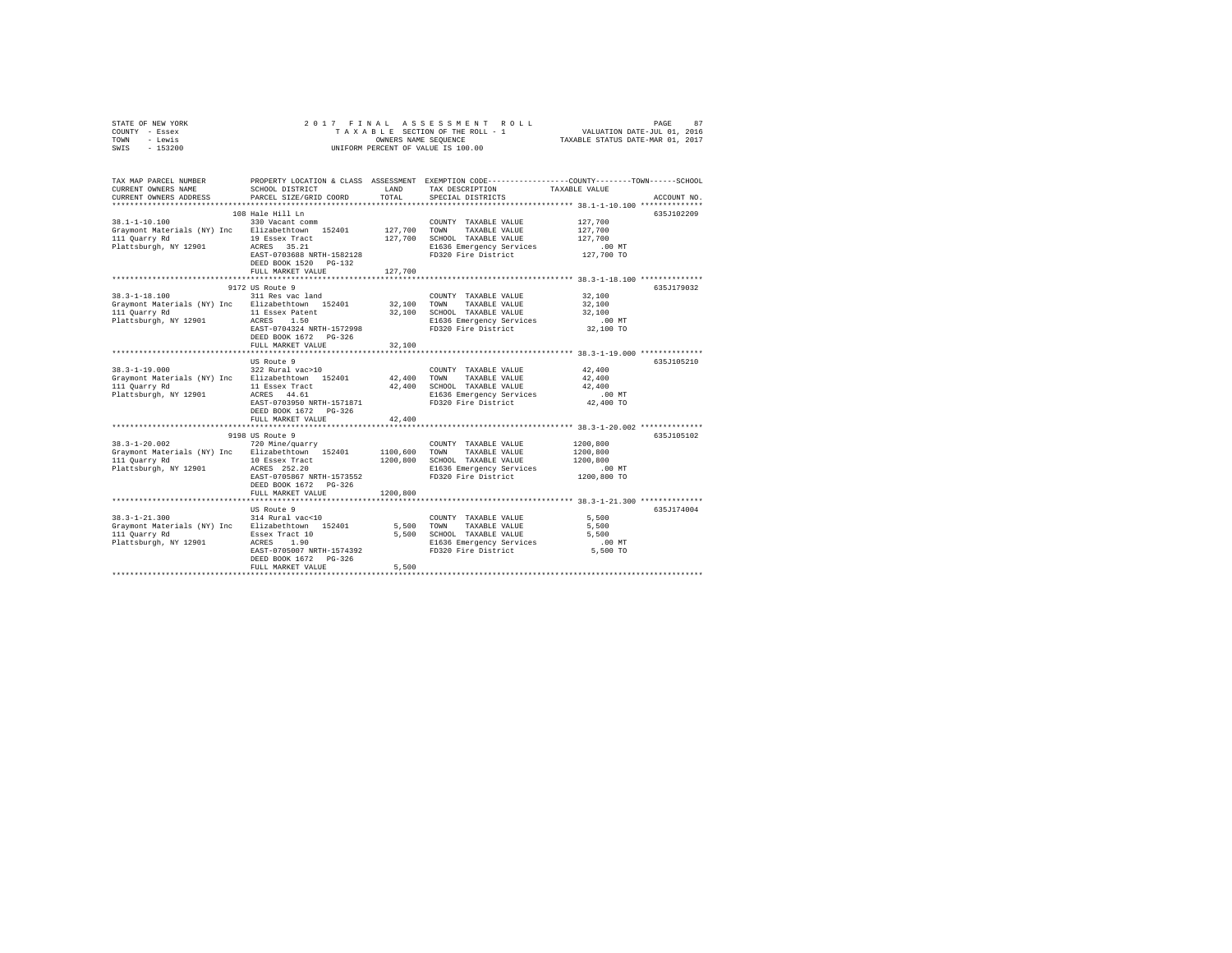| STATE OF NEW YORK | 2017 FINAL ASSESSMENT ROLL         | 88<br>PAGE                       |
|-------------------|------------------------------------|----------------------------------|
| COUNTY - Essex    | TAXABLE SECTION OF THE ROLL - 1    | VALUATION DATE-JUL 01, 2016      |
| TOWN<br>- Lewis   | OWNERS NAME SEOUENCE               | TAXABLE STATUS DATE-MAR 01, 2017 |
| - 153200<br>SWIS  | UNIFORM PERCENT OF VALUE IS 100.00 |                                  |

| TAX MAP PARCEL NUMBER<br>CURRENT OWNERS NAME<br>CURRENT OWNERS ADDRESS                                                  | PROPERTY LOCATION & CLASS ASSESSMENT<br>SCHOOL DISTRICT<br>PARCEL SIZE/GRID COORD<br>.                                                                                                                                                                  | LAND<br>TOTAL                     | EXEMPTION CODE-----------------COUNTY-------TOWN------SCHOOL<br>TAX DESCRIPTION<br>SPECIAL DISTRICTS                                                                                            | TAXABLE VALUE                                                                                            | ACCOUNT NO                       |
|-------------------------------------------------------------------------------------------------------------------------|---------------------------------------------------------------------------------------------------------------------------------------------------------------------------------------------------------------------------------------------------------|-----------------------------------|-------------------------------------------------------------------------------------------------------------------------------------------------------------------------------------------------|----------------------------------------------------------------------------------------------------------|----------------------------------|
| $38.3 - 1 - 31.000$<br>Graymont Materials (NY) Inc<br>111 Quarry Rd<br>Plattsburgh, NY 12901                            | US Route 9<br>330 Vacant comm<br>Elizabethtown 152401<br>9&11 Essex Tract<br>Briggs Survey M<br>Ap 2410<br>ACRES 101.30<br>EAST-0703602 NRTH-1570376<br>DEED BOOK 1672 PG-326<br>FULL MARKET VALUE                                                      | 74,700<br>74,700<br>74,700        | ************************************* 38.3-1-31.000 ***************<br>COUNTY TAXABLE VALUE<br>TOWN<br>TAXABLE VALUE<br>SCHOOL TAXABLE VALUE<br>E1636 Emergency Services<br>FD320 Fire District | 74,700<br>74,700<br>74,700<br>$.00$ MT<br>74,700 TO                                                      | 635J105103                       |
| $38.4 - 1 - 6.202$<br>Graymont Materials (NY) Inc<br>111 Quarry Rd<br>Plattsburgh, NY 12901                             | Moss Rd<br>322 Rural vac>10<br>Elizabethtown 152401<br>23 Peru Bay Tract<br>72.50<br>ACRES<br>EAST-0711233 NRTH-1575776<br>DEED BOOK 1672 PG-326<br>FULL MARKET VALUE<br>*************************                                                      | 60,300<br>60,300<br>60,300        | COUNTY TAXABLE VALUE<br>TOWN<br>TAXABLE VALUE<br>SCHOOL TAXABLE VALUE<br>E1636 Emergency Services<br>FD320 Fire District                                                                        | $38.4 - 1 - 6.202$ ************<br>60,300<br>60,300<br>60,300<br>$.00$ $MT$<br>60,300 TO                 | 635J179033                       |
| $38.4 - 1 - 2.200$<br>Graymont Materials Inc<br>111 Quarry Rd<br>Plattsburgh, NY 12901<br>MAY BE SUBJECT TO PAYMENT     | Hutchins Swamp Ln<br>910 Priv forest<br>Elizabethtown 152401<br>20 Peru Bay Tract<br>ACRES<br>50.02<br>EAST-0707901 NRTH-1572854<br>DEED BOOK 1292<br>PG-166                                                                                            | 30,000<br>30,000                  | COUNTY TAXABLE VALUE<br>TOWN<br>TAXABLE VALUE<br>SCHOOL TAXABLE VALUE<br>E1636 Emergency Services<br>FD320 Fire District                                                                        | *********************** 38.4-1-2.200 ***************<br>30,000<br>30,000<br>30,000<br>.00MT<br>30,000 TO | 635Z000007                       |
| UNDER RPTL480A UNTIL 2019<br>$37. - 2 - 56.000$<br>Gregory Maureen P<br>431 Cumberland Head Rd<br>Plattsburgh, NY 12901 | FULL MARKET VALUE<br>Seventy Ln<br>314 Rural vac<10<br>Elizabethtown 152401<br>106 Essex Tract<br>Db 1053 Pq 136 (Q Claim)<br>0.34<br>ACRES<br>EAST-0674360 NRTH-1581551<br>DEED BOOK 1053<br>PG-133<br>FULL MARKET VALUE<br>************************** | 30,000<br>7,700<br>7.700<br>7.700 | COUNTY TAXABLE VALUE<br>TOWN<br>TAXABLE VALUE<br>SCHOOL TAXABLE VALUE<br>E1636 Emergency Services<br>FD320 Fire District<br>***************************** 47.2-1-19.000 **************          | 7.700<br>7,700<br>7.700<br>.00 MT<br>7,700 TO                                                            | 635J180020                       |
| $47.2 - 1 - 19.000$<br>Greschler Tobin<br>Greschler Susan<br>915 Stowersville Rd<br>Westport, NY 12993                  | 915 Stowersville Rd<br>210 1 Family Res<br>Elizabethtown 152401<br>36 Platt Rogers<br>ACRES<br>2.10<br>EAST-0712800 NRTH-1563801<br>DEED BOOK 1653<br>$PG-63$<br>FULL MARKET VALUE                                                                      | 32,700<br>181,100<br>181,100      | BAS STAR<br>41854<br>COUNTY TAXABLE VALUE<br>TAXABLE VALUE<br>TOWN<br>SCHOOL TAXABLE VALUE<br>E1636 Emergency Services<br>FD320 Fire District                                                   | $\circ$<br>181,100<br>181,100<br>151,100<br>$.00$ $MT$<br>181,100 TO                                     | 635J104202<br>$\Omega$<br>30,000 |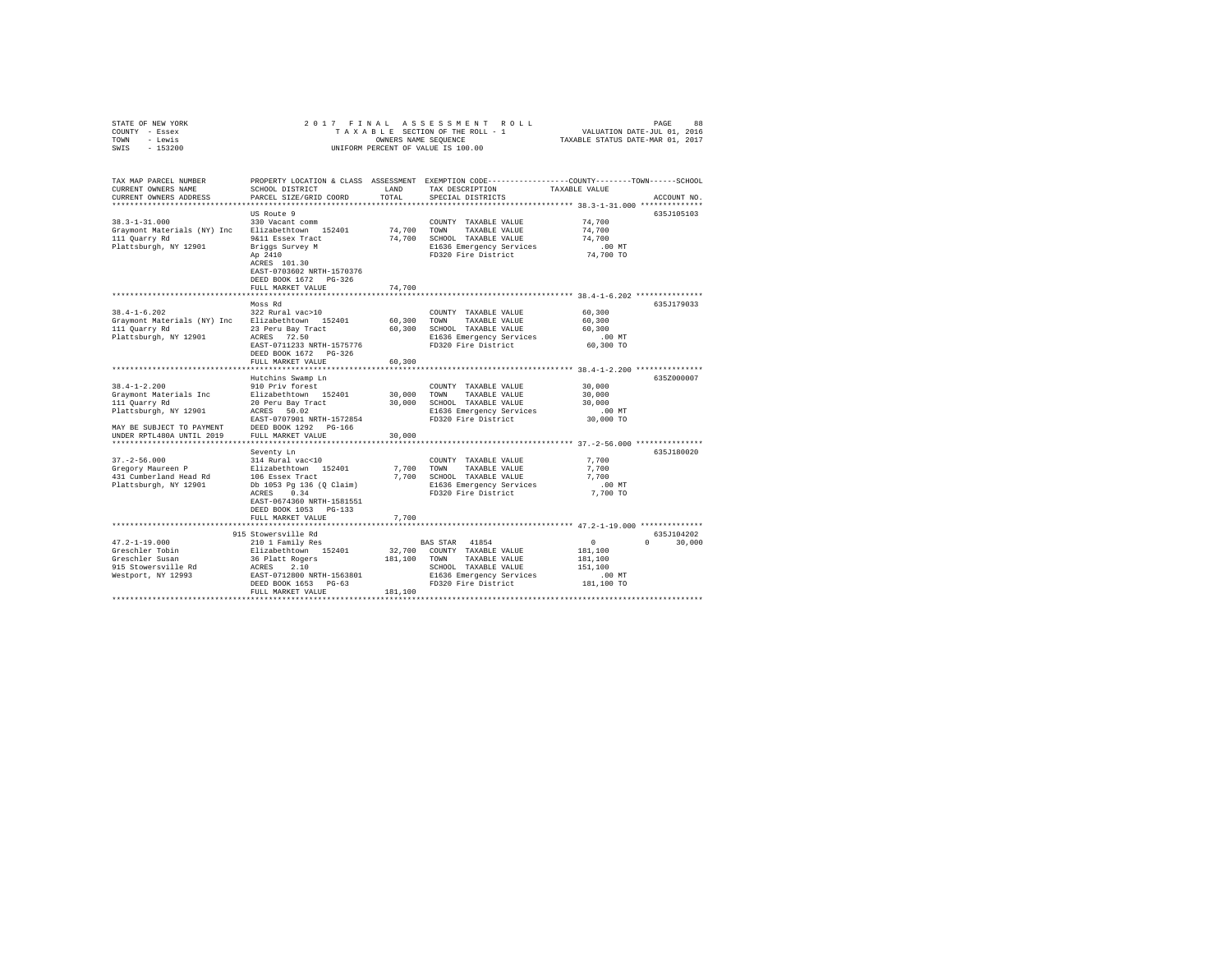| STATE OF NEW YORK<br>COUNTY - Essex                                                                                              |                                                    |             |                                                                                 |                                                                                                                       |
|----------------------------------------------------------------------------------------------------------------------------------|----------------------------------------------------|-------------|---------------------------------------------------------------------------------|-----------------------------------------------------------------------------------------------------------------------|
| TOWN - Lewis                                                                                                                     |                                                    |             |                                                                                 |                                                                                                                       |
| SWIS - 153200                                                                                                                    |                                                    |             |                                                                                 |                                                                                                                       |
|                                                                                                                                  |                                                    |             |                                                                                 |                                                                                                                       |
|                                                                                                                                  |                                                    |             |                                                                                 | TAX MAP PARCEL NUMBER PROPERTY LOCATION & CLASS ASSESSMENT EXEMPTION CODE---------------COUNTY-------TOWN------SCHOOL |
| CURRENT OWNERS NAME                                                                                                              | SCHOOL DISTRICT LAND                               |             | TAX DESCRIPTION                                                                 | TAXABLE VALUE                                                                                                         |
| CURRENT OWNERS ADDRESS                                                                                                           | PARCEL SIZE/GRID COORD                             | TOTAL       | SPECIAL DISTRICTS                                                               | ACCOUNT NO.                                                                                                           |
|                                                                                                                                  |                                                    |             |                                                                                 |                                                                                                                       |
|                                                                                                                                  | 8705 US Route 9                                    |             |                                                                                 | 635J102204                                                                                                            |
| $47.1 - 1 - 21.000$                                                                                                              | 210 1 Family Res                                   |             | COUNTY TAXABLE VALUE                                                            | 76,700<br>76,700                                                                                                      |
| Griffin Evelina<br>8705 US Rte 9                                                                                                 | Elizabethtown 152401                               | 41,500 TOWN | TAXABLE VALUE<br>76,700 SCHOOL TAXABLE VALUE                                    | 76,700                                                                                                                |
| Lewis, NY 12950-9701                                                                                                             | 1 Essex Tract<br>ACRES 6.68                        |             | E1636 Emergency Services                                                        | $.00$ MT                                                                                                              |
|                                                                                                                                  | ACRES 0.00<br>EAST-0701433 NRTH-1562650            |             | E1636 Emergency Services<br>FD320 Fire District<br>WB320 Lewis B&I<br>- Lindist | 76,700 TO                                                                                                             |
|                                                                                                                                  | DEED BOOK 446 PG-120                               |             |                                                                                 | 76,700 TO C                                                                                                           |
|                                                                                                                                  | FULL MARKET VALUE                                  |             | 76,700 WD320 Water District                                                     | 76,700 TO M                                                                                                           |
|                                                                                                                                  |                                                    |             |                                                                                 |                                                                                                                       |
|                                                                                                                                  | US Route 9                                         |             |                                                                                 | 635J101915                                                                                                            |
| $19.4 - 2 - 3.000$                                                                                                               | 322 Rural vac>10                                   |             | COUNTY TAXABLE VALUE                                                            | 50.200                                                                                                                |
| Gruetzmacher Bill<br>25 Smith St                                                                                                 | Elizabethtown 152401                               | 50,200 TOWN | TAXABLE VALUE                                                                   | 50,200                                                                                                                |
|                                                                                                                                  |                                                    |             | 50,200 SCHOOL TAXABLE VALUE                                                     | 50,200                                                                                                                |
| Plattsburgh, NY 12901                                                                                                            |                                                    |             | E1636 Emergency Services                                                        | $.00$ MT                                                                                                              |
|                                                                                                                                  | DEED BOOK 1635 PG-264                              |             | FD320 Fire District                                                             | 50,200 TO                                                                                                             |
|                                                                                                                                  | FULL MARKET VALUE                                  | 50,200      |                                                                                 |                                                                                                                       |
|                                                                                                                                  | ***************************                        |             |                                                                                 | ******************************** 19.4-2-7.000 ****************                                                        |
|                                                                                                                                  | 10374 US Route 9                                   |             |                                                                                 | 635J102208                                                                                                            |
| $19.4 - 2 - 7.000$                                                                                                               | 270 Mfg housing                                    |             | COUNTY TAXABLE VALUE                                                            | 33,600                                                                                                                |
| Gruetzmacher Bill M                                                                                                              | Elizabethtown 152401<br>46 Maules                  |             | 31,700 TOWN TAXABLE VALUE                                                       | 33,600                                                                                                                |
| 25 Smith St                                                                                                                      |                                                    |             | 33,600 SCHOOL TAXABLE VALUE                                                     | 33,600                                                                                                                |
| 25 Smith St<br>Plattsburgh, NY 12901 Release of Lien 1406/124 Plattsburgh, NY 12901 Release of Lien 1406/124 PD320 Fire District |                                                    |             |                                                                                 | $.00$ MT                                                                                                              |
|                                                                                                                                  |                                                    |             |                                                                                 | 33,600 TO                                                                                                             |
|                                                                                                                                  | ACRES 1.10                                         |             |                                                                                 |                                                                                                                       |
|                                                                                                                                  | EAST-0715530 NRTH-1599910<br>DEED BOOK 1406 PG-126 |             |                                                                                 |                                                                                                                       |
|                                                                                                                                  | FULL MARKET VALUE                                  | 33,600      |                                                                                 |                                                                                                                       |
|                                                                                                                                  |                                                    |             |                                                                                 |                                                                                                                       |
|                                                                                                                                  | 2304 Trout Pond Rd                                 |             |                                                                                 | 635J189007                                                                                                            |
| $29. -2 - 4.202$                                                                                                                 | 240 Rural res                                      |             | COUNTY TAXABLE VALUE                                                            | 221,900                                                                                                               |
|                                                                                                                                  |                                                    |             | 104,300 TOWN TAXABLE VALUE                                                      | 221,900                                                                                                               |
|                                                                                                                                  |                                                    |             | 221,900 SCHOOL TAXABLE VALUE                                                    | 221,900                                                                                                               |
| Gutknecht Mary Trust<br>1233 Coburg Vlg<br>Rexford, NY 12148                                                                     |                                                    |             | E1636 Emergency Services                                                        | 00 MT.<br>221,900 TO                                                                                                  |
|                                                                                                                                  |                                                    |             | FD320 Fire District                                                             |                                                                                                                       |
|                                                                                                                                  | DEED BOOK 1819 PG-4<br>FULL MARKET VALUE           |             |                                                                                 |                                                                                                                       |
|                                                                                                                                  |                                                    | 221,900     |                                                                                 |                                                                                                                       |
|                                                                                                                                  | US Route 9                                         |             |                                                                                 | 635J101103                                                                                                            |
| $29. -3 - 5.100$                                                                                                                 | 322 Rural vac>10                                   |             | COUNTY TAXABLE VALUE                                                            | 34,500                                                                                                                |
|                                                                                                                                  |                                                    |             |                                                                                 | 34,500                                                                                                                |
|                                                                                                                                  |                                                    |             |                                                                                 | 34,500                                                                                                                |
|                                                                                                                                  |                                                    |             |                                                                                 | $.00$ MT                                                                                                              |
|                                                                                                                                  |                                                    |             |                                                                                 | 34,500 TO                                                                                                             |
|                                                                                                                                  | DEED BOOK 1819 PG-1                                |             |                                                                                 |                                                                                                                       |
|                                                                                                                                  | FULL MARKET VALUE                                  | 34,500      |                                                                                 |                                                                                                                       |
|                                                                                                                                  |                                                    |             |                                                                                 |                                                                                                                       |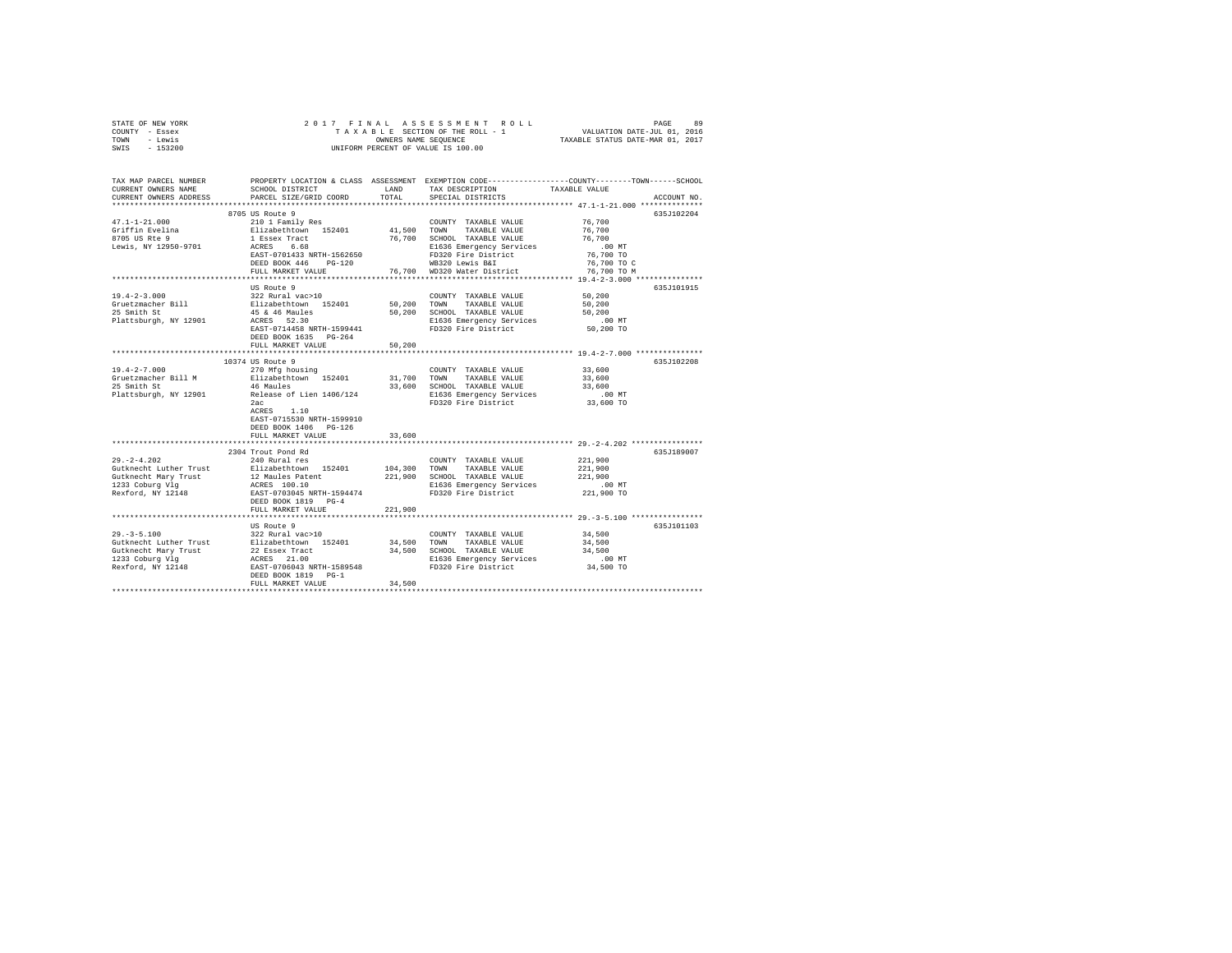| TOWN - Lewis<br>SWIS - 153200                                                                                        | UNIFORM PERCENT OF VALUE IS 100.00                                                                                                               | TAXABLE STATUS DATE-MAR 01, 2017 |                                                                                                                                                                                                                                            |                                                      |               |
|----------------------------------------------------------------------------------------------------------------------|--------------------------------------------------------------------------------------------------------------------------------------------------|----------------------------------|--------------------------------------------------------------------------------------------------------------------------------------------------------------------------------------------------------------------------------------------|------------------------------------------------------|---------------|
|                                                                                                                      |                                                                                                                                                  |                                  |                                                                                                                                                                                                                                            |                                                      |               |
| TAX MAP PARCEL NUMBER PROPERTY LOCATION & CLASS ASSESSMENT EXEMPTION CODE--------------COUNTY-------TOWN------SCHOOL |                                                                                                                                                  |                                  |                                                                                                                                                                                                                                            |                                                      |               |
| CURRENT OWNERS NAME                                                                                                  | SCHOOL DISTRICT                                                                                                                                  | LAND                             | TAX DESCRIPTION                                                                                                                                                                                                                            | TAXABLE VALUE                                        |               |
| CURRENT OWNERS ADDRESS                                                                                               | PARCEL SIZE/GRID COORD                                                                                                                           | TOTAL                            | SPECIAL DISTRICTS                                                                                                                                                                                                                          |                                                      | ACCOUNT NO.   |
|                                                                                                                      |                                                                                                                                                  |                                  |                                                                                                                                                                                                                                            |                                                      | 635Z014008    |
| $29 - 3 - 5 \cdot 300$                                                                                               | US Route 9<br>322 Rural vac>10                                                                                                                   |                                  | COUNTY TAXABLE VALUE                                                                                                                                                                                                                       | 28,900                                               |               |
| Gutknecht Luther Trust                                                                                               |                                                                                                                                                  | 28,900 TOWN                      | TAXABLE VALUE                                                                                                                                                                                                                              | 28,900                                               |               |
| Gutknecht Mary Trust                                                                                                 |                                                                                                                                                  |                                  | 28,900 SCHOOL TAXABLE VALUE                                                                                                                                                                                                                | 28,900                                               |               |
| 1233 Coburg Vlg                                                                                                      | Elizabethtown 152401<br>22 Essex Tract<br>ACRES 11.60<br>EAST-0706183 NRTH-1588551                                                               |                                  | E1636 Emergency Services                                                                                                                                                                                                                   | $.00$ MT                                             |               |
| $2233$ CODULS $12148$                                                                                                |                                                                                                                                                  |                                  | FD320 Fire District                                                                                                                                                                                                                        | 28,900 TO                                            |               |
|                                                                                                                      | DEED BOOK 1819 PG-1                                                                                                                              |                                  |                                                                                                                                                                                                                                            |                                                      |               |
|                                                                                                                      | FULL MARKET VALUE                                                                                                                                | 28,900                           |                                                                                                                                                                                                                                            |                                                      |               |
|                                                                                                                      |                                                                                                                                                  |                                  |                                                                                                                                                                                                                                            |                                                      |               |
|                                                                                                                      | 570 Fox Run Rd                                                                                                                                   |                                  |                                                                                                                                                                                                                                            |                                                      | 635J103609    |
| $56.1 - 2 - 1.000$                                                                                                   | 270 Mfg housing                                                                                                                                  |                                  | COUNTY TAXABLE VALUE 82,500                                                                                                                                                                                                                |                                                      |               |
|                                                                                                                      |                                                                                                                                                  |                                  | TOWN TAXABLE VALUE                                                                                                                                                                                                                         | 82,500                                               |               |
|                                                                                                                      |                                                                                                                                                  |                                  | SCHOOL TAXABLE VALUE                                                                                                                                                                                                                       | 82,500                                               |               |
|                                                                                                                      |                                                                                                                                                  |                                  | E1636 Emergency Services                                                                                                                                                                                                                   | 00 MT.<br>82,500 TO                                  |               |
|                                                                                                                      | EAST-0696485 NRTH-1551968                                                                                                                        |                                  | FD320 Fire District                                                                                                                                                                                                                        |                                                      |               |
|                                                                                                                      | DEED BOOK 1726 PG-202                                                                                                                            |                                  |                                                                                                                                                                                                                                            |                                                      |               |
|                                                                                                                      | FULL MARKET VALUE                                                                                                                                | 82,500                           |                                                                                                                                                                                                                                            | *********************** 56.1-2-46.220 ************** |               |
|                                                                                                                      | US Route 9                                                                                                                                       |                                  |                                                                                                                                                                                                                                            |                                                      | 635Z014001    |
| $56.1 - 2 - 46.220$                                                                                                  | 322 Rural vac>10                                                                                                                                 |                                  | COUNTY TAXABLE VALUE                                                                                                                                                                                                                       | 23,300                                               |               |
| Hackett Sarah Theo                                                                                                   |                                                                                                                                                  |                                  |                                                                                                                                                                                                                                            | 23,300                                               |               |
|                                                                                                                      |                                                                                                                                                  |                                  |                                                                                                                                                                                                                                            | 23,300                                               |               |
| 664 Hallock Hill Rd<br>Peru, NY 12972                                                                                |                                                                                                                                                  |                                  | %24 KUTAI VACALUM 152401 23,300 TOWN TAXABLE VALUE<br>Platt Rogers Tract 4 23,300 SCHOOL TAXABLE VALUE<br>ACRES 10.55 CHOOL TAXABLE VALUE<br>ACRES 10.55 EAST<br>EAST-0698503 NRTH-1544646 FD320 Fire District<br>E1636 Emergency Services | $.00$ MT                                             |               |
|                                                                                                                      |                                                                                                                                                  |                                  | FD320 Fire District                                                                                                                                                                                                                        | $23,300$ TO                                          |               |
|                                                                                                                      | DEED BOOK 1732 PG-110                                                                                                                            |                                  |                                                                                                                                                                                                                                            |                                                      |               |
|                                                                                                                      | FULL MARKET VALUE                                                                                                                                | 23,300                           |                                                                                                                                                                                                                                            |                                                      |               |
|                                                                                                                      |                                                                                                                                                  |                                  |                                                                                                                                                                                                                                            |                                                      |               |
|                                                                                                                      | 8480 US Route 9                                                                                                                                  |                                  |                                                                                                                                                                                                                                            |                                                      | 635L104209    |
| $47.13 - 3 - 1.000$                                                                                                  | 210 1 Family Res (1940) 1988 STAR 41854<br>Elizabethtown 152401 136,000 VET WAR CT 41121<br>2 Platt Rodgers Tract 1 132,200 COUNTY TAXABLE VALUE |                                  |                                                                                                                                                                                                                                            | $\sim$ 0                                             | $0 \t 30.000$ |
| Hall Glen                                                                                                            |                                                                                                                                                  |                                  |                                                                                                                                                                                                                                            | $15,000$ $15,000$                                    | $\sim$ 0      |
| PO Box 91                                                                                                            |                                                                                                                                                  |                                  |                                                                                                                                                                                                                                            | 117,200                                              |               |
| Lewis, NY 12950                                                                                                      | 1.3ac<br>$ACRES$ 1.00                                                                                                                            |                                  | <b>TOWN</b><br>TAXABLE VALUE                                                                                                                                                                                                               | 117,200                                              |               |
|                                                                                                                      | EAST-0701177 NRTH-1557027                                                                                                                        |                                  | SCHOOL TAXABLE VALUE                                                                                                                                                                                                                       | 102,200<br>$.00$ MT                                  |               |
|                                                                                                                      | DEED BOOK 1861 PG-199                                                                                                                            |                                  | E1636 Emergency Services<br>FD320 Fire District                                                                                                                                                                                            | 132,200 TO                                           |               |
|                                                                                                                      | FULL MARKET VALUE                                                                                                                                |                                  | 132,200 WB320 Lewis B&I                                                                                                                                                                                                                    | 132,200 TO C                                         |               |
|                                                                                                                      |                                                                                                                                                  |                                  | WD320 Water District                                                                                                                                                                                                                       | 132,200 TO M                                         |               |
|                                                                                                                      |                                                                                                                                                  |                                  |                                                                                                                                                                                                                                            |                                                      |               |
|                                                                                                                      | 2126 Trout Pond Rd                                                                                                                               |                                  |                                                                                                                                                                                                                                            |                                                      | 635J101504    |
| $29. - 2 - 10.000$                                                                                                   | 210 1 Family Res                                                                                                                                 |                                  | BAS STAR 41854                                                                                                                                                                                                                             | $\sim$ 0 $\sim$                                      | $0 \t 30,000$ |
| Hammond Sandra                                                                                                       |                                                                                                                                                  |                                  | 210 1 Family New York 23, 600 COUNTY TAXABLE VALUE<br>23 Essex Tract 1990,000 TOWN TAXABLE VALUE<br>1628/216-Boundary Line Ag 30,000 TOWN TAXABLE VALUE<br>ACRES 0.38 BANK NBT 251636 Emergency Services<br>EAST-0704998 NRTH-1589902 FD32 | 90,000                                               |               |
| 2126 Trout Pond Rd                                                                                                   |                                                                                                                                                  |                                  |                                                                                                                                                                                                                                            | 90,000                                               |               |
| Lewis, NY 12950                                                                                                      |                                                                                                                                                  |                                  |                                                                                                                                                                                                                                            | 60,000                                               |               |
|                                                                                                                      |                                                                                                                                                  |                                  |                                                                                                                                                                                                                                            | $.00$ MT                                             |               |
|                                                                                                                      |                                                                                                                                                  |                                  |                                                                                                                                                                                                                                            | 90,000 TO                                            |               |
|                                                                                                                      | DEED BOOK 1628 PG-212                                                                                                                            |                                  |                                                                                                                                                                                                                                            |                                                      |               |
|                                                                                                                      | FULL MARKET VALUE                                                                                                                                | 90,000                           |                                                                                                                                                                                                                                            |                                                      |               |
|                                                                                                                      |                                                                                                                                                  |                                  |                                                                                                                                                                                                                                            |                                                      |               |

STATE OF NEW YORK 2 0 1 7 F I N A L A S S E S S M E N T R O L L PAGE 90 COUNTY - Essex T A X A B L E SECTION OF THE ROLL - 1 VALUATION DATE-JUL 01, 2016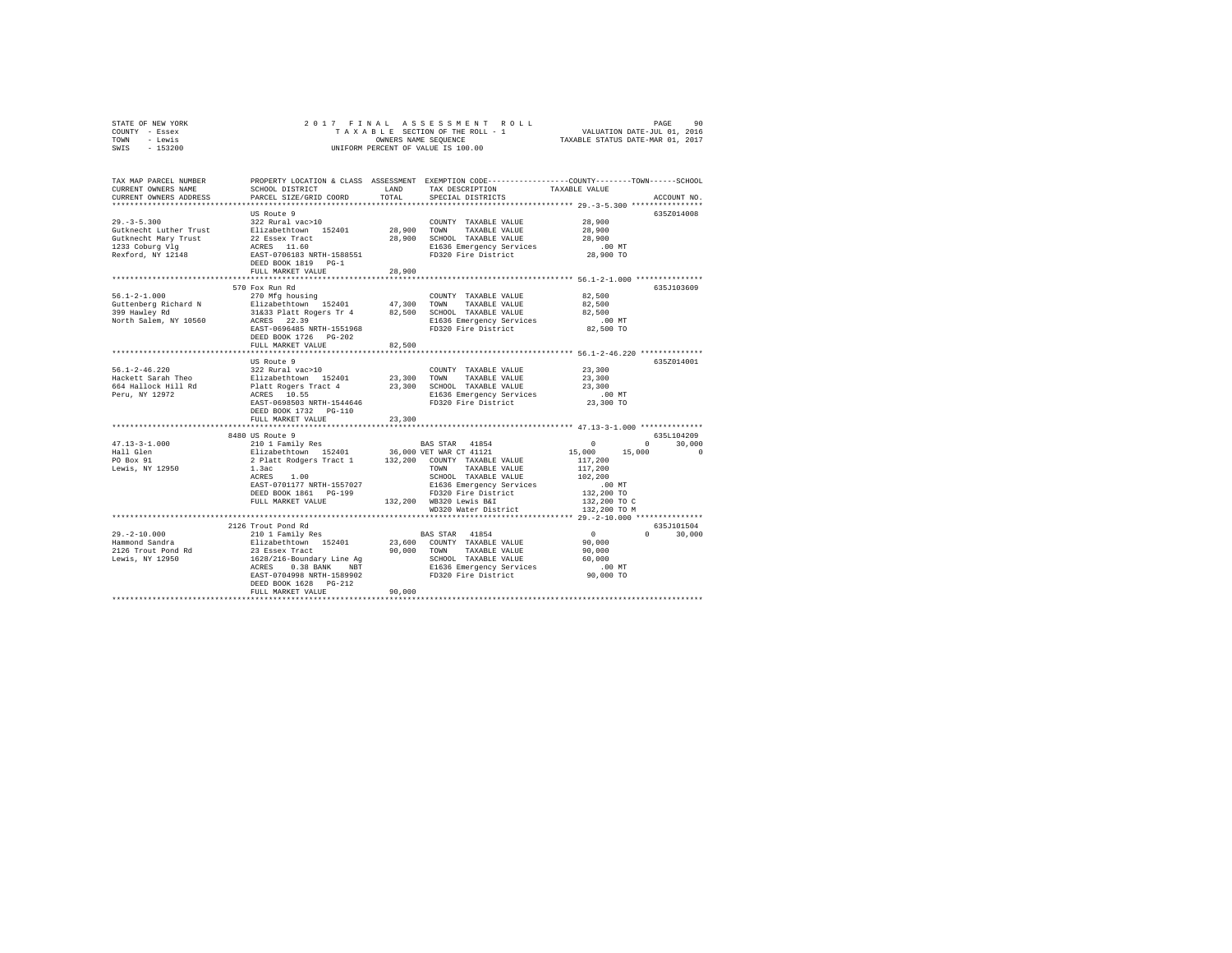| TOWN<br>- Lewis<br>$-153200$<br>SWIS         | UNIFORM PERCENT OF VALUE IS 100.00                                                                                                                            | TAXABLE STATUS DATE-MAR 01, 2017 |                                                 |                                                                                                                  |
|----------------------------------------------|---------------------------------------------------------------------------------------------------------------------------------------------------------------|----------------------------------|-------------------------------------------------|------------------------------------------------------------------------------------------------------------------|
|                                              |                                                                                                                                                               |                                  |                                                 |                                                                                                                  |
| TAX MAP PARCEL NUMBER<br>CURRENT OWNERS NAME | SCHOOL DISTRICT                                                                                                                                               | LAND                             | TAX DESCRIPTION                                 | PROPERTY LOCATION & CLASS ASSESSMENT EXEMPTION CODE---------------COUNTY-------TOWN------SCHOOL<br>TAXABLE VALUE |
| CURRENT OWNERS ADDRESS                       | PARCEL SIZE/GRID COORD                                                                                                                                        | TOTAL                            | SPECIAL DISTRICTS                               | ACCOUNT NO.                                                                                                      |
|                                              |                                                                                                                                                               |                                  |                                                 |                                                                                                                  |
|                                              | Trout Pond Rd                                                                                                                                                 |                                  |                                                 | 635J185005                                                                                                       |
| $29. -2 - 7.001$                             | 314 Rural vac<10                                                                                                                                              |                                  | COUNTY TAXABLE VALUE                            | 5,300                                                                                                            |
| Hammond Sandra E                             |                                                                                                                                                               | 5,300                            | TOWN<br>TAXABLE VALUE                           | 5,300                                                                                                            |
| 2126 Trout Pond Rd                           |                                                                                                                                                               | 5,300                            | SCHOOL TAXABLE VALUE                            | 5,300                                                                                                            |
| Lewis, NY 12950                              | Elizabethtown 152401<br>23 Essex Tract<br>ACRES 0.18                                                                                                          |                                  | E1636 Emergency Services                        | $.00$ MT                                                                                                         |
|                                              | EAST-0704747 NRTH-1589858                                                                                                                                     |                                  | FD320 Fire District                             | 5,300 TO                                                                                                         |
|                                              | DEED BOOK 1641    PG-243                                                                                                                                      |                                  |                                                 |                                                                                                                  |
|                                              | FULL MARKET VALUE                                                                                                                                             | 5,300<br>********                |                                                 | ********** 47.1-1-47.120 **************                                                                          |
|                                              | 170 Muzzy Rd                                                                                                                                                  |                                  |                                                 | 635J196001                                                                                                       |
| $47.1 - 1 - 47.120$                          | 210 1 Family Res                                                                                                                                              |                                  | COUNTY TAXABLE VALUE                            | 98,600                                                                                                           |
| Hanes Steven D                               |                                                                                                                                                               | 33,400                           | TOWN<br>TAXABLE VALUE                           | 98,600                                                                                                           |
| Hanes Dorothy E                              | Elizabethtown 152401<br>14 Platt Rogers Tr 4                                                                                                                  | 98,600                           | SCHOOL TAXABLE VALUE                            | 98,600                                                                                                           |
| 210 Scottholm Ter                            | ACRES 2.83                                                                                                                                                    |                                  | E1636 Emergency Services                        | $.00$ MT                                                                                                         |
| Syracuse, NY 13224                           | EAST-0698018 NRTH-1562634                                                                                                                                     |                                  | FD320 Fire District                             | 98,600 TO                                                                                                        |
|                                              | DEED BOOK 1520 PG-189                                                                                                                                         |                                  |                                                 |                                                                                                                  |
|                                              | FULL MARKET VALUE                                                                                                                                             | 98,600                           |                                                 |                                                                                                                  |
|                                              |                                                                                                                                                               |                                  |                                                 |                                                                                                                  |
|                                              | Brookside Way                                                                                                                                                 |                                  |                                                 | 635Z007004                                                                                                       |
| $46.2 - 1 - 7.220$<br>Hanson Scott M         | 314 Rural vac<10                                                                                                                                              | 37,700                           | COUNTY TAXABLE VALUE<br>TOWN<br>TAXABLE VALUE   | 37,700<br>37,700                                                                                                 |
| 466 Hallock Hill Rd                          |                                                                                                                                                               |                                  | 37,700 SCHOOL TAXABLE VALUE                     | 37,700                                                                                                           |
| Peru, NY 12972                               | Elizabethtown 152401<br>17 Platt Rogers Tr 4<br>ACRES 7.41                                                                                                    |                                  | E1636 Emergency Services                        | .00 MT                                                                                                           |
|                                              | EAST-0689566 NRTH-1566315                                                                                                                                     |                                  | FD320 Fire District                             | 37,700 TO                                                                                                        |
|                                              | DEED BOOK 1580 PG-25                                                                                                                                          |                                  |                                                 |                                                                                                                  |
|                                              | FULL MARKET VALUE                                                                                                                                             | 37,700                           |                                                 |                                                                                                                  |
|                                              | **************************                                                                                                                                    |                                  |                                                 | *********************** 55.2-1-5.112 ***************                                                             |
|                                              | 130 Blood Hill Rd                                                                                                                                             |                                  |                                                 | 635J189019                                                                                                       |
| $55.2 - 1 - 5.112$                           | 210 1 Family Res                                                                                                                                              |                                  | COUNTY TAXABLE VALUE                            | 365,800                                                                                                          |
| Hardzog Annchen                              | Elizabethtown 152401                                                                                                                                          | 38,200                           | TOWN<br>TAXABLE VALUE                           | 365,800                                                                                                          |
| 824 Styles Brook Rd<br>Jav. NY 12941         | 25 Platt Rogers Tr 4<br>2017 BAR Decision                                                                                                                     |                                  | 365,800 SCHOOL TAXABLE VALUE                    | 365,800<br>$.00$ MT                                                                                              |
|                                              | ACRES 8.05                                                                                                                                                    |                                  | E1636 Emergency Services<br>FD320 Fire District | 365,800 TO                                                                                                       |
|                                              | EAST-0689433 NRTH-1548724                                                                                                                                     |                                  |                                                 |                                                                                                                  |
|                                              | DEED BOOK 1828 PG-226                                                                                                                                         |                                  |                                                 |                                                                                                                  |
|                                              | FULL MARKET VALUE                                                                                                                                             | 365,800                          |                                                 |                                                                                                                  |
|                                              | **************************                                                                                                                                    |                                  |                                                 |                                                                                                                  |
|                                              | 112 Goff Rd                                                                                                                                                   |                                  |                                                 | 635J102007                                                                                                       |
| $46.2 - 1 - 45.000$                          | 210 1 Family Res                                                                                                                                              |                                  | COUNTY TAXABLE VALUE                            | 76,100                                                                                                           |
| Harrington Kelli F                           | Elizabethtown 152401                                                                                                                                          | 32,300                           | TOWN<br>TAXABLE VALUE                           | 76,100                                                                                                           |
| Micoli Andrew P<br>296 Windham Rd            |                                                                                                                                                               |                                  |                                                 | 76,100                                                                                                           |
|                                              | 21 Platt Rogers Tract 4 176,100 SCROOL TAXABLE VALUE<br>1384/238 Release of Lien 16,100 SCROOL TAXABLE VALUE<br>1384/238 Release of Lien 165 Parrency Service |                                  | E1636 Emergency Services<br>FD320 Fire District | $.00$ MT                                                                                                         |
| Rochester, NY 14609                          | EAST-0694566 NRTH-1562354                                                                                                                                     |                                  |                                                 | 76,100 TO                                                                                                        |
|                                              | DEED BOOK 1741 PG-87                                                                                                                                          |                                  |                                                 |                                                                                                                  |
|                                              | FULL MARKET VALUE                                                                                                                                             | 76,100                           |                                                 |                                                                                                                  |
|                                              |                                                                                                                                                               |                                  |                                                 |                                                                                                                  |

STATE OF NEW YORK 2 0 1 7 F I N A L A S S E S S M E N T R O L L PAGE 91 COUNTY - Essex T A X A B L E SECTION OF THE ROLL - 1 VALUATION DATE-JUL 01, 2016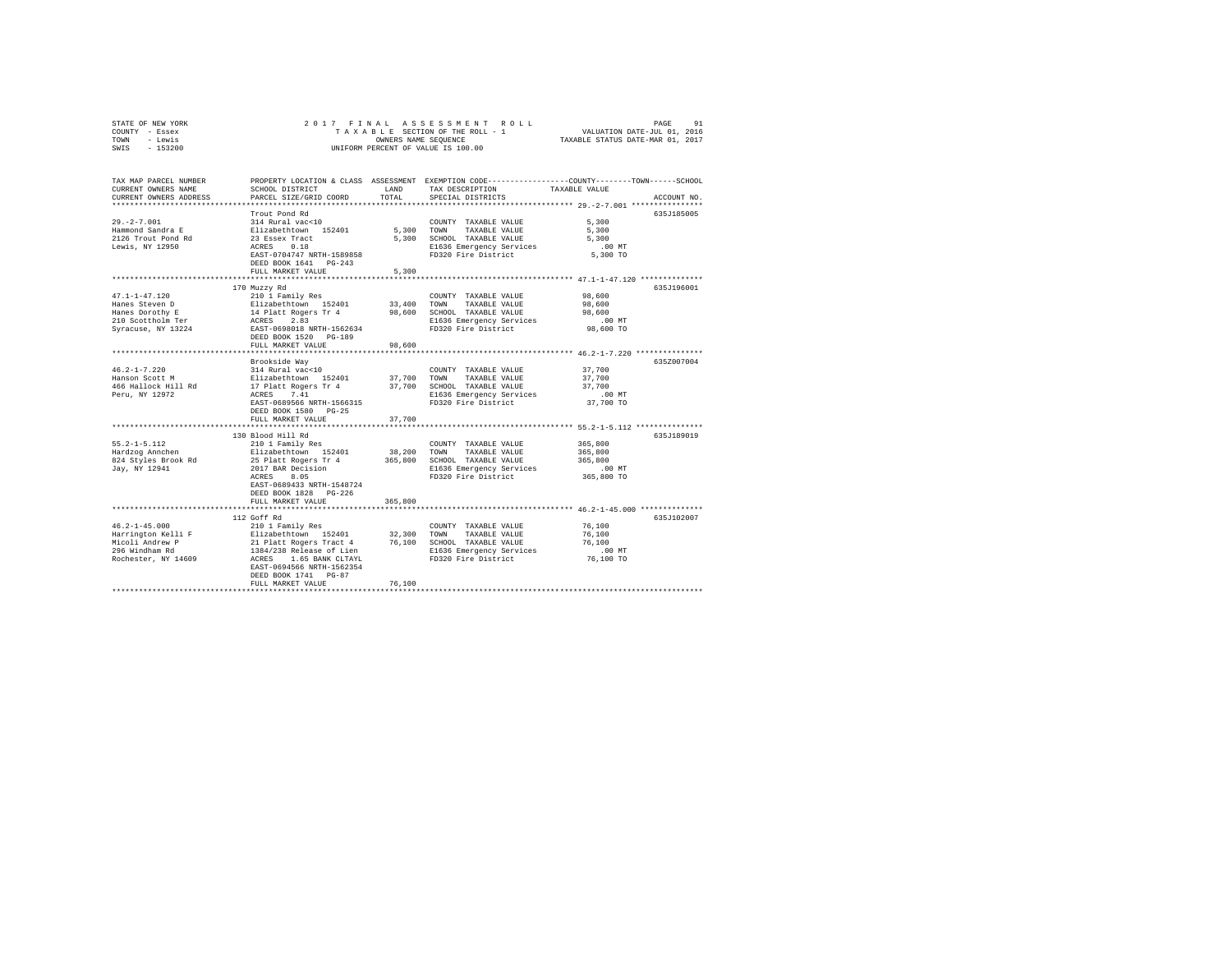| STATE OF NEW YORK<br>COUNTY - Essex | 2017 FINAL                                                                              |         | ASSESSMENT ROLL<br>TAXABLE SECTION OF THE ROLL - 1                                              |                                                      | 92<br>PAGE                      |  |  |
|-------------------------------------|-----------------------------------------------------------------------------------------|---------|-------------------------------------------------------------------------------------------------|------------------------------------------------------|---------------------------------|--|--|
| - Lewis<br>TOWN                     | VALUATION DATE-JUL 01, 2016<br>TAXABLE STATUS DATE-MAR 01, 2017<br>OWNERS NAME SEQUENCE |         |                                                                                                 |                                                      |                                 |  |  |
| SWIS<br>$-153200$                   | UNIFORM PERCENT OF VALUE IS 100.00                                                      |         |                                                                                                 |                                                      |                                 |  |  |
|                                     |                                                                                         |         |                                                                                                 |                                                      |                                 |  |  |
| TAX MAP PARCEL NUMBER               |                                                                                         |         | PROPERTY LOCATION & CLASS ASSESSMENT EXEMPTION CODE---------------COUNTY-------TOWN------SCHOOL |                                                      |                                 |  |  |
| CURRENT OWNERS NAME                 | SCHOOL DISTRICT                                                                         | LAND    | TAX DESCRIPTION                                                                                 | TAXABLE VALUE                                        |                                 |  |  |
| CURRENT OWNERS ADDRESS              | PARCEL SIZE/GRID COORD                                                                  | TOTAL   | SPECIAL DISTRICTS                                                                               |                                                      | ACCOUNT NO.                     |  |  |
|                                     | 108 Hyde Rd                                                                             |         |                                                                                                 |                                                      | 635Z006001                      |  |  |
| $47.4 - 1 - 5.200$                  | 312 Vac w/imprv                                                                         |         | COUNTY TAXABLE VALUE                                                                            | 59,700                                               |                                 |  |  |
| Harrington Robert G                 | Elizabethtown 152401                                                                    | 52,200  | TOWN<br>TAXABLE VALUE                                                                           | 59,700                                               |                                 |  |  |
| Harrington Joanne E                 |                                                                                         | 59,700  | SCHOOL TAXABLE VALUE                                                                            | 59,700                                               |                                 |  |  |
| 120 E 10th St                       | 5 Platt Rogers<br>ACRES 32.20                                                           |         | E1636 Emergency Services                                                                        | .00MT                                                |                                 |  |  |
| Oswego, NY 13126                    | EAST-0711870 NRTH-1556850                                                               |         | FD320 Fire District                                                                             | 59,700 TO                                            |                                 |  |  |
|                                     | DEED BOOK 1694 PG-267                                                                   |         |                                                                                                 |                                                      |                                 |  |  |
|                                     | FULL MARKET VALUE                                                                       | 59,700  |                                                                                                 |                                                      |                                 |  |  |
|                                     |                                                                                         |         |                                                                                                 | *********************** 47.3-1-17.100 ************** |                                 |  |  |
|                                     | 618 Fox Run Rd                                                                          |         |                                                                                                 |                                                      | 635J101305                      |  |  |
| $47.3 - 1 - 17.100$                 | 220 2 Family Res                                                                        |         | COUNTY TAXABLE VALUE                                                                            | 157,300                                              |                                 |  |  |
| Harris Alden F                      | Elizabethtown 152401                                                                    | 85,100  | TOWN<br>TAXABLE VALUE                                                                           | 157,300                                              |                                 |  |  |
| Gill Joseph F Jr                    | 1 Platt Rogers Tract 1                                                                  |         | 157,300 SCHOOL TAXABLE VALUE                                                                    | 157,300                                              |                                 |  |  |
| 306 Lake St                         | Apt 1&2                                                                                 |         | E1636 Emergency Services                                                                        | $.00$ MT                                             |                                 |  |  |
| Shrewsbury, MA 01545                | ACRES 98.00                                                                             |         | FD320 Fire District                                                                             | 157,300 TO                                           |                                 |  |  |
|                                     | EAST-0697468 NRTH-1553520                                                               |         |                                                                                                 |                                                      |                                 |  |  |
|                                     | DEED BOOK 880<br>PG-289                                                                 |         |                                                                                                 |                                                      |                                 |  |  |
|                                     | FULL MARKET VALUE                                                                       | 157,300 |                                                                                                 |                                                      |                                 |  |  |
|                                     |                                                                                         |         |                                                                                                 |                                                      |                                 |  |  |
|                                     | 74 Wells Hill Rd                                                                        |         |                                                                                                 |                                                      | 635J192005                      |  |  |
| $46.2 - 1 - 50.200$                 | 210 1 Family Res                                                                        |         | BAS STAR 41854                                                                                  | 0                                                    | 30,000<br>$\Omega$              |  |  |
| Hart Lowell A                       | Elizabethtown 152401<br>16 P Rogers 16,250 Ac                                           |         | 34,700 COUNTY TAXABLE VALUE<br>TOWN                                                             | 145,500                                              |                                 |  |  |
| 74 Wells Hill Rd<br>Lewis, NY 12950 | ACRES 4.10                                                                              | 145,500 | TAXABLE VALUE<br>SCHOOL TAXABLE VALUE                                                           | 145,500<br>115,500                                   |                                 |  |  |
|                                     | EAST-0693943 NRTH-1564617                                                               |         | E1636 Emergency Services                                                                        | .00MT                                                |                                 |  |  |
|                                     | DEED BOOK 1519 PG-10                                                                    |         | FD320 Fire District                                                                             | 145,500 TO                                           |                                 |  |  |
|                                     | FULL MARKET VALUE                                                                       | 145,500 |                                                                                                 |                                                      |                                 |  |  |
|                                     |                                                                                         |         |                                                                                                 |                                                      |                                 |  |  |
|                                     | 258 Cutting Rd                                                                          |         |                                                                                                 |                                                      | 635J103104                      |  |  |
| $56.1 - 2 - 47.000$                 | 210 1 Family Res                                                                        |         | BAS STAR 41854                                                                                  | $\Omega$                                             | $\Omega$ and $\Omega$<br>30,000 |  |  |
| Harwood Joel E                      | Elizabethtown 152401                                                                    |         | 31,800 COUNTY TAXABLE VALUE                                                                     | 103,100                                              |                                 |  |  |
| Harwood Barbara K                   | 33 Platt Rogers Tract 4                                                                 | 103,100 | TOWN TAXABLE VALUE                                                                              | 103,100                                              |                                 |  |  |
| 258 Cutting Rd                      | ACRES 1.20                                                                              |         | SCHOOL TAXABLE VALUE                                                                            | 73,100                                               |                                 |  |  |
| Elizabethtown, NY 12932             | EAST-0700001 NRTH-1546309                                                               |         | E1636 Emergency Services                                                                        | .00MT                                                |                                 |  |  |
|                                     | DEED BOOK 1086 PG-331                                                                   |         | FD320 Fire District                                                                             | 103,100 TO                                           |                                 |  |  |
|                                     | FULL MARKET VALUE                                                                       | 103,100 |                                                                                                 |                                                      |                                 |  |  |
|                                     |                                                                                         |         |                                                                                                 |                                                      |                                 |  |  |
|                                     | US Route 9                                                                              |         |                                                                                                 |                                                      | 635J178547                      |  |  |
| $56.1 - 2 - 37.000$                 | 311 Res vac land                                                                        |         | COUNTY TAXABLE VALUE                                                                            | 1,900                                                |                                 |  |  |
| Haseltine Janet                     | Elizabethtown 152401                                                                    | 1,900   | TOWN<br>TAXABLE VALUE                                                                           | 1,900                                                |                                 |  |  |
| Elizabethtown, NY 12932             | 11 Platt Rogers Tract 1                                                                 |         | 1,900 SCHOOL TAXABLE VALUE                                                                      | 1,900                                                |                                 |  |  |
|                                     | ACRES 0.22                                                                              |         | E1636 Emergency Services                                                                        | $.00$ MT                                             |                                 |  |  |
|                                     | EAST-0702432 NRTH-1544456                                                               |         | FD320 Fire District                                                                             | 1,900 TO                                             |                                 |  |  |
|                                     | PG-371<br>DEED BOOK 328                                                                 |         |                                                                                                 |                                                      |                                 |  |  |
|                                     | FULL MARKET VALUE                                                                       | 1,900   |                                                                                                 |                                                      |                                 |  |  |
|                                     |                                                                                         |         |                                                                                                 |                                                      |                                 |  |  |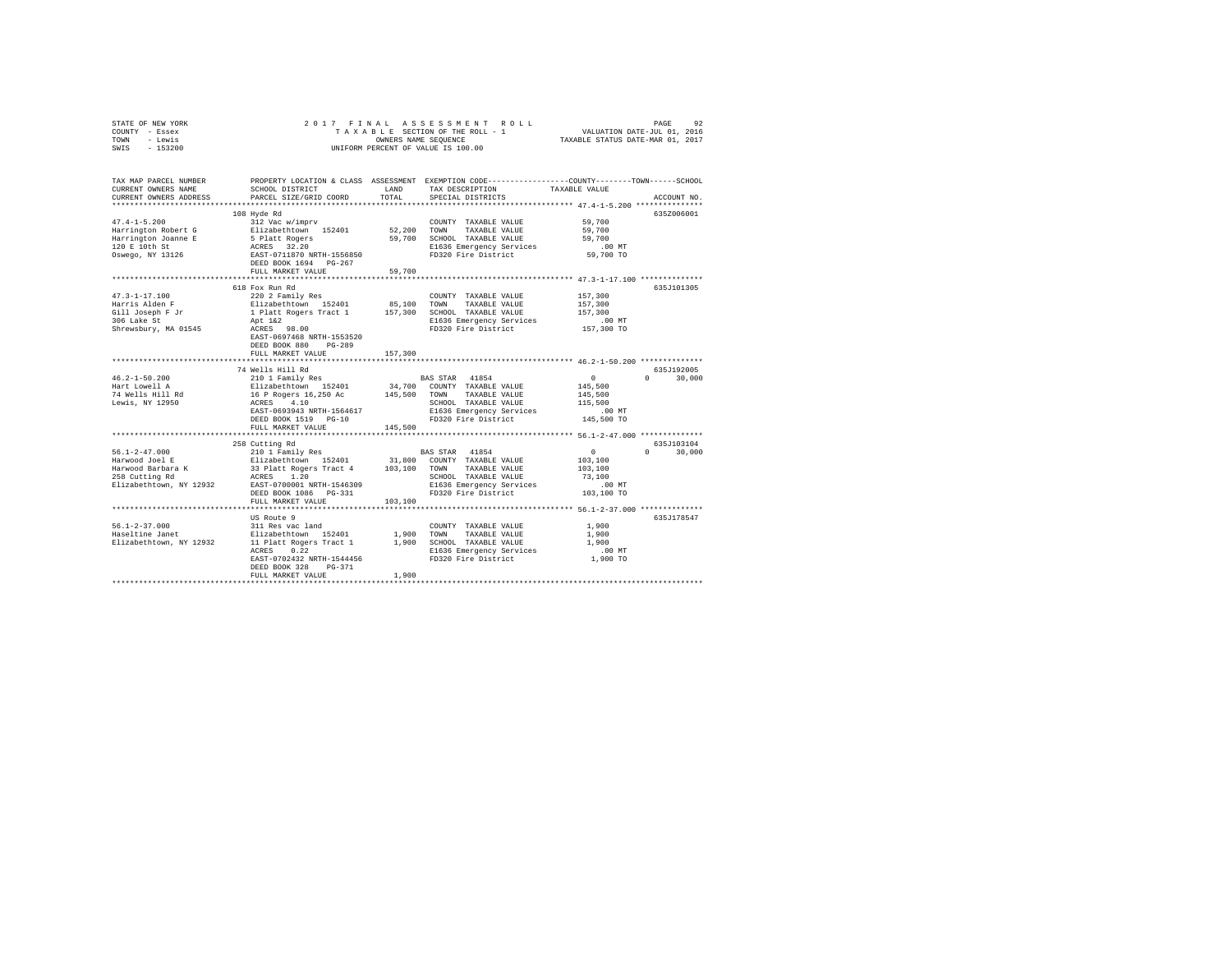| STATE OF NEW YORK | 2017 FINAL ASSESSMENT ROLL         | 93<br>PAGE                       |
|-------------------|------------------------------------|----------------------------------|
| COUNTY - Essex    | TAXABLE SECTION OF THE ROLL - 1    | VALUATION DATE-JUL 01, 2016      |
| TOWN<br>- Lewis   | OWNERS NAME SEOUENCE               | TAXABLE STATUS DATE-MAR 01, 2017 |
| $-153200$<br>SWIS | UNIFORM PERCENT OF VALUE IS 100.00 |                                  |

| TAX MAP PARCEL NUMBER<br>CURRENT OWNERS NAME<br>CURRENT OWNERS ADDRESS                              | SCHOOL DISTRICT<br>PARCEL SIZE/GRID COORD                                                                                                                                                                                                                                                 | LAND<br>TOTAL | PROPERTY LOCATION & CLASS ASSESSMENT EXEMPTION CODE----------------COUNTY-------TOWN------SCHOOL<br>TAX DESCRIPTION TAXABLE VALUE<br>SPECIAL DISTRICTS                           |                                                                                                   | ACCOUNT NO.                      |
|-----------------------------------------------------------------------------------------------------|-------------------------------------------------------------------------------------------------------------------------------------------------------------------------------------------------------------------------------------------------------------------------------------------|---------------|----------------------------------------------------------------------------------------------------------------------------------------------------------------------------------|---------------------------------------------------------------------------------------------------|----------------------------------|
| $47.1 - 2 - 44.000$<br>8702 US Rte 9<br>Lewis, NY 12950                                             | 8702 US Route 9<br>210 1 Family Res<br>Hathaway Bonnie L Elizabethtown 152401 23,400 TOWN<br>1 E Side Us Route 9<br>ACRES 0.10 BANK WFARGO<br>EAST-0701803 NRTH-1562380<br>DEED BOOK 1697 PG-239<br>FULL MARKET VALUE                                                                     | 51,900        | COUNTY TAXABLE VALUE<br>TAXABLE VALUE<br>SCHOOL TAXABLE VALUE<br>E1636 Emergency Services<br>FD320 Fire District<br>WB320 Lewis B&I<br>51,900 WD320 Water District               | 51,900<br>51,900<br>51,900<br>$.00$ MT<br>51,900 TO<br>51,900 TO C<br>51,900 TO M                 | 635J101605                       |
| $47.1 - 2 - 40.100$                                                                                 | 433 Stowersville Rd<br>210 1 Family Res<br>Hathaway Dorothy [Blizabethtown 152401 32,800 TOWN TAXABLE VALUE<br>DEED BOOK 1472    PG-328<br>FULL MARKET VALUE                                                                                                                              |               | COUNTY TAXABLE VALUE<br>61,100 SCHOOL TAXABLE VALUE 61,100<br>E1636 Emergency Services .00 MT<br>FD320 Fire District 61,100 TO<br>WB320 Lewis B&I<br>61,100 WD320 Water District | 61,100<br>61,100<br>61,100 TO C<br>61,100 TO M                                                    | 635J102611                       |
| $47.1 - 2 - 19.000$<br>Hathaway Gary A<br>US Rte 9<br>PO Box 99<br>Lewis, NY 12950                  | 8612 US Route 9<br>210 1 Family Res (BAS STAR 41854 VALUE Elizabethtown 152401 15,300 COUNTY TAXABLE VALUE 2 Platt Rogers (Patch<br>Life Lease Lottie<br>Hathaway 1Ac<br>0.90 BANKSELPORT<br>ACRES<br>EAST-0701775 NRTH-1560110<br>FULL MARKET VALUE                                      | 93,300        | TAXABLE VALUE<br>SCHOOL TAXABLE VALUE<br>E1636 Emergency Services<br>FD320 Fire District<br>WB320 Lewis B&I<br>WD320 Water District                                              | $\sim$ 0<br>93,300<br>93,300<br>63,300<br>$.00$ MT<br>93,300 TO<br>93,300 TO C<br>93,300 TO M     | 635J102612<br>$\Omega$<br>30,000 |
| $47.13 - 1 - 4.000$<br>Hathaway Ralph Trust<br>85 Hand Ave<br>PO Box 183<br>Elizabethtown, NY 12932 | 31 Osawentha Dr<br>270 Mfg housing<br>Elizabethtown 152401 31,000 COUNTY TAXABLE VALUE<br>Hathaway Lorraine Trust 14 Platt Rogers Tract 4 44,000 TOWN<br>1204/68 Life Use To<br>Scott A Hathaway<br>ACRES 0.40<br>EAST-0700815 NRTH-1560275<br>DEED BOOK 1258 PG-122<br>FULL MARKET VALUE | 44,000        | BAS STAR 41854<br>TAXABLE VALUE<br>SCHOOL TAXABLE VALUE<br>SCHOOL TAXABLE VALUE<br>E1636 Emergency Services<br>FD320 Fire District<br>WB320 Lewis B&I<br>WD320 Water District    | $\sim$ 0<br>44,000<br>44,000<br>14,000<br>$.00$ MT<br>44,000 TO<br>44,000 TO C<br>44,000 TO M<br> | 635.7100911<br>$\cap$<br>30,000  |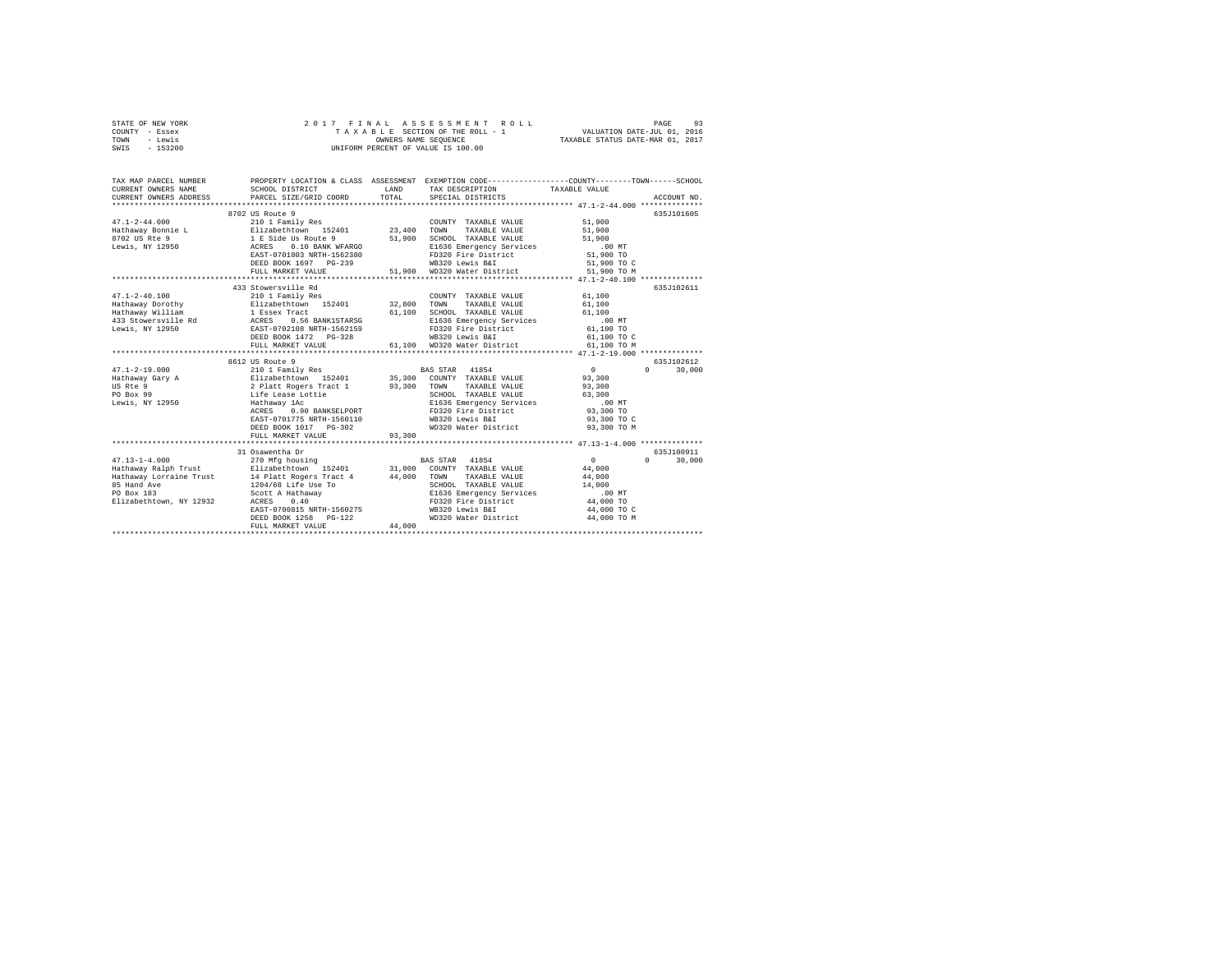| STATE OF NEW YORK                        | 2017 FINAL                                                                              |              | ASSESSMENT ROLL                                                                                |                | PAGE<br>94                          |  |
|------------------------------------------|-----------------------------------------------------------------------------------------|--------------|------------------------------------------------------------------------------------------------|----------------|-------------------------------------|--|
| COUNTY - Essex                           |                                                                                         |              | TAXABLE SECTION OF THE ROLL - 1                                                                |                |                                     |  |
| - Lewis<br>TOWN                          | VALUATION DATE-JUL 01, 2016<br>TAXABLE STATUS DATE-MAR 01, 2017<br>OWNERS NAME SEQUENCE |              |                                                                                                |                |                                     |  |
| SWIS<br>$-153200$                        |                                                                                         |              | UNIFORM PERCENT OF VALUE IS 100.00                                                             |                |                                     |  |
|                                          |                                                                                         |              |                                                                                                |                |                                     |  |
|                                          |                                                                                         |              |                                                                                                |                |                                     |  |
| TAX MAP PARCEL NUMBER                    |                                                                                         |              | PROPERTY LOCATION & CLASS ASSESSMENT EXEMPTION CODE---------------COUNTY-------TOWN-----SCHOOL |                |                                     |  |
| CURRENT OWNERS NAME                      | SCHOOL DISTRICT                                                                         | LAND         | TAX DESCRIPTION                                                                                | TAXABLE VALUE  |                                     |  |
| CURRENT OWNERS ADDRESS                   | PARCEL SIZE/GRID COORD                                                                  | TOTAL        | SPECIAL DISTRICTS                                                                              |                | ACCOUNT NO.                         |  |
|                                          |                                                                                         |              |                                                                                                |                |                                     |  |
|                                          | 431 Stowersville Rd                                                                     |              |                                                                                                |                | 635J193007                          |  |
| $47.1 - 2 - 40.200$                      | 210 1 Family Res                                                                        |              | BAS STAR 41854                                                                                 | $\sim$         | $\Omega$<br>30,000                  |  |
| Hathaway Randy C                         | Elizabethtown 152401                                                                    |              | 24.100 COUNTY TAXABLE VALUE                                                                    | 58,900         |                                     |  |
| Hathaway Karen J                         | 1 Essex Tract                                                                           | 58,900       | TOWN<br>TAXABLE VALUE                                                                          | 58,900         |                                     |  |
| Stowersville Rd                          | - 2000<br>RACES 0.12<br>EAST-0702104 NRTH-1562273<br>DEED BOOK 1019 PG-60               |              | SCHOOL TAXABLE VALUE                                                                           | 28,900         |                                     |  |
| PO Box 517                               |                                                                                         |              | E1636 Emergency Services                                                                       | $.00$ MT       |                                     |  |
| Lewis, NY 12950                          |                                                                                         |              | FD320 Fire District                                                                            | 58,900 TO      |                                     |  |
|                                          | FULL MARKET VALUE                                                                       |              | 58,900 WB320 Lewis B&I                                                                         | 58,900 TO C    |                                     |  |
|                                          |                                                                                         |              | WD320 Water District                                                                           | 58,900 TO M    |                                     |  |
|                                          |                                                                                         |              | ************************************* 55.2-1-44.000 *************                              |                |                                     |  |
|                                          | Old Military Ln                                                                         |              |                                                                                                |                | 635J105107                          |  |
| $55.2 - 1 - 44.000$                      | 322 Rural vac>10                                                                        |              | COUNTY TAXABLE VALUE                                                                           | 54,600         |                                     |  |
| Hathaway Roger A                         | Elizabethtown 152401                                                                    | 54,600       | TAXABLE VALUE<br>TOWN                                                                          | 54,600         |                                     |  |
| 47 Kent St                               | 28 Omt Twp 1                                                                            | 54,600       | SCHOOL TAXABLE VALUE                                                                           | 54,600         |                                     |  |
| Keeseville, NY 12944                     | ACRES 63.00                                                                             |              | E1636 Emergency Services                                                                       | $.00$ MT       |                                     |  |
|                                          | EAST-0685830 NRTH-1547805                                                               |              | FD320 Fire District                                                                            | 54,600 TO      |                                     |  |
|                                          | DEED BOOK 878 PG-37                                                                     |              |                                                                                                |                |                                     |  |
|                                          | FULL MARKET VALUE                                                                       | 54,600       |                                                                                                |                |                                     |  |
|                                          |                                                                                         |              |                                                                                                |                |                                     |  |
|                                          | 555 Blood Hill Rd                                                                       |              |                                                                                                |                | 635J191012                          |  |
| $46.4 - 1 - 6.140$                       | 240 Rural res                                                                           |              | <b>BAS STAR</b><br>41854                                                                       | $\overline{0}$ | 30,000<br>$\Omega$                  |  |
| Hathaway Ryan O                          | Elizabethtown 152401                                                                    |              | 41,100 COUNTY TAXABLE VALUE                                                                    | 211,500        |                                     |  |
|                                          | 22 Platt & Rogers Tr 4                                                                  | 211,500 TOWN | TAXABLE VALUE                                                                                  | 211,500        |                                     |  |
| Hathaway Lorraine L<br>555 Blood Hill Rd | ACRES 11.88 BANK1STARSG                                                                 |              | SCHOOL TAXABLE VALUE                                                                           | 181,500        |                                     |  |
| Elizabethtown, NY 12932                  | EAST-0691526 NRTH-1557031                                                               |              | E1636 Emergency Services                                                                       | $.00$ MT       |                                     |  |
|                                          | DEED BOOK 1697 PG-297                                                                   |              | FD320 Fire District                                                                            | 211,500 TO     |                                     |  |
|                                          | FULL MARKET VALUE                                                                       | 211,500      |                                                                                                |                |                                     |  |
|                                          |                                                                                         |              |                                                                                                |                |                                     |  |
|                                          |                                                                                         |              |                                                                                                |                |                                     |  |
|                                          | 728 Mitchell Hill Rd                                                                    |              |                                                                                                | $\sim$ 0       | 635J187011<br>$\Omega$ and $\Omega$ |  |
| $47.3 - 1 - 22.000$<br>Hathaway Susan    | 210 1 Family Res                                                                        |              | 41854<br><b>BAS STAR</b>                                                                       |                | 30,000                              |  |
|                                          | Elizabethtown 152401                                                                    |              | 31,800 COUNTY TAXABLE VALUE                                                                    | 66,900         |                                     |  |
| 728 Mitchell Hill Rd                     | 1 Platt Rogers Tract 1                                                                  | 66,900       | TOWN<br>TAXABLE VALUE                                                                          | 66,900         |                                     |  |
| Elizabethtown, NY 12932                  | ACRES 1.20                                                                              |              | SCHOOL TAXABLE VALUE                                                                           | 36,900         |                                     |  |
|                                          | EAST-0695248 NRTH-1555109                                                               |              | E1636 Emergency Services                                                                       | .00MT          |                                     |  |
|                                          | DEED BOOK 1200 PG-171                                                                   |              | FD320 Fire District                                                                            | 66,900 TO      |                                     |  |
|                                          | FULL MARKET VALUE                                                                       | 66,900       |                                                                                                |                |                                     |  |
|                                          |                                                                                         |              |                                                                                                |                |                                     |  |
|                                          | US Route 9                                                                              |              |                                                                                                |                | 635J197008                          |  |
| $19.4 - 2 - 8.000$                       | 314 Rural vac<10                                                                        |              | COUNTY TAXABLE VALUE                                                                           | 8,100          |                                     |  |
| Haupt Thomas                             | 511zabethtown 152401<br>Elizabethtown 152401<br>Maules Pat                              | 8,100        | TOWN<br>TAXABLE VALUE                                                                          | 8,100          |                                     |  |
| Haupt Theresa                            |                                                                                         |              | 8,100 SCHOOL TAXABLE VALUE                                                                     | 8,100          |                                     |  |
| 198 Dallas St                            |                                                                                         |              | E1636 Emergency Services                                                                       | .00 MT         |                                     |  |
| Lindenhurst, NY 11757                    | EAST-0717208 NRTH-1601179                                                               |              | FD320 Fire District                                                                            | 8,100 TO       |                                     |  |
|                                          | DEED BOOK 1708 PG-144                                                                   |              |                                                                                                |                |                                     |  |
|                                          | FULL MARKET VALUE                                                                       | 8,100        |                                                                                                |                |                                     |  |
|                                          |                                                                                         |              |                                                                                                |                |                                     |  |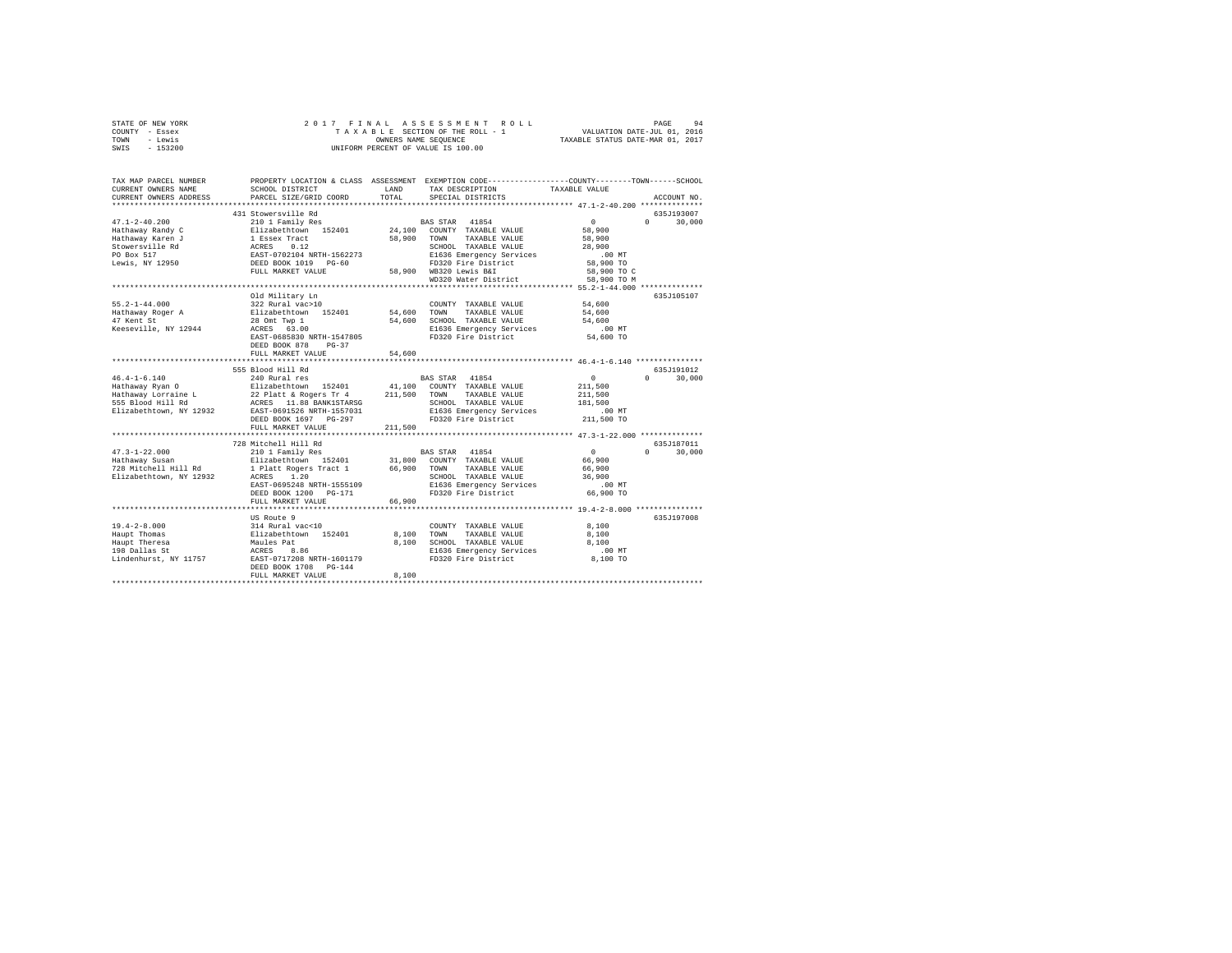| STATE OF NEW YORK                                                                                                                                                                                                                                                                                                                                                               |                                                                                                                                                                                                                                                                                                                                                                                                        |         |                                                                  |                                                          |               |
|---------------------------------------------------------------------------------------------------------------------------------------------------------------------------------------------------------------------------------------------------------------------------------------------------------------------------------------------------------------------------------|--------------------------------------------------------------------------------------------------------------------------------------------------------------------------------------------------------------------------------------------------------------------------------------------------------------------------------------------------------------------------------------------------------|---------|------------------------------------------------------------------|----------------------------------------------------------|---------------|
| COUNTY - Essex                                                                                                                                                                                                                                                                                                                                                                  |                                                                                                                                                                                                                                                                                                                                                                                                        |         |                                                                  |                                                          |               |
| TOWN - Lewis                                                                                                                                                                                                                                                                                                                                                                    | $\begin{tabular}{ccccc} 2 & 0 & 1 & 7 & F & I & N & A & S & S & E & S & S & M & E & N & T & R & O & L & L & P \end{tabular} \begin{tabular}{ccccc} PAGE & SFGTION OF THE ROLL - 1 & & & VALUATION DATE-JUL 01, 2016 \\ T A X A B E & SEGTION OF THE ROLLC & & & VALUATION DATE-JUL 01, 2017 \\ OMIFORM PERCENT OF VALUE IS 100.00 & & TAXABLE STATUS DATE-MAR 01, 2017 \\ \end{tabular}$               |         |                                                                  |                                                          |               |
| SWIS - 153200                                                                                                                                                                                                                                                                                                                                                                   |                                                                                                                                                                                                                                                                                                                                                                                                        |         |                                                                  |                                                          |               |
|                                                                                                                                                                                                                                                                                                                                                                                 |                                                                                                                                                                                                                                                                                                                                                                                                        |         |                                                                  |                                                          |               |
|                                                                                                                                                                                                                                                                                                                                                                                 |                                                                                                                                                                                                                                                                                                                                                                                                        |         |                                                                  |                                                          |               |
|                                                                                                                                                                                                                                                                                                                                                                                 |                                                                                                                                                                                                                                                                                                                                                                                                        |         |                                                                  |                                                          |               |
| TAX MAP PARCEL NUMBER PROPERTY LOCATION & CLASS ASSESSMENT EXEMPTION CODE---------------COUNTY-------TOWN-----SCHOOL                                                                                                                                                                                                                                                            |                                                                                                                                                                                                                                                                                                                                                                                                        |         |                                                                  |                                                          |               |
| CURRENT OWNERS NAME                                                                                                                                                                                                                                                                                                                                                             | SCHOOL DISTRICT LAND                                                                                                                                                                                                                                                                                                                                                                                   |         |                                                                  |                                                          |               |
|                                                                                                                                                                                                                                                                                                                                                                                 |                                                                                                                                                                                                                                                                                                                                                                                                        |         | TAX DESCRIPTION                                                  | TAXABLE VALUE                                            |               |
| CURRENT OWNERS ADDRESS                                                                                                                                                                                                                                                                                                                                                          | PARCEL SIZE/GRID COORD                                                                                                                                                                                                                                                                                                                                                                                 | TOTAL   | SPECIAL DISTRICTS                                                |                                                          | ACCOUNT NO.   |
|                                                                                                                                                                                                                                                                                                                                                                                 |                                                                                                                                                                                                                                                                                                                                                                                                        |         |                                                                  |                                                          |               |
|                                                                                                                                                                                                                                                                                                                                                                                 | US Route 9                                                                                                                                                                                                                                                                                                                                                                                             |         |                                                                  |                                                          | 635J179037    |
| $38.1 - 1 - 15.400$                                                                                                                                                                                                                                                                                                                                                             | 322 Rural vac>10                                                                                                                                                                                                                                                                                                                                                                                       |         | COUNTY TAXABLE VALUE                                             | 33,700                                                   |               |
|                                                                                                                                                                                                                                                                                                                                                                                 |                                                                                                                                                                                                                                                                                                                                                                                                        |         |                                                                  | 33,700                                                   |               |
|                                                                                                                                                                                                                                                                                                                                                                                 |                                                                                                                                                                                                                                                                                                                                                                                                        |         |                                                                  | 33,700                                                   |               |
|                                                                                                                                                                                                                                                                                                                                                                                 |                                                                                                                                                                                                                                                                                                                                                                                                        |         |                                                                  |                                                          |               |
| 38.1-1-13.400<br>Hayes Anne Mars 211zabethtown 152401 33,700 TOWN TAXABLE VALUE<br>Hayes Anne Mars 1818 Basex Tract 33,700 SCWN TAXABLE VALUE<br>Hayes Anne Mars 18819 Basex Tract 33,700 SCR DEG36 Emergency Services<br>1 Prospect S                                                                                                                                          |                                                                                                                                                                                                                                                                                                                                                                                                        |         | E1636 Emergency Services .00 MT<br>FD320 Fire District 33,700 TO |                                                          |               |
|                                                                                                                                                                                                                                                                                                                                                                                 |                                                                                                                                                                                                                                                                                                                                                                                                        |         |                                                                  |                                                          |               |
|                                                                                                                                                                                                                                                                                                                                                                                 | EAST-0705923 NRTH-1582090                                                                                                                                                                                                                                                                                                                                                                              |         |                                                                  |                                                          |               |
|                                                                                                                                                                                                                                                                                                                                                                                 | DEED BOOK 667 PG-101                                                                                                                                                                                                                                                                                                                                                                                   |         |                                                                  |                                                          |               |
|                                                                                                                                                                                                                                                                                                                                                                                 | FULL MARKET VALUE                                                                                                                                                                                                                                                                                                                                                                                      | 33,700  |                                                                  |                                                          |               |
|                                                                                                                                                                                                                                                                                                                                                                                 |                                                                                                                                                                                                                                                                                                                                                                                                        |         |                                                                  |                                                          |               |
|                                                                                                                                                                                                                                                                                                                                                                                 | 551 Deerhead Rd                                                                                                                                                                                                                                                                                                                                                                                        |         |                                                                  |                                                          | 635J181001    |
| 38.2-1-10.120                                                                                                                                                                                                                                                                                                                                                                   | 314 Rural vac<10                                                                                                                                                                                                                                                                                                                                                                                       |         | COUNTY TAXABLE VALUE 3,100                                       |                                                          |               |
| $\begin{tabular}{lcccc} \texttt{Hazen Robert E} & \texttt{E} & \texttt{E1izabethtown} & 152401 & 3,100 & \texttt{TOWN} & \texttt{TAXABLE VALUE} \\ \texttt{Ding Yun} & & & & 31 & 32 & \texttt{Peru Bay Tract} & 3,100 & \texttt{SCHODL TAXABLE VALUE} \\ \texttt{D1 Young Ter & & & & 3 \texttt{CEV} & \texttt{ACRES} & 3.00 & \texttt{SCHODL TAXABLE VALUE} \\ \end{tabular}$ |                                                                                                                                                                                                                                                                                                                                                                                                        |         |                                                                  | 3,100                                                    |               |
|                                                                                                                                                                                                                                                                                                                                                                                 |                                                                                                                                                                                                                                                                                                                                                                                                        |         |                                                                  | 3,100                                                    |               |
|                                                                                                                                                                                                                                                                                                                                                                                 |                                                                                                                                                                                                                                                                                                                                                                                                        |         |                                                                  |                                                          |               |
|                                                                                                                                                                                                                                                                                                                                                                                 |                                                                                                                                                                                                                                                                                                                                                                                                        |         |                                                                  |                                                          |               |
|                                                                                                                                                                                                                                                                                                                                                                                 |                                                                                                                                                                                                                                                                                                                                                                                                        |         |                                                                  | $3,100$ TO                                               |               |
|                                                                                                                                                                                                                                                                                                                                                                                 | DEED BOOK 1584 PG-207                                                                                                                                                                                                                                                                                                                                                                                  |         |                                                                  |                                                          |               |
|                                                                                                                                                                                                                                                                                                                                                                                 | FULL MARKET VALUE                                                                                                                                                                                                                                                                                                                                                                                      | 3,100   |                                                                  |                                                          |               |
|                                                                                                                                                                                                                                                                                                                                                                                 |                                                                                                                                                                                                                                                                                                                                                                                                        |         |                                                                  |                                                          |               |
|                                                                                                                                                                                                                                                                                                                                                                                 | 312 Moss Rd                                                                                                                                                                                                                                                                                                                                                                                            |         |                                                                  |                                                          | 635J181011    |
| $47.2 - 1 - 64.000$                                                                                                                                                                                                                                                                                                                                                             | $\begin{tabular}{l c c c c c} \hline 312&508&R4&32&808&83&87\text{AR}}&41854&\\ \hline \texttt{E1} & \texttt{Z1} & \texttt{S1} & \texttt{S2} & 101&1 & 34,200&70\text{NIT} & \texttt{TAXABLE VALUE}\\ \hline 2 & \texttt{Peru Bay Treat}&101,300&70\text{NN} & \texttt{TAXABLE VALUE} \\ \texttt{ACRES} & 3.60 & \texttt{BANTTAANSAM} & \texttt{SCHOLD} & \texttt{TXABLE VALUE} \\ \texttt{ESST}-0712$ |         |                                                                  | $\begin{smallmatrix}&&0\\&&101\,,\,300\end{smallmatrix}$ | $0 \t 30,000$ |
| Heald Brad<br>312 Moss Rd<br>Lewis, NY 12950                                                                                                                                                                                                                                                                                                                                    |                                                                                                                                                                                                                                                                                                                                                                                                        |         |                                                                  |                                                          |               |
|                                                                                                                                                                                                                                                                                                                                                                                 |                                                                                                                                                                                                                                                                                                                                                                                                        |         |                                                                  | 101,300                                                  |               |
|                                                                                                                                                                                                                                                                                                                                                                                 |                                                                                                                                                                                                                                                                                                                                                                                                        |         |                                                                  | 71,300                                                   |               |
|                                                                                                                                                                                                                                                                                                                                                                                 |                                                                                                                                                                                                                                                                                                                                                                                                        |         |                                                                  |                                                          |               |
|                                                                                                                                                                                                                                                                                                                                                                                 |                                                                                                                                                                                                                                                                                                                                                                                                        |         |                                                                  | $.00$ MT                                                 |               |
|                                                                                                                                                                                                                                                                                                                                                                                 |                                                                                                                                                                                                                                                                                                                                                                                                        |         |                                                                  | 101,300 TO                                               |               |
|                                                                                                                                                                                                                                                                                                                                                                                 | FULL MARKET VALUE                                                                                                                                                                                                                                                                                                                                                                                      | 101,300 |                                                                  |                                                          |               |
|                                                                                                                                                                                                                                                                                                                                                                                 | ********************************                                                                                                                                                                                                                                                                                                                                                                       |         |                                                                  |                                                          |               |
|                                                                                                                                                                                                                                                                                                                                                                                 | 697 Fox Run Rd                                                                                                                                                                                                                                                                                                                                                                                         |         |                                                                  | $\overline{0}$                                           | 635J184003    |
| $47.3 - 1 - 20.120$                                                                                                                                                                                                                                                                                                                                                             | 210 1 Family Res                                                                                                                                                                                                                                                                                                                                                                                       |         | ENH STAR 41834                                                   |                                                          | 0 65,500      |
|                                                                                                                                                                                                                                                                                                                                                                                 |                                                                                                                                                                                                                                                                                                                                                                                                        |         |                                                                  | 78,300                                                   |               |
|                                                                                                                                                                                                                                                                                                                                                                                 |                                                                                                                                                                                                                                                                                                                                                                                                        |         |                                                                  | 78,300                                                   |               |
|                                                                                                                                                                                                                                                                                                                                                                                 |                                                                                                                                                                                                                                                                                                                                                                                                        |         |                                                                  |                                                          |               |
|                                                                                                                                                                                                                                                                                                                                                                                 |                                                                                                                                                                                                                                                                                                                                                                                                        |         |                                                                  | 12,800                                                   |               |
|                                                                                                                                                                                                                                                                                                                                                                                 |                                                                                                                                                                                                                                                                                                                                                                                                        |         |                                                                  | 00 MT.<br>78,300 TO                                      |               |
|                                                                                                                                                                                                                                                                                                                                                                                 |                                                                                                                                                                                                                                                                                                                                                                                                        |         |                                                                  |                                                          |               |
|                                                                                                                                                                                                                                                                                                                                                                                 | EAST-0696640 NRTH-1555266                                                                                                                                                                                                                                                                                                                                                                              |         |                                                                  |                                                          |               |
|                                                                                                                                                                                                                                                                                                                                                                                 | DEED BOOK 1818 PG-62                                                                                                                                                                                                                                                                                                                                                                                   |         |                                                                  |                                                          |               |
|                                                                                                                                                                                                                                                                                                                                                                                 | FULL MARKET VALUE                                                                                                                                                                                                                                                                                                                                                                                      | 78,300  |                                                                  |                                                          |               |
|                                                                                                                                                                                                                                                                                                                                                                                 |                                                                                                                                                                                                                                                                                                                                                                                                        |         |                                                                  |                                                          |               |
|                                                                                                                                                                                                                                                                                                                                                                                 | 742 Fox Run Rd                                                                                                                                                                                                                                                                                                                                                                                         |         |                                                                  |                                                          | 635J101311    |
|                                                                                                                                                                                                                                                                                                                                                                                 |                                                                                                                                                                                                                                                                                                                                                                                                        |         |                                                                  |                                                          |               |
|                                                                                                                                                                                                                                                                                                                                                                                 |                                                                                                                                                                                                                                                                                                                                                                                                        |         |                                                                  |                                                          |               |
| 47.3-1-4.000<br>Eeaven Hill Ministries (20 Religious 152401 51,400 COUNTY TAXABLE VALUE<br>Elizabeth Communication Communication (195.700 SCHOOL TAXABLE VALUE                                                                                                                                                                                                                  |                                                                                                                                                                                                                                                                                                                                                                                                        |         |                                                                  |                                                          |               |
| PO Box 113                                                                                                                                                                                                                                                                                                                                                                      |                                                                                                                                                                                                                                                                                                                                                                                                        |         |                                                                  | 105,700<br>105,700<br>105,700                            |               |
| $PQ = Q$<br>Lewis, NY 12950                                                                                                                                                                                                                                                                                                                                                     |                                                                                                                                                                                                                                                                                                                                                                                                        |         |                                                                  |                                                          |               |
|                                                                                                                                                                                                                                                                                                                                                                                 |                                                                                                                                                                                                                                                                                                                                                                                                        |         |                                                                  |                                                          |               |
|                                                                                                                                                                                                                                                                                                                                                                                 |                                                                                                                                                                                                                                                                                                                                                                                                        |         |                                                                  |                                                          |               |
|                                                                                                                                                                                                                                                                                                                                                                                 |                                                                                                                                                                                                                                                                                                                                                                                                        |         |                                                                  |                                                          |               |
|                                                                                                                                                                                                                                                                                                                                                                                 |                                                                                                                                                                                                                                                                                                                                                                                                        |         |                                                                  |                                                          |               |
|                                                                                                                                                                                                                                                                                                                                                                                 | FULL MARKET VALUE                                                                                                                                                                                                                                                                                                                                                                                      | 105,700 |                                                                  |                                                          |               |
|                                                                                                                                                                                                                                                                                                                                                                                 |                                                                                                                                                                                                                                                                                                                                                                                                        |         |                                                                  |                                                          |               |
|                                                                                                                                                                                                                                                                                                                                                                                 |                                                                                                                                                                                                                                                                                                                                                                                                        |         |                                                                  |                                                          |               |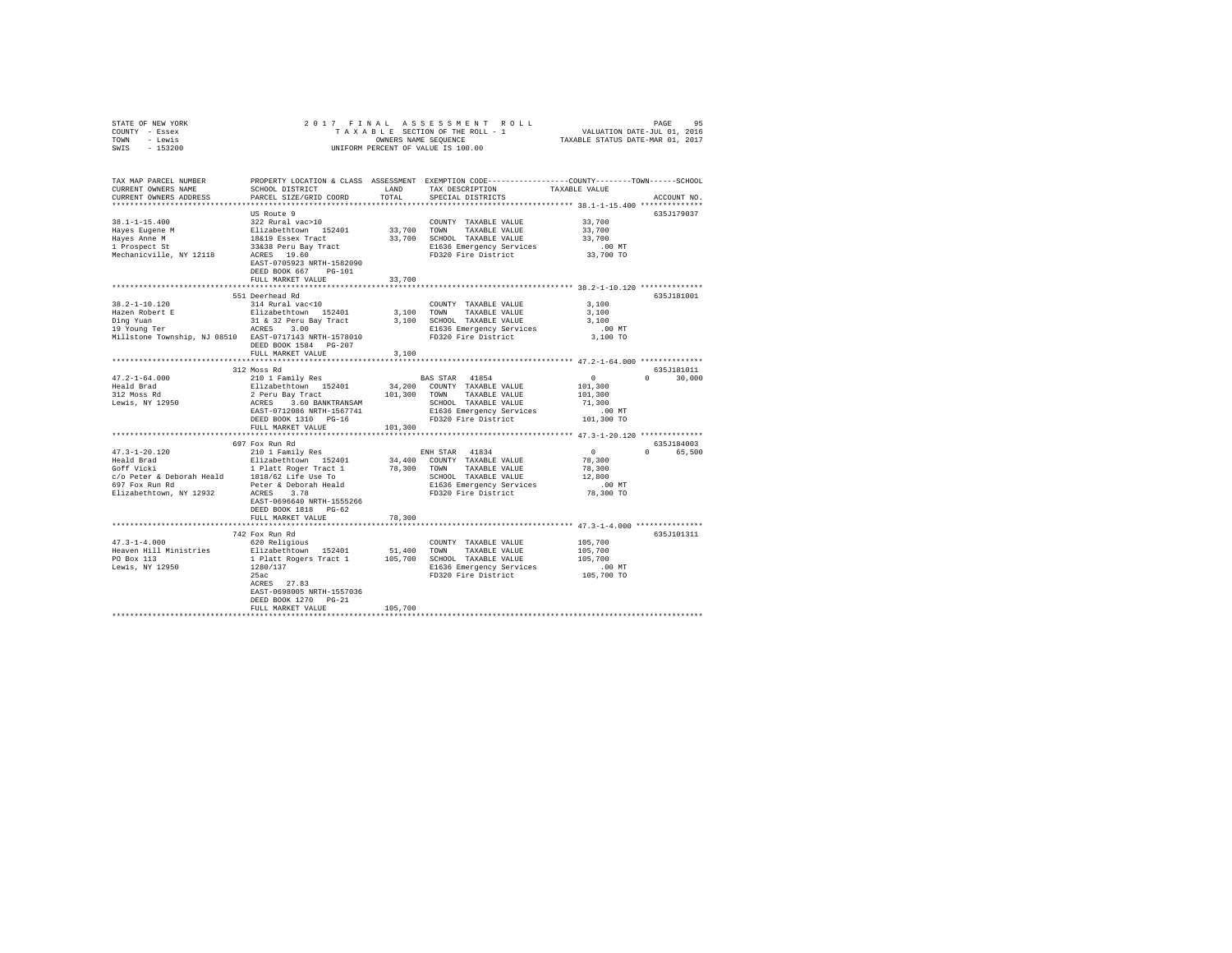|      | STATE OF NEW YORK |  |  | 2017 FINAL ASSESSMENT ROLL         | PAGE                             | 96 |
|------|-------------------|--|--|------------------------------------|----------------------------------|----|
|      | COUNTY - Essex    |  |  | TAXABLE SECTION OF THE ROLL - 1    | VALUATION DATE-JUL 01, 2016      |    |
| TOWN | - Lewis           |  |  | OWNERS NAME SEOUENCE               | TAXABLE STATUS DATE-MAR 01, 2017 |    |
| SWIS | - 153200          |  |  | UNIFORM PERCENT OF VALUE IS 100.00 |                                  |    |

| TAX MAP PARCEL NUMBER<br>CURRENT OWNERS NAME<br>CURRENT OWNERS ADDRESS                                                             | SCHOOL DISTRICT<br>PARCEL SIZE/GRID COORD                                                                                                                                                                                                                         | LAND<br>TOTAL           | PROPERTY LOCATION & CLASS ASSESSMENT EXEMPTION CODE---------------COUNTY-------TOWN-----SCHOOL<br>TAX DESCRIPTION<br>SPECIAL DISTRICTS                                                      | TAXABLE VALUE                                                                              | ACCOUNT NO.                      |
|------------------------------------------------------------------------------------------------------------------------------------|-------------------------------------------------------------------------------------------------------------------------------------------------------------------------------------------------------------------------------------------------------------------|-------------------------|---------------------------------------------------------------------------------------------------------------------------------------------------------------------------------------------|--------------------------------------------------------------------------------------------|----------------------------------|
| ***********************<br>$56.1 - 2 - 40.000$<br>Henrichs Loren W<br>Henrichs Cathy A<br>7982 US Rte 9<br>Elizabethtown, NY 12932 | 7982 US Route 9<br>210 1 Family Res<br>Elizabethtown 152401<br>33 Platt Rogers Tract 4<br>1.64<br>ACRES<br>EAST-0699877 NRTH-1545104<br>DEED BOOK 876 PG-292<br>FULL MARKET VALUE                                                                                 | 90.700 TOWN<br>90.700   | BAS STAR 41854<br>31,800 COUNTY TAXABLE VALUE<br>TAXABLE VALUE<br>SCHOOL TAXABLE VALUE<br>E1636 Emergency Services<br>FD320 Fire District                                                   | 0<br>90,700<br>90,700<br>60,700<br>$.00$ MT<br>90,700 TO                                   | 635J104104<br>$\Omega$<br>30,000 |
| $55.2 - 1 - 21.000$<br>Hens Geralyn M Trust<br>5566 Irish Rd<br>North Tonawanda, NY 14120                                          | Fox Run Rd<br>322 Rural vac>10<br>Elizabethtown 152401<br>29 Platt Rogers Tr #4<br>1476/114 Life Use To<br>Geralyn Hens 17.2AC<br>ACRES 24.00<br>EAST-0694430 NRTH-1545025<br>DEED BOOK 1476   PG-114<br>FULL MARKET VALUE                                        | 33,000<br>33,000        | COUNTY TAXABLE VALUE<br>TOWN TAXABLE VALUE<br>33,000 SCHOOL TAXABLE VALUE<br>E1636 Emergency Services<br>FD320 Fire District                                                                | 33,000<br>33,000<br>33,000<br>.00 MT<br>33,000 TO                                          | 635J101410                       |
| $47.4 - 1 - 19.000$<br>Hernandez Mark<br>Hernandez Lauren<br>190 Garfield Pl Apt 1E<br>Brooklyn, NY 11215                          | *************************<br>100 Hurley Rd<br>210 1 Family Res<br>Westport 155001<br>46 Taylor & Kimball<br>10ac<br>ACRES 7.60 BANK1STARSG<br>EAST-0719875 NRTH-1553454<br>DEED BOOK 1627 PG-246<br>FULL MARKET VALUE                                             | 37,900<br>335,000       | ***************************** 47.4-1-19.000 **************<br>COUNTY TAXABLE VALUE<br>TOWN TAXABLE VALUE<br>335,000 SCHOOL TAXABLE VALUE<br>E1636 Emergency Services<br>FD320 Fire District | 335,000<br>335,000<br>335,000<br>$.00$ MT<br>335,000 TO                                    | 635J102707                       |
| $47.4 - 1 - 20.000$<br>Hernandez Mark<br>Hernandez Lauren<br>190 Garfield Pl Apt 1E<br>Brooklyn, NY 11215                          | Hurley Rd<br>314 Rural vac<10<br>Westport 155001<br>46 Taylor & Kimball<br>ACRES 7.05 BANK1STARSG<br>EAST-0720148 NRTH-1553146<br>DEED BOOK 1627 PG-246<br>FULL MARKET VALUE                                                                                      | 3,800                   | COUNTY TAXABLE VALUE<br>3,800 TOWN TAXABLE VALUE<br>3,800 SCHOOL TAXABLE VALUE<br>E1636 Emergency Services<br>FD320 Fire District                                                           | 3,800<br>3,800<br>3,800<br>$.00$ MT<br>3,800 TO<br>************ 55.2-1-29.110 ************ | 635J103808                       |
| $55.2 - 1 - 29.110$<br>51 Lindner Pl<br>Malverne, NY 11565                                                                         | 191 Fox Run Rd<br>281 Multiple res<br>Hildebrandt Claudia Trust Elizabethtown 152401<br>c/o William Bergin-Trustee 26 29 Platt Rogers Tr 4<br>Db 990 Pg 326 (Agreement)<br>ACRES 217.46<br>EAST-0693664 NRTH-1544056<br>DEED BOOK 1052 PG-56<br>FULL MARKET VALUE | 225,300 TOWN<br>424,600 | COUNTY TAXABLE VALUE<br>TAXABLE VALUE<br>424,600 SCHOOL TAXABLE VALUE<br>E1636 Emergency Services<br>FD320 Fire District                                                                    | 424,600<br>424,600<br>424,600<br>$.00$ MT<br>424,600 TO                                    | 635J102615                       |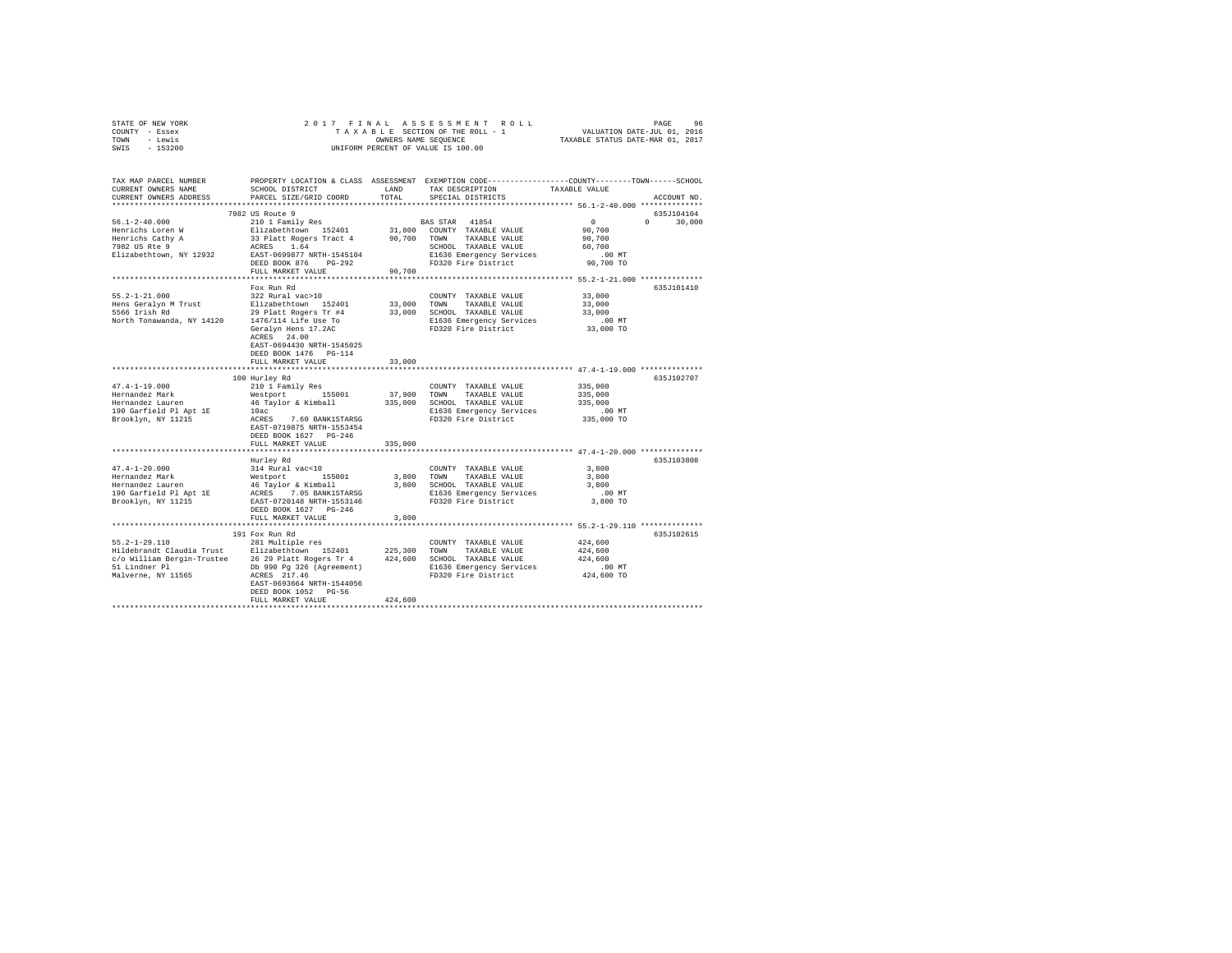| STATE OF NEW YORK                                                                                                                                                                                                                                                                                                                                                                                                                                        |                                                                                                                                                                                                                                                |        |                                                                                                                                       |                      |               |
|----------------------------------------------------------------------------------------------------------------------------------------------------------------------------------------------------------------------------------------------------------------------------------------------------------------------------------------------------------------------------------------------------------------------------------------------------------|------------------------------------------------------------------------------------------------------------------------------------------------------------------------------------------------------------------------------------------------|--------|---------------------------------------------------------------------------------------------------------------------------------------|----------------------|---------------|
| COUNTY - Essex                                                                                                                                                                                                                                                                                                                                                                                                                                           |                                                                                                                                                                                                                                                |        |                                                                                                                                       |                      |               |
| TOWN - Lewis                                                                                                                                                                                                                                                                                                                                                                                                                                             |                                                                                                                                                                                                                                                |        |                                                                                                                                       |                      |               |
| SWIS - 153200                                                                                                                                                                                                                                                                                                                                                                                                                                            |                                                                                                                                                                                                                                                |        |                                                                                                                                       |                      |               |
|                                                                                                                                                                                                                                                                                                                                                                                                                                                          |                                                                                                                                                                                                                                                |        |                                                                                                                                       |                      |               |
|                                                                                                                                                                                                                                                                                                                                                                                                                                                          |                                                                                                                                                                                                                                                |        |                                                                                                                                       |                      |               |
| TAX MAP PARCEL NUMBER PROPERTY LOCATION & CLASS ASSESSMENT EXEMPTION CODE---------------COUNTY-------TOWN------SCHOOL                                                                                                                                                                                                                                                                                                                                    |                                                                                                                                                                                                                                                |        |                                                                                                                                       |                      |               |
| CURRENT OWNERS NAME                                                                                                                                                                                                                                                                                                                                                                                                                                      | SCHOOL DISTRICT LAND TAX DESCRIPTION                                                                                                                                                                                                           |        |                                                                                                                                       | TAXABLE VALUE        |               |
| CURRENT OWNERS ADDRESS                                                                                                                                                                                                                                                                                                                                                                                                                                   | PARCEL SIZE/GRID COORD                                                                                                                                                                                                                         | TOTAL  | SPECIAL DISTRICTS                                                                                                                     |                      | ACCOUNT NO.   |
|                                                                                                                                                                                                                                                                                                                                                                                                                                                          |                                                                                                                                                                                                                                                |        |                                                                                                                                       |                      |               |
|                                                                                                                                                                                                                                                                                                                                                                                                                                                          | 8735 US Route 9                                                                                                                                                                                                                                |        |                                                                                                                                       |                      | 635J104206    |
|                                                                                                                                                                                                                                                                                                                                                                                                                                                          |                                                                                                                                                                                                                                                |        | COUNTY TAXABLE VALUE 67,700                                                                                                           |                      |               |
|                                                                                                                                                                                                                                                                                                                                                                                                                                                          |                                                                                                                                                                                                                                                |        |                                                                                                                                       | 67,700               |               |
| $\begin{tabular}{lllllllllll} \multicolumn{1}{c}{47.1-1-20.100} & \multicolumn{1}{c}{0.15-0.50} & \multicolumn{1}{c}{210} & \multicolumn{1}{c}{1 Fami1y Res} \\ \multicolumn{1}{c}{\text{Hodgeon Marlena R}} & \multicolumn{1}{c}{210} & \multicolumn{1}{c}{1 Fami1y Res} \\ \multicolumn{1}{c}{\text{Fodgeon Marlena R}} & \multicolumn{1}{c}{E1izabethtown} & \multicolumn{1}{c}{152401} \\ \multicolumn{1}{c}{\text{PO Box 3626}} & \multicolumn{1}{$ |                                                                                                                                                                                                                                                |        |                                                                                                                                       | 67,700               |               |
|                                                                                                                                                                                                                                                                                                                                                                                                                                                          |                                                                                                                                                                                                                                                |        |                                                                                                                                       |                      |               |
| Homer, AK 99603                                                                                                                                                                                                                                                                                                                                                                                                                                          |                                                                                                                                                                                                                                                |        |                                                                                                                                       | 00 MT.<br>67,700 TO  |               |
|                                                                                                                                                                                                                                                                                                                                                                                                                                                          | Elizabeth<br>Cowny TAXABLE VALUE 1<br>Elizabeth<br>Cown 152401 47,400 TOWN TAXABLE VALUE<br>1 Essex Tract 67,700 SCHOOL TAXABLE VALUE<br>SUVEY 3720 PLOS 1635 Emergency Services<br>2016 PD320 Eire District<br>2CRES 15.50 BANK CORE WB320 Le |        |                                                                                                                                       | 67,700 TO C          |               |
|                                                                                                                                                                                                                                                                                                                                                                                                                                                          | EAST-0701349 NRTH-1563443                                                                                                                                                                                                                      |        | WD320 Water District 67,700 TO M                                                                                                      |                      |               |
|                                                                                                                                                                                                                                                                                                                                                                                                                                                          | DEED BOOK 1850 PG-201                                                                                                                                                                                                                          |        |                                                                                                                                       |                      |               |
|                                                                                                                                                                                                                                                                                                                                                                                                                                                          | FULL MARKET VALUE                                                                                                                                                                                                                              | 67,700 |                                                                                                                                       |                      |               |
|                                                                                                                                                                                                                                                                                                                                                                                                                                                          |                                                                                                                                                                                                                                                |        |                                                                                                                                       |                      |               |
|                                                                                                                                                                                                                                                                                                                                                                                                                                                          | 8669 US Route 9                                                                                                                                                                                                                                |        |                                                                                                                                       |                      | 635J190014    |
|                                                                                                                                                                                                                                                                                                                                                                                                                                                          | 270 Mfg housing                                                                                                                                                                                                                                |        |                                                                                                                                       |                      |               |
| 47.1-1-29.200<br>Hodor Gary J                                                                                                                                                                                                                                                                                                                                                                                                                            |                                                                                                                                                                                                                                                |        | COUNTY TAXABLE VALUE 39,700                                                                                                           |                      |               |
|                                                                                                                                                                                                                                                                                                                                                                                                                                                          |                                                                                                                                                                                                                                                |        |                                                                                                                                       |                      |               |
|                                                                                                                                                                                                                                                                                                                                                                                                                                                          |                                                                                                                                                                                                                                                |        |                                                                                                                                       |                      |               |
|                                                                                                                                                                                                                                                                                                                                                                                                                                                          |                                                                                                                                                                                                                                                |        |                                                                                                                                       |                      |               |
|                                                                                                                                                                                                                                                                                                                                                                                                                                                          |                                                                                                                                                                                                                                                |        |                                                                                                                                       |                      |               |
|                                                                                                                                                                                                                                                                                                                                                                                                                                                          |                                                                                                                                                                                                                                                |        |                                                                                                                                       |                      |               |
|                                                                                                                                                                                                                                                                                                                                                                                                                                                          |                                                                                                                                                                                                                                                |        |                                                                                                                                       |                      |               |
|                                                                                                                                                                                                                                                                                                                                                                                                                                                          |                                                                                                                                                                                                                                                |        |                                                                                                                                       |                      |               |
|                                                                                                                                                                                                                                                                                                                                                                                                                                                          | 26 Steele Woods Rd<br>240 Rural res                                                                                                                                                                                                            |        |                                                                                                                                       |                      | 635J189004    |
| $56.1 - 2 - 34.200$                                                                                                                                                                                                                                                                                                                                                                                                                                      |                                                                                                                                                                                                                                                |        | $\begin{tabular}{lllllll} \multicolumn{2}{c}{\textbf{COUNTY}} & \textbf{TAXABLE} & \textbf{VALUE} & & \textbf{243,000} \end{tabular}$ |                      |               |
|                                                                                                                                                                                                                                                                                                                                                                                                                                                          |                                                                                                                                                                                                                                                |        |                                                                                                                                       |                      |               |
|                                                                                                                                                                                                                                                                                                                                                                                                                                                          |                                                                                                                                                                                                                                                |        |                                                                                                                                       |                      |               |
|                                                                                                                                                                                                                                                                                                                                                                                                                                                          |                                                                                                                                                                                                                                                |        |                                                                                                                                       |                      |               |
|                                                                                                                                                                                                                                                                                                                                                                                                                                                          |                                                                                                                                                                                                                                                |        |                                                                                                                                       |                      |               |
| Elizabethtown, NY 12932                                                                                                                                                                                                                                                                                                                                                                                                                                  | EAST-0701289 NRTH-1547640                                                                                                                                                                                                                      |        |                                                                                                                                       |                      |               |
|                                                                                                                                                                                                                                                                                                                                                                                                                                                          | DEED BOOK 1829 PG-214                                                                                                                                                                                                                          |        |                                                                                                                                       |                      |               |
|                                                                                                                                                                                                                                                                                                                                                                                                                                                          | FULL MARKET VALUE 243,000                                                                                                                                                                                                                      |        |                                                                                                                                       |                      |               |
|                                                                                                                                                                                                                                                                                                                                                                                                                                                          |                                                                                                                                                                                                                                                |        |                                                                                                                                       |                      |               |
|                                                                                                                                                                                                                                                                                                                                                                                                                                                          |                                                                                                                                                                                                                                                |        |                                                                                                                                       |                      | 635J100903    |
|                                                                                                                                                                                                                                                                                                                                                                                                                                                          |                                                                                                                                                                                                                                                |        |                                                                                                                                       |                      | $0 \t 30,000$ |
|                                                                                                                                                                                                                                                                                                                                                                                                                                                          |                                                                                                                                                                                                                                                |        |                                                                                                                                       |                      |               |
|                                                                                                                                                                                                                                                                                                                                                                                                                                                          |                                                                                                                                                                                                                                                |        |                                                                                                                                       |                      |               |
|                                                                                                                                                                                                                                                                                                                                                                                                                                                          |                                                                                                                                                                                                                                                |        |                                                                                                                                       |                      |               |
|                                                                                                                                                                                                                                                                                                                                                                                                                                                          |                                                                                                                                                                                                                                                |        |                                                                                                                                       |                      |               |
|                                                                                                                                                                                                                                                                                                                                                                                                                                                          |                                                                                                                                                                                                                                                |        |                                                                                                                                       |                      |               |
|                                                                                                                                                                                                                                                                                                                                                                                                                                                          |                                                                                                                                                                                                                                                |        |                                                                                                                                       |                      |               |
|                                                                                                                                                                                                                                                                                                                                                                                                                                                          |                                                                                                                                                                                                                                                |        |                                                                                                                                       |                      |               |
|                                                                                                                                                                                                                                                                                                                                                                                                                                                          |                                                                                                                                                                                                                                                |        |                                                                                                                                       |                      |               |
| $\begin{tabular}{l c c c c c} \multicolumn{4}{c}{\textbf{1.13}-4-9.100}} & \multicolumn{4}{c}{28\text{ Osa}} & \multicolumn{4}{c}{28\text{ Osa}} & \multicolumn{4}{c}{28\text{ Osa}} & \multicolumn{4}{c}{28\text{ Osa}} & \multicolumn{4}{c}{28\text{ Osa}} & \multicolumn{4}{c}{28\text{ Osa}} & \multicolumn{4}{c}{28\text{ Osa}} & \multicolumn{4}{c}{28\text{ Osa}} & \multicolumn{4}{c}{28\text{ Osa}} & \multicolumn{4}{c}{28\text$               |                                                                                                                                                                                                                                                |        |                                                                                                                                       |                      | 635J195004    |
|                                                                                                                                                                                                                                                                                                                                                                                                                                                          |                                                                                                                                                                                                                                                |        | COUNTY TAXABLE VALUE 233,600                                                                                                          |                      |               |
|                                                                                                                                                                                                                                                                                                                                                                                                                                                          |                                                                                                                                                                                                                                                |        |                                                                                                                                       | 233,600              |               |
|                                                                                                                                                                                                                                                                                                                                                                                                                                                          |                                                                                                                                                                                                                                                |        |                                                                                                                                       | 233,600              |               |
|                                                                                                                                                                                                                                                                                                                                                                                                                                                          |                                                                                                                                                                                                                                                |        |                                                                                                                                       |                      |               |
|                                                                                                                                                                                                                                                                                                                                                                                                                                                          |                                                                                                                                                                                                                                                |        |                                                                                                                                       | 00 MT.<br>233,600 TO |               |
|                                                                                                                                                                                                                                                                                                                                                                                                                                                          |                                                                                                                                                                                                                                                |        |                                                                                                                                       |                      |               |
|                                                                                                                                                                                                                                                                                                                                                                                                                                                          |                                                                                                                                                                                                                                                |        |                                                                                                                                       |                      |               |
|                                                                                                                                                                                                                                                                                                                                                                                                                                                          |                                                                                                                                                                                                                                                |        |                                                                                                                                       |                      |               |
|                                                                                                                                                                                                                                                                                                                                                                                                                                                          |                                                                                                                                                                                                                                                |        |                                                                                                                                       |                      |               |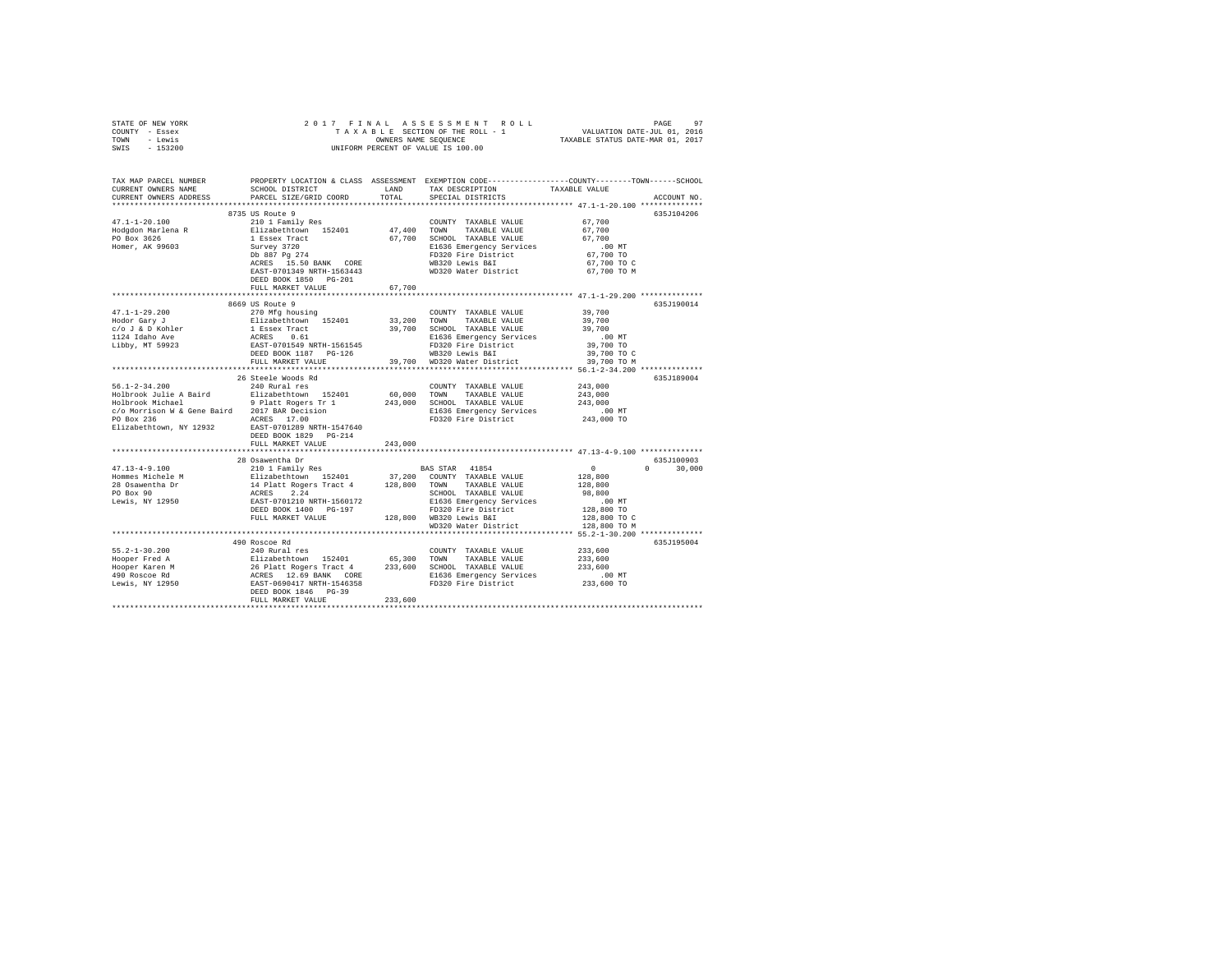| STATE OF NEW YORK<br>COUNTY - Essex<br>TOWN - Lewis                                                                   |                                                                                                                                                                                                                                         |         |                                                                   |                      |                        |
|-----------------------------------------------------------------------------------------------------------------------|-----------------------------------------------------------------------------------------------------------------------------------------------------------------------------------------------------------------------------------------|---------|-------------------------------------------------------------------|----------------------|------------------------|
| SWIS - 153200                                                                                                         |                                                                                                                                                                                                                                         |         |                                                                   |                      |                        |
| TAX MAP PARCEL NUMBER PROPERTY LOCATION & CLASS ASSESSMENT EXEMPTION CODE---------------COUNTY-------TOWN------SCHOOL |                                                                                                                                                                                                                                         |         |                                                                   |                      |                        |
| CURRENT OWNERS NAME                                                                                                   | SCHOOL DISTRICT LAND                                                                                                                                                                                                                    |         | TAX DESCRIPTION                                                   | TAXABLE VALUE        |                        |
| CURRENT OWNERS ADDRESS                                                                                                | PARCEL SIZE/GRID COORD                                                                                                                                                                                                                  | TOTAL   | SPECIAL DISTRICTS                                                 |                      | ACCOUNT NO.            |
|                                                                                                                       | 9533 US Route 9                                                                                                                                                                                                                         |         |                                                                   |                      | 635J179038             |
| $38.1 - 1 - 15.500$                                                                                                   | 210 1 Family Res                                                                                                                                                                                                                        |         | COUNTY TAXABLE VALUE                                              | 237,000              |                        |
|                                                                                                                       |                                                                                                                                                                                                                                         |         |                                                                   |                      |                        |
| Hooper Justin P<br>9533 US Route 9                                                                                    |                                                                                                                                                                                                                                         |         |                                                                   | 237,000<br>237,000   |                        |
| Lewis, NY 12950                                                                                                       | 210 - Family Res = 83401 = 8840 = 2008 = 2008 = 2008 = 2012 = 211 = 212 = 213 = 213 = 213 = 213 = 213 = 213 = 2<br>237,000 = 2387 = 237,000 = 237,000 = 215 = 215 = 216 = 216 = 216 = 216 = 216 = 216 = 216 = 216 = 216 = 216 = 2       |         |                                                                   |                      |                        |
|                                                                                                                       | EAST-0706249 NRTH-1581427<br>DEED BOOK 1799 PG-4                                                                                                                                                                                        |         | E1636 Emergency Services .00 MT<br>FD320 Fire District 237,000 TO |                      |                        |
|                                                                                                                       | FULL MARKET VALUE                                                                                                                                                                                                                       | 237,000 |                                                                   |                      |                        |
|                                                                                                                       |                                                                                                                                                                                                                                         |         |                                                                   |                      |                        |
| $47.2 - 1 - 59.200$                                                                                                   | 289 Hyde Rd                                                                                                                                                                                                                             |         | VET WAR CT 41121                                                  | 15,000               | 635J177008<br>15,000 0 |
|                                                                                                                       |                                                                                                                                                                                                                                         |         |                                                                   | $\sim$ 0             | 0 65,500               |
|                                                                                                                       |                                                                                                                                                                                                                                         |         |                                                                   |                      |                        |
| Hopper William K<br>Hopper Nancy C<br>289 Hyde Rd Bldg 2                                                              |                                                                                                                                                                                                                                         |         |                                                                   | 206,700<br>206,700   |                        |
| Westport, NY 12993                                                                                                    |                                                                                                                                                                                                                                         |         | SCHOOL TAXABLE VALUE                                              | 156,200              |                        |
|                                                                                                                       |                                                                                                                                                                                                                                         |         |                                                                   |                      |                        |
|                                                                                                                       |                                                                                                                                                                                                                                         |         |                                                                   | 00 MT.<br>221,700 TO |                        |
|                                                                                                                       | FULL MARKET VALUE                                                                                                                                                                                                                       | 221,700 |                                                                   |                      |                        |
|                                                                                                                       |                                                                                                                                                                                                                                         |         |                                                                   |                      |                        |
|                                                                                                                       | US Route 9                                                                                                                                                                                                                              |         |                                                                   |                      | 635J100401             |
|                                                                                                                       |                                                                                                                                                                                                                                         |         | COUNTY TAXABLE VALUE                                              | 200<br>200           |                        |
|                                                                                                                       |                                                                                                                                                                                                                                         |         |                                                                   | 200                  |                        |
|                                                                                                                       |                                                                                                                                                                                                                                         |         |                                                                   | .00MT                |                        |
|                                                                                                                       |                                                                                                                                                                                                                                         |         |                                                                   | 200 TO               |                        |
|                                                                                                                       | DEED BOOK 1775 PG-140                                                                                                                                                                                                                   |         |                                                                   |                      |                        |
|                                                                                                                       | FULL MARKET VALUE                                                                                                                                                                                                                       |         | WB320 Lewis B&I 200 TO C<br>200 WD320 Water District 200 TO M     |                      |                        |
|                                                                                                                       |                                                                                                                                                                                                                                         |         |                                                                   |                      |                        |
|                                                                                                                       | 52 Rustic Way                                                                                                                                                                                                                           |         |                                                                   |                      | 635J105411             |
| 47.13-1-29.111                                                                                                        |                                                                                                                                                                                                                                         |         |                                                                   | 148,300              |                        |
| Hort Michael P                                                                                                        |                                                                                                                                                                                                                                         |         |                                                                   | 148,300              |                        |
| Hort Grace F<br>Hort Grace F<br>210 Sussex Dr                                                                         |                                                                                                                                                                                                                                         |         |                                                                   | 148,300<br>.00MT     |                        |
| Cinnaminson, NJ 08077                                                                                                 | 24 Australines (COUNTY TAXABLE VALUE 211<br>240 Rural Pessiman (1940) 1940 100 100 124 AUUE 212 Australine VALUE 216<br>21 Platt Rogers Tract 1 148,300 SCHOOL TAXABLE VALUE<br>1767/224 Lease 27.00 BANK1STAR5G 2136 E1636 Energency S |         |                                                                   | 148,300 TO           |                        |
|                                                                                                                       | EAST-0699964 NRTH-1557062                                                                                                                                                                                                               |         |                                                                   |                      |                        |
|                                                                                                                       | DEED BOOK 1775 PG-140                                                                                                                                                                                                                   |         |                                                                   |                      |                        |
|                                                                                                                       | FULL MARKET VALUE                                                                                                                                                                                                                       | 148,300 |                                                                   |                      |                        |
|                                                                                                                       |                                                                                                                                                                                                                                         |         |                                                                   |                      |                        |
|                                                                                                                       | Hulbert Rd                                                                                                                                                                                                                              |         |                                                                   |                      | 635J101706             |
| $47.2 - 1 - 44.000$                                                                                                   | 322 Rural vac>10                                                                                                                                                                                                                        |         | COUNTY TAXABLE VALUE                                              | 10,400               |                        |
|                                                                                                                       |                                                                                                                                                                                                                                         |         |                                                                   | 10,400               |                        |
|                                                                                                                       |                                                                                                                                                                                                                                         |         |                                                                   | 10,400               |                        |
|                                                                                                                       |                                                                                                                                                                                                                                         |         | E1636 Emergency Services<br>FD320 Fire District                   | 00 MT.<br>10,400 TO  |                        |
|                                                                                                                       | DEED BOOK 1370 PG-242                                                                                                                                                                                                                   |         |                                                                   |                      |                        |
|                                                                                                                       | FULL MARKET VALUE                                                                                                                                                                                                                       | 10,400  |                                                                   |                      |                        |
|                                                                                                                       |                                                                                                                                                                                                                                         |         |                                                                   |                      |                        |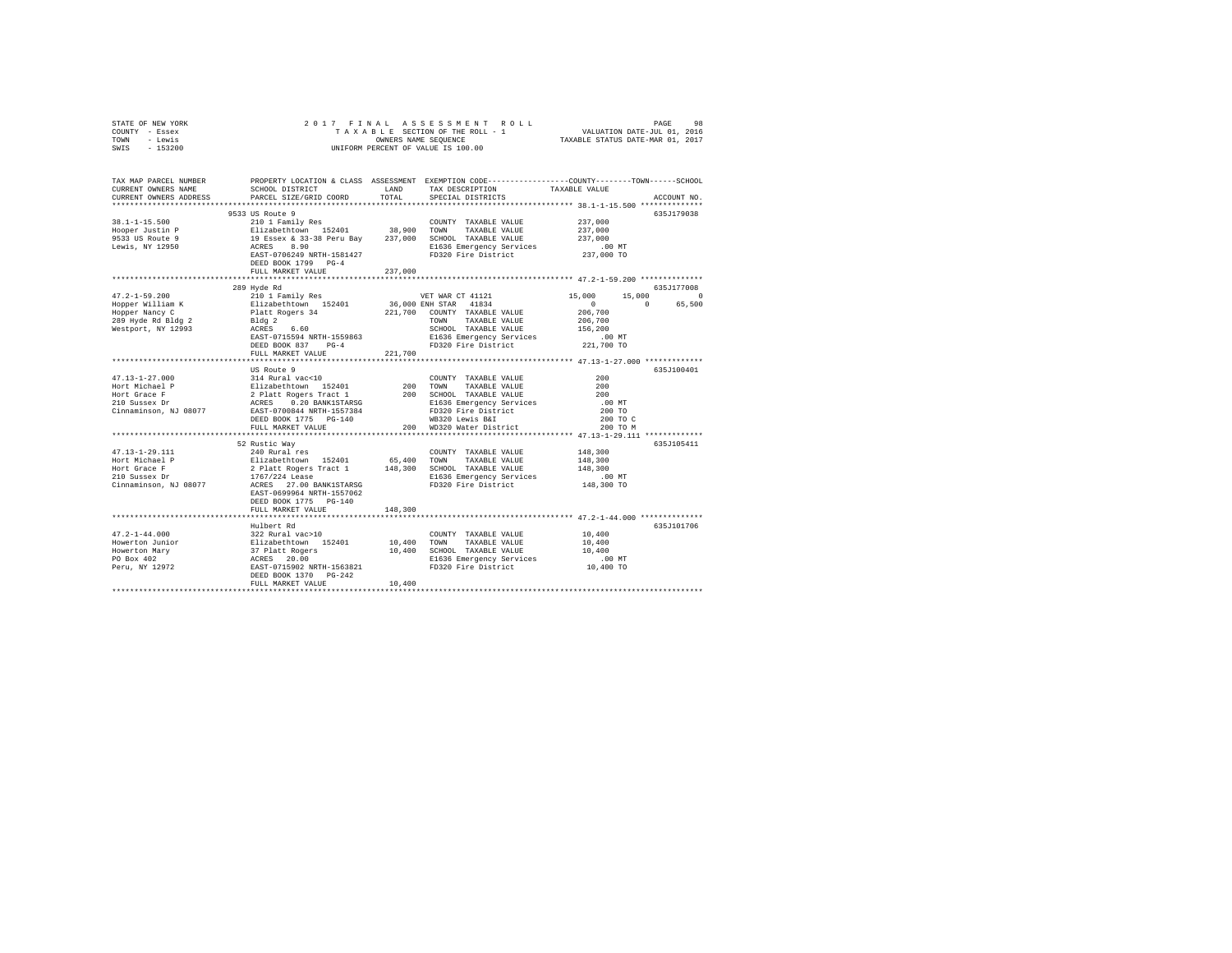| STATE OF NEW YORK | 2017 FINAL ASSESSMENT ROLL         | 99<br>PAGE                       |
|-------------------|------------------------------------|----------------------------------|
| COUNTY - Essex    | TAXABLE SECTION OF THE ROLL - 1    | VALUATION DATE-JUL 01, 2016      |
| TOWN<br>- Lewis   | OWNERS NAME SEOUENCE               | TAXABLE STATUS DATE-MAR 01, 2017 |
| $-153200$<br>SWIS | UNIFORM PERCENT OF VALUE IS 100.00 |                                  |

| TAX MAP PARCEL NUMBER<br>CURRENT OWNERS NAME<br>CURRENT OWNERS ADDRESS                              | SCHOOL DISTRICT<br>LAND<br>PARCEL SIZE/GRID COORD                                                                                                                                                                                                                                                                                                                                                                                                                                                          | TOTAL   | PROPERTY LOCATION & CLASS ASSESSMENT EXEMPTION CODE----------------COUNTY-------TOWN-----SCHOOL<br>TAX DESCRIPTION<br>SPECIAL DISTRICTS      | TAXABLE VALUE                               | ACCOUNT NO.                  |
|-----------------------------------------------------------------------------------------------------|------------------------------------------------------------------------------------------------------------------------------------------------------------------------------------------------------------------------------------------------------------------------------------------------------------------------------------------------------------------------------------------------------------------------------------------------------------------------------------------------------------|---------|----------------------------------------------------------------------------------------------------------------------------------------------|---------------------------------------------|------------------------------|
| *************************                                                                           |                                                                                                                                                                                                                                                                                                                                                                                                                                                                                                            |         |                                                                                                                                              |                                             |                              |
|                                                                                                     | 9089 US Route 9                                                                                                                                                                                                                                                                                                                                                                                                                                                                                            |         |                                                                                                                                              |                                             | 635.T193009<br>$0 \t 30,000$ |
|                                                                                                     | FULL MARKET VALUE                                                                                                                                                                                                                                                                                                                                                                                                                                                                                          | 152,000 |                                                                                                                                              | 00 MT.<br>152,000 TO                        |                              |
|                                                                                                     |                                                                                                                                                                                                                                                                                                                                                                                                                                                                                                            |         |                                                                                                                                              |                                             |                              |
| Lewis, NY 12950                                                                                     | 9134 US Route 9<br>ACRES 1.07<br>EAST-0703554 NRTH-1572393<br>DEED BOOK 1284 PG-31<br>FULL MARKET VALUE                                                                                                                                                                                                                                                                                                                                                                                                    | 114,100 | COUNTY TAXABLE VALUE 114,100<br>31,700 TOWN TAXABLE VALUE<br>114,100 SCHOOL TAXABLE VALUE<br>E1636 Emergency Services<br>FD320 Fire District | 114,100<br>114,100<br>.00 MT.<br>114,100 TO | 635J175003                   |
|                                                                                                     |                                                                                                                                                                                                                                                                                                                                                                                                                                                                                                            |         |                                                                                                                                              |                                             |                              |
| $55.2 - 1 - 40.200$<br>Hulbert Lance W<br>$\mathcal{N}$<br>281 Roscoe Rd<br>Elizabethtown, NY 12932 | 281 Roscoe Rd<br>$\begin{tabular}{lcccc} 240 \text{ Rural res} & & \text{COUNTY TAXABLE VALUE} & 177,800 \\ \text{E1izablethown} & 152401 & 64,600 & \text{TONYY TAXABLE VALUE} & 177,800 \\ 24 & \text{Le 5 Omt Type 1} & 177,800 & \text{SCHODL TAXABLE VALUE} & 177,800 \\ \text{ACRES} & 25.33 & 17.800 & \text{E1636 Energy} & 17.800 \\ \text{ACRES} & 25.33 & 16.36 & \text{Energy Services} & 1.00 MT \\ \end{tabular}$<br>EAST-0686923 NRTH-1543103<br>DEED BOOK 1627 PG-310<br>FULL MARKET VALUE |         | COUNTY TAXABLE VALUE<br>FD320 Fire District 177.800 TO                                                                                       | 177,800                                     | 635Z010001                   |
|                                                                                                     |                                                                                                                                                                                                                                                                                                                                                                                                                                                                                                            | 177,800 |                                                                                                                                              |                                             |                              |
| $55.2 - 1 - 40.100$<br>Elizabethtown, NY 12932 ACRES 212.50                                         | 291 Roscoe Rd<br>240 Rural res<br>991 - 1992 - 1992 - 1994 - 1994 - 1994 - 1994 - 1994 - 1994 - 1994 - 1994 - 1994 - 1994 - 1994 - 1994 - 1994 -<br>1994 - 1994 - 1994 - 1994 - 1994 - 1994 - 1994 - 1994 - 1994 - 1994 - 1994 - 1994 - 1994 - 1994 - 1994 - 1994<br>1<br>EAST-0686976 NRTH-1544062<br>DEED ROOK 1511 -- -<br>DEED BOOK 1511 $PG-165$                                                                                                                                                      |         | ENH STAR 41834<br>SCHOOL TAXABLE VALUE 368,700<br>E1636 Emergency Services .00 MT<br>FD320 Fire District  434,200 TO                         | $\sim$ 0                                    | 635-102708<br>0 65,500       |
|                                                                                                     | FULL MARKET VALUE                                                                                                                                                                                                                                                                                                                                                                                                                                                                                          | 434,200 |                                                                                                                                              |                                             |                              |
|                                                                                                     | 461 Roscoe Rd                                                                                                                                                                                                                                                                                                                                                                                                                                                                                              |         | COUNTY TAXABLE VALUE                                                                                                                         | 108,000                                     | 635J102806                   |
|                                                                                                     | DEED BOOK 1592 PG-35<br>FULL MARKET VALUE                                                                                                                                                                                                                                                                                                                                                                                                                                                                  | 108,000 | FD320 Fire District                                                                                                                          | 108,000<br>108,000                          |                              |
|                                                                                                     |                                                                                                                                                                                                                                                                                                                                                                                                                                                                                                            |         |                                                                                                                                              |                                             |                              |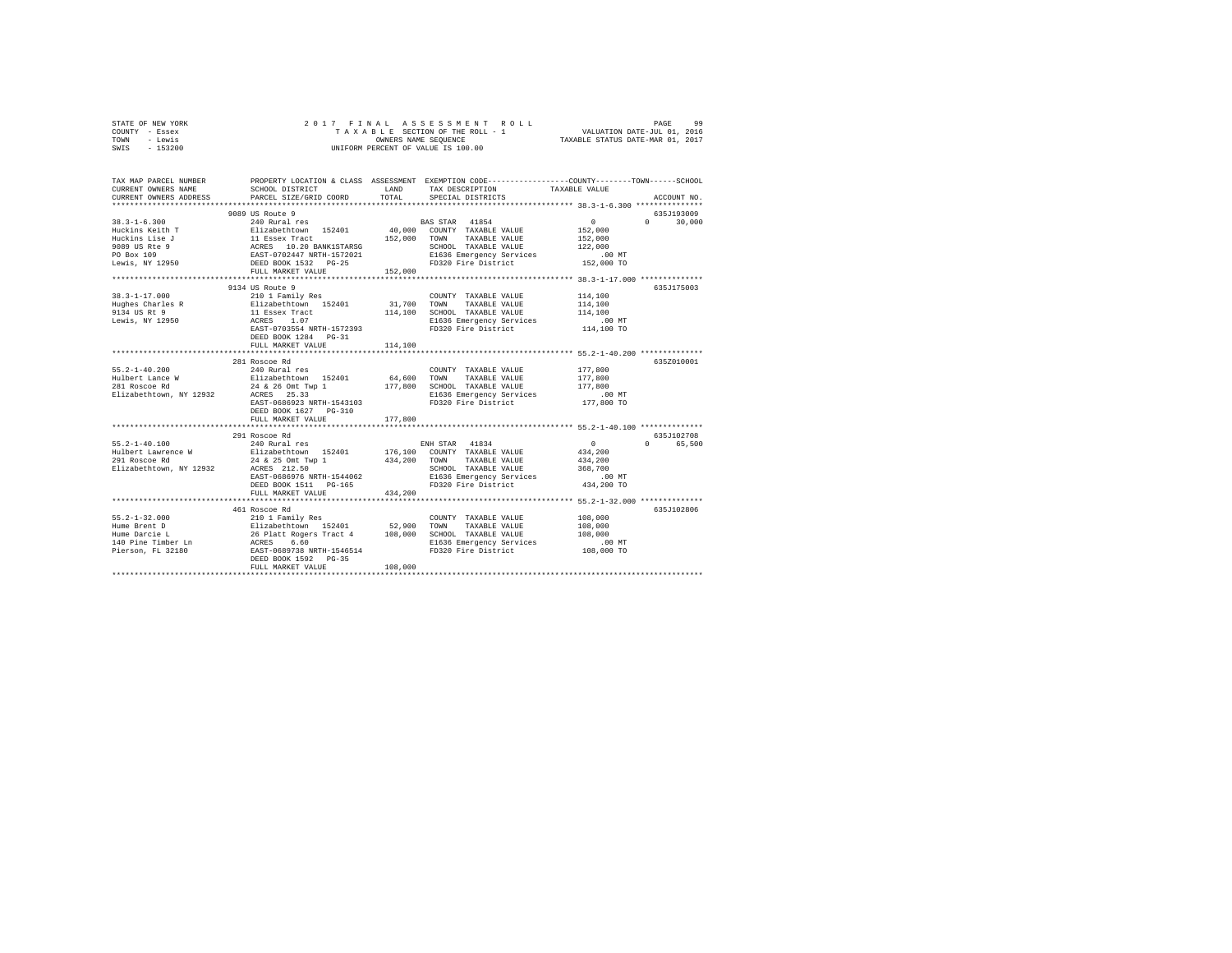| STATE OF NEW YORK | 2017 FINAL ASSESSMENT ROLL         | 100<br>PAGE                      |
|-------------------|------------------------------------|----------------------------------|
| - Essex<br>COUNTY | TAXABLE SECTION OF THE ROLL - 1    | VALUATION DATE-JUL 01, 2016      |
| - Lewis<br>TOWN   | OWNERS NAME SEOUENCE               | TAXABLE STATUS DATE-MAR 01, 2017 |
| $-153200$<br>SWIS | UNIFORM PERCENT OF VALUE IS 100.00 |                                  |

| PROPERTY LOCATION & CLASS ASSESSMENT EXEMPTION CODE----------------COUNTY-------TOWN------SCHOOL<br>TAX MAP PARCEL NUMBER<br>SCHOOL DISTRICT<br>TAXABLE VALUE<br>CURRENT OWNERS NAME<br>LAND<br>TAX DESCRIPTION                                    |                                            |
|----------------------------------------------------------------------------------------------------------------------------------------------------------------------------------------------------------------------------------------------------|--------------------------------------------|
| TOTAL<br>CURRENT OWNERS ADDRESS<br>PARCEL SIZE/GRID COORD<br>SPECIAL DISTRICTS                                                                                                                                                                     | ACCOUNT NO.                                |
|                                                                                                                                                                                                                                                    |                                            |
|                                                                                                                                                                                                                                                    | 635J174008                                 |
| $47.13 - 4 - 2.000$                                                                                                                                                                                                                                | $\sim$ 0<br>0 <sup>1</sup><br>65,500       |
|                                                                                                                                                                                                                                                    | 155,100                                    |
| Huntley Donald                                                                                                                                                                                                                                     |                                            |
| Huntley Beverly                                                                                                                                                                                                                                    | 155,100<br>89,600                          |
| SCHOOL TAXABLE VALUE                                                                                                                                                                                                                               |                                            |
| PO Box 74<br>Lewis, NY 12950<br>E1636 Emergency Services                                                                                                                                                                                           | $.00$ MT                                   |
| FD320 Fire District<br>I55,100 WB320 Lewis B&I                                                                                                                                                                                                     |                                            |
| FULL MARKET VALUE                                                                                                                                                                                                                                  | 155,100 TO<br>155,100 TO C<br>155,100 TO M |
| WD320 Water District                                                                                                                                                                                                                               |                                            |
|                                                                                                                                                                                                                                                    |                                            |
| Osawentha Dr                                                                                                                                                                                                                                       | 635J178534                                 |
| $47.13 - 4 - 18.000$<br>311 Res vac land<br>COUNTY TAXABLE VALUE                                                                                                                                                                                   | 20,900                                     |
| Huntley Donald R<br>TAXABLE VALUE                                                                                                                                                                                                                  | 20,900                                     |
| 311 Res Vac Land 152401 20,900 TOWN<br>14 Platt Rogers Tract 4 20,900 TOWN<br>ACRES 0.70 REGIST<br>REST-OTO1072 RETH-1560627<br>FULL MARKET VALUE 20,900 WB320<br>20,900 SCHOOL TAXABLE VALUE<br>Huntley Beverly K<br>PO Box 74<br>Lewis, NY 12950 | 20,900                                     |
| E1636 Emergency Services                                                                                                                                                                                                                           | $.00$ MT                                   |
| FD320 Fire District                                                                                                                                                                                                                                | 20,900 TO                                  |
| FULL MARKET VALUE<br>20,900 WB320 Lewis B&I<br>WD320 Water District                                                                                                                                                                                | 20,900 TO C                                |
|                                                                                                                                                                                                                                                    | 20,900 TO M                                |
|                                                                                                                                                                                                                                                    |                                            |
| 8615 US Route 9                                                                                                                                                                                                                                    | 635J100813                                 |
| 210 1 Family Res<br>$47.13 - 4 - 7.000$<br>BAS STAR 41854                                                                                                                                                                                          | $0$<br>94,400<br>94,400<br>$0 \t 30,000$   |
| 210 1 caully Res<br>Elizabethtown 152401<br>14 Platt Rogers 4<br>1 Essex Tract<br>ACRES 0.40<br>EAST-0701488 NRTH-1560252<br>31,000 COUNTY TAXABLE VALUE<br>94,400 TOWN TAXABLE VALUE<br>Hutchins Eldred M<br>Hutchins Cheryl A                    |                                            |
|                                                                                                                                                                                                                                                    |                                            |
| US Rte 9<br>SCHOOL TAXABLE VALUE                                                                                                                                                                                                                   | 64,400                                     |
| PO Box 102<br>E1636 Emergency Services                                                                                                                                                                                                             | $.00$ MT                                   |
| FD320 Fire District<br>Lewis, NY 12950-0102                                                                                                                                                                                                        | 94,400 TO                                  |
| DEED BOOK 892<br>PG-193                                                                                                                                                                                                                            | 94,400 TO C                                |
| WB320 Lewis B&I<br>94,400 WD320 Water District<br>FULL MARKET VALUE                                                                                                                                                                                | 94,400 TO M                                |
|                                                                                                                                                                                                                                                    |                                            |
| 55 Osawentha Dr                                                                                                                                                                                                                                    | 635J175005                                 |
| 210 1 Family Res<br>$47.1 - 1 - 35.110$<br>ENH STAR 41834                                                                                                                                                                                          | $\sim$ 0<br>0 65,500                       |
|                                                                                                                                                                                                                                                    | 155,900                                    |
|                                                                                                                                                                                                                                                    | 155,900                                    |
|                                                                                                                                                                                                                                                    | 90,400                                     |
| E1636 Emergency Services                                                                                                                                                                                                                           | $.00$ MT                                   |
| FD320 Fire District                                                                                                                                                                                                                                | 155,900 TO                                 |
| WB320 Lewis B&I<br>EAST-0700881 NRTH-1560966                                                                                                                                                                                                       | 155,900 TO C                               |
| DEED BOOK 1543 PG-14<br>WD320 Water District                                                                                                                                                                                                       | 155,900 TO M                               |
| 155,900<br>FULL MARKET VALUE                                                                                                                                                                                                                       |                                            |
|                                                                                                                                                                                                                                                    |                                            |
| Fox Run Rd                                                                                                                                                                                                                                         | 635Z000009                                 |
|                                                                                                                                                                                                                                                    | 4,500                                      |
|                                                                                                                                                                                                                                                    | 4,500                                      |
|                                                                                                                                                                                                                                                    | 4,500                                      |
|                                                                                                                                                                                                                                                    | .00 MT                                     |
|                                                                                                                                                                                                                                                    | 4,500 TO                                   |
| DEED BOOK 1227 PG-186                                                                                                                                                                                                                              |                                            |
| 4,500<br>FULL MARKET VALUE                                                                                                                                                                                                                         |                                            |
|                                                                                                                                                                                                                                                    |                                            |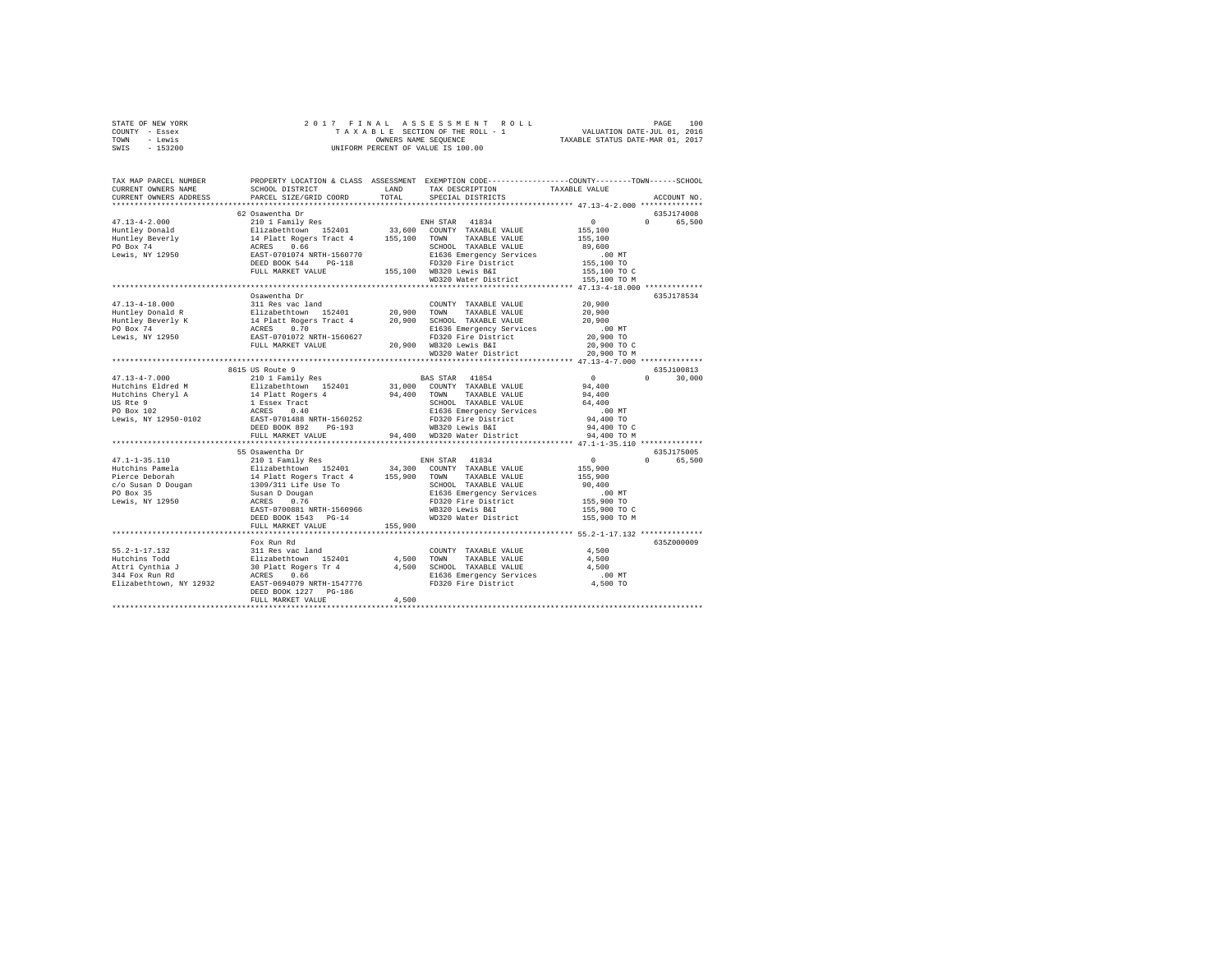| STATE OF NEW YORK | 2017 FINAL ASSESSMENT ROLL         | 101<br>PAGE                      |
|-------------------|------------------------------------|----------------------------------|
| COUNTY - Essex    | TAXABLE SECTION OF THE ROLL - 1    | VALUATION DATE-JUL 01, 2016      |
| TOWN<br>- Lewis   | OWNERS NAME SEOUENCE               | TAXABLE STATUS DATE-MAR 01, 2017 |
| $-153200$<br>SWIS | UNIFORM PERCENT OF VALUE IS 100.00 |                                  |

| TAX MAP PARCEL NUMBER<br>CURRENT OWNERS NAME<br>CURRENT OWNERS ADDRESS                                                                                                                              | SCHOOL DISTRICT<br>PARCEL SIZE/GRID COORD                                        | LAND<br>TOTAL | PROPERTY LOCATION & CLASS ASSESSMENT EXEMPTION CODE---------------COUNTY-------TOWN-----SCHOOL<br>TAX DESCRIPTION<br>SPECIAL DISTRICTS | TAXABLE VALUE                                | ACCOUNT NO.            |
|-----------------------------------------------------------------------------------------------------------------------------------------------------------------------------------------------------|----------------------------------------------------------------------------------|---------------|----------------------------------------------------------------------------------------------------------------------------------------|----------------------------------------------|------------------------|
|                                                                                                                                                                                                     |                                                                                  |               |                                                                                                                                        |                                              |                        |
|                                                                                                                                                                                                     | 6 French Way                                                                     |               |                                                                                                                                        |                                              | 635J101903             |
| $46.2 - 1 - 12.100$                                                                                                                                                                                 | 210 1 Family Res BAS STAR 41854                                                  |               |                                                                                                                                        | $\sim$ 0                                     | $0 \t 30.000$          |
| Hutchins Virginia A Blizabethtown 152401 27,500 COUNTY TAXABLE VALUE<br>Hutchins Todd P 17 Platt Rogers Tract 4 53,800 TOWN TAXABLE VALUE                                                           |                                                                                  |               |                                                                                                                                        | 53,800                                       |                        |
|                                                                                                                                                                                                     |                                                                                  |               |                                                                                                                                        | 53,800                                       |                        |
| PO Box 463                                                                                                                                                                                          | ACRES 0.56<br>EAST-0690485 NRTH-1566493                                          |               | SCHOOL TAXABLE VALUE                                                                                                                   | 23,800                                       |                        |
| Elizabethtown, NY 12932                                                                                                                                                                             |                                                                                  |               | E1636 Emergency Services                                                                                                               | .00 MT                                       |                        |
|                                                                                                                                                                                                     | DEED BOOK 1512 PG-184                                                            |               | FD320 Fire District 53,800 TO                                                                                                          |                                              |                        |
|                                                                                                                                                                                                     | FULL MARKET VALUE                                                                | 53,800        |                                                                                                                                        |                                              |                        |
|                                                                                                                                                                                                     | Old Military Ln                                                                  |               |                                                                                                                                        |                                              | 635.T104204            |
| $55. -2 - 14.000$                                                                                                                                                                                   | 322 Rural vac>10                                                                 |               | COUNTY TAXABLE VALUE                                                                                                                   | 13,700                                       |                        |
| Huttig George                                                                                                                                                                                       | Elizabethtown 152401 13,700 TOWN                                                 |               | TAXABLE VALUE                                                                                                                          | 13,700                                       |                        |
| Huttig Carl                                                                                                                                                                                         |                                                                                  |               | 13,700 SCHOOL TAXABLE VALUE                                                                                                            | 13,700                                       |                        |
| US Rte 9                                                                                                                                                                                            | 9 Omt Twp 1<br>1381/281 Easement                                                 |               | E1636 Emergency Services                                                                                                               | .00 MT                                       |                        |
| PO Box 245                                                                                                                                                                                          | ACRES 17.90                                                                      |               | FD320 Fire District 13,700 TO                                                                                                          |                                              |                        |
| Elizabethtown, NY 12932                                                                                                                                                                             | EAST-0680304 NRTH-1543129                                                        |               |                                                                                                                                        |                                              |                        |
|                                                                                                                                                                                                     | DEED BOOK 691<br>$PG-253$                                                        |               |                                                                                                                                        |                                              |                        |
|                                                                                                                                                                                                     | FULL MARKET VALUE                                                                | 13,700        |                                                                                                                                        |                                              |                        |
|                                                                                                                                                                                                     |                                                                                  |               |                                                                                                                                        |                                              |                        |
|                                                                                                                                                                                                     | 1023 Reber Rd                                                                    |               |                                                                                                                                        |                                              | 635J180001             |
| $19.4 - 2 - 4.120$                                                                                                                                                                                  | 240 Rural res                                                                    |               | BAS STAR 41854                                                                                                                         | $\sim$ 0                                     | $\mathbf{0}$<br>30,000 |
|                                                                                                                                                                                                     | Elizabethtown 152401                                                             |               | 41,500 COUNTY TAXABLE VALUE                                                                                                            | 113,300                                      |                        |
| Isia I Alian<br>Taria Darby<br>Fogelsanger Aaron<br>1023 Reber Rd                                                                                                                                   | 17 Maules Patent<br>ACRES 12.50<br>EAST-0718088 NRTH-1599816                     |               | 113,300 TOWN TAXABLE VALUE<br>SCHOOL TAXABLE VALUE                                                                                     | 113,300<br>83,300                            |                        |
| Willsboro, NY 12996                                                                                                                                                                                 |                                                                                  |               | E1636 Emergency Services                                                                                                               | $.00$ MT                                     |                        |
|                                                                                                                                                                                                     | DEED BOOK 1015 PG-45                                                             |               | FD320 Fire District                                                                                                                    | 113,300 TO                                   |                        |
|                                                                                                                                                                                                     | FULL MARKET VALUE                                                                | 113,300       |                                                                                                                                        |                                              |                        |
|                                                                                                                                                                                                     | **********************************                                               |               |                                                                                                                                        |                                              |                        |
|                                                                                                                                                                                                     | 9298 US Route 9                                                                  |               |                                                                                                                                        |                                              | 635J104902             |
| $38.1 - 1 - 20.100$                                                                                                                                                                                 | 416 Mfg hsing pk                                                                 |               | BAS STAR 41854                                                                                                                         | $\sim$ 0                                     | $\Omega$<br>37,900     |
|                                                                                                                                                                                                     |                                                                                  |               | 253,700 COUNTY TAXABLE VALUE                                                                                                           | 467,800                                      |                        |
|                                                                                                                                                                                                     |                                                                                  | 467,800       | TOWN<br>TAXABLE VALUE                                                                                                                  | 467,800                                      |                        |
| $\begin{tabular}{lcl} Ingram Gordon D & & & \texttt{Elizabethtown} & 152401 \\ Ingram Janet L & & & 14 Bases \texttt{Tact} \\ 9298 \texttt{ US RE} & 9 & & \texttt{ACRES} & 66.20 \\ \end{tabular}$ |                                                                                  |               | SCHOOL TAXABLE VALUE                                                                                                                   | 429,900                                      |                        |
| Lewis, NY 12950                                                                                                                                                                                     | EAST-0706249 NRTH-1577281                                                        |               | E1636 Emergency Services                                                                                                               | .00 MT                                       |                        |
|                                                                                                                                                                                                     | DEED BOOK 1013 PG-163                                                            |               | FD320 Fire District                                                                                                                    | 467,800 TO                                   |                        |
|                                                                                                                                                                                                     | FULL MARKET VALUE                                                                | 467,800       |                                                                                                                                        |                                              |                        |
|                                                                                                                                                                                                     |                                                                                  |               |                                                                                                                                        | *************** 47.1-2-32.000 ************** |                        |
| $47.1 - 2 - 32.000$                                                                                                                                                                                 | Stowersville Rd                                                                  |               |                                                                                                                                        |                                              | 635J102801             |
| Itzkowitz Louis                                                                                                                                                                                     | 311 Res vac land                                                                 | 3,100         | COUNTY TAXABLE VALUE<br>TOWN<br>TAXABLE VALUE                                                                                          | 3,100<br>3,100                               |                        |
| Itzkowitz Jessie V                                                                                                                                                                                  |                                                                                  | 3,100         | SCHOOL TAXABLE VALUE                                                                                                                   | 3,100                                        |                        |
| 108 NW 47th Ter                                                                                                                                                                                     |                                                                                  |               | E1636 Emergency Services                                                                                                               | $.00$ MT                                     |                        |
| Miami, FL 33127                                                                                                                                                                                     | Flizabethtown 152401<br>1 Essex Tract<br>ACRES 0.20<br>EAST-0702944 NRTH-1561886 |               | FD320 Fire District                                                                                                                    | 3,100 TO                                     |                        |
|                                                                                                                                                                                                     | DEED BOOK 342<br>$PG-313$                                                        |               |                                                                                                                                        |                                              |                        |
|                                                                                                                                                                                                     | FULL MARKET VALUE                                                                | 3,100         |                                                                                                                                        |                                              |                        |
|                                                                                                                                                                                                     |                                                                                  |               |                                                                                                                                        |                                              |                        |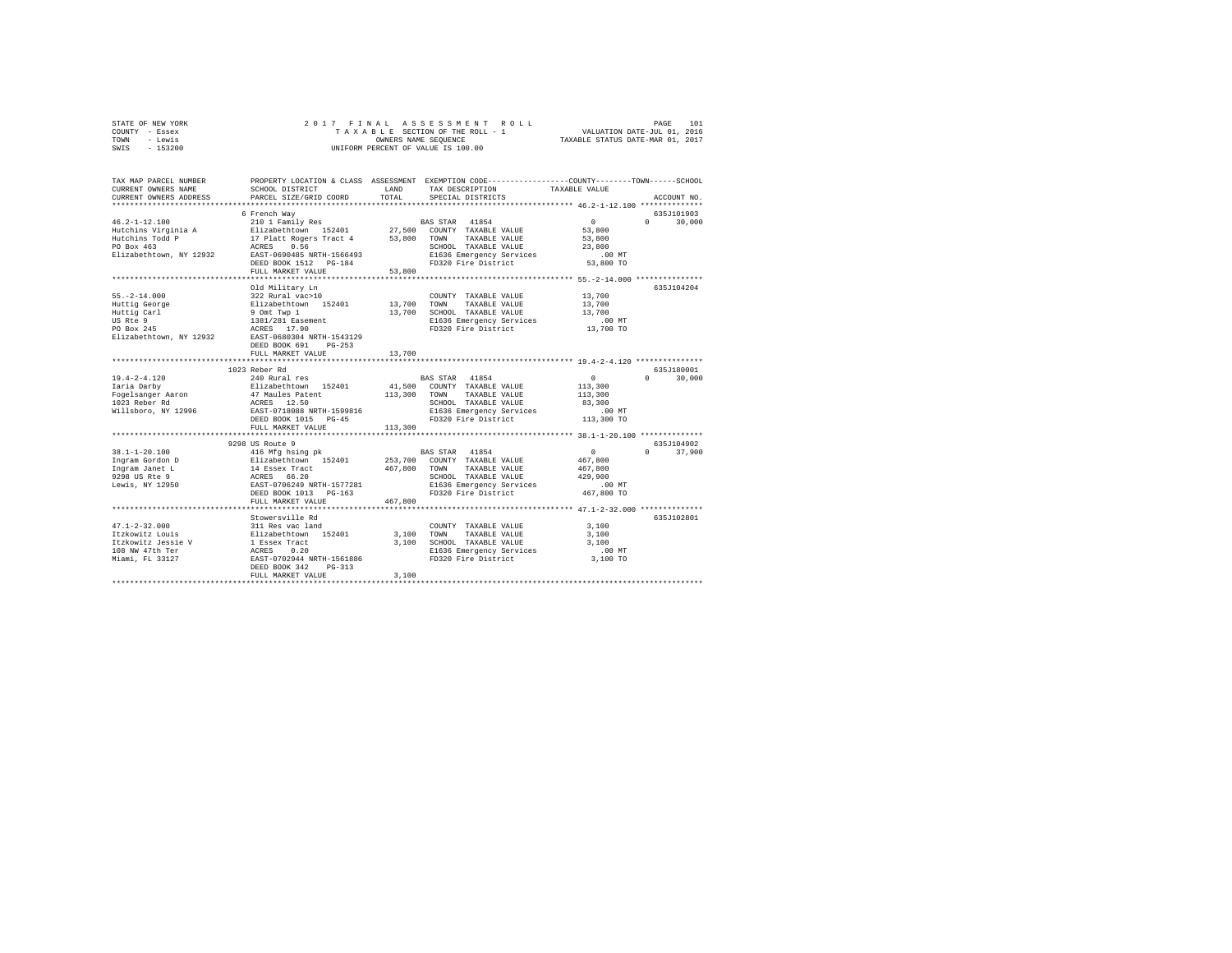| STATE OF NEW YORK<br>COUNTY - Essex<br>TOWN<br>- Lewis<br>$-153200$<br>SWIS | 2017 FINAL                                                                                              |               | OWNERS NAME SEQUENCE<br>UNIFORM PERCENT OF VALUE IS 100.00                                                                                                                                                      |                                                                                                                                |  |
|-----------------------------------------------------------------------------|---------------------------------------------------------------------------------------------------------|---------------|-----------------------------------------------------------------------------------------------------------------------------------------------------------------------------------------------------------------|--------------------------------------------------------------------------------------------------------------------------------|--|
| TAX MAP PARCEL NUMBER<br>CURRENT OWNERS NAME<br>CURRENT OWNERS ADDRESS      | SCHOOL DISTRICT<br>PARCEL SIZE/GRID COORD                                                               | LAND<br>TOTAL | TAX DESCRIPTION<br>SPECIAL DISTRICTS                                                                                                                                                                            | PROPERTY LOCATION & CLASS ASSESSMENT EXEMPTION CODE---------------COUNTY-------TOWN-----SCHOOL<br>TAXABLE VALUE<br>ACCOUNT NO. |  |
|                                                                             | 1271 County Route 10                                                                                    |               |                                                                                                                                                                                                                 | 635J103903                                                                                                                     |  |
| $47.3 - 2 - 12.000$                                                         | 240 Rural res                                                                                           |               | COUNTY TAXABLE VALUE                                                                                                                                                                                            | 102,300                                                                                                                        |  |
| Ives Steven R                                                               |                                                                                                         |               |                                                                                                                                                                                                                 | 102,300                                                                                                                        |  |
| Ives Julie H                                                                |                                                                                                         |               |                                                                                                                                                                                                                 | 102,300                                                                                                                        |  |
| 1271 County Route 10                                                        |                                                                                                         |               | E1636 Emergency Services                                                                                                                                                                                        | .00 MT                                                                                                                         |  |
| Westport, NY 12993                                                          |                                                                                                         |               | Elizabethtown 152401 48,000 TOWN TAXABLE VALUE<br>6 Platt Rogers Tract 1 102,300 SCHOOL TAXABLE VALUE<br>ACRES 23.66 BANKISTARSG 1636 E1636 Energency Services<br>EAST-0708328 NRTH-1556704 FD320 Fire District | 102,300 TO                                                                                                                     |  |
|                                                                             | DEED BOOK 1614 PG-192                                                                                   |               |                                                                                                                                                                                                                 |                                                                                                                                |  |
|                                                                             | FULL MARKET VALUE                                                                                       | 102,300       |                                                                                                                                                                                                                 |                                                                                                                                |  |
|                                                                             | 8064 US Route 9                                                                                         |               |                                                                                                                                                                                                                 | 635Z004009                                                                                                                     |  |
| $56.1 - 2 - 34.130$                                                         | 210 1 Family Res                                                                                        |               | COUNTY TAXABLE VALUE                                                                                                                                                                                            | 96.500                                                                                                                         |  |
| Jackson Rueal James                                                         | Elizabethtown 152401                                                                                    | 36,600 TOWN   | TAXABLE VALUE                                                                                                                                                                                                   | 96,500                                                                                                                         |  |
|                                                                             |                                                                                                         |               | 9 Platt Rogers Tract 1 96,500 SCHOOL TAXABLE VALUE                                                                                                                                                              | 96,500                                                                                                                         |  |
| Jackson Joanne M<br>8064 US Route 9                                         | ACRES 6.06                                                                                              |               | E1636 Emergency Services                                                                                                                                                                                        | $.00$ MT                                                                                                                       |  |
| Elizbethtown, NY 12932                                                      | EAST-0700550 NRTH-1546670                                                                               |               | FD320 Fire District                                                                                                                                                                                             | 96,500 TO                                                                                                                      |  |
|                                                                             | DEED BOOK 1825 PG-240                                                                                   |               |                                                                                                                                                                                                                 |                                                                                                                                |  |
|                                                                             | FULL MARKET VALUE                                                                                       | 96,500        |                                                                                                                                                                                                                 |                                                                                                                                |  |
|                                                                             |                                                                                                         |               |                                                                                                                                                                                                                 |                                                                                                                                |  |
| $47.1 - 1 - 47.140$                                                         | 284 Wells Hill Rd<br>84 Wells Hill Rd<br>210 1 Family Res                                               |               | BAS STAR 41854                                                                                                                                                                                                  | 635J196003<br>$\sim$ 0<br>$0 \t 30.000$                                                                                        |  |
|                                                                             |                                                                                                         |               |                                                                                                                                                                                                                 | 226,700                                                                                                                        |  |
|                                                                             |                                                                                                         |               |                                                                                                                                                                                                                 | 226,700                                                                                                                        |  |
|                                                                             | ACRES 2.66                                                                                              |               | SCHOOL TAXABLE VALUE                                                                                                                                                                                            | 196,700                                                                                                                        |  |
| 485 Wells Hill Rd<br>Lewis, NY 12950                                        | EAST-0698413 NRTH-1562552                                                                               |               |                                                                                                                                                                                                                 | $.00$ MT                                                                                                                       |  |
|                                                                             | DEED BOOK 1211 PG-71                                                                                    |               | E1636 Emergency Services<br>FD320 Fire District                                                                                                                                                                 | 226,700 TO                                                                                                                     |  |
|                                                                             | FULL MARKET VALUE                                                                                       | 226,700       |                                                                                                                                                                                                                 |                                                                                                                                |  |
|                                                                             |                                                                                                         |               |                                                                                                                                                                                                                 |                                                                                                                                |  |
|                                                                             | 487 Moss Rd                                                                                             |               |                                                                                                                                                                                                                 | 635J180025                                                                                                                     |  |
| 38.4-1-24.120                                                               | 260 Seasonal res                                                                                        |               | COUNTY TAXABLE VALUE                                                                                                                                                                                            | 53,100                                                                                                                         |  |
| Java Joseph<br>Java Nancy                                                   | Elizabethtown 152401<br>18 Peru Bay Tract                                                               |               | 31,800 TOWN TAXABLE VALUE<br>53,100 SCHOOL TAXABLE VALUE                                                                                                                                                        | 53,100<br>53,100                                                                                                               |  |
| 3303 Fisher Hill Rd                                                         | ACRES 1.20                                                                                              |               |                                                                                                                                                                                                                 | $.00$ MT                                                                                                                       |  |
| Mineville, NY 12956                                                         | EAST-0712651 NRTH-1571202                                                                               |               |                                                                                                                                                                                                                 | 53,100 TO                                                                                                                      |  |
|                                                                             | DEED BOOK 1003 PG-246                                                                                   |               | E1636 Emeryency --                                                                                                                                                                                              |                                                                                                                                |  |
|                                                                             | FULL MARKET VALUE                                                                                       | 53,100        |                                                                                                                                                                                                                 |                                                                                                                                |  |
|                                                                             |                                                                                                         |               |                                                                                                                                                                                                                 |                                                                                                                                |  |
|                                                                             | 38 Denton Rd                                                                                            |               |                                                                                                                                                                                                                 | 635J101906                                                                                                                     |  |
| $55.2 - 1 - 12.000$                                                         | 240 Rural res                                                                                           |               | COUNTY TAXABLE VALUE                                                                                                                                                                                            | 166,200                                                                                                                        |  |
| Jeffers Dale<br>PO Box 922                                                  | Elizabethtown 152401 52,300 TOWN TAXABLE VALUE<br>30 Platt Rodgers Tract 4 166,200 SCHOOL TAXABLE VALUE |               |                                                                                                                                                                                                                 | 166,200                                                                                                                        |  |
| Elizabethtown, NY 12932                                                     | ACRES 32.30                                                                                             |               | E1636 Emergency Services                                                                                                                                                                                        | 166,200<br>.00 MT                                                                                                              |  |
|                                                                             | EAST-0694022 NRTH-1550077                                                                               |               | FD320 Fire District                                                                                                                                                                                             | 166,200 TO                                                                                                                     |  |
|                                                                             | DEED BOOK 1766 PG-127                                                                                   |               |                                                                                                                                                                                                                 |                                                                                                                                |  |
|                                                                             | FULL MARKET VALUE                                                                                       | 166,200       |                                                                                                                                                                                                                 |                                                                                                                                |  |
|                                                                             |                                                                                                         |               |                                                                                                                                                                                                                 |                                                                                                                                |  |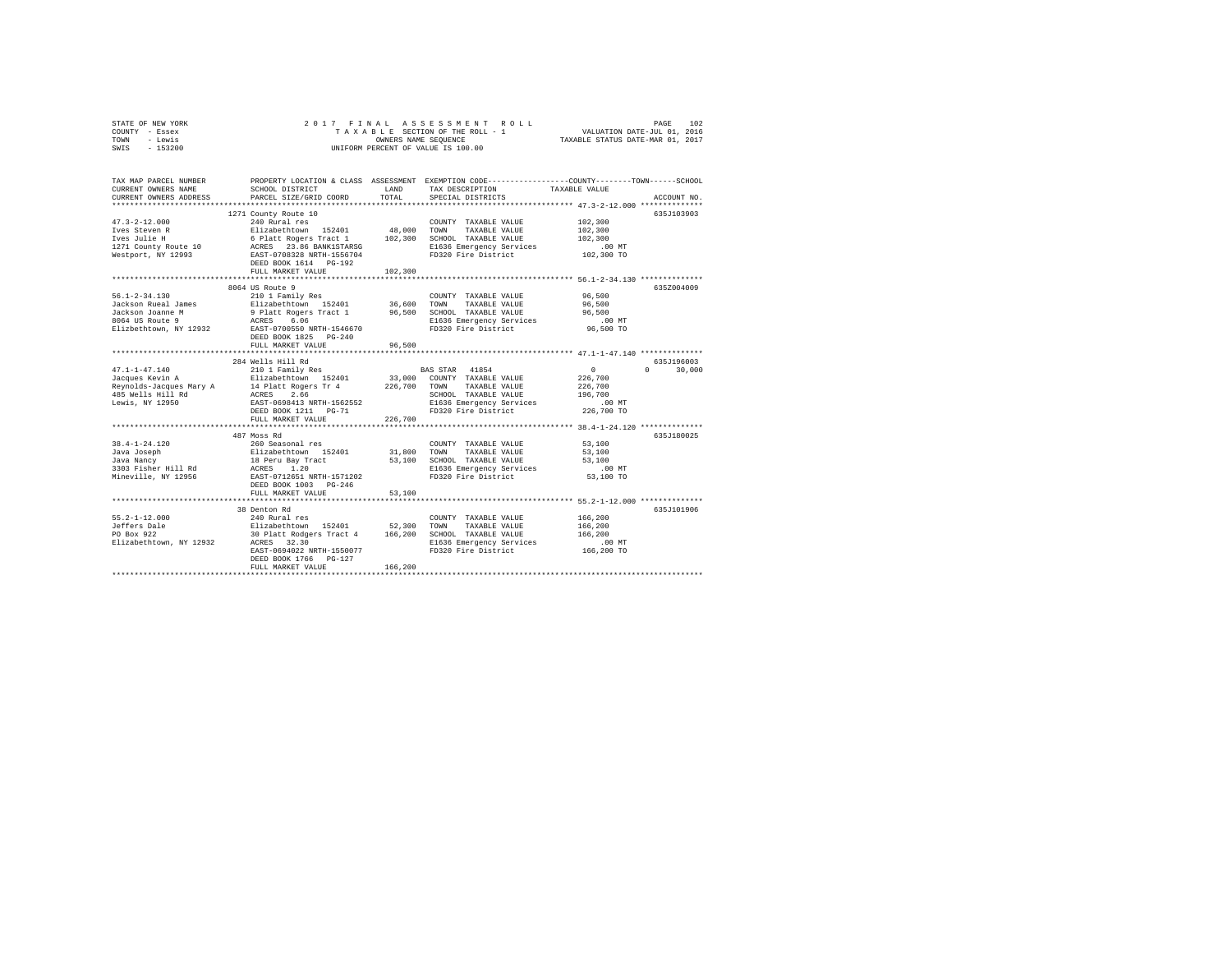| STATE OF NEW YORK | 2017 FINAL ASSESSMENT ROLL         | 103<br>PAGE                      |
|-------------------|------------------------------------|----------------------------------|
| COUNTY - Essex    | TAXABLE SECTION OF THE ROLL - 1    | VALUATION DATE-JUL 01, 2016      |
| TOWN<br>- Lewis   | OWNERS NAME SEOUENCE               | TAXABLE STATUS DATE-MAR 01, 2017 |
| $-153200$<br>SWIS | UNIFORM PERCENT OF VALUE IS 100.00 |                                  |

| TAX MAP PARCEL NUMBER<br>CURRENT OWNERS NAME<br>CURRENT OWNERS ADDRESS                                                                                                                                          | SCHOOL DISTRICT<br>PARCEL SIZE/GRID COORD                 | LAND<br>TOTAL. | TAX DESCRIPTION<br>SPECIAL DISTRICTS            | PROPERTY LOCATION & CLASS ASSESSMENT EXEMPTION CODE----------------COUNTY-------TOWN-----SCHOOL<br>TAXABLE VALUE<br>ACCOUNT NO. |  |
|-----------------------------------------------------------------------------------------------------------------------------------------------------------------------------------------------------------------|-----------------------------------------------------------|----------------|-------------------------------------------------|---------------------------------------------------------------------------------------------------------------------------------|--|
|                                                                                                                                                                                                                 |                                                           |                |                                                 |                                                                                                                                 |  |
|                                                                                                                                                                                                                 | Wells Hill Rd                                             |                |                                                 | 635Z007011                                                                                                                      |  |
| $47.1 - 1 - 22.200$                                                                                                                                                                                             | 312 Vac w/imprv                                           |                | COUNTY TAXABLE VALUE                            | 29,200                                                                                                                          |  |
| Jennings Harold                                                                                                                                                                                                 | Elizabethtown 152401<br>1 Essex Tract<br>ACRES 1.30       | 24,100 TOWN    | TAXABLE VALUE                                   | 29,200                                                                                                                          |  |
| Jennings Sheila W                                                                                                                                                                                               |                                                           |                | 29,200 SCHOOL TAXABLE VALUE                     | 29,200                                                                                                                          |  |
| PO Box 608<br>Elizabethtown, NY 12932                                                                                                                                                                           | EAST-0701204 NRTH-1562359                                 |                | E1636 Emergency Services<br>FD320 Fire District | $.00$ MT<br>29,200 TO                                                                                                           |  |
|                                                                                                                                                                                                                 | DEED BOOK 1520 PG-147                                     |                | WB320 Lewis B&I                                 |                                                                                                                                 |  |
|                                                                                                                                                                                                                 | FULL MARKET VALUE                                         |                | 29,200 WD320 Water District                     | 29,200 TO C<br>29,200 TO M                                                                                                      |  |
|                                                                                                                                                                                                                 | ****************************                              |                |                                                 | **************** 47.13-2-11.001 **********                                                                                      |  |
|                                                                                                                                                                                                                 |                                                           |                |                                                 | 635J191002                                                                                                                      |  |
| $47.13 - 2 - 11.001$                                                                                                                                                                                            |                                                           |                | COUNTY TAXABLE VALUE                            | 29,000                                                                                                                          |  |
| Jennings Jason                                                                                                                                                                                                  |                                                           | 29,000         | TOWN<br>TAXABLE VALUE                           | 29,000                                                                                                                          |  |
| Jennings Brenda                                                                                                                                                                                                 |                                                           | 29,000         | SCHOOL TAXABLE VALUE                            | 29,000                                                                                                                          |  |
| 195 Lake Desolation Rd                                                                                                                                                                                          |                                                           |                | E1636 Emergency Services                        | .00 MT                                                                                                                          |  |
| Middle Grove, NY 12850                                                                                                                                                                                          | EAST-0702019 NRTH-1558986                                 |                | FD320 Fire District                             | 29,000 TO                                                                                                                       |  |
|                                                                                                                                                                                                                 | DEED BOOK 1841 PG-174                                     |                | WB320 Lewis B&I                                 | 29,000 TO C                                                                                                                     |  |
|                                                                                                                                                                                                                 | FULL MARKET VALUE                                         |                | 29.000 WD320 Water District                     | 29,000 TO M                                                                                                                     |  |
|                                                                                                                                                                                                                 |                                                           |                |                                                 |                                                                                                                                 |  |
|                                                                                                                                                                                                                 | US Route 9                                                |                |                                                 | 635J102810                                                                                                                      |  |
| $47.1 - 2 - 8.000$                                                                                                                                                                                              | 322 Rural vac>10                                          |                | COUNTY TAXABLE VALUE                            | 41,000                                                                                                                          |  |
|                                                                                                                                                                                                                 |                                                           | 41.000 TOWN    | TAXABLE VALUE                                   | 41,000                                                                                                                          |  |
| First Constant of the Mariam School of the Marian School of the Marian School of the Maria School of the Maria<br>184 Beach 122nd School 2018 2 AGRES 50.00<br>184 Beach 122nd School EAST-0702195 NRTH-1564923 |                                                           | 41,000         | SCHOOL TAXABLE VALUE                            | 41,000                                                                                                                          |  |
|                                                                                                                                                                                                                 |                                                           |                |                                                 | $.00$ MT                                                                                                                        |  |
|                                                                                                                                                                                                                 |                                                           |                | E1636 Emergency Services<br>FD320 Fire District | 41,000 TO                                                                                                                       |  |
|                                                                                                                                                                                                                 | DEED BOOK 1428 PG-69                                      |                |                                                 |                                                                                                                                 |  |
|                                                                                                                                                                                                                 | FULL MARKET VALUE                                         | 41,000         |                                                 |                                                                                                                                 |  |
|                                                                                                                                                                                                                 |                                                           |                |                                                 |                                                                                                                                 |  |
|                                                                                                                                                                                                                 | US Route 9                                                |                |                                                 | 635J102812                                                                                                                      |  |
| $47.1 - 2 - 9.000$                                                                                                                                                                                              |                                                           |                | COUNTY TAXABLE VALUE                            | 18,100                                                                                                                          |  |
| Johnson George B                                                                                                                                                                                                | 322 Rural vac>10<br>Elizabethtown 152401<br>7 Essex Tract | 18,100 TOWN    | TAXABLE VALUE                                   | 18,100                                                                                                                          |  |
| Johnson Patricia A                                                                                                                                                                                              |                                                           |                | 18,100 SCHOOL TAXABLE VALUE                     | 18,100                                                                                                                          |  |
| 184 Beach 122nd St                                                                                                                                                                                              | 30ac                                                      |                | E1636 Emergency Services                        | $.00$ MT                                                                                                                        |  |
| Rockaway Park, NY 11694                                                                                                                                                                                         | ACRES 26.10                                               |                | FD320 Fire District                             | 18,100 TO                                                                                                                       |  |
|                                                                                                                                                                                                                 | EAST-0703131 NRTH-1564925                                 |                |                                                 |                                                                                                                                 |  |
|                                                                                                                                                                                                                 | DEED BOOK 1428 PG-69                                      |                |                                                 |                                                                                                                                 |  |
|                                                                                                                                                                                                                 | FULL MARKET VALUE                                         | 18,100         |                                                 |                                                                                                                                 |  |
|                                                                                                                                                                                                                 |                                                           |                |                                                 |                                                                                                                                 |  |
|                                                                                                                                                                                                                 | 8770 US Route 9                                           |                |                                                 | 635J102811                                                                                                                      |  |
| $47.1 - 2 - 30.001$                                                                                                                                                                                             | 210 1 Family Res                                          |                | COUNTY TAXABLE VALUE                            | 45,500                                                                                                                          |  |
|                                                                                                                                                                                                                 |                                                           |                | 37.700 TOWN<br>TAXABLE VALUE                    | 45,500                                                                                                                          |  |
|                                                                                                                                                                                                                 |                                                           |                | 45,500 SCHOOL TAXABLE VALUE                     | 45,500                                                                                                                          |  |
| 184 Beach 122nd St                                                                                                                                                                                              | 3.7ac                                                     |                | E1636 Emergency Services                        | .00 MT                                                                                                                          |  |
| Rockaway Park, NY 11694                                                                                                                                                                                         | ACRES<br>3.20                                             |                | FD320 Fire District                             | 45,500 TO                                                                                                                       |  |
|                                                                                                                                                                                                                 | EAST-0701816 NRTH-1564135                                 |                | WB320 Lewis B&I                                 | 45,500 TO C                                                                                                                     |  |
|                                                                                                                                                                                                                 | DEED BOOK 1428 PG-69<br>FULL MARKET VALUE                 | 45,500         | WD320 Water District                            | 45,500 TO M                                                                                                                     |  |
|                                                                                                                                                                                                                 |                                                           |                |                                                 |                                                                                                                                 |  |
|                                                                                                                                                                                                                 |                                                           |                |                                                 |                                                                                                                                 |  |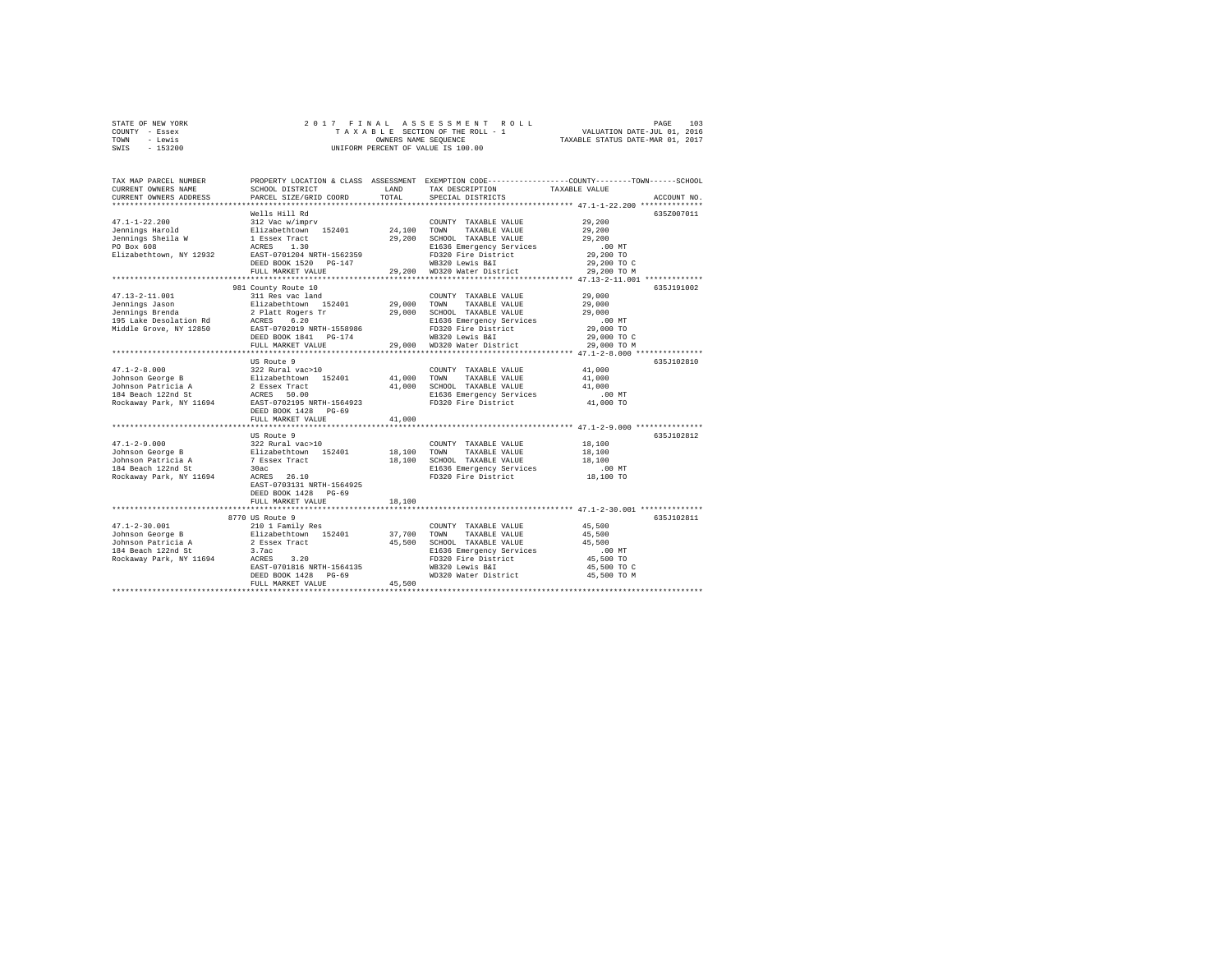| STATE OF NEW YORK<br>COUNTY - Essex<br>- Lewis<br>TOWN<br>$-153200$<br>SWIS  | 2017 FINAL                                                                               |               | PAGE 104 ROLL PAGE 104 PAGE 104 PAGE 104 PAGE 104 PAGE 104 PAGE 105 PAGE 105 PAGE 105 PAGE 105 PAGE 105 PAGE 1<br>TAXABLE SECTION OF THE ROLL - 1 PAXABLE STATUS DATE-NAR 01, 2017<br>UNIFORM PERCENT OF VALUE IS 100.00 |                                        |             |
|------------------------------------------------------------------------------|------------------------------------------------------------------------------------------|---------------|--------------------------------------------------------------------------------------------------------------------------------------------------------------------------------------------------------------------------|----------------------------------------|-------------|
| TAX MAP PARCEL NUMBER<br>CURRENT OWNERS NAME<br>CURRENT OWNERS ADDRESS       | SCHOOL DISTRICT<br>PARCEL SIZE/GRID COORD                                                | LAND<br>TOTAL | PROPERTY LOCATION & CLASS ASSESSMENT EXEMPTION CODE---------------COUNTY-------TOWN------SCHOOL<br>TAX DESCRIPTION<br>SPECIAL DISTRICTS                                                                                  | TAXABLE VALUE                          | ACCOUNT NO. |
| **************************                                                   |                                                                                          |               |                                                                                                                                                                                                                          |                                        |             |
|                                                                              | Hale Hill Ln                                                                             |               |                                                                                                                                                                                                                          |                                        | 635J178502  |
| $38.1 - 1 - 15.200$<br>Jones Alan<br>6244 US Route 9<br>New Russia, NY 12964 | 314 Rural vac<10<br>Elizabethtown 152401<br>18 Essex Tract<br>33 Peru Bay Tract          | 25,400 TOWN   | COUNTY TAXABLE VALUE<br>TAXABLE VALUE<br>25,400 SCHOOL TAXABLE VALUE<br>E1636 Emergency Services                                                                                                                         | 25,400<br>25,400<br>25,400<br>$.00$ MT |             |
|                                                                              | ACRES 9.70<br>EAST-0706162 NRTH-1580961<br>DEED BOOK 1757 PG-203<br>FULL MARKET VALUE    | 25,400        | FD320 Fire District                                                                                                                                                                                                      | 25,400 TO                              |             |
|                                                                              |                                                                                          |               |                                                                                                                                                                                                                          |                                        |             |
| $47.4 - 1 - 35.120$<br>Joseph Stephen E                                      | Ray Woods Rd<br>314 Rural vac<10                                                         |               | COUNTY TAXABLE VALUE<br>23,500 TOWN TAXABLE VALUE                                                                                                                                                                        | 23,500<br>23,500                       | 635J186007  |
| Joseph Rosemary<br>313 W 4th St                                              | Elizabethtown 152401<br>6 Platt Rogers Tract 1<br>File 11496<br>File 11496<br>ACRES 5.00 |               | 23,500 SCHOOL TAXABLE VALUE<br>E1636 Emergency Services                                                                                                                                                                  | 23,500<br>$.00$ MT                     |             |
| Florence, NJ 08518                                                           | EAST-0707678 NRTH-1555769<br>DEED BOOK 1522 PG-129<br>FULL MARKET VALUE                  | 23,500        | FD320 Fire District                                                                                                                                                                                                      | 23,500 TO                              |             |
|                                                                              | ***************************                                                              | *********     | ***************************** 56.2-3-13.000 **************                                                                                                                                                               |                                        |             |
|                                                                              | County Route 10                                                                          |               |                                                                                                                                                                                                                          |                                        | 635J178517  |
| $56.2 - 3 - 13.000$                                                          | 314 Rural vac<10                                                                         |               | COUNTY TAXABLE VALUE                                                                                                                                                                                                     | 7.000                                  |             |
| Karatas Terry L Trust                                                        | Elizabethtown 152401                                                                     |               | 7,000 TOWN TAXABLE VALUE                                                                                                                                                                                                 | 7,000<br>7,000                         |             |
| 18 Yearsley Dr<br>Wilmington, DE 19808                                       | 39 Mc Cormicks Patent<br>ACRES 2.50                                                      |               | 7,000 SCHOOL TAXABLE VALUE                                                                                                                                                                                               | $.00$ MT                               |             |
|                                                                              | EAST-0715553 NRTH-1549731<br>DEED BOOK 1832 PG-196                                       |               | E1636 Emergency Services<br>FD320 Fire District                                                                                                                                                                          | 7,000 TO                               |             |
|                                                                              | FULL MARKET VALUE                                                                        | 7,000         |                                                                                                                                                                                                                          |                                        |             |
| $56.2 - 3 - 32.100$                                                          | ********************************<br>1686 County Route 10<br>240 Rural res                |               | COUNTY TAXABLE VALUE                                                                                                                                                                                                     | 124,800                                | 635J105010  |
| Karatas Terry L Trust                                                        | Elizabethtown 152401                                                                     | 42,600        | TOWN TAXABLE VALUE                                                                                                                                                                                                       | 124,800                                |             |
| 18 Yearsley Dr                                                               |                                                                                          |               | 124,800 SCHOOL TAXABLE VALUE                                                                                                                                                                                             | 124,800                                |             |
| Wilmington, DE 19808                                                         | 36 & 39 Mccormick<br>ACRES 16.20                                                         |               | E1636 Emergency Services                                                                                                                                                                                                 | $.00$ MT                               |             |
|                                                                              | EAST-0714670 NRTH-1549141<br>DEED BOOK 1832 PG-196<br>FULL MARKET VALUE                  | 124,800       | FD320 Fire District                                                                                                                                                                                                      | 124,800 TO                             |             |
|                                                                              |                                                                                          |               |                                                                                                                                                                                                                          |                                        |             |
|                                                                              | County Route 10                                                                          |               |                                                                                                                                                                                                                          |                                        | 635J105009  |
| $56.2 - 3 - 33.000$                                                          | 314 Rural vac<10                                                                         |               | COUNTY TAXABLE VALUE                                                                                                                                                                                                     | 3,100                                  |             |
| Karatas Terry L Trust                                                        | Elizabethtown 152401                                                                     | 3,100 TOWN    | TAXABLE VALUE                                                                                                                                                                                                            | 3,100                                  |             |
| 18 Yearsley Dr                                                               | 39 Mccormick                                                                             |               | 3,100 SCHOOL TAXABLE VALUE                                                                                                                                                                                               | 3,100                                  |             |
| Wilmington, DE 19808                                                         | ACRES 0.70                                                                               |               | E1636 Emergency Services                                                                                                                                                                                                 | $.00$ MT                               |             |
|                                                                              | EAST-0715253 NRTH-1549963<br>DEED BOOK 1832 PG-196<br>FULL MARKET VALUE                  | 3,100         | FD320 Fire District                                                                                                                                                                                                      | 3,100 TO                               |             |
|                                                                              |                                                                                          |               |                                                                                                                                                                                                                          |                                        |             |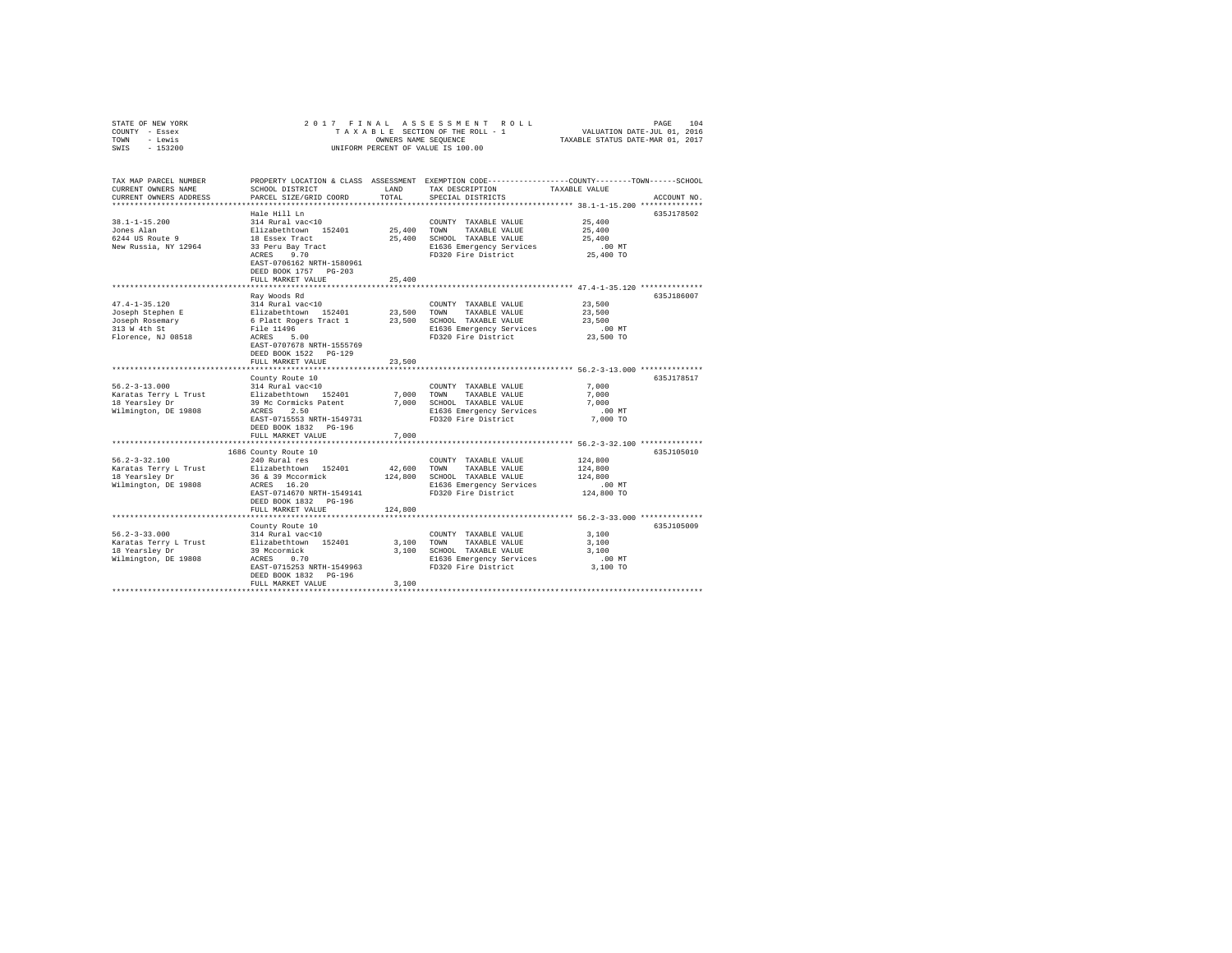| STATE OF NEW YORK | 2017 FINAL ASSESSMENT ROLL         | 105<br>PAGE                      |
|-------------------|------------------------------------|----------------------------------|
| COUNTY - Essex    | TAXABLE SECTION OF THE ROLL - 1    | VALUATION DATE-JUL 01, 2016      |
| TOWN<br>- Lewis   | OWNERS NAME SEOUENCE               | TAXABLE STATUS DATE-MAR 01, 2017 |
| $-153200$<br>SWIS | UNIFORM PERCENT OF VALUE IS 100.00 |                                  |

| TAX MAP PARCEL NUMBER<br>CURRENT OWNERS NAME<br>CURRENT OWNERS ADDRESS                                                | SCHOOL DISTRICT<br>PARCEL SIZE/GRID COORD                                                                                                                                                                       | <b>T.AND</b><br>TOTAL        | PROPERTY LOCATION & CLASS ASSESSMENT EXEMPTION CODE---------------COUNTY-------TOWN-----SCHOOL<br>TAX DESCRIPTION<br>SPECIAL DISTRICTS                                                      | TAXABLE VALUE                                                                                              | ACCOUNT NO.                      |
|-----------------------------------------------------------------------------------------------------------------------|-----------------------------------------------------------------------------------------------------------------------------------------------------------------------------------------------------------------|------------------------------|---------------------------------------------------------------------------------------------------------------------------------------------------------------------------------------------|------------------------------------------------------------------------------------------------------------|----------------------------------|
| $47.1 - 2 - 50.130$<br>Keahon James<br>Keahon Barbara<br>4 Nicole Pl<br>Pearl River, NY 10965                         | Jeffrey Way<br>311 Res vac land<br>Elizabethtown 152401<br>1 Essex Tract<br>5 Beaver Meadow Estates<br>2.04<br>ACRES<br>EAST-0702553 NRTH-1563072<br>DEED BOOK 941<br>$PG-62$<br>FULL MARKET VALUE              | 16,600<br>16,600<br>16,600   | COUNTY TAXABLE VALUE<br>TOWN<br>TAXABLE VALUE<br>SCHOOL TAXABLE VALUE<br>E1636 Emergency Services<br>FD320 Fire District<br>WB320 Lewis B&I<br>WD320 Water District                         | 16,600<br>16,600<br>16,600<br>$.00$ MT<br>16,600 TO<br>16,600 TO C<br>16,600 TO M                          | 635J190006                       |
| $47.3 - 2 - 11.000$<br>Kennedy Darby A<br>PO Box 21<br>Lewis, NY 12950                                                | 1253 County Route 10<br>240 Rural res<br>Elizabethtown 152401<br>6 Platt Rogers Tract 1<br>ACRES 10.00<br>EAST-0707792 NRTH-1556941<br>DEED BOOK 1127 PG-215<br>FULL MARKET VALUE                               | 39,800<br>128,900<br>128,900 | BAS STAR 41854<br>COUNTY TAXABLE VALUE<br>TOWN<br>TAXABLE VALUE<br>SCHOOL TAXABLE VALUE<br>E1636 Emergency Services<br>FD320 Fire District                                                  | $\circ$<br>128,900<br>128,900<br>98,900<br>$.00$ MT<br>128,900 TO                                          | 635J105209<br>$\Omega$<br>30,000 |
| $48.3 - 2 - 2.100$<br>Keren Jacqueline<br>69 Twin Valley Ln<br>Westport, NY 12993                                     | 69 Twin Valley Ln<br>210 1 Family Res<br>Westport<br>155001<br>38 & 39 Taylor & Kimball 142,000<br>ACRES 20.50<br>EAST-0723953 NRTH-1552542<br>DEED BOOK 1674 PG-32<br>FULL MARKET VALUE                        | 46,300<br>142,000            | BAS STAR 41854<br>COUNTY TAXABLE VALUE<br>TAXABLE VALUE<br>TOWN<br>SCHOOL TAXABLE VALUE<br>E1636 Emergency Services<br>FD320 Fire District                                                  | $\circ$<br>142,000<br>142,000<br>112,000<br>.00MT<br>142,000 TO                                            | 635J102715<br>$\cap$<br>30,000   |
| $47.1 - 2 - 16.200$<br>Kerr Douglas<br>555 Blood Hill Rd<br>PO Box 481<br>Lewis, NY 12950                             | *************************<br>539 Stowersville Rd<br>331 Com vac w/im<br>Elizabethtown 152401<br>3 Platt Rogers Tr 1<br>ACRES<br>9.35<br>EAST-0704893 NRTH-1561887<br>DEED BOOK 1682 PG-226<br>FULL MARKET VALUE | 31,500<br>95,300<br>95,300   | COUNTY TAXABLE VALUE<br>TOWN<br>TAXABLE VALUE<br>SCHOOL TAXABLE VALUE<br>E1636 Emergency Services<br>FD320 Fire District<br>********************************** 46.2-1-20.100 ************** | *********************** 47.1-2-16.200 *************<br>95,300<br>95,300<br>95,300<br>$.00$ MT<br>95,300 TO | 635J189009                       |
| $46.2 - 1 - 20.100$<br>Kingsley Family Trust Mabon<br>c/o William Kingsley<br>3511 King William Dr<br>Olney, MD 20832 | Seventy Ln<br>322 Rural vac>10<br>Elizabethtown 152401<br>17 Platt Rogers Tract 4<br>ACRES 113.60<br>EAST-0691467 NRTH-1567060<br>DEED BOOK 1021 PG-317<br>FULL MARKET VALUE                                    | 80,800<br>80,800<br>80,800   | COUNTY TAXABLE VALUE<br>TOWN<br>TAXABLE VALUE<br>SCHOOL TAXABLE VALUE<br>E1636 Emergency Services<br>FD320 Fire District                                                                    | 80,800<br>80,800<br>80,800<br>.00 MT<br>80,800 TO                                                          | 635J102907                       |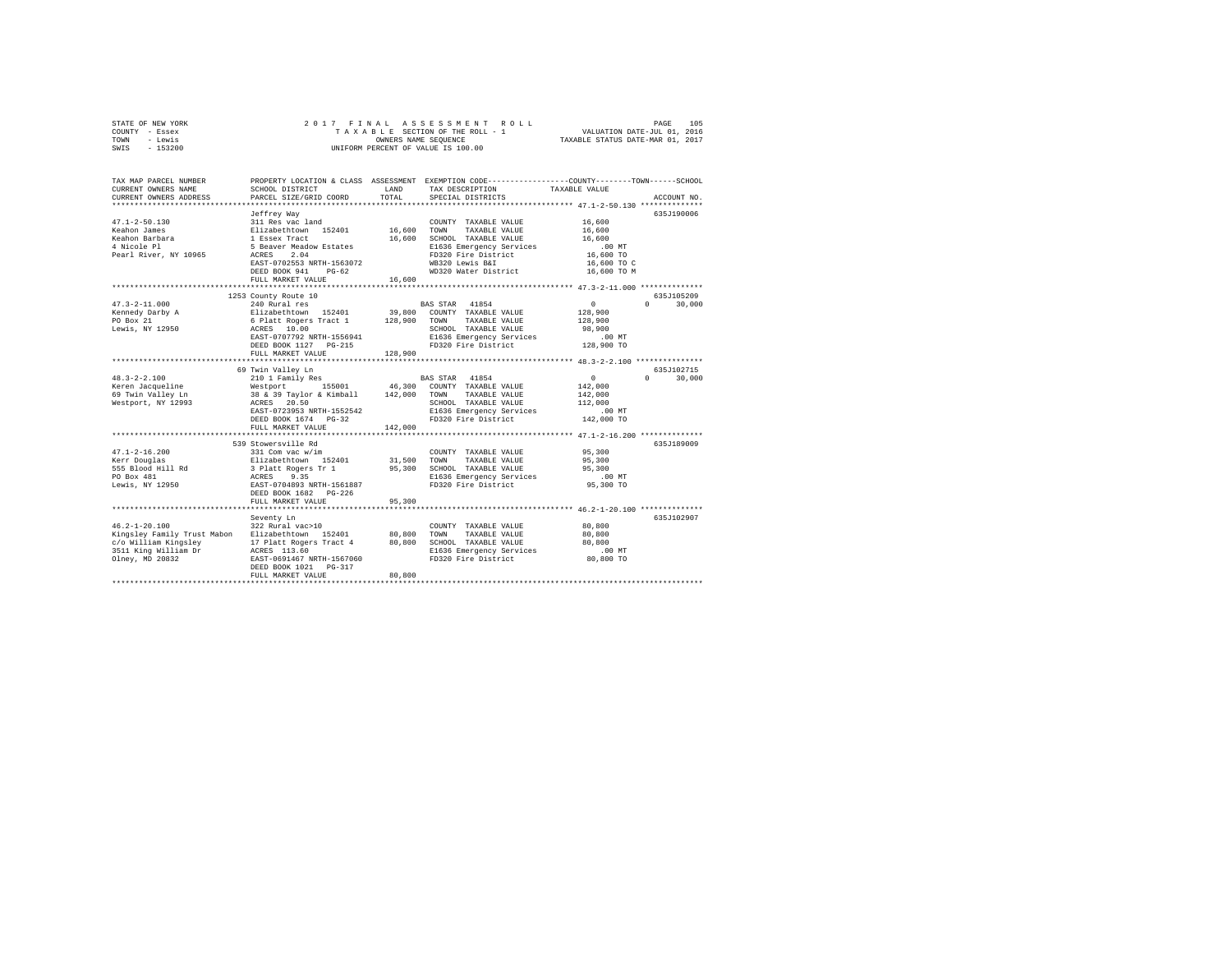| STATE OF NEW YORK                                | 2017 FINAL                                               |                |                                                                                                 |                                                       |             |
|--------------------------------------------------|----------------------------------------------------------|----------------|-------------------------------------------------------------------------------------------------|-------------------------------------------------------|-------------|
| COUNTY - Essex                                   |                                                          |                |                                                                                                 |                                                       |             |
| TOWN - Lewis                                     | TAXABLE STATUS DATE-MAR 01, 2017<br>OWNERS NAME SEQUENCE |                |                                                                                                 |                                                       |             |
| SWIS - 153200                                    |                                                          |                | UNIFORM PERCENT OF VALUE IS 100.00                                                              |                                                       |             |
|                                                  |                                                          |                |                                                                                                 |                                                       |             |
|                                                  |                                                          |                |                                                                                                 |                                                       |             |
|                                                  |                                                          |                |                                                                                                 |                                                       |             |
| TAX MAP PARCEL NUMBER                            |                                                          |                | PROPERTY LOCATION & CLASS ASSESSMENT EXEMPTION CODE---------------COUNTY-------TOWN------SCHOOL |                                                       |             |
| CURRENT OWNERS NAME                              | SCHOOL DISTRICT                                          | LAND           | TAX DESCRIPTION                                                                                 | TAXABLE VALUE                                         |             |
| CURRENT OWNERS ADDRESS                           | PARCEL SIZE/GRID COORD                                   | TOTAL          | SPECIAL DISTRICTS                                                                               |                                                       | ACCOUNT NO. |
|                                                  |                                                          |                |                                                                                                 |                                                       |             |
|                                                  | Seventy Ln                                               |                |                                                                                                 |                                                       | 635J102909  |
| $37. - 2 - 45.000$                               | 910 Priv forest                                          |                | COUNTY TAXABLE VALUE                                                                            | 57,800                                                |             |
| Kingsley Mabon Family Trust Elizabethtown 152401 |                                                          |                | 57,800 TOWN TAXABLE VALUE                                                                       | 57,800                                                |             |
| c/o William Kingsley 54 South Tract Stowers Sur  |                                                          |                | 57,800 SCHOOL TAXABLE VALUE                                                                     | 57,800                                                |             |
| 3511 King William Dr                             | Deming Survey Map 2770                                   |                | E1636 Emergency Services                                                                        | $.00$ MT                                              |             |
|                                                  | ACRES 77.35                                              |                | FD320 Fire District                                                                             | 57,800 TO                                             |             |
| Olney, MD 20832                                  |                                                          |                |                                                                                                 |                                                       |             |
|                                                  | EAST-0690592 NRTH-1569347                                |                |                                                                                                 |                                                       |             |
|                                                  | DEED BOOK 1021 PG-317                                    |                |                                                                                                 |                                                       |             |
|                                                  | FULL MARKET VALUE                                        | 57,800         |                                                                                                 |                                                       |             |
|                                                  |                                                          |                |                                                                                                 |                                                       |             |
|                                                  | 165 Cutting Rd                                           |                |                                                                                                 |                                                       | 635J175004  |
| $56.1 - 2 - 5.000$                               | 240 Rural res                                            |                | COUNTY TAXABLE VALUE                                                                            | 95,600                                                |             |
| Kinnicutt Dennis                                 | Elizabethtown 152401                                     |                | 54,500 TOWN TAXABLE VALUE                                                                       | 95,600                                                |             |
| Kinnicutt Melissa                                | 33 Platt Rogers Tract 4 95,600 SCHOOL TAXABLE VALUE      |                |                                                                                                 | 95,600                                                |             |
| 2196 Rte 9                                       | 40ac                                                     |                | E1636 Emergency Services                                                                        | $.00$ MT                                              |             |
| Kinderhook, NY 12106                             | ACRES 48.00                                              |                | FD320 Fire District                                                                             | 95,600 TO                                             |             |
|                                                  | EAST-0698217 NRTH-1549017                                |                |                                                                                                 |                                                       |             |
|                                                  | DEED BOOK 1540 PG-6                                      |                |                                                                                                 |                                                       |             |
|                                                  | FULL MARKET VALUE                                        | 95,600         |                                                                                                 |                                                       |             |
|                                                  |                                                          | ************** | ******************************** 47.3-2-13.000 **************                                   |                                                       |             |
|                                                  | 393 Ray Woods Rd                                         |                |                                                                                                 |                                                       | 635J103307  |
| $47.3 - 2 - 13.000$                              | 322 Rural vac>10                                         |                | COUNTY TAXABLE VALUE                                                                            | 33,600                                                |             |
|                                                  | Elizabethtown 152401                                     |                |                                                                                                 | 33,600                                                |             |
| Kirsch Thomas R                                  |                                                          |                | 33,600 TOWN TAXABLE VALUE<br>6 Platt Rogers Tract 1 33,600 SCHOOL TAXABLE VALUE                 |                                                       |             |
| Kirsch Donna L                                   |                                                          |                |                                                                                                 | 33,600                                                |             |
| 95 Corlear Bay Rd                                | 10ac<br>$ACRES$ 19.50                                    |                | E1636 Emergency Services                                                                        | $.00$ MT                                              |             |
| Keeseville, NY 12944                             |                                                          |                | FD320 Fire District                                                                             | 33,600 TO                                             |             |
|                                                  | EAST-0707044 NRTH-1556354                                |                |                                                                                                 |                                                       |             |
|                                                  | DEED BOOK 1777 PG-86                                     |                |                                                                                                 |                                                       |             |
|                                                  | FULL MARKET VALUE                                        | 33,600         |                                                                                                 |                                                       |             |
|                                                  | *********************                                    |                |                                                                                                 | ************************ 47.1-2-15.200 ************** |             |
|                                                  | Stowersville Rd                                          |                |                                                                                                 |                                                       | 635Z014014  |
| $47.1 - 2 - 15.200$                              | 311 Res vac land                                         |                | COUNTY TAXABLE VALUE                                                                            | 34,100                                                |             |
| Kiryas Vayoel Moshe Inc                          | Elizabethtown 152401                                     | 34,100         | TOWN<br>TAXABLE VALUE                                                                           | 34,100                                                |             |
| 741 Stowersville Rd                              | 4 Platt Rogers Tract 1                                   |                | 34,100 SCHOOL TAXABLE VALUE                                                                     | 34,100                                                |             |
| Lewis, NY 12950                                  | 50ac                                                     |                | E1636 Emergency Services                                                                        | $.00$ MT                                              |             |
|                                                  | ACRES 3.50                                               |                | FD320 Fire District                                                                             | 34,100 TO                                             |             |
|                                                  | EAST-0707638 NRTH-1560979                                |                |                                                                                                 |                                                       |             |
|                                                  | DEED BOOK 1755 PG-142                                    |                |                                                                                                 |                                                       |             |
|                                                  | FULL MARKET VALUE                                        | 34,100         |                                                                                                 |                                                       |             |
|                                                  |                                                          |                |                                                                                                 |                                                       |             |
|                                                  |                                                          |                |                                                                                                 |                                                       |             |
|                                                  | Stowersville Rd                                          |                |                                                                                                 |                                                       | 635J104213  |
| $47.1 - 2 - 13.000$                              | 910 Priv forest                                          |                | COUNTY TAXABLE VALUE                                                                            | 98,400                                                |             |
|                                                  |                                                          |                | 98,400 TOWN TAXABLE VALUE                                                                       | 98,400                                                |             |
|                                                  |                                                          |                | 98,400 SCHOOL TAXABLE VALUE                                                                     | 98,400                                                |             |
|                                                  |                                                          |                | E1636 Emergency Services                                                                        | $.00$ MT                                              |             |
|                                                  | ACRES 150.91                                             |                | FD320 Fire District                                                                             | 98,400 TO                                             |             |
|                                                  | EAST-0707128 NRTH-1562444                                |                |                                                                                                 |                                                       |             |
|                                                  | DEED BOOK 246 PG-494                                     |                |                                                                                                 |                                                       |             |
|                                                  | FULL MARKET VALUE                                        | 98,400         |                                                                                                 |                                                       |             |
|                                                  |                                                          |                |                                                                                                 |                                                       |             |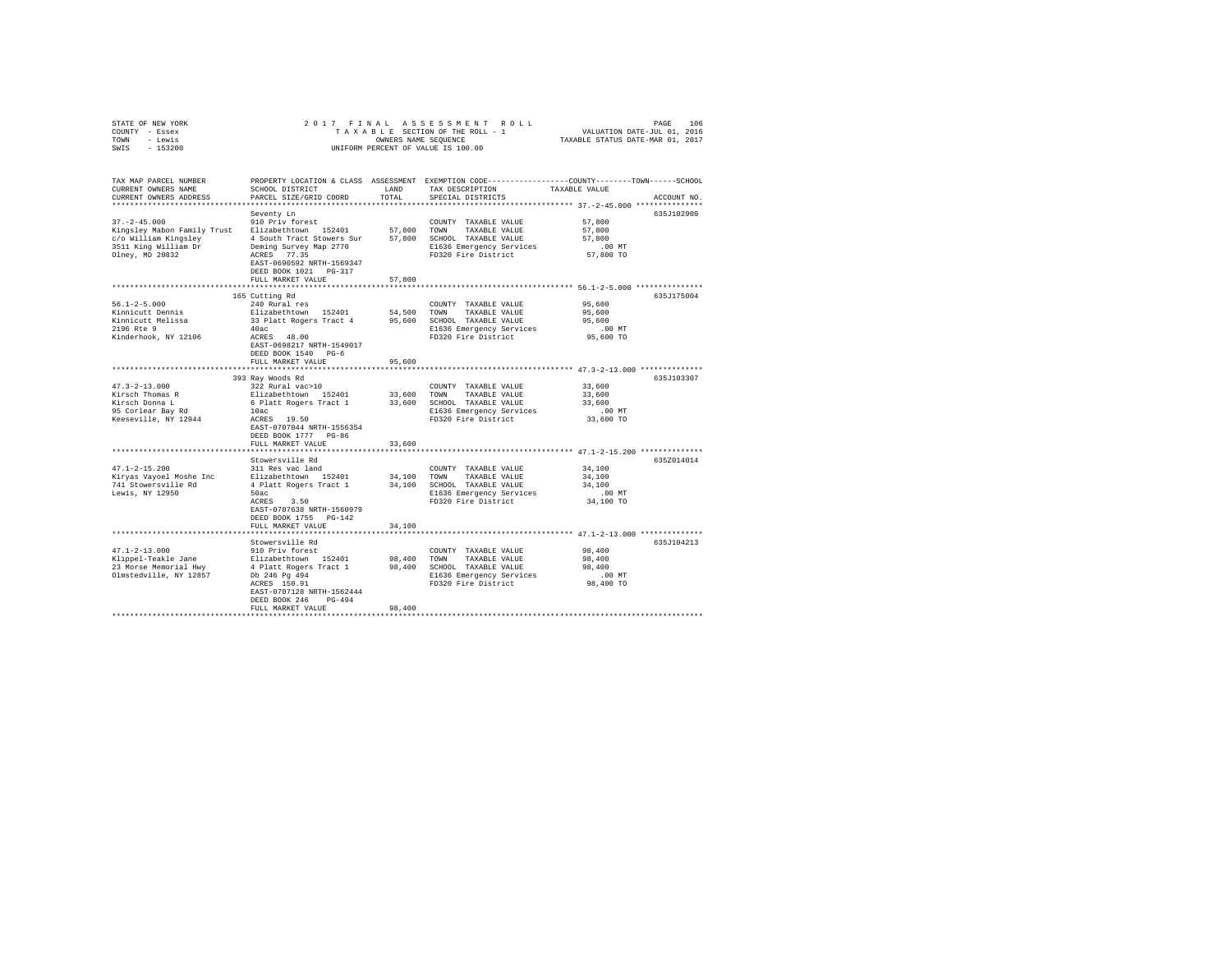| STATE OF NEW YORK<br>COUNTY - Essex | 2017 FINAL<br>ASSESSMENT<br>PAGE<br>107<br>ROLL<br>VALUATION DATE-JUL 01, 2016<br>TAXABLE SECTION OF THE ROLL - 1 |         |                                                                                                |                       |                                  |
|-------------------------------------|-------------------------------------------------------------------------------------------------------------------|---------|------------------------------------------------------------------------------------------------|-----------------------|----------------------------------|
| TOWN<br>- Lewis                     | OWNERS NAME SEQUENCE                                                                                              |         |                                                                                                |                       | TAXABLE STATUS DATE-MAR 01, 2017 |
| SWIS<br>$-153200$                   | UNIFORM PERCENT OF VALUE IS 100.00                                                                                |         |                                                                                                |                       |                                  |
|                                     |                                                                                                                   |         |                                                                                                |                       |                                  |
| TAX MAP PARCEL NUMBER               |                                                                                                                   |         | PROPERTY LOCATION & CLASS ASSESSMENT EXEMPTION CODE---------------COUNTY-------TOWN-----SCHOOL |                       |                                  |
| CURRENT OWNERS NAME                 | SCHOOL DISTRICT                                                                                                   | LAND    | TAX DESCRIPTION                                                                                | TAXABLE VALUE         |                                  |
| CURRENT OWNERS ADDRESS              | PARCEL SIZE/GRID COORD                                                                                            | TOTAL   | SPECIAL DISTRICTS                                                                              |                       | ACCOUNT NO.                      |
|                                     |                                                                                                                   |         |                                                                                                |                       |                                  |
|                                     | 8838 US Route 9                                                                                                   |         |                                                                                                |                       | 635J100501                       |
| $47.1 - 2 - 6.000$                  | 210 1 Family Res                                                                                                  |         | 41854<br><b>BAS STAR</b>                                                                       | $\circ$               | $\Omega$<br>19,500               |
| Koechel Daniel                      | Elizabethtown 152401                                                                                              |         | 12,000 COUNTY TAXABLE VALUE                                                                    | 19,500                |                                  |
| Koechel David                       | 3 Essex Tract                                                                                                     | 19,500  | TOWN<br>TAXABLE VALUE                                                                          | 19,500                |                                  |
| 8838 US Route 9                     | 0.07<br>ACRES                                                                                                     |         | SCHOOL TAXABLE VALUE                                                                           | $\Omega$              |                                  |
| Lewis, NY 12950                     | EAST-0701466 NRTH-1565748                                                                                         |         | E1636 Emergency Services                                                                       | $.00$ MT              |                                  |
|                                     | DEED BOOK 1227 PG-179                                                                                             |         | FD320 Fire District                                                                            | 19,500 TO             |                                  |
|                                     | FULL MARKET VALUE                                                                                                 | 19,500  |                                                                                                |                       |                                  |
|                                     | *************************                                                                                         |         |                                                                                                |                       |                                  |
|                                     | US Route 9                                                                                                        |         |                                                                                                |                       | 635J100614                       |
| $47.1 - 2 - 7.000$                  | 311 Res vac land                                                                                                  |         | COUNTY TAXABLE VALUE                                                                           | 100                   |                                  |
| Koechel Daniel                      | Elizabethtown 152401                                                                                              | 100     | TOWN<br>TAXABLE VALUE                                                                          | 100                   |                                  |
| 8838 US Route 9                     | 3 Essex Tract                                                                                                     | 100     | SCHOOL TAXABLE VALUE                                                                           | 100                   |                                  |
| Lewis, NY 12950                     | ACRES<br>0.10                                                                                                     |         | E1636 Emergency Services                                                                       | .00 MT                |                                  |
|                                     | EAST-0701475 NRTH-1565697                                                                                         |         | FD320 Fire District                                                                            | 100 TO                |                                  |
|                                     | DEED BOOK 1308 PG-74                                                                                              |         |                                                                                                |                       |                                  |
|                                     | FULL MARKET VALUE                                                                                                 | 100     |                                                                                                |                       |                                  |
|                                     |                                                                                                                   |         |                                                                                                |                       |                                  |
|                                     | 8549 US Route 9                                                                                                   |         |                                                                                                |                       | 635.T101701                      |
| $47.13 - 1 - 18.000$                | 482 Det row bldg                                                                                                  |         | COUNTY TAXABLE VALUE                                                                           | 147,000               |                                  |
| Koop-Angelicola Stephen             | Elizabethtown 152401                                                                                              | 10,500  | TOWN<br>TAXABLE VALUE                                                                          | 147,000               |                                  |
| Koop-Angelicola Rosemarie           | 2 Platt Rogers Tract 1                                                                                            | 147,000 | SCHOOL TAXABLE VALUE                                                                           | 147,000               |                                  |
| RR1 Box 141                         | Apt 1&2 Ste 1                                                                                                     |         | E1636 Emergency Services                                                                       | $.00$ MT              |                                  |
| Elizabethtown, NY 12932             | ACRES<br>0.20                                                                                                     |         | FD320 Fire District                                                                            | 147,000 TO            |                                  |
|                                     | EAST-0700844 NRTH-1558732                                                                                         |         | WB320 Lewis B&I                                                                                | 147,000 TO C          |                                  |
|                                     | DEED BOOK 1328 PG-42                                                                                              |         | WD320 Water District                                                                           | 147,000 TO M          |                                  |
|                                     | FULL MARKET VALUE                                                                                                 | 147,000 |                                                                                                |                       |                                  |
|                                     |                                                                                                                   |         |                                                                                                |                       |                                  |
| $47.4 - 1 - 14.100$                 | 447 Hurley Rd                                                                                                     |         | 41854                                                                                          | $\Omega$              | 635J103612<br>$\Omega$           |
|                                     | 210 1 Family Res                                                                                                  |         | <b>BAS STAR</b>                                                                                |                       | 30,000                           |
| Kullman Sarah E                     | Elizabethtown 152401                                                                                              | 36,100  | COUNTY TAXABLE VALUE                                                                           | 151,300               |                                  |
| Kullman Sean K                      | 34 Platt Rogers                                                                                                   | 151,300 | TOWN<br>TAXABLE VALUE                                                                          | 151,300               |                                  |
| 447 Hurley Rd                       | ACRES<br>5.50 BANK1STARSG                                                                                         |         | SCHOOL TAXABLE VALUE                                                                           | 121,300               |                                  |
| Westport, NY 12993                  | EAST-0715758 NRTH-1558356                                                                                         |         | E1636 Emergency Services                                                                       | .00MT                 |                                  |
|                                     | DEED BOOK 1564 PG-49                                                                                              |         | FD320 Fire District                                                                            | 151,300 TO            |                                  |
|                                     | FULL MARKET VALUE                                                                                                 | 151,300 |                                                                                                |                       |                                  |
|                                     |                                                                                                                   |         |                                                                                                |                       |                                  |
|                                     | Blood Hill Rd                                                                                                     |         |                                                                                                |                       | 635J103005                       |
| $55.2 - 1 - 5.111$                  | 322 Rural vac>10                                                                                                  |         | COUNTY TAXABLE VALUE                                                                           | 50,600                |                                  |
| Kurtenbach Henry E                  | Elizabethtown 152401                                                                                              | 50,600  | TOWN<br>TAXABLE VALUE                                                                          | 50,600                |                                  |
| c/o Coleen Kurtenbach               | 25 Platt Rogers Tract 4                                                                                           | 50,600  | SCHOOL TAXABLE VALUE                                                                           | 50,600                |                                  |
| 21 Keiths Ln                        | ACRES 64.60<br>EAST-0689341 NRTH-1549508                                                                          |         | E1636 Emergency Services<br>FD320 Fire District                                                | $.00$ MT<br>50,600 TO |                                  |
| Elliot, ME 03903                    |                                                                                                                   |         |                                                                                                |                       |                                  |
|                                     | DEED BOOK 682<br>$PG-28$                                                                                          | 50,600  |                                                                                                |                       |                                  |
|                                     | FULL MARKET VALUE                                                                                                 |         |                                                                                                |                       |                                  |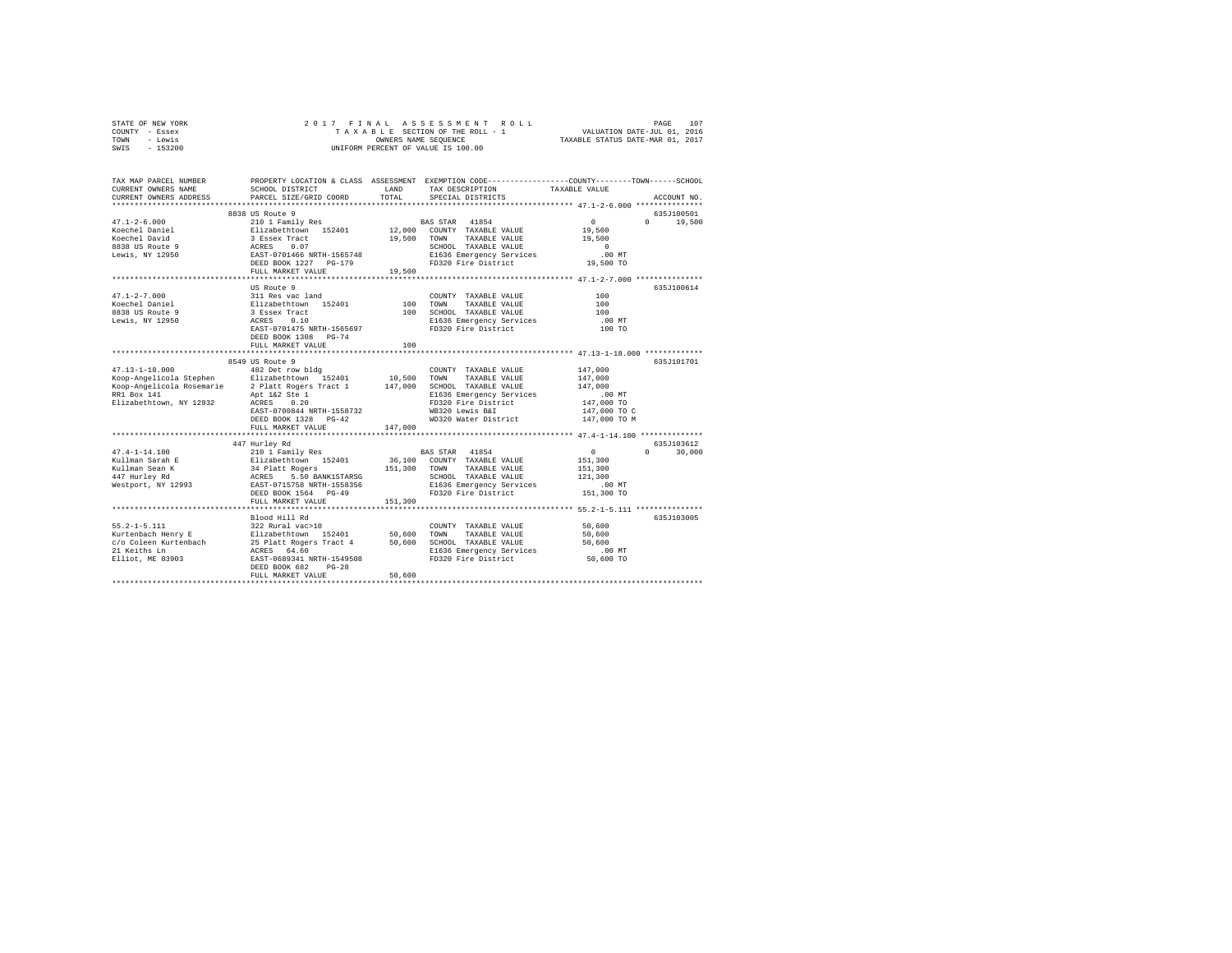| STATE OF NEW YORK | 2017 FINAL ASSESSMENT ROLL         | 108<br>PAGE                      |
|-------------------|------------------------------------|----------------------------------|
| COUNTY - Essex    | TAXABLE SECTION OF THE ROLL - 1    | VALUATION DATE-JUL 01, 2016      |
| TOWN<br>- Lewis   | OWNERS NAME SEOUENCE               | TAXABLE STATUS DATE-MAR 01, 2017 |
| $-153200$<br>SWIS | UNIFORM PERCENT OF VALUE IS 100.00 |                                  |

| TAX MAP PARCEL NUMBER<br>CURRENT OWNERS NAME<br>CURRENT OWNERS ADDRESS                     | PROPERTY LOCATION & CLASS ASSESSMENT EXEMPTION CODE----------------COUNTY-------TOWN-----SCHOOL<br>SCHOOL DISTRICT<br>PARCEL SIZE/GRID COORD  | <b>T.AND</b><br>TOTAL. |      | TAX DESCRIPTION TAXABLE VALUE<br>SPECIAL DISTRICTS                                                                                    |                                                                                    |                               | ACCOUNT NO.                    |
|--------------------------------------------------------------------------------------------|-----------------------------------------------------------------------------------------------------------------------------------------------|------------------------|------|---------------------------------------------------------------------------------------------------------------------------------------|------------------------------------------------------------------------------------|-------------------------------|--------------------------------|
|                                                                                            | 119 Seventy Ln                                                                                                                                |                        |      |                                                                                                                                       | 31,100<br>$\sim$ 0                                                                 | 31,100<br>$\sim$ 0            | 635J179006<br>31,100<br>31,100 |
|                                                                                            | DEED BOOK 661                                                                                                                                 |                        |      |                                                                                                                                       | 31,100<br>31,100                                                                   |                               |                                |
|                                                                                            | FULL MARKET VALUE                                                                                                                             |                        |      | 62,200 FD320 Fire District                                                                                                            | 62,200 TO                                                                          |                               |                                |
|                                                                                            |                                                                                                                                               |                        |      |                                                                                                                                       |                                                                                    |                               |                                |
| $55.4 - 2 - 8.200$                                                                         | 143 Fox Run Rd<br>281 Multiple res<br>Elizabethtown 152401 43,100 ENH STAR 41834                                                              |                        |      |                                                                                                                                       | 44,350 44,350                                                                      |                               | 635J185003<br>44,350           |
| Lamere Thomas<br>Lamere Shirley <b>28 Platt Rogers Tract 4</b> 88,700 COUNTY TAXABLE VALUE |                                                                                                                                               |                        | TOWN | TAXABLE VALUE 44,350                                                                                                                  | $\sim$ 0<br>44,350                                                                 | $\mathbf{0}$ and $\mathbf{0}$ | 44,350                         |
| 143 Fox Run Rd<br>Elizabethtown, NY 12932 ACRES 14.84                                      |                                                                                                                                               |                        |      |                                                                                                                                       |                                                                                    |                               |                                |
|                                                                                            | FULL MARKET VALUE                                                                                                                             | 88,700                 |      |                                                                                                                                       |                                                                                    |                               |                                |
|                                                                                            | 8598 US Route 9                                                                                                                               |                        |      |                                                                                                                                       |                                                                                    |                               | 635J103510                     |
|                                                                                            |                                                                                                                                               |                        |      | TAXABLE VALUE 69,900                                                                                                                  | $\sim$ 0<br>69,900                                                                 | $0 \qquad \qquad$             | 30,000                         |
|                                                                                            |                                                                                                                                               |                        |      |                                                                                                                                       | SCHOOL TAXABLE VALUE 39,900<br>E1636 Emergency Services .00 MT                     |                               |                                |
|                                                                                            | DEED BOOK 1617 PG-256<br>FULL MARKET VALUE                                                                                                    |                        |      | WD320 Water District                                                                                                                  | FD320 Fire District 69,900 TO<br>69,900 WB320 Lewis B&I 69,900 TO C<br>69,900 TO M |                               |                                |
|                                                                                            |                                                                                                                                               |                        |      |                                                                                                                                       |                                                                                    |                               |                                |
|                                                                                            | Moss Rd                                                                                                                                       |                        |      |                                                                                                                                       |                                                                                    |                               | 635J180031                     |
| 211 Moss Rd<br>Lewis, NY 12950-9707                                                        | Mott Patent Call Mill Lot 300 SCHOOL TAXABLE VALUE<br>1301/86 Life Use To<br>Richard I Pulsifer<br>ACRES<br>0.27<br>EAST-0710120 NRTH-1568574 |                        |      | COUNTY TAXABLE VALUE 300<br>TAXABLE VALUE 300<br>9000L TAXABLE VALUE<br>E1636 Emergency Services (1992)<br>FD320 Fire District (2008) | .00 MT<br>300 TO                                                                   |                               |                                |
|                                                                                            | DEED BOOK 1349 PG-54<br>FULL MARKET VALUE                                                                                                     | 300                    |      |                                                                                                                                       |                                                                                    |                               |                                |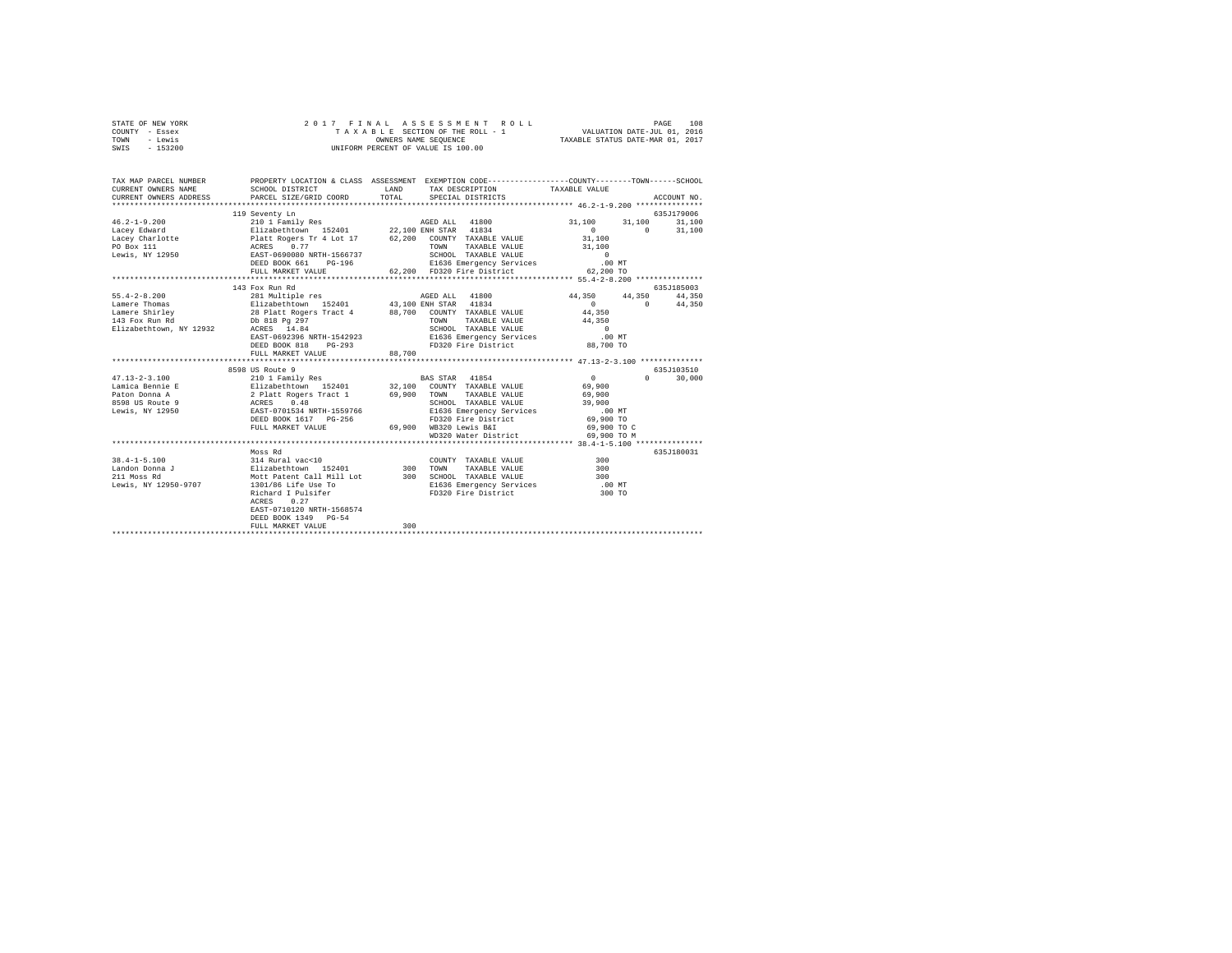| TOWN<br>- Lewis<br>SWIS<br>$-153200$ | UNIFORM PERCENT OF VALUE IS 100.00                                                                                | TAXABLE STATUS DATE-MAR 01, 2017 |                                                 |                                                                                                 |  |
|--------------------------------------|-------------------------------------------------------------------------------------------------------------------|----------------------------------|-------------------------------------------------|-------------------------------------------------------------------------------------------------|--|
|                                      |                                                                                                                   |                                  |                                                 |                                                                                                 |  |
| TAX MAP PARCEL NUMBER                |                                                                                                                   |                                  |                                                 | PROPERTY LOCATION & CLASS ASSESSMENT EXEMPTION CODE---------------COUNTY-------TOWN------SCHOOL |  |
| CURRENT OWNERS NAME                  | SCHOOL DISTRICT                                                                                                   | LAND                             | TAX DESCRIPTION                                 | TAXABLE VALUE                                                                                   |  |
| CURRENT OWNERS ADDRESS               | PARCEL SIZE/GRID COORD                                                                                            | TOTAL                            | SPECIAL DISTRICTS                               | ACCOUNT NO.                                                                                     |  |
|                                      |                                                                                                                   |                                  |                                                 |                                                                                                 |  |
|                                      | 211 Moss Rd                                                                                                       |                                  |                                                 | 635J180023<br>$\sim$ 0                                                                          |  |
| $38.4 - 1 - 37.300$                  | 270 Mfg housing<br>Elizabethtown 152401                                                                           |                                  | BAS STAR 41854<br>23,900 COUNTY TAXABLE VALUE   | $0 \t 30.000$<br>43,200                                                                         |  |
| Landon Donna J<br>211 Moss Rd        | Mott Patent Call Mill Lot 43,200 TOWN TAXABLE VALUE                                                               |                                  |                                                 | 43,200                                                                                          |  |
| Lewis, NY 12950-9707                 | ACRES 1.20                                                                                                        |                                  | SCHOOL TAXABLE VALUE                            | 13,200                                                                                          |  |
|                                      | EAST-0710101 NRTH-1568439                                                                                         |                                  | E1636 Emergency Services                        | $.00$ MT                                                                                        |  |
|                                      | DEED BOOK 881 PG-230                                                                                              |                                  | FD320 Fire District                             | 43,200 TO                                                                                       |  |
|                                      | FULL MARKET VALUE                                                                                                 | 43,200                           |                                                 |                                                                                                 |  |
|                                      |                                                                                                                   |                                  |                                                 |                                                                                                 |  |
|                                      | Hurley Rd                                                                                                         |                                  |                                                 | 635.7104412                                                                                     |  |
| $47.4 - 1 - 18.000$                  | 322 Rural vac>10                                                                                                  |                                  | COUNTY TAXABLE VALUE                            | 44,200                                                                                          |  |
| Larsen Richard                       | Westport 155001 44,200<br>46 & 49 Taylor & Kimball 44,200<br>ACRES 40.30<br>EAST-0719111 NRTH-1554517             |                                  | TOWN TAXABLE VALUE                              | 44,200                                                                                          |  |
| Larsen Karen                         |                                                                                                                   |                                  | SCHOOL TAXABLE VALUE                            | 44,200                                                                                          |  |
| 2 Storms Rd                          |                                                                                                                   |                                  | E1636 Emergency Services                        | .00MT                                                                                           |  |
| Goshen, NY 10924                     |                                                                                                                   |                                  | FD320 Fire District                             | 44,200 TO                                                                                       |  |
|                                      | DEED BOOK 1560 PG-319                                                                                             |                                  |                                                 |                                                                                                 |  |
|                                      | FULL MARKET VALUE<br>*******************                                                                          | 44,200                           |                                                 | ********************* 38.1-1-21.200 **************                                              |  |
|                                      | 18 Pine Wood Way                                                                                                  |                                  |                                                 | 635J174006                                                                                      |  |
| 38.1-1-21.200                        | 210 1 Family Res                                                                                                  |                                  | AGED ALL 41800                                  | 71,800<br>71,800<br>71,800                                                                      |  |
| Laughlin Daniel Scott                | Elizabethtown 152401                                                                                              |                                  | 34,300 ENH STAR 41834                           | $\sim$ 0<br>$\sim$ 0<br>65,500                                                                  |  |
| NE Auto Dealer Svcs Inc              | Essex Tract Lot 14                                                                                                |                                  | 143,600 COUNTY TAXABLE VALUE                    | 71,800                                                                                          |  |
| c/o Carol L Laughlin                 |                                                                                                                   |                                  | TOWN TAXABLE VALUE                              | 71,800                                                                                          |  |
| 18 Pine Wood Way                     |                                                                                                                   |                                  | SCHOOL TAXABLE VALUE                            | 6,300                                                                                           |  |
| Lewis, NY 12950                      | Bldg 1<br>1715/301 LU to Carol L La<br>ACRES 3.65                                                                 |                                  | E1636 Emergency Services                        | .00MT                                                                                           |  |
|                                      | EAST-0706266 NRTH-1578322                                                                                         |                                  | FD320 Fire District                             | 143,600 TO                                                                                      |  |
|                                      | DEED BOOK 1715 PG-301                                                                                             |                                  |                                                 |                                                                                                 |  |
|                                      | FULL MARKET VALUE                                                                                                 | 143,600                          |                                                 |                                                                                                 |  |
|                                      |                                                                                                                   |                                  |                                                 | *********** 47.1-2-24.000 ***************                                                       |  |
| $47.1 - 2 - 24.000$                  | 8642 US Route 9<br>281 Multiple res                                                                               |                                  |                                                 | 635J101709<br>274,100                                                                           |  |
| Lee Thurland J                       |                                                                                                                   | 52,200                           | COUNTY TAXABLE VALUE<br>TOWN<br>TAXABLE VALUE   | 274,100                                                                                         |  |
| Lee Susan P                          |                                                                                                                   |                                  | 274,100 SCHOOL TAXABLE VALUE                    | 274,100                                                                                         |  |
| 8642 US Route 9                      | Elizabethtown 152401<br>1 Essex Tract<br>1390/154 Easement<br>ACRES 1.90 BANK NATION<br>EAST-0701924 NRTH-1560767 |                                  | E1636 Emergency Services                        | $.00$ MT                                                                                        |  |
| Lewis, NY 12950                      |                                                                                                                   |                                  | FD320 Fire District                             | 274,100 TO                                                                                      |  |
|                                      |                                                                                                                   |                                  | WB320 Lewis B&I                                 | 274,100 TO C                                                                                    |  |
|                                      | DEED BOOK 1397 PG-7                                                                                               |                                  | WD320 Water District                            | 274,100 TO M                                                                                    |  |
|                                      | FULL MARKET VALUE                                                                                                 | 274,100                          |                                                 |                                                                                                 |  |
|                                      |                                                                                                                   |                                  |                                                 |                                                                                                 |  |
|                                      | 94 Johnson Ln                                                                                                     |                                  |                                                 | 635L102809                                                                                      |  |
| $46.2 - 1 - 35.000$                  | 210 1 Family Res                                                                                                  |                                  | COUNTY TAXABLE VALUE                            | 208,600                                                                                         |  |
|                                      |                                                                                                                   |                                  | TOWN<br>TAXABLE VALUE                           | 208,600                                                                                         |  |
|                                      |                                                                                                                   |                                  | 208,600 SCHOOL TAXABLE VALUE                    | 208,600<br>$.00$ MT                                                                             |  |
|                                      |                                                                                                                   |                                  | E1636 Emergency Services<br>FD320 Fire District | 208,600 TO                                                                                      |  |
|                                      | DEED BOOK 1769 PG-240                                                                                             |                                  |                                                 |                                                                                                 |  |
|                                      | FULL MARKET VALUE                                                                                                 | 208,600                          |                                                 |                                                                                                 |  |
|                                      |                                                                                                                   |                                  |                                                 |                                                                                                 |  |

STATE OF NEW YORK 2 0 1 7 F I N A L A S S E S S M E N T R O L L PAGE 109 COUNTY - Essex T A X A B L E SECTION OF THE ROLL - 1 VALUATION DATE-JUL 01, 2016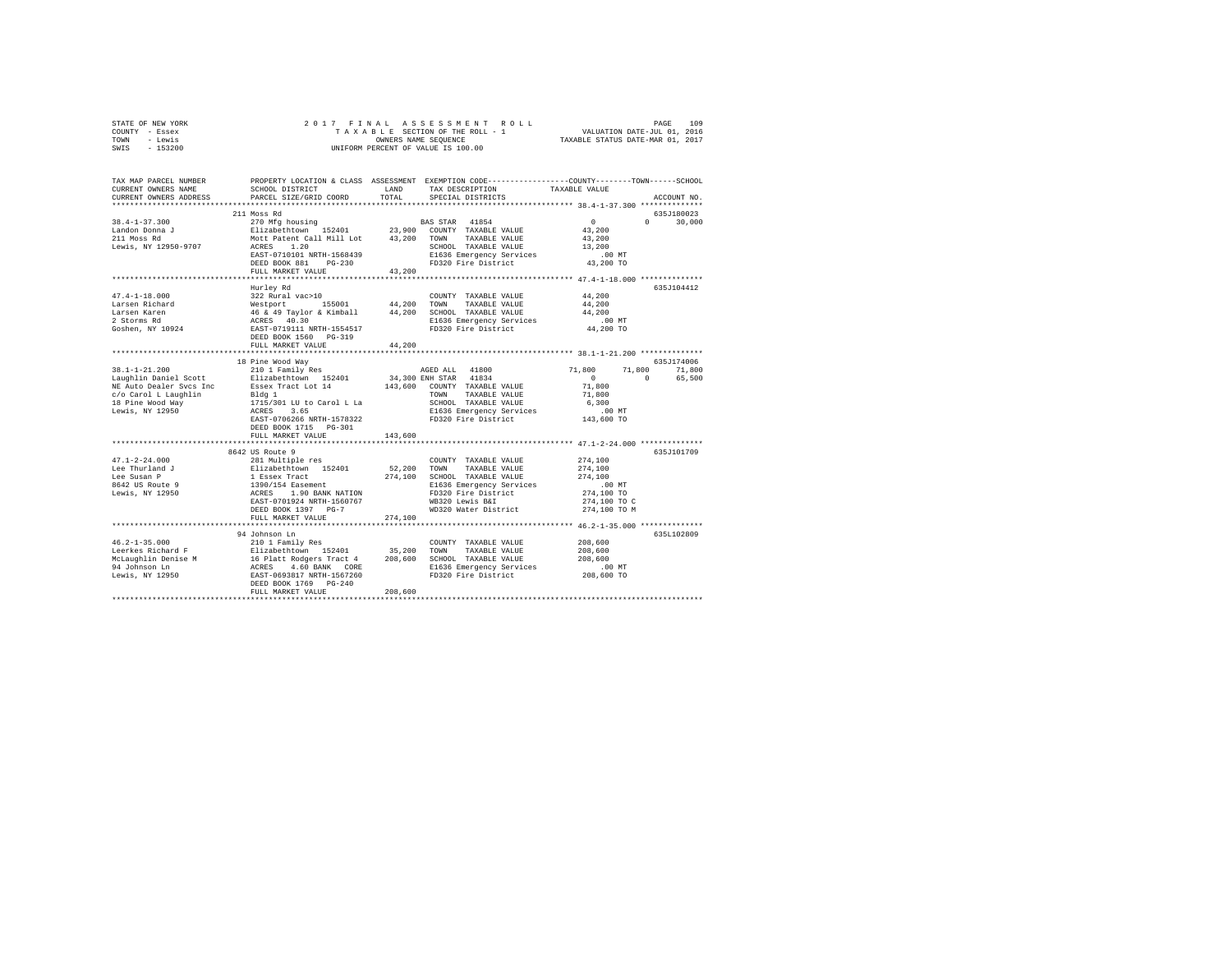| STATE OF NEW YORK | 2017 FINAL ASSESSMENT ROLL         | 110<br>PAGE                      |
|-------------------|------------------------------------|----------------------------------|
| COUNTY - Essex    | TAXABLE SECTION OF THE ROLL - 1    | VALUATION DATE-JUL 01, 2016      |
| TOWN<br>- Lewis   | OWNERS NAME SEOUENCE               | TAXABLE STATUS DATE-MAR 01, 2017 |
| $-153200$<br>SWIS | UNIFORM PERCENT OF VALUE IS 100.00 |                                  |

| TAX MAP PARCEL NUMBER<br>CURRENT OWNERS NAME<br>CURRENT OWNERS ADDRESS                                                                                                                                                                                                                                                                                              | SCHOOL DISTRICT<br>PARCEL SIZE/GRID COORD               | LAND<br>TOTAL | PROPERTY LOCATION & CLASS ASSESSMENT EXEMPTION CODE---------------COUNTY-------TOWN-----SCHOOL<br>TAX DESCRIPTION<br>SPECIAL DISTRICTS | TAXABLE VALUE                                        | ACCOUNT NO.                                 |
|---------------------------------------------------------------------------------------------------------------------------------------------------------------------------------------------------------------------------------------------------------------------------------------------------------------------------------------------------------------------|---------------------------------------------------------|---------------|----------------------------------------------------------------------------------------------------------------------------------------|------------------------------------------------------|---------------------------------------------|
|                                                                                                                                                                                                                                                                                                                                                                     | Trout Pond Rd<br>FULL MARKET VALUE                      | 10,500        |                                                                                                                                        |                                                      | 635J190001                                  |
|                                                                                                                                                                                                                                                                                                                                                                     |                                                         |               |                                                                                                                                        |                                                      |                                             |
| $\begin{tabular}{l c c c c c c c c} \hline \multicolumn{3}{c}{\textbf{LePort} & 100,600} & 100,600 & 100,600 & 100,600 & 100,600 \\ \hline \multicolumn{3}{c}{\textbf{LePort} & 100,600} & \multicolumn{3}{c}{\textbf{E1izabeth} \\ 2094 Trout Pond Rd & 22 Bsexr Tract & 201,200 & EMRs TAR & 41834 & 100,600 & 0 \\ \multicolumn{3}{c}{\textbf{E1izabeth} & 201,$ |                                                         |               |                                                                                                                                        |                                                      | 635Z006005<br>$100,600$ $100,600$<br>65,500 |
|                                                                                                                                                                                                                                                                                                                                                                     |                                                         |               |                                                                                                                                        |                                                      |                                             |
|                                                                                                                                                                                                                                                                                                                                                                     |                                                         |               |                                                                                                                                        |                                                      |                                             |
|                                                                                                                                                                                                                                                                                                                                                                     | 1624 County Route 10<br>FULL MARKET VALUE<br>US Route 9 | 113,000       |                                                                                                                                        | ************************* 47.1-2-51.110 ************ | 635J103408<br>635J177001                    |
|                                                                                                                                                                                                                                                                                                                                                                     | 30 Jeffrey Way                                          |               |                                                                                                                                        |                                                      | 635J181012                                  |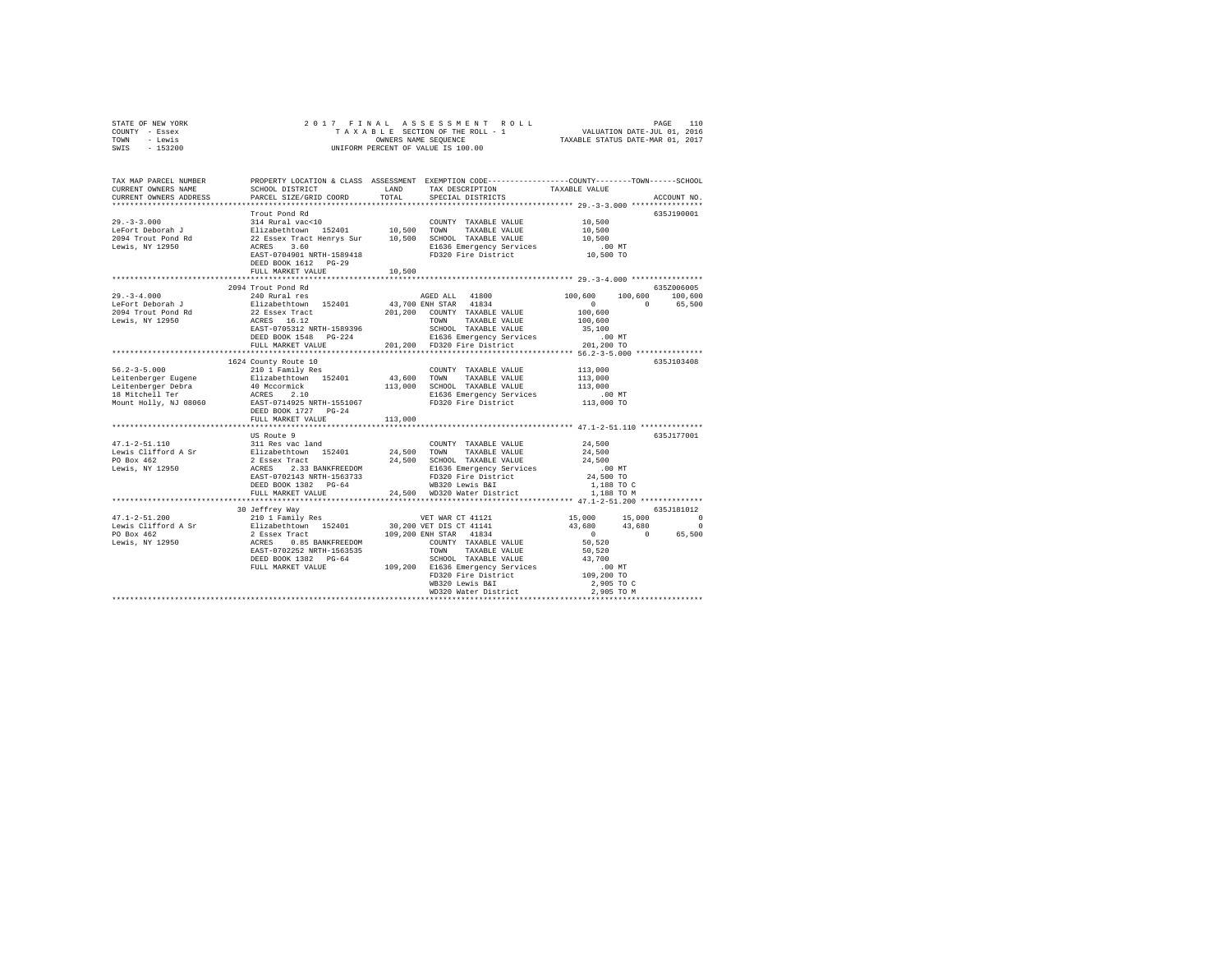| STATE OF NEW YORK<br>COUNTY - Essex<br>TOWN - Lewis<br>SWIS - 153200                                                                                                                                                                                                                                                        | 2017 FINAL                                                                                                                                                                                             | ASSESSMENT ROLL<br>T A X A B L E SECTION OF THE ROLL - 1<br>OWNERS NAME SEQUENCE<br>UNIFORM PERCENT OF VALUE IS 100.00                                                                                                                                                                  | PAGE 111<br>VALUATION DATE-JUL 01, 2016<br>TAXABLE STATUS DATE-MAR 01, 2017                                                                           |
|-----------------------------------------------------------------------------------------------------------------------------------------------------------------------------------------------------------------------------------------------------------------------------------------------------------------------------|--------------------------------------------------------------------------------------------------------------------------------------------------------------------------------------------------------|-----------------------------------------------------------------------------------------------------------------------------------------------------------------------------------------------------------------------------------------------------------------------------------------|-------------------------------------------------------------------------------------------------------------------------------------------------------|
| CURRENT OWNERS NAME<br>CURRENT OWNERS ADDRESS                                                                                                                                                                                                                                                                               | SCHOOL DISTRICT<br>PARCEL SIZE/GRID COORD                                                                                                                                                              | LAND TAX DESCRIPTION<br>TOTAL<br>SPECIAL DISTRICTS                                                                                                                                                                                                                                      | TAX MAP PARCEL NUMBER PROPERTY LOCATION & CLASS ASSESSMENT EXEMPTION CODE---------------COUNTY-------TOWN------SCHOOL<br>TAXABLE VALUE<br>ACCOUNT NO. |
| $56.2 - 3 - 8.112$<br>Lewis Jeremy L<br>Lewis Courtney M<br>PO Box 526<br>Lewis, NY 12950                                                                                                                                                                                                                                   | 706 Brainards Forge Rd<br>210 1 Family Res<br>Elizabethtown 152401<br>40 Mc Cormick<br>ACRES 4.70<br>EAST-0712906 NRTH-1550083<br>DEED BOOK 1742 PG-114<br>FULL MARKET VALUE                           | BAS STAR 41854<br>35,300 COUNTY TAXABLE VALUE<br>234,700 TOWN<br>TAXABLE VALUE<br>SCHOOL TAXABLE VALUE<br>E1636 Emergency Services<br>E1636 Emergency Services<br>FD320 Fire District<br>234,700                                                                                        | 6357014009<br>$\sim$ 0<br>$0 \t 30.000$<br>234,700<br>234,700<br>204,700<br>$.00$ MT<br>$234,700$ TO                                                  |
| $56.2 - 3 - 8.111$<br>Lewis Steven J                                                                                                                                                                                                                                                                                        | Brainards Forge Rd<br>314 Rural vac<10<br>Elizabethtown 152401<br>ACRES 28.10<br>EAST-0713747 NRTH-1549712<br>DEED BOOK 1519 PG-330<br>FULL MARKET VALUE                                               | COUNTY TAXABLE VALUE 38,100<br>38,100 TOWN<br>TAXABLE VALUE<br>Lewis Steven (2008)<br>Same Steele Woods Rd (2008)<br>Same Steele Woods Rd (2008)<br>Mestport, NY 12993 (1519/330 Life Use to B1636 Emergency Services<br>Thaddeus & Patricia Lewis (2019) PD320 Fire District<br>38,100 | 635J103015<br>38,100<br>38,100<br>$.00$ MT<br>38,100 TO                                                                                               |
| $56.2 - 3 - 8.120$<br>Lewis Steven J<br>c/o Thaddeus Lewis<br>578 Steele Woods Rd<br>Westport, NY 12993                                                                                                                                                                                                                     | 578 Steele Woods Rd<br>210 1 Family Res<br>Elizabethtown 152401<br>39 & 40 Mccormick<br>1519/330 Lire use $\sim$<br>Thaddeus & Patricia Lewis<br>EAST-0714137 NRTH-1549838<br>DEED BOOK 1519    PG-330 | ENH STAR 41834<br>31,600 VET WAR CT 41121<br>122,900 COUNTY TAXABLE VALUE<br>TOWN TAXABLE VALUE<br>SCHOOL TAXABLE VALUE<br>E1636 Emergency Services<br>FD320 Fire District                                                                                                              | 635.T198006<br>$\sim$ 0<br>0 65,500<br>15,000 15,000<br>$\sim$ 0<br>107,900<br>107,900<br>57,400<br>$.00$ MT<br>122,900 TO                            |
| 56.2-3-8.200<br>Lewis Steven J<br>Lewis Steven J<br>Lewis Charli B<br>S72 Steele Woods Rd<br>S72 Steele Woods Rd<br>S72 Steele Woods Rd<br>S72 Steele Woods Rd<br>S72 Steele Woods Rd<br>S72 Steele Woods Rd<br>S72 Steele Woods Rd<br>S72 Steele Wo<br>572 Steele Woods Rd<br>Westport, NY 12993 EAST-0713777 NRTH-1550023 | FULL MARKET VALUE<br>572 Steele Woods Rd<br>DEED BOOK 856 PG-323<br>FULL MARKET VALUE                                                                                                                  | 122,900<br>BAS STAR 41854<br>32,600 COUNTY TAXABLE VALUE<br>135,600 TOWN<br>TAXABLE VALUE<br>SCHOOL TAXABLE VALUE<br>SCHOOL TAXABLE VALUE<br>E1636 Emergency Services<br>FD320 Fire District<br>135,600                                                                                 | 635J187007<br>$\sim$ 0<br>$0 \t 30,000$<br>135,600<br>135,600<br>105,600<br>$.00$ MT<br>135,600 TO                                                    |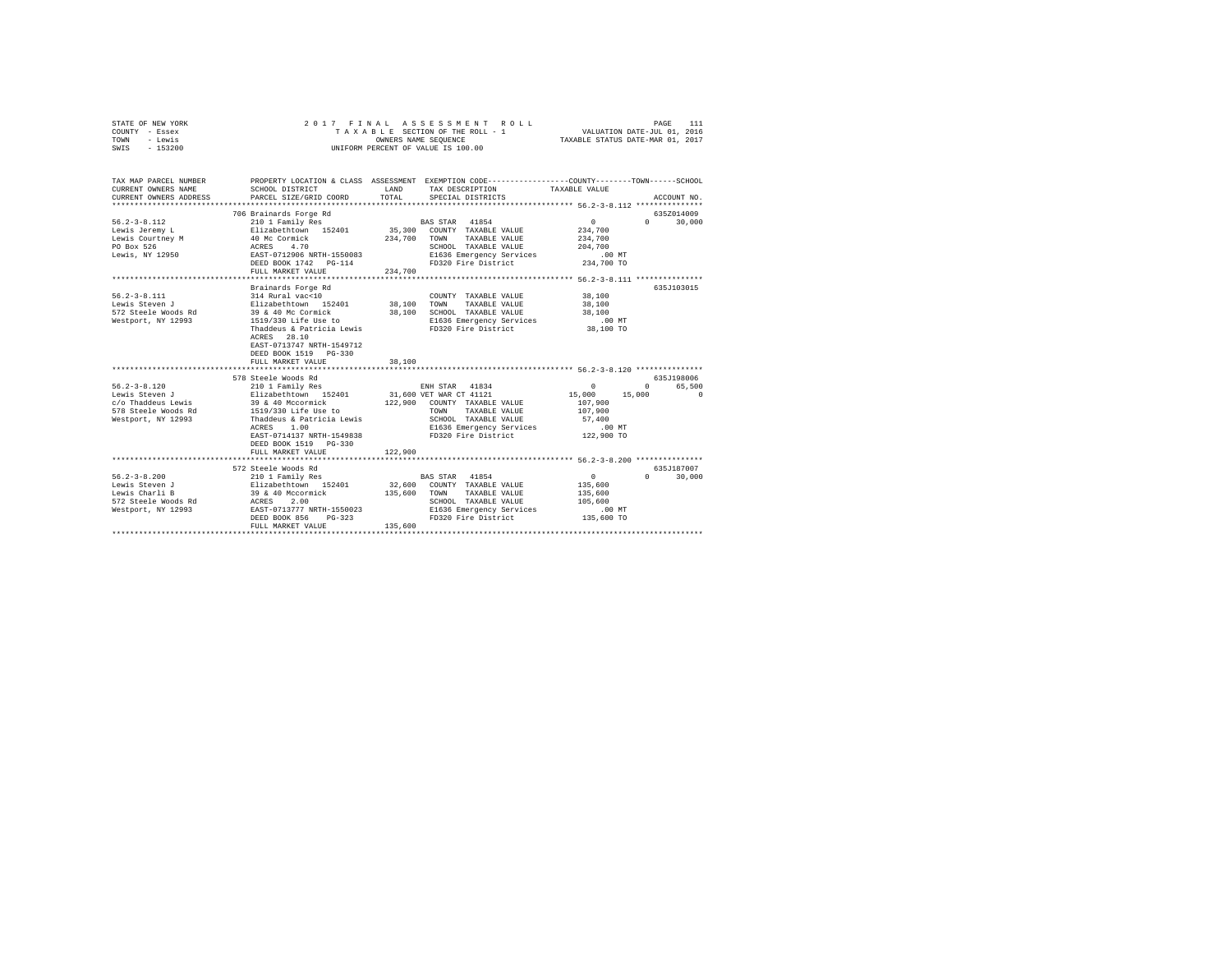| STATE OF NEW YORK<br>COUNTY - Essex<br>TOWN<br>- Lewis<br>SWIS - 153200                                                                                                                                                                                                                                                                                                                                                                          | 2017 FINAL              |        | ASSESSMENT ROLL<br>TAXABLE SECTION OF THE ROLL - 1<br>OWNERS NAME SEOUENCE<br>UNIFORM PERCENT OF VALUE IS 100.00                             | VALUATION DATE-JUL 01, 2016<br>TAXABLE STATUS DATE-MAR 01, 2017 | PAGE<br>112   |
|--------------------------------------------------------------------------------------------------------------------------------------------------------------------------------------------------------------------------------------------------------------------------------------------------------------------------------------------------------------------------------------------------------------------------------------------------|-------------------------|--------|----------------------------------------------------------------------------------------------------------------------------------------------|-----------------------------------------------------------------|---------------|
| TAX MAP PARCEL NUMBER PROPERTY LOCATION & CLASS ASSESSMENT EXEMPTION CODE--------------COUNTY-------TOWN------SCHOOL<br>CURRENT OWNERS NAME                                                                                                                                                                                                                                                                                                      | SCHOOL DISTRICT         | LAND   | TAX DESCRIPTION                                                                                                                              | TAXABLE VALUE                                                   |               |
| CURRENT OWNERS ADDRESS                                                                                                                                                                                                                                                                                                                                                                                                                           | PARCEL SIZE/GRID COORD  | TOTAL  | SPECIAL DISTRICTS                                                                                                                            |                                                                 | ACCOUNT NO.   |
|                                                                                                                                                                                                                                                                                                                                                                                                                                                  | 8700 US Route 9         |        |                                                                                                                                              |                                                                 | 635J101809    |
| $47.1 - 2 - 43.000$                                                                                                                                                                                                                                                                                                                                                                                                                              |                         |        | BAS STAR 41854                                                                                                                               | $\sim$ 0                                                        | $0 \t 30,000$ |
| Lincoln Kathleen                                                                                                                                                                                                                                                                                                                                                                                                                                 |                         |        | 35,300 COUNTY TAXABLE VALUE                                                                                                                  | 95,300                                                          |               |
| c/o Helen Sullivan                                                                                                                                                                                                                                                                                                                                                                                                                               |                         |        | 95,300 TOWN TAXABLE VALUE                                                                                                                    | 95,300                                                          |               |
| 8700 Rte 9<br>PO Box 518                                                                                                                                                                                                                                                                                                                                                                                                                         |                         |        | SCHOOL TAXABLE VALUE<br>SCHOOL TAXABLE <i>value</i><br>E1636 Emergency Services<br>FD320 Fire District<br>WB320 Lewis B&I<br>WB320 Lewis R&I | 65,300                                                          |               |
|                                                                                                                                                                                                                                                                                                                                                                                                                                                  |                         |        |                                                                                                                                              | $.00$ MT                                                        |               |
| $Lewis$ , NY 12950                                                                                                                                                                                                                                                                                                                                                                                                                               |                         |        |                                                                                                                                              | 95,300 TO                                                       |               |
|                                                                                                                                                                                                                                                                                                                                                                                                                                                  |                         |        |                                                                                                                                              | 95,300 TO C                                                     |               |
|                                                                                                                                                                                                                                                                                                                                                                                                                                                  | DEED BOOK 1734 PG-23    |        | WD320 Water District                                                                                                                         | 95,300 TO M                                                     |               |
|                                                                                                                                                                                                                                                                                                                                                                                                                                                  | FULL MARKET VALUE       | 95,300 |                                                                                                                                              |                                                                 |               |
|                                                                                                                                                                                                                                                                                                                                                                                                                                                  | 3 Bronson Way           |        |                                                                                                                                              |                                                                 | 635J197005    |
| $55.4 - 2 - 3.200$                                                                                                                                                                                                                                                                                                                                                                                                                               | 240 Rural res           |        | ENH STAR 41834                                                                                                                               | $\sim$ 0                                                        | 0 65,500      |
| Lindquist Nancy                                                                                                                                                                                                                                                                                                                                                                                                                                  |                         |        | 40,900 COUNTY TAXABLE VALUE                                                                                                                  | 231,800                                                         |               |
|                                                                                                                                                                                                                                                                                                                                                                                                                                                  |                         |        | 231,800 TOWN TAXABLE VALUE                                                                                                                   | 231,800                                                         |               |
|                                                                                                                                                                                                                                                                                                                                                                                                                                                  |                         |        |                                                                                                                                              |                                                                 |               |
|                                                                                                                                                                                                                                                                                                                                                                                                                                                  |                         |        |                                                                                                                                              |                                                                 |               |
|                                                                                                                                                                                                                                                                                                                                                                                                                                                  | DEED BOOK 1535 PG-286   |        |                                                                                                                                              |                                                                 |               |
|                                                                                                                                                                                                                                                                                                                                                                                                                                                  | FULL MARKET VALUE       |        | SCHOOL TAXABLE VALUE<br>E1636 Emergency Services .00 MT<br>FD320 Fire District  231,800 TO                                                   |                                                                 |               |
|                                                                                                                                                                                                                                                                                                                                                                                                                                                  |                         |        |                                                                                                                                              |                                                                 |               |
|                                                                                                                                                                                                                                                                                                                                                                                                                                                  | 8746 US Route 9         |        |                                                                                                                                              |                                                                 | 635J104208    |
|                                                                                                                                                                                                                                                                                                                                                                                                                                                  |                         |        | BAS STAR 41854                                                                                                                               | $\sim$ 0                                                        | $0 \t 30,000$ |
|                                                                                                                                                                                                                                                                                                                                                                                                                                                  |                         |        | 36,200 COUNTY TAXABLE VALUE                                                                                                                  | 119,700                                                         |               |
|                                                                                                                                                                                                                                                                                                                                                                                                                                                  |                         |        | 119,700 TOWN TAXABLE VALUE                                                                                                                   | 119,700                                                         |               |
|                                                                                                                                                                                                                                                                                                                                                                                                                                                  |                         |        | SCHOOL TAXABLE VALUE                                                                                                                         | 89,700                                                          |               |
|                                                                                                                                                                                                                                                                                                                                                                                                                                                  |                         |        | E1636 Emergency Services                                                                                                                     | .00 MT<br>119,700 TO                                            |               |
| $\begin{tabular}{l c c c} \multicolumn{1}{c}{\textbf{47.1-2-52.000}} & \multicolumn{1}{c}{\textbf{67.1-2-52.000}} & \multicolumn{1}{c}{\textbf{67.1-2-52.000}} & \multicolumn{1}{c}{\textbf{57.1-2-52.001}} & \multicolumn{1}{c}{\textbf{67.1-2-52.001}} & \multicolumn{1}{c}{\textbf{57.1-2-52.001}} & \multicolumn{1}{c}{\textbf{58.1-2-52.001}} & \multicolumn{1}{c}{\$                                                                       | FULL MARKET VALUE       |        | FD320 Fire District<br>119,700 WB320 Lewis B&I                                                                                               |                                                                 |               |
|                                                                                                                                                                                                                                                                                                                                                                                                                                                  |                         |        | WD320 Water District                                                                                                                         | 119,700 TO C<br>119,700 TO M                                    |               |
|                                                                                                                                                                                                                                                                                                                                                                                                                                                  |                         |        |                                                                                                                                              |                                                                 |               |
|                                                                                                                                                                                                                                                                                                                                                                                                                                                  |                         |        |                                                                                                                                              |                                                                 | 635J179012    |
|                                                                                                                                                                                                                                                                                                                                                                                                                                                  |                         |        | COUNTY TAXABLE VALUE                                                                                                                         | 59,200                                                          |               |
|                                                                                                                                                                                                                                                                                                                                                                                                                                                  |                         |        | TAXABLE VALUE                                                                                                                                | 59,200                                                          |               |
|                                                                                                                                                                                                                                                                                                                                                                                                                                                  |                         | 59,200 |                                                                                                                                              | 59,200                                                          |               |
|                                                                                                                                                                                                                                                                                                                                                                                                                                                  |                         |        | 0 SCHOOL TAXABLE VALUE<br>E1636 Emergency Services<br>FD320 Fire District                                                                    | .00 MT                                                          |               |
|                                                                                                                                                                                                                                                                                                                                                                                                                                                  |                         |        |                                                                                                                                              | 59,200 TO                                                       |               |
| $\begin{tabular}{lllllllllllll} \multicolumn{3}{l}{{\small 46.4-1-13.300}} & & & & & & & & & \\ \multicolumn{2}{l}{\small 46.4-1-13.300} & & & & & & & & \\ \multicolumn{2}{l}{\small 112.4\textwidth} & & & & & & & \\ \multicolumn{2}{l}{\small 112.4\textwidth} & & & & & & & \\ \multicolumn{2}{l}{\small 123.4\textwidth} & & & & & & & \\ \multicolumn{2}{l}{\small 230-06 Kingsbury Ave} & & & & & & & \\ \multicolumn{2}{l}{\small 231-$ |                         |        |                                                                                                                                              |                                                                 |               |
|                                                                                                                                                                                                                                                                                                                                                                                                                                                  |                         |        |                                                                                                                                              |                                                                 |               |
|                                                                                                                                                                                                                                                                                                                                                                                                                                                  | DEED BOOK 676<br>PG-150 |        |                                                                                                                                              |                                                                 |               |
|                                                                                                                                                                                                                                                                                                                                                                                                                                                  | FULL MARKET VALUE       | 59,200 |                                                                                                                                              |                                                                 |               |
|                                                                                                                                                                                                                                                                                                                                                                                                                                                  |                         |        |                                                                                                                                              |                                                                 |               |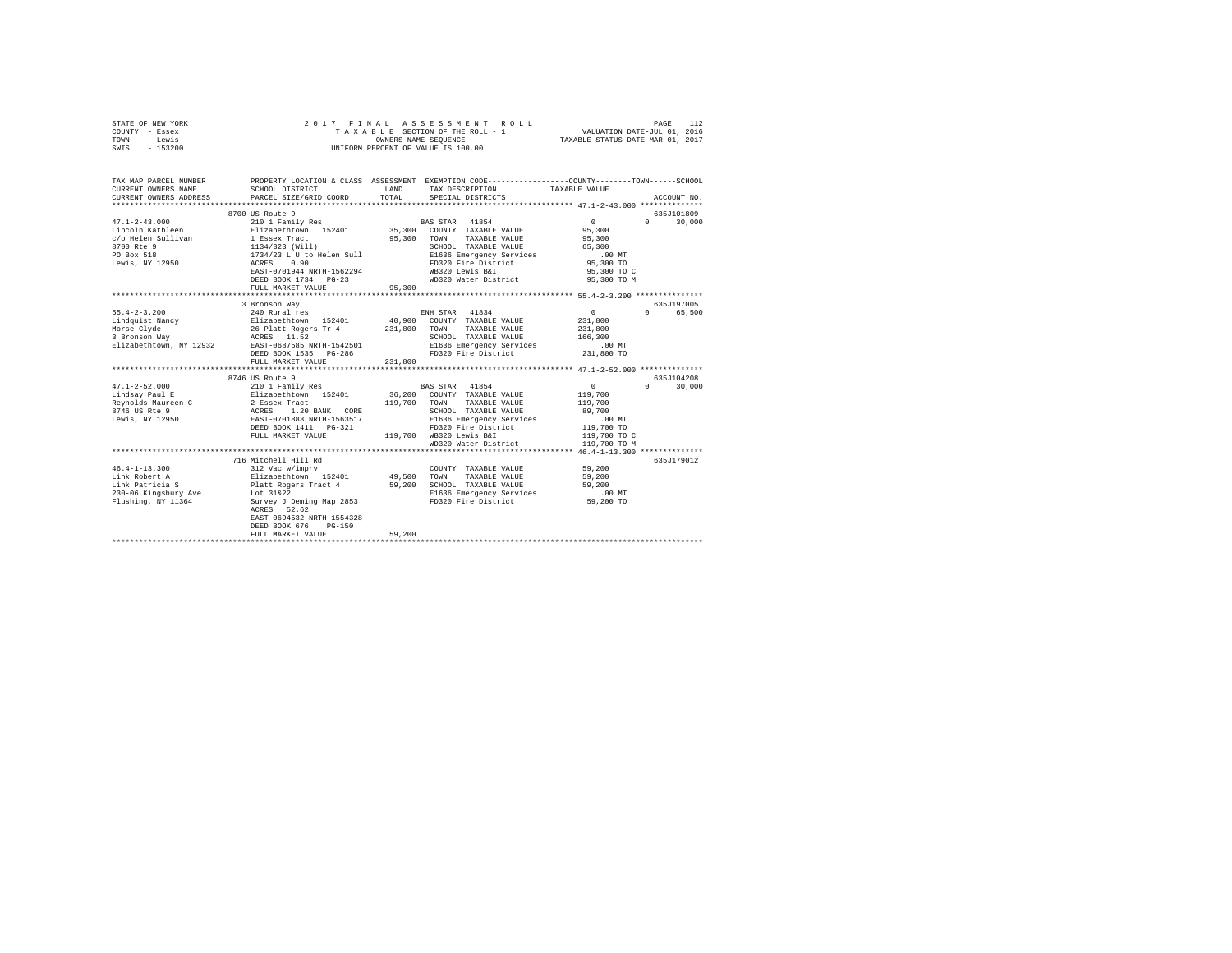|      | STATE OF NEW YORK |  |  | 2017 FINAL ASSESSMENT ROLL         |                                  | PAGE                        | 113 |
|------|-------------------|--|--|------------------------------------|----------------------------------|-----------------------------|-----|
|      | COUNTY - Essex    |  |  | TAXABLE SECTION OF THE ROLL - 1    |                                  | VALUATION DATE-JUL 01, 2016 |     |
| TOWN | - Lewis           |  |  | OWNERS NAME SEOUENCE               | TAXABLE STATUS DATE-MAR 01, 2017 |                             |     |
| SWIS | $-153200$         |  |  | UNIFORM PERCENT OF VALUE IS 100.00 |                                  |                             |     |

| TAX MAP PARCEL NUMBER<br>CURRENT OWNERS NAME<br>CURRENT OWNERS ADDRESS | SCHOOL DISTRICT<br>PARCEL SIZE/GRID COORD | <b>T.AND</b><br>TOTAL | PROPERTY LOCATION & CLASS ASSESSMENT EXEMPTION CODE---------------COUNTY-------TOWN-----SCHOOL<br>TAX DESCRIPTION<br>SPECIAL DISTRICTS | TAXABLE VALUE | ACCOUNT NO.        |
|------------------------------------------------------------------------|-------------------------------------------|-----------------------|----------------------------------------------------------------------------------------------------------------------------------------|---------------|--------------------|
| **********************                                                 |                                           |                       |                                                                                                                                        |               |                    |
|                                                                        | 107 Deerhead-Reber Rd                     |                       |                                                                                                                                        |               | 635J103106         |
| $38.2 - 1 - 20.000$                                                    | 312 Vac w/imprv                           |                       | COUNTY TAXABLE VALUE                                                                                                                   | 29,700        |                    |
| Little Byron B Jr                                                      | Elizabethtown 152401                      | 20,700                | TOWN<br>TAXABLE VALUE                                                                                                                  | 29,700        |                    |
| Little Patrick R                                                       | 28 Peru Bay Tract                         | 29,700                | SCHOOL TAXABLE VALUE                                                                                                                   | 29,700        |                    |
| 80 Jenkinsville Rd                                                     | ACRES 2.20                                |                       | E1636 Emergency Services                                                                                                               | $.00$ MT      |                    |
| Queensbury, NY 12804                                                   | EAST-0708595 NRTH-1579121                 |                       | FD320 Fire District                                                                                                                    | 29,700 TO     |                    |
|                                                                        | DEED BOOK 1051 PG-174                     |                       |                                                                                                                                        |               |                    |
|                                                                        | FULL MARKET VALUE                         | 29,700                |                                                                                                                                        |               |                    |
|                                                                        |                                           |                       |                                                                                                                                        |               |                    |
|                                                                        | Deerhead-Reber Rd                         |                       |                                                                                                                                        |               | 635J103105         |
| $38.2 - 1 - 21.000$                                                    | 314 Rural vac<10                          |                       | COUNTY TAXABLE VALUE                                                                                                                   | 11,300        |                    |
| Little Byron B Jr                                                      | Elizabethtown 152401                      | 11,300                | TOWN<br>TAXABLE VALUE                                                                                                                  | 11,300        |                    |
| Little Patrick R                                                       | 28 Peru Bay Tract                         | 11,300                | SCHOOL TAXABLE VALUE                                                                                                                   | 11,300        |                    |
| 80 Jenkinsville Rd                                                     | бас                                       |                       | E1636 Emergency Services                                                                                                               | .00 MT        |                    |
| Queensbury, NY 12804                                                   | ACRES<br>6.00                             |                       | FD320 Fire District                                                                                                                    | 11,300 TO     |                    |
|                                                                        | EAST-0708455 NRTH-1579401                 |                       |                                                                                                                                        |               |                    |
|                                                                        | DEED BOOK 1051 PG-174                     |                       |                                                                                                                                        |               |                    |
|                                                                        | FULL MARKET VALUE                         | 11,300                |                                                                                                                                        |               |                    |
|                                                                        |                                           |                       | ****************************** 56.2-3-24.000 **************                                                                            |               |                    |
|                                                                        | 709 Brainards Forge Rd                    |                       |                                                                                                                                        |               | 635J100502         |
| $56.2 - 3 - 24.000$                                                    | 210 1 Family Res                          |                       | BAS STAR 41854                                                                                                                         | $\circ$       | $\Omega$<br>30,000 |
| Lonqware Alta J                                                        | Elizabethtown 152401                      | 37,600                | COUNTY TAXABLE VALUE                                                                                                                   | 318,900       |                    |
| Caldwell Bradley L                                                     | 39 & 40 Mccormick                         | 318,900               | TOWN<br>TAXABLE VALUE                                                                                                                  | 318,900       |                    |
| 709 Brainards Forge Rd                                                 | ACRES 7.30                                |                       | SCHOOL TAXABLE VALUE                                                                                                                   | 288,900       |                    |
| Westport, NY 12993                                                     | EAST-0712592 NRTH-1549592                 |                       | E1636 Emergency Services                                                                                                               | $.00$ MT      |                    |
|                                                                        | DEED BOOK 1292 PG-330                     |                       | FD320 Fire District                                                                                                                    | 318,900 TO    |                    |
|                                                                        | FULL MARKET VALUE                         | 318,900               |                                                                                                                                        |               |                    |
|                                                                        |                                           | .                     | ************************************ 56.2-3-9.000 ***************                                                                      |               |                    |
|                                                                        | Steele Woods Rd                           |                       |                                                                                                                                        |               | 635J105115         |
| $56.2 - 3 - 9.000$                                                     | 311 Res vac land                          |                       | COUNTY TAXABLE VALUE                                                                                                                   | 16,600        |                    |
| Lopez Maribel Arce                                                     | Elizabethtown 152401                      | 16,600                | TOWN<br>TAXABLE VALUE                                                                                                                  | 16,600        |                    |
| 1001 Ave C Apt C                                                       | 39 Mccormick                              | 16,600                | SCHOOL TAXABLE VALUE                                                                                                                   | 16,600        |                    |
| Dodge City, KS 67801                                                   | ACRES<br>0.50                             |                       | E1636 Emergency Services                                                                                                               | $.00$ MT      |                    |
|                                                                        | EAST-0714588 NRTH-1550135                 |                       | FD320 Fire District                                                                                                                    | 16,600 TO     |                    |
|                                                                        | DEED BOOK 1636 PG-235                     |                       |                                                                                                                                        |               |                    |
|                                                                        | FULL MARKET VALUE                         | 16,600                |                                                                                                                                        |               |                    |
|                                                                        | ************************                  |                       |                                                                                                                                        |               |                    |
|                                                                        | 69 Moss Rd                                |                       |                                                                                                                                        |               | 635J104910         |
| $47.2 - 1 - 3.111$                                                     | 240 Rural res                             |                       | BAS STAR 41854                                                                                                                         | $\Omega$      | $\Omega$<br>30,000 |
| Lydamore Terry S                                                       | Elizabethtown 152401                      | 10,260                | COUNTY TAXABLE VALUE                                                                                                                   | 112,360       |                    |
| Lydamore Shawn H                                                       | 36 Platt Rogers                           | 112,360               | TOWN TAXABLE VALUE                                                                                                                     | 112,360       |                    |
| 69 Moss Rd                                                             | 1593/300 B Line Agr                       |                       | SCHOOL TAXABLE VALUE                                                                                                                   | 82,360        |                    |
| Lewis, NY 12950                                                        | ACRES 12.76                               |                       | E1636 Emergency Services                                                                                                               | .00 MT        |                    |
|                                                                        | EAST-0710129 NRTH-1564567                 |                       | FD320 Fire District                                                                                                                    | 112,360 TO    |                    |
|                                                                        | DEED BOOK 1016 PG-257                     |                       |                                                                                                                                        |               |                    |
|                                                                        | CONSERVATION ESMT % 73.00                 |                       |                                                                                                                                        |               |                    |
|                                                                        | FULL MARKET VALUE                         | 112,360               |                                                                                                                                        |               |                    |
|                                                                        |                                           |                       |                                                                                                                                        |               |                    |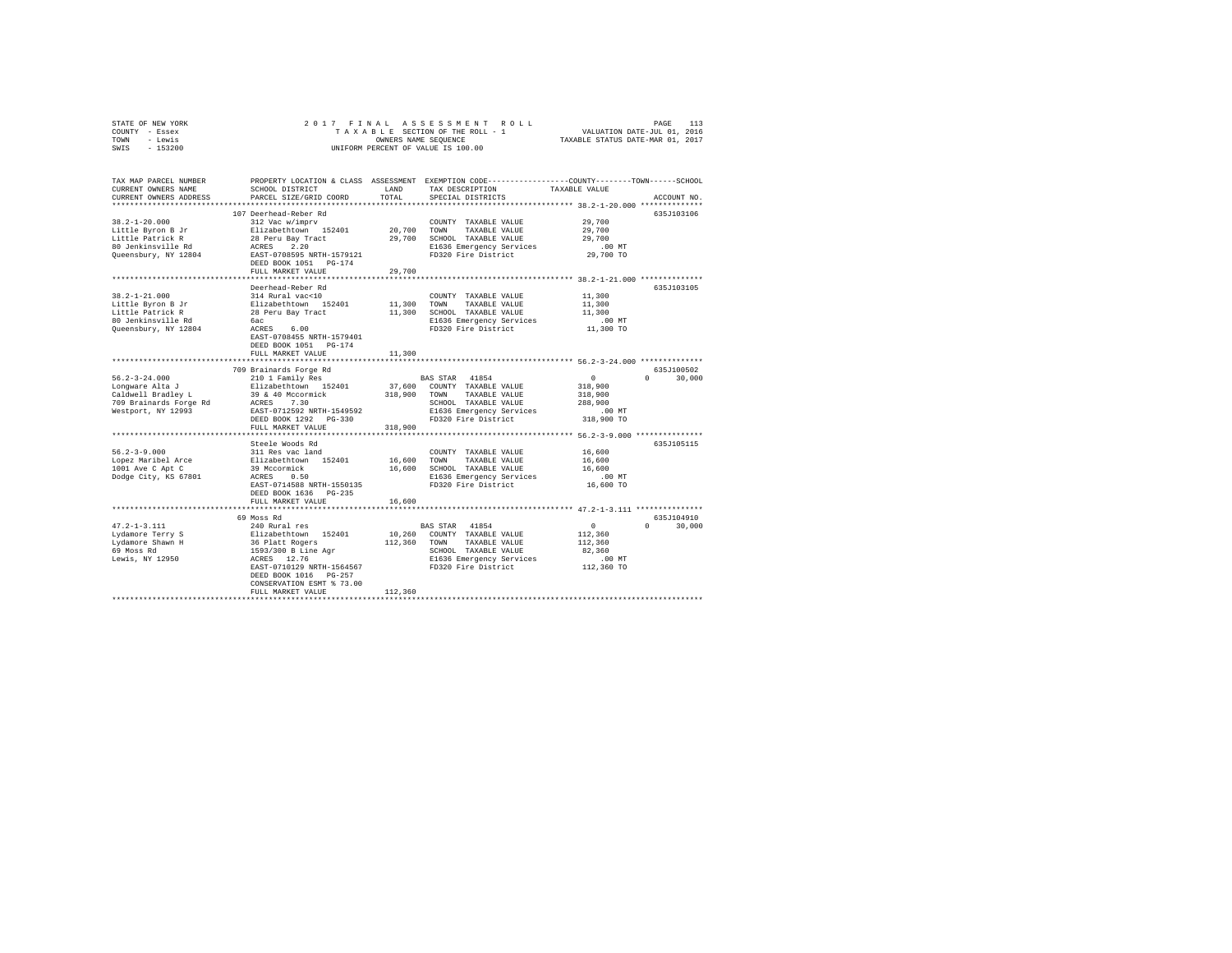| STATE OF NEW YORK | 2017 FINAL ASSESSMENT ROLL         | 114<br>PAGE                      |
|-------------------|------------------------------------|----------------------------------|
| COUNTY - Essex    | TAXABLE SECTION OF THE ROLL - 1    | VALUATION DATE-JUL 01, 2016      |
| TOWN<br>- Lewis   | OWNERS NAME SEOUENCE               | TAXABLE STATUS DATE-MAR 01, 2017 |
| $-153200$<br>SWIS | UNIFORM PERCENT OF VALUE IS 100.00 |                                  |

| TAX MAP PARCEL NUMBER<br>CURRENT OWNERS NAME<br>CURRENT OWNERS ADDRESS                                                     | SCHOOL DISTRICT<br>PARCEL SIZE/GRID COORD                                                                                                                                         | LAND<br>TOTAL                   | PROPERTY LOCATION & CLASS ASSESSMENT EXEMPTION CODE----------------COUNTY-------TOWN------SCHOOL<br>TAX DESCRIPTION<br>SPECIAL DISTRICTS  | TAXABLE VALUE                                                             | ACCOUNT NO. |
|----------------------------------------------------------------------------------------------------------------------------|-----------------------------------------------------------------------------------------------------------------------------------------------------------------------------------|---------------------------------|-------------------------------------------------------------------------------------------------------------------------------------------|---------------------------------------------------------------------------|-------------|
| *************************                                                                                                  |                                                                                                                                                                                   |                                 |                                                                                                                                           |                                                                           |             |
| $38.2 - 1 - 19.200$<br>Lyme Adirondack Forest Co LLC Elizabethtown 152401<br>123 Quaker Rd Ste 107<br>Queensbury, NY 12804 | Deerhead-Reber Rd<br>910 Priv forest<br>28 Peru Bay Tract<br>ACRES 9.60<br>EAST-0709731 NRTH-1579656<br>DEED BOOK 1633 PG-122                                                     | 8,700 TOWN                      | COUNTY TAXABLE VALUE<br>TAXABLE VALUE<br>8,700 SCHOOL TAXABLE VALUE<br>E1636 Emergency Services<br>FD320 Fire District                    | 8,700<br>8,700<br>8,700<br>.00 MT<br>8,700 TO                             | 635Z011001  |
|                                                                                                                            | FULL MARKET VALUE                                                                                                                                                                 | 8,700                           |                                                                                                                                           |                                                                           |             |
|                                                                                                                            |                                                                                                                                                                                   |                                 |                                                                                                                                           |                                                                           |             |
| $46.2 - 1 - 8.000$<br>Lyon Raymond D<br>Lyon Deborah A<br>814 Clintonville Rd<br>Peru, NY 12972                            | 52 Brookside Way<br>314 Rural vac<10<br>Elizabethtown 152401<br>17 Platt Rogers Tract 4<br>2.10<br>ACRES<br>EAST-0689573 NRTH-1566655<br>DEED BOOK 1260 PG-9<br>FULL MARKET VALUE | 20,600<br>20,600<br>20,600      | COUNTY TAXABLE VALUE<br>TAXABLE VALUE<br>TOWN<br>SCHOOL TAXABLE VALUE<br>E1636 Emergency Services<br>FD320 Fire District                  | 20,600<br>20,600<br>20,600<br>.00 MT<br>20,600 TO                         | 635J105207  |
|                                                                                                                            | US Route 9                                                                                                                                                                        |                                 |                                                                                                                                           |                                                                           | 635J101107  |
| $29.4 - 1 - 18.000$<br>M Piette & Sons Inc<br>6 Towne Hwy 26<br>Irasburg, VT 05845                                         | 322 Rural vac>10<br>Elizabethtown 152401<br>33 Essex Tract<br>ACRES 80.00<br>EAST-0708002 NRTH-1587085<br>DEED BOOK 1455 PG-25<br>FULL MARKET VALUE                               | 43,900<br>43,900<br>43,900      | COUNTY TAXABLE VALUE<br>TOWN<br>TAXABLE VALUE<br>SCHOOL TAXABLE VALUE<br>E1636 Emergency Services<br>FD320 Fire District                  | 43,900<br>43,900<br>43,900<br>.00 MT<br>43,900 TO                         |             |
|                                                                                                                            | 487 Deerhead-Reber Rd                                                                                                                                                             |                                 |                                                                                                                                           |                                                                           | 635J187015  |
| $38.2 - 1 - 10.112$<br>MacDougal Dale B<br>MacDougal Sharon<br>487 Deerhead Reber Rd<br>Lewis, NY 12950                    | 210 1 Family Res<br>Elizabethtown 152401<br>25 Peru Bay Tract<br>Db 936 Pg 195<br>Land Contract<br>ACRES<br>2.00<br>EAST-0716466 NRTH-1576152<br>DEED BOOK 1121 PG-299            | 63.800 TOWN                     | BAS STAR 41854<br>32,600 COUNTY TAXABLE VALUE<br>TAXABLE VALUE<br>SCHOOL TAXABLE VALUE<br>E1636 Emergency Services<br>FD320 Fire District | $\Omega$<br>$\cap$<br>63,800<br>63,800<br>33,800<br>$.00$ MT<br>63,800 TO | 30,000      |
|                                                                                                                            | FULL MARKET VALUE                                                                                                                                                                 | 63,800                          |                                                                                                                                           |                                                                           |             |
|                                                                                                                            |                                                                                                                                                                                   |                                 |                                                                                                                                           |                                                                           |             |
| $46.2 - 1 - 27.000$<br>MaGill Ray W<br>MaGill Susan L<br>90 S Water St<br>Vergennes, VT 05491                              | 119 Johnson Ln<br>260 Seasonal res<br>Elizabethtown 152401<br>16 Platt Rogers Tract 4<br>1.56<br>ACRES<br>EAST-0693068 NRTH-1567541<br>DEED BOOK 1165 PG-27<br>FULL MARKET VALUE  | 32,200 TOWN<br>41,900<br>41,900 | COUNTY TAXABLE VALUE<br>TAXABLE VALUE<br>SCHOOL TAXABLE VALUE<br>E1636 Emergency Services<br>FD320 Fire District                          | 41,900<br>41,900<br>41,900<br>$.00$ MT<br>41,900 TO                       | 635J105105  |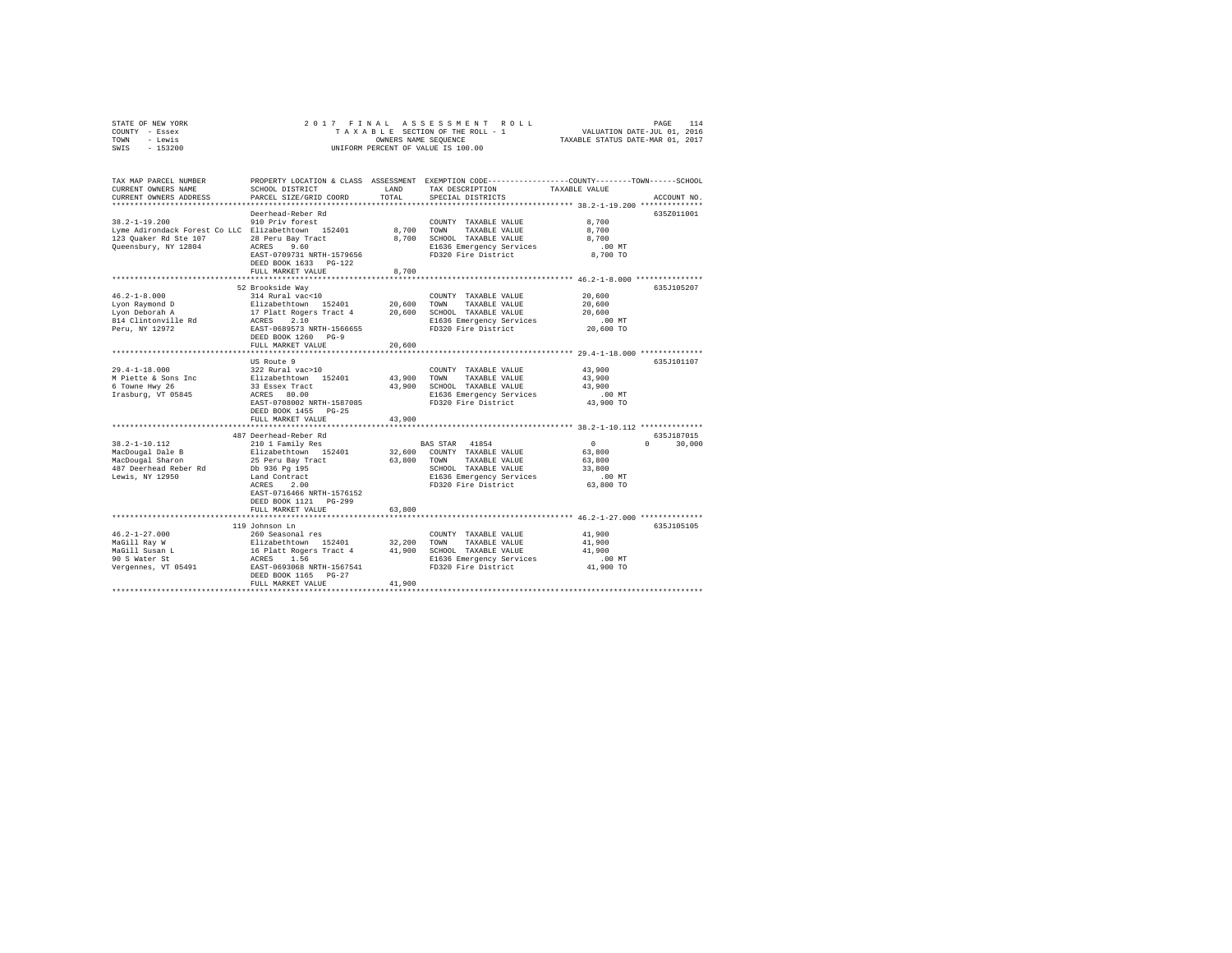| STATE OF NEW YORK                                                                                                                                                                                                                                                                                                                                                                                                                                                                         |                           |         |                                                    |                                             |               |
|-------------------------------------------------------------------------------------------------------------------------------------------------------------------------------------------------------------------------------------------------------------------------------------------------------------------------------------------------------------------------------------------------------------------------------------------------------------------------------------------|---------------------------|---------|----------------------------------------------------|---------------------------------------------|---------------|
| COUNTY - Essex                                                                                                                                                                                                                                                                                                                                                                                                                                                                            |                           |         |                                                    |                                             |               |
| TOWN - Lewis                                                                                                                                                                                                                                                                                                                                                                                                                                                                              |                           |         |                                                    |                                             |               |
| SWIS - 153200                                                                                                                                                                                                                                                                                                                                                                                                                                                                             |                           |         |                                                    |                                             |               |
|                                                                                                                                                                                                                                                                                                                                                                                                                                                                                           |                           |         |                                                    |                                             |               |
|                                                                                                                                                                                                                                                                                                                                                                                                                                                                                           |                           |         |                                                    |                                             |               |
|                                                                                                                                                                                                                                                                                                                                                                                                                                                                                           |                           |         |                                                    |                                             |               |
|                                                                                                                                                                                                                                                                                                                                                                                                                                                                                           |                           |         |                                                    |                                             |               |
| TAX MAP PARCEL NUMBER PROPERTY LOCATION & CLASS ASSESSMENT EXEMPTION CODE---------------COUNTY-------TOWN-----SCHOOL                                                                                                                                                                                                                                                                                                                                                                      |                           |         | SCHOOL DISTRICT LAND TAX DESCRIPTION TAXABLE VALUE |                                             |               |
| CURRENT OWNERS NAME                                                                                                                                                                                                                                                                                                                                                                                                                                                                       |                           |         |                                                    |                                             |               |
| CURRENT OWNERS ADDRESS                                                                                                                                                                                                                                                                                                                                                                                                                                                                    | PARCEL SIZE/GRID COORD    | TOTAL   | SPECIAL DISTRICTS                                  |                                             | ACCOUNT NO.   |
|                                                                                                                                                                                                                                                                                                                                                                                                                                                                                           |                           |         |                                                    |                                             |               |
|                                                                                                                                                                                                                                                                                                                                                                                                                                                                                           | 787 Brainards Forge Rd    |         |                                                    |                                             | 635J178507    |
| $47.4 - 1 - 27.220$                                                                                                                                                                                                                                                                                                                                                                                                                                                                       |                           |         |                                                    |                                             | $0 \t 30,000$ |
|                                                                                                                                                                                                                                                                                                                                                                                                                                                                                           |                           |         |                                                    |                                             |               |
| Maher Donald R<br>Maher Donald R<br>Maher Anne<br>Maher Douald Maher Anne (1999 1941 Meconnicks Patent 127,000 TOWN TAXABLE VALUE 127,000<br>127,000 TOWN TAXABLE VALUE 127,000<br>127 Brainards Forge Rd bb 799 134<br>Mestport, NY 12993 RARES 25.59 E1636 Emergency Services<br>RARES                                                                                                                                                                                                  |                           |         |                                                    |                                             |               |
|                                                                                                                                                                                                                                                                                                                                                                                                                                                                                           |                           |         |                                                    |                                             |               |
|                                                                                                                                                                                                                                                                                                                                                                                                                                                                                           |                           |         |                                                    |                                             |               |
|                                                                                                                                                                                                                                                                                                                                                                                                                                                                                           |                           |         |                                                    |                                             |               |
|                                                                                                                                                                                                                                                                                                                                                                                                                                                                                           |                           |         |                                                    |                                             |               |
|                                                                                                                                                                                                                                                                                                                                                                                                                                                                                           | DEED BOOK 799 PG-132      |         |                                                    |                                             |               |
|                                                                                                                                                                                                                                                                                                                                                                                                                                                                                           | FULL MARKET VALUE         | 127,000 |                                                    |                                             |               |
|                                                                                                                                                                                                                                                                                                                                                                                                                                                                                           |                           |         |                                                    |                                             |               |
|                                                                                                                                                                                                                                                                                                                                                                                                                                                                                           | 396 Wells Hill Rd         |         |                                                    |                                             | 635J104613    |
| $47.1 - 1 - 26.002$                                                                                                                                                                                                                                                                                                                                                                                                                                                                       | 210 1 Family Res          |         | ENH STAR 41834                                     | $\begin{array}{c} 0 \\ 150,000 \end{array}$ | 0 65,500      |
| $\begin{tabular}{l c c c c c} \multicolumn{1}{c}{\textbf{Mailzane Robert E}} & \multicolumn{1}{c}{2101} \multicolumn{1}{c}{\textbf{Mailzane Robert E}} & \multicolumn{1}{c}{2101} \multicolumn{1}{c}{\textbf{Mailzane Robert E}} & \multicolumn{1}{c}{\textbf{Mailzane in}} & \multicolumn{1}{c}{\textbf{Mailzane in}} \\ \multicolumn{1}{c}{\textbf{Mailzane In}} & \multicolumn{1}{c}{\textbf{Allz Roger Tract 4}} & \multicolumn{1}{c}{\textbf{150}} & \multicolumn{1}{c}{\textbf{100$ |                           |         |                                                    |                                             |               |
|                                                                                                                                                                                                                                                                                                                                                                                                                                                                                           |                           |         |                                                    | 150,000                                     |               |
|                                                                                                                                                                                                                                                                                                                                                                                                                                                                                           |                           |         |                                                    |                                             |               |
|                                                                                                                                                                                                                                                                                                                                                                                                                                                                                           |                           |         |                                                    | 84,500                                      |               |
|                                                                                                                                                                                                                                                                                                                                                                                                                                                                                           |                           |         |                                                    | .00 MT<br>150,000 TO<br>150,000 TO C        |               |
|                                                                                                                                                                                                                                                                                                                                                                                                                                                                                           |                           |         |                                                    |                                             |               |
|                                                                                                                                                                                                                                                                                                                                                                                                                                                                                           |                           |         |                                                    |                                             |               |
|                                                                                                                                                                                                                                                                                                                                                                                                                                                                                           |                           |         | WD320 Water District 150,000 TO M                  |                                             |               |
|                                                                                                                                                                                                                                                                                                                                                                                                                                                                                           |                           |         |                                                    |                                             |               |
|                                                                                                                                                                                                                                                                                                                                                                                                                                                                                           | 1014 Stowersville Rd      |         |                                                    |                                             | 635J100406    |
|                                                                                                                                                                                                                                                                                                                                                                                                                                                                                           |                           |         |                                                    | $20,525$ $20,525$ 0<br>0 0 65,500           |               |
|                                                                                                                                                                                                                                                                                                                                                                                                                                                                                           |                           |         |                                                    |                                             |               |
|                                                                                                                                                                                                                                                                                                                                                                                                                                                                                           |                           |         |                                                    |                                             |               |
|                                                                                                                                                                                                                                                                                                                                                                                                                                                                                           |                           |         |                                                    |                                             |               |
|                                                                                                                                                                                                                                                                                                                                                                                                                                                                                           |                           |         |                                                    |                                             |               |
|                                                                                                                                                                                                                                                                                                                                                                                                                                                                                           |                           |         |                                                    |                                             |               |
|                                                                                                                                                                                                                                                                                                                                                                                                                                                                                           |                           |         |                                                    |                                             |               |
|                                                                                                                                                                                                                                                                                                                                                                                                                                                                                           |                           |         |                                                    |                                             |               |
|                                                                                                                                                                                                                                                                                                                                                                                                                                                                                           | DEED BOOK 1788 PG-73      |         |                                                    |                                             |               |
|                                                                                                                                                                                                                                                                                                                                                                                                                                                                                           | FULL MARKET VALUE         | 82,100  |                                                    |                                             |               |
|                                                                                                                                                                                                                                                                                                                                                                                                                                                                                           |                           |         |                                                    |                                             |               |
|                                                                                                                                                                                                                                                                                                                                                                                                                                                                                           |                           |         |                                                    |                                             | 635J100901    |
|                                                                                                                                                                                                                                                                                                                                                                                                                                                                                           |                           |         |                                                    |                                             |               |
|                                                                                                                                                                                                                                                                                                                                                                                                                                                                                           |                           |         |                                                    |                                             |               |
|                                                                                                                                                                                                                                                                                                                                                                                                                                                                                           |                           |         |                                                    |                                             |               |
|                                                                                                                                                                                                                                                                                                                                                                                                                                                                                           |                           |         |                                                    |                                             |               |
|                                                                                                                                                                                                                                                                                                                                                                                                                                                                                           |                           |         |                                                    |                                             |               |
|                                                                                                                                                                                                                                                                                                                                                                                                                                                                                           |                           |         |                                                    |                                             |               |
|                                                                                                                                                                                                                                                                                                                                                                                                                                                                                           |                           |         |                                                    |                                             |               |
|                                                                                                                                                                                                                                                                                                                                                                                                                                                                                           | FULL MARKET VALUE         | 25,100  |                                                    |                                             |               |
|                                                                                                                                                                                                                                                                                                                                                                                                                                                                                           |                           |         |                                                    |                                             |               |
|                                                                                                                                                                                                                                                                                                                                                                                                                                                                                           | Moss Rd                   |         |                                                    |                                             | 635J178539    |
|                                                                                                                                                                                                                                                                                                                                                                                                                                                                                           |                           |         |                                                    |                                             |               |
|                                                                                                                                                                                                                                                                                                                                                                                                                                                                                           |                           |         |                                                    |                                             |               |
|                                                                                                                                                                                                                                                                                                                                                                                                                                                                                           |                           |         |                                                    |                                             |               |
|                                                                                                                                                                                                                                                                                                                                                                                                                                                                                           |                           |         |                                                    |                                             |               |
|                                                                                                                                                                                                                                                                                                                                                                                                                                                                                           |                           |         |                                                    |                                             |               |
|                                                                                                                                                                                                                                                                                                                                                                                                                                                                                           |                           |         |                                                    |                                             |               |
|                                                                                                                                                                                                                                                                                                                                                                                                                                                                                           | EAST-0712001 NRTH-1565481 |         |                                                    |                                             |               |
|                                                                                                                                                                                                                                                                                                                                                                                                                                                                                           | DEED BOOK 1231 PG-271     |         |                                                    |                                             |               |
|                                                                                                                                                                                                                                                                                                                                                                                                                                                                                           | FULL MARKET VALUE         | 26,300  |                                                    |                                             |               |
|                                                                                                                                                                                                                                                                                                                                                                                                                                                                                           |                           |         |                                                    |                                             |               |
|                                                                                                                                                                                                                                                                                                                                                                                                                                                                                           |                           |         |                                                    |                                             |               |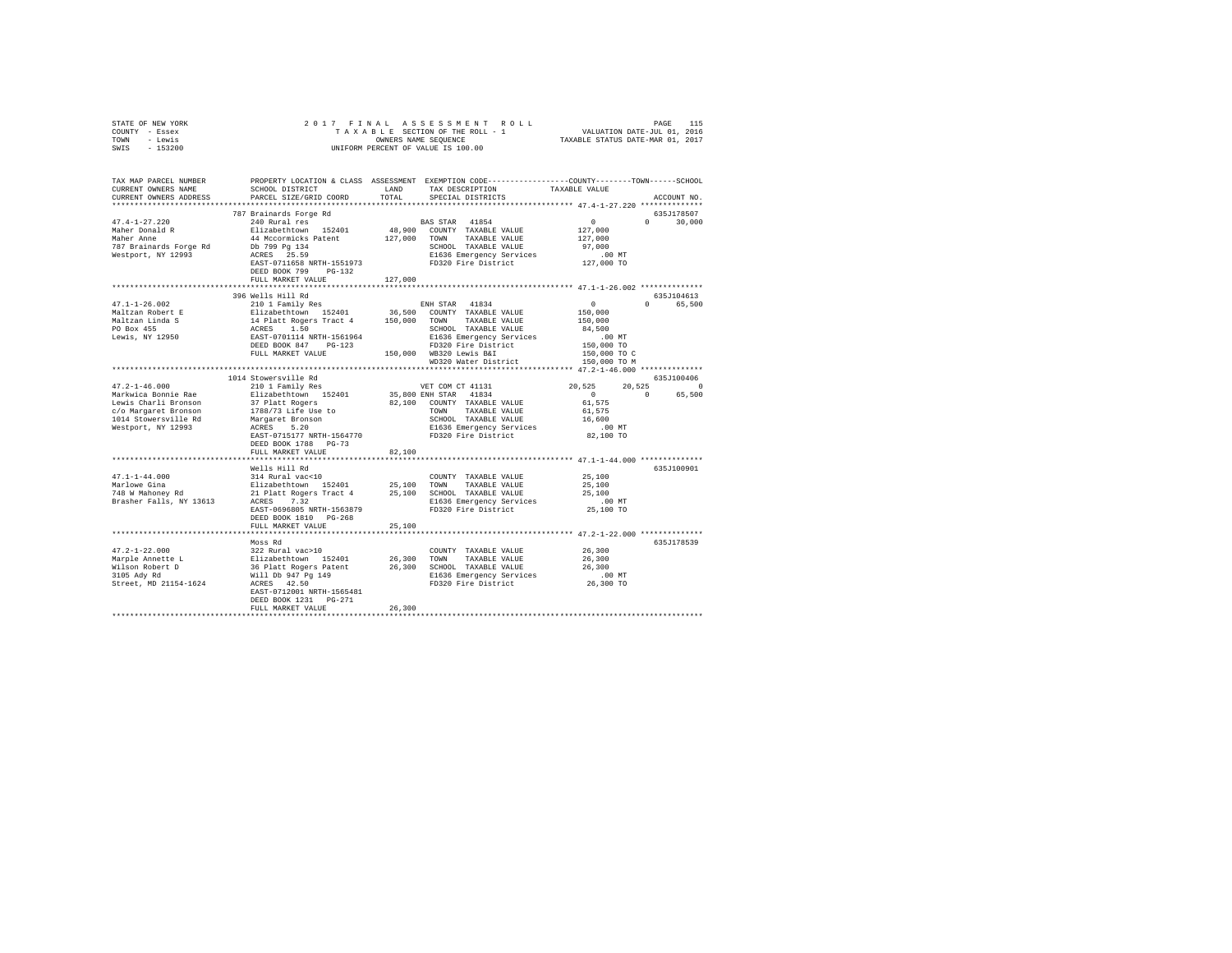| STATE OF NEW YORK<br>COUNTY - Essex<br>- Lewis<br>TOWN<br>$-153200$<br>SWIS | 2017 FINAL                                                                                                                                 |               | UNIFORM PERCENT OF VALUE IS 100.00                                                              |                              |                      |
|-----------------------------------------------------------------------------|--------------------------------------------------------------------------------------------------------------------------------------------|---------------|-------------------------------------------------------------------------------------------------|------------------------------|----------------------|
| TAX MAP PARCEL NUMBER                                                       |                                                                                                                                            |               | PROPERTY LOCATION & CLASS ASSESSMENT EXEMPTION CODE---------------COUNTY-------TOWN------SCHOOL |                              |                      |
| CURRENT OWNERS NAME<br>CURRENT OWNERS ADDRESS                               | SCHOOL DISTRICT<br>PARCEL SIZE/GRID COORD                                                                                                  | LAND<br>TOTAL | TAX DESCRIPTION<br>SPECIAL DISTRICTS                                                            | TAXABLE VALUE                | ACCOUNT NO.          |
| **************************                                                  |                                                                                                                                            |               |                                                                                                 |                              |                      |
|                                                                             | 94 Moss Rd                                                                                                                                 |               |                                                                                                 |                              | 635J105405           |
| $47.2 - 1 - 24.000$                                                         | 240 Rural res                                                                                                                              |               | COUNTY TAXABLE VALUE                                                                            | 146,800                      |                      |
| Marple Annette L                                                            | Elizabethtown 152401                                                                                                                       | 82,300        | TOWN<br>TAXABLE VALUE                                                                           | 146,800                      |                      |
| Wilson Robert D<br>3105 Ady Rd                                              | 1&2 Peru Bay Tract                                                                                                                         |               | 146,800 SCHOOL TAXABLE VALUE                                                                    | 146,800                      |                      |
| Street, MD 21154-1624                                                       | Will Db 947 Pg 149<br>ACRES 83.67                                                                                                          |               | E1636 Emergency Services<br>FD320 Fire District                                                 | $.00$ MT<br>146,800 TO       |                      |
|                                                                             | EAST-0711868 NRTH-1566621<br>DEED BOOK 1231 PG-271                                                                                         |               |                                                                                                 |                              |                      |
|                                                                             | FULL MARKET VALUE                                                                                                                          | 146,800       |                                                                                                 |                              |                      |
|                                                                             | 391 Hyde Rd                                                                                                                                |               |                                                                                                 |                              | 635J100606           |
| $47.2 - 1 - 34.000$                                                         | 270 Mfg housing                                                                                                                            |               | BAS STAR 41854                                                                                  | $\sim$ 0                     | $0 \t 30,000$        |
| Marsha Christine A                                                          | Elizabethtown 152401                                                                                                                       |               | 45,900 COUNTY TAXABLE VALUE                                                                     | 85,500                       |                      |
| 391 Hyde Rd                                                                 | 38 Platt Rogers                                                                                                                            |               | 85,500 TOWN TAXABLE VALUE                                                                       | 85,500                       |                      |
| Westport, NY 12993                                                          | ACRES 19.87                                                                                                                                |               | SCHOOL TAXABLE VALUE                                                                            | 55,500                       |                      |
|                                                                             | EAST-0717211 NRTH-1561420<br>DEED BOOK 1427 PG-67                                                                                          |               | E1636 Emergency Services<br>FD320 Fire District                                                 | $.00$ MT<br>85,500 TO        |                      |
|                                                                             | FULL MARKET VALUE                                                                                                                          | 85,500        |                                                                                                 |                              |                      |
|                                                                             |                                                                                                                                            |               |                                                                                                 |                              |                      |
|                                                                             | 1141 County Route 10                                                                                                                       |               |                                                                                                 |                              | 635J103904           |
| $47.3 - 2 - 7.000$                                                          | $240$ Rural res                                                                                                                            |               | ENH STAR 41834                                                                                  | $\sim$ 0                     | 0 65,500             |
| Martin Charles                                                              |                                                                                                                                            |               | 42,000 COUNTY TAXABLE VALUE                                                                     | 180,800                      |                      |
| Martin Sharon<br>PO Box 62                                                  | Elizabethtown 152401 42,000 COUNTY<br>3 Platt Rogers Tract 1 180,800 TOWN<br>ACRES 13.30 5000 SCHOOL<br>EAST-0705333 NRTH-1557663 E1636 En |               | TAXABLE VALUE<br>SCHOOL TAXABLE VALUE                                                           | 180,800<br>115,300           |                      |
| Lewis, NY 12950                                                             |                                                                                                                                            |               | E1636 Emergency Services                                                                        | $.00$ MT                     |                      |
|                                                                             | DEED BOOK 573 PG-273                                                                                                                       |               | FD320 Fire District                                                                             | 180,800 TO                   |                      |
|                                                                             | FULL MARKET VALUE                                                                                                                          | 180,800       |                                                                                                 |                              |                      |
|                                                                             |                                                                                                                                            |               |                                                                                                 |                              |                      |
| $47.13 - 1 - 9.000$                                                         | 15 Osawentha Dr<br>210 1 Family Res                                                                                                        |               | <b>BAS STAR</b> 41854                                                                           | $\mathbf{0}$<br>$\Omega$     | 635J105306<br>30,000 |
| Martin Grant J                                                              |                                                                                                                                            |               | 36,200 COUNTY TAXABLE VALUE                                                                     | 116,200                      |                      |
| PO Box 521                                                                  | Elizabethtown 152401<br>22 Platt Rogers Tract 4                                                                                            |               | 116,200 TOWN TAXABLE VALUE                                                                      | 116,200                      |                      |
| Lewis, NY 12950                                                             | Db 850 Pg 53                                                                                                                               |               | SCHOOL TAXABLE VALUE                                                                            | 86,200                       |                      |
|                                                                             | ACRES 1.20                                                                                                                                 |               | E1636 Emergency Services                                                                        | .00MT                        |                      |
|                                                                             | EAST-0701009 NRTH-1559806                                                                                                                  |               | FD320 Fire District                                                                             | 116,200 TO                   |                      |
|                                                                             | DEED BOOK 1670 PG-77<br>FULL MARKET VALUE                                                                                                  |               | WB320 Lewis B&I<br>116,200 WD320 Water District                                                 | 116,200 TO C<br>116,200 TO M |                      |
|                                                                             |                                                                                                                                            |               |                                                                                                 |                              |                      |
|                                                                             | US Route 9                                                                                                                                 |               |                                                                                                 |                              | 6379906302           |
| 29.4-1-13.100                                                               | 322 Rural vac>10                                                                                                                           |               | COUNTY TAXABLE VALUE                                                                            | 26,800                       |                      |
| Martin John $J$                                                             |                                                                                                                                            | 26,800 TOWN   | TAXABLE VALUE                                                                                   | 26,800                       |                      |
| Martin Lucille M<br>1139 Middle Rd                                          |                                                                                                                                            |               | 26,800 SCHOOL TAXABLE VALUE                                                                     | 26,800                       |                      |
| Willsboro, NY 12996                                                         | 322 Rural vac>10<br>Elizabethtown 152401<br>73 Peru Bay Tract<br>ACRES 45.30<br>EAST-0718776 NRTH-1589556                                  |               | E1636 Emergency Services<br>FD320 Fire District                                                 | $.00$ MT<br>26,800 TO        |                      |
|                                                                             | DEED BOOK 825 PG-303                                                                                                                       |               |                                                                                                 |                              |                      |
|                                                                             | FULL MARKET VALUE                                                                                                                          | 26,800        |                                                                                                 |                              |                      |
|                                                                             |                                                                                                                                            |               |                                                                                                 |                              |                      |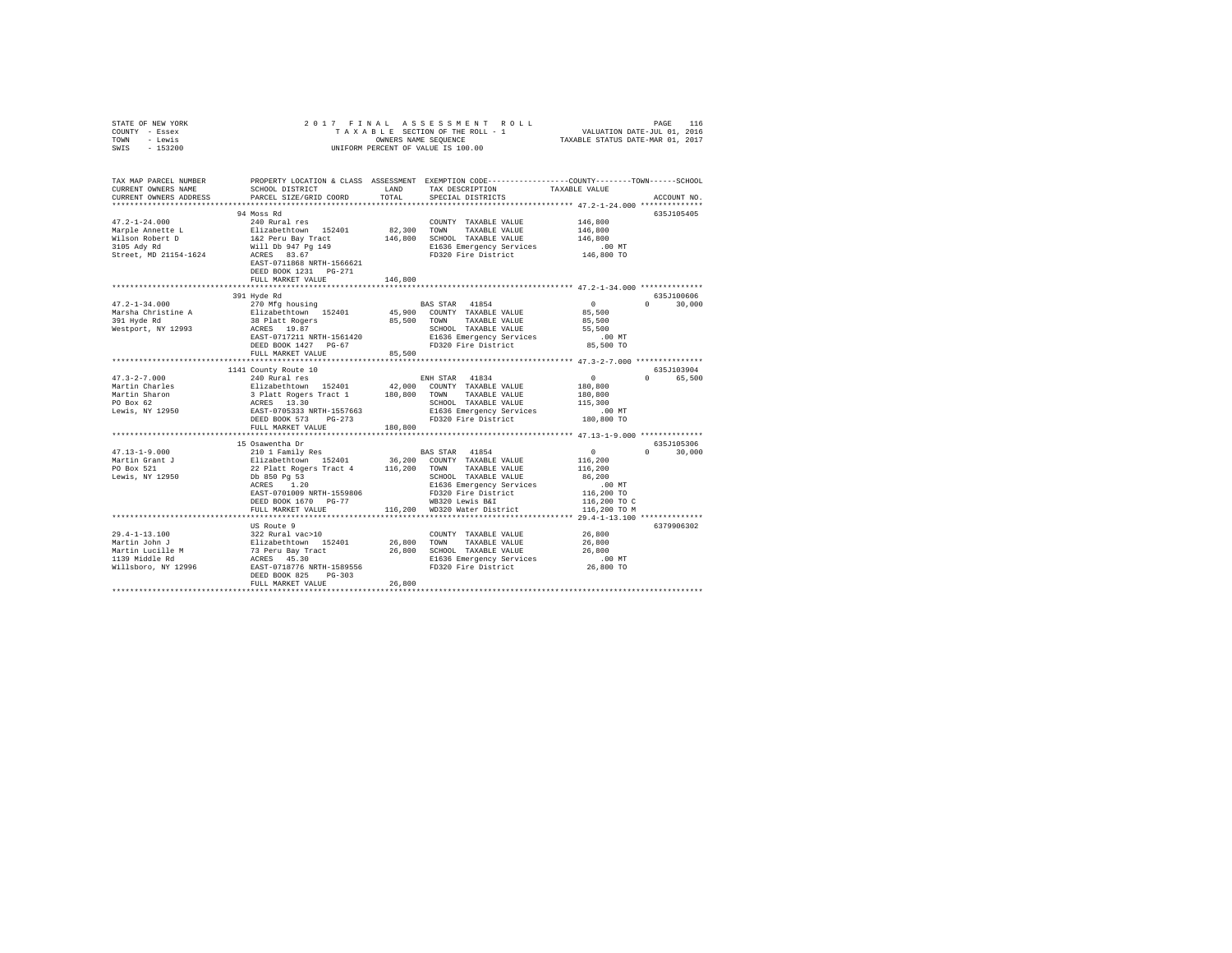| STATE OF NEW YORK | 2017 FINAL ASSESSMENT ROLL         | PAGE                             |
|-------------------|------------------------------------|----------------------------------|
| COUNTY - Essex    | TAXABLE SECTION OF THE ROLL - 1    | VALUATION DATE-JUL 01, 2016      |
| TOWN<br>- Lewis   | OWNERS NAME SEOUENCE               | TAXABLE STATUS DATE-MAR 01, 2017 |
| $-153200$<br>SWIS | UNIFORM PERCENT OF VALUE IS 100.00 |                                  |

| TAX MAP PARCEL NUMBER<br>CURRENT OWNERS NAME<br>CURRENT OWNERS ADDRESS                                                                                                         | SCHOOL DISTRICT<br>PARCEL SIZE/GRID COORD                                                                                                                                                                   | <b>T.AND</b><br>TOTAL       | PROPERTY LOCATION & CLASS ASSESSMENT EXEMPTION CODE---------------COUNTY-------TOWN-----SCHOOL<br>TAX DESCRIPTION<br>SPECIAL DISTRICTS           | TAXABLE VALUE                                                                                  | ACCOUNT NO.                      |
|--------------------------------------------------------------------------------------------------------------------------------------------------------------------------------|-------------------------------------------------------------------------------------------------------------------------------------------------------------------------------------------------------------|-----------------------------|--------------------------------------------------------------------------------------------------------------------------------------------------|------------------------------------------------------------------------------------------------|----------------------------------|
| $29.4 - 1 - 14.000$<br>Martin John J<br>Martin Lucille M<br>1139 Middle Rd<br>Willsboro, NY 12996                                                                              | US Route 9<br>322 Rural vac>10<br>Elizabethtown 152401<br>73 Peru Bay Tract<br>ACRES 11.00<br>EAST-0719524 NRTH-1589431<br>DEED BOOK 825<br>$PG-303$<br>FULL MARKET VALUE<br>                               | 9.600<br>9,600<br>********* | COUNTY TAXABLE VALUE<br>TOWN<br>TAXABLE VALUE<br>9,600 SCHOOL TAXABLE VALUE<br>E1636 Emergency Services<br>FD320 Fire District                   | 9,600<br>9,600<br>9,600<br>$.00$ MT<br>9,600 TO<br>*************** 47.13-4-13.100 ************ | 6379906405                       |
| $47.13 - 4 - 13.100$<br>Martin Property Managment LLC Elizabethtown 152401 28,800 TOWN<br>Lewis, NY 12950                                                                      | 14 Osawentha Dr<br>270 Mfg housing<br>EAST-0701091 NRTH-1560055<br>DEED BOOK 1812    PG-242<br>FULL MARKET VALUE                                                                                            |                             | COUNTY TAXABLE VALUE<br>TAXABLE VALUE<br>FD320 Fire District<br>WB320 Lewis B&I<br>31,700 WD320 Water District                                   | 31,700<br>31,700<br>31,700<br>$.00$ MT<br>31,700 TO<br>31,700 TO C<br>31,700 TO M              | 635.T101202                      |
| $56.2 - 3 - 35.001$<br>Martin Richard<br>PO Box 471<br>Lewis, NY 12950                                                                                                         | 776 Brainards Forge Rd<br>270 Mfg housing<br>Elizabethtown 152401<br>40 Mccormicks Pat<br>ACRES 6.94<br>EAST-0712809 NRTH-1550864<br>DEED BOOK 1303 PG-201<br>FULL MARKET VALUE<br>************************ | 67.700 TOWN<br>67,700       | ENH STAR 41834<br>37,400 COUNTY TAXABLE VALUE<br>TAXABLE VALUE<br>SCHOOL TAXABLE VALUE<br>E1636 Emergency Services<br>FD320 Fire District        | $\circ$<br>67.700<br>67,700<br>2,200<br>$.00$ MT<br>67,700 TO                                  | 635Z002007<br>65,500<br>$\Omega$ |
| $29.2 - 1 - 16.000$<br>Marty Michael J<br>Marty Barbara Z<br>PO Box 110910<br>Big Bear Lake, CA 92315                                                                          | 10200 US Route 9<br>240 Rural res<br>Elizabethtown 152401<br>7 Maules<br>ACRES 12.60<br>EAST-0712243 NRTH-1595661<br>DEED BOOK 1584 PG-12<br>FULL MARKET VALUE                                              | 18,300<br>30,900<br>30,900  | COUNTY TAXABLE VALUE<br>TOWN<br>TAXABLE VALUE<br>SCHOOL TAXABLE VALUE<br>E1636 Emergency Services<br>FD320 Fire District                         | 30,900<br>30,900<br>30,900<br>.00 MT<br>30,900 TO                                              | 635J102711                       |
| $38.1 - 1 - 14.000$<br>Marty Michael J<br>PO Box 110910<br>PO Box 110910<br>Big Bear Lake, CA 92315-8930 – 19 Peru Bay Tract<br>2000 – 2000 – 2000 – 2000 – 2000 – 2000 – 2000 | ************************<br>9537 US Route 9<br>312 Vac w/imprv<br>Elizabethtown 152401<br>Essex Tract<br>EAST-0706043 NRTH-1581724<br>DEED BOOK 1071    PG-111<br>FULL MARKET VALUE                         | 27,800                      | COUNTY TAXABLE VALUE<br>27.500 TOWN<br>TAXABLE VALUE<br>27,800 SCHOOL TAXABLE VALUE<br>E1636 Emergency Services<br>FD320 Fire District 27,800 TO | ************** 38.1-1-14.000 **************<br>27,800<br>27,800<br>27,800<br>$.00$ MT          | 635J179023                       |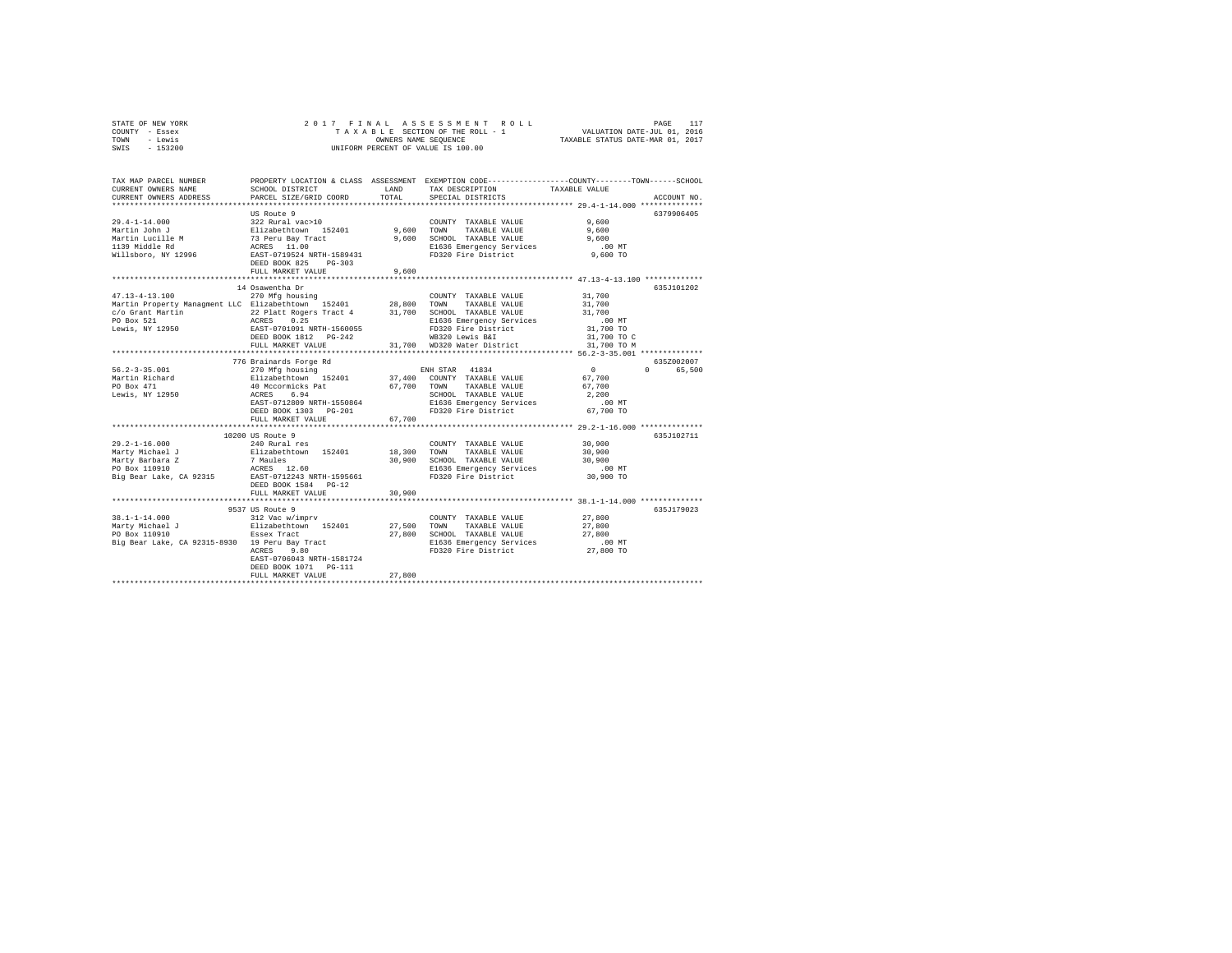| STATE OF NEW YORK | 2017 FINAL ASSESSMENT ROLL         | 118<br>PAGE                      |
|-------------------|------------------------------------|----------------------------------|
| COUNTY - Essex    | TAXABLE SECTION OF THE ROLL - 1    | VALUATION DATE-JUL 01, 2016      |
| TOWN<br>- Lewis   | OWNERS NAME SEOUENCE               | TAXABLE STATUS DATE-MAR 01, 2017 |
| $-153200$<br>SWIS | UNIFORM PERCENT OF VALUE IS 100.00 |                                  |

| TAX MAP PARCEL NUMBER<br>CURRENT OWNERS NAME<br>CURRENT OWNERS ADDRESS                      | SCHOOL DISTRICT<br>PARCEL SIZE/GRID COORD                                                                                                                                                                                                                                                                                                                                                                                                                           | LAND<br>TOTAL | PROPERTY LOCATION & CLASS ASSESSMENT EXEMPTION CODE---------------COUNTY-------TOWN------SCHOOL<br>TAX DESCRIPTION<br>SPECIAL DISTRICTS                                  | TAXABLE VALUE                                                           | ACCOUNT NO.                                |
|---------------------------------------------------------------------------------------------|---------------------------------------------------------------------------------------------------------------------------------------------------------------------------------------------------------------------------------------------------------------------------------------------------------------------------------------------------------------------------------------------------------------------------------------------------------------------|---------------|--------------------------------------------------------------------------------------------------------------------------------------------------------------------------|-------------------------------------------------------------------------|--------------------------------------------|
| $55.2 - 1 - 34.200$<br>Elizabethtown, NY 12932 ACRES 4.50                                   | 495 Roscoe Rd<br>210 1 Family Res<br>Marvin Walter S III Blizabethtown 152401<br>495 Roscoe Rd 25 Platt Rogers Tr 4<br>EAST-0690910 NRTH-1547200<br>DEED BOOK 1721    PG-212<br>FULL MARKET VALUE                                                                                                                                                                                                                                                                   | 273,700       | COUNTY TAXABLE VALUE 273,700<br>50,900 TOWN TAXABLE VALUE<br>273,700 SCHOOL TAXABLE VALUE<br>E1636 Emergency Services<br>FD320 Fire District                             | 273,700<br>273,700<br>00 MT.<br>273,700 TO                              | 635J189003                                 |
|                                                                                             |                                                                                                                                                                                                                                                                                                                                                                                                                                                                     |               |                                                                                                                                                                          |                                                                         |                                            |
|                                                                                             |                                                                                                                                                                                                                                                                                                                                                                                                                                                                     | 228,200       | ENH STAR 41834<br>49,600 COUNTY TAXABLE VALUE<br>228.200 TOWN TAXABLE VALUE<br>SCHOOL TAXABLE VALUE<br>E1636 Emergency Services .00 MT<br>FD320 Fire District 228,200 TO | $\mathbf{0}$<br>228,200<br>228,200<br>162,700                           | 635J178548<br>0 65,500                     |
| $47.1 - 1 - 40.000$<br>ALLOCATE SMATTER SMATTER COMPANY SMATTER SCALE AND STATE ACTES 19.00 | 181 Muzzy Rd<br>240 Rural res<br>Elizabethtown, NY 12932 EAST-0697578 NRTH-1562259<br>DEED BOOK 520 PG-221<br>FULL MARKET VALUE                                                                                                                                                                                                                                                                                                                                     | 61,500        | COUNTY TAXABLE VALUE                                                                                                                                                     | 61,500<br>.00 MT<br>61,500 TO                                           | 635J103215                                 |
|                                                                                             |                                                                                                                                                                                                                                                                                                                                                                                                                                                                     |               |                                                                                                                                                                          |                                                                         |                                            |
|                                                                                             | 172 Fox Run Rd<br>$\begin{array}{lcccccc} \texttt{PO Box 291} & \texttt{ACRES} & \texttt{25.50} & \texttt{TOWN} & \texttt{TANKBLE} & \texttt{VALUE} & \texttt{215,200} \\ \texttt{Elizabethtown, NY 12932} & \texttt{EAST-0693725 NRTH-1542987} & \texttt{SCHOOL} & \texttt{TAKABLE VALUE} & \texttt{210,200} & \texttt{210,200} & \texttt{210,200} & \texttt{210,200} & \texttt{210,200} & \texttt{210,200} & \text$<br>DEED BOOK 1094 PG-343<br>FULL MARKET VALUE |               | 3-343 E1636 Emergency Services<br>240,200 FD320 Fire District                                                                                                            | 25,000<br>$\mathbf{0}$<br>$\sim$ 0<br>215,200<br>$.00$ MT<br>240,200 TO | 635J103806<br>25,000<br>$\Omega$<br>30,000 |
|                                                                                             | *****************************                                                                                                                                                                                                                                                                                                                                                                                                                                       |               |                                                                                                                                                                          |                                                                         |                                            |
| $56.1 - 2 - 18.000$<br>Mattox Ethel<br>8193 US Rte 9<br>Elizabethtown, NY 12932 ACRES 0.70  | 8193 US Route 9<br>210 1 Family Res<br>$\begin{tabular}{lcccc} \texttt{ACRES} & 0.70 & & & \texttt{COUNTY TAAABLE VALUE} & 24,412 \\ \texttt{EST-0700215 NRTH-1549990} & & 70000 & TAXABLE VALUE & 24,412 \\ \texttt{EST-0700215 NRTH-1549990} & & 70000 & TAXABLE VALUE \\ \texttt{PED BOKE S02} & 0 & 65,100 & E1636 Emergency Services & .00 MT \\ \end{tabular}$                                                                                                |               | VET COM CT 41131<br>FD320 Fire District 65,100 TO                                                                                                                        | 16, 275 16, 275<br>$24,413$ $24,413$ $32,550$<br>$24,412$ 0 $32,550$    | 635J103301<br>$\Omega$                     |
|                                                                                             |                                                                                                                                                                                                                                                                                                                                                                                                                                                                     |               |                                                                                                                                                                          |                                                                         |                                            |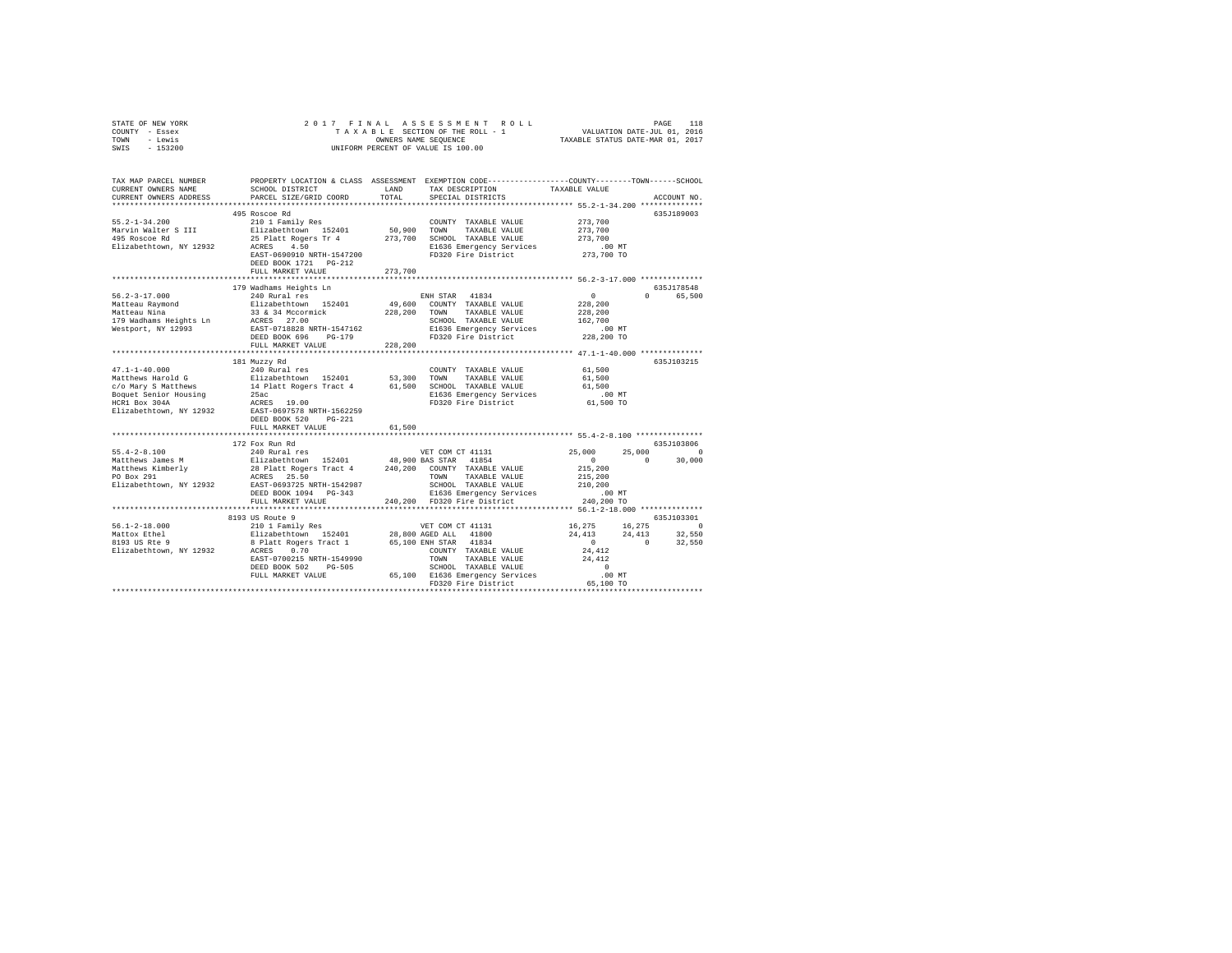| STATE OF NEW YORK<br>COUNTY - Essex<br>TOWN<br>- Lewis<br>SWIS - 153200                                                                                                                                                                                                                                                  |                                                                                                                                                                                                                                                                                                                                                                                                                                                                | OWNERS NAME SEOUENCE                            | 2017 FINAL ASSESSMENT ROLL<br>TAXABLE SECTION OF THE ROLL - 1<br>UNIFORM PERCENT OF VALUE IS 100.00                                                                                                                                                  | PAGE<br>VALUATION DATE-JUL 01, 2016<br>TAXABLE STATUS DATE-MAR 01, 2017                                                                                                             | 119 |
|--------------------------------------------------------------------------------------------------------------------------------------------------------------------------------------------------------------------------------------------------------------------------------------------------------------------------|----------------------------------------------------------------------------------------------------------------------------------------------------------------------------------------------------------------------------------------------------------------------------------------------------------------------------------------------------------------------------------------------------------------------------------------------------------------|-------------------------------------------------|------------------------------------------------------------------------------------------------------------------------------------------------------------------------------------------------------------------------------------------------------|-------------------------------------------------------------------------------------------------------------------------------------------------------------------------------------|-----|
| TAX MAP PARCEL NUMBER<br>CURRENT OWNERS NAME                                                                                                                                                                                                                                                                             | SCHOOL DISTRICT<br>PARCEL SIZE/GRID COORD                                                                                                                                                                                                                                                                                                                                                                                                                      | LAND<br>TOTAL                                   | TAX DESCRIPTION                                                                                                                                                                                                                                      | PROPERTY LOCATION & CLASS ASSESSMENT EXEMPTION CODE---------------COUNTY-------TOWN------SCHOOL<br>TAXABLE VALUE<br>ACCOUNT NO.                                                     |     |
| CURRENT OWNERS ADDRESS                                                                                                                                                                                                                                                                                                   |                                                                                                                                                                                                                                                                                                                                                                                                                                                                |                                                 | SPECIAL DISTRICTS                                                                                                                                                                                                                                    |                                                                                                                                                                                     |     |
|                                                                                                                                                                                                                                                                                                                          | 215 Cutting Rd                                                                                                                                                                                                                                                                                                                                                                                                                                                 |                                                 |                                                                                                                                                                                                                                                      | 635J102905                                                                                                                                                                          |     |
| $56.1 - 2 - 9.000$<br>Mattox Thomas<br>215 Cutting Rd<br>Elizabethtown, NY 12932                                                                                                                                                                                                                                         | 210 1 Family Res<br>Elizabethtown 152401<br>3 Platt Rogers Tract 4<br>2ac<br>ACRES 1.90<br>EAST-0699195 NRTH-1547074<br>DEED BOOK 841<br>$PG-6$                                                                                                                                                                                                                                                                                                                |                                                 | BAS STAR 41854<br>32,500 COUNTY TAXABLE VALUE<br>130,900 TOWN TAXABLE VALUE<br>SCHOOL TAXABLE VALUE<br>E1636 Emergency Services<br>FD320 Fire District                                                                                               | $\circ$<br>$\Omega$ and $\Omega$<br>30,000<br>130,900<br>130,900<br>100,900<br>$.00$ MT<br>130,900 TO                                                                               |     |
|                                                                                                                                                                                                                                                                                                                          | FULL MARKET VALUE                                                                                                                                                                                                                                                                                                                                                                                                                                              | 130,900                                         |                                                                                                                                                                                                                                                      |                                                                                                                                                                                     |     |
|                                                                                                                                                                                                                                                                                                                          | Old Military Ln                                                                                                                                                                                                                                                                                                                                                                                                                                                |                                                 |                                                                                                                                                                                                                                                      | 635J102608                                                                                                                                                                          |     |
| $55.2 - 1 - 2.000$<br>Matyi Kyle H<br>Springfield, VA 22152<br>MAY BE SUBJECT TO PAYMENT<br>UNDER RPTL480A UNTIL 2018<br>$55.2 - 1 - 45.000$<br>Matyi Kyle H<br>Hathaway Richard A II<br>7103 Rolling Forest Ave<br>Springfield, VA 22152<br>MAY BE SUBJECT TO PAYMENT<br>UNDER RPTL480A UNTIL 2018 DEED BOOK 1782 PG-14 | 910 Priv forest<br>Elizabethtown 152401<br>Hathaway Richard A II 29 Omt Twp 1<br>7103 Rolling Forest Ave 1782/14 & 1846/230 LU to<br>Richard A Hathaway<br>ACRES 80.00<br>EAST-0684922 NRTH-1549594<br>DEED BOOK 1782 PG-14<br>FULL MARKET VALUE<br>*************************<br>203 Old Military Ln<br>260 Seasonal res<br>Elizabethtown 152401<br>28 Omt Twp 1<br>1782/14 & 1846/230 LU to<br>Richard A Hathaway<br>ACRES 83.30<br>EAST-0684533 NRTH-1547881 | 61,200<br>61,200<br>61,200<br>87,800<br>113,600 | COUNTY TAXABLE VALUE<br>TOWN<br>TAXABLE VALUE<br>SCHOOL TAXABLE VALUE<br>E1636 Emergency Services<br>FD320 Fire District<br>COUNTY TAXABLE VALUE<br>TOWN<br>TAXABLE VALUE<br>SCHOOL TAXABLE VALUE<br>E1636 Emergency Services<br>FD320 Fire District | 61,200<br>61,200<br>61,200<br>$.00$ MT<br>61,200 TO<br>************************* 55.2-1-45.000 **************<br>635J102607<br>113,600<br>113,600<br>113,600<br>.00MT<br>113,600 TO |     |
|                                                                                                                                                                                                                                                                                                                          | FULL MARKET VALUE                                                                                                                                                                                                                                                                                                                                                                                                                                              | 113,600                                         |                                                                                                                                                                                                                                                      |                                                                                                                                                                                     |     |
| $47.13 - 1 - 34.000$<br>Maye Dennis W<br>PO Box 118<br>Moriah Center, NY 12961                                                                                                                                                                                                                                           | 878 Fox Run Rd<br>312 Vac w/imprv<br>Elizabethtown 152401<br>22 Platt Rogers Tract 4<br>ACRES<br>0.20<br>EAST-0699017 NRTH-1558733<br>DEED BOOK 1281 PG-94<br>FULL MARKET VALUE                                                                                                                                                                                                                                                                                | 8,800<br>8,800<br>8,800                         | COUNTY TAXABLE VALUE<br>TOWN<br>TAXABLE VALUE<br>SCHOOL TAXABLE VALUE<br>E1636 Emergency Services<br>FD320 Fire District                                                                                                                             | 635J101313<br>8,800<br>8,800<br>8,800<br>$.00$ MT<br>8,800 TO                                                                                                                       |     |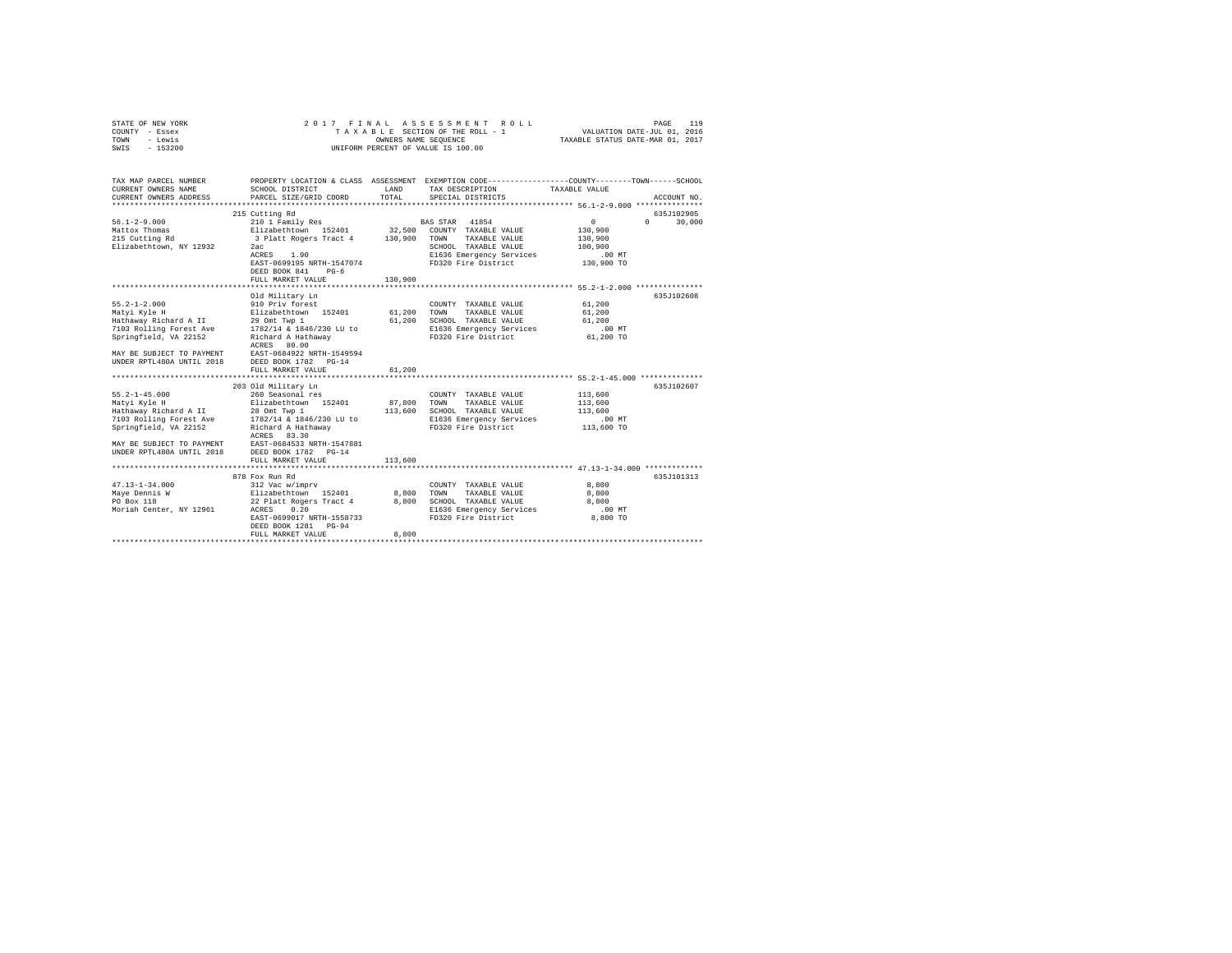| STATE OF NEW YORK | 2017 FINAL ASSESSMENT ROLL         | 120<br>PAGE                      |
|-------------------|------------------------------------|----------------------------------|
| COUNTY - Essex    | TAXABLE SECTION OF THE ROLL - 1    | VALUATION DATE-JUL 01, 2016      |
| TOWN<br>- Lewis   | OWNERS NAME SEOUENCE               | TAXABLE STATUS DATE-MAR 01, 2017 |
| $-153200$<br>SWIS | UNIFORM PERCENT OF VALUE IS 100.00 |                                  |

| TAX MAP PARCEL NUMBER<br>CURRENT OWNERS NAME<br>CURRENT OWNERS ADDRESS               | SCHOOL DISTRICT<br>PARCEL SIZE/GRID COORD                                                                                                                                                                                            | <b>T.AND</b><br>TOTAL     | PROPERTY LOCATION & CLASS ASSESSMENT EXEMPTION CODE---------------COUNTY-------TOWN-----SCHOOL<br>TAX DESCRIPTION<br>SPECIAL DISTRICTS                                                    | TAXABLE VALUE                                                                                        | ACCOUNT NO.                       |
|--------------------------------------------------------------------------------------|--------------------------------------------------------------------------------------------------------------------------------------------------------------------------------------------------------------------------------------|---------------------------|-------------------------------------------------------------------------------------------------------------------------------------------------------------------------------------------|------------------------------------------------------------------------------------------------------|-----------------------------------|
| $47.13 - 1 - 35.220$<br>Maye Dennis W<br>PO Box 118<br>Moriah Center, NY 12961       | Fox Run Rd<br>311 Res vac land<br>Elizabethtown 152401<br>22 Platt Rogers Tr 4<br>ACRES<br>0.80<br>EAST-0699029 NRTH-1558642<br>DEED BOOK 1281 PG-94<br>FULL MARKET VALUE<br>                                                        | 9.400<br>9.400<br>        | COUNTY TAXABLE VALUE<br>TOWN<br>TAXABLE VALUE<br>9,400 SCHOOL TAXABLE VALUE<br>E1636 Emergency Services<br>FD320 Fire District                                                            | 9.400<br>9.400<br>9.400<br>$.00$ MT<br>9,400 TO<br>**************** 46.4-1-21.200 ***************    | 635J199003                        |
| $46.4 - 1 - 21.200$<br>McAuliffe Mary A<br>505 Fox Run Rd<br>Elizabethtown, NY 12932 | 505 Fox Run Rd<br>210 1 Family Res<br>Elizabethtown 152401<br>31 Platt Rogers Tr 4 93,000 TOWN<br>ACRES 2.66 SCHOO<br>EAST-0694710 NRTH-1551216<br>DEED BOOK 1432 PG-118<br>FULL MARKET VALUE                                        | 93,000                    | BAS STAR 41854<br>33,300 COUNTY TAXABLE VALUE<br>TAXABLE VALUE<br>SCHOOL TAXABLE VALUE<br>E1636 Emergency Services<br>FD320 Fire District                                                 | $\sim$ 0<br>93,000<br>93,000<br>63,000<br>$.00$ MT<br>93,000 TO                                      | 635.T197001<br>30,000<br>$\Omega$ |
| $47.3 - 1 - 6.000$<br>McCrav Ann<br>Clintonville, NY 12924                           | 715 Fox Run Rd<br>210 1 Family Res<br>Elizabethtown 152401<br>1 Platt Rogers<br>ACRES 0.10<br>EAST-0697152 NRTH-1555775<br>DEED BOOK 1022 PG-221<br>FULL MARKET VALUE                                                                | 8,600<br>9.000<br>9.000   | COUNTY TAXABLE VALUE<br>TOWN<br>TAXABLE VALUE<br>SCHOOL TAXABLE VALUE<br>E1636 Emergency Services<br>FD320 Fire District                                                                  | 9.000<br>9.000<br>9.000<br>$.00$ MT<br>$9.000$ TO                                                    | 635J102014                        |
| $38.4 - 1 - 16.000$<br>McCray Ellis<br>PO Box 312<br>Willsboro, NY 12996-0312        | ************************<br>564 Moss Rd<br>314 Rural vac<10<br>Elizabethtown 152401<br>16 Peru Bay Tract<br>Db 72/306 (Adverse Poss)<br>2.00<br>ACRES<br>EAST-0715838 NRTH-1573563<br>DEED BOOK 700<br>$PG-118$<br>FULL MARKET VALUE | 10,800 TOWN<br>10,800     | COUNTY TAXABLE VALUE<br>TAXABLE VALUE<br>10,800 SCHOOL TAXABLE VALUE<br>E1636 Emergency Services<br>FD320 Fire District<br>********************************** 37.-2-53.000 ************** | **************** 38.4-1-16.000 **************<br>10,800<br>10,800<br>10,800<br>$.00$ MT<br>10,800 TO | 635J100613                        |
|                                                                                      | EAST-0674511 NRTH-1581589<br>DEED BOOK 447<br>$PG-67$<br>FULL MARKET VALUE                                                                                                                                                           | 8,300<br>14,200<br>14,200 | COUNTY TAXABLE VALUE<br>TOWN<br>TAXABLE VALUE<br>SCHOOL TAXABLE VALUE<br>E1636 Emergency Services<br>FD320 Fire District                                                                  | 14,200<br>14,200<br>14,200<br>$.00$ MT<br>14,200 TO                                                  | 635J180021                        |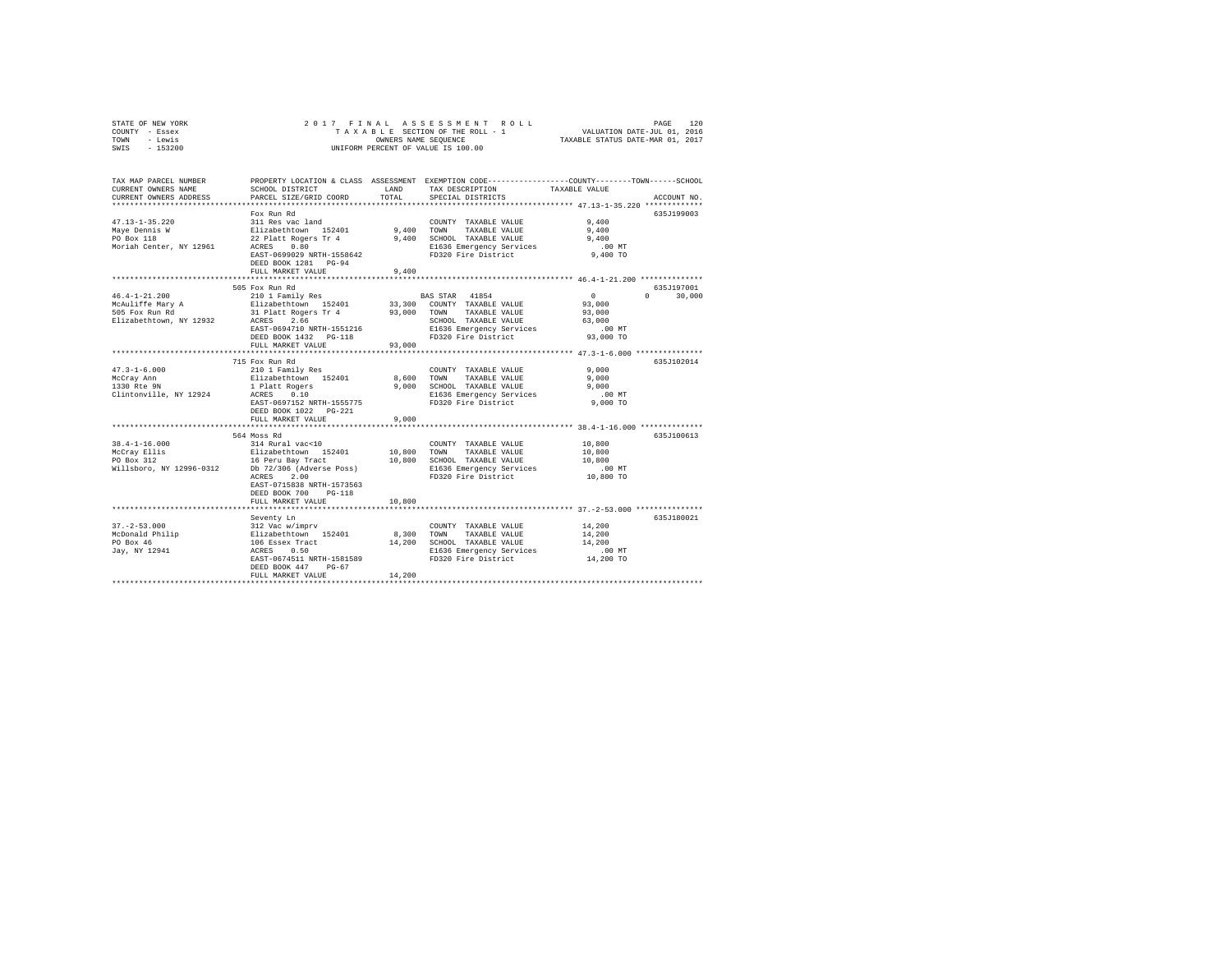| STATE OF NEW YORK<br>COUNTY - Essex<br>TOWN<br>- Lewis<br>$-153200$<br>SWIS                                                                                                                 | 2017 FINAL                                                                                                                                                                                                                                                                                                                                     |                            | ASSESSMENT ROLL<br>TAXABLE SECTION OF THE ROLL - 1<br>OWNERS NAME SEQUENCE<br>UNIFORM PERCENT OF VALUE IS 100.00                                                                                                                                                                                                  | VALUATION DATE-JUL 01, 2016<br>TAXABLE STATUS DATE-MAR 01, 2017                                                 | PAGE<br>121                                                                       |
|---------------------------------------------------------------------------------------------------------------------------------------------------------------------------------------------|------------------------------------------------------------------------------------------------------------------------------------------------------------------------------------------------------------------------------------------------------------------------------------------------------------------------------------------------|----------------------------|-------------------------------------------------------------------------------------------------------------------------------------------------------------------------------------------------------------------------------------------------------------------------------------------------------------------|-----------------------------------------------------------------------------------------------------------------|-----------------------------------------------------------------------------------|
| TAX MAP PARCEL NUMBER<br>CURRENT OWNERS NAME<br>CURRENT OWNERS ADDRESS                                                                                                                      | SCHOOL DISTRICT<br>PARCEL SIZE/GRID COORD                                                                                                                                                                                                                                                                                                      | LAND<br>TOTAL              | PROPERTY LOCATION & CLASS ASSESSMENT EXEMPTION CODE---------------COUNTY-------TOWN------SCHOOL<br>TAX DESCRIPTION<br>SPECIAL DISTRICTS                                                                                                                                                                           | TAXABLE VALUE                                                                                                   | ACCOUNT NO.                                                                       |
| $47.13 - 2 - 31.038$<br>McGivnev Carole<br>PO Box 37<br>Lewis, NY 12950                                                                                                                     | 997 County Route 10<br>210 1 Family Res<br>Elizabethtown 152401<br>2 Platt Rogers Tract 1<br>ACRES 0.63 BANK1STARSG<br>EAST-0701994 NRTH-1558452<br>DEED BOOK 1275 PG-32<br>FULL MARKET VALUE                                                                                                                                                  |                            | ENH STAR 41834<br>33,300 COUNTY TAXABLE VALUE<br>85,500 TOWN TAXABLE VALUE<br>SCHOOL TAXABLE VALUE<br>E1636 Emergency Services<br>FD320 Fire District<br>85,500 WB320 Lewis B&I<br>WD320 Water District                                                                                                           | $\sim$ 0<br>85,500<br>85,500<br>20,000<br>$.00$ MT<br>85,500 TO<br>85,500 TO C<br>85,500 TO M                   | 635J101707<br>0 65,500                                                            |
|                                                                                                                                                                                             |                                                                                                                                                                                                                                                                                                                                                |                            |                                                                                                                                                                                                                                                                                                                   |                                                                                                                 |                                                                                   |
| $57.1 - 3 - 14.200$<br>McKinley Schelling<br>McKinley Annie G<br>RD2 Box 2118<br>Westport, NY 12993<br>$39.3 - 3 - 3.200$<br>Melton Michael L<br>1387 Stowersville Rd<br>Westport, NY 12993 | 244 Wadhams Heights Ln<br>210 1 Family Res<br>Elizabethtown 152401<br>30 & 33 Mccormicks<br>ACRES 8.04<br>EAST-0720487 NRTH-1546931<br>DEED BOOK 786 PG-286<br>FULL MARKET VALUE<br>1387 Stowersville Rd<br>210 1 Family Res<br>Elizabethtown 152401<br>6 Peru Bay Tract<br>ACRES 3.00<br>EAST-0722076 NRTH-1570441<br>DEED BOOK 1381   PG-324 | 241,800<br>215,300 TOWN    | BAS STAR 41854<br>38,200 COUNTY TAXABLE VALUE<br>241,800 TOWN<br>TAXABLE VALUE<br>SCHOOL TAXABLE VALUE<br>E1636 Emergency Services<br>FD320 Fire District 241,800 TO<br>BAS STAR 41854<br>33,600 COUNTY TAXABLE VALUE<br>TAXABLE VALUE<br>SCHOOL TAXABLE VALUE<br>E1636 Emergency Services<br>FD320 Fire District | 0<br>241,800<br>241,800<br>211,800<br>.00 MT<br>$\sim$<br>215,300<br>215,300<br>185,300<br>.00 MT<br>215,300 TO | 635J184001<br>30,000<br>$\Omega$ and $\Omega$<br>635J178504<br>$\Omega$<br>30,000 |
|                                                                                                                                                                                             | FULL MARKET VALUE                                                                                                                                                                                                                                                                                                                              | 215,300                    |                                                                                                                                                                                                                                                                                                                   |                                                                                                                 |                                                                                   |
| $47.1 - 2 - 26.200$<br>Mero Laurie<br>Pierce Joseph<br>c/o Atwood Pierce<br>444 Stowersville Rd<br>Lewis, NY 12950                                                                          | Stowersville Rd<br>$312$ Vac $w/$ imprv<br>Elizabethtown 152401<br>Elizabethtown<br>1 Essex Tract<br>1704/280 L Use to<br>Atwood F & Carrie M Pierc<br>ACRES 1.22<br>EAST-0702356 NRTH-1561752<br>DEED BOOK 1704 PG-280<br>FULL MARKET VALUE<br>****************************                                                                   | 24,000<br>24,100<br>24,100 | COUNTY TAXABLE VALUE<br>TOWN<br>TAXABLE VALUE<br>SCHOOL TAXABLE VALUE<br>E1636 Emergency Services<br>FD320 Fire District<br>WB320 Lewis B&I<br>WD320 Water District                                                                                                                                               | 24,100<br>24,100<br>24,100<br>$.00$ MT<br>24,100 TO<br>24,100 TO C<br>24,100 TO M                               | 635J194003                                                                        |
|                                                                                                                                                                                             |                                                                                                                                                                                                                                                                                                                                                |                            |                                                                                                                                                                                                                                                                                                                   |                                                                                                                 |                                                                                   |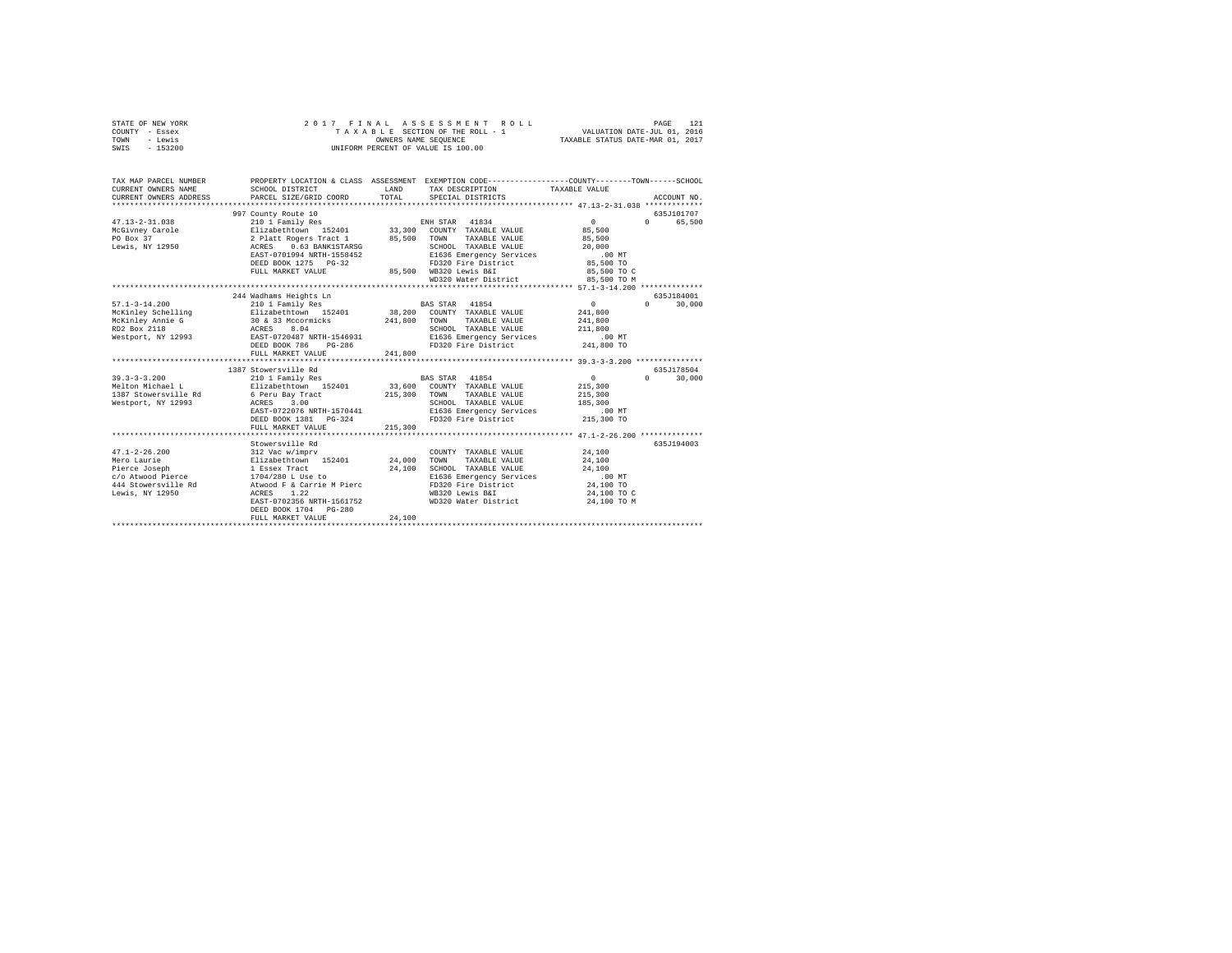| STATE OF NEW YORK | 2017 FINAL ASSESSMENT ROLL         | 122<br>PAGE                      |
|-------------------|------------------------------------|----------------------------------|
| COUNTY - Essex    | TAXABLE SECTION OF THE ROLL - 1    | VALUATION DATE-JUL 01, 2016      |
| TOWN<br>- Lewis   | OWNERS NAME SEOUENCE               | TAXABLE STATUS DATE-MAR 01, 2017 |
| $-153200$<br>SWIS | UNIFORM PERCENT OF VALUE IS 100.00 |                                  |

| TAX MAP PARCEL NUMBER<br>CURRENT OWNERS NAME<br>CURRENT OWNERS ADDRESS         | SCHOOL DISTRICT<br>PARCEL SIZE/GRID COORD                                                                                                             | LAND<br>TOTAL    | PROPERTY LOCATION & CLASS ASSESSMENT EXEMPTION CODE---------------COUNTY-------TOWN-----SCHOOL<br>TAX DESCRIPTION<br>SPECIAL DISTRICTS                              | TAXABLE VALUE                                                                   | ACCOUNT NO.                                  |
|--------------------------------------------------------------------------------|-------------------------------------------------------------------------------------------------------------------------------------------------------|------------------|---------------------------------------------------------------------------------------------------------------------------------------------------------------------|---------------------------------------------------------------------------------|----------------------------------------------|
| ***********************                                                        |                                                                                                                                                       |                  |                                                                                                                                                                     |                                                                                 |                                              |
| $47.1 - 2 - 27.000$<br>Mero Laurie                                             | 444 Stowersville Rd<br>210 1 Family Res<br>Elizabethtown 152401                                                                                       |                  | VET WAR CT 41121<br>31,800 BAS STAR 41854                                                                                                                           | 12,720<br>12,720<br>$\Omega$                                                    | 635J103809<br>$\Omega$<br>$\Omega$<br>30,000 |
| Pierce Joseph<br>c/o Atwood Pierce                                             | 1 Essex Tract<br>1704/280 Life Use To<br>EAST-0702371 NRTH-1561877<br>DEED BOOK 1704 PG-280<br>FULL MARKET VALUE                                      | 84,800<br>84,800 | COUNTY TAXABLE VALUE<br>TOWN<br>TAXABLE VALUE<br>SCHOOL TAXABLE VALUE<br>E1636 Emergency Services<br>FD320 Fire District<br>WB320 Lewis B&I<br>WD320 Water District | 72,080<br>72,080<br>54,800<br>.00 MT<br>84,800 TO<br>84,800 TO C<br>84,800 TO M |                                              |
|                                                                                | *************************************                                                                                                                 |                  | ************************************ 46.4-1-6.110 *************                                                                                                     |                                                                                 |                                              |
| $46.4 - 1 - 6.110$<br>Merrihew Hedy<br>55 Roscoe Rd<br>Elizabethtown, NY 12932 | Carlott Rd<br>314 Rural vac<10<br>Elizabethtown 152401<br>22 Platt Rogers Tract 4<br>ACRES 3.53<br>EAST-0691921 NRTH-1556988<br>DEED BOOK 1055 PG-292 | 22.000 TOWN      | COUNTY TAXABLE VALUE<br>TAXABLE VALUE<br>22,000 SCHOOL TAXABLE VALUE<br>E1636 Emergency Services<br>FD320 Fire District                                             | 22,000<br>22,000<br>22,000<br>$.00$ MT<br>22,000 TO                             | 635J104714                                   |
|                                                                                | FULL MARKET VALUE                                                                                                                                     | 22,000           |                                                                                                                                                                     |                                                                                 |                                              |
|                                                                                |                                                                                                                                                       |                  |                                                                                                                                                                     | *********************** 47.13-1-1.000 ***************                           |                                              |
| $47.13 - 1 - 1.000$                                                            | Fox Run Rd<br>311 Res vac land                                                                                                                        |                  | COUNTY TAXABLE VALUE                                                                                                                                                | 12,900                                                                          | 635J179001                                   |
| Merrihew Hedy                                                                  |                                                                                                                                                       | 12,900           | TOWN<br>TAXABLE VALUE                                                                                                                                               | 12,900                                                                          |                                              |
| Merrihew Noel III                                                              | Sir nes var innen<br>Elizabethtown 152401<br>14 Platt Rogers Tract 4<br>ACRES 2.00                                                                    |                  | 12,900 SCHOOL TAXABLE VALUE                                                                                                                                         | 12,900                                                                          |                                              |
| 55 Roscoe Rd                                                                   |                                                                                                                                                       |                  | E1636 Emergency Services                                                                                                                                            | .00 MT                                                                          |                                              |
| Elizabethtown, NY 12932                                                        | EAST-0699966 NRTH-1559414<br>DEED BOOK 673<br>$PG-236$                                                                                                |                  | FD320 Fire District                                                                                                                                                 | 12,900 TO                                                                       |                                              |
|                                                                                | FULL MARKET VALUE                                                                                                                                     | 12,900           |                                                                                                                                                                     |                                                                                 |                                              |
|                                                                                | 114 Johnson Ln                                                                                                                                        |                  |                                                                                                                                                                     |                                                                                 | 635J103707                                   |
| $46.2 - 1 - 38.000$                                                            | 260 Seasonal res                                                                                                                                      |                  | COUNTY TAXABLE VALUE                                                                                                                                                | 46,700                                                                          |                                              |
| Merrihew Karen                                                                 | Elizabethtown 152401                                                                                                                                  | 27,300           | TOWN<br>TAXABLE VALUE                                                                                                                                               | 46,700                                                                          |                                              |
| c/o Karen Merrihew Knox                                                        | 16 Platt Rogers Tract 4                                                                                                                               |                  | 46,700 SCHOOL TAXABLE VALUE                                                                                                                                         | 46,700                                                                          |                                              |
| 54 Church St                                                                   | ACRES 0.54<br>EAST-0693338 NRTH-1567625                                                                                                               |                  | E1636 Emergency Services<br>FD320 Fire District                                                                                                                     | .00 MT<br>46,700 TO                                                             |                                              |
| Lake Placid, NY 12946                                                          | DEED BOOK 763<br>$PG-0.25$<br>FULL MARKET VALUE                                                                                                       | 46.700           |                                                                                                                                                                     |                                                                                 |                                              |
|                                                                                |                                                                                                                                                       |                  |                                                                                                                                                                     |                                                                                 |                                              |
|                                                                                | Johnson Ln                                                                                                                                            |                  |                                                                                                                                                                     |                                                                                 | 635J103708                                   |
| $46.2 - 1 - 39.000$                                                            | 314 Rural vac<10                                                                                                                                      |                  | COUNTY TAXABLE VALUE                                                                                                                                                | 20,100                                                                          |                                              |
| Merrihew Karen                                                                 | Elizabethtown 152401 20.100 TOWN                                                                                                                      |                  | TAXABLE VALUE                                                                                                                                                       | 20,100                                                                          |                                              |
| c/o Karen Merrihew Knox                                                        | 16 Platt Rogers Tract 4 20,100 SCHOOL TAXABLE VALUE                                                                                                   |                  |                                                                                                                                                                     | 20,100                                                                          |                                              |
| 54 Church St<br>Lake Placid, NY 12946                                          | 1.61<br>ACRES<br>EAST-0693041 NRTH-1567822<br>DEED BOOK 763<br>$PG-25$<br>FULL MARKET VALUE                                                           | 20,100           | E1636 Emergency Services<br>FD320 Fire District                                                                                                                     | .00MT<br>20,100 TO                                                              |                                              |
|                                                                                |                                                                                                                                                       |                  |                                                                                                                                                                     |                                                                                 |                                              |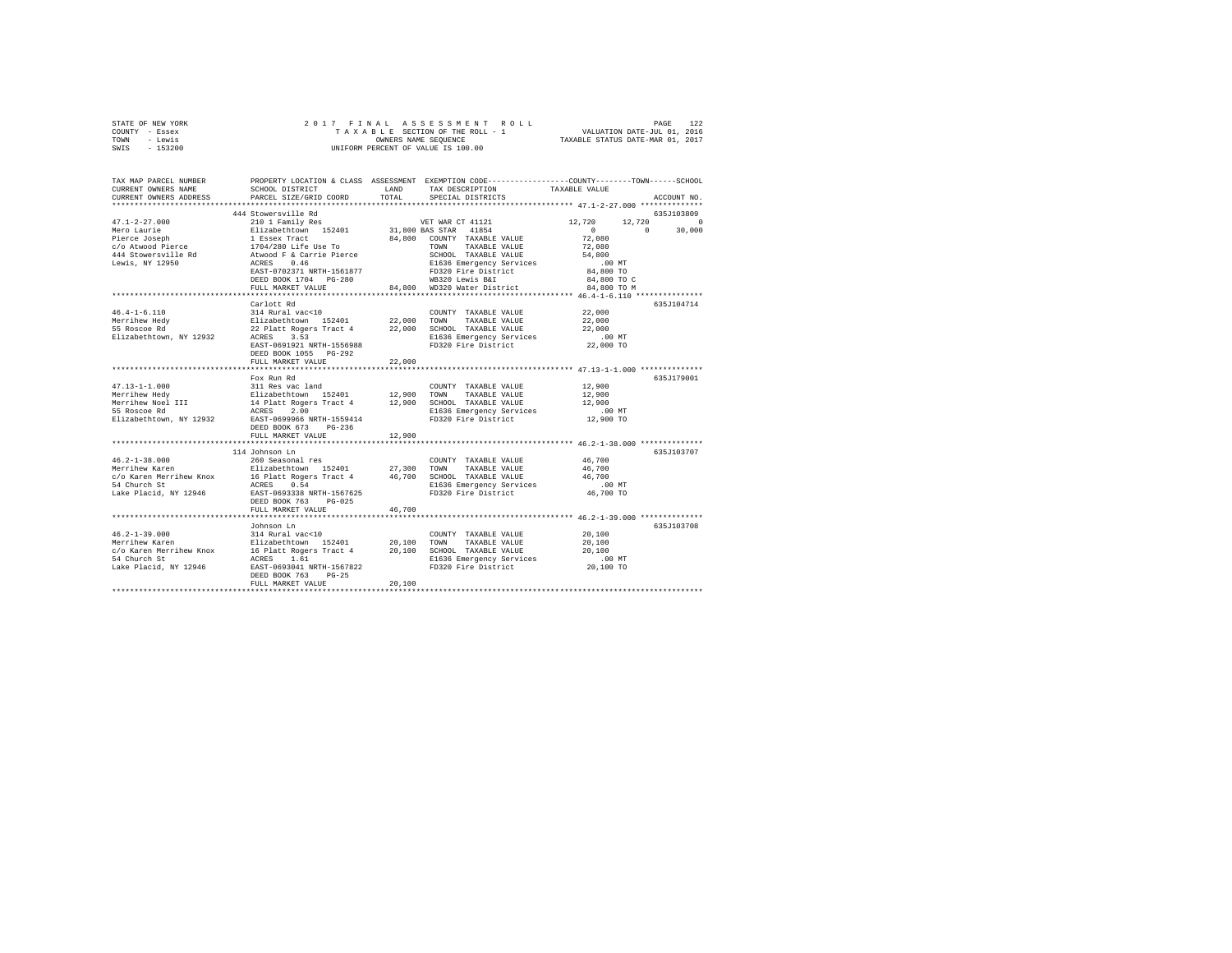| STATE OF NEW YORK                                                                                                                                                                                                                                    |                                                                                                                                                                                                                               |         |                                                                                                                                                                                                           |                                                                                                                     |
|------------------------------------------------------------------------------------------------------------------------------------------------------------------------------------------------------------------------------------------------------|-------------------------------------------------------------------------------------------------------------------------------------------------------------------------------------------------------------------------------|---------|-----------------------------------------------------------------------------------------------------------------------------------------------------------------------------------------------------------|---------------------------------------------------------------------------------------------------------------------|
| COUNTY - Essex                                                                                                                                                                                                                                       |                                                                                                                                                                                                                               |         |                                                                                                                                                                                                           |                                                                                                                     |
| TOWN - Lewis                                                                                                                                                                                                                                         |                                                                                                                                                                                                                               |         | OWNERS NAME SEQUENCE<br>UNIFORM PERCENT OF VALUE IS 100.00                                                                                                                                                |                                                                                                                     |
| SWIS - 153200                                                                                                                                                                                                                                        |                                                                                                                                                                                                                               |         |                                                                                                                                                                                                           |                                                                                                                     |
|                                                                                                                                                                                                                                                      |                                                                                                                                                                                                                               |         |                                                                                                                                                                                                           |                                                                                                                     |
|                                                                                                                                                                                                                                                      |                                                                                                                                                                                                                               |         |                                                                                                                                                                                                           |                                                                                                                     |
|                                                                                                                                                                                                                                                      |                                                                                                                                                                                                                               |         |                                                                                                                                                                                                           |                                                                                                                     |
|                                                                                                                                                                                                                                                      |                                                                                                                                                                                                                               |         |                                                                                                                                                                                                           | TAX MAP PARCEL NUMBER PROPERTY LOCATION & CLASS ASSESSMENT EXEMPTION CODE--------------COUNTY-------TOWN-----SCHOOL |
| CURRENT OWNERS NAME                                                                                                                                                                                                                                  | SCHOOL DISTRICT                                                                                                                                                                                                               | LAND    | TAX DESCRIPTION                                                                                                                                                                                           | TAXABLE VALUE                                                                                                       |
| CURRENT OWNERS ADDRESS                                                                                                                                                                                                                               | PARCEL SIZE/GRID COORD                                                                                                                                                                                                        | TOTAL   | SPECIAL DISTRICTS                                                                                                                                                                                         | ACCOUNT NO.                                                                                                         |
|                                                                                                                                                                                                                                                      |                                                                                                                                                                                                                               |         |                                                                                                                                                                                                           |                                                                                                                     |
|                                                                                                                                                                                                                                                      | 527 Roscoe Rd                                                                                                                                                                                                                 |         |                                                                                                                                                                                                           | 635J189018                                                                                                          |
| $55.2 - 2 - 8.000$                                                                                                                                                                                                                                   | 240 Rural res                                                                                                                                                                                                                 |         | BAS STAR 41854                                                                                                                                                                                            | $\sim$ 0<br>$0 \t 30,000$                                                                                           |
| Merrihew Susan K<br>527 Roscoe Rd                                                                                                                                                                                                                    |                                                                                                                                                                                                                               |         |                                                                                                                                                                                                           | 212,300                                                                                                             |
|                                                                                                                                                                                                                                                      |                                                                                                                                                                                                                               |         |                                                                                                                                                                                                           | 212,300                                                                                                             |
| Elizabethtown, NY 12932                                                                                                                                                                                                                              |                                                                                                                                                                                                                               |         |                                                                                                                                                                                                           | 182,300                                                                                                             |
|                                                                                                                                                                                                                                                      | 240 Rural res 152401 55,600 COUNTY TAXABLE VALUE RIAGED POINT TAXABLE VALUE 10 PM TAXABLE VALUE POINT TAXABLE VALUE POINT TAXABLE VALUE POINT TAXABLE VALUE POINT TAXABLE VALUE POINT TAXABLE VALUE POINT TAXABLE VALUE POINT |         | E1636 Emergency Services                                                                                                                                                                                  | $.00$ MT                                                                                                            |
|                                                                                                                                                                                                                                                      | EAST-0691793 NRTH-1547359                                                                                                                                                                                                     |         | FD320 Fire District                                                                                                                                                                                       | 212,300 TO                                                                                                          |
|                                                                                                                                                                                                                                                      | DEED BOOK 931 PG-253                                                                                                                                                                                                          |         |                                                                                                                                                                                                           |                                                                                                                     |
|                                                                                                                                                                                                                                                      | FULL MARKET VALUE                                                                                                                                                                                                             | 212,300 |                                                                                                                                                                                                           |                                                                                                                     |
|                                                                                                                                                                                                                                                      |                                                                                                                                                                                                                               |         |                                                                                                                                                                                                           |                                                                                                                     |
|                                                                                                                                                                                                                                                      | Goff Rd                                                                                                                                                                                                                       |         |                                                                                                                                                                                                           | 635Z000023                                                                                                          |
| $46.2 - 1 - 48.120$                                                                                                                                                                                                                                  | 322 Rural vac>10                                                                                                                                                                                                              |         | COUNTY TAXABLE VALUE 29,500                                                                                                                                                                               |                                                                                                                     |
| Wessina Frank P<br>Messina Rome P<br>29,500 COWN TAXABLE VALUE<br>Messina Rose M<br>29,500 COWN TAXABLE VALUE<br>PO Box 626<br>29,500 COMN TAXABLE VALUE<br>PO Box 626<br>29,500 COMN TAXABLE VALUE<br>PO Box 626<br>29,500 COMN TAXABLE VALUE<br>PO |                                                                                                                                                                                                                               |         |                                                                                                                                                                                                           | 29,500                                                                                                              |
|                                                                                                                                                                                                                                                      |                                                                                                                                                                                                                               |         |                                                                                                                                                                                                           | 29,500                                                                                                              |
|                                                                                                                                                                                                                                                      |                                                                                                                                                                                                                               |         |                                                                                                                                                                                                           | $.00$ MT                                                                                                            |
|                                                                                                                                                                                                                                                      |                                                                                                                                                                                                                               |         |                                                                                                                                                                                                           | 29,500 TO                                                                                                           |
|                                                                                                                                                                                                                                                      | DEED BOOK 1293 PG-65                                                                                                                                                                                                          |         |                                                                                                                                                                                                           |                                                                                                                     |
|                                                                                                                                                                                                                                                      | FULL MARKET VALUE                                                                                                                                                                                                             | 29,500  |                                                                                                                                                                                                           |                                                                                                                     |
|                                                                                                                                                                                                                                                      |                                                                                                                                                                                                                               |         |                                                                                                                                                                                                           |                                                                                                                     |
|                                                                                                                                                                                                                                                      | 8149 US Route 9                                                                                                                                                                                                               |         |                                                                                                                                                                                                           | 635J103509                                                                                                          |
| $56.1 - 2 - 17.000$                                                                                                                                                                                                                                  | 240 Rural res                                                                                                                                                                                                                 |         | COUNTY TAXABLE VALUE                                                                                                                                                                                      | 110,000                                                                                                             |
|                                                                                                                                                                                                                                                      |                                                                                                                                                                                                                               |         |                                                                                                                                                                                                           | 110,000                                                                                                             |
|                                                                                                                                                                                                                                                      |                                                                                                                                                                                                                               |         |                                                                                                                                                                                                           | 110,000                                                                                                             |
| Gloucester Point, VA 23062 20ac                                                                                                                                                                                                                      |                                                                                                                                                                                                                               |         | E1636 Emergency Services                                                                                                                                                                                  | .00 MT                                                                                                              |
|                                                                                                                                                                                                                                                      | $20ac$<br>ACRES $25.10$                                                                                                                                                                                                       |         | FD320 Fire District                                                                                                                                                                                       | 110,000 TO                                                                                                          |
|                                                                                                                                                                                                                                                      | EAST-0699932 NRTH-1549060                                                                                                                                                                                                     |         |                                                                                                                                                                                                           |                                                                                                                     |
|                                                                                                                                                                                                                                                      | DEED BOOK 1398 PG-327                                                                                                                                                                                                         |         |                                                                                                                                                                                                           |                                                                                                                     |
|                                                                                                                                                                                                                                                      | FULL MARKET VALUE                                                                                                                                                                                                             | 110,000 |                                                                                                                                                                                                           |                                                                                                                     |
|                                                                                                                                                                                                                                                      |                                                                                                                                                                                                                               |         |                                                                                                                                                                                                           |                                                                                                                     |
|                                                                                                                                                                                                                                                      |                                                                                                                                                                                                                               |         | County Route 10<br>311 Res vac land<br>Elizabethcown 152401 19,500 TOWN TAXABLE VALUE<br>2 Platt Rogers Tract 1 19,500 SCHOOL TAXABLE VALUE<br>2 Platt Rogers Tract 1 19,500 SCHOOL TAXABLE VALUE<br>Will | 635J103406                                                                                                          |
| $47.3 - 2 - 2.000$                                                                                                                                                                                                                                   |                                                                                                                                                                                                                               |         |                                                                                                                                                                                                           | 19,500                                                                                                              |
|                                                                                                                                                                                                                                                      |                                                                                                                                                                                                                               |         |                                                                                                                                                                                                           | 19,500                                                                                                              |
| Milholland John<br>409 Taylor Ct                                                                                                                                                                                                                     |                                                                                                                                                                                                                               |         |                                                                                                                                                                                                           | 19,500                                                                                                              |
| Raleigh, NC 27615                                                                                                                                                                                                                                    |                                                                                                                                                                                                                               |         |                                                                                                                                                                                                           | $.00$ MT                                                                                                            |
|                                                                                                                                                                                                                                                      | Will<br>ACRES 1.00                                                                                                                                                                                                            |         | FD320 Fire District                                                                                                                                                                                       | 19,500 TO                                                                                                           |
|                                                                                                                                                                                                                                                      | EAST-0703348 NRTH-1557077                                                                                                                                                                                                     |         |                                                                                                                                                                                                           |                                                                                                                     |
|                                                                                                                                                                                                                                                      | DEED BOOK 350 PG-484                                                                                                                                                                                                          |         |                                                                                                                                                                                                           |                                                                                                                     |
|                                                                                                                                                                                                                                                      | FULL MARKET VALUE                                                                                                                                                                                                             | 19,500  |                                                                                                                                                                                                           |                                                                                                                     |
|                                                                                                                                                                                                                                                      |                                                                                                                                                                                                                               |         |                                                                                                                                                                                                           |                                                                                                                     |
|                                                                                                                                                                                                                                                      | Ray Woods Rd                                                                                                                                                                                                                  |         |                                                                                                                                                                                                           | 635Z004003                                                                                                          |
| $47.4 - 1 - 35.112$                                                                                                                                                                                                                                  | 314 Rural vac<10                                                                                                                                                                                                              |         | COUNTY TAXABLE VALUE                                                                                                                                                                                      | 23,500                                                                                                              |
|                                                                                                                                                                                                                                                      |                                                                                                                                                                                                                               |         |                                                                                                                                                                                                           | 23,500                                                                                                              |
| 47.4-1-33.1.<br>Milholland John A<br>409 Taylor Ct                                                                                                                                                                                                   |                                                                                                                                                                                                                               |         |                                                                                                                                                                                                           | 23,500                                                                                                              |
| Raleigh, NC 27615                                                                                                                                                                                                                                    |                                                                                                                                                                                                                               |         |                                                                                                                                                                                                           |                                                                                                                     |
|                                                                                                                                                                                                                                                      | EAST-0707331 NRTH-1555556                                                                                                                                                                                                     |         | E1636 Emergency Services<br>FD320 Fire District                                                                                                                                                           | 00 MT.<br>23,500 TO                                                                                                 |
|                                                                                                                                                                                                                                                      | DEED BOOK 1367 PG-203                                                                                                                                                                                                         |         |                                                                                                                                                                                                           |                                                                                                                     |
|                                                                                                                                                                                                                                                      | FULL MARKET VALUE                                                                                                                                                                                                             | 23,500  |                                                                                                                                                                                                           |                                                                                                                     |
|                                                                                                                                                                                                                                                      |                                                                                                                                                                                                                               |         |                                                                                                                                                                                                           |                                                                                                                     |
|                                                                                                                                                                                                                                                      |                                                                                                                                                                                                                               |         |                                                                                                                                                                                                           |                                                                                                                     |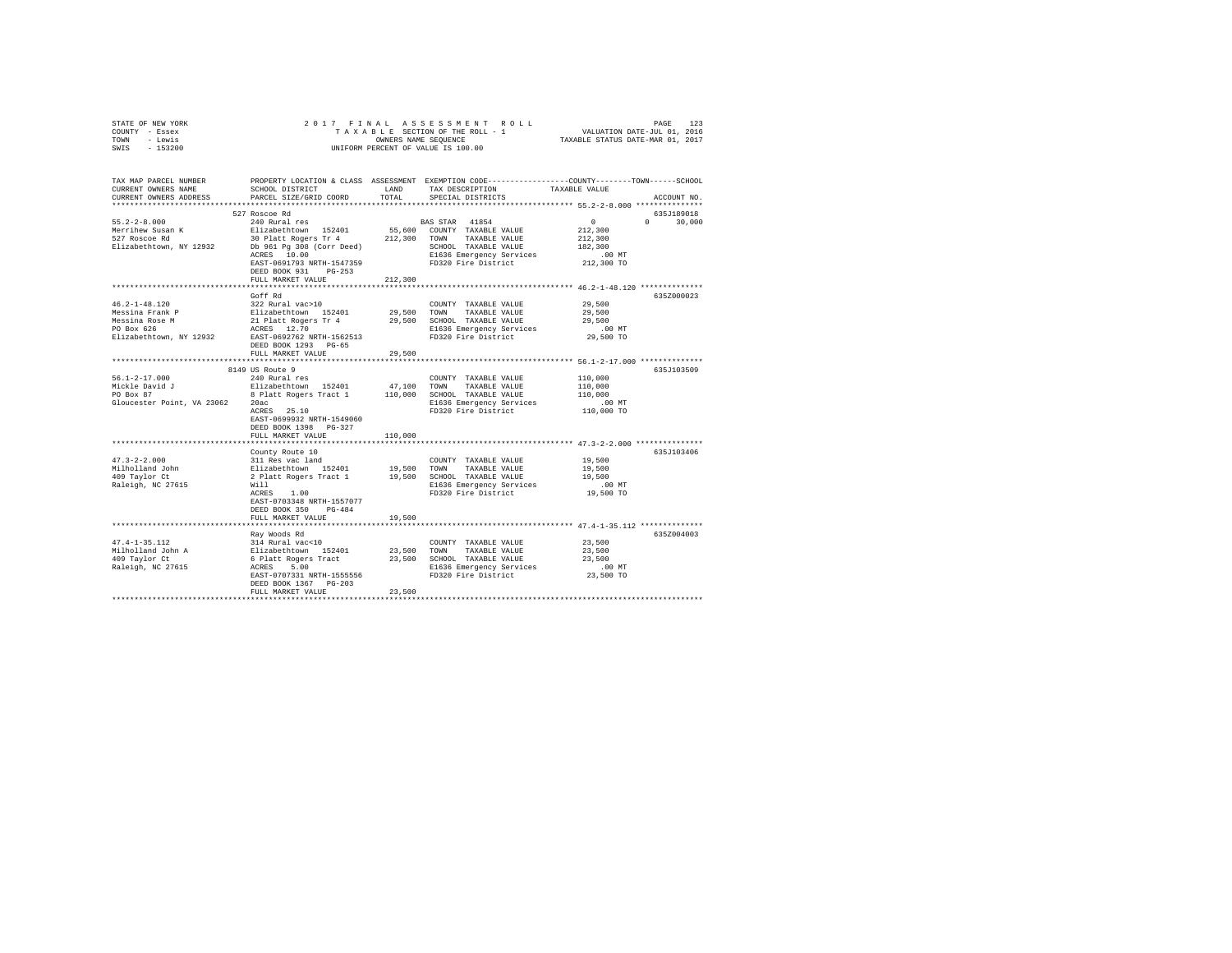| STATE OF NEW YORK<br>COUNTY - Essex                     | 2017 FINAL                                     |                      | ASSESSMENT ROLL<br>TAXABLE SECTION OF THE ROLL - 1                                             |                                                                 | 124<br>PAGE        |
|---------------------------------------------------------|------------------------------------------------|----------------------|------------------------------------------------------------------------------------------------|-----------------------------------------------------------------|--------------------|
| - Lewis<br>TOWN                                         |                                                | OWNERS NAME SEQUENCE |                                                                                                | VALUATION DATE-JUL 01, 2016<br>TAXABLE STATUS DATE-MAR 01, 2017 |                    |
| SWIS<br>$-153200$                                       |                                                |                      | UNIFORM PERCENT OF VALUE IS 100.00                                                             |                                                                 |                    |
|                                                         |                                                |                      |                                                                                                |                                                                 |                    |
|                                                         |                                                |                      |                                                                                                |                                                                 |                    |
|                                                         |                                                |                      |                                                                                                |                                                                 |                    |
| TAX MAP PARCEL NUMBER                                   |                                                |                      | PROPERTY LOCATION & CLASS ASSESSMENT EXEMPTION CODE---------------COUNTY-------TOWN-----SCHOOL |                                                                 |                    |
| CURRENT OWNERS NAME                                     | SCHOOL DISTRICT                                | LAND                 | TAX DESCRIPTION                                                                                | TAXABLE VALUE                                                   |                    |
| CURRENT OWNERS ADDRESS                                  | PARCEL SIZE/GRID COORD                         | TOTAL                | SPECIAL DISTRICTS                                                                              |                                                                 | ACCOUNT NO.        |
|                                                         |                                                |                      |                                                                                                |                                                                 |                    |
|                                                         | Steele Woods Rd                                |                      |                                                                                                |                                                                 | 635Z004008         |
| $56.1 - 2 - 34.120$                                     | 322 Rural vac>10                               |                      | COUNTY TAXABLE VALUE                                                                           | 35,500                                                          |                    |
| Milholland John A                                       | Elizabethtown 152401<br>9 Platt Rogers Tract 1 | 35,500               | TOWN<br>TAXABLE VALUE                                                                          | 35,500                                                          |                    |
| 409 Taylor Ct                                           |                                                |                      | 35,500 SCHOOL TAXABLE VALUE                                                                    | 35,500                                                          |                    |
| Raleigh, NC 27615                                       | ACRES 23.00                                    |                      | E1636 Emergency Services                                                                       | .00MT                                                           |                    |
|                                                         | EAST-0704755 NRTH-1547400                      |                      | FD320 Fire District                                                                            | 35,500 TO                                                       |                    |
|                                                         | DEED BOOK 1384 PG-306                          |                      |                                                                                                |                                                                 |                    |
|                                                         | FULL MARKET VALUE                              | 35,500               |                                                                                                |                                                                 |                    |
|                                                         |                                                | *************        |                                                                                                |                                                                 |                    |
|                                                         | 126 Redmond Rd                                 |                      |                                                                                                |                                                                 | 635Z008002         |
| $47.4 - 1 - 1.212$                                      | 240 Rural res                                  |                      | BAS STAR 41854                                                                                 | $\mathbf{0}$                                                    | $\Omega$<br>30,000 |
| Miller Albert E III                                     | Elizabethtown 152401                           |                      | 40,100 COUNTY TAXABLE VALUE                                                                    | 185,400                                                         |                    |
|                                                         | 5 Platt Rogers Tract 1                         | 185,400              | TOWN TAXABLE VALUE                                                                             | 185,400                                                         |                    |
| Miller Audrey J<br>126 Redmond Rd<br>Westport, NY 12993 | ACRES 10.39                                    |                      | SCHOOL TAXABLE VALUE                                                                           | 155,400                                                         |                    |
|                                                         | EAST-0709215 NRTH-1558952                      |                      | E1636 Emergency Services                                                                       | $.00$ MT                                                        |                    |
|                                                         | DEED BOOK 1532 PG-143                          |                      | FD320 Fire District                                                                            | 185,400 TO                                                      |                    |
|                                                         | FULL MARKET VALUE                              | 185,400              |                                                                                                |                                                                 |                    |
|                                                         |                                                |                      |                                                                                                |                                                                 |                    |
|                                                         | 8091 US Route 9                                |                      |                                                                                                |                                                                 | 635J102915         |
| $56.1 - 2 - 15.000$                                     | 210 1 Family Res                               |                      | BAS STAR 41854                                                                                 | $\Omega$                                                        | $\Omega$<br>30,000 |
| Miller Donald S                                         | Elizabethtown 152401                           |                      | 35,400 COUNTY TAXABLE VALUE                                                                    | 112,100                                                         |                    |
| Miller Nancy J                                          | 9 Platt Rogers Tract 1                         | 112,100 TOWN         | TAXABLE VALUE                                                                                  | 112,100                                                         |                    |
| Noble Ter                                               | 5.2ac                                          |                      | SCHOOL TAXABLE VALUE                                                                           | 82,100                                                          |                    |
| PO Box 483                                              | ACRES 4.77                                     |                      | E1636 Emergency Services                                                                       | $.00$ MT                                                        |                    |
| Elizabethtown, NY 12932                                 | EAST-0700209 NRTH-1547796                      |                      | FD320 Fire District                                                                            | 112,100 TO                                                      |                    |
|                                                         | DEED BOOK 1291 PG-1                            |                      |                                                                                                |                                                                 |                    |
|                                                         | FULL MARKET VALUE                              | 112,100              |                                                                                                |                                                                 |                    |
|                                                         |                                                |                      |                                                                                                |                                                                 |                    |
|                                                         | Hurley Rd                                      |                      |                                                                                                |                                                                 | 635J103709         |
| $48.3 - 2 - 5.000$                                      | 322 Rural vac>10                               |                      | COUNTY TAXABLE VALUE                                                                           | 48,300                                                          |                    |
| Miller Norman L                                         | Westport 155001<br>48 Taylor & Kimball         | 48,300               | TOWN<br>TAXABLE VALUE                                                                          | 48,300                                                          |                    |
| Miller Marilyn A                                        |                                                |                      | 48,300 SCHOOL TAXABLE VALUE                                                                    | 48,300                                                          |                    |
| 793 Skyline Dr                                          | ACRES 48.60                                    |                      | E1636 Emergency Services                                                                       | $.00$ MT                                                        |                    |
| Schenectady, NY 12306                                   | EAST-0720764 NRTH-1556333                      |                      | FD320 Fire District                                                                            | 48,300 TO                                                       |                    |
|                                                         | DEED BOOK 1682 PG-198                          |                      |                                                                                                |                                                                 |                    |
|                                                         | FULL MARKET VALUE                              | 48,300               |                                                                                                |                                                                 |                    |
|                                                         |                                                |                      |                                                                                                |                                                                 |                    |
|                                                         | 5 Brookside Way                                |                      |                                                                                                |                                                                 | 635J103306         |
| $46.2 - 1 - 14.000$                                     | 210 1 Family Res                               |                      | ENH STAR 41834                                                                                 | 0                                                               | 0 65,500           |
| Miller Robert                                           | Elizabethtown 152401                           | 25,500               | COUNTY TAXABLE VALUE                                                                           | 110,700                                                         |                    |
| PO Box 29                                               | 17 Platt Rogers Tract 4<br>ACRES 0.45          | 110,700              | TOWN<br>TAXABLE VALUE                                                                          | 110,700                                                         |                    |
| Lewis, NY 12950                                         |                                                |                      | SCHOOL TAXABLE VALUE                                                                           | 45,200                                                          |                    |
|                                                         | EAST-0690637 NRTH-1566370                      |                      | E1636 Emergency Services                                                                       | $.00$ MT                                                        |                    |
|                                                         | $PG-9$<br>DEED BOOK 520                        |                      | FD320 Fire District                                                                            | 110,700 TO                                                      |                    |
|                                                         | FULL MARKET VALUE                              | 110,700              |                                                                                                |                                                                 |                    |
|                                                         |                                                |                      |                                                                                                |                                                                 |                    |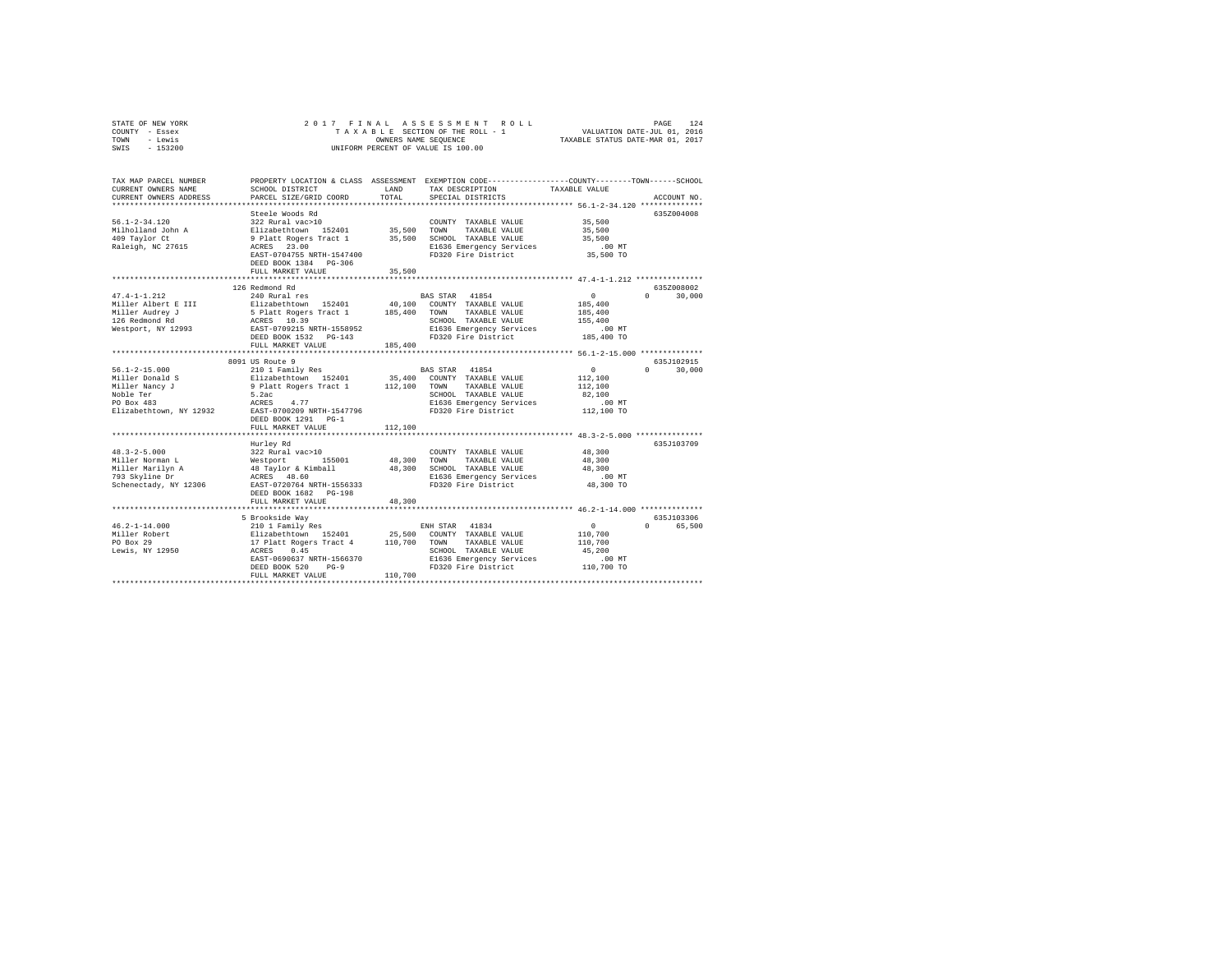| STATE OF NEW YORK |          |  |  |  |                      | 2017 FINAL ASSESSMENT ROLL         |                                  | PAGE | 125 |
|-------------------|----------|--|--|--|----------------------|------------------------------------|----------------------------------|------|-----|
| COUNTY - Essex    |          |  |  |  |                      | TAXABLE SECTION OF THE ROLL - 1    | VALUATION DATE-JUL 01, 2016      |      |     |
| TOWN              | - Lewis  |  |  |  | OWNERS NAME SEOUENCE |                                    | TAXABLE STATUS DATE-MAR 01, 2017 |      |     |
| SWIS              | - 153200 |  |  |  |                      | UNIFORM PERCENT OF VALUE IS 100.00 |                                  |      |     |

| TAX MAP PARCEL NUMBER<br>CURRENT OWNERS NAME<br>CURRENT OWNERS ADDRESS                                                                                                                                                         | SCHOOL DISTRICT<br>PARCEL SIZE/GRID COORD                                                                                                                                                                            | LAND<br>TOTAL | TAX DESCRIPTION<br>SPECIAL DISTRICTS             | PROPERTY LOCATION & CLASS ASSESSMENT EXEMPTION CODE----------------COUNTY-------TOWN-----SCHOOL<br>TAXABLE VALUE<br>ACCOUNT NO. |
|--------------------------------------------------------------------------------------------------------------------------------------------------------------------------------------------------------------------------------|----------------------------------------------------------------------------------------------------------------------------------------------------------------------------------------------------------------------|---------------|--------------------------------------------------|---------------------------------------------------------------------------------------------------------------------------------|
| **************************                                                                                                                                                                                                     |                                                                                                                                                                                                                      |               |                                                  |                                                                                                                                 |
| $46.2 - 1 - 36.000$                                                                                                                                                                                                            | 20 Crossman Ln                                                                                                                                                                                                       |               | COUNTY TAXABLE VALUE                             | 635.7105412<br>60,400                                                                                                           |
| Mills Jay A                                                                                                                                                                                                                    | 260 Seasonal res<br>Elizabethtown 152401                                                                                                                                                                             |               | 32.100 TOWN TAXABLE VALUE                        | 60,400                                                                                                                          |
|                                                                                                                                                                                                                                |                                                                                                                                                                                                                      |               |                                                  | 60,400                                                                                                                          |
|                                                                                                                                                                                                                                |                                                                                                                                                                                                                      |               |                                                  | .00 MT                                                                                                                          |
| Pallston Spa, NY 12020<br>Ballston Spa, NY 12020 BAST-0693622 NRTH-1567540                                                                                                                                                     |                                                                                                                                                                                                                      |               | FD320 Fire District                              | 60,400 TO                                                                                                                       |
|                                                                                                                                                                                                                                | FULL MARKET VALUE                                                                                                                                                                                                    | 60,400        |                                                  |                                                                                                                                 |
|                                                                                                                                                                                                                                |                                                                                                                                                                                                                      |               |                                                  |                                                                                                                                 |
|                                                                                                                                                                                                                                | 481 Roscoe Rd                                                                                                                                                                                                        |               |                                                  | 635J104108                                                                                                                      |
| $55.2 - 1 - 33.000$                                                                                                                                                                                                            | 210 1 Family Res                                                                                                                                                                                                     |               | COUNTY TAXABLE VALUE                             | 126,000                                                                                                                         |
| 54,100 MINIS Rebecca B 210 MINIS Represents the SALIE SALIE SERVING SALIES IN THE SALIES IN THE SALIES OF 25626 Platt Represents 106,000 SCHOL TAXABLE VALUE ROYAL MONEY CONSULTED A ACRESS 8.100 MINIS REPRESENT AND SALIES C |                                                                                                                                                                                                                      |               |                                                  | 126,000                                                                                                                         |
|                                                                                                                                                                                                                                |                                                                                                                                                                                                                      |               |                                                  | 126,000                                                                                                                         |
|                                                                                                                                                                                                                                |                                                                                                                                                                                                                      |               | E1636 Emergency Services<br>FD320 Fire District  | $.00$ MT                                                                                                                        |
|                                                                                                                                                                                                                                |                                                                                                                                                                                                                      |               |                                                  | 126,000 TO                                                                                                                      |
|                                                                                                                                                                                                                                | DEED BOOK 1635 PG-229                                                                                                                                                                                                |               |                                                  |                                                                                                                                 |
|                                                                                                                                                                                                                                | FULL MARKET VALUE                                                                                                                                                                                                    | 126,000       |                                                  |                                                                                                                                 |
|                                                                                                                                                                                                                                | ***************************                                                                                                                                                                                          |               |                                                  | **************** 38.1-1-26.300 **************                                                                                   |
|                                                                                                                                                                                                                                | 9371 US Route 9                                                                                                                                                                                                      |               |                                                  | 635J181006<br>$\sim$ 0                                                                                                          |
|                                                                                                                                                                                                                                |                                                                                                                                                                                                                      |               | BAS STAR 41854<br>34,800 COUNTY TAXABLE VALUE    | $0 \t 30,000$                                                                                                                   |
|                                                                                                                                                                                                                                |                                                                                                                                                                                                                      |               | 79,900 TOWN TAXABLE VALUE                        | 79,900<br>79,900                                                                                                                |
|                                                                                                                                                                                                                                |                                                                                                                                                                                                                      |               |                                                  | 49,900                                                                                                                          |
|                                                                                                                                                                                                                                |                                                                                                                                                                                                                      |               | SCHOOL TAXABLE VALUE<br>E1636 Emergency Services | .00 MT                                                                                                                          |
|                                                                                                                                                                                                                                | DEED BOOK 738 PG-296                                                                                                                                                                                                 |               | FD320 Fire District                              | 79,900 TO                                                                                                                       |
|                                                                                                                                                                                                                                | FULL MARKET VALUE                                                                                                                                                                                                    | 79,900        |                                                  |                                                                                                                                 |
|                                                                                                                                                                                                                                |                                                                                                                                                                                                                      |               |                                                  |                                                                                                                                 |
|                                                                                                                                                                                                                                | 9393 US Route 9                                                                                                                                                                                                      |               |                                                  | 635J181005                                                                                                                      |
|                                                                                                                                                                                                                                |                                                                                                                                                                                                                      |               | BAS STAR 41854                                   | $\sim$ 0<br>$0 \t 30,000$                                                                                                       |
|                                                                                                                                                                                                                                |                                                                                                                                                                                                                      |               | 36,500 COUNTY TAXABLE VALUE                      | 156,400                                                                                                                         |
|                                                                                                                                                                                                                                |                                                                                                                                                                                                                      |               | 156,400 TOWN TAXABLE VALUE                       | 156,400                                                                                                                         |
| Lewis, NY 12950                                                                                                                                                                                                                | 1721/209 Life Use to                                                                                                                                                                                                 |               | SCHOOL TAXABLE VALUE                             | 126,400                                                                                                                         |
|                                                                                                                                                                                                                                | Stephen P Mitchell Jr                                                                                                                                                                                                |               | E1636 Emergency Services<br>FD320 Fire District  | .00 MT                                                                                                                          |
|                                                                                                                                                                                                                                | ACRES 5.90                                                                                                                                                                                                           |               |                                                  | 156,400 TO                                                                                                                      |
|                                                                                                                                                                                                                                | EAST-0705588 NRTH-1578211                                                                                                                                                                                            |               |                                                  |                                                                                                                                 |
|                                                                                                                                                                                                                                | DEED BOOK 1721 PG-209                                                                                                                                                                                                |               |                                                  |                                                                                                                                 |
|                                                                                                                                                                                                                                | FULL MARKET VALUE                                                                                                                                                                                                    | 156,400       |                                                  |                                                                                                                                 |
|                                                                                                                                                                                                                                |                                                                                                                                                                                                                      |               |                                                  |                                                                                                                                 |
|                                                                                                                                                                                                                                | 648 Mitchell Hill Rd                                                                                                                                                                                                 |               |                                                  | 635J103502                                                                                                                      |
| $46.4 - 1 - 9.000$<br>Mitchell Daniel                                                                                                                                                                                          | 240 Rural res                                                                                                                                                                                                        |               | <b>BAS STAR</b> 41854                            | $\sim$ 0<br>$\mathsf{n}$<br>30,000                                                                                              |
|                                                                                                                                                                                                                                |                                                                                                                                                                                                                      |               |                                                  | 190,100                                                                                                                         |
| c/o Margaret Trombly<br>PO Box 543                                                                                                                                                                                             | Elizabethtown 152401 74,000 COUNTY TAXABLE VALUE<br>26231 Platt Rogers Tr 4 190,100 TOWN TAXABLE VALUE<br>26231 Platt Rogers Tr 4 190,100 SCHOOL TAXABLE VALUE<br>ERST-0693521 NRTH-1555127 E1636 Emergency Services |               | SCHOOL TAXABLE VALUE                             | 190,100<br>160,100                                                                                                              |
|                                                                                                                                                                                                                                |                                                                                                                                                                                                                      |               |                                                  | $.00$ MT                                                                                                                        |
| Lewis, NY 12950                                                                                                                                                                                                                | DEED BOOK 945                                                                                                                                                                                                        |               | E1636 Emergency Services<br>FD320 Fire District  | 190,100 TO                                                                                                                      |
|                                                                                                                                                                                                                                | $PG-200$<br>LUE 190,100<br>FULL MARKET VALUE                                                                                                                                                                         |               |                                                  |                                                                                                                                 |
|                                                                                                                                                                                                                                |                                                                                                                                                                                                                      |               |                                                  |                                                                                                                                 |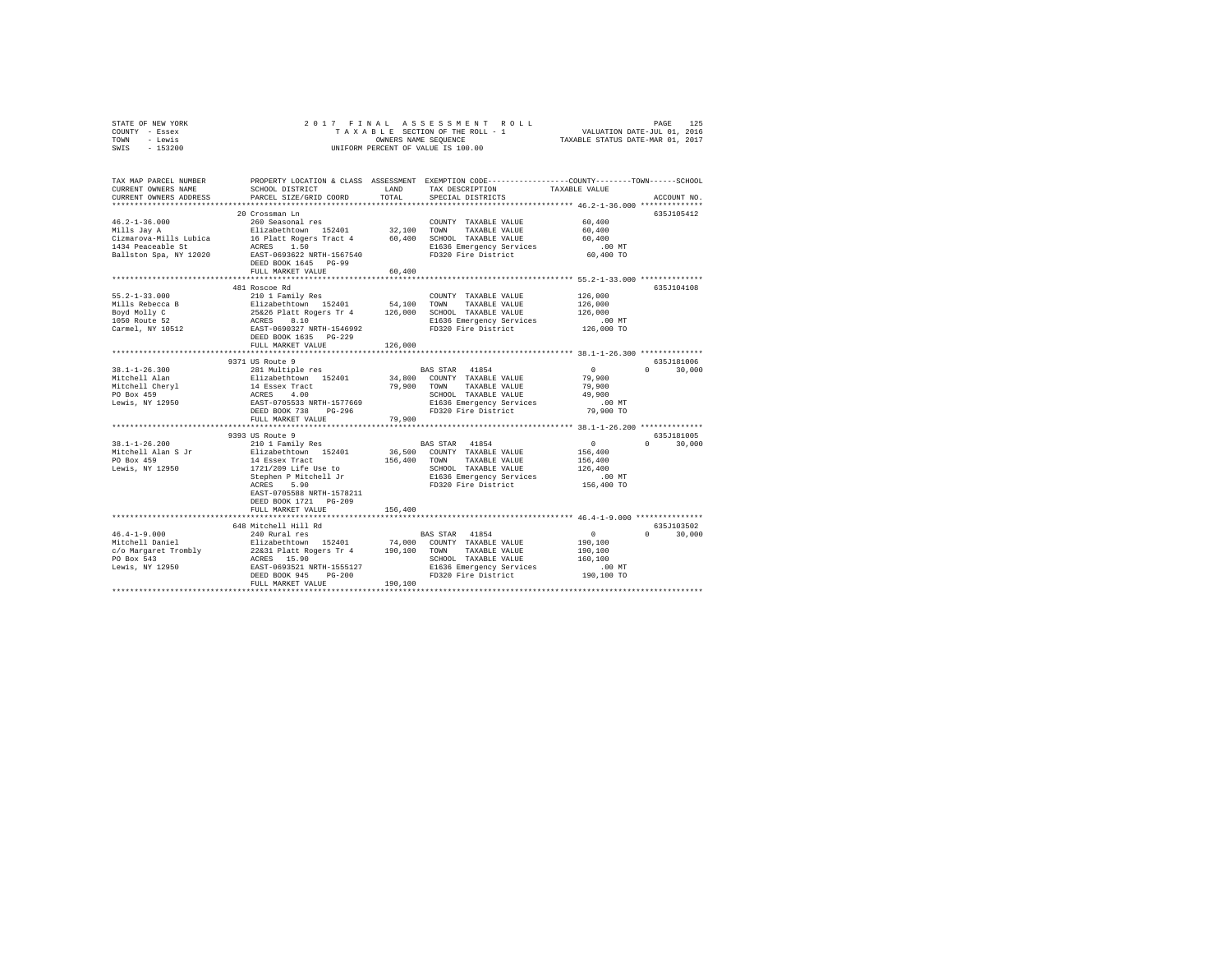| STATE OF NEW YORK                            |                                                      | 2017 FINAL ASSESSMENT ROLL                                            | PAGE<br>126                                                                                     |
|----------------------------------------------|------------------------------------------------------|-----------------------------------------------------------------------|-------------------------------------------------------------------------------------------------|
| COUNTY - Essex                               |                                                      |                                                                       | TAXABLE SECTION OF THE ROLL - 1 VALUATION DATE-JUL 01, 2016                                     |
| TOWN - Lewis                                 |                                                      |                                                                       | OWNERS NAME SEQUENCE TAXABLE STATUS DATE-MAR 01, 2017                                           |
| SWIS - 153200                                |                                                      | UNIFORM PERCENT OF VALUE IS 100.00                                    |                                                                                                 |
|                                              |                                                      |                                                                       |                                                                                                 |
|                                              |                                                      |                                                                       |                                                                                                 |
|                                              |                                                      |                                                                       | PROPERTY LOCATION & CLASS ASSESSMENT EXEMPTION CODE---------------COUNTY-------TOWN------SCHOOL |
| TAX MAP PARCEL NUMBER<br>CURRENT OWNERS NAME | SCHOOL DISTRICT                                      | LAND TAX DESCRIPTION                                                  | TAXABLE VALUE                                                                                   |
| CURRENT OWNERS ADDRESS                       | PARCEL SIZE/GRID COORD                               | TOTAL SPECIAL DISTRICTS                                               | ACCOUNT NO.                                                                                     |
|                                              |                                                      |                                                                       |                                                                                                 |
|                                              | 9325 US Route 9                                      |                                                                       | 635J103415                                                                                      |
| $38.1 - 1 - 26.110$                          | 240 Rural res                                        | COUNTY TAXABLE VALUE                                                  | 125,300                                                                                         |
|                                              |                                                      | Mitchell Dennis H Blizabethtown 152401 76,900 TOWN TAXABLE VALUE      | 125,300                                                                                         |
| 24 Dougan Ln                                 | 14 Essex Tract                                       | 125,300 SCHOOL TAXABLE VALUE                                          | 125,300                                                                                         |
|                                              |                                                      | E1636 Emergency Services                                              | .00 MT                                                                                          |
|                                              |                                                      |                                                                       | $125,300$ TO                                                                                    |
|                                              | ACRES 85.54                                          |                                                                       |                                                                                                 |
|                                              | EAST-0704744 NRTH-1577127                            |                                                                       |                                                                                                 |
|                                              | DEED BOOK 971 PG-112                                 |                                                                       |                                                                                                 |
|                                              | FULL MARKET VALUE                                    | 125,300                                                               |                                                                                                 |
|                                              |                                                      |                                                                       |                                                                                                 |
|                                              | 269 Denton Rd                                        |                                                                       | 635J199001                                                                                      |
|                                              |                                                      |                                                                       | $0 \t30.000$<br>$\sim$ 0 $\sim$                                                                 |
|                                              |                                                      |                                                                       | 100,500                                                                                         |
|                                              |                                                      |                                                                       | 100,500                                                                                         |
| Elizabethtown, NY 12932                      | ACRES 26.00                                          | SCHOOL TAXABLE VALUE 70.500                                           |                                                                                                 |
|                                              | EAST-0692299 NRTH-1554944                            | E1636 Emergency Services .00 MT                                       |                                                                                                 |
|                                              |                                                      | FD320 Fire District                                                   | 100,500 TO                                                                                      |
|                                              | FULL MARKET VALUE                                    | 100,500                                                               |                                                                                                 |
|                                              |                                                      |                                                                       |                                                                                                 |
|                                              | 622 Mitchell Hill Rd                                 |                                                                       | 635Z001004                                                                                      |
| $46.4 - 1 - 8.320$                           |                                                      |                                                                       | $0 \t 30,000$<br>$\sim$ 0                                                                       |
|                                              |                                                      | Mitchell Gerald W Jr Blizabethtown 152401 37,700 COUNTY TAXABLE VALUE | 124,800                                                                                         |
|                                              | Mitchell Candy <b>Platt</b> Rogers Tr 4 124,800 TOWN | TAXABLE VALUE                                                         | 124,800                                                                                         |
| 622 Mitchell Hill Rd                         | ACRES 7.40                                           | SCHOOL TAXABLE VALUE                                                  | 94,800                                                                                          |
| Elizabethtown, NY 12932                      | EAST-0692352 NRTH-1555498                            | E1636 Emergency Services                                              | .00MT                                                                                           |
|                                              | DEED BOOK 1301 PG-98                                 | FD320 Fire District                                                   | 124,800 TO                                                                                      |
|                                              | FULL MARKET VALUE                                    | 124,800                                                               |                                                                                                 |
|                                              |                                                      |                                                                       |                                                                                                 |
|                                              | 9353 US Route 9                                      |                                                                       | 635.7181007                                                                                     |
| $38.1 - 1 - 26.120$                          | 210 1 Family Res                                     | BAS STAR 41854                                                        | $\Omega$<br>$0 \t 30.000$                                                                       |
| Mitchell James                               |                                                      | Rligabethtown 152401 - 32.600 COUNTY TAXARLE VALUE                    | 91 300                                                                                          |

| Elizabethtown, NY 12932      | EAST-0692352 NRTH-1555498                        |        | E1636 Emergency Services        | $.00$ MT       |                        |
|------------------------------|--------------------------------------------------|--------|---------------------------------|----------------|------------------------|
|                              | DEED BOOK 1301 PG-98                             |        | FD320 Fire District 124,800 TO  |                |                        |
|                              | FULL MARKET VALUE 124,800                        |        |                                 |                |                        |
|                              |                                                  |        |                                 |                |                        |
|                              | 9353 US Route 9                                  |        |                                 |                | 635J181007             |
| 38.1-1-26.120                | 210 1 Family Res                                 |        | BAS STAR 41854                  | $\overline{0}$ | 30,000<br>$\mathbf{0}$ |
| Mitchell James               | Elizabethtown 152401 32,600 COUNTY TAXABLE VALUE |        |                                 | 91,300         |                        |
| 9353 US Rte 9 14 Essex Tract |                                                  | 91,300 | TOWN<br>TAXABLE VALUE           | 91,300         |                        |
| Lewis, NY 12950              | ACRES 2.00                                       |        | SCHOOL TAXABLE VALUE            | 61,300         |                        |
|                              | EAST-0705542 NRTH-1577148                        |        | E1636 Emergency Services        | $.00$ MT       |                        |
|                              | DEED BOOK 739 PG-156                             |        | FD320 Fire District             | 91,300 TO      |                        |
|                              | FULL MARKET VALUE 91,300                         |        |                                 |                |                        |
|                              |                                                  |        |                                 |                |                        |
|                              | Hale Hill Ln                                     |        |                                 |                | 635J100111             |
|                              | 38.1-1-15.100 322 Rural vac>10                   |        | COUNTY TAXABLE VALUE            | 42,700         |                        |
| Mitchell James P Jr          | Elizabethtown 152401 42,700                      |        | TAXABLE VALUE<br>TOWN           | 42,700         |                        |
| 9353 US Route 9              | 18 & 19 Essex Tract                              | 42,700 | SCHOOL TAXABLE VALUE            | 42,700         |                        |
| Lewis, NY 12950              | ACRES 40.10                                      |        | E1636 Emergency Services .00 MT |                |                        |
|                              | EAST-0704691 NRTH-1581778                        |        | FD320 Fire District             | 42,700 TO      |                        |
|                              | DEED BOOK 1678 PG-46                             |        |                                 |                |                        |
|                              | FULL MARKET VALUE                                | 42,700 |                                 |                |                        |
|                              |                                                  |        |                                 |                |                        |
|                              |                                                  |        |                                 |                |                        |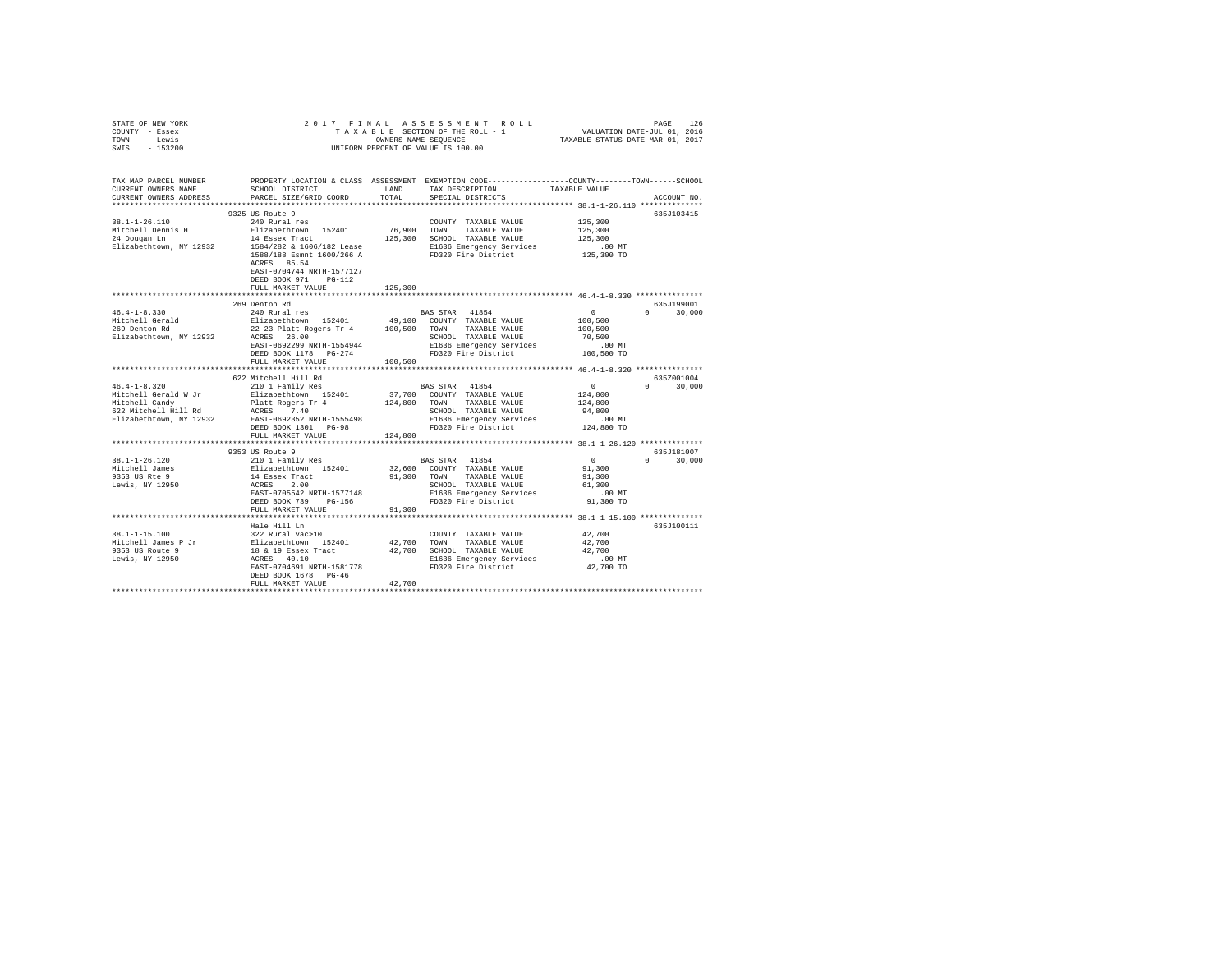| STATE OF NEW YORK | 2017 FINAL ASSESSMENT ROLL         | 127<br>PAGE                      |
|-------------------|------------------------------------|----------------------------------|
| COUNTY - Essex    | TAXABLE SECTION OF THE ROLL - 1    | VALUATION DATE-JUL 01, 2016      |
| TOWN<br>- Lewis   | OWNERS NAME SEOUENCE               | TAXABLE STATUS DATE-MAR 01, 2017 |
| $-153200$<br>SWIS | UNIFORM PERCENT OF VALUE IS 100.00 |                                  |

| TAX MAP PARCEL NUMBER<br>CURRENT OWNERS NAME<br>CURRENT OWNERS ADDRESS                              | SCHOOL DISTRICT<br>PARCEL SIZE/GRID COORD                                                                                                                                                                              | LAND<br>TOTAL                   | PROPERTY LOCATION & CLASS ASSESSMENT EXEMPTION CODE---------------COUNTY-------TOWN-----SCHOOL<br>TAX DESCRIPTION<br>SPECIAL DISTRICTS            | TAXABLE VALUE                                                                                                     | ACCOUNT NO.                          |
|-----------------------------------------------------------------------------------------------------|------------------------------------------------------------------------------------------------------------------------------------------------------------------------------------------------------------------------|---------------------------------|---------------------------------------------------------------------------------------------------------------------------------------------------|-------------------------------------------------------------------------------------------------------------------|--------------------------------------|
| $46.4 - 1 - 8.100$<br>Mitchell Rolland E Jr<br>254 Mountainview Dr<br>Willsboro, NY 12996           | 36 Carlott Rd<br>322 Rural vac>10<br>Elizabethtown 152401 39,000<br>22 Platt Rogers Tract 4<br>ACRES 30.00<br>EAST-0693045 NRTH-1556188<br>DEED BOOK 1178   PG-279<br>FULL MARKET VALUE<br>*************************** | 39,000<br>39,000                | COUNTY TAXABLE VALUE<br>TOWN<br>TAXABLE VALUE<br>SCHOOL TAXABLE VALUE<br>E1636 Emergency Services<br>FD320 Fire District                          | 39,000<br>39,000<br>39,000<br>$.00$ MT<br>39,000 TO<br>******************** 47.4-1-28.200 **************          | 635J103411                           |
| $47.4 - 1 - 28.200$<br>Monty James W<br>Monty Cynthia J<br>1325 County Rte 10<br>Westport, NY 12993 | 1325 County Route 10<br>210 1 Family Res<br>Elizabethtown 152401<br>5 Platt Rogers Tract 1<br>ACRES 0.40<br>EAST-0709360 NRTH-1556120<br>DEED BOOK 715<br>PG-105<br>FULL MARKET VALUE<br>******************            | 138,400<br>138,400              | BAS STAR 41854<br>24,200 COUNTY TAXABLE VALUE<br>TOWN<br>TAXABLE VALUE<br>SCHOOL TAXABLE VALUE<br>E1636 Emergency Services<br>FD320 Fire District | $\sim$ 0<br>138,400<br>138,400<br>108,400<br>$.00$ MT<br>138,400 TO<br>************** 29.2-1-6.000 ************** | 635J180017<br>$\Omega$<br>30,000     |
| $29.2 - 1 - 6.000$<br>Moore Philip S<br>208 Augur Lake Rd<br>Keeseville, NY 12944                   | US Route 9<br>322 Rural vac>10<br>Elizabethtown 152401<br>44 Maules<br>ACRES 25.00<br>EAST-0711649 NRTH-1599003<br>DEED BOOK 1721 PG-36<br>FULL MARKET VALUE                                                           | 13,100 TOWN<br>13,100<br>13,100 | COUNTY TAXABLE VALUE<br>TAXABLE VALUE<br>SCHOOL TAXABLE VALUE<br>E1636 Emergency Services<br>FD320 Fire District                                  | 13,100<br>13,100<br>13,100<br>$.00$ MT<br>13,100 TO                                                               | 635J101914                           |
| $29.2 - 1 - 8.000$<br>Moore Philip S<br>208 Augur Lake Rd<br>Keeseville, NY 12944                   | US Route 9<br>910 Priv forest<br>Elizabethtown 152401<br>7 Maules<br>ACRES 165.90<br>EAST-0712623 NRTH-1596773<br>DEED BOOK 1721 PG-36<br>FULL MARKET VALUE                                                            | 74,200<br>74,200<br>74,200      | COUNTY TAXABLE VALUE<br>TOWN<br>TAXABLE VALUE<br>SCHOOL TAXABLE VALUE<br>E1636 Emergency Services<br>FD320 Fire District                          | 74,200<br>74,200<br>74,200<br>$.00$ MT<br>74,200 TO                                                               | 635J101911                           |
| $38.3 - 1 - 7.000$<br>Moore Ralph F<br>Moore Ann B<br>9063 US Route 9<br>Lewis, NY 12950            | 9063 US Route 9<br>210 1 Family Res<br>Elizabethtown 152401<br>11 Essex Tract<br>ACRES 3.50<br>EAST-0702200 NRTH-1571302<br>DEED BOOK 949<br>$PG-28$<br>FULL MARKET VALUE                                              | 91,400<br>91,400                | ENH STAR 41834<br>34,100 COUNTY TAXABLE VALUE<br>TOWN<br>TAXABLE VALUE<br>SCHOOL TAXABLE VALUE<br>E1636 Emergency Services<br>FD320 Fire District | $\circ$<br>91,400<br>91,400<br>25,900<br>$.00$ MT<br>91,400 TO                                                    | 635J101309<br>$\mathbf{0}$<br>65,500 |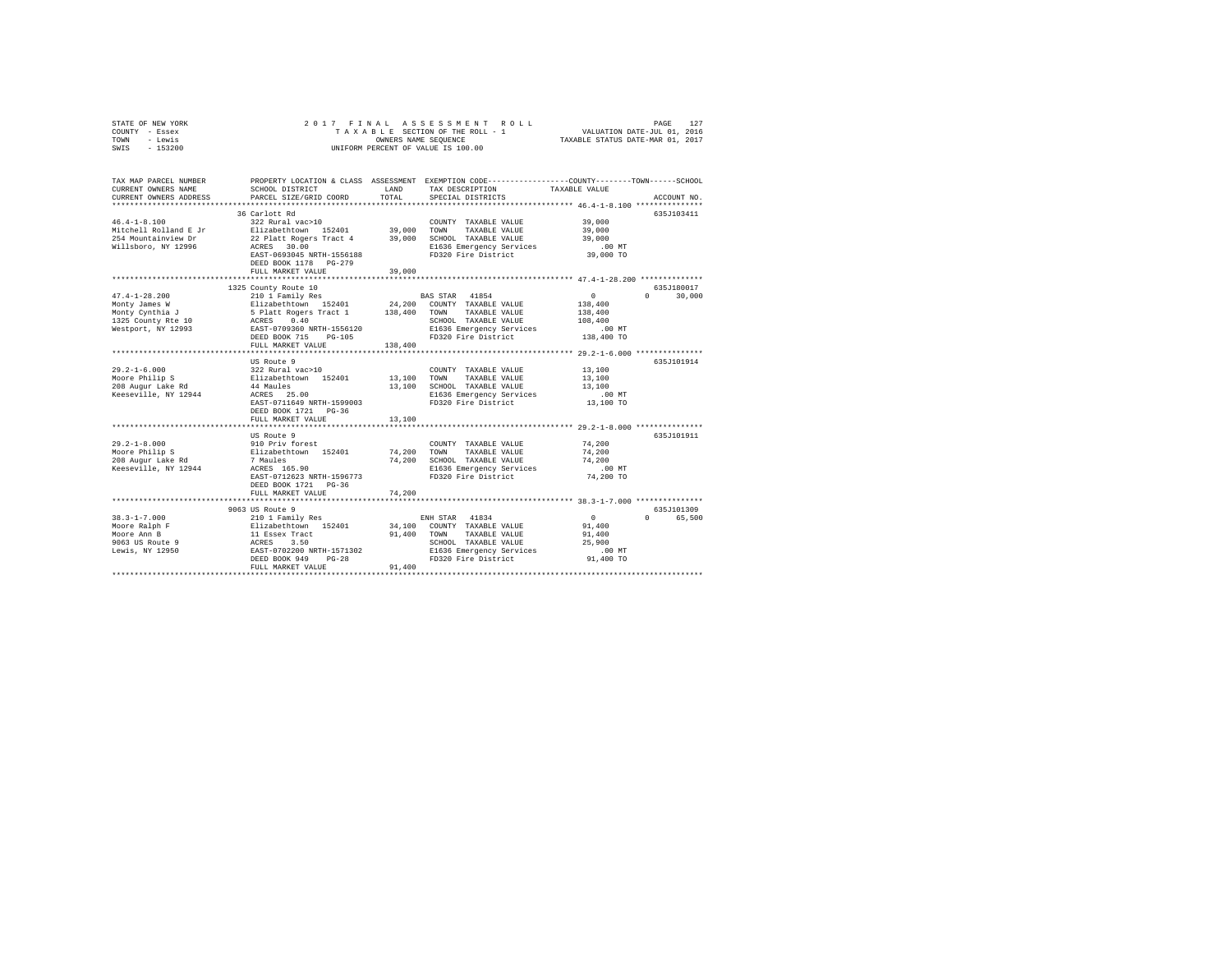| STATE OF NEW YORK | 2017 FINAL ASSESSMENT ROLL         | 128<br>PAGE                      |
|-------------------|------------------------------------|----------------------------------|
| COUNTY - Essex    | TAXABLE SECTION OF THE ROLL - 1    | VALUATION DATE-JUL 01, 2016      |
| TOWN<br>- Lewis   | OWNERS NAME SEOUENCE               | TAXABLE STATUS DATE-MAR 01, 2017 |
| SWIS - 153200     | UNIFORM PERCENT OF VALUE IS 100.00 |                                  |

| TAX MAP PARCEL NUMBER<br>CURRENT OWNERS NAME<br>CURRENT OWNERS ADDRESS                                                                | SCHOOL DISTRICT<br>PARCEL SIZE/GRID COORD                                                                                                                                     | LAND<br>TOTAL. | TAX DESCRIPTION<br>SPECIAL DISTRICTS                                               | PROPERTY LOCATION & CLASS ASSESSMENT EXEMPTION CODE----------------COUNTY-------TOWN-----SCHOOL<br>TAXABLE VALUE<br>ACCOUNT NO. |        |
|---------------------------------------------------------------------------------------------------------------------------------------|-------------------------------------------------------------------------------------------------------------------------------------------------------------------------------|----------------|------------------------------------------------------------------------------------|---------------------------------------------------------------------------------------------------------------------------------|--------|
|                                                                                                                                       |                                                                                                                                                                               |                |                                                                                    |                                                                                                                                 |        |
|                                                                                                                                       | Deerhead-Reber Rd                                                                                                                                                             |                |                                                                                    | 635J178521                                                                                                                      |        |
| $38.2 - 1 - 7.000$                                                                                                                    | 910 Priv forest                                                                                                                                                               |                | COUNTY TAXABLE VALUE                                                               | 90,200                                                                                                                          |        |
| Moran Leamon                                                                                                                          | yillsboro<br>Willsboro 155201<br>37 Peru Bay Tract<br>ACRES 170.40                                                                                                            | 90,200 TOWN    | TAXABLE VALUE                                                                      | 90,200                                                                                                                          |        |
| c/o Beverly Moran                                                                                                                     |                                                                                                                                                                               |                | 90,200 SCHOOL TAXABLE VALUE                                                        | 90,200                                                                                                                          |        |
| 399 Reber Rd                                                                                                                          |                                                                                                                                                                               |                | E1636 Emergency Services                                                           | $.00$ MT                                                                                                                        |        |
| Willsboro, NY 12996-3500                                                                                                              | EAST-0718047 NRTH-1581779                                                                                                                                                     |                | FD320 Fire District                                                                | 90,200 TO                                                                                                                       |        |
|                                                                                                                                       | DEED BOOK 787 PG-072                                                                                                                                                          |                |                                                                                    |                                                                                                                                 |        |
|                                                                                                                                       | FULL MARKET VALUE                                                                                                                                                             | 90,200         |                                                                                    |                                                                                                                                 |        |
|                                                                                                                                       |                                                                                                                                                                               |                |                                                                                    | *********************************** 38.2-1-8.000 ****************                                                               |        |
|                                                                                                                                       | Deerhead-Reber Rd                                                                                                                                                             |                |                                                                                    | 635J103506                                                                                                                      |        |
| $38.2 - 1 - 8.000$                                                                                                                    | 105 Vac farmland                                                                                                                                                              |                | AG DIST C 41720                                                                    | 47.749<br>47.749 47.749                                                                                                         |        |
| Moran Leamon                                                                                                                          |                                                                                                                                                                               |                | 90,200 COUNTY TAXABLE VALUE                                                        | 42,451                                                                                                                          |        |
|                                                                                                                                       |                                                                                                                                                                               |                | 90.200 TOWN<br>TAXABLE VALUE                                                       | 42,451                                                                                                                          |        |
|                                                                                                                                       | Willsboro 155201<br>64 Peru Bay Tract<br>ACRES 88.77                                                                                                                          |                | SCHOOL TAXABLE VALUE                                                               | 42,451                                                                                                                          |        |
| c/o Beverly Moran                         64 Peru Bay Tract<br>399 Reber Rd<br>Willsboro, NY 12996-3500     EAST-0720109 NRTH-1582002 |                                                                                                                                                                               |                |                                                                                    | .00 MT                                                                                                                          |        |
|                                                                                                                                       | DEED BOOK 498<br>$PG-340$                                                                                                                                                     |                | E1636 Emergency Services<br>FD320 Fire District                                    | 90,200 TO                                                                                                                       |        |
| MAY BE SUBJECT TO PAYMENT FULL MARKET VALUE                                                                                           |                                                                                                                                                                               | 90,200         |                                                                                    |                                                                                                                                 |        |
| UNDER AGDIST LAW TIL 2021                                                                                                             |                                                                                                                                                                               |                |                                                                                    |                                                                                                                                 |        |
|                                                                                                                                       |                                                                                                                                                                               |                |                                                                                    |                                                                                                                                 |        |
|                                                                                                                                       | Deerhead-Reber Rd                                                                                                                                                             |                |                                                                                    | 635J103507                                                                                                                      |        |
| $38.2 - 1 - 9.000$                                                                                                                    | AG DIST<br>105 Vac farmland<br>105 Vac farmland<br>62 32 Peru Bay Tract<br>62 32 Peru Bay Tract<br>79,000 TOWN<br>2GRS<br>2HOJ0022 RRTH-1579962<br>2GRO E11636<br>2GRO E11636 |                | AG DIST C 41720                                                                    | 24.776 24.776                                                                                                                   | 24.776 |
| Moran Leamon                                                                                                                          |                                                                                                                                                                               |                | 79,000 COUNTY TAXABLE VALUE                                                        | 54,224                                                                                                                          |        |
| c/o Beverly Moran<br>399 Reber Rd                                                                                                     |                                                                                                                                                                               |                | TAXABLE VALUE                                                                      | 54,224                                                                                                                          |        |
| 399 Reber Rd                                                                                                                          |                                                                                                                                                                               |                | SCHOOL TAXABLE VALUE                                                               | 54,224                                                                                                                          |        |
| Willsboro, NY 12996-3500                                                                                                              |                                                                                                                                                                               |                | E1636 Emergency Services<br>FD320 Fire District                                    | $.00$ MT                                                                                                                        |        |
|                                                                                                                                       | DEED BOOK 498 PG-340                                                                                                                                                          |                |                                                                                    | 79,000 TO                                                                                                                       |        |
| MAY BE SUBJECT TO PAYMENT                                                                                                             | FULL MARKET VALUE                                                                                                                                                             | 79,000         |                                                                                    |                                                                                                                                 |        |
| UNDER AGDIST LAW TIL 2021                                                                                                             |                                                                                                                                                                               |                |                                                                                    |                                                                                                                                 |        |
|                                                                                                                                       | 9051 US Route 9                                                                                                                                                               |                |                                                                                    | 635J104808                                                                                                                      |        |
| $38.3 - 1 - 34.100$                                                                                                                   | 270 Mfg housing                                                                                                                                                               |                | COUNTY TAXABLE VALUE                                                               | 46,800                                                                                                                          |        |
|                                                                                                                                       |                                                                                                                                                                               |                | 32,700 TOWN TAXABLE VALUE                                                          | 46,800                                                                                                                          |        |
|                                                                                                                                       |                                                                                                                                                                               |                | 46,800 SCHOOL TAXABLE VALUE                                                        | 46,800                                                                                                                          |        |
|                                                                                                                                       |                                                                                                                                                                               |                |                                                                                    |                                                                                                                                 |        |
|                                                                                                                                       |                                                                                                                                                                               |                | E1636 Emergency Services<br>FD320 Fire District                                    | $46,800$ TO                                                                                                                     |        |
|                                                                                                                                       | DEED BOOK 1060 PG-324                                                                                                                                                         |                |                                                                                    |                                                                                                                                 |        |
|                                                                                                                                       | FULL MARKET VALUE                                                                                                                                                             | 46,800         |                                                                                    |                                                                                                                                 |        |
|                                                                                                                                       |                                                                                                                                                                               |                |                                                                                    |                                                                                                                                 |        |
|                                                                                                                                       | US Route 9                                                                                                                                                                    |                |                                                                                    | 635J100909                                                                                                                      |        |
| $47.1 - 2 - 25.100$                                                                                                                   |                                                                                                                                                                               |                | COUNTY TAXABLE VALUE                                                               | 46,200                                                                                                                          |        |
| Morris Mark H                                                                                                                         | 312 Vac w/imprv<br>Elizabethtown 152401                                                                                                                                       | $46.200$ TOWN  | TAXABLE VALUE                                                                      | 46,200                                                                                                                          |        |
|                                                                                                                                       |                                                                                                                                                                               |                |                                                                                    | 46,200                                                                                                                          |        |
|                                                                                                                                       |                                                                                                                                                                               |                | 46,200 SCHOOL TAXABLE VALUE<br>E1636 Emergency Service<br>E1636 Emergency Services | $.00$ MT                                                                                                                        |        |
|                                                                                                                                       |                                                                                                                                                                               |                | FD320 Fire District                                                                | 46,200 TO                                                                                                                       |        |
|                                                                                                                                       | DEED BOOK 1640 PG-269                                                                                                                                                         |                |                                                                                    | 46,200 TO C                                                                                                                     |        |
|                                                                                                                                       | FULL MARKET VALUE                                                                                                                                                             |                | 269 MB320 Lewis B&I<br>46,200 MD320 Mater District                                 | 46,200 TO M                                                                                                                     |        |
|                                                                                                                                       |                                                                                                                                                                               |                |                                                                                    |                                                                                                                                 |        |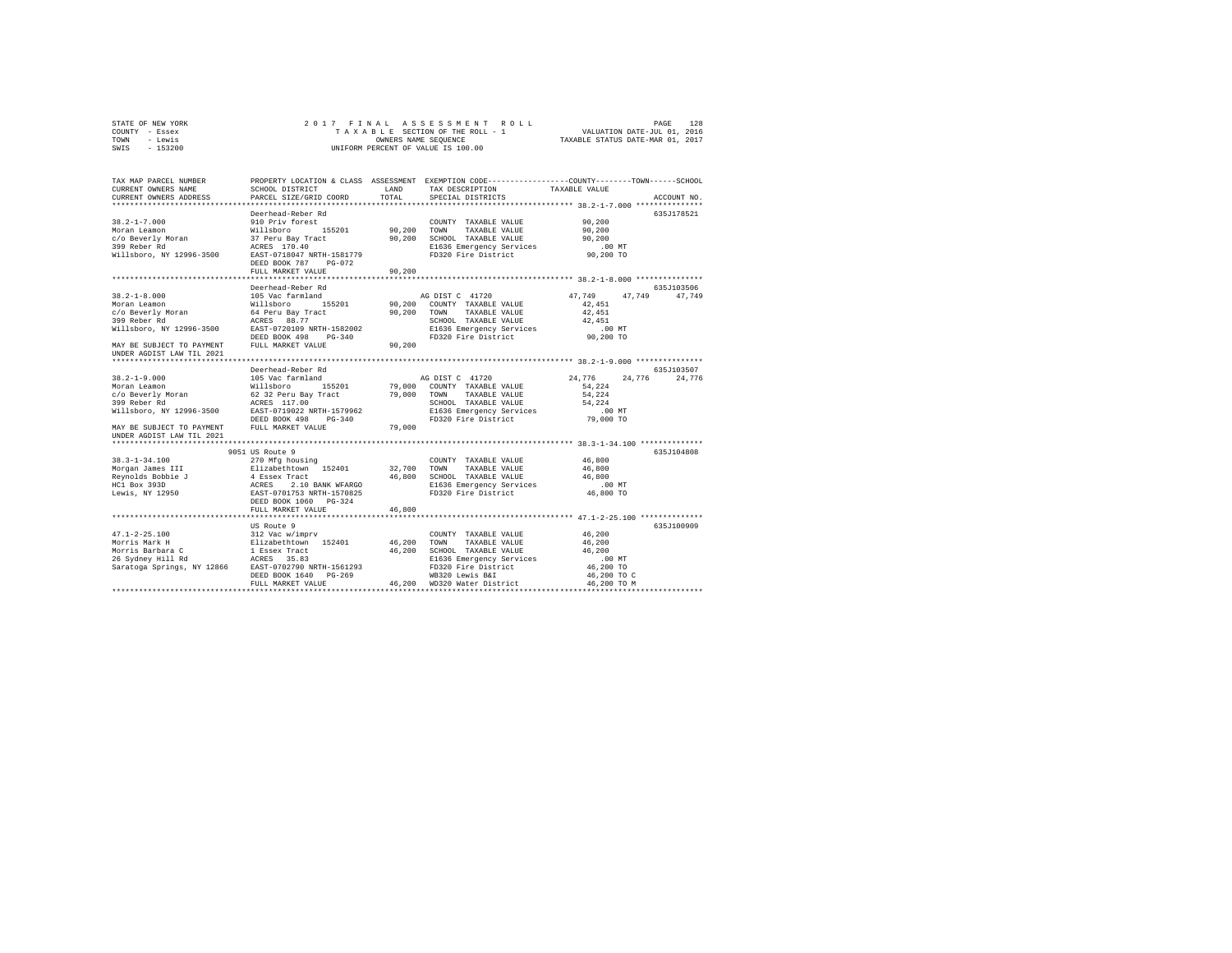| STATE OF NEW YORK | 2017 FINAL ASSESSMENT ROLL         | 129<br>PAGE                      |
|-------------------|------------------------------------|----------------------------------|
| COUNTY - Essex    | TAXABLE SECTION OF THE ROLL - 1    | VALUATION DATE-JUL 01, 2016      |
| TOWN<br>- Lewis   | OWNERS NAME SEOUENCE               | TAXABLE STATUS DATE-MAR 01, 2017 |
| $-153200$<br>SWIS | UNIFORM PERCENT OF VALUE IS 100.00 |                                  |

| TAX MAP PARCEL NUMBER<br>CURRENT OWNERS NAME<br>CURRENT OWNERS ADDRESS                      | SCHOOL DISTRICT<br>PARCEL SIZE/GRID COORD                                                                                                                                                                                                                                                                                                                                                                                                   | LAND<br>TOTAL          | PROPERTY LOCATION & CLASS ASSESSMENT EXEMPTION CODE----------------COUNTY-------TOWN------SCHOOL<br>TAX DESCRIPTION<br>SPECIAL DISTRICTS | TAXABLE VALUE                                                       | ACCOUNT NO.                      |
|---------------------------------------------------------------------------------------------|---------------------------------------------------------------------------------------------------------------------------------------------------------------------------------------------------------------------------------------------------------------------------------------------------------------------------------------------------------------------------------------------------------------------------------------------|------------------------|------------------------------------------------------------------------------------------------------------------------------------------|---------------------------------------------------------------------|----------------------------------|
|                                                                                             |                                                                                                                                                                                                                                                                                                                                                                                                                                             |                        |                                                                                                                                          |                                                                     |                                  |
| $55.2 - 1 - 5.121$<br>Morris Matthew<br>Morris Shari<br>PO Box 574                          | 218 Blood Hill Rd<br>240 Rural res<br>Elizabethtown 152401<br>24 Platt Rogers<br>ACRES 60.10                                                                                                                                                                                                                                                                                                                                                |                        | BAS STAR 41854<br>66,000 COUNTY TAXABLE VALUE<br>199,700 TOWN TAXABLE VALUE<br>SCHOOL TAXABLE VALUE                                      | $\sim$ 0<br>199,700<br>199,700<br>169,700                           | 635J188004<br>$\Omega$<br>30,000 |
|                                                                                             | Elizabethtown, NY 12932 EAST-0689946 NRTH-1551544<br>DEED BOOK 1068 PG-38<br>FULL MARKET VALUE                                                                                                                                                                                                                                                                                                                                              | 199,700                | E1636 Emergency Services<br>FD320 Fire District                                                                                          | .00 MT<br>199,700 TO                                                |                                  |
|                                                                                             |                                                                                                                                                                                                                                                                                                                                                                                                                                             |                        |                                                                                                                                          |                                                                     |                                  |
| $55.2 - 1 - 38.000$                                                                         | 391 Roscoe Rd<br>210 1 Family Res<br>Morris Michael Blizabethtown 152401 50,500 COUNTY TAXABLE VALUE<br>Morris Carol 26 Platt Rogers Tract 4 197,600 TOWN TAXABLE VALUE<br>PO Box 126 ACRES 4.10 SCRES 110 SCRES 10 SCRED TAXABLE VALUE<br>PLIzabethtown, NY 12932 EAST-0<br>DEED BOOK 574 PG-117<br>FULL MARKET VALUE                                                                                                                      | 197,600                | BAS STAR 41854<br>SCHOOL TAXABLE VALUE<br>E1636 Emergency Services<br>FD320 Fire District                                                | $\sim$ 0<br>197,600<br>197,600<br>167.600<br>$.00$ MT<br>197,600 TO | 635J175002<br>$0 \t 30,000$      |
|                                                                                             |                                                                                                                                                                                                                                                                                                                                                                                                                                             |                        |                                                                                                                                          |                                                                     |                                  |
| $38.4 - 1 - 28.000$                                                                         | 415 Moss Rd<br>210 1 Family Res<br>Form and the search of the search of the search of the search of the search of the search of the search of the<br>PO Box 925 The Search Search Search Search Search Search Search Search Search Search Search Search Search Sear<br>Elizabethtown, NY 12932 Life Use Patricia Wm Jr &<br>Mary E Morrison 1128/28<br>ACRES 5.00<br>EAST-0712309 NRTH-1569763<br>DEED BOOK 1128 PG-28<br>FULL MARKET VALUE | 95,900                 | COUNTY TAXABLE VALUE<br>35,600 TOWN TAXABLE VALUE<br>95,900 SCHOOL TAXABLE VALUE<br>E1636 Emergency Services<br>FD320 Fire District      | 95,900<br>95,900<br>95,900<br>.00MT<br>$95,900$ TO                  | 635J103511                       |
|                                                                                             | 52 Birch Trail Way                                                                                                                                                                                                                                                                                                                                                                                                                          |                        |                                                                                                                                          |                                                                     | 635Z002002                       |
| $47.1 - 1 - 39.120$                                                                         | 210 1 Family Res<br>DEED BOOK 1350 PG-328                                                                                                                                                                                                                                                                                                                                                                                                   |                        | COUNTY TAXABLE VALUE<br>E1636 Emergency Services<br>FD320 Fire District                                                                  | 186,500<br>186,500<br>186,500<br>00 MT.<br>186,500 TO               |                                  |
|                                                                                             | FULL MARKET VALUE                                                                                                                                                                                                                                                                                                                                                                                                                           | 186,500                |                                                                                                                                          |                                                                     |                                  |
|                                                                                             |                                                                                                                                                                                                                                                                                                                                                                                                                                             |                        |                                                                                                                                          |                                                                     |                                  |
| $47.2 - 1 - 12.200$<br>Moulton Bradley<br>Moulton Heather<br>185 Moss Rd<br>Lewis, NY 12950 | 185 Moss Rd<br>210 1 Family Res<br>FULL MARKET VALUE                                                                                                                                                                                                                                                                                                                                                                                        | 24,300 TOWN<br>107,300 | COUNTY TAXABLE VALUE<br>TAXABLE VALUE<br>107,300 SCHOOL TAXABLE VALUE<br>E1636 Emergency Services<br>FD320 Fire District                 | 107,300<br>107,300<br>107,300<br>$.00$ MT<br>107,300 TO             | 635.T187002                      |
|                                                                                             |                                                                                                                                                                                                                                                                                                                                                                                                                                             |                        |                                                                                                                                          |                                                                     |                                  |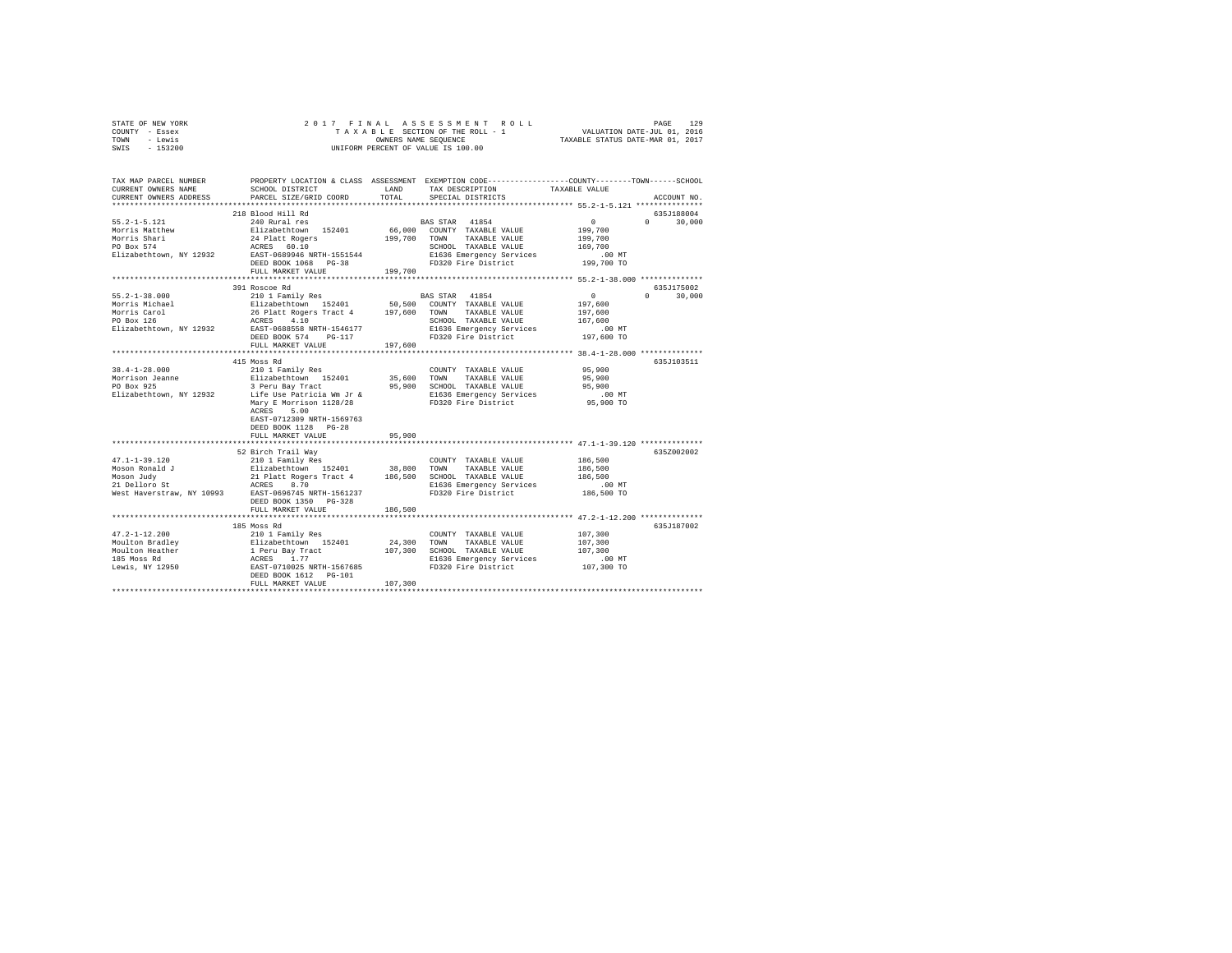| STATE OF NEW YORK | 2017 FINAL ASSESSMENT ROLL         | 130<br>PAGE                      |
|-------------------|------------------------------------|----------------------------------|
| COUNTY - Essex    | TAXABLE SECTION OF THE ROLL - 1    | VALUATION DATE-JUL 01, 2016      |
| TOWN<br>- Lewis   | OWNERS NAME SEOUENCE               | TAXABLE STATUS DATE-MAR 01, 2017 |
| $-153200$<br>SWIS | UNIFORM PERCENT OF VALUE IS 100.00 |                                  |

| TAX MAP PARCEL NUMBER<br>CURRENT OWNERS NAME<br>CURRENT OWNERS ADDRESS                                    | SCHOOL DISTRICT<br>PARCEL SIZE/GRID COORD                                                                                       | LAND<br>TOTAL              | PROPERTY LOCATION & CLASS ASSESSMENT EXEMPTION CODE---------------COUNTY-------TOWN-----SCHOOL<br>TAX DESCRIPTION<br>SPECIAL DISTRICTS | TAXABLE VALUE                                     | ACCOUNT NO.                                    |
|-----------------------------------------------------------------------------------------------------------|---------------------------------------------------------------------------------------------------------------------------------|----------------------------|----------------------------------------------------------------------------------------------------------------------------------------|---------------------------------------------------|------------------------------------------------|
|                                                                                                           | *****************************                                                                                                   |                            |                                                                                                                                        |                                                   |                                                |
| $56.1 - 2 - 13.000$<br>Mousseau Nancy R Elizabethtown 152401 31,600 COUNTY TAXABLE VALUE<br>8063 US Rte 9 | 8063 US Route 9<br>210 1 Family Res BAS STAR 41854<br>33 Platt Rogers Tract 4                                                   |                            | 72,600 TOWN TAXABLE VALUE                                                                                                              | $\sim$ 0<br>72,600<br>72,600                      | 635.7104906<br>$\Omega$ and $\Omega$<br>30,000 |
| Lewis, NY 12950                                                                                           | ACRES<br>1.00<br>EAST-0700187 NRTH-1546941<br>DEED BOOK 1141 PG-32<br>FULL MARKET VALUE                                         | 72,600                     | SCHOOL TAXABLE VALUE<br>E1636 Emergency Services<br>FD320 Fire District                                                                | 42,600<br>$.00$ MT<br>72,600 TO                   |                                                |
|                                                                                                           |                                                                                                                                 |                            |                                                                                                                                        |                                                   |                                                |
| $47.1 - 2 - 34.000$<br>Mt Fay Fish & Game Club                                                            | 509 Stowersville Rd<br>534 Social org.<br>Elizabethtown 152401                                                                  |                            | COUNTY TAXABLE VALUE<br>88,100 TOWN TAXABLE VALUE                                                                                      | 100,800<br>100,800                                | 6379903605                                     |
| c/o David Blades<br>PO Box 5<br>Lewis, NY 12950                                                           | 1 & 7 Essex Tract<br>ACRES 66.00<br>EAST-0703506 NRTH-1563457                                                                   | 100,800                    | SCHOOL TAXABLE VALUE<br>E1636 Emergency Services<br>FD320 Fire District                                                                | 100,800<br>$.00$ MT<br>$100,800$ TO               |                                                |
|                                                                                                           | DEED BOOK 421<br>$PG-503$<br>FULL MARKET VALUE                                                                                  | 100,800                    |                                                                                                                                        |                                                   |                                                |
|                                                                                                           | Moss Rd                                                                                                                         |                            |                                                                                                                                        |                                                   | 635J100410                                     |
| $47.2 - 1 - 11.100$<br>Mud Pond Partners<br>15191 Bledsoe St<br>Svlmar, CA 91342                          | 311 Res vac land<br>Elizabethtown 152401<br>1 Peru Bay Tract<br>ACRES 1.30<br>EAST-0709415 NRTH-1566245<br>DEED BOOK 1654 PG-30 | COUNT<br>1,300 TOWN        | COUNTY TAXABLE VALUE<br>TAXABLE VALUE<br>1,300 SCHOOL TAXABLE VALUE<br>E1636 Emergency Services<br>FD320 Fire District                 | 1,300<br>1,300<br>1,300<br>$.00$ MT<br>1,300 TO   |                                                |
|                                                                                                           | FULL MARKET VALUE                                                                                                               | 1,300                      |                                                                                                                                        |                                                   |                                                |
|                                                                                                           |                                                                                                                                 |                            |                                                                                                                                        |                                                   |                                                |
| $47.13 - 1 - 35.100$<br>Lewis, NY 12950                                                                   | 836 Fox Run Rd<br>240 Rural res<br>ACRES 10.80<br>EAST-0697995 NRTH-1558116<br>DEED BOOK 1727 PG-17                             |                            | BAS STAR 41854<br>TAXABLE VALUE<br>SCHOOL TAXABLE VALUE<br>E1636 Emergency Services .00 MT<br>FD320 Fire District 59,200 TO            | $\Omega$<br>59,200<br>59,200<br>29,200            | 635.T190018<br>30,000<br>$\cap$                |
|                                                                                                           | FULL MARKET VALUE                                                                                                               | 59,200                     |                                                                                                                                        |                                                   |                                                |
|                                                                                                           | 651 Fox Run Rd                                                                                                                  |                            |                                                                                                                                        |                                                   | 635J186004                                     |
|                                                                                                           | DEED BOOK 1841 PG-324<br>FULL MARKET VALUE                                                                                      | 24,000<br>24,000<br>24,000 | COUNTY TAXABLE VALUE<br>TOWN<br>TAXABLE VALUE<br>SCHOOL TAXABLE VALUE<br>E1636 Emergency Services<br>FD320 Fire District               | 24,000<br>24,000<br>24,000<br>00 MT.<br>24,000 TO |                                                |
|                                                                                                           |                                                                                                                                 |                            |                                                                                                                                        |                                                   |                                                |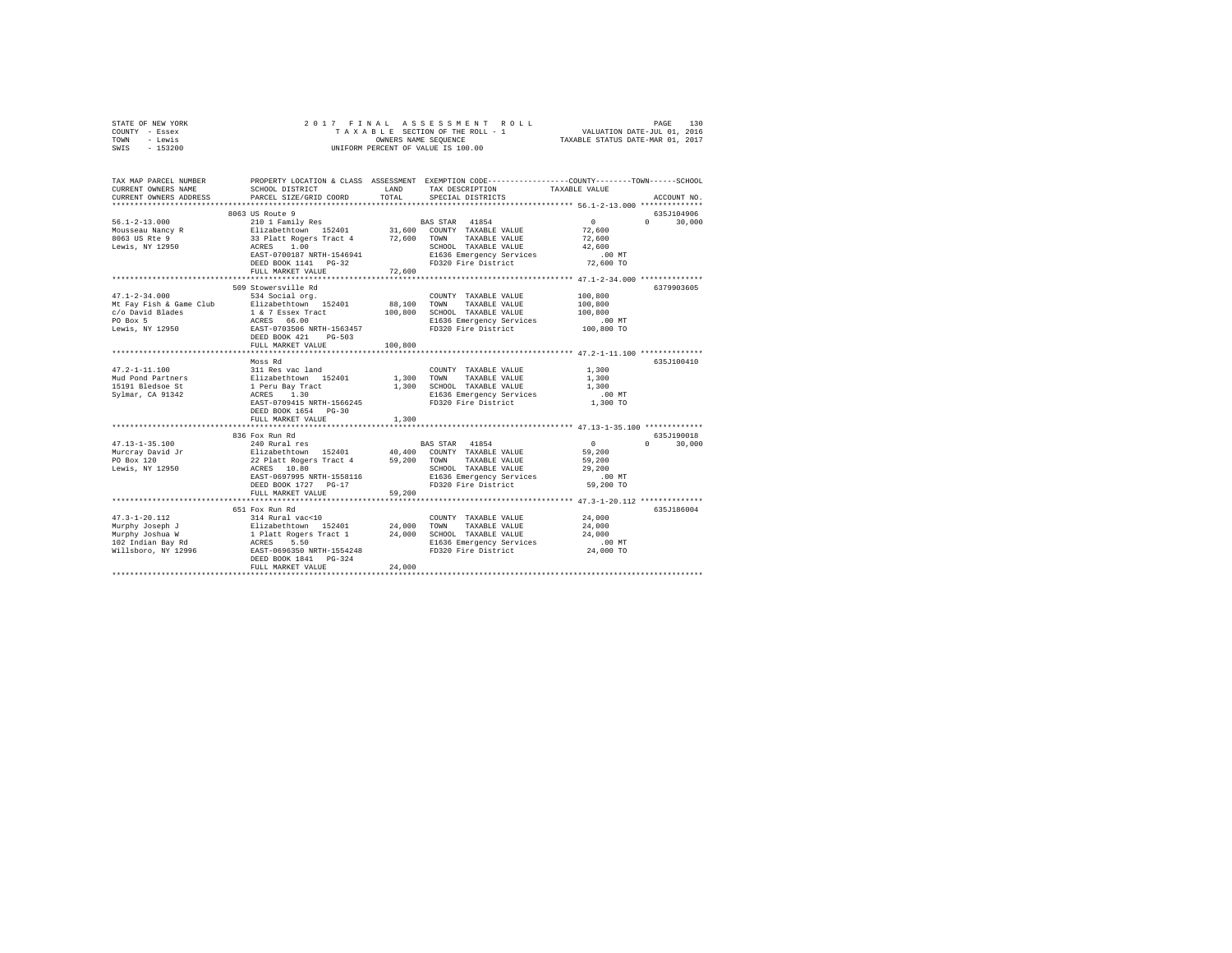| STATE OF NEW YORK                   |                                                                                                                                                                                                           |         |                                                                                                 |                                                     |             |
|-------------------------------------|-----------------------------------------------------------------------------------------------------------------------------------------------------------------------------------------------------------|---------|-------------------------------------------------------------------------------------------------|-----------------------------------------------------|-------------|
| COUNTY - Essex                      |                                                                                                                                                                                                           |         |                                                                                                 |                                                     |             |
| TOWN - Lewis                        |                                                                                                                                                                                                           |         |                                                                                                 |                                                     |             |
| SWIS - 153200                       |                                                                                                                                                                                                           |         |                                                                                                 |                                                     |             |
|                                     |                                                                                                                                                                                                           |         |                                                                                                 |                                                     |             |
|                                     |                                                                                                                                                                                                           |         |                                                                                                 |                                                     |             |
| TAX MAP PARCEL NUMBER               |                                                                                                                                                                                                           |         | PROPERTY LOCATION & CLASS ASSESSMENT EXEMPTION CODE---------------COUNTY-------TOWN------SCHOOL |                                                     |             |
| CURRENT OWNERS NAME                 | SCHOOL DISTRICT                                                                                                                                                                                           | LAND    | TAX DESCRIPTION                                                                                 | TAXABLE VALUE                                       |             |
| CURRENT OWNERS ADDRESS              | PARCEL SIZE/GRID COORD                                                                                                                                                                                    | TOTAL   | SPECIAL DISTRICTS                                                                               |                                                     | ACCOUNT NO. |
|                                     |                                                                                                                                                                                                           |         |                                                                                                 |                                                     |             |
|                                     | 558 Fox Run Rd                                                                                                                                                                                            |         |                                                                                                 |                                                     | 635J102902  |
| $55.2 - 1 - 14.000$                 | 720 Mine/quarry                                                                                                                                                                                           |         | COUNTY TAXABLE VALUE                                                                            | 185,000                                             |             |
| Murphy Joshua W                     | Elizabethtown 152401                                                                                                                                                                                      |         | 42,500 TOWN TAXABLE VALUE                                                                       | 185,000                                             |             |
| 85 Indian Bay Rd                    | 31 Platt Rogers Tract 4 185,000 SCHOOL TAXABLE VALUE                                                                                                                                                      |         |                                                                                                 | 185,000                                             |             |
| Willsboro, NY 12996                 | 12ac                                                                                                                                                                                                      |         | E1636 Emergency Services                                                                        | .00 MT                                              |             |
|                                     | ACRES 14.21                                                                                                                                                                                               |         | FD320 Fire District                                                                             | 185,000 TO                                          |             |
|                                     | EAST-0695482 NRTH-1551430                                                                                                                                                                                 |         |                                                                                                 |                                                     |             |
|                                     | DEED BOOK 1841 PG-318                                                                                                                                                                                     |         |                                                                                                 |                                                     |             |
|                                     | FULL MARKET VALUE                                                                                                                                                                                         | 185,000 |                                                                                                 |                                                     |             |
|                                     |                                                                                                                                                                                                           |         |                                                                                                 |                                                     |             |
|                                     | Fox Run Rd                                                                                                                                                                                                |         |                                                                                                 |                                                     | 635J103210  |
| $56.1 - 2 - 2.000$                  | 322 Rural vac>10                                                                                                                                                                                          |         | COUNTY TAXABLE VALUE                                                                            | 66,900                                              |             |
|                                     |                                                                                                                                                                                                           |         |                                                                                                 | 66,900                                              |             |
| Murphy Joshua W<br>85 Indian Bay Rd |                                                                                                                                                                                                           |         |                                                                                                 | 66,900                                              |             |
|                                     |                                                                                                                                                                                                           |         |                                                                                                 |                                                     |             |
| Willsboro, NY 12996                 | ACRES 30.89<br>EAST-0696774 NRTH-1551283                                                                                                                                                                  |         | E1636 Emergency Services                                                                        | $.00$ MT                                            |             |
|                                     |                                                                                                                                                                                                           |         | FD320 Fire District                                                                             | 66,900 TO                                           |             |
|                                     | DEED BOOK 1841 PG-318                                                                                                                                                                                     |         |                                                                                                 |                                                     |             |
|                                     | FULL MARKET VALUE                                                                                                                                                                                         | 66,900  |                                                                                                 |                                                     |             |
|                                     | *************************                                                                                                                                                                                 |         |                                                                                                 | ********************** 46.4-1-15.000 ************** |             |
|                                     | 579 Fox Run Rd                                                                                                                                                                                            |         |                                                                                                 |                                                     | 635J103914  |
| $46.4 - 1 - 15.000$                 | 210 1 Family Res                                                                                                                                                                                          |         | COUNTY TAXABLE VALUE                                                                            | 50,100                                              |             |
| Murphy William C                    | Elizabethtown 152401 35,200 TOWN TAXABLE VALUE                                                                                                                                                            |         |                                                                                                 | 50,100                                              |             |
| PO Box 1101                         | 33 Platt Rogers Tract 4<br>1308/196 Life Use<br>Sarine Pulsifer<br>acpre 4 60                                                                                                                             |         | 50,100 SCHOOL TAXABLE VALUE                                                                     | 50,100                                              |             |
| Cushing, OK 74023                   |                                                                                                                                                                                                           |         | E1636 Emergency Services 60 00 MT<br>FD320 Fire District 50,100 TO                              |                                                     |             |
|                                     |                                                                                                                                                                                                           |         |                                                                                                 |                                                     |             |
|                                     | ACRES 4.60                                                                                                                                                                                                |         |                                                                                                 |                                                     |             |
|                                     | EAST-0695991 NRTH-1552593                                                                                                                                                                                 |         |                                                                                                 |                                                     |             |
|                                     | DEED BOOK 1727 PG-196                                                                                                                                                                                     |         |                                                                                                 |                                                     |             |
|                                     | FULL MARKET VALUE                                                                                                                                                                                         | 50,100  |                                                                                                 |                                                     |             |
|                                     |                                                                                                                                                                                                           |         |                                                                                                 |                                                     |             |
|                                     | 81 Johnson Ln                                                                                                                                                                                             |         |                                                                                                 |                                                     | 635J102203  |
| $46.2 - 1 - 29.000$                 | 210 1 Family Res                                                                                                                                                                                          |         | VET WAR CT 41121                                                                                |                                                     |             |
|                                     |                                                                                                                                                                                                           |         |                                                                                                 |                                                     |             |
| Nichols Benjamin W<br>81 Johnson Ln | 210 1 Family Res $\frac{12401}{33,200 \text{ VET DIS CT}}$ 41844<br>Elizabethtown 152401 33,200 VET DIS CT 41141<br>16 Platt Rogers Tract 4 69,000 BAS STAR 41854                                         |         |                                                                                                 | $10,350$ $10,350$ 0<br>$10,350$ 0<br>0 0 30,000     |             |
| Lewis, NY 12950                     | ACRES 2.59                                                                                                                                                                                                |         | COUNTY TAXABLE VALUE                                                                            | 48,300                                              |             |
|                                     | EAST-0693315 NRTH-1566740                                                                                                                                                                                 |         | TOWN TAXABLE VALUE                                                                              | 48,300                                              |             |
|                                     | DEED BOOK 1677 PG-185                                                                                                                                                                                     |         | SCHOOL TAXABLE VALUE                                                                            | 39,000                                              |             |
|                                     | FULL MARKET VALUE                                                                                                                                                                                         |         |                                                                                                 |                                                     |             |
|                                     |                                                                                                                                                                                                           |         | 69,000 E1636 Emergency Services .00 MT<br>FD320 Fire District 69,000 TO                         |                                                     |             |
|                                     |                                                                                                                                                                                                           |         |                                                                                                 |                                                     |             |
|                                     |                                                                                                                                                                                                           |         |                                                                                                 |                                                     |             |
|                                     | 293 Fox Run Rd                                                                                                                                                                                            |         |                                                                                                 |                                                     | 635J177011  |
| $55.2 - 1 - 25.000$                 | 240 Rural res                                                                                                                                                                                             |         | COUNTY TAXABLE VALUE                                                                            | 164,600                                             |             |
| Niegowski Robert                    |                                                                                                                                                                                                           |         |                                                                                                 | 164,600                                             |             |
| Lucas Noirin                        |                                                                                                                                                                                                           |         |                                                                                                 | 164,600                                             |             |
| 655 E 14th St<br>New York, NY 10009 |                                                                                                                                                                                                           |         | E1636 Emergency Services                                                                        | $.00$ MT                                            |             |
|                                     | Elizabethtown 152401 52,100 COWN TAXABLE VALUE<br>29 Platt Rogers Tract 4 164,600 SCHOOL TAXABLE VALUE<br>20 PLATE ROSES 32.00 ELISIS Emergency Services<br>EAST-0693532 NRTH-1546270 FD320 Fire District |         | FD320 Fire District                                                                             | 164,600 TO                                          |             |
|                                     | DEED BOOK 1517 PG-61                                                                                                                                                                                      |         |                                                                                                 |                                                     |             |
|                                     | FULL MARKET VALUE                                                                                                                                                                                         | 164,600 |                                                                                                 |                                                     |             |
|                                     |                                                                                                                                                                                                           |         |                                                                                                 |                                                     |             |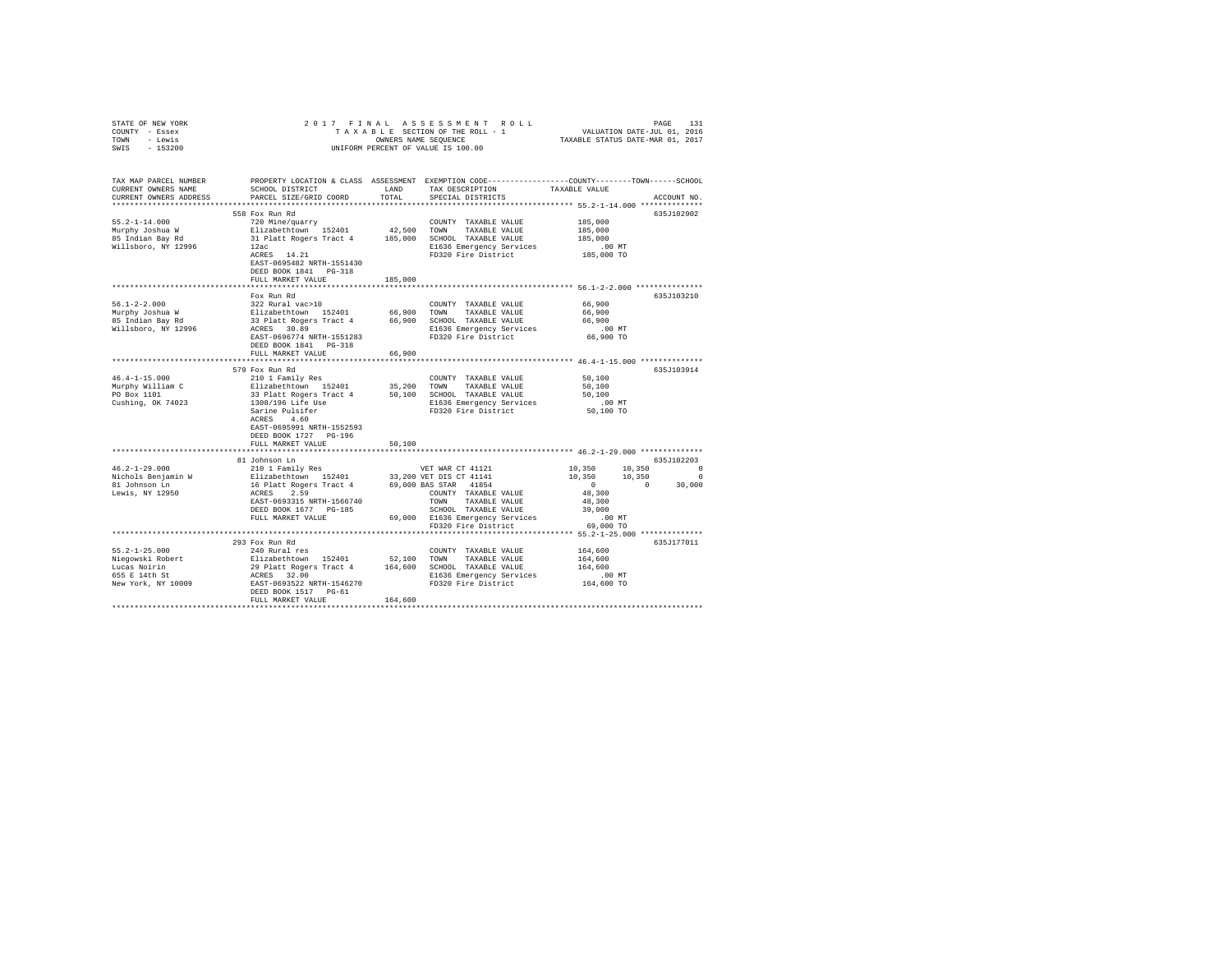| STATE OF NEW YORK | 2017 FINAL ASSESSMENT ROLL         | 132<br>PAGE                      |
|-------------------|------------------------------------|----------------------------------|
| COUNTY - Essex    | TAXABLE SECTION OF THE ROLL - 1    | VALUATION DATE-JUL 01, 2016      |
| TOWN<br>- Lewis   | OWNERS NAME SEOUENCE               | TAXABLE STATUS DATE-MAR 01, 2017 |
| $-153200$<br>SWIS | UNIFORM PERCENT OF VALUE IS 100.00 |                                  |

| TAX MAP PARCEL NUMBER<br>CURRENT OWNERS NAME | SCHOOL DISTRICT                                             | LAND        | TAX DESCRIPTION              | PROPERTY LOCATION & CLASS ASSESSMENT EXEMPTION CODE---------------COUNTY-------TOWN-----SCHOOL<br>TAXABLE VALUE |
|----------------------------------------------|-------------------------------------------------------------|-------------|------------------------------|-----------------------------------------------------------------------------------------------------------------|
| CURRENT OWNERS ADDRESS<br>****************** | PARCEL SIZE/GRID COORD                                      | TOTAL       | SPECIAL DISTRICTS            | ACCOUNT NO.                                                                                                     |
|                                              |                                                             |             |                              |                                                                                                                 |
|                                              | 8550 US Route 9                                             |             |                              | 635J101803                                                                                                      |
| $47.13 - 2 - 27.000$                         | 652 Govt bldgs                                              |             | COUNTY TAXABLE VALUE         | 82,200                                                                                                          |
| Nine Yards Inc                               | Elizabethtown 152401                                        | 31,000 TOWN | TAXABLE VALUE                | 82,200                                                                                                          |
| PO Box 363                                   | 2 Platt Rogers Tract 1                                      |             | 82.200 SCHOOL TAXABLE VALUE  | 82,200                                                                                                          |
| Elizabethtown, NY 12932                      | ACRES 0.40                                                  |             | E1636 Emergency Services     | .00 MT                                                                                                          |
|                                              | EAST-0701047 NRTH-1558648                                   |             | FD320 Fire District          | 82,200 TO                                                                                                       |
|                                              | DEED BOOK 723 PG-15                                         |             | WB320 Lewis B&I              | 82,200 TO C                                                                                                     |
|                                              | FULL MARKET VALUE<br>**************************             |             | 82.200 WD320 Water District  | 82,200 TO M                                                                                                     |
|                                              |                                                             |             |                              |                                                                                                                 |
|                                              | 128 Moss Rd                                                 |             |                              | 635J181010                                                                                                      |
| $47.2 - 1 - 16.200$                          | 270 Mfg housing                                             |             | BAS STAR 41854               | $\sim$ 0<br>$\Omega$<br>30,000                                                                                  |
| Nolette Alvin Sr                             | Elizabethtown 152401                                        |             | 31,700 COUNTY TAXABLE VALUE  | 35,100                                                                                                          |
| Nolette Colleen                              | 2 Peru Bay Tract<br>ACRES 1.10<br>EAST-0710451 NRTH-1566345 |             | 35,100 TOWN TAXABLE VALUE    | 35,100                                                                                                          |
| 128 Moss Rd                                  |                                                             |             | SCHOOL TAXABLE VALUE         | 5,100                                                                                                           |
| Lewis, NY 12950                              |                                                             |             | E1636 Emergency Services     | $.00$ MT                                                                                                        |
|                                              | DEED BOOK 743 PG-241                                        |             | FD320 Fire District          | 35,100 TO                                                                                                       |
|                                              | FULL MARKET VALUE                                           | 35,100      |                              |                                                                                                                 |
|                                              |                                                             |             |                              |                                                                                                                 |
|                                              | Stowersville Rd                                             |             |                              | 635.T189014                                                                                                     |
| $39.3 - 3 - 3.120$                           | 322 Rural vac>10                                            |             | COUNTY TAXABLE VALUE         | 58,400                                                                                                          |
| Nutini Joseph M                              | Elizabethtown 152401<br>6 Peru Bay Tract                    | 58,400      | TOWN TAXABLE VALUE           | 58,400                                                                                                          |
| Nutini Joanne                                |                                                             |             | 58,400 SCHOOL TAXABLE VALUE  | 58,400                                                                                                          |
| 318 Reber Rd                                 | 1405/53 Temporary Esmnt                                     |             | E1636 Emergency Services     | $.00$ MT                                                                                                        |
| Willsboro, NY 12996                          | 88ac                                                        |             | FD320 Fire District          | 58,400 TO                                                                                                       |
|                                              | ACRES 71.39                                                 |             |                              |                                                                                                                 |
|                                              | EAST-0720850 NRTH-1571403                                   |             |                              |                                                                                                                 |
|                                              | DEED BOOK 1364 PG-25                                        |             |                              |                                                                                                                 |
|                                              | FULL MARKET VALUE                                           | 58,400      |                              |                                                                                                                 |
|                                              |                                                             |             |                              |                                                                                                                 |
|                                              | 189 Seventy Ln                                              |             |                              | 635J100104                                                                                                      |
| $37. - 2 - 44.100$                           | 720 Mine/quarry                                             |             | COUNTY TAXABLE VALUE         | 1500,000                                                                                                        |
| NYCO Minerals Inc                            | Elizabethtown 152401 1500,000 TOWN                          |             | TAXABLE VALUE                | 1500,000                                                                                                        |
| 803 Mountain View Dr                         | 5 South Tract Stowers Sur 1500,000 SCHOOL TAXABLE VALUE     |             |                              | 1500,000                                                                                                        |
| Willsboro, NY 12996                          | 1595/141&255Lease200ac                                      |             | E1636 Emergency Services     | .00 MT                                                                                                          |
|                                              | 2009 Judicial SettlementY                                   |             | FD320 Fire District          | 1500,000 TO                                                                                                     |
|                                              | ACRES 207.40                                                |             |                              |                                                                                                                 |
|                                              | EAST-0688249 NRTH-1569755                                   |             |                              |                                                                                                                 |
|                                              | DEED BOOK 1274 PG-42                                        |             |                              |                                                                                                                 |
|                                              | FULL MARKET VALUE                                           | 1500,000    |                              |                                                                                                                 |
|                                              |                                                             | *********** |                              |                                                                                                                 |
|                                              | Seventy Ln                                                  |             |                              | 635J183003                                                                                                      |
| $37. - 2 - 44.200$                           | 430 Mtor veh srv                                            |             | COUNTY TAXABLE VALUE         | 151,600                                                                                                         |
| NYCO Minerals Inc                            | Elizabethtown 152401                                        | 31,700 TOWN | TAXABLE VALUE                | 151,600                                                                                                         |
| 803 Mountain View Dr                         | 5 South Tr Stowers Survey                                   |             | 151,600 SCHOOL TAXABLE VALUE | 151,600                                                                                                         |
| Willsboro, NY 12996                          | 1274/28                                                     |             | E1636 Emergency Services     | $.00$ MT                                                                                                        |
|                                              | 1.08ac                                                      |             | FD320 Fire District          | 151,600 TO                                                                                                      |
|                                              | 1.10<br>ACRES                                               |             |                              |                                                                                                                 |
|                                              | EAST-0689105 NRTH-1568667                                   |             |                              |                                                                                                                 |
|                                              | DEED BOOK 1000 PG-6                                         |             |                              |                                                                                                                 |
|                                              | FULL MARKET VALUE                                           | 151,600     |                              |                                                                                                                 |
|                                              |                                                             |             |                              |                                                                                                                 |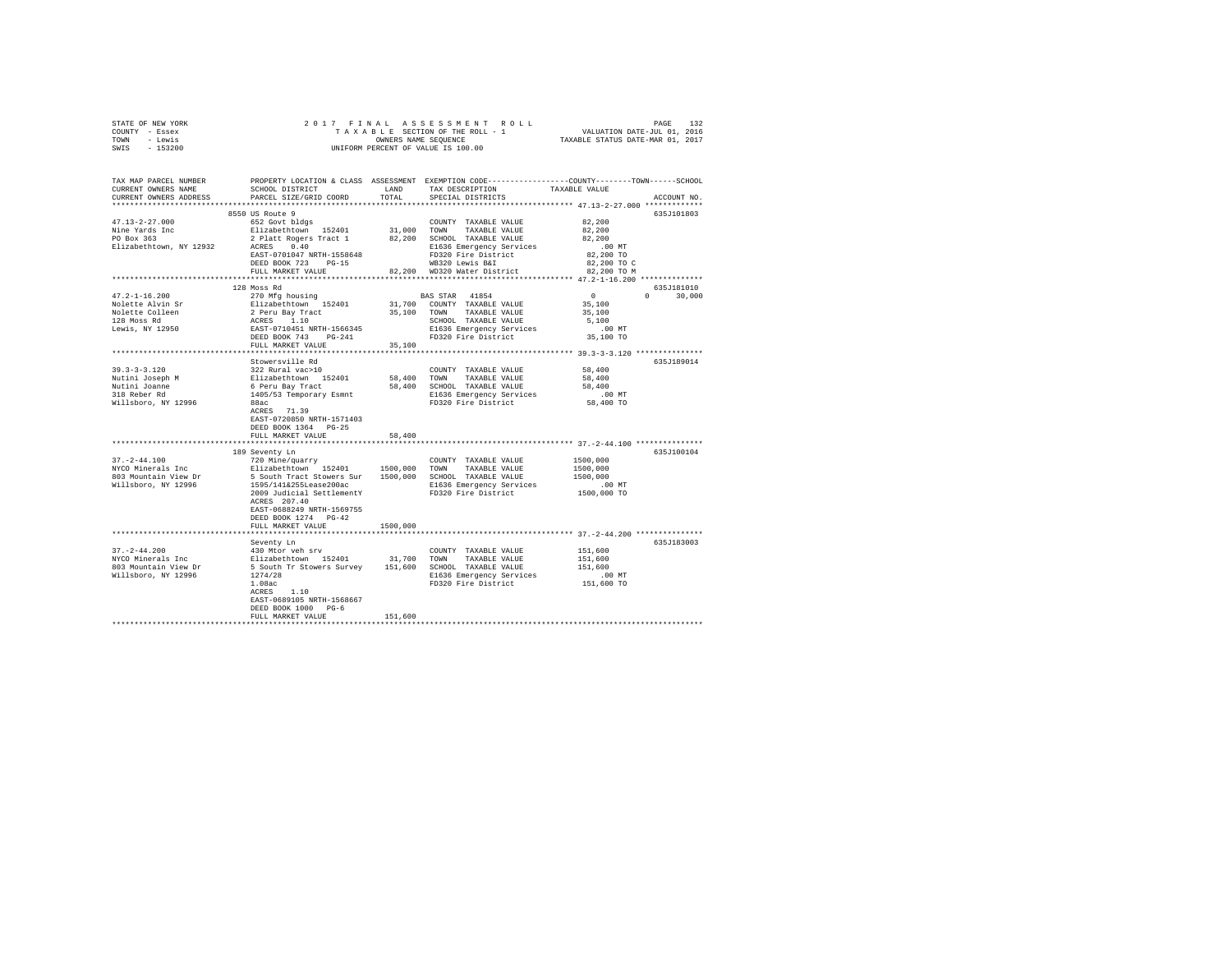| STATE OF NEW YORK<br>COUNTY - Essex<br>TOWN - Lewis<br>SWIS - 153200                    | 2017 FINAL ASSESSMENT ROLL<br>PAGE<br>TAXABLE SECTION OF THE ROLL - 1 VALUATION DATE-JUL 01, 2016<br>OWNERS NAME SEQUENCE TAXABLE STATUS DATE-MAR 01. 2017<br>UNIFORM PERCENT OF VALUE IS 100.00                 |                                 |                                                                                                                              |                                                                                                                                 |  |  |  |  |  |  |  |
|-----------------------------------------------------------------------------------------|------------------------------------------------------------------------------------------------------------------------------------------------------------------------------------------------------------------|---------------------------------|------------------------------------------------------------------------------------------------------------------------------|---------------------------------------------------------------------------------------------------------------------------------|--|--|--|--|--|--|--|
| TAX MAP PARCEL NUMBER<br>CURRENT OWNERS NAME<br>CURRENT OWNERS ADDRESS                  | SCHOOL DISTRICT<br>PARCEL SIZE/GRID COORD                                                                                                                                                                        | TOTAL                           | LAND TAX DESCRIPTION<br>SPECIAL DISTRICTS                                                                                    | PROPERTY LOCATION & CLASS ASSESSMENT EXEMPTION CODE---------------COUNTY-------TOWN------SCHOOL<br>TAXABLE VALUE<br>ACCOUNT NO. |  |  |  |  |  |  |  |
| $37. - 2 - 52.000$<br>NYCO Minerals Inc<br>803 Mountain View Dr<br>Willsboro, NY 12996  | Seventy Ln<br>910 Priv forest<br>Elizabethtown 152401<br>11 South Tr Stowers Sur 59,500<br>1274/28<br>69.45ac<br>ACRES 70.97<br>EAST-0696184 NRTH-1569688<br>DEED BOOK 1000 PG-6<br>FULL MARKET VALUE            | 59,500<br>59,500                | COUNTY TAXABLE VALUE<br>TOWN TAXABLE VALUE<br>SCHOOL TAXABLE VALUE<br>E1636 Emergency Services<br>FD320 Fire District        | 635.7104009<br>59,500<br>59,500<br>59,500<br>.00MT<br>59,500 TO                                                                 |  |  |  |  |  |  |  |
|                                                                                         | 138 Pulsifer Ln                                                                                                                                                                                                  |                                 |                                                                                                                              | 635J104012                                                                                                                      |  |  |  |  |  |  |  |
| $38.3 - 1 - 27.000$<br>NYCO Minerals Inc<br>803 Mountain View Dr<br>Willsboro, NY 12996 | 720 Mine/quarry<br>Elizabethtown 152401<br>12 South Tr Stowers Sur<br>1274/28<br>ACRES 70.92<br>EAST-0698749 NRTH-1569999<br>DEED BOOK 1000 PG-6<br>FULL MARKET VALUE                                            | 73,300<br>73,300<br>73,300      | COUNTY TAXABLE VALUE<br>TOWN<br>TAXABLE VALUE<br>SCHOOL TAXABLE VALUE<br>E1636 Emergency Services<br>FD320 Fire District     | 73,300<br>73,300<br>73,300<br>$.00$ MT<br>73,300 TO                                                                             |  |  |  |  |  |  |  |
| $38.3 - 1 - 39.110$<br>NYCO Minerals Inc<br>803 Mountain View Dr<br>Willsboro, NY 12996 | US Route 9<br>322 Rural vac>10<br>Elizabethtown 152401<br>3 & 4 Essex Tract<br>1274/28<br>ACRES 22.65<br>EAST-0700726 NRTH-1568030<br>DEED BOOK 1000 PG-6<br>FULL MARKET VALUE                                   | 35,300<br>35,300                | COUNTY TAXABLE VALUE<br>35,300 TOWN TAXABLE VALUE<br>SCHOOL TAXABLE VALUE<br>E1636 Emergency Services<br>FD320 Fire District | 635.T104007<br>35,300<br>35,300<br>35,300<br>$.00$ MT<br>35,300 TO                                                              |  |  |  |  |  |  |  |
|                                                                                         |                                                                                                                                                                                                                  |                                 |                                                                                                                              | 635.T189012                                                                                                                     |  |  |  |  |  |  |  |
| $38.3 - 1 - 39.120$<br>NYCO Minerals Inc<br>803 Mountain View Dr<br>Willsboro, NY 12996 | 8925 US Route 9<br>322 Rural vac>10<br>Elizabethtown 152401<br>3 4 Essex Tract<br>3 4 Essex Tract<br>15 P Rogers Tract 4<br>ACRES 47.78<br>EAST-0700863 NRTH-1569122<br>DEED BOOK 1000 PG-6<br>FULL MARKET VALUE | 42.500 TOWN<br>42,500<br>42.500 | COUNTY TAXABLE VALUE<br>TAXABLE VALUE<br>SCHOOL TAXABLE VALUE<br>E1636 Emergency Services<br>FD320 Fire District             | 42,500<br>42,500<br>42,500<br>$.00$ MT<br>42,500 TO                                                                             |  |  |  |  |  |  |  |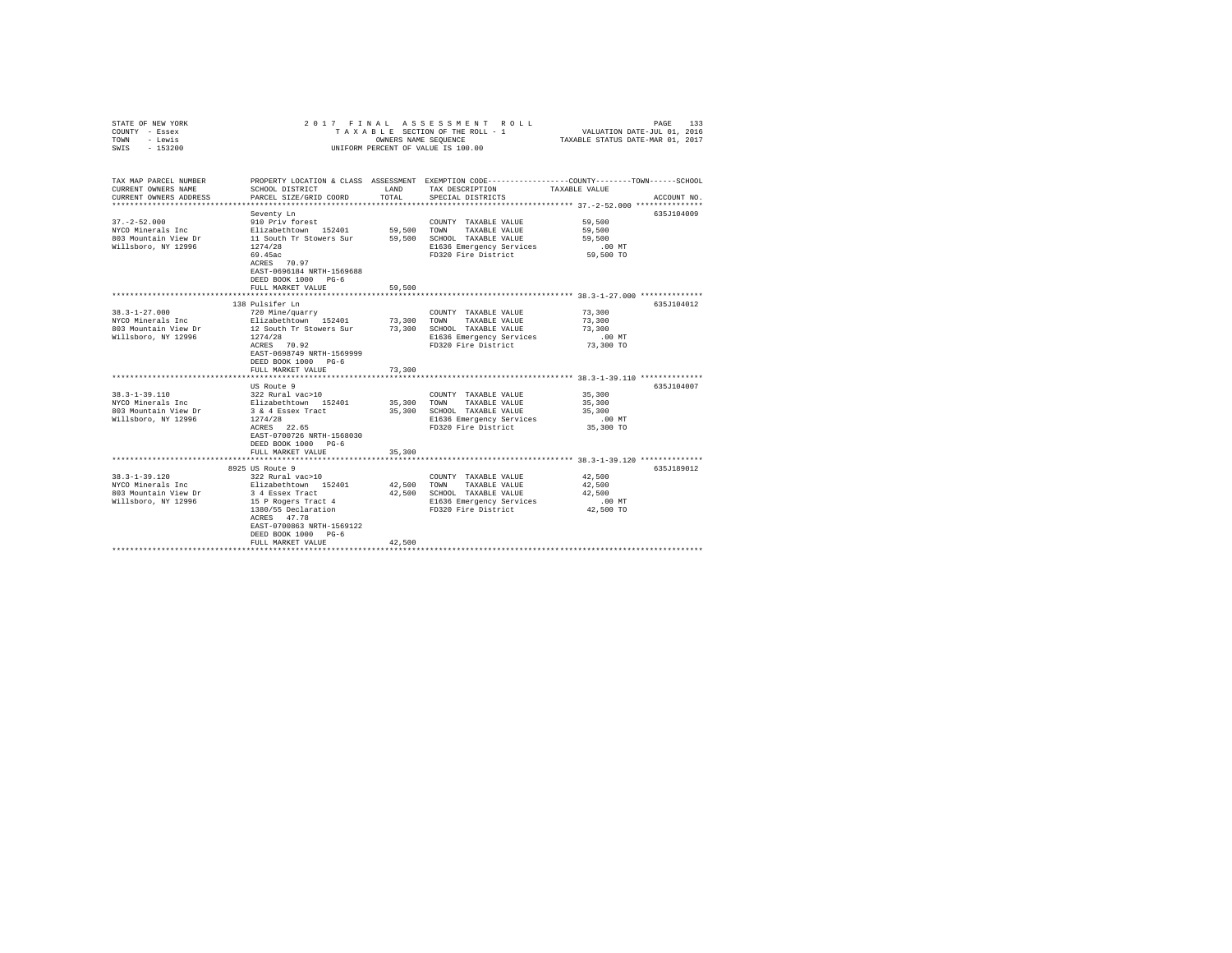| STATE OF NEW YORK<br>COUNTY - Essex<br>- Lewis<br>TOWN<br>SWIS - 153200                 |                                                                                                                                                                                        | OWNERS NAME SEQUENCE    | 2017 FINAL ASSESSMENT ROLL<br>UNIFORM PERCENT OF VALUE IS 100.00                                                                  | PAGE<br>134<br>TAXABLE SECTION OF THE ROLL - 1 VALUATION DATE-JUL 01, 2016<br>TAXABLE STATUS DATE-MAR 01, 2017                  |
|-----------------------------------------------------------------------------------------|----------------------------------------------------------------------------------------------------------------------------------------------------------------------------------------|-------------------------|-----------------------------------------------------------------------------------------------------------------------------------|---------------------------------------------------------------------------------------------------------------------------------|
| TAX MAP PARCEL NUMBER<br>CURRENT OWNERS NAME<br>CURRENT OWNERS ADDRESS                  | SCHOOL DISTRICT<br>PARCEL SIZE/GRID COORD                                                                                                                                              | LAND<br>TOTAL           | TAX DESCRIPTION<br>SPECIAL DISTRICTS                                                                                              | PROPERTY LOCATION & CLASS ASSESSMENT EXEMPTION CODE---------------COUNTY-------TOWN------SCHOOL<br>TAXABLE VALUE<br>ACCOUNT NO. |
| $46.2 - 1 - 4.000$<br>NYCO Minerals Inc<br>803 Mountain View Dr<br>Willsboro, NY 12996  | Wells Hill Rd<br>910 Priv forest<br>Elizabethtown 152401<br>18 Platt Rogers Tract 4<br>1272/28<br>ACRES 62.60<br>EAST-0688482 NRTH-1567506<br>DEED BOOK 1000 PG-6<br>FULL MARKET VALUE | 55,300 TOWN<br>55,300   | COUNTY TAXABLE VALUE<br>TAXABLE VALUE<br>55,300 SCHOOL TAXABLE VALUE<br>E1636 Emergency Services<br>FD320 Fire District           | 635J100105<br>55,300<br>55,300<br>55,300<br>$.00$ MT<br>55,300 TO                                                               |
|                                                                                         |                                                                                                                                                                                        |                         |                                                                                                                                   |                                                                                                                                 |
| $46.2 - 1 - 25.000$<br>NYCO Minerals Inc<br>803 Mountain View Dr<br>Willsboro, NY 12996 | 173 Seventy Ln<br>210 1 Family Res<br>Elizabethtown 152401<br>17 Platt Rogers Tract 4<br>2ac<br>ACRES 1.90<br>EAST-0689297 NRTH-1568079<br>DEED BOOK 1241 PG-189                       | 24,600                  | COUNTY TAXABLE VALUE<br>TOWN<br>TAXABLE VALUE<br>46.700 SCHOOL TAXABLE VALUE<br>E1636 Emergency Services<br>FD320 Fire District   | 635J102702<br>46,700<br>46.700<br>46,700<br>.00MT<br>46,700 TO                                                                  |
|                                                                                         | FULL MARKET VALUE                                                                                                                                                                      | 46,700                  |                                                                                                                                   |                                                                                                                                 |
| $46.2 - 1 - 42.200$<br>NYCO Minerals Inc<br>803 Mountain View Dr<br>Willsboro, NY 12996 | Johnson Ln<br>720 Mine/quarry<br>Elizabethtown 152401<br>16 Platt Rogers 4075 Ac<br>2009 Judicial Settlement<br>Year <sub>2</sub><br>ACRES 80.00<br>EAST-0695777 NRTH-1568099          | 2000.000                | COUNTY TAXABLE VALUE<br>TOWN<br>TAXABLE VALUE<br>2000,000 SCHOOL TAXABLE VALUE<br>E1636 Emergency Services<br>FD320 Fire District | 635J192006<br>2000,000<br>2000,000<br>2000,000<br>.00 MT<br>2000,000 TO                                                         |
|                                                                                         | DEED BOOK 1006 PG-144                                                                                                                                                                  |                         |                                                                                                                                   |                                                                                                                                 |
| $46.2 - 1 - 52.000$<br>NYCO Minerals Inc<br>803 Mountain View Dr<br>Willsboro, NY 12996 | FULL MARKET VALUE<br>Wells Hill Rd<br>910 Priv forest<br>Elizabethtown 152401<br>17&20 Platt Rogers Tr 4<br>ACRES 136.67<br>EAST-0692142 NRTH-1563830<br>DEED BOOK 1790 PG-261         | 2000,000<br>92,300 TOWN | COUNTY TAXABLE VALUE<br>TAXABLE VALUE<br>92,300 SCHOOL TAXABLE VALUE<br>E1636 Emergency Services<br>FD320 Fire District           | 635J102102<br>92,300<br>92,300<br>92,300<br>$.00$ MT<br>92,300 TO                                                               |
|                                                                                         | FULL MARKET VALUE                                                                                                                                                                      | 92,300                  |                                                                                                                                   |                                                                                                                                 |
| $46.2 - 1 - 59.000$<br>NYCO Minerals Inc<br>803 Mountain View Dr<br>Willsboro, NY 12996 | Wells Hill Rd<br>910 Priv forest<br>Elizabethtown 152401<br>18 Platt Rogers Tract 4<br>ACRES 126.90<br>EAST-0687888 NRTH-1563719<br>DEED BOOK 1790 PG-261                              | 86,600<br>86,600        | COUNTY TAXABLE VALUE<br>TAXABLE VALUE<br>TOWN<br>SCHOOL TAXABLE VALUE<br>E1636 Emergency Services<br>FD320 Fire District          | ********** 46.2-1-59.000 **************<br>635J102104<br>86,600<br>86,600<br>86,600<br>$.00$ MT<br>86,600 TO                    |
|                                                                                         | FULL MARKET VALUE                                                                                                                                                                      | 86,600                  |                                                                                                                                   |                                                                                                                                 |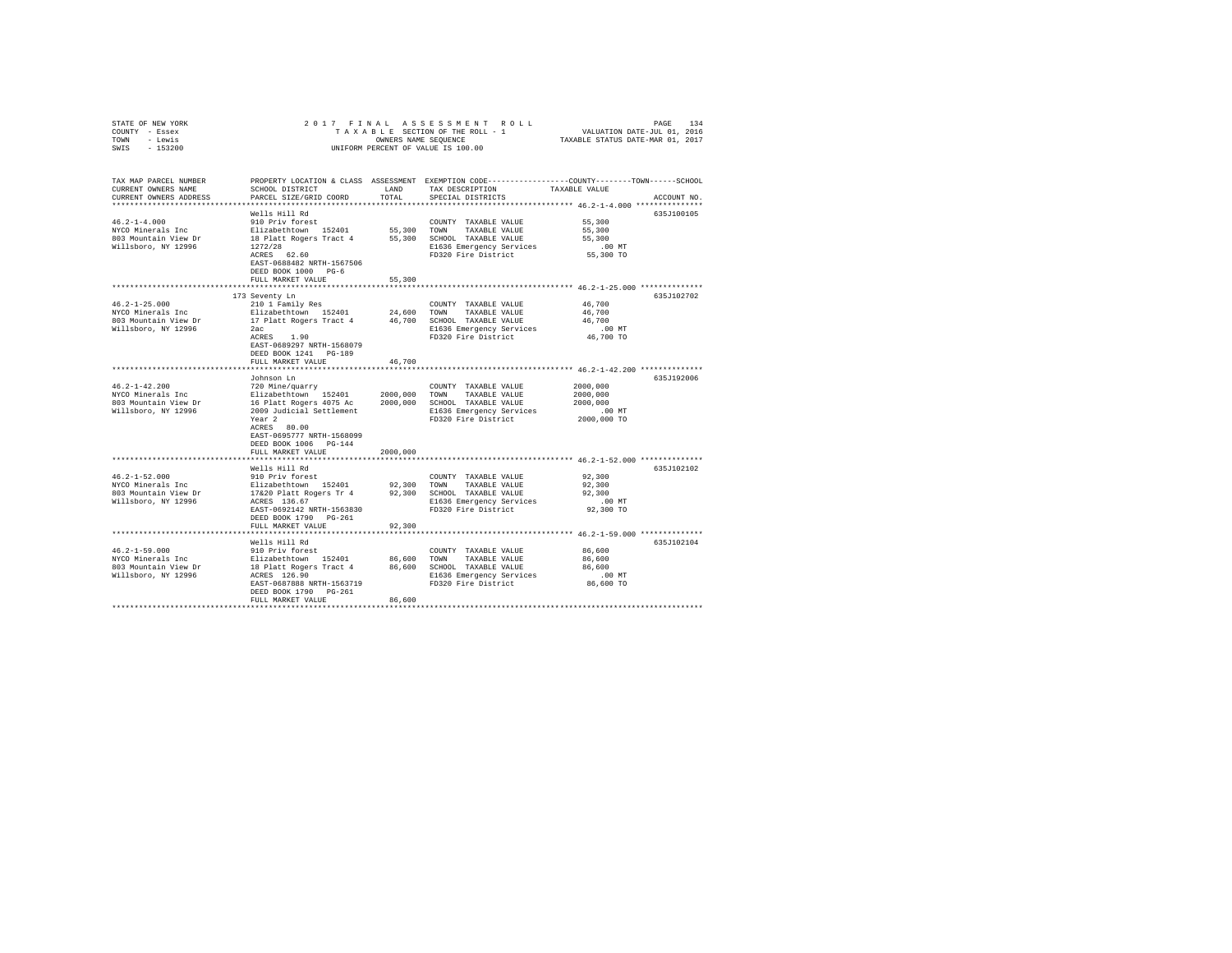| COUNTY - Essex<br>TOWN - Lewis<br>SWIS - 153200                                             | UNIFORM PERCENT OF VALUE IS 100.00                                                                                                                                                     |                         |                                                                                                                                      |                                                                                                                                                                                              |
|---------------------------------------------------------------------------------------------|----------------------------------------------------------------------------------------------------------------------------------------------------------------------------------------|-------------------------|--------------------------------------------------------------------------------------------------------------------------------------|----------------------------------------------------------------------------------------------------------------------------------------------------------------------------------------------|
| TAX MAP PARCEL NUMBER<br>CURRENT OWNERS NAME<br>CURRENT OWNERS ADDRESS                      | SCHOOL DISTRICT<br>PARCEL SIZE/GRID COORD                                                                                                                                              | LAND<br>TOTAL           | TAX DESCRIPTION<br>SPECIAL DISTRICTS                                                                                                 | PROPERTY LOCATION & CLASS ASSESSMENT EXEMPTION CODE---------------COUNTY-------TOWN------SCHOOL<br>TAXABLE VALUE<br>ACCOUNT NO.<br>***************************** 47.1-1.110 **************** |
| $47.1 - 1 - 1.110$<br>NYCO Minerals Inc<br>803 Mountain View Dr<br>Willsboro, NY 12996      | Pulsifer Ln<br>322 Rural vac>10<br>Elizabethtown 152401<br>15 Platt Rogers Tract 4<br>1274/28<br>ACRES 20.50<br>EAST-0700138 NRTH-1568541<br>DEED BOOK 1000 PG-6<br>FULL MARKET VALUE  | 34,200                  | COUNTY TAXABLE VALUE<br>34,200 TOWN TAXABLE VALUE<br>34,200 SCHOOL TAXABLE VALUE<br>E1636 Emergency Services<br>FD320 Fire District  | 635J104008<br>34,200<br>34,200<br>34,200<br>.00MT<br>34,200 TO                                                                                                                               |
| $47.1 - 1 - 1.140$<br>NYCO Minerals Inc<br>803 Mountain View Dr<br>Willsboro, NY 12996      | 111 Pulsifer Ln<br>910 Priv forest<br>Elizabethtown 152401<br>15 Platt Rogers Tr 4<br>1274/28<br>ACRES 144.52<br>EAST-0698238 NRTH-1568446<br>DEED BOOK 1000 PG-6<br>FULL MARKET VALUE | ************<br>101,300 | COUNTY TAXABLE VALUE<br>96,300 TOWN TAXABLE VALUE<br>101,300 SCHOOL TAXABLE VALUE<br>E1636 Emergency Services<br>FD320 Fire District | 635J189011<br>101,300<br>101,300<br>101,300<br>$.00$ MT<br>101,300 TO                                                                                                                        |
| $47.13 - 1 - 33.001$<br>ODonnell Deirdre C<br>24 Morey House Dr<br>Orford, NH 03777         | 49 Rustic Way<br>240 Rural res<br>Elizabethtown 152401<br>2 Platt Rogers Tr 1<br>ACRES 12.00<br>EAST-0699594 NRTH-1556380<br>DEED BOOK 1347 PG-329<br>FULL MARKET VALUE                | 262,100                 | COUNTY TAXABLE VALUE<br>57,000 TOWN TAXABLE VALUE<br>262,100 SCHOOL TAXABLE VALUE<br>E1636 Emergency Services<br>FD320 Fire District | 635J193003<br>262,100<br>262,100<br>262,100<br>$.00$ MT<br>262,100 TO                                                                                                                        |
| $46.2 - 1 - 21.000$<br>OKusky Carl<br>OKusky Emma J<br>HCR1 Box 401<br>Lewis, NY $12950$    | Seventy Ln<br>314 Rural vac<10<br>Elizabethtown 152401<br>17 Platt Rogers Tract 4<br>ACRES 0.38<br>EAST-0689843 NRTH-1566687<br>DEED BOOK 1264 PG-280<br>FULL MARKET VALUE             | 5,500                   | COUNTY TAXABLE VALUE<br>5,500 TOWN TAXABLE VALUE<br>5,500 SCHOOL TAXABLE VALUE<br>E1636 Emergency Services<br>FD320 Fire District    | 635J103711<br>5,500<br>5,500<br>5,500<br>$.00$ MT<br>5,500 TO                                                                                                                                |
| $38.3 - 1 - 6.120$<br>OKusky Carl J Jr<br>OKusky Emma J<br>9121 US Rte 9<br>Lewis, NY 12950 | US Route 9<br>311 Res vac land<br>511 Res Vac 1610<br>Elizabethtown 152401<br>11 Essex Tract<br>ACRES 1.20<br>EAST-0703222 NRTH-1572852<br>DEED BOOK 1568 PG-59<br>FULL MARKET VALUE   | 19,700                  | COUNTY TAXABLE VALUE<br>19,700 TOWN TAXABLE VALUE<br>19,700 SCHOOL TAXABLE VALUE<br>E1636 Emergency Services<br>FD320 Fire District  | ************************************ 38.3-1-6.120 ***************<br>635Z009001<br>19,700<br>19,700<br>19,700<br>.00 MT<br>19,700 TO                                                         |

STATE OF NEW YORK 2017 FINAL ASSESSMENT ROLL PAGE 135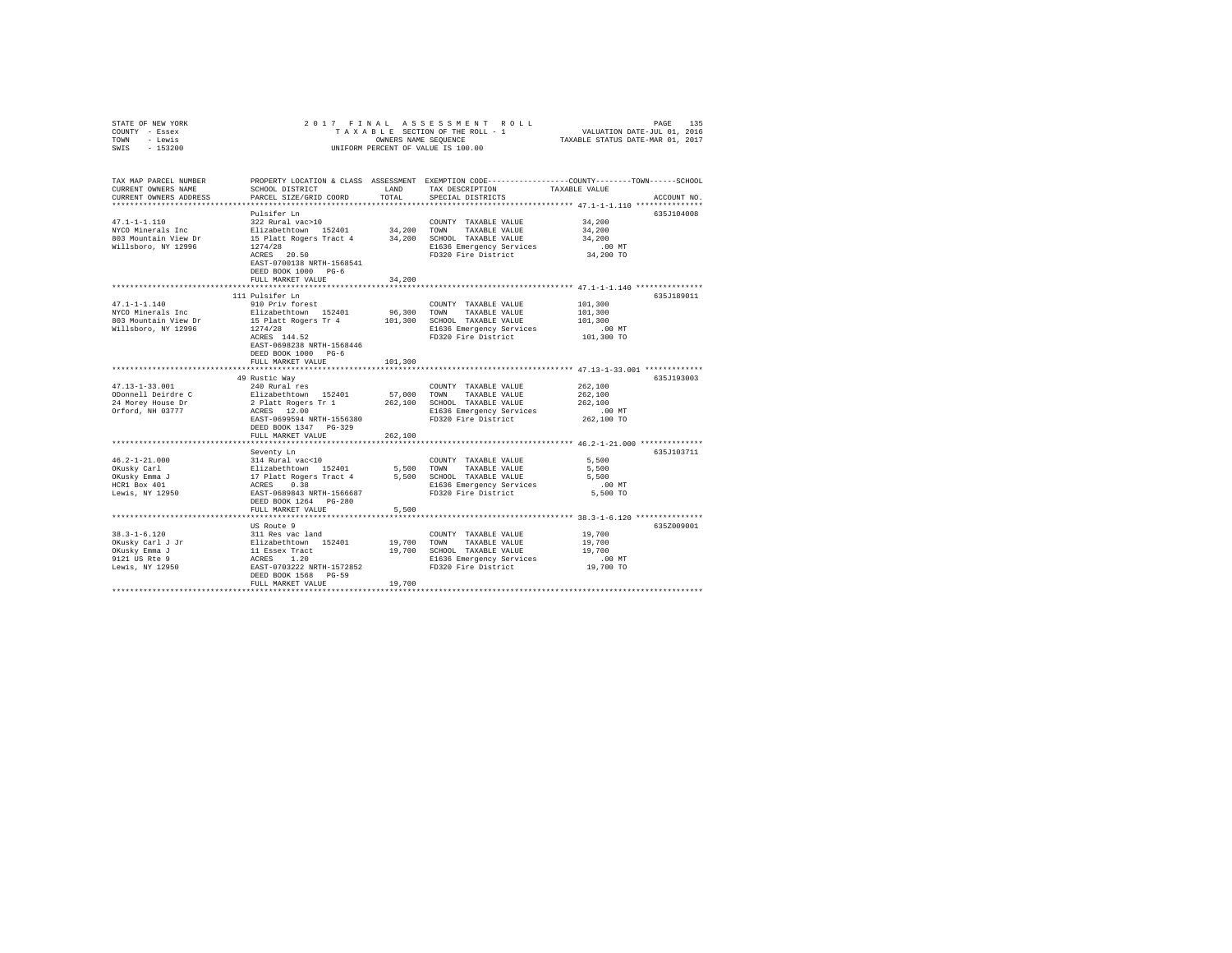| STATE OF NEW YORK<br>COUNTY - Essex<br>TOWN - Lewis | 2017 FINAL                                                                                                                                                                                                                                                          |             |                                                            | PAGE 136 בESS MENT ROLL PAGE 136 PAGE 136 בESS MENT ROLL TAXABLE SECTION OF THE ROLL TAXABLE STATION ON THE PO<br>TAXABLE SECTION OF THE ROLL - 1 TAXABLE STATUS DATE--VAR 01, 2017 |               |
|-----------------------------------------------------|---------------------------------------------------------------------------------------------------------------------------------------------------------------------------------------------------------------------------------------------------------------------|-------------|------------------------------------------------------------|-------------------------------------------------------------------------------------------------------------------------------------------------------------------------------------|---------------|
| SWIS<br>$-153200$                                   |                                                                                                                                                                                                                                                                     |             | OWNERS NAME SEQUENCE<br>UNIFORM PERCENT OF VALUE IS 100.00 |                                                                                                                                                                                     |               |
| TAX MAP PARCEL NUMBER<br>CURRENT OWNERS NAME        | PROPERTY LOCATION & CLASS ASSESSMENT EXEMPTION CODE---------------COUNTY-------TOWN-----SCHOOL<br>SCHOOL DISTRICT LAND                                                                                                                                              |             | TAX DESCRIPTION                                            | TAXABLE VALUE                                                                                                                                                                       |               |
| CURRENT OWNERS ADDRESS                              | PARCEL SIZE/GRID COORD                                                                                                                                                                                                                                              | TOTAL       | SPECIAL DISTRICTS                                          |                                                                                                                                                                                     | ACCOUNT NO.   |
|                                                     |                                                                                                                                                                                                                                                                     |             |                                                            |                                                                                                                                                                                     |               |
|                                                     | 9123 US Route 9                                                                                                                                                                                                                                                     |             |                                                            |                                                                                                                                                                                     | 635J101214    |
| $38.3 - 1 - 8.000$                                  | 210 1 Family Res                                                                                                                                                                                                                                                    |             | COUNTY TAXABLE VALUE                                       | 77,000                                                                                                                                                                              |               |
| OKusky Carl J Jr                                    | Elizabethtown 152401<br>11 Essex Tract                                                                                                                                                                                                                              | 32,800 TOWN | TAXABLE VALUE                                              | 77,000                                                                                                                                                                              |               |
| OKusky Emma J<br>9121 US Rte 9<br>Lewis, NY 12950   |                                                                                                                                                                                                                                                                     |             | 77,000 SCHOOL TAXABLE VALUE<br>E1636 Emergency Services    | 77,000<br>$.00$ MT                                                                                                                                                                  |               |
|                                                     |                                                                                                                                                                                                                                                                     |             | FD320 Fire District                                        | 77,000 TO                                                                                                                                                                           |               |
|                                                     | Bldg 1&2<br>ACRES 2.20<br>EAST-0703422 NRTH-1572657                                                                                                                                                                                                                 |             |                                                            |                                                                                                                                                                                     |               |
|                                                     | DEED BOOK 1452 PG-236                                                                                                                                                                                                                                               |             |                                                            |                                                                                                                                                                                     |               |
|                                                     | FULL MARKET VALUE                                                                                                                                                                                                                                                   | 77,000      |                                                            |                                                                                                                                                                                     |               |
|                                                     | 9121 US Route 9                                                                                                                                                                                                                                                     |             |                                                            |                                                                                                                                                                                     | 635J101215    |
| 38.3-1-9.000                                        | 210 1 Family Res                                                                                                                                                                                                                                                    |             | BAS STAR 41854                                             | $\sim$                                                                                                                                                                              | $0 \t 30.000$ |
|                                                     |                                                                                                                                                                                                                                                                     |             |                                                            | 119,200                                                                                                                                                                             |               |
| OKusky Carl J Jr<br>OKusky Emma J<br>9121 US Rte 9  | Elizabeth<br>town 152401 32,600 COUNTY TAXABLE VALUE $5$ & 11 Essex Tract<br>ACRES 2.00 BANK1STARSG SCHOOL TAXABLE VALUE EAST-0703227 NRTH-1572708 E1636 Emergency Services<br>EAST-0703227 NRTH-15727029 E1636 Emergency Services                                  |             |                                                            | 119,200                                                                                                                                                                             |               |
|                                                     |                                                                                                                                                                                                                                                                     |             | SCHOOL TAXABLE VALUE                                       | 89,200                                                                                                                                                                              |               |
| Lewis, NY 12950                                     |                                                                                                                                                                                                                                                                     |             | E1636 Emergency Services                                   | $.00$ MT                                                                                                                                                                            |               |
|                                                     | DEED BOOK 1438 PG-288                                                                                                                                                                                                                                               |             | FD320 Fire District                                        | 119,200 TO                                                                                                                                                                          |               |
|                                                     | FULL MARKET VALUE                                                                                                                                                                                                                                                   | 119,200     |                                                            |                                                                                                                                                                                     |               |
|                                                     |                                                                                                                                                                                                                                                                     |             |                                                            |                                                                                                                                                                                     |               |
|                                                     | 502 Fox Run Rd                                                                                                                                                                                                                                                      |             |                                                            |                                                                                                                                                                                     | 635J196005    |
| $55.2 - 1 - 15.300$                                 | 240 Rural res                                                                                                                                                                                                                                                       |             | COUNTY TAXABLE VALUE                                       | 336,800                                                                                                                                                                             |               |
| Olcott Joshua                                       |                                                                                                                                                                                                                                                                     |             |                                                            | 336,800                                                                                                                                                                             |               |
| Olcott Jennifer E<br>502 Fox Run Rd                 |                                                                                                                                                                                                                                                                     |             |                                                            | 336,800                                                                                                                                                                             |               |
|                                                     | For a series and the S8,600 TOWN TAXABLE VALUE<br>30 Platt Rogers Tr 4 336,800 SCHOOL TAXABLE VALUE<br>20 Platt Rogers Tr 4 236,800 SCHOOL TAXABLE VALUE<br>20 PR 20 PLATT PLATT PLATT PLATT PLATT PLATT PLATT PLATT PLATT PLATT PLATT<br>EAST-0695643 NRTH-1550789 |             | E1636 Emergency Services<br>FD320 Fire District            | $.00$ MT<br>336,800 TO                                                                                                                                                              |               |
| Elizabethtown, NY 12932                             |                                                                                                                                                                                                                                                                     |             |                                                            |                                                                                                                                                                                     |               |
|                                                     | DEED BOOK 1795 PG-260<br>FULL MARKET VALUE                                                                                                                                                                                                                          | 336,800     |                                                            |                                                                                                                                                                                     |               |
|                                                     |                                                                                                                                                                                                                                                                     |             |                                                            |                                                                                                                                                                                     |               |
|                                                     | 8885 US Route 9                                                                                                                                                                                                                                                     |             |                                                            |                                                                                                                                                                                     | 635J174002    |
|                                                     |                                                                                                                                                                                                                                                                     |             |                                                            | $\mathbf{0}$                                                                                                                                                                        | $0 \t 30,000$ |
|                                                     |                                                                                                                                                                                                                                                                     |             |                                                            | 198,400                                                                                                                                                                             |               |
|                                                     |                                                                                                                                                                                                                                                                     |             |                                                            | 198,400                                                                                                                                                                             |               |
|                                                     |                                                                                                                                                                                                                                                                     |             |                                                            | 168,400                                                                                                                                                                             |               |
|                                                     |                                                                                                                                                                                                                                                                     |             |                                                            | .00MT                                                                                                                                                                               |               |
|                                                     |                                                                                                                                                                                                                                                                     |             |                                                            | 198,400 TO                                                                                                                                                                          |               |
|                                                     | FULL MARKET VALUE                                                                                                                                                                                                                                                   | 198,400     |                                                            |                                                                                                                                                                                     |               |
|                                                     |                                                                                                                                                                                                                                                                     |             |                                                            |                                                                                                                                                                                     |               |
|                                                     | 8201 US Route 9                                                                                                                                                                                                                                                     |             |                                                            |                                                                                                                                                                                     | 635K104211    |
| $56.1 - 2 - 19.000$                                 | 425 Bar                                                                                                                                                                                                                                                             |             | COUNTY TAXABLE VALUE                                       | 94,500                                                                                                                                                                              |               |
|                                                     |                                                                                                                                                                                                                                                                     |             |                                                            | 94,500                                                                                                                                                                              |               |
|                                                     |                                                                                                                                                                                                                                                                     |             | 94,500 SCHOOL TAXABLE VALUE<br>E1636 Emergency Services    | 94,500<br>$.00$ MT                                                                                                                                                                  |               |
|                                                     |                                                                                                                                                                                                                                                                     |             | E1636 Emergency Services<br>FD320 Fire District            | 94,500 TO                                                                                                                                                                           |               |
|                                                     | DEED BOOK 1036 PG-240                                                                                                                                                                                                                                               |             |                                                            |                                                                                                                                                                                     |               |
|                                                     | FULL MARKET VALUE                                                                                                                                                                                                                                                   | 94,500      |                                                            |                                                                                                                                                                                     |               |
|                                                     |                                                                                                                                                                                                                                                                     |             |                                                            |                                                                                                                                                                                     |               |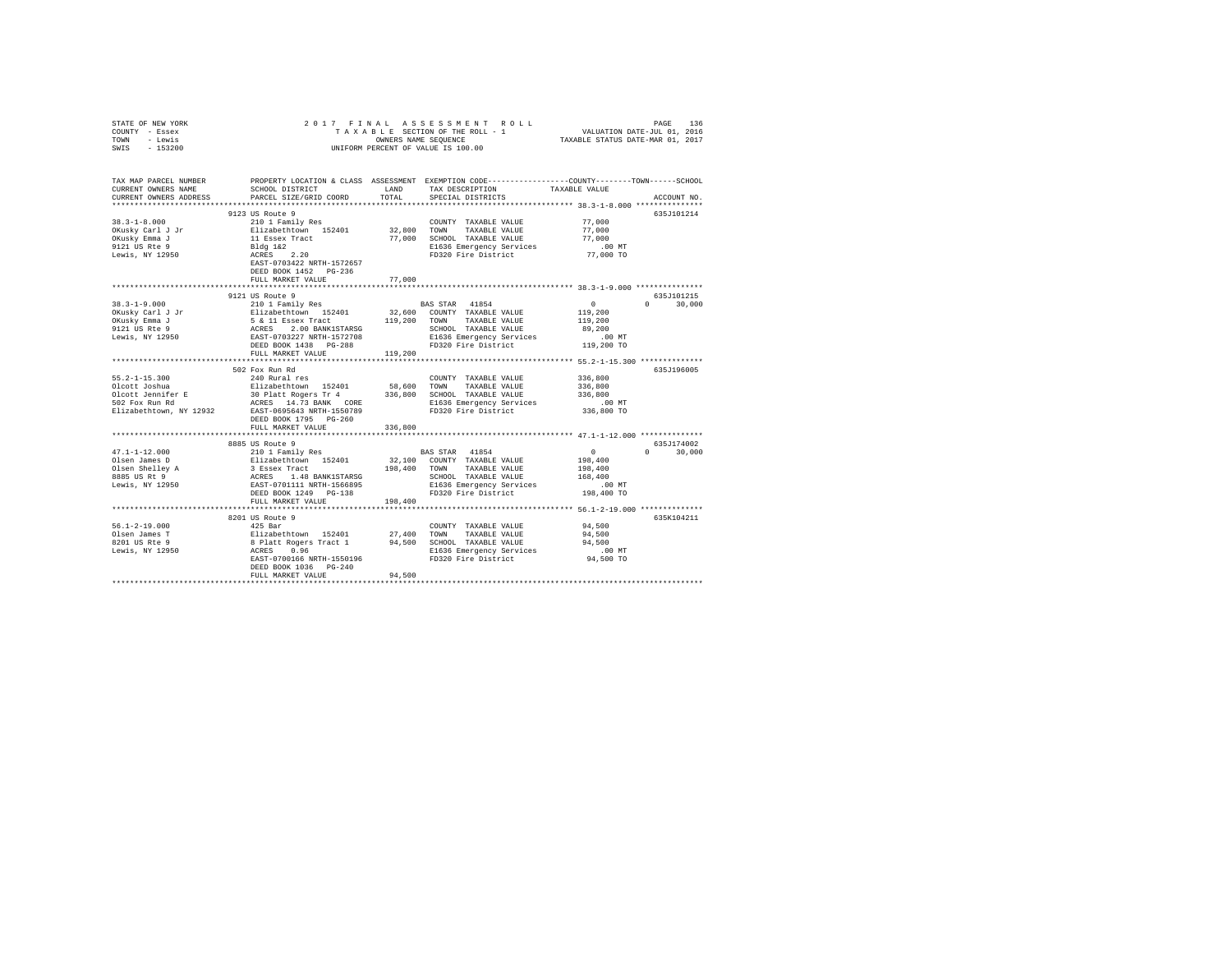| STATE OF NEW YORK<br>COUNTY - Essex           |                                                                                                                                                                                                                                                |         |                                                                                                                                                                                                                                   |                                                      |                        |
|-----------------------------------------------|------------------------------------------------------------------------------------------------------------------------------------------------------------------------------------------------------------------------------------------------|---------|-----------------------------------------------------------------------------------------------------------------------------------------------------------------------------------------------------------------------------------|------------------------------------------------------|------------------------|
| TOWN - Lewis<br>SWIS - 153200                 |                                                                                                                                                                                                                                                |         |                                                                                                                                                                                                                                   |                                                      |                        |
|                                               |                                                                                                                                                                                                                                                |         |                                                                                                                                                                                                                                   |                                                      |                        |
| TAX MAP PARCEL NUMBER                         | PROPERTY LOCATION & CLASS ASSESSMENT EXEMPTION CODE----------------COUNTY-------TOWN-----SCHOOL                                                                                                                                                |         |                                                                                                                                                                                                                                   |                                                      |                        |
| CURRENT OWNERS NAME<br>CURRENT OWNERS ADDRESS | SCHOOL DISTRICT LAND TAX DESCRIPTION<br>PARCEL SIZE/GRID COORD                                                                                                                                                                                 | TOTAL   | SPECIAL DISTRICTS                                                                                                                                                                                                                 | TAXABLE VALUE                                        | ACCOUNT NO.            |
|                                               |                                                                                                                                                                                                                                                |         |                                                                                                                                                                                                                                   |                                                      |                        |
|                                               | COUNTY TAXABLE VALUE<br>310 Vacant comm<br>Elizabethtown 152401 17,100 TOWN TAXABLE VALUE<br>8 Platt Rogers Tract 4 17,100 SCHOOL TAXABLE VALUE<br>ACRES 0.60 160 SCHOOL TAXA PARTIC VALUE                                                     |         |                                                                                                                                                                                                                                   |                                                      | 635K104210             |
| $56.1 - 2 - 20.000$                           |                                                                                                                                                                                                                                                |         |                                                                                                                                                                                                                                   | 17,100                                               |                        |
| Olsen James T                                 |                                                                                                                                                                                                                                                |         |                                                                                                                                                                                                                                   | 17,100                                               |                        |
| 8201 US Rte 9                                 |                                                                                                                                                                                                                                                |         |                                                                                                                                                                                                                                   | 17,100                                               |                        |
| $Levis$ , $NY$ 12950                          |                                                                                                                                                                                                                                                |         | E1636 Emergency Services<br>FD320 Fire District                                                                                                                                                                                   | .00 MT.<br>17,100 TO                                 |                        |
|                                               | EAST-0700115 NRTH-1550413<br>DEED BOOK 1036 PG-240                                                                                                                                                                                             |         |                                                                                                                                                                                                                                   |                                                      |                        |
|                                               | FULL MARKET VALUE                                                                                                                                                                                                                              | 17,100  |                                                                                                                                                                                                                                   |                                                      |                        |
|                                               |                                                                                                                                                                                                                                                |         |                                                                                                                                                                                                                                   |                                                      |                        |
|                                               | 8917 US Route 9                                                                                                                                                                                                                                |         |                                                                                                                                                                                                                                   |                                                      | 635J180018             |
| $38.3 - 1 - 39.200$                           | 210 1 Family Res                                                                                                                                                                                                                               |         | BAS STAR 41854                                                                                                                                                                                                                    | $\sim$ 0                                             | $0 \t 30.000$          |
| Palmer Tammy M<br>8917 US Rte 9               | Ellizabethtown 152401                                                                                                                                                                                                                          |         | 31,800 COUNTY TAXABLE VALUE                                                                                                                                                                                                       | 144,300<br>144,300                                   |                        |
|                                               |                                                                                                                                                                                                                                                |         |                                                                                                                                                                                                                                   |                                                      |                        |
| Lewis, NY 12950                               |                                                                                                                                                                                                                                                |         |                                                                                                                                                                                                                                   |                                                      |                        |
|                                               | Elizabethcown 1924u1<br>3 Essex Tract 144,300 TOWN TAXABLE VALUE 144,300<br>ACRES 1.20 ACHOOL TAXABLE VALUE 114,300<br>ERST-0701323 NRTH-1567679 E1636 Emergency Services 144,300 MT<br>ERST DOOK 1543 PG-126 FD320 Fire District 144,         |         |                                                                                                                                                                                                                                   |                                                      |                        |
|                                               | FULL MARKET VALUE                                                                                                                                                                                                                              | 144,300 |                                                                                                                                                                                                                                   |                                                      |                        |
|                                               |                                                                                                                                                                                                                                                |         |                                                                                                                                                                                                                                   |                                                      |                        |
|                                               | 237 Seventy Ln                                                                                                                                                                                                                                 |         |                                                                                                                                                                                                                                   |                                                      | 635J180015             |
| $37. - 2 - 46.300$                            |                                                                                                                                                                                                                                                |         |                                                                                                                                                                                                                                   | 36,700<br>36,700                                     |                        |
| Panetta Kenneth L                             |                                                                                                                                                                                                                                                |         |                                                                                                                                                                                                                                   |                                                      |                        |
| Panetta Lori A<br>69 Fonda Rd                 |                                                                                                                                                                                                                                                |         |                                                                                                                                                                                                                                   | 36,700<br>$.00$ MT                                   |                        |
| Cohoes, NY 12047                              | 4 South Tract Stowers Sur 196,700 SCHOOL TAXABLE VALUE<br>1145/261 (Lien Release) 86,700 SCHOOL TAXABLE VALUE<br>2016 ELGS 2010 ELGS ENGINEERING FOR THE District                                                                              |         |                                                                                                                                                                                                                                   | 36,700 TO                                            |                        |
|                                               | EAST-0689674 NRTH-1569206                                                                                                                                                                                                                      |         |                                                                                                                                                                                                                                   |                                                      |                        |
|                                               | DEED BOOK 1420 PG-51                                                                                                                                                                                                                           |         |                                                                                                                                                                                                                                   |                                                      |                        |
|                                               | FULL MARKET VALUE                                                                                                                                                                                                                              | 36,700  |                                                                                                                                                                                                                                   |                                                      |                        |
|                                               |                                                                                                                                                                                                                                                |         | ********************************** 56.2-3-32.200 *************                                                                                                                                                                    |                                                      |                        |
|                                               | 576 Steele Woods Rd<br>210 1 Family Res                                                                                                                                                                                                        |         |                                                                                                                                                                                                                                   | $\sim$ 0                                             | 635J188008<br>0 65,500 |
| $56.2 - 3 - 32.200$                           |                                                                                                                                                                                                                                                |         | ENH STAR 41834                                                                                                                                                                                                                    |                                                      |                        |
|                                               |                                                                                                                                                                                                                                                |         |                                                                                                                                                                                                                                   | 125,600<br>125,600                                   |                        |
|                                               |                                                                                                                                                                                                                                                |         |                                                                                                                                                                                                                                   | 60,100                                               |                        |
|                                               |                                                                                                                                                                                                                                                |         |                                                                                                                                                                                                                                   | $.00$ MT                                             |                        |
|                                               | Parisi Joseph A 210 1 raminy Res<br>Parisi Joseph A 39 Mccormick<br>Parisi Tonya L 39 Mccormick<br>C/o Donald Thomas<br>SPS Steele Woods Rd Donald & Mauren Thomas<br>Restport, NY 12993<br>REST-0714168 NRTH-1549214<br>REST 2.10<br>REST 2.1 |         | 32,700 COUNTY TAXABLE VALUE 125,600 TOWN TAXABLE VALUE SCHOOL TAXABLE VALUE E536 Emergency Services<br>FB320 Fire ending the school of the school of the partners of the partners of the partners of the school of the partners o | 125,600 TO                                           |                        |
|                                               |                                                                                                                                                                                                                                                |         |                                                                                                                                                                                                                                   |                                                      |                        |
|                                               | DEED BOOK 1629 PG-288                                                                                                                                                                                                                          |         |                                                                                                                                                                                                                                   |                                                      |                        |
|                                               | FULL MARKET VALUE<br>**************************                                                                                                                                                                                                | 125,600 |                                                                                                                                                                                                                                   | *********************** 56.2-3-34.000 ************** |                        |
|                                               | 614 Steele Woods Rd                                                                                                                                                                                                                            |         |                                                                                                                                                                                                                                   |                                                      | 635J105007             |
| $56.2 - 3 - 34.000$                           | 311 Res vac land                                                                                                                                                                                                                               |         | COUNTY TAXABLE VALUE                                                                                                                                                                                                              | 19,500                                               |                        |
|                                               | Parisi Joseph A Blizabethtown 152401 19,500 TOWN TAXABLE VALUE 19,500<br>Parisi Tonya L 39 Mccomick 19,500 SCHOOL TAXABLE VALUE 19,500<br>FASI PETIMBER AND 1.52 1.00 ELECT 19,500 S32 Pernwood Rd<br>Murrells Inlet, SC 29576 ACRES           |         |                                                                                                                                                                                                                                   |                                                      |                        |
|                                               |                                                                                                                                                                                                                                                |         |                                                                                                                                                                                                                                   |                                                      |                        |
|                                               |                                                                                                                                                                                                                                                |         |                                                                                                                                                                                                                                   |                                                      |                        |
|                                               | EAST-0715047 NRTH-1549906                                                                                                                                                                                                                      |         |                                                                                                                                                                                                                                   |                                                      |                        |
|                                               | DEED BOOK 1629    PG-284                                                                                                                                                                                                                       |         |                                                                                                                                                                                                                                   |                                                      |                        |
|                                               | FULL MARKET VALUE                                                                                                                                                                                                                              | 19,500  |                                                                                                                                                                                                                                   |                                                      |                        |
|                                               |                                                                                                                                                                                                                                                |         |                                                                                                                                                                                                                                   |                                                      |                        |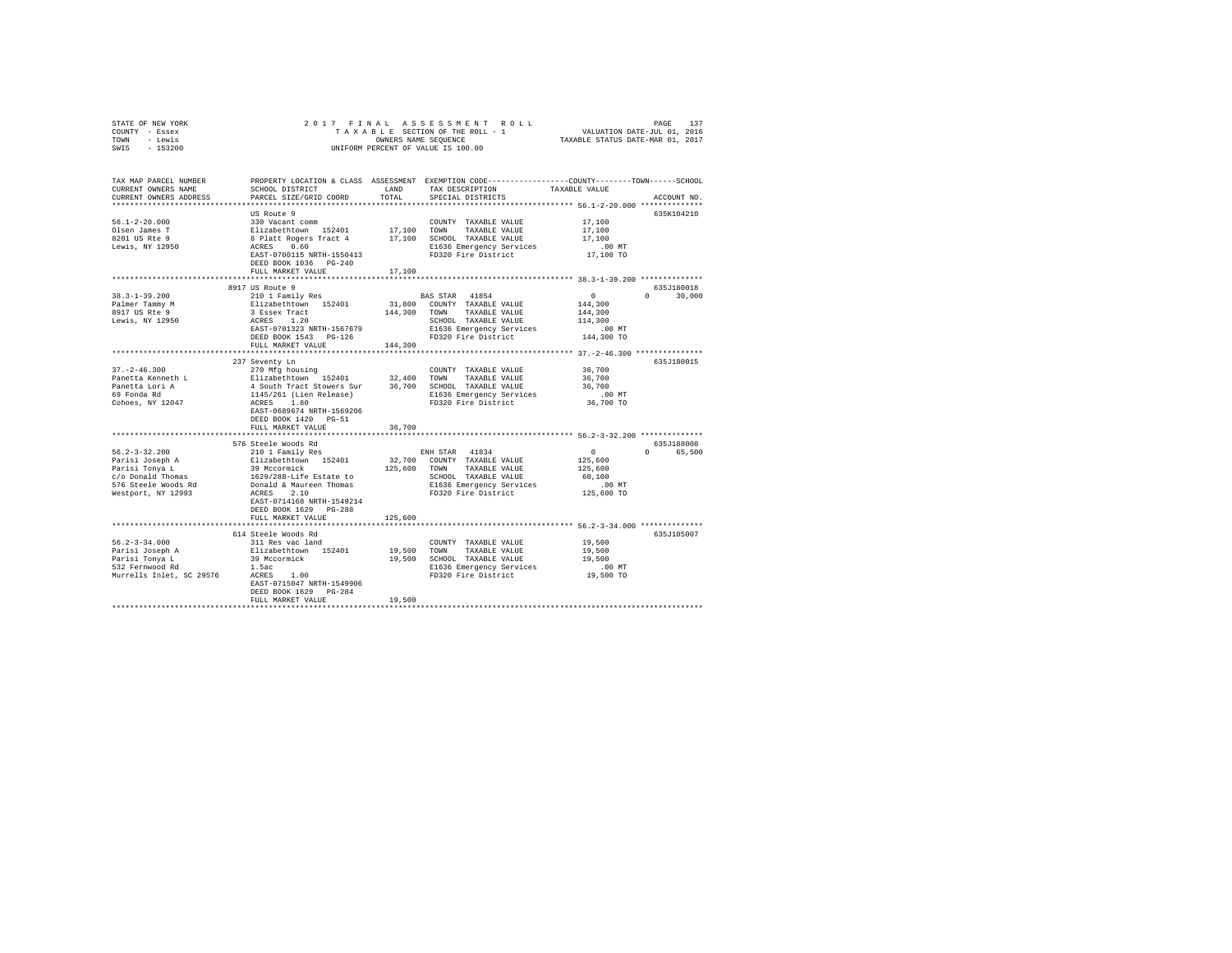| COUNTY<br>- Essex      |                                                          |                                    | TAXABLE SECTION OF THE ROLL - 1 | VALUATION DATE-JUL 01, 2016                                  |  |  |  |  |  |  |  |
|------------------------|----------------------------------------------------------|------------------------------------|---------------------------------|--------------------------------------------------------------|--|--|--|--|--|--|--|
| - Lewis<br>TOWN        | TAXABLE STATUS DATE-MAR 01, 2017<br>OWNERS NAME SEQUENCE |                                    |                                 |                                                              |  |  |  |  |  |  |  |
| SWIS<br>$-153200$      |                                                          | UNIFORM PERCENT OF VALUE IS 100.00 |                                 |                                                              |  |  |  |  |  |  |  |
|                        |                                                          |                                    |                                 |                                                              |  |  |  |  |  |  |  |
|                        |                                                          |                                    |                                 |                                                              |  |  |  |  |  |  |  |
|                        |                                                          |                                    |                                 |                                                              |  |  |  |  |  |  |  |
| TAX MAP PARCEL NUMBER  | PROPERTY LOCATION & CLASS                                | ASSESSMENT                         |                                 | EXEMPTION CODE-----------------COUNTY-------TOWN------SCHOOL |  |  |  |  |  |  |  |
| CURRENT OWNERS NAME    | SCHOOL DISTRICT                                          | LAND                               | TAX DESCRIPTION                 | TAXABLE VALUE                                                |  |  |  |  |  |  |  |
| CURRENT OWNERS ADDRESS | PARCEL SIZE/GRID COORD TOTAL                             |                                    | SPECIAL DISTRICTS               | ACCOUNT NO.                                                  |  |  |  |  |  |  |  |
|                        |                                                          |                                    |                                 |                                                              |  |  |  |  |  |  |  |
|                        | Wadhams Heights Ln                                       |                                    |                                 | 635J104805                                                   |  |  |  |  |  |  |  |
| $57.1 - 3 - 14.110$    | 322 Rural vac>10                                         |                                    | COUNTY<br>TAXABLE VALUE         | 26,500                                                       |  |  |  |  |  |  |  |
| Pastore Deborah J      | Elizabethtown 152401                                     | 26,500                             | TOWN<br>TAXABLE VALUE           | 26,500                                                       |  |  |  |  |  |  |  |
| 458 Dudley Rd          | 30 & 33 Mccormicks                                       | 26,500                             | SCHOOL TAXABLE VALUE            | 26,500                                                       |  |  |  |  |  |  |  |
| Westport, NY 12993     | 8.44<br>ACRES                                            |                                    | E1636 Emergency Services .00 MT |                                                              |  |  |  |  |  |  |  |
|                        | EAST-0720794 NRTH-1547338                                |                                    | FD320 Fire District             | 26,500 TO                                                    |  |  |  |  |  |  |  |
|                        | DEED BOOK 1306 PG-244                                    |                                    |                                 |                                                              |  |  |  |  |  |  |  |
|                        | FULL MARKET VALUE                                        | 26,500                             |                                 |                                                              |  |  |  |  |  |  |  |
|                        |                                                          |                                    |                                 |                                                              |  |  |  |  |  |  |  |
|                        | Hulbert Rd                                               |                                    |                                 | 635.T101713                                                  |  |  |  |  |  |  |  |
|                        |                                                          |                                    |                                 |                                                              |  |  |  |  |  |  |  |

STATE OF NEW YORK 2 0 1 7 F I N A L A S S E S S M E N T R O L L PAGE 138

|                        |                                                       |         |                                                 | 47.2-1-61.000 *************** |  |
|------------------------|-------------------------------------------------------|---------|-------------------------------------------------|-------------------------------|--|
|                        | Hulbert Rd                                            |         |                                                 | 635J101713                    |  |
| $47.2 - 1 - 61.000$    | 322 Rural vac>10                                      |         | COUNTY TAXABLE VALUE                            | 30,000                        |  |
| Pastore Sarah          | Elizabethtown 152401                                  | 30,000  | TAXABLE VALUE<br>TOWN                           | 30,000                        |  |
| 16 Duntley Ln          | 35 Platt Rogers                                       | 30,000  | SCHOOL TAXABLE VALUE                            | 30,000                        |  |
| Westport, NY 12993     | ACRES 50.00                                           |         | E1636 Emergency Services                        | $.00$ MT                      |  |
|                        | EAST-0712522 NRTH-1561577                             |         | FD320 Fire District                             | 30,000 TO                     |  |
|                        | DEED BOOK 1751 PG-226                                 |         |                                                 |                               |  |
|                        | FULL MARKET VALUE                                     | 30,000  |                                                 |                               |  |
|                        | *************************                             |         |                                                 |                               |  |
|                        | 16 Duntley Ln                                         |         |                                                 | 635J101714                    |  |
| $47.4 - 1 - 8.000$     | 240 Rural res                                         |         | COUNTY TAXABLE VALUE                            | 235,300                       |  |
| Pastore Sarah          | Elizabethtown 152401                                  | 96,700  | TOWN<br>TAXABLE VALUE                           | 235,300                       |  |
| 16 Duntley Ln          | 35 Platt Rogers                                       | 235,300 | SCHOOL TAXABLE VALUE                            | 235,300                       |  |
| Westport, NY 12993     | ACRES 105.45<br>EAST-0713107 NRTH-1559778             |         | E1636 Emergency Services<br>FD320 Fire District | .00MT<br>235,300 TO           |  |
|                        | DEED BOOK 1751 PG-123                                 |         |                                                 |                               |  |
|                        |                                                       | 235,300 |                                                 |                               |  |
|                        | FULL MARKET VALUE<br>******************************** |         |                                                 |                               |  |
|                        | Denton Rd                                             |         |                                                 | 635J103803                    |  |
| $46.4 - 1 - 13.100$    | 311 Res vac land                                      |         | COUNTY TAXABLE VALUE                            | 22,500                        |  |
| Pavlick Frederick R    | Elizabethtown 152401 22,500 TOWN                      |         | TAXABLE VALUE                                   | 22,500                        |  |
| Pavlick Matthew        | 31 Platt Rogers Tract 4                               |         | 22.500 SCHOOL TAXABLE VALUE                     | 22,500                        |  |
| 8 Dawson Ln            | Survey J Deming Map 2853                              |         | E1636 Emergency Services                        | .00MT                         |  |
| Clifton Park, NY 12065 | ACRES 4.03                                            |         | FD320 Fire District                             | 22,500 TO                     |  |
|                        | EAST-0693778 NRTH-1553709                             |         |                                                 |                               |  |
|                        | DEED BOOK 1568 PG-202                                 |         |                                                 |                               |  |
|                        | FULL MARKET VALUE                                     | 22,500  |                                                 |                               |  |
|                        |                                                       |         |                                                 |                               |  |
|                        | 162 Denton Rd                                         |         |                                                 | 635J179013                    |  |
| $46.4 - 1 - 13.200$    | 312 Vac w/imprv                                       |         | COUNTY TAXABLE VALUE                            | 70,500                        |  |
| Pavlick Frederick R    | Elizabethtown 152401 51.300                           |         | TOWN<br>TAXABLE VALUE                           | 70,500                        |  |
| 8 Dawson Ln            | Platt Rogers Tr 4 Lot 31 70,500 SCHOOL TAXABLE VALUE  |         |                                                 | 70,500                        |  |
| Clifton Park, NY 12065 | Survey J Deming Map 2853                              |         | E1636 Emergency Services                        | .00MT                         |  |
|                        | ACRES 54.66                                           |         | FD320 Fire District                             | 70,500 TO                     |  |
|                        | EAST-0694994 NRTH-1553443                             |         |                                                 |                               |  |
|                        | DEED BOOK 676<br>$PG-90$                              |         |                                                 |                               |  |
|                        | FULL MARKET VALUE                                     | 70,500  |                                                 |                               |  |
|                        |                                                       |         |                                                 |                               |  |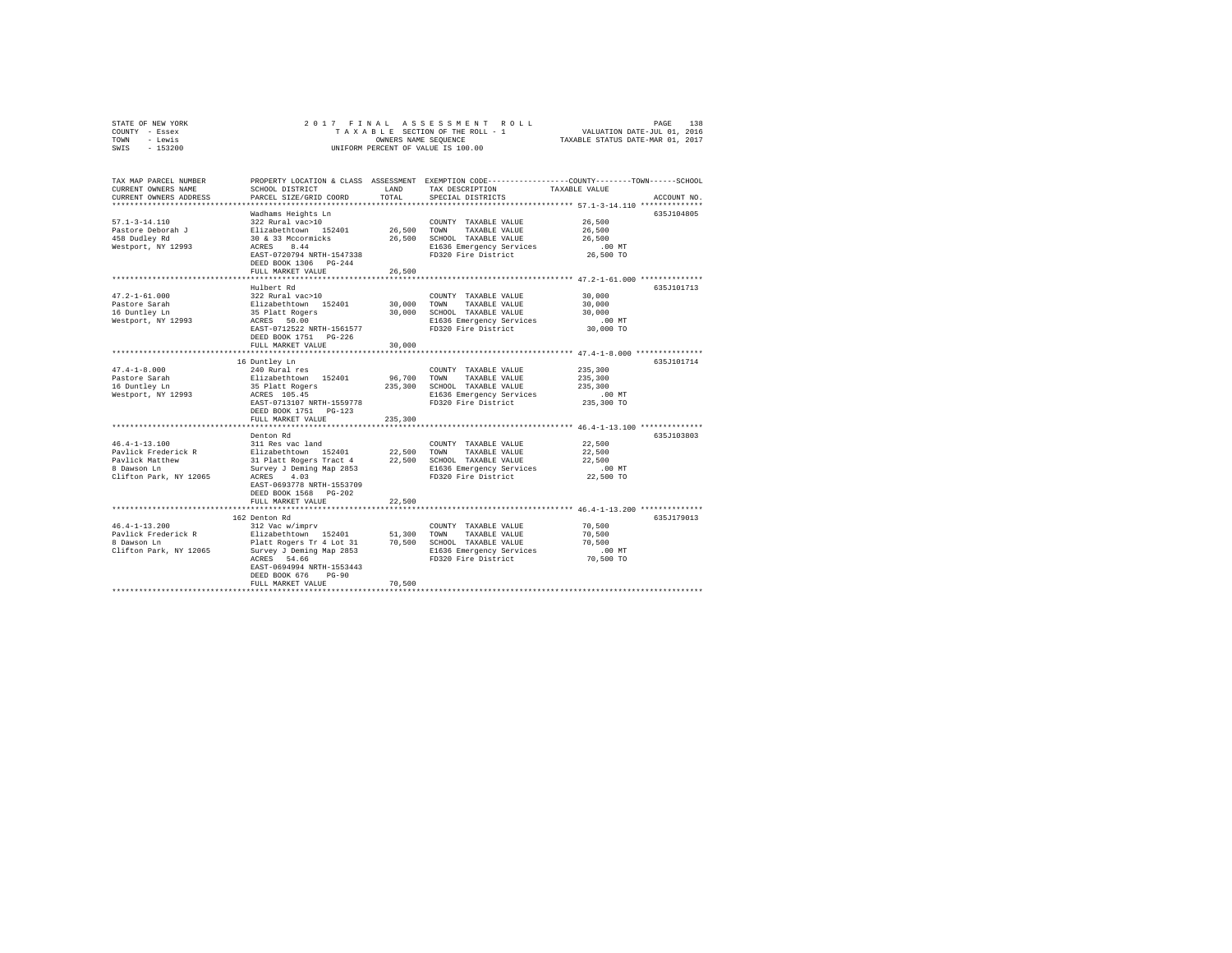| STATE OF NEW YORK                                                                                                                                                                                                                                                                                                                                                                                             |                                                                                                                            |                        |                                                                                                      |                                                                                                                       |
|---------------------------------------------------------------------------------------------------------------------------------------------------------------------------------------------------------------------------------------------------------------------------------------------------------------------------------------------------------------------------------------------------------------|----------------------------------------------------------------------------------------------------------------------------|------------------------|------------------------------------------------------------------------------------------------------|-----------------------------------------------------------------------------------------------------------------------|
| COUNTY - Essex                                                                                                                                                                                                                                                                                                                                                                                                | 2017 FINAL ASSESSMENT ROL<br>TAXABLE SECTION OF THE ROLL - 1<br>ONNERS NAME SEQUENCE<br>UNIFORM PERCENT OF VALUE IS 100.00 |                        |                                                                                                      |                                                                                                                       |
| TOWN - Lewis                                                                                                                                                                                                                                                                                                                                                                                                  |                                                                                                                            |                        |                                                                                                      |                                                                                                                       |
| SWIS<br>$-153200$                                                                                                                                                                                                                                                                                                                                                                                             |                                                                                                                            |                        |                                                                                                      |                                                                                                                       |
|                                                                                                                                                                                                                                                                                                                                                                                                               |                                                                                                                            |                        |                                                                                                      |                                                                                                                       |
|                                                                                                                                                                                                                                                                                                                                                                                                               |                                                                                                                            |                        |                                                                                                      |                                                                                                                       |
|                                                                                                                                                                                                                                                                                                                                                                                                               |                                                                                                                            |                        |                                                                                                      | TAX MAP PARCEL NUMBER PROPERTY LOCATION & CLASS ASSESSMENT EXEMPTION CODE---------------COUNTY-------TOWN------SCHOOL |
| CURRENT OWNERS NAME                                                                                                                                                                                                                                                                                                                                                                                           |                                                                                                                            |                        | SCHOOL DISTRICT                        LAND         TAX DESCRIPTION                    TAXABLE VALUE |                                                                                                                       |
| CURRENT OWNERS ADDRESS                                                                                                                                                                                                                                                                                                                                                                                        | PARCEL SIZE/GRID COORD                                                                                                     | TOTAL                  | SPECIAL DISTRICTS                                                                                    | ACCOUNT NO.                                                                                                           |
|                                                                                                                                                                                                                                                                                                                                                                                                               |                                                                                                                            |                        |                                                                                                      |                                                                                                                       |
|                                                                                                                                                                                                                                                                                                                                                                                                               | 225 Redmond Rd                                                                                                             |                        |                                                                                                      | 635J104112                                                                                                            |
| $47.1 - 2 - 15.100$                                                                                                                                                                                                                                                                                                                                                                                           | 240 Rural res                                                                                                              |                        | COUNTY TAXABLE VALUE                                                                                 | 239,200                                                                                                               |
|                                                                                                                                                                                                                                                                                                                                                                                                               |                                                                                                                            |                        |                                                                                                      | 239,200                                                                                                               |
|                                                                                                                                                                                                                                                                                                                                                                                                               |                                                                                                                            |                        |                                                                                                      | 239,200                                                                                                               |
|                                                                                                                                                                                                                                                                                                                                                                                                               |                                                                                                                            |                        |                                                                                                      | $.00$ MT                                                                                                              |
|                                                                                                                                                                                                                                                                                                                                                                                                               |                                                                                                                            |                        | E1636 Emergency Services<br>FD320 Fire District                                                      | 239,200 TO                                                                                                            |
|                                                                                                                                                                                                                                                                                                                                                                                                               |                                                                                                                            |                        |                                                                                                      |                                                                                                                       |
|                                                                                                                                                                                                                                                                                                                                                                                                               |                                                                                                                            |                        |                                                                                                      |                                                                                                                       |
| $\begin{tabular}{l c c c c c} \hline \texttt{1} & \texttt{1} & \texttt{2} + 0 & \texttt{2} + 0 & \texttt{2} + 0 & \texttt{2} + 0 & \texttt{2} + 0 & \texttt{2} + 0 & \texttt{2} + 0 & \texttt{2} + 0 & \texttt{2} + 0 & \texttt{2} + 0 & \texttt{2} + 0 & \texttt{2} + 0 & \texttt{2} + 0 & \texttt{2} + 0 & \texttt{2} + 0 & \texttt{2} + 0 & \texttt{2} + 0 & \texttt{2} + 0 & \texttt{2$                   | FULL MARKET VALUE                                                                                                          | 239,200                |                                                                                                      |                                                                                                                       |
|                                                                                                                                                                                                                                                                                                                                                                                                               |                                                                                                                            |                        |                                                                                                      |                                                                                                                       |
|                                                                                                                                                                                                                                                                                                                                                                                                               | County Route 10                                                                                                            |                        |                                                                                                      | 635J104111                                                                                                            |
|                                                                                                                                                                                                                                                                                                                                                                                                               |                                                                                                                            |                        |                                                                                                      | 59,700                                                                                                                |
|                                                                                                                                                                                                                                                                                                                                                                                                               |                                                                                                                            |                        |                                                                                                      | 59,700                                                                                                                |
|                                                                                                                                                                                                                                                                                                                                                                                                               |                                                                                                                            |                        |                                                                                                      |                                                                                                                       |
|                                                                                                                                                                                                                                                                                                                                                                                                               |                                                                                                                            |                        |                                                                                                      | 59,700                                                                                                                |
|                                                                                                                                                                                                                                                                                                                                                                                                               |                                                                                                                            |                        | E1636 Emergency Services 00 MT<br>FD320 Fire District 59,700 TO                                      |                                                                                                                       |
|                                                                                                                                                                                                                                                                                                                                                                                                               |                                                                                                                            |                        |                                                                                                      |                                                                                                                       |
|                                                                                                                                                                                                                                                                                                                                                                                                               | EAST-0706250 NRTH-1558562                                                                                                  |                        |                                                                                                      |                                                                                                                       |
|                                                                                                                                                                                                                                                                                                                                                                                                               | DEED BOOK 1839 PG-265                                                                                                      |                        |                                                                                                      |                                                                                                                       |
|                                                                                                                                                                                                                                                                                                                                                                                                               | FULL MARKET VALUE                                                                                                          | 59,700<br>************ |                                                                                                      |                                                                                                                       |
|                                                                                                                                                                                                                                                                                                                                                                                                               |                                                                                                                            |                        |                                                                                                      | ********************************** 46.2-1-33.000 ***************                                                      |
|                                                                                                                                                                                                                                                                                                                                                                                                               | 10 Johnson Ln                                                                                                              |                        |                                                                                                      | 635J103209                                                                                                            |
|                                                                                                                                                                                                                                                                                                                                                                                                               |                                                                                                                            |                        |                                                                                                      | 156,000                                                                                                               |
|                                                                                                                                                                                                                                                                                                                                                                                                               |                                                                                                                            |                        |                                                                                                      | 156,000<br>156,000                                                                                                    |
|                                                                                                                                                                                                                                                                                                                                                                                                               |                                                                                                                            |                        |                                                                                                      |                                                                                                                       |
|                                                                                                                                                                                                                                                                                                                                                                                                               |                                                                                                                            |                        |                                                                                                      |                                                                                                                       |
|                                                                                                                                                                                                                                                                                                                                                                                                               |                                                                                                                            |                        |                                                                                                      |                                                                                                                       |
|                                                                                                                                                                                                                                                                                                                                                                                                               |                                                                                                                            |                        |                                                                                                      |                                                                                                                       |
|                                                                                                                                                                                                                                                                                                                                                                                                               | FULL MARKET VALUE                                                                                                          | 156,000                |                                                                                                      |                                                                                                                       |
|                                                                                                                                                                                                                                                                                                                                                                                                               |                                                                                                                            |                        |                                                                                                      |                                                                                                                       |
|                                                                                                                                                                                                                                                                                                                                                                                                               | 1308 County Route 10                                                                                                       |                        |                                                                                                      | 635J186008                                                                                                            |
| $47.4 - 1 - 35.130$                                                                                                                                                                                                                                                                                                                                                                                           | 270 Mfg housing                                                                                                            |                        | COUNTY TAXABLE VALUE                                                                                 | 59,000                                                                                                                |
| Phinney Brian R Estate and Mixabelthcom 152401 35,600 TOWN TAXABLE VALUE C/O Brian Phinney Jr 6 Platt Rogers Tract 1 59,000 SCHOOL TAXABLE VALUE C/O Brian Phinney Jr 6 Platt Rogers Tract 1 59,000 SCHOOL EXABLE VALUE DO Box                                                                                                                                                                                |                                                                                                                            |                        |                                                                                                      | 59,000                                                                                                                |
|                                                                                                                                                                                                                                                                                                                                                                                                               |                                                                                                                            |                        |                                                                                                      | 59,000                                                                                                                |
|                                                                                                                                                                                                                                                                                                                                                                                                               |                                                                                                                            |                        |                                                                                                      | 00 MT.<br>59,000 TO                                                                                                   |
|                                                                                                                                                                                                                                                                                                                                                                                                               |                                                                                                                            |                        |                                                                                                      |                                                                                                                       |
|                                                                                                                                                                                                                                                                                                                                                                                                               |                                                                                                                            |                        |                                                                                                      |                                                                                                                       |
|                                                                                                                                                                                                                                                                                                                                                                                                               | FULL MARKET VALUE                                                                                                          | 59,000                 |                                                                                                      |                                                                                                                       |
|                                                                                                                                                                                                                                                                                                                                                                                                               |                                                                                                                            |                        |                                                                                                      |                                                                                                                       |
|                                                                                                                                                                                                                                                                                                                                                                                                               |                                                                                                                            |                        |                                                                                                      | 635J178536                                                                                                            |
|                                                                                                                                                                                                                                                                                                                                                                                                               |                                                                                                                            |                        |                                                                                                      | 900                                                                                                                   |
|                                                                                                                                                                                                                                                                                                                                                                                                               |                                                                                                                            |                        |                                                                                                      |                                                                                                                       |
|                                                                                                                                                                                                                                                                                                                                                                                                               |                                                                                                                            |                        |                                                                                                      | 900                                                                                                                   |
|                                                                                                                                                                                                                                                                                                                                                                                                               |                                                                                                                            |                        |                                                                                                      | $.00$ MT                                                                                                              |
|                                                                                                                                                                                                                                                                                                                                                                                                               |                                                                                                                            |                        |                                                                                                      | 900 TO                                                                                                                |
|                                                                                                                                                                                                                                                                                                                                                                                                               |                                                                                                                            |                        |                                                                                                      | 900 TO C                                                                                                              |
| $\begin{tabular}{lcccc} \bf 47.1-1-31.000 & \tt 05aweetha & \tt 001MTY TAXABLE VALUB \\ \hline \end{tabular} \begin{tabular}{lcccc} \bf 47.1-1-31.000 & \tt 0511 Res vac land & \tt 001TYY TAXABLE VALUB \\ \hline \bf 61 Gawentha Dr & \tt 1412 It Rcdgers Tract & \tt 900 & \tt 000MT & TAXABLE VALUB \\ \bf 61 Gawentha Dr & \tt 1412 It Redgers Tacot & \tt 900 & \tt 05000L & TAXABLE VALUB \\ \tt 1636$ |                                                                                                                            |                        |                                                                                                      | 900 TO M                                                                                                              |
|                                                                                                                                                                                                                                                                                                                                                                                                               |                                                                                                                            |                        |                                                                                                      |                                                                                                                       |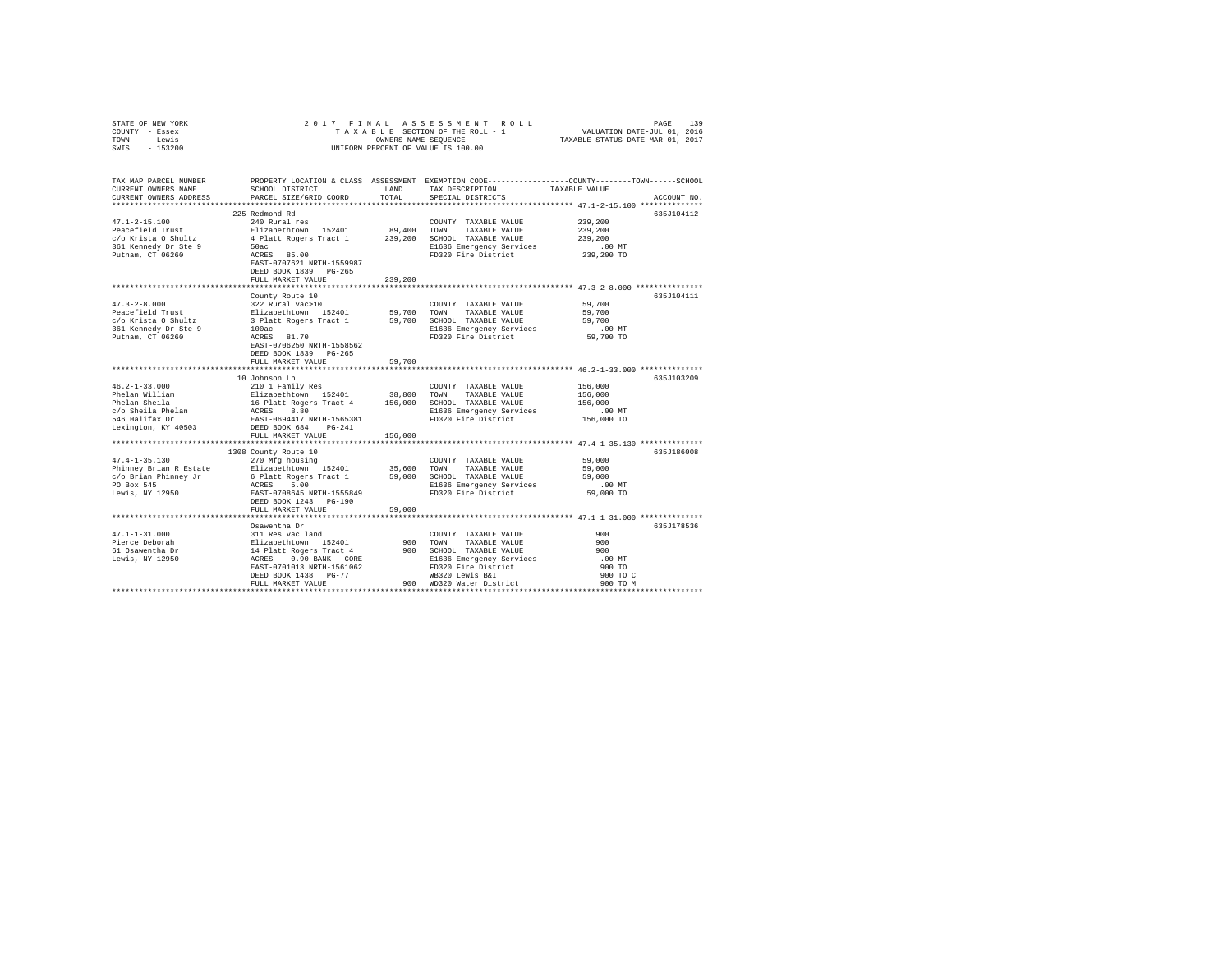| STATE OF NEW YORK                               |                                                                                                                                                                                                                                                                                                                                                                                                                       |         |                                |                                           |                 |
|-------------------------------------------------|-----------------------------------------------------------------------------------------------------------------------------------------------------------------------------------------------------------------------------------------------------------------------------------------------------------------------------------------------------------------------------------------------------------------------|---------|--------------------------------|-------------------------------------------|-----------------|
| COUNTY - Essex                                  |                                                                                                                                                                                                                                                                                                                                                                                                                       |         |                                |                                           |                 |
| TOWN - Lewis                                    |                                                                                                                                                                                                                                                                                                                                                                                                                       |         |                                |                                           |                 |
| SWIS - 153200                                   |                                                                                                                                                                                                                                                                                                                                                                                                                       |         |                                |                                           |                 |
|                                                 |                                                                                                                                                                                                                                                                                                                                                                                                                       |         |                                |                                           |                 |
|                                                 |                                                                                                                                                                                                                                                                                                                                                                                                                       |         |                                |                                           |                 |
|                                                 |                                                                                                                                                                                                                                                                                                                                                                                                                       |         |                                |                                           |                 |
|                                                 |                                                                                                                                                                                                                                                                                                                                                                                                                       |         |                                |                                           |                 |
| CURRENT OWNERS NAME                             | SCHOOL DISTRICT LAND                                                                                                                                                                                                                                                                                                                                                                                                  |         | TAX DESCRIPTION TAXABLE VALUE  |                                           |                 |
| CURRENT OWNERS ADDRESS                          | PARCEL SIZE/GRID COORD                                                                                                                                                                                                                                                                                                                                                                                                | TOTAL   | SPECIAL DISTRICTS              |                                           | ACCOUNT NO.     |
|                                                 |                                                                                                                                                                                                                                                                                                                                                                                                                       |         |                                |                                           |                 |
|                                                 |                                                                                                                                                                                                                                                                                                                                                                                                                       |         |                                |                                           | 635J101114      |
|                                                 |                                                                                                                                                                                                                                                                                                                                                                                                                       |         |                                |                                           | $0 \t 30.000$   |
|                                                 |                                                                                                                                                                                                                                                                                                                                                                                                                       |         |                                |                                           |                 |
|                                                 |                                                                                                                                                                                                                                                                                                                                                                                                                       |         |                                |                                           |                 |
|                                                 |                                                                                                                                                                                                                                                                                                                                                                                                                       |         |                                |                                           |                 |
|                                                 |                                                                                                                                                                                                                                                                                                                                                                                                                       |         |                                |                                           |                 |
|                                                 |                                                                                                                                                                                                                                                                                                                                                                                                                       |         |                                |                                           |                 |
|                                                 |                                                                                                                                                                                                                                                                                                                                                                                                                       |         |                                |                                           |                 |
|                                                 |                                                                                                                                                                                                                                                                                                                                                                                                                       |         |                                |                                           |                 |
|                                                 |                                                                                                                                                                                                                                                                                                                                                                                                                       |         |                                |                                           |                 |
|                                                 | $\begin{tabular}{l c c c c c} \multicolumn{4}{c}{\text{\texttt{51.54.000}}} & \multicolumn{4}{c}{\text{\texttt{61.54.000}}} & \multicolumn{4}{c}{\text{\texttt{61.54.000}}} & \multicolumn{4}{c}{\text{\texttt{61.54.000}}} & \multicolumn{4}{c}{\text{\texttt{61.54.000}}} & \multicolumn{4}{c}{\text{\texttt{61.54.000}}} & \multicolumn{4}{c}{\text{\texttt{61.54.000}}} & \multicolumn{4}{c}{\text{\texttt{61.54$ |         |                                |                                           |                 |
|                                                 |                                                                                                                                                                                                                                                                                                                                                                                                                       |         |                                |                                           | 635J178546      |
|                                                 |                                                                                                                                                                                                                                                                                                                                                                                                                       |         |                                |                                           |                 |
|                                                 |                                                                                                                                                                                                                                                                                                                                                                                                                       |         |                                | $\begin{array}{c} 100 \\ 100 \end{array}$ |                 |
|                                                 |                                                                                                                                                                                                                                                                                                                                                                                                                       |         |                                | 100                                       |                 |
|                                                 |                                                                                                                                                                                                                                                                                                                                                                                                                       |         |                                | .00 MT                                    |                 |
|                                                 |                                                                                                                                                                                                                                                                                                                                                                                                                       |         |                                | 100 TO                                    |                 |
|                                                 |                                                                                                                                                                                                                                                                                                                                                                                                                       |         |                                |                                           |                 |
|                                                 | FULL MARKET VALUE                                                                                                                                                                                                                                                                                                                                                                                                     | 100     |                                |                                           |                 |
|                                                 |                                                                                                                                                                                                                                                                                                                                                                                                                       |         |                                |                                           |                 |
|                                                 | 10 Steele Woods Rd                                                                                                                                                                                                                                                                                                                                                                                                    |         |                                |                                           | 635J194006      |
| $56.1 - 2 - 36.200$                             | 240 Rural res                                                                                                                                                                                                                                                                                                                                                                                                         |         | BAS STAR 41854                 | $\sim$ 0                                  | $0 \t 30,000$   |
|                                                 |                                                                                                                                                                                                                                                                                                                                                                                                                       |         |                                |                                           |                 |
|                                                 |                                                                                                                                                                                                                                                                                                                                                                                                                       |         |                                | 129,200<br>129,200                        |                 |
| Pierce Jeffrey L<br>Pierce Leta M<br>PO Box 725 |                                                                                                                                                                                                                                                                                                                                                                                                                       |         |                                | 99,200                                    |                 |
|                                                 | - 1922–1920 1920<br>1920 11 129,200 NOUNTY TAXABLE VALUE<br>1920 100NN TAXABLE VALUE<br>129,200 TOWN TAXABLE VALUE<br>129,200 NOUNTY TAXABLE VALUE<br>1636 EMERGENCY SCHOOL TAXABLE VALUE<br>EAST-0700748 NRTH-1547690 1636 Emergency Serv                                                                                                                                                                            |         | E1636 Emergency Services       | $.00$ MT                                  |                 |
| Elizabethtown, NY 12932                         |                                                                                                                                                                                                                                                                                                                                                                                                                       |         | FD320 Fire District 129,200 TO |                                           |                 |
|                                                 | DEED BOOK 1059 PG-140                                                                                                                                                                                                                                                                                                                                                                                                 |         |                                |                                           |                 |
|                                                 | FULL MARKET VALUE                                                                                                                                                                                                                                                                                                                                                                                                     | 129,200 |                                |                                           |                 |
|                                                 |                                                                                                                                                                                                                                                                                                                                                                                                                       |         |                                |                                           |                 |
|                                                 | Twin Valley Ln                                                                                                                                                                                                                                                                                                                                                                                                        |         |                                |                                           | 635J180028      |
|                                                 |                                                                                                                                                                                                                                                                                                                                                                                                                       |         |                                | 11,927                                    | 11,927 11,927   |
|                                                 |                                                                                                                                                                                                                                                                                                                                                                                                                       |         |                                | 12,273                                    |                 |
|                                                 |                                                                                                                                                                                                                                                                                                                                                                                                                       |         |                                | 12,273                                    |                 |
|                                                 |                                                                                                                                                                                                                                                                                                                                                                                                                       |         |                                | 12,273                                    |                 |
|                                                 |                                                                                                                                                                                                                                                                                                                                                                                                                       |         |                                | .00 MT                                    |                 |
|                                                 |                                                                                                                                                                                                                                                                                                                                                                                                                       |         |                                | 24,200 TO                                 |                 |
|                                                 | MAY BE SUBJECT TO PAYMENT FULL MARKET VALUE                                                                                                                                                                                                                                                                                                                                                                           | 24,200  |                                |                                           |                 |
| UNDER AGDIST LAW TIL 2021                       |                                                                                                                                                                                                                                                                                                                                                                                                                       |         |                                |                                           |                 |
|                                                 |                                                                                                                                                                                                                                                                                                                                                                                                                       |         |                                |                                           |                 |
|                                                 | 2147 County Route 10                                                                                                                                                                                                                                                                                                                                                                                                  |         |                                |                                           | 635J103815      |
|                                                 |                                                                                                                                                                                                                                                                                                                                                                                                                       |         |                                | 36,325                                    | 36, 325 36, 325 |
|                                                 |                                                                                                                                                                                                                                                                                                                                                                                                                       |         | AG DIST C 41720                | $\sim$ 0                                  | $0 \t 30.000$   |
|                                                 |                                                                                                                                                                                                                                                                                                                                                                                                                       |         |                                | 125,675                                   |                 |
|                                                 |                                                                                                                                                                                                                                                                                                                                                                                                                       |         |                                | 125,675                                   |                 |
|                                                 |                                                                                                                                                                                                                                                                                                                                                                                                                       |         |                                | 95,675                                    |                 |
|                                                 |                                                                                                                                                                                                                                                                                                                                                                                                                       |         |                                |                                           |                 |
|                                                 |                                                                                                                                                                                                                                                                                                                                                                                                                       |         |                                | .00 MT                                    |                 |
|                                                 |                                                                                                                                                                                                                                                                                                                                                                                                                       |         |                                | 162,000 TO                                |                 |
| UNDER AGDIST LAW TIL 2021                       |                                                                                                                                                                                                                                                                                                                                                                                                                       |         |                                |                                           |                 |
|                                                 |                                                                                                                                                                                                                                                                                                                                                                                                                       |         |                                |                                           |                 |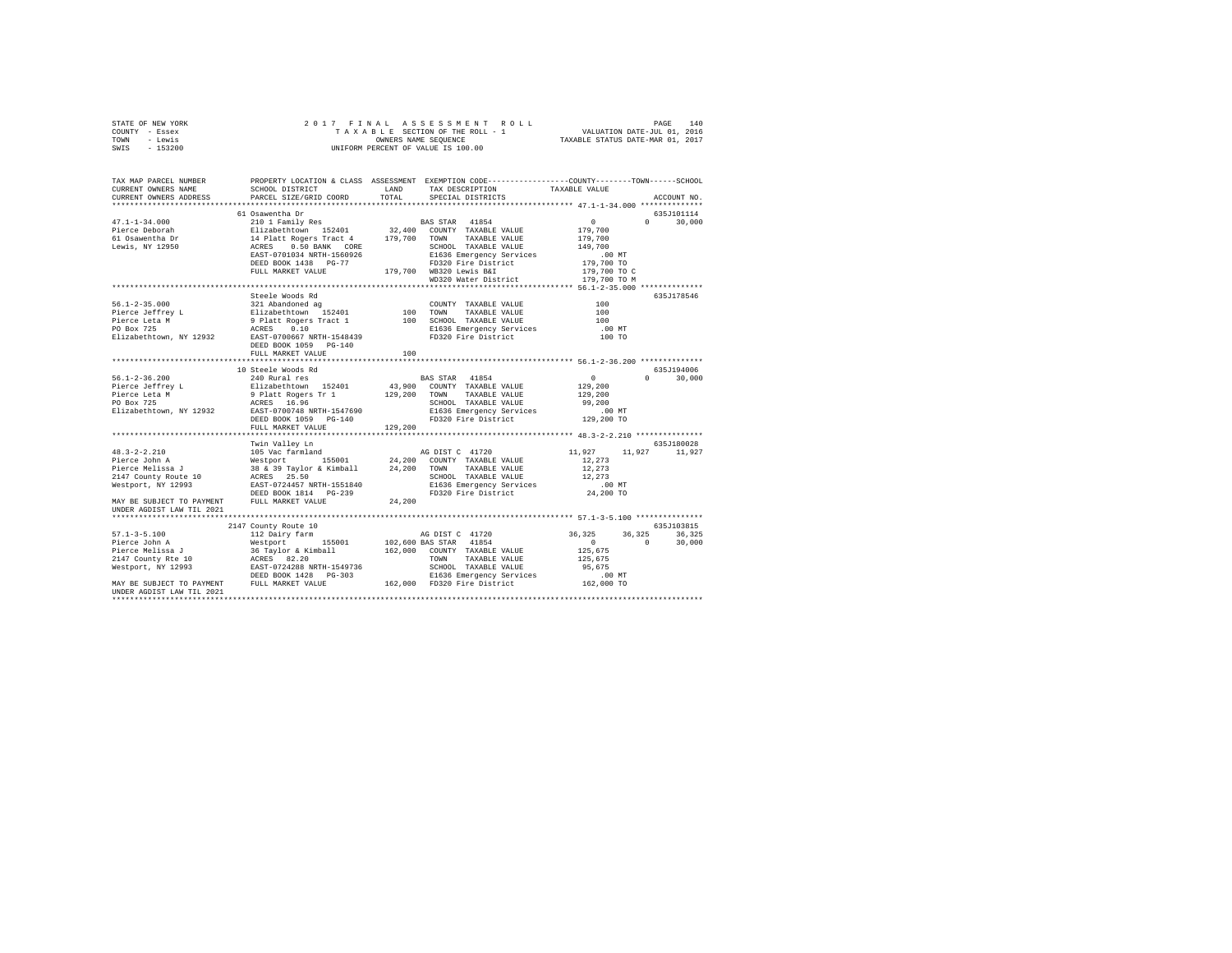|      | STATE OF NEW YORK |                      |  |  |  |  |  |  | 2017 FINAL ASSESSMENT ROLL         |  |                                  |                             | PAGE | 141 |
|------|-------------------|----------------------|--|--|--|--|--|--|------------------------------------|--|----------------------------------|-----------------------------|------|-----|
|      | COUNTY - Essex    |                      |  |  |  |  |  |  | TAXABLE SECTION OF THE ROLL - 1    |  |                                  | VALUATION DATE-JUL 01, 2016 |      |     |
| TOWN | - Lewis           | OWNERS NAME SEOUENCE |  |  |  |  |  |  |                                    |  | TAXABLE STATUS DATE-MAR 01, 2017 |                             |      |     |
| SWIS | $-153200$         |                      |  |  |  |  |  |  | UNIFORM PERCENT OF VALUE IS 100.00 |  |                                  |                             |      |     |

| TAX MAP PARCEL NUMBER<br>CURRENT OWNERS NAME | SCHOOL DISTRICT                                                           | LAND         | PROPERTY LOCATION & CLASS ASSESSMENT EXEMPTION CODE---------------COUNTY-------TOWN-----SCHOOL<br>TAX DESCRIPTION                    | TAXABLE VALUE     |                             |
|----------------------------------------------|---------------------------------------------------------------------------|--------------|--------------------------------------------------------------------------------------------------------------------------------------|-------------------|-----------------------------|
| CURRENT OWNERS ADDRESS                       | PARCEL SIZE/GRID COORD                                                    | TOTAL        | SPECIAL DISTRICTS                                                                                                                    |                   | ACCOUNT NO.                 |
|                                              | Hulbert Rd                                                                |              |                                                                                                                                      |                   | 635.7101814                 |
| $47.2 - 1 - 39.000$                          | 322 Rural vac>10                                                          |              | COUNTY TAXABLE VALUE                                                                                                                 | 27,400            |                             |
| Pierce Linda M                               | Elizabethtown 152401                                                      |              | 27.400 TOWN TAXABLE VALUE                                                                                                            | 27,400            |                             |
| PO Box 158                                   | 38 Platt Rogers                                                           |              | 27,400 SCHOOL TAXABLE VALUE                                                                                                          | 27,400            |                             |
| Westport, NY 12993                           | ACRES 25.00                                                               |              | E1636 Emergency Services                                                                                                             | $.00$ MT          |                             |
|                                              | EAST-0716649 NRTH-1562016                                                 |              | FD320 Fire District                                                                                                                  | 27,400 TO         |                             |
|                                              | DEED BOOK 1094 PG-68                                                      |              |                                                                                                                                      |                   |                             |
|                                              | FULL MARKET VALUE                                                         | 27,400       |                                                                                                                                      |                   |                             |
|                                              |                                                                           |              |                                                                                                                                      |                   |                             |
|                                              | 289 Hyde Rd                                                               |              |                                                                                                                                      |                   | 635J101815                  |
| $47.2 - 1 - 59.111$                          | 240 Rural res                                                             |              | ENH STAR 41834                                                                                                                       | $\sim$ 0          | $0 \qquad \qquad$<br>65,500 |
| Pierce Linda M                               | Elizabethtown 152401                                                      |              | 78,400 COUNTY TAXABLE VALUE                                                                                                          | 226,900           |                             |
| PO Box 158                                   | 34 & 35 Platt Rogers<br>Bldg 1                                            | 226,900 TOWN | TAXABLE VALUE<br>SCHOOL TAXABLE VALUE                                                                                                | 226,900           |                             |
| Westport, NY 12993                           | ACRES 84.50                                                               |              |                                                                                                                                      | 161,400<br>.00 MT |                             |
|                                              | EAST-0715264 NRTH-1560828                                                 |              | E1636 Emergency Services<br>FD320 Fire District                                                                                      | 226,900 TO        |                             |
|                                              | DEED BOOK 1094 PG-68                                                      |              |                                                                                                                                      |                   |                             |
|                                              | FULL MARKET VALUE                                                         | 226,900      |                                                                                                                                      |                   |                             |
|                                              |                                                                           |              |                                                                                                                                      |                   |                             |
|                                              | County Route 10                                                           |              |                                                                                                                                      |                   | 635J103814                  |
| $56.2 - 3 - 14.100$                          | 322 Rural vac>10                                                          |              | COUNTY TAXABLE VALUE                                                                                                                 | 51,100            |                             |
| Pierce Michael                               | Westport 155001 51,100<br>37 38 & Mccormicks 51,100<br>ACRES 56.20 51,100 |              | TOWN<br>TAXABLE VALUE                                                                                                                | 51,100            |                             |
| Pierce Rosemary                              |                                                                           |              | 51,100 SCHOOL TAXABLE VALUE                                                                                                          | 51,100            |                             |
| PO Box 622                                   |                                                                           |              | E1636 Emergency Services                                                                                                             | $.00$ MT          |                             |
| Castine, ME 04421                            | EAST-0716093 NRTH-1551703                                                 |              | FD320 Fire District                                                                                                                  | 51,100 TO         |                             |
|                                              | DEED BOOK 706<br>$PG-1$                                                   |              |                                                                                                                                      |                   |                             |
|                                              | FULL MARKET VALUE                                                         | 51,100       |                                                                                                                                      |                   |                             |
|                                              | County Route 10                                                           |              |                                                                                                                                      |                   | 635J180005                  |
| $56.2 - 3 - 14.200$                          | 322 Rural vac>10                                                          |              | COUNTY TAXABLE VALUE                                                                                                                 | 16,200            |                             |
| Pierce Michael                               |                                                                           |              |                                                                                                                                      | 16,200            |                             |
| Pierce Rosemary                              |                                                                           |              |                                                                                                                                      | 16,200            |                             |
| PO Box 622                                   |                                                                           |              | Westport 155001 16,200 TOWN TAXABLE-VALUE<br>37-38-41 Mccormicks 16,200 SCHOOL TAXABLE-VALUE<br>ACRES 22.30 SIG36 Emergency-Services | $.00$ MT          |                             |
| Castine, ME 04421                            | EAST-0717567 NRTH-1552127                                                 |              | FD320 Fire District                                                                                                                  | 16,200 TO         |                             |
|                                              | DEED BOOK 706<br>$PG-1$                                                   |              |                                                                                                                                      |                   |                             |
|                                              | FULL MARKET VALUE                                                         | 16,200       |                                                                                                                                      |                   |                             |
|                                              |                                                                           |              |                                                                                                                                      |                   |                             |
|                                              | County Route 10                                                           |              |                                                                                                                                      |                   | 635J180006                  |
| $56.2 - 3 - 14.300$<br>Pierce Michael        | 314 Rural vac<10                                                          | 1,300        | COUNTY TAXABLE VALUE<br>TOWN<br>TAXABLE VALUE                                                                                        | 1,300<br>1,300    |                             |
| Pierce Rosemary                              | Westport<br>37-38 Mccormicks<br>ACRES 2.90<br>EAST-0716153 NRTH-1549530   | 1,300        | SCHOOL TAXABLE VALUE                                                                                                                 | 1,300             |                             |
| PO Box 622                                   |                                                                           |              | E1636 Emergency Services                                                                                                             | $.00$ MT          |                             |
| Castine, ME 04421                            |                                                                           |              | FD320 Fire District                                                                                                                  | 1,300 TO          |                             |
|                                              | DEED BOOK 706<br>$PG-1$                                                   |              |                                                                                                                                      |                   |                             |
|                                              | FULL MARKET VALUE                                                         | 1,300        |                                                                                                                                      |                   |                             |
|                                              |                                                                           |              |                                                                                                                                      |                   |                             |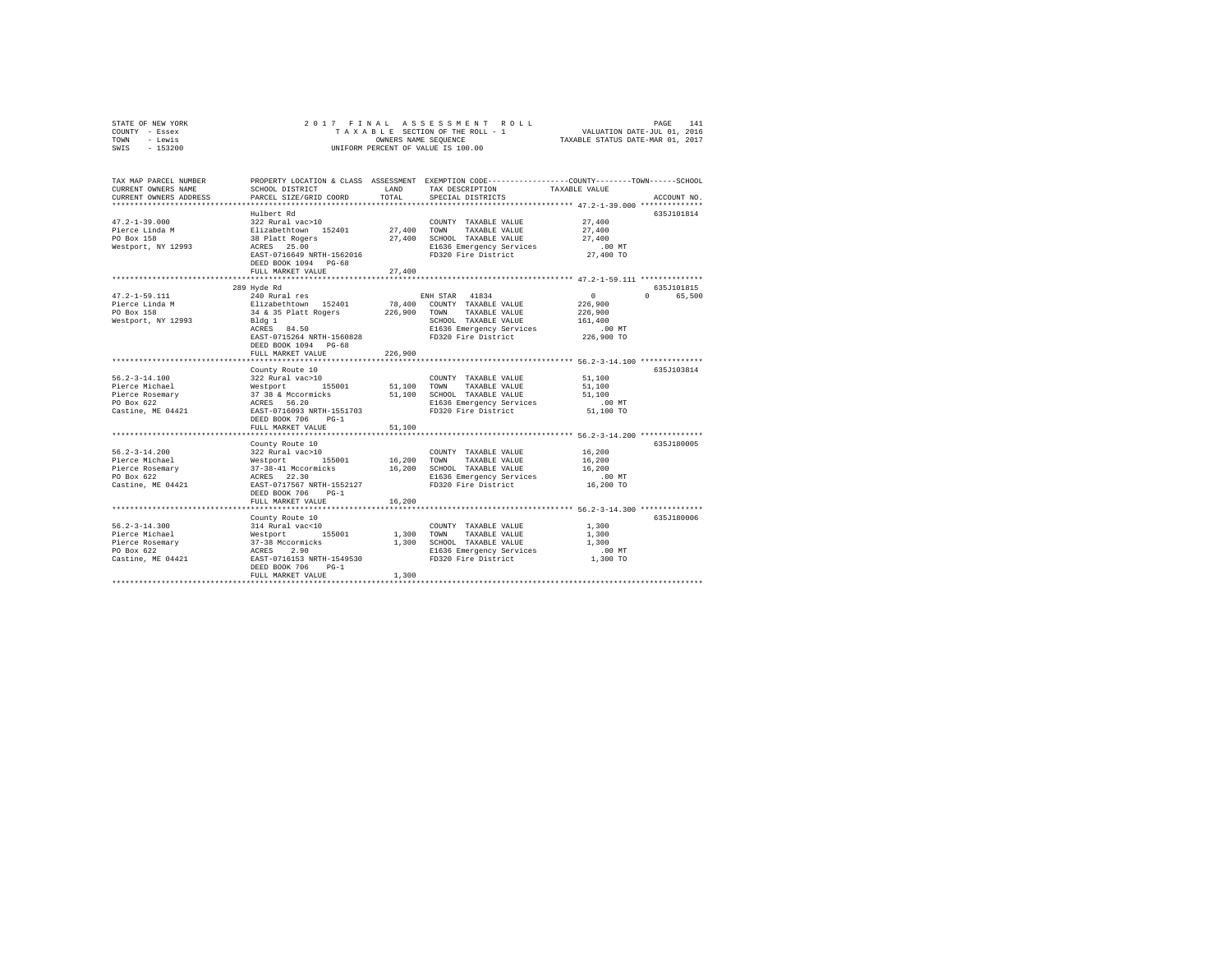| STATE OF NEW YORK<br>COUNTY - Essex<br>TOWN - Lewis<br>SWIS - 153200                                                                                                                                                                                                                                                                                |                                                                                    |         |                                                                         |                                                           |                             |
|-----------------------------------------------------------------------------------------------------------------------------------------------------------------------------------------------------------------------------------------------------------------------------------------------------------------------------------------------------|------------------------------------------------------------------------------------|---------|-------------------------------------------------------------------------|-----------------------------------------------------------|-----------------------------|
| TAX MAP PARCEL NUMBER PROPERTY LOCATION & CLASS ASSESSMENT EXEMPTION CODE---------------COUNTY-------TOWN------SCHOOL<br>CURRENT OWNERS NAME<br>CURRENT OWNERS ADDRESS                                                                                                                                                                              | PARCEL SIZE/GRID COORD                                                             | TOTAL   | SCHOOL DISTRICT TAND TAX DESCRIPTION TAXABLE VALUE<br>SPECIAL DISTRICTS |                                                           | ACCOUNT NO.                 |
|                                                                                                                                                                                                                                                                                                                                                     |                                                                                    |         |                                                                         |                                                           |                             |
| $\begin{tabular}{l c c c c} \textbf{56.1-2-44.111} & \textbf{10.450} & \textbf{0.451} & \textbf{0.451} & \textbf{0.451} & \textbf{0.451} & \textbf{0.451} & \textbf{0.451} & \textbf{0.451} & \textbf{0.451} & \textbf{0.451} & \textbf{0.451} & \textbf{0.451} & \textbf{0.451} & \textbf{0.451} & \textbf{0.451} & \textbf{0.451} & \textbf{0.45$ | 102 Cutting Rd                                                                     |         |                                                                         |                                                           | 635J100106                  |
|                                                                                                                                                                                                                                                                                                                                                     |                                                                                    |         |                                                                         |                                                           |                             |
| $47.2 - 1 - 30.210$<br>Lewis, NY 12950                                                                                                                                                                                                                                                                                                              | 707 Stowersville Rd<br>707 Stowersville Rd<br>432 Gas station<br>FULL MARKET VALUE | 197,200 | COUNTY TAXABLE VALUE                                                    | 197,200<br>197.200<br>197,200<br>$.00$ MT<br>197,200 TO   | 635J181009                  |
|                                                                                                                                                                                                                                                                                                                                                     | Stowersville Rd                                                                    |         |                                                                         |                                                           | 635J191022                  |
| $47.2 - 1 - 30.220$ $322$ Rural vac > 10<br>Pierces Service Station Inc Elizabethtown 152401<br>707 Stowersville Rd<br>Lewis, NY 12950 26.31 Applement Market 26.31 2010<br>Lewis, NY 12950 26.31 26.31 26.31 26.92 26.31 26.52 26.22 26.31 26.32 26.22 26.22 26.22 26.22 26.22 27.32 27.32                                                         | DEED BOOK 1396 PG-310<br>CONSERVATION ESMT % 83.00                                 |         | COUNTY TAXABLE VALUE<br>4,471 TOWN<br>TAXABLE VALUE                     | 4,471<br>4.471<br>4.471<br>$.00$ MT<br>4,471 TO           |                             |
|                                                                                                                                                                                                                                                                                                                                                     | FULL MARKET VALUE                                                                  | 4,471   |                                                                         |                                                           |                             |
| 47.1-2-1.200 210 1 Family Res<br>Pine Brothers Builders LLC Elizabethtown 152401<br>PO Box 203<br>PO Box 203<br>PO Box 203<br>ELizabethtown, NY 12932<br>REGES 0.500<br>ELIZABETH-1566272<br>PD320 Fire District<br>PD320 Fire District                                                                                                             | 8862 US Route 9<br>DEED BOOK 1554 PG-289                                           |         | COUNTY TAXABLE VALUE<br>26,900 TOWN TAXABLE VALUE                       | 176,500<br>176,500<br>176,500<br>00 MT.<br>176,500 TO     | 635J180013                  |
|                                                                                                                                                                                                                                                                                                                                                     | FULL MARKET VALUE                                                                  | 176,500 |                                                                         |                                                           |                             |
|                                                                                                                                                                                                                                                                                                                                                     | 473 Stowersville Rd                                                                |         |                                                                         | $\overline{0}$<br>215,500<br>215,500<br>185,500<br>.00 MT | 635J105112<br>$0 \t 30,000$ |
|                                                                                                                                                                                                                                                                                                                                                     |                                                                                    |         |                                                                         | 215,500 TO                                                |                             |
|                                                                                                                                                                                                                                                                                                                                                     |                                                                                    |         |                                                                         |                                                           |                             |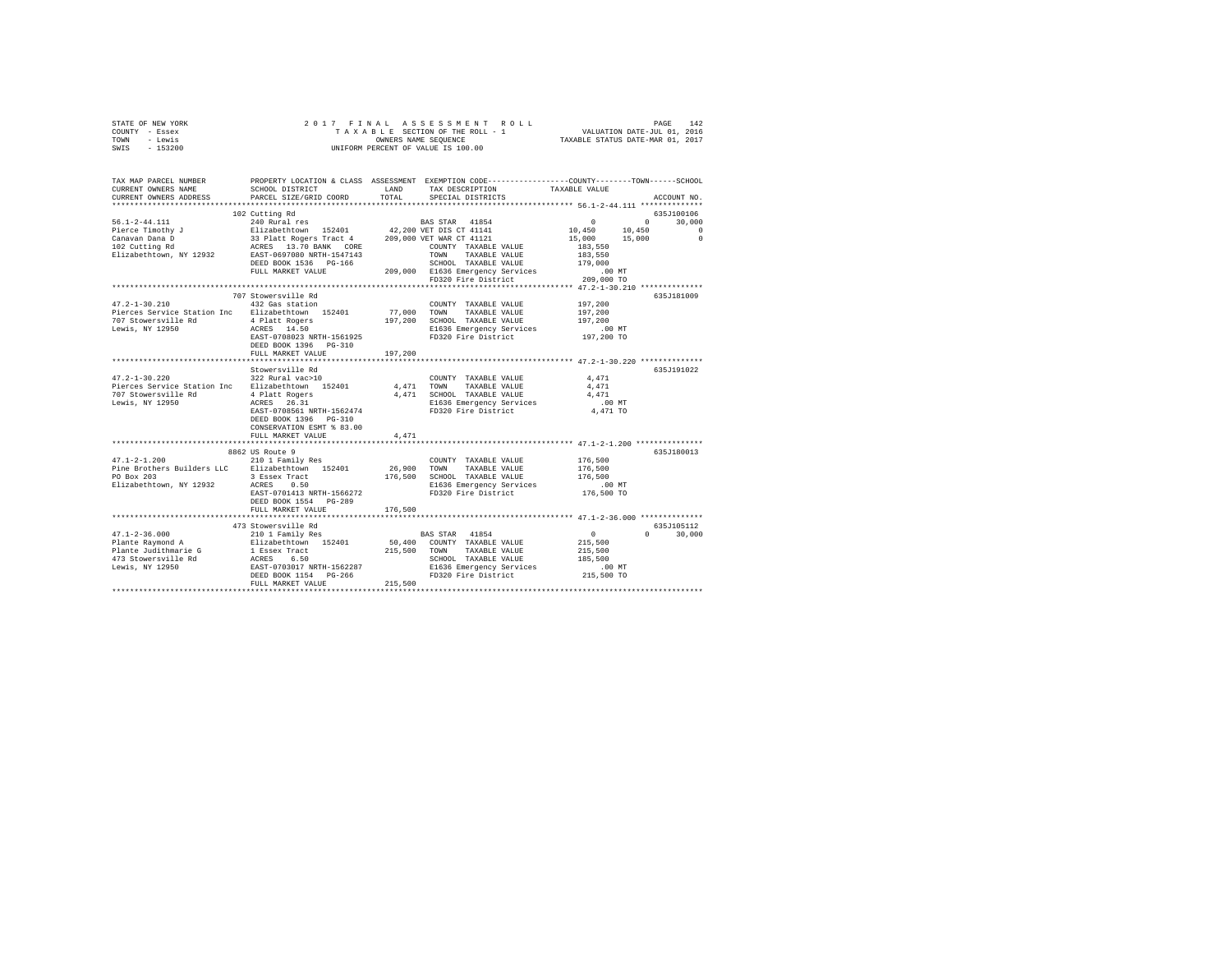| STATE OF NEW YORK<br>COUNTY - Essex<br>- Lewis<br>TOWN<br>SWIS - 153200 |                                                                                                                                                                                                                                                 |         | 2017 FINAL ASSESSMENT ROLL<br>TAXABLE SECTION OF THE ROLL - 1 VALUATION DATE-JUL 01, 2016<br>OWNERS NAME SEQUENCE TAXABLE STATUS DATE-MAR 01, 2017<br>UNIFORM PERCENT OF VALUE IS 100.00 |                                                                                                                                                                                                                                                                                                                                                 | 143<br>PAGE                 |
|-------------------------------------------------------------------------|-------------------------------------------------------------------------------------------------------------------------------------------------------------------------------------------------------------------------------------------------|---------|------------------------------------------------------------------------------------------------------------------------------------------------------------------------------------------|-------------------------------------------------------------------------------------------------------------------------------------------------------------------------------------------------------------------------------------------------------------------------------------------------------------------------------------------------|-----------------------------|
| TAX MAP PARCEL NUMBER<br>CURRENT OWNERS NAME<br>CURRENT OWNERS ADDRESS  | PROPERTY LOCATION & CLASS ASSESSMENT EXEMPTION CODE---------------COUNTY-------TOWN-----SCHOOL<br>SCHOOL DISTRICT<br>PARCEL SIZE/GRID COORD TOTAL SPECIAL DISTRICTS                                                                             | T.AND   | TAX DESCRIPTION TAXABLE VALUE                                                                                                                                                            |                                                                                                                                                                                                                                                                                                                                                 | ACCOUNT NO.                 |
|                                                                         |                                                                                                                                                                                                                                                 |         |                                                                                                                                                                                          |                                                                                                                                                                                                                                                                                                                                                 |                             |
|                                                                         | 26 Rustic Way                                                                                                                                                                                                                                   |         |                                                                                                                                                                                          |                                                                                                                                                                                                                                                                                                                                                 | 635.T177002                 |
| $47.13 - 1 - 31.001$<br>26 Rustic Way <b>ACRES</b><br>Lewis, NY 12950   | 4.51 BANK NATION<br>EAST-0700595 NRTH-1556966<br>DEED BOOK 1220 PG-250<br>FULL MARKET VALUE 172,200                                                                                                                                             |         | 210 1 Family Res 60 8 8 8 8 8 8 8 8 8 7 AM<br>SCHOOL TAXABLE VALUE                                                                                                                       | $\mathbf{0}$ and $\mathbf{0}$ and $\mathbf{0}$ and $\mathbf{0}$ and $\mathbf{0}$ and $\mathbf{0}$ and $\mathbf{0}$ and $\mathbf{0}$ and $\mathbf{0}$ and $\mathbf{0}$ and $\mathbf{0}$ and $\mathbf{0}$ and $\mathbf{0}$ and $\mathbf{0}$ and $\mathbf{0}$ and $\mathbf{0}$ and $\mathbf{0}$ and<br>172,200<br>172,200<br>142,200<br>172,200 TO | $0 \t 30.000$               |
| $55.2 - 1 - 37.200$<br>London, UK W14 8DH                               | 63 Blood Hill Rd<br>240 Rural res<br>Plaut Madeleine $\qquad \qquad$ Elizabethtown 152401 67.000<br>23 Holland Villas Rd 25 Platt Rogers Tr 4 166,900<br>ACRES 61.88<br>EAST-0687730 NRTH-1547129<br>DEED BOOK 1742 PG-228<br>FULL MARKET VALUE | 166,900 | COUNTY TAXABLE VALUE<br>TOWN<br>TAXABLE VALUE<br>SCHOOL TAXABLE VALUE<br>E1636 Emergency Services<br>FD320 Fire District 166,900 TO                                                      | 166,900<br>166,900<br>166,900<br>.00 MT                                                                                                                                                                                                                                                                                                         | 635Z014010                  |
| $47.1 - 1 - 18.120$<br>Podmore Kathy<br>7147 US Rte 9                   | 8769 US Route 9<br>210 1 Family Res<br>Elizabethtown 152401 38,000 COUNTY TAXABLE VALUE 93,500                                                                                                                                                  |         | BAS STAR 41854                                                                                                                                                                           | $\sim$ 0                                                                                                                                                                                                                                                                                                                                        | 635J191005<br>$0 \t 30.000$ |

|                         | 8769 US Route 9             |        |                             |             | 635J191005         |
|-------------------------|-----------------------------|--------|-----------------------------|-------------|--------------------|
| $47.1 - 1 - 18.120$     | 210 1 Family Res            |        | BAS STAR 41854              | $\circ$     | 30,000<br>$\Omega$ |
| Podmore Kathy           | Elizabethtown 152401        |        | 38,000 COUNTY TAXABLE VALUE | 93,500      |                    |
| 7147 US Rte 9           | 2 Essex Tract               | 93,500 | TOWN<br>TAXABLE VALUE       | 93,500      |                    |
| Elizabethtown, NY 12932 | 3.00<br>ACRES               |        | SCHOOL TAXABLE VALUE        | 63,500      |                    |
|                         | EAST-0701264 NRTH-1564091   |        | E1636 Emergency Services    | .00MT       |                    |
|                         | DEED BOOK 1108 PG-206       |        | FD320 Fire District         | 93,500 TO   |                    |
|                         | FULL MARKET VALUE           | 93,500 | WB320 Lewis B&I             | 93,500 TO C |                    |
|                         |                             |        | WD320 Water District        | 93,500 TO M |                    |
|                         |                             |        |                             |             |                    |
|                         | 8763 US Route 9             |        |                             |             | 635J188006         |
| 47.1-1-18.200           | 270 Mfg housing             |        | COUNTY TAXABLE VALUE        | 43,000      |                    |
| Podmore Kathy J         | Elizabethtown 152401        | 36,600 | TAXABLE VALUE<br>TOWN       | 43,000      |                    |
| 7147 US Rte 9           | 2 Essex Tract               | 43,000 | SCHOOL TAXABLE VALUE        | 43,000      |                    |
| Elizabethtown, NY 12932 | ACRES 1.60                  |        | E1636 Emergency Services    | $.00$ MT    |                    |
|                         | EAST-0701277 NRTH-1563946   |        | FD320 Fire District         | 43,000 TO   |                    |
|                         | DEED BOOK 1231 PG-342       |        | WB320 Lewis B&I             | 43,000 TO C |                    |
|                         | FULL MARKET VALUE           |        | 43,000 WD320 Water District | 43,000 TO M |                    |
|                         |                             |        |                             |             |                    |
|                         | 129 Cutting Rd              |        |                             |             | 635.7103901        |
| $56.1 - 2 - 4.000$      | 312 Vac w/imprv             |        | COUNTY TAXABLE VALUE        | 64,000      |                    |
| Podstupka Alfred        | Elizabethtown 152401 41,100 |        | TOWN<br>TAXABLE VALUE       | 64,000      |                    |
| 99 Randall Rd           | 33 Platt Rogers Tract 4     | 64,000 | SCHOOL TAXABLE VALUE        | 64,000      |                    |
| Shoreham, NY 11786      | ACRES 39.90                 |        | E1636 Emergency Services    | .00MT       |                    |
|                         | EAST-0696948 NRTH-1548531   |        | FD320 Fire District         | 64,000 TO   |                    |
|                         | DEED BOOK 1861 PG-8         |        |                             |             |                    |
|                         | FULL MARKET VALUE           | 64,000 |                             |             |                    |
|                         |                             |        |                             |             |                    |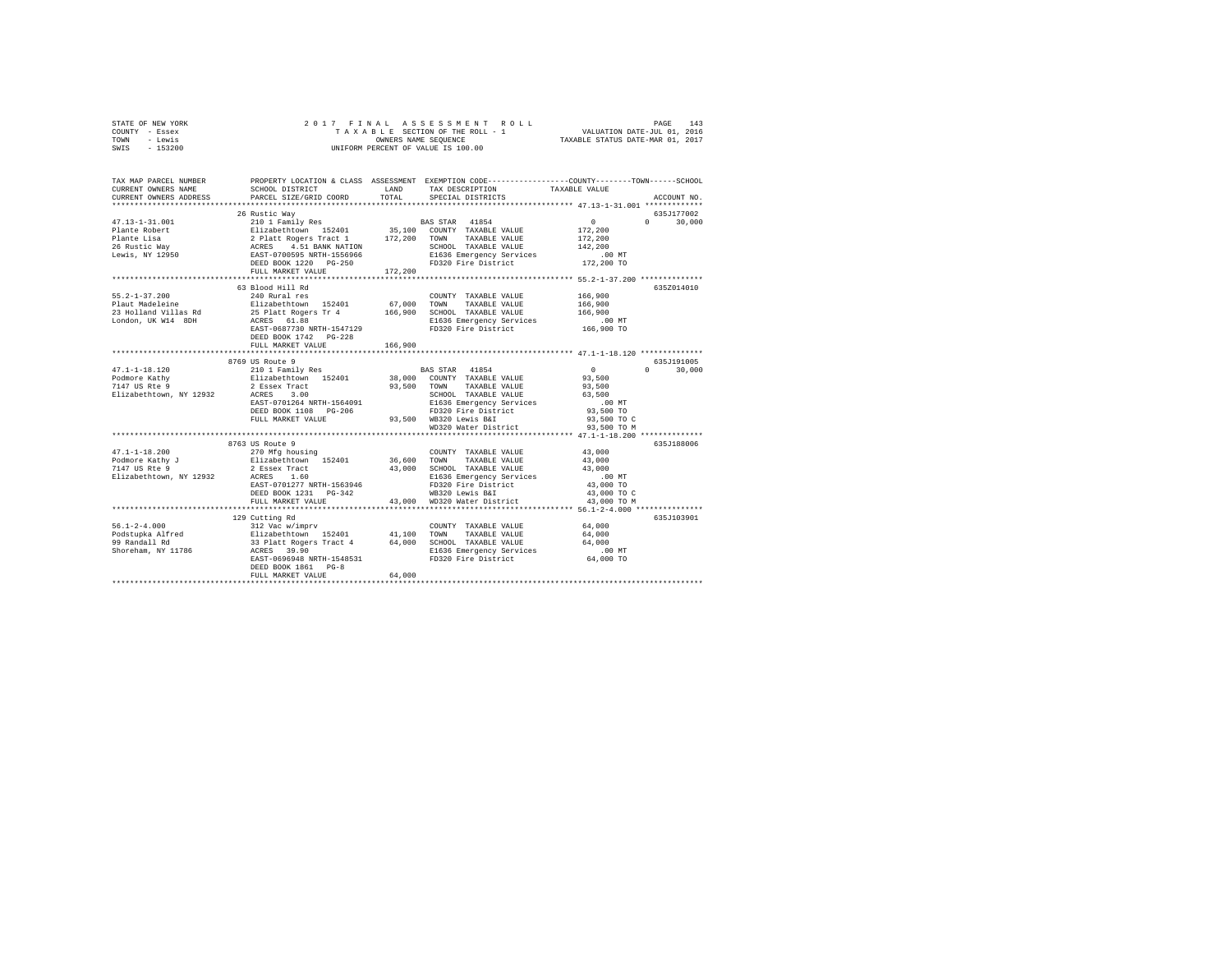|      | STATE OF NEW YORK |  |  |  | 2017 FINAL ASSESSMENT ROLL         |  |                                  | PAGE | 144 |
|------|-------------------|--|--|--|------------------------------------|--|----------------------------------|------|-----|
|      | COUNTY - Essex    |  |  |  | TAXABLE SECTION OF THE ROLL - 1    |  | VALUATION DATE-JUL 01, 2016      |      |     |
| TOWN | - Lewis           |  |  |  | OWNERS NAME SEOUENCE               |  | TAXABLE STATUS DATE-MAR 01, 2017 |      |     |
|      | SWIS - 153200     |  |  |  | UNIFORM PERCENT OF VALUE IS 100.00 |  |                                  |      |     |

| TAX MAP PARCEL NUMBER<br>CURRENT OWNERS NAME | SCHOOL DISTRICT                                                                                                                                                                                                                                                                                                                                                                      | LAND    | PROPERTY LOCATION & CLASS ASSESSMENT EXEMPTION CODE----------------COUNTY-------TOWN------SCHOOL<br>TAX DESCRIPTION | TAXABLE VALUE     |                    |
|----------------------------------------------|--------------------------------------------------------------------------------------------------------------------------------------------------------------------------------------------------------------------------------------------------------------------------------------------------------------------------------------------------------------------------------------|---------|---------------------------------------------------------------------------------------------------------------------|-------------------|--------------------|
| CURRENT OWNERS ADDRESS                       | PARCEL SIZE/GRID COORD                                                                                                                                                                                                                                                                                                                                                               | TOTAL   | SPECIAL DISTRICTS                                                                                                   |                   | ACCOUNT NO.        |
|                                              | 80 Johnson Ln                                                                                                                                                                                                                                                                                                                                                                        |         |                                                                                                                     |                   | 635J100802         |
|                                              |                                                                                                                                                                                                                                                                                                                                                                                      |         |                                                                                                                     | $\sim$ 0          | 30,000<br>$\Omega$ |
|                                              |                                                                                                                                                                                                                                                                                                                                                                                      |         |                                                                                                                     | 131,500           |                    |
|                                              |                                                                                                                                                                                                                                                                                                                                                                                      |         |                                                                                                                     | 131,500           |                    |
| Lewis, NY 12950                              | ACRES 5.00 BANK1STARSG                                                                                                                                                                                                                                                                                                                                                               |         | SCHOOL TAXABLE VALUE                                                                                                | 101,500           |                    |
|                                              | EAST-0693909 NRTH-1566859                                                                                                                                                                                                                                                                                                                                                            |         | E1636 Emergency Services                                                                                            | .00 MT            |                    |
|                                              | DEED BOOK 1517 PG-35                                                                                                                                                                                                                                                                                                                                                                 |         | FD320 Fire District 131.500 TO                                                                                      |                   |                    |
|                                              | FULL MARKET VALUE                                                                                                                                                                                                                                                                                                                                                                    | 131,500 |                                                                                                                     |                   |                    |
|                                              |                                                                                                                                                                                                                                                                                                                                                                                      |         |                                                                                                                     |                   |                    |
|                                              | 7 Hemlock Ln                                                                                                                                                                                                                                                                                                                                                                         |         |                                                                                                                     |                   | 635Z009003         |
| $29. - 3 - 6.000$                            | 210 1 Family Res                                                                                                                                                                                                                                                                                                                                                                     |         | COUNTY TAXABLE VALUE                                                                                                | 54,500            |                    |
| Poquette Charles L<br>7 Hemlock Ln           | Elizabethtown 152401<br>22 Essex Tract                                                                                                                                                                                                                                                                                                                                               |         | 39,300 TOWN TAXABLE VALUE                                                                                           | 54,500            |                    |
| 7 Hemlock Ln                                 |                                                                                                                                                                                                                                                                                                                                                                                      |         | 54,500 SCHOOL TAXABLE VALUE                                                                                         | 54,500            |                    |
| Lewis, NY 12950                              | ACRES 9.35                                                                                                                                                                                                                                                                                                                                                                           |         | E1636 Emergency Services                                                                                            | $.00$ MT          |                    |
|                                              | EAST-0706281 NRTH-1587856                                                                                                                                                                                                                                                                                                                                                            |         | FD320 Fire District                                                                                                 | $54,500$ TO       |                    |
|                                              | DEED BOOK 1596 PG-212                                                                                                                                                                                                                                                                                                                                                                |         |                                                                                                                     |                   |                    |
|                                              | FULL MARKET VALUE                                                                                                                                                                                                                                                                                                                                                                    | 54,500  |                                                                                                                     |                   |                    |
|                                              | 329 Wells Hill Rd                                                                                                                                                                                                                                                                                                                                                                    |         |                                                                                                                     |                   | 635Z008006         |
| $47.1 - 3 - 2.000$                           |                                                                                                                                                                                                                                                                                                                                                                                      |         | COUNTY TAXABLE VALUE                                                                                                | 131,100           |                    |
|                                              | 210 1 Family Res<br>Elizabethtown 152401                                                                                                                                                                                                                                                                                                                                             |         |                                                                                                                     | 131,100           |                    |
|                                              |                                                                                                                                                                                                                                                                                                                                                                                      |         |                                                                                                                     |                   |                    |
|                                              |                                                                                                                                                                                                                                                                                                                                                                                      |         |                                                                                                                     | 131,100<br>.00 MT |                    |
|                                              | Porter Jessica L<br>Porter Jessica L<br>Porter James L<br>Porter James L<br>Porter James L<br>20 Box 156<br>PO Box 156<br>PO Box 156<br>PO Box 156<br>PO Box 156<br>PO Box 156<br>PO Box 156<br>PO Box 156<br>PO Box 156<br>PO Box 156<br>PO Box 156<br>PO Box<br>Elizabethtown, NY 12932 EAST-0699577 NRTH-1562819                                                                  |         | FD320 Fire District                                                                                                 | 131,100 TO        |                    |
|                                              | DEED BOOK 1827 PG-255                                                                                                                                                                                                                                                                                                                                                                |         |                                                                                                                     |                   |                    |
|                                              | FULL MARKET VALUE                                                                                                                                                                                                                                                                                                                                                                    | 131,100 |                                                                                                                     |                   |                    |
|                                              |                                                                                                                                                                                                                                                                                                                                                                                      |         |                                                                                                                     |                   |                    |
|                                              | 3 Denton Rd                                                                                                                                                                                                                                                                                                                                                                          |         |                                                                                                                     |                   | 635J104201         |
| $55.2 - 2 - 3.000$                           | $\begin{tabular}{lcccccc} 210 1 Family Res & & & \texttt{COUNT} & \texttt{TXABLE VALUE} & & \texttt{52,800} \\ \texttt{Elizabethtown} & 152401 & & 26,200 & \texttt{TONNT} & \texttt{TXABLE VALUE} & & \texttt{52,800} \\ 30 121 at R. Dgers Tract 4 & & 52,800 & \texttt{SCHOOL} & \texttt{TXABLE VALUE} & & \texttt{52,800} \\ \texttt{ACRES} & 8.10 & & & & & & \\ \end{tabular}$ |         |                                                                                                                     |                   |                    |
| Pratt Bradley M                              |                                                                                                                                                                                                                                                                                                                                                                                      |         |                                                                                                                     |                   |                    |
| Pratt Sabrina M                              |                                                                                                                                                                                                                                                                                                                                                                                      |         |                                                                                                                     |                   |                    |
| 3683 E 17th St                               |                                                                                                                                                                                                                                                                                                                                                                                      |         |                                                                                                                     |                   |                    |
|                                              | Idaho Falls, ID 83406 EAST-0693373 NRTH-1548992                                                                                                                                                                                                                                                                                                                                      |         | FD320 Fire District                                                                                                 | 52,800 TO         |                    |
|                                              | DEED BOOK 1531 PG-155                                                                                                                                                                                                                                                                                                                                                                |         |                                                                                                                     |                   |                    |
|                                              | FULL MARKET VALUE                                                                                                                                                                                                                                                                                                                                                                    | 52,800  |                                                                                                                     |                   |                    |
|                                              |                                                                                                                                                                                                                                                                                                                                                                                      |         |                                                                                                                     |                   | 635Z000008         |
|                                              | Twin Valley Ln                                                                                                                                                                                                                                                                                                                                                                       |         |                                                                                                                     |                   |                    |
| $48.3 - 2 - 6.200$<br>Pratt Michael E        | 105 Vac farmland                                                                                                                                                                                                                                                                                                                                                                     |         | COUNTY TAXABLE VALUE<br>TOWN<br>TAXABLE VALUE                                                                       | 600<br>600        |                    |
| Pratt Cynthia L                              |                                                                                                                                                                                                                                                                                                                                                                                      |         | 600 SCHOOL TAXABLE VALUE                                                                                            | 600               |                    |
| 211 Alden Rd                                 |                                                                                                                                                                                                                                                                                                                                                                                      |         | E1636 Emergency Services                                                                                            | $.00$ MT          |                    |
| Westport, NY 12993                           | Westport 155001 600<br>38 Taylor & Kimball 600<br>ACRES 0.50<br>EAST-0724707 NRTH-1552557                                                                                                                                                                                                                                                                                            |         | FD320 Fire District                                                                                                 | 600 TO            |                    |
|                                              | DEED BOOK 1523 PG-276                                                                                                                                                                                                                                                                                                                                                                |         |                                                                                                                     |                   |                    |
|                                              | FULL MARKET VALUE                                                                                                                                                                                                                                                                                                                                                                    | 600     |                                                                                                                     |                   |                    |
|                                              |                                                                                                                                                                                                                                                                                                                                                                                      |         |                                                                                                                     |                   |                    |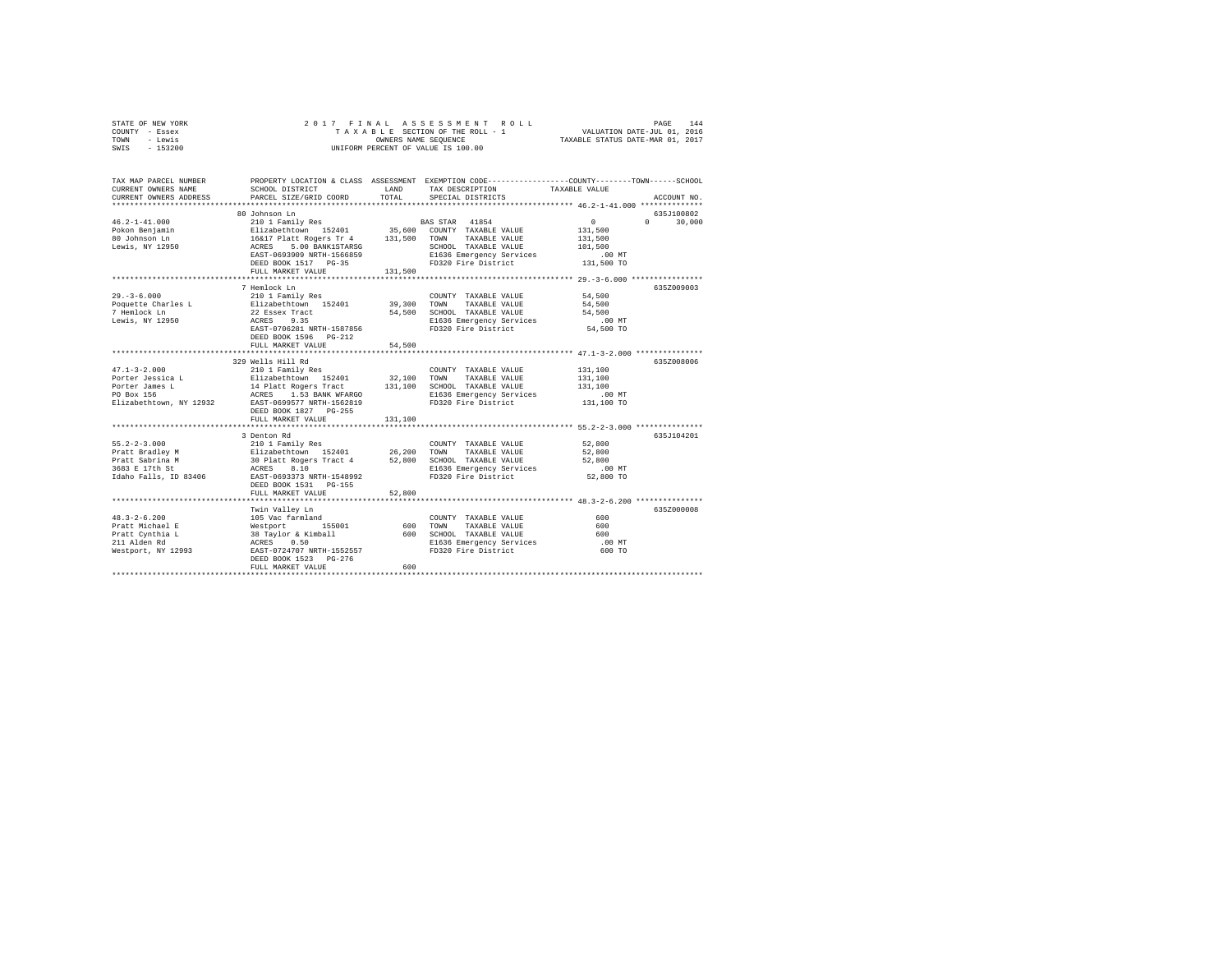| STATE OF NEW YORK | 2017 FINAL ASSESSMENT ROLL         | 145<br>PAGE                      |
|-------------------|------------------------------------|----------------------------------|
| COUNTY - Essex    | TAXABLE SECTION OF THE ROLL - 1    | VALUATION DATE-JUL 01, 2016      |
| TOWN<br>- Lewis   | OWNERS NAME SEOUENCE               | TAXABLE STATUS DATE-MAR 01, 2017 |
| $-153200$<br>SWIS | UNIFORM PERCENT OF VALUE IS 100.00 |                                  |

| TAX MAP PARCEL NUMBER<br>CURRENT OWNERS NAME<br>CURRENT OWNERS ADDRESS | SCHOOL DISTRICT<br><b>LAND</b><br>PARCEL SIZE/GRID COORD | TOTAL    | PROPERTY LOCATION & CLASS ASSESSMENT EXEMPTION CODE---------------COUNTY-------TOWN-----SCHOOL<br>TAX DESCRIPTION<br>SPECIAL DISTRICTS | TAXABLE VALUE                                             | ACCOUNT NO.        |
|------------------------------------------------------------------------|----------------------------------------------------------|----------|----------------------------------------------------------------------------------------------------------------------------------------|-----------------------------------------------------------|--------------------|
|                                                                        |                                                          |          |                                                                                                                                        |                                                           |                    |
|                                                                        | 7980 US Route 9                                          |          |                                                                                                                                        |                                                           | 635Z006007         |
|                                                                        |                                                          |          |                                                                                                                                        |                                                           |                    |
|                                                                        |                                                          |          |                                                                                                                                        |                                                           |                    |
|                                                                        |                                                          |          |                                                                                                                                        |                                                           |                    |
|                                                                        |                                                          |          |                                                                                                                                        |                                                           |                    |
|                                                                        |                                                          |          |                                                                                                                                        |                                                           |                    |
|                                                                        |                                                          |          |                                                                                                                                        |                                                           |                    |
|                                                                        | FULL MARKET VALUE                                        | 39,400   |                                                                                                                                        |                                                           |                    |
|                                                                        | 8616 US Route 9                                          |          |                                                                                                                                        |                                                           | 635.T100214        |
|                                                                        |                                                          |          |                                                                                                                                        | 202,500                                                   |                    |
|                                                                        |                                                          |          |                                                                                                                                        | 202,500                                                   |                    |
|                                                                        |                                                          |          |                                                                                                                                        |                                                           |                    |
|                                                                        |                                                          |          |                                                                                                                                        | 202,500<br>00 MT 202,500 TO<br>202,500 TO 202,500 TO C    |                    |
|                                                                        |                                                          |          |                                                                                                                                        |                                                           |                    |
|                                                                        |                                                          |          | FD320 Fire District<br>WB320 Lewis B&I                                                                                                 |                                                           |                    |
|                                                                        |                                                          |          | FULL MARKET VALUE 202,500 WD320 Water District 202,500 TO M                                                                            |                                                           |                    |
|                                                                        |                                                          |          |                                                                                                                                        |                                                           |                    |
|                                                                        | Eqqleston Ln                                             |          |                                                                                                                                        |                                                           | 635J178552         |
|                                                                        |                                                          |          | COUNTY TAXABLE VALUE                                                                                                                   | 3,400                                                     |                    |
|                                                                        |                                                          |          |                                                                                                                                        | 3,400                                                     |                    |
|                                                                        |                                                          |          |                                                                                                                                        | 3,400                                                     |                    |
|                                                                        |                                                          |          |                                                                                                                                        |                                                           |                    |
|                                                                        | EAST-0724633 NRTH-1546958                                |          | E1636 Emergency Services .00 MT<br>FD320 Fire District 3,400 TO                                                                        |                                                           |                    |
|                                                                        | DEED BOOK 1856 PG-249                                    |          |                                                                                                                                        |                                                           |                    |
|                                                                        | FULL MARKET VALUE                                        | 3,400    |                                                                                                                                        |                                                           |                    |
|                                                                        |                                                          |          |                                                                                                                                        |                                                           |                    |
|                                                                        |                                                          |          |                                                                                                                                        |                                                           | 635J103006         |
|                                                                        |                                                          |          |                                                                                                                                        | 100                                                       |                    |
|                                                                        |                                                          |          |                                                                                                                                        | 100                                                       |                    |
|                                                                        |                                                          |          |                                                                                                                                        | 100                                                       |                    |
|                                                                        |                                                          |          |                                                                                                                                        | .00MT                                                     |                    |
|                                                                        | EAST-0700767 NRTH-1558371                                |          |                                                                                                                                        | 100 TO                                                    |                    |
|                                                                        | DEED BOOK 989                                            | $PG-283$ |                                                                                                                                        | 100 TO C                                                  |                    |
|                                                                        | FULL MARKET VALUE                                        |          | 100 WD320 Water District                                                                                                               | 100 TO M                                                  |                    |
|                                                                        | ************************                                 |          |                                                                                                                                        |                                                           |                    |
|                                                                        | 8529 US Route 9                                          |          |                                                                                                                                        |                                                           | 635J103007         |
|                                                                        |                                                          |          |                                                                                                                                        | $\begin{smallmatrix}&&0\\&&0\\102\,,000\end{smallmatrix}$ | 30,000<br>$\Omega$ |
|                                                                        |                                                          |          |                                                                                                                                        |                                                           |                    |
|                                                                        |                                                          |          |                                                                                                                                        | 102,000                                                   |                    |
|                                                                        |                                                          |          |                                                                                                                                        | 72,000                                                    |                    |
|                                                                        |                                                          |          |                                                                                                                                        |                                                           |                    |
|                                                                        |                                                          |          |                                                                                                                                        |                                                           |                    |
|                                                                        |                                                          |          |                                                                                                                                        | 102,000 TO C<br>102,000 TO M                              |                    |
|                                                                        |                                                          |          | WD320 Water District                                                                                                                   |                                                           |                    |
|                                                                        |                                                          |          |                                                                                                                                        |                                                           |                    |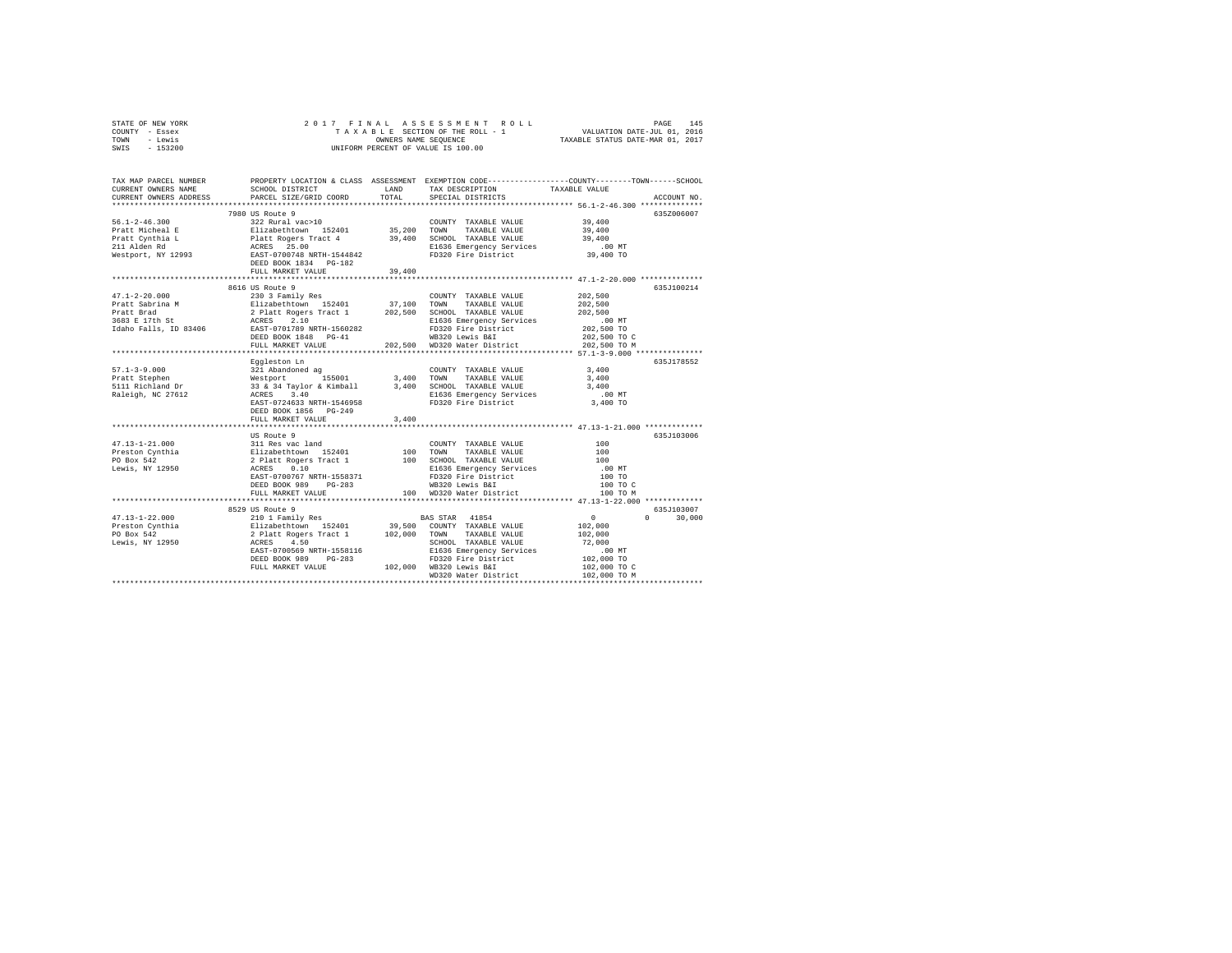| STATE OF NEW YORK | 2017 FINAL ASSESSMENT ROLL         | 146<br>PAGE                      |
|-------------------|------------------------------------|----------------------------------|
| COUNTY - Essex    | TAXABLE SECTION OF THE ROLL - 1    | VALUATION DATE-JUL 01, 2016      |
| TOWN<br>- Lewis   | OWNERS NAME SEOUENCE               | TAXABLE STATUS DATE-MAR 01, 2017 |
| $-153200$<br>SWIS | UNIFORM PERCENT OF VALUE IS 100.00 |                                  |

| TAX MAP PARCEL NUMBER<br>CURRENT OWNERS NAME<br>CURRENT OWNERS ADDRESS                                                         | SCHOOL DISTRICT<br>PARCEL SIZE/GRID COORD                                                                                                                                                                                                                                                                                                                                                                                                                   | LAND<br>TOTAL | PROPERTY LOCATION & CLASS ASSESSMENT EXEMPTION CODE---------------COUNTY-------TOWN-----SCHOOL<br>TAX DESCRIPTION<br>SPECIAL DISTRICTS | TAXABLE VALUE                          | ACCOUNT NO. |
|--------------------------------------------------------------------------------------------------------------------------------|-------------------------------------------------------------------------------------------------------------------------------------------------------------------------------------------------------------------------------------------------------------------------------------------------------------------------------------------------------------------------------------------------------------------------------------------------------------|---------------|----------------------------------------------------------------------------------------------------------------------------------------|----------------------------------------|-------------|
|                                                                                                                                | *****************************                                                                                                                                                                                                                                                                                                                                                                                                                               |               |                                                                                                                                        |                                        |             |
|                                                                                                                                | 137 Cutting Rd                                                                                                                                                                                                                                                                                                                                                                                                                                              |               |                                                                                                                                        |                                        | 635J193010  |
| $56.1 - 2 - 48.200$                                                                                                            | 260 Seasonal res                                                                                                                                                                                                                                                                                                                                                                                                                                            |               | COUNTY TAXABLE VALUE                                                                                                                   | 50,100                                 |             |
| Preston James                                                                                                                  | Elizabethtown 152401 32,300<br>33 Platt Rogers Tract 4 50,100<br>ACRES 3.40                                                                                                                                                                                                                                                                                                                                                                                 |               | TOWN<br>TAXABLE VALUE                                                                                                                  | 50,100                                 |             |
| Preston Kathy A                                                                                                                |                                                                                                                                                                                                                                                                                                                                                                                                                                                             |               | SCHOOL TAXABLE VALUE                                                                                                                   | 50,100                                 |             |
| 9 Tree Top Ln                                                                                                                  |                                                                                                                                                                                                                                                                                                                                                                                                                                                             |               | E1636 Emergency Services                                                                                                               | $.00$ MT                               |             |
| Lake Placid, NY 12946-1739 EAST-0697469 NRTH-1548571                                                                           | DEED BOOK 1024 PG-328                                                                                                                                                                                                                                                                                                                                                                                                                                       |               | FD320 Fire District                                                                                                                    | 50,100 TO                              |             |
|                                                                                                                                | FULL MARKET VALUE                                                                                                                                                                                                                                                                                                                                                                                                                                           | 50,100        |                                                                                                                                        |                                        |             |
|                                                                                                                                |                                                                                                                                                                                                                                                                                                                                                                                                                                                             |               |                                                                                                                                        |                                        | 635.T180004 |
|                                                                                                                                | Reber Rd                                                                                                                                                                                                                                                                                                                                                                                                                                                    |               |                                                                                                                                        |                                        |             |
| $19.4 - 2 - 4.112$                                                                                                             | 312 Vac w/imprv<br>Elizabethtown 152401                                                                                                                                                                                                                                                                                                                                                                                                                     |               | COUNTY TAXABLE VALUE                                                                                                                   | 32,800                                 |             |
| Price John F                                                                                                                   |                                                                                                                                                                                                                                                                                                                                                                                                                                                             | 29,000 TOWN   | TAXABLE VALUE                                                                                                                          | 32,800                                 |             |
|                                                                                                                                |                                                                                                                                                                                                                                                                                                                                                                                                                                                             | 32,800        | SCHOOL TAXABLE VALUE                                                                                                                   | 32,800                                 |             |
|                                                                                                                                |                                                                                                                                                                                                                                                                                                                                                                                                                                                             |               | E1636 Emergency Services                                                                                                               | .00 MT                                 |             |
| Price Giovanina M<br>Price Giovanina M<br>297 Lake St<br>Shoreham, VT 05770<br>Shoreham, VT 05770<br>EAST-0717943 NRTH-1600851 |                                                                                                                                                                                                                                                                                                                                                                                                                                                             |               | FD320 Fire District                                                                                                                    | 32,800 TO                              |             |
|                                                                                                                                | DEED BOOK 1450 PG-229                                                                                                                                                                                                                                                                                                                                                                                                                                       |               |                                                                                                                                        |                                        |             |
|                                                                                                                                | FULL MARKET VALUE                                                                                                                                                                                                                                                                                                                                                                                                                                           | 32,800        |                                                                                                                                        |                                        |             |
|                                                                                                                                |                                                                                                                                                                                                                                                                                                                                                                                                                                                             |               |                                                                                                                                        |                                        |             |
|                                                                                                                                | 251 Seventy Ln                                                                                                                                                                                                                                                                                                                                                                                                                                              |               |                                                                                                                                        |                                        | 635J180014  |
| $37. - 2 - 46.200$                                                                                                             | 260 Seasonal res                                                                                                                                                                                                                                                                                                                                                                                                                                            |               | AGED ALL 41800                                                                                                                         | 18,300<br>18,300                       | 18,300      |
| Proctor Frederick<br>Proctor Loretta                                                                                           | $\begin{tabular}{lcccc} Elizabeth {\footnotesize{Cown}} & 11 zabeth {\footnotesize{100}} & 152401 & 32,700 {\footnotesize{ ENH} \mbox{ STAR}} & 41834 \\ 4 {\footnotesize{ South Tract}} & Stowers {\footnotesize{Sur}} & 36,600 {\footnotesize{COWN}} \mbox{ TAXABLE VALUE} \\ ACES & 2,10 & {\footnotesize{TONN}} \mbox{ TAXABLEE VALUE} \\ EAST-0689548 {\footnotesize{ NRTH-1569876}} & {\footnotesize{SCHODL} \mbox{ TAXABLEE VALUE} \\ \end{tabular}$ |               |                                                                                                                                        | $\Omega$<br>$\circ$                    | 18,300      |
|                                                                                                                                |                                                                                                                                                                                                                                                                                                                                                                                                                                                             |               |                                                                                                                                        | 18,300                                 |             |
| 255 Seventy Ln<br>Lewis, NY 12950                                                                                              |                                                                                                                                                                                                                                                                                                                                                                                                                                                             |               |                                                                                                                                        | 18,300                                 |             |
|                                                                                                                                |                                                                                                                                                                                                                                                                                                                                                                                                                                                             |               | SCHOOL TAXABLE VALUE                                                                                                                   | $\sim$ 0                               |             |
|                                                                                                                                | DEED BOOK 709<br>$PG-012$                                                                                                                                                                                                                                                                                                                                                                                                                                   |               | E1636 Emergency Services                                                                                                               | $.00$ MT                               |             |
|                                                                                                                                | FULL MARKET VALUE                                                                                                                                                                                                                                                                                                                                                                                                                                           |               | 36,600 FD320 Fire District                                                                                                             | 36,600 TO                              |             |
|                                                                                                                                | **************************                                                                                                                                                                                                                                                                                                                                                                                                                                  |               |                                                                                                                                        |                                        |             |
|                                                                                                                                | 260 Seventy Ln                                                                                                                                                                                                                                                                                                                                                                                                                                              |               |                                                                                                                                        |                                        | 635J103807  |
| $37. - 2 - 46.100$                                                                                                             | 312 Vac w/imprv                                                                                                                                                                                                                                                                                                                                                                                                                                             |               | COUNTY TAXABLE VALUE                                                                                                                   | 20,500                                 |             |
| Proctor George J Sr Elizabethtown 152401 20,500                                                                                |                                                                                                                                                                                                                                                                                                                                                                                                                                                             |               | TOWN<br>TAXABLE VALUE                                                                                                                  | 20,500                                 |             |
| Proctor Harriet A                                                                                                              |                                                                                                                                                                                                                                                                                                                                                                                                                                                             |               | 20,500 SCHOOL TAXABLE VALUE                                                                                                            | 20,500                                 |             |
| 103 Dunsbach Rd                                                                                                                | 4 South Tract Stowers Sur<br>ACRES 2.00<br>EAST-0689674 NRTH-1570190                                                                                                                                                                                                                                                                                                                                                                                        |               | E1636 Emergency Services                                                                                                               | .00MT                                  |             |
| Clifton Park, NY 12065                                                                                                         |                                                                                                                                                                                                                                                                                                                                                                                                                                                             |               | FD320 Fire District                                                                                                                    | 20,500 TO                              |             |
|                                                                                                                                | DEED BOOK 724<br>$PG-10$                                                                                                                                                                                                                                                                                                                                                                                                                                    |               |                                                                                                                                        |                                        |             |
|                                                                                                                                | FULL MARKET VALUE                                                                                                                                                                                                                                                                                                                                                                                                                                           | 20,500        |                                                                                                                                        |                                        |             |
|                                                                                                                                | *********************                                                                                                                                                                                                                                                                                                                                                                                                                                       |               |                                                                                                                                        | ********** 47.1-3-1.000 ************** |             |
|                                                                                                                                | 329 Wells Hill Rd                                                                                                                                                                                                                                                                                                                                                                                                                                           |               |                                                                                                                                        |                                        | 635J102804  |
| $47.1 - 3 - 1.000$                                                                                                             | 312 Vac w/imprv                                                                                                                                                                                                                                                                                                                                                                                                                                             |               | COUNTY TAXABLE VALUE                                                                                                                   | 46,200                                 |             |
| Puccia Anthony                                                                                                                 |                                                                                                                                                                                                                                                                                                                                                                                                                                                             |               | TOWN<br>TAXABLE VALUE                                                                                                                  | 46,200                                 |             |
| PO Box 295                                                                                                                     |                                                                                                                                                                                                                                                                                                                                                                                                                                                             |               | SCHOOL TAXABLE VALUE                                                                                                                   | 46,200                                 |             |
| Essex, NY 12936                                                                                                                | 312 Vac w/imprv<br>Elizabethtown 152401 26,700<br>14 Platt Rogers Tract 4 46,200<br>Db 948 Pg 305<br>2                                                                                                                                                                                                                                                                                                                                                      |               | E1636 Emergency Services                                                                                                               | $.00$ MT                               |             |
|                                                                                                                                | ACRES<br>8.71                                                                                                                                                                                                                                                                                                                                                                                                                                               |               | FD320 Fire District 46,200 TO                                                                                                          |                                        |             |
|                                                                                                                                | EAST-0699995 NRTH-1562886                                                                                                                                                                                                                                                                                                                                                                                                                                   |               |                                                                                                                                        |                                        |             |
|                                                                                                                                | DEED BOOK 1689 PG-228                                                                                                                                                                                                                                                                                                                                                                                                                                       |               |                                                                                                                                        |                                        |             |
|                                                                                                                                | FULL MARKET VALUE                                                                                                                                                                                                                                                                                                                                                                                                                                           | 46,200        |                                                                                                                                        |                                        |             |
|                                                                                                                                |                                                                                                                                                                                                                                                                                                                                                                                                                                                             |               |                                                                                                                                        |                                        |             |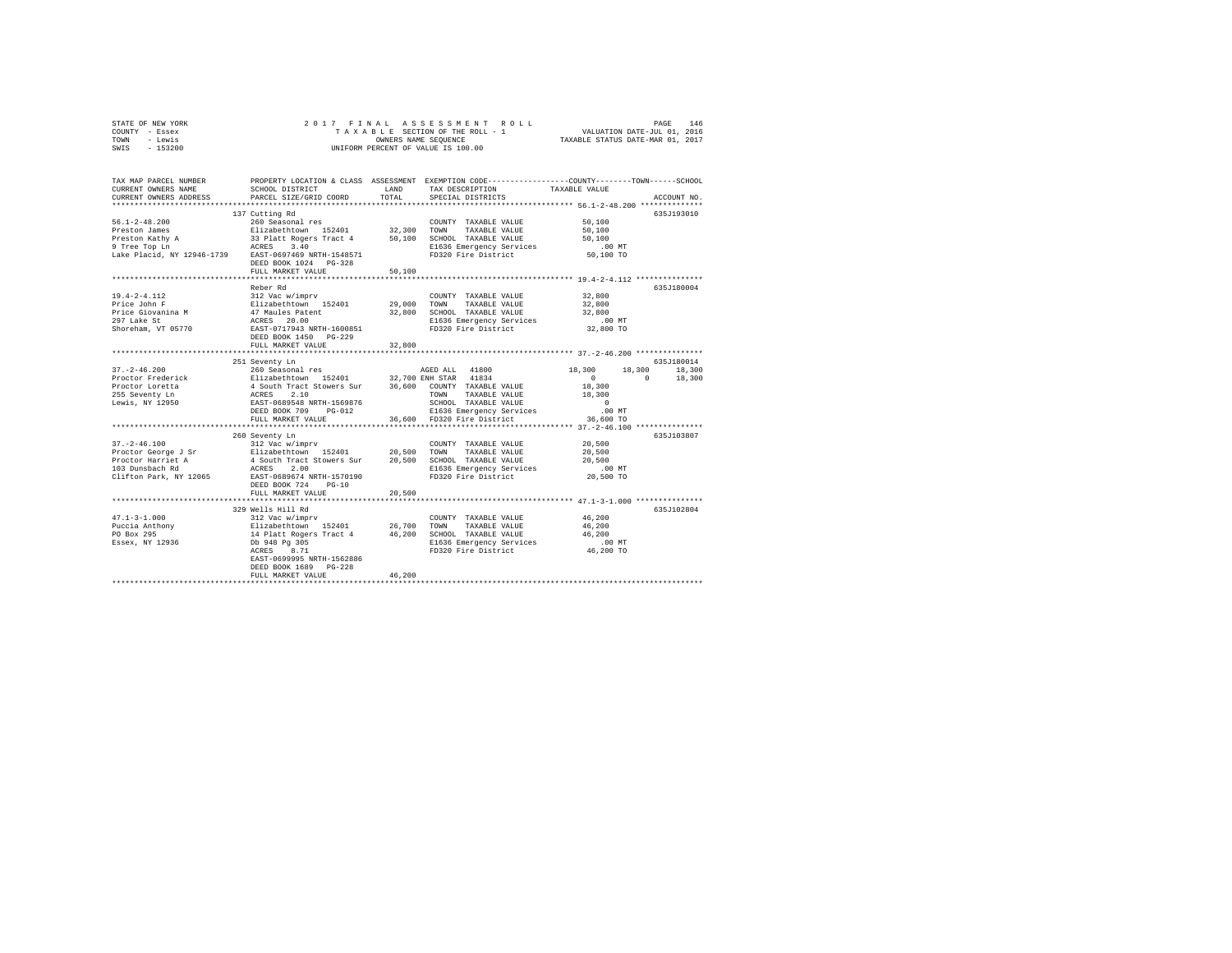| STATE OF NEW YORK | 2017 FINAL ASSESSMENT ROLL         | 147<br>PAGE                      |
|-------------------|------------------------------------|----------------------------------|
| COUNTY - Essex    | TAXABLE SECTION OF THE ROLL - 1    | VALUATION DATE-JUL 01, 2016      |
| TOWN<br>- Lewis   | OWNERS NAME SEOUENCE               | TAXABLE STATUS DATE-MAR 01, 2017 |
| $-153200$<br>SWIS | UNIFORM PERCENT OF VALUE IS 100.00 |                                  |

| TAX MAP PARCEL NUMBER<br>CURRENT OWNERS NAME<br>CURRENT OWNERS ADDRESS                                                                                                                                                                                                                                                                                                                                             | SCHOOL DISTRICT<br>PARCEL SIZE/GRID COORD                                                                                                                              | LAND<br>TOTAL | PROPERTY LOCATION & CLASS ASSESSMENT EXEMPTION CODE---------------COUNTY-------TOWN-----SCHOOL<br>TAX DESCRIPTION<br>SPECIAL DISTRICTS | TAXABLE VALUE                                                 | ACCOUNT NO. |
|--------------------------------------------------------------------------------------------------------------------------------------------------------------------------------------------------------------------------------------------------------------------------------------------------------------------------------------------------------------------------------------------------------------------|------------------------------------------------------------------------------------------------------------------------------------------------------------------------|---------------|----------------------------------------------------------------------------------------------------------------------------------------|---------------------------------------------------------------|-------------|
|                                                                                                                                                                                                                                                                                                                                                                                                                    |                                                                                                                                                                        |               |                                                                                                                                        |                                                               |             |
|                                                                                                                                                                                                                                                                                                                                                                                                                    | Wells Hill Rd                                                                                                                                                          |               |                                                                                                                                        |                                                               | 635Z008008  |
| $47.1 - 3 - 4.000$                                                                                                                                                                                                                                                                                                                                                                                                 | 314 Rural vac<10                                                                                                                                                       |               | COUNTY TAXABLE VALUE                                                                                                                   | 16,200                                                        |             |
| ${\small \begin{tabular}{lcccccc} \texttt{Puccia} & \texttt{Rathomy} & \texttt{E1izabethtown} & \texttt{152401} & \texttt{16,200} & \texttt{TOMN} \\ \texttt{PO Box 295} & & & & & 14 & \texttt{Platt Rogerm} & \texttt{16,200} & \texttt{SCHOVI} \\ \texttt{E58ex, NY 12936} & & & & & 16 & \texttt{SCEIO} & \texttt{SCEIO} \\ \texttt{E58ex, NY 12936} & & & & & & \texttt{ACRES} & \texttt{2.60} & \texttt{E16$ |                                                                                                                                                                        |               | TAXABLE VALUE                                                                                                                          | 16,200                                                        |             |
|                                                                                                                                                                                                                                                                                                                                                                                                                    |                                                                                                                                                                        |               | 16,200 SCHOOL TAXABLE VALUE                                                                                                            | 16,200                                                        |             |
|                                                                                                                                                                                                                                                                                                                                                                                                                    |                                                                                                                                                                        |               | E1636 Emergency Services .00 MT<br>FD320 Fire District  16,200 TO                                                                      |                                                               |             |
|                                                                                                                                                                                                                                                                                                                                                                                                                    | EAST-0699144 NRTH-1563047                                                                                                                                              |               |                                                                                                                                        |                                                               |             |
|                                                                                                                                                                                                                                                                                                                                                                                                                    | DEED BOOK 1699 PG-108                                                                                                                                                  |               |                                                                                                                                        |                                                               |             |
|                                                                                                                                                                                                                                                                                                                                                                                                                    | FULL MARKET VALUE                                                                                                                                                      | 16,200        |                                                                                                                                        |                                                               |             |
|                                                                                                                                                                                                                                                                                                                                                                                                                    |                                                                                                                                                                        |               |                                                                                                                                        |                                                               |             |
|                                                                                                                                                                                                                                                                                                                                                                                                                    | Wells Hill Rd                                                                                                                                                          |               |                                                                                                                                        |                                                               | 6357008009  |
| $47.1 - 3 - 5.000$                                                                                                                                                                                                                                                                                                                                                                                                 | 314 Rural vac<10                                                                                                                                                       |               | COUNTY TAXABLE VALUE                                                                                                                   | 10,600                                                        |             |
| Puccia Anthony                                                                                                                                                                                                                                                                                                                                                                                                     |                                                                                                                                                                        |               |                                                                                                                                        | 10,600                                                        |             |
| PO Box 295                                                                                                                                                                                                                                                                                                                                                                                                         | % = Ausar Valley = 10,600 = TOWN TAXABLE VALUE<br>14 Platt Rogers Tract = 10,600 = TOWN TAXABLE VALUE<br>14 Platt Rogers Tract = 10,600 = DIG36 Emergency Services     |               |                                                                                                                                        | 10,600<br>.00 MT                                              |             |
| Essex, NY 12936                                                                                                                                                                                                                                                                                                                                                                                                    |                                                                                                                                                                        |               | E1636 Emergency Services                                                                                                               |                                                               |             |
|                                                                                                                                                                                                                                                                                                                                                                                                                    | EAST-0699561 NRTH-1563092                                                                                                                                              |               | FD320 Fire District                                                                                                                    | 10,600 TO                                                     |             |
|                                                                                                                                                                                                                                                                                                                                                                                                                    | DEED BOOK 1689 PG-228                                                                                                                                                  |               |                                                                                                                                        |                                                               |             |
|                                                                                                                                                                                                                                                                                                                                                                                                                    | FULL MARKET VALUE                                                                                                                                                      | 10,600        |                                                                                                                                        |                                                               |             |
|                                                                                                                                                                                                                                                                                                                                                                                                                    |                                                                                                                                                                        |               |                                                                                                                                        |                                                               |             |
|                                                                                                                                                                                                                                                                                                                                                                                                                    | 8323 US Route 9                                                                                                                                                        |               |                                                                                                                                        |                                                               | 635J103906  |
|                                                                                                                                                                                                                                                                                                                                                                                                                    |                                                                                                                                                                        |               |                                                                                                                                        | 25,000<br>25,000                                              | $\Omega$    |
|                                                                                                                                                                                                                                                                                                                                                                                                                    |                                                                                                                                                                        |               |                                                                                                                                        | 50,000<br>50,000                                              | $\circ$     |
|                                                                                                                                                                                                                                                                                                                                                                                                                    |                                                                                                                                                                        |               |                                                                                                                                        | $\sim$ 0<br>$\Omega$                                          | 30,000      |
|                                                                                                                                                                                                                                                                                                                                                                                                                    |                                                                                                                                                                        |               | COUNTY TAXABLE VALUE                                                                                                                   | 39,500                                                        |             |
|                                                                                                                                                                                                                                                                                                                                                                                                                    | ACRES 6.10 BANK1STARSG                                                                                                                                                 |               | TOWN<br>TAXABLE VALUE                                                                                                                  | 39,500                                                        |             |
|                                                                                                                                                                                                                                                                                                                                                                                                                    | EAST-0700081 NRTH-1553379                                                                                                                                              |               | SCHOOL TAXABLE VALUE 84,500<br>E1636 Emergency Services .00 MT                                                                         |                                                               |             |
|                                                                                                                                                                                                                                                                                                                                                                                                                    | DEED BOOK 1481 PG-251                                                                                                                                                  |               |                                                                                                                                        |                                                               |             |
|                                                                                                                                                                                                                                                                                                                                                                                                                    | FULL MARKET VALUE                                                                                                                                                      |               | 114.500 FD320 Fire District                                                                                                            | 114,500 TO                                                    |             |
|                                                                                                                                                                                                                                                                                                                                                                                                                    | *************************                                                                                                                                              |               |                                                                                                                                        |                                                               |             |
|                                                                                                                                                                                                                                                                                                                                                                                                                    | US Route 9                                                                                                                                                             |               |                                                                                                                                        |                                                               | 635J103907  |
| $47.3 - 1 - 12.000$                                                                                                                                                                                                                                                                                                                                                                                                | 312 Vac w/imprv                                                                                                                                                        |               | COUNTY TAXABLE VALUE 38,700                                                                                                            |                                                               |             |
| Puleo Joseph                                                                                                                                                                                                                                                                                                                                                                                                       |                                                                                                                                                                        |               |                                                                                                                                        |                                                               |             |
| Puleo Mary                                                                                                                                                                                                                                                                                                                                                                                                         | >11/12.00 M/2==" 152401 38,500 TOWN TAXABLE VALUE 38,700<br>8 Platt Rogers Tract 1 38,700 SCHOOL TAXABLE VALUE 38,700<br>28,700 RCHERS 29.00 SLEG36 Emergency Services |               |                                                                                                                                        |                                                               |             |
| 8323 US Route 9                                                                                                                                                                                                                                                                                                                                                                                                    | EAST-0700533 NRTH-1552674                                                                                                                                              |               |                                                                                                                                        | $.00$ MT                                                      |             |
| Lewis, NY 12950                                                                                                                                                                                                                                                                                                                                                                                                    |                                                                                                                                                                        |               | FD320 Fire District                                                                                                                    | 38,700 TO                                                     |             |
|                                                                                                                                                                                                                                                                                                                                                                                                                    | DEED BOOK 453 PG-425                                                                                                                                                   |               |                                                                                                                                        |                                                               |             |
|                                                                                                                                                                                                                                                                                                                                                                                                                    | FULL MARKET VALUE                                                                                                                                                      | 38,700        |                                                                                                                                        | ********************************** 47.3-2-1.000 ************* |             |
|                                                                                                                                                                                                                                                                                                                                                                                                                    |                                                                                                                                                                        |               |                                                                                                                                        |                                                               |             |
|                                                                                                                                                                                                                                                                                                                                                                                                                    | US Route 9                                                                                                                                                             |               |                                                                                                                                        |                                                               | 635J101511  |
| $47.3 - 2 - 1.000$                                                                                                                                                                                                                                                                                                                                                                                                 | 322 Rural vac>10                                                                                                                                                       |               | COUNTY TAXABLE VALUE                                                                                                                   | 40,500                                                        |             |
|                                                                                                                                                                                                                                                                                                                                                                                                                    |                                                                                                                                                                        |               |                                                                                                                                        | 40,500                                                        |             |
|                                                                                                                                                                                                                                                                                                                                                                                                                    |                                                                                                                                                                        |               |                                                                                                                                        | 40,500                                                        |             |
|                                                                                                                                                                                                                                                                                                                                                                                                                    |                                                                                                                                                                        |               | E1636 Emergency Services                                                                                                               | $.00$ MT                                                      |             |
|                                                                                                                                                                                                                                                                                                                                                                                                                    |                                                                                                                                                                        |               | FD320 Fire District                                                                                                                    | 40,500 TO                                                     |             |
|                                                                                                                                                                                                                                                                                                                                                                                                                    | DEED BOOK 1852 PG-106                                                                                                                                                  |               | WB320 Lewis B&I<br>40,500 WD320 Water District                                                                                         | 40,500 TO C                                                   |             |
|                                                                                                                                                                                                                                                                                                                                                                                                                    | FULL MARKET VALUE                                                                                                                                                      |               |                                                                                                                                        | 40,500 TO M                                                   |             |
|                                                                                                                                                                                                                                                                                                                                                                                                                    |                                                                                                                                                                        |               |                                                                                                                                        |                                                               |             |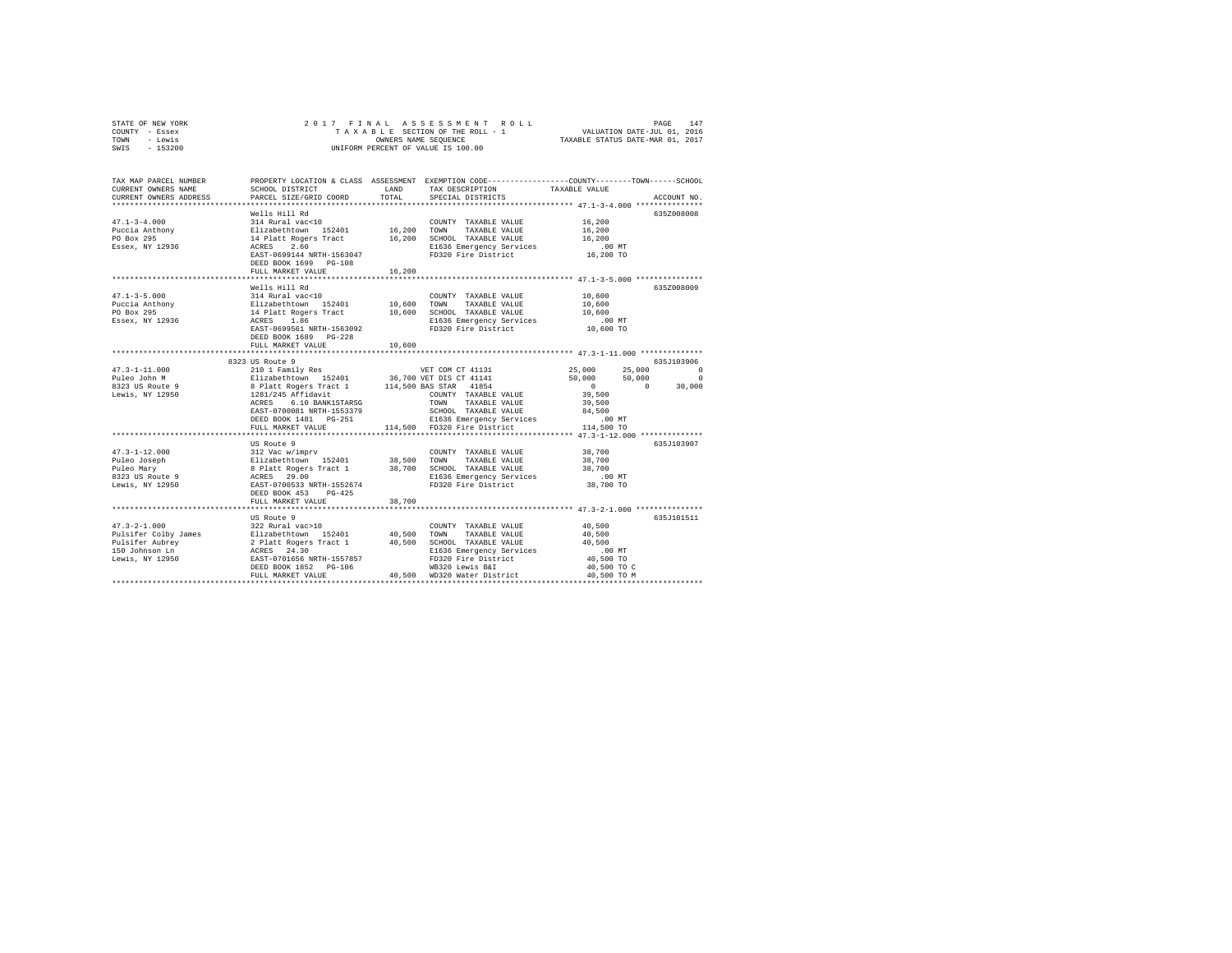| STATE OF NEW YORK<br>COUNTY - Essex<br>TOWN - Lewis<br>SWIS - 153200 |                                                                                                                                                                                                                                                                                                                                                                                                                                         |         |                                                                                                                                |                                         |                   |
|----------------------------------------------------------------------|-----------------------------------------------------------------------------------------------------------------------------------------------------------------------------------------------------------------------------------------------------------------------------------------------------------------------------------------------------------------------------------------------------------------------------------------|---------|--------------------------------------------------------------------------------------------------------------------------------|-----------------------------------------|-------------------|
| CURRENT OWNERS NAME                                                  | TAX MAP PARCEL NUMBER PROPERTY LOCATION & CLASS ASSESSMENT EXEMPTION CODE--------------COUNTY-------TOWN-----SCHOOL                                                                                                                                                                                                                                                                                                                     |         | SCHOOL DISTRICT LAND TAX DESCRIPTION TAXABLE VALUE                                                                             |                                         |                   |
| CURRENT OWNERS ADDRESS                                               | PARCEL SIZE/GRID COORD                                                                                                                                                                                                                                                                                                                                                                                                                  | TOTAL   | SPECIAL DISTRICTS                                                                                                              |                                         | ACCOUNT NO.       |
|                                                                      |                                                                                                                                                                                                                                                                                                                                                                                                                                         |         |                                                                                                                                |                                         |                   |
|                                                                      | 148 Muzzy Rd                                                                                                                                                                                                                                                                                                                                                                                                                            |         |                                                                                                                                |                                         | 635J102613        |
|                                                                      | 210 1 Family Res                                                                                                                                                                                                                                                                                                                                                                                                                        |         | BAS STAR 41854                                                                                                                 | $\sim$ 0                                | $0 \t 30.000$     |
|                                                                      |                                                                                                                                                                                                                                                                                                                                                                                                                                         |         |                                                                                                                                |                                         |                   |
|                                                                      |                                                                                                                                                                                                                                                                                                                                                                                                                                         |         |                                                                                                                                |                                         |                   |
|                                                                      |                                                                                                                                                                                                                                                                                                                                                                                                                                         |         |                                                                                                                                |                                         |                   |
|                                                                      |                                                                                                                                                                                                                                                                                                                                                                                                                                         |         |                                                                                                                                |                                         |                   |
|                                                                      |                                                                                                                                                                                                                                                                                                                                                                                                                                         |         |                                                                                                                                |                                         |                   |
|                                                                      | DEED BOOK 1773 PG-148<br>FULL MARKET VALUE                                                                                                                                                                                                                                                                                                                                                                                              | 120,000 |                                                                                                                                |                                         |                   |
|                                                                      |                                                                                                                                                                                                                                                                                                                                                                                                                                         |         |                                                                                                                                |                                         |                   |
|                                                                      | 9072 US Route 9                                                                                                                                                                                                                                                                                                                                                                                                                         |         |                                                                                                                                |                                         | 635J181008        |
| $38.3 - 1 - 13.200$                                                  | 210 1 Family Res                                                                                                                                                                                                                                                                                                                                                                                                                        |         | BAS STAR 41854                                                                                                                 | $\sim$ 0 $\sim$                         | $0 \t 30.000$     |
|                                                                      |                                                                                                                                                                                                                                                                                                                                                                                                                                         |         |                                                                                                                                | $103,400$<br>$103,400$                  |                   |
|                                                                      |                                                                                                                                                                                                                                                                                                                                                                                                                                         |         |                                                                                                                                |                                         |                   |
|                                                                      |                                                                                                                                                                                                                                                                                                                                                                                                                                         |         |                                                                                                                                |                                         |                   |
|                                                                      |                                                                                                                                                                                                                                                                                                                                                                                                                                         |         |                                                                                                                                |                                         |                   |
|                                                                      |                                                                                                                                                                                                                                                                                                                                                                                                                                         |         |                                                                                                                                |                                         |                   |
|                                                                      |                                                                                                                                                                                                                                                                                                                                                                                                                                         |         |                                                                                                                                |                                         |                   |
|                                                                      |                                                                                                                                                                                                                                                                                                                                                                                                                                         |         |                                                                                                                                |                                         | 635J103207        |
|                                                                      |                                                                                                                                                                                                                                                                                                                                                                                                                                         |         |                                                                                                                                |                                         |                   |
|                                                                      |                                                                                                                                                                                                                                                                                                                                                                                                                                         |         |                                                                                                                                |                                         |                   |
|                                                                      |                                                                                                                                                                                                                                                                                                                                                                                                                                         |         |                                                                                                                                |                                         |                   |
|                                                                      |                                                                                                                                                                                                                                                                                                                                                                                                                                         |         |                                                                                                                                |                                         |                   |
|                                                                      |                                                                                                                                                                                                                                                                                                                                                                                                                                         |         |                                                                                                                                |                                         |                   |
|                                                                      | $\begin{tabular}{l c c c c c} \multicolumn{3}{c c c c} \multicolumn{3}{c c c} \multicolumn{3}{c c c} \multicolumn{3}{c c c} \multicolumn{3}{c c c} \multicolumn{3}{c c c} \multicolumn{3}{c c c} \multicolumn{3}{c c c} \multicolumn{3}{c c c} \multicolumn{3}{c c c} \multicolumn{3}{c c c} \multicolumn{3}{c c c} \multicolumn{3}{c c c} \multicolumn{3}{c c c} \multicolumn{3}{c c c} \multicolumn{$                                 |         |                                                                                                                                |                                         |                   |
|                                                                      | FULL MARKET VALUE                                                                                                                                                                                                                                                                                                                                                                                                                       | 110,800 |                                                                                                                                |                                         |                   |
|                                                                      |                                                                                                                                                                                                                                                                                                                                                                                                                                         |         |                                                                                                                                |                                         |                   |
|                                                                      | 528 Stowersville Rd                                                                                                                                                                                                                                                                                                                                                                                                                     |         |                                                                                                                                |                                         | 635J189015        |
|                                                                      | $\begin{tabular}{l c c c c c} \multicolumn{3}{c}{\textbf{47.1-2-16.300}} & $\textbf{5248} $\texttt{X} \texttt{W} \texttt{R} \texttt{H}$ & $\textbf{EMB} $\texttt{STAR}$ & $\textbf{41834}$ \\ \multicolumn{2}{c}{\textbf{Pulisifer Deboral}} & $\textbf{540} $\texttt{Run} \texttt{R}$ & $\textbf{EMB} $\texttt{STAR}$ & $\textbf{41,900} $\texttt{COUNT} $\texttt{T} \texttt{X} \texttt{A} \texttt{L} \texttt{U} \texttt{E}$ \\ \mult$ |         |                                                                                                                                | $\begin{array}{c}0\\365,000\end{array}$ | 0 65,500          |
|                                                                      |                                                                                                                                                                                                                                                                                                                                                                                                                                         |         |                                                                                                                                |                                         |                   |
|                                                                      |                                                                                                                                                                                                                                                                                                                                                                                                                                         |         |                                                                                                                                |                                         |                   |
|                                                                      |                                                                                                                                                                                                                                                                                                                                                                                                                                         |         | TOWN TAXABLE VALUE 365,000<br>SCHOOL TAXABLE VALUE 299,500<br>E1636 Emergency Services 00 MT<br>FD320 Fire District 365,000 TO |                                         |                   |
|                                                                      |                                                                                                                                                                                                                                                                                                                                                                                                                                         |         |                                                                                                                                |                                         |                   |
|                                                                      | FULL MARKET VALUE                                                                                                                                                                                                                                                                                                                                                                                                                       | 365,000 |                                                                                                                                |                                         |                   |
|                                                                      |                                                                                                                                                                                                                                                                                                                                                                                                                                         |         |                                                                                                                                |                                         |                   |
|                                                                      | 519 Fox Run Rd                                                                                                                                                                                                                                                                                                                                                                                                                          |         |                                                                                                                                |                                         | 635J101403        |
|                                                                      |                                                                                                                                                                                                                                                                                                                                                                                                                                         |         |                                                                                                                                |                                         | $43,400$ $43,400$ |
| 46.4-1-18.000<br>Pulsifer John                                       |                                                                                                                                                                                                                                                                                                                                                                                                                                         |         |                                                                                                                                | $\sim$ 0                                | 43,400            |
|                                                                      |                                                                                                                                                                                                                                                                                                                                                                                                                                         |         |                                                                                                                                |                                         |                   |
|                                                                      |                                                                                                                                                                                                                                                                                                                                                                                                                                         |         |                                                                                                                                |                                         |                   |
|                                                                      |                                                                                                                                                                                                                                                                                                                                                                                                                                         |         |                                                                                                                                |                                         |                   |
|                                                                      |                                                                                                                                                                                                                                                                                                                                                                                                                                         |         |                                                                                                                                |                                         |                   |
|                                                                      |                                                                                                                                                                                                                                                                                                                                                                                                                                         |         |                                                                                                                                |                                         |                   |
|                                                                      |                                                                                                                                                                                                                                                                                                                                                                                                                                         |         |                                                                                                                                |                                         |                   |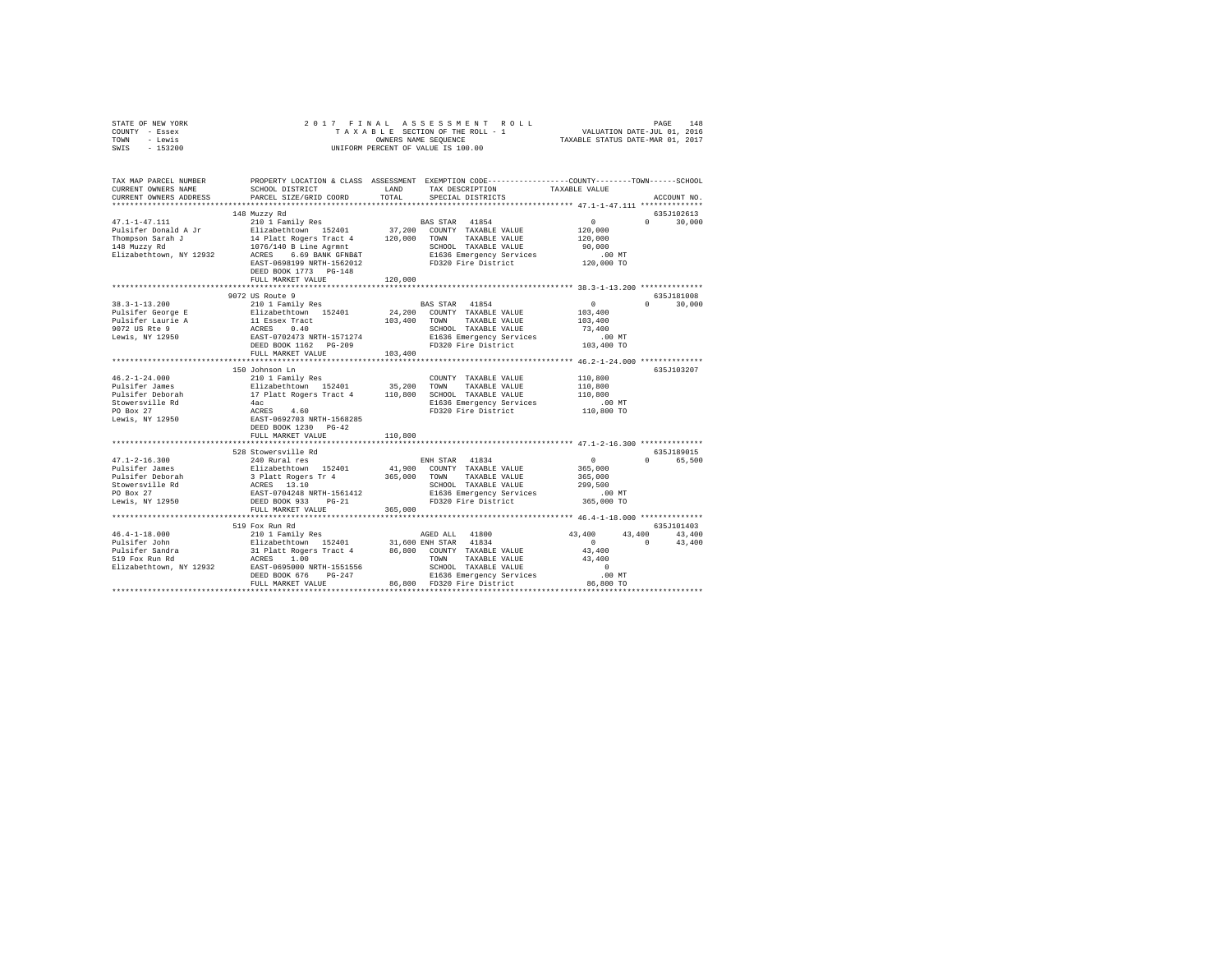| STATE OF NEW YORK                                                                                                                                                                                                                                                                                                                                                                                                              |                                        |            |                                                                                                                                                                                                                                                    |                                                          |             |
|--------------------------------------------------------------------------------------------------------------------------------------------------------------------------------------------------------------------------------------------------------------------------------------------------------------------------------------------------------------------------------------------------------------------------------|----------------------------------------|------------|----------------------------------------------------------------------------------------------------------------------------------------------------------------------------------------------------------------------------------------------------|----------------------------------------------------------|-------------|
| COUNTY - Essex                                                                                                                                                                                                                                                                                                                                                                                                                 |                                        |            |                                                                                                                                                                                                                                                    |                                                          |             |
| TOWN - Lewis                                                                                                                                                                                                                                                                                                                                                                                                                   |                                        |            |                                                                                                                                                                                                                                                    |                                                          |             |
| SWIS - 153200                                                                                                                                                                                                                                                                                                                                                                                                                  |                                        |            |                                                                                                                                                                                                                                                    |                                                          |             |
|                                                                                                                                                                                                                                                                                                                                                                                                                                |                                        |            |                                                                                                                                                                                                                                                    |                                                          |             |
|                                                                                                                                                                                                                                                                                                                                                                                                                                |                                        |            |                                                                                                                                                                                                                                                    |                                                          |             |
|                                                                                                                                                                                                                                                                                                                                                                                                                                |                                        |            |                                                                                                                                                                                                                                                    |                                                          |             |
| TAX MAP PARCEL NUMBER PROPERTY LOCATION & CLASS ASSESSMENT EXEMPTION CODE--------------COUNTY-------TOWN------SCHOOL                                                                                                                                                                                                                                                                                                           |                                        |            |                                                                                                                                                                                                                                                    |                                                          |             |
| CURRENT OWNERS NAME                                                                                                                                                                                                                                                                                                                                                                                                            | SCHOOL DISTRICT LAND                   |            | TAX DESCRIPTION                                                                                                                                                                                                                                    | TAXABLE VALUE                                            |             |
| CURRENT OWNERS ADDRESS                                                                                                                                                                                                                                                                                                                                                                                                         | PARCEL SIZE/GRID COORD                 | TOTAL      | SPECIAL DISTRICTS                                                                                                                                                                                                                                  |                                                          | ACCOUNT NO. |
|                                                                                                                                                                                                                                                                                                                                                                                                                                |                                        |            |                                                                                                                                                                                                                                                    |                                                          |             |
|                                                                                                                                                                                                                                                                                                                                                                                                                                |                                        |            | 260 Seasonal res<br>260 Seasonal res<br>261 Seasonal res<br>26,800 TOWN TAXABLE VALUE<br>26 Seasonal results<br>26,500 SCHOOL TAXABLE VALUE<br>2010 R1636 Processor<br>2010 R1636 Processor<br>2010 R1636 Processor<br>2010 R1636 Processor<br>201 |                                                          |             |
|                                                                                                                                                                                                                                                                                                                                                                                                                                |                                        |            |                                                                                                                                                                                                                                                    |                                                          | 635J104003  |
| $38.1 - 1 - 31.000$                                                                                                                                                                                                                                                                                                                                                                                                            |                                        |            |                                                                                                                                                                                                                                                    | 125,500                                                  |             |
|                                                                                                                                                                                                                                                                                                                                                                                                                                |                                        |            |                                                                                                                                                                                                                                                    | 125,500                                                  |             |
|                                                                                                                                                                                                                                                                                                                                                                                                                                |                                        |            |                                                                                                                                                                                                                                                    | 125,500                                                  |             |
| Pulsifer Philip<br>PO Box 97<br>Lewis, NY 12950                                                                                                                                                                                                                                                                                                                                                                                |                                        |            |                                                                                                                                                                                                                                                    |                                                          |             |
|                                                                                                                                                                                                                                                                                                                                                                                                                                | Bldg 2<br>ACRES 197.00                 |            | FD320 Fire District                                                                                                                                                                                                                                | 00 MT.<br>125,500 TO                                     |             |
|                                                                                                                                                                                                                                                                                                                                                                                                                                | EAST-0697995 NRTH-1577672              |            |                                                                                                                                                                                                                                                    |                                                          |             |
|                                                                                                                                                                                                                                                                                                                                                                                                                                | DEED BOOK 338 PG-210                   |            |                                                                                                                                                                                                                                                    |                                                          |             |
|                                                                                                                                                                                                                                                                                                                                                                                                                                | FULL MARKET VALUE                      | 125,500    |                                                                                                                                                                                                                                                    |                                                          |             |
|                                                                                                                                                                                                                                                                                                                                                                                                                                |                                        |            |                                                                                                                                                                                                                                                    |                                                          |             |
|                                                                                                                                                                                                                                                                                                                                                                                                                                | 980 County Route 10                    |            |                                                                                                                                                                                                                                                    |                                                          | 635J104002  |
|                                                                                                                                                                                                                                                                                                                                                                                                                                |                                        |            | 980 County Route 10<br>210 1 Family Res 2011 1 26,900 COUNTY TAXABLE VALUE 2<br>2 Platt Rogers Tract 1 202,100 COUNTY TAXABLE VALUE 2<br>2 Platt Rogers Tract 1 202,100 TOWN TAXABLE VALUE 2<br>RCRES 1.92<br>BERT-DY01450 RFT-1558413<br>         |                                                          |             |
| $47.13 - 2 - 25.000$                                                                                                                                                                                                                                                                                                                                                                                                           |                                        |            |                                                                                                                                                                                                                                                    | $\begin{smallmatrix}&&0\\&&2\\102&,100\end{smallmatrix}$ | 0 65,500    |
| Pulsifer Philip<br>PO Box 97                                                                                                                                                                                                                                                                                                                                                                                                   |                                        |            |                                                                                                                                                                                                                                                    |                                                          |             |
|                                                                                                                                                                                                                                                                                                                                                                                                                                |                                        |            |                                                                                                                                                                                                                                                    | 102,100                                                  |             |
| Lewis, NY 12950                                                                                                                                                                                                                                                                                                                                                                                                                |                                        |            |                                                                                                                                                                                                                                                    | 36,600                                                   |             |
|                                                                                                                                                                                                                                                                                                                                                                                                                                |                                        |            |                                                                                                                                                                                                                                                    | 00 MT.<br>102,100 TO<br>102,100 TO C                     |             |
|                                                                                                                                                                                                                                                                                                                                                                                                                                |                                        |            |                                                                                                                                                                                                                                                    |                                                          |             |
|                                                                                                                                                                                                                                                                                                                                                                                                                                | FULL MARKET VALUE                      |            | 102.100 WB320 Lewis B&I                                                                                                                                                                                                                            |                                                          |             |
|                                                                                                                                                                                                                                                                                                                                                                                                                                |                                        |            | WD320 Water District 102.100 TO M                                                                                                                                                                                                                  |                                                          |             |
|                                                                                                                                                                                                                                                                                                                                                                                                                                |                                        |            |                                                                                                                                                                                                                                                    |                                                          |             |
|                                                                                                                                                                                                                                                                                                                                                                                                                                |                                        |            |                                                                                                                                                                                                                                                    |                                                          | 635J190015  |
|                                                                                                                                                                                                                                                                                                                                                                                                                                |                                        |            |                                                                                                                                                                                                                                                    | 6,500                                                    |             |
|                                                                                                                                                                                                                                                                                                                                                                                                                                |                                        |            |                                                                                                                                                                                                                                                    | 6,500                                                    |             |
|                                                                                                                                                                                                                                                                                                                                                                                                                                |                                        |            |                                                                                                                                                                                                                                                    |                                                          |             |
|                                                                                                                                                                                                                                                                                                                                                                                                                                |                                        |            |                                                                                                                                                                                                                                                    | 6,500                                                    |             |
|                                                                                                                                                                                                                                                                                                                                                                                                                                |                                        |            |                                                                                                                                                                                                                                                    | $.00$ MT                                                 |             |
|                                                                                                                                                                                                                                                                                                                                                                                                                                |                                        |            |                                                                                                                                                                                                                                                    | 6,500 TO                                                 |             |
|                                                                                                                                                                                                                                                                                                                                                                                                                                |                                        |            |                                                                                                                                                                                                                                                    | 6.500 TO C                                               |             |
|                                                                                                                                                                                                                                                                                                                                                                                                                                |                                        |            |                                                                                                                                                                                                                                                    | 6,500 TO M                                               |             |
|                                                                                                                                                                                                                                                                                                                                                                                                                                |                                        |            |                                                                                                                                                                                                                                                    |                                                          |             |
|                                                                                                                                                                                                                                                                                                                                                                                                                                | 986 County Route 10<br>312 Vac w/imprv |            |                                                                                                                                                                                                                                                    |                                                          | 6379906211  |
| $47.13 - 2 - 24.000$                                                                                                                                                                                                                                                                                                                                                                                                           |                                        |            | COUNTY TAXABLE VALUE                                                                                                                                                                                                                               | 20.100                                                   |             |
| 9992/2000 10000 10000 10000 10000 10000 10000 10000 10000 10000 10000 10000 10000 10000 10000 10000 10000 1000<br>Pulsifer Philip L Pulsifer Sachron 20,000 10000 10000 10000 10000 10000 10000 10000 10000 10000 10000 10000 1                                                                                                                                                                                                |                                        |            |                                                                                                                                                                                                                                                    | 20,100                                                   |             |
|                                                                                                                                                                                                                                                                                                                                                                                                                                |                                        |            |                                                                                                                                                                                                                                                    | 20,100                                                   |             |
|                                                                                                                                                                                                                                                                                                                                                                                                                                |                                        |            |                                                                                                                                                                                                                                                    | .00 MT                                                   |             |
|                                                                                                                                                                                                                                                                                                                                                                                                                                |                                        |            |                                                                                                                                                                                                                                                    | 20,100 TO                                                |             |
|                                                                                                                                                                                                                                                                                                                                                                                                                                |                                        |            |                                                                                                                                                                                                                                                    |                                                          |             |
|                                                                                                                                                                                                                                                                                                                                                                                                                                |                                        |            | WB320 Lewis B&1 20,100 TO C<br>20,100 WD320 Water District 20,100 TO M                                                                                                                                                                             | 20,100 TO C                                              |             |
|                                                                                                                                                                                                                                                                                                                                                                                                                                | FULL MARKET VALUE                      |            |                                                                                                                                                                                                                                                    |                                                          |             |
|                                                                                                                                                                                                                                                                                                                                                                                                                                |                                        |            |                                                                                                                                                                                                                                                    |                                                          |             |
|                                                                                                                                                                                                                                                                                                                                                                                                                                | Johnson Ln                             |            |                                                                                                                                                                                                                                                    |                                                          | 635J104813  |
|                                                                                                                                                                                                                                                                                                                                                                                                                                |                                        |            |                                                                                                                                                                                                                                                    |                                                          |             |
|                                                                                                                                                                                                                                                                                                                                                                                                                                |                                        |            |                                                                                                                                                                                                                                                    |                                                          |             |
| $\begin{tabular}{lcccc} 46.2-1-42.100 & 910 { { { \small{''}}} } & 910 { { \small{''}}} & 910 { { \small{''}}} & 910 { { \small{''}}} & 910 { { \small{''}}} & 910 { { \small{''}}} & 910 { { \small{''}}} & 910 { { \small{''}}} & 910 { { \small{''}}} & 910 { { \small{''}}} & 910 { { \small{''}}} & 910 { { \small{''}}} & 910 { { \small{''}}} & 910 { { \small{''}}} & 910 { { \small{''}}} & 910 { { \small{''}}} & 9$ |                                        |            |                                                                                                                                                                                                                                                    |                                                          |             |
|                                                                                                                                                                                                                                                                                                                                                                                                                                |                                        |            |                                                                                                                                                                                                                                                    |                                                          |             |
|                                                                                                                                                                                                                                                                                                                                                                                                                                |                                        |            |                                                                                                                                                                                                                                                    |                                                          |             |
|                                                                                                                                                                                                                                                                                                                                                                                                                                | EAST-0694400 NRTH-1567221              |            |                                                                                                                                                                                                                                                    |                                                          |             |
|                                                                                                                                                                                                                                                                                                                                                                                                                                | DEED BOOK 498 PG-5                     |            |                                                                                                                                                                                                                                                    |                                                          |             |
|                                                                                                                                                                                                                                                                                                                                                                                                                                | FULL MARKET VALUE                      | 78,000     |                                                                                                                                                                                                                                                    |                                                          |             |
|                                                                                                                                                                                                                                                                                                                                                                                                                                |                                        | ********** |                                                                                                                                                                                                                                                    |                                                          |             |
|                                                                                                                                                                                                                                                                                                                                                                                                                                |                                        |            |                                                                                                                                                                                                                                                    |                                                          |             |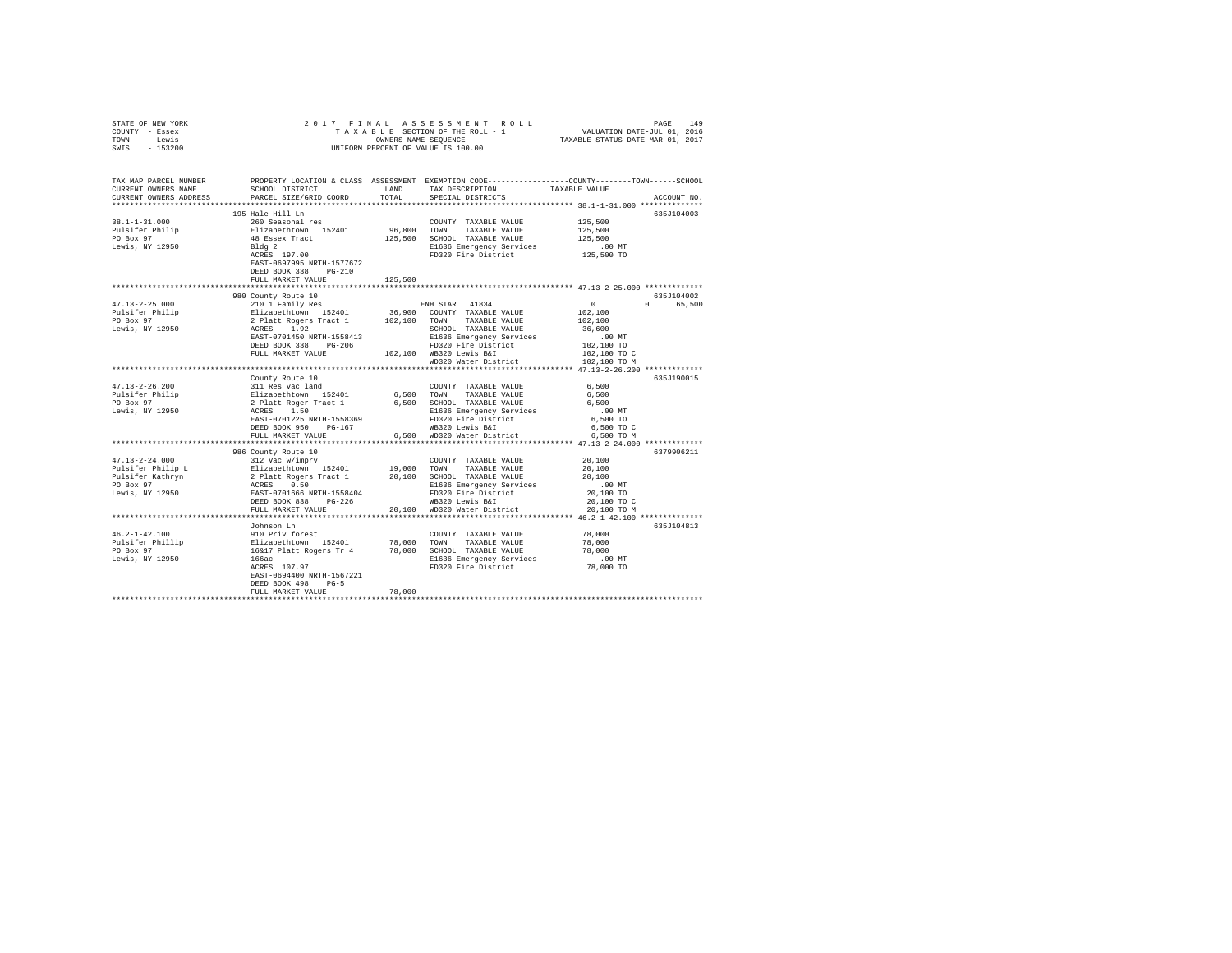| STATE OF NEW YORK | 2017 FINAL ASSESSMENT ROLL         |  | PAGE                             | 150 |
|-------------------|------------------------------------|--|----------------------------------|-----|
| COUNTY - Essex    | TAXABLE SECTION OF THE ROLL - 1    |  | VALUATION DATE-JUL 01, 2016      |     |
| TOWN<br>- Lewis   | OWNERS NAME SEOUENCE               |  | TAXABLE STATUS DATE-MAR 01, 2017 |     |
| $-153200$<br>SWIS | UNIFORM PERCENT OF VALUE IS 100.00 |  |                                  |     |

| TAX MAP PARCEL NUMBER<br>CURRENT OWNERS NAME<br>CURRENT OWNERS ADDRESS                                              | SCHOOL DISTRICT<br>PARCEL SIZE/GRID COORD                                                                                                                                                           | LAND<br>TOTAL | PROPERTY LOCATION & CLASS ASSESSMENT EXEMPTION CODE---------------COUNTY-------TOWN-----SCHOOL<br>TAX DESCRIPTION<br>SPECIAL DISTRICTS                                                                                    | TAXABLE VALUE                                                                                             | ACCOUNT NO.                                          |
|---------------------------------------------------------------------------------------------------------------------|-----------------------------------------------------------------------------------------------------------------------------------------------------------------------------------------------------|---------------|---------------------------------------------------------------------------------------------------------------------------------------------------------------------------------------------------------------------------|-----------------------------------------------------------------------------------------------------------|------------------------------------------------------|
|                                                                                                                     |                                                                                                                                                                                                     |               |                                                                                                                                                                                                                           |                                                                                                           |                                                      |
| $38.3 - 1 - 11.000$<br>Pulsifer Roger A<br>$\mathbf W$<br>Pulsifer Joann W<br>9056 US Rte 9<br>Lewis, NY 12950-9702 | 9056 US Route 9<br>2000 CACCLE 2010<br>210 1 Family Res<br>Elizabethtown 152401<br>ESSex Tract Lot 11<br>ACRES 0.33<br>EAST-0702398 NRTH-1571017<br>DEED BOOK 674<br>$PG-65$<br>FULL MARKET VALUE   |               | AGED ALL 41800<br>22,300 ENH STAR 41834<br>76.700 COUNTY TAXABLE VALUE<br>TOWN<br>TAXABLE VALUE<br>SCHOOL TAXABLE VALUE<br>E1636 Emergency Services<br>76,700 FD320 Fire District                                         | 38,350<br>$\sim$ 0<br>38,350<br>38,350<br>$\sim$ 0<br>00 MT.<br>76,700 TO                                 | 635J179005<br>38,350<br>38,350<br>$\Omega$<br>38,350 |
|                                                                                                                     | ************************                                                                                                                                                                            |               |                                                                                                                                                                                                                           |                                                                                                           |                                                      |
| $47.13 - 2 - 20.000$<br>Pulsifer Clarice H<br>PO Box 537<br>Lewis, NY 12950                                         | 8560 US Route 9<br>210 1 Family Res<br>Pulsifer Rolland H Jr Elizabethtown 152401<br>2 Platt Rogers Tract 1<br>ACRES 0.30<br>EAST-0701250 NRTH-1558896<br>DEED BOOK 702 PG-297<br>FULL MARKET VALUE |               | AGED ALL 41800<br>29,500 ENH STAR 41834<br>73,700 COUNTY TAXABLE VALUE<br>TOWN TAXABLE VALUE<br>SCHOOL TAXABLE VALUE<br>E1636 Emergency Services<br>73,700 FD320 Fire District<br>WB320 Lewis B&I<br>WD320 Water District | 36,850<br>$\sim$ 0<br>36,850<br>36,850<br>$\sim$ 0<br>$.00$ MT<br>73,700 TO<br>73,700 TO C<br>73,700 TO M | 635J103905<br>36,850<br>36,850<br>$\sim$ 0<br>36,850 |
|                                                                                                                     | ***********************************<br>230 Moss Rd                                                                                                                                                  |               |                                                                                                                                                                                                                           |                                                                                                           | 635J174001                                           |
| $38.4 - 1 - 36.000$<br>Pulsifer Scott A<br>230 Moss Rd<br>Lewis, NY 12950                                           | 210 1 Family Res<br>--- -<br>Elizabethtown 152401<br>2 Peru Bay Tract<br>Called Mill L<br>ACRES 2.60<br>EAST-0710469 NRTH-1568445<br>DEED BOOK 1665 PG-5                                            |               | <b>BAS STAR</b> 41854<br>33,200 COUNTY TAXABLE VALUE<br>98,500 TOWN TAXABLE VALUE<br>SCHOOL TAXABLE VALUE<br>E1636 Emergency Services<br>FD320 Fire District                                                              | $\sim$ 0<br>98,500<br>98,500<br>68,500<br>$.00$ MT<br>98,500 TO                                           | 30,000<br>$\Omega$                                   |
|                                                                                                                     | FULL MARKET VALUE                                                                                                                                                                                   | 98,500        |                                                                                                                                                                                                                           |                                                                                                           |                                                      |
|                                                                                                                     | 196 Moss Rd                                                                                                                                                                                         |               | <b>BAS STAR</b> 41854<br>26,900 COUNTY TAXABLE VALUE<br>TOWN TAXABLE VALUE<br>SCHOOL TAXABLE VALUE<br>E1636 Emergency Services<br>FD320 Fire District                                                                     | $\sim$ 0<br>118,000<br>118,000<br>88,000<br>$.00$ MT<br>118,000 TO                                        | 635J180022<br>$\Omega$<br>30,000                     |
|                                                                                                                     | FULL MARKET VALUE                                                                                                                                                                                   | 118,000       |                                                                                                                                                                                                                           | ************************ 47.1-1-2.200 ***********                                                         |                                                      |
| $47.1 - 1 - 2.200$                                                                                                  | 79 Pulsifer Ln<br>210 1 Family Res<br>EAST-0699656 NRTH-1568065<br>DEED BOOK 1264 PG-35<br>FULL MARKET VALUE                                                                                        | 139,200       | COUNTY TAXABLE VALUE<br>30,800 TOWN TAXABLE VALUE<br>139,200 SCHOOL TAXABLE VALUE<br>E1636 Emergency Services<br>FD320 Fire District                                                                                      | 139,200<br>139,200<br>139,200<br>00 MT.<br>139,200 TO                                                     | 635Z000002                                           |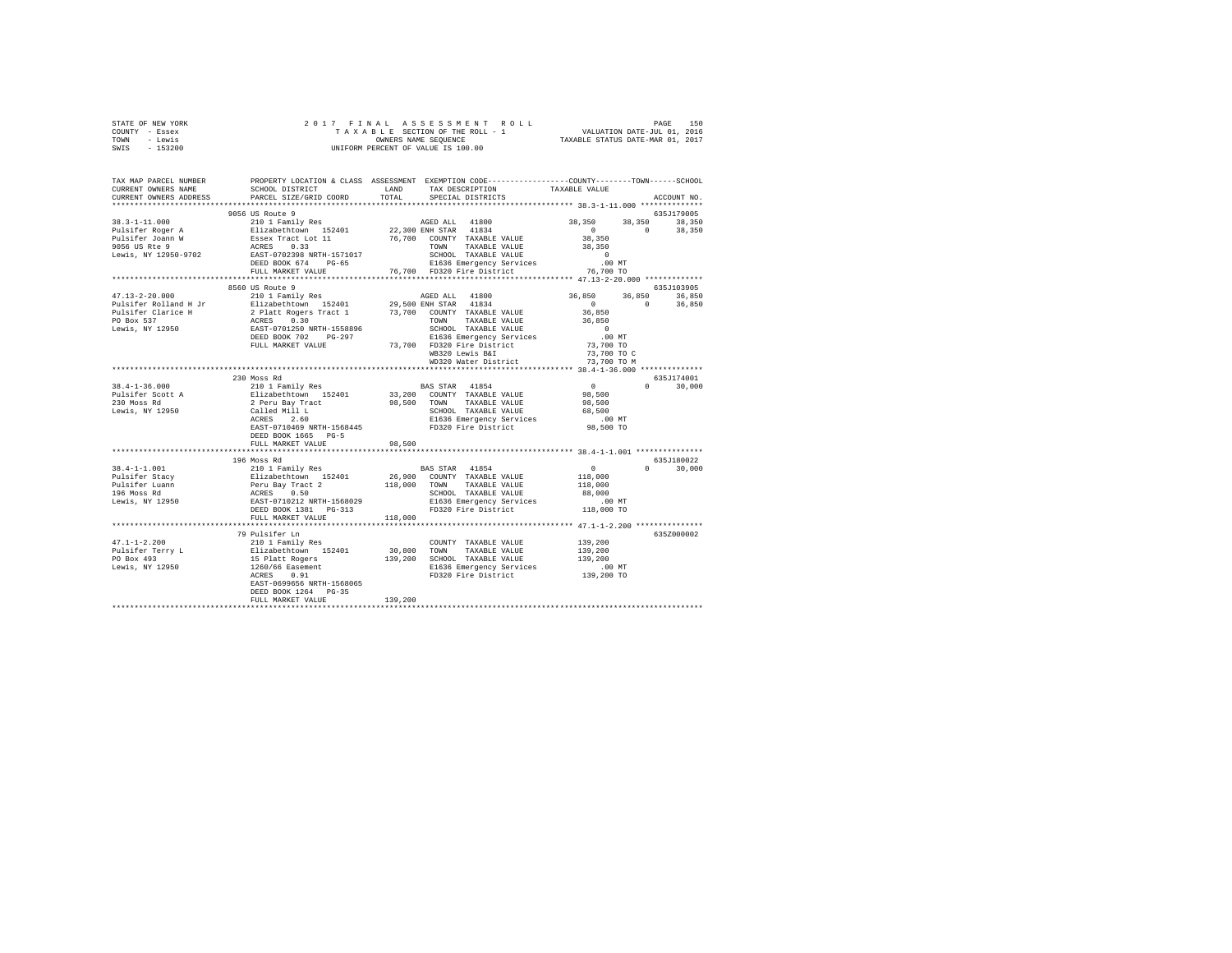| STATE OF NEW YORK<br>COUNTY<br>$-$ Essex<br>- Lewis<br>TOWN<br>$-153200$<br>SWIS |                                                                        | 2017 FINAL ASSESSMENT ROLL<br>TAXABLE SECTION OF THE ROLL - 1<br>OWNERS NAME SEOUENCE<br>UNIFORM PERCENT OF VALUE IS 100.00 | 151<br>PAGE<br>VALUATION DATE-JUL 01, 2016<br>TAXABLE STATUS DATE-MAR 01, 2017                                 |  |
|----------------------------------------------------------------------------------|------------------------------------------------------------------------|-----------------------------------------------------------------------------------------------------------------------------|----------------------------------------------------------------------------------------------------------------|--|
| TAX MAP PARCEL NUMBER<br>CURRENT OWNERS NAME<br>CURRENT OWNERS ADDRESS           | PROPERTY LOCATION & CLASS<br>SCHOOL DISTRICT<br>PARCEL SIZE/GRID COORD | ASSESSMENT<br>LAND<br>TAX DESCRIPTION<br>TOTAL<br>SPECIAL DISTRICTS                                                         | EXEMPTION CODE-----------------COUNTY-------TOWN------SCHOOL<br>TAXABLE VALUE<br>ACCOUNT NO.<br>************** |  |
| $47.1 - 1 - 39.140$                                                              | 8 Birch Trail Way<br>210 1 Family Res                                  | 41854<br><b>BAS STAR</b>                                                                                                    | 6352002004<br>30,000                                                                                           |  |

| Pulsifer Terry L Jr                | Elizabethtown 152401 37,000                                       | COUNTY TAXABLE VALUE                                                                                                                            | 227,800                                                                                                                                                                                                                                                                                                             |
|------------------------------------|-------------------------------------------------------------------|-------------------------------------------------------------------------------------------------------------------------------------------------|---------------------------------------------------------------------------------------------------------------------------------------------------------------------------------------------------------------------------------------------------------------------------------------------------------------------|
|                                    | 8 Birch Trail Way 21 Platt Rogers Tract 4 227,800 TOWN            | TAXABLE VALUE                                                                                                                                   | 227,800                                                                                                                                                                                                                                                                                                             |
| Elizabethtown, NY 12932 ACRES 6.50 | ACRES 6.50<br>EAST-0697379 NRTH-1560754<br>DEED BOOK 1357 PG-69   | SCHOOL TAXABLE VALUE                                                                                                                            | 197,800                                                                                                                                                                                                                                                                                                             |
|                                    |                                                                   | E1636 Emergency Services<br>FD320 Fire District                                                                                                 | 00 MT.<br>227,800 TO                                                                                                                                                                                                                                                                                                |
|                                    |                                                                   |                                                                                                                                                 |                                                                                                                                                                                                                                                                                                                     |
|                                    | FULL MARKET VALUE                                                 | 227,800                                                                                                                                         |                                                                                                                                                                                                                                                                                                                     |
|                                    |                                                                   |                                                                                                                                                 |                                                                                                                                                                                                                                                                                                                     |
|                                    | 533 Fox Run Rd                                                    |                                                                                                                                                 | 635J105401                                                                                                                                                                                                                                                                                                          |
| $46.4 - 1 - 17.000$                |                                                                   | 210 1 Family Res 60 BAS STAR 41854                                                                                                              | $\sim$ 0<br>$0 \t 30.000$                                                                                                                                                                                                                                                                                           |
| Pulsifer Travis                    |                                                                   | Elizabethtown 152401 32,000 COUNTY TAXABLE VALUE                                                                                                | 53,100                                                                                                                                                                                                                                                                                                              |
| 533 Fox Run Rd                     |                                                                   | TAXABLE VALUE                                                                                                                                   |                                                                                                                                                                                                                                                                                                                     |
| Elizabethtown, NY 12932            | 31 Platt Rogers Tract 4 53,100 TOWN<br>IY 12932 ACRES 1.40 SCHOOI | SCHOOL TAXABLE VALUE                                                                                                                            | 53,100<br>23,100                                                                                                                                                                                                                                                                                                    |
|                                    | ACRES 1.40<br>EAST-0695090 NRTH-1551736                           | E1636 Emergency Services .00 MT                                                                                                                 |                                                                                                                                                                                                                                                                                                                     |
|                                    | DEED BOOK 1177 PG-3                                               | FD320 Fire District 53,100 TO                                                                                                                   |                                                                                                                                                                                                                                                                                                                     |
|                                    | FULL MARKET VALUE                                                 | 53,100                                                                                                                                          |                                                                                                                                                                                                                                                                                                                     |
|                                    |                                                                   |                                                                                                                                                 |                                                                                                                                                                                                                                                                                                                     |
|                                    | 8981 US Route 9                                                   |                                                                                                                                                 | 635J104014                                                                                                                                                                                                                                                                                                          |
| $38.3 - 1 - 37.000$                | 210 1 Family Res                                                  | ENH STAR 41834                                                                                                                                  | $\sim$<br>0 65,500                                                                                                                                                                                                                                                                                                  |
| Pulsifer William                   |                                                                   | Elizabethtown 152401 33,300 COUNTY TAXABLE VALUE                                                                                                | 139,500                                                                                                                                                                                                                                                                                                             |
|                                    |                                                                   | TAXABLE VALUE                                                                                                                                   | 139,500                                                                                                                                                                                                                                                                                                             |
|                                    |                                                                   | 139,500 TOWN<br>SCHOO<br>SCHOOL TAXABLE VALUE                                                                                                   | 74,000                                                                                                                                                                                                                                                                                                              |
| Lewis, NY 12950                    | EAST-0702031 NRTH-1569228                                         | E1636 Emergency Services                                                                                                                        | .00 MT                                                                                                                                                                                                                                                                                                              |
|                                    | DEED BOOK 468<br>$PG-118$                                         | FD320 Fire District                                                                                                                             | 139,500 TO                                                                                                                                                                                                                                                                                                          |
|                                    | FULL MARKET VALUE                                                 | 139,500                                                                                                                                         |                                                                                                                                                                                                                                                                                                                     |
|                                    |                                                                   |                                                                                                                                                 |                                                                                                                                                                                                                                                                                                                     |
|                                    | 129 Pulsifer Ln                                                   |                                                                                                                                                 | 635J101907                                                                                                                                                                                                                                                                                                          |
| $38.3 - 1 - 40.000$                |                                                                   |                                                                                                                                                 | 9,600                                                                                                                                                                                                                                                                                                               |
| Pulsifer William                   | 314 Rural vac<10 COUNTY<br>Elizabethtown 152401 9,600 TOWN        | COUNTY TAXABLE VALUE                                                                                                                            |                                                                                                                                                                                                                                                                                                                     |
|                                    |                                                                   | TAXABLE VALUE                                                                                                                                   | 9,600                                                                                                                                                                                                                                                                                                               |
| Pulsifer Nellie                    |                                                                   | 115 Platt Rogers Tract 4<br>ACRES 0.90 ACHOOL TAXABLE VALUE<br>ACRES 0.90 ACHOOL TAXABLE VALUE<br>E1576 PS9621 NRTH-1569400 F1530 Pire District | 9,600                                                                                                                                                                                                                                                                                                               |
| 8981 US Rt 9                       |                                                                   | E1636 Emergency Services                                                                                                                        | .00 MT                                                                                                                                                                                                                                                                                                              |
| Lewis, NY 12950                    |                                                                   |                                                                                                                                                 | 9,600 TO                                                                                                                                                                                                                                                                                                            |
|                                    | DEED BOOK 1715 PG-130                                             |                                                                                                                                                 |                                                                                                                                                                                                                                                                                                                     |
|                                    | FULL MARKET VALUE                                                 | 9,600                                                                                                                                           |                                                                                                                                                                                                                                                                                                                     |
|                                    |                                                                   |                                                                                                                                                 |                                                                                                                                                                                                                                                                                                                     |
|                                    | 204 Moss Rd                                                       |                                                                                                                                                 | 635J174019                                                                                                                                                                                                                                                                                                          |
| $38.4 - 1 - 35.000$                | 220 2 Family Res                                                  | VET WAR CT 41121                                                                                                                                | 15,000<br>$\sim$ 0.000 $\sim$ 0.000 $\sim$ 0.000 $\sim$ 0.000 $\sim$ 0.000 $\sim$ 0.000 $\sim$ 0.000 $\sim$ 0.000 $\sim$ 0.000 $\sim$ 0.000 $\sim$ 0.000 $\sim$ 0.000 $\sim$ 0.000 $\sim$ 0.000 $\sim$ 0.000 $\sim$ 0.000 $\sim$ 0.000 $\sim$ 0.000 $\sim$ 0.000 $\sim$ 0.000<br>15,000                             |
| Pulsifer William                   | Elizabethtown 152401 31,900 ENH STAR 41834                        |                                                                                                                                                 | $\sim$ 0 $\sim$ 0 $\sim$ 0 $\sim$ 0 $\sim$ 0 $\sim$ 0 $\sim$ 0 $\sim$ 0 $\sim$ 0 $\sim$ 0 $\sim$ 0 $\sim$ 0 $\sim$ 0 $\sim$ 0 $\sim$ 0 $\sim$ 0 $\sim$ 0 $\sim$ 0 $\sim$ 0 $\sim$ 0 $\sim$ 0 $\sim$ 0 $\sim$ 0 $\sim$ 0 $\sim$ 0 $\sim$ 0 $\sim$ 0 $\sim$ 0 $\sim$ 0 $\sim$ 0 $\sim$ 0 $\sim$<br>$\Omega$<br>65,500 |
| Pulsifer June                      | 2 Peru Bay Tract<br>Called Mill L                                 | 142,500 COUNTY TAXABLE VALUE<br>TOWN TAXABLE VALUE                                                                                              | 127,500                                                                                                                                                                                                                                                                                                             |
| 204 Moss Rd                        |                                                                   |                                                                                                                                                 | 127,500                                                                                                                                                                                                                                                                                                             |
| Lewis, NY 12950                    | 1.30 BANKRUSHMOR<br>ACRES                                         | SCHOOL TAXABLE VALUE                                                                                                                            | 77,000                                                                                                                                                                                                                                                                                                              |
|                                    | EAST-0710321 NRTH-1568212<br>DEED BOOK 545 PG-287                 | E1636 Emergency Services                                                                                                                        | $.00$ MT                                                                                                                                                                                                                                                                                                            |
|                                    |                                                                   | FD320 Fire District                                                                                                                             | 142,500 TO                                                                                                                                                                                                                                                                                                          |
|                                    | FULL MARKET VALUE                                                 | 142,500                                                                                                                                         |                                                                                                                                                                                                                                                                                                                     |
|                                    |                                                                   |                                                                                                                                                 |                                                                                                                                                                                                                                                                                                                     |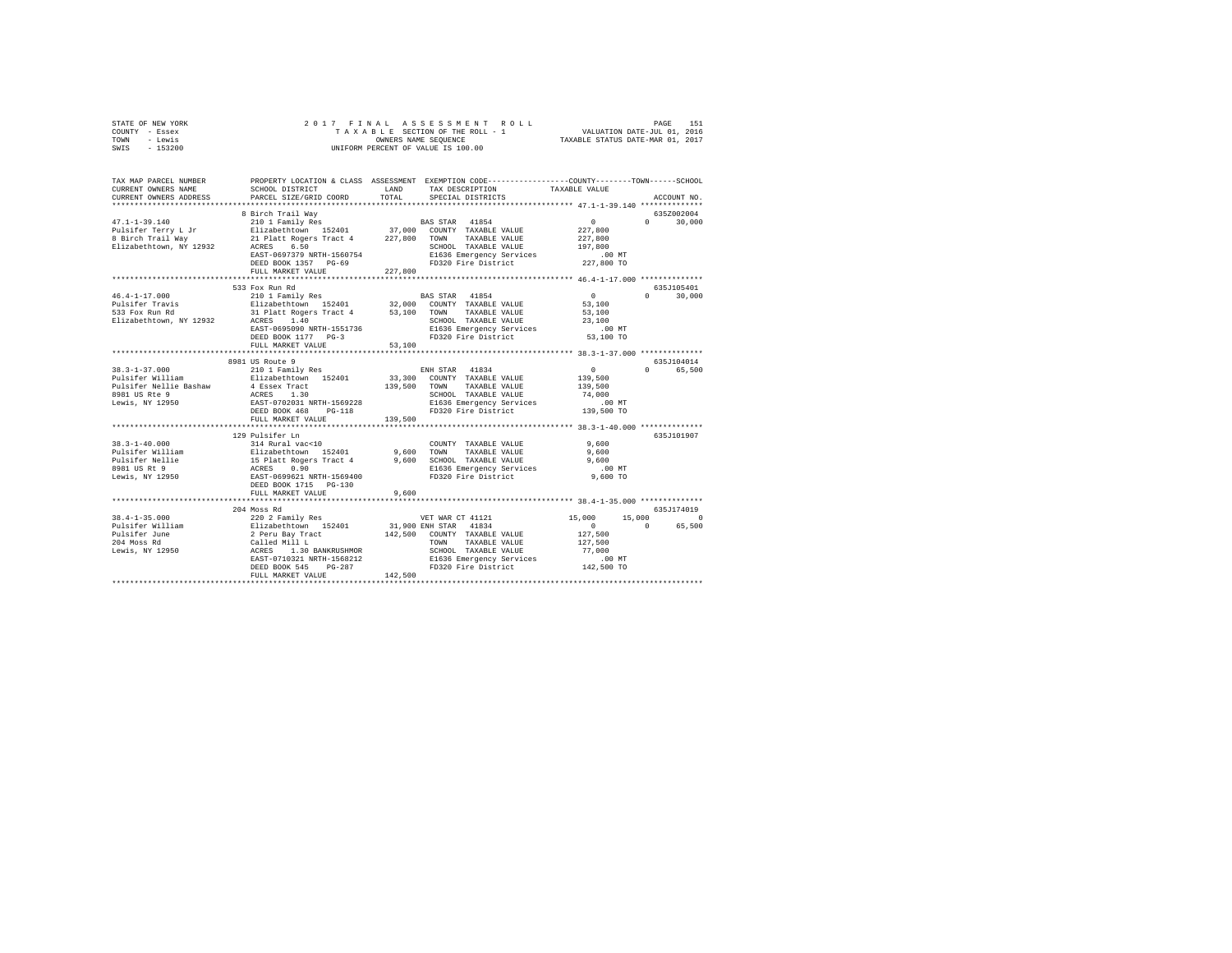| STATE OF NEW YORK                | 2017 FINAL                                                                                      |           | 17 FINAL ASSESSMENT ROLL PAGE 152<br>TAXABLE SECTION OF THE ROLL - 1 VALUATION DATE-JUL 01, 2016<br>TAXABLE STATUS DATE-MAR 01, 2017 |                                                         |               |
|----------------------------------|-------------------------------------------------------------------------------------------------|-----------|--------------------------------------------------------------------------------------------------------------------------------------|---------------------------------------------------------|---------------|
| COUNTY - Essex                   |                                                                                                 |           |                                                                                                                                      |                                                         |               |
| TOWN - Lewis                     |                                                                                                 |           |                                                                                                                                      |                                                         |               |
| SWIS - 153200                    |                                                                                                 |           | UNIFORM PERCENT OF VALUE IS 100.00                                                                                                   |                                                         |               |
|                                  |                                                                                                 |           |                                                                                                                                      |                                                         |               |
| TAX MAP PARCEL NUMBER            | PROPERTY LOCATION & CLASS ASSESSMENT EXEMPTION CODE---------------COUNTY-------TOWN------SCHOOL |           |                                                                                                                                      |                                                         |               |
| CURRENT OWNERS NAME              | SCHOOL DISTRICT                                                                                 | LAND      | TAX DESCRIPTION                                                                                                                      | TAXABLE VALUE                                           |               |
| CURRENT OWNERS ADDRESS           | PARCEL SIZE/GRID COORD                                                                          | TOTAL     | SPECIAL DISTRICTS                                                                                                                    |                                                         | ACCOUNT NO.   |
|                                  |                                                                                                 |           |                                                                                                                                      |                                                         |               |
|                                  |                                                                                                 |           |                                                                                                                                      |                                                         |               |
| $38.3 - 1 - 1.200$               | 138 Pulsifer Ln                                                                                 |           |                                                                                                                                      |                                                         | 635J180010    |
|                                  | 312 Vac w/imprv                                                                                 |           | COUNTY TAXABLE VALUE                                                                                                                 | 24,700                                                  |               |
| Pulsifer William A               | Elizabethtown 152401                                                                            |           | 16,600 TOWN TAXABLE VALUE                                                                                                            | 24,700                                                  |               |
| Pulsifer Nellie                  | Essex Tract                                                                                     |           | 24,700 SCHOOL TAXABLE VALUE                                                                                                          | 24,700                                                  |               |
| 8981 US Rte 9<br>Lewis, NY 12950 |                                                                                                 |           | E1636 Emergency Services                                                                                                             | $.00$ MT                                                |               |
|                                  | Nly Boundary Of Lot 49<br>ACRES 1.00                                                            |           | FD320 Fire District                                                                                                                  | 24,700 TO                                               |               |
|                                  | EAST-0698353 NRTH-1576096                                                                       |           |                                                                                                                                      |                                                         |               |
|                                  | DEED BOOK 842 PG-28                                                                             |           |                                                                                                                                      |                                                         |               |
|                                  | FULL MARKET VALUE                                                                               | 24,700    |                                                                                                                                      |                                                         |               |
|                                  |                                                                                                 |           |                                                                                                                                      |                                                         |               |
|                                  | 8867 US Route 9                                                                                 |           |                                                                                                                                      |                                                         | 635J104105    |
| $47.1 - 1 - 14.000$              | 270 Mfg housing                                                                                 |           | BAS STAR 41854                                                                                                                       | $\sim$ 0                                                | $0 \t 30,000$ |
| Quain Eric                       | Elizabethtown 152401                                                                            |           | 35,400 COUNTY TAXABLE VALUE                                                                                                          | 57,200                                                  |               |
| 8867 US Rte 9                    |                                                                                                 |           | 57,200 TOWN TAXABLE VALUE                                                                                                            | 57,200                                                  |               |
| Lewis, NY 12950                  | 3 Essex Tract<br>ACRES 4.78<br>EAST-0700959 NRTH-1566516                                        |           | SCHOOL TAXABLE VALUE                                                                                                                 | 27,200                                                  |               |
|                                  |                                                                                                 |           | E1636 Emergency Services                                                                                                             | $.00$ MT                                                |               |
|                                  | DEED BOOK 1086 PG-140                                                                           |           | FD320 Fire District                                                                                                                  | 57,200 TO                                               |               |
|                                  |                                                                                                 |           |                                                                                                                                      |                                                         |               |
|                                  | FULL MARKET VALUE                                                                               | 57,200    |                                                                                                                                      | ********************** 38.4-1-34.000 **************     |               |
|                                  |                                                                                                 |           |                                                                                                                                      |                                                         |               |
|                                  | Moss Rd                                                                                         |           |                                                                                                                                      |                                                         | 635J178526    |
| $38.4 - 1 - 34.000$              | 314 Rural vac<10                                                                                |           | COUNTY TAXABLE VALUE                                                                                                                 | 21,300                                                  |               |
| Quinnonez Ralph                  | Elizabethtown 152401                                                                            |           | 21,300 TOWN TAXABLE VALUE                                                                                                            | 21,300                                                  |               |
| Quinnonez Mary                   | 2 Peru Bay Tract                                                                                |           | 21,300 SCHOOL TAXABLE VALUE                                                                                                          | 21,300                                                  |               |
|                                  |                                                                                                 |           | E1636 Emergency Services                                                                                                             | .00 MT                                                  |               |
|                                  |                                                                                                 |           | FD320 Fire District                                                                                                                  | 21,300 TO                                               |               |
|                                  | EAST-0710595 NRTH-1568160                                                                       |           |                                                                                                                                      |                                                         |               |
|                                  | DEED BOOK 524 PG-137                                                                            |           |                                                                                                                                      |                                                         |               |
|                                  | FULL MARKET VALUE                                                                               | 21,300    |                                                                                                                                      |                                                         |               |
|                                  | **********************                                                                          | ********* |                                                                                                                                      | ************************** 55.-2-8.000 **************** |               |
|                                  | Old Military Ln                                                                                 |           |                                                                                                                                      |                                                         | 635J103113    |
| $55. -2 - 8.000$                 | 910 Priv forest                                                                                 |           | COUNTY TAXABLE VALUE                                                                                                                 | 85,000                                                  |               |
| Racquette Flow Corp              | Elizabethtown 152401                                                                            |           | 85,000 TOWN TAXABLE VALUE                                                                                                            | 85,000                                                  |               |
| c/o Edenfield & Snow             |                                                                                                 |           | 85,000 SCHOOL TAXABLE VALUE                                                                                                          | 85,000                                                  |               |
| PO Box 1356                      | 27 Omt Twp 1<br>ACRES 160.00                                                                    |           | E1636 Emergency Services                                                                                                             | .00MT                                                   |               |
| Saranac Lake, NY 12983           | EAST-0682682 NRTH-1546120                                                                       |           | FD320 Fire District                                                                                                                  | 85,000 TO                                               |               |
|                                  | DEED BOOK 803 PG-82                                                                             |           |                                                                                                                                      |                                                         |               |
|                                  | FULL MARKET VALUE                                                                               | 85,000    |                                                                                                                                      |                                                         |               |
|                                  |                                                                                                 |           |                                                                                                                                      |                                                         |               |
|                                  |                                                                                                 |           |                                                                                                                                      |                                                         |               |
|                                  | 513 Fox Run Rd                                                                                  |           |                                                                                                                                      | 27,900                                                  | 635J102903    |
| $46.4 - 1 - 19.000$              | 312 Vac w/imprv                                                                                 |           | COUNTY TAXABLE VALUE                                                                                                                 |                                                         |               |
|                                  | المدد V/1mprv Darles J<br>Zackheim Michele 19 - Blizabethtown<br>21 Platt Rogers Tract 4        |           | 19,500 TOWN TAXABLE VALUE                                                                                                            | 27,900                                                  |               |
|                                  |                                                                                                 |           | 27,900 SCHOOL TAXABLE VALUE                                                                                                          | 27,900                                                  |               |
| 790 Riverside Dr #2N             | 1344/27 Life Use Inez                                                                           |           | E1636 Emergency Services<br>FD320 Fire District                                                                                      | $.00$ MT                                                |               |
| New York, NY 10032               | Estes 1Ac                                                                                       |           | FD320 Fire District                                                                                                                  | 27,900 TO                                               |               |
|                                  | ACRES 1.00                                                                                      |           |                                                                                                                                      |                                                         |               |
|                                  | EAST-0694800 NRTH-1551460                                                                       |           |                                                                                                                                      |                                                         |               |
|                                  | DEED BOOK 1403 PG-281                                                                           |           |                                                                                                                                      |                                                         |               |
|                                  | FULL MARKET VALUE                                                                               | 27,900    |                                                                                                                                      |                                                         |               |
|                                  |                                                                                                 |           |                                                                                                                                      |                                                         |               |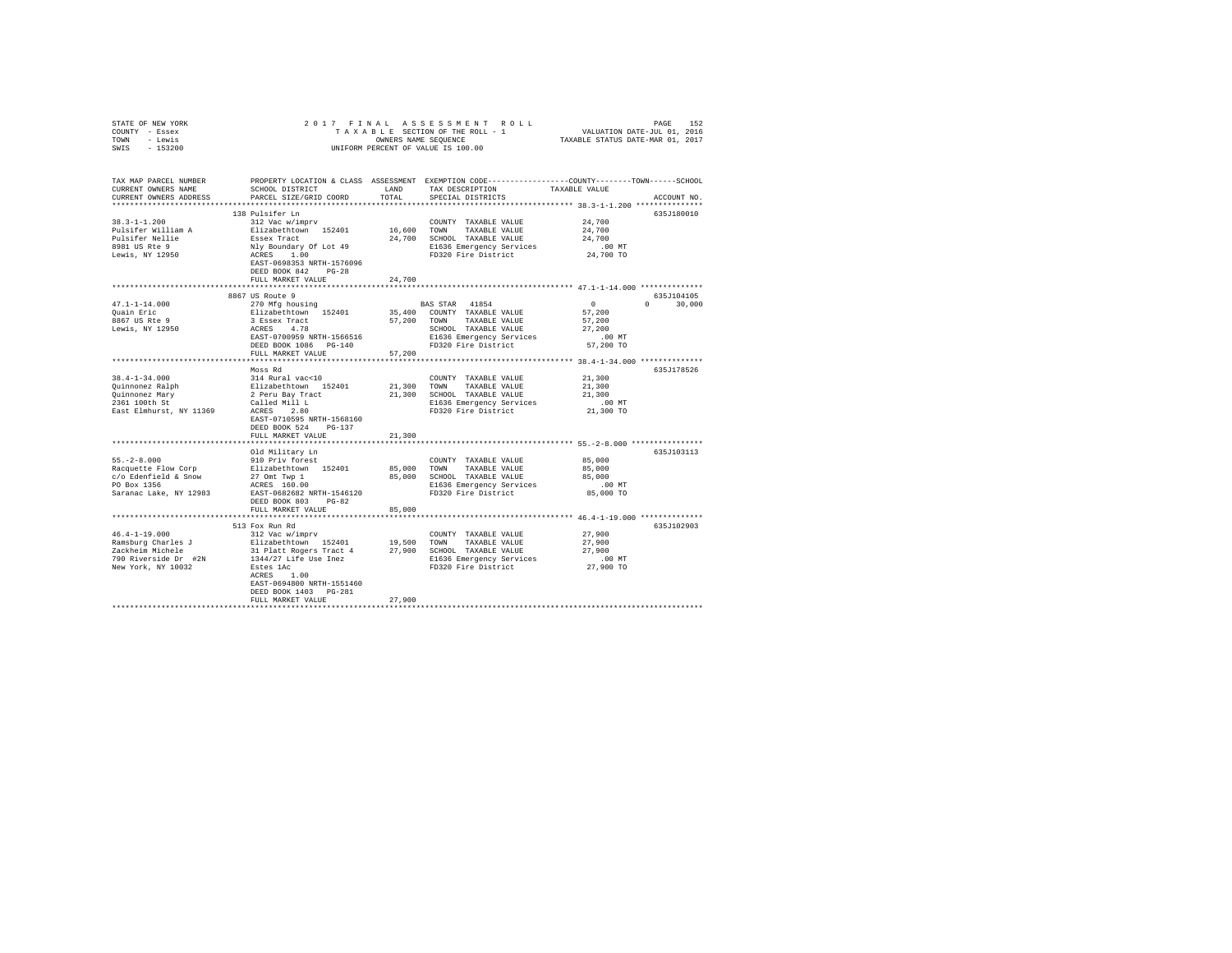| STATE OF NEW YORK<br>COUNTY - Essex<br>TOWN<br>- Lewis<br>$-153200$<br>SWIS                                 | 2017 FINAL                                                                                                                                                                                                                 | OWNERS NAME SEQUENCE       | ASSESSMENT ROLL<br>TAXABLE SECTION OF THE ROLL - 1<br>UNIFORM PERCENT OF VALUE IS 100.00                                 | 153<br>PAGE<br>VALUATION DATE-JUL 01, 2016<br>TAXABLE STATUS DATE-MAR 01, 2017                                                  |
|-------------------------------------------------------------------------------------------------------------|----------------------------------------------------------------------------------------------------------------------------------------------------------------------------------------------------------------------------|----------------------------|--------------------------------------------------------------------------------------------------------------------------|---------------------------------------------------------------------------------------------------------------------------------|
| TAX MAP PARCEL NUMBER<br>CURRENT OWNERS NAME<br>CURRENT OWNERS ADDRESS                                      | SCHOOL DISTRICT<br>PARCEL SIZE/GRID COORD                                                                                                                                                                                  | LAND<br>TOTAL              | TAX DESCRIPTION<br>SPECIAL DISTRICTS                                                                                     | PROPERTY LOCATION & CLASS ASSESSMENT EXEMPTION CODE---------------COUNTY-------TOWN------SCHOOL<br>TAXABLE VALUE<br>ACCOUNT NO. |
| $46.4 - 1 - 20.000$<br>Ramsburg Charles J<br>Zackheim Michele<br>790 Riverside Dr #2N<br>New York, NY 10032 | Fox Run Rd<br>312 Vac w/imprv<br>Elizabethtown 152401<br>31&33 Platt Rogers Tr 4 51,600<br>1344/27 Life Use Inez<br>Estes 38.8Ac<br>ACRES 38.02<br>EAST-0695337 NRTH-1552591<br>DEED BOOK 1403 PG-281<br>FULL MARKET VALUE | 34,800<br>51,600           | COUNTY TAXABLE VALUE<br>TOWN<br>TAXABLE VALUE<br>SCHOOL TAXABLE VALUE<br>E1636 Emergency Services<br>FD320 Fire District | 635J102901<br>51,600<br>51,600<br>51,600<br>$.00$ MT<br>51,600 TO                                                               |
|                                                                                                             |                                                                                                                                                                                                                            |                            |                                                                                                                          |                                                                                                                                 |
| $46.4 - 1 - 21.100$<br>Ramsburg Charles J<br>Zackheim Michele<br>790 Riverside Dr #2N<br>New York, NY 10032 | Denton Rd<br>322 Rural vac>10<br>Elizabethtown 152401<br>31 Platt Rogers Tract 4 47,300<br>1344/27 Life Use Inez<br>Estes<br>ACRES 46.68<br>EAST-0694163 NRTH-1551770<br>DEED BOOK 1403 PG-281<br>FULL MARKET VALUE        | 47,300<br>47,300           | COUNTY TAXABLE VALUE<br>TOWN<br>TAXABLE VALUE<br>SCHOOL TAXABLE VALUE<br>E1636 Emergency Services<br>FD320 Fire District | 635J102815<br>47,300<br>47.300<br>47,300<br>$.00$ MT<br>47,300 TO                                                               |
| $57.1 - 3 - 3.000$<br>Rand Allison<br>Rand Harvey Jr<br>36 Curtis Ln<br>Mineville, NY 12956                 | 1977 County Route 10<br>210 1 Family Res<br>Westport 155001<br>39 & 40 Taylor & Kimball<br>ACRES 50.60<br>EAST-0722717 NRTH-1551461<br>DEED BOOK 1745 PG-246<br>FULL MARKET VALUE                                          | 49,300<br>49,300<br>49,300 | COUNTY TAXABLE VALUE<br>TOWN<br>TAXABLE VALUE<br>SCHOOL TAXABLE VALUE<br>E1636 Emergency Services<br>FD320 Fire District | 635J177013<br>49,300<br>49,300<br>49,300<br>$.00$ MT<br>49,300 TO                                                               |
| $57.1 - 3 - 4.100$<br>Rand Harvey A<br>Rand Bertha E<br>89 Water St<br>Elizabethtown, NY 12932              | 2021 County Route 10<br>312 Vac w/imprv<br>Westport 155001<br>39 & 40 Taylor & Kimball<br>ACRES 22.26<br>EAST-0723252 NRTH-1551047<br>DEED BOOK 1078 PG-75<br>FULL MARKET VALUE                                            | 35,100<br>39,000<br>39,000 | COUNTY TAXABLE VALUE<br>TOWN<br>TAXABLE VALUE<br>SCHOOL TAXABLE VALUE<br>E1636 Emergency Services<br>FD320 Fire District | 635J100210<br>39,000<br>39,000<br>39,000<br>.00 MT<br>39,000 TO                                                                 |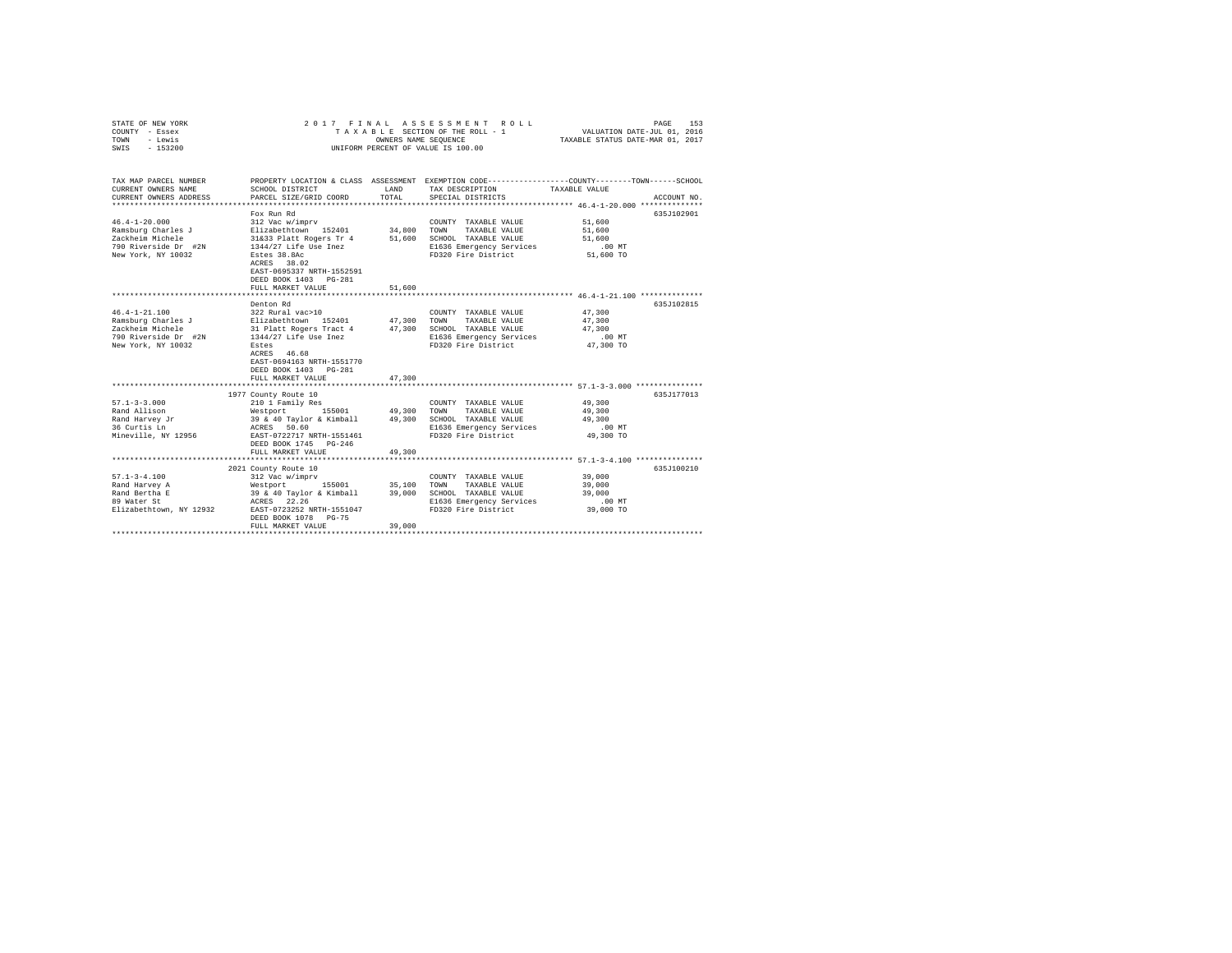| COUNTY<br>- Essex<br>- Lewis<br>TOWN |                                      |               | TAXABLE SECTION OF THE ROLL - 1<br>OWNERS NAME SEQUENCE                                                                                                                                                                                                   | VALUATION DATE-JUL 01, 2016<br>TAXABLE STATUS DATE-MAR 01, 2017 |               |
|--------------------------------------|--------------------------------------|---------------|-----------------------------------------------------------------------------------------------------------------------------------------------------------------------------------------------------------------------------------------------------------|-----------------------------------------------------------------|---------------|
| $-153200$<br>SWIS                    |                                      |               | UNIFORM PERCENT OF VALUE IS 100.00                                                                                                                                                                                                                        |                                                                 |               |
|                                      |                                      |               |                                                                                                                                                                                                                                                           |                                                                 |               |
| TAX MAP PARCEL NUMBER                | PROPERTY LOCATION & CLASS ASSESSMENT |               | EXEMPTION CODE-----------------COUNTY-------TOWN------SCHOOL                                                                                                                                                                                              |                                                                 |               |
| CURRENT OWNERS NAME                  | SCHOOL DISTRICT                      | LAND          | TAX DESCRIPTION                                                                                                                                                                                                                                           | TAXABLE VALUE                                                   |               |
| CURRENT OWNERS ADDRESS               | PARCEL SIZE/GRID COORD               | TOTAL         | SPECIAL DISTRICTS                                                                                                                                                                                                                                         |                                                                 | ACCOUNT NO.   |
|                                      |                                      |               |                                                                                                                                                                                                                                                           |                                                                 | ************* |
|                                      | 8521 US Route 9                      |               |                                                                                                                                                                                                                                                           |                                                                 | 635J105410    |
| $47.13 - 1 - 23.000$                 | 210 1 Family Res                     |               | 41854<br>BAS STAR                                                                                                                                                                                                                                         | $\Omega$                                                        | 30,000        |
| Rand Mark                            | Elizabethtown 152401                 | 27,000        | COUNTY<br>TAXABLE VALUE                                                                                                                                                                                                                                   | 52,000                                                          |               |
| 8521 US Rte 9                        | 2 Platt Rogers Tract 1               | 52,000        | TOWN<br>TAXABLE VALUE                                                                                                                                                                                                                                     | 52,000                                                          |               |
| Lewis, NY 12950                      | 0.20 BANK CORE<br>ACRES              |               | SCHOOL TAXABLE VALUE                                                                                                                                                                                                                                      | 22,000                                                          |               |
|                                      | EAST-0700724 NRTH-1557970            |               | E1636 Emergency Services                                                                                                                                                                                                                                  | $.00$ MT                                                        |               |
|                                      | DEED BOOK 1337 PG-137                |               | FD320 Fire District                                                                                                                                                                                                                                       | 52,000 TO                                                       |               |
|                                      |                                      | <b>EQ AOD</b> | $1.7000 + 0.0200 + 0.0000 + 0.0000 + 0.0000 + 0.0000 + 0.0000 + 0.0000 + 0.0000 + 0.0000 + 0.0000 + 0.0000 + 0.0000 + 0.0000 + 0.0000 + 0.0000 + 0.0000 + 0.0000 + 0.0000 + 0.0000 + 0.0000 + 0.0000 + 0.0000 + 0.0000 + 0.0000 + 0.0000 + 0.0000 + 0.00$ | EQ AOS TO C                                                     |               |

STATE OF NEW YORK 2017 FINAL ASSESSMENT ROLL PAGE 154

|                                                                                                        | DEED BOOK 1337 PG-137<br>FULL MARKET VALUE                                                                                                                                                            | FD320 Fire District<br>52,000 WB320 Lewis B&I<br>WD320 Water District                                                                                                            | 52,000 TO<br>52,000 TO C<br>52,000 TO M                                                                                                                                  |
|--------------------------------------------------------------------------------------------------------|-------------------------------------------------------------------------------------------------------------------------------------------------------------------------------------------------------|----------------------------------------------------------------------------------------------------------------------------------------------------------------------------------|--------------------------------------------------------------------------------------------------------------------------------------------------------------------------|
| $46.2 - 1 - 15.000$<br>Rand Milo<br>Rand Edith<br>PO Box 1<br>Lewis, NY 12950                          | 19 Brookside Way<br>210 1 Family Res<br>17 Platt Rogers Tract 4 102,900 TOWN<br>ACRES<br>9.25 BANKM&TMTGC<br>EAST-0690579 NRTH-1566056<br>DEED BOOK 996<br>$PG-328$<br>FULL MARKET VALUE              | ENH STAR 41834<br>Elizabethtown 152401 39,200 COUNTY TAXABLE VALUE<br>TAXABLE VALUE<br>SCHOOL TAXABLE VALUE<br>E1636 Emergency Services<br>FD320 Fire District<br>102,900        | 635J101904<br>65,500<br>$\Omega$<br>$\Omega$<br>102,900<br>102,900<br>37,400<br>.00MT<br>$102,900$ TO                                                                    |
| $55.2 - 1 - 15.200$<br>Ratliff Don G<br>Ratliff Barbara S<br>Cobble Hill Rd<br>Elizabethtown, NY 12932 | Fox Run Rd<br>322 Rural vac>10<br>Elizabethtown 152401 34,100 TOWN<br>30 Platt Rogers Tr 4 34,100 SCHOOI<br>ACRES 20.35<br>EAST-0695349 NRTH-1550377<br>DEED BOOK 1088 PG-194<br>FULL MARKET VALUE    | COUNTY TAXABLE VALUE<br>TAXABLE VALUE<br>34.100 SCHOOL TAXABLE VALUE<br>E1636 Emergency Services<br>F1636 Emergency Services<br>FD320 Fire District<br>34,100 TO<br>34,100       | 635J196006<br>34,100<br>34,100<br>34,100                                                                                                                                 |
| $55.2 - 1 - 15.110$<br>Ratliff James<br>Ratliff Marv<br>483 Fox Run Rd<br>Elizabethtown, NY 12932      | Fox Run Rd<br>322 Rural vac>10<br>Elizabethtown 152401 26.300 TOWN<br>ACRES 15.45<br>EAST-0695513 NRTH-1549646<br>DEED BOOK 678<br>$PG-80$<br>FULL MARKET VALUE                                       | COUNTY TAXABLE VALUE<br>TAXABLE VALUE<br>30 Platt Rogers Tract 4 26,300 SCHOOL TAXABLE VALUE<br>E1636 Emergency Services .00 MT<br>FD320 Fire District<br>26,300                 | 635J101411<br>26,300<br>26,300<br>26,300<br>26,300 TO                                                                                                                    |
| $55.2 - 1 - 13.000$<br>Ratliff James T<br>Ratliff Mary I<br>483 Fox Run Rd<br>Elizabethtown, NY 12932  | 483 Fox Run Rd<br>210 1 Family Res<br>Elizabethtown 152401 33,500 ENH STAR 41834<br>30 Platt Rogers Tr 4<br>ACRES 2.90<br>EAST-0694588 NRTH-1550789<br>DEED BOOK 477<br>$PG-202$<br>FULL MARKET VALUE | VET COM CT 41131<br>123,100 VET DIS CT 41141<br>COUNTY TAXABLE VALUE<br>TOWN<br>TAXABLE VALUE<br>SCHOOL TAXABLE VALUE<br>123,100 E1636 Emergency Services<br>FD320 Fire District | 635J104110<br>25,000<br>25,000<br>$\Omega$<br>65,500<br>$\sim$ 0<br>$\overline{0}$<br>$\Omega$<br>6.155<br>6.155<br>91,945<br>91,945<br>57,600<br>$.00$ MT<br>123,100 TO |
|                                                                                                        |                                                                                                                                                                                                       |                                                                                                                                                                                  |                                                                                                                                                                          |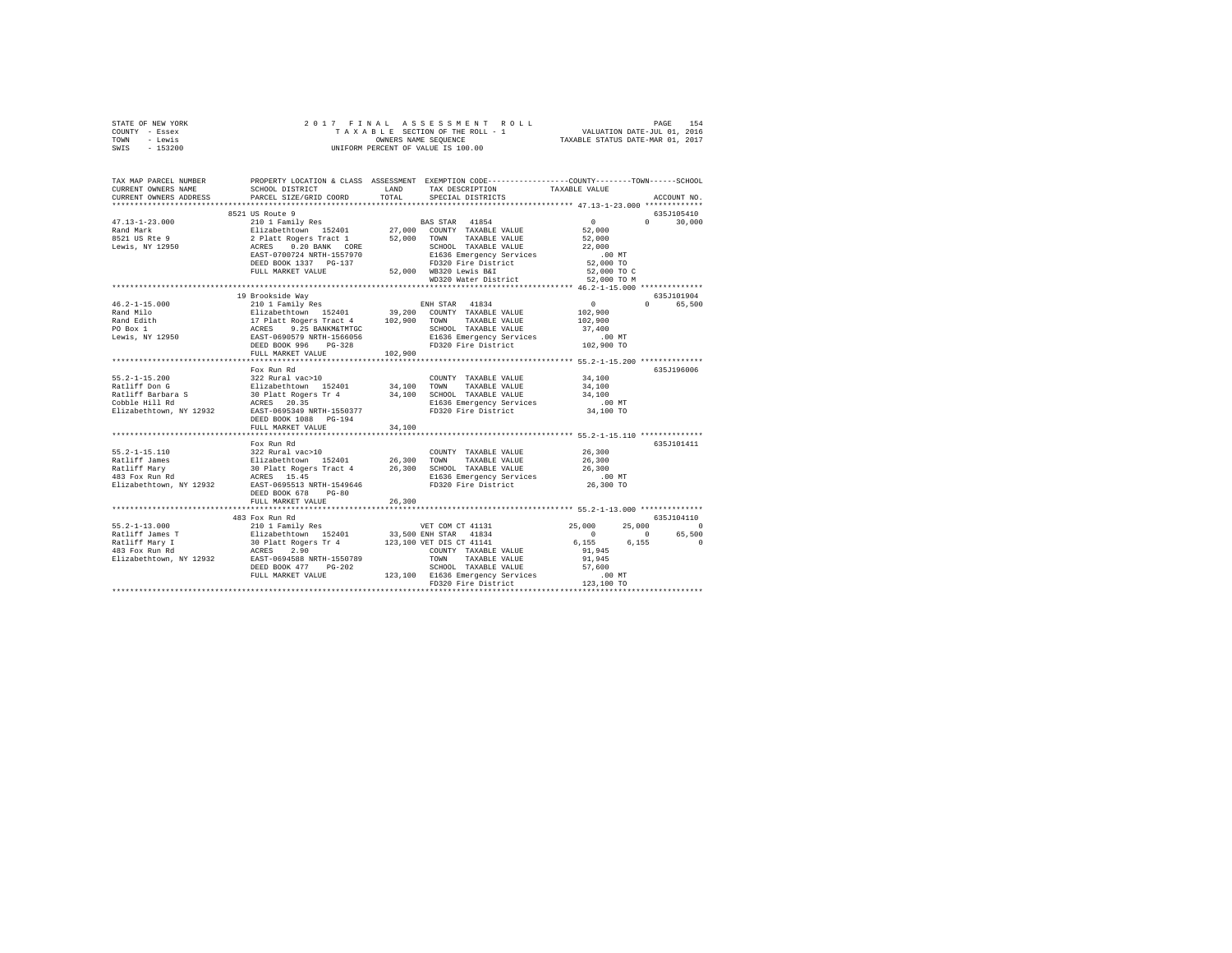| STATE OF NEW YORK | 2017 FINAL ASSESSMENT ROLL         | 155<br>PAGE                      |
|-------------------|------------------------------------|----------------------------------|
| COUNTY - Essex    | TAXABLE SECTION OF THE ROLL - 1    | VALUATION DATE-JUL 01, 2016      |
| TOWN<br>- Lewis   | OWNERS NAME SEOUENCE               | TAXABLE STATUS DATE-MAR 01, 2017 |
| $-153200$<br>SWIS | UNIFORM PERCENT OF VALUE IS 100.00 |                                  |

| TAX MAP PARCEL NUMBER<br>CURRENT OWNERS NAME<br>CURRENT OWNERS ADDRESS | SCHOOL DISTRICT<br>PARCEL SIZE/GRID COORD         | LAND<br>TOTAL | PROPERTY LOCATION & CLASS ASSESSMENT EXEMPTION CODE---------------COUNTY-------TOWN-----SCHOOL<br>TAX DESCRIPTION<br>SPECIAL DISTRICTS | TAXABLE VALUE         | ACCOUNT NO             |
|------------------------------------------------------------------------|---------------------------------------------------|---------------|----------------------------------------------------------------------------------------------------------------------------------------|-----------------------|------------------------|
|                                                                        | ************************                          |               |                                                                                                                                        |                       |                        |
|                                                                        | Fox Run Rd                                        |               |                                                                                                                                        |                       | 635Z001011             |
| $55.2 - 1 - 15.120$                                                    | 314 Rural vac<10                                  |               | COUNTY TAXABLE VALUE                                                                                                                   | 24,200                |                        |
| Ratliff Jerri                                                          | Elizabethtown 152401                              | 24,200        | TOWN<br>TAXABLE VALUE                                                                                                                  | 24,200                |                        |
| 483 Fox Run Rd                                                         | 30 Platt Rogers Tract 4                           |               | 24.200 SCHOOL TAXABLE VALUE                                                                                                            | 24,200                |                        |
| Elizabethtown, NY 12932                                                | ACRES<br>5.74                                     |               | E1636 Emergency Services                                                                                                               | $.00$ MT              |                        |
|                                                                        | EAST-0694860 NRTH-1550023                         |               | FD320 Fire District                                                                                                                    | 24,200 TO             |                        |
|                                                                        | DEED BOOK 1282 PG-116                             |               |                                                                                                                                        |                       |                        |
|                                                                        | FULL MARKET VALUE                                 | 24,200        |                                                                                                                                        |                       |                        |
|                                                                        |                                                   |               |                                                                                                                                        |                       |                        |
|                                                                        | 8594 US Route 9                                   |               |                                                                                                                                        |                       | 635J105313             |
| $47.13 - 2 - 4.000$                                                    | 210 1 Family Res                                  |               | ENH STAR 41834                                                                                                                         | $^{\circ}$            | 65,500<br>$\Omega$     |
| Rauch Debra J                                                          | Elizabethtown 152401                              |               | 36,500 COUNTY TAXABLE VALUE                                                                                                            | 108,800               |                        |
| Whittemore Jeffrey R                                                   | 2 Platt Rogers Tract 1                            | 108,800       | TOWN TAXABLE VALUE                                                                                                                     | 108,800               |                        |
| c/o Robert Whittemore                                                  | 1341/50 Life Use Robert S                         |               | SCHOOL TAXABLE VALUE                                                                                                                   | 43,300                |                        |
| 8594 US Rte 9                                                          | & Barbara A Whittemore                            |               | E1636 Emergency Services                                                                                                               | .00MT                 |                        |
| PO Box 104                                                             | 1.51<br>ACRES                                     |               | FD320 Fire District                                                                                                                    | 108,800 TO            |                        |
| Lewis, NY 12950                                                        | EAST-0701646 NRTH-1559668                         |               | WB320 Lewis B&I                                                                                                                        | 108,800 TO C          |                        |
|                                                                        | DEED BOOK 1341 PG-50                              |               | WD320 Water District                                                                                                                   | 108,800 TO M          |                        |
|                                                                        | FULL MARKET VALUE                                 | 108,800       |                                                                                                                                        |                       |                        |
|                                                                        |                                                   |               |                                                                                                                                        |                       |                        |
|                                                                        | 50 Moss Rd                                        |               |                                                                                                                                        |                       | 635J103702<br>$\Omega$ |
| $47.2 - 1 - 18.000$                                                    | 210 1 Family Res                                  |               | BAS STAR 41854                                                                                                                         | $\mathbf{0}$          | 30,000                 |
| Rawson Boyce D Jr<br>Rawson Michelle                                   | Elizabethtown 152401                              | 86,000        | 32.700 COUNTY TAXABLE VALUE<br>TOWN<br>TAXABLE VALUE                                                                                   | 86,000<br>86,000      |                        |
| 50 Moss Rd                                                             | 36 Platt Rogers<br>ACRES<br>2.10                  |               |                                                                                                                                        | 56,000                |                        |
|                                                                        |                                                   |               | SCHOOL TAXABLE VALUE                                                                                                                   |                       |                        |
| Lewis, NY 12950                                                        | EAST-0710762 NRTH-1564730<br>DEED BOOK 1138 PG-69 |               | E1636 Emergency Services<br>FD320 Fire District                                                                                        | $.00$ MT<br>86,000 TO |                        |
|                                                                        | FULL MARKET VALUE                                 | 86,000        |                                                                                                                                        |                       |                        |
|                                                                        |                                                   |               |                                                                                                                                        |                       |                        |
|                                                                        | Jeffrey Way                                       |               |                                                                                                                                        |                       | 635J190004             |
| $47.1 - 2 - 51.122$                                                    | 314 Rural vac<10                                  |               | COUNTY TAXABLE VALUE                                                                                                                   | 22,600                |                        |
| Raymond Matt                                                           | Elizabethtown 152401                              | 22,600        | TOWN<br>TAXABLE VALUE                                                                                                                  | 22,600                |                        |
| PO Box 584                                                             | 1 2 Essex Tract                                   | 22,600        | SCHOOL TAXABLE VALUE                                                                                                                   | 22,600                |                        |
| Saranac Lake, NY 12983                                                 | Db 942 Pg 246 Corr Deed                           |               | E1636 Emergency Services                                                                                                               | .00 MT                |                        |
|                                                                        | 4.06<br>ACRES                                     |               | FD320 Fire District                                                                                                                    | 22,600 TO             |                        |
|                                                                        | EAST-0702639 NRTH-1563660                         |               | WB320 Lewis B&I                                                                                                                        | 22,600 TO C           |                        |
|                                                                        | DEED BOOK 1703 PG-45                              |               | WD320 Water District                                                                                                                   | 22,600 TO M           |                        |
|                                                                        | FULL MARKET VALUE                                 | 22,600        |                                                                                                                                        |                       |                        |
|                                                                        | **************************                        |               | **************************** 55.2-1-19.212 **************                                                                              |                       |                        |
|                                                                        | Cutting Rd                                        |               |                                                                                                                                        |                       | 635Z004007             |
| $55.2 - 1 - 19.212$                                                    | 314 Rural vac<10                                  |               | COUNTY TAXABLE VALUE                                                                                                                   | 21,400                |                        |
| Reeve Alan D                                                           | Elizabethtown 152401                              | 21,400        | TOWN<br>TAXABLE VALUE                                                                                                                  | 21,400                |                        |
| Reeve Doris                                                            | 30 Platt Rogers Tract                             | 21,400        | SCHOOL TAXABLE VALUE                                                                                                                   | 21,400                |                        |
| 4709 Little Creek Hwy                                                  | ACRES<br>2.88                                     |               | E1636 Emergency Services                                                                                                               | $.00$ MT              |                        |
| Dublin, VA 24084                                                       | EAST-0694851 NRTH-1547601                         |               | FD320 Fire District                                                                                                                    | 21,400 TO             |                        |
|                                                                        | DEED BOOK 1382 PG-88                              |               |                                                                                                                                        |                       |                        |
|                                                                        | FULL MARKET VALUE                                 | 21,400        |                                                                                                                                        |                       |                        |
|                                                                        |                                                   |               |                                                                                                                                        |                       |                        |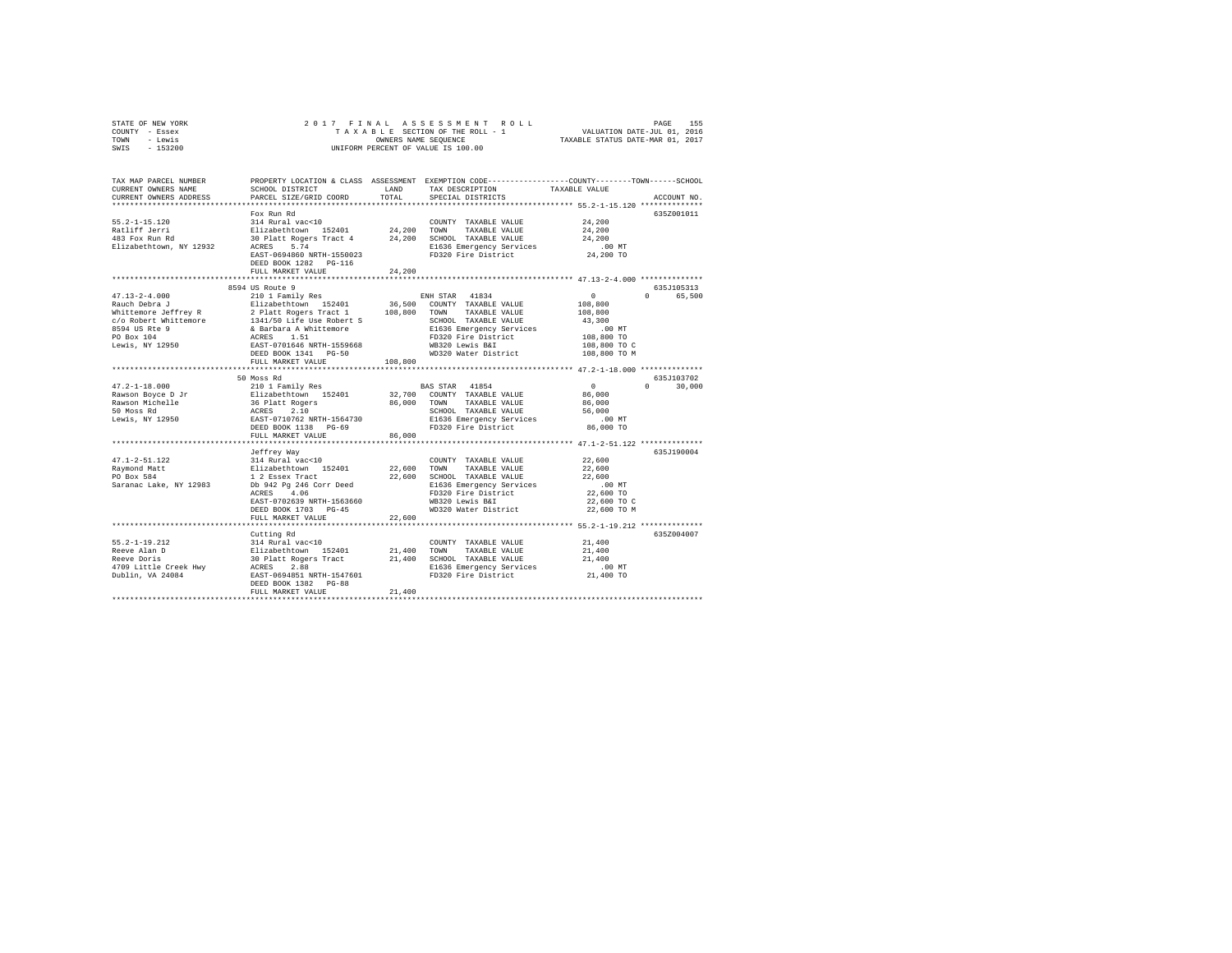| STATE OF NEW YORK<br>COUNTY - Essex<br>- Lewis<br>TOWN<br>$-153200$<br>SWIS                         | 2017 FINAL                                                                                      | OWNERS NAME SEOUENCE | ASSESSMENT ROLL<br>TAXABLE SECTION OF THE ROLL - 1<br>UNIFORM PERCENT OF VALUE IS 100.00 | VALUATION DATE-JUL 01, 2016<br>TAXABLE STATUS DATE-MAR 01, 2017 | 156<br>PAGE        |
|-----------------------------------------------------------------------------------------------------|-------------------------------------------------------------------------------------------------|----------------------|------------------------------------------------------------------------------------------|-----------------------------------------------------------------|--------------------|
| TAX MAP PARCEL NUMBER                                                                               | PROPERTY LOCATION & CLASS ASSESSMENT EXEMPTION CODE---------------COUNTY-------TOWN------SCHOOL |                      |                                                                                          |                                                                 |                    |
| CURRENT OWNERS NAME                                                                                 | SCHOOL DISTRICT                                                                                 | LAND                 | TAX DESCRIPTION                                                                          | TAXABLE VALUE                                                   |                    |
| CURRENT OWNERS ADDRESS                                                                              | PARCEL SIZE/GRID COORD                                                                          | TOTAL                | SPECIAL DISTRICTS                                                                        |                                                                 | ACCOUNT NO.        |
|                                                                                                     |                                                                                                 |                      |                                                                                          |                                                                 |                    |
|                                                                                                     | 906 Fox Run Rd                                                                                  |                      |                                                                                          |                                                                 | 635J102207         |
| $47.13 - 1 - 32.000$                                                                                | 210 1 Family Res                                                                                |                      | BAS STAR 41854                                                                           | $\sim$ 0                                                        | 30,000<br>$\cap$   |
| Remington Rebecca                                                                                   | Elizabethtown 152401 37,100 COUNTY TAXABLE VALUE                                                |                      |                                                                                          | 70,200                                                          |                    |
| PO Box 525                                                                                          | 2 Platt Rogers Tract 1 70,200<br>ACRES 7.62                                                     |                      | TOWN<br>TAXABLE VALUE                                                                    | 70,200                                                          |                    |
| Lewis, NY 12950                                                                                     | EAST-0699680 NRTH-1558638                                                                       |                      | SCHOOL TAXABLE VALUE                                                                     | 40,200                                                          |                    |
|                                                                                                     | DEED BOOK 1024   PG-30                                                                          |                      | E1636 Emergency Services<br>FD320 Fire District                                          | $.00$ MT<br>70,200 TO                                           |                    |
|                                                                                                     | FULL MARKET VALUE                                                                               | 70,200               |                                                                                          |                                                                 |                    |
|                                                                                                     |                                                                                                 |                      |                                                                                          |                                                                 |                    |
|                                                                                                     | 7950 US Route 9                                                                                 |                      |                                                                                          |                                                                 | 635J101415         |
| $56.1 - 2 - 43.000$                                                                                 | 240 Rural res                                                                                   |                      | COUNTY TAXABLE VALUE                                                                     | 140,300                                                         |                    |
|                                                                                                     |                                                                                                 |                      | TAXABLE VALUE<br>TOWN                                                                    | 140,300                                                         |                    |
|                                                                                                     |                                                                                                 |                      | SCHOOL TAXABLE VALUE                                                                     | 140,300                                                         |                    |
| New York, NY 10023                                                                                  | ACRES 16.70                                                                                     |                      | E1636 Emergency Services                                                                 | $.00$ MT                                                        |                    |
|                                                                                                     | EAST-0699923 NRTH-1543920                                                                       |                      | FD320 Fire District                                                                      | 140,300 TO                                                      |                    |
|                                                                                                     | DEED BOOK 828<br>$PG-81$                                                                        |                      |                                                                                          |                                                                 |                    |
|                                                                                                     | FULL MARKET VALUE                                                                               | 140,300              |                                                                                          |                                                                 |                    |
|                                                                                                     | 20 Blood Hill Rd                                                                                |                      |                                                                                          |                                                                 | 635.T179003        |
| $55.2 - 1 - 39.300$                                                                                 | 210 1 Family Res                                                                                |                      | ENH STAR 41834                                                                           | $\overline{0}$                                                  | 65,500<br>$\Omega$ |
|                                                                                                     |                                                                                                 |                      |                                                                                          | 256,900                                                         |                    |
| Peusser Cathleen Ann ann an Elizabethtown 152401<br>Reasser Cathleen Ann II 26 Platt Rogers Tract 4 |                                                                                                 |                      | 37,000 COUNTY TAXABLE VALUE<br>256,900 TOWN TAXABLE VALUE                                | 256,900                                                         |                    |
| c/o Janice Bradley                                                                                  |                                                                                                 |                      | SCHOOL TAXABLE VALUE                                                                     | 191,400                                                         |                    |
| PO Box 403                                                                                          | --<br>1799/226 Life Use To<br>James W & Janice Bradley                                          |                      | E1636 Emergency Services                                                                 | $.00$ MT                                                        |                    |
| Elizabethtown, NY 12932                                                                             | ACRES 6.50                                                                                      |                      | FD320 Fire District 256,900 TO                                                           |                                                                 |                    |
|                                                                                                     | EAST-0689198 NRTH-1546294                                                                       |                      |                                                                                          |                                                                 |                    |
|                                                                                                     | DEED BOOK 1799 PG-226                                                                           |                      |                                                                                          |                                                                 |                    |
|                                                                                                     | FULL MARKET VALUE                                                                               | 256,900              |                                                                                          |                                                                 |                    |
|                                                                                                     |                                                                                                 |                      |                                                                                          |                                                                 |                    |
|                                                                                                     | Clark Ln                                                                                        |                      |                                                                                          |                                                                 | 635J100612         |
| $46.2 - 2 - 1.000$<br>Reuter William C                                                              | 322 Rural vac>10<br>Elizabethtown 152401                                                        | 58,900               | COUNTY TAXABLE VALUE<br>TAXABLE VALUE<br>TOWN                                            | 58,900<br>58,900                                                |                    |
| 6 Alex Way                                                                                          | 21 Platt Rogers Tract 4                                                                         | 58,900               | SCHOOL TAXABLE VALUE                                                                     | 58,900                                                          |                    |
| Poughkeepsie, NY 12603                                                                              | ACRES 69.87                                                                                     |                      | E1636 Emergency Services                                                                 | $.00$ MT                                                        |                    |
|                                                                                                     | EAST-0695709 NRTH-1559632                                                                       |                      | FD320 Fire District                                                                      | 58,900 TO                                                       |                    |
|                                                                                                     | DEED BOOK 1407 PG-31                                                                            |                      |                                                                                          |                                                                 |                    |
|                                                                                                     | FULL MARKET VALUE                                                                               | 58,900               |                                                                                          |                                                                 |                    |
|                                                                                                     |                                                                                                 |                      |                                                                                          |                                                                 |                    |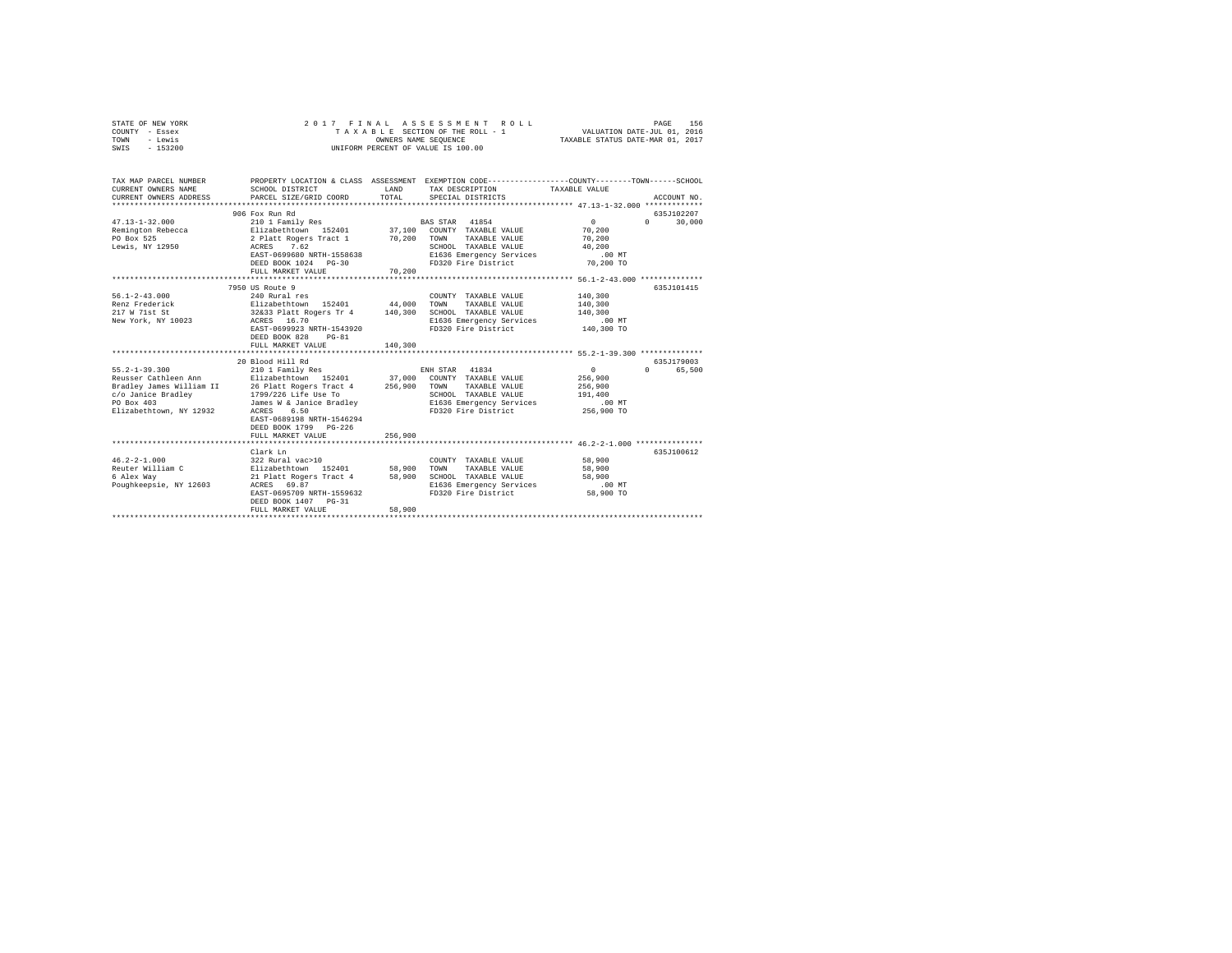| TOWN - Lewis<br>SWIS - 153200                        | OWNERS NAME SEQUENCE<br>UNIFORM PERCENT OF VALUE IS 100.00                                                                                                                                                                                                                                                                                                                                                                                   |        |                                                                                                                                                                                                                      | TAXABLE STATUS DATE-MAR 01, 2017                                                                                                                                                                                                                                                                                                                                                              |  |  |  |
|------------------------------------------------------|----------------------------------------------------------------------------------------------------------------------------------------------------------------------------------------------------------------------------------------------------------------------------------------------------------------------------------------------------------------------------------------------------------------------------------------------|--------|----------------------------------------------------------------------------------------------------------------------------------------------------------------------------------------------------------------------|-----------------------------------------------------------------------------------------------------------------------------------------------------------------------------------------------------------------------------------------------------------------------------------------------------------------------------------------------------------------------------------------------|--|--|--|
|                                                      |                                                                                                                                                                                                                                                                                                                                                                                                                                              |        |                                                                                                                                                                                                                      | TAX MAP PARCEL NUMBER PROPERTY LOCATION & CLASS ASSESSMENT EXEMPTION CODE---------------COUNTY-------TOWN-----SCHOOL                                                                                                                                                                                                                                                                          |  |  |  |
|                                                      |                                                                                                                                                                                                                                                                                                                                                                                                                                              |        |                                                                                                                                                                                                                      |                                                                                                                                                                                                                                                                                                                                                                                               |  |  |  |
|                                                      |                                                                                                                                                                                                                                                                                                                                                                                                                                              | TOTAL  |                                                                                                                                                                                                                      | ACCOUNT NO.<br>************************* 47.1-1-23.000 **************                                                                                                                                                                                                                                                                                                                         |  |  |  |
|                                                      |                                                                                                                                                                                                                                                                                                                                                                                                                                              |        |                                                                                                                                                                                                                      | $\begin{tabular}{l c c c c c c c c} \multicolumn{3}{c c c c c} \multicolumn{3}{c c c c} \multicolumn{3}{c c c c} \multicolumn{3}{c c c c} \multicolumn{3}{c c c} \multicolumn{3}{c c c} \multicolumn{3}{c c c} \multicolumn{3}{c c c} \multicolumn{3}{c c c} \multicolumn{3}{c c c} \multicolumn{3}{c c c} \multicolumn{3}{c c c} \multicolumn{3}{c c c} \multicolumn{3}{c c c} \multicolumn$ |  |  |  |
|                                                      |                                                                                                                                                                                                                                                                                                                                                                                                                                              |        |                                                                                                                                                                                                                      |                                                                                                                                                                                                                                                                                                                                                                                               |  |  |  |
|                                                      |                                                                                                                                                                                                                                                                                                                                                                                                                                              |        |                                                                                                                                                                                                                      |                                                                                                                                                                                                                                                                                                                                                                                               |  |  |  |
|                                                      |                                                                                                                                                                                                                                                                                                                                                                                                                                              |        |                                                                                                                                                                                                                      |                                                                                                                                                                                                                                                                                                                                                                                               |  |  |  |
|                                                      |                                                                                                                                                                                                                                                                                                                                                                                                                                              |        |                                                                                                                                                                                                                      |                                                                                                                                                                                                                                                                                                                                                                                               |  |  |  |
|                                                      |                                                                                                                                                                                                                                                                                                                                                                                                                                              |        |                                                                                                                                                                                                                      |                                                                                                                                                                                                                                                                                                                                                                                               |  |  |  |
|                                                      |                                                                                                                                                                                                                                                                                                                                                                                                                                              |        |                                                                                                                                                                                                                      |                                                                                                                                                                                                                                                                                                                                                                                               |  |  |  |
|                                                      |                                                                                                                                                                                                                                                                                                                                                                                                                                              |        |                                                                                                                                                                                                                      | 68,600 TO                                                                                                                                                                                                                                                                                                                                                                                     |  |  |  |
|                                                      |                                                                                                                                                                                                                                                                                                                                                                                                                                              |        | VB320 Lewis B&I<br>WB320 Lewis B&I 68,600 TO C<br>WD320 Water District 68,600 TO M                                                                                                                                   |                                                                                                                                                                                                                                                                                                                                                                                               |  |  |  |
|                                                      | SCHOOL TAXABLE VALUE<br>FULL MARKET VALUE<br>FULL MARKET VALUE<br>68,600 FD320 Fire District<br>WB320 Lewis B&I                                                                                                                                                                                                                                                                                                                              |        |                                                                                                                                                                                                                      |                                                                                                                                                                                                                                                                                                                                                                                               |  |  |  |
|                                                      |                                                                                                                                                                                                                                                                                                                                                                                                                                              |        |                                                                                                                                                                                                                      |                                                                                                                                                                                                                                                                                                                                                                                               |  |  |  |
|                                                      |                                                                                                                                                                                                                                                                                                                                                                                                                                              |        |                                                                                                                                                                                                                      | 635J101108                                                                                                                                                                                                                                                                                                                                                                                    |  |  |  |
|                                                      |                                                                                                                                                                                                                                                                                                                                                                                                                                              |        |                                                                                                                                                                                                                      | $0 \t 30,000$                                                                                                                                                                                                                                                                                                                                                                                 |  |  |  |
|                                                      |                                                                                                                                                                                                                                                                                                                                                                                                                                              |        |                                                                                                                                                                                                                      |                                                                                                                                                                                                                                                                                                                                                                                               |  |  |  |
|                                                      |                                                                                                                                                                                                                                                                                                                                                                                                                                              |        |                                                                                                                                                                                                                      |                                                                                                                                                                                                                                                                                                                                                                                               |  |  |  |
|                                                      |                                                                                                                                                                                                                                                                                                                                                                                                                                              |        |                                                                                                                                                                                                                      |                                                                                                                                                                                                                                                                                                                                                                                               |  |  |  |
|                                                      |                                                                                                                                                                                                                                                                                                                                                                                                                                              |        |                                                                                                                                                                                                                      |                                                                                                                                                                                                                                                                                                                                                                                               |  |  |  |
|                                                      |                                                                                                                                                                                                                                                                                                                                                                                                                                              |        |                                                                                                                                                                                                                      |                                                                                                                                                                                                                                                                                                                                                                                               |  |  |  |
|                                                      |                                                                                                                                                                                                                                                                                                                                                                                                                                              |        |                                                                                                                                                                                                                      |                                                                                                                                                                                                                                                                                                                                                                                               |  |  |  |
|                                                      | $\begin{tabular}{l c c c c c} \multicolumn{3}{c}{\textbf{0.1}} & \multicolumn{3}{c}{\textbf{0.1}} & \multicolumn{3}{c}{\textbf{0.1}} & \multicolumn{3}{c}{\textbf{0.1}} & \multicolumn{3}{c}{\textbf{0.1}} & \multicolumn{3}{c}{\textbf{0.1}} & \multicolumn{3}{c}{\textbf{0.1}} & \multicolumn{3}{c}{\textbf{0.1}} & \multicolumn{3}{c}{\textbf{0.1}} & \multicolumn{3}{c}{\textbf{0.1}} & \multicolumn{3}{c}{\textbf{0.1}} & \multicolumn$ |        |                                                                                                                                                                                                                      |                                                                                                                                                                                                                                                                                                                                                                                               |  |  |  |
|                                                      |                                                                                                                                                                                                                                                                                                                                                                                                                                              |        |                                                                                                                                                                                                                      | 635J178506                                                                                                                                                                                                                                                                                                                                                                                    |  |  |  |
| $47.2 - 1 - 5.000$                                   |                                                                                                                                                                                                                                                                                                                                                                                                                                              |        |                                                                                                                                                                                                                      |                                                                                                                                                                                                                                                                                                                                                                                               |  |  |  |
|                                                      |                                                                                                                                                                                                                                                                                                                                                                                                                                              |        |                                                                                                                                                                                                                      |                                                                                                                                                                                                                                                                                                                                                                                               |  |  |  |
|                                                      |                                                                                                                                                                                                                                                                                                                                                                                                                                              |        |                                                                                                                                                                                                                      |                                                                                                                                                                                                                                                                                                                                                                                               |  |  |  |
| Rezucha Paul<br>610 Pacific Ave<br>Alameda, CA 94501 |                                                                                                                                                                                                                                                                                                                                                                                                                                              |        |                                                                                                                                                                                                                      |                                                                                                                                                                                                                                                                                                                                                                                               |  |  |  |
|                                                      |                                                                                                                                                                                                                                                                                                                                                                                                                                              |        |                                                                                                                                                                                                                      |                                                                                                                                                                                                                                                                                                                                                                                               |  |  |  |
|                                                      |                                                                                                                                                                                                                                                                                                                                                                                                                                              |        |                                                                                                                                                                                                                      |                                                                                                                                                                                                                                                                                                                                                                                               |  |  |  |
|                                                      | CONSERVATION ESMT % 35.00                                                                                                                                                                                                                                                                                                                                                                                                                    |        |                                                                                                                                                                                                                      |                                                                                                                                                                                                                                                                                                                                                                                               |  |  |  |
|                                                      | FULL MARKET VALUE                                                                                                                                                                                                                                                                                                                                                                                                                            | 13,315 |                                                                                                                                                                                                                      |                                                                                                                                                                                                                                                                                                                                                                                               |  |  |  |
|                                                      |                                                                                                                                                                                                                                                                                                                                                                                                                                              |        |                                                                                                                                                                                                                      | 635J102610                                                                                                                                                                                                                                                                                                                                                                                    |  |  |  |
| $46.2 - 1 - 22.000$                                  | 133 Seventy Ln<br>210 1 Family Res                                                                                                                                                                                                                                                                                                                                                                                                           |        |                                                                                                                                                                                                                      |                                                                                                                                                                                                                                                                                                                                                                                               |  |  |  |
| Rice Robert W                                        |                                                                                                                                                                                                                                                                                                                                                                                                                                              |        |                                                                                                                                                                                                                      |                                                                                                                                                                                                                                                                                                                                                                                               |  |  |  |
| Rice Robert w<br>23 Cedar Mill Ln                    |                                                                                                                                                                                                                                                                                                                                                                                                                                              |        |                                                                                                                                                                                                                      |                                                                                                                                                                                                                                                                                                                                                                                               |  |  |  |
| Westport, NY 12993                                   | ACRES 13.61                                                                                                                                                                                                                                                                                                                                                                                                                                  |        |                                                                                                                                                                                                                      |                                                                                                                                                                                                                                                                                                                                                                                               |  |  |  |
|                                                      | 33 Seventy Ln $210$ I ramily Res $106,900$<br>2101 Family Res $106,900$<br>217 Platt Rogers Tract 4 $106,900$<br>34,300 TOWN TAXABLE VALUE $106,900$<br>217 Platt Rogers Tract 4 $106,900$<br>21636 Emergency Services 00 MT<br>21636 Eme                                                                                                                                                                                                    |        |                                                                                                                                                                                                                      |                                                                                                                                                                                                                                                                                                                                                                                               |  |  |  |
|                                                      | DEED BOOK 1817 PG-84                                                                                                                                                                                                                                                                                                                                                                                                                         |        |                                                                                                                                                                                                                      |                                                                                                                                                                                                                                                                                                                                                                                               |  |  |  |
|                                                      | FULL MARKET VALUE 106,900                                                                                                                                                                                                                                                                                                                                                                                                                    |        |                                                                                                                                                                                                                      |                                                                                                                                                                                                                                                                                                                                                                                               |  |  |  |
|                                                      |                                                                                                                                                                                                                                                                                                                                                                                                                                              |        |                                                                                                                                                                                                                      |                                                                                                                                                                                                                                                                                                                                                                                               |  |  |  |
|                                                      | Pulsifer Ln<br>311 Res vac land<br>Elizabethcown 152401 15,900 TOWN TAXABLE VALUE<br>15 Platt Rogers Tr 4 15,900 SCHOOL TAXABLE VALUE<br>ACRES 2.31 15,900 SCHOOL TAXABLE VALUE<br>EL636 Franconcord                                                                                                                                                                                                                                         |        |                                                                                                                                                                                                                      | 635J195002                                                                                                                                                                                                                                                                                                                                                                                    |  |  |  |
| 47.1-1-3.200<br>Rider Melissa J                      |                                                                                                                                                                                                                                                                                                                                                                                                                                              |        | $\begin{tabular}{lllllllllllll} \multicolumn{2}{c}{\text{COUNTY}} & \text{TAXABLE VALUE} & & & 15\, , \text{900} \\ \multicolumn{2}{c}{\text{TOWN}} & \text{TAXABLE VALUE} & & & 15\, , \text{900} \\ \end{tabular}$ |                                                                                                                                                                                                                                                                                                                                                                                               |  |  |  |
|                                                      |                                                                                                                                                                                                                                                                                                                                                                                                                                              |        |                                                                                                                                                                                                                      |                                                                                                                                                                                                                                                                                                                                                                                               |  |  |  |
| 71 Pulsifer Ln                                       |                                                                                                                                                                                                                                                                                                                                                                                                                                              |        |                                                                                                                                                                                                                      | 15,900                                                                                                                                                                                                                                                                                                                                                                                        |  |  |  |
| Lewis, NY 12950                                      |                                                                                                                                                                                                                                                                                                                                                                                                                                              |        |                                                                                                                                                                                                                      |                                                                                                                                                                                                                                                                                                                                                                                               |  |  |  |
|                                                      |                                                                                                                                                                                                                                                                                                                                                                                                                                              |        |                                                                                                                                                                                                                      |                                                                                                                                                                                                                                                                                                                                                                                               |  |  |  |
|                                                      | DEED BOOK 1298 PG-163<br>FULL MARKET VALUE                                                                                                                                                                                                                                                                                                                                                                                                   | 15,900 |                                                                                                                                                                                                                      |                                                                                                                                                                                                                                                                                                                                                                                               |  |  |  |
|                                                      |                                                                                                                                                                                                                                                                                                                                                                                                                                              |        |                                                                                                                                                                                                                      |                                                                                                                                                                                                                                                                                                                                                                                               |  |  |  |

STATE OF NEW YORK 2 0 1 7 F I N A L A S S E S S M E N T R O L L PAGE 157 COUNTY - Essex T A X A B L E SECTION OF THE ROLL - 1 VALUATION DATE-JUL 01, 2016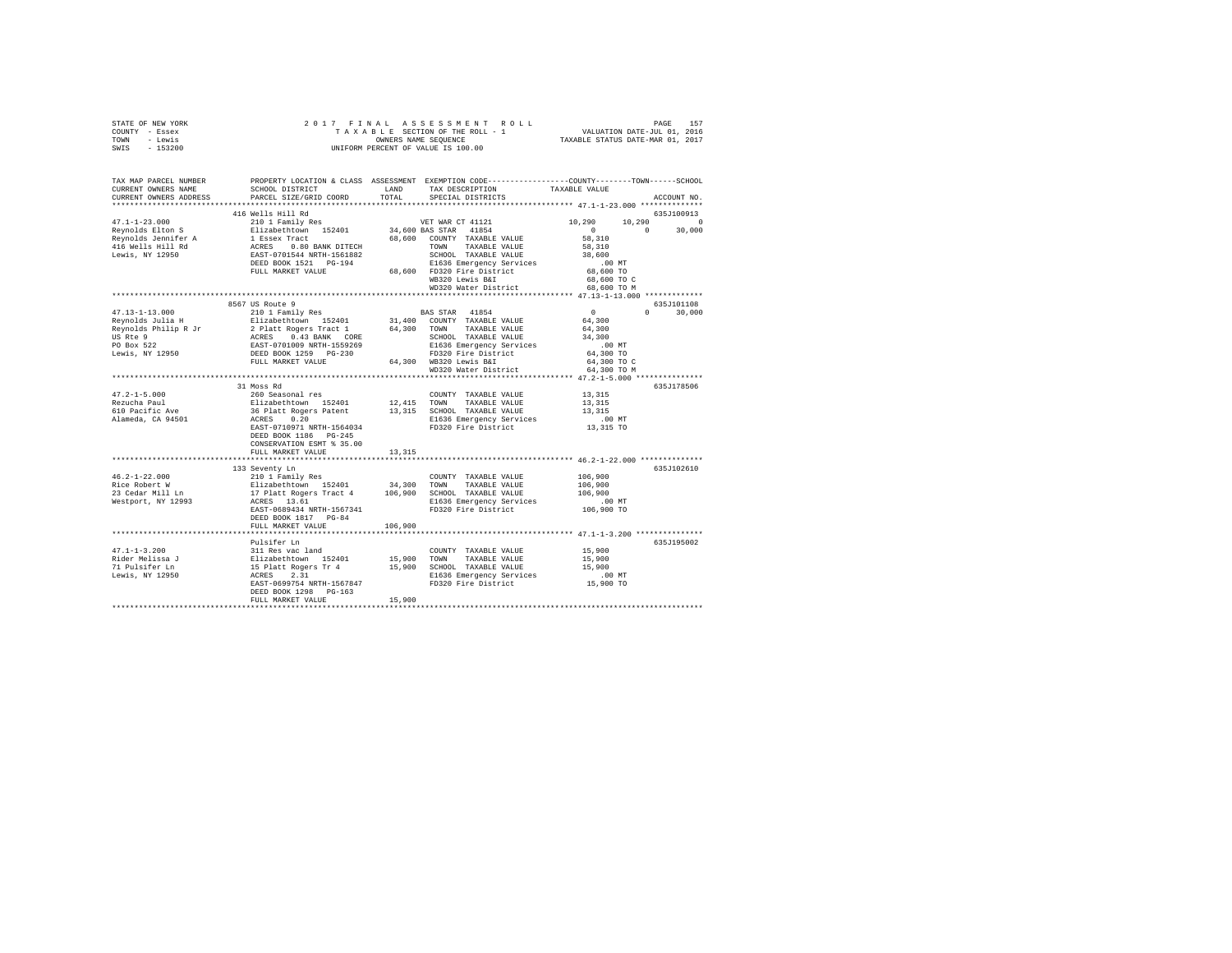| TAX MAP PARCEL NUMBER PROPERTY LOCATION & CLASS ASSESSMENT EXEMPTION CODE--------------COUNTY-------TOWN------SCHOOL<br>SCHOOL DISTRICT<br>LAND TAX DESCRIPTION<br>TAXABLE VALUE<br>CURRENT OWNERS NAME<br>                                                                                                                                                                                                                         |  |
|-------------------------------------------------------------------------------------------------------------------------------------------------------------------------------------------------------------------------------------------------------------------------------------------------------------------------------------------------------------------------------------------------------------------------------------|--|
|                                                                                                                                                                                                                                                                                                                                                                                                                                     |  |
|                                                                                                                                                                                                                                                                                                                                                                                                                                     |  |
|                                                                                                                                                                                                                                                                                                                                                                                                                                     |  |
|                                                                                                                                                                                                                                                                                                                                                                                                                                     |  |
|                                                                                                                                                                                                                                                                                                                                                                                                                                     |  |
|                                                                                                                                                                                                                                                                                                                                                                                                                                     |  |
| Lewis, NY 12950                                                                                                                                                                                                                                                                                                                                                                                                                     |  |
|                                                                                                                                                                                                                                                                                                                                                                                                                                     |  |
|                                                                                                                                                                                                                                                                                                                                                                                                                                     |  |
|                                                                                                                                                                                                                                                                                                                                                                                                                                     |  |
|                                                                                                                                                                                                                                                                                                                                                                                                                                     |  |
| 553 Roscoe Rd<br>635J199004                                                                                                                                                                                                                                                                                                                                                                                                         |  |
| 192,900<br>210 1 Family Res<br>$55.2 - 2 - 7.000$<br>COUNTY TAXABLE VALUE                                                                                                                                                                                                                                                                                                                                                           |  |
| 192,900<br>192,900                                                                                                                                                                                                                                                                                                                                                                                                                  |  |
|                                                                                                                                                                                                                                                                                                                                                                                                                                     |  |
| 93.2-2-7.000<br>FRIEV Marx Strain and The Extreme of the Marx Strain and Headers Transaction (192,900 SCM) TAXABLE VALUE<br>Riey Marx Strain 31<br>192,900 SCM TAXABLE VALUE<br>193.900 SCM TAXABLE VALUE<br>193.900 SCM TAXABLE VALUE<br>.00 MT<br>192,900 TO                                                                                                                                                                      |  |
| DEED BOOK 1762 PG-89                                                                                                                                                                                                                                                                                                                                                                                                                |  |
| FULL MARKET VALUE<br>192,900                                                                                                                                                                                                                                                                                                                                                                                                        |  |
|                                                                                                                                                                                                                                                                                                                                                                                                                                     |  |
| 635J100702                                                                                                                                                                                                                                                                                                                                                                                                                          |  |
|                                                                                                                                                                                                                                                                                                                                                                                                                                     |  |
|                                                                                                                                                                                                                                                                                                                                                                                                                                     |  |
|                                                                                                                                                                                                                                                                                                                                                                                                                                     |  |
|                                                                                                                                                                                                                                                                                                                                                                                                                                     |  |
| PRIOR OWNER ON 3/01/2017<br>Coffin Linda PULL MARKET VALUE                                                                                                                                                                                                                                                                                                                                                                          |  |
| 152,800<br>****************************** 46.2-1-5.000 ***************                                                                                                                                                                                                                                                                                                                                                              |  |
| 635J100510<br>86 Wriggly Way                                                                                                                                                                                                                                                                                                                                                                                                        |  |
| $46.2 - 1 - 5.000$<br>$\begin{tabular}{lllllll} \multicolumn{2}{l}{{\bf COUNTY}} & \multicolumn{2}{l}{\bf{TAXABLE}} & \multicolumn{2}{l}{\bf VALUE} & \multicolumn{2}{l}{\bf 83,100} \end{tabular}$                                                                                                                                                                                                                                 |  |
| Roberts Frank A<br>PO Box 5160<br>83,100                                                                                                                                                                                                                                                                                                                                                                                            |  |
| 83,100                                                                                                                                                                                                                                                                                                                                                                                                                              |  |
| 00 MH291 May 1820<br>Elizabethcoven 152401 63,500 TOWNTY TAXABLE VALUE<br>Elizabethcoven 152401 63,500 TOWN TAXABLE VALUE<br>18 Platt Rogers Tract 4 83,100 SCROOL TAXABLE VALUE<br>FO320 Fire District<br>ER36 Emergency Services<br>ER36<br>Hanover, NH 03755<br>$.00$ MT<br>83,100 TO                                                                                                                                            |  |
| EAST-0688400 NRTH-1566072                                                                                                                                                                                                                                                                                                                                                                                                           |  |
| DEED BOOK 1679 PG-44                                                                                                                                                                                                                                                                                                                                                                                                                |  |
| FULL MARKET VALUE<br>83,100                                                                                                                                                                                                                                                                                                                                                                                                         |  |
|                                                                                                                                                                                                                                                                                                                                                                                                                                     |  |
| 792 Mitchell Hill Rd<br>635J183002                                                                                                                                                                                                                                                                                                                                                                                                  |  |
| 28,700 28,700<br>0 28,700                                                                                                                                                                                                                                                                                                                                                                                                           |  |
|                                                                                                                                                                                                                                                                                                                                                                                                                                     |  |
|                                                                                                                                                                                                                                                                                                                                                                                                                                     |  |
|                                                                                                                                                                                                                                                                                                                                                                                                                                     |  |
| $\begin{tabular}{l c c c c} \multicolumn{3}{c}{\textbf{47.3--1-20.200}} & \multicolumn{3}{c}{\textbf{792} Mitchell Hill and} & \multicolumn{3}{c}{\textbf{270} Mfg hours} & \multicolumn{3}{c}{\textbf{AGED ALL}} & \multicolumn{3}{c}{\textbf{41800}} & \multicolumn{3}{c}{\textbf{28.700}} & \multicolumn{3}{c}{\textbf{29.700}} & \multicolumn{3}{c}{\textbf{20.80}} & \multicolumn{3}{c}{\textbf{20.80}} & \multicolumn{3}{c}{$ |  |
|                                                                                                                                                                                                                                                                                                                                                                                                                                     |  |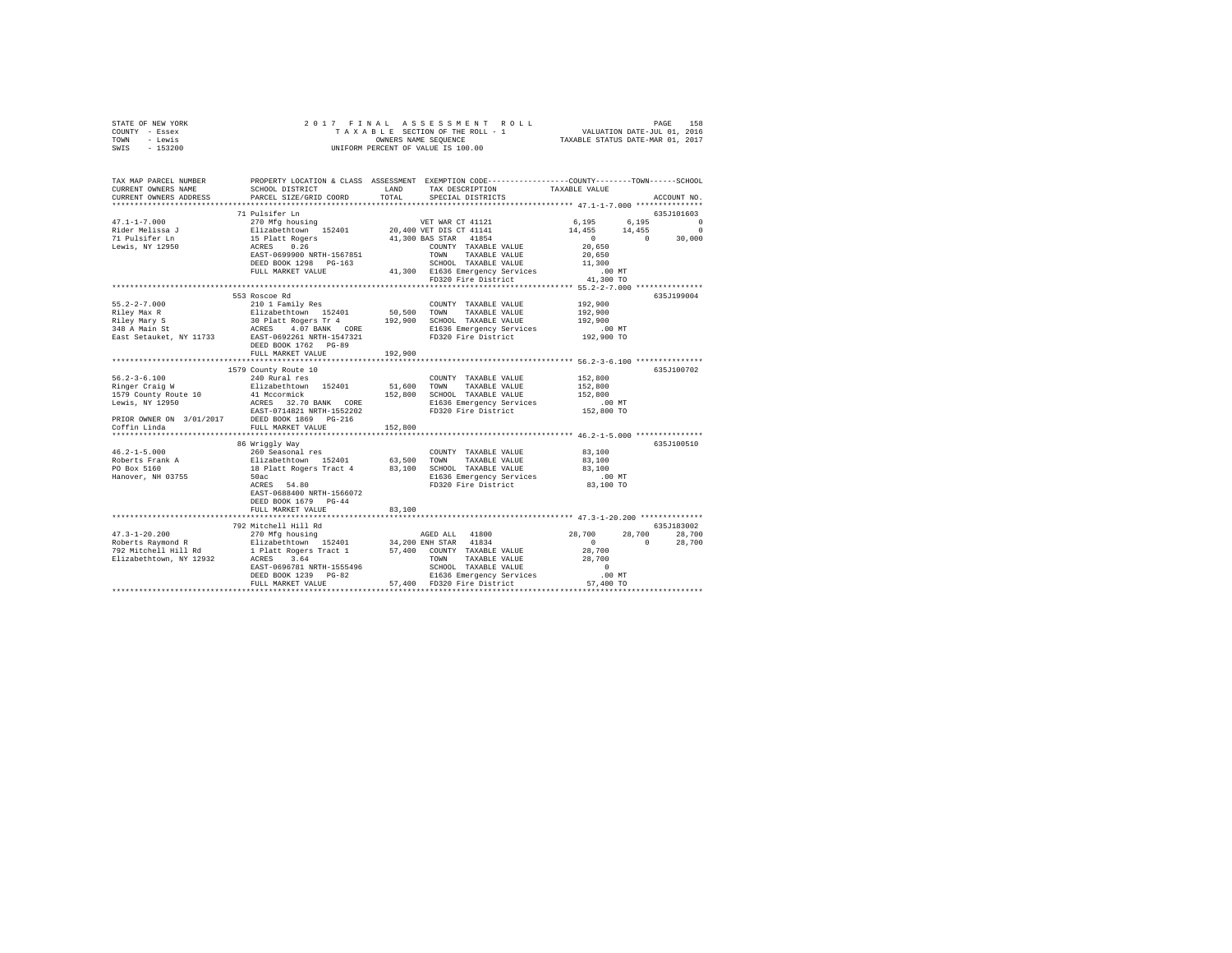| STATE OF NEW YORK                                                                                                                                                                                                                                                                                                                                             |                                                                                                                                                                       |        |                                                                                                 |                    |               |
|---------------------------------------------------------------------------------------------------------------------------------------------------------------------------------------------------------------------------------------------------------------------------------------------------------------------------------------------------------------|-----------------------------------------------------------------------------------------------------------------------------------------------------------------------|--------|-------------------------------------------------------------------------------------------------|--------------------|---------------|
| COUNTY - Essex                                                                                                                                                                                                                                                                                                                                                |                                                                                                                                                                       |        |                                                                                                 |                    |               |
| TOWN - Lewis                                                                                                                                                                                                                                                                                                                                                  |                                                                                                                                                                       |        |                                                                                                 |                    |               |
| SWIS - 153200                                                                                                                                                                                                                                                                                                                                                 |                                                                                                                                                                       |        |                                                                                                 |                    |               |
|                                                                                                                                                                                                                                                                                                                                                               |                                                                                                                                                                       |        |                                                                                                 |                    |               |
|                                                                                                                                                                                                                                                                                                                                                               |                                                                                                                                                                       |        |                                                                                                 |                    |               |
|                                                                                                                                                                                                                                                                                                                                                               |                                                                                                                                                                       |        |                                                                                                 |                    |               |
| TAX MAP PARCEL NUMBER                                                                                                                                                                                                                                                                                                                                         |                                                                                                                                                                       |        | PROPERTY LOCATION & CLASS ASSESSMENT EXEMPTION CODE---------------COUNTY-------TOWN------SCHOOL |                    |               |
| CURRENT OWNERS NAME                                                                                                                                                                                                                                                                                                                                           | SCHOOL DISTRICT                                                                                                                                                       | LAND   | TAX DESCRIPTION                                                                                 | TAXABLE VALUE      |               |
| CURRENT OWNERS ADDRESS                                                                                                                                                                                                                                                                                                                                        | PARCEL SIZE/GRID COORD                                                                                                                                                | TOTAL  | SPECIAL DISTRICTS                                                                               |                    | ACCOUNT NO.   |
|                                                                                                                                                                                                                                                                                                                                                               |                                                                                                                                                                       |        |                                                                                                 |                    |               |
|                                                                                                                                                                                                                                                                                                                                                               | Osawentha Dr                                                                                                                                                          |        |                                                                                                 |                    | 635Z008012    |
| $47.1 - 1 - 35.120$                                                                                                                                                                                                                                                                                                                                           |                                                                                                                                                                       |        |                                                                                                 | 300                |               |
| Robertson Ivan                                                                                                                                                                                                                                                                                                                                                |                                                                                                                                                                       |        |                                                                                                 | 300                |               |
| Robertson Kathleen C                                                                                                                                                                                                                                                                                                                                          | 311 Res vac land<br>Elizabethtown 152401 1300 TOWN TAXABLE VALUE<br>14 Platt Rogers Tract 4 300 SCHOOL TAXABLE VALUE                                                  |        |                                                                                                 | 300                |               |
|                                                                                                                                                                                                                                                                                                                                                               |                                                                                                                                                                       |        |                                                                                                 |                    |               |
| PO Box 532                                                                                                                                                                                                                                                                                                                                                    | 1309/311 Life Use To                                                                                                                                                  |        | Elf36 Emergency Services<br>FD320 Fire District<br>WB320 Lewis B&I<br>WD320 Water District      | $.00$ MT           |               |
| Lewis, NY 12950                                                                                                                                                                                                                                                                                                                                               | Susan D Dougan<br>ACRES 0.29                                                                                                                                          |        |                                                                                                 | 300 TO             |               |
|                                                                                                                                                                                                                                                                                                                                                               |                                                                                                                                                                       |        |                                                                                                 | 300 TO C           |               |
|                                                                                                                                                                                                                                                                                                                                                               | EAST-0700809 NRTH-1560922                                                                                                                                             |        |                                                                                                 | 300 TO M           |               |
|                                                                                                                                                                                                                                                                                                                                                               | DEED BOOK 1597 PG-96                                                                                                                                                  |        |                                                                                                 |                    |               |
|                                                                                                                                                                                                                                                                                                                                                               | FULL MARKET VALUE                                                                                                                                                     | 300    |                                                                                                 |                    |               |
|                                                                                                                                                                                                                                                                                                                                                               |                                                                                                                                                                       |        |                                                                                                 |                    |               |
|                                                                                                                                                                                                                                                                                                                                                               | 53 Osawentha Dr                                                                                                                                                       |        |                                                                                                 |                    | 635Z001013    |
| $47.1 - 1 - 35.200$                                                                                                                                                                                                                                                                                                                                           | 270 Mfg housing                                                                                                                                                       |        | BAS STAR 41854                                                                                  | $\sim$ 0           | $0 \t 30,000$ |
| Robertson Kathleen                                                                                                                                                                                                                                                                                                                                            |                                                                                                                                                                       |        |                                                                                                 | 51,700             |               |
| Robertson Ivan<br>PO Box 532<br>Lewis, NY 12950                                                                                                                                                                                                                                                                                                               |                                                                                                                                                                       |        |                                                                                                 | 51,700             |               |
|                                                                                                                                                                                                                                                                                                                                                               |                                                                                                                                                                       |        |                                                                                                 | 21,700             |               |
|                                                                                                                                                                                                                                                                                                                                                               |                                                                                                                                                                       |        |                                                                                                 | $.00$ MT           |               |
|                                                                                                                                                                                                                                                                                                                                                               |                                                                                                                                                                       |        | E1636 Emergency Services<br>FD320 Fire District                                                 | 51,700 TO          |               |
|                                                                                                                                                                                                                                                                                                                                                               | FULL MARKET VALUE                                                                                                                                                     |        |                                                                                                 | 51,700 TO C        |               |
|                                                                                                                                                                                                                                                                                                                                                               |                                                                                                                                                                       |        | 51,700 WB320 Lewis B&I<br>WD320 Water District                                                  | 51,700 TO M        |               |
|                                                                                                                                                                                                                                                                                                                                                               |                                                                                                                                                                       |        |                                                                                                 |                    |               |
|                                                                                                                                                                                                                                                                                                                                                               | 552 Roscoe Rd                                                                                                                                                         |        |                                                                                                 |                    | 635J184005    |
| $55.2 - 1 - 27.200$                                                                                                                                                                                                                                                                                                                                           | 240 Rural res                                                                                                                                                         |        |                                                                                                 |                    |               |
|                                                                                                                                                                                                                                                                                                                                                               |                                                                                                                                                                       |        | COUNTY TAXABLE VALUE 93,100                                                                     |                    |               |
| Robertson Richard C                                                                                                                                                                                                                                                                                                                                           | COUNTY TAXABLE VALUE<br>Elizabethtown 152401 58,800 TOWN TAXABLE VALUE<br>29 Platt Rogers Tract 4 93,100 SCHOOL TAXABLE VALUE<br>ACRES 15.01 21636 Emergency Services |        |                                                                                                 | 93,100             |               |
| Klugman Kerri A                                                                                                                                                                                                                                                                                                                                               |                                                                                                                                                                       |        |                                                                                                 | 93,100             |               |
| 34 Jeanette Ave                                                                                                                                                                                                                                                                                                                                               |                                                                                                                                                                       |        | E1636 Emergency Services<br>FD320 Fire District                                                 | $.00$ MT           |               |
| Belmont, MA 02478                                                                                                                                                                                                                                                                                                                                             | EAST-0692203 NRTH-1546077                                                                                                                                             |        |                                                                                                 | 93,100 TO          |               |
|                                                                                                                                                                                                                                                                                                                                                               | DEED BOOK 805 PG-80                                                                                                                                                   |        |                                                                                                 |                    |               |
|                                                                                                                                                                                                                                                                                                                                                               | FULL MARKET VALUE                                                                                                                                                     | 93,100 |                                                                                                 |                    |               |
|                                                                                                                                                                                                                                                                                                                                                               |                                                                                                                                                                       |        |                                                                                                 |                    |               |
|                                                                                                                                                                                                                                                                                                                                                               | 948 Stowersville Rd                                                                                                                                                   |        |                                                                                                 |                    | 635J104107    |
| $47.2 - 1 - 47.000$                                                                                                                                                                                                                                                                                                                                           | 260 Seasonal res                                                                                                                                                      |        | COUNTY TAXABLE VALUE                                                                            | 40,200             |               |
|                                                                                                                                                                                                                                                                                                                                                               |                                                                                                                                                                       |        |                                                                                                 | 40,200             |               |
|                                                                                                                                                                                                                                                                                                                                                               |                                                                                                                                                                       |        |                                                                                                 | 40,200             |               |
|                                                                                                                                                                                                                                                                                                                                                               |                                                                                                                                                                       |        | E1636 Emergency Services                                                                        | .00 MT             |               |
| $\verb Elizablechtown, NY 12932   \qquad \verb EAST-0714043 NRTH-1563477$                                                                                                                                                                                                                                                                                     |                                                                                                                                                                       |        | FD320 Fire District                                                                             | 40,200 TO          |               |
|                                                                                                                                                                                                                                                                                                                                                               | DEED BOOK 1097 PG-347                                                                                                                                                 |        |                                                                                                 |                    |               |
|                                                                                                                                                                                                                                                                                                                                                               | FULL MARKET VALUE                                                                                                                                                     | 40,200 |                                                                                                 |                    |               |
|                                                                                                                                                                                                                                                                                                                                                               |                                                                                                                                                                       |        |                                                                                                 |                    |               |
|                                                                                                                                                                                                                                                                                                                                                               |                                                                                                                                                                       |        |                                                                                                 |                    |               |
|                                                                                                                                                                                                                                                                                                                                                               | Osawentha Dr                                                                                                                                                          |        |                                                                                                 |                    | 635Z014011    |
| $47.13 - 4 - 13.200$                                                                                                                                                                                                                                                                                                                                          | 311 Res vac land                                                                                                                                                      |        | COUNTY TAXABLE VALUE                                                                            | 100                |               |
|                                                                                                                                                                                                                                                                                                                                                               |                                                                                                                                                                       |        |                                                                                                 | 100                |               |
|                                                                                                                                                                                                                                                                                                                                                               |                                                                                                                                                                       |        |                                                                                                 | 100                |               |
|                                                                                                                                                                                                                                                                                                                                                               |                                                                                                                                                                       |        |                                                                                                 | $.00$ MT<br>100 TO |               |
| ${\small \begin{tabular}{lcccc} $4$ & $1.1$ - $4$ - $1.2.00$ \\ Robillard Kenneth E & & $11$ & $14$ & $34$ & $100$ & $170$ & $170$ & $170$ & $170$ & $170$ & $180$ & $140$ & $160$ \\ Robillard Karen E & & $22$ & $11$ & $160$ & $100$ & $170$ & $170$ & $170$ & $170$ & $180$ & $160$ \\ Robillard Karen E & & $22$ & $11$ & $160$ & $100$ & $170$ & $170$$ |                                                                                                                                                                       |        |                                                                                                 |                    |               |
|                                                                                                                                                                                                                                                                                                                                                               | DEED BOOK 1773 PG-187                                                                                                                                                 |        |                                                                                                 |                    |               |
|                                                                                                                                                                                                                                                                                                                                                               | FULL MARKET VALUE                                                                                                                                                     | 100    |                                                                                                 |                    |               |
|                                                                                                                                                                                                                                                                                                                                                               |                                                                                                                                                                       |        |                                                                                                 |                    |               |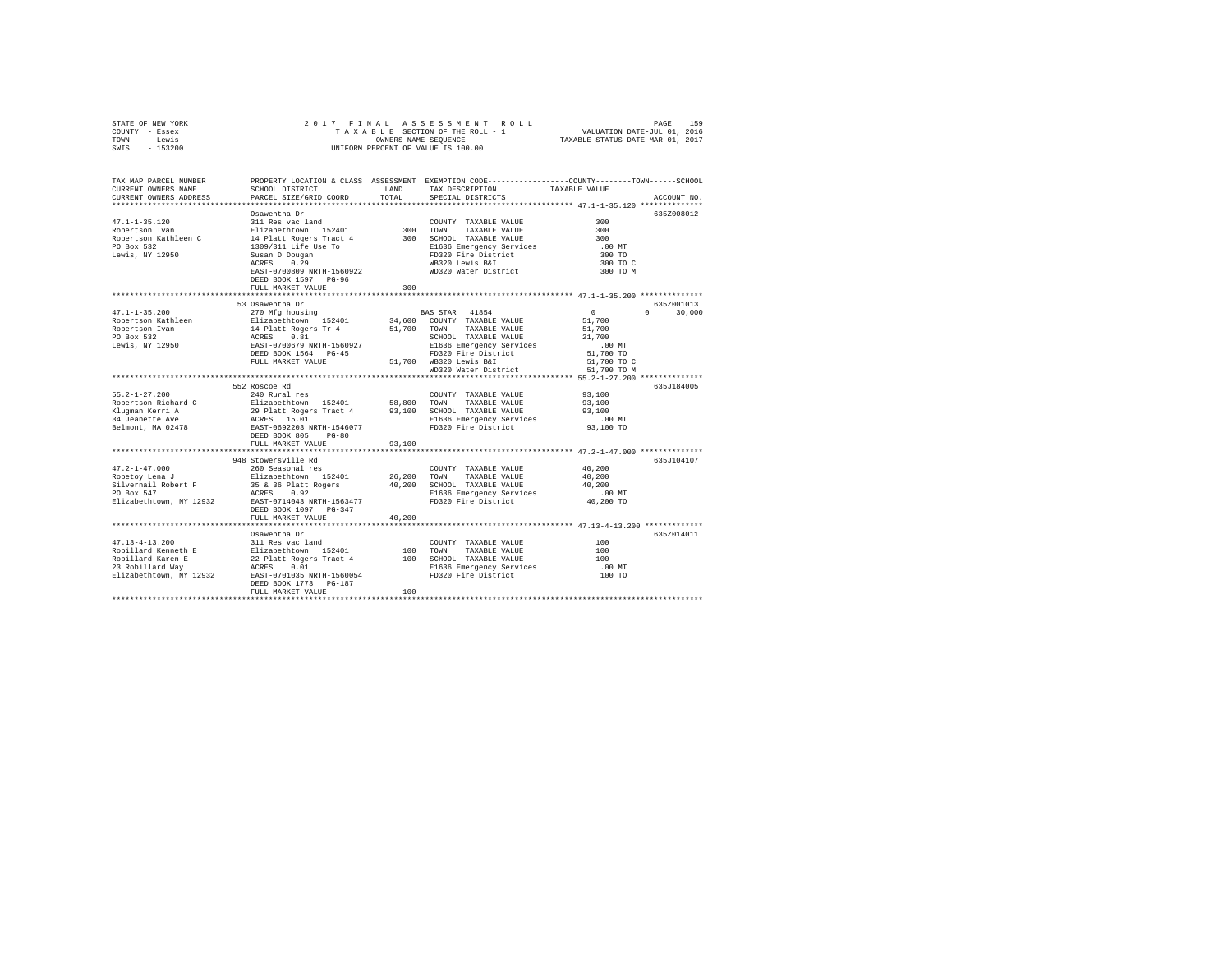| STATE OF NEW YORK |           |  |  |  | 2017 FINAL ASSESSMENT ROLL         |                                  | PAGE                        | 160 |
|-------------------|-----------|--|--|--|------------------------------------|----------------------------------|-----------------------------|-----|
| COUNTY - Essex    |           |  |  |  | TAXABLE SECTION OF THE ROLL - 1    |                                  | VALUATION DATE-JUL 01, 2016 |     |
| TOWN              | - Lewis   |  |  |  | OWNERS NAME SEOUENCE               | TAXABLE STATUS DATE-MAR 01, 2017 |                             |     |
| SWIS              | $-153200$ |  |  |  | UNIFORM PERCENT OF VALUE IS 100.00 |                                  |                             |     |

| TAX MAP PARCEL NUMBER<br>CURRENT OWNERS NAME<br>CURRENT OWNERS ADDRESS                                          | PROPERTY LOCATION & CLASS ASSESSMENT<br>SCHOOL DISTRICT<br>PARCEL SIZE/GRID COORD                                                                                                                                                                               | LAND<br>TOTAL           | EXEMPTION CODE----------------COUNTY-------TOWN------SCHOOL<br>TAX DESCRIPTION<br>SPECIAL DISTRICTS                                                                     | TAXABLE VALUE                                                                          | ACCOUNT NO.          |
|-----------------------------------------------------------------------------------------------------------------|-----------------------------------------------------------------------------------------------------------------------------------------------------------------------------------------------------------------------------------------------------------------|-------------------------|-------------------------------------------------------------------------------------------------------------------------------------------------------------------------|----------------------------------------------------------------------------------------|----------------------|
| $47.13 - 4 - 14.100$<br>Robillard Kenneth E<br>Robillard Karen E<br>23 Robillard Way<br>Elizabethtown, NY 12932 | Osawentha Dr<br>311 Res vac land<br>Elizabethtown 152401 1,600 TOWN<br>22 Platt Rogers Tract 4<br>22 Pla<br>ACRES<br>0.23<br>EAST-0701064 NRTH-1559953<br>DEED BOOK 1773 PG-187<br>FULL MARKET VALUE<br>**************************                              |                         | COUNTY TAXABLE VALUE<br>TAXABLE VALUE<br>1,600 SCHOOL TAXABLE VALUE<br>E1636 Emergency Services<br>FD320 Fire District<br>WB320 Lewis B&I<br>1,600 WD320 Water District | 1,600<br>1,600<br>1,600<br>.00MT<br>1,600 TO<br>1,600 TO C<br>1,600 TO M               | 635J101301           |
| $47.13 - 4 - 15.100$<br>Robillard Kenneth E<br>Robillard Karen E<br>23 Robillard Way<br>Elizabethtown, NY 12932 | 20 Osawentha Dr<br>210 1 Family Res<br>Elizabethtown 152401 27,700 TOWN TAXABLE VALUE<br>22 Platt Rogers Tract 4 110,900 SCHOOL TAXABLE VALUE<br>ACRES 0.22<br>EAST-0700985 NRTH-1560020<br>DEED BOOK 1773 PG-187<br>FULL MARKET VALUE                          |                         | COUNTY TAXABLE VALUE 110,900<br>E1636 Emergency Services<br>FD320 Fire District<br>WB320 Lewis B&I<br>110,900 WD320 Water District                                      | 110,900<br>110,900<br>$.00$ MT<br>00 MT.<br>110,900 TO<br>110,900 TO C<br>110,900 TO M | 635J101201           |
|                                                                                                                 | 8032 US Route 9                                                                                                                                                                                                                                                 |                         |                                                                                                                                                                         |                                                                                        | 635J104203           |
|                                                                                                                 | Elizabethtown, NY 12932 EAST-0700272 NRTH-1546063<br>DEED BOOK 417 PG-76                                                                                                                                                                                        |                         | SCHOOL TAXABLE VALUE<br>E1636 Emergency Services .00 MT<br>133,900 FD320 Fire District  133,900 TO                                                                      | 15,000<br>15,000<br>$\sim$ 0<br>$\Omega$<br>118,900<br>118,900<br>68,400               | $\circ$<br>65,500    |
|                                                                                                                 | FULL MARKET VALUE                                                                                                                                                                                                                                               |                         |                                                                                                                                                                         |                                                                                        |                      |
| $56.2 - 3 - 7.000$                                                                                              | 567 Steele Woods Rd<br>210 1 Family Res<br>56 2-3-7.000<br>Rock Gregory H and H0 Mccormick 222<br>Rock Gregory H and ACCRES 2.05<br>567 Steele Woods Rd ACCRES 2.05<br>Mestport, NY 12993 EAST-0713946 NRTH-1550300<br>EEED BOOK 924 PG-65<br>FULL MARKET VALUE | 222,200 TOWN<br>222,200 | <b>BAS STAR</b> 41854<br>32,700 COUNTY TAXABLE VALUE<br>TAXABLE VALUE<br>SCHOOL TAXABLE VALUE<br>E1636 Emergency Services<br>FD320 Fire District                        | $\sim$ 0<br>$\cap$<br>222,200<br>222,200<br>192,200<br>$.00$ MT<br>222,200 TO          | 635J104904<br>30,000 |
|                                                                                                                 | Fox Run Rd                                                                                                                                                                                                                                                      |                         |                                                                                                                                                                         |                                                                                        | 635J103805           |
| $55.2 - 1 - 10.000$<br>Rudolph Michael<br>13 Aureo Wav<br>13 Aureo Way<br>Fairfax, CA 94930                     | EAST-0694259 NRTH-1549331<br>DEED BOOK 1759 PG-176<br>FULL MARKET VALUE                                                                                                                                                                                         | 1,600<br>1,600<br>1,600 | COUNTY TAXABLE VALUE<br>TAXABLE VALUE<br>TOWN<br>SCHOOL TAXABLE VALUE<br>E1636 Emergency Services<br>FD320 Fire District                                                | 1,600<br>1,600<br>1,600<br>$.00$ MT<br>1,600 TO                                        |                      |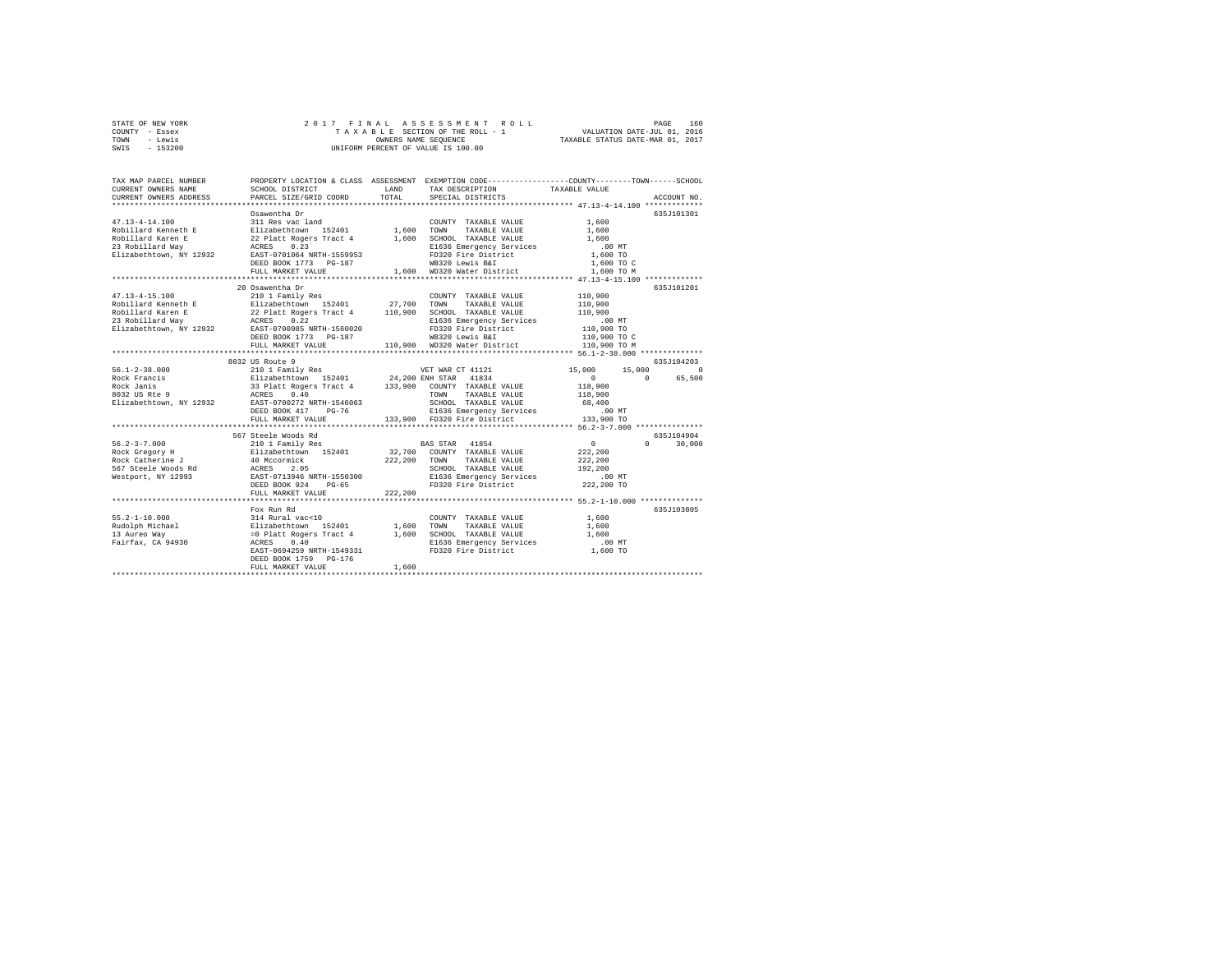| STATE OF NEW YORK<br>COUNTY - Essex                                                                                                                                                                                                                                                                                                                                                                     |                           |         |                                                                                              |                      |                        |  |
|---------------------------------------------------------------------------------------------------------------------------------------------------------------------------------------------------------------------------------------------------------------------------------------------------------------------------------------------------------------------------------------------------------|---------------------------|---------|----------------------------------------------------------------------------------------------|----------------------|------------------------|--|
| TOWN - Lewis<br>SWIS - 153200                                                                                                                                                                                                                                                                                                                                                                           |                           |         |                                                                                              |                      |                        |  |
|                                                                                                                                                                                                                                                                                                                                                                                                         |                           |         |                                                                                              |                      |                        |  |
| TAX MAP PARCEL NUMBER PROPERTY LOCATION & CLASS ASSESSMENT EXEMPTION CODE---------------COUNTY-------TOWN------SCHOOL                                                                                                                                                                                                                                                                                   |                           |         |                                                                                              |                      |                        |  |
| CURRENT OWNERS NAME                                                                                                                                                                                                                                                                                                                                                                                     |                           |         |                                                                                              |                      |                        |  |
| CURRENT OWNERS ADDRESS                                                                                                                                                                                                                                                                                                                                                                                  |                           |         |                                                                                              |                      | ACCOUNT NO.            |  |
|                                                                                                                                                                                                                                                                                                                                                                                                         | 434 Fox Run Rd            |         |                                                                                              |                      | 635J103108             |  |
|                                                                                                                                                                                                                                                                                                                                                                                                         |                           |         |                                                                                              |                      |                        |  |
|                                                                                                                                                                                                                                                                                                                                                                                                         |                           |         |                                                                                              |                      |                        |  |
|                                                                                                                                                                                                                                                                                                                                                                                                         |                           |         |                                                                                              |                      |                        |  |
|                                                                                                                                                                                                                                                                                                                                                                                                         |                           |         |                                                                                              |                      |                        |  |
| 55.2-1-11.000<br>Rudolph Michael 2001 Pamily Res 2401<br>Rudolph Michael Sizabethrown 152401 33,900 TOWN TAXABLE VALUE 105,700<br>13 Aureo Way 30 Paint Rogers 3.300<br>20 Paint Rogers 3.300 SCHOOL TAXABLE VALUE 105,700<br>Paint R                                                                                                                                                                   |                           |         |                                                                                              |                      |                        |  |
|                                                                                                                                                                                                                                                                                                                                                                                                         | DEED BOOK 1759 PG-176     |         |                                                                                              |                      |                        |  |
|                                                                                                                                                                                                                                                                                                                                                                                                         | FULL MARKET VALUE         | 105,700 |                                                                                              |                      |                        |  |
|                                                                                                                                                                                                                                                                                                                                                                                                         |                           |         |                                                                                              |                      |                        |  |
| $\begin{tabular}{l c c c c c} \multicolumn{3}{c c c c} \multicolumn{3}{c c c} \multicolumn{3}{c c c} \multicolumn{3}{c c c} \multicolumn{3}{c c c} \multicolumn{3}{c c c} \multicolumn{3}{c c c} \multicolumn{3}{c c c} \multicolumn{3}{c c c} \multicolumn{3}{c c c} \multicolumn{3}{c c c} \multicolumn{3}{c c c} \multicolumn{3}{c c c} \multicolumn{3}{c c c} \multicolumn{3}{c c c} \multicolumn{$ | 1276 County Route 10      |         |                                                                                              |                      | 635J186001<br>0 65.500 |  |
|                                                                                                                                                                                                                                                                                                                                                                                                         |                           |         |                                                                                              |                      |                        |  |
|                                                                                                                                                                                                                                                                                                                                                                                                         |                           |         |                                                                                              |                      |                        |  |
|                                                                                                                                                                                                                                                                                                                                                                                                         |                           |         |                                                                                              |                      |                        |  |
|                                                                                                                                                                                                                                                                                                                                                                                                         |                           |         |                                                                                              |                      |                        |  |
|                                                                                                                                                                                                                                                                                                                                                                                                         |                           |         |                                                                                              |                      |                        |  |
|                                                                                                                                                                                                                                                                                                                                                                                                         | FULL MARKET VALUE 91,500  |         |                                                                                              |                      |                        |  |
|                                                                                                                                                                                                                                                                                                                                                                                                         |                           |         |                                                                                              |                      |                        |  |
|                                                                                                                                                                                                                                                                                                                                                                                                         | 121 Ray Woods Rd          |         |                                                                                              |                      | 635J102601             |  |
|                                                                                                                                                                                                                                                                                                                                                                                                         | 240 Rural res             |         | $\texttt{COUNTY} \quad \texttt{TAXABLE} \quad \texttt{VALUE} \qquad \qquad \texttt{263,700}$ |                      |                        |  |
| 56.1-2-28.004<br>Russo Richard J Jr<br>PO Box 538                                                                                                                                                                                                                                                                                                                                                       |                           |         |                                                                                              | 263,700<br>263,700   |                        |  |
|                                                                                                                                                                                                                                                                                                                                                                                                         |                           |         |                                                                                              |                      |                        |  |
|                                                                                                                                                                                                                                                                                                                                                                                                         |                           |         |                                                                                              | 00 MT.<br>263,700 TO |                        |  |
|                                                                                                                                                                                                                                                                                                                                                                                                         | DEED BOOK 1182 PG-344     |         |                                                                                              |                      |                        |  |
|                                                                                                                                                                                                                                                                                                                                                                                                         | FULL MARKET VALUE 263,700 |         |                                                                                              |                      |                        |  |
|                                                                                                                                                                                                                                                                                                                                                                                                         |                           |         |                                                                                              |                      |                        |  |
|                                                                                                                                                                                                                                                                                                                                                                                                         | 9250 US Route 9           |         |                                                                                              |                      | 635J176003             |  |
|                                                                                                                                                                                                                                                                                                                                                                                                         |                           |         |                                                                                              |                      |                        |  |
|                                                                                                                                                                                                                                                                                                                                                                                                         |                           |         |                                                                                              |                      |                        |  |
|                                                                                                                                                                                                                                                                                                                                                                                                         |                           |         |                                                                                              |                      |                        |  |
|                                                                                                                                                                                                                                                                                                                                                                                                         |                           |         |                                                                                              |                      |                        |  |
|                                                                                                                                                                                                                                                                                                                                                                                                         |                           |         |                                                                                              |                      |                        |  |
|                                                                                                                                                                                                                                                                                                                                                                                                         |                           |         |                                                                                              |                      |                        |  |
|                                                                                                                                                                                                                                                                                                                                                                                                         |                           |         |                                                                                              |                      |                        |  |
|                                                                                                                                                                                                                                                                                                                                                                                                         |                           |         |                                                                                              |                      |                        |  |
|                                                                                                                                                                                                                                                                                                                                                                                                         | 9291 US Route 9           |         |                                                                                              |                      | 635J105201             |  |
|                                                                                                                                                                                                                                                                                                                                                                                                         |                           |         |                                                                                              |                      |                        |  |
|                                                                                                                                                                                                                                                                                                                                                                                                         |                           |         |                                                                                              |                      |                        |  |
|                                                                                                                                                                                                                                                                                                                                                                                                         |                           |         |                                                                                              |                      |                        |  |
|                                                                                                                                                                                                                                                                                                                                                                                                         |                           |         |                                                                                              |                      |                        |  |
|                                                                                                                                                                                                                                                                                                                                                                                                         | EAST-0705026 NRTH-1575741 |         |                                                                                              |                      |                        |  |
|                                                                                                                                                                                                                                                                                                                                                                                                         | DEED BOOK 1042    PG-287  |         |                                                                                              |                      |                        |  |
|                                                                                                                                                                                                                                                                                                                                                                                                         | FULL MARKET VALUE         | 124,500 |                                                                                              |                      |                        |  |
|                                                                                                                                                                                                                                                                                                                                                                                                         |                           |         |                                                                                              |                      |                        |  |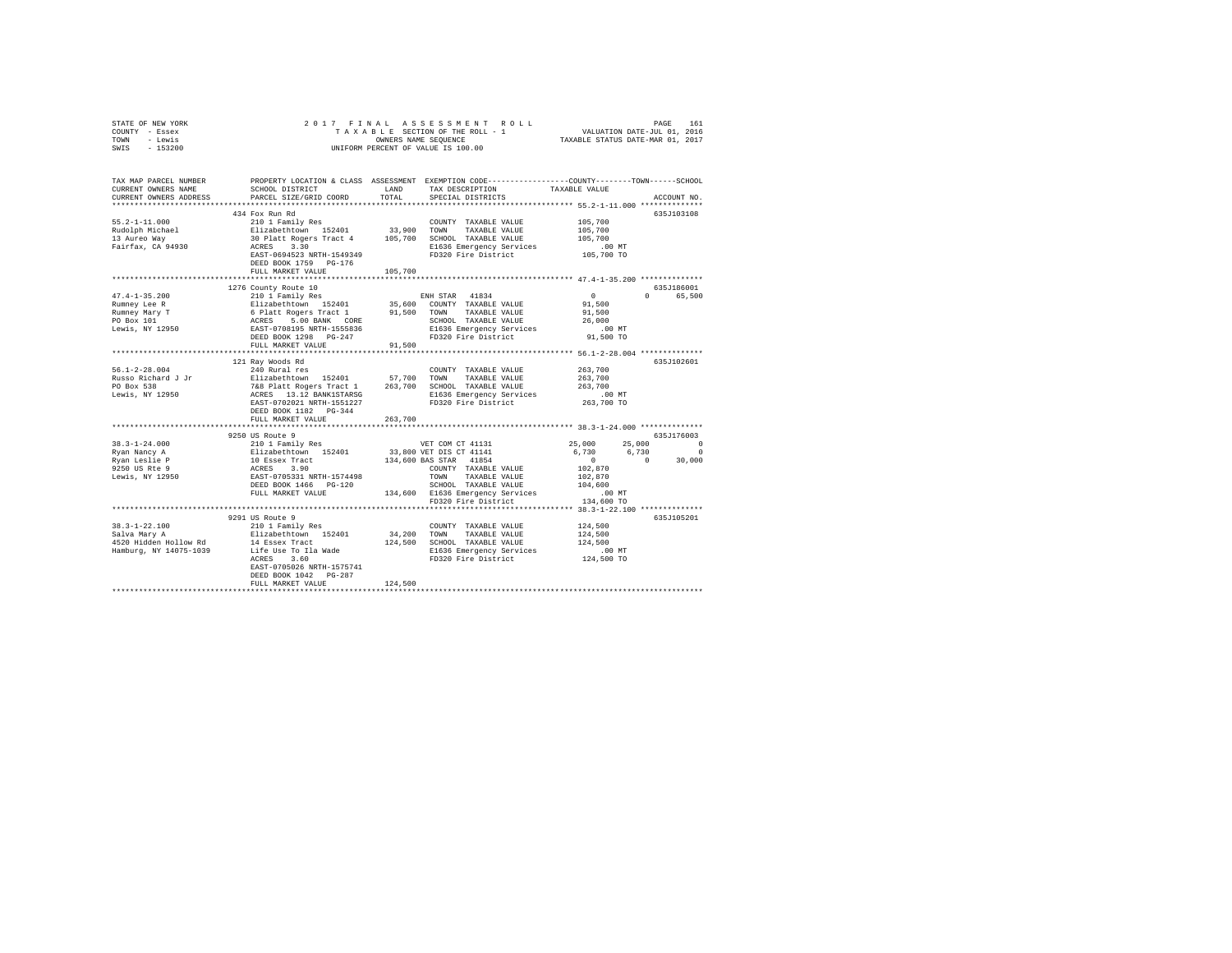| STATE OF NEW YORK                            | 2017 FINAL                                        |              |                                                                                                 |                  |               |  |
|----------------------------------------------|---------------------------------------------------|--------------|-------------------------------------------------------------------------------------------------|------------------|---------------|--|
| COUNTY - Essex                               |                                                   |              |                                                                                                 |                  |               |  |
| TOWN - Lewis                                 |                                                   |              |                                                                                                 |                  |               |  |
| $-153200$<br>SWIS                            |                                                   |              | UNIFORM PERCENT OF VALUE IS 100.00                                                              |                  |               |  |
|                                              |                                                   |              |                                                                                                 |                  |               |  |
|                                              |                                                   |              |                                                                                                 |                  |               |  |
|                                              |                                                   |              |                                                                                                 |                  |               |  |
| TAX MAP PARCEL NUMBER                        |                                                   |              | PROPERTY LOCATION & CLASS ASSESSMENT EXEMPTION CODE---------------COUNTY-------TOWN------SCHOOL |                  |               |  |
| CURRENT OWNERS NAME                          | SCHOOL DISTRICT                                   | LAND         | TAX DESCRIPTION                                                                                 | TAXABLE VALUE    |               |  |
| CURRENT OWNERS ADDRESS                       | PARCEL SIZE/GRID COORD                            | TOTAL        | SPECIAL DISTRICTS                                                                               |                  | ACCOUNT NO.   |  |
|                                              |                                                   |              |                                                                                                 |                  |               |  |
|                                              | US Route 9                                        |              |                                                                                                 |                  | 635J194002    |  |
| $38.3 - 1 - 22.200$                          | 314 Rural vac<10                                  |              | COUNTY TAXABLE VALUE                                                                            | 19,800           |               |  |
| Salva Mary A                                 | Elizabethtown 152401                              | 19,800 TOWN  | TAXABLE VALUE                                                                                   | 19,800           |               |  |
| 4520 Hidden Hollow Rd                        | 14 Essex Tract                                    |              | 19,800 SCHOOL TAXABLE VALUE                                                                     | 19,800           |               |  |
| Hamburg, NY 14075-1039                       | Life Use To Henry Wade                            |              | E1636 Emergency Services                                                                        | $.00$ MT         |               |  |
|                                              | ACRES 1.25                                        |              | FD320 Fire District                                                                             | 19,800 TO        |               |  |
|                                              | EAST-0705300 NRTH-1575719                         |              |                                                                                                 |                  |               |  |
|                                              | DEED BOOK 1042 PG-284                             |              |                                                                                                 |                  |               |  |
|                                              | FULL MARKET VALUE                                 | 19,800       |                                                                                                 |                  |               |  |
|                                              |                                                   |              |                                                                                                 |                  |               |  |
|                                              | 455 Hurley Rd                                     |              |                                                                                                 |                  | 635J197007    |  |
| $47.4 - 1 - 14.200$                          | 240 Rural res                                     |              | BAS STAR 41854                                                                                  | $\sim$ 0         | $0 \t 30.000$ |  |
| Sanchez Francisco                            | Elizabethtown 152401                              |              | 40,200 COUNTY TAXABLE VALUE                                                                     | 173,500          |               |  |
| sczesnak Nancy<br>455 Hurley Rd              | 34 Platt Rogers<br>ACRES 10.50                    | 173.500 TOWN | TAXABLE VALUE                                                                                   | 173,500          |               |  |
|                                              |                                                   |              | SCHOOL TAXABLE VALUE                                                                            | 143,500          |               |  |
| Westport, NY 12993                           | EAST-0716252 NRTH-1558782                         |              | E1636 Emergency Services                                                                        | $.00$ MT         |               |  |
|                                              | DEED BOOK 1571 PG-77                              |              | FD320 Fire District                                                                             | 173,500 TO       |               |  |
|                                              | FULL MARKET VALUE                                 | 173,500      |                                                                                                 |                  |               |  |
|                                              |                                                   |              |                                                                                                 |                  |               |  |
|                                              | 226 Wadhams Heights Ln                            |              |                                                                                                 |                  | 635J187008    |  |
| $57.1 - 3 - 14.120$                          | 240 Rural res                                     |              | BAS STAR 41854                                                                                  | $\sim$ 0         | $0 \t 30.000$ |  |
|                                              | Elizabethtown 152401                              |              | 49,800 COUNTY TAXABLE VALUE                                                                     | 253,800          |               |  |
| Saulsgiver Mark<br>Saulsgiver Terry          |                                                   |              |                                                                                                 | 253,800          |               |  |
| 226 Wadhams Heights Ln                       |                                                   |              | SCHOOL TAXABLE VALUE                                                                            | 223,800          |               |  |
| Westport, NY 12993                           | EAST-0720273 NRTH-1546574                         |              | E1636 Emergency Services                                                                        | $.00$ MT         |               |  |
|                                              | DEED BOOK 858 PG-34                               |              | FD320 Fire District                                                                             | 253,800 TO       |               |  |
|                                              | FULL MARKET VALUE                                 | 253,800      |                                                                                                 |                  |               |  |
|                                              |                                                   |              |                                                                                                 |                  |               |  |
|                                              | 459 Hyde Rd                                       |              |                                                                                                 |                  | 635J198004    |  |
|                                              | 240 Rural res                                     |              | COUNTY TAXABLE VALUE                                                                            | 190.800          |               |  |
| 47.2-1-33.120<br>Sauter Mark W               | Elizabethtown 152401                              | 62.700 TOWN  | TAXABLE VALUE                                                                                   | 190,800          |               |  |
| Sauter Bobbie Jean                           | 38 Platt Rogers                                   |              | 190,800 SCHOOL TAXABLE VALUE                                                                    | 190,800          |               |  |
|                                              |                                                   |              | E1636 Emergency Services                                                                        | $.00$ MT         |               |  |
|                                              |                                                   |              | FD320 Fire District                                                                             | 190,800 TO       |               |  |
|                                              |                                                   |              |                                                                                                 |                  |               |  |
| PRIOR OWNER ON $3/01/2017$ FULL MARKET VALUE |                                                   | 190,800      |                                                                                                 |                  |               |  |
| Washburn Phillis                             |                                                   |              |                                                                                                 |                  |               |  |
|                                              |                                                   |              |                                                                                                 |                  |               |  |
|                                              | Mitchell Hill Rd                                  |              |                                                                                                 |                  | 635J103302    |  |
| $47.3 - 1 - 21.100$                          | 322 Rural vac>10                                  |              |                                                                                                 |                  |               |  |
|                                              | Elizabethtown 152401                              | 38,100 TOWN  | COUNTY TAXABLE VALUE<br>TAXABLE VALUE                                                           | 38,100<br>38,100 |               |  |
| Scaglione David D<br>PO Box 613              |                                                   |              |                                                                                                 |                  |               |  |
|                                              | 1 Platt Rogers Tract 1<br>Corr Deed Db 894 Pg 130 |              | 38,100 SCHOOL TAXABLE VALUE                                                                     | 38,100           |               |  |
| Elizabethtown, NY 12932                      | ACRES 28.19                                       |              | E1636 Emergency Services<br>FD320 Fire District                                                 | .00MT            |               |  |
|                                              |                                                   |              |                                                                                                 | 38,100 TO        |               |  |
|                                              | EAST-0696198 NRTH-1555952                         |              |                                                                                                 |                  |               |  |
|                                              | DEED BOOK 1233 PG-318                             |              |                                                                                                 |                  |               |  |
|                                              | FULL MARKET VALUE                                 | 38,100       |                                                                                                 |                  |               |  |
|                                              |                                                   |              |                                                                                                 |                  |               |  |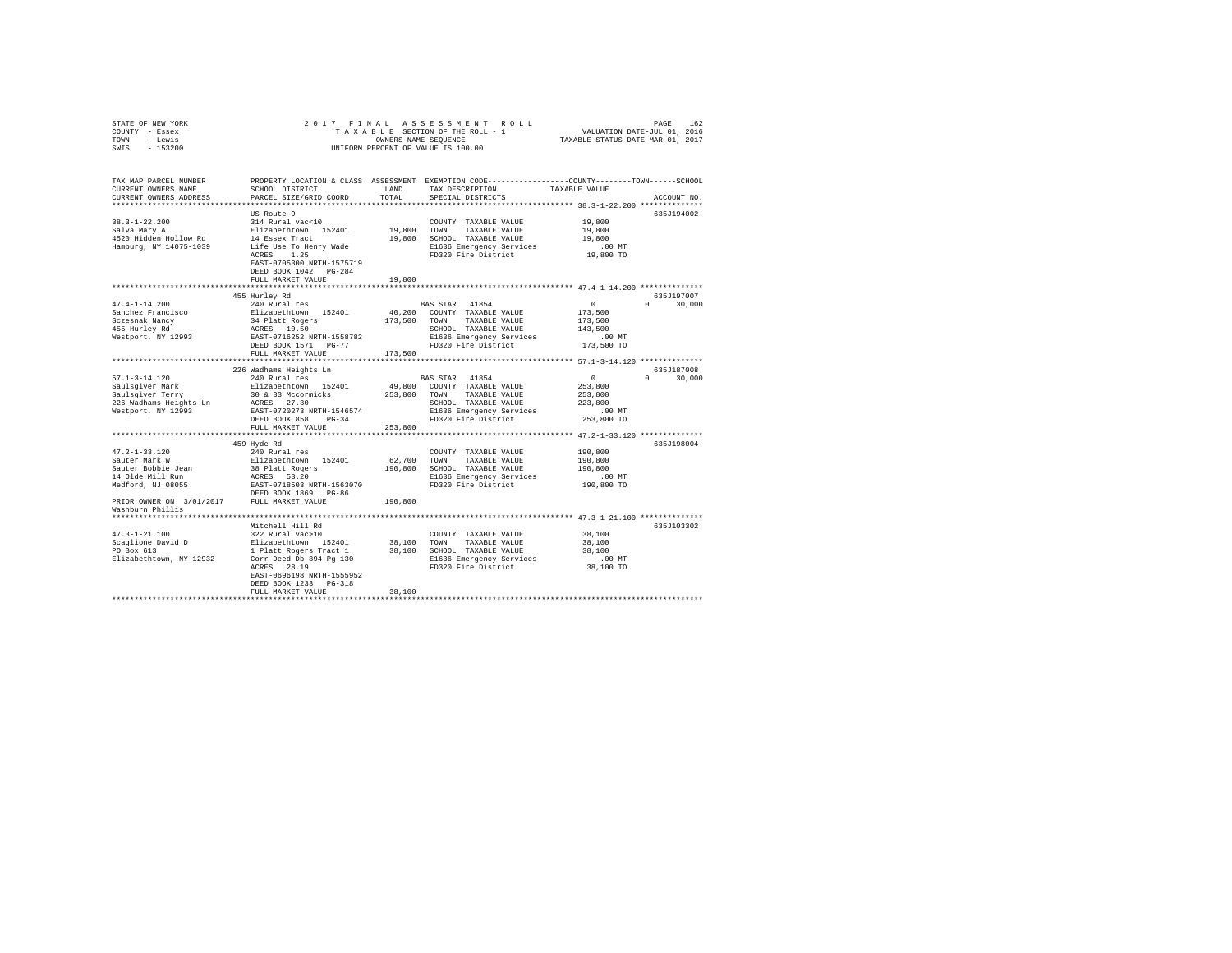| STATE OF NEW YORK | 2017 FINAL ASSESSMENT ROLL         | 163<br>PAGE                      |
|-------------------|------------------------------------|----------------------------------|
| COUNTY - Essex    | TAXABLE SECTION OF THE ROLL - 1    | VALUATION DATE-JUL 01, 2016      |
| TOWN<br>- Lewis   | OWNERS NAME SEOUENCE               | TAXABLE STATUS DATE-MAR 01, 2017 |
| $-153200$<br>SWIS | UNIFORM PERCENT OF VALUE IS 100.00 |                                  |

| TAX MAP PARCEL NUMBER<br>CURRENT OWNERS NAME                                                                                                                                                                                                                                                                                                                                          | PROPERTY LOCATION & CLASS ASSESSMENT EXEMPTION CODE----------------COUNTY-------TOWN------SCHOOL<br>SCHOOL DISTRICT | LAND    | TAX DESCRIPTION                                 | TAXABLE VALUE                 |               |
|---------------------------------------------------------------------------------------------------------------------------------------------------------------------------------------------------------------------------------------------------------------------------------------------------------------------------------------------------------------------------------------|---------------------------------------------------------------------------------------------------------------------|---------|-------------------------------------------------|-------------------------------|---------------|
| CURRENT OWNERS ADDRESS                                                                                                                                                                                                                                                                                                                                                                | PARCEL SIZE/GRID COORD                                                                                              | TOTAL   | SPECIAL DISTRICTS                               |                               | ACCOUNT NO.   |
|                                                                                                                                                                                                                                                                                                                                                                                       | 571 Roscoe Rd                                                                                                       |         |                                                 |                               | 635Z004002    |
|                                                                                                                                                                                                                                                                                                                                                                                       |                                                                                                                     |         |                                                 | $\sim$ 0                      | $0 \t 30,000$ |
|                                                                                                                                                                                                                                                                                                                                                                                       |                                                                                                                     |         |                                                 | 244,400                       |               |
|                                                                                                                                                                                                                                                                                                                                                                                       |                                                                                                                     |         |                                                 | 244,400                       |               |
|                                                                                                                                                                                                                                                                                                                                                                                       |                                                                                                                     |         | SCHOOL TAXABLE VALUE                            | 214,400                       |               |
| 55.2-2-6.000<br>Schaefer Kimberly 210 1 Family Res BAS STAR 41854<br>Schaefer Kimberly 113401 54,000 CONTY TAXABLE VALUE<br>Filizabethtown, NY 12932 AGRES 8.04 BANK CORE<br>Elizabethtown, NY 12932 AGRES 8.04 BANK CORE<br>ELizabetht                                                                                                                                               |                                                                                                                     |         |                                                 | .00MT                         |               |
|                                                                                                                                                                                                                                                                                                                                                                                       | DEED BOOK 1723 PG-319                                                                                               |         | FD320 Fire District                             | 244,400 TO                    |               |
|                                                                                                                                                                                                                                                                                                                                                                                       | FULL MARKET VALUE                                                                                                   | 244,400 |                                                 |                               |               |
|                                                                                                                                                                                                                                                                                                                                                                                       |                                                                                                                     |         |                                                 |                               |               |
|                                                                                                                                                                                                                                                                                                                                                                                       |                                                                                                                     |         |                                                 |                               | 635J195001    |
|                                                                                                                                                                                                                                                                                                                                                                                       |                                                                                                                     |         |                                                 | $\sim$ 0<br>$0 \qquad \qquad$ | 30,000        |
|                                                                                                                                                                                                                                                                                                                                                                                       |                                                                                                                     |         |                                                 | 186,900                       |               |
|                                                                                                                                                                                                                                                                                                                                                                                       |                                                                                                                     |         |                                                 | 186,900                       |               |
|                                                                                                                                                                                                                                                                                                                                                                                       |                                                                                                                     |         |                                                 | 156,900                       |               |
|                                                                                                                                                                                                                                                                                                                                                                                       |                                                                                                                     |         | E1636 Emergency Services<br>FD320 Fire District | $.00$ MT                      |               |
|                                                                                                                                                                                                                                                                                                                                                                                       |                                                                                                                     |         |                                                 | 186,900 TO                    |               |
|                                                                                                                                                                                                                                                                                                                                                                                       | FULL MARKET VALUE                                                                                                   | 186,900 |                                                 |                               |               |
|                                                                                                                                                                                                                                                                                                                                                                                       | Clark Ln                                                                                                            |         |                                                 |                               | 635Z004005    |
|                                                                                                                                                                                                                                                                                                                                                                                       |                                                                                                                     |         | COUNTY TAXABLE VALUE                            | 23,400                        |               |
|                                                                                                                                                                                                                                                                                                                                                                                       |                                                                                                                     |         |                                                 | 23,400                        |               |
|                                                                                                                                                                                                                                                                                                                                                                                       |                                                                                                                     |         | SCHOOL TAXABLE VALUE                            | 23,400                        |               |
|                                                                                                                                                                                                                                                                                                                                                                                       |                                                                                                                     |         | E1636 Emergency Services<br>FD320 Fire District | $.00$ MT                      |               |
|                                                                                                                                                                                                                                                                                                                                                                                       |                                                                                                                     |         |                                                 | 23,400 TO                     |               |
|                                                                                                                                                                                                                                                                                                                                                                                       | DEED BOOK 1749 PG-275                                                                                               |         |                                                 |                               |               |
|                                                                                                                                                                                                                                                                                                                                                                                       | FULL MARKET VALUE                                                                                                   | 23,400  |                                                 |                               |               |
|                                                                                                                                                                                                                                                                                                                                                                                       |                                                                                                                     |         |                                                 |                               |               |
| $56.2 - 3 - 3.212$                                                                                                                                                                                                                                                                                                                                                                    | 1535 County Route 10<br>b County Route 10<br>312 Vac w/imprv                                                        |         | AG DIST C 41720                                 | 27,796 27,796 27,796          | 635Z003002    |
|                                                                                                                                                                                                                                                                                                                                                                                       |                                                                                                                     |         |                                                 | 35,604                        |               |
| Schaefer Ellecia                                                                                                                                                                                                                                                                                                                                                                      | 42 & 43 Mccormick                                                                                                   |         | 63,400 TOWN TAXABLE VALUE                       | 35,604                        |               |
| 26 Clark Ln                                                                                                                                                                                                                                                                                                                                                                           | ACRES 43.00                                                                                                         |         | SCHOOL TAXABLE VALUE                            | 35,604                        |               |
| Elizabethtown, NY 12932                                                                                                                                                                                                                                                                                                                                                               | EAST-0714016 NRTH-1552558                                                                                           |         | E1636 Emergency Services                        | $.00$ MT                      |               |
|                                                                                                                                                                                                                                                                                                                                                                                       | DEED BOOK 1662 PG-52                                                                                                |         | FD320 Fire District                             | 63,400 TO                     |               |
| MAY BE SUBJECT TO PAYMENT                                                                                                                                                                                                                                                                                                                                                             | FULL MARKET VALUE                                                                                                   | 63,400  |                                                 |                               |               |
| UNDER AGDIST LAW TIL 2021                                                                                                                                                                                                                                                                                                                                                             |                                                                                                                     |         |                                                 |                               |               |
|                                                                                                                                                                                                                                                                                                                                                                                       |                                                                                                                     |         |                                                 |                               |               |
|                                                                                                                                                                                                                                                                                                                                                                                       | County Route 10                                                                                                     |         |                                                 |                               | 635J104301    |
|                                                                                                                                                                                                                                                                                                                                                                                       |                                                                                                                     |         | COUNTY TAXABLE VALUE                            | 21,500                        |               |
|                                                                                                                                                                                                                                                                                                                                                                                       |                                                                                                                     | 21,500  | TOWN<br>TAXABLE VALUE                           | 21,500                        |               |
| $R = \begin{bmatrix} 56.2-3-16.000 & 322 \text{ Rural vac} & 10 \\ 50 \text{haryath John T} & 322 \text{ Rural vac} & 10 \\ 50 \text{haryath John T} & 152 \text{dM} & 152 \text{dM} & 21 \\ 77 \text{S Morris St} & 34 \text{ Mocormics} & 21 \\ 377 \text{S Morris St} & 33.23 & 33 \\ 377 \text{S Morris St} & 35.23 & 33.23 \\ 378 \text{Randid, NJ 07869} & 33.23 & 33.23 \\ 37$ |                                                                                                                     |         | 21,500 SCHOOL TAXABLE VALUE                     | 21,500                        |               |
|                                                                                                                                                                                                                                                                                                                                                                                       |                                                                                                                     |         | E1636 Emergency Services<br>FD320 Fire District | .00 MT                        |               |
|                                                                                                                                                                                                                                                                                                                                                                                       |                                                                                                                     |         |                                                 | 21,500 TO                     |               |
|                                                                                                                                                                                                                                                                                                                                                                                       | DEED BOOK 1706 PG-321<br>FULL MARKET VALUE                                                                          | 21,500  |                                                 |                               |               |
|                                                                                                                                                                                                                                                                                                                                                                                       |                                                                                                                     |         |                                                 |                               |               |
|                                                                                                                                                                                                                                                                                                                                                                                       |                                                                                                                     |         |                                                 |                               |               |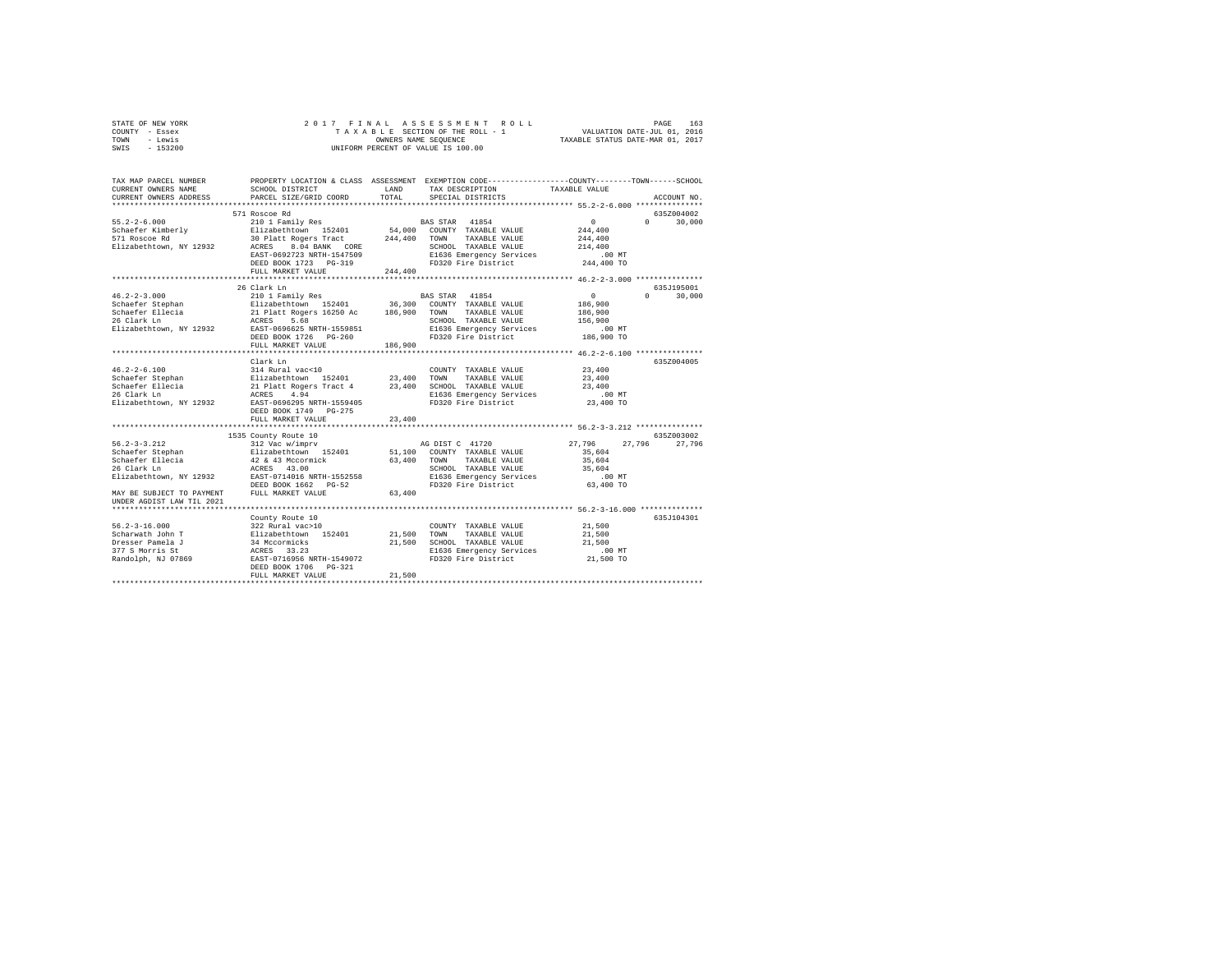| STATE OF NEW YORK | 2017 FINAL ASSESSMENT ROLL         | 164<br>PAGE                      |
|-------------------|------------------------------------|----------------------------------|
| COUNTY - Essex    | TAXABLE SECTION OF THE ROLL - 1    | VALUATION DATE-JUL 01, 2016      |
| TOWN<br>- Lewis   | OWNERS NAME SEOUENCE               | TAXABLE STATUS DATE-MAR 01, 2017 |
| $-153200$<br>SWIS | UNIFORM PERCENT OF VALUE IS 100.00 |                                  |

| TAX MAP PARCEL NUMBER<br>CURRENT OWNERS NAME<br>CURRENT OWNERS ADDRESS | SCHOOL DISTRICT<br>PARCEL SIZE/GRID COORD  | LAND<br>TOTAL | PROPERTY LOCATION & CLASS ASSESSMENT EXEMPTION CODE----------------COUNTY-------TOWN------SCHOOL<br>TAX DESCRIPTION<br>SPECIAL DISTRICTS | TAXABLE VALUE                       | ACCOUNT NO.        |
|------------------------------------------------------------------------|--------------------------------------------|---------------|------------------------------------------------------------------------------------------------------------------------------------------|-------------------------------------|--------------------|
|                                                                        |                                            |               |                                                                                                                                          |                                     |                    |
|                                                                        | 309 Mason Rd                               |               |                                                                                                                                          |                                     | 635Z009002         |
| $48.1 - 2 - 1.200$                                                     | 210 1 Family Res                           |               | BAS STAR<br>41854                                                                                                                        | $\overline{0}$                      | $\Omega$<br>30,000 |
| Schmitt Emily A                                                        | Elizabethtown 152401                       | 37,900        | COUNTY TAXABLE VALUE                                                                                                                     | 194,400                             |                    |
| Furman Douglas W                                                       | 39 & 40 Platt Rogers                       | 194,400       | TAXABLE VALUE<br>TOWN                                                                                                                    | 194,400                             |                    |
| 309 Mason Rd                                                           | 7.62 BANK1STARSG<br>ACRES                  |               | SCHOOL TAXABLE VALUE                                                                                                                     | 164,400                             |                    |
| Westport, NY 12993                                                     | EAST-0722519 NRTH-1566934                  |               | E1636 Emergency Services                                                                                                                 | $.00$ MT                            |                    |
|                                                                        | DEED BOOK 1590 PG-321<br>FULL MARKET VALUE | 194,400       | FD320 Fire District                                                                                                                      | 194,400 TO                          |                    |
|                                                                        |                                            |               |                                                                                                                                          |                                     |                    |
|                                                                        | Stowersville Rd                            |               |                                                                                                                                          |                                     | 635J104405         |
| $39.3 - 3 - 5.000$                                                     | 322 Rural vac>10                           |               | COUNTY TAXABLE VALUE                                                                                                                     | 29,000                              |                    |
| Schmitt Frank W                                                        | Elizabethtown 152401                       | 29,000        | TOWN<br>TAXABLE VALUE                                                                                                                    | 29,000                              |                    |
| Pauly Holley S                                                         | 40 Platt Rogers                            | 29,000        | SCHOOL TAXABLE VALUE                                                                                                                     | 29,000                              |                    |
| c/o Craig Schmitt                                                      | Brookfield Patent                          |               | E1636 Emergency Services                                                                                                                 | .00 MT                              |                    |
| 628 River Rd                                                           | 60ac                                       |               | FD320 Fire District                                                                                                                      | 29,000 TO                           |                    |
| Peru, NY 12972                                                         | ACRES 47.90                                |               |                                                                                                                                          |                                     |                    |
|                                                                        | EAST-0721843 NRTH-1569006                  |               |                                                                                                                                          |                                     |                    |
|                                                                        | DEED BOOK 1452 PG-212                      |               |                                                                                                                                          |                                     |                    |
|                                                                        | FULL MARKET VALUE                          | 29,000        |                                                                                                                                          |                                     |                    |
|                                                                        | ****************************               |               | ********************************* 46.2-1-17.000 **************                                                                           |                                     |                    |
| $46.2 - 1 - 17.000$                                                    | 75 Seventy Ln<br>260 Seasonal res          |               |                                                                                                                                          | 59,200                              | 635J103608         |
| Schoen-Rene Ernst                                                      | Elizabethtown 152401                       | 24,000        | COUNTY TAXABLE VALUE<br>TOWN<br>TAXABLE VALUE                                                                                            | 59,200                              |                    |
| Schoen-Rene Betty                                                      | 17 Platt Rogers Tract 4                    | 59,200        | SCHOOL TAXABLE VALUE                                                                                                                     | 59,200                              |                    |
| 100 Lounsbury Pl                                                       | 1.40<br>ACRES                              |               | E1636 Emergency Services                                                                                                                 | $.00$ MT                            |                    |
| Kingston, NY 12401                                                     | EAST-0690917 NRTH-1566151                  |               | FD320 Fire District                                                                                                                      | 59,200 TO                           |                    |
|                                                                        | DEED BOOK 922<br>$PG-349$                  |               |                                                                                                                                          |                                     |                    |
|                                                                        | FULL MARKET VALUE                          | 59,200        |                                                                                                                                          |                                     |                    |
|                                                                        |                                            |               |                                                                                                                                          |                                     |                    |
|                                                                        | Muzzy Rd                                   |               |                                                                                                                                          |                                     | 635Z002005         |
| $47.1 - 1 - 39.150$                                                    | 311 Res vac land                           |               | COUNTY TAXABLE VALUE                                                                                                                     | 26,300                              |                    |
| Schultz David F                                                        | Elizabethtown 152401                       | 26,300        | TAXABLE VALUE<br>TOWN                                                                                                                    | 26,300                              |                    |
| 343 Echo Lake Rd                                                       | 21 Platt Rogers Tract 4                    | 26,300        | SCHOOL TAXABLE VALUE                                                                                                                     | 26,300                              |                    |
| New Hampton, NY 10958                                                  | 1339/161 Rd Maint Agrmnt                   |               | E1636 Emergency Services                                                                                                                 | .00 MT                              |                    |
|                                                                        | ACRES<br>8.20<br>EAST-0696833 NRTH-1560378 |               | FD320 Fire District                                                                                                                      | 26,300 TO                           |                    |
|                                                                        | DEED BOOK 1339 PG-156                      |               |                                                                                                                                          |                                     |                    |
|                                                                        | FULL MARKET VALUE                          | 26,300        |                                                                                                                                          |                                     |                    |
|                                                                        |                                            |               |                                                                                                                                          | *********** 47.1-1-39.130 ********* |                    |
|                                                                        | 42 Birch Trail Way                         |               |                                                                                                                                          |                                     | 635Z002003         |
| $47.1 - 1 - 39.130$                                                    | 281 Multiple res                           |               | BAS STAR 41854                                                                                                                           | $\overline{0}$                      | 30,000<br>$\cap$   |
| Schultz Robert                                                         | Elizabethtown 152401                       | 38,500        | COUNTY TAXABLE VALUE                                                                                                                     | 242,900                             |                    |
| Schultz Patricia J                                                     | 21 Platt Rogers Tract 4                    | 242,900       | TOWN TAXABLE VALUE                                                                                                                       | 242,900                             |                    |
| PO Box 547                                                             | 1303/68 Rd Maint                           |               | SCHOOL TAXABLE VALUE                                                                                                                     | 212,900                             |                    |
| Lewis, NY 12950                                                        | 8.10<br>ACRES                              |               | E1636 Emergency Services                                                                                                                 | .00MT                               |                    |
|                                                                        | EAST-0697175 NRTH-1561214                  |               | FD320 Fire District                                                                                                                      | 242,900 TO                          |                    |
|                                                                        | DEED BOOK 1313 PG-72                       |               |                                                                                                                                          |                                     |                    |
|                                                                        | FULL MARKET VALUE                          | 242,900       |                                                                                                                                          |                                     |                    |
|                                                                        |                                            |               |                                                                                                                                          |                                     |                    |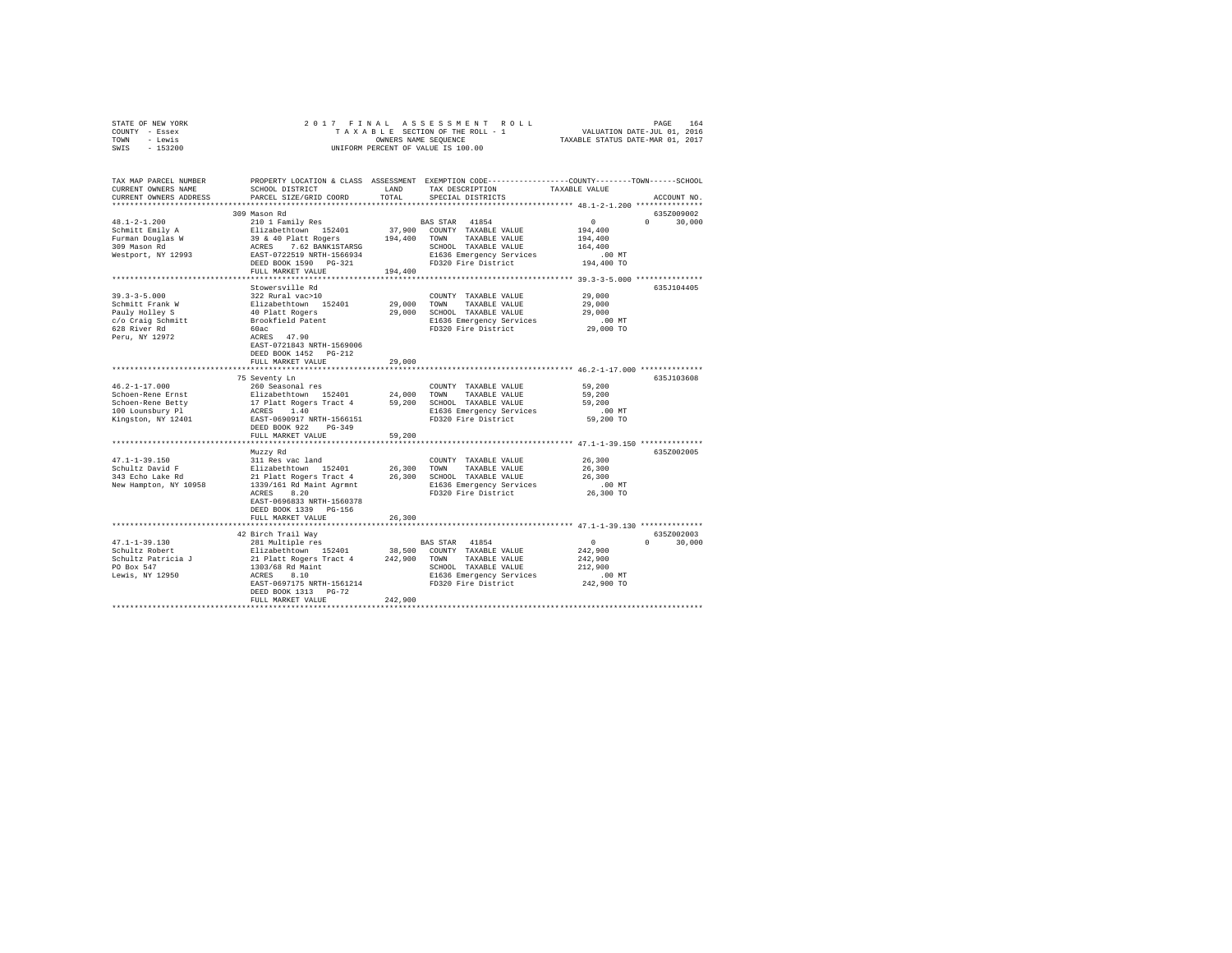| STATE OF NEW YORK<br>COUNTY - Essex                                                                                                                                                                                                                                |                                                                                                                                                                                                                                                 |         |                                                    |           |               |
|--------------------------------------------------------------------------------------------------------------------------------------------------------------------------------------------------------------------------------------------------------------------|-------------------------------------------------------------------------------------------------------------------------------------------------------------------------------------------------------------------------------------------------|---------|----------------------------------------------------|-----------|---------------|
| TOWN - Lewis                                                                                                                                                                                                                                                       |                                                                                                                                                                                                                                                 |         |                                                    |           |               |
| SWIS - 153200                                                                                                                                                                                                                                                      |                                                                                                                                                                                                                                                 |         |                                                    |           |               |
|                                                                                                                                                                                                                                                                    |                                                                                                                                                                                                                                                 |         |                                                    |           |               |
| TAX MAP PARCEL NUMBER PROPERTY LOCATION & CLASS ASSESSMENT EXEMPTION CODE--------------COUNTY-------TOWN-----SCHOOL                                                                                                                                                |                                                                                                                                                                                                                                                 |         |                                                    |           |               |
| CURRENT OWNERS NAME                                                                                                                                                                                                                                                |                                                                                                                                                                                                                                                 |         | SCHOOL DISTRICT LAND TAX DESCRIPTION TAXABLE VALUE |           |               |
| CURRENT OWNERS ADDRESS                                                                                                                                                                                                                                             | PARCEL SIZE/GRID COORD TOTAL                                                                                                                                                                                                                    |         | SPECIAL DISTRICTS                                  |           | ACCOUNT NO.   |
|                                                                                                                                                                                                                                                                    |                                                                                                                                                                                                                                                 |         |                                                    |           |               |
|                                                                                                                                                                                                                                                                    | 434 Hyde Rd                                                                                                                                                                                                                                     |         |                                                    |           | 635J100915    |
|                                                                                                                                                                                                                                                                    |                                                                                                                                                                                                                                                 |         |                                                    |           |               |
|                                                                                                                                                                                                                                                                    |                                                                                                                                                                                                                                                 |         |                                                    |           |               |
|                                                                                                                                                                                                                                                                    |                                                                                                                                                                                                                                                 |         |                                                    |           |               |
|                                                                                                                                                                                                                                                                    |                                                                                                                                                                                                                                                 |         |                                                    |           |               |
|                                                                                                                                                                                                                                                                    |                                                                                                                                                                                                                                                 |         |                                                    |           |               |
|                                                                                                                                                                                                                                                                    |                                                                                                                                                                                                                                                 |         |                                                    |           |               |
|                                                                                                                                                                                                                                                                    | FULL MARKET VALUE                                                                                                                                                                                                                               | 165,400 |                                                    |           |               |
|                                                                                                                                                                                                                                                                    |                                                                                                                                                                                                                                                 |         |                                                    |           |               |
|                                                                                                                                                                                                                                                                    | 426 Hyde Rd                                                                                                                                                                                                                                     |         |                                                    |           | 635J100203    |
|                                                                                                                                                                                                                                                                    |                                                                                                                                                                                                                                                 |         |                                                    |           |               |
|                                                                                                                                                                                                                                                                    |                                                                                                                                                                                                                                                 |         |                                                    |           |               |
|                                                                                                                                                                                                                                                                    |                                                                                                                                                                                                                                                 |         |                                                    |           |               |
|                                                                                                                                                                                                                                                                    |                                                                                                                                                                                                                                                 |         |                                                    |           |               |
|                                                                                                                                                                                                                                                                    |                                                                                                                                                                                                                                                 |         |                                                    |           |               |
|                                                                                                                                                                                                                                                                    | EAST-0717523 NRTH-1560810                                                                                                                                                                                                                       |         |                                                    |           |               |
|                                                                                                                                                                                                                                                                    | DEED BOOK 938 PG-299                                                                                                                                                                                                                            |         |                                                    |           |               |
|                                                                                                                                                                                                                                                                    | FULL MARKET VALUE 52,300                                                                                                                                                                                                                        |         |                                                    |           |               |
|                                                                                                                                                                                                                                                                    | 8728 US Route 9                                                                                                                                                                                                                                 |         |                                                    |           | 635J105307    |
|                                                                                                                                                                                                                                                                    |                                                                                                                                                                                                                                                 |         |                                                    |           | $0 \t 30,000$ |
|                                                                                                                                                                                                                                                                    |                                                                                                                                                                                                                                                 |         |                                                    |           |               |
|                                                                                                                                                                                                                                                                    |                                                                                                                                                                                                                                                 |         |                                                    |           |               |
|                                                                                                                                                                                                                                                                    |                                                                                                                                                                                                                                                 |         |                                                    |           |               |
|                                                                                                                                                                                                                                                                    |                                                                                                                                                                                                                                                 |         |                                                    |           |               |
|                                                                                                                                                                                                                                                                    |                                                                                                                                                                                                                                                 |         |                                                    |           |               |
| $\begin{tabular}{lcccc} 47.1-2-48.000 & 8728 \: \text{N\&D101} & 87.000 & 97.0000 & 97.00000 & 97.000000 & 97.000000 & 97.000000 & 97.000000 & 97.000000 & 97.000000 & 97.000000 & 97.000000 & 97.000000 & 97.000000 & 97.000000 & 97.000000 & 97.000000 & 97.000$ |                                                                                                                                                                                                                                                 |         |                                                    |           |               |
|                                                                                                                                                                                                                                                                    |                                                                                                                                                                                                                                                 |         |                                                    |           |               |
|                                                                                                                                                                                                                                                                    |                                                                                                                                                                                                                                                 |         |                                                    |           | 635Z000019    |
| 38.4-1-22.200                                                                                                                                                                                                                                                      |                                                                                                                                                                                                                                                 |         |                                                    |           |               |
|                                                                                                                                                                                                                                                                    |                                                                                                                                                                                                                                                 |         |                                                    |           |               |
| Sears Dawn M<br>PO Box 112                                                                                                                                                                                                                                         | Moss Rd<br>322 Rural vac>10<br>23,000 TOWN TAXABLE VALUE 23,000<br>21 Peru Bay Tract<br>23,000 SCHOE 23,000 SCHOE 23,000<br>21 P99 Pg 33<br>23,000 SCHOE EMEXABLE VALUE<br>23,000 P99 Pg 33<br>RCRES 10.20<br>23,000 F1230 Fire District 23,000 |         |                                                    |           |               |
| Westport, NY 12993                                                                                                                                                                                                                                                 |                                                                                                                                                                                                                                                 |         |                                                    | $.00$ MT  |               |
|                                                                                                                                                                                                                                                                    |                                                                                                                                                                                                                                                 |         |                                                    | 23,000 TO |               |
|                                                                                                                                                                                                                                                                    | EAST-0712685 NRTH-1572853                                                                                                                                                                                                                       |         |                                                    |           |               |
|                                                                                                                                                                                                                                                                    | DEED BOOK 1307 PG-105                                                                                                                                                                                                                           |         |                                                    |           |               |
|                                                                                                                                                                                                                                                                    | FULL MARKET VALUE                                                                                                                                                                                                                               | 23,000  |                                                    |           |               |
|                                                                                                                                                                                                                                                                    |                                                                                                                                                                                                                                                 |         |                                                    |           |               |
|                                                                                                                                                                                                                                                                    | US Route 9                                                                                                                                                                                                                                      |         |                                                    |           | 635J102604    |
|                                                                                                                                                                                                                                                                    |                                                                                                                                                                                                                                                 |         |                                                    |           |               |
| 29.2-1-14.000<br>Seessel Fay G Trust<br>348 Greenway Rd<br>Memphis, TN 38117                                                                                                                                                                                       | US Route 9<br>910 Priv forest<br>152401 29,700 TOWN TAXABLE VALUE 29,700<br>29,700 SERENT 29,700 TOWN TAXABLE VALUE 29,700<br>29,700 SCHOOL TAXABLE VALUE 29,700<br>50ac 29,700 B1636 Emergency Services<br>29,700 B1636 Emergency Servic       |         |                                                    |           |               |
|                                                                                                                                                                                                                                                                    |                                                                                                                                                                                                                                                 |         |                                                    |           |               |
|                                                                                                                                                                                                                                                                    |                                                                                                                                                                                                                                                 |         |                                                    |           |               |
|                                                                                                                                                                                                                                                                    | EAST-0714958 NRTH-1592520                                                                                                                                                                                                                       |         |                                                    |           |               |
|                                                                                                                                                                                                                                                                    | DEED BOOK 1288 PG-157                                                                                                                                                                                                                           |         |                                                    |           |               |
|                                                                                                                                                                                                                                                                    | FULL MARKET VALUE                                                                                                                                                                                                                               | 29,700  |                                                    |           |               |
|                                                                                                                                                                                                                                                                    |                                                                                                                                                                                                                                                 |         |                                                    |           |               |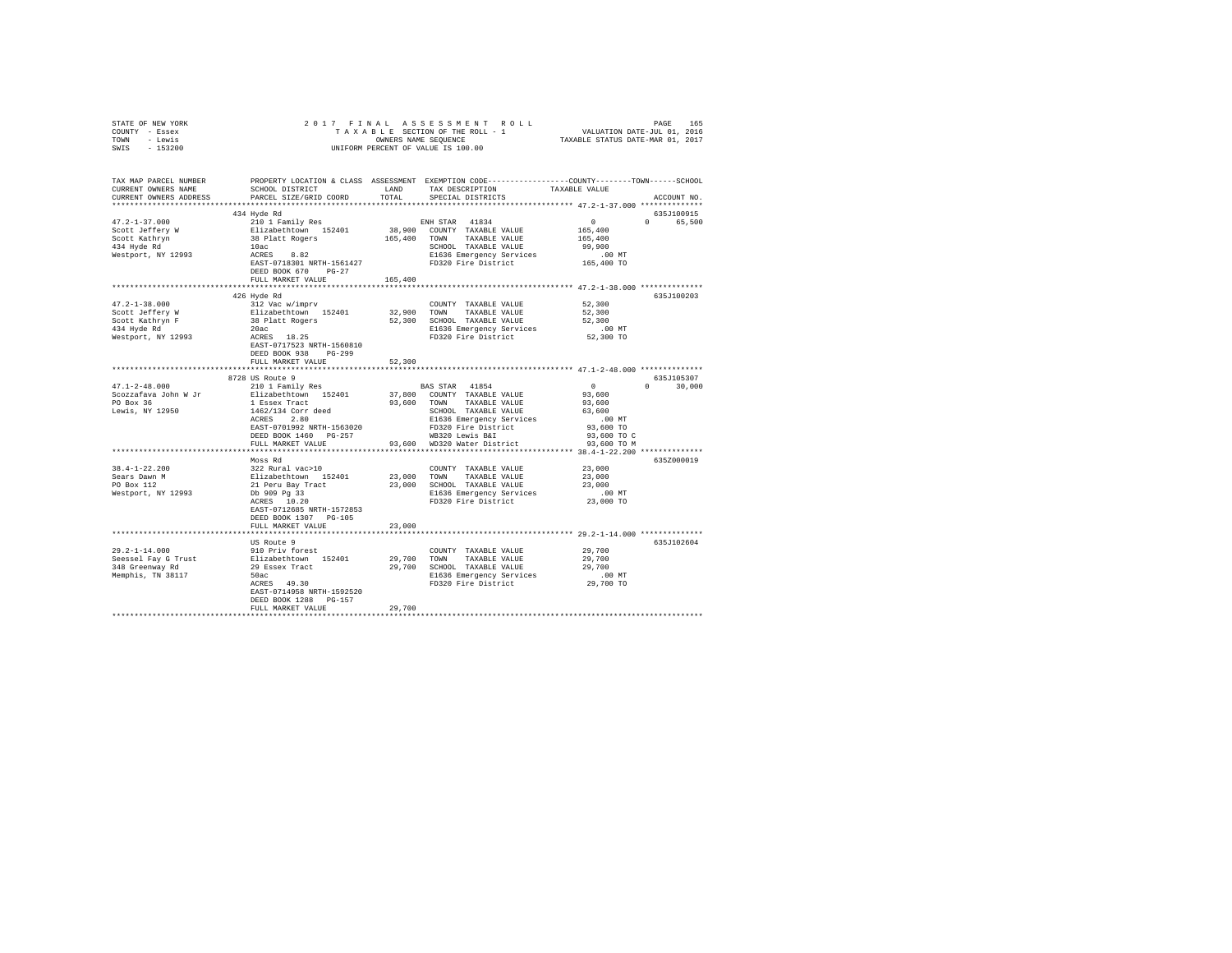| COUNTY - Essex<br>TOWN<br>- Lewis<br>SWIS<br>$-153200$                             | TAXABLE SECTION OF THE ROLL - 1<br>UNIFORM PERCENT OF VALUE IS 100.00                                                                                                                     | VALUATION DATE-JUL 01, 2016<br>TAXABLE STATUS DATE-MAR 01, 2017 |                                                                                                                          |                                                                                                                                 |
|------------------------------------------------------------------------------------|-------------------------------------------------------------------------------------------------------------------------------------------------------------------------------------------|-----------------------------------------------------------------|--------------------------------------------------------------------------------------------------------------------------|---------------------------------------------------------------------------------------------------------------------------------|
| TAX MAP PARCEL NUMBER<br>CURRENT OWNERS NAME<br>CURRENT OWNERS ADDRESS             | SCHOOL DISTRICT<br>PARCEL SIZE/GRID COORD                                                                                                                                                 | LAND<br>TOTAL                                                   | TAX DESCRIPTION<br>SPECIAL DISTRICTS                                                                                     | PROPERTY LOCATION & CLASS ASSESSMENT EXEMPTION CODE---------------COUNTY-------TOWN------SCHOOL<br>TAXABLE VALUE<br>ACCOUNT NO. |
|                                                                                    |                                                                                                                                                                                           |                                                                 |                                                                                                                          |                                                                                                                                 |
| $29.2 - 1 - 18.000$<br>Seessel Fay G Trust<br>348 Greenway Rd<br>Memphis, TN 38117 | US Route 9<br>910 Priv forest<br>Elizabethtown 152401<br>27 Essex Tract<br>120ac<br>ACRES 133.40<br>EAST-0712891 NRTH-1592931<br>DEED BOOK 1288 PG-160                                    | 71,400<br>71,400                                                | COUNTY TAXABLE VALUE<br>TOWN<br>TAXABLE VALUE<br>SCHOOL TAXABLE VALUE<br>E1636 Emergency Services<br>FD320 Fire District | 635J102602<br>71,400<br>71,400<br>71,400<br>$.00$ MT<br>71,400 TO                                                               |
|                                                                                    | FULL MARKET VALUE                                                                                                                                                                         | 71,400                                                          |                                                                                                                          |                                                                                                                                 |
|                                                                                    | US Route 9                                                                                                                                                                                |                                                                 |                                                                                                                          | 635J102603                                                                                                                      |
| $29.4 - 1 - 6.000$<br>Seessel Fay G Trust<br>348 Greenway Rd<br>Memphis, TN 38117  | 910 Priv forest<br>Elizabethtown 152401<br>31 Essex Tract<br>ACRES 120.00<br>EAST-0713694 NRTH-1590504<br>DEED BOOK 1288 PG-160<br>FULL MARKET VALUE<br>US Route 9                        | 65,000<br>65,000<br>65,000                                      | COUNTY TAXABLE VALUE<br>TAXABLE VALUE<br>TOWN<br>SCHOOL TAXABLE VALUE<br>E1636 Emergency Services<br>FD320 Fire District | 65,000<br>65,000<br>65,000<br>$.00$ MT<br>65,000 TO<br>635J102605                                                               |
| $29.4 - 1 - 11.000$<br>Seessel Fay G Trust<br>348 Greenway Rd<br>Memphis, TN 38117 | 910 Priv forest<br>Elizabethtown 152401<br>30 Essex Tract<br>50ac<br>ACRES 54.00<br>EAST-0715084 NRTH-1591135<br>DEED BOOK 1288 PG-157<br>FULL MARKET VALUE                               | 32,000<br>32,000<br>32,000                                      | COUNTY TAXABLE VALUE<br>TAXABLE VALUE<br>TOWN<br>SCHOOL TAXABLE VALUE<br>E1636 Emergency Services<br>FD320 Fire District | 32,000<br>32,000<br>32,000<br>$.00$ MT<br>32,000 TO                                                                             |
|                                                                                    |                                                                                                                                                                                           |                                                                 |                                                                                                                          |                                                                                                                                 |
| $55. -2 - 15.000$<br>Selig Stephen H<br>PO Box 333<br>Round Lake, NY 12151         | Old Military Ln<br>910 Priv forest<br>Elizabethtown 152401<br>51 Omt Twp 1<br>1386/91 Easement<br>165ac<br>ACRES 178.90 BANK1STARSG<br>EAST-0680249 NRTH-1545604<br>DEED BOOK 1690 PG-224 | 115,500<br>134,000                                              | COUNTY TAXABLE VALUE<br>TOWN<br>TAXABLE VALUE<br>SCHOOL TAXABLE VALUE<br>E1636 Emergency Services<br>FD320 Fire District | 635J102802<br>134,000<br>134,000<br>134,000<br>$.00$ MT<br>134,000 TO                                                           |
|                                                                                    | FULL MARKET VALUE                                                                                                                                                                         | 134,000                                                         |                                                                                                                          |                                                                                                                                 |

STATE OF NEW YORK 2017 FINAL ASSESSMENT ROLL PAGE 166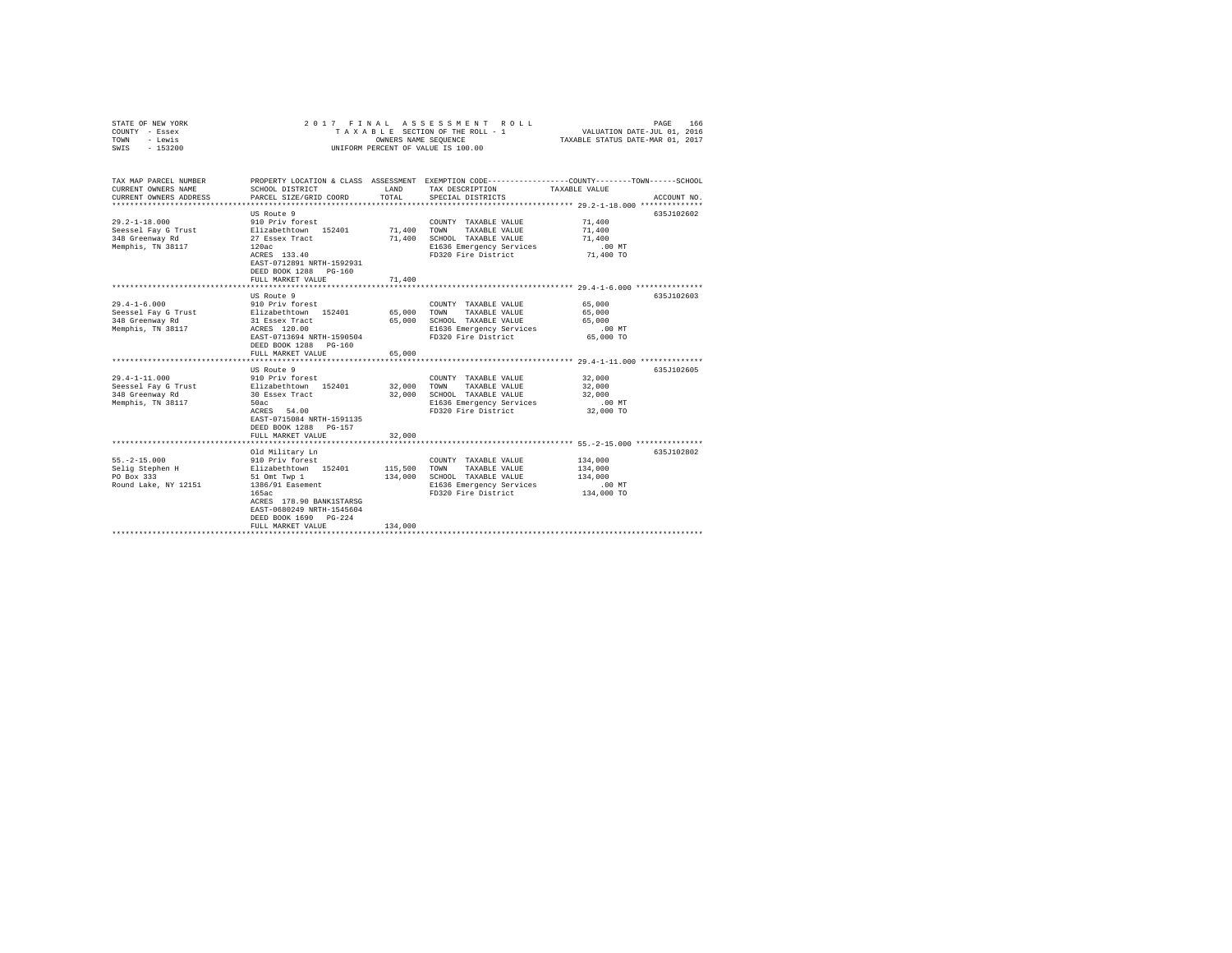|                | STATE OF NEW YORK |  |  | 2017 FINAL ASSESSMENT ROLL         |                                  | PAGE                        | 167 |
|----------------|-------------------|--|--|------------------------------------|----------------------------------|-----------------------------|-----|
| COUNTY - Essex |                   |  |  | TAXABLE SECTION OF THE ROLL - 1    |                                  | VALUATION DATE-JUL 01, 2016 |     |
| TOWN           | - Lewis           |  |  | OWNERS NAME SEOUENCE               | TAXABLE STATUS DATE-MAR 01, 2017 |                             |     |
| SWIS           | $-153200$         |  |  | UNIFORM PERCENT OF VALUE IS 100.00 |                                  |                             |     |

| TAX MAP PARCEL NUMBER<br>CURRENT OWNERS NAME                                | SCHOOL DISTRICT                                                                        | LAND                       | TAX DESCRIPTION                                                                                | PROPERTY LOCATION & CLASS ASSESSMENT EXEMPTION CODE----------------COUNTY-------TOWN------SCHOOL<br>TAXABLE VALUE |
|-----------------------------------------------------------------------------|----------------------------------------------------------------------------------------|----------------------------|------------------------------------------------------------------------------------------------|-------------------------------------------------------------------------------------------------------------------|
| CURRENT OWNERS ADDRESS<br>************************                          | PARCEL SIZE/GRID COORD                                                                 | TOTAL                      | SPECIAL DISTRICTS                                                                              | ACCOUNT NO.                                                                                                       |
|                                                                             | 1394 Stowersville Rd                                                                   |                            |                                                                                                | 635J178505                                                                                                        |
| $39.3 - 3 - 3.300$<br>Shears Ricky A<br>Shears Jacqueline M<br>RD2 Box 2272 | 210 1 Family Res<br>Elizabethtown 152401<br>6 Peru Bay Tract<br>ACRES 1.20 BANK GFNB&T | 75,100                     | BAS STAR 41854<br>31,800 COUNTY TAXABLE VALUE<br>TOWN<br>TAXABLE VALUE<br>SCHOOL TAXABLE VALUE | $\sim$ 0<br>$\Omega$<br>30,000<br>75,100<br>75,100<br>45,100                                                      |
| Westport, NY 12993                                                          | EAST-0722204 NRTH-1570174<br>DEED BOOK 1288 PG-82                                      |                            | E1636 Emergency Services<br>FD320 Fire District                                                | $.00$ MT<br>75,100 TO                                                                                             |
|                                                                             | FULL MARKET VALUE                                                                      | 75,100                     |                                                                                                |                                                                                                                   |
|                                                                             | 37 Jeffrey Way                                                                         |                            |                                                                                                | 635J102904                                                                                                        |
| $47.1 - 2 - 50.110$<br>Sheehan Timothy J                                    | 210 1 Family Res<br>Elizabethtown 152401                                               | 33,300                     | BAS STAR 41854<br>COUNTY TAXABLE VALUE                                                         | $\circ$<br>$0 \qquad \qquad$<br>30,000<br>123,800                                                                 |
| Sheehan Becky L<br>37 Jeffrey Way<br>PO Box 550                             | 1 & 2 Essex Tract<br>3 Beaver Meadow Estates<br>Db923/350 B Line Agreemnt              | 123,800                    | TAXABLE VALUE<br>TOWN<br>SCHOOL TAXABLE VALUE<br>E1636 Emergency Services                      | 123,800<br>93,800<br>$.00$ MT                                                                                     |
| Lewis, NY 12950                                                             | ACRES<br>2.67<br>EAST-0702625 NRTH-1563452<br>DEED BOOK 1284 PG-326                    |                            | FD320 Fire District<br>WB320 Lewis B&I<br>WD320 Water District                                 | 123,800 TO<br>123,800 TO C<br>123,800 TO M                                                                        |
|                                                                             | FULL MARKET VALUE                                                                      | 123,800                    |                                                                                                |                                                                                                                   |
|                                                                             |                                                                                        | ************************** |                                                                                                | *************** 19.4-2-4.111 **************                                                                       |
|                                                                             | US Route 9                                                                             |                            |                                                                                                | 635J104207                                                                                                        |
| $19.4 - 2 - 4.111$                                                          | 322 Rural vac>10                                                                       |                            | COUNTY TAXABLE VALUE                                                                           | 9.000                                                                                                             |
| Shepard Wayne                                                               | Elizabethtown 152401                                                                   | 9,000<br>9.000             | TOWN<br>TAXABLE VALUE                                                                          | 9,000<br>9.000                                                                                                    |
| Shepard Judith<br>PO Box 166                                                | 47 Maules<br>ACRES 10.00                                                               |                            | SCHOOL TAXABLE VALUE<br>E1636 Emergency Services                                               | $.00$ MT                                                                                                          |
| Westport, NY 12993                                                          | EAST-0717839 NRTH-1601839                                                              |                            | FD320 Fire District                                                                            | $9.000$ TO                                                                                                        |
|                                                                             | DEED BOOK 1708 PG-148<br>FULL MARKET VALUE                                             | 9,000                      |                                                                                                |                                                                                                                   |
|                                                                             |                                                                                        |                            |                                                                                                |                                                                                                                   |
|                                                                             | US Route 9                                                                             |                            |                                                                                                | 635J179042                                                                                                        |
| $19.4 - 2 - 4.200$                                                          | 322 Rural vac>10                                                                       |                            | COUNTY TAXABLE VALUE                                                                           | 11,300                                                                                                            |
| Shepard Wayne                                                               | Elizabethtown 152401<br>47 Maules                                                      | 11,300                     | TOWN<br>TAXABLE VALUE                                                                          | 11,300                                                                                                            |
| Shepard Judith                                                              |                                                                                        | 11,300                     | SCHOOL TAXABLE VALUE                                                                           | 11,300                                                                                                            |
| PO Box 166                                                                  | ACRES 13.90<br>EAST-0717749 NRTH-1602607                                               |                            | E1636 Emergency Services                                                                       | $.00$ MT                                                                                                          |
| Westport, NY 12993                                                          | DEED BOOK 1708 PG-148<br>FULL MARKET VALUE                                             | 11,300                     | FD320 Fire District                                                                            | 11,300 TO                                                                                                         |
|                                                                             |                                                                                        |                            |                                                                                                |                                                                                                                   |
|                                                                             | 674 Fox Run Rd                                                                         |                            |                                                                                                | 635J179018                                                                                                        |
| $47.3 - 1 - 7.200$                                                          | 210 1 Family Res                                                                       |                            | COUNTY TAXABLE VALUE                                                                           | 79,000                                                                                                            |
| Shepard Wayne                                                               | Elizabethtown 152401                                                                   | 34,600                     | TOWN<br>TAXABLE VALUE                                                                          | 79,000                                                                                                            |
| Shepard Ursula L                                                            | Platt Roger Tract Lot 1 79,000<br>ACRES 4.00                                           |                            | SCHOOL TAXABLE VALUE                                                                           | 79,000                                                                                                            |
| PO Box 166                                                                  |                                                                                        |                            | E1636 Emergency Services                                                                       | .00MT                                                                                                             |
| Westport, NY 12993                                                          | EAST-0696893 NRTH-1554476<br>DEED BOOK 1828 PG-137<br>FULL MARKET VALUE                | 79,000                     | FD320 Fire District                                                                            | 79,000 TO                                                                                                         |
|                                                                             |                                                                                        |                            |                                                                                                |                                                                                                                   |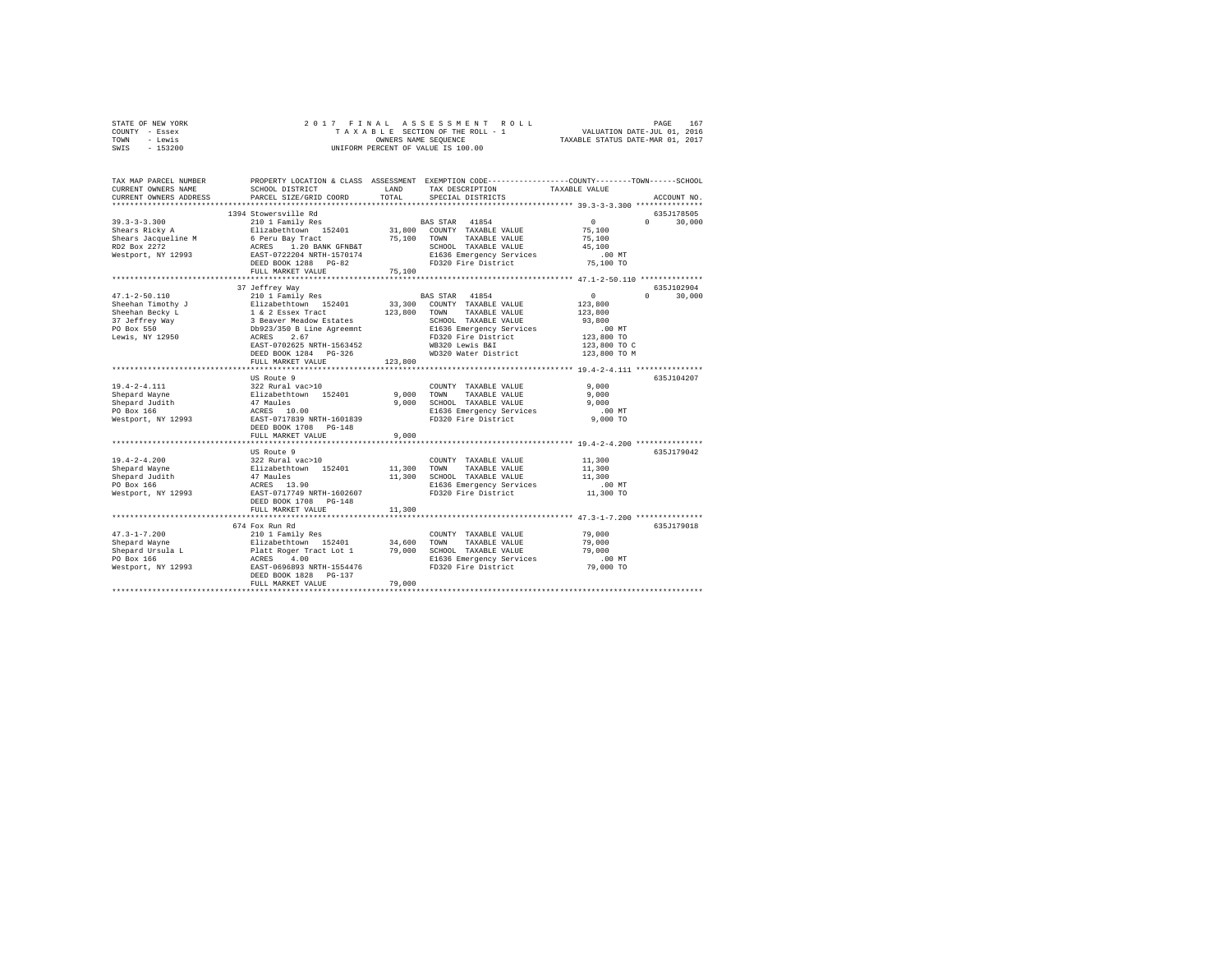| STATE OF NEW YORK<br>COUNTY - Essex<br>- Lewis<br>TOWN<br>$-153200$<br>SWIS | 2017                                                                                 | FINAL<br>OWNERS NAME SEQUENCE | ASSESSMENT ROLL<br>TAXABLE SECTION OF THE ROLL - 1<br>UNIFORM PERCENT OF VALUE IS 100.00                                                 | VALUATION DATE-JUL 01, 2016<br>TAXABLE STATUS DATE-MAR 01, 2017 | PAGE<br>168          |
|-----------------------------------------------------------------------------|--------------------------------------------------------------------------------------|-------------------------------|------------------------------------------------------------------------------------------------------------------------------------------|-----------------------------------------------------------------|----------------------|
| TAX MAP PARCEL NUMBER<br>CURRENT OWNERS NAME<br>CURRENT OWNERS ADDRESS      | SCHOOL DISTRICT<br>PARCEL SIZE/GRID COORD                                            | LAND<br>TOTAL                 | PROPERTY LOCATION & CLASS ASSESSMENT EXEMPTION CODE----------------COUNTY-------TOWN------SCHOOL<br>TAX DESCRIPTION<br>SPECIAL DISTRICTS | TAXABLE VALUE                                                   | ACCOUNT NO.          |
| ************************                                                    |                                                                                      |                               |                                                                                                                                          |                                                                 |                      |
|                                                                             | 28 Cutting Rd                                                                        |                               |                                                                                                                                          |                                                                 | 635J179020           |
| $55.2 - 1 - 16.100$                                                         | 271 Mfg housings                                                                     |                               | COUNTY TAXABLE VALUE                                                                                                                     | 169,300                                                         |                      |
| Shepard Wayne                                                               | Elizabethtown 152401                                                                 | 84,400                        | TOWN<br>TAXABLE VALUE                                                                                                                    | 169,300                                                         |                      |
| Shepard Craig                                                               | 29 Platt Rogers Tract 4                                                              | 169,300                       | SCHOOL TAXABLE VALUE                                                                                                                     | 169,300                                                         |                      |
| PO Box 166                                                                  | 1542/20 Life Use to                                                                  |                               | E1636 Emergency Services                                                                                                                 | .00MT                                                           |                      |
| Westport, NY 12993                                                          | Judith L Shepard<br>ACRES 10.70<br>EAST-0694970 NRTH-1546816<br>DEED BOOK 1439 PG-66 |                               | FD320 Fire District                                                                                                                      | 169,300 TO                                                      |                      |
|                                                                             | FULL MARKET VALUE                                                                    | 169,300                       |                                                                                                                                          |                                                                 |                      |
|                                                                             |                                                                                      |                               |                                                                                                                                          |                                                                 |                      |
|                                                                             | 29 Shepards View Way                                                                 |                               |                                                                                                                                          |                                                                 | 635J103206<br>$\cap$ |
| $55.2 - 1 - 22.000$                                                         | 240 Rural res<br>Elizabethtown 152401                                                |                               | 41834<br>ENH STAR<br>COUNTY TAXABLE VALUE                                                                                                | $\circ$<br>293,100                                              | 65,500               |
| Shepard Wayne<br>Shepard Craig                                              | 29 Platt Rogers Tract 4                                                              | 66,300<br>293,100             | TAXABLE VALUE<br>TOWN                                                                                                                    | 293,100                                                         |                      |
| c/o Judith L Shepard                                                        | 1542/20 Life Use to                                                                  |                               | SCHOOL TAXABLE VALUE                                                                                                                     | 227,600                                                         |                      |
| PO Box 386                                                                  | Judith L Shepard                                                                     |                               | E1636 Emergency Services                                                                                                                 | $.00$ MT                                                        |                      |
| Elizabethtown, NY 12932                                                     | ACRES 33.90                                                                          |                               | FD320 Fire District                                                                                                                      | 293,100 TO                                                      |                      |
|                                                                             | EAST-0694400 NRTH-1546358                                                            |                               |                                                                                                                                          |                                                                 |                      |
|                                                                             | DEED BOOK 1542 PG-20                                                                 |                               |                                                                                                                                          |                                                                 |                      |
|                                                                             | FULL MARKET VALUE                                                                    | 293,100                       |                                                                                                                                          |                                                                 |                      |
|                                                                             |                                                                                      |                               |                                                                                                                                          |                                                                 |                      |
|                                                                             | 41 Shepards View Way                                                                 |                               |                                                                                                                                          |                                                                 | 635J193013           |
| $55.2 - 1 - 16.200$                                                         | 240 Rural res                                                                        |                               | BAS STAR 41854                                                                                                                           | $^{\circ}$                                                      | 30,000<br>$\cap$     |
| Shepard Wayne M                                                             | Elizabethtown 152401                                                                 | 47,700                        | COUNTY TAXABLE VALUE                                                                                                                     | 229,600                                                         |                      |
| Shepard Ursula L                                                            | 29 Platt Rogers Tract 4                                                              | 229,600                       | TAXABLE VALUE<br>TOWN                                                                                                                    | 229,600                                                         |                      |
| PO Box 166                                                                  | ACRES 10.00                                                                          |                               | SCHOOL TAXABLE VALUE                                                                                                                     | 199,600                                                         |                      |
| Westport, NY 12993                                                          | EAST-0695055 NRTH-1545932                                                            |                               | E1636 Emergency Services                                                                                                                 | $.00$ MT                                                        |                      |
|                                                                             | DEED BOOK 1253 PG-341                                                                |                               | FD320 Fire District                                                                                                                      | 229,600 TO                                                      |                      |
|                                                                             | FULL MARKET VALUE                                                                    | 229,600                       |                                                                                                                                          |                                                                 |                      |
|                                                                             | 156 Ray Woods Rd                                                                     |                               |                                                                                                                                          |                                                                 | 635J104605           |
| $56.1 - 2 - 31.000$                                                         | 240 Rural res                                                                        |                               | COUNTY TAXABLE VALUE                                                                                                                     | 256,400                                                         |                      |
| Shirley Forests Inc                                                         |                                                                                      | 75,600                        | TOWN<br>TAXABLE VALUE                                                                                                                    | 256,400                                                         |                      |
| c/o David Shirley                                                           | Elizabethtown 152401<br>7&10 Platt Rogers Tract 1                                    | 256,400                       | SCHOOL TAXABLE VALUE                                                                                                                     | 256,400                                                         |                      |
| 17100 102nd Ave NE                                                          | ACRES 16.70                                                                          |                               | E1636 Emergency Services                                                                                                                 | .00MT                                                           |                      |
| Bothell, WA 98011                                                           | EAST-0703446 NRTH-1551470                                                            |                               | FD320 Fire District                                                                                                                      | 256,400 TO                                                      |                      |
|                                                                             | DEED BOOK 1183 PG-76                                                                 |                               |                                                                                                                                          |                                                                 |                      |
|                                                                             | FULL MARKET VALUE                                                                    | 256,400                       |                                                                                                                                          |                                                                 |                      |
|                                                                             |                                                                                      |                               |                                                                                                                                          |                                                                 |                      |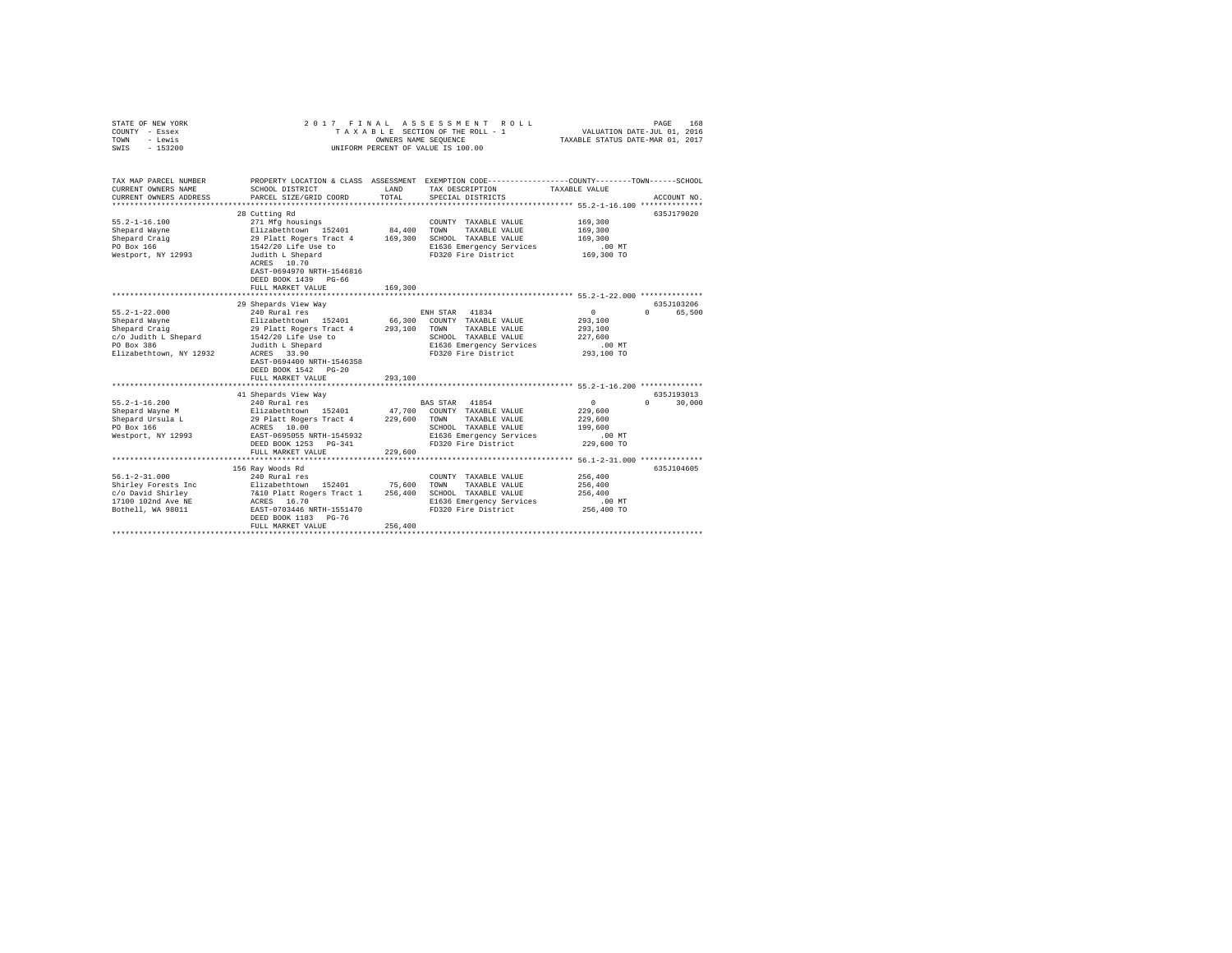| STATE OF NEW YORK | 2017 FINAL ASSESSMENT ROLL         | 169<br>PAGE                      |
|-------------------|------------------------------------|----------------------------------|
| COUNTY - Essex    | TAXABLE SECTION OF THE ROLL - 1    | VALUATION DATE-JUL 01, 2016      |
| TOWN<br>- Lewis   | OWNERS NAME SEOUENCE               | TAXABLE STATUS DATE-MAR 01, 2017 |
| $-153200$<br>SWIS | UNIFORM PERCENT OF VALUE IS 100.00 |                                  |

| TAX MAP PARCEL NUMBER<br>CURRENT OWNERS NAME<br>CURRENT OWNERS ADDRESS                                                      | SCHOOL DISTRICT<br>PARCEL SIZE/GRID COORD                                                                                                                                                                             | LAND<br>TOTAL                | TAX DESCRIPTION<br>SPECIAL DISTRICTS                                                                                                                                | PROPERTY LOCATION & CLASS ASSESSMENT EXEMPTION CODE---------------COUNTY-------TOWN------SCHOOL<br>TAXABLE VALUE<br>ACCOUNT NO. |        |
|-----------------------------------------------------------------------------------------------------------------------------|-----------------------------------------------------------------------------------------------------------------------------------------------------------------------------------------------------------------------|------------------------------|---------------------------------------------------------------------------------------------------------------------------------------------------------------------|---------------------------------------------------------------------------------------------------------------------------------|--------|
|                                                                                                                             |                                                                                                                                                                                                                       |                              |                                                                                                                                                                     |                                                                                                                                 |        |
| $55.2 - 1 - 15.130$<br>Shovan Joseph W<br>Shovan Lisa M<br>450 Fox Run Rd<br>Elizabethtown, NY 12932                        | 450 Fox Run Rd<br>210 1 Family Res<br>Elizabethtown 152401<br>30 Platt Rogers Tract 4<br>6.06<br>ACRES<br>EAST-0694812 NRTH-1549626<br>DEED BOOK 1282 PG-111<br>FULL MARKET VALUE                                     | 36,600<br>264,400<br>264,400 | BAS STAR 41854<br>COUNTY TAXABLE VALUE<br>TAXABLE VALUE<br>TOWN<br>SCHOOL TAXABLE VALUE<br>E1636 Emergency Services<br>FD320 Fire District                          | 635Z001012<br>$\Omega$<br>$\Omega$<br>264,400<br>264,400<br>234,400<br>$.00$ MT<br>264,400 TO                                   | 30,000 |
|                                                                                                                             | **************************                                                                                                                                                                                            |                              |                                                                                                                                                                     |                                                                                                                                 |        |
| $47.1 - 1 - 28.100$<br>Shreiber Douglas C<br>2 Shreiber Way<br>Essex, NY 12936<br>PRIOR OWNER ON 3/01/2017<br>McPhail Bruce | 410 Wells Hill Rd<br>210 1 Family Res<br>Elizabethtown 152401<br>1 Essex Tract<br>2.5ac<br>ACRES<br>2.10 BANK CORE<br>EAST-0701360 NRTH-1561628<br>DEED BOOK 1870 PG-188                                              | 37,100<br>87,100             | COUNTY TAXABLE VALUE<br>TOWN<br>TAXABLE VALUE<br>SCHOOL TAXABLE VALUE<br>E1636 Emergency Services<br>FD320 Fire District<br>WB320 Lewis B&I<br>WD320 Water District | 635J103705<br>87,100<br>87,100<br>87,100<br>$.00$ MT<br>87,100 TO<br>87,100 TO C<br>87,100 TO M                                 |        |
|                                                                                                                             | FULL MARKET VALUE                                                                                                                                                                                                     | 87,100                       |                                                                                                                                                                     |                                                                                                                                 |        |
| $47.13 - 1 - 29.120$<br>Siedlecki John<br>35 Rustic Way<br>PO Box 463<br>Lewis, NY 12950                                    | 35 Rustic Way<br>210 1 Family Res<br>Elizabethtown 152401<br>Platt Rogers Tract 1<br>Lot 2<br>Db 979 Pg 172<br>2.50<br>ACRES<br>EAST-0700377 NRTH-1556567<br>DEED BOOK 1665 PG-119<br>FULL MARKET VALUE<br>US Route 9 | 33,100<br>165,400<br>165,400 | ENH STAR 41834<br>COUNTY TAXABLE VALUE<br>TOWN<br>TAXABLE VALUE<br>SCHOOL TAXABLE VALUE<br>E1636 Emergency Services<br>FD320 Fire District                          | 635J186009<br>$^{\circ}$<br>$\cap$<br>165,400<br>165,400<br>99,900<br>$.00$ MT<br>165,400 TO<br>635J178500                      | 65,500 |
| $29.4 - 1 - 1.001$<br>Siegel Chris<br>Siegel Allison R<br>322 N Schodack Rd<br>East Greenbush, NY 12061                     | 322 Rural vac>10<br>Elizabethtown 152401<br>38 Peru Bay Tract<br>48ac<br>ACRES 45.00<br>EAST-0707547 NRTH-1583025<br>DEED BOOK 1805 PG-267<br>FULL MARKET VALUE                                                       | 45,700<br>45,700<br>45,700   | COUNTY TAXABLE VALUE<br>TOWN<br>TAXABLE VALUE<br>SCHOOL TAXABLE VALUE<br>E1636 Emergency Services<br>FD320 Fire District                                            | 45,700<br>45,700<br>45,700<br>$.00$ MT<br>45,700 TO                                                                             |        |
|                                                                                                                             | Stowersville Rd                                                                                                                                                                                                       |                              |                                                                                                                                                                     | 635Z011004                                                                                                                      |        |
| $47.2 - 3 - 5.000$<br>Silvernail Robert<br>Robetoy Lena<br>75 Hand Ave<br>PO Box 547<br>Elizabethtown, NY 12932             | 322 Rural vac>10<br>Elizabethtown 152401<br>Platt Rogers<br>ACRES 11.00<br>EAST-0714188 NRTH-1563844<br>DEED BOOK 1641 PG-29<br>FULL MARKET VALUE                                                                     | 28,500<br>28,500<br>28,500   | COUNTY TAXABLE VALUE<br>TOWN<br>TAXABLE VALUE<br>SCHOOL TAXABLE VALUE<br>E1636 Emergency Services<br>FD320 Fire District                                            | 28,500<br>28,500<br>28,500<br>.00 MT<br>28,500 TO                                                                               |        |
|                                                                                                                             |                                                                                                                                                                                                                       |                              |                                                                                                                                                                     |                                                                                                                                 |        |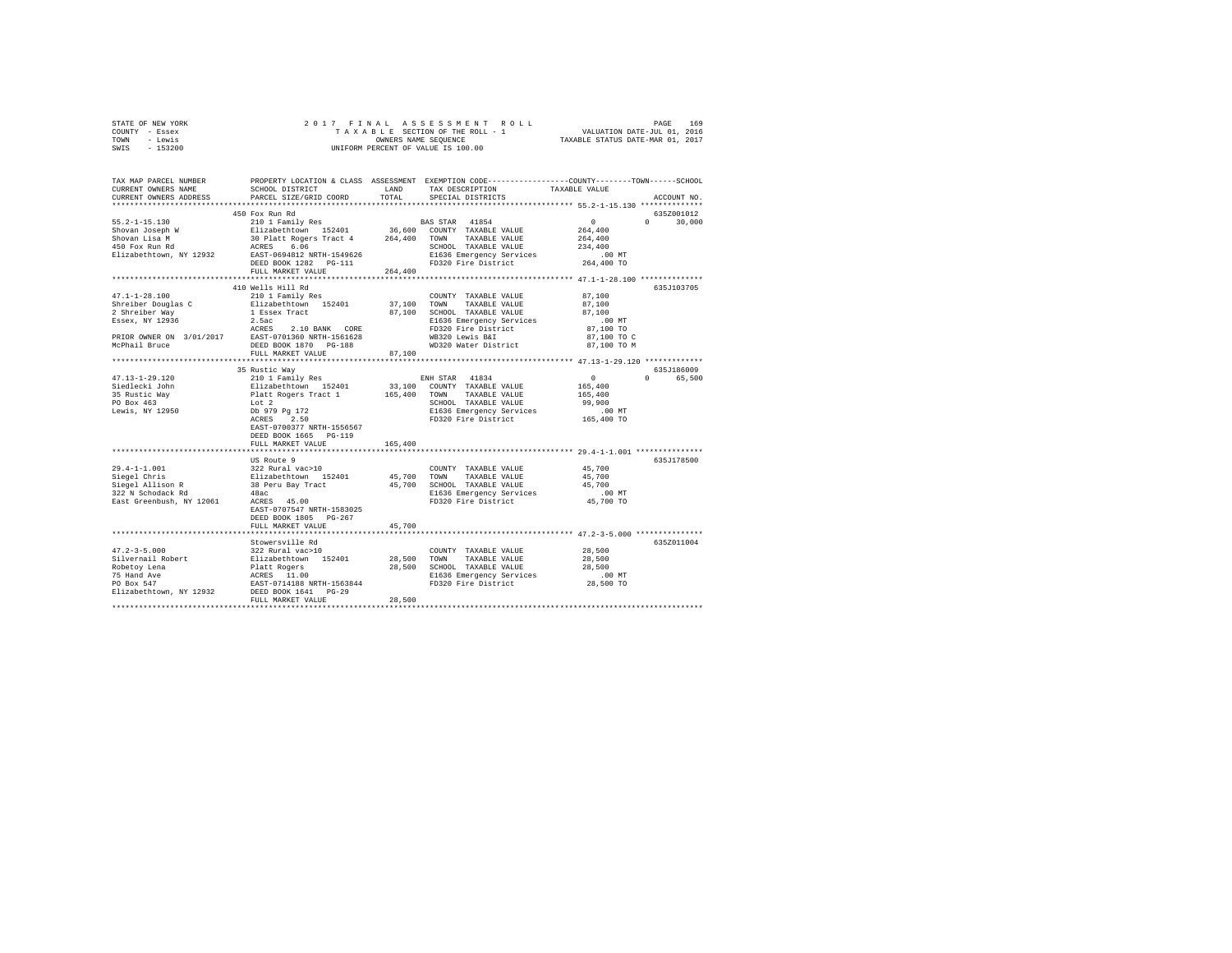| STATE OF NEW YORK | 2017 FINAL ASSESSMENT ROLL         | 170<br>PAGE                      |
|-------------------|------------------------------------|----------------------------------|
| COUNTY - Essex    | TAXABLE SECTION OF THE ROLL - 1    | VALUATION DATE-JUL 01, 2016      |
| TOWN<br>- Lewis   | OWNERS NAME SEOUENCE               | TAXABLE STATUS DATE-MAR 01, 2017 |
| $-153200$<br>SWIS | UNIFORM PERCENT OF VALUE IS 100.00 |                                  |

| TAX MAP PARCEL NUMBER<br>CURRENT OWNERS NAME<br>CURRENT OWNERS ADDRESS | SCHOOL DISTRICT<br>PARCEL SIZE/GRID COORD  | LAND<br>TOTAL.   | PROPERTY LOCATION & CLASS ASSESSMENT EXEMPTION CODE---------------COUNTY-------TOWN-----SCHOOL<br>TAX DESCRIPTION<br>SPECIAL DISTRICTS | TAXABLE VALUE                        | ACCOUNT NO.                 |
|------------------------------------------------------------------------|--------------------------------------------|------------------|----------------------------------------------------------------------------------------------------------------------------------------|--------------------------------------|-----------------------------|
|                                                                        |                                            |                  |                                                                                                                                        |                                      |                             |
|                                                                        | 127 Moss Rd                                |                  |                                                                                                                                        |                                      | 635J189016                  |
| $47.2 - 1 - 11.200$                                                    | 270 Mfg housing                            |                  | BAS STAR 41854                                                                                                                         | $\sim$ 0                             | $0 \qquad \qquad$<br>30,000 |
| Simmons Mark                                                           | Elizabethtown 152401                       |                  | 28,500 COUNTY TAXABLE VALUE                                                                                                            | 34,900                               |                             |
| 127 Moss Rd                                                            | 1 Peru Bay Tract                           |                  | 34,900 TOWN TAXABLE VALUE                                                                                                              | 34,900                               |                             |
| Lewis, NY 12950                                                        | ACRES 3.10                                 |                  | SCHOOL TAXABLE VALUE                                                                                                                   | 4,900                                |                             |
|                                                                        | EAST-0710036 NRTH-1566335                  |                  | E1636 Emergency Services                                                                                                               | $.00$ MT                             |                             |
|                                                                        | DEED BOOK 1725 PG-320<br>FULL MARKET VALUE | 34,900           | FD320 Fire District                                                                                                                    | 34,900 TO                            |                             |
|                                                                        |                                            |                  |                                                                                                                                        |                                      |                             |
|                                                                        | Old Military Ln                            |                  |                                                                                                                                        |                                      | 635J103303                  |
| $55. -2 - 12.000$                                                      | 322 Rural vac>10                           |                  | COUNTY TAXABLE VALUE                                                                                                                   | 13,900                               |                             |
| Siner Elinor M                                                         | Elizabethtown 152401                       | 13,900 TOWN      | TAXABLE VALUE                                                                                                                          | 13,900                               |                             |
| 6 Channing St                                                          | 10 Omt Twp 1                               | 13,900           | SCHOOL TAXABLE VALUE                                                                                                                   | 13,900                               |                             |
| Cambridge, MA 02138                                                    | ACRES 18.10                                |                  | E1636 Emergency Services                                                                                                               | $.00$ MT                             |                             |
|                                                                        | EAST-0680616 NRTH-1541189                  |                  | FD320 Fire District                                                                                                                    | 13,900 TO                            |                             |
|                                                                        | DEED BOOK 1083 PG-192                      |                  |                                                                                                                                        |                                      |                             |
|                                                                        | FULL MARKET VALUE                          | 13,900           |                                                                                                                                        |                                      |                             |
|                                                                        | ***********************************        |                  | ***************************** 55.-2-13.000 ****************                                                                            |                                      |                             |
|                                                                        | Old Military Ln                            |                  |                                                                                                                                        |                                      | 635J103304                  |
| $55. -2 - 13.000$                                                      | 322 Rural vac>10                           |                  | COUNTY TAXABLE VALUE                                                                                                                   | 23,900                               |                             |
| Siner Elinor M<br>6 Channing St                                        | Elizabethtown 152401<br>9 Omt Twp 1        | 23,900<br>23,900 | TOWN<br>TAXABLE VALUE<br>SCHOOL TAXABLE VALUE                                                                                          | 23,900<br>23,900                     |                             |
| Cambridge, MA 02138                                                    | ACRES 37.70                                |                  | E1636 Emergency Services                                                                                                               | $.00$ MT                             |                             |
|                                                                        | EAST-0680403 NRTH-1542183                  |                  | FD320 Fire District                                                                                                                    | 23,900 TO                            |                             |
|                                                                        | DEED BOOK 1083 PG-192                      |                  |                                                                                                                                        |                                      |                             |
|                                                                        | FULL MARKET VALUE                          | 23,900           |                                                                                                                                        |                                      |                             |
|                                                                        |                                            |                  |                                                                                                                                        |                                      |                             |
|                                                                        | Wells Hill Rd                              |                  |                                                                                                                                        |                                      | 635J101510                  |
| $46.2 - 1 - 49.000$                                                    | 312 Vac w/imprv                            |                  | COUNTY TAXABLE VALUE                                                                                                                   | 20,000                               |                             |
| Skeens William A                                                       | Elizabethtown 152401 19,800                |                  | TOWN<br>TAXABLE VALUE                                                                                                                  | 20,000                               |                             |
| Sminkey Debra J                                                        | 16 Platt Rogers Tract 4<br>ACRES 1.30      | 20,000           | SCHOOL TAXABLE VALUE                                                                                                                   | 20,000                               |                             |
| 7 Elm Pl                                                               |                                            |                  | E1636 Emergency Services                                                                                                               | $.00$ MT                             |                             |
| Mystic, CT 06355                                                       | EAST-0694444 NRTH-1563882                  |                  | FD320 Fire District                                                                                                                    | 20,000 TO                            |                             |
|                                                                        | DEED BOOK 1593 PG-36<br>FULL MARKET VALUE  | 20,000           |                                                                                                                                        |                                      |                             |
|                                                                        | .                                          |                  |                                                                                                                                        | ********** 38.4-1-30.000 *********** |                             |
|                                                                        | Moss Rd                                    |                  |                                                                                                                                        |                                      | 635J104609                  |
| $38.4 - 1 - 30.000$                                                    | 910 Priv forest                            |                  | COUNTY TAXABLE VALUE                                                                                                                   | 50,600                               |                             |
| Skoglund Rolf E                                                        | Elizabethtown 152401                       | 50,600           | TOWN<br>TAXABLE VALUE                                                                                                                  | 50,600                               |                             |
| 12 Buffington Pl                                                       | 2 Peru Bay Tract                           | 50,600           | SCHOOL TAXABLE VALUE                                                                                                                   | 50,600                               |                             |
| Bronxville, NY 10708                                                   | 79.8ac                                     |                  | E1636 Emergency Services                                                                                                               | $.00$ MT                             |                             |
|                                                                        | ACRES 91.20                                |                  | FD320 Fire District                                                                                                                    | 50,600 TO                            |                             |
|                                                                        | EAST-0712001 NRTH-1568789                  |                  |                                                                                                                                        |                                      |                             |
|                                                                        | DEED BOOK 496<br>$PG-237$                  |                  |                                                                                                                                        |                                      |                             |
|                                                                        | FULL MARKET VALUE                          | 50,600           |                                                                                                                                        |                                      |                             |
|                                                                        |                                            |                  |                                                                                                                                        |                                      |                             |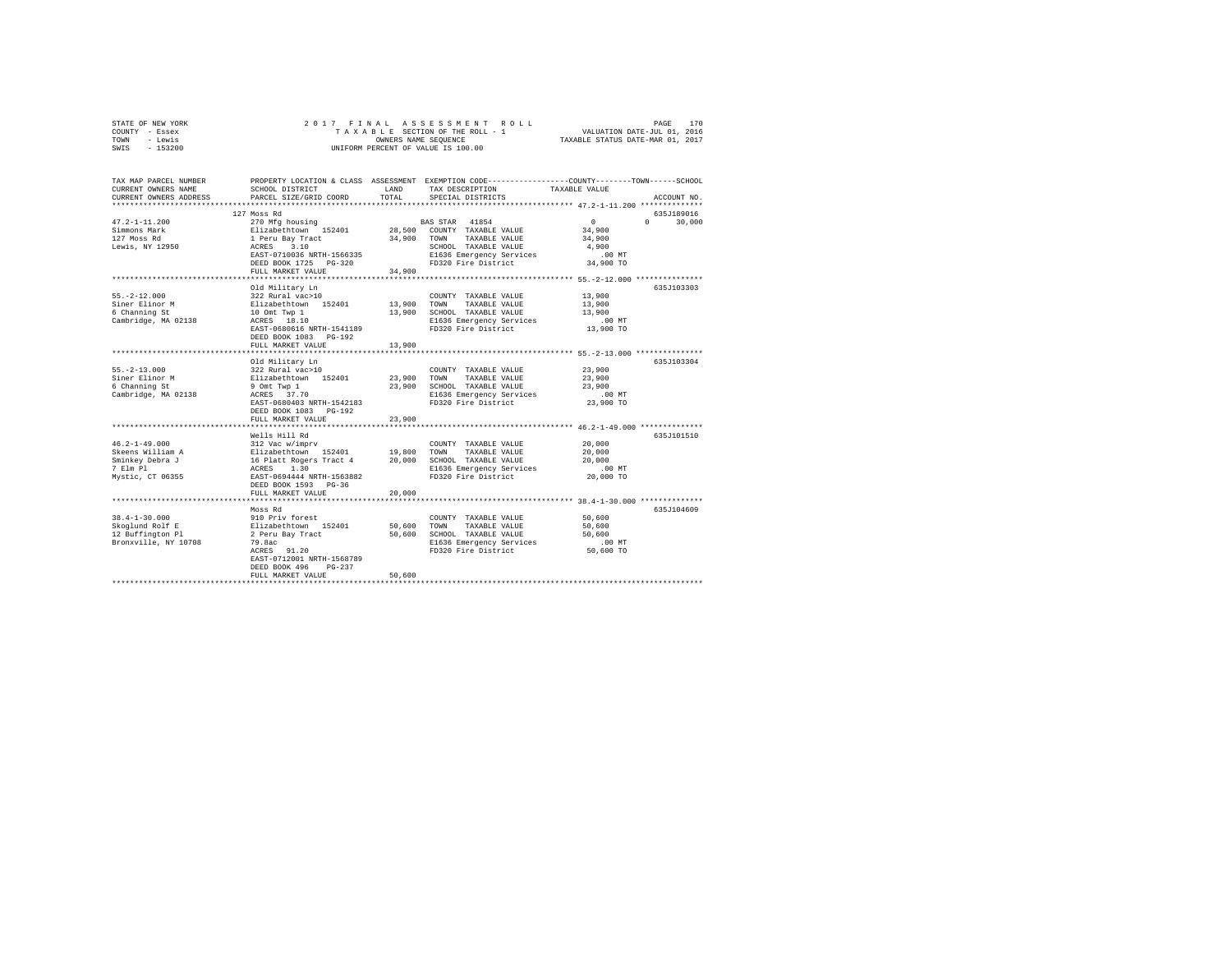| STATE OF NEW YORK | 2017 FINAL ASSESSMENT ROLL         | 171<br>PAGE                      |
|-------------------|------------------------------------|----------------------------------|
| COUNTY - Essex    | TAXABLE SECTION OF THE ROLL - 1    | VALUATION DATE-JUL 01, 2016      |
| TOWN<br>- Lewis   | OWNERS NAME SEOUENCE               | TAXABLE STATUS DATE-MAR 01, 2017 |
| $-153200$<br>SWIS | UNIFORM PERCENT OF VALUE IS 100.00 |                                  |

| TAX MAP PARCEL NUMBER<br>CURRENT OWNERS NAME                | SCHOOL DISTRICT                                       | LAND        | TAX DESCRIPTION                                  | PROPERTY LOCATION & CLASS ASSESSMENT EXEMPTION CODE----------------COUNTY-------TOWN------SCHOOL<br>TAXABLE VALUE |        |
|-------------------------------------------------------------|-------------------------------------------------------|-------------|--------------------------------------------------|-------------------------------------------------------------------------------------------------------------------|--------|
| CURRENT OWNERS ADDRESS<br>**********************            | PARCEL SIZE/GRID COORD<br>*************************** | TOTAL       | SPECIAL DISTRICTS                                | ACCOUNT NO.                                                                                                       |        |
|                                                             | 81 Osawentha Dr                                       |             |                                                  | 635Z016003                                                                                                        |        |
| $47.13 - 4 - 19.200$                                        | 210 1 Family Res                                      |             | COUNTY TAXABLE VALUE                             | 139,000                                                                                                           |        |
| Smith David James                                           | Elizabethtown 152401                                  | 35,100 TOWN | TAXABLE VALUE                                    | 139,000                                                                                                           |        |
| Smith Jean M                                                | 14 Platt Rogers Tract 4                               |             | 139,000 SCHOOL TAXABLE VALUE                     | 139,000                                                                                                           |        |
| 9161 US Route 9                                             | ACRES 0.88                                            |             | E1636 Emergency Services                         | $.00$ MT                                                                                                          |        |
| Lewis, NY 12950                                             | EAST-0701132 NRTH-1560424                             |             | FD320 Fire District                              | 139,000 TO                                                                                                        |        |
|                                                             | DEED BOOK 1815 PG-287                                 |             | WB320 Lewis B&I                                  | 139,000 TO C                                                                                                      |        |
|                                                             | FULL MARKET VALUE                                     |             | 139,000 WD320 Water District                     | 139,000 TO M                                                                                                      |        |
|                                                             |                                                       |             |                                                  | *************** 38.3-1-21.100 *************                                                                       |        |
|                                                             | 9277 US Route 9                                       |             |                                                  | 635J174021                                                                                                        |        |
| $38.3 - 1 - 21.100$                                         | 210 1 Family Res                                      |             | COUNTY TAXABLE VALUE                             | 73,300                                                                                                            |        |
| Smith Deborah L                                             |                                                       | 32,300      | TAXABLE VALUE<br>TOWN                            | 73,300                                                                                                            |        |
| McDougal Kalvin S                                           | Elizabethtown 152401<br>Essex Tract 10                | 73,300      | SCHOOL TAXABLE VALUE                             | 73,300                                                                                                            |        |
| PO Box 458                                                  | Sub Division J Stetl                                  |             | E1636 Emergency Services                         | .00 MT                                                                                                            |        |
| Elizabethtown, NY 12932                                     | ACRES<br>1.67                                         |             | FD320 Fire District                              | 73,300 TO                                                                                                         |        |
|                                                             | EAST-0705216 NRTH-1575359                             |             |                                                  |                                                                                                                   |        |
|                                                             | DEED BOOK 1731 PG-81                                  |             |                                                  |                                                                                                                   |        |
|                                                             | FULL MARKET VALUE                                     | 73,300      |                                                  |                                                                                                                   |        |
|                                                             | *************************                             |             |                                                  |                                                                                                                   |        |
|                                                             | US Route 9                                            |             |                                                  | 635J178522                                                                                                        |        |
| $38.3 - 1 - 5.000$                                          | 910 Priv forest                                       |             | COUNTY TAXABLE VALUE                             | 31,500                                                                                                            |        |
| Smith Eugene D                                              | Elizabethtown 152401                                  | 31,500 TOWN | TAXABLE VALUE                                    | 31,500                                                                                                            |        |
| 7364 US Route 9                                             | 12 Essex Tract                                        |             | 31,500 SCHOOL TAXABLE VALUE                      | 31,500                                                                                                            |        |
| Elizabethtown, NY 12932                                     | 60ac                                                  |             | E1636 Emergency Services                         | .00 MT                                                                                                            |        |
|                                                             | ACRES 53.00                                           |             | FD320 Fire District                              | 31,500 TO                                                                                                         |        |
|                                                             | EAST-0703048 NRTH-1573793                             |             |                                                  |                                                                                                                   |        |
|                                                             | DEED BOOK 1862 PG-158                                 |             |                                                  |                                                                                                                   |        |
|                                                             | FULL MARKET VALUE                                     | 31,500      |                                                  |                                                                                                                   |        |
|                                                             |                                                       |             |                                                  |                                                                                                                   |        |
|                                                             | 9161 US Route 9                                       |             |                                                  | 635J102106                                                                                                        |        |
| $38.3 - 1 - 6.110$                                          | 240 Rural res                                         |             | COUNTY TAXABLE VALUE                             | 217,300                                                                                                           |        |
| Smith Eugene D                                              | Elizabethtown 152401                                  | 52,600      | TOWN<br>TAXABLE VALUE                            | 217,300<br>217,300                                                                                                |        |
| 7364 US Route 9<br>Elizabethtown, NY 12932                  | 11 Essex Tract<br>ACRES 32.90                         | 217,300     | SCHOOL TAXABLE VALUE<br>E1636 Emergency Services | $.00$ MT                                                                                                          |        |
|                                                             | EAST-0702675 NRTH-1572995                             |             | FD320 Fire District                              | 217,300 TO                                                                                                        |        |
|                                                             | DEED BOOK 1862 PG-158                                 |             |                                                  |                                                                                                                   |        |
|                                                             | FULL MARKET VALUE                                     | 217,300     |                                                  |                                                                                                                   |        |
|                                                             |                                                       |             |                                                  |                                                                                                                   |        |
|                                                             | 23 Denton Rd                                          |             |                                                  | 635J187006                                                                                                        |        |
| $55.2 - 2 - 1.000$                                          | 240 Rural res                                         |             | BAS STAR 41854                                   | 0<br>$\Omega$                                                                                                     | 30,000 |
| Smith Gerald W                                              | Elizabethtown 152401                                  |             | 57,100 COUNTY TAXABLE VALUE                      | 126,500                                                                                                           |        |
| Smith Deborah L                                             | 30 Platt Rogers Tract 4 126,500 TOWN                  |             | TAXABLE VALUE                                    | 126,500                                                                                                           |        |
| $\mathbf{L}$ and $\mathbf{L}$ and $\mathbf{L}$<br>PO Box 44 |                                                       |             | SCHOOL TAXABLE VALUE                             | 96,500                                                                                                            |        |
| Elizabethtown, NY 12932                                     | ACRES 42.00<br>EAST-0692426 NRTH-1549490              |             | E1636 Emergency Services                         | $.00$ MT                                                                                                          |        |
|                                                             | DEED BOOK 943<br>PG-291                               |             | FD320 Fire District                              | 126,500 TO                                                                                                        |        |
|                                                             | FULL MARKET VALUE                                     | 126,500     |                                                  |                                                                                                                   |        |
|                                                             |                                                       |             |                                                  |                                                                                                                   |        |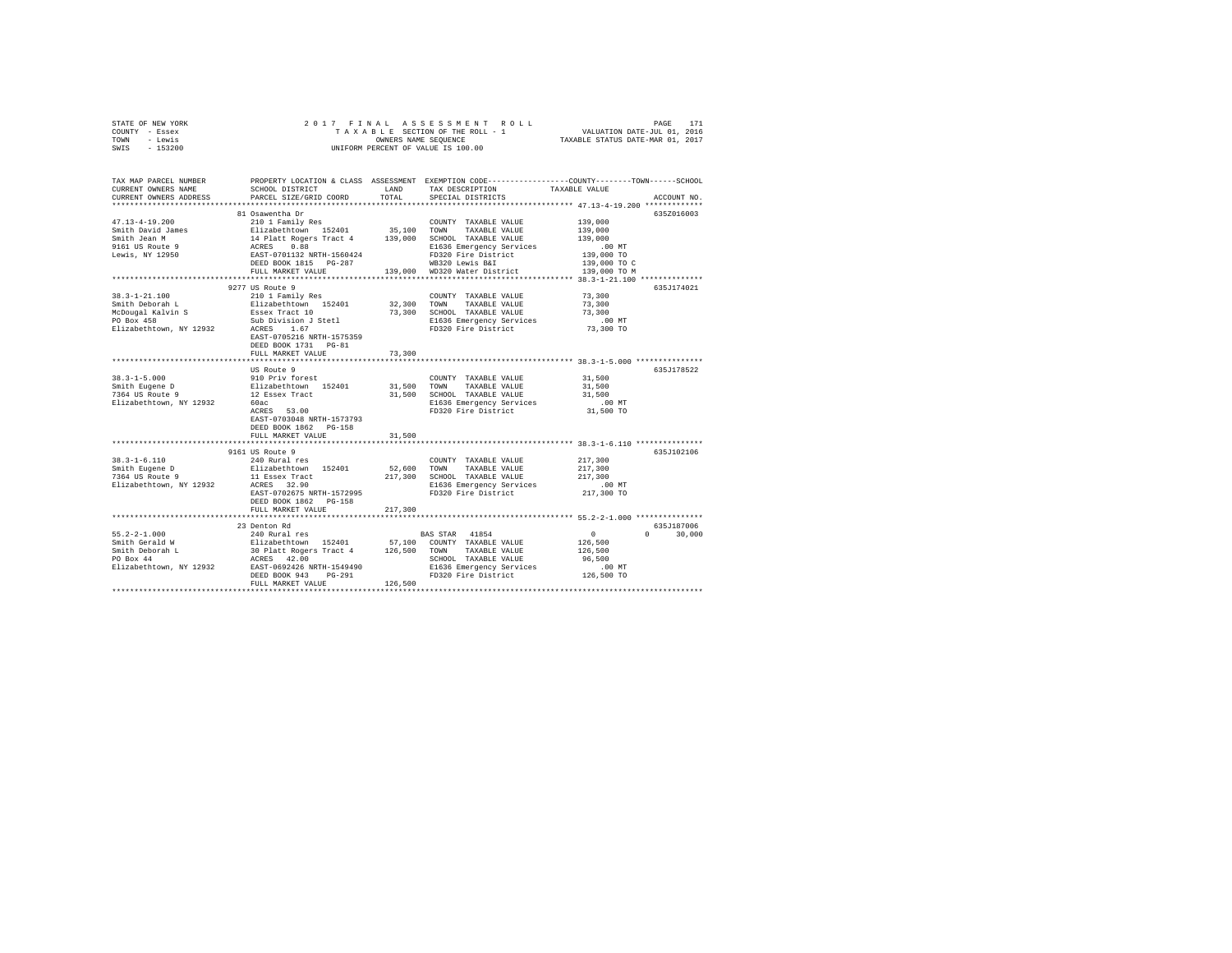| STATE OF NEW YORK | 2017 FINAL ASSESSMENT ROLL         | 172<br>PAGE                      |
|-------------------|------------------------------------|----------------------------------|
| COUNTY - Essex    | TAXABLE SECTION OF THE ROLL - 1    | VALUATION DATE-JUL 01, 2016      |
| TOWN<br>- Lewis   | OWNERS NAME SEOUENCE               | TAXABLE STATUS DATE-MAR 01, 2017 |
| $-153200$<br>SWIS | UNIFORM PERCENT OF VALUE IS 100.00 |                                  |

| TAX MAP PARCEL NUMBER<br>CURRENT OWNERS NAME<br>CURRENT OWNERS ADDRESS                                                                                                                                                                              | SCHOOL DISTRICT<br>PARCEL SIZE/GRID COORD                                                              | LAND<br>TOTAL            | TAX DESCRIPTION<br>SPECIAL DISTRICTS            | PROPERTY LOCATION & CLASS ASSESSMENT EXEMPTION CODE----------------COUNTY-------TOWN-----SCHOOL<br>TAXABLE VALUE<br>ACCOUNT NO. |
|-----------------------------------------------------------------------------------------------------------------------------------------------------------------------------------------------------------------------------------------------------|--------------------------------------------------------------------------------------------------------|--------------------------|-------------------------------------------------|---------------------------------------------------------------------------------------------------------------------------------|
|                                                                                                                                                                                                                                                     |                                                                                                        |                          |                                                 |                                                                                                                                 |
|                                                                                                                                                                                                                                                     | 80 Hyde Rd                                                                                             |                          |                                                 | 635J196004                                                                                                                      |
| $47.4 - 1 - 28.112$                                                                                                                                                                                                                                 | 270 Mfg housing                                                                                        |                          | BAS STAR 41854                                  | $\sim$ 0<br>$\Omega$ and $\Omega$<br>30,000                                                                                     |
|                                                                                                                                                                                                                                                     |                                                                                                        |                          | 34,100 COUNTY TAXABLE VALUE                     | 47.400                                                                                                                          |
|                                                                                                                                                                                                                                                     |                                                                                                        |                          | 47,400 TOWN TAXABLE VALUE                       | 47,400                                                                                                                          |
|                                                                                                                                                                                                                                                     |                                                                                                        |                          | SCHOOL TAXABLE VALUE                            | 17,400                                                                                                                          |
|                                                                                                                                                                                                                                                     | DEED BOOK 1084 PG-80                                                                                   |                          | E1636 Emergency Services<br>FD320 Fire District | $.00$ MT<br>47,400 TO                                                                                                           |
|                                                                                                                                                                                                                                                     | FULL MARKET VALUE                                                                                      | 47.400                   |                                                 |                                                                                                                                 |
|                                                                                                                                                                                                                                                     |                                                                                                        | ************************ |                                                 | ************************ 38.1-1-28.000 ***************                                                                          |
|                                                                                                                                                                                                                                                     | US Route 9                                                                                             |                          |                                                 | 635J101110                                                                                                                      |
| $38.1 - 1 - 28.000$                                                                                                                                                                                                                                 | 910 Priv forest                                                                                        |                          | COUNTY TAXABLE VALUE                            | 72,300                                                                                                                          |
|                                                                                                                                                                                                                                                     | Elizabethtown 152401<br>13 Essex Tract                                                                 | 72,300                   | TOWN<br>TAXABLE VALUE                           | 72,300                                                                                                                          |
| Smith Paul J<br>75 Fairview Ave                                                                                                                                                                                                                     |                                                                                                        | 72,300                   | SCHOOL TAXABLE VALUE                            | 72,300                                                                                                                          |
| Holtsville, NY 11742                                                                                                                                                                                                                                | ACRES 160.00                                                                                           |                          | E1636 Emergency Services                        | .00 MT                                                                                                                          |
|                                                                                                                                                                                                                                                     | EAST-0702676 NRTH-1576589                                                                              |                          | FD320 Fire District                             | 72,300 TO                                                                                                                       |
|                                                                                                                                                                                                                                                     | DEED BOOK 1338 PG-293                                                                                  |                          |                                                 |                                                                                                                                 |
|                                                                                                                                                                                                                                                     | FULL MARKET VALUE                                                                                      | 72,300                   |                                                 |                                                                                                                                 |
|                                                                                                                                                                                                                                                     | 9169 US Route 9                                                                                        |                          |                                                 | 635J101007                                                                                                                      |
| $38.3 - 1 - 4.000$                                                                                                                                                                                                                                  | 260 Seasonal res                                                                                       |                          | COUNTY TAXABLE VALUE                            | 56,600                                                                                                                          |
|                                                                                                                                                                                                                                                     |                                                                                                        | 55,500                   | TOWN TAXABLE VALUE                              | 56,600                                                                                                                          |
| Smith Paul J<br>75 Fairview Ave                                                                                                                                                                                                                     | Elizabethtown 152401<br>12 Essex Tract                                                                 |                          | 56,600 SCHOOL TAXABLE VALUE                     | 56,600                                                                                                                          |
| Holtsville, NY 11742                                                                                                                                                                                                                                | 60ac                                                                                                   |                          | E1636 Emergency Services                        | $.00$ MT                                                                                                                        |
|                                                                                                                                                                                                                                                     | ACRES 62.90                                                                                            |                          | FD320 Fire District                             | $56,600$ TO                                                                                                                     |
|                                                                                                                                                                                                                                                     | EAST-0702914 NRTH-1574784                                                                              |                          |                                                 |                                                                                                                                 |
|                                                                                                                                                                                                                                                     | DEED BOOK 1338 PG-293                                                                                  |                          |                                                 |                                                                                                                                 |
|                                                                                                                                                                                                                                                     | FULL MARKET VALUE                                                                                      | 56,600                   |                                                 |                                                                                                                                 |
|                                                                                                                                                                                                                                                     |                                                                                                        |                          |                                                 |                                                                                                                                 |
|                                                                                                                                                                                                                                                     | 825 Stowersville Rd                                                                                    |                          |                                                 | 635J188003<br>$0 \qquad \qquad$                                                                                                 |
| $47.2 - 1 - 67.000$                                                                                                                                                                                                                                 |                                                                                                        |                          | BAS STAR 41854<br>6,320 COUNTY TAXABLE VALUE    | $\circ$<br>30,000                                                                                                               |
| Smith Roger W<br>Smith Melissa L                                                                                                                                                                                                                    |                                                                                                        |                          | 142,320 TOWN TAXABLE VALUE                      | 142,320<br>142,320                                                                                                              |
| 825 Stowersville Rd                                                                                                                                                                                                                                 |                                                                                                        |                          | SCHOOL TAXABLE VALUE                            | 112,320                                                                                                                         |
| Lewis, NY 12950                                                                                                                                                                                                                                     | 210 1 Family Res<br>Elizabethtown 152401<br>36 Platt Rogers<br>ACRES 5.74<br>EAST-0710971 NRTH-1563671 |                          | E1636 Emergency Services                        | $.00$ MT                                                                                                                        |
|                                                                                                                                                                                                                                                     | DEED BOOK 1034    PG-148                                                                               |                          | FD320 Fire District                             | $142,320$ TO                                                                                                                    |
|                                                                                                                                                                                                                                                     | CONSERVATION ESMT % 80.00                                                                              |                          |                                                 |                                                                                                                                 |
|                                                                                                                                                                                                                                                     | FULL MARKET VALUE                                                                                      | 142,320                  |                                                 |                                                                                                                                 |
|                                                                                                                                                                                                                                                     |                                                                                                        |                          |                                                 |                                                                                                                                 |
|                                                                                                                                                                                                                                                     | 145 Wells Hill Rd                                                                                      |                          |                                                 | 635J102609                                                                                                                      |
| $46.2 - 1 - 43.000$                                                                                                                                                                                                                                 | 240 Rural res                                                                                          |                          | COUNTY TAXABLE VALUE                            | 244,100                                                                                                                         |
| Smith William E Trust Elizabethtown 152401 112,700 TOWN<br>Smith Catherine M Trust 16 Platt Rogers Tract 4 112,700 SCHOOL TAXABLE VALUE<br>104 Woodside Rd B202 20 ACRES 150.20 1244,100 SCHOOL TAXABLE VALUE<br>Haverford Ph 10041 20 RCRES 150.20 |                                                                                                        |                          |                                                 | 244,100                                                                                                                         |
|                                                                                                                                                                                                                                                     |                                                                                                        |                          |                                                 | 244,100                                                                                                                         |
| Haverford, PA 19041                                                                                                                                                                                                                                 | EAST-0695710 NRTH-1565315                                                                              |                          | E1636 Emergency Services<br>FD320 Fire District | $.00$ MT<br>244,100 TO                                                                                                          |
|                                                                                                                                                                                                                                                     | DEED BOOK 1520 PG-21                                                                                   |                          |                                                 |                                                                                                                                 |
|                                                                                                                                                                                                                                                     | FULL MARKET VALUE                                                                                      | 244,100                  |                                                 |                                                                                                                                 |
|                                                                                                                                                                                                                                                     |                                                                                                        |                          |                                                 |                                                                                                                                 |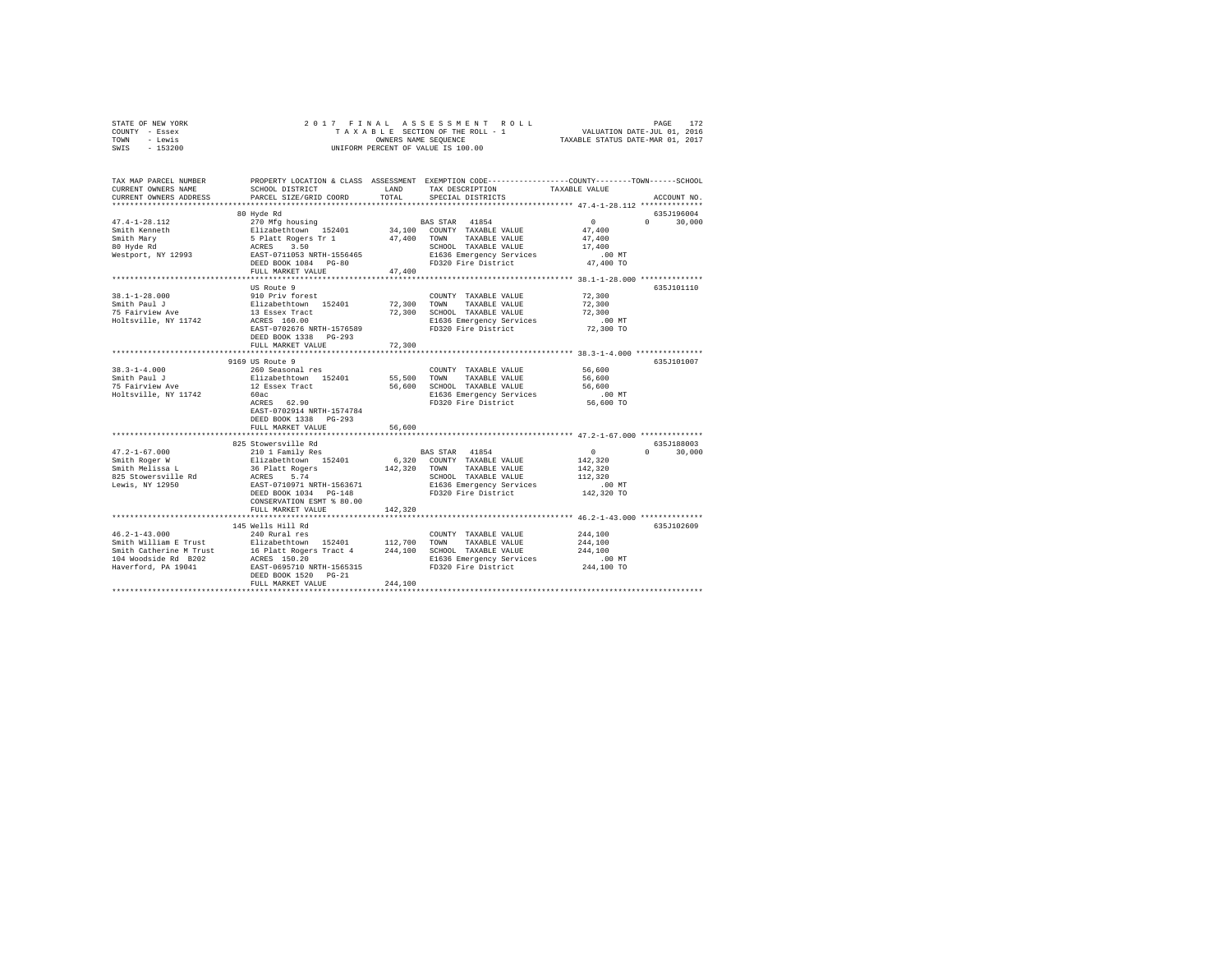| STATE OF NEW YORK                                  | 2017 FINAL                                                                                                                                                                                      |         |                                           |                             |                         |  |
|----------------------------------------------------|-------------------------------------------------------------------------------------------------------------------------------------------------------------------------------------------------|---------|-------------------------------------------|-----------------------------|-------------------------|--|
| COUNTY - Essex                                     |                                                                                                                                                                                                 |         |                                           |                             |                         |  |
| TOWN - Lewis                                       | OWNERS NAME SEQUENCE                                                                                                                                                                            |         |                                           |                             |                         |  |
| SWIS - 153200                                      |                                                                                                                                                                                                 |         | UNIFORM PERCENT OF VALUE IS 100.00        |                             |                         |  |
|                                                    |                                                                                                                                                                                                 |         |                                           |                             |                         |  |
|                                                    |                                                                                                                                                                                                 |         |                                           |                             |                         |  |
|                                                    |                                                                                                                                                                                                 |         |                                           |                             |                         |  |
|                                                    | TAX MAP PARCEL NUMBER PROPERTY LOCATION & CLASS ASSESSMENT EXEMPTION CODE--------------COUNTY-------TOWN-----SCHOOL                                                                             |         |                                           |                             |                         |  |
| CURRENT OWNERS NAME                                | SCHOOL DISTRICT                                                                                                                                                                                 | LAND    | TAX DESCRIPTION                           | TAXABLE VALUE               |                         |  |
| CURRENT OWNERS ADDRESS                             | PARCEL SIZE/GRID COORD                                                                                                                                                                          | TOTAL   | SPECIAL DISTRICTS                         |                             | ACCOUNT NO.             |  |
|                                                    |                                                                                                                                                                                                 |         |                                           |                             |                         |  |
|                                                    | 323 Carlott Rd                                                                                                                                                                                  |         |                                           |                             | 635J101811              |  |
| $46.2 - 1 - 56.000$                                | 210 1 Family Res                                                                                                                                                                                |         | COUNTY TAXABLE VALUE                      | 117,700                     |                         |  |
| Somaini Anthony                                    |                                                                                                                                                                                                 |         |                                           | 117,700                     |                         |  |
| Somaini Jon                                        |                                                                                                                                                                                                 |         |                                           | 117,700                     |                         |  |
| 3 Edgewater Ter                                    |                                                                                                                                                                                                 |         | E1636 Emergency Services                  | .00 MT                      |                         |  |
| Milton, VT 05468                                   | 5969                                                                                                                                                                                            |         | FD320 Fire District                       | 117,700 TO                  |                         |  |
|                                                    | ACRES 0.98                                                                                                                                                                                      |         |                                           |                             |                         |  |
|                                                    | EAST-0689844 NRTH-1562613                                                                                                                                                                       |         |                                           |                             |                         |  |
|                                                    | DEED BOOK 1758 PG-265                                                                                                                                                                           |         |                                           |                             |                         |  |
|                                                    |                                                                                                                                                                                                 |         |                                           |                             |                         |  |
|                                                    | FULL MARKET VALUE                                                                                                                                                                               | 117,700 |                                           |                             |                         |  |
|                                                    |                                                                                                                                                                                                 |         |                                           |                             |                         |  |
|                                                    | 61 Seventy Ln                                                                                                                                                                                   |         |                                           |                             | 635J103607              |  |
| $46.2 - 1 - 19.000$                                | 210 1 Family Res                                                                                                                                                                                |         | COUNTY TAXABLE VALUE                      | 58,200                      |                         |  |
| Soper Steven P                                     | Elizabethtown 152401                                                                                                                                                                            | 23,900  | TOWN<br>TAXABLE VALUE                     | 58,200                      |                         |  |
| Labombard Tracy M<br>72 Alden Rd                   |                                                                                                                                                                                                 |         |                                           | 58,200                      |                         |  |
|                                                    |                                                                                                                                                                                                 |         | E1636 Emergency Services                  | $.00$ MT                    |                         |  |
| Westport, NY 12993                                 |                                                                                                                                                                                                 |         | FD320 Fire District                       | 58,200 TO                   |                         |  |
|                                                    | DEED BOOK 1269 PG-114                                                                                                                                                                           |         |                                           |                             |                         |  |
|                                                    | FULL MARKET VALUE                                                                                                                                                                               | 58,200  |                                           |                             |                         |  |
|                                                    |                                                                                                                                                                                                 |         |                                           |                             |                         |  |
|                                                    | Seventy Ln                                                                                                                                                                                      |         |                                           |                             | 635J104809              |  |
| $37. - 2 - 4.000$                                  | 322 Rural vac>10                                                                                                                                                                                |         | COUNTY TAXABLE VALUE                      | 32,100                      |                         |  |
| Southmayd Maurice                                  |                                                                                                                                                                                                 |         | 32,100 TOWN TAXABLE VALUE                 | 32,100                      |                         |  |
|                                                    |                                                                                                                                                                                                 |         | 32,100 SCHOOL TAXABLE VALUE               | 32,100                      |                         |  |
| Southmayd Roberta<br>PO Box 161                    | 322 Ruiai variiv<br>Elizabethtown 152401<br>107 Essex Tract<br>ACRES 60.24                                                                                                                      |         | E1636 Emergency Services                  | $.00$ MT                    |                         |  |
| Jay, NY 12941-0161                                 | EAST-0675879 NRTH-1582154                                                                                                                                                                       |         | FD320 Fire District                       | 32,100 TO                   |                         |  |
|                                                    | DEED BOOK 465 PG-76                                                                                                                                                                             |         |                                           |                             |                         |  |
|                                                    | FULL MARKET VALUE                                                                                                                                                                               | 32,100  |                                           |                             |                         |  |
|                                                    |                                                                                                                                                                                                 |         |                                           |                             |                         |  |
|                                                    |                                                                                                                                                                                                 |         |                                           |                             | 635J175008              |  |
| $47.1 - 1 - 30.000$                                | 19 Ramblin Brook Way<br>281 Multiple res                                                                                                                                                        |         | COUNTY TAXABLE VALUE                      | 208,500                     |                         |  |
| Sowan Michael G                                    |                                                                                                                                                                                                 |         |                                           | 208,500                     |                         |  |
| Sowan Nancy A<br>PO Box 515                        | Elizabethtown 152401 74,000 TOWN TAXABLE VALUE<br>14 Platt Rogers Tract 4 208,500 SCHOOL TAXABLE VALUE<br>ACRES 20.70 SIG16 Emergency Services<br>EAST-0700585 NRTH-1561480 FD320 Fire District |         |                                           | 208,500                     |                         |  |
|                                                    |                                                                                                                                                                                                 |         |                                           | $.00$ MT                    |                         |  |
| Lewis, NY 12950                                    |                                                                                                                                                                                                 |         |                                           | 208,500 TO                  |                         |  |
|                                                    | DEED BOOK 1377 PG-1                                                                                                                                                                             |         | WB320 Lewis B&I                           | 208,500 TO C                |                         |  |
|                                                    | FULL MARKET VALUE                                                                                                                                                                               |         | 208,500 WD320 Water District              | 208,500 TO M                |                         |  |
|                                                    |                                                                                                                                                                                                 |         |                                           |                             |                         |  |
|                                                    | 1933 County Route 10                                                                                                                                                                            |         |                                           |                             | 635J104811              |  |
| $57.1 - 3 - 1.000$                                 | 281 Multiple res                                                                                                                                                                                |         |                                           | 12,776                      |                         |  |
| Spaulding Forrest R                                |                                                                                                                                                                                                 |         | AG DIST C 41720<br>125,400 ENH STAR 41834 | $\sim$ 0 $\sim$<br>$\sim$ 0 | 12,776 12,776<br>65,500 |  |
|                                                    | Westport 155001                                                                                                                                                                                 |         |                                           |                             |                         |  |
| RD2 Box 2211<br>NDZ BOA 2011<br>Westport, NY 12993 | 43 Taylor & Kimball                                                                                                                                                                             |         | 238,200 COUNTY TAXABLE VALUE              | 225,424                     |                         |  |
|                                                    | Westport, NY 12993 Life Estate May Pulsifer<br>ACRES 129.60<br>MAY BE SUBJECT TO PAYMENT ERST-0719893 NRTH-1551466<br>UNDER AGDIST LAW TIL 2021 DEED BOOK 827 PG-267                            |         | TOWN<br>TAXABLE VALUE                     | 225,424                     |                         |  |
|                                                    |                                                                                                                                                                                                 |         | SCHOOL TAXABLE VALUE                      | 159,924                     |                         |  |
|                                                    |                                                                                                                                                                                                 |         | E1636 Emergency Services                  | $.00$ MT                    |                         |  |
|                                                    |                                                                                                                                                                                                 |         | FD320 Fire District                       | 238,200 TO                  |                         |  |
|                                                    | FULL MARKET VALUE                                                                                                                                                                               | 238,200 |                                           |                             |                         |  |
|                                                    |                                                                                                                                                                                                 |         |                                           |                             |                         |  |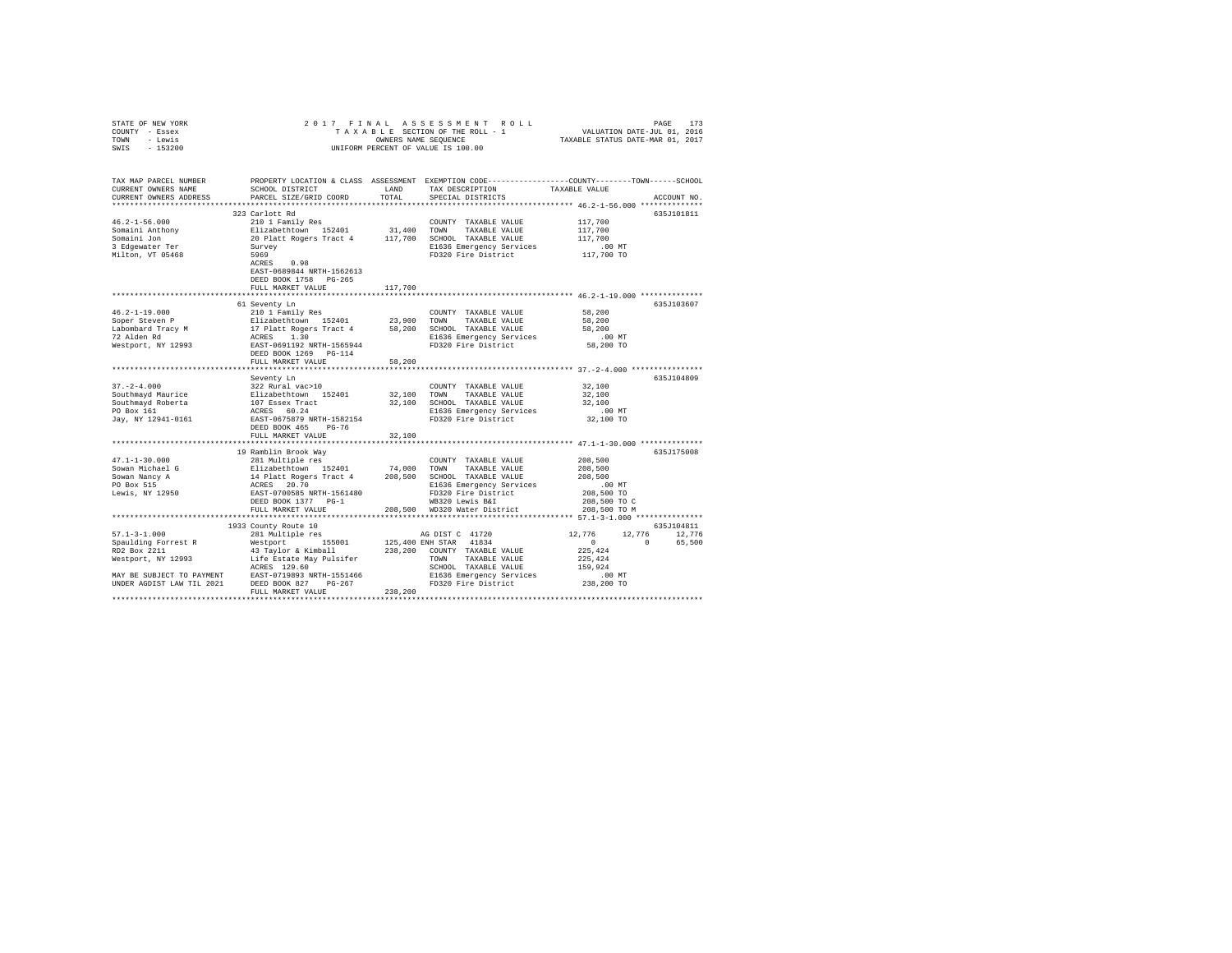| TOWN<br>- Lewis<br>SWIS<br>$-153200$                                                                                         | OWNERS NAME SEQUENCE<br>TAXABLE STATUS DATE-MAR 01, 2017<br>UNIFORM PERCENT OF VALUE IS 100.00 |             |                                                                                                                    |                                                              |                                     |
|------------------------------------------------------------------------------------------------------------------------------|------------------------------------------------------------------------------------------------|-------------|--------------------------------------------------------------------------------------------------------------------|--------------------------------------------------------------|-------------------------------------|
| TAX MAP PARCEL NUMBER<br>CURRENT OWNERS NAME                                                                                 | SCHOOL DISTRICT                                                                                | LAND        | PROPERTY LOCATION & CLASS ASSESSMENT EXEMPTION CODE---------------COUNTY-------TOWN------SCHOOL<br>TAX DESCRIPTION | TAXABLE VALUE                                                |                                     |
| CURRENT OWNERS ADDRESS                                                                                                       | PARCEL SIZE/GRID COORD                                                                         | TOTAL       | SPECIAL DISTRICTS                                                                                                  |                                                              | ACCOUNT NO.                         |
|                                                                                                                              |                                                                                                |             |                                                                                                                    |                                                              |                                     |
| $47.4 - 1 - 21.000$                                                                                                          | 93 Hurley Rd<br>240 Rural res                                                                  |             | COUNTY TAXABLE VALUE                                                                                               | 142,100                                                      | 635J104810                          |
| Spaulding Norma K Trust                                                                                                      | Westport 155001                                                                                | 82,700 TOWN | TAXABLE VALUE                                                                                                      | 142,100                                                      |                                     |
| 93 Hurley Rd                                                                                                                 | 46 Taylor & Kimball                                                                            |             | 142,100 SCHOOL TAXABLE VALUE                                                                                       | 142,100                                                      |                                     |
| Westport, NY 12993                                                                                                           | Will Db 938 Pg 275                                                                             |             | E1636 Emergency Services                                                                                           | $.00$ MT                                                     |                                     |
|                                                                                                                              | ACRES 93.10                                                                                    |             | FD320 Fire District                                                                                                | 142,100 TO                                                   |                                     |
|                                                                                                                              | EAST-0718577 NRTH-1552925                                                                      |             |                                                                                                                    |                                                              |                                     |
|                                                                                                                              | DEED BOOK 1795 PG-319<br>FULL MARKET VALUE                                                     | 142,100     |                                                                                                                    |                                                              |                                     |
|                                                                                                                              |                                                                                                |             |                                                                                                                    |                                                              |                                     |
|                                                                                                                              | 89 Moss Rd                                                                                     |             |                                                                                                                    |                                                              | 635J104814                          |
| $47.2 - 1 - 7.000$                                                                                                           | 210 1 Family Res                                                                               |             | BAS STAR 41854                                                                                                     | $\sim$ 0                                                     | $0 \t 30,000$                       |
| Spear William                                                                                                                | Elizabethtown 152401<br>1 36 Peru Bay Tract<br>Platt Rogers<br>ACRES 1.52                      |             | 27,000 COUNTY TAXABLE VALUE                                                                                        | 91,500                                                       |                                     |
| Spear Theresa                                                                                                                |                                                                                                |             | 91,500 TOWN TAXABLE VALUE                                                                                          | 91,500                                                       |                                     |
| 89 Moss Rd                                                                                                                   |                                                                                                |             | SCHOOL TAXABLE VALUE                                                                                               | 61,500                                                       |                                     |
| Lewis, NY 12950                                                                                                              | EAST-0710262 NRTH-1565356                                                                      |             | E1636 Emergency Services<br>FD320 Fire District                                                                    | $.00$ MT<br>91,500 TO                                        |                                     |
|                                                                                                                              | DEED BOOK 722 PG-28                                                                            |             |                                                                                                                    |                                                              |                                     |
|                                                                                                                              | FULL MARKET VALUE                                                                              | 91,500      |                                                                                                                    |                                                              |                                     |
|                                                                                                                              |                                                                                                |             |                                                                                                                    |                                                              |                                     |
|                                                                                                                              | 747 Fox Run Rd                                                                                 |             |                                                                                                                    |                                                              | 635.7101312                         |
| $47.3 - 1 - 5.000$                                                                                                           | 281 Multiple res                                                                               |             | BAS STAR 41854                                                                                                     | $\Omega$                                                     | 30,000<br>$\Omega$ and $\Omega$     |
| Spooner Gerald<br>PO Box 86                                                                                                  |                                                                                                |             | 46,800 COUNTY TAXABLE VALUE<br>81.500 TOWN TAXABLE VALUE                                                           | 81,500<br>81,500                                             |                                     |
| Essex, NY 12936                                                                                                              | Elizabethtown 152401<br>1 Platt Rogers Tract 1<br>ACRES 21.05                                  |             | SCHOOL TAXABLE VALUE                                                                                               | 51,500                                                       |                                     |
|                                                                                                                              | EAST-0697125 NRTH-1556704                                                                      |             | E1636 Emergency Services                                                                                           | .00MT                                                        |                                     |
|                                                                                                                              | DEED BOOK 1643 PG-64                                                                           |             | FD320 Fire District                                                                                                | 81,500 TO                                                    |                                     |
|                                                                                                                              | FULL MARKET VALUE                                                                              | 81,500      |                                                                                                                    |                                                              |                                     |
|                                                                                                                              |                                                                                                | **********  |                                                                                                                    | *************** 47.13-2-16.000 *************                 |                                     |
|                                                                                                                              | 12 Fire House Ln                                                                               |             |                                                                                                                    |                                                              | 635J101003<br>$\Omega$ and $\Omega$ |
| $47.13 - 2 - 16.000$<br>Spooner Tracy E                                                                                      | 210 1 Family Res<br>Elizabethtown 152401                                                       |             | BAS STAR 41854<br>29,500 COUNTY TAXABLE VALUE                                                                      | $\sim$ 0<br>58,200                                           | 30,000                              |
| Spooner Joyce E                                                                                                              | 2 Platt Rogers Tract 4                                                                         |             | 58,200 TOWN TAXABLE VALUE                                                                                          | 58,200                                                       |                                     |
|                                                                                                                              |                                                                                                |             | SCHOOL TAXABLE VALUE                                                                                               | 28,200                                                       |                                     |
| 12 Fire House Ln<br>PO Box 539                                                                                               | ACRES 0.30<br>EAST-0701390 NRTH-1558948<br>DEED BOOK 811 PG-287                                |             | E1636 Emergency Services                                                                                           | $.00$ MT                                                     |                                     |
| Lewis, NY 12950                                                                                                              |                                                                                                |             | FD320 Fire District                                                                                                | 58,200 TO                                                    |                                     |
|                                                                                                                              | FULL MARKET VALUE                                                                              |             | 58,200 WB320 Lewis B&I                                                                                             | 58,200 TO C                                                  |                                     |
|                                                                                                                              |                                                                                                |             | WD320 Water District                                                                                               | 58,200 TO M<br>**************** 47.3-1-18.000 ************** |                                     |
|                                                                                                                              | 604 Fox Run Rd                                                                                 |             |                                                                                                                    |                                                              | 635J104907                          |
| $47.3 - 1 - 18.000$                                                                                                          | 270 Mfg housing                                                                                |             | COUNTY TAXABLE VALUE                                                                                               | 45,200                                                       |                                     |
| Stafford Rodney E                                                                                                            | Elizabethtown 152401                                                                           |             | 28,400 TOWN TAXABLE VALUE                                                                                          | 45,200                                                       |                                     |
|                                                                                                                              |                                                                                                |             | 45.200 SCHOOL TAXABLE VALUE                                                                                        | 45,200                                                       |                                     |
|                                                                                                                              |                                                                                                |             | E1636 Emergency Services                                                                                           | $.00$ MT                                                     |                                     |
| Stafford Rosalie D<br>23 Platt Rogers Tract 4<br>25 Platt Rogers Tract 4<br>250 Eewis, NY 12950<br>2537-0696399 NRTH-1552742 |                                                                                                |             | FD320 Fire District                                                                                                | 45,200 TO                                                    |                                     |
|                                                                                                                              | DEED BOOK 1720 PG-176<br>FULL MARKET VALUE                                                     | 45.200      |                                                                                                                    |                                                              |                                     |
|                                                                                                                              |                                                                                                |             |                                                                                                                    |                                                              |                                     |

STATE OF NEW YORK 2 0 1 7 F I N A L A S S E S S M E N T R O L L PAGE 174 COUNTY - Essex T A X A B L E SECTION OF THE ROLL - 1 VALUATION DATE-JUL 01, 2016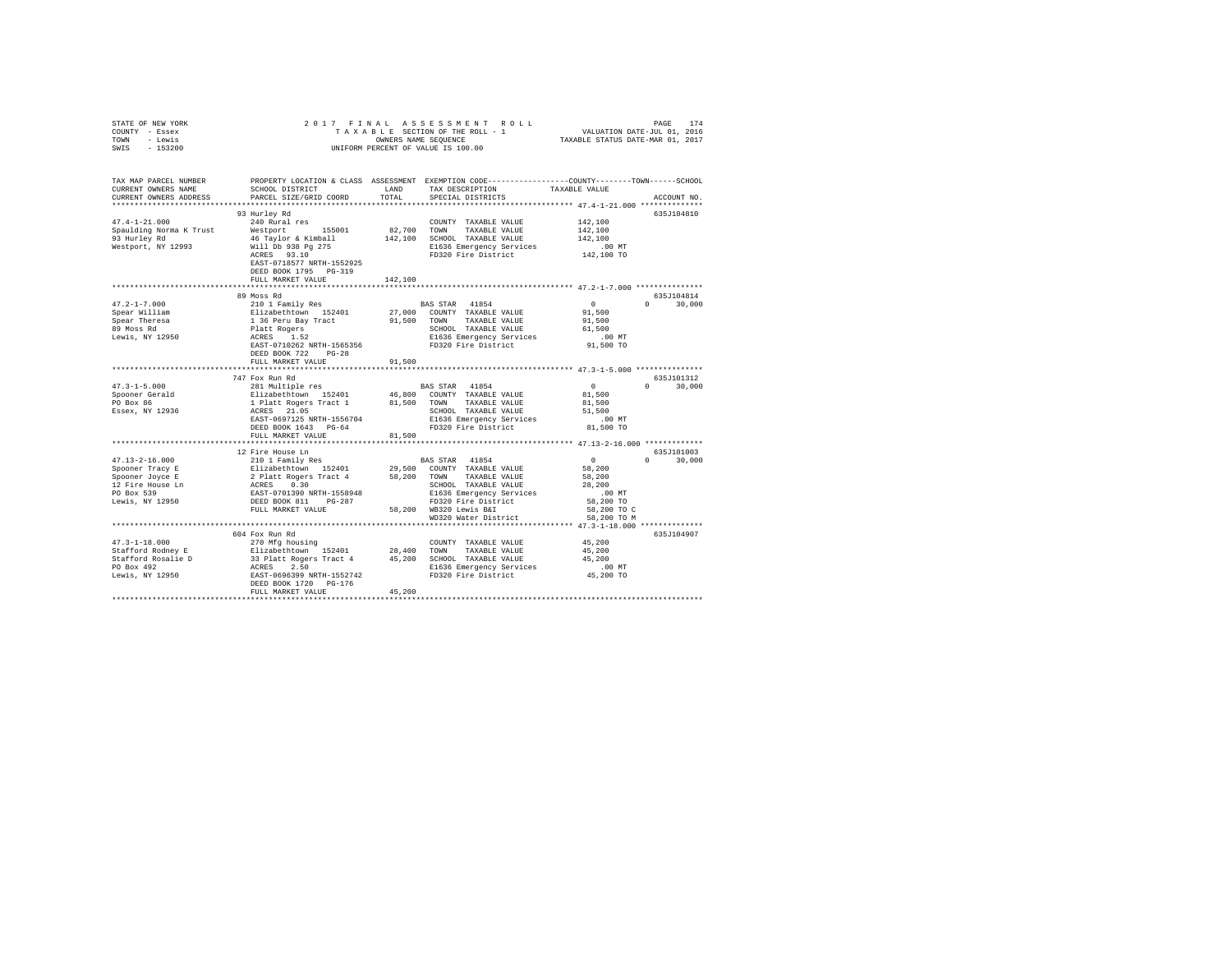|      | STATE OF NEW YORK |  |  | 2017 FINAL ASSESSMENT ROLL         | PAGE                             | 175 |
|------|-------------------|--|--|------------------------------------|----------------------------------|-----|
|      | COUNTY - Essex    |  |  | TAXABLE SECTION OF THE ROLL - 1    | VALUATION DATE-JUL 01, 2016      |     |
| TOWN | - Lewis           |  |  | OWNERS NAME SEOUENCE               | TAXABLE STATUS DATE-MAR 01, 2017 |     |
| SWIS | - 153200          |  |  | UNIFORM PERCENT OF VALUE IS 100.00 |                                  |     |

| TAX MAP PARCEL NUMBER<br>CURRENT OWNERS NAME<br>CURRENT OWNERS ADDRESS                                                                                                                                                           | SCHOOL DISTRICT<br>PARCEL SIZE/GRID COORD                                          | LAND<br>TOTAL | PROPERTY LOCATION & CLASS ASSESSMENT EXEMPTION CODE----------------COUNTY-------TOWN------SCHOOL<br>TAX DESCRIPTION<br>SPECIAL DISTRICTS                                                                  | TAXABLE VALUE                    | ACCOUNT NO.   |
|----------------------------------------------------------------------------------------------------------------------------------------------------------------------------------------------------------------------------------|------------------------------------------------------------------------------------|---------------|-----------------------------------------------------------------------------------------------------------------------------------------------------------------------------------------------------------|----------------------------------|---------------|
|                                                                                                                                                                                                                                  |                                                                                    |               |                                                                                                                                                                                                           |                                  |               |
|                                                                                                                                                                                                                                  | 59 Old Military Ln                                                                 |               |                                                                                                                                                                                                           |                                  | 635J104815    |
| $55.2 - 1 - 42.000$                                                                                                                                                                                                              | 240 Rural res                                                                      |               | COUNTY TAXABLE VALUE                                                                                                                                                                                      | 175,100                          |               |
| Stearn Robert                                                                                                                                                                                                                    | Elizabethtown 152401                                                               |               | 87,500 TOWN TAXABLE VALUE                                                                                                                                                                                 | 175,100                          |               |
|                                                                                                                                                                                                                                  |                                                                                    |               | 175,100 SCHOOL TAXABLE VALUE                                                                                                                                                                              | 175,100                          |               |
|                                                                                                                                                                                                                                  |                                                                                    |               | E1636 Emergency Services                                                                                                                                                                                  | $.00$ MT                         |               |
| Stearn Robert<br>Stearn Vesta Trust<br>200 Tabernacle Rd Apt 16B<br>200 Tabernacle Rd Apt 16B<br>200 Tabernacle Rd Apt 16B<br>200 Tabernacle Party Carel 2008000 RRTH-1544158<br>200 Tabernacle Party Carel 2008000 RRTH-1544158 |                                                                                    |               | FD320 Fire District                                                                                                                                                                                       | 175,100 TO                       |               |
|                                                                                                                                                                                                                                  | DEED BOOK 1662 PG-19                                                               |               |                                                                                                                                                                                                           |                                  |               |
|                                                                                                                                                                                                                                  | FULL MARKET VALUE                                                                  | 175,100       |                                                                                                                                                                                                           |                                  |               |
|                                                                                                                                                                                                                                  |                                                                                    |               |                                                                                                                                                                                                           |                                  |               |
|                                                                                                                                                                                                                                  | 217 Moss Rd                                                                        |               |                                                                                                                                                                                                           |                                  | 635Z003008    |
| $38.4 - 1 - 5.200$                                                                                                                                                                                                               | 210 1 Family Res                                                                   |               | BAS STAR 41854                                                                                                                                                                                            | $\Omega$ and $\Omega$<br>$\circ$ | 30,000        |
| Stetson Michael J                                                                                                                                                                                                                |                                                                                    |               | 24,000 COUNTY TAXABLE VALUE                                                                                                                                                                               | 114,700                          |               |
| 217 Moss Rd                                                                                                                                                                                                                      |                                                                                    |               |                                                                                                                                                                                                           | 114,700                          |               |
| Lewis, NY 12950                                                                                                                                                                                                                  |                                                                                    |               | Elizabethtown 152401 24,000 COUNTY TAXABLE VALUE Mott Patent 114,700 TOWN TAXABLE VALUE ACRES 1.43 BANK GFNB4T<br>ACRES 1.43 BANK GFNB4T SCHOOL TAXABLE VALUE ACRES 1.43 BANK GFNB4T SCHOOL TAXABLE VALUE | 84,700<br>$.00$ MT               |               |
|                                                                                                                                                                                                                                  | DEED BOOK 1349 PG-60                                                               |               | FD320 Fire District 114,700 TO                                                                                                                                                                            |                                  |               |
|                                                                                                                                                                                                                                  | FULL MARKET VALUE                                                                  | 114,700       |                                                                                                                                                                                                           |                                  |               |
|                                                                                                                                                                                                                                  |                                                                                    |               |                                                                                                                                                                                                           |                                  |               |
|                                                                                                                                                                                                                                  | 83 Pulsifer Ln                                                                     |               |                                                                                                                                                                                                           |                                  | 635J184002    |
| $47.1 - 1 - 1.200$                                                                                                                                                                                                               | 270 Mfg housing                                                                    |               | BAS STAR 41854                                                                                                                                                                                            | $\sim$ 0                         | $0 \t 30,000$ |
|                                                                                                                                                                                                                                  |                                                                                    |               |                                                                                                                                                                                                           | $45\,,\,400$                     |               |
|                                                                                                                                                                                                                                  |                                                                                    |               |                                                                                                                                                                                                           | 45,400                           |               |
|                                                                                                                                                                                                                                  |                                                                                    |               | SCHOOL TAXABLE VALUE<br>E1636 Emergency Services                                                                                                                                                          | $15\,, 400$                      |               |
|                                                                                                                                                                                                                                  | ACRES 1.00                                                                         |               |                                                                                                                                                                                                           | $.00$ MT                         |               |
|                                                                                                                                                                                                                                  | EAST-0699731 NRTH-1568210                                                          |               | FD320 Fire District                                                                                                                                                                                       | 45,400 TO                        |               |
|                                                                                                                                                                                                                                  | DEED BOOK 1144 PG-8                                                                |               |                                                                                                                                                                                                           |                                  |               |
|                                                                                                                                                                                                                                  | FULL MARKET VALUE                                                                  | 45,400        |                                                                                                                                                                                                           |                                  |               |
|                                                                                                                                                                                                                                  | US Route 9                                                                         |               |                                                                                                                                                                                                           |                                  | 635J104801    |
| $29. -2 - 23.000$                                                                                                                                                                                                                |                                                                                    |               | COUNTY TAXABLE VALUE                                                                                                                                                                                      | 19,500                           |               |
| Stone Adam                                                                                                                                                                                                                       |                                                                                    |               | 19,500 TOWN TAXABLE VALUE                                                                                                                                                                                 | 19,500                           |               |
| 9628 US Route 9                                                                                                                                                                                                                  | 314 Rural vac<10<br>Elizabethtown 152401<br>21 Essex Tract<br>ACRES 1.00 BANK CORE |               | 19,500 SCHOOL TAXABLE VALUE                                                                                                                                                                               | 19,500                           |               |
| Lewis, NY 12950                                                                                                                                                                                                                  |                                                                                    |               |                                                                                                                                                                                                           | $.00$ MT                         |               |
|                                                                                                                                                                                                                                  | EAST-0706401 NRTH-1584449                                                          |               | E1636 Emergency Services<br>FD320 Fire District                                                                                                                                                           | 19,500 TO                        |               |
|                                                                                                                                                                                                                                  | DEED BOOK 1843 PG-25                                                               |               |                                                                                                                                                                                                           |                                  |               |
|                                                                                                                                                                                                                                  | FULL MARKET VALUE                                                                  | 19,500        |                                                                                                                                                                                                           |                                  |               |
|                                                                                                                                                                                                                                  |                                                                                    |               |                                                                                                                                                                                                           |                                  |               |
|                                                                                                                                                                                                                                  | 9628 US Route 9                                                                    |               |                                                                                                                                                                                                           |                                  | 635J174014    |
| 29.4-1-23.200                                                                                                                                                                                                                    |                                                                                    |               | COUNTY TAXABLE VALUE                                                                                                                                                                                      | 247,600                          |               |
| Stone Adam<br>9628 US Route 9                                                                                                                                                                                                    |                                                                                    |               |                                                                                                                                                                                                           | 247,600                          |               |
|                                                                                                                                                                                                                                  |                                                                                    |               |                                                                                                                                                                                                           | 247,600                          |               |
| Lewis, NY 12950                                                                                                                                                                                                                  | 110.0 Ac                                                                           |               | E1636 Emergency Services<br>FD320 Fire District 247,600 TO                                                                                                                                                | $.00$ MT                         |               |
|                                                                                                                                                                                                                                  | ACRES 102.30 BANK CORE<br>EAST-0708360 NRTH-1584473                                |               |                                                                                                                                                                                                           |                                  |               |
|                                                                                                                                                                                                                                  | DEED BOOK 1843 PG-25                                                               |               |                                                                                                                                                                                                           |                                  |               |
|                                                                                                                                                                                                                                  | FULL MARKET VALUE                                                                  | 247,600       |                                                                                                                                                                                                           |                                  |               |
|                                                                                                                                                                                                                                  |                                                                                    |               |                                                                                                                                                                                                           |                                  |               |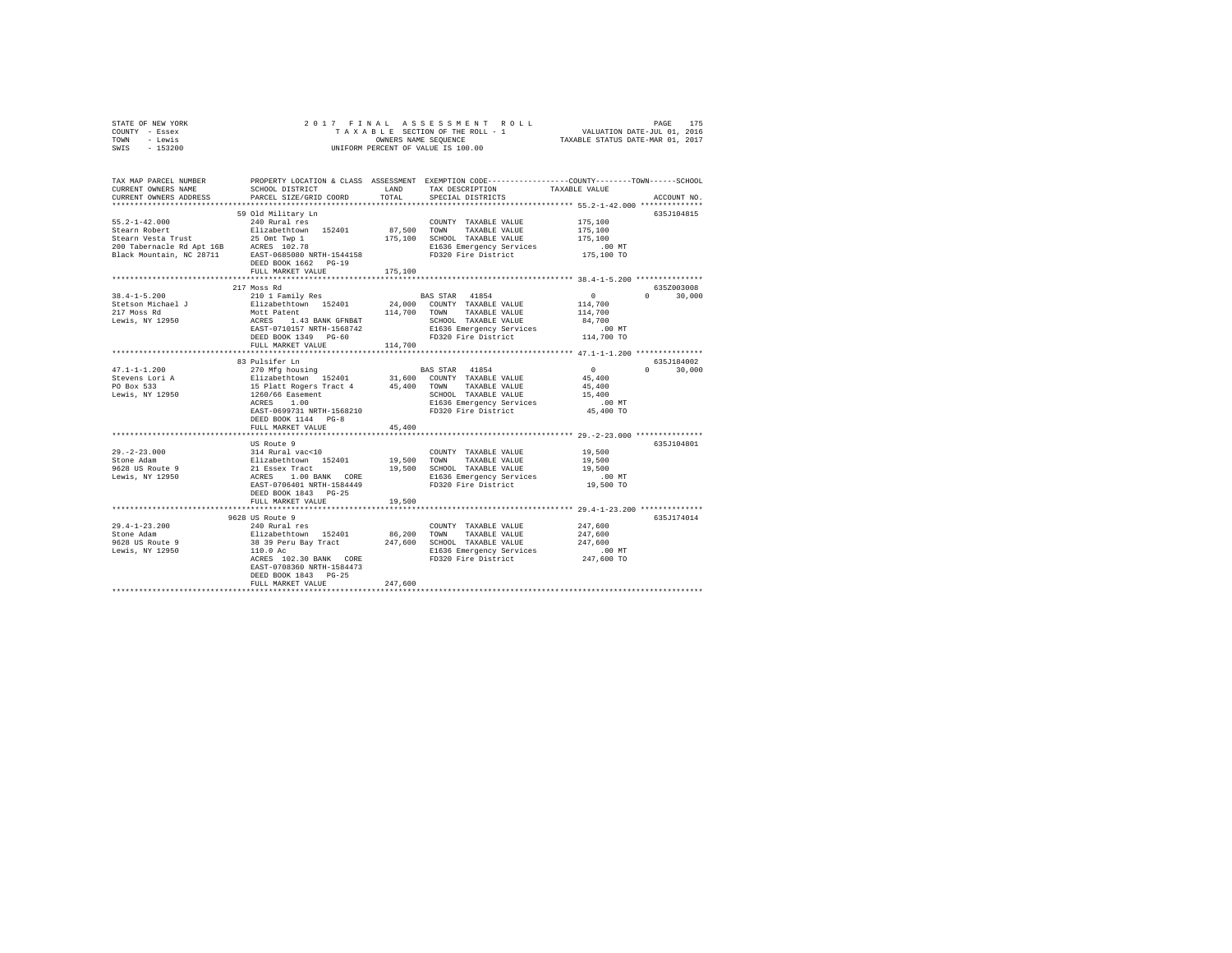| STATE OF NEW YORK | 2017 FINAL ASSESSMENT ROLL         | 176<br>PAGE                      |
|-------------------|------------------------------------|----------------------------------|
| COUNTY - Essex    | TAXABLE SECTION OF THE ROLL - 1    | VALUATION DATE-JUL 01, 2016      |
| TOWN<br>- Lewis   | OWNERS NAME SEOUENCE               | TAXABLE STATUS DATE-MAR 01, 2017 |
| $-153200$<br>SWIS | UNIFORM PERCENT OF VALUE IS 100.00 |                                  |

| TAX MAP PARCEL NUMBER<br>CURRENT OWNERS NAME<br>CURRENT OWNERS ADDRESS | SCHOOL DISTRICT<br>PARCEL SIZE/GRID COORD                                                         | LAND<br>TOTAL | PROPERTY LOCATION & CLASS ASSESSMENT EXEMPTION CODE----------------COUNTY-------TOWN-----SCHOOL<br>TAX DESCRIPTION<br>SPECIAL DISTRICTS | TAXABLE VALUE                 | ACCOUNT NO.        |
|------------------------------------------------------------------------|---------------------------------------------------------------------------------------------------|---------------|-----------------------------------------------------------------------------------------------------------------------------------------|-------------------------------|--------------------|
|                                                                        |                                                                                                   |               |                                                                                                                                         |                               |                    |
|                                                                        | US Route 9                                                                                        |               |                                                                                                                                         |                               | 635J178501         |
| $29.4 - 1 - 23.300$                                                    | 322 Rural vac>10                                                                                  |               | COUNTY TAXABLE VALUE                                                                                                                    | 13,000                        |                    |
| Stone Adam                                                             |                                                                                                   |               | TAXABLE VALUE                                                                                                                           | 13,000                        |                    |
| 9628 US Route 9                                                        |                                                                                                   |               | 13,000 SCHOOL TAXABLE VALUE                                                                                                             | 13,000                        |                    |
| Lewis, NY 12950                                                        | Elizabethtown 152401 13,000 TOWN<br>39 Peru Bay Tract 13,000 SCHOO<br>ACRES 19.20 BANK CORE E1636 |               | E1636 Emergency Services                                                                                                                | .00MT                         |                    |
|                                                                        | EAST-0707782 NRTH-1585365                                                                         |               | FD320 Fire District                                                                                                                     | 13,000 TO                     |                    |
|                                                                        | DEED BOOK 1843 PG-25                                                                              |               |                                                                                                                                         |                               |                    |
|                                                                        | FULL MARKET VALUE                                                                                 | 13,000        |                                                                                                                                         |                               |                    |
|                                                                        |                                                                                                   | ************* | *********************************** 38.3-1-33.000 ***************                                                                       |                               |                    |
|                                                                        | 9007 US Route 9                                                                                   |               |                                                                                                                                         |                               | 635J103909         |
| $38.3 - 1 - 33.000$                                                    | 210 1 Family Res                                                                                  |               | COUNTY TAXABLE VALUE                                                                                                                    | 113,000                       |                    |
| Stone Andrew W                                                         |                                                                                                   |               | 38,200 TOWN TAXABLE VALUE                                                                                                               | 113,000                       |                    |
| 29 E Cedar St                                                          | Elizabethtown 152401<br>4 Essex Tract                                                             |               | 113,000 SCHOOL TAXABLE VALUE                                                                                                            | 113,000                       |                    |
| Metuchen, NJ 08840                                                     | 8.00<br>ACRES                                                                                     |               | E1636 Emergency Services                                                                                                                | $.00$ MT                      |                    |
|                                                                        | EAST-0701821 NRTH-1569820                                                                         |               | FD320 Fire District                                                                                                                     | $113,000$ TO                  |                    |
|                                                                        | DEED BOOK 1216 PG-104                                                                             |               |                                                                                                                                         |                               |                    |
|                                                                        | FULL MARKET VALUE                                                                                 | 113,000       |                                                                                                                                         |                               |                    |
|                                                                        |                                                                                                   |               |                                                                                                                                         |                               |                    |
|                                                                        | US Route 9                                                                                        |               |                                                                                                                                         |                               | 635J103910         |
| $38.3 - 1 - 32.000$                                                    |                                                                                                   |               | COUNTY TAXABLE VALUE                                                                                                                    | 20,600                        |                    |
| Stone William                                                          |                                                                                                   | 20,600 TOWN   |                                                                                                                                         | 20,600                        |                    |
| 29 E Cedar St                                                          |                                                                                                   |               |                                                                                                                                         |                               |                    |
| Metuchen, NJ 08840                                                     | 314 Rural vac<10<br>Elizabethtown 152401<br>4 Essex Tract<br>ACRES 2.10                           |               | 10,600 TOWN TAARDLE YOU~~<br>20,600 SCHOOL TAXABLE VALUE<br>- ^^^ Taaramay Sarvices 20,600 MT - ^^^ Taaramay Sarvices                   |                               |                    |
|                                                                        |                                                                                                   |               |                                                                                                                                         |                               |                    |
|                                                                        | EAST-0702272 NRTH-1569093                                                                         |               | FD320 Fire District                                                                                                                     | 20,600 TO                     |                    |
|                                                                        | DEED BOOK 873 PG-296                                                                              |               |                                                                                                                                         |                               |                    |
|                                                                        | FULL MARKET VALUE                                                                                 | 20,600        |                                                                                                                                         |                               |                    |
|                                                                        |                                                                                                   |               |                                                                                                                                         |                               |                    |
|                                                                        | US Route 9                                                                                        |               |                                                                                                                                         |                               | 635.7103912        |
| $38.3 - 1 - 35.000$                                                    |                                                                                                   |               | COUNTY TAXABLE VALUE                                                                                                                    | 32,300                        |                    |
| Stone William                                                          | COUNT (COUNT) 2012 Rural vac>10<br>Elizabethtown 152401 32,300 TOWN<br>4 Essex Tract 32,300 SCHOO |               | TAXABLE VALUE                                                                                                                           | 32,300                        |                    |
| 29 E Cedar St                                                          |                                                                                                   |               | 32,300 SCHOOL TAXABLE VALUE 32,300<br>E1636 Emergency Services .00 MT                                                                   |                               |                    |
| Metuchen, NJ 08840 ACRES 38.60                                         |                                                                                                   |               |                                                                                                                                         |                               |                    |
|                                                                        | EAST-0701221 NRTH-1569931                                                                         |               | FD320 Fire District                                                                                                                     | 32,300 TO                     |                    |
|                                                                        | DEED BOOK 873<br>PG-296                                                                           |               |                                                                                                                                         |                               |                    |
|                                                                        | FULL MARKET VALUE                                                                                 | 32,300        |                                                                                                                                         |                               |                    |
|                                                                        |                                                                                                   |               |                                                                                                                                         |                               |                    |
|                                                                        | 328 Blood Hill Rd                                                                                 |               |                                                                                                                                         |                               | 635J103610         |
| $46.4 - 1 - 24.000$                                                    | 281 Multiple res                                                                                  |               | BAS STAR 41854                                                                                                                          | $\sim$ 0                      | $\Omega$<br>30,000 |
| Stretch Hollis                                                         |                                                                                                   |               |                                                                                                                                         | 382,400                       |                    |
|                                                                        |                                                                                                   |               |                                                                                                                                         | 382,400                       |                    |
|                                                                        |                                                                                                   |               | SCHOOL TAXABLE VALUE                                                                                                                    | 352,400                       |                    |
|                                                                        |                                                                                                   |               | E1636 Emergency Services                                                                                                                | $.00$ MT                      |                    |
|                                                                        | DEED BOOK 1676 PG-73                                                                              |               | FD320 Fire District 382,400 TO                                                                                                          |                               |                    |
|                                                                        | FULL MARKET VALUE                                                                                 | 382,400       |                                                                                                                                         |                               |                    |
|                                                                        |                                                                                                   |               |                                                                                                                                         | ***************************** |                    |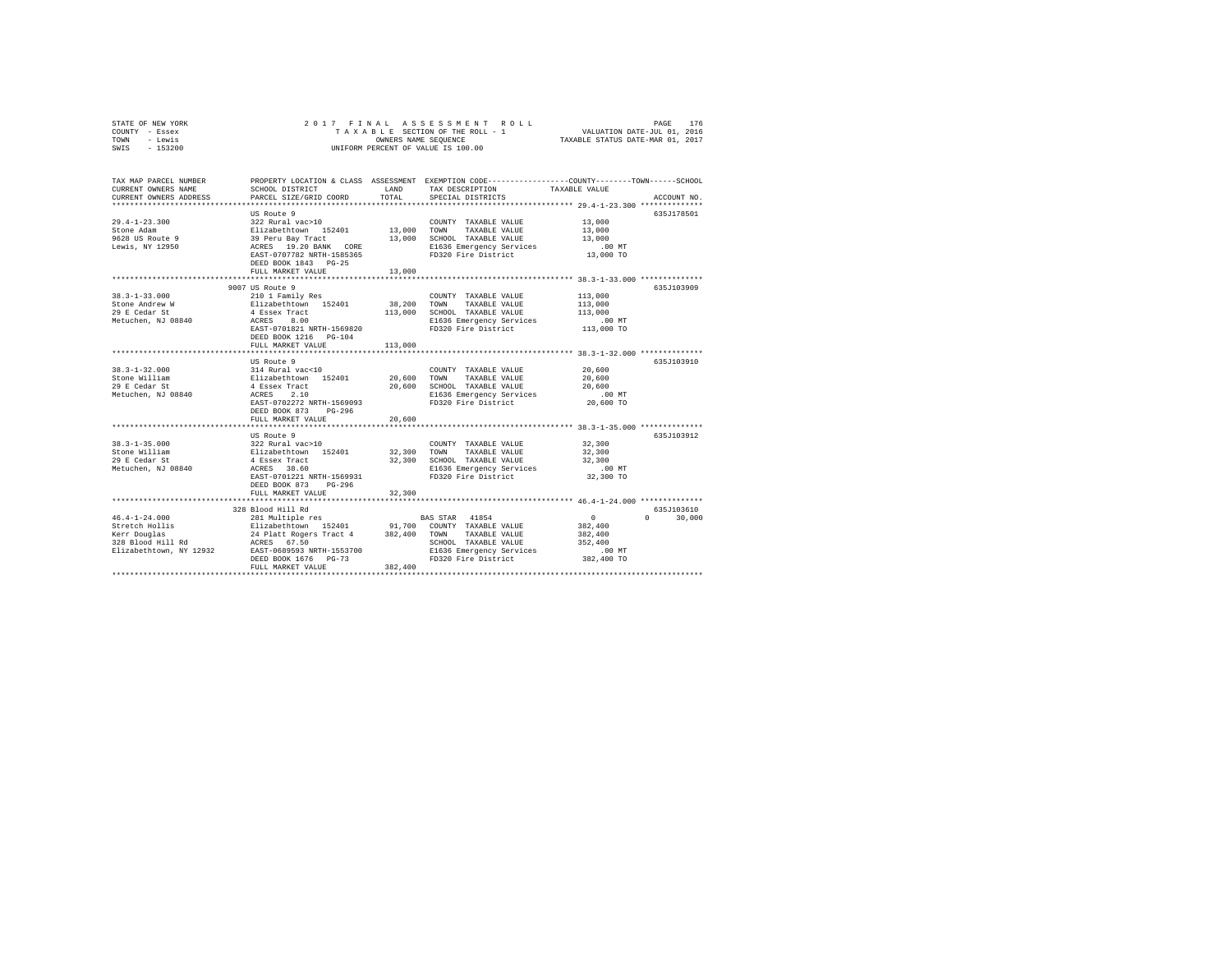| STATE OF NEW YORK<br>COUNTY - Essex<br>TOWN - Lewis<br>SWIS - 153200                                                                                                            | 2017 FINAL                                                                                                                                                                                                     | OWNERS NAME SEQUENCE       | ASSESSMENT ROLL<br>TAXABLE SECTION OF THE ROLL - 1<br>UNIFORM PERCENT OF VALUE IS 100.00                                                                           | PAGE<br>VALUATION DATE-JUL 01, 2016<br>TAXABLE STATUS DATE-MAR 01, 2017                                                                                 | 177 |
|---------------------------------------------------------------------------------------------------------------------------------------------------------------------------------|----------------------------------------------------------------------------------------------------------------------------------------------------------------------------------------------------------------|----------------------------|--------------------------------------------------------------------------------------------------------------------------------------------------------------------|---------------------------------------------------------------------------------------------------------------------------------------------------------|-----|
| CURRENT OWNERS NAME<br>CURRENT OWNERS ADDRESS                                                                                                                                   | SCHOOL DISTRICT<br>PARCEL SIZE/GRID COORD                                                                                                                                                                      | LAND<br>TOTAL              | TAX DESCRIPTION<br>SPECIAL DISTRICTS                                                                                                                               | TAX MAP PARCEL NUMBER THE PROPERTY LOCATION & CLASS ASSESSMENT EXEMPTION CODE-------------COUNTY-------TOWN------SCHOOL<br>TAXABLE VALUE<br>ACCOUNT NO. |     |
| $47.1 - 2 - 38.000$<br>Stringham Sherman<br>4 Divine Acres<br>West Chazy, NY 12992                                                                                              | 457 Stowersville Rd<br>210 1 Family Res<br>Elizabethtown 152401<br>1 Essex Tract<br>ACRES 0.40<br>EAST-0702598 NRTH-1562038<br>DEED BOOK 968 PG-308<br>FULL MARKET VALUE                                       | 31,000 TOWN<br>56,800      | COUNTY TAXABLE VALUE<br>TAXABLE VALUE<br>SCHOOL TAXABLE VALUE<br>E1636 Emergency Services<br>FD320 Fire District<br>WB320 Lewis B&I<br>56,800 WD320 Water District | 635J102001<br>56,800<br>56,800<br>56,800<br>$.00$ MT<br>56,800 TO<br>56,800 TO C<br>56,800 TO M                                                         |     |
| $47.1 - 1 - 18.111$<br>Sullivan Brenda<br>8793 US Rte 9<br>Lewis, NY 12950                                                                                                      | 8793 US Route 9<br>240 Rural res<br>Elizabethtown 152401<br>2 Essex Tract<br>Db 887 Pg 66<br>Boundary Line Agreement<br>ACRES 18.10<br>EAST-0701123 NRTH-1564846<br>DEED BOOK 1153 PG-105<br>FULL MARKET VALUE | 178,100<br>178,100         | BAS STAR 41854<br>43,600 COUNTY TAXABLE VALUE<br>TOWN TAXABLE VALUE<br>SCHOOL TAXABLE VALUE<br>E1636 Emergency Services<br>FD320 Fire District                     | 635J103413<br>$0 \qquad \qquad$<br>$0 \t 30.000$<br>178,100<br>178,100<br>148,100<br>.00 MT<br>178,100 TO                                               |     |
| $38.3 - 1 - 12.000$<br>Sullivan Rudy<br>9064 US Rte 9<br>PO Box 566<br>Lewis, NY 12950                                                                                          | 9064 US Route 9<br>210 1 Family Res<br>210 1 Family Res<br>212 Ssex Tract<br>11 Ssex Tract<br>ACRES<br>0.37<br>EAST-0702425 NRTH-1571103<br>DEED BOOK 1216 PG-233<br>FULL MARKET VALUE                         | 23,400<br>95,100<br>95,100 | COUNTY TAXABLE VALUE<br>TOWN<br>TAXABLE VALUE<br>SCHOOL TAXABLE VALUE<br>E1636 Emergency Services<br>FD320 Fire District                                           | 635J100307<br>95,100<br>95,100<br>95,100<br>$.00$ MT<br>95,100 TO                                                                                       |     |
| $47.1 - 2 - 3.000$<br>Sullivan Rudy Joe Blizabethtown 152401 25,500<br>Sullivan Brenda M<br>c/o Rudolph & Faye E Sullivan 1856/319 Life Use To<br>PO Box 566<br>Lewis, NY 12950 | 8848 US Route 9<br>270 Mfg housing<br>3 Essex Tract<br>Rudolph & Faye Sullivan<br>ACRES 1.20<br>EAST-0701502 NRTH-1566094<br>DEED BOOK 1856 PG-319<br>FULL MARKET VALUE                                        | 30,800                     | COUNTY TAXABLE VALUE<br>TOWN<br>TAXABLE VALUE<br>30,800 SCHOOL TAXABLE VALUE<br>E1636 Emergency Services<br>E1636 Emergency Supple PD320 Fire District             | 635J101508<br>30,800<br>30,800<br>30,800<br>00 MT.<br>30,800 TO                                                                                         |     |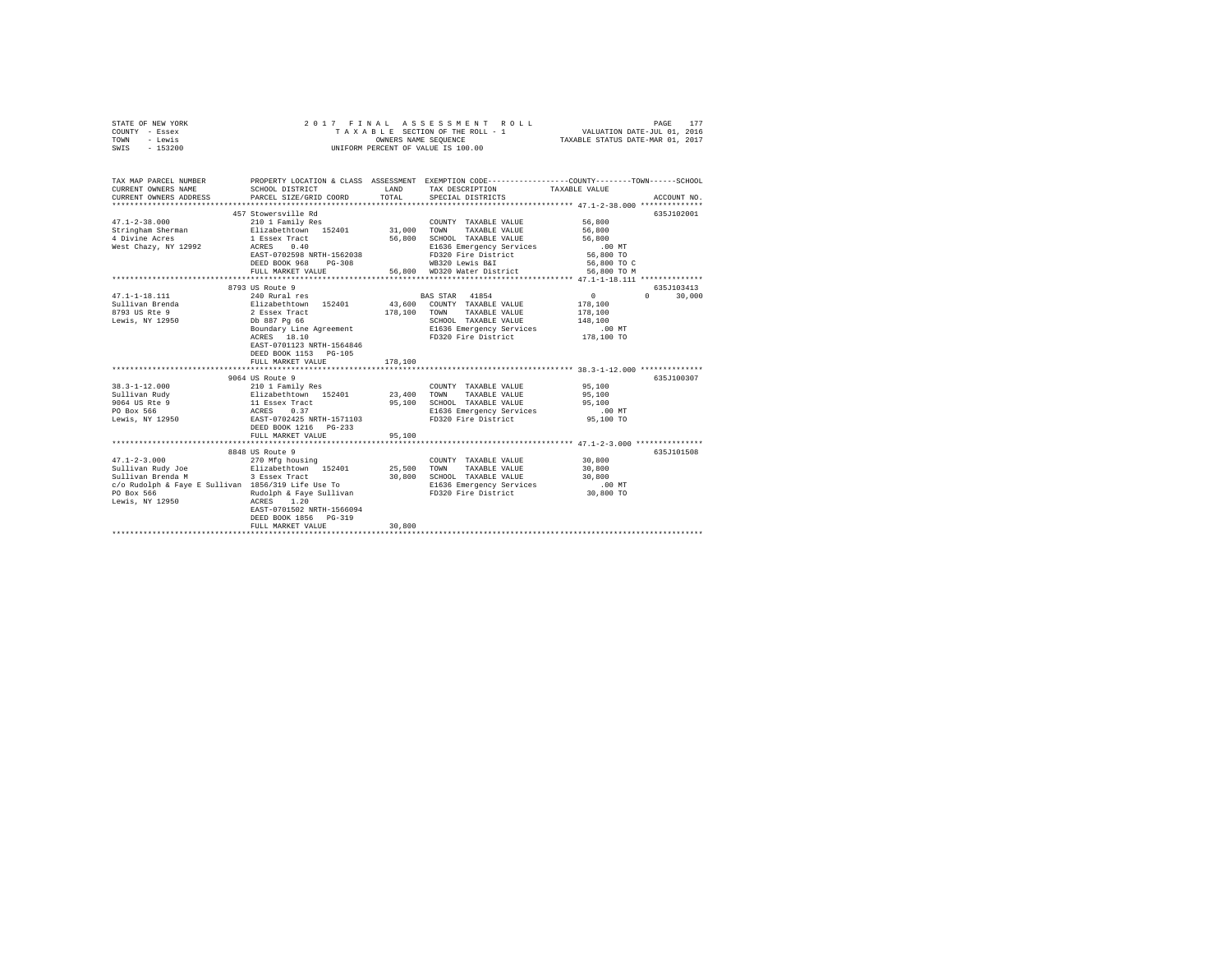| STATE OF NEW YORK                                                                                                                                                                                                                                                                                                                                                                                                                                            |                           |         |                                                                                                                                                                                                                                                                                                                                               |                                                         |               |  |  |
|--------------------------------------------------------------------------------------------------------------------------------------------------------------------------------------------------------------------------------------------------------------------------------------------------------------------------------------------------------------------------------------------------------------------------------------------------------------|---------------------------|---------|-----------------------------------------------------------------------------------------------------------------------------------------------------------------------------------------------------------------------------------------------------------------------------------------------------------------------------------------------|---------------------------------------------------------|---------------|--|--|
| COUNTY - Essex                                                                                                                                                                                                                                                                                                                                                                                                                                               |                           |         |                                                                                                                                                                                                                                                                                                                                               |                                                         |               |  |  |
| TOWN - Lewis                                                                                                                                                                                                                                                                                                                                                                                                                                                 |                           |         |                                                                                                                                                                                                                                                                                                                                               |                                                         |               |  |  |
| SWIS - 153200                                                                                                                                                                                                                                                                                                                                                                                                                                                |                           |         |                                                                                                                                                                                                                                                                                                                                               |                                                         |               |  |  |
|                                                                                                                                                                                                                                                                                                                                                                                                                                                              |                           |         |                                                                                                                                                                                                                                                                                                                                               |                                                         |               |  |  |
|                                                                                                                                                                                                                                                                                                                                                                                                                                                              |                           |         |                                                                                                                                                                                                                                                                                                                                               |                                                         |               |  |  |
|                                                                                                                                                                                                                                                                                                                                                                                                                                                              |                           |         |                                                                                                                                                                                                                                                                                                                                               |                                                         |               |  |  |
|                                                                                                                                                                                                                                                                                                                                                                                                                                                              |                           |         |                                                                                                                                                                                                                                                                                                                                               |                                                         |               |  |  |
| CURRENT OWNERS NAME                                                                                                                                                                                                                                                                                                                                                                                                                                          | SCHOOL DISTRICT LAND      |         | TAX DESCRIPTION TAXABLE VALUE                                                                                                                                                                                                                                                                                                                 |                                                         |               |  |  |
| CURRENT OWNERS ADDRESS                                                                                                                                                                                                                                                                                                                                                                                                                                       | PARCEL SIZE/GRID COORD    | TOTAL   | SPECIAL DISTRICTS                                                                                                                                                                                                                                                                                                                             |                                                         | ACCOUNT NO.   |  |  |
|                                                                                                                                                                                                                                                                                                                                                                                                                                                              |                           |         |                                                                                                                                                                                                                                                                                                                                               |                                                         |               |  |  |
|                                                                                                                                                                                                                                                                                                                                                                                                                                                              | 8844 US Route 9           |         |                                                                                                                                                                                                                                                                                                                                               |                                                         | 635J103503    |  |  |
| $47.1 - 2 - 4.000$                                                                                                                                                                                                                                                                                                                                                                                                                                           | 210 1 Family Res          |         | ENH STAR 41834                                                                                                                                                                                                                                                                                                                                | $\sim$ 0                                                | 0 65,500      |  |  |
|                                                                                                                                                                                                                                                                                                                                                                                                                                                              |                           |         | 32,000 COUNTY TAXABLE VALUE                                                                                                                                                                                                                                                                                                                   | 127,300                                                 |               |  |  |
|                                                                                                                                                                                                                                                                                                                                                                                                                                                              |                           |         | 127,300 TOWN TAXABLE VALUE                                                                                                                                                                                                                                                                                                                    | 127,300                                                 |               |  |  |
| Sullivan Rudy Joe Blizabethtown 152401<br>Sullivan Brenda M<br>c/o Rudolph & Faye E Sullivan 1856/319 Life Use To                                                                                                                                                                                                                                                                                                                                            |                           |         |                                                                                                                                                                                                                                                                                                                                               |                                                         |               |  |  |
|                                                                                                                                                                                                                                                                                                                                                                                                                                                              |                           |         |                                                                                                                                                                                                                                                                                                                                               |                                                         |               |  |  |
| $\mbox{\tt CO}\xspace$ \mbox{\tt E} \xspace$ \mbox{\tt CO} \xspace$ \mbox{\tt O} \xspace$ \mbox{\tt O} \xspace$ \mbox{\tt O} \xspace$ \mbox{\tt O} \xspace$ \mbox{\tt O} \xspace$ \mbox{\tt O} \xspace$ \mbox{\tt O} \xspace$ \mbox{\tt O} \xspace$ \mbox{\tt O} \xspace$ \mbox{\tt O} \xspace$ \mbox{\tt O} \xspace$ \mbox{\tt O} \xspace$ \mbox{\tt O} \xspace$ \mbox{\tt O} \xspace$ \mbox{\tt O} \xspace$ \mbox{\tt O} \xspace$ \mbox{\tt O} \xspace$ \$ |                           |         |                                                                                                                                                                                                                                                                                                                                               |                                                         |               |  |  |
|                                                                                                                                                                                                                                                                                                                                                                                                                                                              |                           |         |                                                                                                                                                                                                                                                                                                                                               |                                                         |               |  |  |
|                                                                                                                                                                                                                                                                                                                                                                                                                                                              | EAST-0701565 NRTH-1565867 |         |                                                                                                                                                                                                                                                                                                                                               |                                                         |               |  |  |
|                                                                                                                                                                                                                                                                                                                                                                                                                                                              | DEED BOOK 1856 PG-319     |         |                                                                                                                                                                                                                                                                                                                                               |                                                         |               |  |  |
|                                                                                                                                                                                                                                                                                                                                                                                                                                                              | FULL MARKET VALUE         | 127,300 |                                                                                                                                                                                                                                                                                                                                               |                                                         |               |  |  |
|                                                                                                                                                                                                                                                                                                                                                                                                                                                              |                           |         |                                                                                                                                                                                                                                                                                                                                               |                                                         |               |  |  |
|                                                                                                                                                                                                                                                                                                                                                                                                                                                              |                           |         |                                                                                                                                                                                                                                                                                                                                               |                                                         | 635J101203    |  |  |
|                                                                                                                                                                                                                                                                                                                                                                                                                                                              |                           |         |                                                                                                                                                                                                                                                                                                                                               | 229,000                                                 |               |  |  |
|                                                                                                                                                                                                                                                                                                                                                                                                                                                              |                           |         |                                                                                                                                                                                                                                                                                                                                               | 229,000                                                 |               |  |  |
|                                                                                                                                                                                                                                                                                                                                                                                                                                                              |                           |         |                                                                                                                                                                                                                                                                                                                                               | 229,000                                                 |               |  |  |
|                                                                                                                                                                                                                                                                                                                                                                                                                                                              |                           |         |                                                                                                                                                                                                                                                                                                                                               | .00 MT                                                  |               |  |  |
|                                                                                                                                                                                                                                                                                                                                                                                                                                                              |                           |         |                                                                                                                                                                                                                                                                                                                                               | 229,000 TO                                              |               |  |  |
|                                                                                                                                                                                                                                                                                                                                                                                                                                                              |                           |         |                                                                                                                                                                                                                                                                                                                                               |                                                         |               |  |  |
|                                                                                                                                                                                                                                                                                                                                                                                                                                                              | DEED BOOK 1413 PG-115     |         |                                                                                                                                                                                                                                                                                                                                               |                                                         |               |  |  |
|                                                                                                                                                                                                                                                                                                                                                                                                                                                              | FULL MARKET VALUE         | 229,000 |                                                                                                                                                                                                                                                                                                                                               |                                                         |               |  |  |
|                                                                                                                                                                                                                                                                                                                                                                                                                                                              |                           |         |                                                                                                                                                                                                                                                                                                                                               |                                                         |               |  |  |
|                                                                                                                                                                                                                                                                                                                                                                                                                                                              |                           |         |                                                                                                                                                                                                                                                                                                                                               |                                                         |               |  |  |
|                                                                                                                                                                                                                                                                                                                                                                                                                                                              |                           |         |                                                                                                                                                                                                                                                                                                                                               |                                                         | 635J104914    |  |  |
|                                                                                                                                                                                                                                                                                                                                                                                                                                                              |                           |         | $\begin{tabular}{llllll} \textbf{COUNTY} & \textbf{TAXABLE} & \textbf{VALUE} & & \textbf{19,900} \end{tabular}$                                                                                                                                                                                                                               |                                                         |               |  |  |
|                                                                                                                                                                                                                                                                                                                                                                                                                                                              |                           |         |                                                                                                                                                                                                                                                                                                                                               | 19,900                                                  |               |  |  |
|                                                                                                                                                                                                                                                                                                                                                                                                                                                              |                           |         |                                                                                                                                                                                                                                                                                                                                               | 19,900                                                  |               |  |  |
|                                                                                                                                                                                                                                                                                                                                                                                                                                                              |                           |         | E1636 Emergency Services                                                                                                                                                                                                                                                                                                                      | $.00$ MT                                                |               |  |  |
|                                                                                                                                                                                                                                                                                                                                                                                                                                                              | EAST-0690759 NRTH-1566280 |         | FD320 Fire District                                                                                                                                                                                                                                                                                                                           | 19,900 TO                                               |               |  |  |
|                                                                                                                                                                                                                                                                                                                                                                                                                                                              | DEED BOOK 464 PG-152      |         |                                                                                                                                                                                                                                                                                                                                               |                                                         |               |  |  |
|                                                                                                                                                                                                                                                                                                                                                                                                                                                              | FULL MARKET VALUE         | 19,900  |                                                                                                                                                                                                                                                                                                                                               |                                                         |               |  |  |
|                                                                                                                                                                                                                                                                                                                                                                                                                                                              |                           |         |                                                                                                                                                                                                                                                                                                                                               |                                                         |               |  |  |
|                                                                                                                                                                                                                                                                                                                                                                                                                                                              | 332 Moss Rd               |         |                                                                                                                                                                                                                                                                                                                                               |                                                         | 635J104915    |  |  |
| $38.4 - 1 - 29.000$                                                                                                                                                                                                                                                                                                                                                                                                                                          | 210 1 Family Res          |         | COUNTY TAXABLE VALUE                                                                                                                                                                                                                                                                                                                          | 111,400                                                 |               |  |  |
| Surkis Family Trust                                                                                                                                                                                                                                                                                                                                                                                                                                          |                           |         | --- raming Ness Communication of the Salizabeth<br>2 Peru Bay Tract 111,400 SCHOOL TAXABLE VALUE<br>2 Peru Bay Tract 111,400 SCHOOL TAXABLE VALUE<br>8 REST 0713006 NRTH-1567613 B1636 Emergency Services                                                                                                                                     |                                                         |               |  |  |
| 156 Archer Dr                                                                                                                                                                                                                                                                                                                                                                                                                                                |                           |         |                                                                                                                                                                                                                                                                                                                                               | 111,400<br>111,400                                      |               |  |  |
|                                                                                                                                                                                                                                                                                                                                                                                                                                                              |                           |         |                                                                                                                                                                                                                                                                                                                                               |                                                         |               |  |  |
| Santa Cruz, CA 95060                                                                                                                                                                                                                                                                                                                                                                                                                                         |                           |         | E1636 Emergency Services<br>FD320 Fire District                                                                                                                                                                                                                                                                                               | .00 MT                                                  |               |  |  |
|                                                                                                                                                                                                                                                                                                                                                                                                                                                              |                           |         |                                                                                                                                                                                                                                                                                                                                               | 111,400 TO                                              |               |  |  |
|                                                                                                                                                                                                                                                                                                                                                                                                                                                              | DEED BOOK 1222 PG-299     |         |                                                                                                                                                                                                                                                                                                                                               |                                                         |               |  |  |
|                                                                                                                                                                                                                                                                                                                                                                                                                                                              | FULL MARKET VALUE         | 111,400 |                                                                                                                                                                                                                                                                                                                                               |                                                         |               |  |  |
|                                                                                                                                                                                                                                                                                                                                                                                                                                                              |                           |         |                                                                                                                                                                                                                                                                                                                                               |                                                         |               |  |  |
|                                                                                                                                                                                                                                                                                                                                                                                                                                                              |                           |         |                                                                                                                                                                                                                                                                                                                                               |                                                         | 635Z001007    |  |  |
| $38.4 - 1 - 12.400$                                                                                                                                                                                                                                                                                                                                                                                                                                          |                           |         |                                                                                                                                                                                                                                                                                                                                               | $\begin{smallmatrix}&&0\\&&2\\107,400\end{smallmatrix}$ | $0 \t 30.000$ |  |  |
|                                                                                                                                                                                                                                                                                                                                                                                                                                                              |                           |         |                                                                                                                                                                                                                                                                                                                                               |                                                         |               |  |  |
|                                                                                                                                                                                                                                                                                                                                                                                                                                                              |                           |         |                                                                                                                                                                                                                                                                                                                                               | 107,400                                                 |               |  |  |
| Sussey Robert J<br>PO Box 466<br>Lewis, NY 12950                                                                                                                                                                                                                                                                                                                                                                                                             |                           |         |                                                                                                                                                                                                                                                                                                                                               | 77.400                                                  |               |  |  |
|                                                                                                                                                                                                                                                                                                                                                                                                                                                              |                           |         |                                                                                                                                                                                                                                                                                                                                               | .00 MT                                                  |               |  |  |
|                                                                                                                                                                                                                                                                                                                                                                                                                                                              |                           |         |                                                                                                                                                                                                                                                                                                                                               | 107,400 TO                                              |               |  |  |
|                                                                                                                                                                                                                                                                                                                                                                                                                                                              |                           |         |                                                                                                                                                                                                                                                                                                                                               |                                                         |               |  |  |
|                                                                                                                                                                                                                                                                                                                                                                                                                                                              |                           |         | $\begin{tabular}{c c c} \textbf{14.15.4} & \textbf{14.15.5} \\ \textbf{25.15.1} & \textbf{15.15.1} & \textbf{15.15.1} \\ \textbf{26.15.1} & \textbf{15.15.1} & \textbf{15.15.1} \\ \textbf{27.15.1} & \textbf{28.15.1} & \textbf{29.15.1} \\ \textbf{28.15.1} & \textbf{29.15.1} & \textbf{29.15.1} \\ \textbf{20.15.1} & \textbf{21.15.1} &$ |                                                         |               |  |  |
|                                                                                                                                                                                                                                                                                                                                                                                                                                                              |                           |         |                                                                                                                                                                                                                                                                                                                                               |                                                         |               |  |  |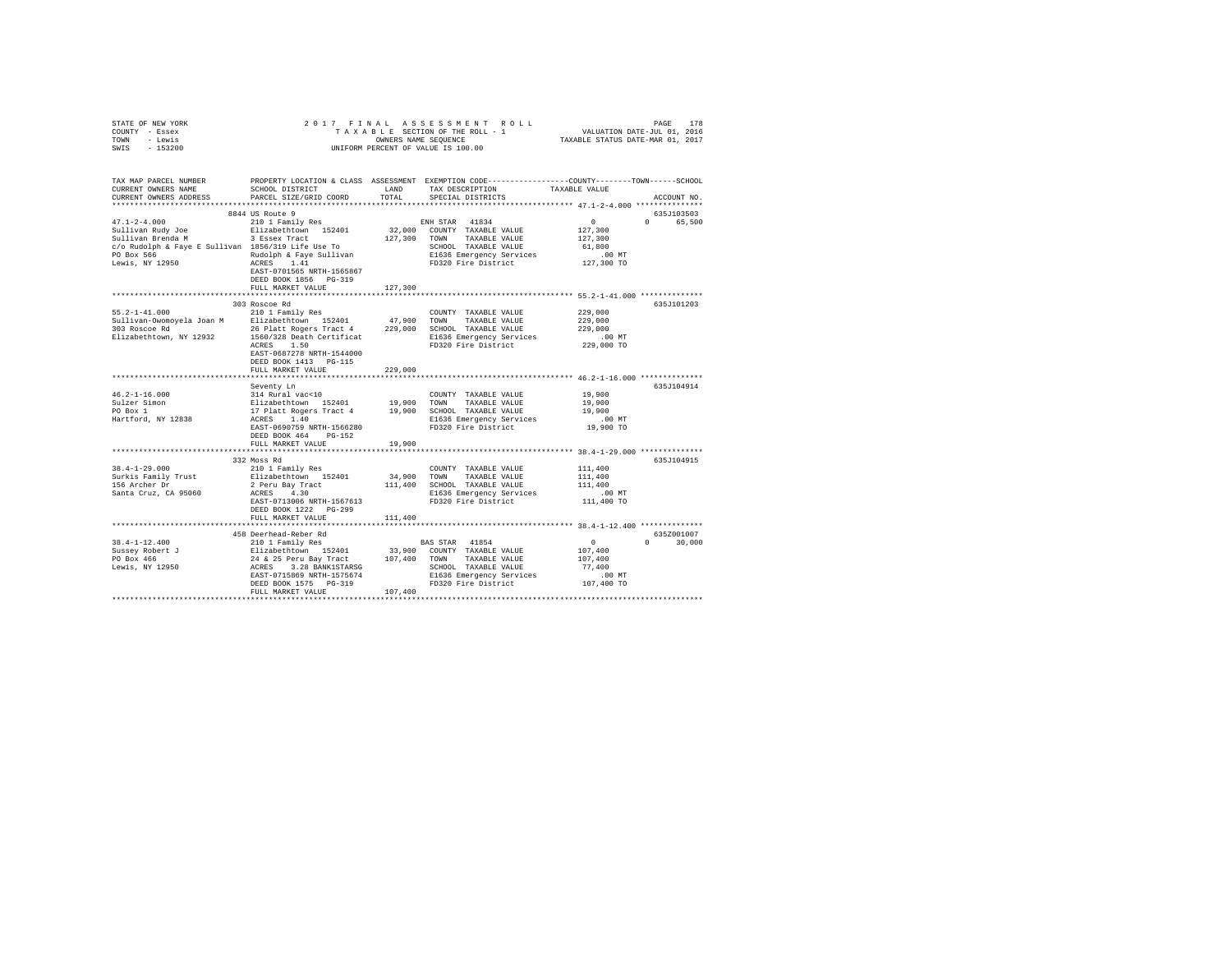| STATE OF NEW YORK<br>COUNTY - Essex<br>TOWN - Lewis<br>SWIS - 153200                              | 2017 FINAL                                                                                                                                                                                                                           |               | UNIFORM PERCENT OF VALUE IS 100.00                                                                                                                     | PAGE 179 PAGE 179 PAGE 179<br>TAXABLE SECTION OF THE ROLL - 1 VALUATION DATE-JUL 01, 2016<br>OWNERS NAME SEQUENCE TRXABLE STATUS DATE-MAR 01, 2017 |             |
|---------------------------------------------------------------------------------------------------|--------------------------------------------------------------------------------------------------------------------------------------------------------------------------------------------------------------------------------------|---------------|--------------------------------------------------------------------------------------------------------------------------------------------------------|----------------------------------------------------------------------------------------------------------------------------------------------------|-------------|
| CURRENT OWNERS NAME<br>CURRENT OWNERS ADDRESS                                                     | TAX MAP PARCEL NUMBER PROPERTY LOCATION & CLASS ASSESSMENT EXEMPTION CODE--------------COUNTY-------TOWN-----SCHOOL<br>SCHOOL DISTRICT<br>PARCEL SIZE/GRID COORD                                                                     | LAND<br>TOTAL | TAX DESCRIPTION<br>SPECIAL DISTRICTS                                                                                                                   | TAXABLE VALUE                                                                                                                                      | ACCOUNT NO. |
| $47.2 - 1 - 4.000$<br>Sweatt Jason D<br>43 Mountain View Dr<br>Willsboro, NY 12996                | 27 Moss Rd<br>210 1 Family Res<br>Elizabethtown 152401<br>36 Platt Rogers<br>ACRES 2.00<br>EAST-0710788 NRTH-1563897<br>DEED BOOK 1864 PG-89<br>CONSERVATION ESMT % 80.00<br>FULL MARKET VALUE                                       | 71,720        | COUNTY TAXABLE VALUE<br>6,520 TOWN TAXABLE VALUE<br>71,720 SCHOOL TAXABLE VALUE<br>E1636 Emergency Services<br>FD320 Fire District                     | 71,720<br>71,720<br>71.720<br>$.00$ MT<br>71,720 TO                                                                                                | 635J177005  |
| $56.1 - 2 - 26.000$<br>Sweatt Robert R<br>Sweatt Ellen M<br>PO Box 471<br>Elizabethtown, NY 12932 | 8150 US Route 9<br>210 1 Family Res<br>Elizabethtown 152401<br>8 Platt Rogers Tract 1 110,600 SCHOOL TAXABLE VALUE<br>Bldg 1&2<br>6.7ac<br>$ACRES$ $8.48$<br>EAST-0700868 NRTH-1549364<br>DEED BOOK 1107 PG-236<br>FULL MARKET VALUE | 110,600       | COUNTY TAXABLE VALUE<br>38,600 TOWN TAXABLE VALUE<br>E1636 Emergency Services<br>FD320 Fire District                                                   | 110,600<br>110,600<br>110,600<br>.00 MT<br>110,600 TO                                                                                              | 635J105001  |
| $56.1 - 2 - 46.210$                                                                               | 7977 US Route 9<br>322 Rural vac>10<br>DEED BOOK 1480 PG-136<br>FULL MARKET VALUE                                                                                                                                                    | 59,000        | COUNTY TAXABLE VALUE<br>E1636 Emergency Services<br>FD320 Fire District                                                                                | 59,000<br>59,000<br>59,000<br>.00 MT<br>59,000 TO                                                                                                  | 635Z006006  |
|                                                                                                   |                                                                                                                                                                                                                                      |               |                                                                                                                                                        |                                                                                                                                                    |             |
| $47.2 - 2 - 2.000$<br>Sweeney David A<br>10 Hulbert Rd<br>Westport, NY 12993                      | 10 Hulbert Rd<br>210 1 Family Res<br>Elizabethtown 152401<br>Platt Rogers<br>ACRES 4.30<br>EAST-0712787 NRTH-1562875<br>DEED BOOK 1496 PG-182                                                                                        | 133,300       | ENH STAR 41834<br>50,700 COUNTY TAXABLE VALUE<br>133,300 TOWN TAXABLE VALUE<br>SCHOOL TAXABLE VALUE<br>E1636 Emergency Services<br>FD320 Fire District | $\sim$ 0<br>0 65,500<br>133,300<br>133,300<br>67,800<br>$.00$ MT<br>133,300 TO                                                                     | 635Z007003  |
|                                                                                                   | FULL MARKET VALUE                                                                                                                                                                                                                    |               |                                                                                                                                                        |                                                                                                                                                    |             |
| $56.1 - 2 - 46.100$<br>Tahawus REI LLC<br>8001 US Route 9<br>Lewis, NY 12950                      | 8001 US Route 9<br>240 Rural res<br>EAST-0698136 NRTH-1545884<br>DEED BOOK 1853 PG-160<br>FULL MARKET VALUE                                                                                                                          | 216,500       | COUNTY TAXABLE VALUE<br>E1636 Emergency Services<br>FD320 Fire District                                                                                | 216,500<br>216,500<br>216,500<br>$.00$ MT<br>216,500 TO                                                                                            | 635J105002  |
|                                                                                                   |                                                                                                                                                                                                                                      |               |                                                                                                                                                        |                                                                                                                                                    |             |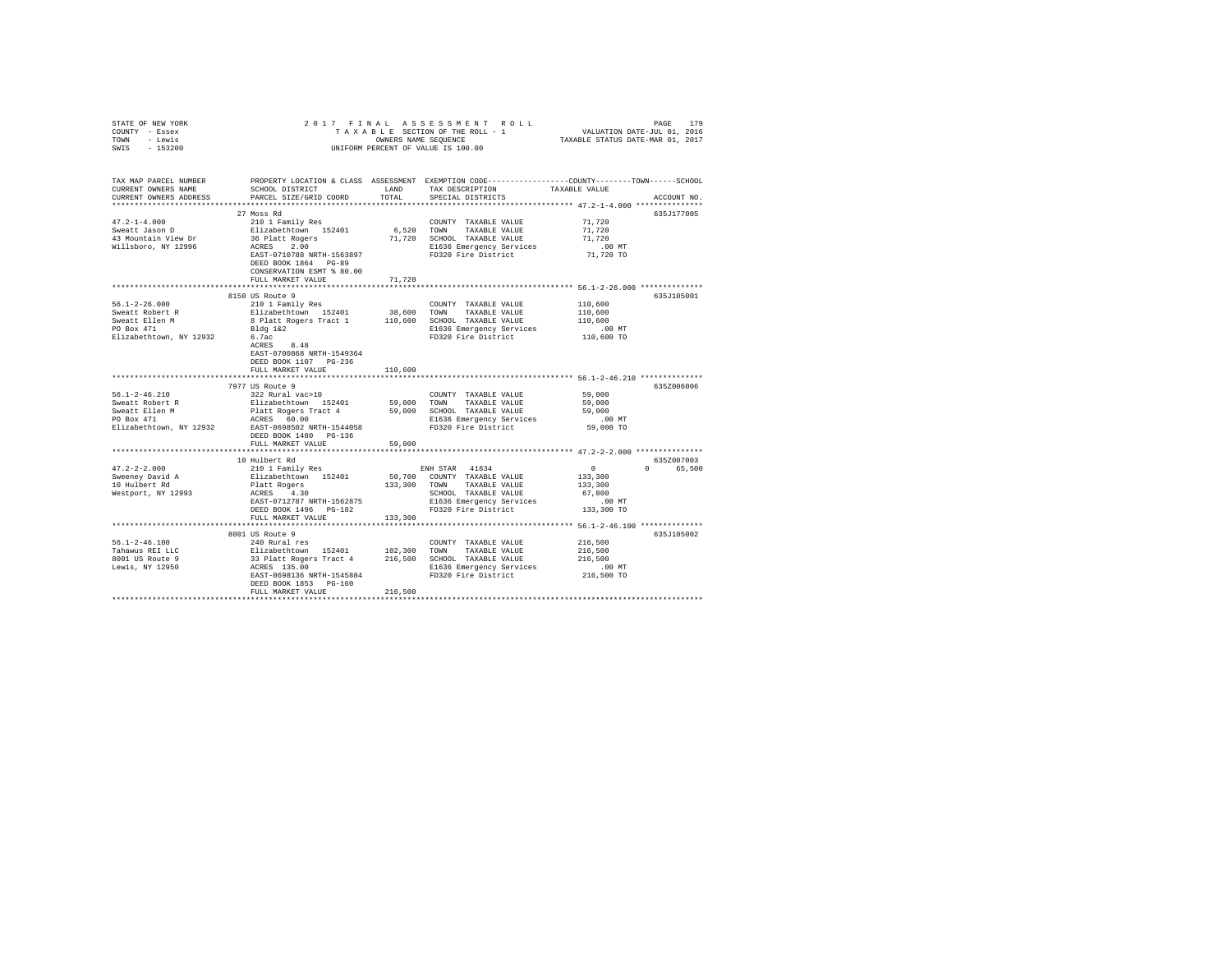| STATE OF NEW YORK<br>COUNTY - Essex<br>- Lewis<br>TOWN<br>$-153200$<br>SWIS                                                                                                                                                                                                                                                            | 2017 FINAL                                                                                                                                             | PAGE 180 PAGE 180 PAGE 180 PAGE 180 PAGE 180 PAGE 180 PAGE 180 PAGE 180 PAGE 180 PAGE 180 PAGE 180 PAGE 180 PAGE 180 PAGE 180 PAGE 180 PAGE 180 PAGE 180 PAGE 180 PAGE 180 PAGE 180 PAGE 180 PAGE 180 PAGE 180 PAGE 180 PAGE 1 |                                                                                                                                                                          |                                                                                                 |  |  |  |
|----------------------------------------------------------------------------------------------------------------------------------------------------------------------------------------------------------------------------------------------------------------------------------------------------------------------------------------|--------------------------------------------------------------------------------------------------------------------------------------------------------|--------------------------------------------------------------------------------------------------------------------------------------------------------------------------------------------------------------------------------|--------------------------------------------------------------------------------------------------------------------------------------------------------------------------|-------------------------------------------------------------------------------------------------|--|--|--|
| UNIFORM PERCENT OF VALUE IS 100.00                                                                                                                                                                                                                                                                                                     |                                                                                                                                                        |                                                                                                                                                                                                                                |                                                                                                                                                                          |                                                                                                 |  |  |  |
| TAX MAP PARCEL NUMBER                                                                                                                                                                                                                                                                                                                  |                                                                                                                                                        |                                                                                                                                                                                                                                |                                                                                                                                                                          | PROPERTY LOCATION & CLASS ASSESSMENT EXEMPTION CODE---------------COUNTY-------TOWN------SCHOOL |  |  |  |
| CURRENT OWNERS NAME                                                                                                                                                                                                                                                                                                                    | SCHOOL DISTRICT LAND                                                                                                                                   |                                                                                                                                                                                                                                | TAX DESCRIPTION                                                                                                                                                          | TAXABLE VALUE                                                                                   |  |  |  |
| CURRENT OWNERS ADDRESS                                                                                                                                                                                                                                                                                                                 | PARCEL SIZE/GRID COORD                                                                                                                                 | TOTAL                                                                                                                                                                                                                          | SPECIAL DISTRICTS                                                                                                                                                        | ACCOUNT NO.                                                                                     |  |  |  |
|                                                                                                                                                                                                                                                                                                                                        |                                                                                                                                                        |                                                                                                                                                                                                                                |                                                                                                                                                                          |                                                                                                 |  |  |  |
| $47.1 - 1 - 37.000$                                                                                                                                                                                                                                                                                                                    | 893 Fox Run Rd<br>240 Rural res                                                                                                                        |                                                                                                                                                                                                                                | COUNTY TAXABLE VALUE                                                                                                                                                     | 635J105309<br>129,100                                                                           |  |  |  |
|                                                                                                                                                                                                                                                                                                                                        |                                                                                                                                                        |                                                                                                                                                                                                                                | TAXABLE VALUE                                                                                                                                                            | 129,100                                                                                         |  |  |  |
| Talesnik Kaethe<br>243 Summit Ave                                                                                                                                                                                                                                                                                                      |                                                                                                                                                        |                                                                                                                                                                                                                                |                                                                                                                                                                          | 129,100                                                                                         |  |  |  |
| Mt Vernon, NY 10552                                                                                                                                                                                                                                                                                                                    | Elizabethcown 152401 105,200 COWN TAXABLE VALUE<br>14622 Platt Rogers Tr 4 129,100 SCHODL TAXABLE VALUE<br>ACRES 140.60 CREED BL636 Emergency Services |                                                                                                                                                                                                                                |                                                                                                                                                                          |                                                                                                 |  |  |  |
|                                                                                                                                                                                                                                                                                                                                        | EAST-0699390 NRTH-1560305                                                                                                                              |                                                                                                                                                                                                                                | E1636 Emergency Services .00 MT<br>FD320 Fire District  129,100 TO                                                                                                       |                                                                                                 |  |  |  |
|                                                                                                                                                                                                                                                                                                                                        | DEED BOOK 740 PG-115                                                                                                                                   |                                                                                                                                                                                                                                |                                                                                                                                                                          |                                                                                                 |  |  |  |
|                                                                                                                                                                                                                                                                                                                                        | FULL MARKET VALUE                                                                                                                                      | 129,100                                                                                                                                                                                                                        |                                                                                                                                                                          |                                                                                                 |  |  |  |
|                                                                                                                                                                                                                                                                                                                                        |                                                                                                                                                        |                                                                                                                                                                                                                                |                                                                                                                                                                          |                                                                                                 |  |  |  |
|                                                                                                                                                                                                                                                                                                                                        | 612 Mitchell Hill Rd                                                                                                                                   |                                                                                                                                                                                                                                |                                                                                                                                                                          | 635Z001003                                                                                      |  |  |  |
| $46.4 - 1 - 8.310$                                                                                                                                                                                                                                                                                                                     | 210 1 Family Res                                                                                                                                       |                                                                                                                                                                                                                                | COUNTY TAXABLE VALUE                                                                                                                                                     | 103,000                                                                                         |  |  |  |
|                                                                                                                                                                                                                                                                                                                                        |                                                                                                                                                        |                                                                                                                                                                                                                                |                                                                                                                                                                          | 103,000                                                                                         |  |  |  |
| $\begin{tabular}{l c c c c c} \multicolumn{1}{c}{\textbf{Frame: Fooling} \begin{tabular}{p{0.8cm}p{0.8cm}}p{0.8cm} & \multicolumn{1}{c}{\textbf{Frame: Fooling} \begin{tabular}{p{0.8cm}p{0.8cm}}p{0.8cm}p{0.8cm}p{0.8cm}p{0.8cm}p{0.8cm}p{0.8cm}p{0.8cm}p{0.8cm}p{0.8cm}p{0.8cm}p{0.8cm}p{0.8cm}p{0.8cm}p{0.8cm}p{0.8cm}p{0.8cm}p{0.$ |                                                                                                                                                        |                                                                                                                                                                                                                                |                                                                                                                                                                          | 103,000                                                                                         |  |  |  |
|                                                                                                                                                                                                                                                                                                                                        |                                                                                                                                                        |                                                                                                                                                                                                                                |                                                                                                                                                                          | 00 MT.<br>103,000 TO                                                                            |  |  |  |
|                                                                                                                                                                                                                                                                                                                                        |                                                                                                                                                        |                                                                                                                                                                                                                                |                                                                                                                                                                          |                                                                                                 |  |  |  |
|                                                                                                                                                                                                                                                                                                                                        |                                                                                                                                                        |                                                                                                                                                                                                                                |                                                                                                                                                                          |                                                                                                 |  |  |  |
| Mitchell Jamie                                                                                                                                                                                                                                                                                                                         | FULL MARKET VALUE<br>**************************                                                                                                        | 103,000                                                                                                                                                                                                                        |                                                                                                                                                                          | ******************************** 47.1-2-50.150 ***************                                  |  |  |  |
|                                                                                                                                                                                                                                                                                                                                        |                                                                                                                                                        |                                                                                                                                                                                                                                |                                                                                                                                                                          | 635J190008                                                                                      |  |  |  |
| $47.1 - 2 - 50.150$                                                                                                                                                                                                                                                                                                                    | Jeffrey Way<br>311 Res vac land                                                                                                                        |                                                                                                                                                                                                                                | COUNTY TAXABLE VALUE                                                                                                                                                     | 16,600                                                                                          |  |  |  |
| Tartaglia Nicholas                                                                                                                                                                                                                                                                                                                     |                                                                                                                                                        | 16,600                                                                                                                                                                                                                         | TOWN TAXABLE VALUE                                                                                                                                                       | 16,600                                                                                          |  |  |  |
| c/o Joann M Weiss                                                                                                                                                                                                                                                                                                                      |                                                                                                                                                        |                                                                                                                                                                                                                                | 16,600 SCHOOL TAXABLE VALUE                                                                                                                                              | 16,600                                                                                          |  |  |  |
| 5 Madison Dr                                                                                                                                                                                                                                                                                                                           |                                                                                                                                                        |                                                                                                                                                                                                                                | E1636 Emergency Services                                                                                                                                                 | $.00$ MT                                                                                        |  |  |  |
| $PO$ Box 34                                                                                                                                                                                                                                                                                                                            | 311 Res vac 1and<br>Elizabethtown 152401<br>1 Essex Tract<br>7 Beaver Meadow Estates<br>ACRES 1.98<br>EAST-0702566 NRTH-1562664                        |                                                                                                                                                                                                                                | FD320 Fire District                                                                                                                                                      | 16,600 TO                                                                                       |  |  |  |
| Ogdensburg, NJ 07439                                                                                                                                                                                                                                                                                                                   |                                                                                                                                                        |                                                                                                                                                                                                                                | WB320 Lewis B&I                                                                                                                                                          | 16,600 TO C                                                                                     |  |  |  |
|                                                                                                                                                                                                                                                                                                                                        | DEED BOOK 943 PG-70                                                                                                                                    |                                                                                                                                                                                                                                | WD320 Water District                                                                                                                                                     | 16,600 TO M                                                                                     |  |  |  |
|                                                                                                                                                                                                                                                                                                                                        | FULL MARKET VALUE                                                                                                                                      | 16,600                                                                                                                                                                                                                         |                                                                                                                                                                          |                                                                                                 |  |  |  |
|                                                                                                                                                                                                                                                                                                                                        |                                                                                                                                                        |                                                                                                                                                                                                                                |                                                                                                                                                                          |                                                                                                 |  |  |  |
|                                                                                                                                                                                                                                                                                                                                        | 59 Pulsifer Ln                                                                                                                                         |                                                                                                                                                                                                                                |                                                                                                                                                                          | 635J101515                                                                                      |  |  |  |
| $47.1 - 1 - 3.100$                                                                                                                                                                                                                                                                                                                     | 210 1 Family Res                                                                                                                                       |                                                                                                                                                                                                                                | COUNTY TAXABLE VALUE                                                                                                                                                     | 84,400                                                                                          |  |  |  |
| Taylor Melville C                                                                                                                                                                                                                                                                                                                      |                                                                                                                                                        |                                                                                                                                                                                                                                |                                                                                                                                                                          | 84,400                                                                                          |  |  |  |
| Taylor Kathleen M<br>245 Greenville Rd<br>Harrington, DE 19952                                                                                                                                                                                                                                                                         |                                                                                                                                                        |                                                                                                                                                                                                                                | COUNTY TAXABLE VALUE<br>Initiable through the series of the MAXABLE VALUE<br>IS Platt Rogers Tract 4 084,400 SCHOOL TAXABLE VALUE<br>ACRES 1.68 21636 Emergency Services | 84,400                                                                                          |  |  |  |
|                                                                                                                                                                                                                                                                                                                                        | EAST-0699888 NRTH-1567600                                                                                                                              |                                                                                                                                                                                                                                | E1636 Emergency Services<br>FD320 Fire District                                                                                                                          | $.00$ MT<br>84,400 TO                                                                           |  |  |  |
|                                                                                                                                                                                                                                                                                                                                        | DEED BOOK 1039 PG-187                                                                                                                                  |                                                                                                                                                                                                                                |                                                                                                                                                                          |                                                                                                 |  |  |  |
|                                                                                                                                                                                                                                                                                                                                        | FULL MARKET VALUE                                                                                                                                      | 84,400                                                                                                                                                                                                                         |                                                                                                                                                                          |                                                                                                 |  |  |  |
|                                                                                                                                                                                                                                                                                                                                        | ************************                                                                                                                               |                                                                                                                                                                                                                                |                                                                                                                                                                          | ******************* 47.1-4-2.000 ***************                                                |  |  |  |
|                                                                                                                                                                                                                                                                                                                                        | 55 Pulsifer Ln                                                                                                                                         |                                                                                                                                                                                                                                |                                                                                                                                                                          | 635.T101601                                                                                     |  |  |  |
| $47.1 - 4 - 2.000$                                                                                                                                                                                                                                                                                                                     | 270 Mfg housing                                                                                                                                        |                                                                                                                                                                                                                                | COUNTY TAXABLE VALUE                                                                                                                                                     | 29,600                                                                                          |  |  |  |
| Taylor Melville C<br>Taylor Kathleen M<br>245 Greenville Rd<br>Harrington, DE 19952                                                                                                                                                                                                                                                    |                                                                                                                                                        |                                                                                                                                                                                                                                | TOWN<br>TAXABLE VALUE                                                                                                                                                    | 29,600                                                                                          |  |  |  |
|                                                                                                                                                                                                                                                                                                                                        |                                                                                                                                                        |                                                                                                                                                                                                                                | 29,600 SCHOOL TAXABLE VALUE                                                                                                                                              | 29,600                                                                                          |  |  |  |
|                                                                                                                                                                                                                                                                                                                                        |                                                                                                                                                        |                                                                                                                                                                                                                                | E1636 Emergency Services<br>FD320 Fire District                                                                                                                          | .00 MT                                                                                          |  |  |  |
|                                                                                                                                                                                                                                                                                                                                        | Elizabethtown 152401 27,700<br>15 Platt Rogers 29,600<br>Db 563 Pg 131<br>ACRES 0.59                                                                   |                                                                                                                                                                                                                                |                                                                                                                                                                          | 29,600 TO                                                                                       |  |  |  |
|                                                                                                                                                                                                                                                                                                                                        | EAST-0699998 NRTH-1567449                                                                                                                              |                                                                                                                                                                                                                                |                                                                                                                                                                          |                                                                                                 |  |  |  |
|                                                                                                                                                                                                                                                                                                                                        | DEED BOOK 1424 PG-165                                                                                                                                  |                                                                                                                                                                                                                                |                                                                                                                                                                          |                                                                                                 |  |  |  |
|                                                                                                                                                                                                                                                                                                                                        | FULL MARKET VALUE                                                                                                                                      | 29,600                                                                                                                                                                                                                         |                                                                                                                                                                          |                                                                                                 |  |  |  |
|                                                                                                                                                                                                                                                                                                                                        |                                                                                                                                                        |                                                                                                                                                                                                                                |                                                                                                                                                                          |                                                                                                 |  |  |  |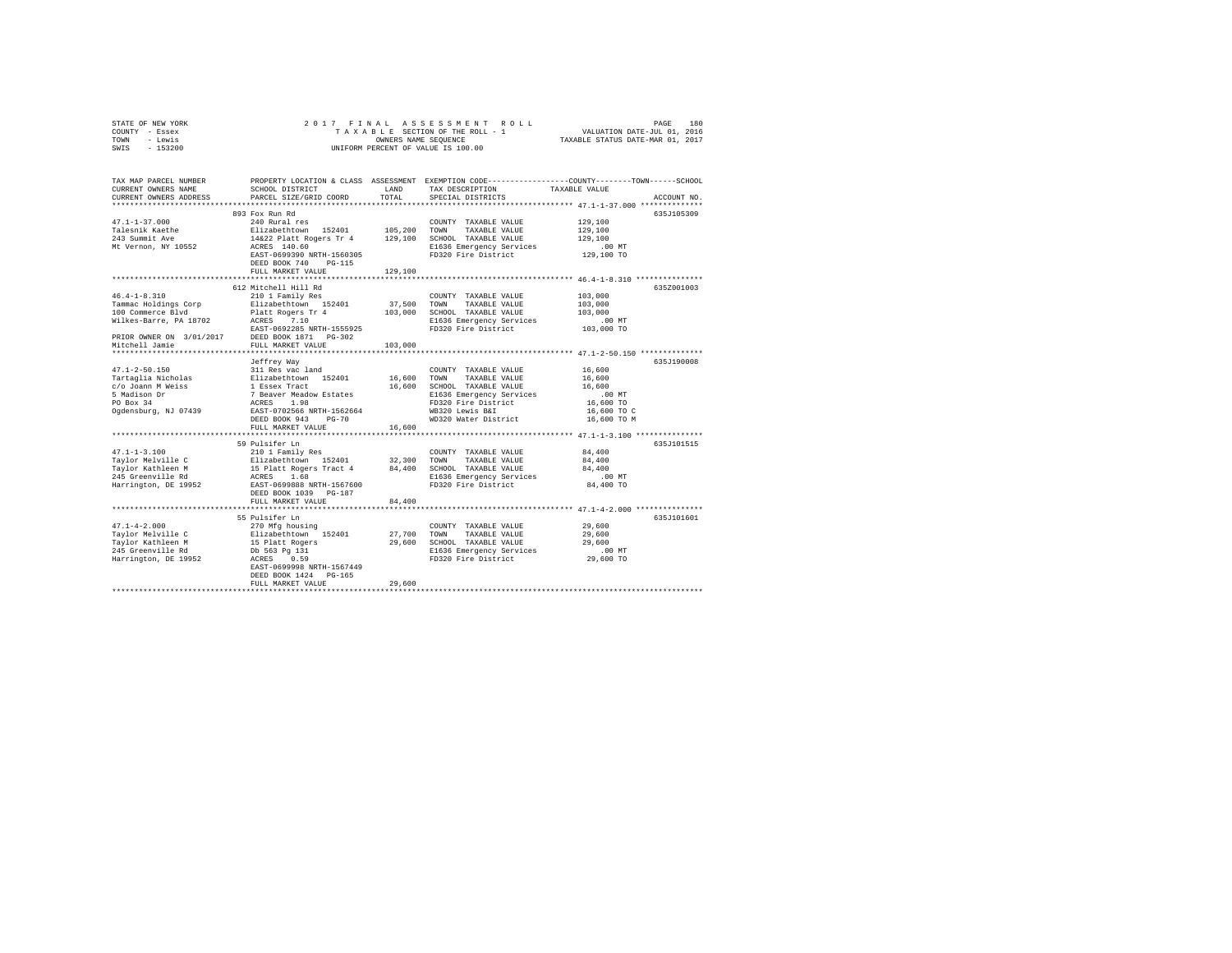| STATE OF NEW YORK<br>COUNTY - Essex<br>- Lewis<br>TOWN                                                    | ASSESSMENT ROLL<br>181<br>2017 FINAL<br>PAGE<br>TAXABLE SECTION OF THE ROLL - 1<br>VALUATION DATE-JUL 01, 2016<br>TAXABLE STATUS DATE-MAR 01, 2017<br>OWNERS NAME SEQUENCE  |                               |                                                                                                                                         |                                                                                                            |             |
|-----------------------------------------------------------------------------------------------------------|-----------------------------------------------------------------------------------------------------------------------------------------------------------------------------|-------------------------------|-----------------------------------------------------------------------------------------------------------------------------------------|------------------------------------------------------------------------------------------------------------|-------------|
| SWIS<br>$-153200$                                                                                         |                                                                                                                                                                             |                               | UNIFORM PERCENT OF VALUE IS 100.00                                                                                                      |                                                                                                            |             |
| TAX MAP PARCEL NUMBER<br>CURRENT OWNERS NAME<br>CURRENT OWNERS ADDRESS                                    | SCHOOL DISTRICT<br>PARCEL SIZE/GRID COORD                                                                                                                                   | LAND<br>TOTAL                 | PROPERTY LOCATION & CLASS ASSESSMENT EXEMPTION CODE---------------COUNTY-------TOWN------SCHOOL<br>TAX DESCRIPTION<br>SPECIAL DISTRICTS | TAXABLE VALUE                                                                                              | ACCOUNT NO. |
| $57.1 - 3 - 11.000$<br>Taylor Theodore<br>187 Eqqleston Ln<br>Westport, NY 12993                          | Eqqleston Ln<br>321 Abandoned ag<br>155001<br>Westport<br>34 Taylor & Kimball<br>ACRES<br>5.80<br>EAST-0722937 NRTH-1546822<br>DEED BOOK 1062 PG-95<br>FULL MARKET VALUE    | 24,300<br>24,300<br>24,300    | COUNTY TAXABLE VALUE<br>TOWN<br>TAXABLE VALUE<br>SCHOOL TAXABLE VALUE<br>E1636 Emergency Services<br>FD320 Fire District                | 24,300<br>24,300<br>24,300<br>$.00$ MT<br>24,300 TO                                                        | 635J101804  |
| $47.2 - 1 - 33.110$<br>Taylor Theodore W<br>187 Eqqleston Ln<br>Westport, NY 12993                        | *******************<br>Hyde Rd<br>322 Rural vac>10<br>Elizabethtown 152401<br>38 Platt Rogers<br>ACRES 39.26<br>EAST-0719339 NRTH-1562445<br>DEED BOOK 1306 PG-291          | 43,600<br>43,600<br>43,600    | COUNTY TAXABLE VALUE<br>TOWN<br>TAXABLE VALUE<br>SCHOOL TAXABLE VALUE<br>E1636 Emergency Services<br>FD320 Fire District                | ********************** 47.2-1-33.110 **************<br>43,600<br>43,600<br>43,600<br>$.00$ MT<br>43,600 TO | 635J101502  |
|                                                                                                           | FULL MARKET VALUE<br>***********************                                                                                                                                |                               |                                                                                                                                         |                                                                                                            |             |
| $47.2 - 1 - 35.200$<br>Taylor Theodore W<br>187 Eqqleston Ln<br>Westport, NY 12993                        | Hyde Rd<br>322 Rural vac>10<br>Westport<br>155001<br>38 Platt Rogers<br>Boundary Line Agreement<br>ACRES 35.60<br>EAST-0719662 NRTH-1561573<br>DEED BOOK 1306 PG-291        | 22,800<br>22,800              | COUNTY TAXABLE VALUE<br>TOWN<br>TAXABLE VALUE<br>SCHOOL TAXABLE VALUE<br>E1636 Emergency Services<br>FD320 Fire District                | 22,800<br>22,800<br>22,800<br>$.00$ MT<br>22,800 TO                                                        | 635Z001010  |
|                                                                                                           | FULL MARKET VALUE                                                                                                                                                           | 22,800                        |                                                                                                                                         |                                                                                                            |             |
| $47.2 - 1 - 25.000$<br>Teallholm LLC<br>c/o David Scheinberg<br>46175 N Valley Dr<br>Northville, MI 48167 | 1069 Stowersville Rd<br>240 Rural res<br>Elizabethtown 152401<br>37 Platt Rogers<br>ACRES 153.35<br>EAST-0715465 NRTH-1566214<br>DEED BOOK 1811 PG-170<br>FULL MARKET VALUE | 117,100<br>334,900<br>334,900 | COUNTY TAXABLE VALUE<br>TAXABLE VALUE<br>TOWN<br>SCHOOL TAXABLE VALUE<br>E1636 Emergency Services<br>FD320 Fire District                | 334,900<br>334,900<br>334,900<br>$.00$ MT<br>334,900 TO                                                    | 635J104404  |
|                                                                                                           | **********************                                                                                                                                                      |                               |                                                                                                                                         |                                                                                                            |             |
| $47.2 - 1 - 32.000$<br>Teallholm LLC<br>c/o David Scheinberg<br>46175 N Valley Dr<br>Northville, MI 48167 | 42 Mason Rd<br>240 Rural res<br>Elizabethtown 152401<br>37 Platt Rogers<br>ACRES 13.60<br>EAST-0717349 NRTH-1564886<br>DEED BOOK 1813 PG-76<br>FULL MARKET VALUE            | 42.200<br>210,500<br>210,500  | COUNTY TAXABLE VALUE<br>TOWN<br>TAXABLE VALUE<br>SCHOOL TAXABLE VALUE<br>E1636 Emergency Services<br>FD320 Fire District                | 210,500<br>210,500<br>210,500<br>$.00$ MT<br>210,500 TO                                                    | 635J105407  |
|                                                                                                           |                                                                                                                                                                             |                               |                                                                                                                                         |                                                                                                            |             |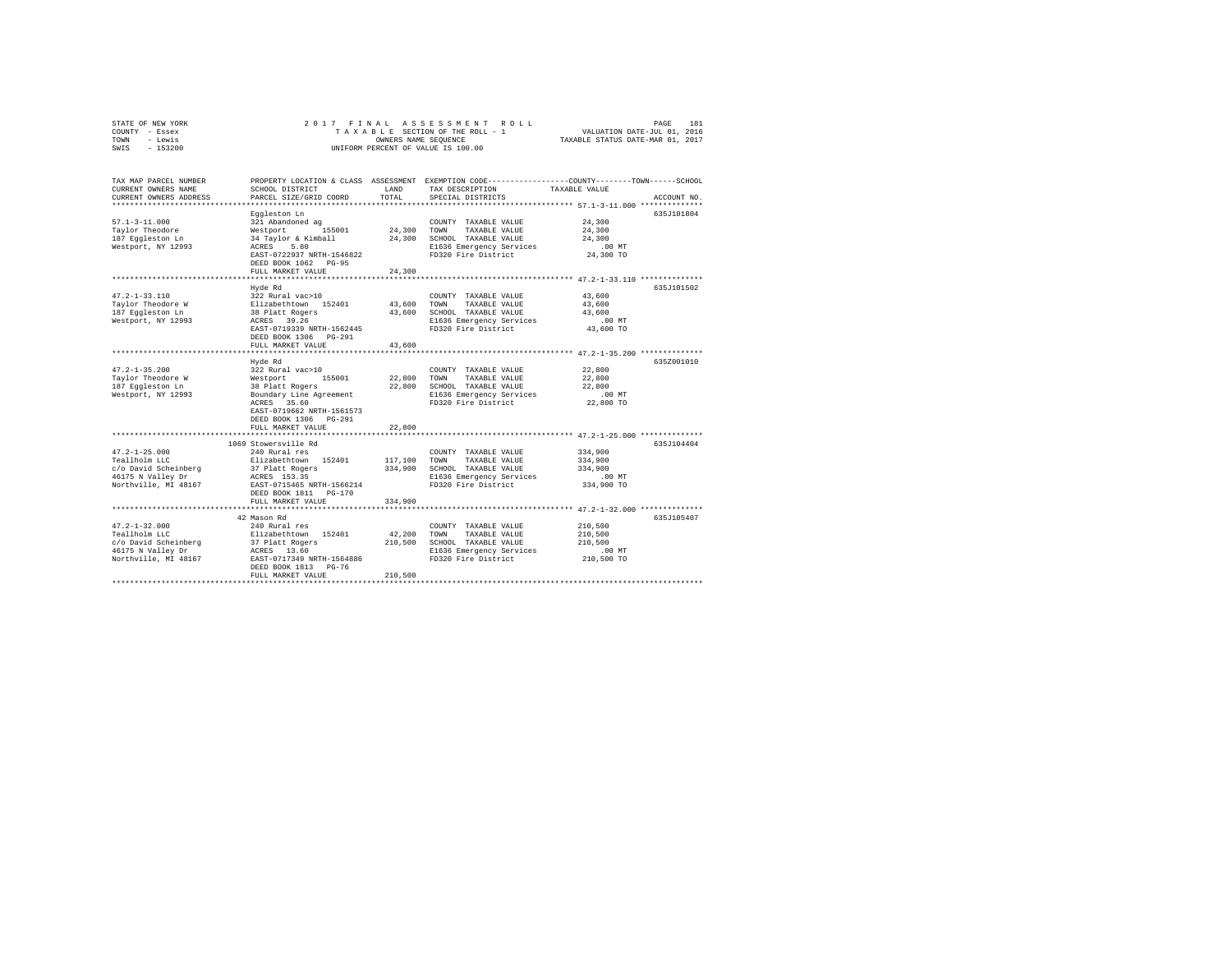| STATE OF NEW YORK | 2017 FINAL ASSESSMENT ROLL         | 182<br>PAGE                      |
|-------------------|------------------------------------|----------------------------------|
| COUNTY - Essex    | TAXABLE SECTION OF THE ROLL - 1    | VALUATION DATE-JUL 01, 2016      |
| TOWN<br>- Lewis   | OWNERS NAME SEOUENCE               | TAXABLE STATUS DATE-MAR 01, 2017 |
| $-153200$<br>SWIS | UNIFORM PERCENT OF VALUE IS 100.00 |                                  |

| TAX MAP PARCEL NUMBER<br>CURRENT OWNERS NAME<br>CURRENT OWNERS ADDRESS                   | SCHOOL DISTRICT<br>PARCEL SIZE/GRID COORD                                                                                                                                                 | LAND<br>TOTAL                     | PROPERTY LOCATION & CLASS ASSESSMENT EXEMPTION CODE---------------COUNTY-------TOWN------SCHOOL<br>TAX DESCRIPTION<br>SPECIAL DISTRICTS                                                   | TAXABLE VALUE                                                                          | ACCOUNT NO.                                    |
|------------------------------------------------------------------------------------------|-------------------------------------------------------------------------------------------------------------------------------------------------------------------------------------------|-----------------------------------|-------------------------------------------------------------------------------------------------------------------------------------------------------------------------------------------|----------------------------------------------------------------------------------------|------------------------------------------------|
| $47.2 - 1 - 45.200$<br>Teallholm LLC<br>Northville, MI 48167                             | 988 Stowersville Rd<br>314 Rural vac<10<br>Elizabethtown 152401 30,900 TOWN<br>EAST-0715156 NRTH-1564307<br>DEED BOOK 1786 PG-191<br>FULL MARKET VALUE<br>***************************     | 30,900<br>30,900                  | COUNTY TAXABLE VALUE<br>TAXABLE VALUE<br>SCHOOL TAXABLE VALUE<br>E1636 Emergency Services<br>FD320 Fire District<br>****************************** 47.2-1-51.200 ***************          | 30,900<br>30,900<br>30,900<br>$.00$ MT<br>30,900 TO                                    | 635Z015002                                     |
| $47.2 - 1 - 51.200$<br>Thew Jeff<br>Thew Spencer<br>PO Box 459<br>South Colton, NY 13687 | Stowersville Rd<br>311 Res vac land<br>Elizabethtown 152401<br>36 Platt Rogers<br>ACRES 0.18<br>EAST-0712737 NRTH-1563354<br>DEED BOOK 1123 PG-17<br>FULL MARKET VALUE                    | 200<br>200<br>200<br>************ | COUNTY TAXABLE VALUE<br>TOWN<br>TAXABLE VALUE<br>SCHOOL TAXABLE VALUE<br>E1636 Emergency Services<br>FD320 Fire District<br>******************************** 47.2-1-63.130 ************** | 200<br>200<br>200<br>$.00$ MT<br>200 TO                                                | 635J100602                                     |
|                                                                                          | 38 Christmas Tree Ln                                                                                                                                                                      |                                   |                                                                                                                                                                                           |                                                                                        | 635Z007006                                     |
| $47.2 - 1 - 63.130$<br>Thew Jeffrey J<br>Thew Maureen E<br>PO Box 115<br>Lewis, NY 12950 | 210 1 Family Res<br>Elizabethtown 152401<br>Platt Rogers<br>ACRES 4.35<br>EAST-0711413 NRTH-1562879<br>DEED BOOK 1496 PG-188<br>FULL MARKET VALUE                                         |                                   | ENH STAR 41834<br>35,000 VET WAR CT 41121<br>227,100 COUNTY TAXABLE VALUE<br>TOWN<br>TAXABLE VALUE<br>SCHOOL TAXABLE VALUE<br>E1636 Emergency Services<br>227.100 FD320 Fire District     | $\circ$<br>15,000<br>15,000<br>212,100<br>212,100<br>161,600<br>$.00$ MT<br>227,100 TO | 65,500<br>$^{\circ}$<br>$\Omega$<br>635J100611 |
| $47.2 - 1 - 20.000$<br>Thew Spencer<br>PO Box 459<br>South Colton, NY 13687              | e Rd<br>314 Rural vac<10<br>Elizabethtown 152401<br>36 Platt Boosse<br>0.28<br>ACRES<br>EAST-0711998 NRTH-1563457<br>DEED BOOK 1799 PG-244<br>FULL MARKET VALUE                           | 3,700 TOWN<br>3,700               | COUNTY TAXABLE VALUE<br>TAXABLE VALUE<br>3,700 SCHOOL TAXABLE VALUE<br>E1636 Emergency Services<br>FD320 Fire District                                                                    | 3,700<br>3,700<br>3,700<br>$.00$ MT<br>3,700 TO                                        |                                                |
| $47.2 - 1 - 21.000$<br>Thew Spencer<br>PO Box 459<br>South Colton, NY 13687              | 873 Stowersville Rd<br>311 Res vac land<br>Elizabethtown 152401<br>36 Platt Rogers<br>ACRES 0.18<br>ACRES 0.18<br>EAST-0712134 NRTH-1563427<br>DEED BOOK 1799 PG-244<br>FULL MARKET VALUE | 10,500<br>10,500<br>10,500        | COUNTY TAXABLE VALUE<br>TOWN<br>TAXABLE VALUE<br>SCHOOL TAXABLE VALUE<br>E1636 Emergency Services<br>FD320 Fire District                                                                  | 10,500<br>10,500<br>10,500<br>$.00$ MT<br>10,500 TO                                    | 635J100710                                     |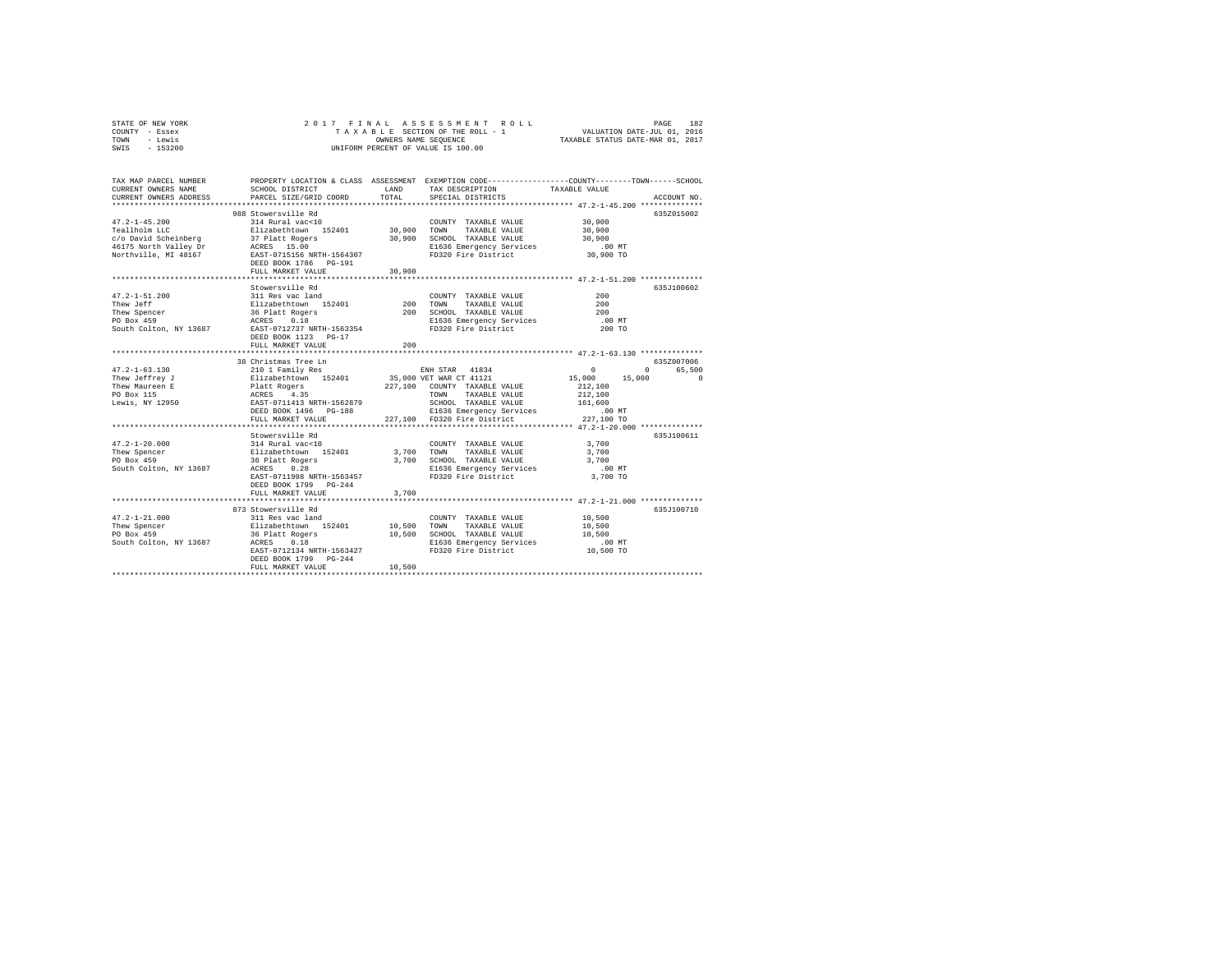| COUNTY - Essex<br>- Lewis<br>TOWN<br>$-153200$<br>SWIS | TAXABLE SECTION OF THE ROLL - 1<br>OWNERS NAME SEQUENCE<br>UNIFORM PERCENT OF VALUE IS 100.00 |         |                                                                                                                    | VALUATION DATE-JUL 01, 2016<br>TAXABLE STATUS DATE-MAR 01, 2017 |                    |
|--------------------------------------------------------|-----------------------------------------------------------------------------------------------|---------|--------------------------------------------------------------------------------------------------------------------|-----------------------------------------------------------------|--------------------|
|                                                        |                                                                                               |         |                                                                                                                    |                                                                 |                    |
| TAX MAP PARCEL NUMBER<br>CURRENT OWNERS NAME           | SCHOOL DISTRICT                                                                               | LAND    | PROPERTY LOCATION & CLASS ASSESSMENT EXEMPTION CODE----------------COUNTY-------TOWN-----SCHOOL<br>TAX DESCRIPTION | TAXABLE VALUE                                                   |                    |
| CURRENT OWNERS ADDRESS                                 | PARCEL SIZE/GRID COORD                                                                        | TOTAL   | SPECIAL DISTRICTS                                                                                                  | ******************** 47.2-1-23.120 ***************              | ACCOUNT NO.        |
|                                                        | 881 Stowersville Rd                                                                           |         |                                                                                                                    |                                                                 | 635Z016001         |
| $47.2 - 1 - 23.120$                                    | 210 1 Family Res                                                                              |         | COUNTY TAXABLE VALUE                                                                                               | 111,100                                                         |                    |
| Thew Spencer                                           | Elizabethtown 152401                                                                          | 32,800  | TOWN<br>TAXABLE VALUE                                                                                              | 111,100                                                         |                    |
| PO Box 459                                             | 36 Platt Rogers                                                                               | 111,100 | SCHOOL TAXABLE VALUE                                                                                               | 111,100                                                         |                    |
| South Colton, NY 13687                                 | ACRES<br>2.18                                                                                 |         | E1636 Emergency Services                                                                                           | .00 MT                                                          |                    |
|                                                        | EAST-0712260 NRTH-1563509                                                                     |         | FD320 Fire District                                                                                                | 111,100 TO                                                      |                    |
|                                                        | DEED BOOK 1799 PG-244                                                                         |         |                                                                                                                    |                                                                 |                    |
|                                                        | FULL MARKET VALUE                                                                             | 111,100 |                                                                                                                    |                                                                 |                    |
|                                                        |                                                                                               |         |                                                                                                                    |                                                                 |                    |
|                                                        | 495 Moss Rd                                                                                   |         |                                                                                                                    |                                                                 | 635J105005         |
| $38.4 - 1 - 26.000$                                    | 270 Mfg housing<br>Elizabethtown 152401                                                       |         | COUNTY TAXABLE VALUE                                                                                               | 41,200                                                          |                    |
| Thiemann Peter E                                       |                                                                                               | 34,400  | TOWN<br>TAXABLE VALUE                                                                                              | 41,200                                                          |                    |
| Thiemann Thomas A                                      | 18 Peru Bay Tract                                                                             | 41,200  | SCHOOL TAXABLE VALUE                                                                                               | 41,200<br>$.00$ MT                                              |                    |
| 34 Averyville Ln<br>Lake Placid, NY 12946              | 1673/278-Life Use to<br>Heinz & Aloisia Thiemann                                              |         | E1636 Emergency Services<br>FD320 Fire District                                                                    | 41,200 TO                                                       |                    |
|                                                        | 3.80<br>ACRES                                                                                 |         |                                                                                                                    |                                                                 |                    |
|                                                        | EAST-0712375 NRTH-1571606                                                                     |         |                                                                                                                    |                                                                 |                    |
|                                                        | DEED BOOK 1673 PG-278                                                                         |         |                                                                                                                    |                                                                 |                    |
|                                                        | FULL MARKET VALUE                                                                             | 41,200  |                                                                                                                    |                                                                 |                    |
|                                                        |                                                                                               |         |                                                                                                                    |                                                                 |                    |
|                                                        | 5 Hyde Rd                                                                                     |         |                                                                                                                    |                                                                 | 635J104803         |
| $47.4 - 1 - 3.000$                                     | 210 1 Family Res                                                                              |         | COUNTY TAXABLE VALUE                                                                                               | 132,600                                                         |                    |
| Thoman Anthony                                         | Elizabethtown 152401 32,600                                                                   |         | TAXABLE VALUE<br>TOWN                                                                                              | 132,600                                                         |                    |
|                                                        | Thoman Maureen 5&6 Platt Rogers Tract 1 $132,600$<br>2575 Palisade Ave Apt 6F bb 854 Pg 33    |         | SCHOOL TAXABLE VALUE                                                                                               | 132,600                                                         |                    |
|                                                        |                                                                                               |         | E1636 Emergency Services                                                                                           | $.00$ MT                                                        |                    |
| Bronx, NY 10463                                        | ACRES<br>2.00 BANK CORE                                                                       |         | FD320 Fire District                                                                                                | 132,600 TO                                                      |                    |
|                                                        | EAST-0709097 NRTH-1556352                                                                     |         |                                                                                                                    |                                                                 |                    |
|                                                        | DEED BOOK 1803 PG-9                                                                           |         |                                                                                                                    |                                                                 |                    |
|                                                        | FULL MARKET VALUE                                                                             | 132,600 |                                                                                                                    |                                                                 |                    |
|                                                        |                                                                                               |         |                                                                                                                    |                                                                 |                    |
|                                                        | 221 Roscoe Rd                                                                                 |         |                                                                                                                    |                                                                 | 635J103615         |
| $55.4 - 2 - 7.100$                                     | 240 Rural res                                                                                 |         | 41854<br><b>BAS STAR</b>                                                                                           | $\overline{0}$                                                  | $\Omega$<br>30,000 |
| Thompson Charles C III                                 | Elizabethtown 152401                                                                          |         | 85,800 COUNTY TAXABLE VALUE                                                                                        | 311,200                                                         |                    |
| Thompson Delia G                                       | 27 Platt Rogers Tract 4 311,200                                                               |         | TOWN<br>TAXABLE VALUE                                                                                              | 311,200                                                         |                    |
| PO Box 333                                             | ACRES 72.00                                                                                   |         | SCHOOL TAXABLE VALUE                                                                                               | 281,200                                                         |                    |
| Elizabethtown, NY 12932                                | EAST-0689473 NRTH-1542398                                                                     |         | E1636 Emergency Services                                                                                           | $.00$ MT                                                        |                    |
|                                                        | DEED BOOK 1236 PG-244                                                                         |         | FD320 Fire District                                                                                                | 311,200 TO                                                      |                    |
|                                                        | FULL MARKET VALUE                                                                             | 311,200 |                                                                                                                    |                                                                 |                    |
|                                                        |                                                                                               |         |                                                                                                                    |                                                                 |                    |

STATE OF NEW YORK 2 0 1 7 F I N A L A S S E S S M E N T R O L L PAGE 183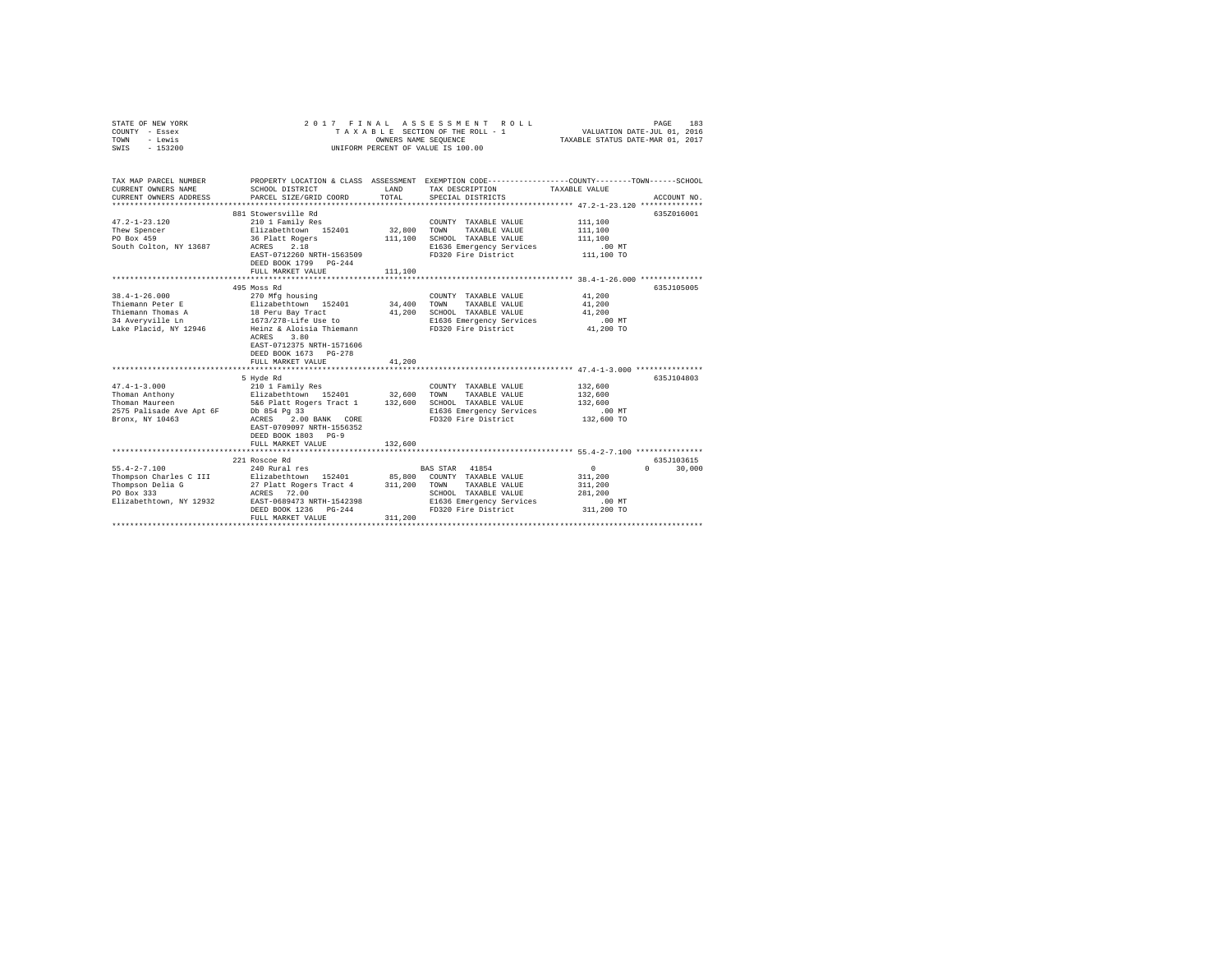| STATE OF NEW YORK<br>COUNTY - Essex<br>TOWN - Lewis<br>SWIS - 153200                                                                                                                                                                                                                                                                                                                                                                                                                                                  |                                                                                                                                                                                                                                                                                                                                                  |         |                                                                                                                                                                                                                                                              |                                                                                                                                           |                                                            |
|-----------------------------------------------------------------------------------------------------------------------------------------------------------------------------------------------------------------------------------------------------------------------------------------------------------------------------------------------------------------------------------------------------------------------------------------------------------------------------------------------------------------------|--------------------------------------------------------------------------------------------------------------------------------------------------------------------------------------------------------------------------------------------------------------------------------------------------------------------------------------------------|---------|--------------------------------------------------------------------------------------------------------------------------------------------------------------------------------------------------------------------------------------------------------------|-------------------------------------------------------------------------------------------------------------------------------------------|------------------------------------------------------------|
| TAX MAP PARCEL NUMBER<br>CURRENT OWNERS NAME<br>CURRENT OWNERS ADDRESS                                                                                                                                                                                                                                                                                                                                                                                                                                                | PROPERTY LOCATION & CLASS ASSESSMENT EXEMPTION CODE----------------COUNTY-------TOWN------SCHOOL<br>SCHOOL DISTRICT LAND<br>PARCEL SIZE/GRID COORD                                                                                                                                                                                               | TOTAL   | TAX DESCRIPTION TAXABLE VALUE<br>SPECIAL DISTRICTS                                                                                                                                                                                                           |                                                                                                                                           | ACCOUNT NO.                                                |
| $47.1 - 2 - 37.000$<br>Thompson David A<br>${\small \begin{tabular}{l cccc}c} \textbf{Thompon Marche A} & \textbf{1} & \textbf{2} & \textbf{3} & \textbf{5} & \textbf{6} & \textbf{7} & \textbf{8} & \textbf{10} & \textbf{10} & \textbf{10} & \textbf{10} & \textbf{10} & \textbf{10} & \textbf{11} & \textbf{11} & \textbf{12} & \textbf{12} & \textbf{13} & \textbf{14} & \textbf{15} & \textbf{16} & \textbf{17} & \textbf{18} & \textbf{18} & \textbf{18} & \$                                                   | 461 Stowersville Rd<br>210 1 Family Res<br>Elizabethtown 152401                                                                                                                                                                                                                                                                                  | 31,000  | COUNTY TAXABLE VALUE<br>TAXABLE VALUE<br>TOWN<br>E1636 Emergency Services                                                                                                                                                                                    | 117,600<br>117,600<br>117,600<br>.00 MT<br>117,600 TO<br>117,600 TO C<br>117,600 TO M                                                     | 635J104905                                                 |
|                                                                                                                                                                                                                                                                                                                                                                                                                                                                                                                       | 623 Fox Run Rd                                                                                                                                                                                                                                                                                                                                   |         |                                                                                                                                                                                                                                                              | $\overline{0}$<br>93,100<br>93,100<br>63,100<br>$.00$ MT                                                                                  | 635J187013<br>$0 \t 30.000$                                |
| $38.3 - 1 - 10.000$<br>Tompkins Richard E Sr<br>Tompkins Lynne B<br>9077 US Rte 9<br>Lewis, NY 12950                                                                                                                                                                                                                                                                                                                                                                                                                  | ****************************<br>9077 US Route 9<br>270 Mfg housing<br>% 20 MHz 1001<br>Elizabeth Low 152401 33,000 AGED ALL 41800<br>5 & 11 Essex Tract 36,900 EMH STAR 41834<br>ACRES 2.40 2006 EMH STAR 41834<br>ACRES 2.40 COUNTY TAXABLE VALUE<br>EAST-0702259 NRTH-1571639 TOWN TAXABLE VALUE<br>DEED BOOK 1360 PG-244<br>FULL MARKET VALUE |         | VET WAR CT 41121<br>COUNTY TAXABLE VALUE<br>TOWN TAXABLE VALUE<br>SCHOOL TAXABLE VALUE<br>SCHOOL TAXABLE VALUE                                                                                                                                               | 93,100 TO<br>$5,535$ $5,535$ 0<br>15,683 15,683 18,450<br>$\begin{array}{ccc} & & 0 & \hline \end{array}$<br>15,682<br>15,682<br>$\sim$ 0 | 635J101209<br>18,450                                       |
| $55. -2 - 10.000$<br>Town of Elizabethtown                                                                                                                                                                                                                                                                                                                                                                                                                                                                            | Old Military Ln<br>322 Rural vac>10<br>Elizabethtown 152401<br>EAST-0682642 NRTH-1542661<br>DEED BOOK 1100 PG-135<br>FULL MARKET VALUE                                                                                                                                                                                                           | 195,000 | 00 MT E1636 Emergency Services .00 MT PD320 Fire District 36,900 TO<br>TOWN OWN O 13572<br>195,000 COUNTY TAXABLE VALUE<br>195,000 TOWN TAXABLE VALUE<br>SCHOOL TAXABLE VALUE<br>E1636 Emergency Services<br>E1636 Emergency Services<br>FD320 Fire District | 195,000<br>$\sim$ 0.000 $\sim$ 0.000 $\sim$ 0.000 $\sim$ 0.000 $\sim$ 0.000 $\sim$<br>195,000<br>195,000<br>00 MT.<br>195,000 TO          | 635J102704<br>$\begin{array}{ccc}\n0 & & & 0\n\end{array}$ |
| $55.2 - 1 - 3.200$<br>$\begin{tabular}{lcccc} x-x-x-x. \end{tabular} \begin{tabular}{lcccc} x-x-x. \end{tabular} \begin{tabular}{lcccc} x-x-x. \end{tabular} \end{tabular} \begin{tabular}{lcccc} x-x-x. \end{tabular} \end{tabular} \begin{tabular}{lcccc} x-x-x. \end{tabular} \begin{tabular}{lcccc} x-x-x. \end{tabular} \end{tabular} \begin{tabular}{lcccc} \hline \textbf{X} + \textbf{X} & \textbf{X} & \textbf{X} & \textbf{X} & \textbf{X} & \textbf{X} & \textbf{X} & \textbf{X} & \textbf{X} & \textbf{X$ | 127 Blood Hill Rd<br>240 Rural res<br>DEED BOOK 981 PG-338<br>FULL MARKET VALUE                                                                                                                                                                                                                                                                  | 262,500 | COUNTY TAXABLE VALUE                                                                                                                                                                                                                                         | 262,500<br>262,500<br>262,500<br>00 MT.<br>262,500 TO                                                                                     | 635J191007                                                 |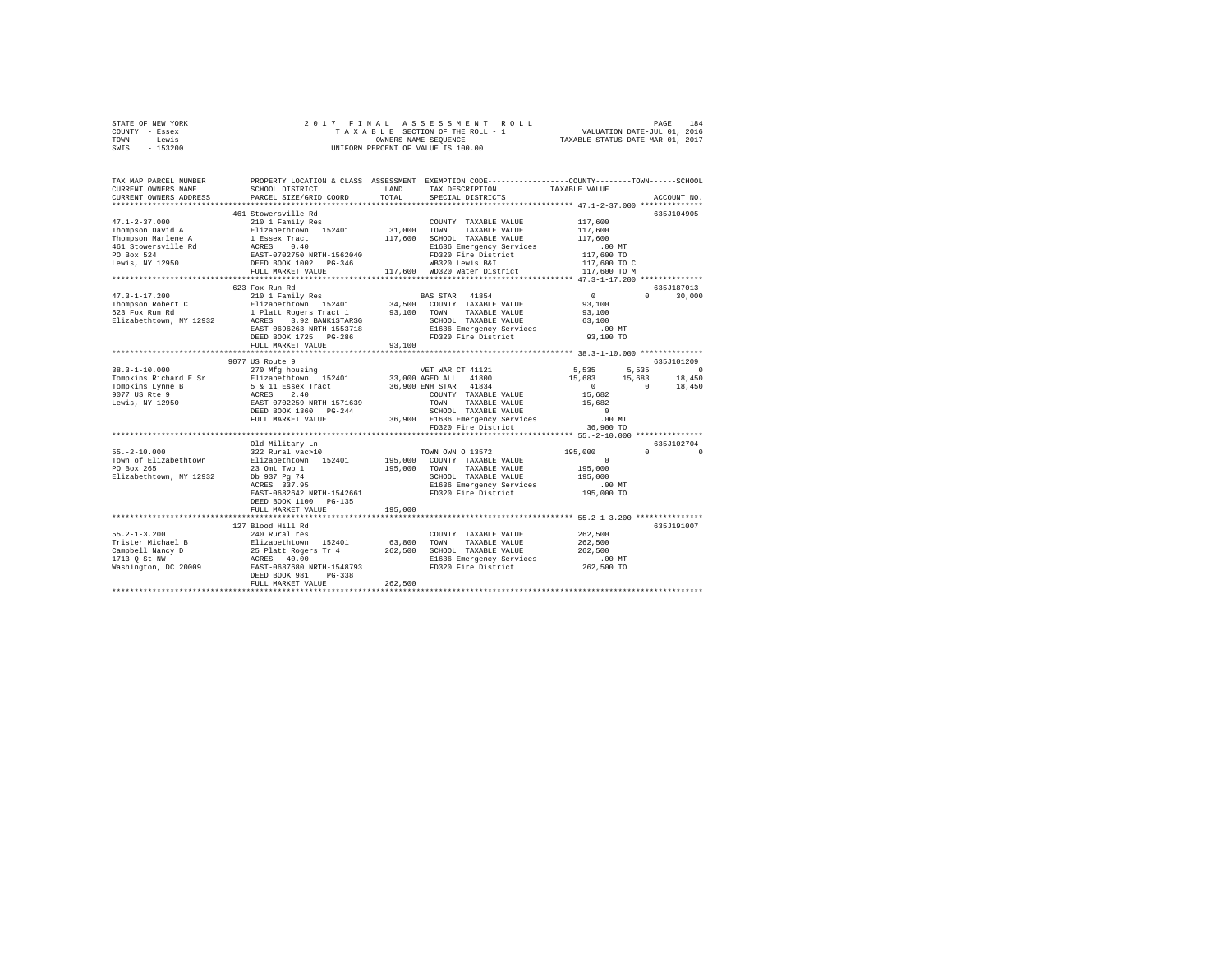| STATE OF NEW YORK | 2017 FINAL ASSESSMENT ROLL         | 185<br>PAGE                      |
|-------------------|------------------------------------|----------------------------------|
| COUNTY - Essex    | TAXABLE SECTION OF THE ROLL - 1    | VALUATION DATE-JUL 01, 2016      |
| TOWN<br>- Lewis   | OWNERS NAME SEOUENCE               | TAXABLE STATUS DATE-MAR 01, 2017 |
| $-153200$<br>SWIS | UNIFORM PERCENT OF VALUE IS 100.00 |                                  |

| TAX MAP PARCEL NUMBER<br>CURRENT OWNERS NAME                                                                                                                                                                                                                                                                                                                                                 |                                 |       |                                                                                                                                                                                                                                                                                                                                                       |                |               |
|----------------------------------------------------------------------------------------------------------------------------------------------------------------------------------------------------------------------------------------------------------------------------------------------------------------------------------------------------------------------------------------------|---------------------------------|-------|-------------------------------------------------------------------------------------------------------------------------------------------------------------------------------------------------------------------------------------------------------------------------------------------------------------------------------------------------------|----------------|---------------|
|                                                                                                                                                                                                                                                                                                                                                                                              |                                 |       |                                                                                                                                                                                                                                                                                                                                                       |                |               |
|                                                                                                                                                                                                                                                                                                                                                                                              | 65 Osawentha Dr                 |       |                                                                                                                                                                                                                                                                                                                                                       |                | 635J178537    |
|                                                                                                                                                                                                                                                                                                                                                                                              |                                 |       |                                                                                                                                                                                                                                                                                                                                                       |                |               |
|                                                                                                                                                                                                                                                                                                                                                                                              |                                 |       |                                                                                                                                                                                                                                                                                                                                                       |                |               |
|                                                                                                                                                                                                                                                                                                                                                                                              |                                 |       |                                                                                                                                                                                                                                                                                                                                                       |                |               |
|                                                                                                                                                                                                                                                                                                                                                                                              |                                 |       |                                                                                                                                                                                                                                                                                                                                                       |                |               |
|                                                                                                                                                                                                                                                                                                                                                                                              |                                 |       |                                                                                                                                                                                                                                                                                                                                                       |                |               |
| $\begin{tabular}{l c c c c c} \multicolumn{3}{c}{47.1-1-32.002} & \multicolumn{3}{c}{5.000} & \multicolumn{3}{c}{5.000} & \multicolumn{3}{c}{5.000} & \multicolumn{3}{c}{5.000} & \multicolumn{3}{c}{5.000} & \multicolumn{3}{c}{5.000} & \multicolumn{3}{c}{5.000} & \multicolumn{3}{c}{5.000} & \multicolumn{3}{c}{5.000} & \multicolumn{3}{c}{5.000} & \multicolumn{3}{c}{5.000} & \mult$ |                                 |       |                                                                                                                                                                                                                                                                                                                                                       |                |               |
|                                                                                                                                                                                                                                                                                                                                                                                              |                                 |       |                                                                                                                                                                                                                                                                                                                                                       |                |               |
|                                                                                                                                                                                                                                                                                                                                                                                              |                                 |       |                                                                                                                                                                                                                                                                                                                                                       |                |               |
|                                                                                                                                                                                                                                                                                                                                                                                              |                                 |       |                                                                                                                                                                                                                                                                                                                                                       |                |               |
|                                                                                                                                                                                                                                                                                                                                                                                              |                                 |       |                                                                                                                                                                                                                                                                                                                                                       |                |               |
|                                                                                                                                                                                                                                                                                                                                                                                              | 34 Osawentha Dr                 |       |                                                                                                                                                                                                                                                                                                                                                       |                | 635J104704    |
| $47.13 - 4 - 16.000$                                                                                                                                                                                                                                                                                                                                                                         | 210 1 Family Res BAS STAR 41854 |       |                                                                                                                                                                                                                                                                                                                                                       | $\overline{0}$ | $0 \t 30.000$ |
|                                                                                                                                                                                                                                                                                                                                                                                              |                                 |       |                                                                                                                                                                                                                                                                                                                                                       |                |               |
|                                                                                                                                                                                                                                                                                                                                                                                              |                                 |       |                                                                                                                                                                                                                                                                                                                                                       |                |               |
|                                                                                                                                                                                                                                                                                                                                                                                              |                                 |       |                                                                                                                                                                                                                                                                                                                                                       |                |               |
|                                                                                                                                                                                                                                                                                                                                                                                              |                                 |       |                                                                                                                                                                                                                                                                                                                                                       |                |               |
|                                                                                                                                                                                                                                                                                                                                                                                              |                                 |       |                                                                                                                                                                                                                                                                                                                                                       |                |               |
|                                                                                                                                                                                                                                                                                                                                                                                              |                                 |       | WD320 Water District 96,200 TO M                                                                                                                                                                                                                                                                                                                      | 96,200 то с    |               |
|                                                                                                                                                                                                                                                                                                                                                                                              |                                 |       |                                                                                                                                                                                                                                                                                                                                                       |                |               |
|                                                                                                                                                                                                                                                                                                                                                                                              | Stowersville Rd                 |       |                                                                                                                                                                                                                                                                                                                                                       |                | 635Z015003    |
|                                                                                                                                                                                                                                                                                                                                                                                              |                                 |       |                                                                                                                                                                                                                                                                                                                                                       |                |               |
|                                                                                                                                                                                                                                                                                                                                                                                              |                                 |       |                                                                                                                                                                                                                                                                                                                                                       |                |               |
|                                                                                                                                                                                                                                                                                                                                                                                              |                                 |       |                                                                                                                                                                                                                                                                                                                                                       |                |               |
|                                                                                                                                                                                                                                                                                                                                                                                              |                                 |       | E1636 Emergency Services .00 MT                                                                                                                                                                                                                                                                                                                       |                |               |
| $\begin{array}{cccc}\texttt{Nestport, NY} & 12993 & & & \texttt{ACRES} & 1.\overline{32} \\ & & & \texttt{EAST-0713575 NRTH-1563580} \end{array}$                                                                                                                                                                                                                                            |                                 |       | FD320 Fire District                                                                                                                                                                                                                                                                                                                                   | 1,300 TO       |               |
|                                                                                                                                                                                                                                                                                                                                                                                              | DEED BOOK 1793 PG-190           |       |                                                                                                                                                                                                                                                                                                                                                       |                |               |
|                                                                                                                                                                                                                                                                                                                                                                                              | FULL MARKET VALUE               | 1,300 |                                                                                                                                                                                                                                                                                                                                                       |                |               |
|                                                                                                                                                                                                                                                                                                                                                                                              |                                 |       |                                                                                                                                                                                                                                                                                                                                                       |                |               |
|                                                                                                                                                                                                                                                                                                                                                                                              | 940 Stowersville Rd             |       | $\begin{tabular}{lllllll} \multicolumn{2}{c}{\textbf{COUNTY}} & \textbf{TXABLE VALUE} & & & 34,100 \\ & \multicolumn{2}{c}{\multicolumn{2}{c}{\textbf{TXABLE VALUE}}} & & & 34,100 \\ \multicolumn{2}{c}{\multicolumn{2}{c}{\textbf{TX1-ITR}}} & & & 34,100 \\ \multicolumn{2}{c}{\multicolumn{2}{c}{\textbf{NALIIR}}} & & & 34,100 \\ \end{tabular}$ |                | 635J178542    |
|                                                                                                                                                                                                                                                                                                                                                                                              |                                 |       |                                                                                                                                                                                                                                                                                                                                                       |                |               |
|                                                                                                                                                                                                                                                                                                                                                                                              |                                 |       |                                                                                                                                                                                                                                                                                                                                                       |                |               |
|                                                                                                                                                                                                                                                                                                                                                                                              |                                 |       |                                                                                                                                                                                                                                                                                                                                                       |                |               |
|                                                                                                                                                                                                                                                                                                                                                                                              |                                 |       |                                                                                                                                                                                                                                                                                                                                                       |                |               |
| -rich control of the control of the control of the control of the control of the control of the control of the<br>1936 Stowersville Rd 1776/221-Life Use to B1636 Emergency Services 14,100<br>Mestport, NY 12993 Richard & Janet No                                                                                                                                                         |                                 |       |                                                                                                                                                                                                                                                                                                                                                       |                |               |
|                                                                                                                                                                                                                                                                                                                                                                                              |                                 |       |                                                                                                                                                                                                                                                                                                                                                       |                |               |
|                                                                                                                                                                                                                                                                                                                                                                                              | EAST-0713659 NRTH-1563728       |       |                                                                                                                                                                                                                                                                                                                                                       |                |               |
|                                                                                                                                                                                                                                                                                                                                                                                              | DEED BOOK 1776 PG-221           |       |                                                                                                                                                                                                                                                                                                                                                       |                |               |
|                                                                                                                                                                                                                                                                                                                                                                                              |                                 |       |                                                                                                                                                                                                                                                                                                                                                       |                |               |
|                                                                                                                                                                                                                                                                                                                                                                                              |                                 |       |                                                                                                                                                                                                                                                                                                                                                       |                |               |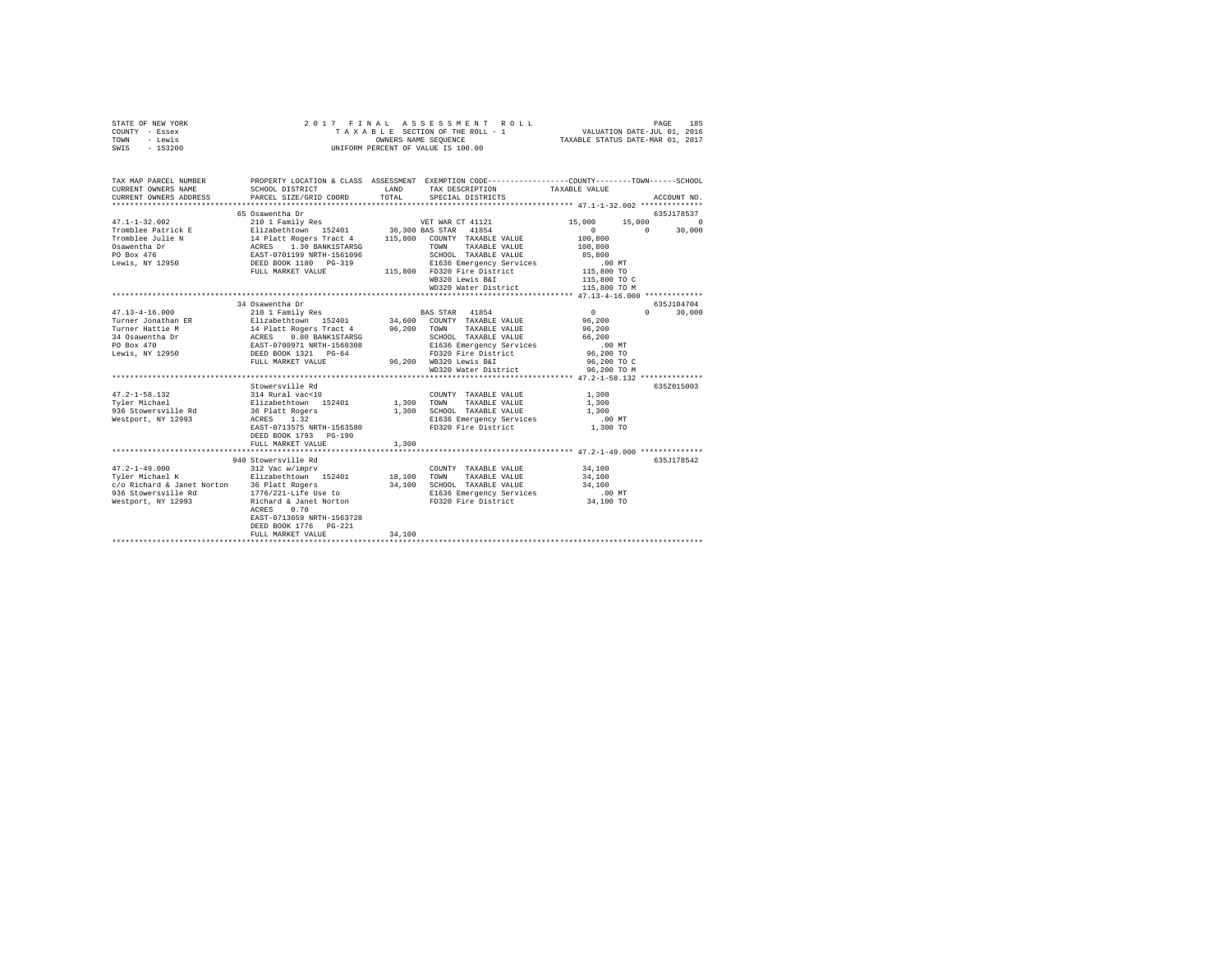| STATE OF NEW YORK | 2017 FINAL ASSESSMENT ROLL         | 186<br>PAGE                      |
|-------------------|------------------------------------|----------------------------------|
| COUNTY - Essex    | TAXABLE SECTION OF THE ROLL - 1    | VALUATION DATE-JUL 01, 2016      |
| TOWN<br>- Lewis   | OWNERS NAME SEOUENCE               | TAXABLE STATUS DATE-MAR 01, 2017 |
| $-153200$<br>SWIS | UNIFORM PERCENT OF VALUE IS 100.00 |                                  |

| TAX MAP PARCEL NUMBER<br>CURRENT OWNERS NAME<br>CURRENT OWNERS ADDRESS                                                                                                                                                   | SCHOOL DISTRICT<br>PARCEL SIZE/GRID COORD                                                                                                                                                                                                                               | LAND<br>TOTAL                         | TAX DESCRIPTION<br>SPECIAL DISTRICTS                                                                                                                                                                                                                 | PROPERTY LOCATION & CLASS ASSESSMENT EXEMPTION CODE----------------COUNTY-------TOWN------SCHOOL<br>TAXABLE VALUE<br>ACCOUNT NO.                  |
|--------------------------------------------------------------------------------------------------------------------------------------------------------------------------------------------------------------------------|-------------------------------------------------------------------------------------------------------------------------------------------------------------------------------------------------------------------------------------------------------------------------|---------------------------------------|------------------------------------------------------------------------------------------------------------------------------------------------------------------------------------------------------------------------------------------------------|---------------------------------------------------------------------------------------------------------------------------------------------------|
| .                                                                                                                                                                                                                        |                                                                                                                                                                                                                                                                         |                                       |                                                                                                                                                                                                                                                      |                                                                                                                                                   |
| $47.2 - 1 - 50.000$<br>Tyler Michael K<br>c/o Richard & Janet Norton<br>936 Stowersville Rd<br>Westport, NY 12993                                                                                                        | 936 Stowersville Rd<br>210 1 Family Res<br>Elizabethtown 152401<br>36 Platt Rogers<br>1776/221-Life Use to<br>Richard & Janet Norton<br>0.70<br>ACRES<br>EAST-0713274 NRTH-1563746<br>DEED BOOK 1776 PG-221<br>FULL MARKET VALUE                                        | 118,400<br>118,400                    | VET COM CT 41131<br>28,800 ENH STAR 41834<br>COUNTY TAXABLE VALUE<br>TOWN<br>TAXABLE VALUE<br>SCHOOL TAXABLE VALUE<br>E1636 Emergency Services<br>FD320 Fire District                                                                                | 635J177004<br>25,000<br>25,000<br>$\Omega$<br>$\Omega$<br>$\Omega$<br>65,500<br>93,400<br>93,400<br>52,900<br>$.00$ MT<br>118,400 TO              |
|                                                                                                                                                                                                                          |                                                                                                                                                                                                                                                                         |                                       |                                                                                                                                                                                                                                                      |                                                                                                                                                   |
| $38.1 - 1 - 22.000$<br>Underhill Deborah<br>244 Newport Dr<br>Lancing, MI 48906                                                                                                                                          | US Route 9<br>322 Rural vac>10<br>Elizabethtown 152401<br>18 Essex Tract<br>ACRES 16.40<br>EAST-0705278 NRTH-1578695<br>DEED BOOK 1534 PG-216                                                                                                                           | 31,300<br>31,300                      | COUNTY TAXABLE VALUE<br>TOWN<br>TAXABLE VALUE<br>SCHOOL TAXABLE VALUE<br>E1636 Emergency Services<br>FD320 Fire District                                                                                                                             | 635J103110<br>31,300<br>31,300<br>31,300<br>$.00$ MT<br>31,300 TO                                                                                 |
|                                                                                                                                                                                                                          | FULL MARKET VALUE                                                                                                                                                                                                                                                       | 31,300                                |                                                                                                                                                                                                                                                      |                                                                                                                                                   |
| $29. -2 - 32.000$<br>Upstone Materials Inc<br>c/o Barrett Industries Corp 21 Essex Tract<br>3 Becker Farm Rd<br>Roseland, NJ 07068                                                                                       | Fields Way<br>322 Rural vac>10<br>Elizabethtown 152401<br>ACRES 50.00<br>EAST-0703815 NRTH-1583890<br>DEED BOOK 1874 PG-148                                                                                                                                             | 30,000<br>30,000                      | COUNTY TAXABLE VALUE<br>TOWN<br>TAXABLE VALUE<br>SCHOOL TAXABLE VALUE<br>E1636 Emergency Services<br>FD320 Fire District                                                                                                                             | 635Z003007<br>30,000<br>30,000<br>30,000<br>.00 MT<br>30,000 TO                                                                                   |
| PRIOR OWNER ON 3/01/2017<br>Graymont Materials (NY) Inc                                                                                                                                                                  | FULL MARKET VALUE                                                                                                                                                                                                                                                       | 30,000                                |                                                                                                                                                                                                                                                      |                                                                                                                                                   |
|                                                                                                                                                                                                                          |                                                                                                                                                                                                                                                                         |                                       |                                                                                                                                                                                                                                                      |                                                                                                                                                   |
| $47.13 - 4 - 10.000$<br>US Bank Trust NA<br>800 Nicollet Mall<br>Minneapolis, MN 55402<br>PRIOR OWNER ON 3/01/2017 DEED BOOK 1871 PG-102<br>St Dennis Mark<br>$29.2 - 1 - 9.000$<br>Utin Iboro<br>186-27 Brinkerhoff Ave | 4 Osawentha Dr<br>210 1 Family Res<br>Elizabethtown 152401<br>22 Platt Rogers Tract 4<br>0.60 BANK CALIB<br>ACRES<br>EAST-0701311 NRTH-1559888<br>FULL MARKET VALUE<br>**************************<br>US Route 9<br>322 Rural vac>10<br>Elizabethtown 152401<br>6 Maules | 33,100<br>142,900<br>61,700<br>61,700 | COUNTY TAXABLE VALUE<br>TOWN<br>TAXABLE VALUE<br>SCHOOL TAXABLE VALUE<br>E1636 Emergency Services<br>FD320 Fire District<br>WB320 Lewis B&I<br>142.900 WD320 Water District<br>COUNTY TAXABLE VALUE<br>TOWN<br>TAXABLE VALUE<br>SCHOOL TAXABLE VALUE | 635J101802<br>142,900<br>142,900<br>142,900<br>$.00$ MT<br>142,900 TO<br>142,900 TO C<br>142,900 TO M<br>635J101910<br>61,700<br>61,700<br>61,700 |
| St. Albans, NY 11412                                                                                                                                                                                                     | ACRES 75.40<br>EAST-0714700 NRTH-1597716<br>DEED BOOK 1487 PG-8<br>FULL MARKET VALUE                                                                                                                                                                                    | 61,700                                | E1636 Emergency Services<br>FD320 Fire District                                                                                                                                                                                                      | $.00$ MT<br>61,700 TO                                                                                                                             |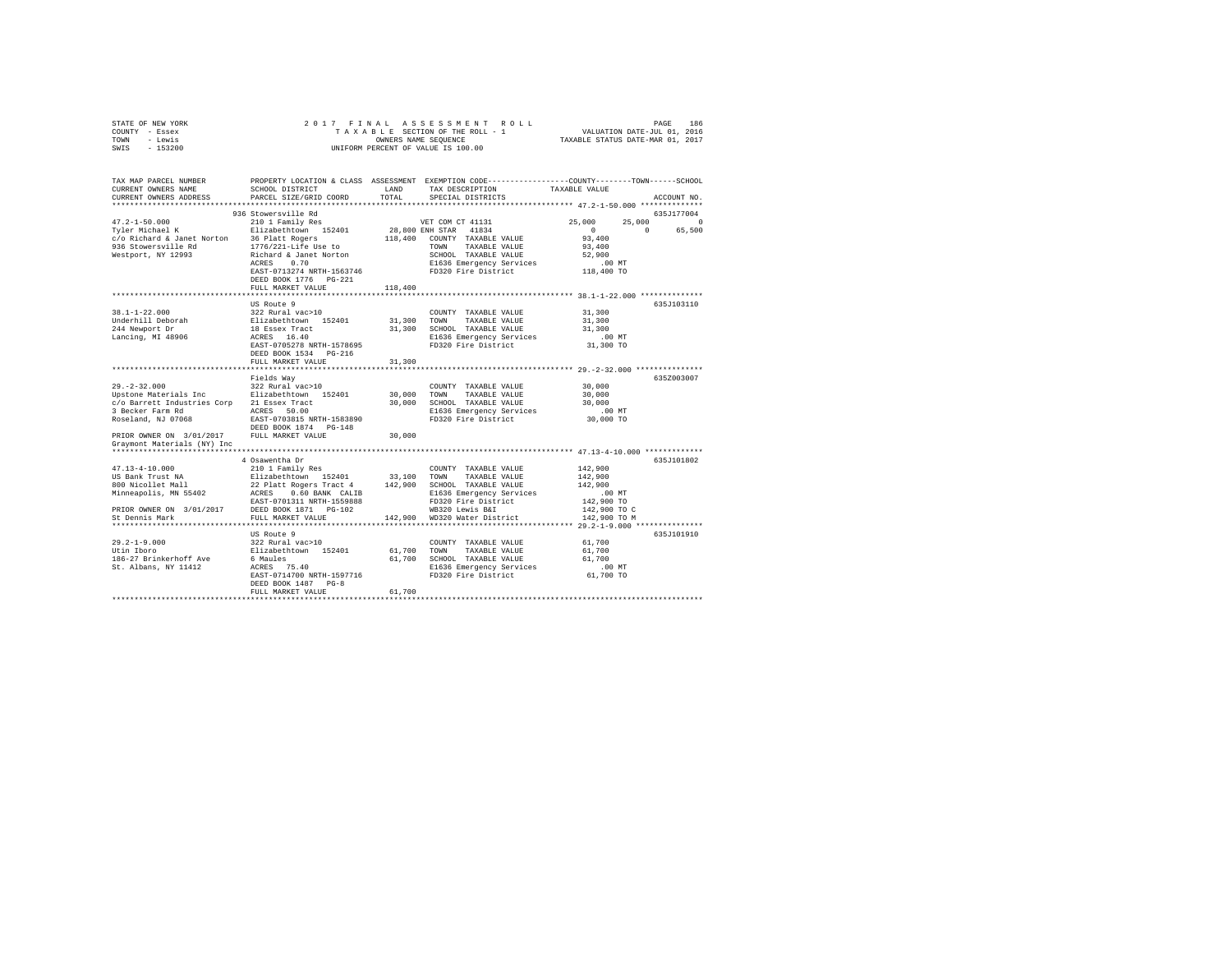| STATE OF NEW YORK<br>COUNTY - Essex<br>TOWN<br>- Lewis<br>SWIS<br>$-153200$ | 2017 FINAL                    | OWNERS NAME SEOUENCE | ASSESSMENT ROLL<br>TAXABLE SECTION OF THE ROLL - 1<br>UNIFORM PERCENT OF VALUE IS 100.00 | PAGE<br>VALUATION DATE-JUL 01, 2016<br>TAXABLE STATUS DATE-MAR 01, 2017                          | 187         |
|-----------------------------------------------------------------------------|-------------------------------|----------------------|------------------------------------------------------------------------------------------|--------------------------------------------------------------------------------------------------|-------------|
|                                                                             |                               |                      |                                                                                          |                                                                                                  |             |
| TAX MAP PARCEL NUMBER                                                       |                               |                      |                                                                                          | PROPERTY LOCATION & CLASS ASSESSMENT EXEMPTION CODE----------------COUNTY-------TOWN------SCHOOL |             |
| CURRENT OWNERS NAME                                                         | SCHOOL DISTRICT               | LAND                 | TAX DESCRIPTION                                                                          | TAXABLE VALUE                                                                                    |             |
| CURRENT OWNERS ADDRESS                                                      | PARCEL SIZE/GRID COORD        | TOTAL                | SPECIAL DISTRICTS                                                                        |                                                                                                  | ACCOUNT NO. |
|                                                                             | US Route 9                    |                      |                                                                                          |                                                                                                  | 635J100713  |
| $38.3 - 1 - 30.000$                                                         | 910 Priv forest               |                      | COUNTY TAXABLE VALUE                                                                     | 51,400                                                                                           |             |
| Vanderpool Leon L                                                           | Elizabethtown 152401          | 51,400               | TOWN<br>TAXABLE VALUE                                                                    | 51,400                                                                                           |             |
| Vanderpool Kristine A                                                       | 8 & 9 Essex Tract             | 51,400               | SCHOOL TAXABLE VALUE                                                                     | 51,400                                                                                           |             |
| 2540 Lake Minsi Dr                                                          | ACRES 100.00                  |                      | E1636 Emergency Services                                                                 | $.00$ MT                                                                                         |             |
| Bangor, PA 18013                                                            | EAST-0703724 NRTH-1568830     |                      | FD320 Fire District                                                                      | 51,400 TO                                                                                        |             |
|                                                                             | DEED BOOK 1713 PG-35          |                      |                                                                                          |                                                                                                  |             |
|                                                                             | FULL MARKET VALUE             | 51,400               |                                                                                          |                                                                                                  |             |
|                                                                             |                               |                      |                                                                                          |                                                                                                  |             |
|                                                                             | US Route 9                    |                      |                                                                                          |                                                                                                  | 635J100715  |
| $38.3 - 1 - 38.000$                                                         | 322 Rural vac>10              |                      | COUNTY TAXABLE VALUE                                                                     | 35,400                                                                                           |             |
| Vanderpool Leon L                                                           | Elizabethtown 152401          | 35,400               | TAXABLE VALUE<br>TOWN                                                                    | 35,400                                                                                           |             |
| Vanderpool Kristine A                                                       | 3 Essex Tract                 | 35,400               | SCHOOL TAXABLE VALUE                                                                     | 35,400                                                                                           |             |
| 2540 Lake Minsi Dr                                                          | 30ac<br>ACRES 22.80           |                      | E1636 Emergency Services<br>FD320 Fire District                                          | $.00$ MT<br>35,400 TO                                                                            |             |
| Bangor, PA 18013                                                            | EAST-0702166 NRTH-1568266     |                      |                                                                                          |                                                                                                  |             |
|                                                                             | DEED BOOK 1713 PG-35          |                      |                                                                                          |                                                                                                  |             |
|                                                                             | FULL MARKET VALUE             | 35,400               |                                                                                          |                                                                                                  |             |
|                                                                             |                               |                      |                                                                                          |                                                                                                  |             |
|                                                                             | US Route 9                    |                      |                                                                                          |                                                                                                  | 635J100712  |
| $47.1 - 2 - 1.100$                                                          | 322 Rural vac>10              |                      | COUNTY TAXABLE VALUE                                                                     | 47.100                                                                                           |             |
| Vanderpool Leon L                                                           | Elizabethtown 152401          | 47,100               | TOWN<br>TAXABLE VALUE                                                                    | 47,100                                                                                           |             |
| Vanderpool Kristine A                                                       | 3 Essex Tract                 | 47,100               | SCHOOL TAXABLE VALUE                                                                     | 47,100                                                                                           |             |
| 2540 Lake Minsi Dr                                                          | ACRES 46.20                   |                      | E1636 Emergency Services                                                                 | $.00$ MT                                                                                         |             |
| Bangor, PA 18013                                                            | EAST-0702000 NRTH-1566578     |                      | FD320 Fire District                                                                      | 47,100 TO                                                                                        |             |
|                                                                             | DEED BOOK 1713 PG-35          |                      |                                                                                          |                                                                                                  |             |
|                                                                             | FULL MARKET VALUE             | 47,100               |                                                                                          |                                                                                                  |             |
|                                                                             |                               |                      |                                                                                          |                                                                                                  |             |
| $47.1 - 2 - 10.000$                                                         | US Route 9<br>910 Priv forest |                      | COUNTY TAXABLE VALUE                                                                     | 43,500                                                                                           | 635J100714  |
| Vanderpool Leon L                                                           | Elizabethtown 152401          | 43,500               | TOWN<br>TAXABLE VALUE                                                                    | 43,500                                                                                           |             |
| Vanderpool Kristine A                                                       | 8 Essex Tract                 | 43,500               | SCHOOL TAXABLE VALUE                                                                     | 43,500                                                                                           |             |
| 2540 Lake Minsi Dr                                                          | ACRES 108.00                  |                      | E1636 Emergency Services                                                                 | $.00$ MT                                                                                         |             |
| Bangor, PA 18013                                                            | EAST-0703844 NRTH-1566901     |                      | FD320 Fire District                                                                      | 43,500 TO                                                                                        |             |
|                                                                             | DEED BOOK 1713 PG-35          |                      |                                                                                          |                                                                                                  |             |
|                                                                             | FULL MARKET VALUE             | 43,500               |                                                                                          |                                                                                                  |             |
|                                                                             |                               |                      |                                                                                          |                                                                                                  |             |
|                                                                             | 56 Mud Pond Way               |                      |                                                                                          |                                                                                                  | 635J101908  |
| $47.1 - 2 - 11.000$                                                         | 312 Vac w/imprv               |                      | COUNTY TAXABLE VALUE                                                                     | 154,100                                                                                          |             |
| Vanderpool Leon L                                                           | Elizabethtown 152401          | 88,000               | TOWN<br>TAXABLE VALUE                                                                    | 154,100                                                                                          |             |
| Vanderpool Kristine A                                                       | 1 & 7 Essex Tract             | 154,100              | SCHOOL TAXABLE VALUE                                                                     | 154,100                                                                                          |             |

Vanderpool Kristine A 16 (7 Essex Tract 154,100 SCHOOL TAXABLE VALUE 2010)<br>2540 Lake Minsi Dr 139ac<br>Bangor, PA 18013 ACRES 132.80<br>Bangor, PA 18013 ACRES 132.80<br>DEED BOOK 1713 PG-27<br>FIFED BOOK 1713 PG-27<br>ACRES 154,100 FD320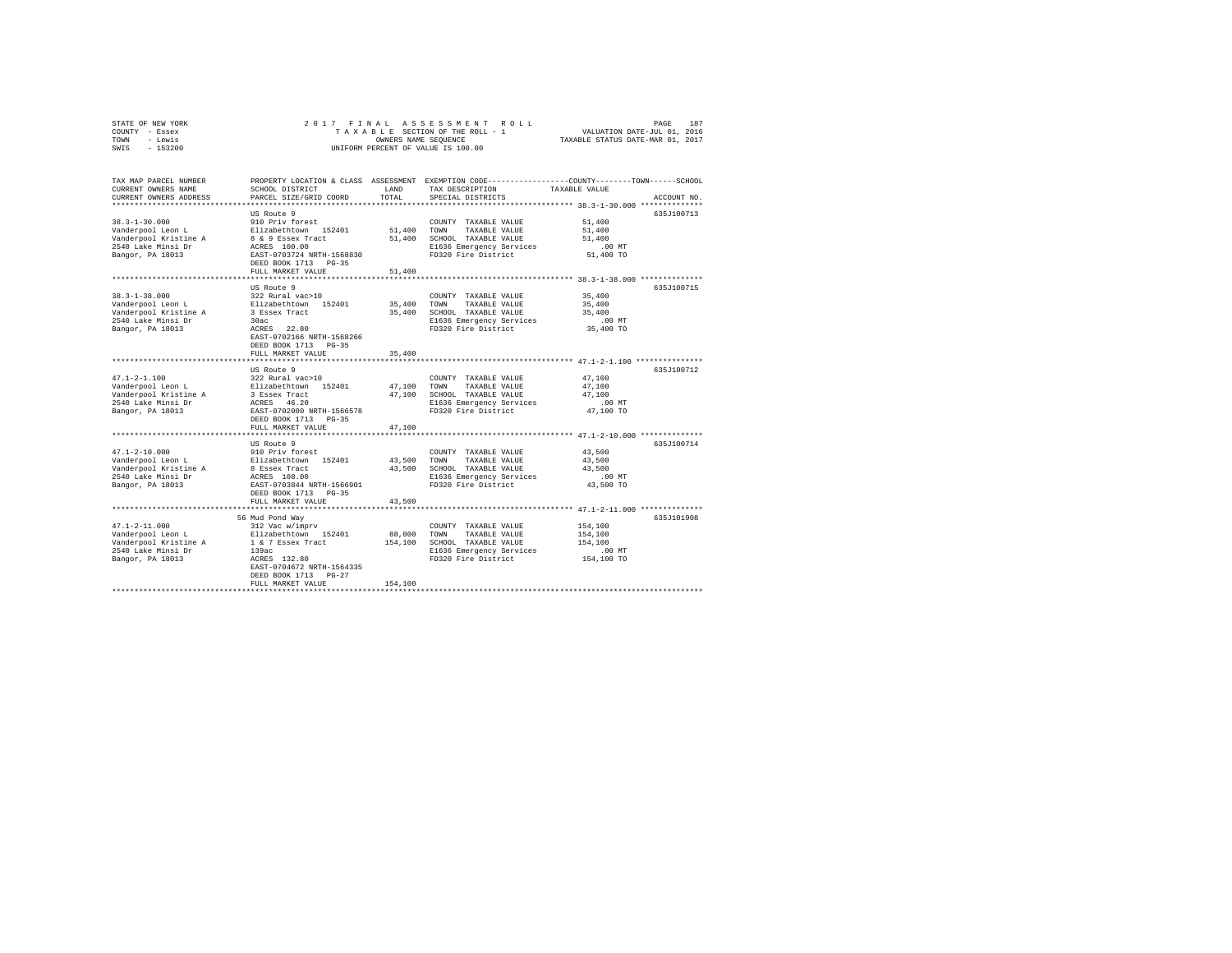| TOWN<br>- Lewis<br>$-153200$<br>SWIS         | OWNERS NAME SEQUENCE<br>UNIFORM PERCENT OF VALUE IS 100.00 |         |                                                                                                                     | TAXABLE STATUS DATE-MAR 01, 2017              |                    |
|----------------------------------------------|------------------------------------------------------------|---------|---------------------------------------------------------------------------------------------------------------------|-----------------------------------------------|--------------------|
|                                              |                                                            |         |                                                                                                                     |                                               |                    |
| TAX MAP PARCEL NUMBER<br>CURRENT OWNERS NAME | SCHOOL DISTRICT                                            | LAND    | PROPERTY LOCATION & CLASS ASSESSMENT EXEMPTION CODE----------------COUNTY-------TOWN------SCHOOL<br>TAX DESCRIPTION | TAXABLE VALUE                                 |                    |
| CURRENT OWNERS ADDRESS                       | PARCEL SIZE/GRID COORD                                     | TOTAL   | SPECIAL DISTRICTS                                                                                                   |                                               | ACCOUNT NO.        |
|                                              |                                                            |         |                                                                                                                     |                                               |                    |
|                                              | Stowersville Rd                                            |         |                                                                                                                     |                                               | 635J104909         |
| $47.1 - 2 - 12.000$                          | 910 Priv forest                                            |         | COUNTY TAXABLE VALUE                                                                                                | 85,300                                        |                    |
| Vanderpool Leon L                            | Elizabethtown 152401                                       | 85,300  | TOWN<br>TAXABLE VALUE                                                                                               | 85,300                                        |                    |
| Vanderpool Kristine A                        | 248 Essex Tract                                            | 85,300  | SCHOOL TAXABLE VALUE                                                                                                | 85,300                                        |                    |
| 2540 Lake Minsi Dr                           | 140ac                                                      |         | E1636 Emergency Services                                                                                            | .00MT                                         |                    |
| Bangor, PA 18013                             | ACRES 167.40                                               |         | FD320 Fire District                                                                                                 | 85,300 TO                                     |                    |
|                                              | EAST-0706853 NRTH-1564950                                  |         |                                                                                                                     |                                               |                    |
|                                              | DEED BOOK 1713 PG-27                                       |         |                                                                                                                     |                                               |                    |
|                                              | FULL MARKET VALUE                                          | 85,300  |                                                                                                                     |                                               |                    |
|                                              |                                                            |         |                                                                                                                     |                                               | 635J193008         |
| $47.1 - 2 - 31.001$                          | Jeffrey Way<br>311 Res vac land                            |         | COUNTY TAXABLE VALUE                                                                                                | 15,300                                        |                    |
| Vanderpool Leon L                            | Elizabethtown 152401                                       | 15,300  | TOWN<br>TAXABLE VALUE                                                                                               | 15,300                                        |                    |
| Vanderpool Kristine A                        | 1 Essex Tract                                              | 15,300  | SCHOOL TAXABLE VALUE                                                                                                | 15,300                                        |                    |
| 2540 Lake Minsi Dr                           | ACRES<br>1.70                                              |         | E1636 Emergency Services                                                                                            | $.00$ MT                                      |                    |
| Bangor, PA 18013                             | EAST-0703109 NRTH-1563700                                  |         | FD320 Fire District                                                                                                 | 15,300 TO                                     |                    |
|                                              | DEED BOOK 1713 PG-27                                       |         |                                                                                                                     |                                               |                    |
|                                              | FULL MARKET VALUE                                          | 15,300  |                                                                                                                     |                                               |                    |
|                                              |                                                            |         | ********************************* 47.2-1-3.112 ****************                                                     |                                               |                    |
|                                              | Stowersville Rd                                            |         |                                                                                                                     |                                               | 635J180003         |
| $47.2 - 1 - 3.112$                           | 322 Rural vac>10                                           |         | COUNTY TAXABLE VALUE                                                                                                | 8,900                                         |                    |
| Vanderpool Leon L                            | Elizabethtown 152401                                       | 8,900   | TOWN<br>TAXABLE VALUE                                                                                               | 8,900                                         |                    |
| Vanderpool Kristine A                        | 36 Platt Rogers                                            | 8,900   | SCHOOL TAXABLE VALUE                                                                                                | 8,900                                         |                    |
| 2540 Lake Minsi Dr<br>Bangor, PA 18013       | ACRES 25.60<br>EAST-0709097 NRTH-1564133                   |         | E1636 Emergency Services<br>FD320 Fire District                                                                     | $.00$ MT<br>8,900 TO                          |                    |
|                                              | DEED BOOK 1713 PG-27                                       |         |                                                                                                                     |                                               |                    |
|                                              | CONSERVATION ESMT % 50.00                                  |         |                                                                                                                     |                                               |                    |
|                                              | FULL MARKET VALUE                                          | 8,900   |                                                                                                                     |                                               |                    |
|                                              |                                                            |         |                                                                                                                     |                                               |                    |
|                                              | Wadhams Heights Ln                                         |         |                                                                                                                     |                                               | 635J101808         |
| $56.2 - 3 - 19.000$                          | 322 Rural vac>10                                           |         | COUNTY TAXABLE VALUE                                                                                                | 45,300                                        |                    |
| Vannort Steven                               | Elizabethtown 152401                                       | 45,300  | TOWN<br>TAXABLE VALUE                                                                                               | 45,300                                        |                    |
| PO Box 358                                   | 33 & 34 Mccormicks                                         | 45,300  | SCHOOL TAXABLE VALUE                                                                                                | 45,300                                        |                    |
| Westport, NY 12993                           | ACRES 24.83                                                |         | E1636 Emergency Services                                                                                            | $.00$ MT                                      |                    |
|                                              | EAST-0718229 NRTH-1546480                                  |         | FD320 Fire District                                                                                                 | 45,300 TO                                     |                    |
|                                              | DEED BOOK 1638 PG-19                                       |         |                                                                                                                     |                                               |                    |
|                                              | FULL MARKET VALUE<br>.                                     | 45,300  |                                                                                                                     |                                               |                    |
|                                              | 7958 US Route 9                                            |         |                                                                                                                     | *************** 56.1-2-42.000 *************** | 635J103004         |
| $56.1 - 2 - 42.000$                          |                                                            |         | VET WAR CT 41121                                                                                                    | 15,000<br>15,000                              |                    |
| VanValkenburgh Joseph N                      | 210 1 Family Res<br>Elizabethtown 152401                   |         | 32,400 ENH STAR 41834                                                                                               | $^{\circ}$                                    | $\Omega$<br>65,500 |
| VanValkenburgh Lyda C                        | 33 Platt Rogers Tract 4                                    | 200,000 | COUNTY TAXABLE VALUE                                                                                                | 185,000                                       |                    |
| PO Box 296                                   | 1.80<br>ACRES                                              |         | TOWN<br>TAXABLE VALUE                                                                                               | 185,000                                       |                    |
| Elizabethtown, NY 12932                      | EAST-0699839 NRTH-1544319                                  |         | SCHOOL TAXABLE VALUE                                                                                                | 134,500                                       |                    |
|                                              | DEED BOOK 878<br>$PG-272$                                  |         | E1636 Emergency Services                                                                                            | .00MT                                         |                    |
|                                              | FULL MARKET VALUE                                          |         | 200,000 FD320 Fire District                                                                                         | 200,000 TO                                    |                    |
|                                              |                                                            |         |                                                                                                                     |                                               |                    |

STATE OF NEW YORK 2 0 1 7 F I N A L A S S E S S M E N T R O L L PAGE 188 COUNTY - Essex T A X A B L E SECTION OF THE ROLL - 1 VALUATION DATE-JUL 01, 2016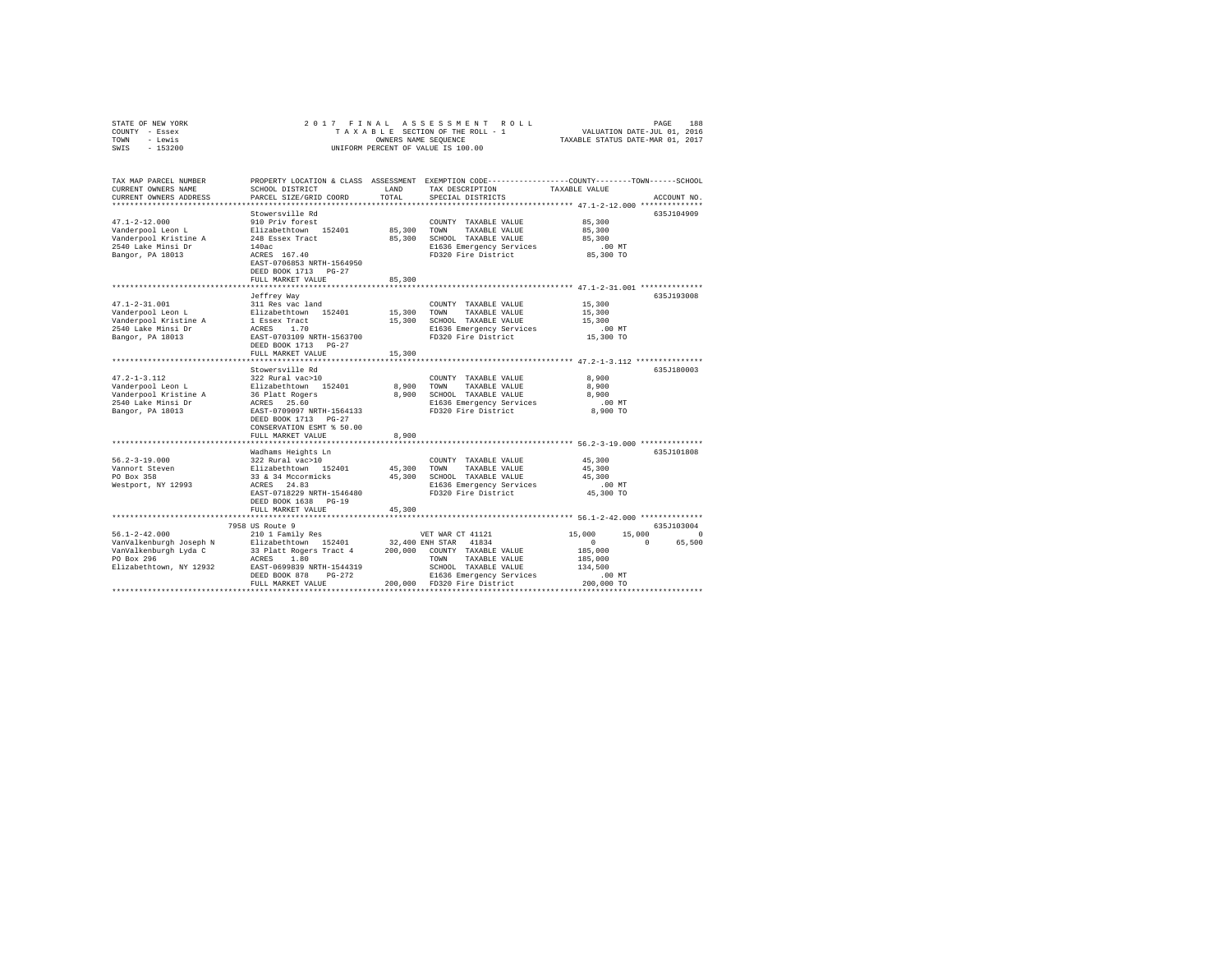| STATE OF NEW YORK<br>COUNTY<br>- Essex<br>- Lewis<br>TOWN<br>$-153200$<br>SWIS              |                                                                                               |                             | 2017 FINAL ASSESSMENT ROLL<br>TAXABLE SECTION OF THE ROLL - 1<br>OWNERS NAME SEOUENCE<br>UNIFORM PERCENT OF VALUE IS 100.00 | 189<br>PAGE<br>VALUATION DATE-JUL 01, 2016<br>TAXABLE STATUS DATE-MAR 01, 2017              |
|---------------------------------------------------------------------------------------------|-----------------------------------------------------------------------------------------------|-----------------------------|-----------------------------------------------------------------------------------------------------------------------------|---------------------------------------------------------------------------------------------|
| TAX MAP PARCEL NUMBER<br>CURRENT OWNERS NAME<br>CURRENT OWNERS ADDRESS                      | PROPERTY LOCATION & CLASS<br>SCHOOL DISTRICT<br>PARCEL SIZE/GRID COORD                        | ASSESSMENT<br>LAND<br>TOTAL | TAX DESCRIPTION<br>SPECIAL DISTRICTS                                                                                        | EXEMPTION CODE----------------COUNTY-------TOWN------SCHOOL<br>TAXABLE VALUE<br>ACCOUNT NO. |
| $29.4 - 1 - 23.100$<br>Varney Nancy M<br>Varney Gerald Truman Jr<br>1556 Sunshine Tree Blyd | US Route 9<br>322 Rural vac>10<br>Elizabethtown 152401<br>39 Peru Bay Tract<br>21.00<br>ACRES | 15,000<br>15,000            | COUNTY<br>TAXABLE VALUE<br>TOWN<br>TAXABLE VALUE<br>SCHOOL<br>TAXABLE VALUE<br>E1636 Emergency Services                     | 635.T101509<br>15,000<br>15,000<br>15,000<br>.00MT                                          |

| Lonqwood, FL 32779               | EAST-0709559 NRTH-1585199<br>DEED BOOK 1811    PG-214<br>FULL MARKET VALUE | 15,000  | FD320 Fire District                           | 15,000 TO          |            |
|----------------------------------|----------------------------------------------------------------------------|---------|-----------------------------------------------|--------------------|------------|
|                                  |                                                                            |         |                                               |                    |            |
|                                  | 67 Seventy Ln                                                              |         |                                               |                    | 635J103606 |
| $46.2 - 1 - 18.000$              | 270 Mfg housing                                                            |         | COUNTY TAXABLE VALUE                          | 40,000             |            |
| Vaughan John H Sr                | Elizabethtown 152401                                                       | 23,700  | TAXABLE VALUE<br>TOWN                         | 40,000             |            |
| Vaughan Tracy                    | 17 Platt Rogers Tract 4                                                    | 40,000  | SCHOOL TAXABLE VALUE                          | 40,000             |            |
| 61 Seventy Ln                    | 1.00<br>ACRES                                                              |         | E1636 Emergency Services                      | .00MT              |            |
| Lewis, NY 12950                  | EAST-0691045 NRTH-1566047<br>DEED BOOK 1479 PG-232                         |         | FD320 Fire District                           | 40,000 TO          |            |
|                                  | FULL MARKET VALUE                                                          | 40,000  |                                               |                    |            |
|                                  |                                                                            |         |                                               |                    |            |
|                                  | 8762 US Route 9                                                            |         |                                               |                    | 635J100605 |
| $47.1 - 2 - 54.000$              | 411 Apartment<br>Elizabethtown 152401                                      | 35,600  | COUNTY TAXABLE VALUE<br>TOWN<br>TAXABLE VALUE | 233,400<br>233,400 |            |
| Vaughan John Sr                  |                                                                            |         | SCHOOL TAXABLE VALUE                          |                    |            |
| Vaughan Tracy L<br>61 Seventy Ln | 2 Essex Tract<br>Apt 2                                                     | 233,400 | E1636 Emergency Services                      | 233,400<br>.00MT   |            |
| Lewis, NY 12950                  | ACRES<br>0.30                                                              |         | FD320 Fire District                           | 233,400 TO         |            |
|                                  | EAST-0701806 NRTH-1563898                                                  |         | WB320 Lewis B&I                               | 233,400 TO C       |            |
|                                  |                                                                            |         |                                               |                    |            |
|                                  | DEED BOOK 1226<br>$PG-112$<br>FULL MARKET VALUE                            | 233,400 | WD320 Water District                          | 233,400 TO M       |            |
|                                  |                                                                            |         |                                               |                    |            |
|                                  | 969 County Route 10                                                        |         |                                               |                    | 635J100415 |
| $47.13 - 2 - 17.000$             | 416 Mfg hsing pk                                                           |         | COUNTY TAXABLE VALUE                          | 189,700            |            |
| Vaughan Scott T                  | Elizabethtown 152401                                                       | 63,100  | TOWN<br>TAXABLE VALUE                         | 189,700            |            |
| Vaughan John H                   | 2 Platt Rogers Tract 1                                                     | 189,700 | SCHOOL TAXABLE VALUE                          | 189,700            |            |
| 61 Seventy Ln                    | 1666/231-Easement                                                          |         | E1636 Emergency Services                      | $.00$ MT           |            |
| Lewis, NY 12950                  | ACRES<br>1.01                                                              |         | FD320 Fire District                           | 189,700 TO         |            |
|                                  | EAST-0701469 NRTH-1558824                                                  |         | WB320 Lewis B&I                               | 189,700 TO C       |            |
|                                  | DEED BOOK 1649 PG-41                                                       |         | WD320 Water District                          | 189,700 TO M       |            |
|                                  | FULL MARKET VALUE                                                          | 189,700 |                                               |                    |            |
|                                  | ******************************                                             |         |                                               |                    |            |
|                                  | 298 Wells Hill Rd                                                          |         |                                               |                    | 635J196009 |
| $47.1 - 1 - 47.112$              | 312 Vac w/imprv                                                            |         | COUNTY TAXABLE VALUE                          | 43,900             |            |
| Voss Peter James                 | Elizabethtown 152401                                                       | 23,700  | TOWN<br>TAXABLE VALUE                         | 43,900             |            |
| 298 Wells Hill Rd                | 14 Platt Rogers Tr 4                                                       | 43,900  | SCHOOL TAXABLE VALUE                          | 43,900             |            |
| Lewis, NY 12950                  | ACRES<br>5.23                                                              |         | E1636 Emergency Services                      | $.00$ MT           |            |
|                                  | EAST-0698690 NRTH-1562302                                                  |         | FD320 Fire District                           | 43,900 TO          |            |
|                                  | DEED BOOK 1807 PG-40                                                       |         |                                               |                    |            |
|                                  | FULL MARKET VALUE                                                          | 43,900  |                                               |                    |            |
|                                  |                                                                            |         |                                               |                    |            |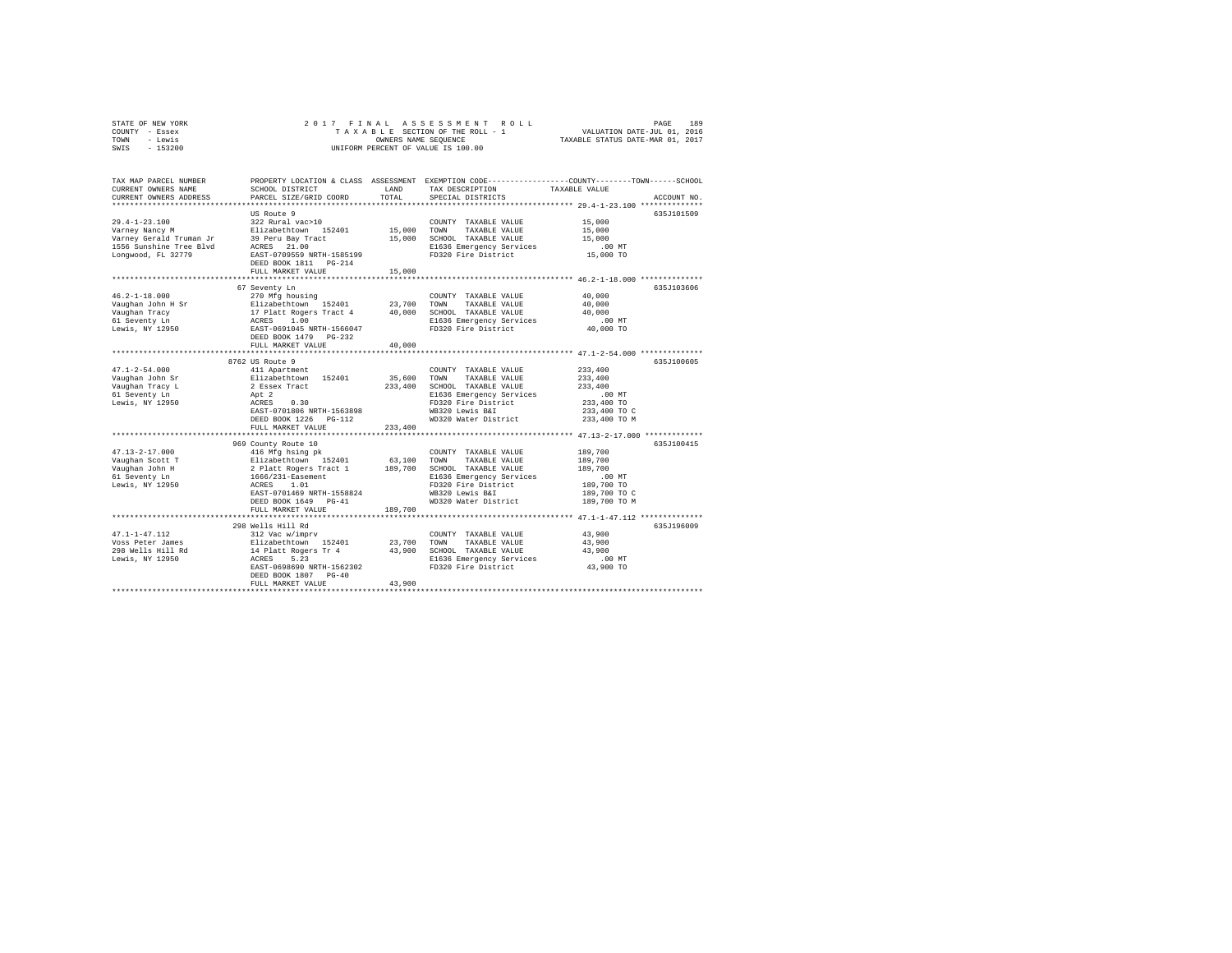| STATE OF NEW YORK | 2017 FINAL ASSESSMENT ROLL         | 190<br>PAGE                      |
|-------------------|------------------------------------|----------------------------------|
| COUNTY - Essex    | TAXABLE SECTION OF THE ROLL - 1    | VALUATION DATE-JUL 01, 2016      |
| TOWN<br>- Lewis   | OWNERS NAME SEOUENCE               | TAXABLE STATUS DATE-MAR 01, 2017 |
| $-153200$<br>SWIS | UNIFORM PERCENT OF VALUE IS 100.00 |                                  |

| TAX MAP PARCEL NUMBER<br>CURRENT OWNERS NAME<br>CURRENT OWNERS ADDRESS | SCHOOL DISTRICT<br>PARCEL SIZE/GRID COORD                                           | LAND<br>TOTAL | TAX DESCRIPTION<br>SPECIAL DISTRICTS            | PROPERTY LOCATION & CLASS ASSESSMENT EXEMPTION CODE---------------COUNTY-------TOWN-----SCHOOL<br>TAXABLE VALUE<br>ACCOUNT NO. |
|------------------------------------------------------------------------|-------------------------------------------------------------------------------------|---------------|-------------------------------------------------|--------------------------------------------------------------------------------------------------------------------------------|
|                                                                        |                                                                                     |               |                                                 |                                                                                                                                |
|                                                                        | 25 Hemlock Ln                                                                       |               |                                                 | 635Z014007                                                                                                                     |
| $29. - 3 - 5.200$                                                      | 210 1 Family Res                                                                    |               | COUNTY TAXABLE VALUE                            | 71,900                                                                                                                         |
| Wade Chris                                                             | Elizabethtown 152401                                                                | 31,800        | TOWN<br>TAXABLE VALUE                           | 71,900                                                                                                                         |
| Wade Mary                                                              | 22 Essex Tract                                                                      | 71,900        | SCHOOL TAXABLE VALUE                            | 71,900                                                                                                                         |
| 175 Mason Rd                                                           | ACRES 5.46                                                                          |               | E1636 Emergency Services                        | $.00$ MT                                                                                                                       |
| Vestal, NY 13850                                                       | EAST-0706164 NRTH-1589011                                                           |               | FD320 Fire District                             | 71,900 TO                                                                                                                      |
|                                                                        | DEED BOOK 1738 PG-196                                                               |               |                                                 |                                                                                                                                |
|                                                                        | FULL MARKET VALUE                                                                   | 71,900        |                                                 |                                                                                                                                |
|                                                                        |                                                                                     |               |                                                 |                                                                                                                                |
|                                                                        | 220 Blood Hill Rd                                                                   |               |                                                 | 635J190002                                                                                                                     |
| $55.2 - 1 - 5.122$                                                     | 240 Rural res                                                                       |               | COUNTY TAXABLE VALUE                            | 167,200                                                                                                                        |
| Wainer Howard C                                                        |                                                                                     | 40,900        | TOWN<br>TAXABLE VALUE                           | 167,200                                                                                                                        |
| Steinberg Linda S                                                      |                                                                                     | 167,200       | SCHOOL TAXABLE VALUE                            | 167,200                                                                                                                        |
| 18 Laning Ave                                                          | Elizabethtown 152401<br>24 Platt Rogers<br>ACRES 11.50<br>EAST-0689042 NRTH-1551169 |               | E1636 Emergency Services                        | $.00$ MT                                                                                                                       |
| Pennington, NJ 08534                                                   |                                                                                     |               | FD320 Fire District                             | 167,200 TO                                                                                                                     |
|                                                                        | DEED BOOK 1194 PG-16                                                                |               |                                                 |                                                                                                                                |
|                                                                        | FULL MARKET VALUE                                                                   | 167.200       |                                                 |                                                                                                                                |
|                                                                        |                                                                                     |               |                                                 |                                                                                                                                |
|                                                                        | 199 Cutting Rd                                                                      |               |                                                 | 635J102714                                                                                                                     |
| $56.1 - 2 - 7.000$                                                     | 312 Vac w/imprv                                                                     |               | COUNTY TAXABLE VALUE                            | 32,200                                                                                                                         |
| Warner Simeon                                                          | Elizabethtown 152401<br>33 Platt Rogers Tract 4                                     | 20,500        | TOWN<br>TAXABLE VALUE                           | 32,200                                                                                                                         |
| Ackerman Leslie<br>206 Cleveland Ave                                   |                                                                                     | 32,200        | SCHOOL TAXABLE VALUE                            | 32,200<br>$.00$ MT                                                                                                             |
| Ithaca, NY 14850                                                       | ACRES 2.00<br>EAST-0698690 NRTH-1547219                                             |               | E1636 Emergency Services<br>FD320 Fire District | 32,200 TO                                                                                                                      |
|                                                                        |                                                                                     |               |                                                 |                                                                                                                                |
|                                                                        | DEED BOOK 1532 PG-228<br>FULL MARKET VALUE                                          | 32,200        |                                                 |                                                                                                                                |
|                                                                        | *************************                                                           |               |                                                 | *********** 47.4-1-13.000 ***************                                                                                      |
|                                                                        | 318 Hyde Rd                                                                         |               |                                                 | 635J105208                                                                                                                     |
| $47.4 - 1 - 13.000$                                                    | 240 Rural res                                                                       |               | ENH STAR 41834                                  | $\sim$ 0<br>$\Omega$<br>65,500                                                                                                 |
| Washburn Charles                                                       | Elizabethtown 152401                                                                | 40,000        | COUNTY TAXABLE VALUE                            | 146,400                                                                                                                        |
| 318 Hyde Rd                                                            | 34 Platt Rogers                                                                     | 146,400       | TOWN<br>TAXABLE VALUE                           | 146,400                                                                                                                        |
| Westport, NY 12993                                                     | Brookfield Tract                                                                    |               | SCHOOL TAXABLE VALUE                            | 80,900                                                                                                                         |
|                                                                        | ACRES 10.20                                                                         |               | E1636 Emergency Services                        | .00 MT                                                                                                                         |
|                                                                        | EAST-0715921 NRTH-1559296                                                           |               | FD320 Fire District                             | 146,400 TO                                                                                                                     |
|                                                                        | DEED BOOK 446<br>$PG-294$                                                           |               |                                                 |                                                                                                                                |
|                                                                        | FULL MARKET VALUE                                                                   | 146,400       |                                                 |                                                                                                                                |
|                                                                        |                                                                                     |               |                                                 |                                                                                                                                |
|                                                                        | 57 Blood Hill Rd                                                                    |               |                                                 | 635J105213                                                                                                                     |
| $55.2 - 1 - 37.100$                                                    | 281 Multiple res                                                                    |               | COUNTY TAXABLE VALUE                            | 211,900                                                                                                                        |
| Watson Shirley E                                                       |                                                                                     |               | TOWN<br>TAXABLE VALUE                           | 211,900                                                                                                                        |
| 24 Abbotsbury House                                                    | Elizabethtown 152401 76,300<br>25&26 Platt Rogers Tr 4 211,900                      |               | SCHOOL TAXABLE VALUE                            | 211,900                                                                                                                        |
| 139 Abbotsbury Rd                                                      |                                                                                     |               | E1636 Emergency Services                        | $.00$ MT                                                                                                                       |
| London, UK W148EN                                                      | Db 937 Pg 108<br>ACRES 38.50                                                        |               | FD320 Fire District                             | 211,900 TO                                                                                                                     |
|                                                                        | EAST-0688848 NRTH-1546852                                                           |               |                                                 |                                                                                                                                |
|                                                                        | DEED BOOK 490<br>$PG-5$                                                             |               |                                                 |                                                                                                                                |
|                                                                        | FULL MARKET VALUE                                                                   | 211,900       |                                                 |                                                                                                                                |
|                                                                        |                                                                                     |               |                                                 |                                                                                                                                |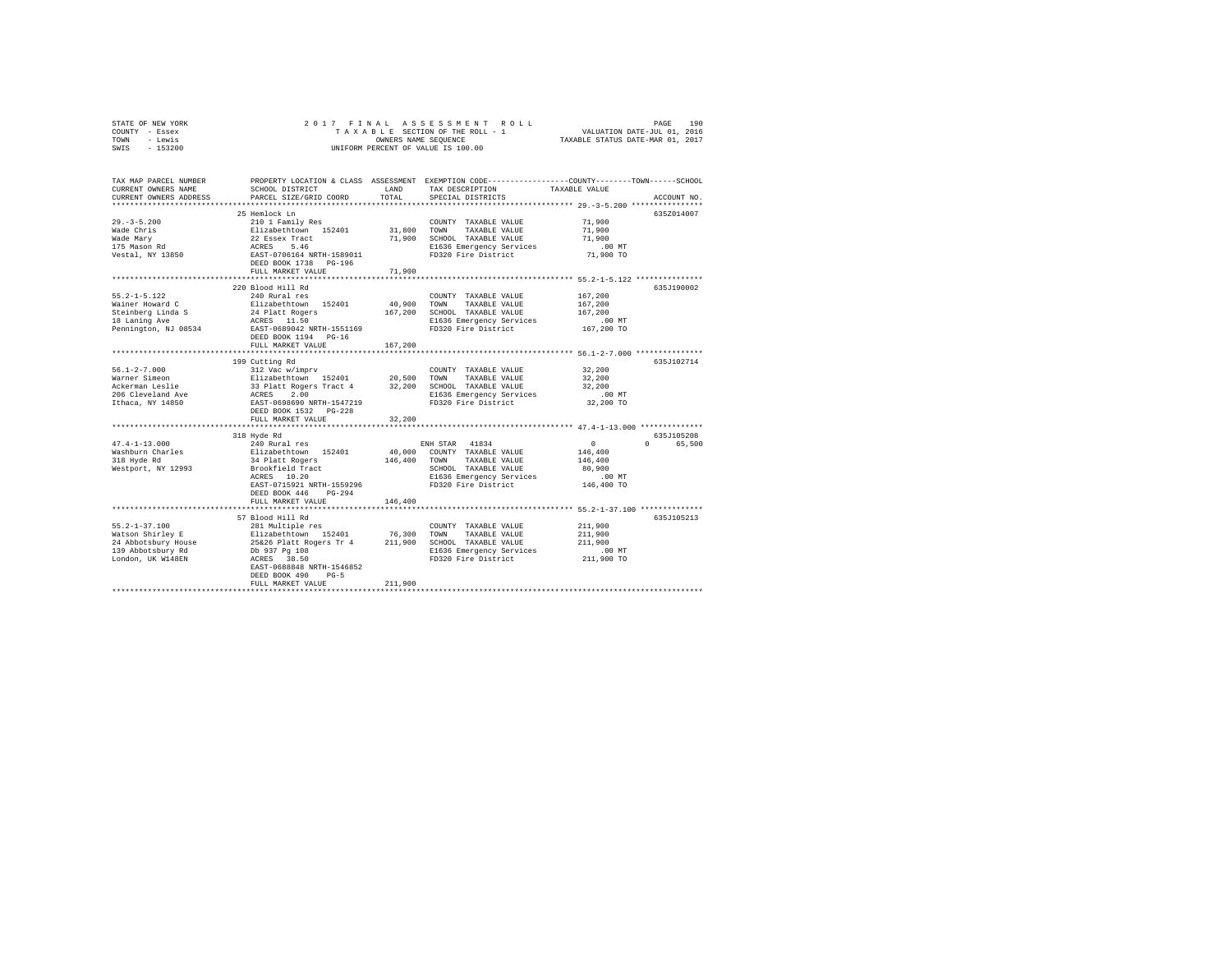|                | STATE OF NEW YORK |  | 2017 FINAL ASSESSMENT ROLL         |                                  | PAGE | 191 |
|----------------|-------------------|--|------------------------------------|----------------------------------|------|-----|
| COUNTY - Essex |                   |  | TAXABLE SECTION OF THE ROLL - 1    | VALUATION DATE-JUL 01, 2016      |      |     |
| TOWN           | - Lewis           |  | OWNERS NAME SEOUENCE               | TAXABLE STATUS DATE-MAR 01, 2017 |      |     |
| SWIS - 153200  |                   |  | UNIFORM PERCENT OF VALUE IS 100.00 |                                  |      |     |
|                |                   |  |                                    |                                  |      |     |

| PROPERTY LOCATION & CLASS ASSESSMENT EXEMPTION CODE---------------COUNTY-------TOWN-----SCHOOL<br>TAX MAP PARCEL NUMBER                                                                        |                                 |
|------------------------------------------------------------------------------------------------------------------------------------------------------------------------------------------------|---------------------------------|
| CURRENT OWNERS NAME<br>SCHOOL DISTRICT<br>LAND<br>TAX DESCRIPTION<br>TAXABLE VALUE                                                                                                             |                                 |
| TOTAL<br>CURRENT OWNERS ADDRESS<br>PARCEL SIZE/GRID COORD<br>SPECIAL DISTRICTS                                                                                                                 | ACCOUNT NO.                     |
|                                                                                                                                                                                                |                                 |
| County Route 10                                                                                                                                                                                | 635J195006                      |
| 55,500<br>$47.4 - 1 - 28.120$<br>322 Rural vac>10<br>COUNTY TAXABLE VALUE<br>COUNT<br>55,500 TOWN                                                                                              |                                 |
| Elizabethtown 152401<br>Weber Grea W<br>TAXABLE VALUE<br>55,500                                                                                                                                |                                 |
| 55,500 SCHOOL TAXABLE VALUE<br>55,500                                                                                                                                                          |                                 |
| Weber Jeanette C H – Estable Hattle Press (Selate Teamette C H<br>1447 County Route 10 – ACRES – 94.12<br>Mestport, NY 12993 – EAST-0712000 NRTH-1555750<br>E1636 Emergency Services<br>.00 MT |                                 |
| FD320 Fire District 55,500 TO                                                                                                                                                                  |                                 |
| DEED BOOK 1792 PG-50                                                                                                                                                                           |                                 |
| 55,500<br>FULL MARKET VALUE                                                                                                                                                                    |                                 |
|                                                                                                                                                                                                |                                 |
| 1437 County Route 10                                                                                                                                                                           | 635J100805                      |
| $47.4 - 1 - 28.111$<br>30.391<br>105 Vac farmland<br>AG DIST C 41720                                                                                                                           | 30,391<br>30,391                |
| 127,700 COUNTY TAXABLE VALUE<br>108,509                                                                                                                                                        |                                 |
| 138,900 TOWN<br>TAXABLE VALUE<br>108,509                                                                                                                                                       |                                 |
| SCHOOL TAXABLE VALUE<br>108,509                                                                                                                                                                |                                 |
|                                                                                                                                                                                                |                                 |
| 138,900<br>DEED BOOK 1668 PG-167                                                                                                                                                               |                                 |
| MAY BE SUBJECT TO PAYMENT<br>FULL MARKET VALUE                                                                                                                                                 |                                 |
| UNDER AGDIST LAW TIL 2021                                                                                                                                                                      |                                 |
|                                                                                                                                                                                                |                                 |
| 1447 County Route 10                                                                                                                                                                           | 635.7100812                     |
| $\sim$ 0 $\sim$<br>BAS STAR 41854<br>$47.4 - 1 - 30.000$<br>210 1 Family Res                                                                                                                   | $\Omega$ and $\Omega$<br>30,000 |
| 32.200 COUNTY TAXABLE VALUE<br>Elizabethtown 152401<br>13 Platt Rogers<br>Weber Jeanette<br>106,800                                                                                            |                                 |
| 106,800 TOWN TAXABLE VALUE<br>Weber Grea<br>106,800                                                                                                                                            |                                 |
| 1447 County Rte 10<br>ACRES 1.60<br>EAST-0711341 NRTH-1553809<br>SCHOOL TAXABLE VALUE<br>E1636 Emergency Services<br>76,800                                                                    |                                 |
| .00 MT<br>Westport, NY 12993                                                                                                                                                                   |                                 |
| FD320 Fire District 106,800 TO<br>DEED BOOK 1536 PG-268                                                                                                                                        |                                 |
| 106,800<br>FULL MARKET VALUE                                                                                                                                                                   |                                 |
|                                                                                                                                                                                                |                                 |
| County Route 10                                                                                                                                                                                | 635Z008004                      |
| $47.4 - 1 - 38.000$<br>311 Res vac land<br>2,000<br>COUNTY TAXABLE VALUE                                                                                                                       |                                 |
| 511 Res vac 1 and<br>Elizabethtown 152401<br>5 Platt Rogers Tr 1<br>ACRES 2.00<br>Weber Jeanette<br>2,000 TOWN<br>2,000<br>TAXABLE VALUE                                                       |                                 |
| Weber Greg<br>2,000<br>SCHOOL TAXABLE VALUE<br>E1636 Emergency Services<br>2,000                                                                                                               |                                 |
| 1447 County Route 10<br>$.00$ MT<br>FD320 Fire District<br>2,000 TO                                                                                                                            |                                 |
| Westport, NY 12993 EAST-0709975 NRTH-1555361<br>DEED BOOK 1668 PG-167                                                                                                                          |                                 |
| 2,000<br>FULL MARKET VALUE                                                                                                                                                                     |                                 |
|                                                                                                                                                                                                |                                 |
| County Route 10                                                                                                                                                                                | 635Z008005                      |
| 2,000<br>COUNTY TAXABLE VALUE                                                                                                                                                                  |                                 |
| 2,000<br>TOWN<br>TAXABLE VALUE<br>2,000                                                                                                                                                        |                                 |
| 2,000 SCHOOL TAXABLE VALUE<br>2,000                                                                                                                                                            |                                 |
| E1636 Emergency Services<br>$.00$ MT                                                                                                                                                           |                                 |
| FD320 Fire District<br>2,000 TO                                                                                                                                                                |                                 |
|                                                                                                                                                                                                |                                 |
|                                                                                                                                                                                                |                                 |
| DEED BOOK 1668 PG-167<br>2,000<br>FULL MARKET VALUE                                                                                                                                            |                                 |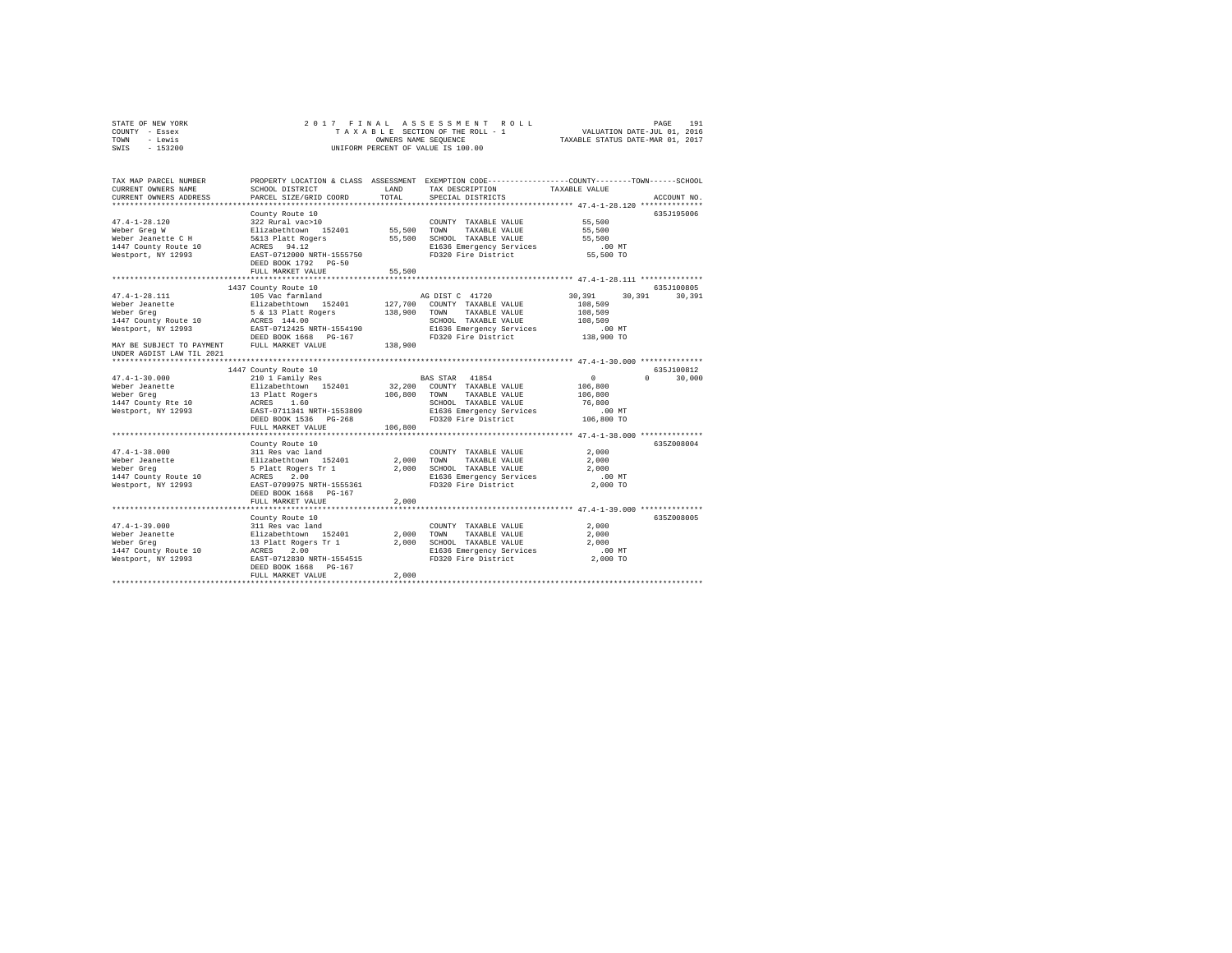|      | STATE OF NEW YORK |  |  | 2017 FINAL ASSESSMENT ROLL         | 192<br>PAGE                      |  |
|------|-------------------|--|--|------------------------------------|----------------------------------|--|
|      | COUNTY - Essex    |  |  | TAXABLE SECTION OF THE ROLL - 1    | VALUATION DATE-JUL 01, 2016      |  |
| TOWN | - Lewis           |  |  | OWNERS NAME SEOUENCE               | TAXABLE STATUS DATE-MAR 01, 2017 |  |
| SWIS | - 153200          |  |  | UNIFORM PERCENT OF VALUE IS 100.00 |                                  |  |

| TAX MAP PARCEL NUMBER<br>CURRENT OWNERS NAME<br>CURRENT OWNERS ADDRESS                                   | PROPERTY LOCATION & CLASS ASSESSMENT<br>SCHOOL DISTRICT<br>PARCEL SIZE/GRID COORD                                                                                                                       | LAND<br>TOTAL              | EXEMPTION CODE----------------COUNTY-------TOWN-----SCHOOL<br>TAX DESCRIPTION<br>SPECIAL DISTRICTS                                                                                              | TAXABLE VALUE                                                                                                       | ACCOUNT NO.                      |
|----------------------------------------------------------------------------------------------------------|---------------------------------------------------------------------------------------------------------------------------------------------------------------------------------------------------------|----------------------------|-------------------------------------------------------------------------------------------------------------------------------------------------------------------------------------------------|---------------------------------------------------------------------------------------------------------------------|----------------------------------|
| $56.1 - 2 - 45.000$<br>Weber Sandra<br>7847 US Rt 9<br>Elizabethtown, NY 12932                           | US Route 9<br>322 Rural vac>10<br>Elizabethtown 152401<br>32&33 Platt Rogers Tr 4<br>ACRES 21.49<br>EAST-0698028 NRTH-1543600<br>DEED BOOK 1480 PG-295<br>FULL MARKET VALUE<br>************************ | 34,700<br>34,700<br>34,700 | COUNTY TAXABLE VALUE<br>TOWN<br>TAXABLE VALUE<br>SCHOOL TAXABLE VALUE<br>E1636 Emergency Services<br>FD320 Fire District                                                                        | 34,700<br>34,700<br>34,700<br>$.00$ MT<br>34,700 TO<br>***************** 47.3-1-20.131 *************                | 635J103001                       |
| $47.3 - 1 - 20.131$<br>Welch Michael A<br>Boisseau Debbie L<br>675 Fox Run Rd<br>Elizabethtown, NY 12932 | 675 Fox Run Rd<br>270 Mfg housing<br>Elizabethtown 152401<br>1 Platt Roger Tract 1<br>2.90<br>ACRES<br>EAST-0696593 NRTH-1554827<br>DEED BOOK 1415 PG-23<br>FULL MARKET VALUE<br>.                      | 41,300<br>41,300           | BAS STAR 41854<br>33,500 COUNTY TAXABLE VALUE<br>TOWN<br>TAXABLE VALUE<br>SCHOOL TAXABLE VALUE<br>E1636 Emergency Services<br>FD320 Fire District                                               | $\circ$<br>41,300<br>41,300<br>11,300<br>$.00$ MT<br>41,300 TO                                                      | 635J184004<br>$\cap$<br>30,000   |
| $47.3 - 1 - 20.132$<br>Welch Penny L<br>667 Fox Run Rd<br>Elizabethtown, NY 12932                        | 667 Fox Run Rd<br>270 Mfg housing<br>Elizabethtown 152401<br>1 Platt Rogers Tr 1<br>ACRES<br>3.00<br>EAST-0696504 NRTH-1554619<br>DEED BOOK 1228 PG-179<br>FULL MARKET VALUE                            | 56,900<br>56,900           | BAS STAR 41854<br>33,600 COUNTY TAXABLE VALUE<br>TOWN<br>TAXABLE VALUE<br>SCHOOL TAXABLE VALUE<br>E1636 Emergency Services<br>FD320 Fire District                                               | **************** 47.3-1-20.132 **************<br>$\overline{0}$<br>56,900<br>56,900<br>26,900<br>.00MT<br>56,900 TO | 635Z000011<br>$\Omega$<br>30,000 |
| $47.3 - 1 - 1.000$<br>Weld Charles C<br>Bradley Ruth AB<br>18 Park St<br>Moravia, NY 13118               | Fox Run Rd<br>322 Rural vac>10<br>Elizabethtown 152401<br>22 Platt Rogers Tract 4<br>ACRES 100.00<br>EAST-0696063 NRTH-1558062<br>DEED BOOK 1556 PG-197<br>FULL MARKET VALUE                            | 55,000<br>55,000<br>55,000 | COUNTY TAXABLE VALUE<br><b>TOWN</b><br>TAXABLE VALUE<br>SCHOOL TAXABLE VALUE<br>E1636 Emergency Services<br>FD320 Fire District<br>******************************** 47.3-1-2.200 ************** | 55,000<br>55,000<br>55,000<br>$.00$ MT<br>55,000 TO                                                                 | 635J105214                       |
| $47.3 - 1 - 2.200$<br>Weld Charles C<br>Bradley Ruth A B<br>18 Park St<br>Moravia, NY 13118              | 813 Fox Run Rd<br>240 Rural res<br>Elizabethtown 152401<br>22 Platt Rogers Tract 4<br>ACRES 15.50<br>EAST-0697540 NRTH-1558488<br>DEED BOOK 1766 PG-123<br>FULL MARKET VALUE                            | 43,300<br>72,100<br>72,100 | COUNTY TAXABLE VALUE<br>TOWN<br>TAXABLE VALUE<br>SCHOOL TAXABLE VALUE<br>E1636 Emergency Services<br>FD320 Fire District                                                                        | 72,100<br>72,100<br>72,100<br>$.00$ MT<br>72,100 TO                                                                 | 635Z015501                       |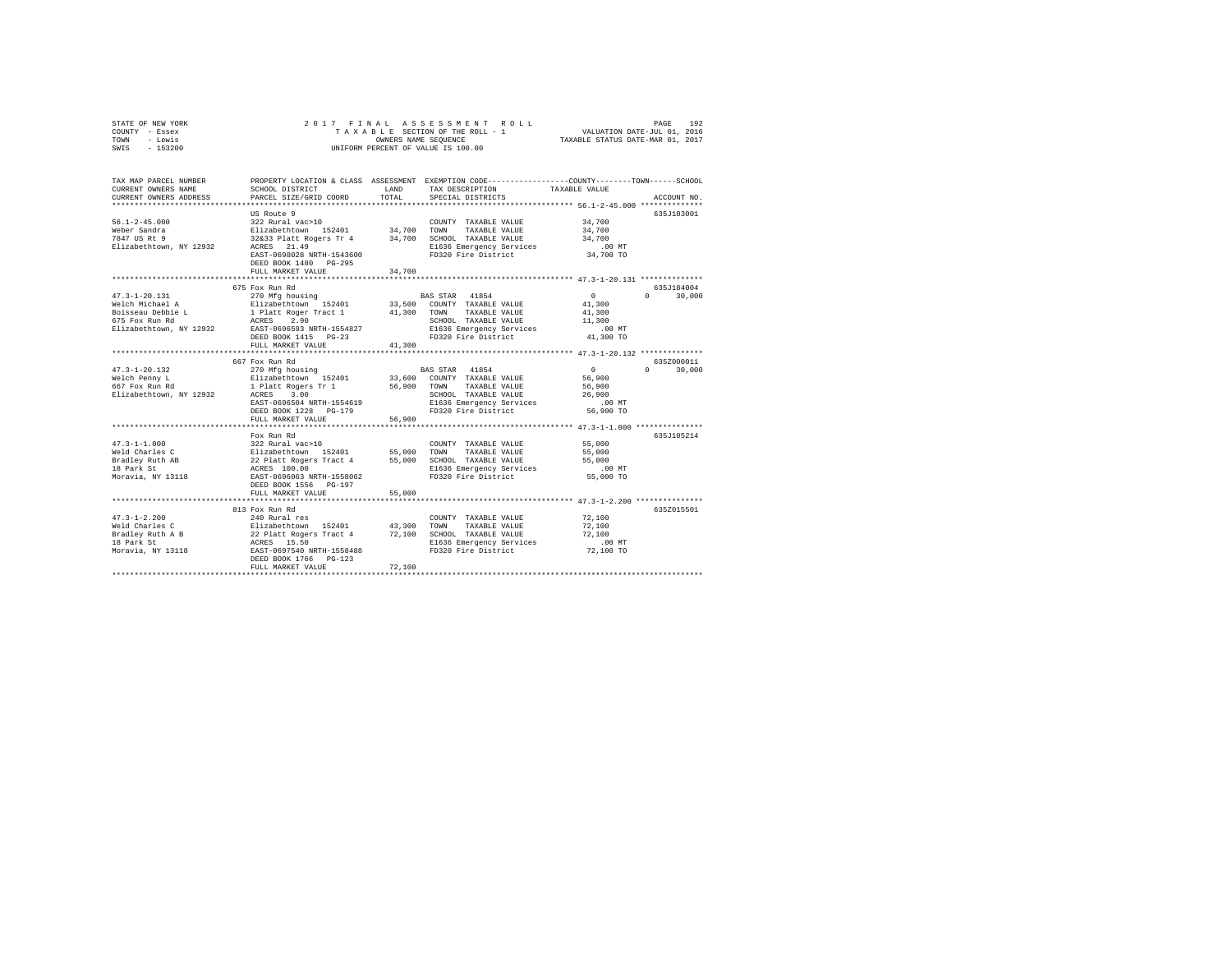|      | STATE OF NEW YORK |  | 2017 FINAL ASSESSMENT ROLL         |                                  | PAGE                        | 193 |
|------|-------------------|--|------------------------------------|----------------------------------|-----------------------------|-----|
|      | COUNTY - Essex    |  | TAXABLE SECTION OF THE ROLL - 1    |                                  | VALUATION DATE-JUL 01, 2016 |     |
| TOWN | - Lewis           |  | OWNERS NAME SEOUENCE               | TAXABLE STATUS DATE-MAR 01, 2017 |                             |     |
| SWIS | - 153200          |  | UNIFORM PERCENT OF VALUE IS 100.00 |                                  |                             |     |

| TAX MAP PARCEL NUMBER<br>CURRENT OWNERS NAME<br>CURRENT OWNERS ADDRESS                                                                                                                                                         | SCHOOL DISTRICT<br>PARCEL SIZE/GRID COORD                           | LAND<br>TOTAL | TAX DESCRIPTION<br>SPECIAL DISTRICTS                                                                                                 | PROPERTY LOCATION & CLASS ASSESSMENT EXEMPTION CODE---------------COUNTY-------TOWN-----SCHOOL<br>TAXABLE VALUE<br>ACCOUNT NO. |
|--------------------------------------------------------------------------------------------------------------------------------------------------------------------------------------------------------------------------------|---------------------------------------------------------------------|---------------|--------------------------------------------------------------------------------------------------------------------------------------|--------------------------------------------------------------------------------------------------------------------------------|
|                                                                                                                                                                                                                                |                                                                     |               |                                                                                                                                      |                                                                                                                                |
| 38.3-1-23.000<br>Nescott Lester A = 210 1 Family Res<br>Nimball Jacqueline M = 11 Fabethcown<br>Films 10 Essex Tract<br>Filizabethtcown, NY 12932 = RAST-0705479 NRTH-1575245                                                  | 9264 US Route 9                                                     |               | COUNTY TAXABLE VALUE<br>33,600 TOWN TAXABLE VALUE<br>159,000 SCHOOL TAXABLE VALUE<br>E1636 Emergency Services<br>FD320 Fire District | 635J178524<br>159,000<br>159,000<br>159,000<br>$.00$ MT<br>™ 00.<br>159,000 TO                                                 |
|                                                                                                                                                                                                                                | DEED BOOK 1811 PG-166<br>FULL MARKET VALUE                          | 159,000       |                                                                                                                                      |                                                                                                                                |
|                                                                                                                                                                                                                                | Deerhead-Reber Rd                                                   |               |                                                                                                                                      | 635J102910                                                                                                                     |
|                                                                                                                                                                                                                                |                                                                     |               |                                                                                                                                      | 36,800<br>36,800<br>36,800<br>.00 MT<br>36,800 TO                                                                              |
|                                                                                                                                                                                                                                | FULL MARKET VALUE                                                   | 36,800        |                                                                                                                                      |                                                                                                                                |
|                                                                                                                                                                                                                                | 266 Blood Hill Rd                                                   |               |                                                                                                                                      | 635J179022                                                                                                                     |
| $55.2 - 1 - 5.200$<br>W Long Branch, NJ 07764 ACRES 47.00                                                                                                                                                                      | 240 Rural res<br>EAST-0689180 NRTH-1552361<br>DEED BOOK 1834 PG-22  |               | COUNTY TAXABLE VALUE<br>TAXABLE VALUE<br>SCHOOL TAXABLE VALUE<br>E1636 Emergency Services<br>FD320 Fire District                     | 104,300<br>104,300<br>104,300<br>$.00$ MT<br>104,300 TO                                                                        |
|                                                                                                                                                                                                                                | FULL MARKET VALUE                                                   | 104,300       |                                                                                                                                      |                                                                                                                                |
| $47.1 - 1 - 25.120$<br>Whelden George P<br><sup>938</sup> Parker Rd<br>West Chazy, NY 12992                                                                                                                                    | Wells Hill Rd<br>EAST-0700859 NRTH-1561928<br>DEED BOOK 1730 PG-202 |               | FD320 Fire District                                                                                                                  | 6357014002<br>22,500<br>22,500<br>22,500<br>.00MT<br>22,500 TO                                                                 |
|                                                                                                                                                                                                                                | FULL MARKET VALUE                                                   | 22,500        |                                                                                                                                      |                                                                                                                                |
|                                                                                                                                                                                                                                |                                                                     |               |                                                                                                                                      | 635Z014005                                                                                                                     |
| Wells nii were also a community of the community of the state of the state of the state of the state of the state of the state of the state of the state of the state of the state of the state of the state of the state of t | DEED BOOK 1730 PG-207<br>FULL MARKET VALUE                          | 13,200        | E1636 Emergency Services                                                                                                             | 13,200<br>13,200<br>13,200<br>$.00$ MT<br>13,200 TO                                                                            |
|                                                                                                                                                                                                                                |                                                                     |               |                                                                                                                                      |                                                                                                                                |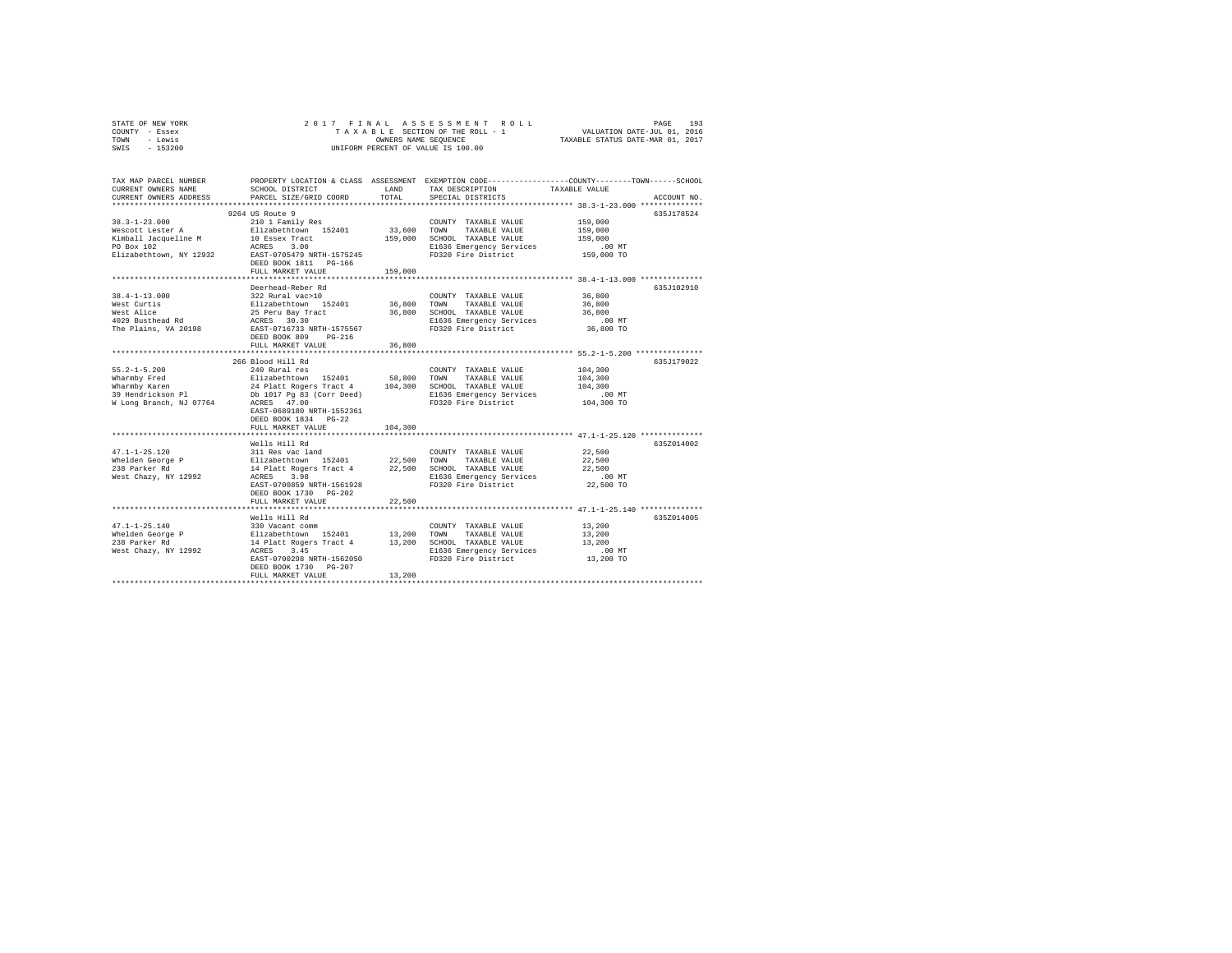| STATE OF NEW YORK | 2017 FINAL ASSESSMENT ROLL         | 194<br>PAGE                      |
|-------------------|------------------------------------|----------------------------------|
| COUNTY - Essex    | TAXABLE SECTION OF THE ROLL - 1    | VALUATION DATE-JUL 01, 2016      |
| TOWN<br>- Lewis   | OWNERS NAME SEOUENCE               | TAXABLE STATUS DATE-MAR 01, 2017 |
| $-153200$<br>SWIS | UNIFORM PERCENT OF VALUE IS 100.00 |                                  |

| TAX MAP PARCEL NUMBER<br>CURRENT OWNERS NAME<br>CURRENT OWNERS ADDRESS                                 | SCHOOL DISTRICT<br>PARCEL SIZE/GRID COORD                                                                                                                                                                                                 | LAND<br>TOTAL                      | PROPERTY LOCATION & CLASS ASSESSMENT EXEMPTION CODE---------------COUNTY-------TOWN-----SCHOOL<br>TAX DESCRIPTION<br>SPECIAL DISTRICTS                                                       | TAXABLE VALUE                                                                                       | ACCOUNT NO.                    |
|--------------------------------------------------------------------------------------------------------|-------------------------------------------------------------------------------------------------------------------------------------------------------------------------------------------------------------------------------------------|------------------------------------|----------------------------------------------------------------------------------------------------------------------------------------------------------------------------------------------|-----------------------------------------------------------------------------------------------------|--------------------------------|
| $47.1 - 1 - 27.000$<br>Whelden George P<br>238 Parker Rd<br>West Chazy, NY 12992                       | Wells Hill Rd<br>311 Res vac land<br>Elizabethtown 152401<br>14 Platt Roger Tract 4<br>1.00<br>ACRES<br>EAST-0701158 NRTH-1561630<br>DEED BOOK 1730 PG-202<br>FULL MARKET VALUE<br>************************                               | 1,000<br>1,000<br>1,000            | COUNTY TAXABLE VALUE<br>TOWN<br>TAXABLE VALUE<br>SCHOOL TAXABLE VALUE<br>E1636 Emergency Services<br>FD320 Fire District                                                                     | 1,000<br>1,000<br>1,000<br>$.00$ MT<br>1,000 TO<br>******************** 47.1-1-33.120 ************* | 635J100910                     |
| $47.1 - 1 - 33.120$<br>Whelden George P<br>238 Parker Rd<br>West Chazy, NY 12992                       | Wells Hill Rd<br>330 Vacant comm<br>Elizabethtown 152401<br>14 Platt Rogers Tract 4<br>ACRES<br>0.02<br>EAST-0700647 NRTH-1562208<br>DEED BOOK 1730 PG-202<br>FULL MARKET VALUE                                                           | 600<br>600<br>600                  | COUNTY TAXABLE VALUE<br>TOWN<br>TAXABLE VALUE<br>SCHOOL TAXABLE VALUE<br>E1636 Emergency Services<br>FD320 Fire District                                                                     | 600<br>600<br>600<br>$.00$ MT<br>600 TO<br>**************** 47.1-1-33.130 *************             | 635Z014003                     |
| $47.1 - 1 - 33.130$<br>Whelden George P<br>238 Parker Rd<br>West Chazy, NY 12992                       | 354 Wells Hill Rd<br>444 Lumber yd/ml<br>Elizabethtown 152401<br>14 Platt Rogers Tract 4<br>ACRES<br>3.66<br>EAST-0700193 NRTH-1562279<br>DEED BOOK 1730 PG-207                                                                           | 37,800<br>257,100                  | COUNTY TAXABLE VALUE<br>TOWN<br>TAXABLE VALUE<br>SCHOOL TAXABLE VALUE<br>E1636 Emergency Services<br>FD320 Fire District                                                                     | 257,100<br>257,100<br>257,100<br>$.00$ MT<br>257,100 TO                                             | 635Z014006                     |
| $55.2 - 1 - 30.120$<br>White Eleanor T<br>White Willis A<br>530 Roscoe Rd<br>Elizabethtown, NY 12932   | FULL MARKET VALUE<br>Roscoe Rd<br>314 Rural vac<10<br>Elizabethtown 152401<br>26 Platt Rogers Tract 4<br>4.00<br>ACRES<br>EAST-0691583 NRTH-1546141<br>DEED BOOK 1721 PG-259<br>FULL MARKET VALUE<br>************************************ | 257,100<br>4,000<br>4,000<br>4,000 | COUNTY TAXABLE VALUE<br>TOWN<br>TAXABLE VALUE<br>SCHOOL TAXABLE VALUE<br>E1636 Emergency Services<br>FD320 Fire District<br>*********************************** 56.2-3-22.000 ************** | 4,000<br>4,000<br>4,000<br>$.00$ MT<br>4,000 TO                                                     | 635Z013004                     |
| $56.2 - 3 - 22.000$<br>White Kathleen S<br>St Dennis James L<br>86 Cornwright Ln<br>Westport, NY 12993 | 86 Cornwright Ln<br>240 Rural res<br>Elizabethtown 152401<br>34 & 35 Mccormicks<br>ACRES 20.60<br>EAST-0716603 NRTH-1547777<br>DEED BOOK 1062 PG-217<br>FULL MARKET VALUE                                                                 | 46,300<br>122,900<br>122,900       | ENH STAR 41834<br>COUNTY TAXABLE VALUE<br>TOWN<br>TAXABLE VALUE<br>SCHOOL TAXABLE VALUE<br>E1636 Emergency Services<br>FD320 Fire District                                                   | $\circ$<br>122,900<br>122,900<br>57,400<br>$.00$ MT<br>122,900 TO                                   | 635J102813<br>65,500<br>$\cap$ |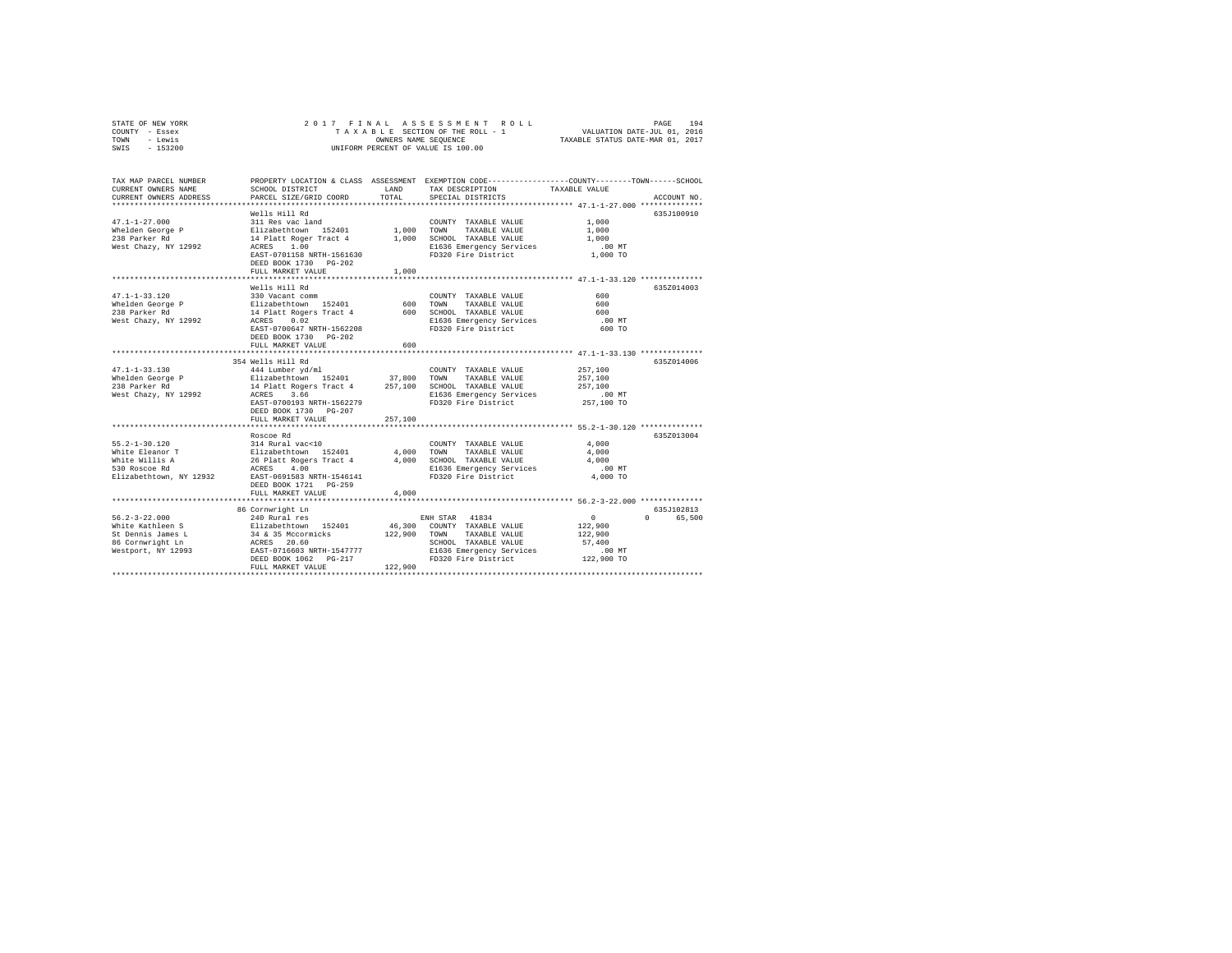| STATE OF NEW YORK<br>COUNTY - Essex<br>- Lewis<br>TOWN<br>SWIS<br>$-153200$                                                     | 2017 FINAL                                                                      | OWNERS NAME SEOUENCE | ASSESSMENT ROLL<br>TAXABLE SECTION OF THE ROLL - 1<br>UNIFORM PERCENT OF VALUE IS 100.00                                               | VALUATION DATE-JUL 01, 2016<br>TAXABLE STATUS DATE-MAR 01, 2017 | 195<br>PAGE        |
|---------------------------------------------------------------------------------------------------------------------------------|---------------------------------------------------------------------------------|----------------------|----------------------------------------------------------------------------------------------------------------------------------------|-----------------------------------------------------------------|--------------------|
| TAX MAP PARCEL NUMBER<br>CURRENT OWNERS NAME<br>CURRENT OWNERS ADDRESS                                                          | SCHOOL DISTRICT<br>PARCEL SIZE/GRID COORD                                       | LAND<br>TOTAL        | PROPERTY LOCATION & CLASS ASSESSMENT EXEMPTION CODE---------------COUNTY-------TOWN-----SCHOOL<br>TAX DESCRIPTION<br>SPECIAL DISTRICTS | TAXABLE VALUE                                                   | ACCOUNT NO.        |
|                                                                                                                                 | 150 Redmond Rd                                                                  |                      |                                                                                                                                        |                                                                 | 635J104115         |
| $47.4 - 1 - 7.110$                                                                                                              | 281 Multiple res                                                                |                      | BAS STAR 41854                                                                                                                         | 0                                                               | $\Omega$<br>30,000 |
| White Paul                                                                                                                      | Elizabethtown 152401                                                            |                      | 94,500 COUNTY TAXABLE VALUE                                                                                                            | 163,500                                                         |                    |
| 150 Redmond Rd                                                                                                                  | 4 & 5 Platt Rogers                                                              | 163,500 TOWN         | TAXABLE VALUE                                                                                                                          | 163,500                                                         |                    |
| Westport, NY 12993                                                                                                              | 1807/28 BLA<br>$\mathbf{r} = \mathbf{r} \times \mathbf{r}$                      |                      | SCHOOL TAXABLE VALUE                                                                                                                   | 133,500                                                         |                    |
|                                                                                                                                 | ACRES 61.80                                                                     |                      | E1636 Emergency Services                                                                                                               | $.00$ MT                                                        |                    |
|                                                                                                                                 | EAST-0709977 NRTH-1559253<br>DEED BOOK 971 PG-237                               |                      | FD320 Fire District                                                                                                                    | 163,500 TO                                                      |                    |
|                                                                                                                                 | FULL MARKET VALUE                                                               | 163,500              |                                                                                                                                        |                                                                 |                    |
|                                                                                                                                 | ***************************                                                     |                      |                                                                                                                                        |                                                                 |                    |
|                                                                                                                                 | 530 Roscoe Rd                                                                   |                      |                                                                                                                                        |                                                                 | 635J175012         |
| 55.2-1-27.100                                                                                                                   | 240 Rural res                                                                   |                      | BAS STAR 41854                                                                                                                         | $\sim$                                                          | 30,000<br>$\Omega$ |
| White Willis A                                                                                                                  | Elizabethtown 152401                                                            |                      | 58,900 COUNTY TAXABLE VALUE                                                                                                            | 242,700                                                         |                    |
| White Eleanor T<br>530 Roscoe Rd                                                                                                | 29 Platt Rogers Tract 4 242,700 TOWN<br>ACRES 15.19                             |                      | TAXABLE VALUE<br>SCHOOL TAXABLE VALUE                                                                                                  | 242,700<br>212,700                                              |                    |
| Elizabethtown, NY 12932                                                                                                         | EAST-0691844 NRTH-1546035                                                       |                      | E1636 Emergency Services                                                                                                               | $.00$ MT                                                        |                    |
|                                                                                                                                 | DEED BOOK 922 PG-315                                                            |                      | FD320 Fire District                                                                                                                    | 242,700 TO                                                      |                    |
|                                                                                                                                 | FULL MARKET VALUE                                                               | 242,700              |                                                                                                                                        |                                                                 |                    |
|                                                                                                                                 |                                                                                 |                      |                                                                                                                                        |                                                                 |                    |
|                                                                                                                                 | County Route 10                                                                 |                      |                                                                                                                                        |                                                                 | 635J180007         |
| $56.2 - 3 - 14.400$                                                                                                             | 322 Rural vac>10                                                                |                      | COUNTY TAXABLE VALUE                                                                                                                   | 50,300                                                          |                    |
| Whitmore Newman M                                                                                                               |                                                                                 | 50,300               | TAXABLE VALUE<br>TOWN                                                                                                                  | 50,300                                                          |                    |
| Whitmore Alice G                                                                                                                | Westport 155001<br>37-38 Mccormicks                                             |                      | 50,300 SCHOOL TAXABLE VALUE                                                                                                            | 50,300                                                          |                    |
| Whitemore Ailer of Mitmore<br>C/O Kathleen G Whitmore ACRES 52.60<br><sup>15A Co</sup> w Mill Hill Rd BAST-0716537 NRTH-1550687 |                                                                                 |                      | E1636 Emergency Services                                                                                                               | .00MT                                                           |                    |
|                                                                                                                                 |                                                                                 |                      | FD320 Fire District                                                                                                                    | 50,300 TO                                                       |                    |
| Ridgefield, CT 06877                                                                                                            | DEED BOOK 706 PG-1                                                              |                      |                                                                                                                                        |                                                                 |                    |
|                                                                                                                                 | FULL MARKET VALUE                                                               | 50,300               |                                                                                                                                        |                                                                 |                    |
|                                                                                                                                 |                                                                                 |                      |                                                                                                                                        |                                                                 |                    |
|                                                                                                                                 | Brookside Way                                                                   |                      |                                                                                                                                        |                                                                 | 635J104705         |
| $46.2 - 1 - 11.000$                                                                                                             | 314 Rural vac<10                                                                |                      | COUNTY TAXABLE VALUE                                                                                                                   | 7,800                                                           |                    |
| Whittemore Gerald E                                                                                                             | Elizabethtown 152401                                                            | 7,800                | TOWN<br>TAXABLE VALUE                                                                                                                  | 7,800                                                           |                    |
| Whittemore Susanne E                                                                                                            | 17 Platt Rogers Tract 4                                                         |                      | 7,800 SCHOOL TAXABLE VALUE                                                                                                             | 7,800                                                           |                    |
| 8732 Route 9<br>Lewis, NY 12950                                                                                                 | ACRES 0.38                                                                      |                      | E1636 Emergency Services                                                                                                               | $.00$ MT                                                        |                    |
|                                                                                                                                 | EAST-0690173 NRTH-1566450                                                       |                      | FD320 Fire District                                                                                                                    | 7,800 TO                                                        |                    |
|                                                                                                                                 | DEED BOOK 1840 PG-294                                                           | 7.800                |                                                                                                                                        |                                                                 |                    |
|                                                                                                                                 | FULL MARKET VALUE                                                               |                      |                                                                                                                                        |                                                                 |                    |
|                                                                                                                                 |                                                                                 |                      |                                                                                                                                        |                                                                 | 635J179014         |
| $46.2 - 1 - 12.200$                                                                                                             | Brookside Way<br>314 Rural vac<10                                               |                      | COUNTY TAXABLE VALUE                                                                                                                   | 7.300                                                           |                    |
| Whittemore Gerald E                                                                                                             |                                                                                 | 7.300                | TOWN<br>TAXABLE VALUE                                                                                                                  | 7.300                                                           |                    |
| Whittemore Susanne E                                                                                                            | Elizabethtown<br>Elizabethtown 152401<br>Platt Rogers Tr 4 Lot 17<br>ACRES 0.26 |                      | 7,300 SCHOOL TAXABLE VALUE                                                                                                             | 7.300                                                           |                    |
| 8732 Route 9                                                                                                                    |                                                                                 |                      | E1636 Emergency Services                                                                                                               | $.00$ MT                                                        |                    |
| Lewis, NY 12950                                                                                                                 | EAST-0690301 NRTH-1566431                                                       |                      | FD320 Fire District                                                                                                                    | 7,300 TO                                                        |                    |
|                                                                                                                                 | DEED BOOK 1840 PG-294                                                           |                      |                                                                                                                                        |                                                                 |                    |
|                                                                                                                                 | FULL MARKET VALUE                                                               | 7.300                |                                                                                                                                        |                                                                 |                    |
|                                                                                                                                 |                                                                                 |                      |                                                                                                                                        |                                                                 |                    |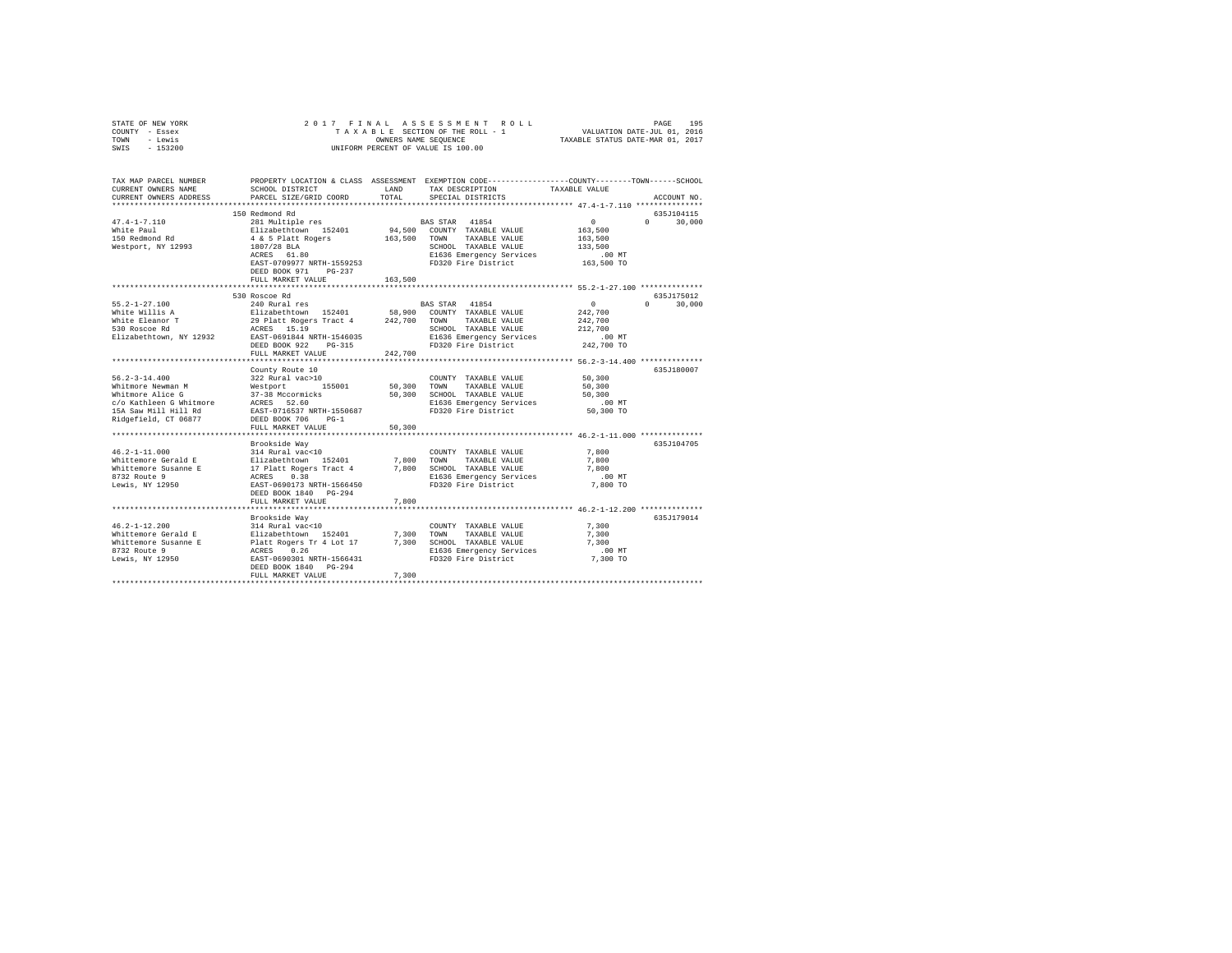|      | STATE OF NEW YORK |  |  | 2017 FINAL ASSESSMENT ROLL         |                                  | PAGE                        | 196 |
|------|-------------------|--|--|------------------------------------|----------------------------------|-----------------------------|-----|
|      | COUNTY - Essex    |  |  | TAXABLE SECTION OF THE ROLL - 1    |                                  | VALUATION DATE-JUL 01, 2016 |     |
| TOWN | - Lewis           |  |  | OWNERS NAME SEOUENCE               | TAXABLE STATUS DATE-MAR 01, 2017 |                             |     |
| SWIS | - 153200          |  |  | UNIFORM PERCENT OF VALUE IS 100.00 |                                  |                             |     |

| TAX MAP PARCEL NUMBER<br>CURRENT OWNERS NAME<br>CURRENT OWNERS ADDRESS                                              | SCHOOL DISTRICT<br>PARCEL SIZE/GRID COORD                                                                                                   | LAND<br>TOTAL.    | PROPERTY LOCATION & CLASS ASSESSMENT EXEMPTION CODE----------------COUNTY-------TOWN------SCHOOL<br>TAX DESCRIPTION<br>SPECIAL DISTRICTS   | TAXABLE VALUE                                                     | ACCOUNT NO                       |
|---------------------------------------------------------------------------------------------------------------------|---------------------------------------------------------------------------------------------------------------------------------------------|-------------------|--------------------------------------------------------------------------------------------------------------------------------------------|-------------------------------------------------------------------|----------------------------------|
|                                                                                                                     |                                                                                                                                             |                   |                                                                                                                                            |                                                                   |                                  |
| $47.1 - 2 - 49.000$<br>Whittemore Gerald E<br>Whittemore Susanne                                                    | 8732 US Route 9<br>210 1 Family Res<br>Elizabethtown 152401<br>1 Essex Tract                                                                | 26,300<br>96,200  | ENH STAR 41834<br>COUNTY TAXABLE VALUE<br>TAXABLE VALUE<br>TOWN                                                                            | $\circ$<br>96,200<br>96,200                                       | 635J105308<br>65,500<br>$\Omega$ |
| 8732 US Route 9<br>PO Box 96<br>Lewis, NY 12950                                                                     | 1396/314 Life Estate To<br>Lee E Whittemore<br>0.18<br>ACRES<br>EAST-0701960 NRTH-1563142<br>DEED BOOK 275<br>$PG-453$<br>FULL MARKET VALUE | 96,200            | SCHOOL TAXABLE VALUE<br>E1636 Emergency Services<br>FD320 Fire District<br>WB320 Lewis B&I<br>WD320 Water District                         | 30,700<br>$.00$ MT<br>96,200 TO<br>96,200 TO C<br>96,200 TO M     |                                  |
|                                                                                                                     |                                                                                                                                             |                   |                                                                                                                                            |                                                                   |                                  |
|                                                                                                                     | 8625 US Route 9                                                                                                                             |                   |                                                                                                                                            |                                                                   | 635J178530                       |
| $47.13 - 4 - 4.000$<br>Whittemore Kenneth<br>Whittemore Christina<br>8625 US Rte 9<br>PO Box 457<br>Lewis, NY 12950 | 210 1 Family Res<br>Elizabethtown 152401<br>14 1 Platt Rogers Tract 4<br>Essex Tract<br>ACRES<br>1.50<br>EAST-0701465 NRTH-1560532          | 36,500<br>127,700 | BAS STAR 41854<br>COUNTY TAXABLE VALUE<br>TOWN<br>TAXABLE VALUE<br>SCHOOL TAXABLE VALUE<br>E1636 Emergency Services<br>FD320 Fire District | $\circ$<br>127,700<br>127,700<br>97.700<br>$.00$ MT<br>127,700 TO | $\Omega$<br>30,000               |
|                                                                                                                     | DEED BOOK 966<br>PG-295<br>FULL MARKET VALUE                                                                                                | 127,700           | WB320 Lewis B&I<br>WD320 Water District                                                                                                    | 127,700 TO C<br>127,700 TO M                                      |                                  |
|                                                                                                                     | **********************                                                                                                                      |                   |                                                                                                                                            |                                                                   |                                  |
|                                                                                                                     | 222 Carlott Rd                                                                                                                              |                   |                                                                                                                                            |                                                                   | 635J177003<br>$\Omega$           |
| $46.2 - 1 - 53.000$<br>Widmann Christian R                                                                          | 210 1 Family Res<br>Elizabethtown 152401                                                                                                    | 33,800            | BAS STAR 41854<br>COUNTY TAXABLE VALUE                                                                                                     | $\sim$ 0                                                          | 30,000                           |
| Welch Diana E                                                                                                       | 20 Platt Rogers Tract 4                                                                                                                     | 117,500           | TOWN<br>TAXABLE VALUE                                                                                                                      | 117,500<br>117,500                                                |                                  |
| 4737 Eddleman Dr                                                                                                    | ACRES<br>3.20                                                                                                                               |                   | SCHOOL TAXABLE VALUE                                                                                                                       | 87,500                                                            |                                  |
| Keller, TX 76244                                                                                                    | EAST-0692021 NRTH-1561611                                                                                                                   |                   | E1636 Emergency Services                                                                                                                   | $.00$ MT                                                          |                                  |
|                                                                                                                     | DEED BOOK 1848 PG-328                                                                                                                       |                   | FD320 Fire District                                                                                                                        | 117,500 TO                                                        |                                  |
|                                                                                                                     | FULL MARKET VALUE                                                                                                                           | 117,500           |                                                                                                                                            |                                                                   |                                  |
|                                                                                                                     |                                                                                                                                             |                   |                                                                                                                                            |                                                                   |                                  |
|                                                                                                                     | 1164 County Route 10                                                                                                                        |                   |                                                                                                                                            |                                                                   | 635J104114                       |
| $47.3 - 2 - 14.000$                                                                                                 | 312 Vac w/imprv                                                                                                                             |                   | COUNTY TAXABLE VALUE                                                                                                                       | 34,100                                                            |                                  |
| Wiedner-Rissacher Christine L Elizabethtown 152401                                                                  |                                                                                                                                             | 33,600            | TOWN<br>TAXABLE VALUE                                                                                                                      | 34,100                                                            |                                  |
| Rissacher Todd R                                                                                                    | 3&6 Platt Rogers Tract 1                                                                                                                    | 34,100            | SCHOOL TAXABLE VALUE                                                                                                                       | 34,100                                                            |                                  |
| c/o Ida L Rissacher                                                                                                 | ACRES 3.00<br>EAST-0705401 NRTH-1556926                                                                                                     |                   | E1636 Emergency Services                                                                                                                   | $.00$ MT                                                          |                                  |
| 155 SW Kanner Hwy                                                                                                   |                                                                                                                                             |                   | FD320 Fire District                                                                                                                        | 34,100 TO                                                         |                                  |
| Stuart, FL 34997                                                                                                    | DEED BOOK 1823 PG-103                                                                                                                       |                   |                                                                                                                                            |                                                                   |                                  |
|                                                                                                                     | FULL MARKET VALUE<br>****************************                                                                                           | 34,100            |                                                                                                                                            |                                                                   |                                  |
|                                                                                                                     | 9661 US Route 9                                                                                                                             |                   |                                                                                                                                            |                                                                   | 635J100801                       |
| $29. -2 - 24.000$                                                                                                   | 210 1 Family Res                                                                                                                            |                   | COUNTY TAXABLE VALUE                                                                                                                       | 116,400                                                           |                                  |
| Wilcox Tarry                                                                                                        |                                                                                                                                             | 32,600            | TOWN<br>TAXABLE VALUE                                                                                                                      | 116,400                                                           |                                  |
| Wilcox Anita                                                                                                        |                                                                                                                                             | 116,400           | SCHOOL TAXABLE VALUE                                                                                                                       | 116,400                                                           |                                  |
| PO Box 92                                                                                                           |                                                                                                                                             |                   | E1636 Emergency Services                                                                                                                   | .00MT                                                             |                                  |
| Lewis, NY 12950                                                                                                     | Elizabethtown 152401<br>21 & 38 Essex Tract<br>ACRES 2.00 BANK21STMTG<br>EAST-0706109 NRTH-1584489<br>DEED BOOK 1586 PG-88                  |                   | FD320 Fire District                                                                                                                        | 116,400 TO                                                        |                                  |
|                                                                                                                     | FULL MARKET VALUE                                                                                                                           | 116,400           |                                                                                                                                            |                                                                   |                                  |
|                                                                                                                     |                                                                                                                                             |                   |                                                                                                                                            |                                                                   |                                  |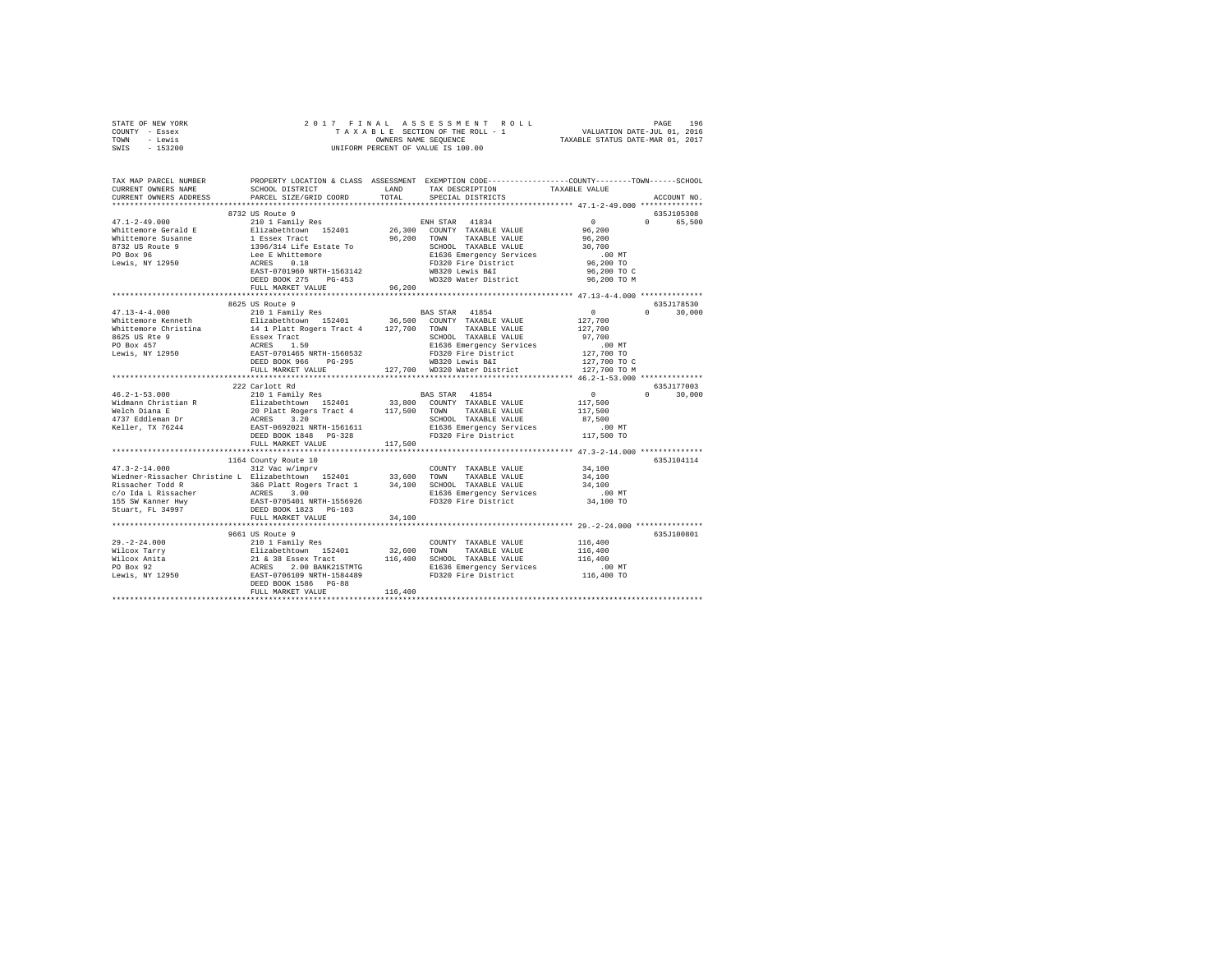| STATE OF NEW YORK | 2017 FINAL ASSESSMENT ROLL         | 197<br>PAGE                      |
|-------------------|------------------------------------|----------------------------------|
| COUNTY - Essex    | TAXABLE SECTION OF THE ROLL - 1    | VALUATION DATE-JUL 01, 2016      |
| TOWN<br>- Lewis   | OWNERS NAME SEOUENCE               | TAXABLE STATUS DATE-MAR 01, 2017 |
| - 153200<br>SWIS  | UNIFORM PERCENT OF VALUE IS 100.00 |                                  |

| TAX MAP PARCEL NUMBER<br>CURRENT OWNERS NAME<br>CURRENT OWNERS ADDRESS                                                                                                                                                             | SCHOOL DISTRICT<br>PARCEL SIZE/GRID COORD | LAND<br>TOTAL | PROPERTY LOCATION & CLASS ASSESSMENT EXEMPTION CODE---------------COUNTY-------TOWN------SCHOOL<br>TAX DESCRIPTION<br>SPECIAL DISTRICTS                                                                                                                              | TAXABLE VALUE      | ACCOUNT NO.   |
|------------------------------------------------------------------------------------------------------------------------------------------------------------------------------------------------------------------------------------|-------------------------------------------|---------------|----------------------------------------------------------------------------------------------------------------------------------------------------------------------------------------------------------------------------------------------------------------------|--------------------|---------------|
|                                                                                                                                                                                                                                    |                                           |               |                                                                                                                                                                                                                                                                      |                    |               |
|                                                                                                                                                                                                                                    | 2161 Trout Pond Rd                        |               |                                                                                                                                                                                                                                                                      |                    | 635.T103703   |
|                                                                                                                                                                                                                                    |                                           |               |                                                                                                                                                                                                                                                                      | $15,000$<br>0 30   | $\Omega$      |
|                                                                                                                                                                                                                                    |                                           |               |                                                                                                                                                                                                                                                                      |                    | 30,000        |
|                                                                                                                                                                                                                                    |                                           |               |                                                                                                                                                                                                                                                                      |                    |               |
| Lewis, NY 12950                                                                                                                                                                                                                    | ACRES 99.32<br>EAST-0703753 NRTH-1591242  |               | TOWN TAXABLE VALUE<br>SCHOOL TAXABLE VALUE                                                                                                                                                                                                                           | 137,900<br>122,900 |               |
|                                                                                                                                                                                                                                    | DEED BOOK 877 PG-065                      |               |                                                                                                                                                                                                                                                                      |                    |               |
|                                                                                                                                                                                                                                    | FULL MARKET VALUE                         |               | DO MT E1636 Emergency Services .00 MT<br>152,900 FD320 Fire District 152,900 TO                                                                                                                                                                                      |                    |               |
|                                                                                                                                                                                                                                    |                                           |               |                                                                                                                                                                                                                                                                      |                    |               |
|                                                                                                                                                                                                                                    | 8554 US Route 9                           |               |                                                                                                                                                                                                                                                                      |                    | 635J100505    |
|                                                                                                                                                                                                                                    |                                           |               | COUNTY TAXABLE VALUE                                                                                                                                                                                                                                                 | 99,200             |               |
|                                                                                                                                                                                                                                    |                                           |               | TAXABLE VALUE 99,200                                                                                                                                                                                                                                                 |                    |               |
|                                                                                                                                                                                                                                    |                                           |               |                                                                                                                                                                                                                                                                      |                    |               |
|                                                                                                                                                                                                                                    |                                           |               |                                                                                                                                                                                                                                                                      |                    |               |
|                                                                                                                                                                                                                                    |                                           |               |                                                                                                                                                                                                                                                                      |                    |               |
|                                                                                                                                                                                                                                    |                                           |               |                                                                                                                                                                                                                                                                      |                    |               |
| A SILE AND A SURFACE SERVICE CONTRAINING A SURFACE OF A SURFACE SERVICE SERVICE SERVICE SERVICE SERVICE SERVICE<br>3 A SURFACE SERVICE SERVICE SERVICE SERVICE SERVICE SERVICE SERVICE SERVICE SERVICE SERVICE SERVICE SERVICE S   |                                           |               |                                                                                                                                                                                                                                                                      |                    |               |
|                                                                                                                                                                                                                                    |                                           |               |                                                                                                                                                                                                                                                                      |                    |               |
|                                                                                                                                                                                                                                    | 41 Hale Hill Ln                           |               |                                                                                                                                                                                                                                                                      |                    | 635Z002001    |
|                                                                                                                                                                                                                                    |                                           |               | COUNTY TAXABLE VALUE 24,000                                                                                                                                                                                                                                          |                    |               |
|                                                                                                                                                                                                                                    |                                           |               |                                                                                                                                                                                                                                                                      | 24,000             |               |
|                                                                                                                                                                                                                                    |                                           |               |                                                                                                                                                                                                                                                                      | 24,000             |               |
|                                                                                                                                                                                                                                    |                                           |               | E1636 Emergency Services .00 MT<br>FD320 Fire District 24,000 TO                                                                                                                                                                                                     |                    |               |
|                                                                                                                                                                                                                                    |                                           |               |                                                                                                                                                                                                                                                                      |                    |               |
|                                                                                                                                                                                                                                    | DEED BOOK 1294 PG-32                      |               |                                                                                                                                                                                                                                                                      |                    |               |
|                                                                                                                                                                                                                                    | FULL MARKET VALUE                         | 24,000        |                                                                                                                                                                                                                                                                      |                    |               |
|                                                                                                                                                                                                                                    | 9481 US Route 9                           |               |                                                                                                                                                                                                                                                                      |                    | 635.7103111   |
| 38.1-1-25.110                                                                                                                                                                                                                      | 210 1 Family Res                          |               | <b>BAS STAR</b> 41854                                                                                                                                                                                                                                                | $\sim$ 0           | $0 \t 30.000$ |
| Wimett Thomas J                                                                                                                                                                                                                    |                                           |               |                                                                                                                                                                                                                                                                      |                    |               |
| 41 Hale Hill Ln                                                                                                                                                                                                                    |                                           |               |                                                                                                                                                                                                                                                                      |                    |               |
| Lewis, NY 12950                                                                                                                                                                                                                    |                                           |               |                                                                                                                                                                                                                                                                      |                    |               |
|                                                                                                                                                                                                                                    |                                           |               | 210 1 2001 2007 2008 2008 2008 2008 2012 2013<br>Elizabethtown 152401 33,000 COUNTY TAXABLE VALUE 75,900<br>18 Essex Tract 75,900 70WN TAXABLE VALUE 75,900<br>26HOL TAXABLE VALUE 75,900<br>26HOL TAXABLE VALUE 75,900<br>26HOL TAXABLE<br>E1636 Emergency Services |                    |               |
|                                                                                                                                                                                                                                    | DEED BOOK 1605 PG-57                      |               | FD320 Fire District 75,900 TO                                                                                                                                                                                                                                        |                    |               |
|                                                                                                                                                                                                                                    | FULL MARKET VALUE                         | 75,900        |                                                                                                                                                                                                                                                                      |                    |               |
|                                                                                                                                                                                                                                    |                                           |               |                                                                                                                                                                                                                                                                      |                    |               |
|                                                                                                                                                                                                                                    |                                           |               |                                                                                                                                                                                                                                                                      |                    | 635J105408    |
|                                                                                                                                                                                                                                    |                                           |               |                                                                                                                                                                                                                                                                      |                    | $\Omega$      |
|                                                                                                                                                                                                                                    |                                           |               |                                                                                                                                                                                                                                                                      |                    | $\sim$ 0      |
| 19.1-1-23.100 (19.5511)<br>19.1-1-23.100 (19.000 240 Runal res (19.900 VET DR CT 41141 (19.000 15.000 15.000 15.000 15.000 15.000 15.000<br>19.095 10.095 10.095 10.095 12.000 EXRES 19.64 (19.000 EXRES 19.04 (19.000 15.000 15.0 |                                           |               |                                                                                                                                                                                                                                                                      |                    | 65.500        |
|                                                                                                                                                                                                                                    |                                           |               |                                                                                                                                                                                                                                                                      |                    |               |
|                                                                                                                                                                                                                                    | EAST-0705172 NRTH-1579829                 |               | TOWN TAXABLE VALUE 176,805<br>SCHOOL TAXABLE VALUE 136,400                                                                                                                                                                                                           |                    |               |
|                                                                                                                                                                                                                                    | DEED BOOK 455 PG-172                      |               | SCHOOL TAXABLE VALUE                                                                                                                                                                                                                                                 |                    |               |
|                                                                                                                                                                                                                                    |                                           |               | FULL MARKET VALUE 701,900 E1636 Emergency Services .00 MT<br>FULL MARKET VALUE 70320 Fire District 201,900 TO                                                                                                                                                        |                    |               |
|                                                                                                                                                                                                                                    |                                           |               |                                                                                                                                                                                                                                                                      |                    |               |
|                                                                                                                                                                                                                                    |                                           |               |                                                                                                                                                                                                                                                                      |                    |               |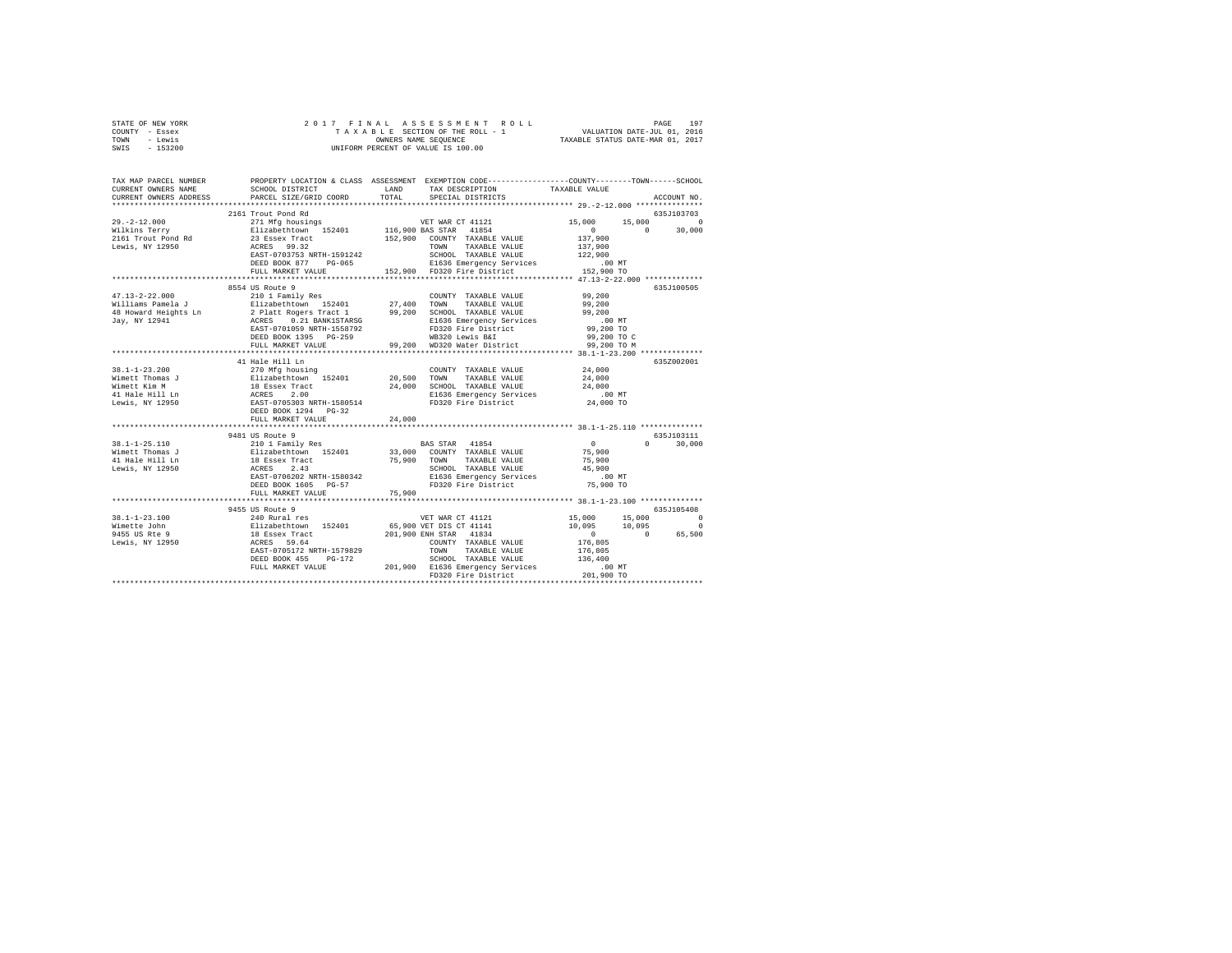| STATE OF NEW YORK<br>COUNTY - Essex<br>TOWN - Lewis<br>SWIS - 153200                                                                         | 2017 FINAL                                                 |               |                                                                                                                                                       |                 |               |
|----------------------------------------------------------------------------------------------------------------------------------------------|------------------------------------------------------------|---------------|-------------------------------------------------------------------------------------------------------------------------------------------------------|-----------------|---------------|
| TAX MAP PARCEL NUMBER<br>CURRENT OWNERS NAME<br>CURRENT OWNERS ADDRESS                                                                       | SCHOOL DISTRICT<br>PARCEL SIZE/GRID COORD                  | LAND<br>TOTAL | PROPERTY LOCATION & CLASS ASSESSMENT EXEMPTION CODE---------------COUNTY-------TOWN------SCHOOL<br>TAX DESCRIPTION TAXABLE VALUE<br>SPECIAL DISTRICTS |                 | ACCOUNT NO.   |
|                                                                                                                                              | 8417 US Route 9                                            |               |                                                                                                                                                       |                 | 635J198005    |
| $47.3 - 1 - 9.200$                                                                                                                           | 210 1 Family Res                                           |               | COUNTY TAXABLE VALUE                                                                                                                                  | 155,000         |               |
| Wright Alexander Joseph                                                                                                                      | Elizabethtown 152401                                       |               | 38,500 TOWN TAXABLE VALUE                                                                                                                             | 155,000         |               |
| 8843 NYS Route 9N                                                                                                                            |                                                            |               | 2 P Rogers Tr 1 155,000 SCHOOL TAXABLE VALUE                                                                                                          | 155,000         |               |
| Lewis, NY 12950                                                                                                                              |                                                            |               | 2 P Rogers Tr 1<br>ACRES 8.40 BANK CORE . B1636 Emergency SEIVING.<br>--- 2200204 NRTH-1555351 . FD320 Fire District                                  | $.00$ MT        |               |
|                                                                                                                                              |                                                            |               |                                                                                                                                                       | 155,000 TO      |               |
|                                                                                                                                              |                                                            |               |                                                                                                                                                       |                 |               |
|                                                                                                                                              | FULL MARKET VALUE                                          | 155,000       |                                                                                                                                                       |                 |               |
|                                                                                                                                              | 129 Denton Rd                                              |               |                                                                                                                                                       |                 | 635J187003    |
| $55.2 - 1 - 6.200$                                                                                                                           | 312 Vac w/imprv                                            |               | COUNTY TAXABLE VALUE 57,500                                                                                                                           |                 |               |
|                                                                                                                                              | Elizabethtown 152401 49,000 TOWN TAXABLE VALUE             |               |                                                                                                                                                       | 57,500          |               |
| Wrisley Calvin J<br>PO Box 13                                                                                                                |                                                            |               | 31 Platt Rogers Tract 4 57,500 SCHOOL TAXABLE VALUE                                                                                                   | 57.500          |               |
| Elizabethtown, NY 12932                                                                                                                      | ACRES 50.00                                                |               | ACRES 50.00 E1636 Emergency Services<br>EAST-0692184 NRTH-1552169 FD320 Fire District                                                                 | $.00$ MT        |               |
|                                                                                                                                              |                                                            |               |                                                                                                                                                       | 57,500 TO       |               |
|                                                                                                                                              | DEED BOOK 857 PG-12                                        |               |                                                                                                                                                       |                 |               |
|                                                                                                                                              | FULL MARKET VALUE                                          | 57,500        |                                                                                                                                                       |                 |               |
|                                                                                                                                              | 8073 US Route 9                                            |               |                                                                                                                                                       |                 | 635J100205    |
|                                                                                                                                              |                                                            |               |                                                                                                                                                       |                 | $0 \t 30.000$ |
|                                                                                                                                              |                                                            |               |                                                                                                                                                       |                 |               |
|                                                                                                                                              |                                                            |               |                                                                                                                                                       |                 |               |
|                                                                                                                                              |                                                            |               |                                                                                                                                                       |                 |               |
|                                                                                                                                              |                                                            |               |                                                                                                                                                       |                 |               |
|                                                                                                                                              |                                                            |               |                                                                                                                                                       |                 |               |
|                                                                                                                                              | FULL MARKET VALUE                                          | 118,700       |                                                                                                                                                       |                 |               |
|                                                                                                                                              | 36 Discovery Way                                           |               |                                                                                                                                                       |                 | 635Z007002    |
| $47.3 - 2 - 9.200$                                                                                                                           | 6 Discovery Way<br>210 1 Family Res                        |               | BAS STAR 41854                                                                                                                                        | $\sim$ 0 $\sim$ | $0 \t 30,000$ |
|                                                                                                                                              |                                                            |               |                                                                                                                                                       | 207,500         |               |
|                                                                                                                                              |                                                            |               |                                                                                                                                                       | 207,500         |               |
|                                                                                                                                              |                                                            |               |                                                                                                                                                       | 177,500         |               |
|                                                                                                                                              |                                                            |               |                                                                                                                                                       | .00 MT          |               |
|                                                                                                                                              | FULL MARKET VALUE                                          | 207,500       |                                                                                                                                                       | 207,500 TO      |               |
|                                                                                                                                              |                                                            |               |                                                                                                                                                       |                 |               |
|                                                                                                                                              | 23 Jeffrey Way                                             |               |                                                                                                                                                       |                 | 635J189022    |
|                                                                                                                                              |                                                            |               | COUNTY TAXABLE VALUE                                                                                                                                  | 124,000         |               |
|                                                                                                                                              |                                                            |               | 33,300 TOWN TAXABLE VALUE<br>124,000 SCHOOL TAXABLE VALUE                                                                                             | 124,000         |               |
|                                                                                                                                              |                                                            |               |                                                                                                                                                       | 124,000         |               |
|                                                                                                                                              |                                                            |               |                                                                                                                                                       |                 |               |
| 47.1-2-51.121 210 1 Family Res<br>Zielinska Grazyna 2112 27 Essex Tract<br>PO Box 556 27 Essex Tract<br>$2.7$ Essex Tract<br>Lewis, NY 12950 |                                                            |               | E1636 Emergency Services                                                                                                                              | $.00$ MT        |               |
|                                                                                                                                              | 2 7 Essex Tract<br>ACRES 2.71<br>EAST-0702854 NRTH-1563903 |               | FD320 Fire District                                                                                                                                   | 124,000 TO      |               |
|                                                                                                                                              | DEED BOOK 1639 PG-57<br>FULL MARKET VALUE                  | 124,000       |                                                                                                                                                       |                 |               |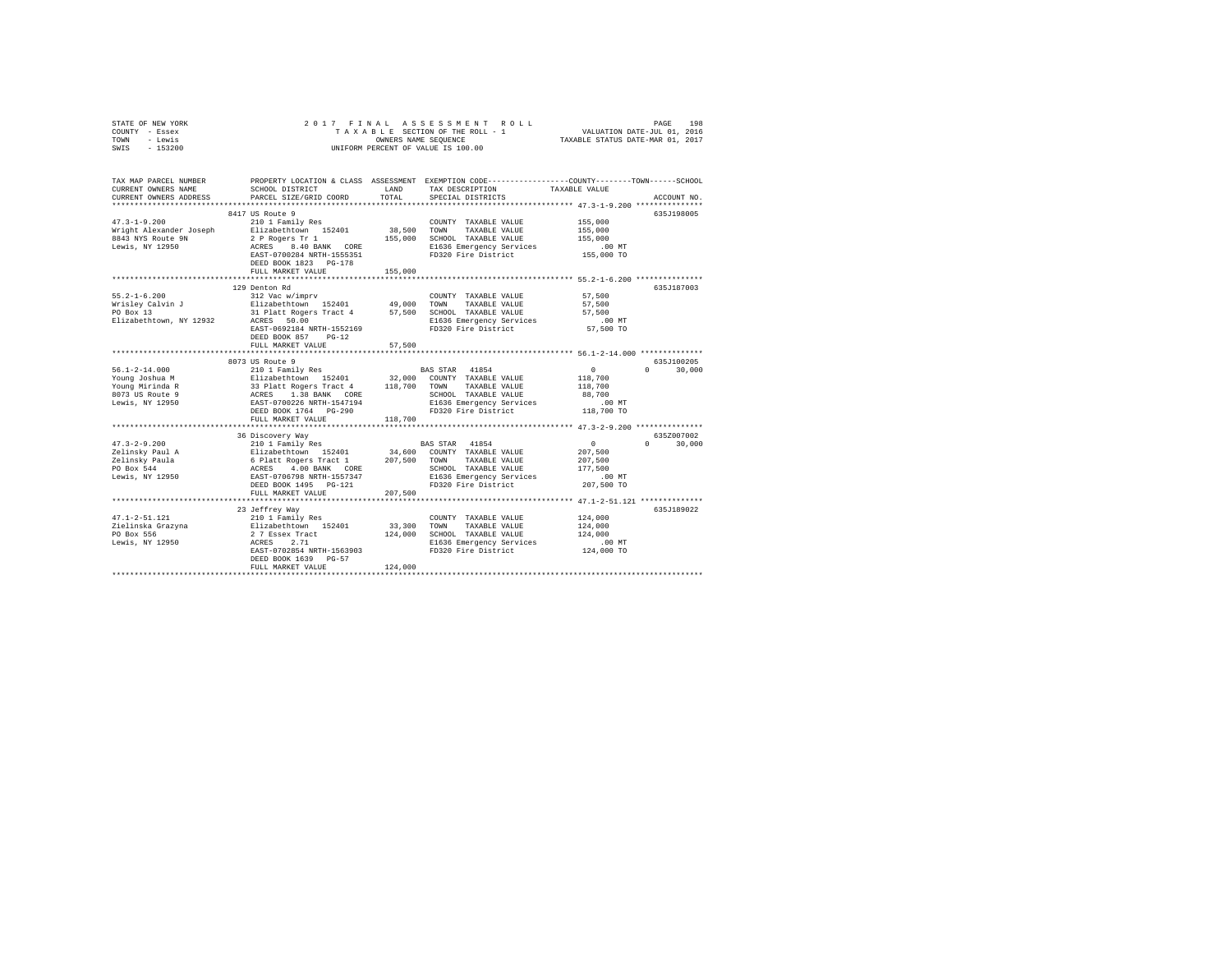| STATE OF NEW YORK | 2017 FINAL ASSESSMENT ROLL         | 199<br>PAGE                      |
|-------------------|------------------------------------|----------------------------------|
| COUNTY - Essex    | TAXABLE SECTION OF THE ROLL - 1    | VALUATION DATE-JUL 01, 2016      |
| TOWN<br>- Lewis   |                                    | TAXABLE STATUS DATE-MAR 01, 2017 |
| SWIS<br>- 153200  |                                    | RPS150/V04/L015                  |
|                   | UNIFORM PERCENT OF VALUE IS 100.00 | CURRENT DATE 6/21/2017           |
|                   |                                    |                                  |
|                   | ROLL SUB SECTION- - TOTALS         |                                  |

### \*\*\* S P E C I A L D I S T R I C T S U M M A R Y \*\*\*

|      |                      | TOTAL   | <b>EXTENSION</b> | <b>EXTENSION</b> | AD VALOREM | EXEMPT | TAXABLE   |
|------|----------------------|---------|------------------|------------------|------------|--------|-----------|
| CODE | DISTRICT NAME        | PARCELS | TYPE             | VALUE            | VALUE      | AMOUNT | VALUE     |
|      |                      |         |                  |                  |            |        |           |
|      | AP902 Apptmnt tax C  |         | 1 MOVTAX         | 6.11             |            |        | 6.11      |
|      | AP903 Apptmnt tax T  |         | 1 MOVTAX         | 6.46             |            |        | 6.46      |
|      | OT902 Omitted tax C  |         | 1 MOVTAX         | 48.49            |            |        | 48.49     |
|      | OT903 Omitted tax T  |         | 1 MOVTAX         | 48.37            |            |        | 48.37     |
|      | E1636 Emergency Serv |         | 957 MOVTAX       |                  |            |        |           |
|      | FD320 Fire District  |         | 957 TOTAL        |                  | 95582.149  |        | 95582,149 |
|      | WB320 Lewis B&I      |         | 143 TOTAL C      |                  | 12088.893  |        | 12088.893 |
|      | WD320 Water District |         | 143 TOTAL M      |                  | 12088.893  |        | 12088.893 |

## \*\*\* S C H O O L D I S T R I C T S U M M A R Y \*\*\*

| CODE                       | DISTRICT NAME                          | TOTAL<br>PARCELS | ASSESSED<br>LAND                 | ASSESSED<br>TOTAL                | EXEMPT<br>AMOUNT            | TOTAL<br>TAXABLE                  | STAR<br>AMOUNT       | STAR<br>TAXABLE                   |
|----------------------------|----------------------------------------|------------------|----------------------------------|----------------------------------|-----------------------------|-----------------------------------|----------------------|-----------------------------------|
| 152401<br>155001<br>155201 | Elizabethtown<br>Westport<br>Willsboro | 920<br>30        | 39625.649<br>1386,500<br>422,900 | 92708.849<br>2450,400<br>422,900 | 890,796<br>61.028<br>72.525 | 91818,053<br>2389.372<br>350, 375 | 12470.225<br>221,000 | 79347.828<br>2168.372<br>350, 375 |
|                            | SUB-TOTAL                              | 957              | 41435.049                        | 95582.149                        | 1024,349                    | 94557.800                         | 12691.225            | 81866.575                         |
|                            | TOTAL                                  | 957              | 41435.049                        | 95582.149                        | 1024,349                    | 94557.800                         | 12691.225            | 81866.575                         |

### \*\*\* S Y S T E M C O D E S S U M M A R Y \*\*\*

NO SYSTEM EXEMPTIONS AT THIS LEVEL

### \*\*\* E X E M P T I O N S U M M A R Y \*\*\*

| CODE  | DESCRIPTION | TOTAL<br>PARCELS | COUNTY  | TOWN    | SCHOOL |
|-------|-------------|------------------|---------|---------|--------|
| 13572 |             |                  | 243,800 |         |        |
|       | TOWN OWN O  |                  |         |         |        |
| 33302 | CNTY REFOR  |                  | 322.200 |         |        |
| 41121 | VET WAR CT  | 31               | 425.820 | 425.820 |        |
| 41131 | VET COM CT  | 21               | 486.575 | 486.575 |        |
| 41141 | VET DIS CT  | 1.5<br>--        | 369,880 | 369,880 |        |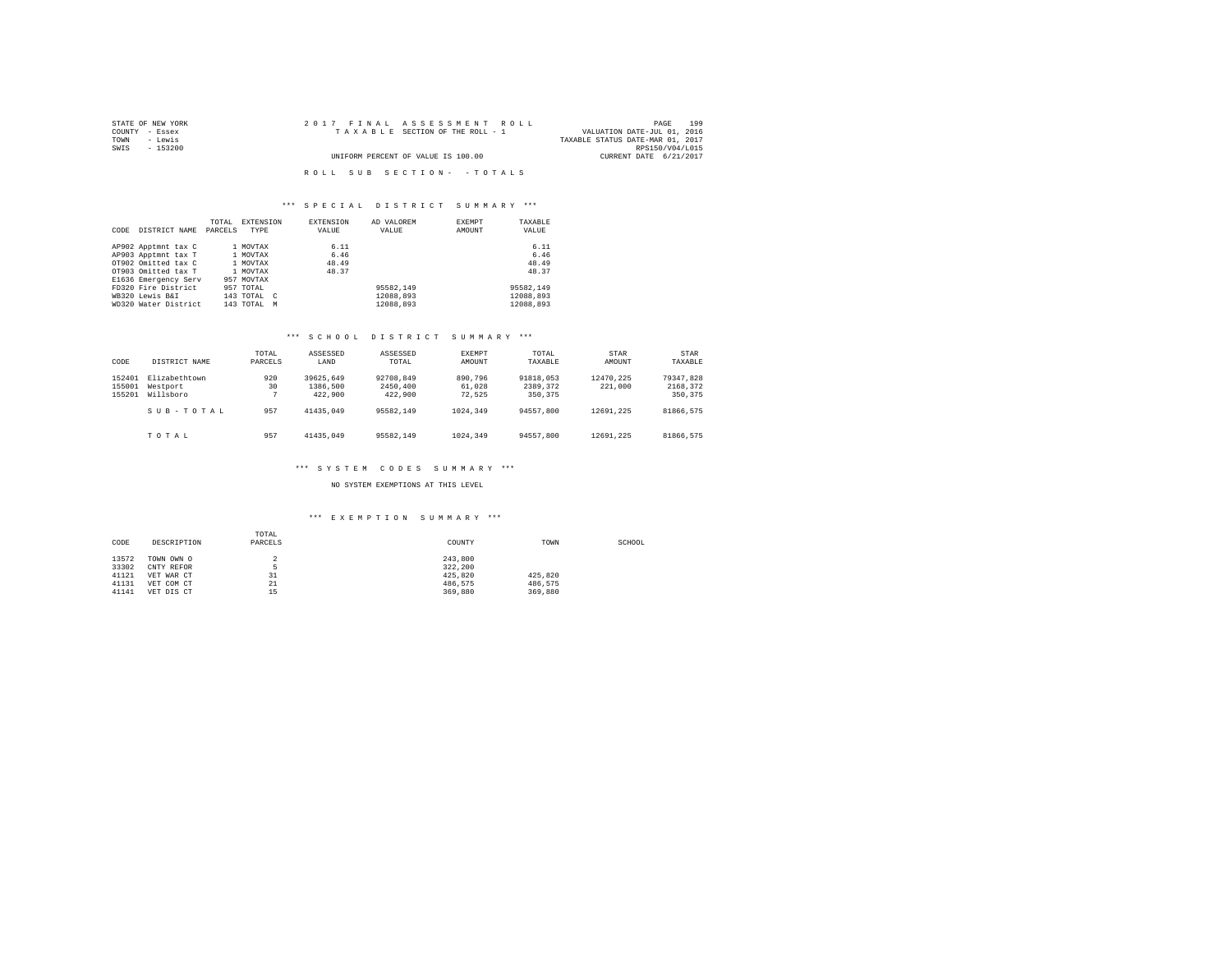| STATE OF NEW YORK | 2017 FINAL ASSESSMENT ROLL         | 200<br>PAGE                      |
|-------------------|------------------------------------|----------------------------------|
| COUNTY - Essex    | TAXABLE SECTION OF THE ROLL - 1    | VALUATION DATE-JUL 01, 2016      |
| TOWN<br>- Lewis   |                                    | TAXABLE STATUS DATE-MAR 01, 2017 |
| SWIS<br>$-153200$ |                                    | RPS150/V04/L015                  |
|                   | UNIFORM PERCENT OF VALUE IS 100.00 | CURRENT DATE 6/21/2017           |
|                   |                                    |                                  |
|                   | ROLL SUB SECTION- - TOTALS         |                                  |

#### \*\*\* E X E M P T I O N S U M M A R Y \*\*\*

|       |                 | TOTAL    |          |          |           |
|-------|-----------------|----------|----------|----------|-----------|
| CODE  | DESCRIPTION     | PARCELS  | COUNTY   | TOWN     | SCHOOL    |
|       |                 |          |          |          |           |
| 41720 | AG DIST C       | 8        | 203,399  | 203,399  | 203,399   |
| 41730 | AG. DIST        | <b>.</b> | 40.200   | 40.200   | 40.200    |
| 41800 | AGED ALL        | 18       | 757.346  | 757.346  | 780.750   |
| 41834 | ENH STAR        | 100      |          |          | 5973.825  |
| 41854 | <b>BAS STAR</b> | 224      |          |          | 6717.400  |
|       | TOTAL           | 425      | 2849.220 | 2283.220 | 13715.574 |

# \*\*\* G R A N D T O T A L S \*\*\*

| ROLL       | DESCRIPTION | TOTAL   | ASSESSED      | ASSESSED  | TAXABLE   | TAXABLE   | TAXABLE       | STAR      |
|------------|-------------|---------|---------------|-----------|-----------|-----------|---------------|-----------|
| <b>SEC</b> |             | PARCELS | LAND          | TOTAL     | COUNTY    | TOWN      | SCHOOL        | TAXABLE   |
|            | TAXABLE     | 957     | +1435<br>.049 | 95582.149 | 92732.929 | 93298.929 | 94557<br>.800 | 81866.575 |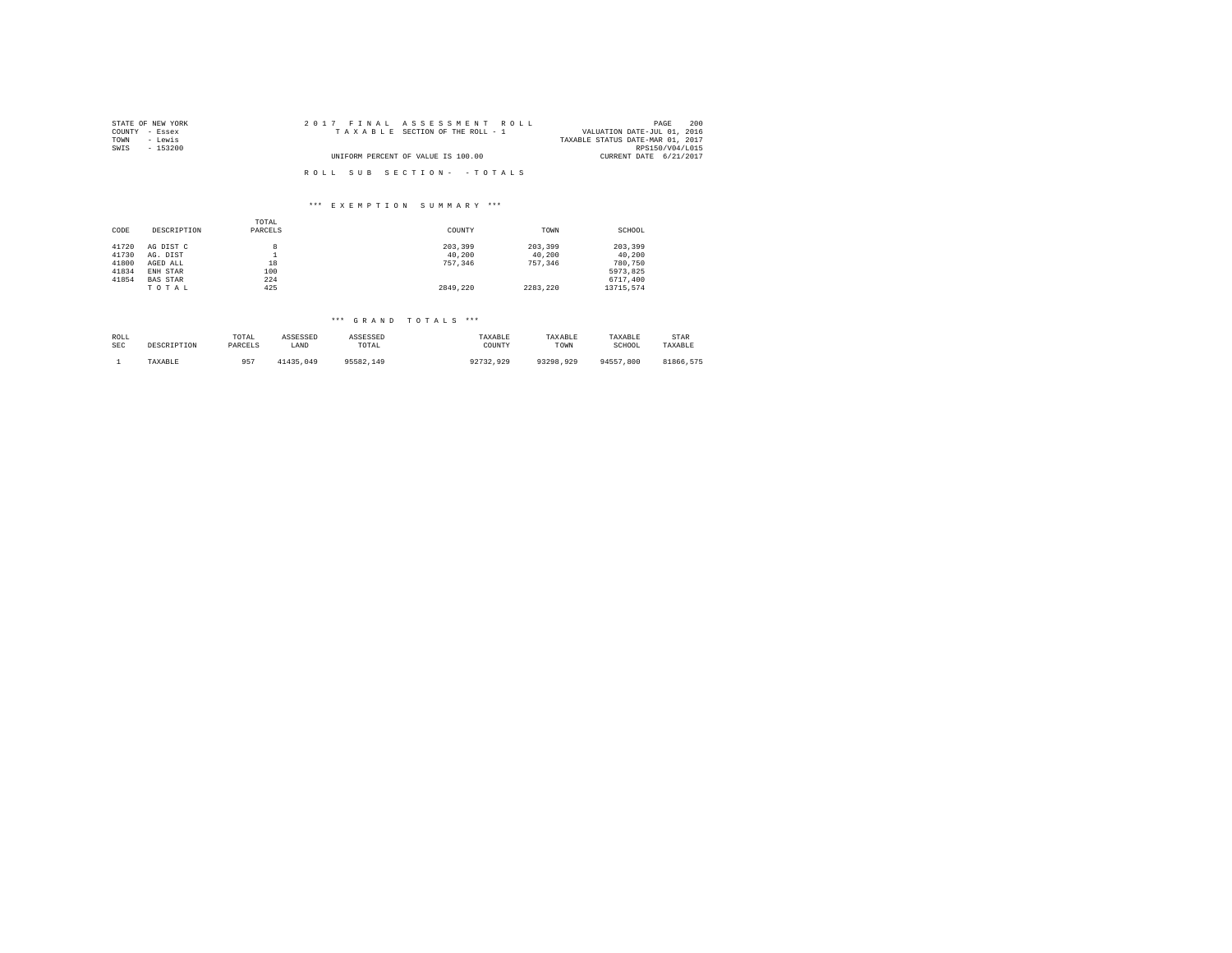|      | STATE OF NEW YORK |  |  |  | 2017 FINAL ASSESSMENT ROLL         |  |  |                                                                          |                                  | PAGE | 2.01 |
|------|-------------------|--|--|--|------------------------------------|--|--|--------------------------------------------------------------------------|----------------------------------|------|------|
|      | COUNTY - Essex    |  |  |  |                                    |  |  | TAXABLE SECTION OF THE ROLL - 1 SUB-SECT - A VALUATION DATE-JUL 01, 2016 |                                  |      |      |
| TOWN | - Lewis           |  |  |  | OWNERS NAME SEOUENCE               |  |  |                                                                          | TAXABLE STATUS DATE-MAR 01, 2017 |      |      |
| SWIS | - 153200          |  |  |  | UNIFORM PERCENT OF VALUE IS 100.00 |  |  |                                                                          |                                  |      |      |

| TAX MAP PARCEL NUMBER<br>CURRENT OWNERS NAME<br>CURRENT OWNERS ADDRESS                                                                                                                                                      | PROPERTY LOCATION & CLASS ASSESSMENT EXEMPTION CODE----------------COUNTY-------TOWN-----SCHOOL<br>SCHOOL DISTRICT<br>PARCEL SIZE/GRID COORD                                                                                                                    | T.AND<br>TOTAL.         | TAX DESCRIPTION TAXABLE VALUE<br>SPECIAL DISTRICTS                                                                                                          |                                                                      | ACCOUNT NO.                 |
|-----------------------------------------------------------------------------------------------------------------------------------------------------------------------------------------------------------------------------|-----------------------------------------------------------------------------------------------------------------------------------------------------------------------------------------------------------------------------------------------------------------|-------------------------|-------------------------------------------------------------------------------------------------------------------------------------------------------------|----------------------------------------------------------------------|-----------------------------|
| $38.4 - 1 - 14.000$<br>Shirley Forests Inc<br>c/o David Shirley<br>17100 102nd Ave NE<br>Bothell, WA 98011                                                                                                                  | Deerhead-Reber Rd<br>911 Forest s480<br>Elizabethtown 152401 22.500 COUNTY TAXABLE VALUE<br>25 Peru Bay Tract<br>35AC Under 480 RPTL<br>ACRES 35.00<br>EAST-0716444 NRTH-1574703 FD320 Fire District 22,500 TO<br>DEED BOOK 662<br>$PG-51$<br>FULL MARKET VALUE | 22,500<br>22,500        | FISCHER 47450<br>TOWN<br>TAXABLE VALUE<br>SCHOOL TAXABLE VALUE 10,002<br>E1636 Emergency Services .00 MT                                                    | 12,498<br>10,002<br>10,002                                           | 635J104514<br>12,498 12,498 |
|                                                                                                                                                                                                                             |                                                                                                                                                                                                                                                                 |                         |                                                                                                                                                             |                                                                      |                             |
| $38.4 - 1 - 17.000$<br>Shirley Forests Inc 51izabethtown 152401 100,000 COUNTY TAXABLE VALUE<br>c/o David Shirley<br>16-24 & 25 Peru Bay Tract<br>17100 102nd Ave NE 190AC Under 480 RPTL<br>Bothell, WA 98011 ACRES 190.00 | Moss Rd<br>911 Forest s480<br>EAST-0716240 NRTH-1573044<br>DEED BOOK 662<br>$PG - 51$<br>FULL MARKET VALUE                                                                                                                                                      | 100.000 TOWN<br>100,000 | FISCHER 47450<br>TAXABLE VALUE<br>SCHOOL TAXABLE VALUE 60,734<br>E1636 Emergency Services .00 MT<br>FD320 Fire District 100,000 TO                          | 39,266<br>39,266<br>60.734<br>60.734                                 | 635.7104602<br>39,266       |
|                                                                                                                                                                                                                             |                                                                                                                                                                                                                                                                 |                         |                                                                                                                                                             |                                                                      |                             |
| $39.3 - 3 - 1.000$<br>Shirley Forests Inc Blizabethtown 152401 102,300<br>Bothell, WA 98011                                                                                                                                 | Deerhead-Reber Rd<br>911 Forest s480<br>ACRES 194.60<br>EAST-0719518 NRTH-1575780<br>DEED BOOK 662 PG-51<br>FULL MARKET VALUE                                                                                                                                   | 102,300                 | FISCHER 47450<br>COUNTY TAXABLE VALUE<br>TAXABLE VALUE<br>SCHOOL TAXABLE VALUE<br>E1636 Emergency Services<br>FD320 Fire District 102.300 TO                | 34,284<br>34,284<br>68,016<br>68,016<br>68,016<br>.00MT              | 635J104513<br>34.284        |
| $39.3 - 3 - 2.000$<br>Bothell, WA 98011                                                                                                                                                                                     | Deerhead-Reber Rd<br>911 Forest s480<br>ACRES 24.10<br>EAST-0721458 NRTH-1575277<br>DEED BOOK 662<br>$PG-51$<br>FULL MARKET VALUE                                                                                                                               | 17,100                  | FISCHER 47450<br>155201 17,100 COUNTY TAXABLE VALUE<br>17,100 TOWN TAXABLE VALUE<br>SCHOOL TAXABLE VALUE<br>E1636 Emergency Services<br>FD320 Fire District | 10,458<br>10,458<br>6.642<br>6.642<br>6,642<br>$.00$ MT<br>17,100 TO | 635J104414<br>10,458        |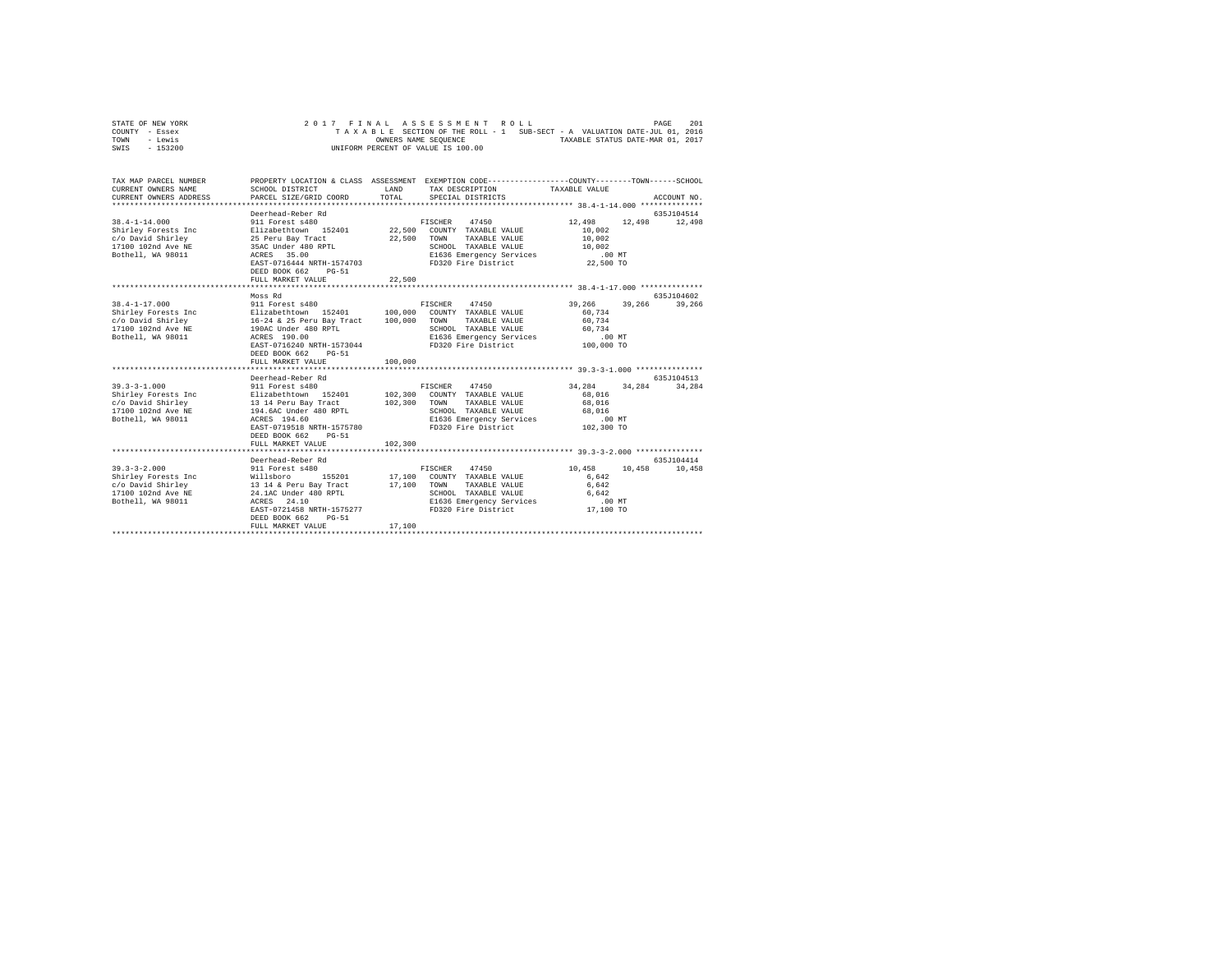|      | STATE OF NEW YORK |  |  | 2017 FINAL ASSESSMENT ROLL         |  |  |  |                                                                          | PAGE | 202 |
|------|-------------------|--|--|------------------------------------|--|--|--|--------------------------------------------------------------------------|------|-----|
|      | COUNTY - Essex    |  |  |                                    |  |  |  | TAXABLE SECTION OF THE ROLL - 1 SUB-SECT - A VALUATION DATE-JUL 01, 2016 |      |     |
| TOWN | - Lewis           |  |  | OWNERS NAME SEOUENCE               |  |  |  | TAXABLE STATUS DATE-MAR 01, 2017                                         |      |     |
| SWIS | - 153200          |  |  | UNIFORM PERCENT OF VALUE IS 100.00 |  |  |  |                                                                          |      |     |
|      |                   |  |  |                                    |  |  |  |                                                                          |      |     |
|      |                   |  |  |                                    |  |  |  |                                                                          |      |     |

| TAX MAP PARCEL NUMBER                                                                                                                                                                                                                                                                                                             |                                                  |             | PROPERTY LOCATION & CLASS ASSESSMENT EXEMPTION CODE----------------COUNTY-------TOWN-----SCHOOL |                 |             |
|-----------------------------------------------------------------------------------------------------------------------------------------------------------------------------------------------------------------------------------------------------------------------------------------------------------------------------------|--------------------------------------------------|-------------|-------------------------------------------------------------------------------------------------|-----------------|-------------|
| CURRENT OWNERS NAME                                                                                                                                                                                                                                                                                                               | SCHOOL DISTRICT                                  | LAND        | TAX DESCRIPTION                                                                                 | TAXABLE VALUE   |             |
| CURRENT OWNERS ADDRESS                                                                                                                                                                                                                                                                                                            | PARCEL SIZE/GRID COORD                           | TOTAL.      | SPECIAL DISTRICTS                                                                               |                 | ACCOUNT NO. |
|                                                                                                                                                                                                                                                                                                                                   |                                                  |             |                                                                                                 |                 |             |
|                                                                                                                                                                                                                                                                                                                                   | Ray Woods Rd                                     |             |                                                                                                 |                 | 635J104606  |
| $47.3 - 2 - 19.000$                                                                                                                                                                                                                                                                                                               | 911 Forest s480                                  |             | FISCHER 47450                                                                                   | 4,998<br>4,998  | 4,998       |
| Shirley Forests Inc                                                                                                                                                                                                                                                                                                               | Elizabethtown 152401 15,000 COUNTY TAXABLE VALUE |             |                                                                                                 | 10,002          |             |
| $\verb c/o David Shirley 20AC Under 480 RPL 1100 102nd Ave NE 20AC Under 480 RPL 1200 102nd Ave NE 20AC Under 480 RPL 2000 RPL 2000 102nd Ave NE 20AC Under 480 RPL 2000 RPL 2000 102nd AveNE 2000 RPL 2000 RPL 2000 RPL 2000 RPL 2000 RPL 2000 RPL 2000 RPL 2000 RPL 2000 RPL 2000 RPL 2000 RPL 2000 RPL 2000 RPL 2000 RPL 2000$ |                                                  |             | TAXABLE VALUE                                                                                   | 10,002          |             |
|                                                                                                                                                                                                                                                                                                                                   |                                                  |             | SCHOOL TAXABLE VALUE                                                                            | 10,002          |             |
| Bothell, WA 98011                                                                                                                                                                                                                                                                                                                 | ACRES 20.00                                      |             | E1636 Emergency Services                                                                        | $.00$ MT        |             |
|                                                                                                                                                                                                                                                                                                                                   | EAST-0703870 NRTH-1552326                        |             | FD320 Fire District                                                                             | 15,000 TO       |             |
|                                                                                                                                                                                                                                                                                                                                   | DEED BOOK 662<br>$PG-51$                         |             |                                                                                                 |                 |             |
|                                                                                                                                                                                                                                                                                                                                   | FULL MARKET VALUE                                | 15,000      |                                                                                                 |                 |             |
|                                                                                                                                                                                                                                                                                                                                   |                                                  |             |                                                                                                 |                 |             |
|                                                                                                                                                                                                                                                                                                                                   | Hurley Rd                                        |             |                                                                                                 |                 | 635J104515  |
| $47.4 - 1 - 12.000$                                                                                                                                                                                                                                                                                                               | 911 Forest s480                                  |             | COUNTY TAXABLE VALUE                                                                            | 39,900          |             |
| Shirley Forests Inc                                                                                                                                                                                                                                                                                                               | Elizabethtown 152401 39,900                      |             | TOWN<br>TAXABLE VALUE                                                                           | 39,900          |             |
| c/o David Shirley                                                                                                                                                                                                                                                                                                                 | 34 Platt Rogers<br>Brookfield Tract              | 39,900      | SCHOOL TAXABLE VALUE                                                                            | 39,900          |             |
| 17100 102nd Ave NE                                                                                                                                                                                                                                                                                                                |                                                  |             | E1636 Emergency Services                                                                        | .00 MT          |             |
| Bothell, WA 98011                                                                                                                                                                                                                                                                                                                 | 69.85AC Under 480 RPTL                           |             | FD320 Fire District                                                                             | 39,900 TO       |             |
|                                                                                                                                                                                                                                                                                                                                   | ACRES 69.85                                      |             |                                                                                                 |                 |             |
|                                                                                                                                                                                                                                                                                                                                   | EAST-0715434 NRTH-1556937                        |             |                                                                                                 |                 |             |
|                                                                                                                                                                                                                                                                                                                                   | DEED BOOK 662<br>$PG-51$                         |             |                                                                                                 |                 |             |
|                                                                                                                                                                                                                                                                                                                                   | FULL MARKET VALUE                                | 39,900      |                                                                                                 |                 |             |
|                                                                                                                                                                                                                                                                                                                                   |                                                  |             |                                                                                                 |                 |             |
|                                                                                                                                                                                                                                                                                                                                   | Hurley Rd                                        |             |                                                                                                 |                 | 635J104415  |
| $47.4 - 1 - 17.000$                                                                                                                                                                                                                                                                                                               | 911 Forest s480                                  |             | FISCHER 47450                                                                                   | 35, 297 35, 297 | 35,297      |
| Shirley Forests Inc                                                                                                                                                                                                                                                                                                               | Westport 155001                                  |             | 47,700 COUNTY TAXABLE VALUE                                                                     | 12,403          |             |
| c/o David Shirley                                                                                                                                                                                                                                                                                                                 | 48 Taylor & Kimball                              | 47.700 TOWN | TAXABLE VALUE                                                                                   | 12,403          |             |
| 17100 102nd Ave NE                                                                                                                                                                                                                                                                                                                | 85.4AC Under 480 RPTL                            |             | SCHOOL TAXABLE VALUE                                                                            | 12,403          |             |
| Bothell, WA 98011                                                                                                                                                                                                                                                                                                                 | ACRES 85.40                                      |             | E1636 Emergency Services                                                                        | $.00$ MT        |             |
|                                                                                                                                                                                                                                                                                                                                   | EAST-0719258 NRTH-1556581                        |             | FD320 Fire District                                                                             | 47,700 TO       |             |
|                                                                                                                                                                                                                                                                                                                                   | DEED BOOK 662<br>$PG-51$                         |             |                                                                                                 |                 |             |
|                                                                                                                                                                                                                                                                                                                                   | FULL MARKET VALUE                                | 47.700      |                                                                                                 |                 |             |
|                                                                                                                                                                                                                                                                                                                                   |                                                  |             |                                                                                                 |                 |             |
|                                                                                                                                                                                                                                                                                                                                   | Hurley Rd                                        |             |                                                                                                 |                 | 635J104506  |
| $47.4 - 1 - 22.000$                                                                                                                                                                                                                                                                                                               | 911 Forest s480                                  |             | FISCHER 47450                                                                                   | 35,690 35,690   | 35,690      |
| Shirley Forests Inc Blizabethtown 152401                                                                                                                                                                                                                                                                                          |                                                  |             | 77.700 COUNTY TAXABLE VALUE                                                                     | 42,010          |             |
| c/o David Shirley 19 Taylor & Kimball<br>17100 102nd Ave NE 145.45AC Under 480 RPTL                                                                                                                                                                                                                                               |                                                  |             | 77,700 TOWN<br>TAXABLE VALUE                                                                    | 42,010          |             |
|                                                                                                                                                                                                                                                                                                                                   |                                                  |             | SCHOOL TAXABLE VALUE                                                                            | 42,010          |             |
| Bothell, WA 98011                                                                                                                                                                                                                                                                                                                 | ACRES 145.45                                     |             | E1636 Emergency Services                                                                        | $.00$ MT        |             |
|                                                                                                                                                                                                                                                                                                                                   | EAST-0717436 NRTH-1554985                        |             | FD320 Fire District                                                                             | 77,700 TO       |             |
|                                                                                                                                                                                                                                                                                                                                   | DEED BOOK 432<br>PG-565                          |             |                                                                                                 |                 |             |
|                                                                                                                                                                                                                                                                                                                                   | FULL MARKET VALUE                                | 77.700      |                                                                                                 |                 |             |
|                                                                                                                                                                                                                                                                                                                                   |                                                  |             |                                                                                                 |                 |             |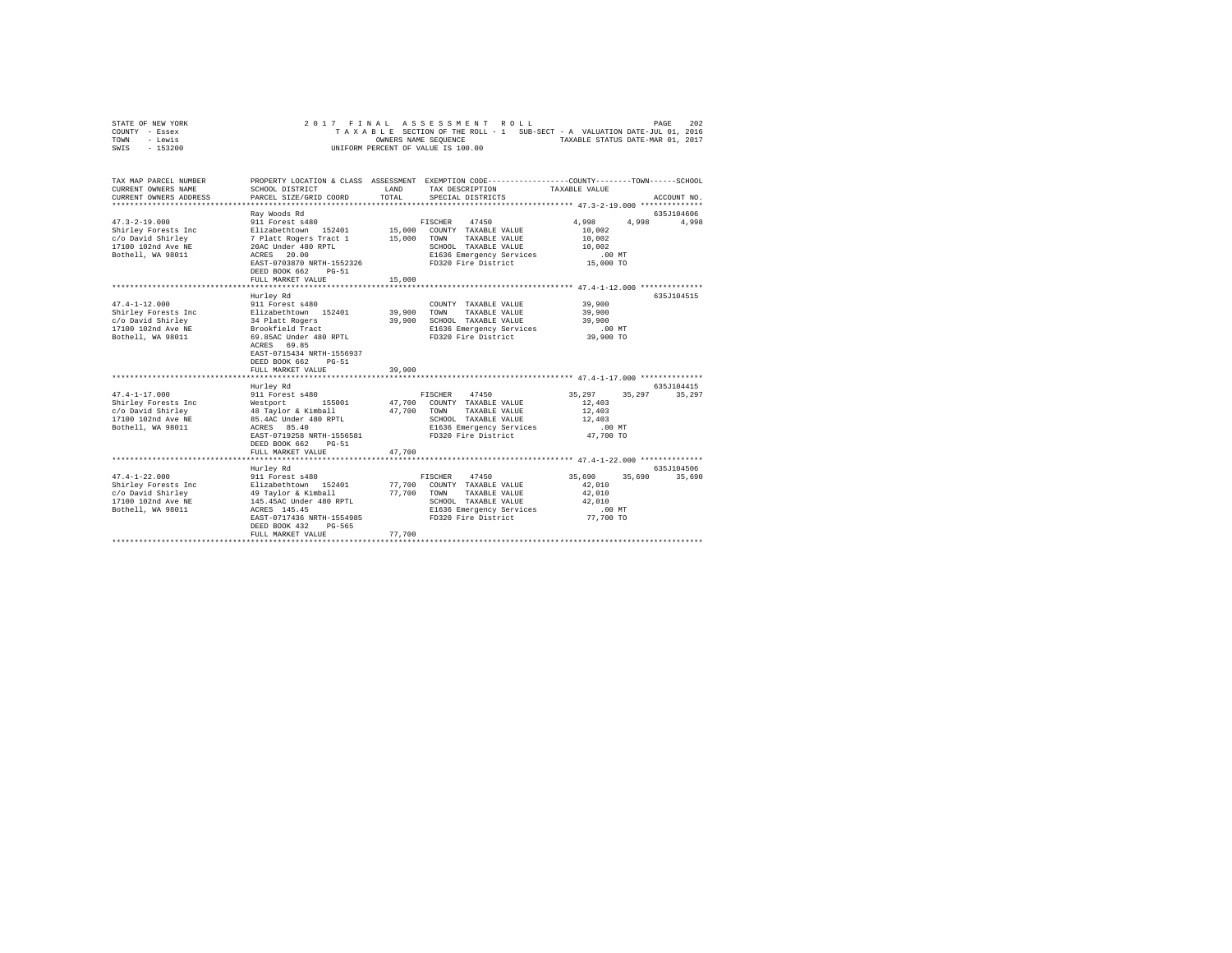| STATE OF NEW YORK | 2017 FINAL ASSESSMENT ROLL                                               | 203<br>PAGE                      |
|-------------------|--------------------------------------------------------------------------|----------------------------------|
| COUNTY - Essex    | TAXABLE SECTION OF THE ROLL - 1 SUB-SECT - A VALUATION DATE-JUL 01, 2016 |                                  |
| TOWN<br>- Lewis   | OWNERS NAME SEOUENCE                                                     | TAXABLE STATUS DATE-MAR 01, 2017 |
| - 153200<br>SWIS  | UNIFORM PERCENT OF VALUE IS 100.00                                       |                                  |

| TAX MAP PARCEL NUMBER<br>CURRENT OWNERS NAME                                                                                                                                                                                                                                                                             | SCHOOL DISTRICT                                                                                         | LAND                  | PROPERTY LOCATION & CLASS ASSESSMENT EXEMPTION CODE----------------COUNTY-------TOWN------SCHOOL<br>TAX DESCRIPTION                                            | TAXABLE VALUE                                                          |                             |
|--------------------------------------------------------------------------------------------------------------------------------------------------------------------------------------------------------------------------------------------------------------------------------------------------------------------------|---------------------------------------------------------------------------------------------------------|-----------------------|----------------------------------------------------------------------------------------------------------------------------------------------------------------|------------------------------------------------------------------------|-----------------------------|
| CURRENT OWNERS ADDRESS                                                                                                                                                                                                                                                                                                   | PARCEL SIZE/GRID COORD                                                                                  | TOTAL                 | SPECIAL DISTRICTS                                                                                                                                              |                                                                        | ACCOUNT NO.                 |
|                                                                                                                                                                                                                                                                                                                          |                                                                                                         |                       |                                                                                                                                                                |                                                                        |                             |
|                                                                                                                                                                                                                                                                                                                          | Hurley Rd<br>ACRES 101.70<br>EAST-0717245 NRTH-1557741<br>DEED BOOK 662 PG-51<br>FULL MARKET VALUE      | 55,900                | E1636 Emergency Services<br>FD320 Fire District                                                                                                                | 32,295 32,295 32,295<br>23,605<br>23,605<br>23,605<br>MT.<br>55,900 TO | 635J104508                  |
|                                                                                                                                                                                                                                                                                                                          |                                                                                                         |                       |                                                                                                                                                                |                                                                        |                             |
| $47.4 - 1 - 25.000$<br>%7.4-1-23.000<br>Shirley Forests Inc = 112abethrown 152401<br>17100 102nd Ave NE = 49 Mccormicks Pat<br>Bothell, WA 98011 = 18.19AC Under 480 RPTL<br>ACRES 18.19                                                                                                                                 | County Route 10<br>911 Forest s480<br>EAST-0715904 NRTH-1553924<br>DEED BOOK 662 PG-51                  |                       | FISCHER 47450<br>13,900 COUNTY TAXABLE VALUE<br>13,900 TOWN TAXABLE VALUE<br>SCHOOL TAXABLE VALUE<br>E1636 Emergency Services<br>FD320 Fire District 13.900 TO | 12,380 12,380<br>1,520<br>1,520<br>1,520<br>.00 MT                     | 635J104505<br>12,380        |
|                                                                                                                                                                                                                                                                                                                          | FULL MARKET VALUE                                                                                       | 13,900                |                                                                                                                                                                |                                                                        |                             |
|                                                                                                                                                                                                                                                                                                                          |                                                                                                         |                       |                                                                                                                                                                |                                                                        |                             |
| 47.4-1-26.000         911 Forest s480               FISCHER   47450<br>Shirley Forests Inc       Elizabethtown  152401      10,500  COUNTY TAXABLE VALUE<br>c/o David Shirley                       45 McCormicks Pat<br>17100 102nd Ave NE                    49 T&K Patent<br>Bothell, WA 98011 12.46AC Under 480 RPTL | County Route 10<br>ACRES 12.46<br>EAST-0716481 NRTH-1553326<br>DEED BOOK 662 PG-51<br>FULL MARKET VALUE | 10,500 TOWN<br>10,500 | TAXABLE VALUE<br>SCHOOL TAXABLE VALUE<br>E1636 Emergency Services<br>FD320 Fire District                                                                       | 10.020<br>480<br>480<br>480<br>$.00$ MT<br>10,500 TO                   | 635J104503<br>10,020 10,020 |
|                                                                                                                                                                                                                                                                                                                          | Twin Valley Ln                                                                                          |                       |                                                                                                                                                                |                                                                        | 635J104501                  |
| 48.3-2-3.000 911 Forest s480<br>Shirley Forests Inc Westport 155001<br>c/o David Shirley 42 Taylor & Kimball                                                                                                                                                                                                             | DEED BOOK 662 PG-51<br>FULL MARKET VALUE                                                                | 76,500 TOWN<br>76,500 | FISCHER<br>47450<br>76,500 COUNTY TAXABLE VALUE<br>TAXABLE VALUE<br>SCHOOL TAXABLE VALUE 48,011                                                                | 28,489<br>28,489<br>48,011<br>48,011                                   | 28,489                      |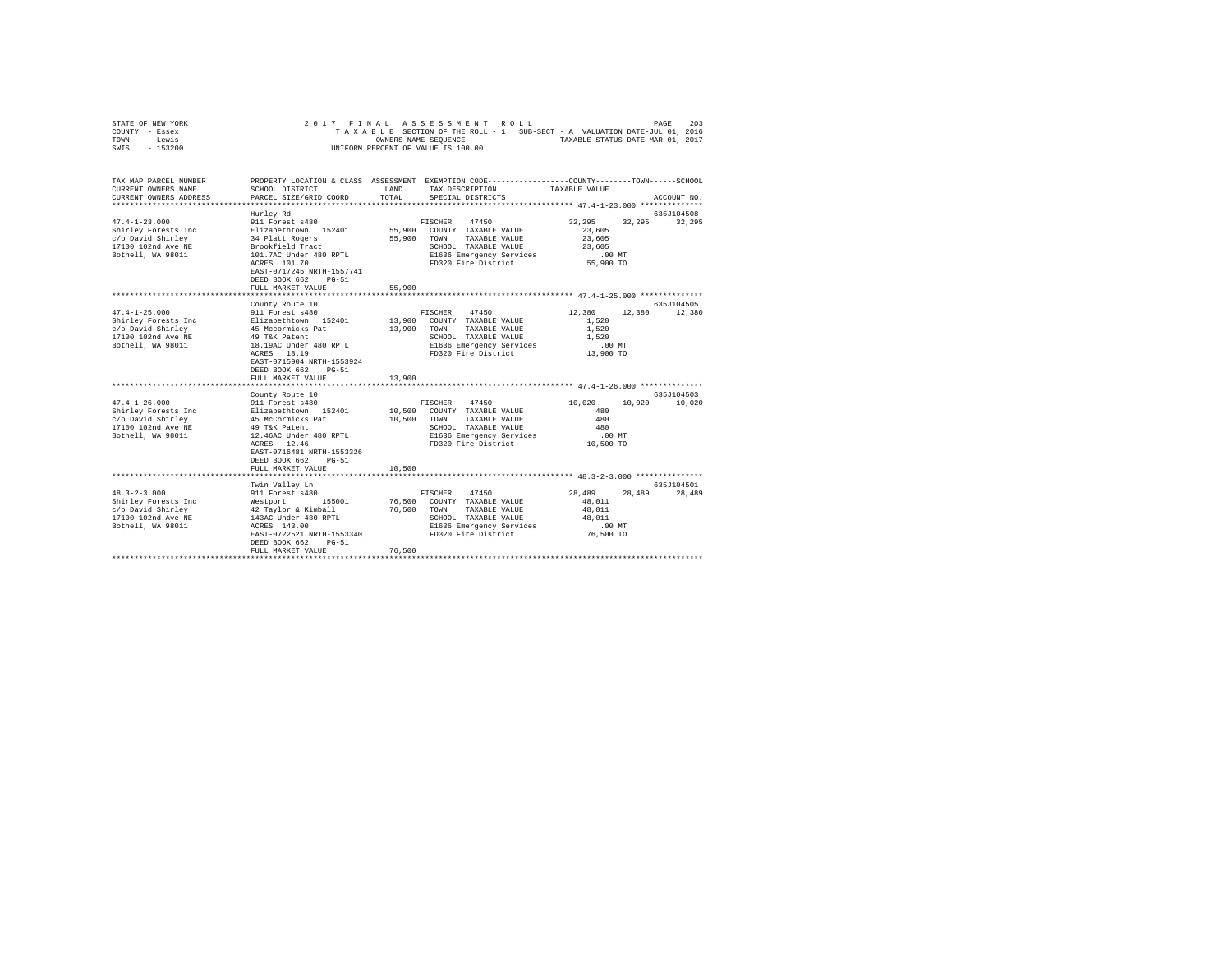| STATE OF NEW YORK | 2017 FINAL ASSESSMENT ROLL                                               | 204<br>PAGE                      |
|-------------------|--------------------------------------------------------------------------|----------------------------------|
| COUNTY - Essex    | TAXABLE SECTION OF THE ROLL - 1 SUB-SECT - A VALUATION DATE-JUL 01, 2016 |                                  |
| TOWN<br>- Lewis   | OWNERS NAME SEOUENCE                                                     | TAXABLE STATUS DATE-MAR 01, 2017 |
| - 153200<br>SWIS  | UNIFORM PERCENT OF VALUE IS 100.00                                       |                                  |

| TAX MAP PARCEL NUMBER<br>CURRENT OWNERS NAME<br>CURRENT OWNERS ADDRESS PARCEL SIZE/GRID COORD                                                    | PROPERTY LOCATION & CLASS ASSESSMENT<br>SCHOOL DISTRICT                                                                                                                                                                 | LAND<br>TOTAL              | EXEMPTION CODE-----------------COUNTY-------TOWN------SCHOOL<br>TAX DESCRIPTION<br>SPECIAL DISTRICTS                                            | TAXABLE VALUE                                                           | ACCOUNT NO.          |
|--------------------------------------------------------------------------------------------------------------------------------------------------|-------------------------------------------------------------------------------------------------------------------------------------------------------------------------------------------------------------------------|----------------------------|-------------------------------------------------------------------------------------------------------------------------------------------------|-------------------------------------------------------------------------|----------------------|
| $57.1 - 3 - 2.000$<br>Shirley Forests Inc<br>c/o David Shirley<br>17100 102nd Ave NE<br>Bothell, WA 98011                                        | County Route 10<br>911 Forest s480<br>155001 72,200<br>Westport<br>37&40 Taylor & Kimball 72,200<br>89.4AC Under 480 RPTL<br>ACRES 124.30<br>EAST-0721141 NRTH-1549626<br>DEED BOOK 662<br>$PG-51$<br>FULL MARKET VALUE | 72,200                     | 47450<br>FISCHER<br>COUNTY TAXABLE VALUE<br>TOWN<br>TAXABLE VALUE<br>SCHOOL<br>TAXABLE VALUE<br>E1636 Emergency Services<br>FD320 Fire District | 12,331<br>12,331<br>59,869<br>59,869<br>59,869<br>$.00$ MT<br>72,200 TO | 635J104502<br>12,331 |
| $57.1 - 3 - 7.000$<br>911 Forest \$480<br>Shirley Forests Inc<br>c/o David Shirley 33 & 34 Mc Cormick<br>17100 102nd Ave NE<br>Bothell, WA 98011 | Wadhams Heights Ln<br>Elizabethtown 152401<br>41.4AC Under 480 RPTL<br>41.40<br>ACRES<br>EAST-0719815 NRTH-1547845<br>DEED BOOK 662<br>$PG-51$<br>FULL MARKET VALUE                                                     | 25,700<br>25,700<br>25,700 | 47450<br>FISCHER<br>COUNTY TAXABLE VALUE<br>TOWN<br>TAXABLE VALUE<br>SCHOOL<br>TAXABLE VALUE<br>E1636 Emergency Services<br>FD320 Fire District | 17,938<br>17.938<br>7.762<br>7.762<br>7.762<br>$.00$ MT<br>25,700 TO    | 635J104601<br>17,938 |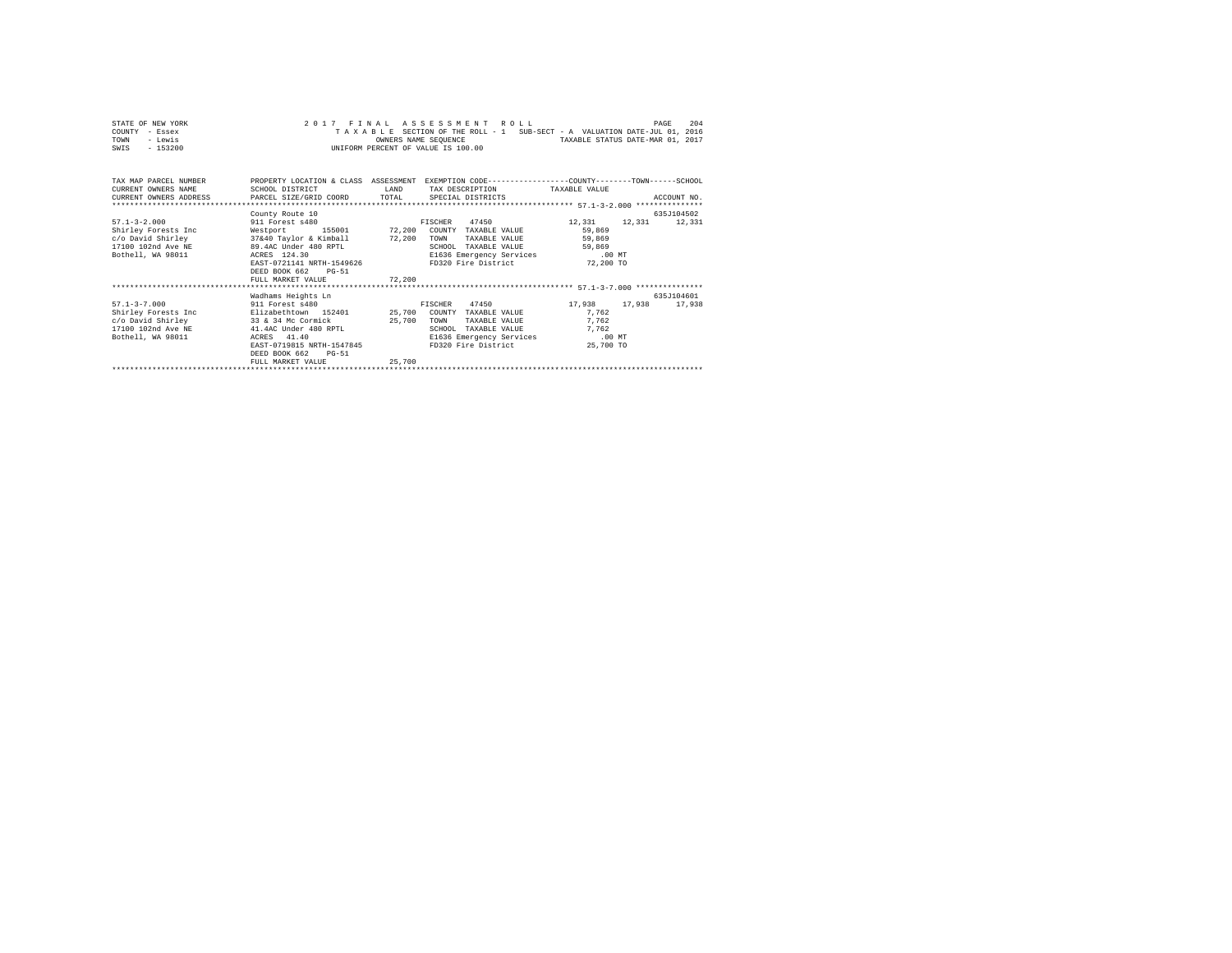| STATE OF NEW YORK | 2017 FINAL ASSESSMENT ROLL                                               | 205<br>PAGE     |
|-------------------|--------------------------------------------------------------------------|-----------------|
| COUNTY - Essex    | TAXABLE SECTION OF THE ROLL - 1 SUB-SECT - A VALUATION DATE-JUL 01, 2016 |                 |
| TOWN<br>siwe.T    | TAXABLE STATUS DATE-MAR 01, 2017                                         |                 |
| SWIS<br>$-153200$ |                                                                          | RPS150/V04/L015 |
|                   | UNIFORM PERCENT OF VALUE IS 100.00<br>CURRENT DATE 6/21/2017             |                 |
|                   |                                                                          |                 |
|                   | ROLL SUB SECTION-A-TOTALS                                                |                 |

# \*\*\* S P E C I A L D I S T R I C T S U M M A R Y \*\*\*

| CODE | DISTRICT NAME                               | TOTAL.<br>PARCELS | EXTENSION<br><b>TYPE</b> | EXTENSION<br>VALUE | AD VALOREM<br>VALUE | <b>EXEMPT</b><br>AMOUNT | TAXARLE<br>VALUE |
|------|---------------------------------------------|-------------------|--------------------------|--------------------|---------------------|-------------------------|------------------|
|      | E1636 Emergency Serv<br>FD320 Fire District |                   | 14 MOVTAX<br>14 TOTAL    |                    | 676,900             |                         | 676,900          |

### \*\*\* S C H O O L D I S T R I C T S U M M A R Y \*\*\*

| CODE                       | DISTRICT NAME                                       | TOTAL<br>PARCELS | ASSESSED<br>LAND                        | ASSESSED<br>TOTAL                       | EXEMPT<br>AMOUNT                       | TOTAL<br>TAXABLE                       | STAR<br>AMOUNT | STAR<br>TAXABLE                        |
|----------------------------|-----------------------------------------------------|------------------|-----------------------------------------|-----------------------------------------|----------------------------------------|----------------------------------------|----------------|----------------------------------------|
| 152401<br>155001<br>155201 | Elizabethtown<br>Westport<br>Willsboro<br>SUB-TOTAL | 10<br>14         | 463,400<br>196,400<br>17,100<br>676,900 | 463,400<br>196,400<br>17,100<br>676,900 | 199,369<br>76.117<br>10,458<br>285.944 | 264,031<br>120.283<br>6.642<br>390,956 |                | 264,031<br>120,283<br>6.642<br>390,956 |
|                            | TOTAL                                               | 14               | 676,900                                 | 676,900                                 | 285,944                                | 390,956                                |                | 390,956                                |

## \*\*\* S Y S T E M C O D E S S U M M A R Y \*\*\*

### NO SYSTEM EXEMPTIONS AT THIS LEVEL

# \*\*\* E X E M P T I O N S U M M A R Y \*\*\*

| CODE  | DESCRIPTION | TOTAL<br>PARCELS | COUNTY  | TOWN    | SCHOOL  |
|-------|-------------|------------------|---------|---------|---------|
| 47450 | FISCHER     | --               | 285.944 | 285.944 | 285.944 |
|       | TOTAL       | --               | 285.944 | 285.944 | 285.944 |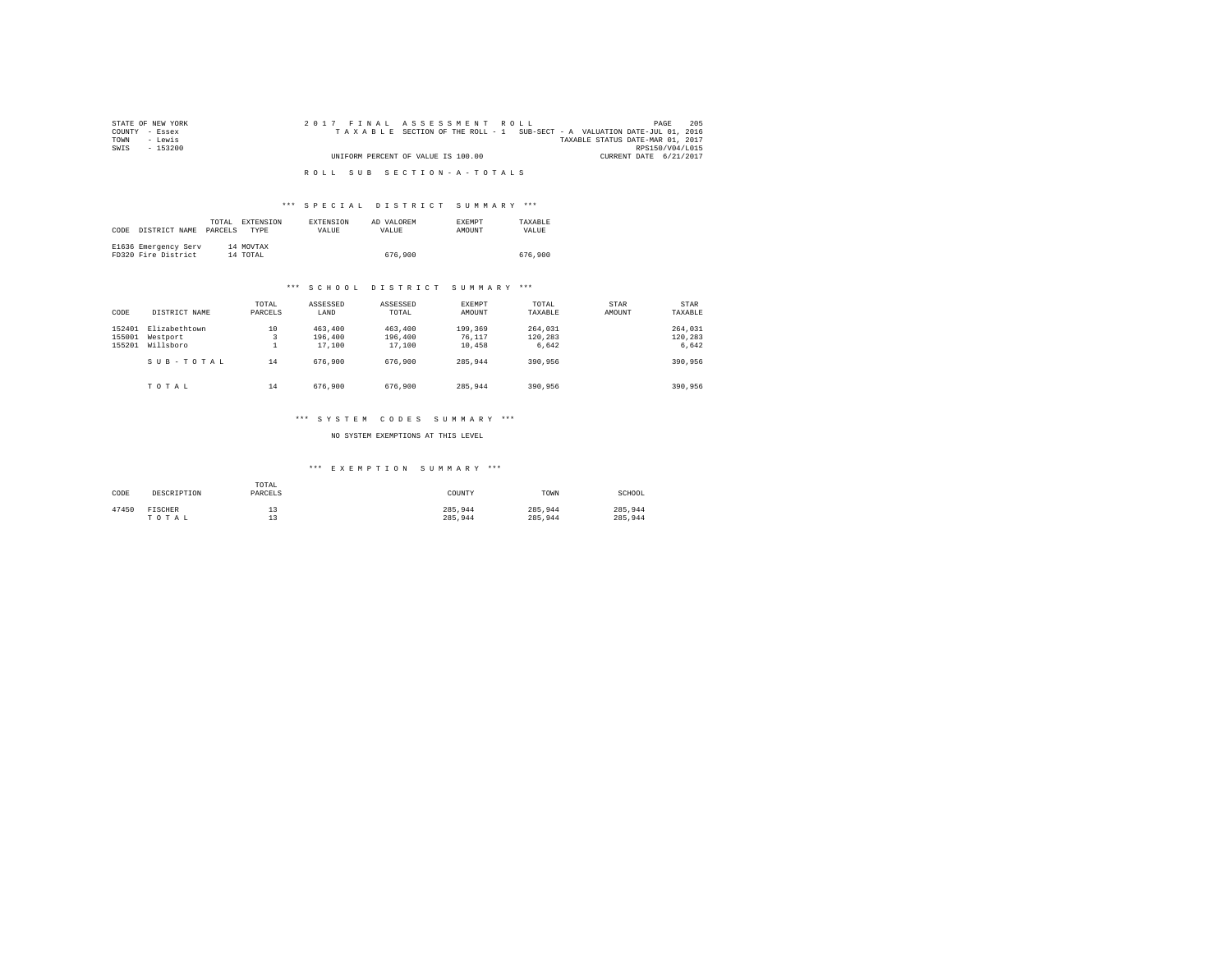| STATE OF NEW YORK | 2017 FINAL ASSESSMENT ROLL                                               | 206<br>PAGE                      |
|-------------------|--------------------------------------------------------------------------|----------------------------------|
| COUNTY - Essex    | TAXABLE SECTION OF THE ROLL - 1 SUB-SECT - A VALUATION DATE-JUL 01, 2016 |                                  |
| - Lewis<br>TOWN   |                                                                          | TAXABLE STATUS DATE-MAR 01, 2017 |
| SWIS<br>$-153200$ |                                                                          | RPS150/V04/L015                  |
|                   | UNIFORM PERCENT OF VALUE IS 100.00                                       | CURRENT DATE 6/21/2017           |
|                   |                                                                          |                                  |
|                   | ROLL SUB SECTION-A-TOTALS                                                |                                  |

\*\*\* G R A N D T O T A L S \*\*\*

| ROLL       | DESCRIPTION | TOTAL   | ASSESSED | ASSESSED | TAXABLE | TAXABLE | TAXABLE | STAR    |
|------------|-------------|---------|----------|----------|---------|---------|---------|---------|
| <b>SEC</b> |             | PARCELS | LAND     | TOTAL    | COUNTY  | TOWN    | SCHOOL  | TAXABLE |
|            | TAXABLE     | ∸       | 676.900  | 676.900  | 390.956 | 390.956 | 390.956 | 390.956 |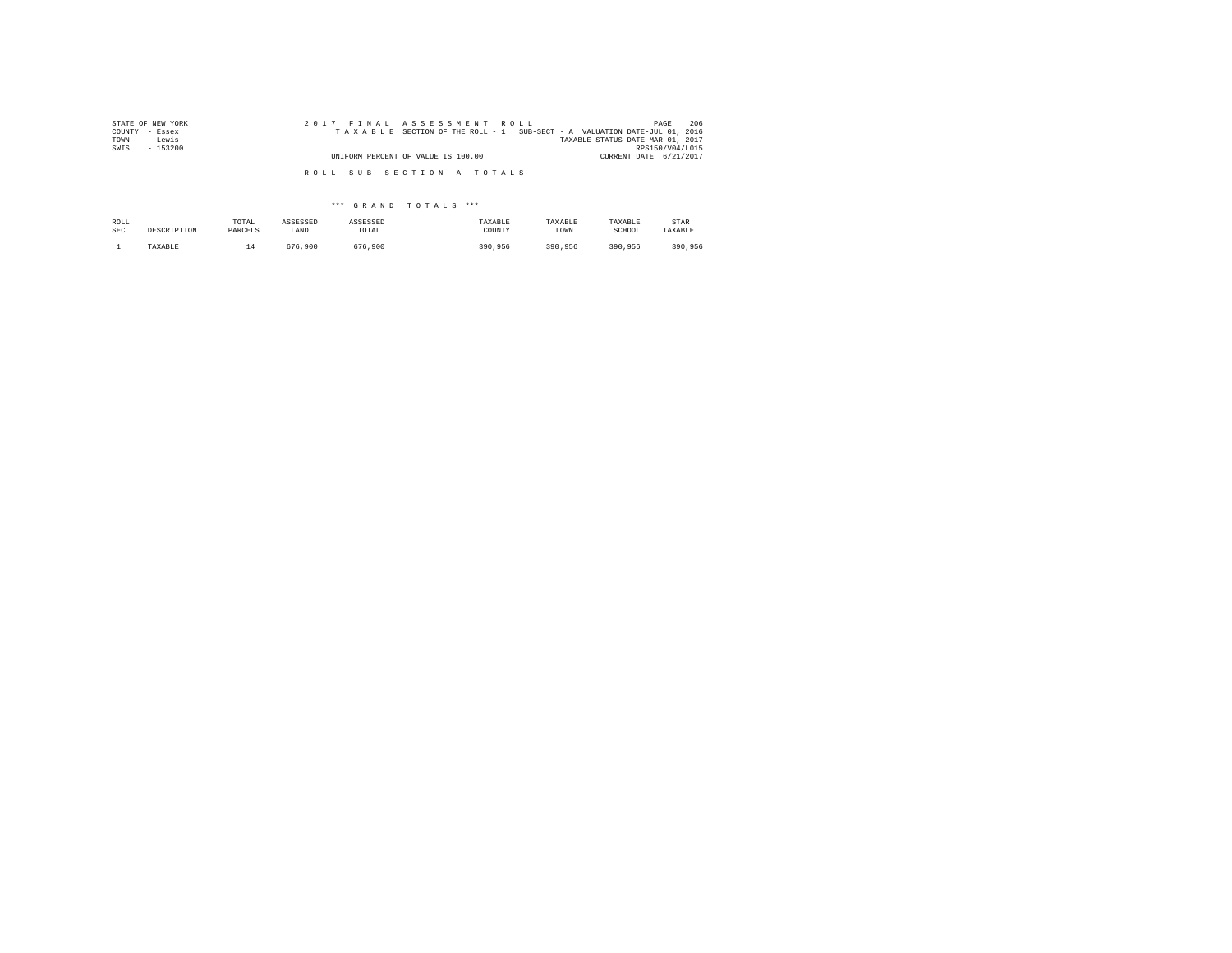|                | STATE OF NEW YORK |  |  |  | 2017 FINAL ASSESSMENT ROLL         |  |  |  |                                                                          | PAGE | 207 |
|----------------|-------------------|--|--|--|------------------------------------|--|--|--|--------------------------------------------------------------------------|------|-----|
| COUNTY - Essex |                   |  |  |  |                                    |  |  |  | TAXABLE SECTION OF THE ROLL - 1 SUB-SECT - B VALUATION DATE-JUL 01, 2016 |      |     |
| TOWN           | - Lewis           |  |  |  | OWNERS NAME SEOUENCE               |  |  |  | TAXABLE STATUS DATE-MAR 01, 2017                                         |      |     |
| SWIS           | $-153200$         |  |  |  | UNIFORM PERCENT OF VALUE IS 100.00 |  |  |  |                                                                          |      |     |

| TAX MAP PARCEL NUMBER<br>CURRENT OWNERS NAME<br>CURRENT OWNERS ADDRESS<br>************************                                                                                                                                                                          | SCHOOL DISTRICT<br>PARCEL SIZE/GRID COORD                                                                                                                                                    | LAND<br>TOTAL              | PROPERTY LOCATION & CLASS ASSESSMENT EXEMPTION CODE---------------COUNTY-------TOWN-----SCHOOL<br>TAX DESCRIPTION<br>SPECIAL DISTRICTS            | TAXABLE VALUE                                                         | ACCOUNT NO.          |
|-----------------------------------------------------------------------------------------------------------------------------------------------------------------------------------------------------------------------------------------------------------------------------|----------------------------------------------------------------------------------------------------------------------------------------------------------------------------------------------|----------------------------|---------------------------------------------------------------------------------------------------------------------------------------------------|-----------------------------------------------------------------------|----------------------|
| $29. - 2 - 5.000$<br>BAR MH Timber (NY) LLC<br>c/o Harding & Carbone Inc<br>12305 N Loop W Ste 205<br>Houston, TX 77008<br>MAY BE SUBJECT TO PAYMENT<br>UNDER RPTL480A UNTIL 2026                                                                                           | Trout Pond Rd<br>912 Forest s480a<br>Elizabethtown 152401<br>11 Maules<br>130.65AC Under 480A RPTL<br>ACRES 136.16<br>EAST-0704959 NRTH-1595069<br>DEED BOOK 1766 PG-99<br>FULL MARKET VALUE | 72,000<br>72,000           | PRIV FOR 47460<br>72,000 COUNTY TAXABLE VALUE<br>TOWN<br>TAXABLE VALUE<br>SCHOOL TAXABLE VALUE<br>E1636 Emergency Services<br>FD320 Fire District | 56.260<br>56,260<br>15,740<br>15,740<br>15,740<br>.00 MT<br>72,000 TO | 635J104608<br>56,260 |
| $29. - 2 - 6.000$<br>BAR MH Timber (NY) LLC<br>c/o Harding & Carbone Inc<br>12305 N Loop W Ste 205<br>Houston, TX 77008<br>PRIOR OWNER ON 3/01/2017<br>BAR MH Timber (NY) LLC                                                                                               | Hemlock Way<br>912 Forest s480a<br>Elizabethtown 152401<br>10 Maules<br>159.1AC Under 480A RPTL<br>ACRES 159.10<br>EAST-0706563 NRTH-1595301<br>DEED BOOK 1766 PG-99<br>FULL MARKET VALUE    | 84,600<br>84,600<br>84,600 | PRIV FOR 47460<br>COUNTY TAXABLE VALUE<br>TOWN<br>TAXABLE VALUE<br>SCHOOL TAXABLE VALUE<br>E1636 Emergency Services<br>FD320 Fire District        | 67,680<br>67.680<br>16,920<br>16,920<br>16,920<br>.00 MT<br>84,600 TO | 635J104607<br>67.680 |
| MAY BE SUBJECT TO PAYMENT<br>UNDER RPTL480A UNTIL 2026<br>************************<br>$29.2 - 1 - 1.000$<br>BAR MH Timber (NY) LLC<br>c/o Harding & Carbone Inc<br>12305 N Loop W Ste 205<br>Houston, TX 77008<br>PRIOR OWNER ON 3/01/2017<br>BAR MH Timber (NY) LLC        | US Route 9<br>912 Forest s480a<br>Elizabethtown 152401<br>nc 42 Maules<br>19.2AC Under 480A RPTL<br>ACRES 19.20<br>EAST-0708190 NRTH-1598256<br>DEED BOOK 1766 PG-99<br>FULL MARKET VALUE    | 14,500<br>14,500           | PRIV FOR 47460<br>14,500 COUNTY TAXABLE VALUE<br>TOWN<br>TAXABLE VALUE<br>SCHOOL TAXABLE VALUE<br>E1636 Emergency Services<br>FD320 Fire District | 11,600<br>11,600<br>2,900<br>2,900<br>2,900<br>$.00$ MT<br>14,500 TO  | 635J101913<br>11,600 |
| MAY BE SUBJECT TO PAYMENT<br>UNDER RPTL480A UNTIL 2026<br>$29.2 - 1 - 5.000$<br>BAR MH Timber (NY) LLC Blizabethtown 152401<br>c/o Harding & Carbone Inc 43 Maules Pat<br>12305 N Loop W Ste 205<br>Houston, TX 77008<br>PRIOR OWNER ON 3/01/2017<br>BAR MH Timber (NY) LLC | US Route 9<br>912 Forest s480a<br>39.5AC Under 480A RPTL<br>ACRES<br>53.10<br>EAST-0710106 NRTH-1598849<br>DEED BOOK 1766 PG-99<br>FULL MARKET VALUE                                         | 28,800<br>28,800           | PRIV FOR 47460<br>28,800 COUNTY TAXABLE VALUE<br>TOWN TAXABLE VALUE<br>SCHOOL TAXABLE VALUE<br>E1636 Emergency Services<br>FD320 Fire District    | 19,840<br>19,840<br>8,960<br>8,960<br>8,960<br>$.00$ MT<br>28,800 TO  | 635J101912<br>19,840 |
| MAY BE SUBJECT TO PAYMENT<br>UNDER RPTL480A UNTIL 2026<br>                                                                                                                                                                                                                  |                                                                                                                                                                                              |                            |                                                                                                                                                   |                                                                       |                      |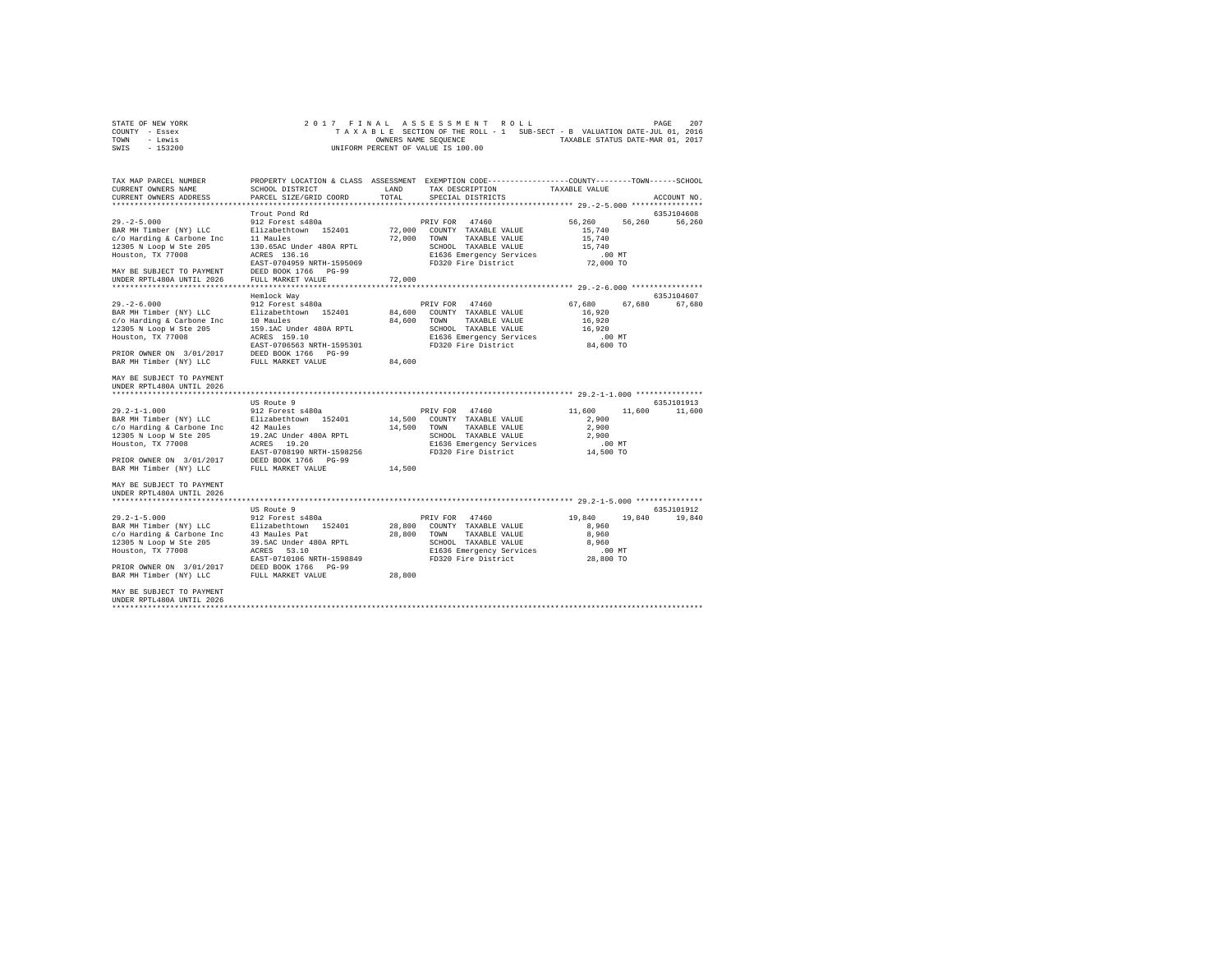| STATE OF NEW YORK |  |  |  | 2017 FINAL ASSESSMENT ROLL         |  |  |  |                                                                          | PAGE | 208 |
|-------------------|--|--|--|------------------------------------|--|--|--|--------------------------------------------------------------------------|------|-----|
| COUNTY - Essex    |  |  |  |                                    |  |  |  | TAXABLE SECTION OF THE ROLL - 1 SUB-SECT - B VALUATION DATE-JUL 01, 2016 |      |     |
| TOWN<br>- Lewis   |  |  |  | OWNERS NAME SEOUENCE               |  |  |  | TAXABLE STATUS DATE-MAR 01, 2017                                         |      |     |
| - 153200<br>SWIS  |  |  |  | UNIFORM PERCENT OF VALUE IS 100.00 |  |  |  |                                                                          |      |     |

| TAX MAP PARCEL NUMBER<br>CURRENT OWNERS NAME<br>CURRENT OWNERS ADDRESS PARCEL SIZE/GRID COORD                                                                                                                                                                                                                                                                                                                                      | SCHOOL DISTRICT                                                                   | LAND<br>TOTAL          | PROPERTY LOCATION & CLASS ASSESSMENT EXEMPTION CODE---------------COUNTY-------TOWN------SCHOOL<br>TAX DESCRIPTION TAXABLE VALUE SPECIAL DISTRICTS |                                | ACCOUNT NO.          |
|------------------------------------------------------------------------------------------------------------------------------------------------------------------------------------------------------------------------------------------------------------------------------------------------------------------------------------------------------------------------------------------------------------------------------------|-----------------------------------------------------------------------------------|------------------------|----------------------------------------------------------------------------------------------------------------------------------------------------|--------------------------------|----------------------|
|                                                                                                                                                                                                                                                                                                                                                                                                                                    |                                                                                   |                        |                                                                                                                                                    |                                |                      |
|                                                                                                                                                                                                                                                                                                                                                                                                                                    | US Route 9                                                                        |                        |                                                                                                                                                    | 23,840 23,840 23,840           | 635J101207           |
|                                                                                                                                                                                                                                                                                                                                                                                                                                    |                                                                                   |                        |                                                                                                                                                    |                                |                      |
| MAY BE SUBJECT TO PAYMENT ACRES 49.60<br>UNDER RPTL480A UNTIL 2026 EAST-0708128 NRTH-1597475                                                                                                                                                                                                                                                                                                                                       | DEED BOOK 1426 PG-144                                                             | 29,800                 |                                                                                                                                                    |                                |                      |
|                                                                                                                                                                                                                                                                                                                                                                                                                                    | FULL MARKET VALUE                                                                 |                        |                                                                                                                                                    |                                |                      |
|                                                                                                                                                                                                                                                                                                                                                                                                                                    | US Route 9                                                                        |                        |                                                                                                                                                    |                                | 635J101208           |
| UNDER RPTL480A UNTIL 2026 EAST-0708284 NRTH-1596414<br>29.2-1-4.000   912 Forest s480a   PRIV FOR 47460<br>Bernard Rene Inc   Elizabethtown 152401   133,700   COUNTY TAXABLE VALUE                                                                                                                                                                                                                                                | DEED BOOK 1426 PG-144<br>FULL MARKET VALUE<br>US Route 9<br>DEED BOOK 1426 PG-144 | 30,000<br>134,800 TOWN |                                                                                                                                                    | 86,960 86,960 86,960<br>47.840 | 24,000<br>635J101206 |
|                                                                                                                                                                                                                                                                                                                                                                                                                                    | FULL MARKET VALUE                                                                 | 134,800                |                                                                                                                                                    |                                |                      |
|                                                                                                                                                                                                                                                                                                                                                                                                                                    | Trout Pond Rd                                                                     |                        |                                                                                                                                                    |                                | 635.7102509          |
| $28. - 2 - 1.000$<br>BTG Pactual OEF Property 2 LP Elizabethtown 152401 3285,200 COUNTY TAXABLE VALUE<br>1180 Peachtree St NE Ste 1810 4 Tract South Maules Pat 3448,200 TOWN TAXABLE VALUE<br>MAY BE SUBJECT TO PAYMENT<br>MAY BE SUBJECT TO PAYMENT RORES 6390.03 SCHOOL TAXABLE VALUE 1127,560<br>MAY BE SUBJECT TO PAYMENT RARES 6390.03 E1636 Emergency Services<br>NDER RPTL480A UNTIL 2026 DEED BOOK 1796 PG-267 PD320 Fire | 912 Forest s480a                                                                  |                        | PRIV FOR 47460 2320.640 2320.640 2320.640                                                                                                          | 1127.560                       |                      |
|                                                                                                                                                                                                                                                                                                                                                                                                                                    |                                                                                   |                        |                                                                                                                                                    |                                |                      |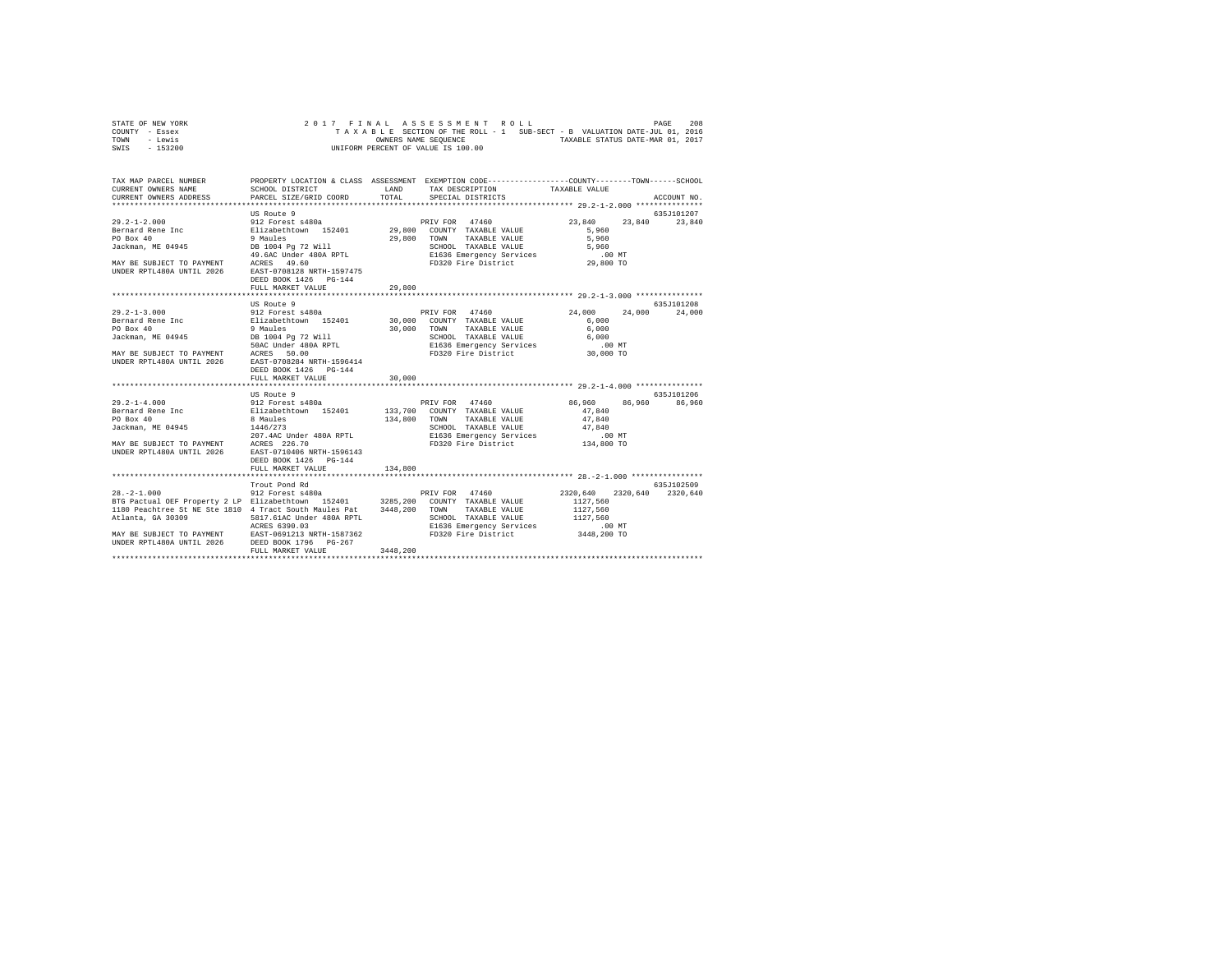| STATE OF NEW YORK | 2017 FINAL ASSESSMENT ROLL                                               | 209<br>PAGE                      |
|-------------------|--------------------------------------------------------------------------|----------------------------------|
| COUNTY - Essex    | TAXABLE SECTION OF THE ROLL - 1 SUB-SECT - B VALUATION DATE-JUL 01, 2016 |                                  |
| TOWN<br>- Lewis   | OWNERS NAME SEOUENCE                                                     | TAXABLE STATUS DATE-MAR 01, 2017 |
| $-153200$<br>SWIS | UNIFORM PERCENT OF VALUE IS 100.00                                       |                                  |

| TAX MAP PARCEL NUMBER<br>CURRENT OWNERS NAME<br>CURRENT OWNERS ADDRESS                                                      | SCHOOL DISTRICT<br>PARCEL SIZE/GRID COORD | LAND<br>TOTAL | PROPERTY LOCATION & CLASS ASSESSMENT EXEMPTION CODE---------------COUNTY-------TOWN------SCHOOL<br>TAX DESCRIPTION<br>SPECIAL DISTRICTS | TAXABLE VALUE      | ACCOUNT NO.                 |
|-----------------------------------------------------------------------------------------------------------------------------|-------------------------------------------|---------------|-----------------------------------------------------------------------------------------------------------------------------------------|--------------------|-----------------------------|
|                                                                                                                             |                                           |               |                                                                                                                                         |                    |                             |
|                                                                                                                             | Hale Hill Ln                              |               |                                                                                                                                         |                    | 635J102313                  |
| $38.1 - 1 - 1.000$                                                                                                          | 912 Forest s480a                          |               | PRIV FOR 47460                                                                                                                          | 134,960<br>134,960 | 134,960                     |
| BTG Pactual OEF Property 2 LP Elizabethtown 152401 192,200 COUNTY TAXABLE VALUE                                             |                                           |               |                                                                                                                                         | 57.240             |                             |
| 1180 Peachtree St NE Ste 1810 46 Essex Tract                                                                                |                                           | 192,200       | TAXABLE VALUE<br>TOWN                                                                                                                   | 57,240             |                             |
| Atlanta, GA 30309                                                                                                           | 327.39AC Under 480A RPTL                  |               | SCHOOL TAXABLE VALUE                                                                                                                    | 57.240             |                             |
|                                                                                                                             | ACRES 332.39                              |               | E1636 Emergency Services 6 192,200 MT<br>FD320 Fire District 192,200 TO                                                                 |                    |                             |
| MAY BE SUBJECT TO PAYMENT EAST-0698002 NRTH-1582284                                                                         |                                           |               |                                                                                                                                         |                    |                             |
| UNDER RPTL480A UNTIL 2026 DEED BOOK 1796 PG-267                                                                             |                                           |               |                                                                                                                                         |                    |                             |
|                                                                                                                             | FULL MARKET VALUE                         | 192,200       |                                                                                                                                         |                    |                             |
|                                                                                                                             |                                           |               |                                                                                                                                         |                    |                             |
|                                                                                                                             | Ray Woods Rd                              |               |                                                                                                                                         |                    | 635J103404                  |
| 47.3-2-17.000 912 Forest s480a<br>Bunting Family V LLC Blizabethtown 152401<br>C/O Fountain Forestry 6 Platt Rogers Tract 1 |                                           |               | PRIV FOR 47460                                                                                                                          | 44,400<br>44.400   | 44,400                      |
|                                                                                                                             |                                           |               | 76,200 COUNTY TAXABLE VALUE                                                                                                             | 31,800             |                             |
|                                                                                                                             |                                           | $76\,, 200$   | TOWN<br>TAXABLE VALUE                                                                                                                   | 31,800             |                             |
| 175 Barnstead Rd Ste 4                                                                                                      | 101AC Under 480A RPTL                     |               | SCHOOL TAXABLE VALUE                                                                                                                    | 31,800             |                             |
| PO Box 25                                                                                                                   | ACRES 106.00<br>EAST-0706807 NRTH-1554327 |               |                                                                                                                                         |                    |                             |
| Pittsfield, NH 03263                                                                                                        | DEED BOOK 1363 PG-200                     |               |                                                                                                                                         |                    |                             |
| MAY BE SUBJECT TO PAYMENT                                                                                                   | FULL MARKET VALUE                         | 76,200        |                                                                                                                                         |                    |                             |
| UNDER RPTL480A UNTIL 2026                                                                                                   |                                           |               |                                                                                                                                         |                    |                             |
|                                                                                                                             |                                           |               |                                                                                                                                         |                    |                             |
|                                                                                                                             | Rav Woods Rd                              |               |                                                                                                                                         |                    | 635J103312                  |
| $47.3 - 2 - 18.000$                                                                                                         | 912 Forest s480a                          |               | PRIV FOR 47460                                                                                                                          | 47.120<br>47.120   | 47.120                      |
|                                                                                                                             |                                           |               |                                                                                                                                         | 11,780             |                             |
|                                                                                                                             |                                           |               |                                                                                                                                         | 11,780             |                             |
| 175 Barnstead Rd Ste 4                                                                                                      | 107.8AC Under 480A RPTL                   |               | SCHOOL TAXABLE VALUE                                                                                                                    | 11,780             |                             |
| PO Box 25                                                                                                                   | ACRES 107.80                              |               | E1636 Emergency Services<br>FD320 Fire District                                                                                         | .00 MT             |                             |
| Pittsfield, NH 03263                                                                                                        | EAST-0705136 NRTH-1553051                 |               |                                                                                                                                         | 58,900 TO          |                             |
|                                                                                                                             | DEED BOOK 1363 PG-200                     |               |                                                                                                                                         |                    |                             |
| MAY BE SUBJECT TO PAYMENT                                                                                                   | FULL MARKET VALUE                         | 58,900        |                                                                                                                                         |                    |                             |
| UNDER RPTL480A UNTIL 2026                                                                                                   |                                           |               |                                                                                                                                         |                    |                             |
|                                                                                                                             |                                           |               |                                                                                                                                         |                    |                             |
| $47.4 - 1 - 34.000$                                                                                                         | County Route 10<br>912 Forest s480a       |               | PRIV FOR 47460                                                                                                                          | 19,600             | 635J103314<br>19,600 19,600 |
| Bunting Family V LLC Elizabethtown 152401 62,000 COUNTY TAXABLE VALUE                                                       |                                           |               |                                                                                                                                         | 42,400             |                             |
|                                                                                                                             |                                           |               | TAXABLE VALUE                                                                                                                           | 42,400             |                             |
| c/o Fountain Forestry 13 Platt Rogers Tract 1 62,000 TOWN<br>175 Barnstead Rd Ste 4 38.9AC Under 480A RPTL 5CHOC            |                                           |               | SCHOOL TAXABLE VALUE                                                                                                                    | 42,400             |                             |
| PO Box 25                                                                                                                   | ACRES 103.90                              |               | E1636 Emergency Services .00 MT                                                                                                         |                    |                             |
| Pittsfield, NH 03263                                                                                                        | EAST-0708321 NRTH-1552849                 |               | FD320 Fire District                                                                                                                     | 62,000 TO          |                             |
|                                                                                                                             | DEED BOOK 1363 PG-200                     |               |                                                                                                                                         |                    |                             |
| MAY BE SUBJECT TO PAYMENT                                                                                                   | FULL MARKET VALUE                         | 62,000        |                                                                                                                                         |                    |                             |
| UNDER RPTL480A UNTIL 2026                                                                                                   |                                           |               |                                                                                                                                         |                    |                             |
|                                                                                                                             |                                           |               |                                                                                                                                         |                    |                             |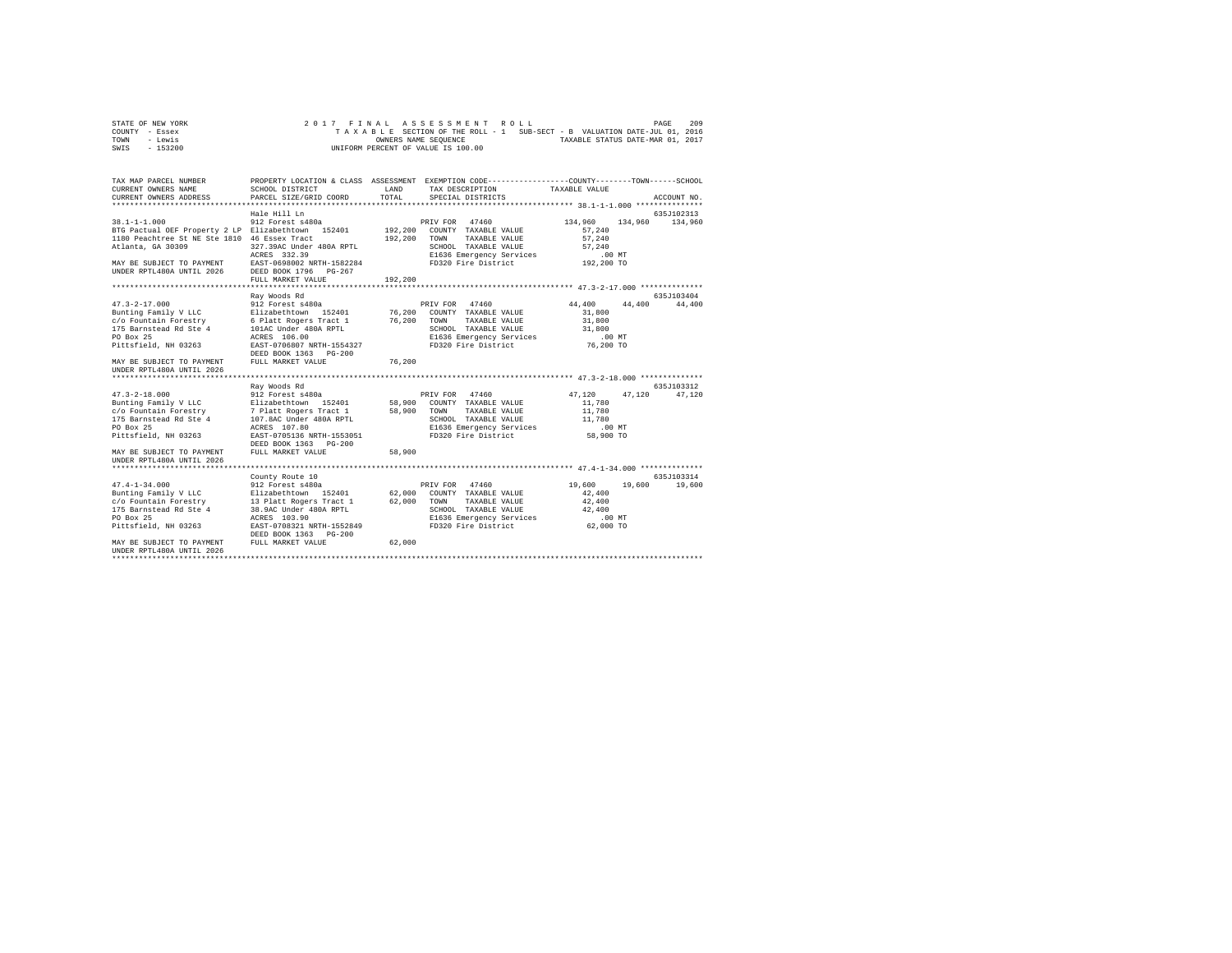| STATE OF NEW YORK | 2017 FINAL ASSESSMENT ROLL                                               | PAGE | 210 |
|-------------------|--------------------------------------------------------------------------|------|-----|
| COUNTY - Essex    | TAXABLE SECTION OF THE ROLL - 1 SUB-SECT - B VALUATION DATE-JUL 01, 2016 |      |     |
| TOWN<br>- Lewis   | TAXABLE STATUS DATE-MAR 01, 2017<br>OWNERS NAME SEOUENCE                 |      |     |
| - 153200<br>SWIS  | UNIFORM PERCENT OF VALUE IS 100.00                                       |      |     |

| TAX MAP PARCEL NUMBER                                                                         |                                                        |               | PROPERTY LOCATION & CLASS ASSESSMENT EXEMPTION CODE---------------COUNTY-------TOWN------SCHOOL |                  |             |
|-----------------------------------------------------------------------------------------------|--------------------------------------------------------|---------------|-------------------------------------------------------------------------------------------------|------------------|-------------|
| CURRENT OWNERS NAME                                                                           | SCHOOL DISTRICT                                        | LAND<br>TOTAL | TAX DESCRIPTION<br>SPECIAL DISTRICTS                                                            | TAXABLE VALUE    |             |
| CURRENT OWNERS ADDRESS                                                                        | PARCEL SIZE/GRID COORD                                 |               |                                                                                                 |                  | ACCOUNT NO. |
|                                                                                               | County Route 10                                        |               |                                                                                                 |                  | 635J103308  |
| $47.4 - 1 - 35.111$                                                                           | 912 Forest s480a                                       |               | PRIV FOR 47460                                                                                  | 27,200<br>27.200 | 27,200      |
| Bunting Family V LLC                                                                          | Elizabethtown 152401                                   |               | 35,000 COUNTY TAXABLE VALUE                                                                     | 7,800            |             |
| c/o Fountain Forestry                                                                         | 6 Platt Rogers Tract 1                                 | 35,000 TOWN   | TAXABLE VALUE                                                                                   | 7,800            |             |
| 175 Barnstead Rd Ste 4                                                                        | 58AC Under 480A RPTL                                   |               | SCHOOL TAXABLE VALUE                                                                            | 7,800            |             |
| PO Box 25                                                                                     | ACRES 59.00                                            |               | E1636 Emergency Services                                                                        | $.00$ MT         |             |
| Pittsfield, NH 03263                                                                          | EAST-0708470 NRTH-1555146<br>DEED BOOK 1363 PG-200     |               | FD320 Fire District                                                                             | 35,000 TO        |             |
| MAY BE SUBJECT TO PAYMENT                                                                     | FULL MARKET VALUE                                      | 35,000        |                                                                                                 |                  |             |
| UNDER RPTL480A UNTIL 2026                                                                     |                                                        |               |                                                                                                 |                  |             |
|                                                                                               |                                                        |               |                                                                                                 |                  |             |
|                                                                                               | Ray Woods Rd                                           |               |                                                                                                 |                  | 635J103310  |
| 56.1-2-27.000                                                                                 | 912 Forest s480a<br>Elizabethtown 152401               |               | PRIV FOR 47460                                                                                  | 18,160<br>18,160 | 18,160      |
| Bunting Family V LLC                                                                          |                                                        |               | 22,700 COUNTY TAXABLE VALUE                                                                     | 4.540            |             |
| c/o Fountain Forestry 8 Platt Rogers Tract 1<br>175 Barnstead Rd Ste 4 35.4AC Under 480A RPTL |                                                        | 22.700        | TAXABLE VALUE<br>TOWN                                                                           | 4.540            |             |
|                                                                                               |                                                        |               | SCHOOL TAXABLE VALUE                                                                            | 4.540            |             |
| PO Box 25                                                                                     | 35.40<br>ACRES                                         |               | E1636 Emergency Services                                                                        | $.00$ MT         |             |
| Pittsfield, NH 03263                                                                          | EAST-0702246 NRTH-1550341                              |               | FD320 Fire District                                                                             | 22,700 TO        |             |
| MAY BE SUBJECT TO PAYMENT                                                                     | DEED BOOK 1363 PG-200<br>FULL MARKET VALUE             | 22,700        |                                                                                                 |                  |             |
| UNDER RPTL480A UNTIL 2026                                                                     |                                                        |               |                                                                                                 |                  |             |
|                                                                                               |                                                        |               |                                                                                                 |                  |             |
|                                                                                               | Ray Woods Rd                                           |               |                                                                                                 |                  | 635J103311  |
| $56.1 - 2 - 30.000$                                                                           | 912 Forest s480a                                       |               | PRIV FOR 47460                                                                                  | 9,600<br>9.600   | 9,600       |
| Bunting Family V LLC                                                                          | Elizabethtown 152401                                   |               | 12,000 COUNTY TAXABLE VALUE                                                                     | 2,400            |             |
| c/o Fountain Forestry                                                                         | 7 Platt Rogers Tract 1                                 | 12,000 TOWN   | TAXABLE VALUE                                                                                   | 2,400            |             |
| 175 Barnstead Rd Ste 4                                                                        | 15AC Under 480A RPTL                                   |               | SCHOOL TAXABLE VALUE                                                                            | 2,400            |             |
| PO Box 25                                                                                     | ACRES 15.00                                            |               | E1636 Emergency Services                                                                        | $.00$ MT         |             |
| Pittsfield, NH 03263                                                                          | EAST-0703165 NRTH-1550932<br>DEED BOOK 202<br>$PG-162$ |               | FD320 Fire District                                                                             | 12,000 TO        |             |
| MAY BE SUBJECT TO PAYMENT                                                                     | FULL MARKET VALUE                                      | 12,000        |                                                                                                 |                  |             |
| UNDER RPTL480A UNTIL 2026                                                                     |                                                        |               |                                                                                                 |                  |             |
|                                                                                               |                                                        |               |                                                                                                 |                  |             |
|                                                                                               | Steele Woods Rd                                        |               |                                                                                                 |                  | 635J103403  |
| $56.1 - 2 - 32.000$                                                                           | 912 Forest s480a                                       |               | PRIV FOR 47460                                                                                  | 93.120<br>93,120 | 93,120      |
| Bunting Family V LLC                                                                          | Elizabethtown 152401                                   |               | 237,900 COUNTY TAXABLE VALUE                                                                    | 144.780          |             |
| c/o Fountain Forestry 10 Platt Rogers Tract 1                                                 |                                                        | 237,900       | TOWN<br>TAXABLE VALUE                                                                           | 144,780          |             |
| 175 Barnstead Rd Ste 4                                                                        | 222.7AC Under 480A RPTL                                |               | SCHOOL TAXABLE VALUE                                                                            | 144,780          |             |
| PO Box 25                                                                                     | ACRES 417.70                                           |               | E1636 Emergency Services                                                                        | $.00$ MT         |             |
| Pittsfield, NH 03263                                                                          | EAST-0706266 NRTH-1549737<br>DEED BOOK 1363 PG-200     |               | FD320 Fire District                                                                             | 237,900 TO       |             |
| MAY BE SUBJECT TO PAYMENT                                                                     | FULL MARKET VALUE                                      | 237,900       |                                                                                                 |                  |             |
| UNDER RPTL480A UNTIL 2026                                                                     |                                                        |               |                                                                                                 |                  |             |
|                                                                                               |                                                        |               |                                                                                                 |                  |             |
|                                                                                               |                                                        |               |                                                                                                 |                  |             |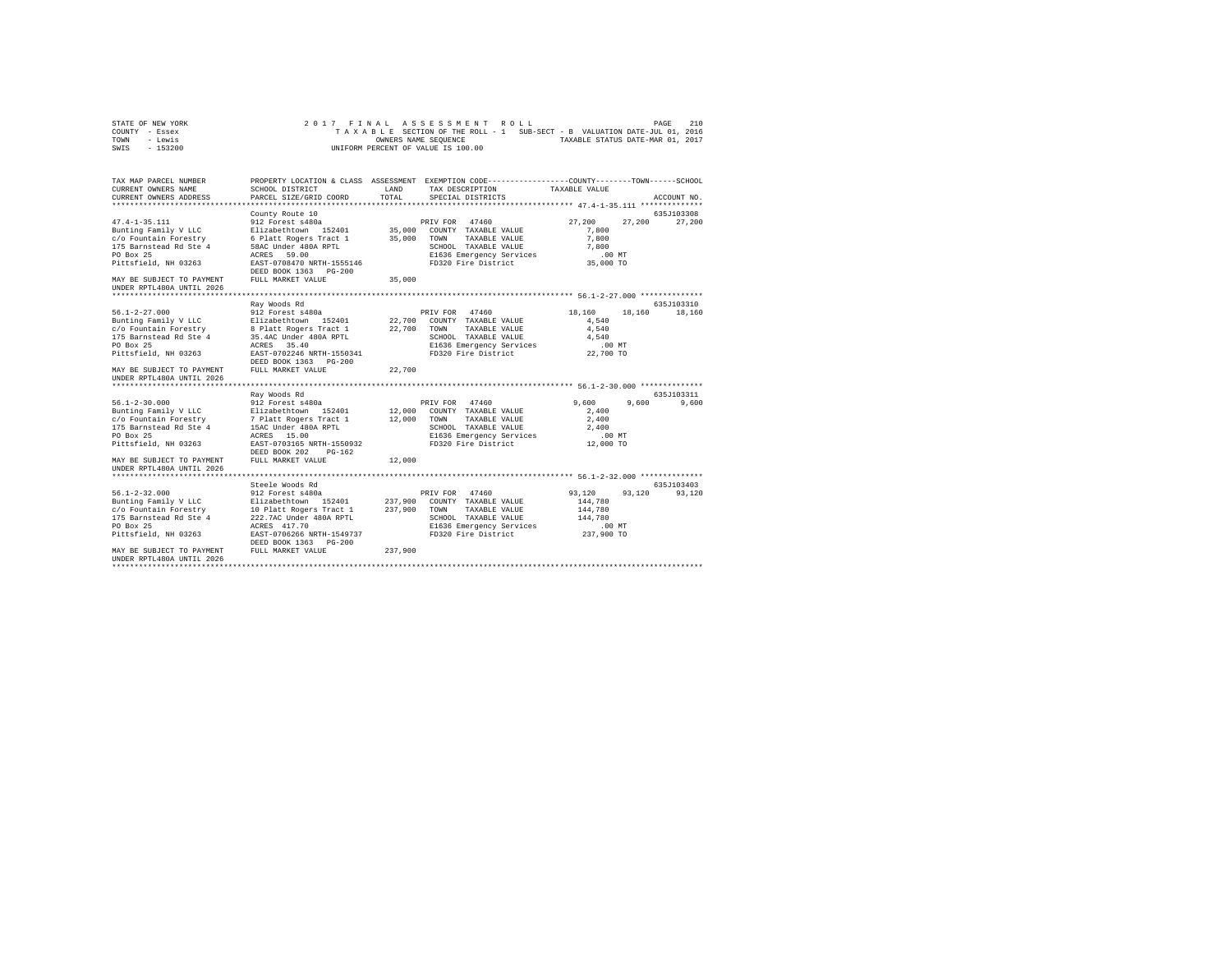| STATE OF NEW YORK | 2017 FINAL ASSESSMENT ROLL                                               | PAGE                             | 211 |
|-------------------|--------------------------------------------------------------------------|----------------------------------|-----|
| COUNTY - Essex    | TAXABLE SECTION OF THE ROLL - 1 SUB-SECT - B VALUATION DATE-JUL 01, 2016 |                                  |     |
| TOWN<br>- Lewis   | OWNERS NAME SEOUENCE                                                     | TAXABLE STATUS DATE-MAR 01, 2017 |     |
| - 153200<br>SWIS  | UNIFORM PERCENT OF VALUE IS 100.00                                       |                                  |     |

| TAX MAP PARCEL NUMBER<br>CURRENT OWNERS NAME                                                                                                                                                                                                   | SCHOOL DISTRICT   |        | PROPERTY LOCATION & CLASS ASSESSMENT EXEMPTION CODE----------------COUNTY-------TOWN------SCHOOL<br>LAND TAX DESCRIPTION TAXABLE VALUE |                            |               |
|------------------------------------------------------------------------------------------------------------------------------------------------------------------------------------------------------------------------------------------------|-------------------|--------|----------------------------------------------------------------------------------------------------------------------------------------|----------------------------|---------------|
| CURRENT OWNERS ADDRESS PARCEL SIZE/GRID COORD                                                                                                                                                                                                  |                   | TOTAL  | SPECIAL DISTRICTS                                                                                                                      |                            | ACCOUNT NO.   |
|                                                                                                                                                                                                                                                | Steele Woods Rd   |        |                                                                                                                                        |                            | 635J103407    |
|                                                                                                                                                                                                                                                |                   |        |                                                                                                                                        | $43,840$ $43,840$ $43,840$ |               |
|                                                                                                                                                                                                                                                |                   |        |                                                                                                                                        |                            |               |
|                                                                                                                                                                                                                                                |                   |        |                                                                                                                                        |                            |               |
|                                                                                                                                                                                                                                                |                   |        |                                                                                                                                        |                            |               |
|                                                                                                                                                                                                                                                |                   |        |                                                                                                                                        |                            |               |
|                                                                                                                                                                                                                                                |                   |        |                                                                                                                                        |                            |               |
|                                                                                                                                                                                                                                                |                   |        |                                                                                                                                        |                            |               |
| MAY BE SUBJECT TO PAYMENT FULL MARKET VALUE                                                                                                                                                                                                    |                   | 89,800 |                                                                                                                                        |                            |               |
| UNDER RPTL480A UNTIL 2026                                                                                                                                                                                                                      |                   |        |                                                                                                                                        |                            |               |
|                                                                                                                                                                                                                                                |                   |        |                                                                                                                                        |                            |               |
|                                                                                                                                                                                                                                                | Steele Woods Rd   |        |                                                                                                                                        |                            | 635J103315    |
|                                                                                                                                                                                                                                                |                   |        |                                                                                                                                        |                            |               |
|                                                                                                                                                                                                                                                |                   |        |                                                                                                                                        |                            |               |
|                                                                                                                                                                                                                                                |                   |        |                                                                                                                                        |                            |               |
|                                                                                                                                                                                                                                                |                   |        |                                                                                                                                        |                            |               |
|                                                                                                                                                                                                                                                |                   |        |                                                                                                                                        |                            |               |
|                                                                                                                                                                                                                                                |                   |        |                                                                                                                                        |                            |               |
| PO Box 25<br>Pittsfield, NH 03263 RARES 255.10<br>Pittsfield, NH 03263 RARES 255.10<br>DEED BOX 202 PG-162<br>DEED BOX 202 PG-162<br>DEED BOX 202 PG-162<br>156,400<br>MAY BE SUBJECT TO PAYMENT FULL MARKET VALUE<br>MAY BE SUBJECT TO PAYMEN |                   |        |                                                                                                                                        |                            |               |
|                                                                                                                                                                                                                                                |                   |        |                                                                                                                                        |                            |               |
| UNDER RPTL480A UNTIL 2026                                                                                                                                                                                                                      |                   |        |                                                                                                                                        |                            |               |
|                                                                                                                                                                                                                                                |                   |        |                                                                                                                                        |                            |               |
|                                                                                                                                                                                                                                                | Steele Woods Rd   |        |                                                                                                                                        |                            | 635J103309    |
| 96.2–3–2.000<br>Sunting Family VLC 912 Forest s480a<br>Bunting Family VLC Blizabethtown 152401 20,800 COUNTY TAXABLE VALUE 4,160<br>Fountain Forestry 40 & 43 Mccormicks 20,800 TOWN TAXABLE VALUE 4,160<br>FO Box 25<br>20,800 TO BOX         |                   |        |                                                                                                                                        |                            | 16,640 16,640 |
|                                                                                                                                                                                                                                                |                   |        |                                                                                                                                        |                            |               |
|                                                                                                                                                                                                                                                |                   |        |                                                                                                                                        |                            |               |
|                                                                                                                                                                                                                                                |                   |        |                                                                                                                                        |                            |               |
|                                                                                                                                                                                                                                                |                   |        |                                                                                                                                        |                            |               |
|                                                                                                                                                                                                                                                |                   |        |                                                                                                                                        |                            |               |
|                                                                                                                                                                                                                                                |                   |        |                                                                                                                                        |                            |               |
| MAY BE SUBJECT TO PAYMENT FULL MARKET VALUE                                                                                                                                                                                                    |                   | 20,800 |                                                                                                                                        |                            |               |
| UNDER RPTL480A UNTIL 2026                                                                                                                                                                                                                      |                   |        |                                                                                                                                        |                            |               |
|                                                                                                                                                                                                                                                |                   |        |                                                                                                                                        |                            |               |
|                                                                                                                                                                                                                                                | Deerhead-Reber Rd |        |                                                                                                                                        |                            | 635.7102912   |
|                                                                                                                                                                                                                                                |                   |        | PRIV FOR 47460                                                                                                                         | 26,000 26,000 26,000       |               |
|                                                                                                                                                                                                                                                |                   |        |                                                                                                                                        | 70,700                     |               |
|                                                                                                                                                                                                                                                |                   |        |                                                                                                                                        |                            |               |
|                                                                                                                                                                                                                                                |                   |        |                                                                                                                                        |                            |               |
|                                                                                                                                                                                                                                                |                   |        |                                                                                                                                        |                            |               |
|                                                                                                                                                                                                                                                |                   |        |                                                                                                                                        |                            |               |
|                                                                                                                                                                                                                                                |                   |        |                                                                                                                                        |                            |               |
|                                                                                                                                                                                                                                                |                   |        |                                                                                                                                        |                            |               |
|                                                                                                                                                                                                                                                |                   |        |                                                                                                                                        |                            |               |
|                                                                                                                                                                                                                                                |                   |        |                                                                                                                                        |                            |               |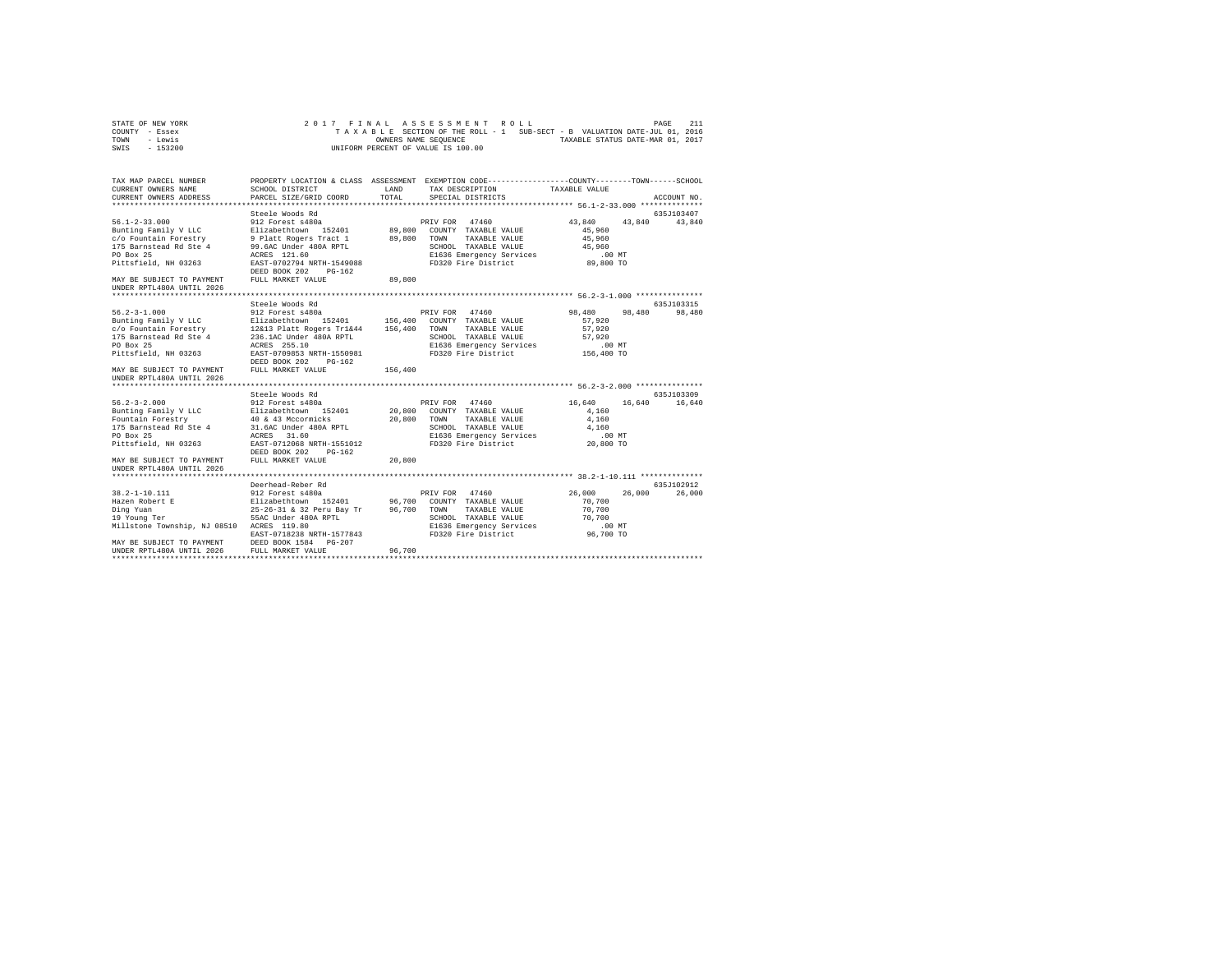| STATE OF NEW YORK | 2017 FINAL ASSESSMENT ROLL                                               | 212<br>PAGE                      |
|-------------------|--------------------------------------------------------------------------|----------------------------------|
| COUNTY - Essex    | TAXABLE SECTION OF THE ROLL - 1 SUB-SECT - B VALUATION DATE-JUL 01, 2016 |                                  |
| TOWN<br>- Lewis   | OWNERS NAME SEOUENCE                                                     | TAXABLE STATUS DATE-MAR 01, 2017 |
| - 153200<br>SWIS  | UNIFORM PERCENT OF VALUE IS 100.00                                       |                                  |

| TAX MAP PARCEL NUMBER<br>CURRENT OWNERS NAME<br>CURRENT OWNERS ADDRESS                                                                                                                                    | SCHOOL DISTRICT<br>PARCEL SIZE/GRID COORD                                                                                                                              | <b>T.AND</b><br>TOTAL | PROPERTY LOCATION & CLASS ASSESSMENT EXEMPTION CODE---------------COUNTY-------TOWN------SCHOOL<br>TAX DESCRIPTION TAXABLE VALUE<br>SPECIAL DISTRICTS                                     |                                                                         | ACCOUNT NO.          |
|-----------------------------------------------------------------------------------------------------------------------------------------------------------------------------------------------------------|------------------------------------------------------------------------------------------------------------------------------------------------------------------------|-----------------------|-------------------------------------------------------------------------------------------------------------------------------------------------------------------------------------------|-------------------------------------------------------------------------|----------------------|
|                                                                                                                                                                                                           |                                                                                                                                                                        |                       |                                                                                                                                                                                           |                                                                         |                      |
|                                                                                                                                                                                                           | Deerhead-Reber Rd                                                                                                                                                      |                       |                                                                                                                                                                                           |                                                                         | 635J179031           |
| $38.2 - 1 - 10.200$<br>Hazen Robert E<br>Ding Yuan<br>wing fuan<br>19 Young Ter<br>Millstone Township, NJ 08510 ACRES<br>MAY BE SUBJECT TO PAYMENT DEED BOOK 1584 PG-207                                  | 912 Forest s480a<br>Elizabethtown 152401 45,100 COUNTY TAXABLE VALUE<br>25-31 & 32 Peru Bay Tract 45,100<br>61AC Under 480A RPTL<br>93.10<br>EAST-0716512 NRTH-1578476 |                       | PRIV FOR 47460<br>TOWN<br>TAXABLE VALUE<br>SCHOOL TAXABLE VALUE<br>E1636 Emergency Services<br>FD320 Fire District                                                                        | 28,400<br>28,400<br>16,700<br>16,700<br>16,700<br>$.00$ MT<br>45,100 TO | 28,400               |
|                                                                                                                                                                                                           |                                                                                                                                                                        |                       |                                                                                                                                                                                           |                                                                         |                      |
|                                                                                                                                                                                                           |                                                                                                                                                                        |                       |                                                                                                                                                                                           |                                                                         |                      |
| $39.1 - 3 - 1.000$<br>Hazen Robert E<br>Ding Yuan<br>19 Young Ter<br>Millstone Township, NJ 08510 ACRES 94.90                                                                                             | Deerhead-Reber Rd<br>912 Forest s480a<br>Willsboro 155201<br>27 & 62 Peru Bay Tract<br>70AC Under 480A RPTL<br>EAST-0719855 NRTH-1578320                               | 66,700                | PRIV FOR 47460<br>66.700 COUNTY TAXABLE VALUE<br>TOWN<br>TAXABLE VALUE<br>SCHOOL TAXABLE VALUE<br>E1636 Emergency Services .00 MT<br>FD320 Fire District 66,700 TO<br>FD320 Fire District | 32,000<br>32,000<br>34,700<br>34,700<br>34,700                          | 635J105303<br>32,000 |
| MAY BE SUBJECT TO PAYMENT DEED BOOK 1584 PG-207<br>UNDER RPTL480A UNTIL 2026 FULL MARKET VALUE                                                                                                            |                                                                                                                                                                        | 66,700                |                                                                                                                                                                                           |                                                                         |                      |
|                                                                                                                                                                                                           |                                                                                                                                                                        |                       |                                                                                                                                                                                           |                                                                         |                      |
|                                                                                                                                                                                                           | Deerhead-Reber Rd                                                                                                                                                      |                       |                                                                                                                                                                                           |                                                                         | 635J178527           |
| $39.1 - 3 - 2.000$<br>Hazen Robert E<br>Ding Yuan<br>19 Young Ter<br>Millstone Township, NJ 08510 ACRES<br>MAY BE SUBJECT TO PAYMENT DEED BOOK 1584 PG-207<br>UNDER RPTL480A UNTIL 2026 FULL MARKET VALUE | 912 Forest s480a<br>Willsboro<br>13 Peru Bay Tract<br>20AC Under 480A RPTL<br>23.50<br>EAST-0721054 NRTH-1578027                                                       | 18,900 TOWN<br>18,900 | PRIV FOR 47460<br>155201 18,900 COUNTY TAXABLE VALUE<br>TAXABLE VALUE<br>SCHOOL TAXABLE VALUE<br>E1636 Emergency Services<br>FD320 Fire District                                          | 12,000<br>12,000<br>6,900<br>6,900<br>6,900<br>.00 MT<br>18,900 TO      | 12,000               |
|                                                                                                                                                                                                           | Hale Hill Ln                                                                                                                                                           |                       |                                                                                                                                                                                           |                                                                         | 635J102301           |
| $38.1 - 1 - 4.000$<br>Ken Col Properties LLC<br>Pulsifer Colby James 16 Essex Tract<br>Lewis, NY 12950                                                                                                    | 912 Forest s480a<br>Elizabethtown 152401<br>EAST-0702087 NRTH-1579544<br>DEED BOOK 1777 PG-178                                                                         | 198,500               | 47460<br>PRIV FOR<br>198,500 COUNTY TAXABLE VALUE<br>TOWN<br>TAXABLE VALUE<br>SCHOOL TAXABLE VALUE<br>E1636 Emergency Services 198,500 MT<br>FD320 Fire District 198,500 TO               | 126,000<br>126,000<br>72,500<br>72.500<br>72,500<br>$.00$ MT            | 126,000              |
| MAY BE SUBJECT TO PAYMENT<br>UNDER RPTL480A UNTIL 2026                                                                                                                                                    | FULL MARKET VALUE                                                                                                                                                      | 198,500               |                                                                                                                                                                                           |                                                                         |                      |
|                                                                                                                                                                                                           |                                                                                                                                                                        |                       |                                                                                                                                                                                           |                                                                         |                      |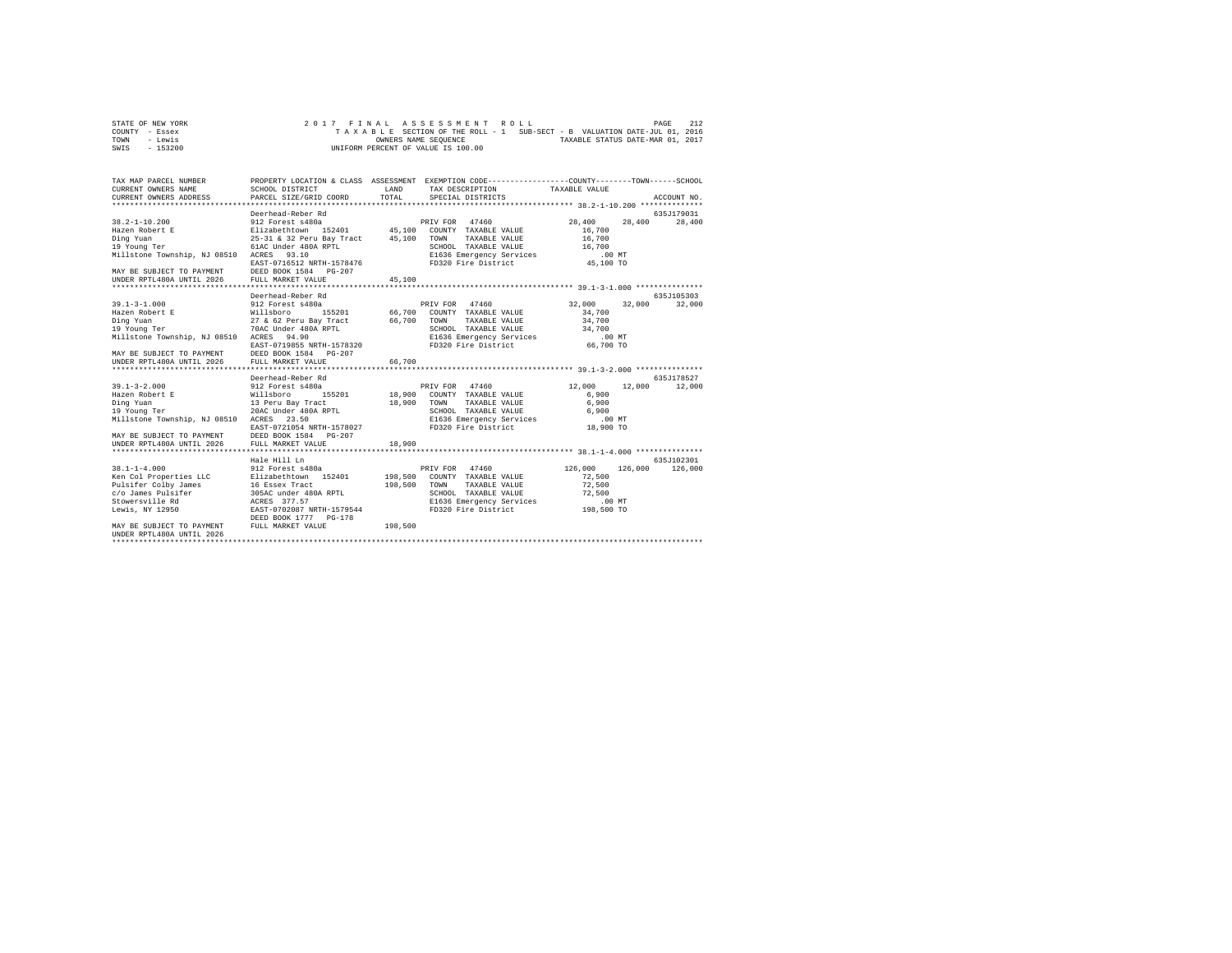| STATE OF NEW YORK | 2017 FINAL ASSESSMENT ROLL                                               | 213<br>PAGE                      |
|-------------------|--------------------------------------------------------------------------|----------------------------------|
| COUNTY - Essex    | TAXABLE SECTION OF THE ROLL - 1 SUB-SECT - B VALUATION DATE-JUL 01, 2016 |                                  |
| TOWN<br>- Lewis   | OWNERS NAME SEOUENCE                                                     | TAXABLE STATUS DATE-MAR 01, 2017 |
| - 153200<br>SWIS  | UNIFORM PERCENT OF VALUE IS 100.00                                       |                                  |

| TAX MAP PARCEL NUMBER<br>CURRENT OWNERS NAME                                     | SCHOOL DISTRICT                                                                                                                                                                                                                                                                                                                                       | LAND               | PROPERTY LOCATION & CLASS ASSESSMENT EXEMPTION CODE---------------COUNTY-------TOWN-----SCHOOL<br>TAX DESCRIPTION                                             | TAXABLE VALUE                                                              |                        |
|----------------------------------------------------------------------------------|-------------------------------------------------------------------------------------------------------------------------------------------------------------------------------------------------------------------------------------------------------------------------------------------------------------------------------------------------------|--------------------|---------------------------------------------------------------------------------------------------------------------------------------------------------------|----------------------------------------------------------------------------|------------------------|
| CURRENT OWNERS ADDRESS                                                           | PARCEL SIZE/GRID COORD                                                                                                                                                                                                                                                                                                                                | TOTAL              | SPECIAL DISTRICTS                                                                                                                                             |                                                                            | ACCOUNT NO.            |
| $38.1 - 1 - 5.200$                                                               | 158 Hale Hill Ln<br>912 Forest s480a                                                                                                                                                                                                                                                                                                                  |                    | PRIV FOR<br>47460                                                                                                                                             | 65,200<br>65,200                                                           | 635Z007009<br>65,200   |
| Ken Col Properties LLC<br>Pulsifer Colby James 17 Essex Tract<br>Lewis, NY 12950 | Elizabethtown 152401<br>EAST-0702343 NRTH-1582330                                                                                                                                                                                                                                                                                                     | 233,200<br>366,000 | COUNTY TAXABLE VALUE<br>TOWN<br>TAXABLE VALUE<br>SCHOOL TAXABLE VALUE                                                                                         | 300,800<br>300,800<br>300,800                                              |                        |
| MAY BE SUBJECT TO PAYMENT FULL MARKET VALUE<br>UNDER RPTL480A UNTIL 2026         | DEED BOOK 1777 PG-178                                                                                                                                                                                                                                                                                                                                 | 366,000            |                                                                                                                                                               |                                                                            |                        |
|                                                                                  | 352 Moss Rd                                                                                                                                                                                                                                                                                                                                           |                    |                                                                                                                                                               |                                                                            | 635J103002             |
| UNDER RPTL480A UNTIL 2026 FULL MARKET VALUE                                      | 38.4-1-20.000<br>Nosko Louis Trust<br>Nosko Joan R Trust<br>Nosko Joan R Trust<br>2914 Greene P1<br>2914 Greene P1<br>2914 Greene P1<br>2914 Greene P1<br>2017 220.000<br>2017<br>2017<br>2017<br>2017<br>2017<br>2017<br>2017<br>2017<br>2017<br>2017<br>2017<br>2017<br>EAST-0714136 NRTH-1568897<br>MAY BE SUBJECT TO PAYMENT DEED BOOK 1700 PG-93 | 136,300<br>136,300 | PRIV FOR 47460<br>124,800 COUNTY TAXABLE VALUE<br>TOWN<br>TAXABLE VALUE<br>SCHOOL TAXABLE VALUE<br>E1636 Emergency Services<br>FD320 Fire District 136,300 TO | 72.800<br>72,800<br>63,500<br>63,500<br>63,500<br>$.00$ MT                 | 72,800                 |
|                                                                                  |                                                                                                                                                                                                                                                                                                                                                       |                    |                                                                                                                                                               |                                                                            |                        |
| $29. -2 - 27.100$                                                                | 150 Fields Way<br>912 Forest s480a<br>ACRES 770.00<br>MAY BE SUBJECT TO PAYMENT EAST-0702584 NRTH-1588544<br>UNDER RPTL480A UNTIL 2026 DEED BOOK 1430 PG-222                                                                                                                                                                                          | 594,400            | 47460<br>PRIV FOR<br>436,700 COUNTY TAXABLE VALUE<br>TOWN<br>TAXABLE VALUE<br>SCHOOL TAXABLE VALUL<br>E1636 Emergency Services<br>FD320 Fire District         | 293,600<br>293,600<br>300,800<br>300,800<br>300,800<br>.00MT<br>594,400 TO | 635.7100607<br>293,600 |
|                                                                                  | FULL MARKET VALUE                                                                                                                                                                                                                                                                                                                                     | 594,400            |                                                                                                                                                               |                                                                            |                        |
|                                                                                  | US Route 9                                                                                                                                                                                                                                                                                                                                            |                    |                                                                                                                                                               |                                                                            | 635Z005005             |
|                                                                                  | 29.-3-2.000 912 Forest s480a<br>Locurcio Gennaro - Elizabethrown 152401<br>Locurcio Frances - Essex Tract<br>165 Beach 143rd 5t<br>Rockaway Park, NY 11694 - ACRES 59.00<br>EAST-0705200 NRTH-1588100<br>MAY BE SUBJECT TO PAYMENT DEED BOOK 1430 PG-228<br>UNDER RPTL480A UNTIL 2026 FULL MARKET VALUE                                               | 44,400             | PRIV FOR 47460<br>44,400 COUNTY TAXABLE VALUE<br>TOWN<br>TAXABLE VALUE<br>SCHOOL TAXABLE VALUE<br>E1636 Emergency Services<br>FD320 Fire District 44,400 TO   | 9,600<br>9,600<br>34,800<br>34,800<br>34,800<br>$.00$ MT                   | 9,600                  |
|                                                                                  |                                                                                                                                                                                                                                                                                                                                                       | 44,400             |                                                                                                                                                               |                                                                            |                        |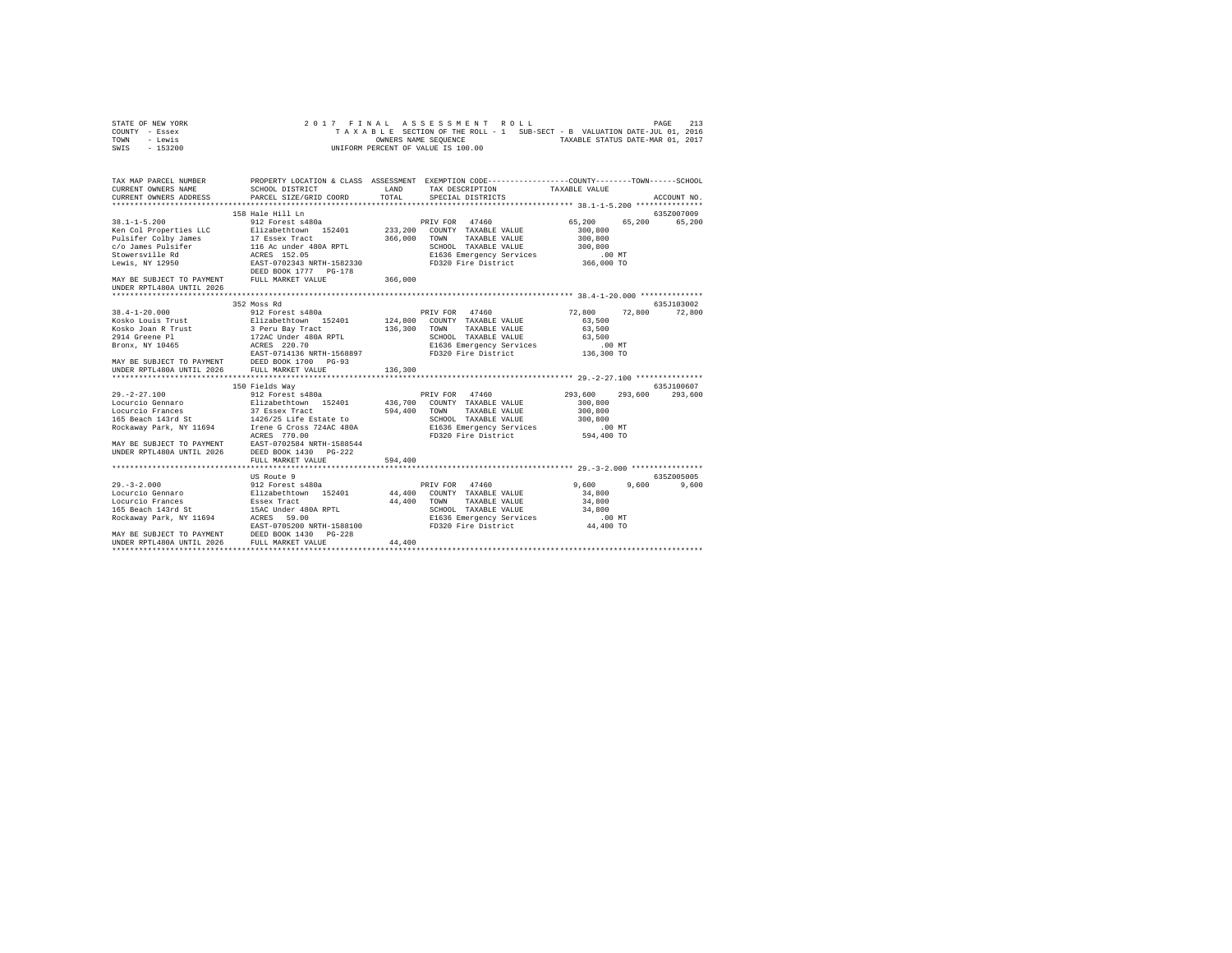| STATE OF NEW YORK | 2017 FINAL ASSESSMENT ROLL                                               | 214<br>PAGE                      |
|-------------------|--------------------------------------------------------------------------|----------------------------------|
| COUNTY - Essex    | TAXABLE SECTION OF THE ROLL - 1 SUB-SECT - B VALUATION DATE-JUL 01, 2016 |                                  |
| TOWN<br>- Lewis   | OWNERS NAME SEOUENCE                                                     | TAXABLE STATUS DATE-MAR 01, 2017 |
| - 153200<br>SWIS  | UNIFORM PERCENT OF VALUE IS 100.00                                       |                                  |

| PROPERTY LOCATION & CLASS ASSESSMENT EXEMPTION CODE-----------------COUNTY-------TOWN------SCHOOL<br>TAX MAP PARCEL NUMBER<br>CURRENT OWNERS NAME<br>SCHOOL DISTRICT<br>LAND<br>TAX DESCRIPTION TAXABLE VALUE<br>TOTAL<br>CURRENT OWNERS ADDRESS<br>PARCEL SIZE/GRID COORD<br>SPECIAL DISTRICTS<br>ACCOUNT NO.                                                                                                                                                                                                                                                                                                                                                              | 635J104305<br>21,360 |
|-----------------------------------------------------------------------------------------------------------------------------------------------------------------------------------------------------------------------------------------------------------------------------------------------------------------------------------------------------------------------------------------------------------------------------------------------------------------------------------------------------------------------------------------------------------------------------------------------------------------------------------------------------------------------------|----------------------|
|                                                                                                                                                                                                                                                                                                                                                                                                                                                                                                                                                                                                                                                                             |                      |
|                                                                                                                                                                                                                                                                                                                                                                                                                                                                                                                                                                                                                                                                             |                      |
| US Route 9<br>$29.2 - 1 - 19.100$<br>912 Forest s480a<br>PRIV FOR 47460<br>21,360<br>21,360<br>Lyme Adk Timberlands I LLC Blizabethtown 152401 29,400 COUNTY TAXABLE VALUE<br>8.040<br>29,400 TOWN<br>c/o Lyme Adirondack Forest Co 26 Essex Tract<br>TAXABLE VALUE<br>8,040<br>123 Quaker Rd Ste 107<br>SCHOOL TAXABLE VALUE<br>43.32AC Under 480A RPTL<br>8,040<br>Queensbury, NY 12804<br>E1636 Emergency Services<br>FD320 Fire District<br>ACRES 52.40<br>$.00$ MT<br>EAST-0709482 NRTH-1592773<br>29,400 TO<br>DEED BOOK 1503 PG-1<br>MAY BE SUBJECT TO PAYMENT<br>UNDER RPTL480A UNTIL 2026 FULL MARKET VALUE<br>29,400                                              |                      |
|                                                                                                                                                                                                                                                                                                                                                                                                                                                                                                                                                                                                                                                                             |                      |
| 635Z008019<br>Interstate 87<br>19,536<br>$29.2 - 1 - 19.200$<br>912 Forest s480a<br>PRIV FOR 47460<br>19,536<br>Lyme Adk Timberlands I LLC Blizabethtown 152401 25.086 COUNTY TAXABLE VALUE<br>5.550                                                                                                                                                                                                                                                                                                                                                                                                                                                                        | 19,536               |
| 25,086<br>c/o Lyme Adirondack Forest Co 26 Essex Tract<br>TOWN<br>TAXABLE VALUE<br>5,550<br>56.08AC Under 480A RPTL<br>SCHOOL TAXABLE VALUE<br>123 Quaker Rd Ste 107<br>5.550<br>E1636 Emergency Services<br>FD320 Fire District 25,086 TO<br>Queensbury, NY 12804<br>ACRES 58.90<br>EAST-0711137 NRTH-1592844                                                                                                                                                                                                                                                                                                                                                              |                      |
| MAY BE SUBJECT TO PAYMENT<br>DEED BOOK 1503 PG-1<br>UNDER RPTL480A UNTIL 2026<br>CONSERVATION ESMT % 26.00<br>25,086<br>FULL MARKET VALUE                                                                                                                                                                                                                                                                                                                                                                                                                                                                                                                                   |                      |
| ************************************ 29.4-1-4.000 ****************                                                                                                                                                                                                                                                                                                                                                                                                                                                                                                                                                                                                          |                      |
| 635J104310<br>US Route 9<br>$29.4 - 1 - 4.000$<br>PRIV FOR 47460<br>71,454<br>912 Forest s480a<br>71,454 71,454<br>Lyme Adk Timberlands I LLC     Elizabethtown   152401         90,576   COUNTY   TAXABLE VALUE<br>19,122<br>c/o Lyme Adirondack Forest Co 43 Peru Bay Tract<br>90.576 TOWN<br>TAXABLE VALUE<br>19,122<br>123 Quaker Rd Ste 107<br>231.34AC Under 480A RPTL<br>SCHOOL TAXABLE VALUE 19,122<br>Oueensbury, NY 12804<br>E1636 Emergency Services<br>FD320 Fire District<br>ACRES 237.00<br>$.00$ MT<br>90,576 TO<br>EAST-0711350 NRTH-1586779<br>MAY BE SUBJECT TO PAYMENT<br>DEED BOOK 1503 PG-1<br>CONSERVATION ESMT \$ 26.00<br>UNDER RPTL480A UNTIL 2026 |                      |
| 90,576<br>FULL MARKET VALUE                                                                                                                                                                                                                                                                                                                                                                                                                                                                                                                                                                                                                                                 |                      |
|                                                                                                                                                                                                                                                                                                                                                                                                                                                                                                                                                                                                                                                                             |                      |
| US Route 9<br>635.T178512                                                                                                                                                                                                                                                                                                                                                                                                                                                                                                                                                                                                                                                   |                      |
| 912 Forest s480a<br>$29.4 - 1 - 5.100$<br>PRIV FOR 47460<br>8,640<br>8,640<br>Lyme Adk Timberlands I LLC Blizabethtown 152401<br>11,800 COUNTY TAXABLE VALUE<br>3,160<br>c/o Lyme Adirondack Forest Co 32 Essex Tract<br>11,800 TOWN<br>TAXABLE VALUE<br>3,160<br>123 Quaker Rd Ste 107 12.99AC Under 480A RPTL<br>SCHOOL TAXABLE VALUE 3,160<br>E1636 Emergency Services .00 MT<br>FD320 Fire District 11,800 TO<br>Queensbury, NY 12804<br>ACRES 16.30<br>EAST-0709505 NRTH-1590966<br>MAY BE SUBJECT TO PAYMENT DEED BOOK 1503 PG-1<br>UNDER RPTL480A UNTIL 2026 FULL MARKET VALUE<br>11,800                                                                             | 8,640                |
|                                                                                                                                                                                                                                                                                                                                                                                                                                                                                                                                                                                                                                                                             |                      |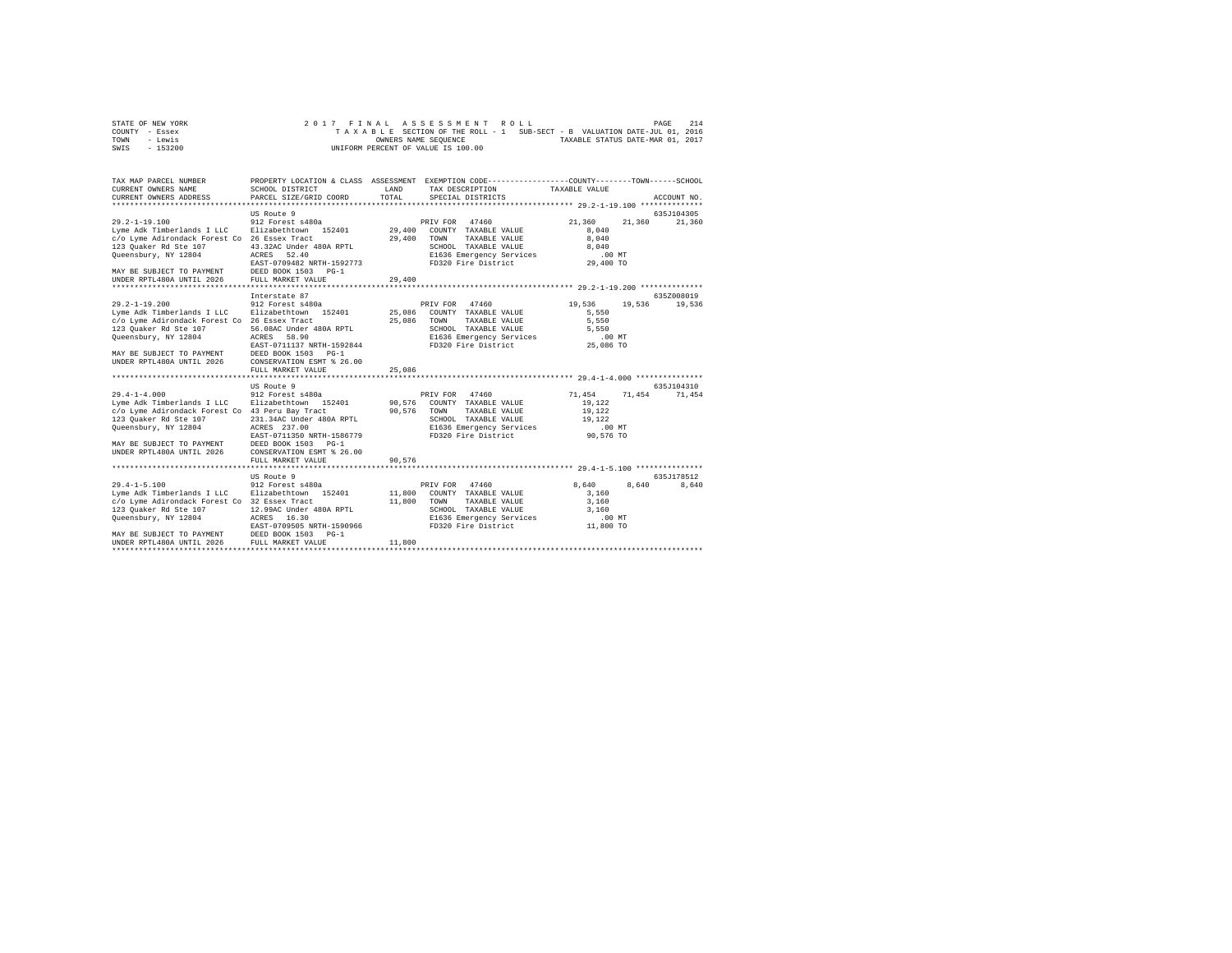| STATE OF NEW YORK | 2017 FINAL ASSESSMENT ROLL                                               | 215<br>PAGE                      |
|-------------------|--------------------------------------------------------------------------|----------------------------------|
| COUNTY - Essex    | TAXABLE SECTION OF THE ROLL - 1 SUB-SECT - B VALUATION DATE-JUL 01, 2016 |                                  |
| TOWN<br>- Lewis   | OWNERS NAME SEOUENCE                                                     | TAXABLE STATUS DATE-MAR 01, 2017 |
| - 153200<br>SWIS  | UNIFORM PERCENT OF VALUE IS 100.00                                       |                                  |

| TAX MAP PARCEL NUMBER<br>CURRENT OWNERS NAME                                                                                                                                                                   | SCHOOL DISTRICT                                                                                                                                                                                             | <b>T.AND</b>                  | PROPERTY LOCATION & CLASS ASSESSMENT EXEMPTION CODE----------------COUNTY-------TOWN------SCHOOL<br>TAX DESCRIPTION                           | TAXABLE VALUE                                                              |                      |
|----------------------------------------------------------------------------------------------------------------------------------------------------------------------------------------------------------------|-------------------------------------------------------------------------------------------------------------------------------------------------------------------------------------------------------------|-------------------------------|-----------------------------------------------------------------------------------------------------------------------------------------------|----------------------------------------------------------------------------|----------------------|
| CURRENT OWNERS ADDRESS                                                                                                                                                                                         | PARCEL SIZE/GRID COORD                                                                                                                                                                                      | TOTAL                         | SPECIAL DISTRICTS                                                                                                                             |                                                                            | ACCOUNT NO.          |
|                                                                                                                                                                                                                | Interstate 87                                                                                                                                                                                               |                               |                                                                                                                                               |                                                                            | 635Z008020           |
| $29.4 - 1 - 5.200$<br>Lyme Adk Timberlands I LLC<br>c/o Lyme Adirondack Forest Co 32 Essex Tract<br>123 Ouaker Rd Ste 107<br>Queensbury, NY 12804<br>MAY BE SUBJECT TO PAYMENT<br>UNDER RPTL480A UNTIL 2026    | 912 Forest s480a<br>Elizabethtown<br>152401<br>166.52AC Under 480A RPTL<br>ACRES 171.20<br>EAST-0710967 NRTH-1590284<br>DEED BOOK 1503 PG-1<br>CONSERVATION ESMT % 26.00<br>FULL MARKET VALUE               | 66,378<br>66,378<br>66,378    | PRIV FOR 47460<br>COUNTY TAXABLE VALUE<br>TOWN<br>TAXABLE VALUE<br>SCHOOL TAXABLE VALUE<br>E1636 Emergency Services<br>FD320 Fire District    | 52,274<br>52,274<br>14,104<br>14,104<br>14,104<br>$.00$ MT<br>66,378 TO    | 52,274               |
|                                                                                                                                                                                                                |                                                                                                                                                                                                             |                               |                                                                                                                                               |                                                                            |                      |
| $29.4 - 1 - 7.000$<br>Lyme Adk Timberlands I LLC<br>c/o Lyme Adirondack Forest Co 31 Essex Tract<br>123 Ouaker Rd Ste 107<br>Queensbury, NY 12804<br>MAY BE SUBJECT TO PAYMENT<br>UNDER RPTL480A UNTIL 2026    | US Route 9<br>912 Forest s480a<br>Elizabethtown 152401<br>25AC Under 480A RPTL<br>ACRES 25.00<br>EAST-0712758 NRTH-1589398<br>DEED BOOK 1503 PG-1<br>CONSERVATION ESMT % 26.00                              | 12,950<br>12,950              | PRIV FOR<br>47460<br>COUNTY TAXABLE VALUE<br>TOWN<br>TAXABLE VALUE<br>SCHOOL TAXABLE VALUE<br>E1636 Emergency Services<br>FD320 Fire District | 10,360<br>10,360<br>2,590<br>2,590<br>2,590<br>$.00$ MT<br>12,950 TO       | 635J104313<br>10,360 |
|                                                                                                                                                                                                                | FULL MARKET VALUE                                                                                                                                                                                           | 12,950                        |                                                                                                                                               |                                                                            |                      |
| **************************                                                                                                                                                                                     | ************************                                                                                                                                                                                    |                               |                                                                                                                                               |                                                                            |                      |
|                                                                                                                                                                                                                | US Route 9                                                                                                                                                                                                  |                               |                                                                                                                                               |                                                                            | 635J104311           |
| $29.4 - 1 - 8.000$<br>Lyme Adk Timberlands I LLC<br>c/o Lyme Adirondack Forest Co 44 Peru Bay Tract<br>123 Ouaker Rd Ste 107<br>Queensbury, NY 12804<br>MAY BE SUBJECT TO PAYMENT<br>UNDER RPTL480A UNTIL 2026 | 912 Forest s480a<br>Elizabethtown 152401<br>1 Ac Camp Lot<br>218.79AC Under 480A RPTL<br>ACRES 260.00<br>EAST-0714382 NRTH-1587130<br>DEED BOOK 1503 PG-1<br>CONSERVATION ESMT % 26.00<br>FULL MARKET VALUE | 100,566<br>100,566<br>100.566 | PRIV FOR<br>47460<br>COUNTY TAXABLE VALUE<br>TOWN<br>TAXABLE VALUE<br>SCHOOL TAXABLE VALUE<br>E1636 Emergency Services<br>FD320 Fire District | 67,725<br>67,725<br>32,841<br>32.841<br>32.841<br>$.00$ $MT$<br>100,566 TO | 67,725               |
|                                                                                                                                                                                                                |                                                                                                                                                                                                             |                               |                                                                                                                                               |                                                                            |                      |
| $29.4 - 1 - 9.000$<br>Lyme Adk Timberlands I LLC<br>c/o Lyme Adirondack Forest Co 45 Peru Bay Tract<br>123 Quaker Rd Ste 107<br>Queensbury, NY 12804<br>MAY BE SUBJECT TO PAYMENT<br>UNDER RPTL480A UNTIL 2026 | US Route 9<br>912 Forest s480a<br>Elizabethtown 152401<br>189.57AC Under 480A RPTL<br>ACRES 218.00<br>EAST-0717176 NRTH-1587482<br>DEED BOOK 1503 PG-1<br>CONSERVATION ESMT % 26.00<br>FULL MARKET VALUE    | 80.142<br>80.142<br>80.142    | PRIV FOR<br>47460<br>COUNTY TAXABLE VALUE<br>TAXABLE VALUE<br>TOWN<br>SCHOOL TAXABLE VALUE<br>E1636 Emergency Services<br>FD320 Fire District | 59,082<br>59,082<br>21,060<br>21,060<br>21,060<br>$.00$ MT<br>80,142 TO    | 635J104312<br>59,082 |
|                                                                                                                                                                                                                |                                                                                                                                                                                                             |                               |                                                                                                                                               |                                                                            |                      |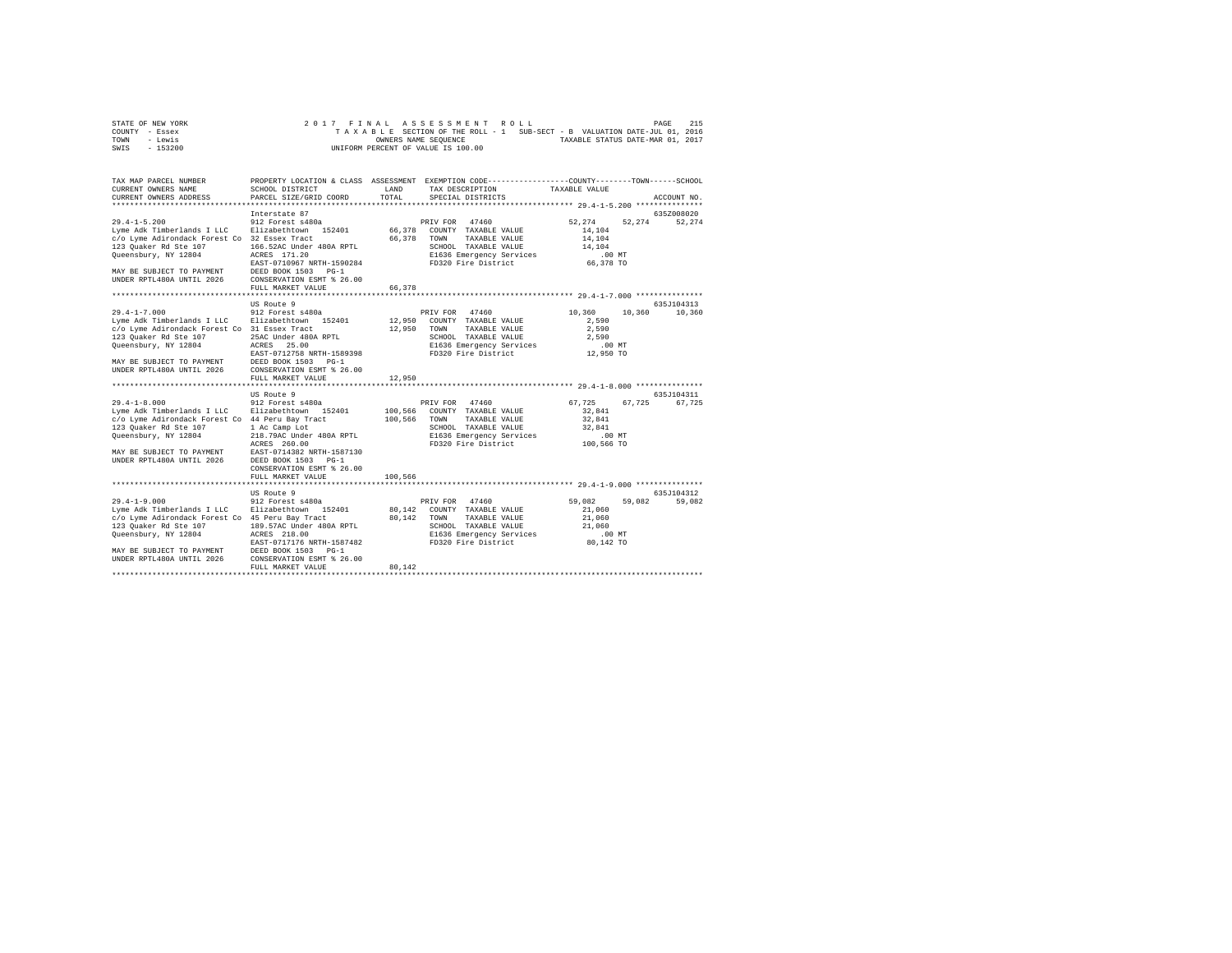| STATE OF NEW YORK | 2017 FINAL ASSESSMENT ROLL                                               | 216<br>PAGE                      |
|-------------------|--------------------------------------------------------------------------|----------------------------------|
| COUNTY - Essex    | TAXABLE SECTION OF THE ROLL - 1 SUB-SECT - B VALUATION DATE-JUL 01, 2016 |                                  |
| TOWN<br>- Lewis   | OWNERS NAME SEOUENCE                                                     | TAXABLE STATUS DATE-MAR 01, 2017 |
| - 153200<br>SWIS  | UNIFORM PERCENT OF VALUE IS 100.00                                       |                                  |

| TAX MAP PARCEL NUMBER<br>CURRENT OWNERS NAME<br>CURRENT OWNERS ADDRESS                                                                                                                                                                                                  | PROPERTY LOCATION & CLASS ASSESSMENT EXEMPTION CODE---------------COUNTY-------TOWN------SCHOOL<br>SCHOOL DISTRICT<br>PARCEL SIZE/GRID COORD                                                                | LAND<br>TOTAL              | TAX DESCRIPTION<br>SPECIAL DISTRICTS                                                                                                              | TAXABLE VALUE                                                                                                                           | ACCOUNT NO.          |
|-------------------------------------------------------------------------------------------------------------------------------------------------------------------------------------------------------------------------------------------------------------------------|-------------------------------------------------------------------------------------------------------------------------------------------------------------------------------------------------------------|----------------------------|---------------------------------------------------------------------------------------------------------------------------------------------------|-----------------------------------------------------------------------------------------------------------------------------------------|----------------------|
| $29.4 - 1 - 10.000$<br>Lyme Adk Timberlands I LLC<br>c/o Lyme Adirondack Forest Co 30 Essex Tract<br>123 Quaker Rd Ste 107<br>Oueensbury, NY 12804<br>MAY BE SUBJECT TO PAYMENT<br>UNDER RPTL480A UNTIL 2026                                                            | US Route 9<br>912 Forest s480a - WTRFNT<br>Elizabethtown 152401<br>89.7AC Under 480A RPTL<br>ACRES 100.00<br>EAST-0715851 NRTH-1590059<br>DEED BOOK 1503 PG-1<br>CONSERVATION ESMT % 26.00                  | 39,146<br>39,146           | 47460<br>PRIV FOR<br>COUNTY TAXABLE VALUE<br>TOWN<br>TAXABLE VALUE<br>SCHOOL TAXABLE VALUE<br>E1636 Emergency Services<br>FD320 Fire District     | 29.541<br>29.541<br>9.605<br>9,605<br>9,605<br>.00 MT<br>39,146 TO                                                                      | 635J104315<br>29,541 |
|                                                                                                                                                                                                                                                                         | FULL MARKET VALUE                                                                                                                                                                                           | 39,146                     |                                                                                                                                                   |                                                                                                                                         |                      |
|                                                                                                                                                                                                                                                                         |                                                                                                                                                                                                             |                            |                                                                                                                                                   |                                                                                                                                         |                      |
|                                                                                                                                                                                                                                                                         | US Route 9                                                                                                                                                                                                  |                            |                                                                                                                                                   |                                                                                                                                         | 635J104302           |
| $29.4 - 1 - 20.000$<br>Lyme Adk Timberlands I LLC Willsboro<br>c/o Lyme Adirondack Forest Co 42 Peru Bay Tract<br>123 Quaker Rd Ste 107<br>Queensbury, NY 12804<br>MAY BE SUBJECT TO PAYMENT DEED BOOK 1503 PG-1<br>UNDER RPTL480A UNTIL 2026 CONSERVATION ESMT % 26.00 | 912 Forest s480a<br>155201<br>77.58AC Under 480A RPTL<br>ACRES 81.00<br>EAST-0717020 NRTH-1584414                                                                                                           | 33,152<br>33,152           | PRIV FOR 47460<br>COUNTY TAXABLE VALUE<br>TOWN<br>TAXABLE VALUE<br>SCHOOL TAXABLE VALUE<br>E1636 Emergency Services<br>FD320 Fire District        | 25,930<br>25,930<br>7.222<br>7,222<br>7.222<br>.00 MT<br>33,152 TO                                                                      | 25,930               |
|                                                                                                                                                                                                                                                                         | FULL MARKET VALUE                                                                                                                                                                                           | 33,152                     |                                                                                                                                                   |                                                                                                                                         |                      |
|                                                                                                                                                                                                                                                                         |                                                                                                                                                                                                             |                            |                                                                                                                                                   |                                                                                                                                         |                      |
|                                                                                                                                                                                                                                                                         |                                                                                                                                                                                                             |                            |                                                                                                                                                   |                                                                                                                                         |                      |
| $29.4 - 1 - 21.000$<br>Lyme Adk Timberlands I LLC Elizabethtown 152401<br>c/o Lyme Adirondack Forest Co 41 Peru Bay Tract<br>123 Quaker Rd Ste 107<br>Queensbury, NY 12804<br>MAY BE SUBJECT TO PAYMENT<br>UNDER RPTL480A UNTIL 2026                                    | US Route 9<br>912 Forest s480a<br>174.76AC Under 480A RPTL<br>ACRES 175.00<br>EAST-0714930 NRTH-1584107<br>DEED BOOK 1503 PG-1<br>CONSERVATION ESMT % 26.00<br>FULL MARKET VALUE<br>*********************** | 68,450<br>68,450<br>68,450 | PRIV FOR 47460<br>COUNTY TAXABLE VALUE<br>TOWN<br>TAXABLE VALUE<br>SCHOOL TAXABLE VALUE<br>E1636 Emergency Services<br>FD320 Fire District        | 54,701<br>54,701<br>13,749<br>13,749<br>13,749<br>.00MT<br>68,450 TO<br>********************************* 38.2-1-3.100 **************** | 635J104309<br>54,701 |
|                                                                                                                                                                                                                                                                         | Deerhead-Reber Rd                                                                                                                                                                                           |                            |                                                                                                                                                   |                                                                                                                                         | 635.7104304          |
| $38.2 - 1 - 3.100$<br>Lyme Adk Timberlands I LLC<br>c/o Lyme Adirondack Forest Co 34 Peru Bay Tract<br>123 Ouaker Rd Ste 107<br>Queensbury, NY 12804<br>MAY BE SUBJECT TO PAYMENT DEED BOOK 1503 PG-1<br>UNDER RPTL480A UNTIL 2026 FULL MARKET VALUE                    | 912 Forest s480a<br>Elizabethtown 152401<br>.46AC Under 480A RPTL<br>ACRES<br>0.46<br>EAST-0708991 NRTH-1581704                                                                                             | 500<br>500                 | 47460<br>PRIV FOR<br>500 COUNTY TAXABLE VALUE<br>TOWN<br>TAXABLE VALUE<br>SCHOOL TAXABLE VALUE<br>E1636 Emergency Services<br>FD320 Fire District | 400<br>400<br>100<br>100<br>100<br>$.00$ MT<br>500 TO                                                                                   | 400                  |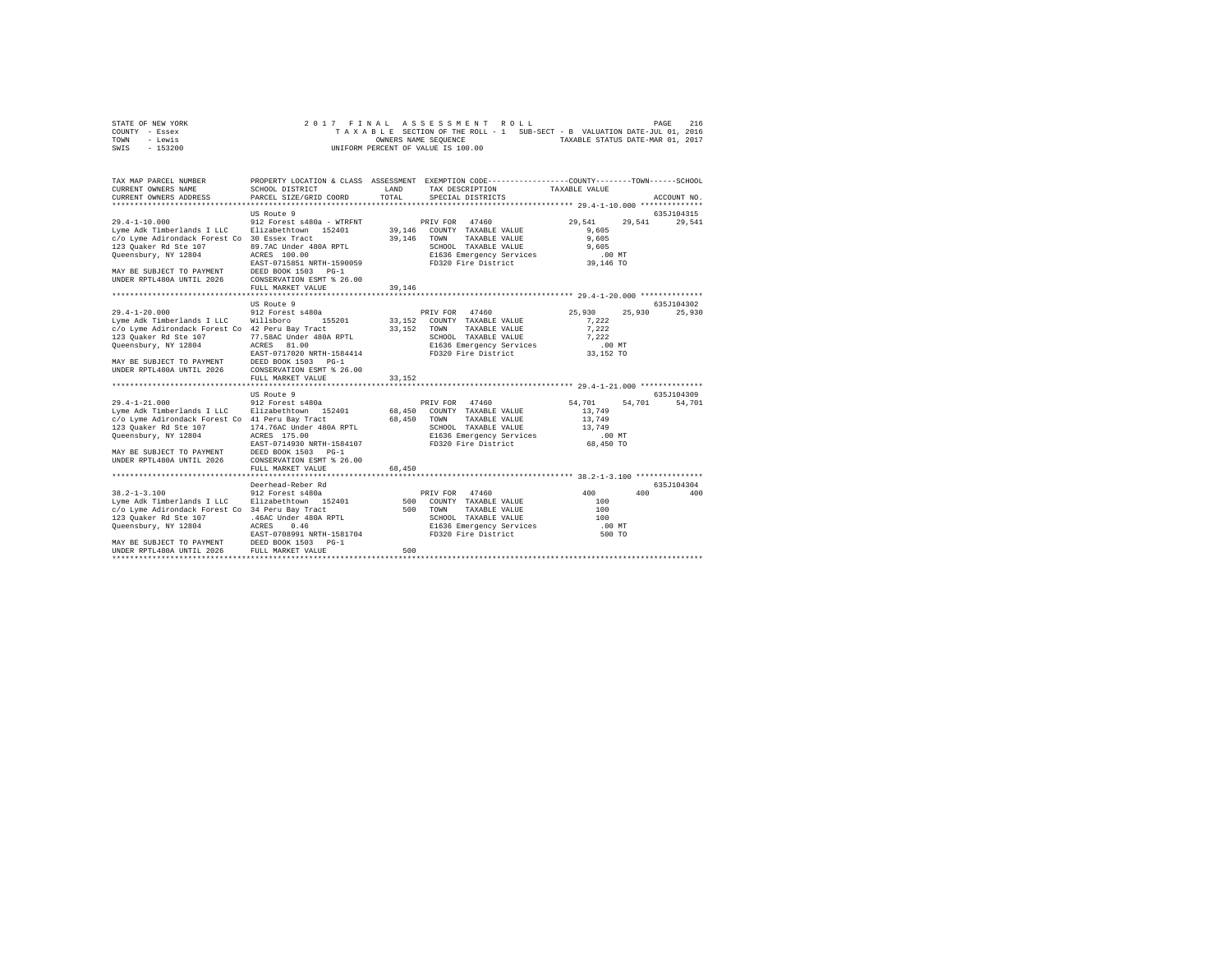| STATE OF NEW YORK | 2017 FINAL ASSESSMENT ROLL                                               | 217<br>PAGE                      |
|-------------------|--------------------------------------------------------------------------|----------------------------------|
| COUNTY - Essex    | TAXABLE SECTION OF THE ROLL - 1 SUB-SECT - B VALUATION DATE-JUL 01, 2016 |                                  |
| TOWN<br>- Lewis   | OWNERS NAME SEOUENCE                                                     | TAXABLE STATUS DATE-MAR 01, 2017 |
| - 153200<br>SWIS  | UNIFORM PERCENT OF VALUE IS 100.00                                       |                                  |

| TAX MAP PARCEL NUMBER<br>CURRENT OWNERS NAME<br>CURRENT OWNERS ADDRESS                                                                                                                                                              | SCHOOL DISTRICT<br>PARCEL SIZE/GRID COORD                                                                                                                                                                                               | LAND<br>TOTAL              | PROPERTY LOCATION & CLASS ASSESSMENT EXEMPTION CODE---------------COUNTY-------TOWN------SCHOOL<br>TAX DESCRIPTION<br>SPECIAL DISTRICTS       | TAXABLE VALUE                                                             | ACCOUNT NO.          |
|-------------------------------------------------------------------------------------------------------------------------------------------------------------------------------------------------------------------------------------|-----------------------------------------------------------------------------------------------------------------------------------------------------------------------------------------------------------------------------------------|----------------------------|-----------------------------------------------------------------------------------------------------------------------------------------------|---------------------------------------------------------------------------|----------------------|
| $38.2 - 1 - 3.200$<br>Lyme Adk Timberlands I LLC<br>c/o Lyme Adirondack Forest Co 34 Peru Bay Tract<br>123 Quaker Rd Ste 107<br>Queensbury, NY 12804<br>MAY BE SUBJECT TO PAYMENT<br>UNDER RPTL480A UNTIL 2026                      | Interstate 87<br>912 Forest s480a<br>Elizabethtown 152401<br>99.46AC Under 480A RPTL<br>ACRES 104.10<br>EAST-0710159 NRTH-1580842<br>DEED BOOK 1503<br>$PG-1$<br>CONSERVATION ESMT % 26.00<br>FULL MARKET VALUE<br>******************** | 41.514<br>41,514<br>41.514 | 47460<br>PRIV FOR<br>COUNTY TAXABLE VALUE<br>TOWN<br>TAXABLE VALUE<br>SCHOOL TAXABLE VALUE<br>E1636 Emergency Services<br>FD320 Fire District | 32,382<br>32,382<br>9.132<br>9,132<br>9.132<br>$.00$ MT<br>41,514 TO      | 635Z008021<br>32,382 |
| $38.2 - 1 - 4.100$<br>Lyme Adk Timberlands I LLC Elizabethtown 152401<br>c/o Lyme Adirondack Forest Co 39 Peru Bay Tract<br>123 Quaker Rd Ste 107<br>Queensbury, NY 12804<br>MAY BE SUBJECT TO PAYMENT<br>UNDER RPTL480A UNTIL 2026 | Deerhead-Reber Rd<br>912 Forest s480a<br>8.34AC Under 480A RPTL<br>ACRES<br>13.10<br>EAST-0708946 NRTH-1582745<br>DEED BOOK 1503 PG-1<br>FULL MARKET VALUE                                                                              | 9,100<br>9.100<br>9,100    | PRIV FOR 47460<br>COUNTY TAXABLE VALUE<br>TOWN<br>TAXABLE VALUE<br>SCHOOL TAXABLE VALUE<br>E1636 Emergency Services<br>FD320 Fire District    | 6.160<br>6,160<br>2,940<br>2,940<br>2.940<br>.00MT<br>9,100 TO            | 635J104307<br>6,160  |
| $38.2 - 1 - 4.200$<br>Lyme Adk Timberlands I LLC<br>c/o Lyme Adirondack Forest Co 39 Peru Bay Tract<br>123 Ouaker Rd Ste 107<br>Queensbury, NY 12804<br>MAY BE SUBJECT TO PAYMENT<br>UNDER RPTL480A UNTIL 2026                      | Interstate 87<br>912 Forest s480a<br>Elizabethtown 152401<br>88.6AC Under 480A RPTL<br>ACRES 91.30<br>EAST-0710148 NRTH-1583765<br>DEED BOOK 1503 PG-1<br>CONSERVATION ESMT % 26.00<br>FULL MARKET VALUE                                | 37.074<br>37,074<br>37.074 | 47460<br>PRIV FOR<br>COUNTY TAXABLE VALUE<br>TOWN<br>TAXABLE VALUE<br>SCHOOL TAXABLE VALUE<br>E1636 Emergency Services<br>FD320 Fire District | 29,186<br>29,186<br>7.888<br>7,888<br>7.888<br>.00MT<br>37,074 TO         | 635Z008022<br>29,186 |
| $38.2 - 1 - 5.000$<br>Lyme Adk Timberlands I LLC<br>c/o Lyme Adirondack Forest Co 35 Peru Bay Tract<br>123 Quaker Rd Ste 107<br>Queensbury, NY 12804<br>MAY BE SUBJECT TO PAYMENT<br>UNDER RPTL480A UNTIL 2026                      | Deerhead-Reber Rd<br>912 Forest s480a<br>Elizabethtown 152401<br>1 Ac Camp Lot<br>159AC Under 480A RPTL<br>ACRES 160.00<br>EAST-0712540 NRTH-1581064<br>DEED BOOK 1503 PG-1<br>CONSERVATION ESMT % 26.00<br>FULL MARKET VALUE           | 66.156<br>66,156<br>66,156 | PRIV FOR 47460<br>COUNTY TAXABLE VALUE<br>TOWN<br>TAXABLE VALUE<br>SCHOOL TAXABLE VALUE<br>E1636 Emergency Services<br>FD320 Fire District    | 50.024<br>50.024<br>16.132<br>16,132<br>16.132<br>$.00$ $MT$<br>66,156 TO | 635J104402<br>50,024 |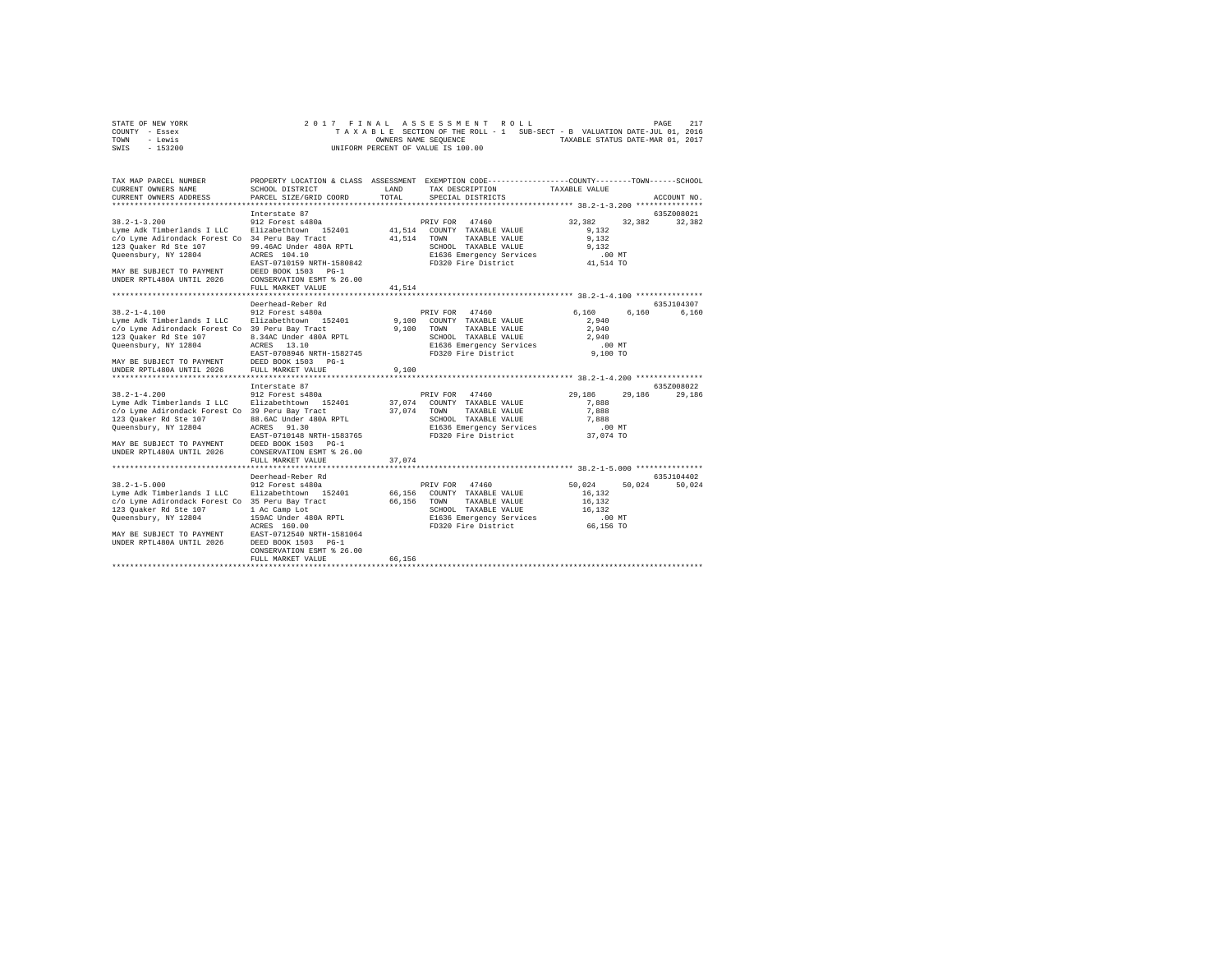| STATE OF NEW YORK | 2017 FINAL ASSESSMENT ROLL                                               | 218<br>PAGE                      |
|-------------------|--------------------------------------------------------------------------|----------------------------------|
| COUNTY - Essex    | TAXABLE SECTION OF THE ROLL - 1 SUB-SECT - B VALUATION DATE-JUL 01, 2016 |                                  |
| TOWN<br>- Lewis   | OWNERS NAME SEOUENCE                                                     | TAXABLE STATUS DATE-MAR 01, 2017 |
| $-153200$<br>SWIS | UNIFORM PERCENT OF VALUE IS 100.00                                       |                                  |

| TAX MAP PARCEL NUMBER<br>CURRENT OWNERS NAME<br>CURRENT OWNERS ADDRESS                                                                                                                                          | SCHOOL DISTRICT<br>PARCEL SIZE/GRID COORD                                                                                                                                                                                                      | LAND<br>TOTAL              | PROPERTY LOCATION & CLASS ASSESSMENT EXEMPTION CODE---------------COUNTY-------TOWN------SCHOOL<br>TAX DESCRIPTION<br>SPECIAL DISTRICTS       | TAXABLE VALUE                                                             | ACCOUNT NO.          |
|-----------------------------------------------------------------------------------------------------------------------------------------------------------------------------------------------------------------|------------------------------------------------------------------------------------------------------------------------------------------------------------------------------------------------------------------------------------------------|----------------------------|-----------------------------------------------------------------------------------------------------------------------------------------------|---------------------------------------------------------------------------|----------------------|
| $38.2 - 1 - 6.000$<br>Lyme Adk Timberlands I LLC<br>c/o Lyme Adirondack Forest Co 36 Peru Bay Tract<br>123 Quaker Rd Ste 107<br>Oueensbury, NY 12804<br>MAY BE SUBJECT TO PAYMENT<br>UNDER RPTL480A UNTIL 2026  | Deerhead-Reber Rd<br>912 Forest s480a<br>Elizabethtown 152401<br>183.1AC Under 480A RPTL<br>ACRES 183.10<br>EAST-0715298 NRTH-1581433<br>DEED BOOK 1503<br>$PG-1$<br>CONSERVATION ESMT % 26.00<br>FULL MARKET VALUE<br>*********************** | 71,484<br>71,484<br>71,484 | 47460<br>PRIV FOR<br>COUNTY TAXABLE VALUE<br>TOWN<br>TAXABLE VALUE<br>SCHOOL TAXABLE VALUE<br>E1636 Emergency Services<br>FD320 Fire District | 57.187<br>57.187<br>14,297<br>14,297<br>14,297<br>$.00$ MT<br>71,484 TO   | 635J104314<br>57,187 |
| $38.2 - 1 - 12.000$<br>Lyme Adk Timberlands I LLC<br>c/o Lyme Adirondack Forest Co 30 Peru Bay Tract<br>123 Quaker Rd Ste 107<br>Queensbury, NY 12804<br>MAY BE SUBJECT TO PAYMENT<br>UNDER RPTL480A UNTIL 2026 | Deerhead-Reber Rd<br>912 Forest s480a<br>Elizabethtown 152401<br>189.8AC Under 480A RPTL<br>ACRES 189.80<br>EAST-0712936 NRTH-1578177<br>DEED BOOK 1503 PG-1<br>CONSERVATION ESMT % 26.00<br>FULL MARKET VALUE                                 | 73,926<br>73.926<br>73.926 | PRIV FOR 47460<br>COUNTY TAXABLE VALUE<br>TOWN<br>TAXABLE VALUE<br>SCHOOL TAXABLE VALUE<br>E1636 Emergency Services<br>FD320 Fire District    | 59.141<br>59,141<br>14,785<br>14,785<br>14,785<br>.00MT<br>73,926 TO      | 635J104401<br>59,141 |
| $38.2 - 1 - 13.000$<br>Lyme Adk Timberlands I LLC<br>c/o Lyme Adirondack Forest Co 29 Peru Bay Tract<br>123 Quaker Rd Ste 107<br>Queensbury, NY 12804<br>MAY BE SUBJECT TO PAYMENT<br>UNDER RPTL480A UNTIL 2026 | US Route 9<br>912 Forest s480a<br>Elizabethtown 152401<br>78.47AC Under 480A RPTL<br>90.00<br>ACRES<br>EAST-0710929 NRTH-1578220<br>DEED BOOK 1503<br>$PG-1$<br>CONSERVATION ESMT % 26.00<br>FULL MARKET VALUE                                 | 49,506<br>49.506<br>49,506 | PRIV FOR 47460<br>COUNTY TAXABLE VALUE<br>TOWN<br>TAXABLE VALUE<br>SCHOOL TAXABLE VALUE<br>E1636 Emergency Services<br>FD320 Fire District    | 26,166<br>26.166<br>23,340<br>23,340<br>23,340<br>.00MT<br>49,506 TO      | 635J104303<br>26,166 |
| $38.2 - 1 - 16.001$<br>Lyme Adk Timberlands I LLC<br>c/o Lyme Adirondack Forest Co 40 Peru Bay Tract<br>123 Quaker Rd Ste 107<br>Queensbury, NY 12804<br>MAY BE SUBJECT TO PAYMENT<br>UNDER RPTL480A UNTIL 2026 | Deerhead-Reber Rd<br>912 Forest s480a<br>Elizabethtown 152401<br>152.35AC Under 480A RPTL<br>ACRES 160.00<br>EAST-0712191 NRTH-1583701<br>DEED BOOK 1503 PG-1<br>CONSERVATION ESMT % 26.00<br>FULL MARKET VALUE                                | 61,790<br>61,790<br>61,790 | PRIV FOR<br>47460<br>COUNTY TAXABLE VALUE<br>TOWN<br>TAXABLE VALUE<br>SCHOOL TAXABLE VALUE<br>E1636 Emergency Services<br>FD320 Fire District | 48,070<br>48,070<br>13,720<br>13,720<br>13,720<br>$.00$ $MT$<br>61,790 TO | 635J104308<br>48,070 |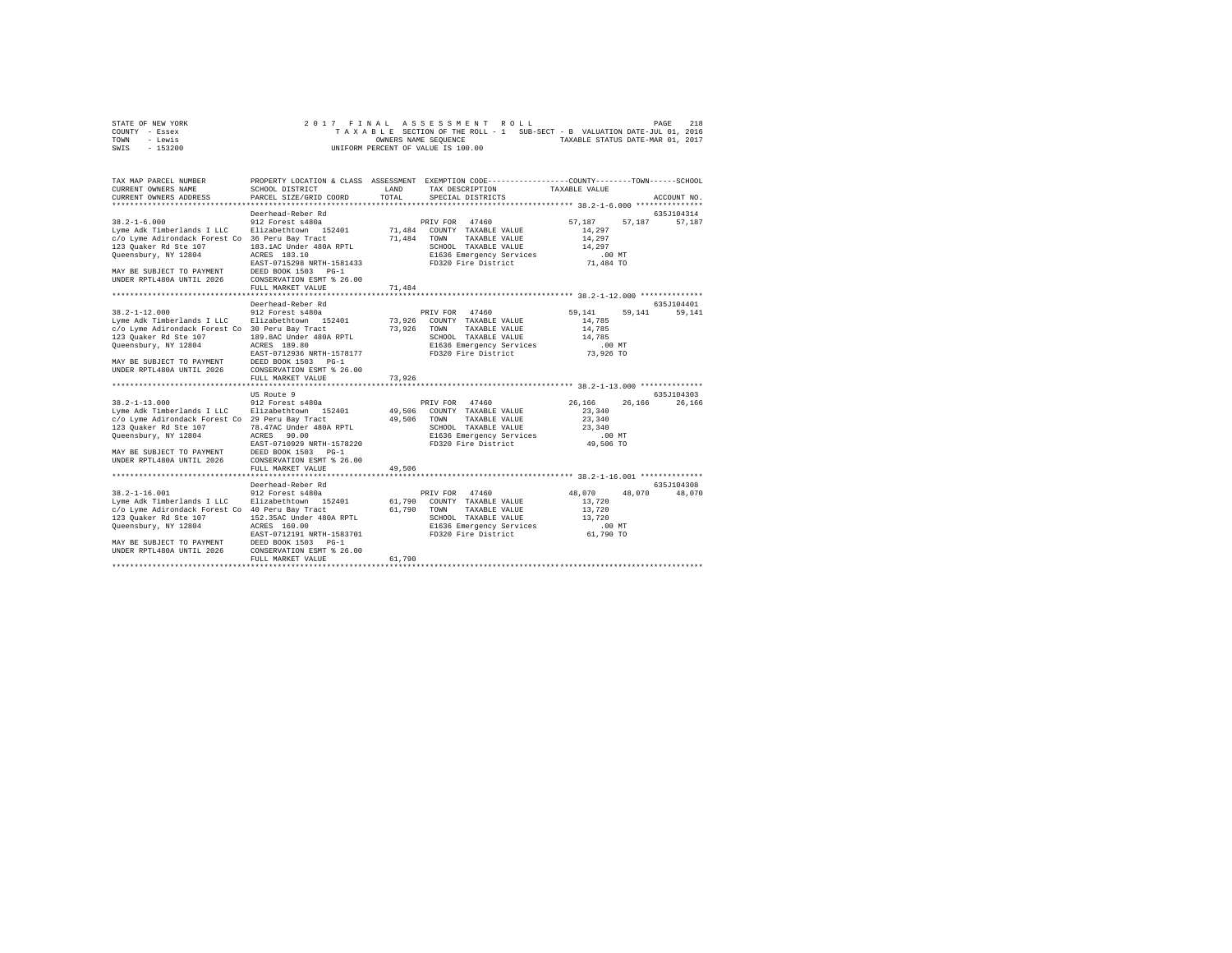| STATE OF NEW YORK | 2017 FINAL ASSESSMENT ROLL                                               | 219<br>PAGE                      |
|-------------------|--------------------------------------------------------------------------|----------------------------------|
| COUNTY - Essex    | TAXABLE SECTION OF THE ROLL - 1 SUB-SECT - B VALUATION DATE-JUL 01, 2016 |                                  |
| TOWN<br>- Lewis   | OWNERS NAME SEOUENCE                                                     | TAXABLE STATUS DATE-MAR 01, 2017 |
| $-153200$<br>SWIS | UNIFORM PERCENT OF VALUE IS 100.00                                       |                                  |

| TAX MAP PARCEL NUMBER                                                                                                               |                                                                                                                                                                                 |         | PROPERTY LOCATION & CLASS ASSESSMENT EXEMPTION CODE---------------COUNTY-------TOWN------SCHOOL |                                      |                             |
|-------------------------------------------------------------------------------------------------------------------------------------|---------------------------------------------------------------------------------------------------------------------------------------------------------------------------------|---------|-------------------------------------------------------------------------------------------------|--------------------------------------|-----------------------------|
|                                                                                                                                     |                                                                                                                                                                                 |         |                                                                                                 |                                      |                             |
|                                                                                                                                     | Hutchins Swamp Ln                                                                                                                                                               |         |                                                                                                 |                                      | 635J104005                  |
| $47.2 - 1 - 1.000$<br>MAY BE SUBJECT TO PAYMENT ACRES 228.65<br>UNDER RPTL480A UNTIL 2026 EAST-0708840 NRTH-1567448                 | 249 Euses rigues (1986)<br>215.9AC Under 480A RPTL (2008) EUSS Emergency Services (1987)<br>228.65 PD320 Fire District (201.800 TO<br>DEED BOOK 1654 PG-30<br>FULL MARKET VALUE | 116,800 |                                                                                                 | 90.400<br>26,400<br>26,400<br>26,400 | 90,400 90,400               |
|                                                                                                                                     |                                                                                                                                                                                 |         |                                                                                                 |                                      |                             |
|                                                                                                                                     | Hutchins Swamp Ln                                                                                                                                                               |         |                                                                                                 |                                      | 635J178553                  |
|                                                                                                                                     |                                                                                                                                                                                 |         |                                                                                                 | 30.640                               | 30,640                      |
|                                                                                                                                     | FULL MARKET VALUE                                                                                                                                                               | 38,300  |                                                                                                 |                                      |                             |
|                                                                                                                                     |                                                                                                                                                                                 |         |                                                                                                 |                                      |                             |
| Svlmar, CA 91342<br>MAY BE SUBJECT TO PAYMENT EAST-0708596 NRTH-1576654<br>UNDER RPTL480A UNTIL 2026 DEED BOOK 1655 PG-67           | Deerhead-Reber Rd<br>217Ac UNDER 480A RPTL<br>ACRES 296.90<br>FULL MARKET VALUE                                                                                                 | 155,300 |                                                                                                 |                                      | 635J105015<br>90,800        |
|                                                                                                                                     |                                                                                                                                                                                 |         |                                                                                                 |                                      |                             |
| MAY BE SUBJECT TO PAYMENT BAST-0706160 NRTH-1571017 FD320 Fire District 65,500 TO<br>UNDER RPTL480A UNTIL 2026 DEED BOOK 1655 PG-67 |                                                                                                                                                                                 |         |                                                                                                 |                                      | 635J101105<br>24,000 24,000 |
|                                                                                                                                     | FULL MARKET VALUE                                                                                                                                                               | 65,500  |                                                                                                 |                                      |                             |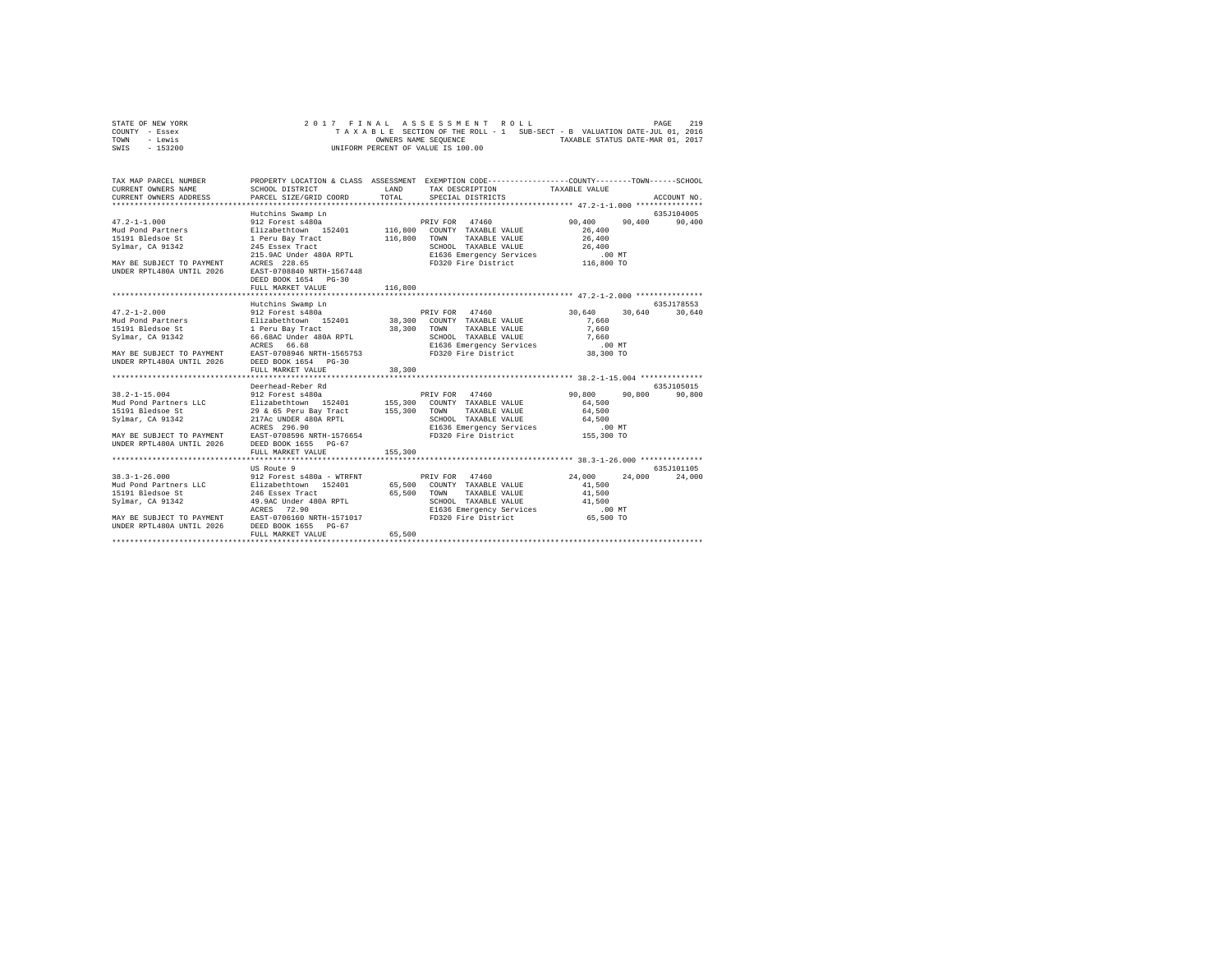| STATE OF NEW YORK | 2017 FINAL ASSESSMENT ROLL         | 220<br>PAGE                                                              |
|-------------------|------------------------------------|--------------------------------------------------------------------------|
| COUNTY - Essex    |                                    | TAXABLE SECTION OF THE ROLL - 1 SUB-SECT - B VALUATION DATE-JUL 01, 2016 |
| TOWN<br>- Lewis   | OWNERS NAME SEOUENCE               | TAXABLE STATUS DATE-MAR 01, 2017                                         |
| - 153200<br>SWIS  | UNIFORM PERCENT OF VALUE IS 100.00 |                                                                          |

| TAX MAP PARCEL NUMBER<br>CURRENT OWNERS NAME<br>CURRENT OWNERS ADDRESS PARCEL SIZE/GRID COORD                                                                                                                                                                                                                                                                                                                                                               | SCHOOL DISTRICT                                                                                                                                                                                          | LAND<br>TOTAL    | PROPERTY LOCATION & CLASS ASSESSMENT EXEMPTION CODE----------------COUNTY-------TOWN------SCHOOL<br>TAX DESCRIPTION TAXABLE VALUE<br>SPECIAL DISTRICTS                 |                                                                    | ACCOUNT NO.                           |
|-------------------------------------------------------------------------------------------------------------------------------------------------------------------------------------------------------------------------------------------------------------------------------------------------------------------------------------------------------------------------------------------------------------------------------------------------------------|----------------------------------------------------------------------------------------------------------------------------------------------------------------------------------------------------------|------------------|------------------------------------------------------------------------------------------------------------------------------------------------------------------------|--------------------------------------------------------------------|---------------------------------------|
| $38.3 - 1 - 28.000$<br>Sylmar, CA 91342<br>MAY BE SUBJECT TO PAYMENT EAST-0706334 NRTH-1569964 FD320 Fire District<br>UNDER RPTL480A UNTIL 2026 DEED BOOK 1655 PG-67                                                                                                                                                                                                                                                                                        | US Route 9<br>912 Forest s480a<br>49AC Under 480A RPTL<br>ACRES<br>50.00<br>FULL MARKET VALUE                                                                                                            | 29,800           | PRIV FOR 47460<br>TAXABLE VALUE 6,200<br>CHOOL TAXABLE VALUE 6,200<br>E1636 Emergency Services 6,200 MT<br>FD320 Fire District 29,800 TO                               | 23,600<br>6.200                                                    | 635J101014<br>23,600<br>23,600        |
|                                                                                                                                                                                                                                                                                                                                                                                                                                                             |                                                                                                                                                                                                          |                  |                                                                                                                                                                        |                                                                    |                                       |
|                                                                                                                                                                                                                                                                                                                                                                                                                                                             | US Route 9                                                                                                                                                                                               |                  |                                                                                                                                                                        |                                                                    | 635.7101102                           |
| $38.3 - 1 - 29.000$<br>Mud Pond Partners LLC and Elizabethtown 152401 55,000 COUNTY TAXABLE VALUE<br>15191 Bledsoe St<br>Svlmar, CA 91342<br>MAY BE SUBJECT TO PAYMENT<br>UNDER RPTL480A UNTIL 2026<br>$38.4 - 1 - 2.110$<br>Not be a set to the country of the country of the country of the country of the country of the country of the country of the set of the set of the set of the set of the set of the set of the set of the set of the set of th | 912 Forest s480a<br>245 Essex Tract<br>100AC Under 480A RPTL<br>ACRES 100.00<br>ACRES 100.00<br>EAST-0706565 NRTH-1568892<br>DEED BOOK 1655 PG-67<br>FULL MARKET VALUE<br>US Route 9<br>912 Forest s480a | 55,000<br>55,000 | PRIV FOR 47460<br>TOWN<br>TAXABLE VALUE 11,000<br>SCHOOL TAXABLE VALUE 11,000<br>E1636 Emergency Services 10,000 MT<br>FD320 Fire District 55,000 TO<br>PRIV FOR 47460 | 44,000 44,000<br>11,000<br>19,040<br>5,660<br>5,660                | 44,000<br>635J101012<br>19,040 19,040 |
| MAY BE SUBJECT TO PAYMENT EAST-0708739 NRTH-1572013<br>UNDER RPTL480A UNTIL 2026                                                                                                                                                                                                                                                                                                                                                                            | DEED BOOK 1655 PG-67<br>FULL MARKET VALUE<br>***************************                                                                                                                                 | 24,700           | FD320 Fire District 24,700 TO                                                                                                                                          | 5,660                                                              |                                       |
| $38.4 - 1 - 3.000$<br>MAY BE SUBJECT TO PAYMENT EAST-0709395 NRTH-1573375<br>UNDER RPTL480A UNTIL 2026 DEED BOOK 1655 PG-67                                                                                                                                                                                                                                                                                                                                 | US Route 9<br>912 Forest s480a<br>ACRES<br>43.30<br>FULL MARKET VALUE                                                                                                                                    | 26,300           | PRIV FOR 47460<br>SCHOOL TAXABLE VALUE<br>E1636 Emergency Services<br>FD320 Fire District                                                                              | 20,560<br>20.560<br>5,740<br>5,740<br>5,740<br>.00 MT<br>26,300 TO | 635.7101109<br>20,560                 |
|                                                                                                                                                                                                                                                                                                                                                                                                                                                             |                                                                                                                                                                                                          |                  |                                                                                                                                                                        |                                                                    |                                       |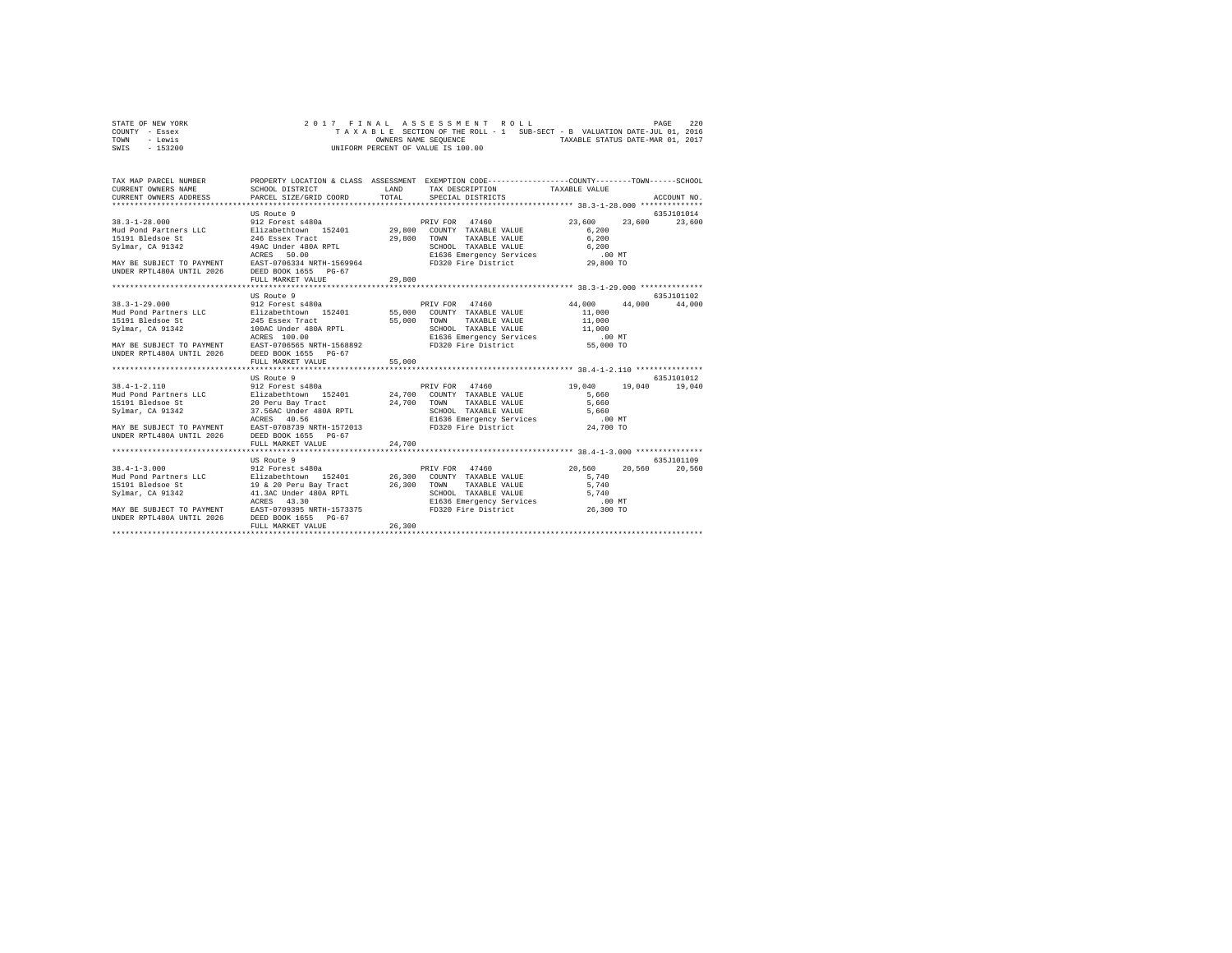| STATE OF NEW YORK | 2017 FINAL ASSESSMENT ROLL                                               | 221<br>PAGE                      |
|-------------------|--------------------------------------------------------------------------|----------------------------------|
| COUNTY - Essex    | TAXABLE SECTION OF THE ROLL - 1 SUB-SECT - B VALUATION DATE-JUL 01, 2016 |                                  |
| TOWN<br>- Lewis   | OWNERS NAME SEOUENCE                                                     | TAXABLE STATUS DATE-MAR 01, 2017 |
| - 153200<br>SWIS  | UNIFORM PERCENT OF VALUE IS 100.00                                       |                                  |

| TAX MAP PARCEL NUMBER<br>CURRENT OWNERS NAME | SCHOOL DISTRICT                                                                                                                                                                                                                                            | <b>T.AND</b> | PROPERTY LOCATION & CLASS ASSESSMENT EXEMPTION CODE----------------COUNTY-------TOWN------SCHOOL<br>TAX DESCRIPTION TAXABLE VALUE |                      |               |
|----------------------------------------------|------------------------------------------------------------------------------------------------------------------------------------------------------------------------------------------------------------------------------------------------------------|--------------|-----------------------------------------------------------------------------------------------------------------------------------|----------------------|---------------|
| CURRENT OWNERS ADDRESS                       | PARCEL SIZE/GRID COORD                                                                                                                                                                                                                                     | TOTAL        | SPECIAL DISTRICTS                                                                                                                 |                      | ACCOUNT NO.   |
|                                              |                                                                                                                                                                                                                                                            |              |                                                                                                                                   |                      |               |
|                                              | Hutchins Swamp Ln                                                                                                                                                                                                                                          |              |                                                                                                                                   |                      | 635J101013    |
| $38.4 - 1 - 4.000$                           | 912 Forest s480a                                                                                                                                                                                                                                           |              | PRIV FOR 47460                                                                                                                    | 14,240               | 14,240 14,240 |
|                                              |                                                                                                                                                                                                                                                            |              |                                                                                                                                   | 3,560                |               |
|                                              |                                                                                                                                                                                                                                                            |              |                                                                                                                                   | 3,560                |               |
|                                              |                                                                                                                                                                                                                                                            |              |                                                                                                                                   |                      |               |
|                                              |                                                                                                                                                                                                                                                            |              |                                                                                                                                   |                      |               |
|                                              |                                                                                                                                                                                                                                                            |              |                                                                                                                                   |                      |               |
|                                              | 23.560 Under 480A RPTL (2016) CHOOL TAXABLE VALUE 45.560<br>ARY BE SUBJECT TO PAYMENT AGRES 25.50<br>MAY BE SUBJECT TO PAYMENT BAST-0709503 NRTH-1572265 (2016) E1636 Emergency Services (2018)<br>UNDER RPTL480A UNTIL 2026 (2018) B<br>FULL MARKET VALUE | 17,800       |                                                                                                                                   |                      |               |
|                                              |                                                                                                                                                                                                                                                            |              |                                                                                                                                   |                      |               |
|                                              | Hutchins Swamp Ln                                                                                                                                                                                                                                          |              |                                                                                                                                   |                      | 635J101006    |
| $38.4 - 1 - 33.000$                          | 912 Forest s480a                                                                                                                                                                                                                                           |              | PRIV FOR 47460                                                                                                                    | 43,200 43,200 43,200 |               |
| Mud Pond Partners LLC                        |                                                                                                                                                                                                                                                            |              |                                                                                                                                   | 12,000               |               |
| 15191 Bledsoe St                             | Elizabethtown 152401 55,200 COUNTY TAXABLE VALUE<br>18&1 Call Mill Lot 55,200 TOWN TAXABLE VALUE                                                                                                                                                           |              | TAXABLE VALUE                                                                                                                     | 12,000               |               |
| Sylmar, CA 91342                             |                                                                                                                                                                                                                                                            |              |                                                                                                                                   |                      |               |
|                                              |                                                                                                                                                                                                                                                            |              |                                                                                                                                   |                      |               |
|                                              | MAY BE SUBJECT TO PAYMENT ACRES 102.00<br>UNDER RPTL480A UNTIL 2026 EAST-0709022 NRTH-1570610                                                                                                                                                              |              |                                                                                                                                   |                      |               |
|                                              |                                                                                                                                                                                                                                                            |              |                                                                                                                                   |                      |               |
|                                              | DEED BOOK 1655 PG-67                                                                                                                                                                                                                                       |              |                                                                                                                                   |                      |               |
|                                              | FULL MARKET VALUE                                                                                                                                                                                                                                          | 55,200       |                                                                                                                                   |                      |               |
|                                              |                                                                                                                                                                                                                                                            |              |                                                                                                                                   |                      |               |
| $29. -2 - 8.006$                             | US Route 9<br>912 Forest s480a                                                                                                                                                                                                                             |              | PRIV FOR 47460 129,600 129,600                                                                                                    |                      | 635J100101    |
|                                              |                                                                                                                                                                                                                                                            |              |                                                                                                                                   | 75,700               | 129,600       |
|                                              |                                                                                                                                                                                                                                                            |              |                                                                                                                                   | 75,700               |               |
|                                              |                                                                                                                                                                                                                                                            |              |                                                                                                                                   |                      |               |
|                                              |                                                                                                                                                                                                                                                            |              | SCHOOL TAXABLE VALUE<br>ELG36 Emergency Services 75,700<br>FD320 Fire District 205,300 TO 70320                                   |                      |               |
| MAY BE SUBJECT TO PAYMENT ACRES 357.70       |                                                                                                                                                                                                                                                            |              |                                                                                                                                   |                      |               |
| UNDER RPTL480A UNTIL 2026                    | EAST-0705847 NRTH-1591183                                                                                                                                                                                                                                  |              |                                                                                                                                   |                      |               |
|                                              | DEED BOOK 1274 PG-42                                                                                                                                                                                                                                       |              |                                                                                                                                   |                      |               |
|                                              | FULL MARKET VALUE                                                                                                                                                                                                                                          | 205,300      |                                                                                                                                   |                      |               |
|                                              |                                                                                                                                                                                                                                                            |              |                                                                                                                                   |                      |               |
|                                              | Seventy Ln                                                                                                                                                                                                                                                 |              |                                                                                                                                   |                      | 635.T103706   |
|                                              |                                                                                                                                                                                                                                                            |              |                                                                                                                                   | 32,000<br>32,000     | 32,000        |
|                                              |                                                                                                                                                                                                                                                            |              |                                                                                                                                   | 13,500               |               |
| 803 Mountain View Dr<br>Willsboro, NY 12996  | 4 South Tract Stowers Sur 45,500 TOWN<br>1274/28 SCHOC                                                                                                                                                                                                     |              | TAXABLE VALUE                                                                                                                     | 13,500               |               |
|                                              |                                                                                                                                                                                                                                                            |              | SCHOOL TAXABLE VALUE                                                                                                              | 13,500               |               |
|                                              |                                                                                                                                                                                                                                                            |              |                                                                                                                                   |                      |               |
|                                              |                                                                                                                                                                                                                                                            |              |                                                                                                                                   |                      |               |
| UNDER RPTL480A UNTIL 2026                    | EAST-0691700 NRTH-1570156<br>DEED BOOK 1087 PG-315                                                                                                                                                                                                         |              |                                                                                                                                   |                      |               |
|                                              | FULL MARKET VALUE                                                                                                                                                                                                                                          | 45,500       |                                                                                                                                   |                      |               |
|                                              |                                                                                                                                                                                                                                                            |              |                                                                                                                                   |                      |               |
|                                              |                                                                                                                                                                                                                                                            |              |                                                                                                                                   |                      |               |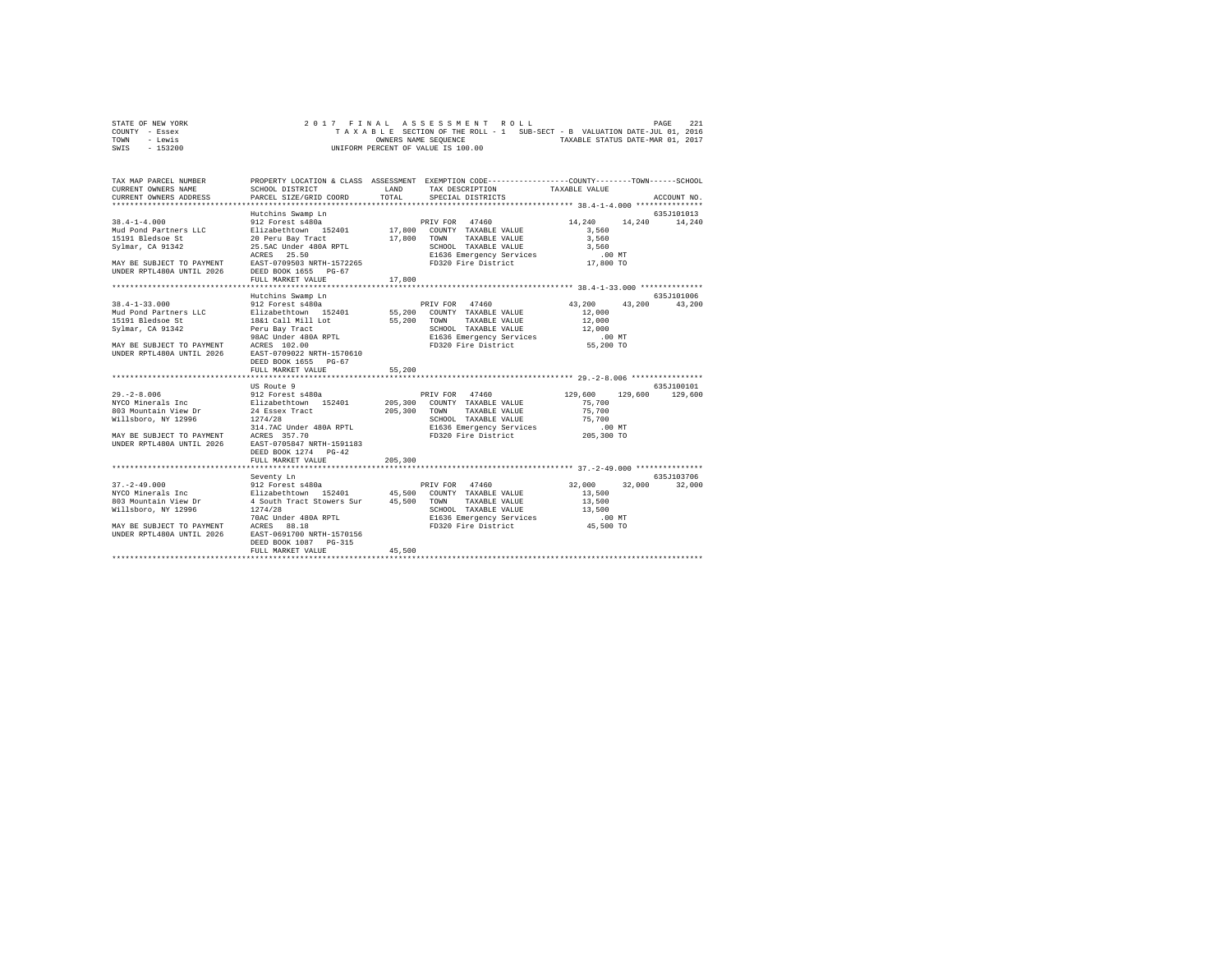| STATE OF NEW YORK | 2017 FINAL ASSESSMENT ROLL                                               | PAGE | 222 |
|-------------------|--------------------------------------------------------------------------|------|-----|
| COUNTY - Essex    | TAXABLE SECTION OF THE ROLL - 1 SUB-SECT - B VALUATION DATE-JUL 01, 2016 |      |     |
| TOWN<br>- Lewis   | TAXABLE STATUS DATE-MAR 01, 2017<br>OWNERS NAME SEOUENCE                 |      |     |
| $-153200$<br>SWIS | UNIFORM PERCENT OF VALUE IS 100.00                                       |      |     |

| TAX MAP PARCEL NUMBER<br>CURRENT OWNERS NAME<br>CURRENT OWNERS ADDRESS                                                                                                               | SCHOOL DISTRICT<br>PARCEL SIZE/GRID COORD                                                              | LAND<br>TOTAL | PROPERTY LOCATION & CLASS ASSESSMENT EXEMPTION CODE----------------COUNTY-------TOWN-----SCHOOL<br>TAX DESCRIPTION TAXABLE VALUE<br>SPECIAL DISTRICTS |                                          | ACCOUNT NO.                  |
|--------------------------------------------------------------------------------------------------------------------------------------------------------------------------------------|--------------------------------------------------------------------------------------------------------|---------------|-------------------------------------------------------------------------------------------------------------------------------------------------------|------------------------------------------|------------------------------|
| $38.3 - 1 - 3.000$<br>MAY BE SUBJECT TO PAYMENT ACRES 149.10<br>UNDER RPTL480A UNTIL 2026 EAST-0700774 NRTH-1572229                                                                  | US Route 9<br>912 Forest s480a<br>115.1AC Under 480A RPTL<br>DEED BOOK 1128 PG-16<br>FULL MARKET VALUE | 72,800        | PRIV FOR 47460<br>SCHOOL TAXABLE VALUE 22,720                                                                                                         | 50,080<br>50,080<br>22,720<br>22,720     | 635J101513<br>50,080         |
|                                                                                                                                                                                      | US Route 9                                                                                             |               |                                                                                                                                                       |                                          | 635.7101512                  |
| UNDER RPTL480A UNTIL 2026 DEED BOOK 1128 PG-16                                                                                                                                       | FULL MARKET VALUE                                                                                      | 111,800       |                                                                                                                                                       | 87,680 87,680 87,680<br>24,120<br>24,120 |                              |
|                                                                                                                                                                                      |                                                                                                        |               |                                                                                                                                                       |                                          |                              |
| Willsboro, NY 12996<br>D. 10 MT ACRES 171.50<br>MAY BE SUBJECT TO PAYMENT EAST-0682114 NRTH-1561500 FD320 Fire District 104,600 TO<br>UNDER RPTL480A UNTIL 2026 DEED BOOK 1274 PG-42 | Jay Mountain Rd<br>144.79AC Under 480A RPTL                                                            |               | SCHOOL TAXABLE VALUE 42,680                                                                                                                           | 61,920<br>42,680<br>42,680               | 635.7103201<br>61,920 61,920 |
|                                                                                                                                                                                      | FULL MARKET VALUE                                                                                      | 104,600       |                                                                                                                                                       |                                          |                              |
|                                                                                                                                                                                      | Wells Hill Rd                                                                                          |               |                                                                                                                                                       |                                          | 635J100509                   |
| Willsboro, NY 12996 1274/28<br>MAY BE SUBJECT TO PAYMENT ACRES 133.60<br>UNDER RPTL480A UNTIL 2026                                                                                   | EAST-0684392 NRTH-1566309<br>DEED BOOK 1000 PG-6<br>FULL MARKET VALUE                                  | 70,700        | SCHOOL TAXABLE VALUE 15,500                                                                                                                           | 55,200<br>15,500<br>15,500               | 55,200<br>55,200             |
|                                                                                                                                                                                      |                                                                                                        |               |                                                                                                                                                       |                                          |                              |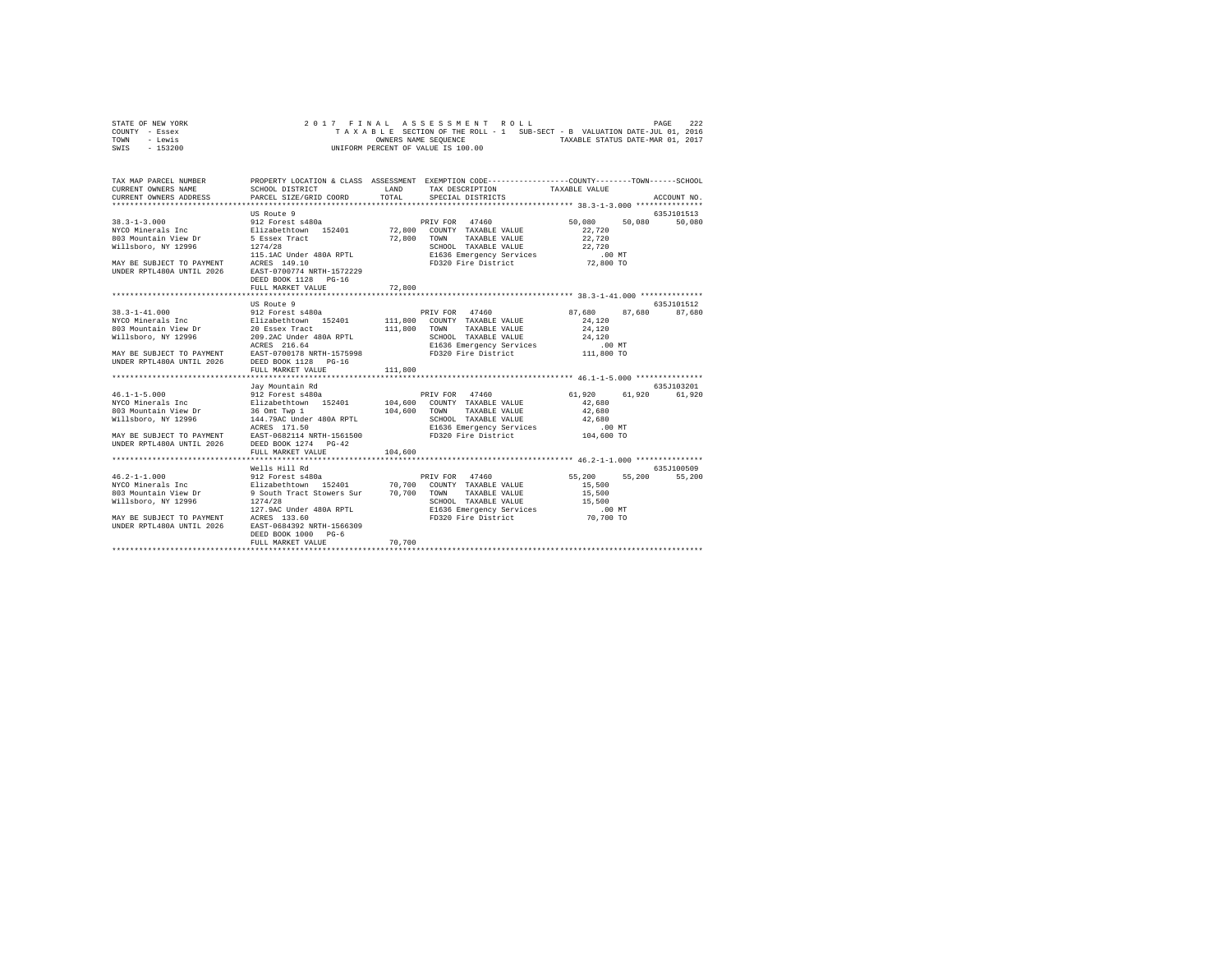| STATE OF NEW YORK |  |  |  |  | 2017 FINAL ASSESSMENT ROLL         |  |  |  |  |                                                                          | PAGE | 223 |
|-------------------|--|--|--|--|------------------------------------|--|--|--|--|--------------------------------------------------------------------------|------|-----|
| COUNTY - Essex    |  |  |  |  |                                    |  |  |  |  | TAXABLE SECTION OF THE ROLL - 1 SUB-SECT - B VALUATION DATE-JUL 01, 2016 |      |     |
| TOWN<br>- Lewis   |  |  |  |  | OWNERS NAME SEOUENCE               |  |  |  |  | TAXABLE STATUS DATE-MAR 01, 2017                                         |      |     |
| $-153200$<br>SWIS |  |  |  |  | UNIFORM PERCENT OF VALUE IS 100.00 |  |  |  |  |                                                                          |      |     |

| TAX MAP PARCEL NUMBER<br>CURRENT OWNERS NAME<br>CURRENT OWNERS ADDRESS PARCEL SIZE/GRID COORD                                                                                                                                                                                    | PROPERTY LOCATION & CLASS ASSESSMENT EXEMPTION CODE---------------COUNTY-------TOWN------SCHOOL<br>SCHOOL DISTRICT |        | LAND TAX DESCRIPTION<br>TOTAL SPECIAL DISTRICTS | TAXABLE VALUE            | ACCOUNT NO.                 |
|----------------------------------------------------------------------------------------------------------------------------------------------------------------------------------------------------------------------------------------------------------------------------------|--------------------------------------------------------------------------------------------------------------------|--------|-------------------------------------------------|--------------------------|-----------------------------|
| 46.2-1-2.000<br>May BE 2010 1 21 2010 12 2010 12 2010 12 2010 12 2010 12 2010 12 2010 12 2010 12 2010 12 2010 12<br>MAY BE SUBJECT TO PAYMENT 18 PLIAR ROBER TRACE 4 65,800 TOWN TAXABLE VALUE<br>MAY BE SUBJECT TO PAYMENT 12026 12                                             | DEED BOOK 1000 PG-6<br>FULL MARKET VALUE                                                                           | 65,800 |                                                 | 52,640 52,640 52,640     | 635J103115                  |
| 46.2-1-3.000<br>NO 912 Forest 480a<br>NO 912 Forest 480a<br>NO 912 Forest 480a<br>POIZ 1274/28<br>203 Mountain View Dr<br>203 Mountain View Dr<br>203 Mountain View Dr<br>203 Mountain View Dr<br>2030 More 180A RPTL<br>2046 SAC Under 480A RPTL<br>                            | Wells Hill Rd<br>DEED BOOK 1000 PG-1<br>FULL MARKET VALUE                                                          | 36,500 |                                                 | 29,200<br>7,300<br>7,300 | 635J101009<br>29,200 29,200 |
|                                                                                                                                                                                                                                                                                  | 153 Johnson Ln<br>DEED BOOK 1134 PG-17<br>FULL MARKET VALUE                                                        | 52,500 |                                                 | 16,800 16,800 16,800     | 635J104615                  |
| $\begin{tabular}{lcccc} 46.2-1-51.000 & 912 Forest sd80a & 9RIV FOR & 47460 & 46,640 & 46,640 & 46,640 & 46,640 & 46,640 & 46,640 & 46,640 & 46,640 & 46,640 & 46,640 & 46,640 & 46,640 & 46,640 & 46,640 & 46,640 & 46,640 & 46,640 & 46,640 & 46,640 & 46,640 & 46,640 & 46,6$ | Wells Hill Rd<br>DEED BOOK 1000 PG-6                                                                               | 77,800 |                                                 | 46,640 46,640 46,640     | 635.7103114                 |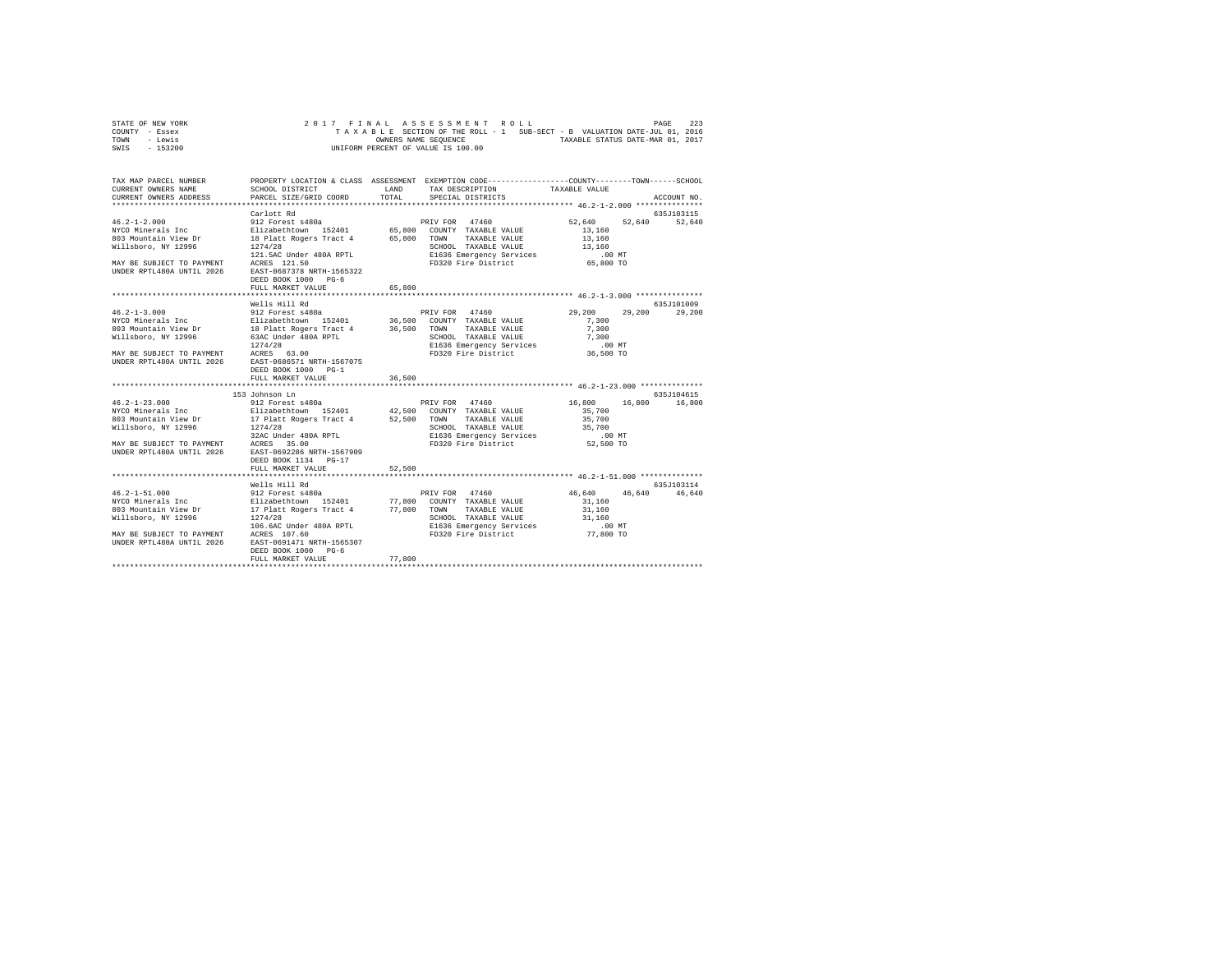| STATE OF NEW YORK |  |  |  |  | 2017 FINAL ASSESSMENT ROLL         |  |  |  |  |                                                                          | PAGE | 224 |
|-------------------|--|--|--|--|------------------------------------|--|--|--|--|--------------------------------------------------------------------------|------|-----|
| COUNTY - Essex    |  |  |  |  |                                    |  |  |  |  | TAXABLE SECTION OF THE ROLL - 1 SUB-SECT - B VALUATION DATE-JUL 01, 2016 |      |     |
| TOWN<br>- Lewis   |  |  |  |  | OWNERS NAME SEOUENCE               |  |  |  |  | TAXABLE STATUS DATE-MAR 01, 2017                                         |      |     |
| $-153200$<br>SWIS |  |  |  |  | UNIFORM PERCENT OF VALUE IS 100.00 |  |  |  |  |                                                                          |      |     |

| TAX MAP PARCEL NUMBER                                                                                                                                    |                                                                                                        | PROPERTY LOCATION & CLASS ASSESSMENT EXEMPTION CODE----------------COUNTY-------TOWN-----SCHOOL<br>TAX DESCRIPTION TAXABLE VALUE                                                                                                                                                            |                                                                                                                            |
|----------------------------------------------------------------------------------------------------------------------------------------------------------|--------------------------------------------------------------------------------------------------------|---------------------------------------------------------------------------------------------------------------------------------------------------------------------------------------------------------------------------------------------------------------------------------------------|----------------------------------------------------------------------------------------------------------------------------|
| 803 Mountain View Dr<br>Willsboro, NY 12996<br>$1274/28$ MAY BE SUBJECT TO PAYMENT ACRES $183.17$<br>UNDER RPTL480A UNTIL 2026 EAST-0684785 NRTH-1562080 | Jay Mountain Rd<br>35 Omt Twp 1 100,200 TOWN<br>154.21AC Under 480A RPTL 5CHOOL<br>DEED BOOK 1000 PG-6 | $\frac{46.2-1-60.000}{100}$ 912 Forest s480a<br>NYCO Minerals Inc = 12 as abethrown 152401 100,200 COUNTY TAXABLE VALUE<br>100,200 TOWN TAXABLE VALUE 100,200 TOWN TAXABLE VALUE 34,520<br>SCHOOL TAXABLE VALUE 34,520<br>EI636 Emergency Services 100 MT<br>FD320 Fire District 100,200 TO | 635J103202<br>65,680 65,680 65,680<br>34,520                                                                               |
|                                                                                                                                                          | FULL MARKET VALUE                                                                                      | 100,200                                                                                                                                                                                                                                                                                     |                                                                                                                            |
|                                                                                                                                                          |                                                                                                        |                                                                                                                                                                                                                                                                                             |                                                                                                                            |
| EASI-0710000 MAIR-1392023<br>MAY BE SUBJECT TO PAYMENT DEED BOOK 1407 PG-296                                                                             | US Route 9                                                                                             |                                                                                                                                                                                                                                                                                             | 635J180002<br>17.280 17.280 17.280                                                                                         |
| UNDER RPTL480A UNTIL 2026                                                                                                                                | FULL MARKET VALUE                                                                                      | 21,600                                                                                                                                                                                                                                                                                      |                                                                                                                            |
|                                                                                                                                                          |                                                                                                        |                                                                                                                                                                                                                                                                                             |                                                                                                                            |
| MAY BE SUBJECT TO PAYMENT EAST-0724526 NRTH-1553083<br>UNDER RPTL480A UNTIL 2026                                                                         | Twin Valley Ln<br>DEED BOOK 1207 PG-54                                                                 | ----<br>1,220 Mestport, NY 12993 5.1AC Under 480A RPTL SCHOOL TAXABLE VALUE 1,220<br>1.0 E1636 Emergency Services                                                                                                                                                                           | 635J199008<br>4,080<br>.00MT                                                                                               |
|                                                                                                                                                          | FULL MARKET VALUE                                                                                      | 5,300                                                                                                                                                                                                                                                                                       |                                                                                                                            |
| $57.1 - 3 - 8.000$                                                                                                                                       | Eggleston Ln<br>Eggleston Ln<br>912 Forest s480a                                                       |                                                                                                                                                                                                                                                                                             | 635.T103014<br>4G DIST C 41720<br>PRIV FOR 47460<br>21, 200 1.200 1.200 1.200<br>$\ensuremath{17}$ ,<br>$\ensuremath{349}$ |
| MAY BE SUBJECT TO PAYMENT DEED BOOK 944 PG-64<br>UNDER RPTL480A UNTIL 2026                                                                               | FULL MARKET VALUE                                                                                      | TOWN TAXABLE VALUE 17,349<br>SCHOOL TAXABLE VALUE 17,349<br>EAST-0724949 NRTH-1547833 E1636 Emergency Services 600 MT<br>hRRD ROOK 944 PG-64 FD320 Fire District 39,900 TO<br>FD320 Fire District<br>39,900                                                                                 |                                                                                                                            |
|                                                                                                                                                          |                                                                                                        |                                                                                                                                                                                                                                                                                             |                                                                                                                            |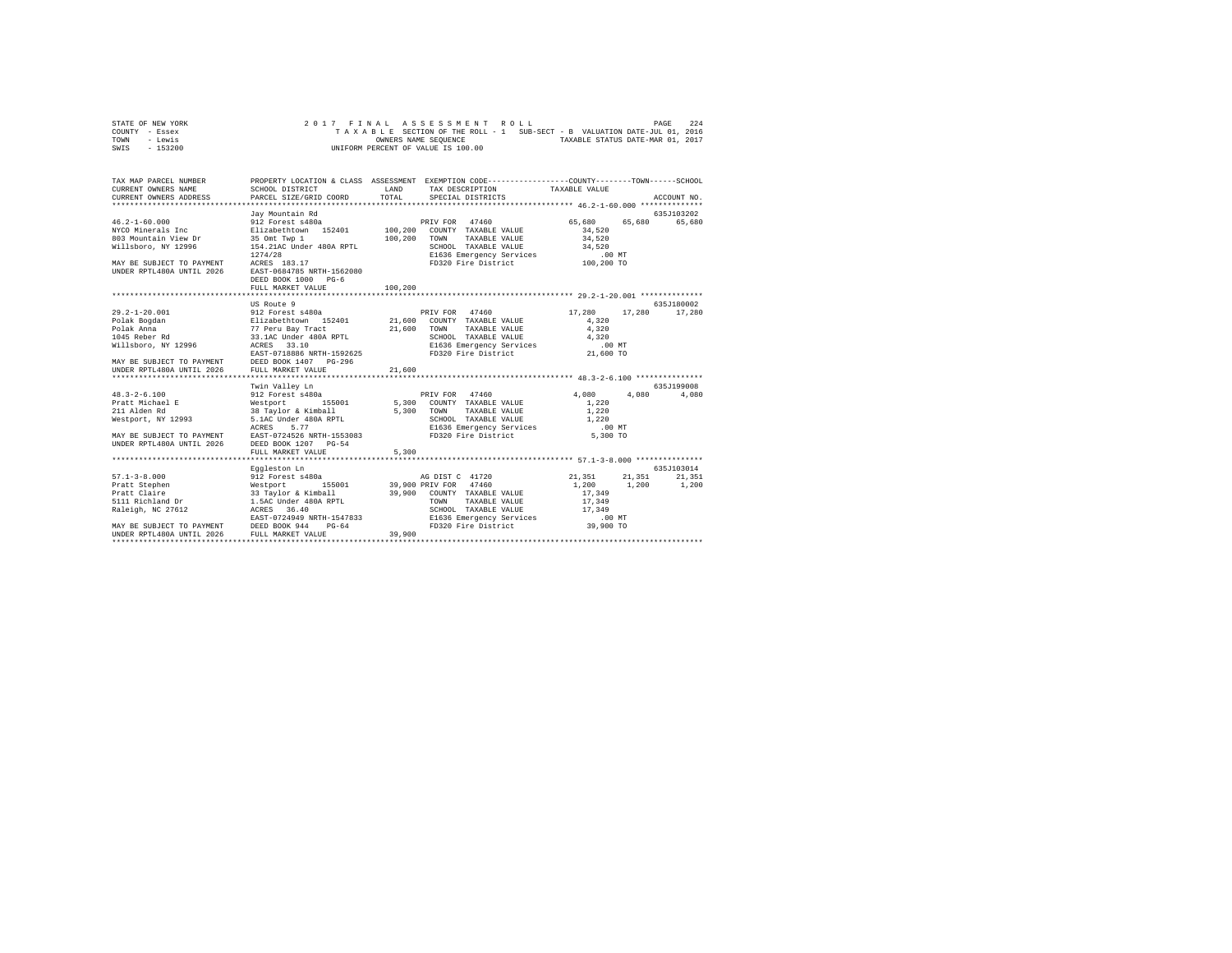| STATE OF NEW YORK | 2017 FINAL ASSESSMENT ROLL                                               | PAGE | 225 |
|-------------------|--------------------------------------------------------------------------|------|-----|
| COUNTY - Essex    | TAXABLE SECTION OF THE ROLL - 1 SUB-SECT - B VALUATION DATE-JUL 01, 2016 |      |     |
| TOWN<br>- Lewis   | TAXABLE STATUS DATE-MAR 01, 2017<br>OWNERS NAME SEOUENCE                 |      |     |
| $-153200$<br>SWIS | UNIFORM PERCENT OF VALUE IS 100.00                                       |      |     |

| TAX MAP PARCEL NUMBER<br>CURRENT OWNERS NAME<br>CURRENT OWNERS ADDRESS                                 | PROPERTY LOCATION & CLASS ASSESSMENT EXEMPTION CODE---------------COUNTY-------TOWN------SCHOOL<br>SCHOOL DISTRICT<br>PARCEL SIZE/GRID COORD                                  | LAND<br>TOTAL. | TAX DESCRIPTION TAXABLE VALUE<br>SPECIAL DISTRICTS                 |                                       |        | ACCOUNT NO. |
|--------------------------------------------------------------------------------------------------------|-------------------------------------------------------------------------------------------------------------------------------------------------------------------------------|----------------|--------------------------------------------------------------------|---------------------------------------|--------|-------------|
|                                                                                                        |                                                                                                                                                                               |                |                                                                    |                                       |        |             |
|                                                                                                        | Eggleston Ln                                                                                                                                                                  |                |                                                                    |                                       |        | 635J103013  |
| $57.1 - 3 - 10.110$                                                                                    | 912 Forest s480a                                                                                                                                                              |                | AG DIST C 41720                                                    | 16.051  16.051  16.051                |        |             |
| Pratt Stephen                                                                                          | Westport                                                                                                                                                                      |                | 155001 31,400 PRIV FOR 47460                                       | 2,400 2,400 2,400                     |        |             |
| Pratt Claire                                                                                           |                                                                                                                                                                               |                | COUNTY TAXABLE VALUE                                               | 12,949                                |        |             |
| 5111 Richland Dr                                                                                       | 34 Taylor & Kimball<br>34 Taylor & Kimball<br>36 Under 480A RPTL<br>EAST-0723962 NRTH-1547344<br>EAST-0723962 NRTH-1547344<br>DEED BOOK 944<br>PERD 800K 944<br>PERD 800K 944 |                | TOWN<br>TAXABLE VALUE                                              | 12,949                                |        |             |
| Raleigh, NC 27612                                                                                      | ACRES 28.85                                                                                                                                                                   |                | SCHOOL TAXABLE VALUE 12,949                                        |                                       |        |             |
|                                                                                                        |                                                                                                                                                                               |                |                                                                    |                                       |        |             |
| MAY BE SUBJECT TO PAYMENT DEED BOOK 944 PG-64                                                          |                                                                                                                                                                               |                | E1636 Emergency Services .00 MT<br>FD320 Fire District  31,400 TO  |                                       |        |             |
| UNDER RPTL480A UNTIL 2026 FULL MARKET VALUE                                                            |                                                                                                                                                                               | 31,400         |                                                                    |                                       |        |             |
|                                                                                                        |                                                                                                                                                                               |                |                                                                    |                                       |        |             |
|                                                                                                        | Eggleston Ln                                                                                                                                                                  |                |                                                                    |                                       |        | 635.T190003 |
| $57.1 - 3 - 10.120$                                                                                    | 912 Forest s480a                                                                                                                                                              |                | PRIV FOR 47460                                                     | 5,440 5,440                           |        | 5,440       |
| Pratt Stephen<br>Pratt Claire                                                                          |                                                                                                                                                                               |                |                                                                    | 20,260                                |        |             |
|                                                                                                        |                                                                                                                                                                               |                |                                                                    | 20,260                                |        |             |
|                                                                                                        |                                                                                                                                                                               |                |                                                                    |                                       |        |             |
| 5111 Richiana -<br>Raleigh, NC 27612                                                                   |                                                                                                                                                                               |                |                                                                    |                                       |        |             |
|                                                                                                        |                                                                                                                                                                               |                |                                                                    |                                       |        |             |
| MAY BE SUBJECT TO PAYMENT DEED BOOK 952<br>UNDER RPTL480A UNTIL 2026 FULL MARKET VA                    | $PG-18$                                                                                                                                                                       |                |                                                                    |                                       |        |             |
|                                                                                                        | FULL MARKET VALUE                                                                                                                                                             | 25,700         |                                                                    |                                       |        |             |
|                                                                                                        |                                                                                                                                                                               |                |                                                                    |                                       |        |             |
|                                                                                                        | 248 Eggleston Ln<br>912 Forest s480a                                                                                                                                          |                |                                                                    |                                       |        | 635.T103811 |
| $57.1 - 3 - 12.000$                                                                                    |                                                                                                                                                                               |                | AG DIST C 41720                                                    | 20,894 20,894<br>35,840 35,840 35,840 |        | 20.894      |
|                                                                                                        |                                                                                                                                                                               |                |                                                                    | 307,266                               |        |             |
|                                                                                                        |                                                                                                                                                                               |                |                                                                    | 307,266                               |        |             |
| Raleigh, NC 27612                                                                                      | ACRES 127.10                                                                                                                                                                  |                | SCHOOL TAXABLE VALUE 307,266                                       |                                       |        |             |
|                                                                                                        | EAST-0721877 NRTH-1547877                                                                                                                                                     |                |                                                                    |                                       |        |             |
| MAY BE SUBJECT TO PAYMENT DEED BOOK 827                                                                |                                                                                                                                                                               |                | RTH-1547877 E1636 Emergency Services<br>PG-077 FD320 Fire District | 00 MT.<br>364,000 TO                  |        |             |
|                                                                                                        |                                                                                                                                                                               |                |                                                                    |                                       |        |             |
|                                                                                                        |                                                                                                                                                                               |                |                                                                    |                                       |        |             |
|                                                                                                        | US Route 9                                                                                                                                                                    |                |                                                                    |                                       |        | 635.7104011 |
| $38.3 - 1 - 1.100$                                                                                     |                                                                                                                                                                               |                |                                                                    |                                       | 68,000 | 68,000      |
| Pulsifer Colby James                                                                                   |                                                                                                                                                                               |                |                                                                    |                                       |        |             |
| Pulsifer James                                                                                         |                                                                                                                                                                               |                |                                                                    |                                       |        |             |
| PO Box 27                                                                                              |                                                                                                                                                                               |                |                                                                    |                                       |        |             |
| Lewis, NY 12950                                                                                        |                                                                                                                                                                               |                |                                                                    |                                       |        |             |
|                                                                                                        |                                                                                                                                                                               |                |                                                                    |                                       |        |             |
|                                                                                                        |                                                                                                                                                                               |                |                                                                    |                                       |        |             |
| MAY BE SUBJECT TO PAYMENT BAST-0697936 NRTH-1574703<br>UNDER RPTL480A UNTIL 2026 DEED BOOK 1801 PG-185 |                                                                                                                                                                               |                |                                                                    |                                       |        |             |
|                                                                                                        | FULL MARKET VALUE                                                                                                                                                             | 85,000         |                                                                    |                                       |        |             |
|                                                                                                        |                                                                                                                                                                               |                |                                                                    |                                       |        |             |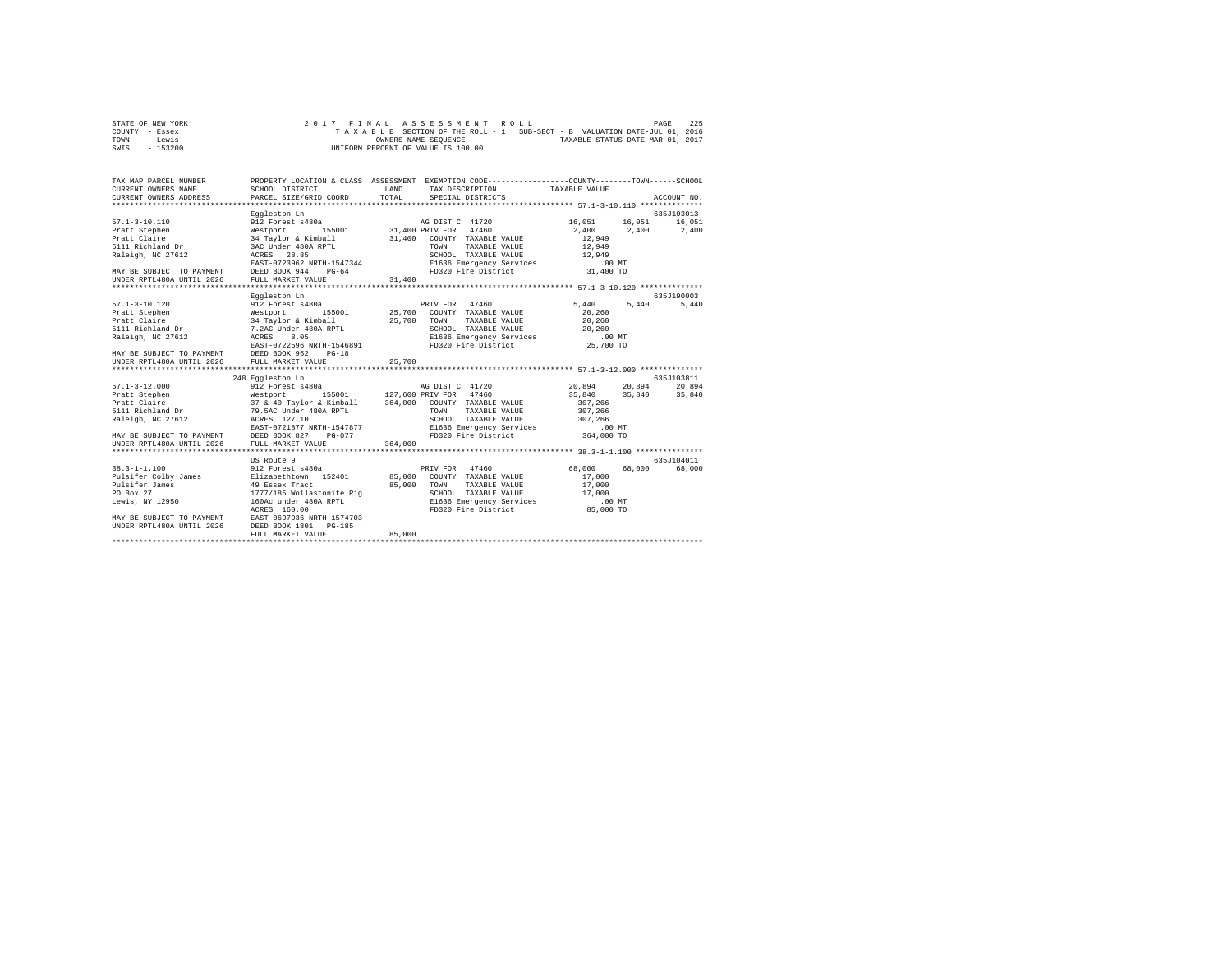| STATE OF NEW YORK |  |  |  | 2017 FINAL ASSESSMENT ROLL         |  |  |  |                                                                          | PAGE | 226 |
|-------------------|--|--|--|------------------------------------|--|--|--|--------------------------------------------------------------------------|------|-----|
| COUNTY - Essex    |  |  |  |                                    |  |  |  | TAXABLE SECTION OF THE ROLL - 1 SUB-SECT - B VALUATION DATE-JUL 01, 2016 |      |     |
| TOWN<br>- Lewis   |  |  |  | OWNERS NAME SEOUENCE               |  |  |  | TAXABLE STATUS DATE-MAR 01, 2017                                         |      |     |
| - 153200<br>SWIS  |  |  |  | UNIFORM PERCENT OF VALUE IS 100.00 |  |  |  |                                                                          |      |     |

| TAX MAP PARCEL NUMBER                                                                                                                                                                                                                                                                                                               |                             |        | PROPERTY LOCATION & CLASS ASSESSMENT EXEMPTION CODE----------------COUNTY-------TOWN-----SCHOOL                              |                                   |               |
|-------------------------------------------------------------------------------------------------------------------------------------------------------------------------------------------------------------------------------------------------------------------------------------------------------------------------------------|-----------------------------|--------|------------------------------------------------------------------------------------------------------------------------------|-----------------------------------|---------------|
|                                                                                                                                                                                                                                                                                                                                     |                             |        |                                                                                                                              |                                   |               |
|                                                                                                                                                                                                                                                                                                                                     | Pulsifer Ln                 |        |                                                                                                                              |                                   | 635J104010    |
| $38.3 - 1 - 2.000$<br>Pulsifer Colby James Blizabethtown 152401 89,300 COUNTY TAXABLE VALUE<br>Pulsifer Colby James and the statement of the colby James of Essex Tract (1999) 2008 TOWN TAXABLE VALUE 17<br>Pulsifer James 6 Essex Tract (1999) 2009 TOWN TAXABLE VALUE 17<br>Dewis, NY 12950 168.66 Under 480A RPTL (19936 Energe | 912 Forest s480a            |        | PRIV FOR 47460                                                                                                               | 71,440<br>17,860<br>17,860        | 71,440 71,440 |
|                                                                                                                                                                                                                                                                                                                                     |                             |        |                                                                                                                              | 17,860                            |               |
|                                                                                                                                                                                                                                                                                                                                     |                             |        |                                                                                                                              | .00 MT<br>89,300 TO               |               |
| MAY BE SUBJECT TO PAYMENT EAST-0698344 NRTH-1571938<br>UNDER RPTL480A UNTIL 2026 DEED BOOK 1801 PG-185                                                                                                                                                                                                                              | FULL MARKET VALUE           | 89,300 |                                                                                                                              |                                   |               |
|                                                                                                                                                                                                                                                                                                                                     |                             |        |                                                                                                                              |                                   |               |
|                                                                                                                                                                                                                                                                                                                                     | Seventy Ln                  |        |                                                                                                                              |                                   | 635.7104004   |
|                                                                                                                                                                                                                                                                                                                                     | FULL MARKET VALUE           | 87,400 | TAXABLE VALUE<br>SCHOOL TAXABLE VALUE 19,400<br>E1636 Emergency Services .00 MT<br>FD320 Fire District 87,400 TO             | 68,000<br>19,400<br>19,400        | 68,000 68,000 |
|                                                                                                                                                                                                                                                                                                                                     |                             |        |                                                                                                                              |                                   |               |
|                                                                                                                                                                                                                                                                                                                                     | Seventy Ln                  |        |                                                                                                                              |                                   | 635J104001    |
| Lewis, NY 12950 185AC Under 480A RPTL                                                                                                                                                                                                                                                                                               | ACRES 190.00                |        | SCHOOL TAXABLE VALUE 16,520                                                                                                  | 58,480                            | 58,480        |
| MAY BE SUBJECT TO PAYMENT EAST-0693531 NRTH-1570432<br>UNDER RPTL480A UNTIL 2026 DEED BOOK 498                                                                                                                                                                                                                                      | $PG-5$<br>FULL MARKET VALUE | 75,000 |                                                                                                                              |                                   |               |
|                                                                                                                                                                                                                                                                                                                                     |                             |        |                                                                                                                              |                                   |               |
|                                                                                                                                                                                                                                                                                                                                     |                             |        |                                                                                                                              |                                   | 635.7103915   |
|                                                                                                                                                                                                                                                                                                                                     |                             |        | 79,400 TOWN TAXABLE VALUE<br>SCHOOL TAXABLE VALUE 24,600<br>E1636 Emergency Services .00 MT<br>FD320 Fire District 79,400 TO | 54,800 54,800<br>24,600<br>24,600 | 54,800        |
|                                                                                                                                                                                                                                                                                                                                     | FULL MARKET VALUE           | 79,400 |                                                                                                                              |                                   |               |
|                                                                                                                                                                                                                                                                                                                                     |                             |        |                                                                                                                              |                                   |               |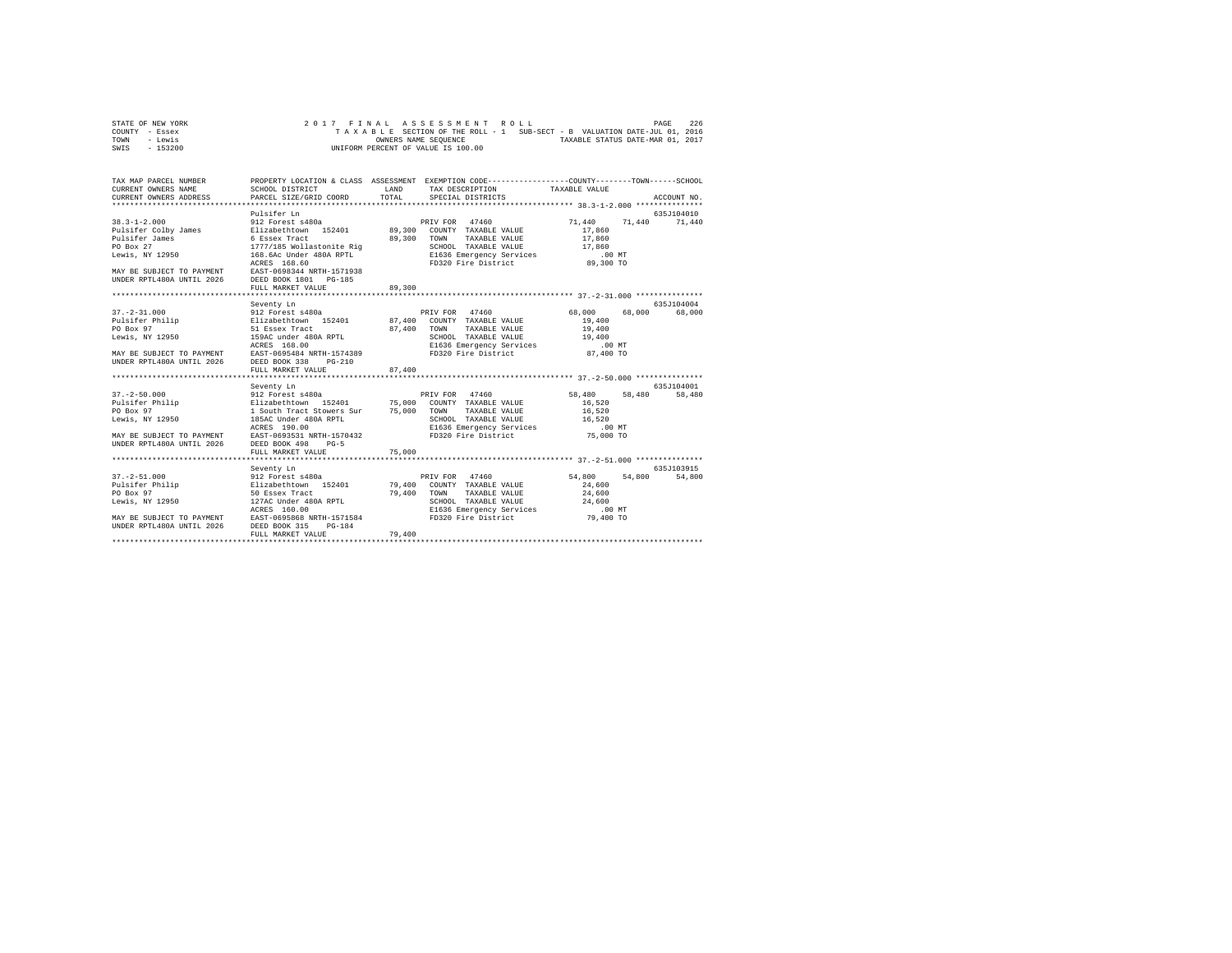| STATE OF NEW YORK | 2017 FINAL ASSESSMENT ROLL                                               | 227<br>PAGE                      |
|-------------------|--------------------------------------------------------------------------|----------------------------------|
| COUNTY - Essex    | TAXABLE SECTION OF THE ROLL - 1 SUB-SECT - B VALUATION DATE-JUL 01, 2016 |                                  |
| TOWN<br>- Lewis   | OWNERS NAME SEOUENCE                                                     | TAXABLE STATUS DATE-MAR 01, 2017 |
| $-153200$<br>SWIS | UNIFORM PERCENT OF VALUE IS 100.00                                       |                                  |

| TAX MAP PARCEL NUMBER<br>CURRENT OWNERS NAME<br>CURRENT OWNERS ADDRESS                         | SCHOOL DISTRICT<br>PARCEL SIZE/GRID COORD                                                                                                                                                                                             | LAND<br>TOTAL | PROPERTY LOCATION & CLASS ASSESSMENT EXEMPTION CODE---------------COUNTY-------TOWN------SCHOOL<br>TAX DESCRIPTION TAXABLE VALUE<br>SPECIAL DISTRICTS |                    | ACCOUNT NO. |
|------------------------------------------------------------------------------------------------|---------------------------------------------------------------------------------------------------------------------------------------------------------------------------------------------------------------------------------------|---------------|-------------------------------------------------------------------------------------------------------------------------------------------------------|--------------------|-------------|
|                                                                                                |                                                                                                                                                                                                                                       |               |                                                                                                                                                       |                    |             |
|                                                                                                | 313 Blood Hill Rd                                                                                                                                                                                                                     |               |                                                                                                                                                       |                    | 635J104102  |
| $46.4 - 1 - 3.100$                                                                             | 912 Forest s480a                                                                                                                                                                                                                      |               | PRIV FOR 47460                                                                                                                                        | 77.920<br>77.920   | 77,920      |
|                                                                                                |                                                                                                                                                                                                                                       |               | COUNTY TAXABLE VALUE                                                                                                                                  | 65,980             |             |
|                                                                                                |                                                                                                                                                                                                                                       |               | TOWN<br>TAXABLE VALUE                                                                                                                                 | 65,980             |             |
|                                                                                                |                                                                                                                                                                                                                                       |               | SCHOOL TAXABLE VALUE                                                                                                                                  | 65,980             |             |
| Rexford, NY 12148                                                                              | 184.7AC Under 480A RPTL                                                                                                                                                                                                               |               |                                                                                                                                                       |                    |             |
|                                                                                                | ACRES 189.30                                                                                                                                                                                                                          |               |                                                                                                                                                       |                    |             |
| MAY BE SUBJECT TO PAYMENT EAST-0685488 NRTH-1555547                                            |                                                                                                                                                                                                                                       |               |                                                                                                                                                       |                    |             |
| UNDER RPTL480A UNTIL 2026                                                                      | DEED BOOK 1288 PG-199                                                                                                                                                                                                                 |               |                                                                                                                                                       |                    |             |
|                                                                                                | FULL MARKET VALUE                                                                                                                                                                                                                     | 143,900       |                                                                                                                                                       |                    |             |
|                                                                                                | Blood Hill Rd                                                                                                                                                                                                                         |               |                                                                                                                                                       |                    | 635J104101  |
| $46.4 - 1 - 14.000$                                                                            |                                                                                                                                                                                                                                       |               |                                                                                                                                                       | 46,800<br>46,800   | 46,800      |
| Pulver Phyllis M                                                                               |                                                                                                                                                                                                                                       |               |                                                                                                                                                       | 11,700             |             |
|                                                                                                |                                                                                                                                                                                                                                       | 58,500 TOWN   | TAXABLE VALUE                                                                                                                                         | 11,700             |             |
|                                                                                                |                                                                                                                                                                                                                                       |               | SCHOOL TAXABLE VALUE                                                                                                                                  | 11,700             |             |
|                                                                                                | Exerson Marilyn D<br>Everson Marilyn D<br>539 Riverview Rd<br>Rexford, NY 12148<br>Rexford, NY 12148<br>Rexford, NY 12148<br>2008 Rexford, NY 12148                                                                                   |               | E1636 Emergency Services                                                                                                                              | .00MT              |             |
|                                                                                                |                                                                                                                                                                                                                                       |               | FD320 Fire District                                                                                                                                   | 58,500 TO          |             |
|                                                                                                |                                                                                                                                                                                                                                       |               |                                                                                                                                                       |                    |             |
|                                                                                                |                                                                                                                                                                                                                                       | 58,500        |                                                                                                                                                       |                    |             |
|                                                                                                |                                                                                                                                                                                                                                       |               |                                                                                                                                                       |                    |             |
|                                                                                                | 335 Blood Hill Rd                                                                                                                                                                                                                     |               |                                                                                                                                                       |                    | 635.7104015 |
|                                                                                                |                                                                                                                                                                                                                                       |               |                                                                                                                                                       | 63.760<br>63,760   | 63,760      |
|                                                                                                |                                                                                                                                                                                                                                       |               |                                                                                                                                                       | 112,240            |             |
|                                                                                                |                                                                                                                                                                                                                                       |               |                                                                                                                                                       | 112,240            |             |
|                                                                                                |                                                                                                                                                                                                                                       |               | SCHOOL TAXABLE VALUE                                                                                                                                  | 112,240            |             |
| Rexford, NY 12148                                                                              | ACRES 155.15<br>EAST-0687340 NRTH-1552520                                                                                                                                                                                             |               | E1636 Emergency Services                                                                                                                              | .00MT              |             |
|                                                                                                |                                                                                                                                                                                                                                       |               | FD320 Fire District                                                                                                                                   | 176,000 TO         |             |
| MAY BE SUBJECT TO PAYMENT DEED BOOK 1288 PG-199<br>UNDER RPTL480A UNTIL 2026 FULL MARKET VALUE |                                                                                                                                                                                                                                       |               |                                                                                                                                                       |                    |             |
|                                                                                                |                                                                                                                                                                                                                                       | 176,000       |                                                                                                                                                       |                    |             |
|                                                                                                |                                                                                                                                                                                                                                       |               |                                                                                                                                                       |                    |             |
|                                                                                                | Mason Rd                                                                                                                                                                                                                              |               |                                                                                                                                                       |                    | 635J104504  |
| $48.1 - 2 - 3.000$                                                                             | 912 Forest s480a                                                                                                                                                                                                                      |               | PRIV FOR 47460                                                                                                                                        | 84,000<br>84,000   | 84,000      |
|                                                                                                |                                                                                                                                                                                                                                       |               |                                                                                                                                                       | 21,000             |             |
|                                                                                                |                                                                                                                                                                                                                                       |               | TAXABLE VALUE                                                                                                                                         | 21,000             |             |
|                                                                                                | 48.1-2-5.000 COUNTY TAXABLE VALUE<br>Shirley Forests Inc = Filizabethcown 152401 105,000 COUNTY TAXABLE VALUE<br>$C/O$ David Shirley Forests Inc = 39 & 40 Platt Rogers = 105,000 TOWN TAXABLE VALUE<br>17100 102nd Ave NE = 200AC Un |               | E1636 Emergency Services                                                                                                                              | 21,000<br>$.00$ MT |             |
|                                                                                                |                                                                                                                                                                                                                                       |               | FD320 Fire District                                                                                                                                   | 105,000 TO         |             |
|                                                                                                | EAST-0721180 NRTH-1564564<br>MAY BE SUBJECT TO PAYMENT DEED BOOK 662 PG-51                                                                                                                                                            |               |                                                                                                                                                       |                    |             |
| UNDER RPTL480A UNTIL 2026 FULL MARKET VALUE                                                    |                                                                                                                                                                                                                                       | 105,000       |                                                                                                                                                       |                    |             |
|                                                                                                |                                                                                                                                                                                                                                       |               |                                                                                                                                                       |                    |             |
|                                                                                                |                                                                                                                                                                                                                                       |               |                                                                                                                                                       |                    |             |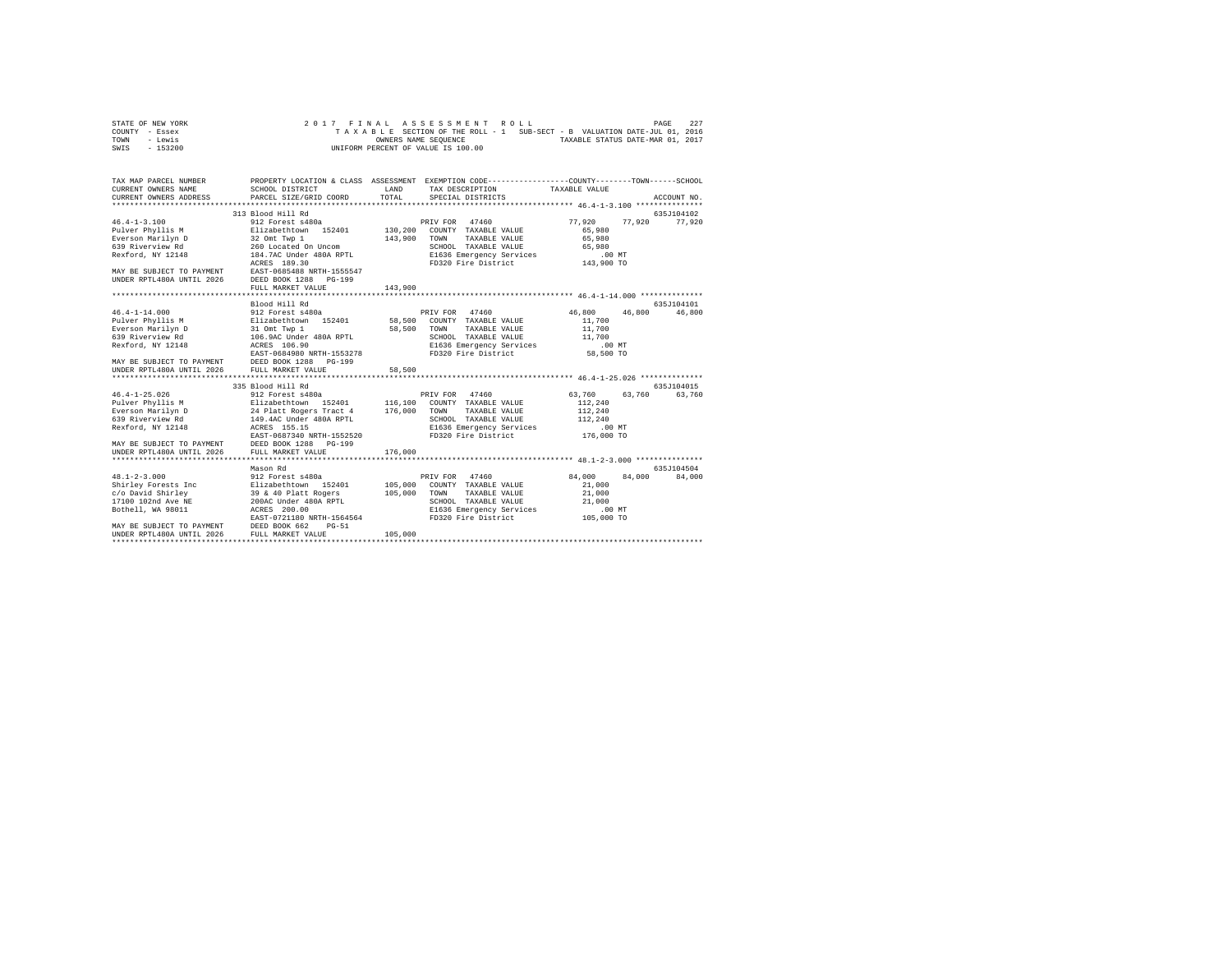| STATE OF NEW YORK | 2017 FINAL ASSESSMENT ROLL                                               | 228<br>PAGE                      |
|-------------------|--------------------------------------------------------------------------|----------------------------------|
| COUNTY - Essex    | TAXABLE SECTION OF THE ROLL - 1 SUB-SECT - B VALUATION DATE-JUL 01, 2016 |                                  |
| TOWN<br>- Lewis   | OWNERS NAME SEOUENCE                                                     | TAXABLE STATUS DATE-MAR 01, 2017 |
| $-153200$<br>SWIS | UNIFORM PERCENT OF VALUE IS 100.00                                       |                                  |

| TAX MAP PARCEL NUMBER<br>CURRENT OWNERS NAME<br>CURRENT OWNERS ADDRESS                                                                                                                                                                                                        | SCHOOL DISTRICT<br>PARCEL SIZE/GRID COORD                                                                                                                                                                                                                                                                       | LAND<br>TOTAL                                        | PROPERTY LOCATION & CLASS ASSESSMENT EXEMPTION CODE----------------COUNTY-------TOWN------SCHOOL<br>TAX DESCRIPTION<br>SPECIAL DISTRICTS                                                                                              | TAXABLE VALUE                                                                                                             | ACCOUNT NO.                     |
|-------------------------------------------------------------------------------------------------------------------------------------------------------------------------------------------------------------------------------------------------------------------------------|-----------------------------------------------------------------------------------------------------------------------------------------------------------------------------------------------------------------------------------------------------------------------------------------------------------------|------------------------------------------------------|---------------------------------------------------------------------------------------------------------------------------------------------------------------------------------------------------------------------------------------|---------------------------------------------------------------------------------------------------------------------------|---------------------------------|
| $48.1 - 2 - 4.000$<br>Shirley Forests Inc<br>c/o David Shirley<br>17100 102nd Ave NE<br>Bothell, WA 98011<br>MAY BE SUBJECT TO PAYMENT<br>UNDER RPTL480A UNTIL 2026                                                                                                           | Hyde Rd<br>912 Forest s480a<br>155001<br>Westport<br>39 Platt Rogers & Gore<br>8.7AC Under 480A RPTL<br>8.70<br>ACRES<br>EAST-0723365 NRTH-1561003<br>DEED BOOK 662<br>$PG-51$<br>FULL MARKET VALUE                                                                                                             | $8,000$ <sup><math>51</math></sup><br>8,000<br>8,000 | 47460<br>PRIV FOR<br>COUNTY TAXABLE VALUE<br>TAXABLE VALUE<br>TOWN<br>SCHOOL TAXABLE VALUE<br>E1636 Emergency Services<br>FD320 Fire District                                                                                         | 6,400<br>6,400<br>1,600<br>1,600<br>1,600<br>$.00$ MT<br>8,000 TO                                                         | 635J178503<br>6,400             |
|                                                                                                                                                                                                                                                                               |                                                                                                                                                                                                                                                                                                                 |                                                      |                                                                                                                                                                                                                                       |                                                                                                                           | 635J104707                      |
| $46. - 1 - 6.000$<br>Smith Wilbur C III Trust<br>Smith Marilyn E Trust<br>2460 McGregor Blvd<br>Fort Myers, FL 33901<br>MAY BE SUBJECT TO PAYMENT<br>UNDER RPTL480A UNTIL 2026<br>$46. -1 - 7.000$<br>Smith Wilbur C III Trust<br>Smith Marilyn E Trust<br>2460 McGregor Blvd | Old Military Ln<br>912 Forest s480a<br>Elizabethtown 152401<br>39 Omt Twp 1<br>129.4AC Under 480A RPTL<br>ACRES 142.40<br>EAST-0682434 NRTH-1559019<br>DEED BOOK 1827 PG-79<br>FULL MARKET VALUE<br>Old Military Ln<br>912 Forest s480a<br>Elizabethtown 152401 85,000<br>40 Omt Twp 1<br>160AC Under 480A RPTL | 80,500<br>80,500<br>80,500<br>85,000                 | PRIV FOR 47460<br>COUNTY TAXABLE VALUE<br>TOWN<br>TAXABLE VALUE<br>SCHOOL TAXABLE VALUE<br>E1636 Emergency Services<br>FD320 Fire District<br>PRIV FOR 47460<br>COUNTY TAXABLE VALUE<br>TAXABLE VALUE<br>TOWN<br>SCHOOL TAXABLE VALUE | 55,760<br>55,760<br>24,740<br>24,740<br>24,740<br>$.00$ MT<br>80,500 TO<br>68,000<br>68,000<br>17,000<br>17,000<br>17,000 | 55,760<br>635.T104709<br>68,000 |
| Fort Myers, FL 33901<br>MAY BE SUBJECT TO PAYMENT<br>UNDER RPTL480A UNTIL 2026                                                                                                                                                                                                | ACRES 160.00<br>EAST-0680740 NRTH-1556831<br>DEED BOOK 1827 PG-79<br>FULL MARKET VALUE                                                                                                                                                                                                                          | 85,000                                               | E1636 Emergency Services<br>FD320 Fire District                                                                                                                                                                                       | $.00$ MT<br>85,000 TO                                                                                                     |                                 |
| *************************                                                                                                                                                                                                                                                     |                                                                                                                                                                                                                                                                                                                 |                                                      | ********************************** 46.4-1-1.000 ****************                                                                                                                                                                      |                                                                                                                           |                                 |
| $46.4 - 1 - 1.000$<br>Smith Wilbur C III Trust<br>Smith Marilyn E Trust<br>2460 McGregor Blvd<br>Fort Myers, FL 33901<br>MAY BE SUBJECT TO PAYMENT                                                                                                                            | Blood Hill Rd<br>912 Forest s480a<br>Elizabethtown 152401<br>34 Omt Twp 1<br>130.9AC Under 480A RPTL<br>ACRES 130.90<br>EAST-0685061 NRTH-1559530<br>DEED BOOK 1827 PG-79                                                                                                                                       | 70,500<br>70,500                                     | 47460<br>PRIV FOR<br>COUNTY TAXABLE VALUE<br>TOWN<br>TAXABLE VALUE<br>SCHOOL TAXABLE VALUE<br>E1636 Emergency Services<br>FD320 Fire District                                                                                         | 56,400<br>56,400<br>14,100<br>14,100<br>14,100<br>$.00$ MT<br>70,500 TO                                                   | 635J104710<br>56,400            |
| UNDER RPTL480A UNTIL 2026                                                                                                                                                                                                                                                     | FULL MARKET VALUE                                                                                                                                                                                                                                                                                               | 70,500                                               |                                                                                                                                                                                                                                       |                                                                                                                           |                                 |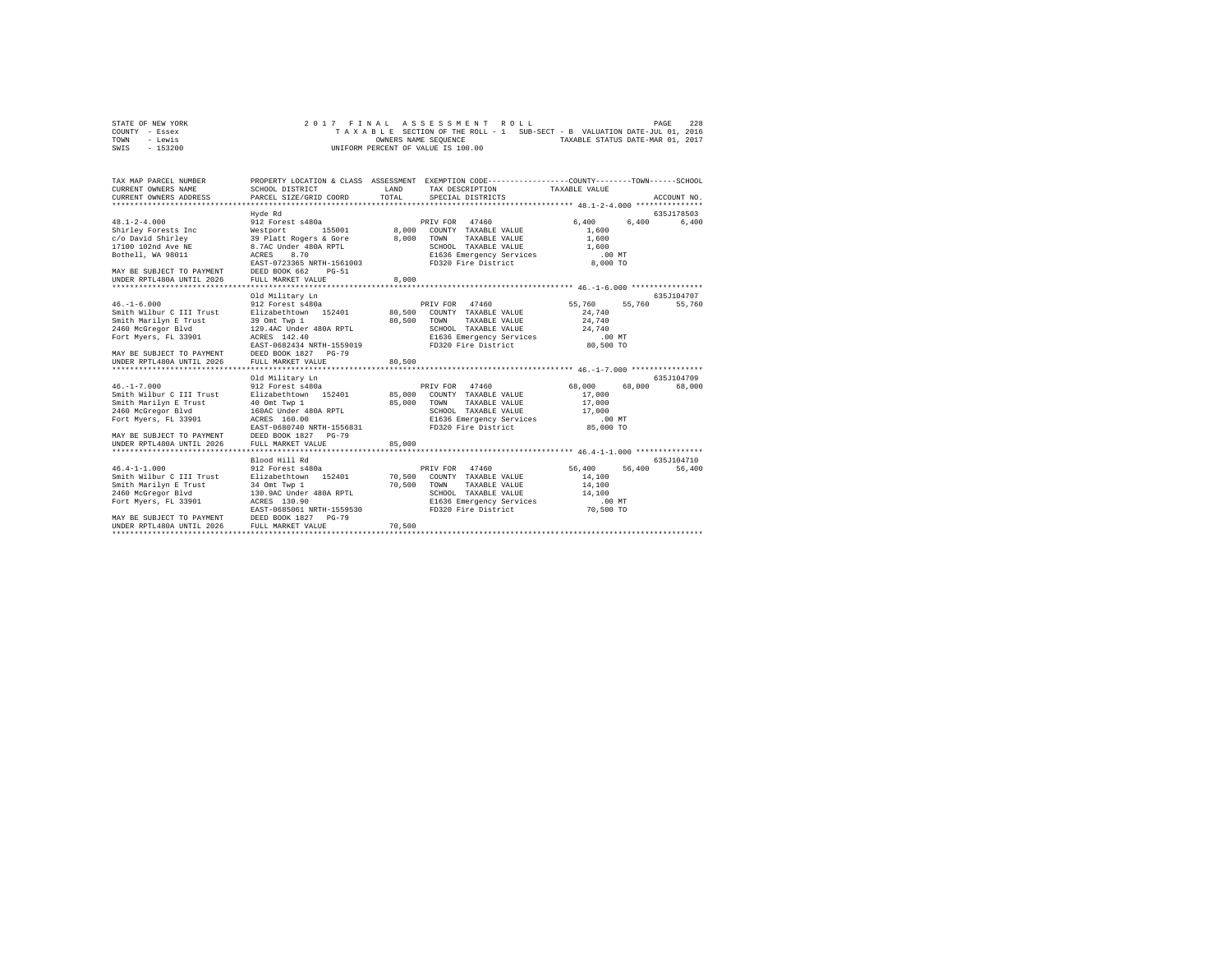| STATE OF NEW YORK | 2017 FINAL ASSESSMENT ROLL                                               | 229<br>PAGE                      |
|-------------------|--------------------------------------------------------------------------|----------------------------------|
| COUNTY - Essex    | TAXABLE SECTION OF THE ROLL - 1 SUB-SECT - B VALUATION DATE-JUL 01, 2016 |                                  |
| TOWN<br>- Lewis   | OWNERS NAME SEOUENCE                                                     | TAXABLE STATUS DATE-MAR 01, 2017 |
| $-153200$<br>SWIS | UNIFORM PERCENT OF VALUE IS 100.00                                       |                                  |

| TAX MAP PARCEL NUMBER<br>CURRENT OWNERS NAME<br>CURRENT OWNERS ADDRESS                                                | SCHOOL DISTRICT<br>PARCEL SIZE/GRID COORD                                                                                      | LAND<br>TOTAL    | PROPERTY LOCATION & CLASS ASSESSMENT EXEMPTION CODE----------------COUNTY-------TOWN------SCHOOL<br>TAX DESCRIPTION<br>SPECIAL DISTRICTS   | TAXABLE VALUE                                                           | ACCOUNT NO. |
|-----------------------------------------------------------------------------------------------------------------------|--------------------------------------------------------------------------------------------------------------------------------|------------------|--------------------------------------------------------------------------------------------------------------------------------------------|-------------------------------------------------------------------------|-------------|
|                                                                                                                       | Blood Hill Rd                                                                                                                  |                  |                                                                                                                                            |                                                                         | 635J104712  |
| $46.4 - 1 - 2.000$<br>Smith Wilbur C III Trust<br>Smith Marilyn E Trust<br>2460 McGregor Blvd<br>Fort Myers, FL 33901 | 912 Forest s480a<br>Elizabethtown 152401<br>33 Omt Two 1<br>150AC Under 480A RPTL<br>ACRES 150.00<br>EAST-0684801 NRTH-1557358 | 80.000<br>80,000 | PRIV FOR 47460<br>COUNTY TAXABLE VALUE<br>TOWN<br>TAXABLE VALUE<br>SCHOOL TAXABLE VALUE<br>E1636 Emergency Services<br>FD320 Fire District | 64,000<br>64,000<br>16,000<br>16,000<br>16,000<br>$.00$ MT<br>80,000 TO | 64,000      |
| MAY BE SUBJECT TO PAYMENT DEED BOOK 1827 PG-79                                                                        |                                                                                                                                |                  |                                                                                                                                            |                                                                         |             |
| UNDER RPTL480A UNTIL 2026                                                                                             | FULL MARKET VALUE                                                                                                              | 80,000           |                                                                                                                                            |                                                                         |             |
|                                                                                                                       | 385 Blood Hill Rd                                                                                                              |                  |                                                                                                                                            |                                                                         | 635J104711  |
| $46.4 - 1 - 4.000$                                                                                                    | 912 Forest s480a                                                                                                               |                  | PRIV FOR 47460                                                                                                                             | 139,920<br>139,920                                                      | 139,920     |
| Smith Wilbur C III Trust                                                                                              | Elizabethtown 152401                                                                                                           | 254,200          | COUNTY TAXABLE VALUE                                                                                                                       | 323,280                                                                 |             |
| Smith Marilyn E Trust                                                                                                 | 23 Platt Rogers Tract 4                                                                                                        | 463,200          | TOWN<br>TAXABLE VALUE                                                                                                                      | 323,280                                                                 |             |
| 2460 McGregor Blvd                                                                                                    | 339.7AC Under 480A RPTL                                                                                                        |                  | SCHOOL TAXABLE VALUE                                                                                                                       | 323,280                                                                 |             |
| Fort Myers, FL 33901                                                                                                  | ACRES 400.00                                                                                                                   |                  | E1636 Emergency Services                                                                                                                   | $.00$ MT                                                                |             |
|                                                                                                                       | EAST-0688983 NRTH-1556236                                                                                                      |                  | FD320 Fire District                                                                                                                        | 463,200 TO                                                              |             |
| MAY BE SUBJECT TO PAYMENT<br>UNDER RPTL480A UNTIL 2026                                                                | DEED BOOK 1827 PG-79<br>FULL MARKET VALUE                                                                                      | 463,200          |                                                                                                                                            |                                                                         |             |
|                                                                                                                       |                                                                                                                                |                  |                                                                                                                                            |                                                                         |             |
|                                                                                                                       | Jav Mountain Rd                                                                                                                |                  |                                                                                                                                            |                                                                         | 635J104708  |
| $46.4 - 1 - 5.000$                                                                                                    | 912 Forest s480a                                                                                                               |                  | PRIV FOR 47460                                                                                                                             | 105,600<br>105,600                                                      | 105,600     |
| Smith Wilbur C III Trust                                                                                              | Elizabethtown 152401 132,000                                                                                                   |                  | COUNTY TAXABLE VALUE                                                                                                                       | 26,400                                                                  |             |
| Smith Marilyn E Trust                                                                                                 | 19 Platt Rogers Tract 4                                                                                                        | 132,000          | TAXABLE VALUE<br>TOWN                                                                                                                      | 26,400                                                                  |             |
| 2460 McGregor Blvd                                                                                                    | 254AC Under 480A RPTL                                                                                                          |                  | SCHOOL TAXABLE VALUE                                                                                                                       | 26,400                                                                  |             |
| Fort Myers, FL 33901                                                                                                  | ACRES 254.00                                                                                                                   |                  | E1636 Emergency Services                                                                                                                   | $.00$ $MT$                                                              |             |
|                                                                                                                       | EAST-0688308 NRTH-1559598                                                                                                      |                  | FD320 Fire District                                                                                                                        | 132,000 TO                                                              |             |
| MAY BE SUBJECT TO PAYMENT                                                                                             | DEED BOOK 1827 PG-79                                                                                                           |                  |                                                                                                                                            |                                                                         |             |
| UNDER RPTL480A UNTIL 2026                                                                                             | FULL MARKET VALUE                                                                                                              | 132,000          |                                                                                                                                            |                                                                         |             |
|                                                                                                                       | Seventy Ln                                                                                                                     |                  |                                                                                                                                            |                                                                         | 635.7105206 |
| $37. - 2 - 1.000$                                                                                                     | 912 Forest s480a                                                                                                               |                  | PRIV FOR 47460                                                                                                                             | 44,960<br>44,960                                                        | 44,960      |
| Ward Lumber Co Inc                                                                                                    | Elizabethtown 152401                                                                                                           | 56,200           | COUNTY TAXABLE VALUE                                                                                                                       | 11,240                                                                  |             |
| 697 Glen Rd                                                                                                           | 85 Essex Tract                                                                                                                 | 56,200           | TOWN<br>TAXABLE VALUE                                                                                                                      | 11,240                                                                  |             |
| Jay, NY 12941                                                                                                         | 102.31AC Under 480A RPTL                                                                                                       |                  | SCHOOL TAXABLE VALUE                                                                                                                       | 11,240                                                                  |             |
|                                                                                                                       | ACRES 102.31                                                                                                                   |                  | E1636 Emergency Services                                                                                                                   | $.00$ $MT$                                                              |             |
| MAY BE SUBJECT TO PAYMENT                                                                                             | EAST-0671245 NRTH-1579597                                                                                                      |                  | FD320 Fire District                                                                                                                        | 56,200 TO                                                               |             |
| UNDER RPTL480A UNTIL 2026                                                                                             | DEED BOOK 398<br>$PG-151$                                                                                                      |                  |                                                                                                                                            |                                                                         |             |
|                                                                                                                       | FULL MARKET VALUE                                                                                                              | 56,200           |                                                                                                                                            |                                                                         |             |
|                                                                                                                       |                                                                                                                                |                  |                                                                                                                                            |                                                                         |             |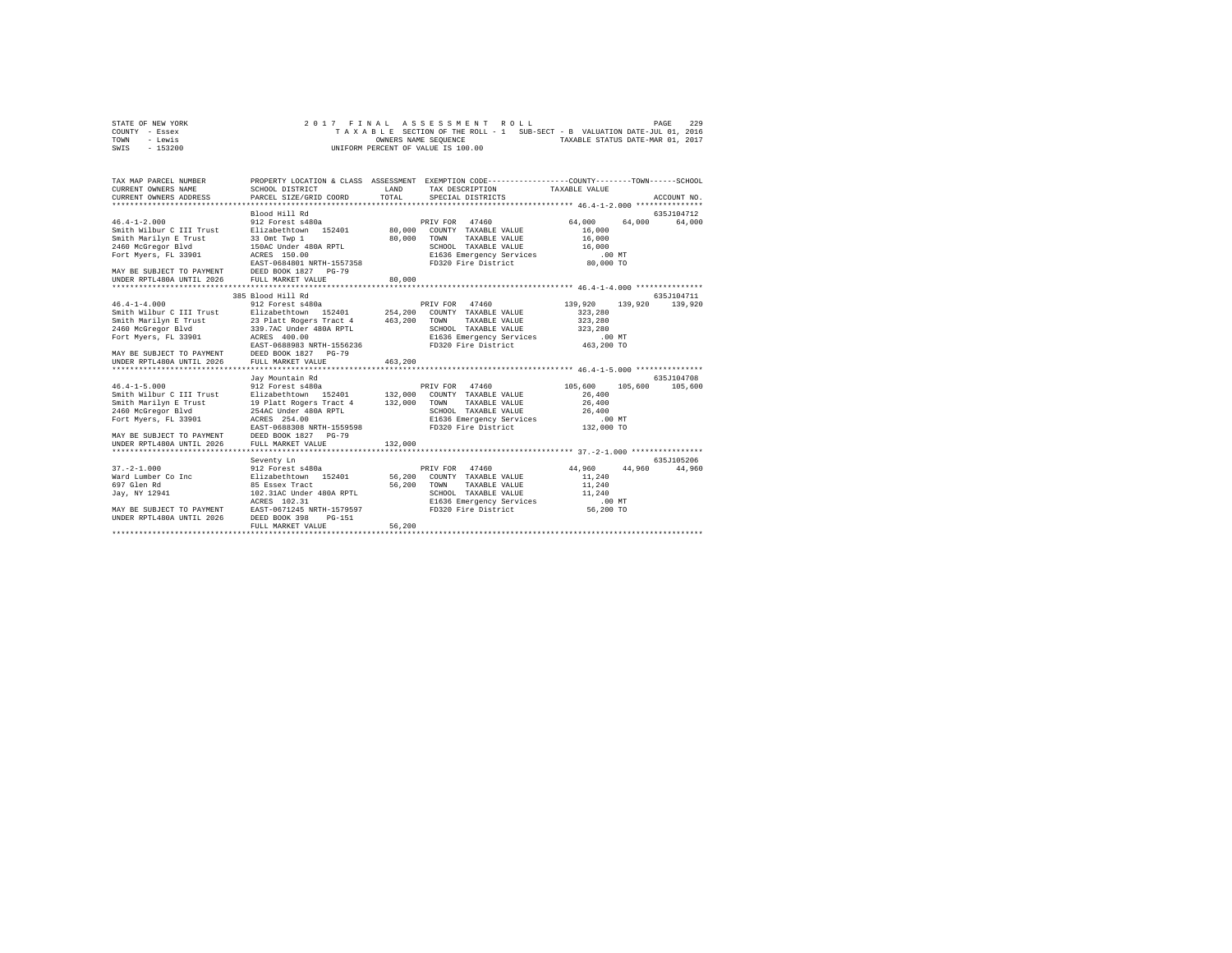| STATE OF NEW YORK |  |  |  |  | 2017 FINAL ASSESSMENT ROLL         |  |  |  |  |                                                                          | PAGE | 230 |
|-------------------|--|--|--|--|------------------------------------|--|--|--|--|--------------------------------------------------------------------------|------|-----|
| COUNTY - Essex    |  |  |  |  |                                    |  |  |  |  | TAXABLE SECTION OF THE ROLL - 1 SUB-SECT - B VALUATION DATE-JUL 01, 2016 |      |     |
| TOWN<br>- Lewis   |  |  |  |  | OWNERS NAME SEOUENCE               |  |  |  |  | TAXABLE STATUS DATE-MAR 01, 2017                                         |      |     |
| $-153200$<br>SWIS |  |  |  |  | UNIFORM PERCENT OF VALUE IS 100.00 |  |  |  |  |                                                                          |      |     |

|                                                             | LAND<br>TOTAL                                                                                                                                                                                           | SPECIAL DISTRICTS                                                                                                                                                                                                                                                                                                                                                                                                                                                                                                                                                                                                                                                                                                                                                                                                   |                                                                                                                                                                                                                                                                                                                                                                                 | ACCOUNT NO.                                                                                                                                                                                                                                                                                                                                                                              |
|-------------------------------------------------------------|---------------------------------------------------------------------------------------------------------------------------------------------------------------------------------------------------------|---------------------------------------------------------------------------------------------------------------------------------------------------------------------------------------------------------------------------------------------------------------------------------------------------------------------------------------------------------------------------------------------------------------------------------------------------------------------------------------------------------------------------------------------------------------------------------------------------------------------------------------------------------------------------------------------------------------------------------------------------------------------------------------------------------------------|---------------------------------------------------------------------------------------------------------------------------------------------------------------------------------------------------------------------------------------------------------------------------------------------------------------------------------------------------------------------------------|------------------------------------------------------------------------------------------------------------------------------------------------------------------------------------------------------------------------------------------------------------------------------------------------------------------------------------------------------------------------------------------|
| Seventy Ln<br>$PG-146$                                      |                                                                                                                                                                                                         | TOWN<br>TAXABLE VALUE                                                                                                                                                                                                                                                                                                                                                                                                                                                                                                                                                                                                                                                                                                                                                                                               | 9,440<br>2,360<br>2,360<br>$2\,,360$                                                                                                                                                                                                                                                                                                                                            | 635J178516<br>9,440                                                                                                                                                                                                                                                                                                                                                                      |
|                                                             |                                                                                                                                                                                                         |                                                                                                                                                                                                                                                                                                                                                                                                                                                                                                                                                                                                                                                                                                                                                                                                                     |                                                                                                                                                                                                                                                                                                                                                                                 |                                                                                                                                                                                                                                                                                                                                                                                          |
|                                                             |                                                                                                                                                                                                         |                                                                                                                                                                                                                                                                                                                                                                                                                                                                                                                                                                                                                                                                                                                                                                                                                     |                                                                                                                                                                                                                                                                                                                                                                                 | 635J179026                                                                                                                                                                                                                                                                                                                                                                               |
| PG-146<br>FULL MARKET VALUE                                 | 14,000                                                                                                                                                                                                  | TOWN                                                                                                                                                                                                                                                                                                                                                                                                                                                                                                                                                                                                                                                                                                                                                                                                                | 11,200<br>2,800<br>2,800                                                                                                                                                                                                                                                                                                                                                        | 11,200                                                                                                                                                                                                                                                                                                                                                                                   |
|                                                             |                                                                                                                                                                                                         |                                                                                                                                                                                                                                                                                                                                                                                                                                                                                                                                                                                                                                                                                                                                                                                                                     |                                                                                                                                                                                                                                                                                                                                                                                 |                                                                                                                                                                                                                                                                                                                                                                                          |
| US Route 9<br>FULL MARKET VALUE                             | 21,700                                                                                                                                                                                                  | TAXABLE VALUE<br>SCHOOL TAXABLE VALUE                                                                                                                                                                                                                                                                                                                                                                                                                                                                                                                                                                                                                                                                                                                                                                               | 17,360<br>4,340<br>4,340<br>4,340<br>.00 MT<br>21,700 TO                                                                                                                                                                                                                                                                                                                        | 635J102110<br>17,360                                                                                                                                                                                                                                                                                                                                                                     |
| US Route 9<br>5 Maules<br>ACRES 225.10<br>FULL MARKET VALUE | 107,000                                                                                                                                                                                                 | TAXABLE VALUE                                                                                                                                                                                                                                                                                                                                                                                                                                                                                                                                                                                                                                                                                                                                                                                                       | 34,120<br>34,120<br>34,120<br>$.00$ MT<br>107,000 TO                                                                                                                                                                                                                                                                                                                            | 635.7102111<br>72,880                                                                                                                                                                                                                                                                                                                                                                    |
|                                                             | SCHOOL DISTRICT<br>CURRENT OWNERS ADDRESS PARCEL SIZE/GRID COORD<br>UNDER RPTL480A UNTIL 2026 DEED BOOK 398<br>FULL MARKET VALUE<br>Seventy Ln<br>DEED BOOK 398<br>912 Forest s480a<br>912 Forest s480a | $\begin{array}{lllll}\n & & & & \text{if } 12 \text{ Forest} & \text{480a} \\ \text{Ward Lumber Co Inc} & & & & \text{B12} & \text{Forest} & \text{480a} \\ \text{Ward Lumber Co Inc} & & & & \text{E11zabethttown} & \text{152401} \\ \text{597 Glen Rd} & & & & 106 & \text{Reses} \text{Twart} \\ \text{708 Glen Rd} & & & & \text{106} & \text{Reses} \text{Twart} \\ \text{899 Glen Rd} & & & & \text{106} & \text{Reses} \text{Twart} \\ \text{909 G$<br>11,800<br>912 Forest s480a<br>46 Maules<br>33.3AC Under 480A RPTL<br>ACRES 33.30<br>MAY BE SUBJECT TO PAYMENT BAST-0717196 NRTH-1599996<br>UNDER RPTL480A UNTIL 2026 DEED BOOK 1644 PG-202<br>WoodWise ForestLand LLC Blizabethtown 152401<br>MAY BE SUBJECT TO PAYMENT BAST-0717050 NRTH-1597100<br>UNDER RPTL480A UNTIL 2026 DEED BOOK 1644 PG-202 | PRIV FOR 47460<br>FRIV FOR THE VALUE 11,800 COUNTY TAXABLE VALUE<br>11,800<br>14.61AC Under 480A RPTL<br>PRIV FOR 47460<br>Ward Lumber Co Inc [1328bethtown 152401 14,000 COUNTY TAXABLE VALUE<br>Essex Tract Lot 84 14,000<br>EAST-0674337 NRTH-1580986<br>PRIV FOR 47460<br>Elizabethtown 152401 21,700 COUNTY TAXABLE VALUE<br>21,700 TOWN<br>PRIV FOR 47460<br>107,000 TOWN | PROPERTY LOCATION & CLASS ASSESSMENT EXEMPTION CODE---------------COUNTY-------TOWN------SCHOOL<br>TAX DESCRIPTION TAXABLE VALUE<br>9,440<br>11,200<br>TAXABLE VALUE<br>17,360<br>SCHOOL TAXABLE VALUE<br>E1636 Emergency Services<br>FD320 Fire District<br>72,880<br>72,880<br>107,000 COUNTY TAXABLE VALUE<br>SCHOOL TAXABLE VALUE<br>E1636 Emergency Services<br>FD320 Fire District |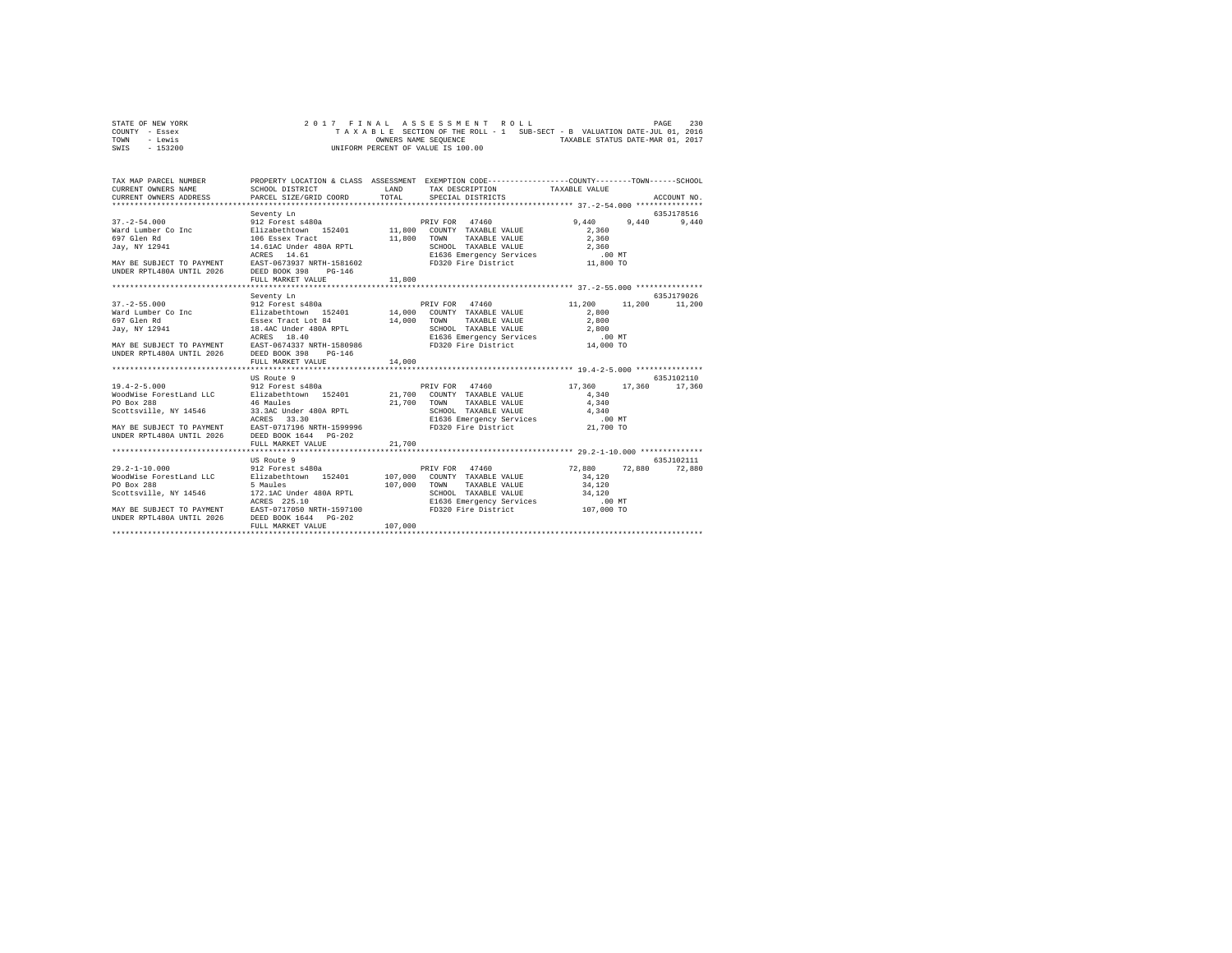| STATE OF NEW YORK |  |  |  | 2017 FINAL ASSESSMENT ROLL         |  |  |  |                                                                          | PAGE | 231 |
|-------------------|--|--|--|------------------------------------|--|--|--|--------------------------------------------------------------------------|------|-----|
| COUNTY - Essex    |  |  |  |                                    |  |  |  | TAXABLE SECTION OF THE ROLL - 1 SUB-SECT - B VALUATION DATE-JUL 01, 2016 |      |     |
| TOWN<br>- Lewis   |  |  |  | OWNERS NAME SEOUENCE               |  |  |  | TAXABLE STATUS DATE-MAR 01, 2017                                         |      |     |
| - 153200<br>SWIS  |  |  |  | UNIFORM PERCENT OF VALUE IS 100.00 |  |  |  |                                                                          |      |     |

| TAX MAP PARCEL NUMBER<br>CURRENT OWNERS NAME<br>CURRENT OWNERS ADDRESS PARCEL SIZE/GRID COORD                                                                       | SCHOOL DISTRICT                                                                                 | LAND<br>TOTAL | PROPERTY LOCATION & CLASS ASSESSMENT EXEMPTION CODE----------------COUNTY-------TOWN------SCHOOL<br>TAX DESCRIPTION TAXABLE VALUE<br>SPECIAL DISTRICTS                               |                                             | ACCOUNT NO. |
|---------------------------------------------------------------------------------------------------------------------------------------------------------------------|-------------------------------------------------------------------------------------------------|---------------|--------------------------------------------------------------------------------------------------------------------------------------------------------------------------------------|---------------------------------------------|-------------|
|                                                                                                                                                                     | US Route 9                                                                                      |               |                                                                                                                                                                                      |                                             | 635J102113  |
| $29.2 - 1 - 11.000$<br>WoodWise ForestLand LLC<br>PO Box 288<br>Scottsville, NY 14546 52.5AC Under 480A RPTL<br>MAY BE SUBJECT TO PAYMENT EAST-0718450 NRTH-1597328 | 912 Forest s480a<br>Elizabethtown 152401 37,100 COUNTY TAXABLE VALUE<br>4 Maules<br>ACRES 72.10 | 37,100        | PRIV FOR 47460<br>TOWN<br>TAXABLE VALUE<br>TOWN Annumeral IZ,000<br>SCHOOL TAXABLE VALUE<br>E1636 Emergency Services (00 MT<br>means Fire District (37,100 TO<br>FD320 Fire District | 25,040<br>25,040<br>12,060<br>12,060        | 25,040      |
| UNDER RPTL480A UNTIL 2026 DEED BOOK 1644 PG-202                                                                                                                     |                                                                                                 |               |                                                                                                                                                                                      |                                             |             |
|                                                                                                                                                                     | FULL MARKET VALUE                                                                               | 37,100        |                                                                                                                                                                                      |                                             |             |
|                                                                                                                                                                     | US Route 9                                                                                      |               |                                                                                                                                                                                      |                                             | 635.7102112 |
| $29.2 - 1 - 12.000$                                                                                                                                                 | 912 Forest s480a                                                                                |               | PRIV FOR 47460                                                                                                                                                                       | 41,280 41,280                               | 41,280      |
| WoodWise ForestLand LLC<br>PO Box 288                                                                                                                               | Elizabethtown 152401 56,600 COUNTY TAXABLE VALUE<br>77 Peru Bay Tract                           | 56,600        | TOWN<br>TAXABLE VALUE                                                                                                                                                                | 15,320<br>15,320                            |             |
| Scottsville, NY 14546                                                                                                                                               | 93.2AC Under 480A RPTL                                                                          |               |                                                                                                                                                                                      |                                             |             |
|                                                                                                                                                                     | ACRES 109.90                                                                                    |               | SCHOOL TAXABLE VALUE 15,320<br>E1636 Emergency Services .00 MT<br>FD320 Fire District 56,600 TO                                                                                      |                                             |             |
| MAY BE SUBJECT TO PAYMENT<br>UNDER RPTL480A UNTIL 2026                                                                                                              | EAST-0717867 NRTH-1593715<br>DEED BOOK 1644 PG-202<br>FULL MARKET VALUE                         | 56,600        |                                                                                                                                                                                      |                                             |             |
|                                                                                                                                                                     |                                                                                                 |               |                                                                                                                                                                                      |                                             |             |
|                                                                                                                                                                     | US Route 9                                                                                      |               |                                                                                                                                                                                      |                                             | 635J102115  |
| $29.2 - 1 - 13.000$                                                                                                                                                 | 912 Forest s480a                                                                                |               | PRIV FOR 47460                                                                                                                                                                       | 63,280<br>63,280                            | 63,280      |
| WoodWise ForestLand LLC                                                                                                                                             | Elizabethtown 152401 79,600 COUNTY TAXABLE VALUE                                                |               |                                                                                                                                                                                      | 16,320                                      |             |
| PO Box 288                                                                                                                                                          | 29 Essex Tract                                                                                  | 79,600        | TAXABLE VALUE<br>TOWN                                                                                                                                                                | 16,320                                      |             |
| Scottsville, NY 14546                                                                                                                                               | 148.2AC Under 480A RPTL                                                                         |               | SCHOOL TAXABLE VALUE                                                                                                                                                                 | 16,320                                      |             |
|                                                                                                                                                                     | ACRES 150.00                                                                                    |               | E1636 Emergency Services .00 MT                                                                                                                                                      |                                             |             |
| MAY BE SUBJECT TO PAYMENT EAST-0716344 NRTH-1593851<br>UNDER RPTL480A UNTIL 2026                                                                                    | DEED BOOK 1644 PG-202<br>FULL MARKET VALUE                                                      | 79,600        | FD320 Fire District                                                                                                                                                                  | 79,600 TO                                   |             |
|                                                                                                                                                                     | ************************                                                                        |               |                                                                                                                                                                                      |                                             |             |
|                                                                                                                                                                     | US Route 9                                                                                      |               |                                                                                                                                                                                      |                                             | 635.7102202 |
| $29.2 - 1 - 15.000$<br>WoodWise ForestLand LLC Blizabethtown 152401 61,100 COUNTY TAXABLE VALUE<br>PO Box 288<br>Scottsville, NY 14546                              | 912 Forest s480a<br>6 Maules<br>110.5AC Under 480A RPTL                                         |               | PRIV FOR 47460<br>61,100 TOWN<br>TAXABLE VALUE<br>SCHOOL TAXABLE VALUE                                                                                                               | 48.240 48.240<br>12,860<br>12,860<br>12,860 | 48,240      |
|                                                                                                                                                                     | ACRES 113.40                                                                                    |               | E1636 Emergency Services<br>FD320 Fire District                                                                                                                                      | .00 MT<br>61,100 TO                         |             |
| MAY BE SUBJECT TO PAYMENT EAST-0714826 NRTH-1595686<br>UNDER RPTL480A UNTIL 2026 DEED BOOK 1644 PG-202                                                              | FULL MARKET VALUE                                                                               | 61,100        |                                                                                                                                                                                      |                                             |             |
|                                                                                                                                                                     |                                                                                                 |               |                                                                                                                                                                                      |                                             |             |
|                                                                                                                                                                     |                                                                                                 |               |                                                                                                                                                                                      |                                             |             |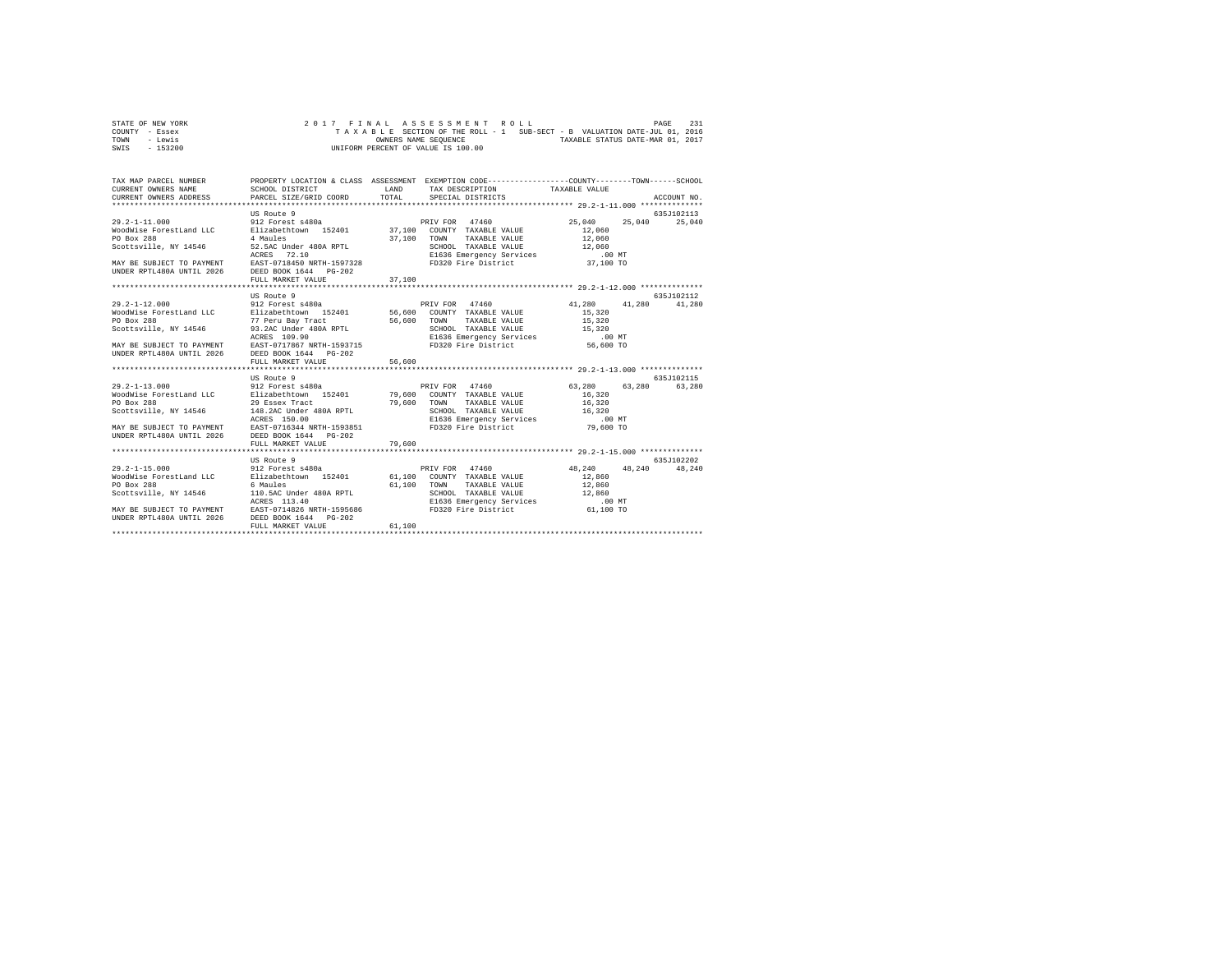| STATE OF NEW YORK | 2017 FINAL ASSESSMENT ROLL                                               | 232<br>PAGE                      |
|-------------------|--------------------------------------------------------------------------|----------------------------------|
| COUNTY - Essex    | TAXABLE SECTION OF THE ROLL - 1 SUB-SECT - B VALUATION DATE-JUL 01, 2016 |                                  |
| TOWN<br>- Lewis   | OWNERS NAME SEOUENCE                                                     | TAXABLE STATUS DATE-MAR 01, 2017 |
| - 153200<br>SWIS  | UNIFORM PERCENT OF VALUE IS 100.00                                       |                                  |

| TAX MAP PARCEL NUMBER PROPERTY LOCATION & CLASS ASSESSMENT<br>CURRENT OWNERS NAME<br>CURRENT OWNERS ADDRESS PARCEL SIZE/GRID COORD TOTAL SPECIAL DISTRICTS | SCHOOL DISTRICT             | LAND   | EXEMPTION CODE-----------------COUNTY-------TOWN------SCHOOL<br>TAX DESCRIPTION TAXABLE VALUE |                         | ACCOUNT NO. |
|------------------------------------------------------------------------------------------------------------------------------------------------------------|-----------------------------|--------|-----------------------------------------------------------------------------------------------|-------------------------|-------------|
|                                                                                                                                                            | US Route 9                  |        |                                                                                               |                         | 635J102201  |
| 29.2-1-17.000 912 Forest s480a                                                                                                                             |                             |        | 47460<br>PRIV FOR                                                                             | 3,920 3,920             | 3,920       |
| WoodWise ForestLand LLC                                                                                                                                    | Elizabethtown 152401 4,900  |        | COUNTY TAXABLE VALUE                                                                          | 980                     |             |
| PO Box 288<br>7 Maules                                                                                                                                     |                             | 4,900  | TOWN<br>TAXABLE VALUE                                                                         | 980                     |             |
| Scottsville, NY 14546 4.9AC Under 480A RPTL                                                                                                                |                             |        | SCHOOL<br>TAXABLE VALUE                                                                       | 980                     |             |
| ACRES 4.90<br>MAY BE SUBJECT TO PAYMENT EAST-0713460 NRTH-1594463                                                                                          |                             |        | E1636 Emergency Services .00 MT                                                               |                         |             |
|                                                                                                                                                            |                             |        | FD320 Fire District                                                                           | 4.900 TO                |             |
| UNDER RPTL480A UNTIL 2026 DEED BOOK 1644 PG-202                                                                                                            |                             |        |                                                                                               |                         |             |
|                                                                                                                                                            | FULL MARKET VALUE           | 4,900  |                                                                                               |                         |             |
|                                                                                                                                                            |                             |        |                                                                                               |                         | 635J102114  |
| $29.4 - 1 - 12.000$                                                                                                                                        | US Route 9                  |        | PRIV FOR 47460                                                                                | 23, 280 23, 280 23, 280 |             |
|                                                                                                                                                            | 912 Forest s480a            |        |                                                                                               |                         |             |
| WoodWise ForestLand LLC<br>30 Essex Tract<br>PO Box 288                                                                                                    | Elizabethtown 152401 29,600 |        | COUNTY TAXABLE VALUE                                                                          | 6.320                   |             |
| Scottsville, NY 14546 48.1AC Under 480A RPTL                                                                                                               |                             | 29,600 | TOWN<br>TAXABLE VALUE                                                                         | 6,320<br>6.320          |             |
|                                                                                                                                                            | ACRES 50.00                 |        | TAXABLE VALUE<br>SCHOOL<br>E1636 Emergency Services .00 MT                                    |                         |             |
| MAY BE SUBJECT TO PAYMENT EAST-0716733 NRTH-1591364                                                                                                        |                             |        | FD320 Fire District                                                                           | 29,600 TO               |             |
| UNDER RPTL480A UNTIL 2026                                                                                                                                  | DEED BOOK 1644 PG-202       |        |                                                                                               |                         |             |
|                                                                                                                                                            | FULL MARKET VALUE           | 29,600 |                                                                                               |                         |             |
|                                                                                                                                                            |                             |        |                                                                                               |                         |             |
|                                                                                                                                                            |                             |        |                                                                                               |                         |             |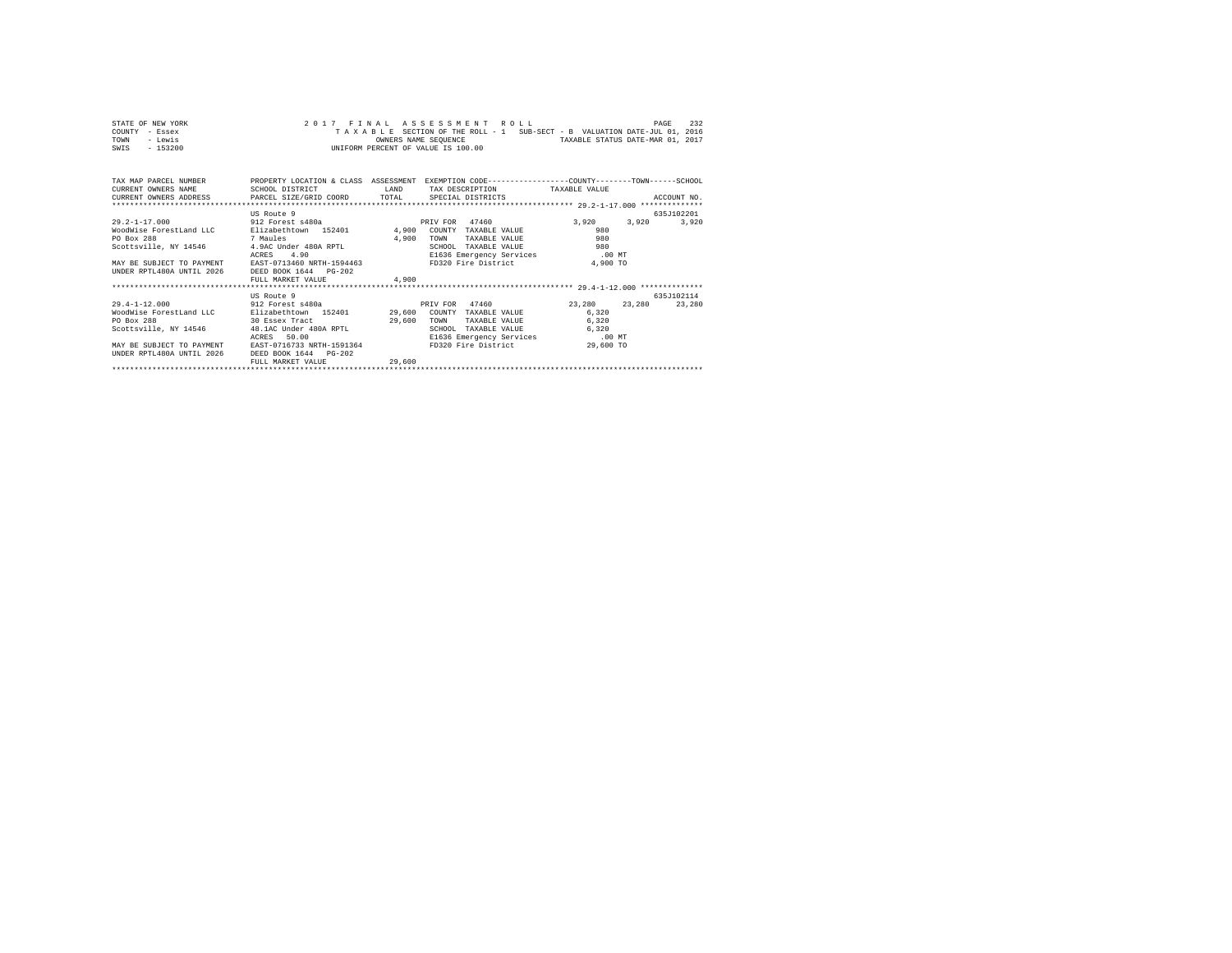| STATE OF NEW YORK | 2017 FINAL ASSESSMENT ROLL                                               | 233<br>PAGE            |
|-------------------|--------------------------------------------------------------------------|------------------------|
| COUNTY - Essex    | TAXABLE SECTION OF THE ROLL - 1 SUB-SECT - B VALUATION DATE-JUL 01, 2016 |                        |
| TOWN<br>siwe.T    | TAXABLE STATUS DATE-MAR 01, 2017                                         |                        |
| SWIS<br>$-153200$ |                                                                          | RPS150/V04/L015        |
|                   | UNIFORM PERCENT OF VALUE IS 100.00                                       | CURRENT DATE 6/21/2017 |
|                   |                                                                          |                        |
|                   | ROLL SUB SECTION-B-TOTALS                                                |                        |

# \*\*\* S P E C I A L D I S T R I C T S U M M A R Y \*\*\*

| CODE | DISTRICT NAME                               | TOTAL<br>PARCELS | EXTENSION<br>TYPE       | <b>EXTENSION</b><br>VALUE | AD VALOREM<br>VALUE | <b>EXEMPT</b><br><b>AMOUNT</b> | TAXARLE<br>VALUE |
|------|---------------------------------------------|------------------|-------------------------|---------------------------|---------------------|--------------------------------|------------------|
|      | E1636 Emergency Serv<br>FD320 Fire District |                  | 102 MOVTAX<br>102 TOTAL |                           | 11656.696           |                                | 11656.696        |

## \*\*\* S C H O O L D I S T R I C T S U M M A R Y \*\*\*

| CODE                       | DISTRICT NAME                          | TOTAL<br>PARCELS | ASSESSED<br>LAND                | ASSESSED<br>TOTAL               | <b>EXEMPT</b><br>AMOUNT       | TOTAL<br>TAXABLE              | STAR<br>AMOUNT | STAR<br>TAXABLE               |
|----------------------------|----------------------------------------|------------------|---------------------------------|---------------------------------|-------------------------------|-------------------------------|----------------|-------------------------------|
| 152401<br>155001<br>155201 | Elizabethtown<br>Westport<br>Willsboro | 93<br>6<br>3     | 10304.944<br>237,900<br>118,752 | 11063.644<br>474,300<br>118,752 | 6977.889<br>113,656<br>69,930 | 4085,755<br>360,644<br>48.822 |                | 4085,755<br>360,644<br>48,822 |
|                            | SUB-TOTAL                              | 102              | 10661.596                       | 11656.696                       | 7161.475                      | 4495.221                      |                | 4495.221                      |
|                            | TOTAL                                  | 102              | 10661.596                       | 11656.696                       | 7161.475                      | 4495.221                      |                | 4495.221                      |

# \*\*\* S Y S T E M C O D E S S U M M A R Y \*\*\*

## NO SYSTEM EXEMPTIONS AT THIS LEVEL

# \*\*\* E X E M P T I O N S U M M A R Y \*\*\*

| CODE  | DESCRIPTION | TOTAL<br>PARCELS | COUNTY   | TOWN     | SCHOOL   |
|-------|-------------|------------------|----------|----------|----------|
| 41720 | AG DIST C   |                  | 58.296   | 58.296   | 58.296   |
| 47460 | PRIV FOR    | 102              | 7103.179 | 7103,179 | 7103,179 |
|       | TOTAL       | 105              | 7161.475 | 7161.475 | 7161.475 |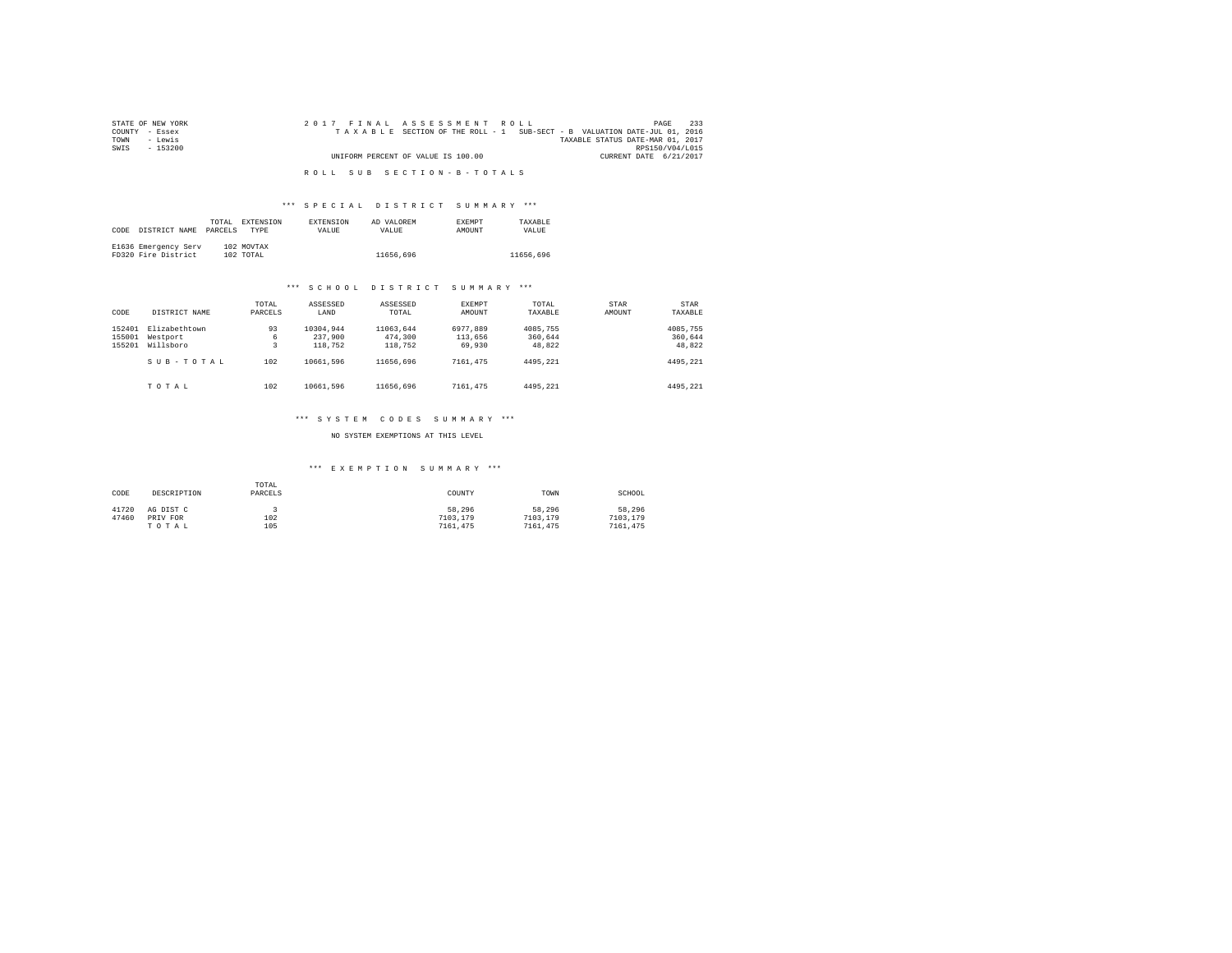| STATE OF NEW YORK | 2017 FINAL ASSESSMENT ROLL                                               | 234<br>PAGE            |
|-------------------|--------------------------------------------------------------------------|------------------------|
| COUNTY - Essex    | TAXABLE SECTION OF THE ROLL - 1 SUB-SECT - B VALUATION DATE-JUL 01, 2016 |                        |
| TOWN<br>- Lewis   | TAXABLE STATUS DATE-MAR 01, 2017                                         |                        |
| SWIS<br>$-153200$ |                                                                          | RPS150/V04/L015        |
|                   | UNIFORM PERCENT OF VALUE IS 100.00                                       | CURRENT DATE 6/21/2017 |
|                   | ROLL SUB SECTION-B-TOTALS                                                |                        |

| ROLL       | DESCRIPTION | TOTAL   | ASSESSED  | ASSESSED  | TAXABLE  | TAXABLE  | TAXABLE  | STAR     |
|------------|-------------|---------|-----------|-----------|----------|----------|----------|----------|
| <b>SEC</b> |             | PARCELS | LAND      | TOTAL     | COUNTY   | TOWN     | SCHOOL   | TAXABLE  |
|            | TAXABLE     | 102     | 10661.596 | 11656.696 | 4495.221 | 4495.221 | 4495.221 | 4495.221 |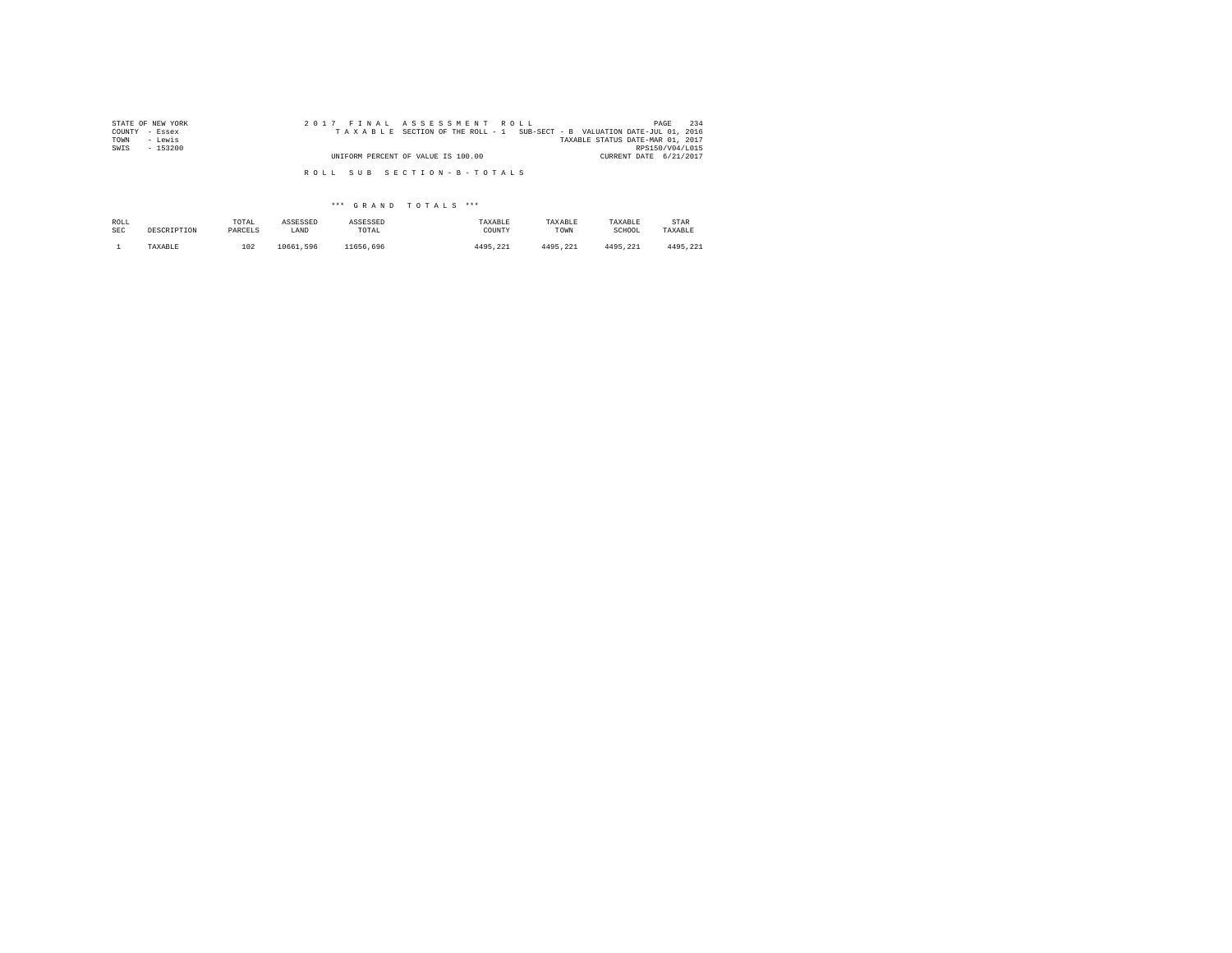|                | STATE OF NEW YORK | 2017 FINAL ASSESSMENT ROLL         |                                  | PAGE            | 235 |
|----------------|-------------------|------------------------------------|----------------------------------|-----------------|-----|
| COUNTY - Essex |                   | TAXABLE SECTION OF THE ROLL - 1    | VALUATION DATE-JUL 01, 2016      |                 |     |
| TOWN           | - Lewis           |                                    | TAXABLE STATUS DATE-MAR 01, 2017 |                 |     |
| SWIS           | - 153200          | UNIFORM PERCENT OF VALUE IS 100.00 |                                  | RPS150/V04/L015 |     |
|                |                   |                                    | CURRENT DATE 6/21/2017           |                 |     |

## R O L L S E C T I O N T O T A L S

## \*\*\* S P E C I A L D I S T R I C T S U M M A R Y \*\*\*

|      |                      | TOTAL   | <b>EXTENSION</b> | EXTENSION | AD VALOREM | <b>EXEMPT</b> | TAXABLE    |
|------|----------------------|---------|------------------|-----------|------------|---------------|------------|
| CODE | DISTRICT NAME        | PARCELS | TYPE             | VALUE     | VALUE      | AMOUNT        | VALUE      |
|      | AP902 Apptmnt tax C  |         | 1 MOVTAX         | 6.11      |            |               | 6.11       |
|      | AP903 Apptmnt tax T  |         | 1 MOVTAX         | 6.46      |            |               | 6.46       |
|      | OT902 Omitted tax C  |         | 1 MOVTAX         | 48.49     |            |               | 48.49      |
|      | OT903 Omitted tax T  |         | 1 MOVTAX         | 48.37     |            |               | 48.37      |
|      | E1636 Emergency Serv |         | 1,073 MOVTAX     |           |            |               |            |
|      | FD320 Fire District  |         | 1,073 TOTAL      |           | 107915.745 |               | 107915.745 |
|      | WB320 Lewis B&I      |         | 143 TOTAL C      |           | 12088.893  |               | 12088.893  |
|      | WD320 Water District |         | 143 TOTAL<br>M   |           | 12088.893  |               | 12088.893  |

# \*\*\* S C H O O L D I S T R I C T S U M M A R Y \*\*\*

| CODE                       | DISTRICT NAME                          | TOTAL<br>PARCELS  | ASSESSED<br>LAND                 | ASSESSED<br>TOTAL.                | EXEMPT<br>AMOUNT               | TOTAL<br>TAXABLE                 | STAR<br>AMOUNT       | STAR<br>TAXABLE                  |
|----------------------------|----------------------------------------|-------------------|----------------------------------|-----------------------------------|--------------------------------|----------------------------------|----------------------|----------------------------------|
| 152401<br>155001<br>155201 | Elizabethtown<br>Westport<br>Willsboro | 1,023<br>39<br>11 | 50393,993<br>1820,800<br>558,752 | 104235,893<br>3121,100<br>558,752 | 8068,054<br>250,801<br>152.913 | 96167.839<br>2870.299<br>405,839 | 12470.225<br>221,000 | 83697.614<br>2649.299<br>405,839 |
|                            | SUB-TOTAL                              | 1,073             | 52773.545                        | 107915,745                        | 8471.768                       | 99443.977                        | 12691.225            | 86752.752                        |
|                            | TOTAL                                  | 1,073             | 52773.545                        | 107915,745                        | 8471.768                       | 99443.977                        | 12691.225            | 86752.752                        |

## \*\*\* S Y S T E M C O D E S S U M M A R Y \*\*\*

NO SYSTEM EXEMPTIONS AT THIS LEVEL

## \*\*\* E X E M P T I O N S U M M A R Y \*\*\*

| CODE  | DESCRIPTION | TOTAL<br>PARCELS | COUNTY  | TOWN    | SCHOOL |
|-------|-------------|------------------|---------|---------|--------|
| 13572 | TOWN OWN O  |                  | 243,800 |         |        |
| 33302 | CNTY REFOR  |                  | 322.200 |         |        |
|       |             |                  |         |         |        |
| 41121 | VET WAR CT  | 31               | 425.820 | 425.820 |        |
| 41131 | VET COM CT  | 21               | 486.575 | 486.575 |        |
| 41141 | VET DIS CT  | 15               | 369,880 | 369,880 |        |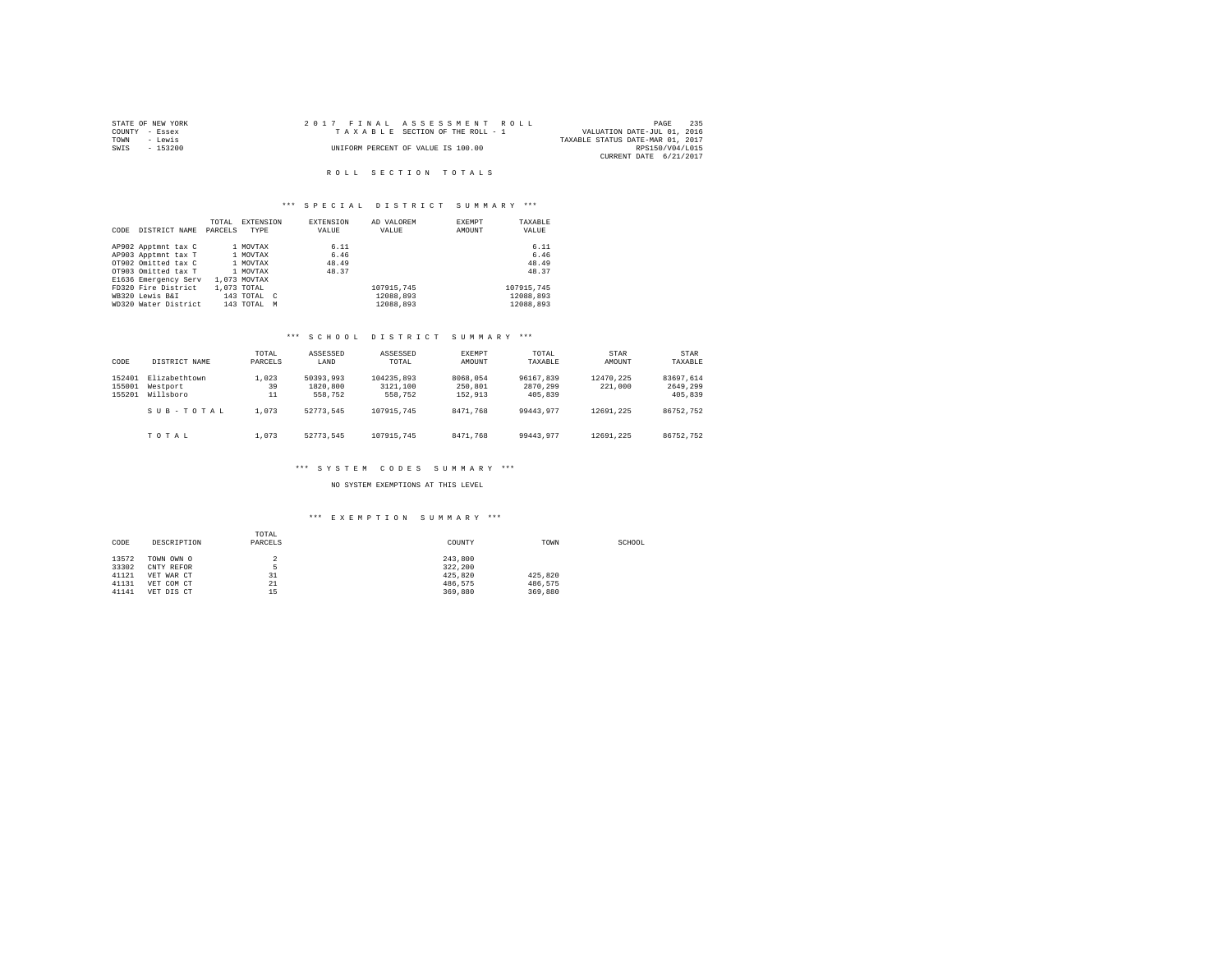| STATE OF NEW YORK | 2017 FINAL ASSESSMENT ROLL         | 236<br>PAGE                      |
|-------------------|------------------------------------|----------------------------------|
| COUNTY - Essex    | TAXABLE SECTION OF THE ROLL - 1    | VALUATION DATE-JUL 01, 2016      |
| TOWN<br>- Lewis   |                                    | TAXABLE STATUS DATE-MAR 01, 2017 |
| SWIS<br>- 153200  | UNIFORM PERCENT OF VALUE IS 100.00 | RPS150/V04/L015                  |
|                   |                                    | CURRENT DATE 6/21/2017           |
|                   |                                    |                                  |
|                   | ROLL SECTION TOTALS                |                                  |

# \*\*\* E X E M P T I O N S U M M A R Y \*\*\*

|       |                 | TOTAL   |           |          |           |
|-------|-----------------|---------|-----------|----------|-----------|
| CODE  | DESCRIPTION     | PARCELS | COUNTY    | TOWN     | SCHOOL    |
| 41720 | AG DIST C       | 11      | 261.695   | 261.695  | 261,695   |
| 41730 | AG. DIST        |         | 40.200    | 40.200   | 40,200    |
| 41800 | AGED ALL        | 18      | 757.346   | 757.346  | 780,750   |
| 41834 | ENH STAR        | 100     |           |          | 5973.825  |
| 41854 | <b>BAS STAR</b> | 224     |           |          | 6717,400  |
| 47450 | <b>FISCHER</b>  | 13      | 285.944   | 285.944  | 285.944   |
| 47460 | PRIV FOR        | 102     | 7103.179  | 7103.179 | 7103.179  |
|       | TOTAL           | 543     | 10296.639 | 9730.639 | 21162.993 |

| ROLL | DESCRIPTION | TOTAL   | ASSESSED  | ASSESSED   | TAXABLE   | TAXABLE   | TAXABLE   | STAR      |
|------|-------------|---------|-----------|------------|-----------|-----------|-----------|-----------|
| SEC  |             | PARCELS | LAND      | TOTAL      | COUNTY    | TOWN      | SCHOOL    | TAXABLE   |
|      | TAXABLE     | 1.073   | 52773.545 | 107915.745 | 97619,106 | 98185,106 | 99443.977 | 86752.752 |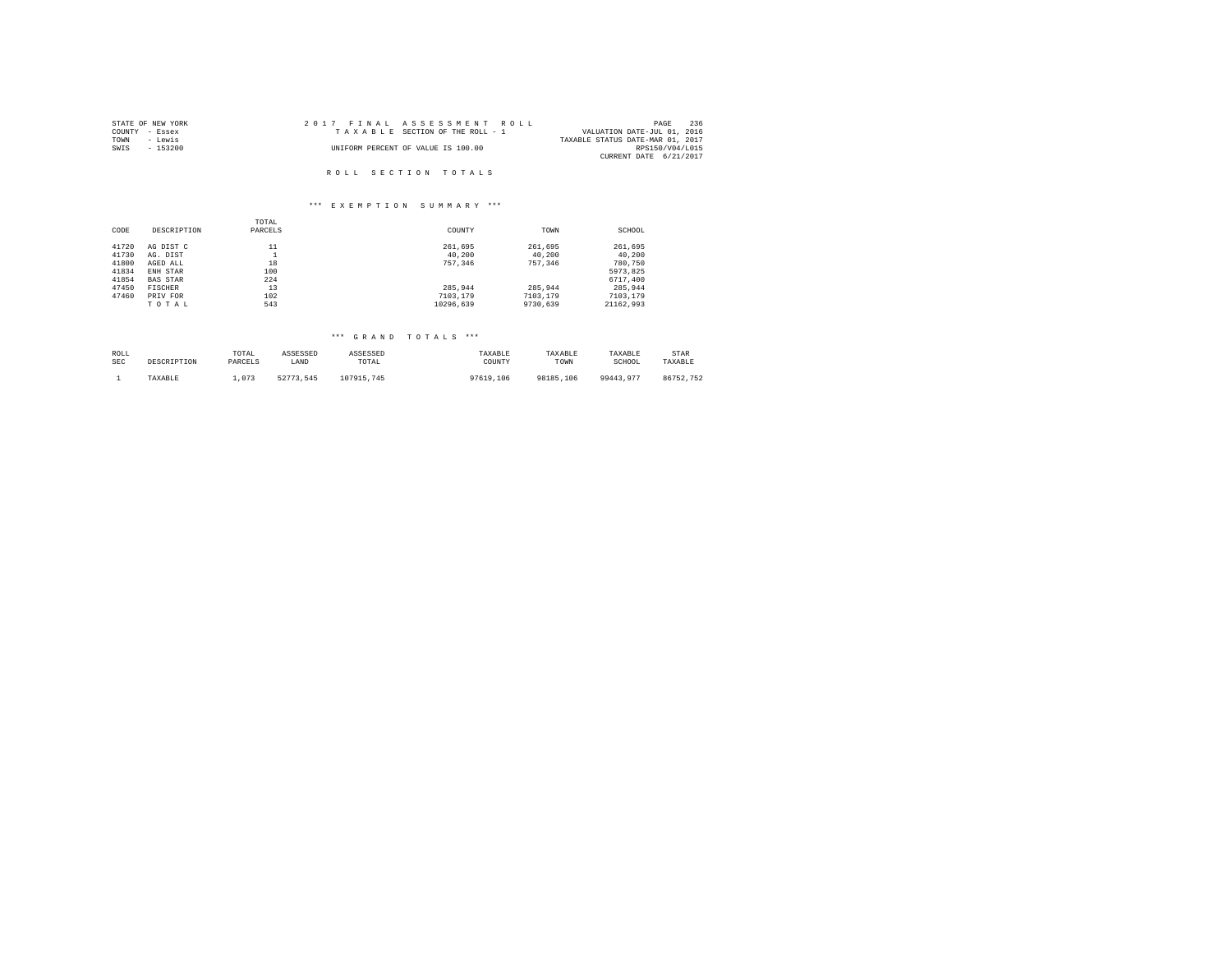| STATE OF NEW YORK |           |  |  | 2017 FINAL ASSESSMENT ROLL               |                                  | PAGE |  |
|-------------------|-----------|--|--|------------------------------------------|----------------------------------|------|--|
| COUNTY - Essex    |           |  |  | STATE OWNED LAND SECTION OF THE ROLL - 3 | VALUATION DATE-JUL 01, 2016      |      |  |
| TOWN              | - Lewis   |  |  | OWNERS NAME SEOUENCE                     | TAXABLE STATUS DATE-MAR 01, 2017 |      |  |
| SWIS              | $-153200$ |  |  | UNIFORM PERCENT OF VALUE IS 100.00       |                                  |      |  |

| TAX MAP PARCEL NUMBER<br>CURRENT OWNERS NAME<br>CURRENT OWNERS ADDRESS PARCEL SIZE/GRID COORD                                                                                                                                             | SCHOOL DISTRICT      | LAND<br>TOTAL | TAX DESCRIPTION TAXABLE VALUE                                                                                                                                                                                                 | PROPERTY LOCATION & CLASS ASSESSMENT EXEMPTION CODE----------------COUNTY-------TOWN------SCHOOL |
|-------------------------------------------------------------------------------------------------------------------------------------------------------------------------------------------------------------------------------------------|----------------------|---------------|-------------------------------------------------------------------------------------------------------------------------------------------------------------------------------------------------------------------------------|--------------------------------------------------------------------------------------------------|
|                                                                                                                                                                                                                                           |                      |               | SPECIAL DISTRICTS                                                                                                                                                                                                             | ACCOUNT NO.                                                                                      |
|                                                                                                                                                                                                                                           | US Route 9           |               |                                                                                                                                                                                                                               | 635M405703                                                                                       |
| $19.4 - 2 - 2.000$<br>0270501                                                                                                                                                                                                             |                      |               |                                                                                                                                                                                                                               | 10,800                                                                                           |
| State of New York 16 Maules<br>NYS Office State Comptroller ACRES 12.97                                                                                                                                                                   |                      |               | 10,800 SCHOOL TAXABLE VALUE                                                                                                                                                                                                   | 10,800                                                                                           |
|                                                                                                                                                                                                                                           |                      |               | E1636 Emergency Services                                                                                                                                                                                                      | $.00$ MT                                                                                         |
| Finance Office-Fixed Cost Unit EAST-0716031 NRTH-1601922                                                                                                                                                                                  |                      |               | FD320 Fire District                                                                                                                                                                                                           | 10,800 TO                                                                                        |
| 110 State St<br>DEED BOOK 488                                                                                                                                                                                                             | $PG-350$             |               |                                                                                                                                                                                                                               |                                                                                                  |
| Albany, NY 12236                                                                                                                                                                                                                          | FULL MARKET VALUE    | 10,800        |                                                                                                                                                                                                                               |                                                                                                  |
|                                                                                                                                                                                                                                           | Old Military Ln      |               |                                                                                                                                                                                                                               | 635M405706                                                                                       |
| $46. - 1 - 8.000$                                                                                                                                                                                                                         | 931 Forest s532a     |               | COUNTY TAXABLE VALUE 80,000                                                                                                                                                                                                   |                                                                                                  |
|                                                                                                                                                                                                                                           |                      |               |                                                                                                                                                                                                                               | 80,000                                                                                           |
| 0310001<br>201001 MW ELizabethtown 152401 80,000 TOWN TAXABLE VALUE<br>State of New York 110 On TWA 20,000 SONN TAXABLE VALUE<br>20,000 SCHOE State Comptroller 150ac<br>2010 2010 ELG36 Emergency Services<br>2020 Fire District<br>2020 |                      |               |                                                                                                                                                                                                                               | 80,000                                                                                           |
|                                                                                                                                                                                                                                           |                      |               | E1636 Emergency Services .00 MT<br>FD320 Fire District 80,000 TO                                                                                                                                                              |                                                                                                  |
|                                                                                                                                                                                                                                           |                      |               |                                                                                                                                                                                                                               |                                                                                                  |
|                                                                                                                                                                                                                                           |                      |               |                                                                                                                                                                                                                               |                                                                                                  |
|                                                                                                                                                                                                                                           |                      |               |                                                                                                                                                                                                                               |                                                                                                  |
|                                                                                                                                                                                                                                           | FULL MARKET VALUE    | 80,000        |                                                                                                                                                                                                                               |                                                                                                  |
|                                                                                                                                                                                                                                           | Old Military Ln      |               |                                                                                                                                                                                                                               | 635M405707                                                                                       |
|                                                                                                                                                                                                                                           |                      |               |                                                                                                                                                                                                                               | 80,000                                                                                           |
|                                                                                                                                                                                                                                           |                      |               | TAXABLE VALUE                                                                                                                                                                                                                 | 80,000                                                                                           |
|                                                                                                                                                                                                                                           |                      |               |                                                                                                                                                                                                                               |                                                                                                  |
|                                                                                                                                                                                                                                           |                      |               |                                                                                                                                                                                                                               |                                                                                                  |
|                                                                                                                                                                                                                                           |                      |               | COLORATION OF CHANGE AND CONTRACT ON THE SAME CONTROL OF SALE OF SALE OF SALE OF SALE OF SALE OF SALE OF SALE OF SALE OF SALE OF SALE OF SALE OF SALE OF SALE OF SALE OF SALE OF SALE OF SALE OF SALE OF SALE OF SALE OF SALE |                                                                                                  |
| 110 State St                                                                                                                                                                                                                              | DEED BOOK 409 PG-421 |               |                                                                                                                                                                                                                               |                                                                                                  |
| Albany, NY 12236                                                                                                                                                                                                                          |                      |               |                                                                                                                                                                                                                               |                                                                                                  |
|                                                                                                                                                                                                                                           |                      |               |                                                                                                                                                                                                                               | 635M405803                                                                                       |
|                                                                                                                                                                                                                                           | Seventy Ln           |               | COUNTY TAXABLE VALUE                                                                                                                                                                                                          | 98,000                                                                                           |
|                                                                                                                                                                                                                                           |                      |               |                                                                                                                                                                                                                               | 98,000                                                                                           |
|                                                                                                                                                                                                                                           |                      |               | SCHOOL TAXABLE VALUE                                                                                                                                                                                                          | 98,000                                                                                           |
| NYS Office State Comptroller ACRES 190.10                                                                                                                                                                                                 |                      |               | E1636 Emergency Services<br>FD320 Fire District                                                                                                                                                                               | $.00$ MT                                                                                         |
| Finance Office-Fixed Cost Unit EAST-0690203 NRTH-1573591                                                                                                                                                                                  |                      |               |                                                                                                                                                                                                                               | 98,000 TO                                                                                        |
| 110 State St                                                                                                                                                                                                                              | DEED BOOK 397 PG-428 |               |                                                                                                                                                                                                                               |                                                                                                  |
| Albany, NY 12236                                                                                                                                                                                                                          | FULL MARKET VALUE    | 98,000        |                                                                                                                                                                                                                               |                                                                                                  |
|                                                                                                                                                                                                                                           |                      |               |                                                                                                                                                                                                                               |                                                                                                  |
|                                                                                                                                                                                                                                           | Errata               |               |                                                                                                                                                                                                                               | 635Z013007                                                                                       |
|                                                                                                                                                                                                                                           |                      |               | COUNTY TAXABLE VALUE<br>TAXABLE VALUE                                                                                                                                                                                         | $^{\circ}$<br>$\Omega$                                                                           |
| NYS Office State Comptroller                                                                                                                                                                                                              |                      |               |                                                                                                                                                                                                                               | $\Omega$                                                                                         |
| wip office budde comperience<br>Finance Office-Fixed Cost Unit FULL MARKET VALUE                                                                                                                                                          |                      |               |                                                                                                                                                                                                                               | $0$ TO                                                                                           |
| 110 State St                                                                                                                                                                                                                              |                      |               |                                                                                                                                                                                                                               |                                                                                                  |
| Albany, NY 12236                                                                                                                                                                                                                          |                      |               |                                                                                                                                                                                                                               |                                                                                                  |
|                                                                                                                                                                                                                                           |                      |               |                                                                                                                                                                                                                               |                                                                                                  |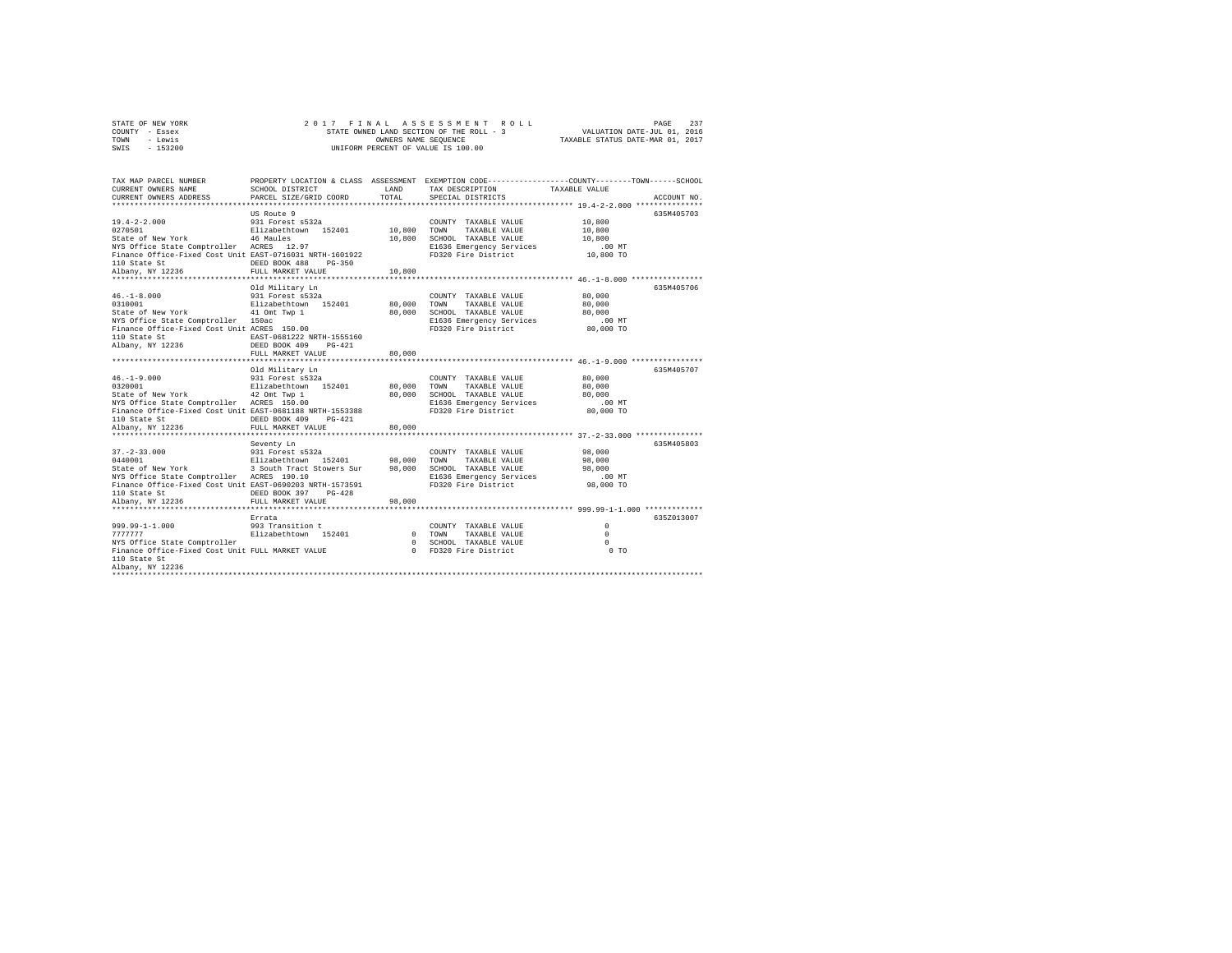| STATE OF NEW YORK | 2017 FINAL ASSESSMENT ROLL               | 238<br>PAGE                      |
|-------------------|------------------------------------------|----------------------------------|
| COUNTY - Essex    | STATE OWNED LAND SECTION OF THE ROLL - 3 | VALUATION DATE-JUL 01, 2016      |
| - Lewis<br>TOWN   |                                          | TAXABLE STATUS DATE-MAR 01, 2017 |
| SWIS<br>$-153200$ |                                          | RPS150/V04/L015                  |
|                   | UNIFORM PERCENT OF VALUE IS 100.00       | CURRENT DATE 6/21/2017           |
|                   |                                          |                                  |
|                   | ROLL SUB SECTION- - TOTALS               |                                  |

# \*\*\* S P E C I A L D I S T R I C T S U M M A R Y \*\*\*

| CODE | DISTRICT NAME                               | TOTAL<br>PARCELS | EXTENSION<br><b>TYPE</b> | <b>EXTENSION</b><br>VALUE | AD VALOREM<br>VALUE | <b>EXEMPT</b><br>AMOUNT | TAXARLE<br>VALUE |
|------|---------------------------------------------|------------------|--------------------------|---------------------------|---------------------|-------------------------|------------------|
|      | E1636 Emergency Serv<br>FD320 Fire District |                  | 4 MOVTAX<br>5 TOTAL      |                           | 268,800             |                         | 268,800          |

# \*\*\* S C H O O L D I S T R I C T S U M M A R Y \*\*\*

| CODE   | DISTRICT NAME | TOTAL<br>PARCELS | ASSESSED<br>LAND | ASSESSED<br>TOTAL | EXEMPT<br>AMOUNT | TOTAL<br>TAXABLE | STAR<br>AMOUNT | STAR<br>TAXABLE |
|--------|---------------|------------------|------------------|-------------------|------------------|------------------|----------------|-----------------|
| 152401 | Elizabethtown | 5                | 268,800          | 268,800           |                  | 268,800          |                | 268,800         |
|        | SUB-TOTAL     | 5                | 268,800          | 268,800           |                  | 268,800          |                | 268,800         |
|        | TOTAL         |                  | 268,800          | 268,800           |                  | 268,800          |                | 268,800         |

## \*\*\* S Y S T E M C O D E S S U M M A R Y \*\*\*

NO SYSTEM EXEMPTIONS AT THIS LEVEL

#### \*\*\* E X E M P T I O N S U M M A R Y \*\*\*

NO EXEMPTIONS AT THIS LEVEL

| ROLL | DESCRIPTION      | TOTAL   | ASSESSED | ASSESSED | TAXABLE | TAXABLE | TAXABLE | STAR    |
|------|------------------|---------|----------|----------|---------|---------|---------|---------|
| SEC  |                  | PARCELS | LAND     | TOTAL    | COUNTY  | TOWN    | SCHOOL  | TAXABLE |
|      | STATE OWNED LAND |         | 268,800  | 268,800  | 268,800 | 268,800 | 268,800 | 268,800 |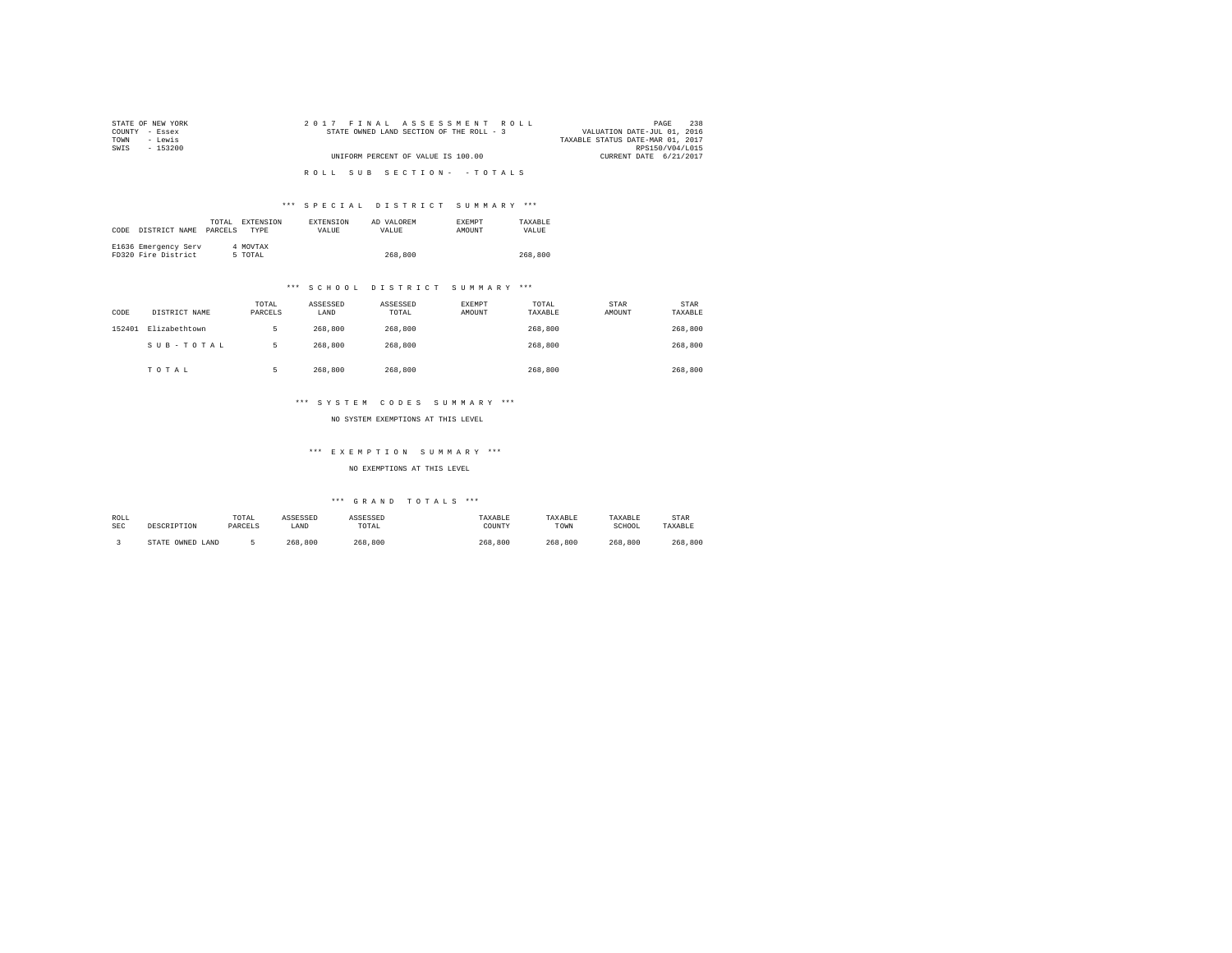| STATE OF NEW YORK<br>COUNTY - Essex<br>- Lewis<br>TOWN<br>SWIS - 153200                                                                                                                                        | STATE OWNED LAND SECTION OF THE ROLL - 3 SUB-SECT - A VALUATION DATE-JUL 1, 2010<br>ROLL SUB-SECT - A- SECTION 532-A RPTL WILD OR FOREST LANDS - TAXABLE STATUS DATE-MAR 01, 2017 | OWNERS NAME SEOUENCE    | 2017 FINAL ASSESSMENT ROLL<br>STATE OWNED LAND SECTION OF THE ROLL - 3 SUB-SECT - A VALUATION DATE-JUL 01, 2016<br>UNIFORM PERCENT OF VALUE IS 100.00          |                                         | 239<br>PAGE |
|----------------------------------------------------------------------------------------------------------------------------------------------------------------------------------------------------------------|-----------------------------------------------------------------------------------------------------------------------------------------------------------------------------------|-------------------------|----------------------------------------------------------------------------------------------------------------------------------------------------------------|-----------------------------------------|-------------|
| TAX MAP PARCEL NUMBER<br>CURRENT OWNERS NAME<br>CURRENT OWNERS ADDRESS                                                                                                                                         | SCHOOL DISTRICT<br>PARCEL SIZE/GRID COORD TOTAL                                                                                                                                   | <b>ELECTRIC CONTROL</b> | PROPERTY LOCATION & CLASS ASSESSMENT EXEMPTION CODE---------------COUNTY-------TOWN-----SCHOOL<br>TAX DESCRIPTION TAXABLE VALUE<br>SPECIAL DISTRICTS           |                                         | ACCOUNT NO. |
| $38.1 - 1 - 30.000$<br>0110001<br>State of New York<br>NYS Office State Comptroller Dec Map 1751<br>Finance Office-Fixed Cost Unit ACRES<br>110 State St<br>Albany, NY 12236                                   | Hale Hill Ln<br>931 Forest s532a<br>Elizabethtown 152401 2.400 TOWN<br>16 Essex Tract<br>4.00<br>EAST-0701787 NRTH-1578945<br>FULL MARKET VALUE                                   | 2,400<br>2,400          | COUNTY TAXABLE VALUE<br>TAXABLE VALUE<br>SCHOOL TAXABLE VALUE<br>E1636 Emergency Services .00 MT<br>FD320 Fire District 2.400 TO                               | 2,400<br>2,400<br>2,400                 | 635M405601  |
| $38.1 - 1 - 3.000$<br>0120001<br>State of New York 47 Essex Tract 29,600<br>NYS Office State Comptroller Survey Map 1751<br>Finance Office-Fixed Cost Unit ACRES 50.00<br>110 State St<br>Albany, NY 12236     | Hale Hill Ln<br>931 Forest s532a<br>Elizabethtown 152401 29,600<br>EAST-0698979 NRTH-1580329<br>FULL MARKET VALUE                                                                 | 29,600                  | COUNTY TAXABLE VALUE 29,600<br>TOWN<br>TAXABLE VALUE 29,600<br>SCHOOL TAXABLE VALUE 29,600<br>E1636 Emergency Services .00 MT<br>FD320 Fire District 29,600 TO |                                         | 635M405602  |
| $37. - 2 - 29.000$<br>0130001<br>State of New York 58 Essex Tract<br>NYS Office State Comptroller ACRES 160.00<br>Finance Office-Fixed Cost Unit EAST-0692401 NRTH-1576870<br>110 State St<br>Albany, NY 12236 | Seventy Ln<br>931 Forest s532a<br>Elizabethtown 152401 83,200<br>FULL MARKET VALUE                                                                                                | 83,200<br>83,200        | COUNTY TAXABLE VALUE<br>TAXABLE VALUE<br>TOWN<br>SCHOOL TAXABLE VALUE 83,200<br>E1636 Emergency Services<br>FD320 Fire District                                | 83,200<br>83,200<br>.00 MT<br>83,200 TO | 635M405603  |

Seventy Ln 635M405604 37.-2-3.000 931 Forest s532a COUNTY TAXABLE VALUE 82,900 0140001 Elizabethtown 152401 82,900 TOWN TAXABLE VALUE 82,900

37.900 CHOM MONIC AREAS TRABLE VARIAL MANEUM ACRES (1900 CHOOL TAXABLE VALUE ACRES 160.00 CHOOL TAXABLE VALUE<br>21636 Emergency Services 100.00 E1636 Emergency Services 100.00 Finance Office-Fixed Cost Unit EAST-0676164 NRTH

37.-2-2.000 931 Forest s532a COUNTY TAXABLE VALUE 57,900 0150001 Elizabethtown 152401 57,900 TOWN TAXABLE VALUE 57,900 State of New York Essex Tract Lot 84 57,900 SCHOOL TAXABLE VALUE 57,900 NYS Office State Comptroller ACRES 105.76 E1636 Emergency Services .00 MT Finance Office-Fixed Cost Unit EAST-0673658 NRTH-1579792 FD320 Fire District 57,900 TO 110 State St DEED BOOK 203 PG-227 Albany, NY 12236 FULL MARKET VALUE 57,900 \*\*\*\*\*\*\*\*\*\*\*\*\*\*\*\*\*\*\*\*\*\*\*\*\*\*\*\*\*\*\*\*\*\*\*\*\*\*\*\*\*\*\*\*\*\*\*\*\*\*\*\*\*\*\*\*\*\*\*\*\*\*\*\*\*\*\*\*\*\*\*\*\*\*\*\*\*\*\*\*\*\*\*\*\*\*\*\*\*\*\*\*\*\*\*\*\*\*\*\*\*\*\*\*\*\*\*\*\*\*\*\*\*\*\*\*\*\*\*\*\*\*\*\*\*\*\*\*\*\*\*\*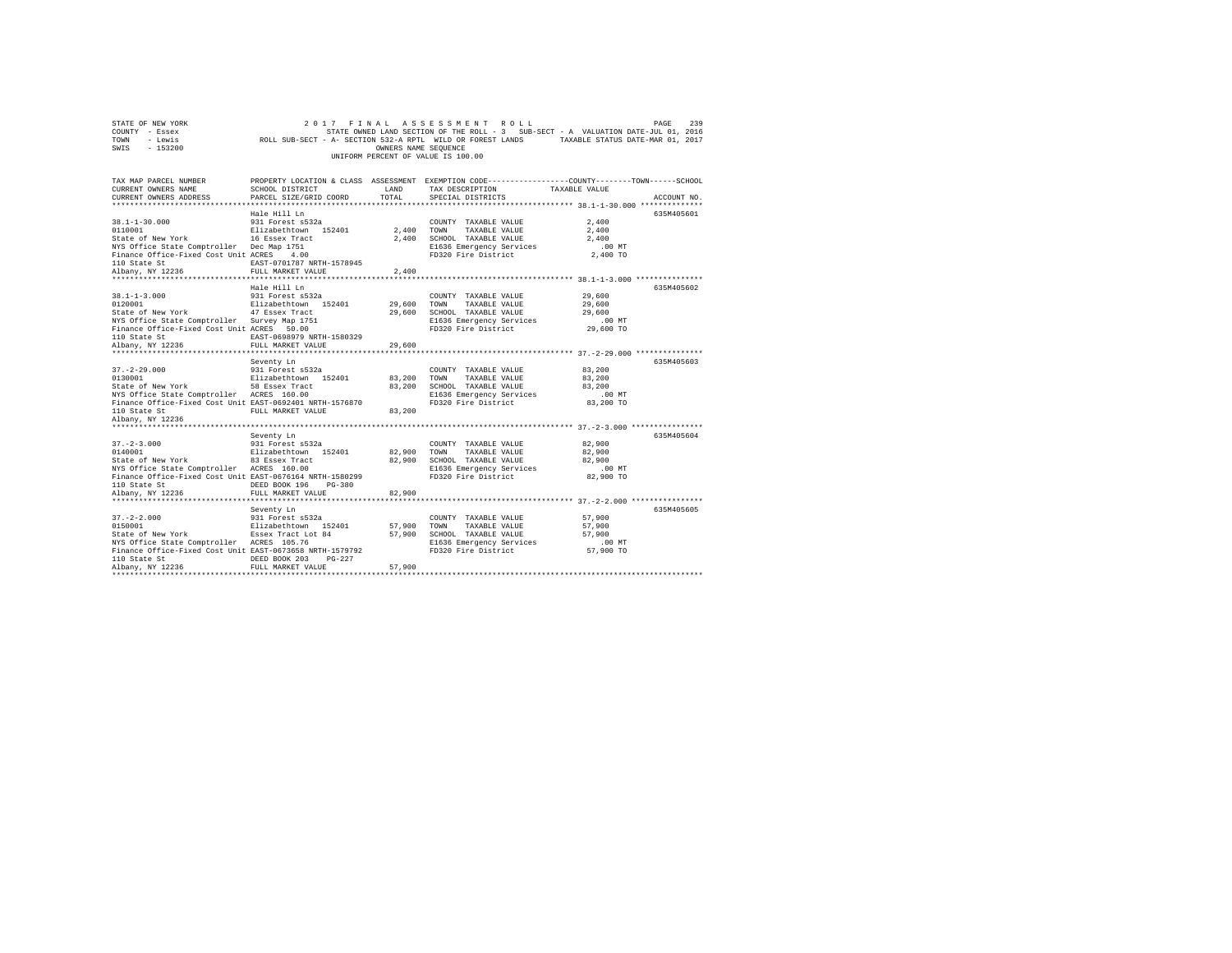|      | STATE OF NEW YORK |                                                            | 2017 FINAL ASSESSMENT ROLL         |                      |  |                                                                                   | PAGE | 2.40 |
|------|-------------------|------------------------------------------------------------|------------------------------------|----------------------|--|-----------------------------------------------------------------------------------|------|------|
|      | COUNTY - Essex    |                                                            |                                    |                      |  | STATE OWNED LAND SECTION OF THE ROLL - 3 SUB-SECT - A VALUATION DATE-JUL 01, 2016 |      |      |
| TOWN | - Lewis           | ROLL SUB-SECT - A- SECTION 532-A RPTL WILD OR FOREST LANDS |                                    |                      |  | TAXABLE STATUS DATE-MAR 01, 2017                                                  |      |      |
| SWIS | $-153200$         |                                                            |                                    | OWNERS NAME SEOUENCE |  |                                                                                   |      |      |
|      |                   |                                                            | UNIFORM PERCENT OF VALUE IS 100.00 |                      |  |                                                                                   |      |      |

| TAX MAP PARCEL NUMBER<br>CURRENT OWNERS NAME<br>CURRENT OWNERS ADDRESS                                                                                                                                                                  | SCHOOL DISTRICT<br>PARCEL SIZE/GRID COORD      | LAND<br>TOTAL | PROPERTY LOCATION & CLASS ASSESSMENT EXEMPTION CODE---------------COUNTY-------TOWN------SCHOOL<br>TAX DESCRIPTION<br>SPECIAL DISTRICTS | TAXABLE VALUE         | ACCOUNT NO. |
|-----------------------------------------------------------------------------------------------------------------------------------------------------------------------------------------------------------------------------------------|------------------------------------------------|---------------|-----------------------------------------------------------------------------------------------------------------------------------------|-----------------------|-------------|
| $46.1 - 1 - 9.000$<br>0155001<br>State of New York                                                                                                                                                                                      | Wells Hill Rd<br>931 Forest s532a              |               | COUNTY TAXABLE VALUE<br>Elizabethtown 152401 72,500 TOWN TAXABLE VALUE 72,500<br>144 Essex Tract 72,500 SCHOOL TAXABLE VALUE 72,500     | 72,500                | 635M405606  |
| NYS Office State Comptroller ACRES 135.00<br>Finance Office-Fixed Cost Unit EAST-0674030 NRTH-1563178                                                                                                                                   |                                                | 72,500        | E1636 Emergency Services<br>FD320 Fire District                                                                                         | $.00$ MT<br>72,500 TO |             |
|                                                                                                                                                                                                                                         |                                                |               |                                                                                                                                         |                       |             |
|                                                                                                                                                                                                                                         | Wells Hill Rd                                  |               |                                                                                                                                         |                       | 635M405607  |
| 46.1-1-1.000                                                                                                                                                                                                                            | 931 Forest s532a                               |               | COUNTY TAXABLE VALUE 95,000                                                                                                             |                       |             |
| 0160001                                                                                                                                                                                                                                 | Elizabethtown 152401 95,000 TOWN TAXABLE VALUE |               |                                                                                                                                         | 95,000                |             |
| State of New York 145 Essex Tract                                                                                                                                                                                                       |                                                |               | 95,000 SCHOOL TAXABLE VALUE                                                                                                             | 95,000                |             |
| NYS Office State Comptroller ACRES 180.00                                                                                                                                                                                               |                                                |               |                                                                                                                                         |                       |             |
| Finance Office-Fixed Cost Unit EAST-0673610 NRTH-1565495                                                                                                                                                                                |                                                |               | E1636 Emergency Services<br>FD320 Fire District                                                                                         | $95,000$ TO           |             |
|                                                                                                                                                                                                                                         |                                                | 95,000        |                                                                                                                                         |                       |             |
|                                                                                                                                                                                                                                         |                                                |               |                                                                                                                                         |                       |             |
|                                                                                                                                                                                                                                         | Seventy Ln                                     |               |                                                                                                                                         |                       | 635M405608  |
| $37 - 2 - 39.000$                                                                                                                                                                                                                       |                                                |               | COUNTY TAXABLE VALUE                                                                                                                    | 95,000                |             |
| 0170001                                                                                                                                                                                                                                 |                                                |               |                                                                                                                                         | 95,000                |             |
| State of New York 146 Essex Tract 95,000 SCHOOL TAXABLE VALUE 95,000<br>NYS Office State Comptroller ACRES 180.00 100 E1636 Emergency Services 00                                                                                       |                                                |               |                                                                                                                                         |                       |             |
|                                                                                                                                                                                                                                         |                                                |               | E1636 Emergency Services<br>FD320 Fire District                                                                                         | $.00$ MT<br>95,000 TO |             |
| Finance Office-Fixed Cost Unit EAST-0673094 NRTH-1568038                                                                                                                                                                                |                                                |               |                                                                                                                                         |                       |             |
|                                                                                                                                                                                                                                         |                                                | 95,000        |                                                                                                                                         |                       |             |
|                                                                                                                                                                                                                                         |                                                |               |                                                                                                                                         |                       |             |
|                                                                                                                                                                                                                                         | Wells Hill Rd                                  |               |                                                                                                                                         |                       | 635M405609  |
|                                                                                                                                                                                                                                         |                                                |               |                                                                                                                                         |                       |             |
|                                                                                                                                                                                                                                         |                                                |               |                                                                                                                                         |                       |             |
| 46.1-1-8.000 931 Forest s532a COUNTY TAXABLE VALUE 95,000<br>0180001 112 112abethrown 152401 95,000 TOWN TAXABLE VALUE 95,000<br>State of New York 147 Essex Tract 95,000 SCHOOL TAXABLE VALUE 95,000<br>NYS Office State Comptroller A |                                                |               |                                                                                                                                         |                       |             |
|                                                                                                                                                                                                                                         |                                                |               |                                                                                                                                         |                       |             |
| Finance Office-Fixed Cost Unit EAST-0674277 NRTH-1560884                                                                                                                                                                                |                                                |               | FD320 Fire District                                                                                                                     | 95,000 TO             |             |
|                                                                                                                                                                                                                                         | DEED BOOK 207 PG-27                            |               |                                                                                                                                         |                       |             |
| 110 State St<br>Albany, NY 12236                                                                                                                                                                                                        | FULL MARKET VALUE                              | 95,000        |                                                                                                                                         |                       |             |
|                                                                                                                                                                                                                                         |                                                |               |                                                                                                                                         |                       |             |
|                                                                                                                                                                                                                                         |                                                |               |                                                                                                                                         |                       | 635M405610  |
|                                                                                                                                                                                                                                         |                                                |               | COUNTY TAXABLE VALUE                                                                                                                    | 95,000                |             |
|                                                                                                                                                                                                                                         |                                                | 95,000 TOWN   | TAXABLE VALUE                                                                                                                           | 95,000                |             |
|                                                                                                                                                                                                                                         |                                                | 95,000        | SCHOOL TAXABLE VALUE                                                                                                                    | 95,000                |             |
| wis UIIIce State Comptroller ACRES 180.00<br>Finance Office-Fixed Cost Unit EAST-0674585 NRTH-1558245<br>110 China Ores                                                                                                                 |                                                |               | E1636 Emergency Services .00 MT<br>FD320 Fire District 95,000 TO                                                                        |                       |             |
|                                                                                                                                                                                                                                         |                                                |               |                                                                                                                                         |                       |             |
| 110 State St<br>Albany, NY 12236                                                                                                                                                                                                        | DEED BOOK 201<br>PG-492                        |               |                                                                                                                                         |                       |             |
|                                                                                                                                                                                                                                         | FULL MARKET VALUE                              | 95,000        |                                                                                                                                         |                       |             |
|                                                                                                                                                                                                                                         |                                                |               |                                                                                                                                         |                       |             |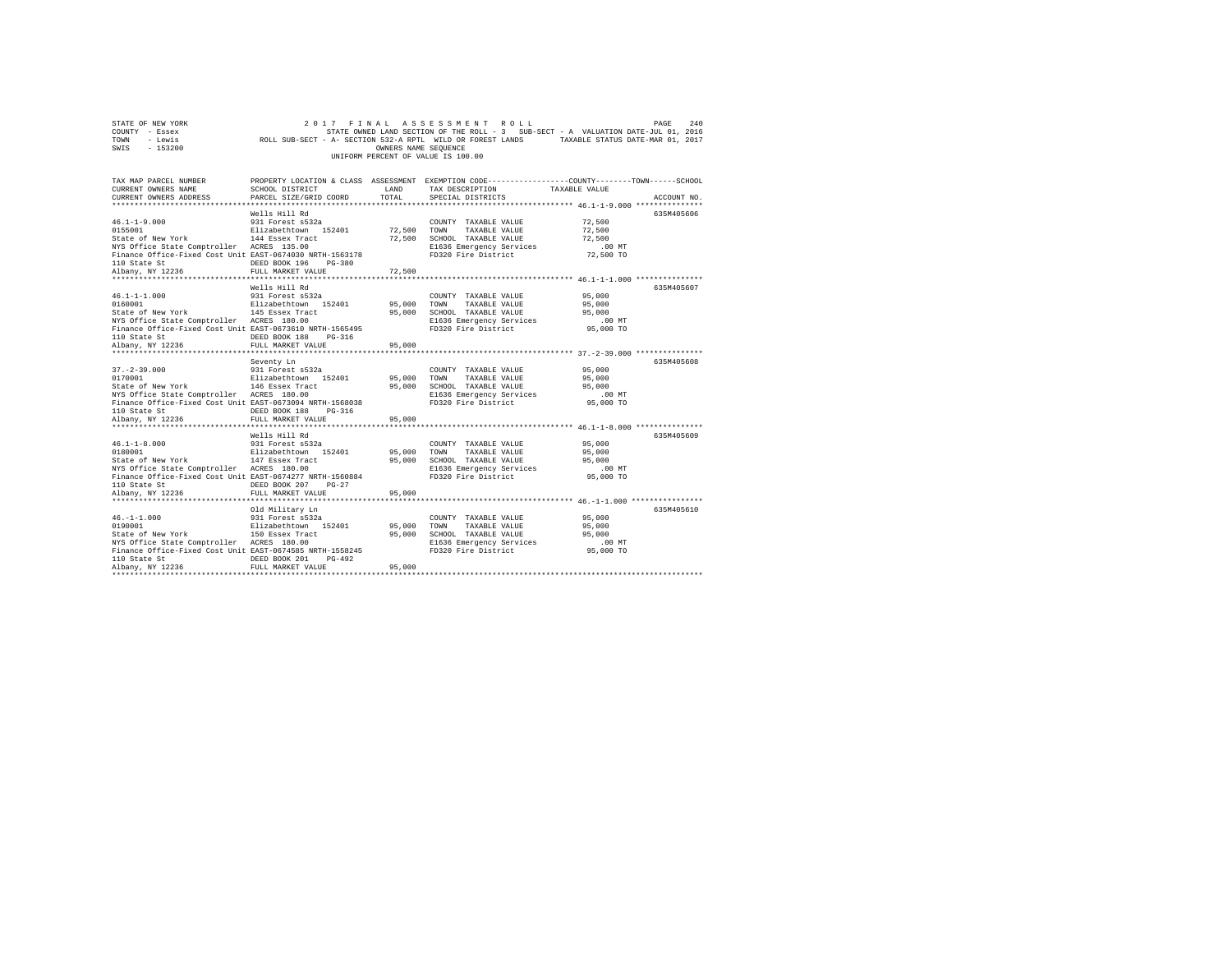| TOWN<br>- Lewis<br>SWIS<br>$-153200$                                                                                                                                                            | ROLL SUB-SECT - A- SECTION 532-A RPTL WILD OR FOREST LANDS                                                                                                   | OWNERS NAME SEOUENCE       | UNIFORM PERCENT OF VALUE IS 100.00                                                                                       | TAXABLE STATUS DATE-MAR 01, 2017                                                                                                                                                                   |
|-------------------------------------------------------------------------------------------------------------------------------------------------------------------------------------------------|--------------------------------------------------------------------------------------------------------------------------------------------------------------|----------------------------|--------------------------------------------------------------------------------------------------------------------------|----------------------------------------------------------------------------------------------------------------------------------------------------------------------------------------------------|
| TAX MAP PARCEL NUMBER<br>CURRENT OWNERS NAME<br>CURRENT OWNERS ADDRESS<br>*************************                                                                                             | SCHOOL DISTRICT<br>PARCEL SIZE/GRID COORD                                                                                                                    | LAND<br>TOTAL              | TAX DESCRIPTION<br>SPECIAL DISTRICTS                                                                                     | PROPERTY LOCATION & CLASS ASSESSMENT EXEMPTION CODE---------------COUNTY-------TOWN------SCHOOL<br>TAXABLE VALUE<br>ACCOUNT NO.                                                                    |
| $46. -1 - 2.000$<br>0200001<br>State of New York<br>NYS Office State Comptroller ACRES 180.00<br>Finance Office-Fixed Cost Unit EAST-0674920 NRTH-1555432<br>110 State St<br>Albany, NY 12236   | Old Military Ln<br>931 Forest s532a<br>Elizabethtown 152401<br>151 Essex Tract<br>DEED BOOK 196<br>PG-380<br>FULL MARKET VALUE                               | 95,000<br>95,000<br>95,000 | COUNTY TAXABLE VALUE<br>TOWN<br>TAXABLE VALUE<br>SCHOOL TAXABLE VALUE<br>E1636 Emergency Services<br>FD320 Fire District | 635M405611<br>95,000<br>95,000<br>95,000<br>.00 MT<br>95,000 TO                                                                                                                                    |
| $46. -1 - 11.000$<br>0210001<br>State of New York<br>NYS Office State Comptroller ACRES 180.00<br>Finance Office-Fixed Cost Unit EAST-0675189 NRTH-1552977<br>110 State St<br>Albany, NY 12236  | Old Military Ln<br>931 Forest s532a<br>Elizabethtown 152401<br>152 Essex Tract<br>FULL MARKET VALUE<br>************************************                  | 95,000<br>95,000<br>95,000 | COUNTY TAXABLE VALUE<br>TOWN<br>TAXABLE VALUE<br>SCHOOL TAXABLE VALUE<br>E1636 Emergency Services<br>FD320 Fire District | ******************************** 46.-1-11.000 ***************<br>635M405612<br>95,000<br>95,000<br>95,000<br>$.00$ MT<br>95,000 TO<br>******************************* 55.-2-1.000 **************** |
| $55. -2 - 1.000$<br>0220001<br>State of New York<br>NYS Office State Comptroller ACRES 180.00<br>Finance Office-Fixed Cost Unit EAST-0675321 NRTH-1550118<br>110 State St<br>Albany, NY 12236   | Old Military Ln<br>931 Forest s532a<br>Elizabethtown 152401<br>153 Essex Tract<br>FULL MARKET VALUE                                                          | 94,100<br>94,100<br>94,100 | COUNTY TAXABLE VALUE<br>TOWN<br>TAXABLE VALUE<br>SCHOOL TAXABLE VALUE<br>E1636 Emergency Services<br>FD320 Fire District | 635M405613<br>94,100<br>94,100<br>94,100<br>$.00$ MT<br>94,100 TO                                                                                                                                  |
| *****************<br>$55. -2 - 2.000$<br>0230001<br>State of New York<br>NYS Office State Comptroller 90.5ac<br>Finance Office-Fixed Cost Unit ACRES 90.45<br>110 State St<br>Albany, NY 12236  | Old Military Ln<br>931 Forest s532a<br>Elizabethtown 152401<br>157 Essex Tract<br>EAST-0675640 NRTH-1547925<br>FULL MARKET VALUE<br>************************ | 50,200<br>50,200<br>50,200 | COUNTY TAXABLE VALUE<br>TOWN<br>TAXABLE VALUE<br>SCHOOL TAXABLE VALUE<br>E1636 Emergency Services<br>FD320 Fire District | ********** 55.-2-2.000 **************<br>635M405614<br>50,200<br>50,200<br>50,200<br>.00 MT<br>50,200 TO<br>********************* 29.2-1-22.000 **************                                     |
| $29.2 - 1 - 22.000$<br>0250001<br>State of New York<br>NYS Office State Comptroller ACRES 50.00<br>Finance Office-Fixed Cost Unit EAST-0708438 NRTH-1595359<br>110 State St<br>Albany, NY 12236 | US Route 9<br>931 Forest s532a<br>Elizabethtown 152401<br>9 Maules<br>FULL MARKET VALUE                                                                      | 30,000<br>30,000<br>30,000 | COUNTY TAXABLE VALUE<br>TOWN<br>TAXABLE VALUE<br>SCHOOL TAXABLE VALUE<br>E1636 Emergency Services<br>FD320 Fire District | 635M405615<br>30,000<br>30,000<br>30,000<br>.00MT<br>30,000 TO                                                                                                                                     |

STATE OF NEW YORK<br>COUNTY - Essex SAL SATE ON A STATE OWNED LAND SECTION OF THE ROLL - 3 SUB-SECT - A VALUATION DATE-JUL 01, 2016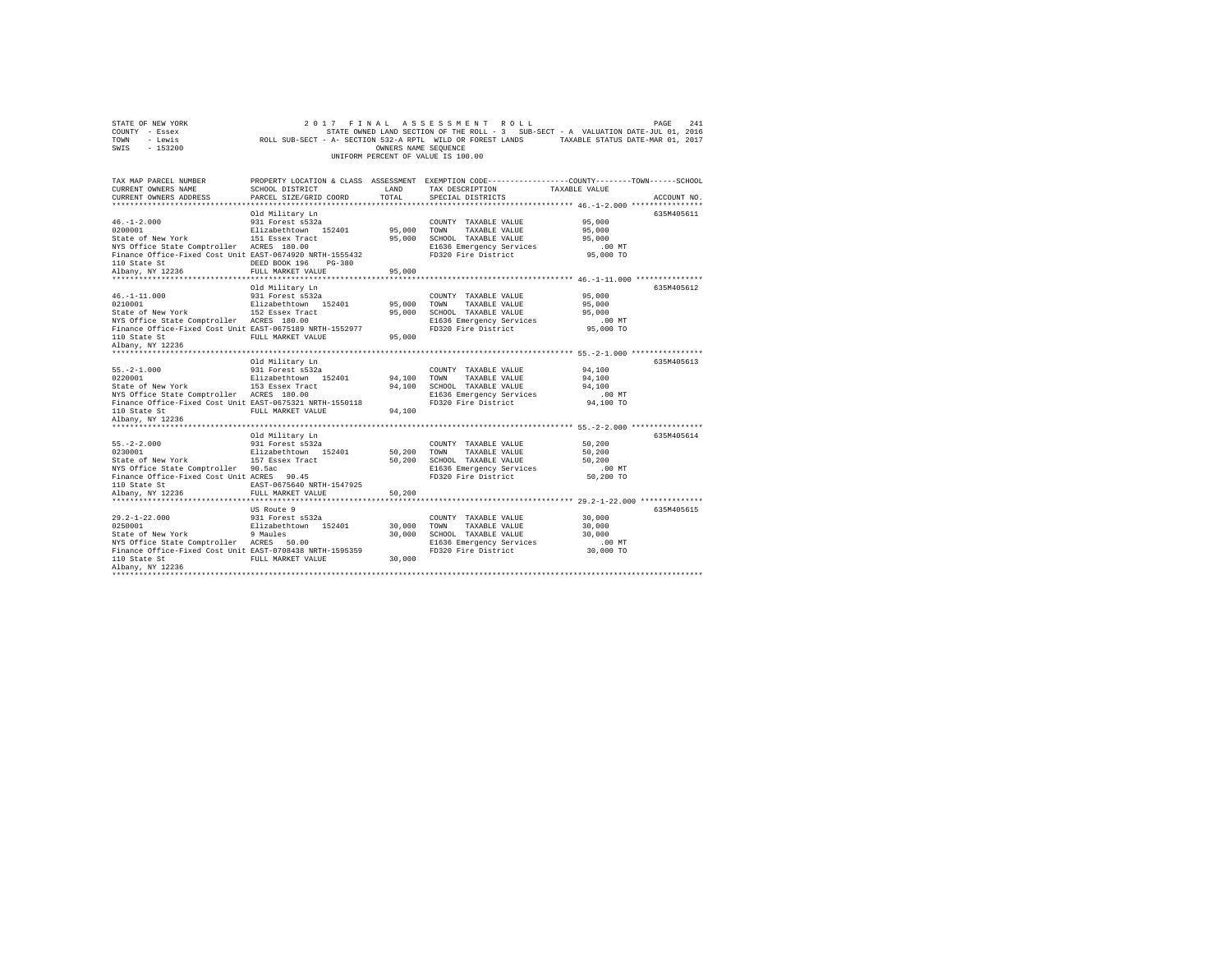|                | STATE OF NEW YORK |                                                            | 2017 FINAL ASSESSMENT ROLL         |                      |  |                                                                                   | PAGE | 2.42 |
|----------------|-------------------|------------------------------------------------------------|------------------------------------|----------------------|--|-----------------------------------------------------------------------------------|------|------|
| COUNTY - Essex |                   |                                                            |                                    |                      |  | STATE OWNED LAND SECTION OF THE ROLL - 3 SUB-SECT - A VALUATION DATE-JUL 01, 2016 |      |      |
| TOWN           | - Lewis           | ROLL SUB-SECT - A- SECTION 532-A RPTL WILD OR FOREST LANDS |                                    |                      |  | TAXABLE STATUS DATE-MAR 01, 2017                                                  |      |      |
| SWIS           | - 153200          |                                                            |                                    | OWNERS NAME SEOUENCE |  |                                                                                   |      |      |
|                |                   |                                                            | UNIFORM PERCENT OF VALUE IS 100.00 |                      |  |                                                                                   |      |      |

| TAX MAP PARCEL NUMBER<br>CURRENT OWNERS NAME             | SCHOOL DISTRICT                               | LAND            | TAX DESCRIPTION                                 | PROPERTY LOCATION & CLASS ASSESSMENT EXEMPTION CODE---------------COUNTY-------TOWN-----SCHOOL<br>TAXABLE VALUE |
|----------------------------------------------------------|-----------------------------------------------|-----------------|-------------------------------------------------|-----------------------------------------------------------------------------------------------------------------|
| CURRENT OWNERS ADDRESS                                   | PARCEL SIZE/GRID COORD                        | TOTAL           | SPECIAL DISTRICTS                               | ACCOUNT NO.                                                                                                     |
|                                                          | US Route 9                                    |                 |                                                 | 635.7103208                                                                                                     |
| $29.2 - 1 - 7.000$                                       | 931 Forest s532a                              |                 | COUNTY TAXABLE VALUE                            | 39,000                                                                                                          |
| 0251001                                                  | Elizabethtown 152401                          | 39,000 TOWN     | TAXABLE VALUE                                   | 39,000                                                                                                          |
| State of New York 44 Maules                              |                                               | 39,000          | SCHOOL TAXABLE VALUE                            | 39,000                                                                                                          |
| NYS Office State Comptroller ACRES 68.03                 |                                               |                 | E1636 Emergency Services                        | $.00$ MT                                                                                                        |
| Finance Office-Fixed Cost Unit EAST-0712635 NRTH-1599944 |                                               |                 | FD320 Fire District                             | 39,000 TO                                                                                                       |
| 110 State St                                             | DEED BOOK 1593 PG-28                          |                 |                                                 |                                                                                                                 |
| Albany, NY 12236                                         | FULL MARKET VALUE                             | 39,000          |                                                 |                                                                                                                 |
|                                                          | ***********************                       | *************** |                                                 |                                                                                                                 |
|                                                          | US Route 9                                    |                 |                                                 | 635M405701                                                                                                      |
| $19.4 - 2 - 1.000$<br>0260001                            | 931 Forest s532a                              |                 | COUNTY TAXABLE VALUE                            | 38,100                                                                                                          |
| State of New York                                        | Elizabethtown 152401<br>45 Maules             | 38,100 TOWN     | TAXABLE VALUE<br>38,100 SCHOOL TAXABLE VALUE    | 38,100                                                                                                          |
| NYS Office State Comptroller ACRES                       | 66.20                                         |                 | E1636 Emergency Services                        | 38,100<br>$.00$ MT                                                                                              |
| Finance Office-Fixed Cost Unit EAST-0714471 NRTH-1600691 |                                               |                 | FD320 Fire District                             | 38,100 TO                                                                                                       |
| 110 State St                                             | DEED BOOK 189 PG-141                          |                 |                                                 |                                                                                                                 |
| Albany, NY 12236                                         | FULL MARKET VALUE                             | 38,100          |                                                 |                                                                                                                 |
|                                                          |                                               |                 |                                                 |                                                                                                                 |
|                                                          | US Route 9                                    |                 |                                                 | 635M405702                                                                                                      |
| $19.4 - 2 - 6.000$                                       | 931 Forest s532a<br>Elizabethtown 152401      |                 | COUNTY TAXABLE VALUE                            | 44,400                                                                                                          |
| 0270101                                                  |                                               | 44,400 TOWN     | TAXABLE VALUE                                   | 44,400                                                                                                          |
| 46 Maules<br>State of New York                           |                                               | 44,400          | SCHOOL TAXABLE VALUE                            | 44,400                                                                                                          |
| NYS Office State Comptroller ACRES 78.74                 |                                               |                 | E1636 Emergency Services<br>FD320 Fire District | $.00$ MT                                                                                                        |
| Finance Office-Fixed Cost Unit EAST-0716143 NRTH-1600576 |                                               |                 |                                                 | 44,400 TO                                                                                                       |
| 110 State St                                             | DEED BOOK 202<br>$PG-67$<br>FULL MARKET VALUE | 44,400          |                                                 |                                                                                                                 |
| Albany, NY 12236                                         |                                               |                 |                                                 |                                                                                                                 |
|                                                          | Wells Hill Rd                                 |                 |                                                 | 635M405704                                                                                                      |
| $46.1 - 1 - 6.000$                                       | 931 Forest s532a                              |                 | COUNTY TAXABLE VALUE                            | 85,000                                                                                                          |
| 0290001                                                  | Elizabethtown 152401                          | 85,000          | TOWN<br>TAXABLE VALUE                           | 85,000                                                                                                          |
| State of New York                                        | 37 Omt Twp 1                                  | 85,000          | SCHOOL TAXABLE VALUE                            | 85,000                                                                                                          |
| NYS Office State Comptroller ACRES 160.00                |                                               |                 | E1636 Emergency Services                        | .00 MT                                                                                                          |
| Finance Office-Fixed Cost Unit EAST-0679439 NRTH-1561158 |                                               |                 | FD320 Fire District                             | 85,000 TO                                                                                                       |
| 110 State St                                             | DEED BOOK 207<br>$PG-27$                      |                 |                                                 |                                                                                                                 |
| Albany, NY 12236                                         | FULL MARKET VALUE<br>*******************      | 85,000          |                                                 | ************** 46. -1-5.000 *************                                                                       |
|                                                          | Old Military Ln                               |                 |                                                 | 635M405705                                                                                                      |
| $46. -1 - 5.000$                                         | 931 Forest s532a                              |                 | COUNTY TAXABLE VALUE                            | 85,000                                                                                                          |
| 0300001                                                  | Elizabethtown 152401                          | 85,000 TOWN     | TAXABLE VALUE                                   | 85,000                                                                                                          |
| State of New York                                        | 38 Omt Twp 1                                  | 85,000          | SCHOOL TAXABLE VALUE                            | 85,000                                                                                                          |
| NYS Office State Comptroller 160ac                       |                                               |                 | E1636 Emergency Services                        | .00 MT                                                                                                          |
| Finance Office-Fixed Cost Unit ACRES 160.00              |                                               |                 | FD320 Fire District                             | 85,000 TO                                                                                                       |
| 110 State St                                             | EAST-0679783 NRTH-1558690                     |                 |                                                 |                                                                                                                 |
| Albany, NY 12236                                         | DEED BOOK 215<br>$PG-269$                     |                 |                                                 |                                                                                                                 |
|                                                          | FULL MARKET VALUE                             | 85,000          |                                                 |                                                                                                                 |
|                                                          |                                               |                 |                                                 |                                                                                                                 |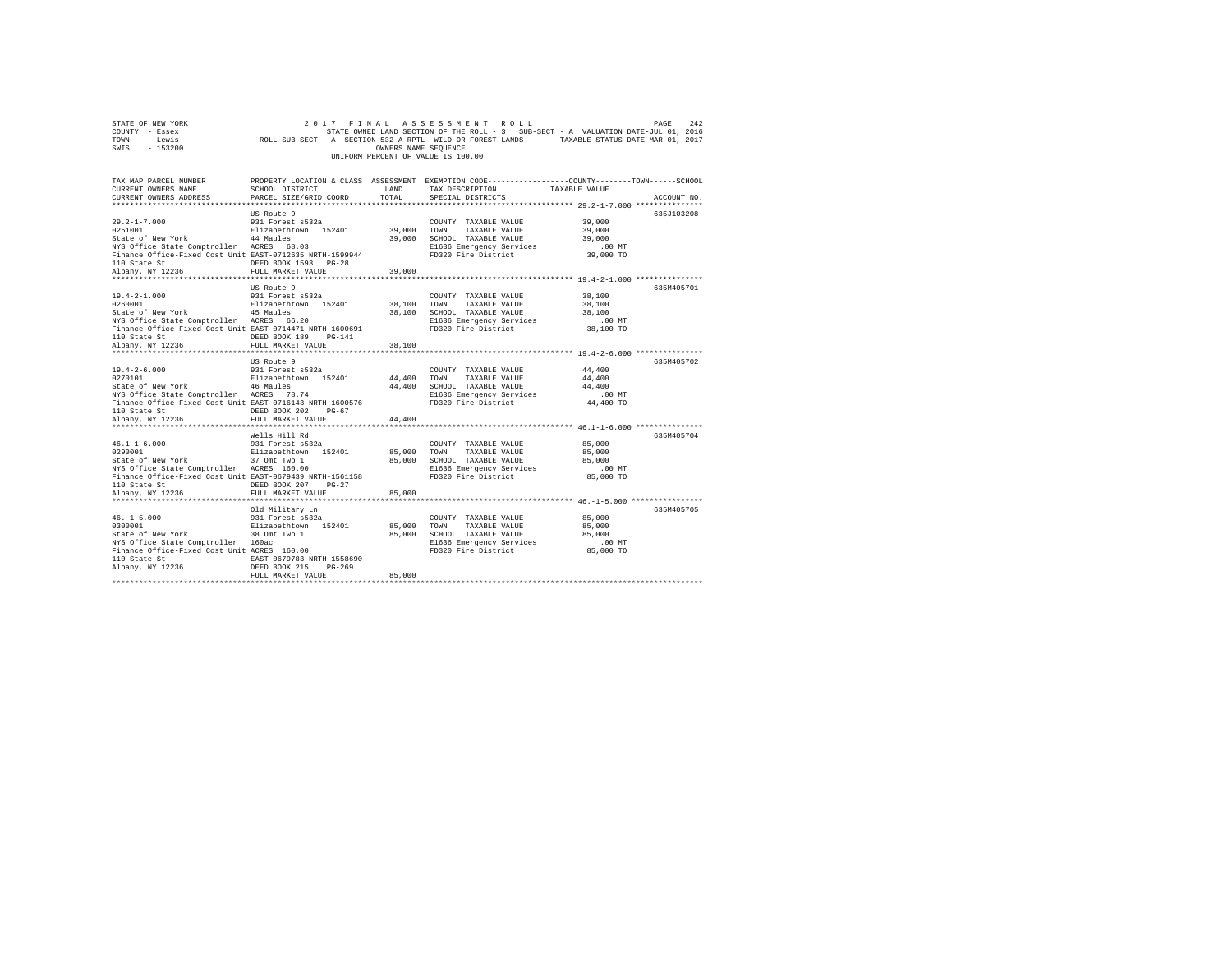|      | STATE OF NEW YORK |                                                            | 2017 FINAL ASSESSMENT ROLL         |                      |  |                                                                                   | PAGE | 2.43 |
|------|-------------------|------------------------------------------------------------|------------------------------------|----------------------|--|-----------------------------------------------------------------------------------|------|------|
|      | COUNTY - Essex    |                                                            |                                    |                      |  | STATE OWNED LAND SECTION OF THE ROLL - 3 SUB-SECT - A VALUATION DATE-JUL 01, 2016 |      |      |
| TOWN | - Lewis           | ROLL SUB-SECT - A- SECTION 532-A RPTL WILD OR FOREST LANDS |                                    |                      |  | TAXABLE STATUS DATE-MAR 01, 2017                                                  |      |      |
| SWIS | - 153200          |                                                            |                                    | OWNERS NAME SEOUENCE |  |                                                                                   |      |      |
|      |                   |                                                            | UNIFORM PERCENT OF VALUE IS 100.00 |                      |  |                                                                                   |      |      |

| TAX MAP PARCEL NUMBER<br>CURRENT OWNERS NAME                                                                                                           | SCHOOL DISTRICT                                                | LAND                  | PROPERTY LOCATION & CLASS ASSESSMENT EXEMPTION CODE---------------COUNTY-------TOWN-----SCHOOL<br>TAX DESCRIPTION | TAXABLE VALUE                                       |             |
|--------------------------------------------------------------------------------------------------------------------------------------------------------|----------------------------------------------------------------|-----------------------|-------------------------------------------------------------------------------------------------------------------|-----------------------------------------------------|-------------|
| CURRENT OWNERS ADDRESS                                                                                                                                 | PARCEL SIZE/GRID COORD                                         | TOTAL                 | SPECIAL DISTRICTS                                                                                                 |                                                     | ACCOUNT NO. |
|                                                                                                                                                        |                                                                |                       |                                                                                                                   |                                                     |             |
|                                                                                                                                                        | Wells Hill Rd                                                  |                       |                                                                                                                   |                                                     | 635M405708  |
| 46.1-1-7.000                                                                                                                                           | 931 Forest s532a                                               |                       | COUNTY TAXABLE VALUE                                                                                              | 85,000                                              |             |
|                                                                                                                                                        |                                                                |                       | 85,000 TOWN TAXABLE VALUE                                                                                         | 85,000                                              |             |
| 0330001 Elizabethtown 152401<br>State of New York 13 Omt Twp 1<br>NYS Office State Comptroller ACRES 160.00                                            |                                                                |                       | 85,000 SCHOOL TAXABLE VALUE                                                                                       | 85,000                                              |             |
|                                                                                                                                                        |                                                                |                       | E1636 Emergency Services                                                                                          | .00 MT                                              |             |
| Finance Office-Fixed Cost Unit EAST-0676952 NRTH-1560847                                                                                               |                                                                |                       | FD320 Fire District                                                                                               | 85,000 TO                                           |             |
| 110 State St<br>Albany, NY 12236                                                                                                                       | DEED BOOK 207 PG-27                                            |                       |                                                                                                                   |                                                     |             |
|                                                                                                                                                        | FULL MARKET VALUE                                              | 85,000                |                                                                                                                   |                                                     |             |
|                                                                                                                                                        |                                                                |                       |                                                                                                                   |                                                     |             |
|                                                                                                                                                        | Old Military Ln                                                |                       |                                                                                                                   |                                                     | 635M405709  |
| 46.-1-4.000                                                                                                                                            | 931 Forest s532a                                               |                       | COUNTY TAXABLE VALUE                                                                                              | 85,000                                              |             |
| 0340001                                                                                                                                                | Elizabethtown 152401                                           | 85,000                | TOWN<br>TAXABLE VALUE                                                                                             | 85,000                                              |             |
| State of New York                                                                                                                                      | 44 Omt Twp 1                                                   | 85,000                | SCHOOL TAXABLE VALUE                                                                                              | 85,000                                              |             |
| NYS Office State Comptroller 160ac                                                                                                                     |                                                                |                       | E1636 Emergency Services                                                                                          | $.00$ MT                                            |             |
| Finance Office-Fixed Cost Unit ACRES 160.00                                                                                                            |                                                                |                       | FD320 Fire District                                                                                               | 85,000 TO                                           |             |
| 110 State St                                                                                                                                           | EAST-0677222 NRTH-1558365                                      |                       |                                                                                                                   |                                                     |             |
| Albany, NY 12236                                                                                                                                       | FULL MARKET VALUE                                              | 85,000                |                                                                                                                   |                                                     |             |
|                                                                                                                                                        |                                                                |                       |                                                                                                                   |                                                     |             |
|                                                                                                                                                        | Old Military Ln                                                |                       |                                                                                                                   |                                                     | 635M405710  |
|                                                                                                                                                        |                                                                |                       | COUNTY TAXABLE VALUE                                                                                              | 82,300                                              |             |
| 46.-1-3.000 931 Forest s532a<br>0350001 1121 1121 1121 1121 1121 112401<br>State of New York 45 Omt Twp 1<br>NYS Office State Comptroller ACRES 160.00 |                                                                | 82,300 TOWN           | TAXABLE VALUE                                                                                                     | 82,300                                              |             |
|                                                                                                                                                        |                                                                | 82,300                | SCHOOL TAXABLE VALUE                                                                                              | 82,300                                              |             |
|                                                                                                                                                        |                                                                |                       | E1636 Emergency Services<br>FD320 Fire District                                                                   | $.00$ MT                                            |             |
| Finance Office-Fixed Cost Unit EAST-0677789 NRTH-1556032                                                                                               |                                                                |                       |                                                                                                                   | 82,300 TO                                           |             |
| 110 State St                                                                                                                                           | DEED BOOK 188 PG-400                                           |                       |                                                                                                                   |                                                     |             |
| Albany, NY 12236                                                                                                                                       | FULL MARKET VALUE                                              | 82,300                |                                                                                                                   |                                                     |             |
|                                                                                                                                                        |                                                                |                       |                                                                                                                   |                                                     |             |
|                                                                                                                                                        | Old Military Ln                                                |                       |                                                                                                                   |                                                     | 635M405711  |
| $46. - 1 - 10.000$                                                                                                                                     | 931 Forest s532a                                               |                       | COUNTY TAXABLE VALUE                                                                                              | 75,000                                              |             |
| 0360001                                                                                                                                                | Elizabethtown 152401 75,000 TOWN<br>46 Omt Twp 1 75,000 SCHOOL |                       | TAXABLE VALUE                                                                                                     | 75,000                                              |             |
| State of New York                                                                                                                                      |                                                                |                       | 75,000 SCHOOL TAXABLE VALUE                                                                                       | 75,000                                              |             |
| NYS Office State Comptroller ACRES 140.00                                                                                                              |                                                                |                       | E1636 Emergency Services                                                                                          | $.00$ MT                                            |             |
| Finance Office-Fixed Cost Unit EAST-0678023 NRTH-1553452                                                                                               |                                                                |                       | FD320 Fire District                                                                                               | 75,000 TO                                           |             |
| 110 State St                                                                                                                                           | DEED BOOK 188<br>$PG-400$                                      |                       |                                                                                                                   |                                                     |             |
| Albany, NY 12236                                                                                                                                       | FULL MARKET VALUE<br>************************                  | 75,000<br>*********** |                                                                                                                   |                                                     |             |
|                                                                                                                                                        |                                                                |                       |                                                                                                                   | *********************** 55.-2-4.000 *************** |             |
|                                                                                                                                                        | Old Military Ln                                                |                       |                                                                                                                   |                                                     | 635M405712  |
| $55. - 2 - 4.000$                                                                                                                                      | 931 Forest s532a                                               |                       | COUNTY TAXABLE VALUE                                                                                              | 75,000                                              |             |
| 0370001                                                                                                                                                | Elizabethtown 152401                                           | 75,000 TOWN           | TAXABLE VALUE                                                                                                     | 75,000                                              |             |
| State of New York                                                                                                                                      | 47 Omt Twp 1                                                   | 75,000                | SCHOOL TAXABLE VALUE                                                                                              | 75,000                                              |             |
| NYS Office State Comptroller 140ac<br>Finance Office-Fixed Cost Unit ACRES 140.00                                                                      |                                                                |                       | E1636 Emergency Services                                                                                          | $.00$ MT                                            |             |
|                                                                                                                                                        |                                                                |                       | FD320 Fire District 75,000 TO                                                                                     |                                                     |             |
| 110 State St                                                                                                                                           | EAST-0678154 NRTH-1550425                                      |                       |                                                                                                                   |                                                     |             |
| Albany, NY 12236                                                                                                                                       | DEED BOOK 189<br>$PG-247$                                      |                       |                                                                                                                   |                                                     |             |
|                                                                                                                                                        | FULL MARKET VALUE                                              | 75,000                |                                                                                                                   |                                                     |             |
|                                                                                                                                                        |                                                                |                       |                                                                                                                   |                                                     |             |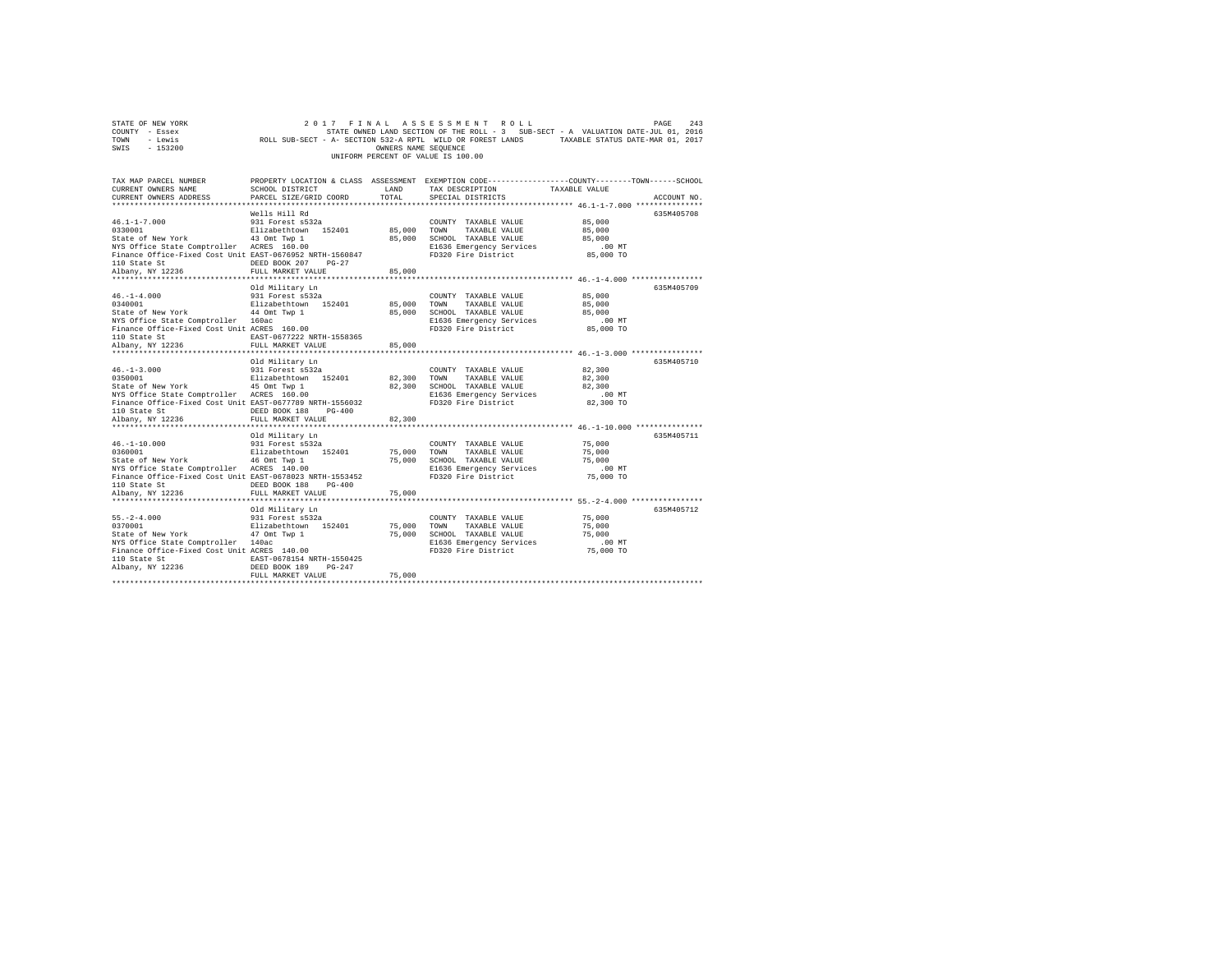| STATE OF NEW YORK<br>COUNTY - Essex<br>TOWN<br>- Lewis<br>$-153200$<br>SWIS                                                                                                                                                                                     | 2017 FINAL                                                             | OWNERS NAME SEQUENCE | ASSESSMENT ROLL<br>STATE OWNED LAND SECTION OF THE ROLL - 3 SUB-SECT - A VALUATION DATE-JUL 01, 2016<br>ROLL SUB-SECT - A- SECTION 532-A RPTL WILD OR FOREST LANDS TAXABLE STATUS DATE-MAR 01, 2017<br>UNIFORM PERCENT OF VALUE IS 100.00 |                    | PAGE<br>244 |
|-----------------------------------------------------------------------------------------------------------------------------------------------------------------------------------------------------------------------------------------------------------------|------------------------------------------------------------------------|----------------------|-------------------------------------------------------------------------------------------------------------------------------------------------------------------------------------------------------------------------------------------|--------------------|-------------|
| TAX MAP PARCEL NUMBER<br>CURRENT OWNERS NAME                                                                                                                                                                                                                    | SCHOOL DISTRICT                                                        | LAND                 | PROPERTY LOCATION & CLASS ASSESSMENT EXEMPTION CODE---------------COUNTY-------TOWN------SCHOOL<br>TAX DESCRIPTION                                                                                                                        | TAXABLE VALUE      |             |
| CURRENT OWNERS ADDRESS                                                                                                                                                                                                                                          | PARCEL SIZE/GRID COORD                                                 | TOTAL                | SPECIAL DISTRICTS                                                                                                                                                                                                                         |                    | ACCOUNT NO. |
|                                                                                                                                                                                                                                                                 |                                                                        |                      |                                                                                                                                                                                                                                           |                    |             |
|                                                                                                                                                                                                                                                                 | Old Military Ln                                                        |                      |                                                                                                                                                                                                                                           |                    | 635M405713  |
| $55. -2 - 5.000$                                                                                                                                                                                                                                                | 931 Forest s532a                                                       |                      | COUNTY TAXABLE VALUE                                                                                                                                                                                                                      | 68,000             |             |
|                                                                                                                                                                                                                                                                 |                                                                        | 68,000               | TOWN<br>TAXABLE VALUE                                                                                                                                                                                                                     | 68,000             |             |
|                                                                                                                                                                                                                                                                 |                                                                        |                      | 68,000 SCHOOL TAXABLE VALUE                                                                                                                                                                                                               | 68,000             |             |
| 9380001 2010<br>202001 2112abethtown 152401 68,<br>State of New York 48 0mm 192401 68,<br>NYS Office State Comptroller 126ac<br>Finance Office-Fixed Cost Unit ACRES 126.00                                                                                     |                                                                        |                      | E1636 Emergency Services<br>FD320 Fire District                                                                                                                                                                                           | $.00$ MT           |             |
| 110 State St<br>Albany, NY 12236                                                                                                                                                                                                                                | EAST-0680304 NRTH-1549922<br>DEED BOOK 189 PG-247<br>FULL MARKET VALUE | 68,000               |                                                                                                                                                                                                                                           | 68,000 TO          |             |
|                                                                                                                                                                                                                                                                 |                                                                        |                      |                                                                                                                                                                                                                                           |                    |             |
|                                                                                                                                                                                                                                                                 | Old Military Ln                                                        |                      |                                                                                                                                                                                                                                           |                    | 635M405714  |
|                                                                                                                                                                                                                                                                 |                                                                        |                      | COUNTY TAXABLE VALUE                                                                                                                                                                                                                      | 83,000             |             |
| $\begin{tabular}{lllllllllll} 55.-2-6.000 & 931 Forest \texttt{s}532a \\ 0390001 & 81izabethvyn & 152401 & 83,000 \\ \texttt{State of New York} & 49\texttt{ Omt Wp 1} & 83,000 \\ \texttt{NTS Office State Computer ACRES} & 156.00 & 83,000 \\ \end{tabular}$ |                                                                        |                      | TOWN<br>TAXABLE VALUE                                                                                                                                                                                                                     | 83,000             |             |
|                                                                                                                                                                                                                                                                 |                                                                        |                      | 83,000 SCHOOL TAXABLE VALUE                                                                                                                                                                                                               | 83,000             |             |
| busine of the State Comptroller<br>NYS Office State Comptroller<br>Finance Office-Fixed Cost Unit EAST-0682092 NRTH-1551021<br>FD320 Fire District                                                                                                              |                                                                        |                      |                                                                                                                                                                                                                                           | .00MT<br>83,000 TO |             |
|                                                                                                                                                                                                                                                                 | DEED BOOK 189 PG-247                                                   |                      |                                                                                                                                                                                                                                           |                    |             |
| 110 State St<br>Albany, NY 12236                                                                                                                                                                                                                                | FULL MARKET VALUE                                                      | 83,000               |                                                                                                                                                                                                                                           |                    |             |
|                                                                                                                                                                                                                                                                 |                                                                        |                      |                                                                                                                                                                                                                                           |                    |             |
|                                                                                                                                                                                                                                                                 | Old Military Ln                                                        |                      |                                                                                                                                                                                                                                           |                    | 635M405715  |
| $55. -2 - 7.000$<br>0400001                                                                                                                                                                                                                                     | Old Military Ln<br>931 Forest s532a                                    |                      | COUNTY TAXABLE VALUE                                                                                                                                                                                                                      | 77,000             |             |
|                                                                                                                                                                                                                                                                 | Elizabethtown 152401                                                   | 77,000               | TOWN<br>TAXABLE VALUE                                                                                                                                                                                                                     | 77,000             |             |
| State of New York<br>The Solomic Twp 1<br>NYS Office State Comptroller<br>NYS Office State Comptroller<br>NYS Office State Comptroller<br>2006 21636 Emergency Services                                                                                         |                                                                        |                      |                                                                                                                                                                                                                                           | 77,000<br>$.00$ MT |             |
| Finance Office-Fixed Cost Unit EAST-0682338 NRTH-1548638                                                                                                                                                                                                        |                                                                        |                      | FD320 Fire District                                                                                                                                                                                                                       | 77,000 TO          |             |
| 110 State St                                                                                                                                                                                                                                                    | DEED BOOK 202 PG-287                                                   |                      |                                                                                                                                                                                                                                           |                    |             |
| Albany, NY 12236                                                                                                                                                                                                                                                | FULL MARKET VALUE                                                      | 77,000               |                                                                                                                                                                                                                                           |                    |             |
|                                                                                                                                                                                                                                                                 |                                                                        |                      | **************************** 55.-2-3.000 ****************                                                                                                                                                                                 |                    |             |
|                                                                                                                                                                                                                                                                 | Old Military Ln                                                        |                      |                                                                                                                                                                                                                                           |                    | 635M405801  |
| $55. -2 - 3.000$                                                                                                                                                                                                                                                | 931 Forest s532a                                                       |                      | COUNTY TAXABLE VALUE                                                                                                                                                                                                                      | 61,000             |             |
| 0410001                                                                                                                                                                                                                                                         | Elizabethtown 152401                                                   | 61,000 TOWN          | TAXABLE VALUE                                                                                                                                                                                                                             | 61,000<br>61,000   |             |
| State of New York 52 Omt Twp 1<br>MXS Office State Comptroller 112ac<br>Finance Office-Fixed Cost Unit ACRES 112.00<br>Elios CHOOL TAXABLE VALUE<br>Elios Pinance Office-Fixed Cost Unit ACRES 112.00                                                           |                                                                        |                      |                                                                                                                                                                                                                                           | .00MT              |             |
|                                                                                                                                                                                                                                                                 |                                                                        |                      | E1636 Emergency Services<br>FD320 Fire District                                                                                                                                                                                           | 61,000 TO          |             |
|                                                                                                                                                                                                                                                                 |                                                                        |                      |                                                                                                                                                                                                                                           |                    |             |
| 110 State St $\begin{tabular}{lllllllllll} \texttt{10 State St} & \texttt{EAST-0678442 NRTH-1548368} \\ \texttt{Albany, NY 12236} & \texttt{DEED BOOK 200} & \texttt{PG-256} \end{tabular}$                                                                     |                                                                        |                      |                                                                                                                                                                                                                                           |                    |             |
|                                                                                                                                                                                                                                                                 | FULL MARKET VALUE                                                      | 61,000               |                                                                                                                                                                                                                                           |                    |             |
|                                                                                                                                                                                                                                                                 |                                                                        |                      |                                                                                                                                                                                                                                           |                    |             |
|                                                                                                                                                                                                                                                                 | Seventy Ln                                                             |                      |                                                                                                                                                                                                                                           |                    | 635M405802  |
|                                                                                                                                                                                                                                                                 |                                                                        | 94,000               | COUNTY TAXABLE VALUE<br>TOWN<br>TAXABLE VALUE                                                                                                                                                                                             | 94,000<br>94,000   |             |
|                                                                                                                                                                                                                                                                 |                                                                        |                      | 94,000 SCHOOL TAXABLE VALUE                                                                                                                                                                                                               | 94,000             |             |
| NYS Office State Comptroller ACRES 178.00                                                                                                                                                                                                                       |                                                                        |                      | E1636 Emergency Services                                                                                                                                                                                                                  | .00MT              |             |
| Finance Office-Fixed Cost Unit EAST-0692824 NRTH-1573910                                                                                                                                                                                                        |                                                                        |                      | FD320 Fire District                                                                                                                                                                                                                       | 94,000 TO          |             |
| 110 State St                                                                                                                                                                                                                                                    | FULL MARKET VALUE                                                      | 94,000               |                                                                                                                                                                                                                                           |                    |             |
| Albany, NY 12236                                                                                                                                                                                                                                                |                                                                        |                      |                                                                                                                                                                                                                                           |                    |             |
|                                                                                                                                                                                                                                                                 |                                                                        |                      |                                                                                                                                                                                                                                           |                    |             |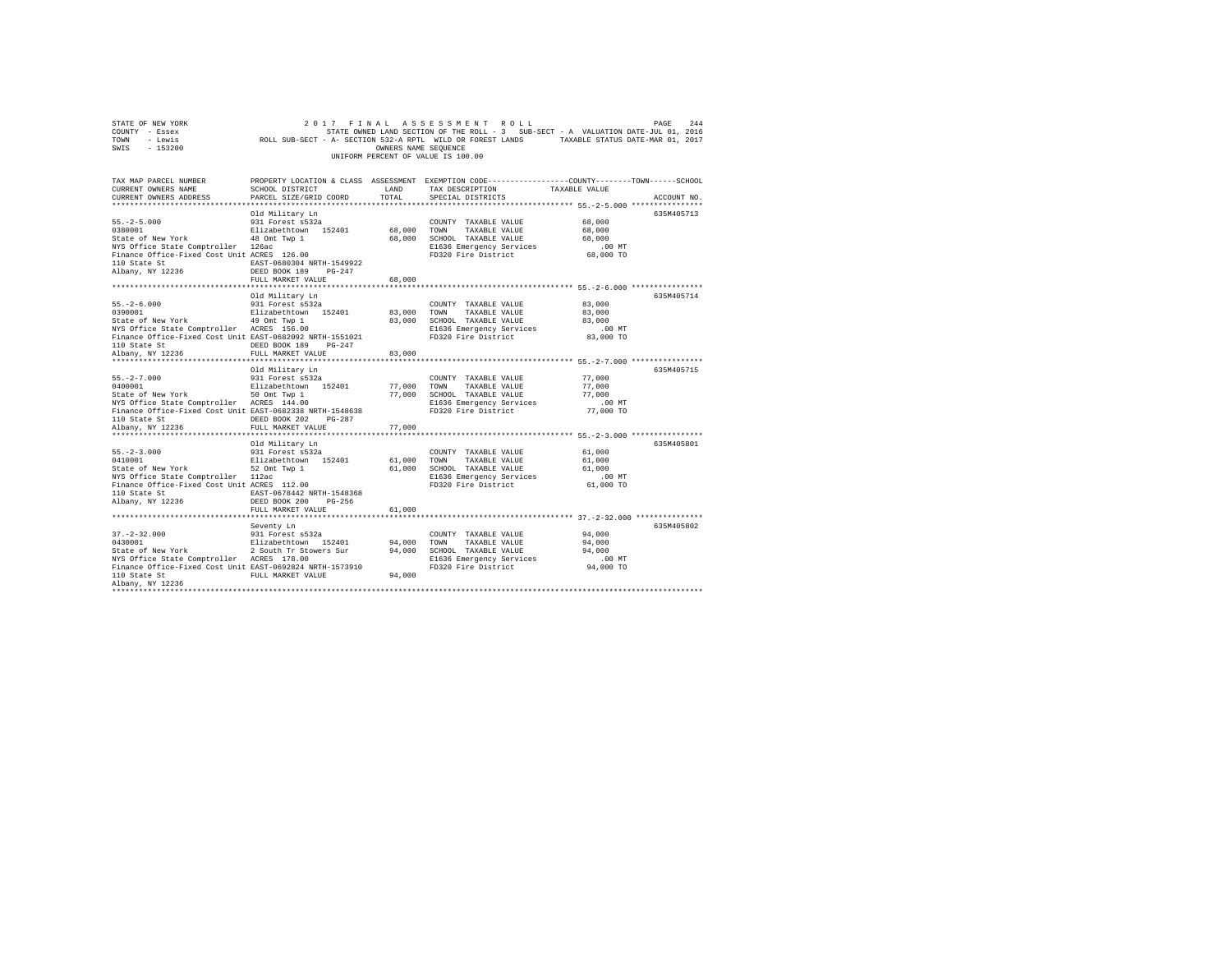| STATE OF NEW YORK<br>COUNTY - Essex<br>TOWN<br>- Lewis<br>SWIS - 153200                                                                                                                          |                                                                                                                                                               | OWNERS NAME SEQUENCE          | 2017 FINAL ASSESSMENT ROLL<br>STATE OWNED LAND SECTION OF THE ROLL - 3 SUB-SECT - A VALUATION DATE-JUL 01, 2016<br>ROLL SUB-SECT - A- SECTION 532-A RPTL WILD OR FOREST LANDS TAXABLE STATUS DATE-MAR 01, 2017<br>UNIFORM PERCENT OF VALUE IS 100.00 |                                                         | 245<br>PAGE |
|--------------------------------------------------------------------------------------------------------------------------------------------------------------------------------------------------|---------------------------------------------------------------------------------------------------------------------------------------------------------------|-------------------------------|------------------------------------------------------------------------------------------------------------------------------------------------------------------------------------------------------------------------------------------------------|---------------------------------------------------------|-------------|
| TAX MAP PARCEL NUMBER<br>CURRENT OWNERS NAME<br>CURRENT OWNERS ADDRESS                                                                                                                           | SCHOOL DISTRICT<br>PARCEL SIZE/GRID COORD                                                                                                                     | LAND<br>TOTAL                 | PROPERTY LOCATION & CLASS ASSESSMENT EXEMPTION CODE----------------COUNTY-------TOWN------SCHOOL<br>TAX DESCRIPTION<br>SPECIAL DISTRICTS                                                                                                             | TAXABLE VALUE                                           | ACCOUNT NO. |
| $37. - 2 - 34.000$<br>0450001<br>State of New York<br>NYS Office State Comptroller ACRES 188.00<br>Finance Office-Fixed Cost Unit EAST-0688124 NRTH-1573321<br>110 State St<br>Albany, NY 12236  | Seventy Ln<br>931 Forest s532a<br>Elizabethtown 152401<br>6 South Tract Stowers Sur<br>FULL MARKET VALUE                                                      | 93,800<br>93,800              | COUNTY TAXABLE VALUE<br>TAXABLE VALUE<br>TOWN<br>93,800 SCHOOL TAXABLE VALUE<br>E1636 Emergency Services<br>FD320 Fire District                                                                                                                      | 93,800<br>93,800<br>93,800<br>$.00$ MT<br>93,800 TO     | 635M405804  |
| $37. - 2 - 35.000$<br>0460001<br>State of New York<br>NYS Office State Comptroller ACRES 188.00<br>Finance Office-Fixed Cost Unit EAST-0685101 NRTH-1572961<br>110 State St<br>Albany, NY 12236  | Seventy Ln<br>931 Forest s532a<br>Elizabethtown 152401<br>7 South Tract Stowers Sur<br>FULL MARKET VALUE                                                      | 97.900<br>97,900<br>97,900    | COUNTY TAXABLE VALUE<br>TOWN<br>TAXABLE VALUE<br>SCHOOL TAXABLE VALUE<br>E1636 Emergency Services<br>FD320 Fire District                                                                                                                             | 97,900<br>97,900<br>97,900<br>$.00$ MT<br>97,900 TO     | 635M405805  |
| $37. - 2 - 43.000$<br>0470001<br>State of New York<br>NYS Office State Comptroller ACRES 200.00<br>Finance Office-Fixed Cost Unit EAST-0685464 NRTH-1569617<br>110 State St<br>Albany, NY 12236  | Seventy Ln<br>931 Forest s532a<br>Elizabethtown 152401<br>8 South Tract Stowers Sur<br>FULL MARKET VALUE                                                      | 105,000<br>105,000<br>105,000 | COUNTY TAXABLE VALUE<br>TOWN<br>TAXABLE VALUE<br>SCHOOL TAXABLE VALUE<br>E1636 Emergency Services<br>FD320 Fire District                                                                                                                             | 105,000<br>105,000<br>105,000<br>$.00$ MT<br>105,000 TO | 635M405806  |
| $46.2 - 1 - 40.061$<br>0480001<br>State of New York<br>NYS Office State Comptroller ACRES 124.00<br>Finance Office-Fixed Cost Unit EAST-0684469 NRTH-1564247<br>110 State St<br>Albany, NY 12236 | Wells Hill Rd<br>931 Forest s532a<br>Elizabethtown 152401<br>10 South Tr Stowers Sur<br>FULL MARKET VALUE                                                     | 67,000<br>67.000<br>67,000    | COUNTY TAXABLE VALUE<br>TOWN<br>TAXABLE VALUE<br>SCHOOL TAXABLE VALUE<br>E1636 Emergency Services<br>FD320 Fire District                                                                                                                             | 67,000<br>67,000<br>67,000<br>$.00$ MT<br>67,000 TO     | 635M405807  |
| $46.1 - 1 - 4.000$<br>0490001<br>State of New York<br>NYS Office State Comptroller 244ac<br>Finance Office-Fixed Cost Unit ACRES 244.00<br>110 State St<br>Albany, NY 12236                      | Wells Hill Rd<br>931 Forest s532a<br>Elizabethtown 152401<br>13 South Tr Stowers Sur<br>EAST-0681654 NRTH-1564919<br>DEED BOOK 197 PG-51<br>FULL MARKET VALUE | 127,000<br>127,000<br>127,000 | COUNTY TAXABLE VALUE<br>TOWN<br>TAXABLE VALUE<br>SCHOOL TAXABLE VALUE<br>E1636 Emergency Services<br>FD320 Fire District                                                                                                                             | 127,000<br>127,000<br>127,000<br>$.00$ MT<br>127,000 TO | 635M405808  |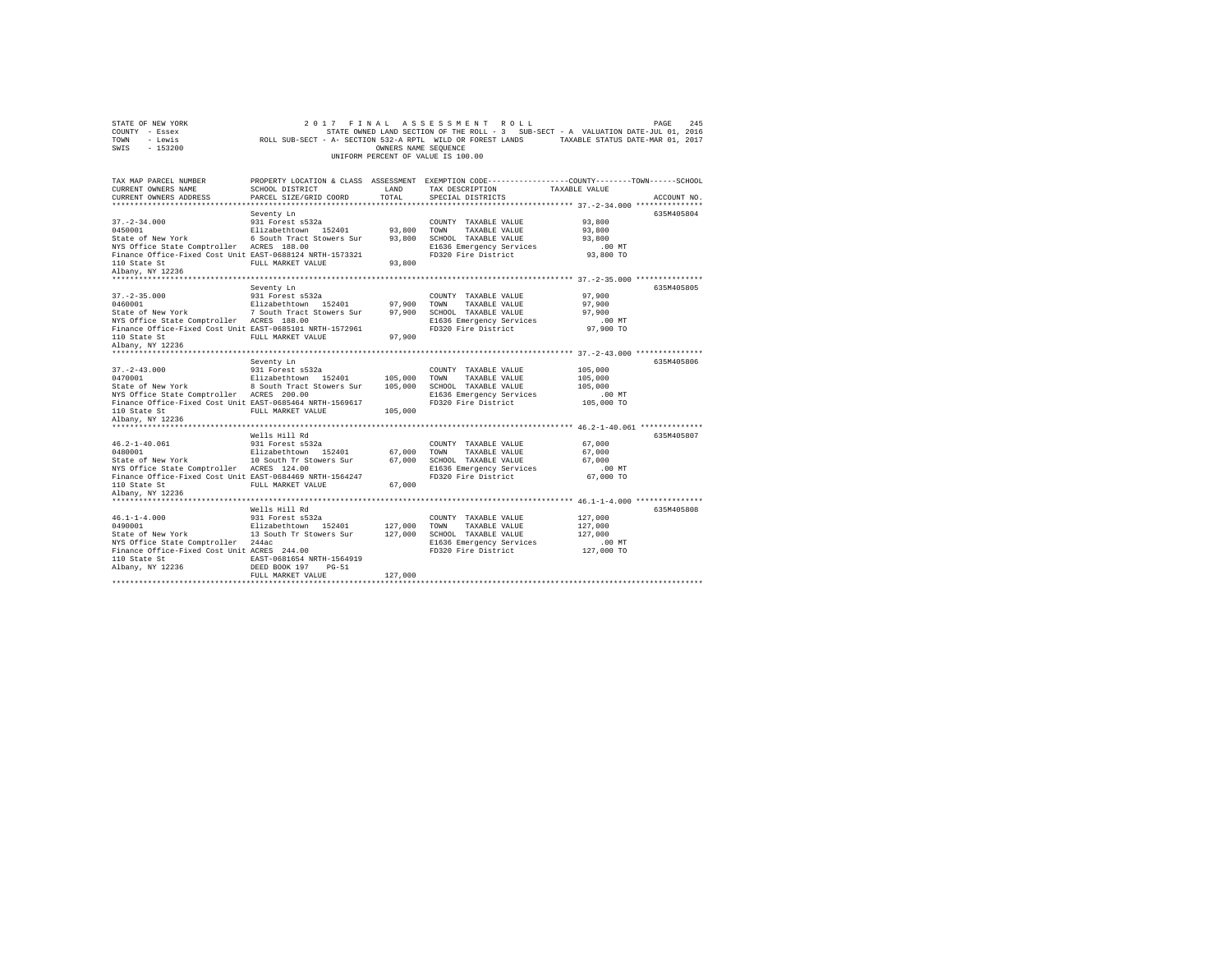| STATE OF NEW YORK<br>COUNTY - Essex<br>TOWN<br>- Lewis<br>SWIS<br>$-153200$                                                                                                                                                                                                                                                                                                                                                                                                                                                                                  | 2017 FINAL ASSESSMENT ROLL<br>2016 27ATE-JULO LAND SECTION OF THE ROLL - 3 SUB-SECT - A VALUATION DATE-JULO1, 2016<br>2016 ROLL SUB-SECT - A - SECTION 532-A RPTL WILD OR FOREST LANDS | OWNERS NAME SEQUENCE    | UNIFORM PERCENT OF VALUE IS 100.00                                                       |                                                         |             |
|--------------------------------------------------------------------------------------------------------------------------------------------------------------------------------------------------------------------------------------------------------------------------------------------------------------------------------------------------------------------------------------------------------------------------------------------------------------------------------------------------------------------------------------------------------------|----------------------------------------------------------------------------------------------------------------------------------------------------------------------------------------|-------------------------|------------------------------------------------------------------------------------------|---------------------------------------------------------|-------------|
| TAX MAP PARCEL NUMBER<br>CURRENT OWNERS NAME<br>CURRENT OWNERS ADDRESS                                                                                                                                                                                                                                                                                                                                                                                                                                                                                       | PROPERTY LOCATION & CLASS ASSESSMENT EXEMPTION CODE---------------COUNTY-------TOWN-----SCHOOL                                                                                         |                         |                                                                                          |                                                         | ACCOUNT NO. |
| $46.1 - 1 - 3.000$<br>0500001<br>Elizabethtown 152401 127,000 TOWN TAXABLE VALUE<br>State of New York 14 South Tr Stowers Sur 127,000 SCHOOL TAXABLE VALUE<br>NYS Office State Comptroller ACRES 244.00<br>Finance Office-Fixed Cost Unit EAST-0679003 NRTH-1564508<br>110 State St<br>Albany, NY 12236                                                                                                                                                                                                                                                      | Wells Hill Rd<br>931 Forest s532a<br>DEED BOOK 207 PG-27<br>FULL MARKET VALUE                                                                                                          | 127,000                 | COUNTY TAXABLE VALUE<br>E1636 Emergency Services<br>FD320 Fire District                  | 127,000<br>127,000<br>127,000<br>.00 MT<br>127,000 TO   | 635M405809  |
|                                                                                                                                                                                                                                                                                                                                                                                                                                                                                                                                                              |                                                                                                                                                                                        |                         |                                                                                          |                                                         |             |
| $46.1 - 1 - 2.000$<br>0510001<br>State of New York 15 South Tr Stowers Sur 127,000 SCHOOL TAXABLE VALUE<br>NYS Office State Comptroller ACRES 244.00<br>Finance Office-Fixed Cost Unit EAST-0676513 NRTH-1564186                                                                                                                                                                                                                                                                                                                                             | Wells Hill Rd<br>931 Forest s532a<br>Elizabethtown 152401<br>FULL MARKET VALUE                                                                                                         | 127,000 TOWN<br>127,000 | COUNTY TAXABLE VALUE<br>TAXABLE VALUE<br>E1636 Emergency Services<br>FD320 Fire District | 127,000<br>127,000<br>127,000<br>.00 MT<br>127,000 TO   | 635M405810  |
|                                                                                                                                                                                                                                                                                                                                                                                                                                                                                                                                                              |                                                                                                                                                                                        |                         |                                                                                          |                                                         |             |
| 17.-242.200<br>931 Forest Elizabeth town 152401 115,800 TOWN TAXABLE VALUE<br>911 State of New York 16 South Transform 152401 115,800 SCROOL TAXABLE VALUE<br>916 State of New York 16 South Carrier Sur 115,800 SCROOL TAXABLE VAL<br>NYS Office State Comptroller ACRES 221.50<br>Finance Office-Fixed Cost Unit EAST-0682142 NRTH-1571987<br>110 State St<br>Albany, NY 12236                                                                                                                                                                             | Seventy Ln<br>931 Forest s532a<br>DEED BOOK 342 PG-499                                                                                                                                 |                         | E1636 Emergency Services<br>FD320 Fire District                                          | 115,800<br>115,800<br>115,800<br>.00 MT<br>115,800 TO   | 635M478520  |
|                                                                                                                                                                                                                                                                                                                                                                                                                                                                                                                                                              | FULL MARKET VALUE                                                                                                                                                                      | 115,800                 |                                                                                          |                                                         |             |
|                                                                                                                                                                                                                                                                                                                                                                                                                                                                                                                                                              |                                                                                                                                                                                        |                         |                                                                                          |                                                         | 635M405811  |
| $\begin{tabular}{l l l l} \multicolumn{2}{c}{S} \multicolumn{2}{c}{S} \multicolumn{2}{c}{S} \multicolumn{2}{c}{S} \multicolumn{2}{c}{S} \multicolumn{2}{c}{S} \multicolumn{2}{c}{S} \multicolumn{2}{c}{S} \multicolumn{2}{c}{S} \multicolumn{2}{c}{S} \multicolumn{2}{c}{S} \multicolumn{2}{c}{S} \multicolumn{2}{c}{S} \multicolumn{2}{c}{S} \multicolumn{2}{c}{S} \multicolumn{2}{c}{S} \multicolumn{2}{c}{S} \multicolumn{2}{c}{S} \multicolumn{2}{c}{S}$<br>Finance Office-Fixed Cost Unit EAST-0681846 NRTH-1568640<br>110 State St<br>Albany, NY 12236 | DEED BOOK 197 PG-482<br>FULL MARKET VALUE                                                                                                                                              | 150,200                 | FD320 Fire District                                                                      | 150,200<br>150,200<br>150,200<br>.00MT<br>150,200 TO    |             |
|                                                                                                                                                                                                                                                                                                                                                                                                                                                                                                                                                              |                                                                                                                                                                                        |                         |                                                                                          |                                                         | 635M405812  |
| $57.2-41.000 \hspace{3.2cm} \mbox{70.31 Forest} \hspace{2.2cm} 532a \hspace{2.2cm} 531 50481 \hspace{2.2cm} 532401 \hspace{2.2cm} 103,000 \hspace{2.2cm} 50001 \hspace{2.2cm} 53401 \hspace{2.2cm} 53401 \hspace{2.2cm} 103,000 \hspace{2.2cm} 530001 \hspace{2.2cm} 534001 \hspace{2.2cm} 532401 \hspace{2.2cm} 532$<br>NYS Office State Comptroller ACRES 196.00<br>Finance Office-Fixed Cost Unit EAST-0678296 NRTH-1568151<br>110 State St<br>Albany, NY 12236                                                                                           | Seventy Ln<br>DEED BOOK 197 PG-456<br>FULL MARKET VALUE                                                                                                                                | 103,000                 | COUNTY TAXABLE VALUE<br>E1636 Emergency Services<br>FD320 Fire District                  | 103,000<br>103,000<br>103,000<br>$.00$ MT<br>103,000 TO |             |
|                                                                                                                                                                                                                                                                                                                                                                                                                                                                                                                                                              |                                                                                                                                                                                        |                         |                                                                                          |                                                         |             |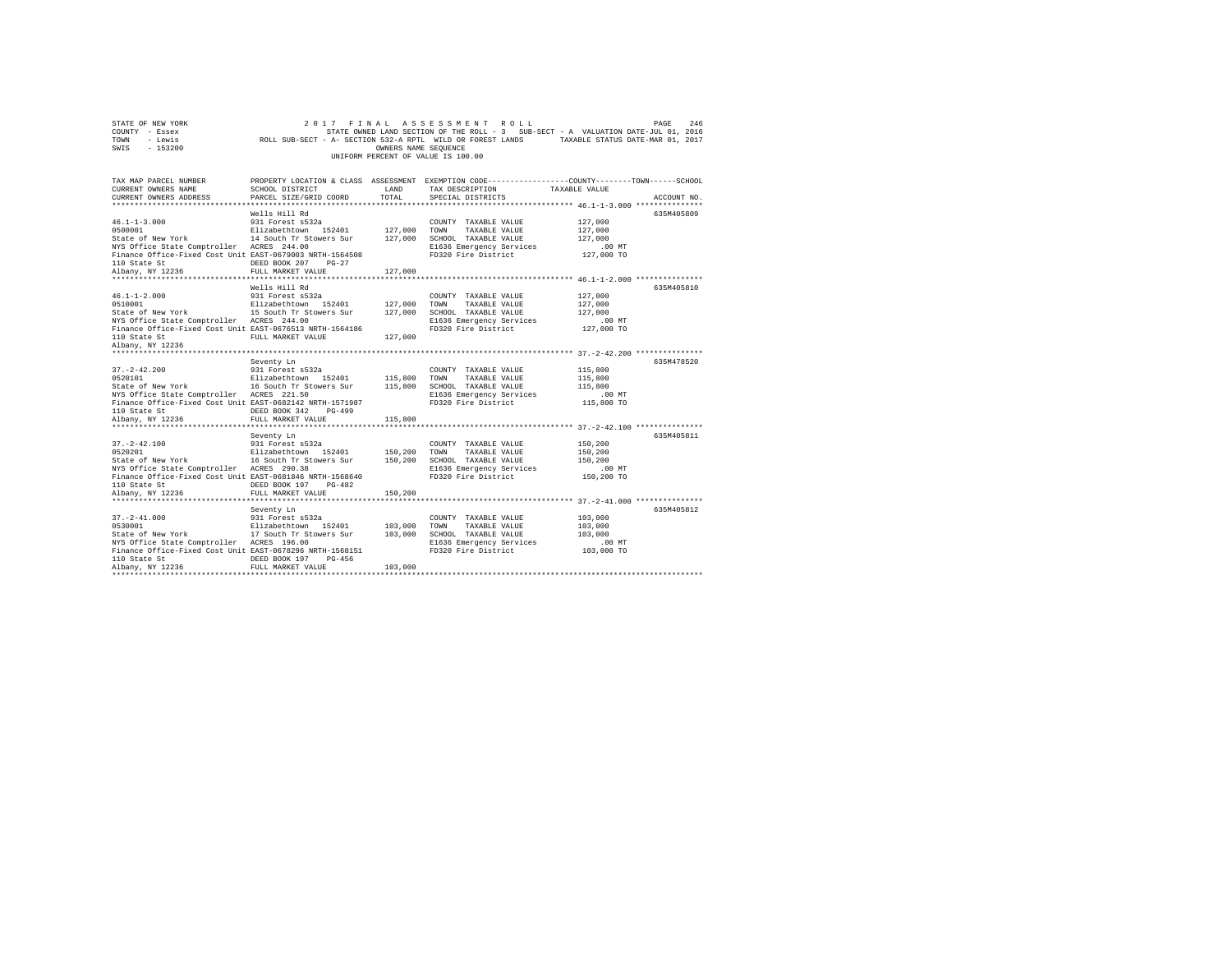|      | STATE OF NEW YORK |                                                            | 2017 FINAL ASSESSMENT ROLL         |                      |  |                                                                                   | PAGE | 247 |
|------|-------------------|------------------------------------------------------------|------------------------------------|----------------------|--|-----------------------------------------------------------------------------------|------|-----|
|      | COUNTY - Essex    |                                                            |                                    |                      |  | STATE OWNED LAND SECTION OF THE ROLL - 3 SUB-SECT - A VALUATION DATE-JUL 01, 2016 |      |     |
| TOWN | - Lewis           | ROLL SUB-SECT - A- SECTION 532-A RPTL WILD OR FOREST LANDS |                                    |                      |  | TAXABLE STATUS DATE-MAR 01, 2017                                                  |      |     |
| SWIS | - 153200          |                                                            |                                    | OWNERS NAME SEOUENCE |  |                                                                                   |      |     |
|      |                   |                                                            | UNIFORM PERCENT OF VALUE IS 100.00 |                      |  |                                                                                   |      |     |

| TAX MAP PARCEL NUMBER<br>CURRENT OWNERS NAME<br>CURRENT OWNERS ADDRESS   | SCHOOL DISTRICT<br>PARCEL SIZE/GRID COORD                                  | <b>T.AND</b><br>TOTAL | TAX DESCRIPTION<br>SPECIAL DISTRICTS          | PROPERTY LOCATION & CLASS ASSESSMENT EXEMPTION CODE----------------COUNTY-------TOWN------SCHOOL<br>TAXABLE VALUE<br>ACCOUNT NO. |
|--------------------------------------------------------------------------|----------------------------------------------------------------------------|-----------------------|-----------------------------------------------|----------------------------------------------------------------------------------------------------------------------------------|
|                                                                          |                                                                            |                       |                                               |                                                                                                                                  |
|                                                                          | Seventy Ln                                                                 |                       |                                               | 635M405813                                                                                                                       |
| $37. - 2 - 40.000$                                                       | 931 Forest s532a                                                           |                       | COUNTY TAXABLE VALUE                          | 103,000                                                                                                                          |
| 0540001                                                                  | Elizabethtown 152401 103,000<br>18 South Tr Stowers Sur 103,000            |                       | TOWN<br>TAXABLE VALUE                         | 103,000                                                                                                                          |
| State of New York                                                        |                                                                            |                       | SCHOOL TAXABLE VALUE                          | 103,000                                                                                                                          |
| NYS Office State Comptroller ACRES 196.00                                |                                                                            |                       | E1636 Emergency Services                      | .00MT                                                                                                                            |
| Finance Office-Fixed Cost Unit EAST-0675775 NRTH-1567805<br>110 State St | DEED BOOK 197<br>$PG-456$                                                  |                       | FD320 Fire District                           | 103,000 TO                                                                                                                       |
| Albany, NY 12236                                                         | FULL MARKET VALUE                                                          | 103,000               |                                               |                                                                                                                                  |
|                                                                          |                                                                            |                       |                                               |                                                                                                                                  |
|                                                                          | Seventy Ln                                                                 |                       |                                               | 635M405814                                                                                                                       |
| $37. - 2 - 36.000$                                                       | 931 Forest s532a                                                           |                       | COUNTY TAXABLE VALUE                          | 132,500                                                                                                                          |
| 0550001                                                                  | Elizabethtown 152401                                                       | 132,500 TOWN          | TAXABLE VALUE                                 | 132,500                                                                                                                          |
| State of New York 19 South Tr Stowers Sur                                |                                                                            | 132,500               | SCHOOL TAXABLE VALUE                          | 132,500                                                                                                                          |
| NYS Office State Comptroller ACRES 255.00                                |                                                                            |                       | E1636 Emergency Services                      | $.00$ MT                                                                                                                         |
| Finance Office-Fixed Cost Unit EAST-0679280 NRTH-1572283                 |                                                                            |                       | FD320 Fire District                           | 132,500 TO                                                                                                                       |
| 110 State St<br>Albany, NY 12236                                         | DEED BOOK 342<br>PG-499                                                    | 132,500               |                                               |                                                                                                                                  |
|                                                                          | FULL MARKET VALUE                                                          |                       |                                               |                                                                                                                                  |
|                                                                          | Seventy Ln                                                                 |                       |                                               | 635M405815                                                                                                                       |
| $37. - 2 - 37.000$                                                       | 931 Forest s532a                                                           |                       | COUNTY TAXABLE VALUE                          | 153,000                                                                                                                          |
| 0560001                                                                  | Elizabethtown 152401                                                       | 153,000               | TOWN<br>TAXABLE VALUE                         | 153,000                                                                                                                          |
| State of New York                                                        | 20 South Tr Stowers Sur                                                    | 153,000               | SCHOOL TAXABLE VALUE                          | 153,000                                                                                                                          |
| NYS Office State Comptroller ACRES 296.00                                |                                                                            |                       | E1636 Emergency Services                      | $.00$ MT                                                                                                                         |
| Finance Office-Fixed Cost Unit EAST-0675804 NRTH-1571523                 |                                                                            |                       | FD320 Fire District                           | 153,000 TO                                                                                                                       |
| 110 State St                                                             | DEED BOOK 342<br>$PG-499$                                                  |                       |                                               |                                                                                                                                  |
| Albany, NY 12236                                                         | FULL MARKET VALUE                                                          | 153,000               |                                               |                                                                                                                                  |
|                                                                          |                                                                            |                       |                                               | 635M405901                                                                                                                       |
| $37. - 2 - 38.000$                                                       | Seventy Ln<br>931 Forest s532a                                             |                       | COUNTY TAXABLE VALUE                          | 146,000                                                                                                                          |
| 0570001                                                                  |                                                                            | 146,000               | TOWN<br>TAXABLE VALUE                         | 146,000                                                                                                                          |
| State of New York                                                        | Elizabethtown 152401<br>21 South Tr Stowers Sur<br>21 South Tr Stowers Sur | 146,000               | SCHOOL TAXABLE VALUE                          | 146,000                                                                                                                          |
| NYS Office State Comptroller ACRES 285.60                                |                                                                            |                       | E1636 Emergency Services                      | .00MT                                                                                                                            |
| Finance Office-Fixed Cost Unit EAST-0672225 NRTH-1571209                 |                                                                            |                       | FD320 Fire District                           | 146,000 TO                                                                                                                       |
|                                                                          | DEED BOOK 197<br>$PG-153$                                                  |                       |                                               |                                                                                                                                  |
| 110 State St<br>Albany, NY 12236                                         | FULL MARKET VALUE                                                          | 146,000               |                                               |                                                                                                                                  |
|                                                                          |                                                                            |                       |                                               |                                                                                                                                  |
|                                                                          | Seventy Ln                                                                 |                       |                                               | 635M405902                                                                                                                       |
| $37. - 2 - 22.000$<br>0580001                                            | 931 Forest s532a<br>Elizabethtown 152401                                   | 117,000               | COUNTY TAXABLE VALUE<br>TOWN<br>TAXABLE VALUE | 117,000<br>117,000                                                                                                               |
| State of New York 26 South Tr Stowers Sur                                |                                                                            | 117,000               | SCHOOL TAXABLE VALUE                          | 117,000                                                                                                                          |
| NYS Office State Comptroller ACRES 224.00                                |                                                                            |                       | E1636 Emergency Services                      | $.00$ MT                                                                                                                         |
| Finance Office-Fixed Cost Unit EAST-0671826 NRTH-1574354                 |                                                                            |                       | FD320 Fire District                           | 117,000 TO                                                                                                                       |
| 110 State St                                                             | DEED BOOK 197<br>$PG-153$                                                  |                       |                                               |                                                                                                                                  |
| Albany, NY 12236                                                         | FULL MARKET VALUE                                                          | 117,000               |                                               |                                                                                                                                  |
|                                                                          |                                                                            |                       |                                               |                                                                                                                                  |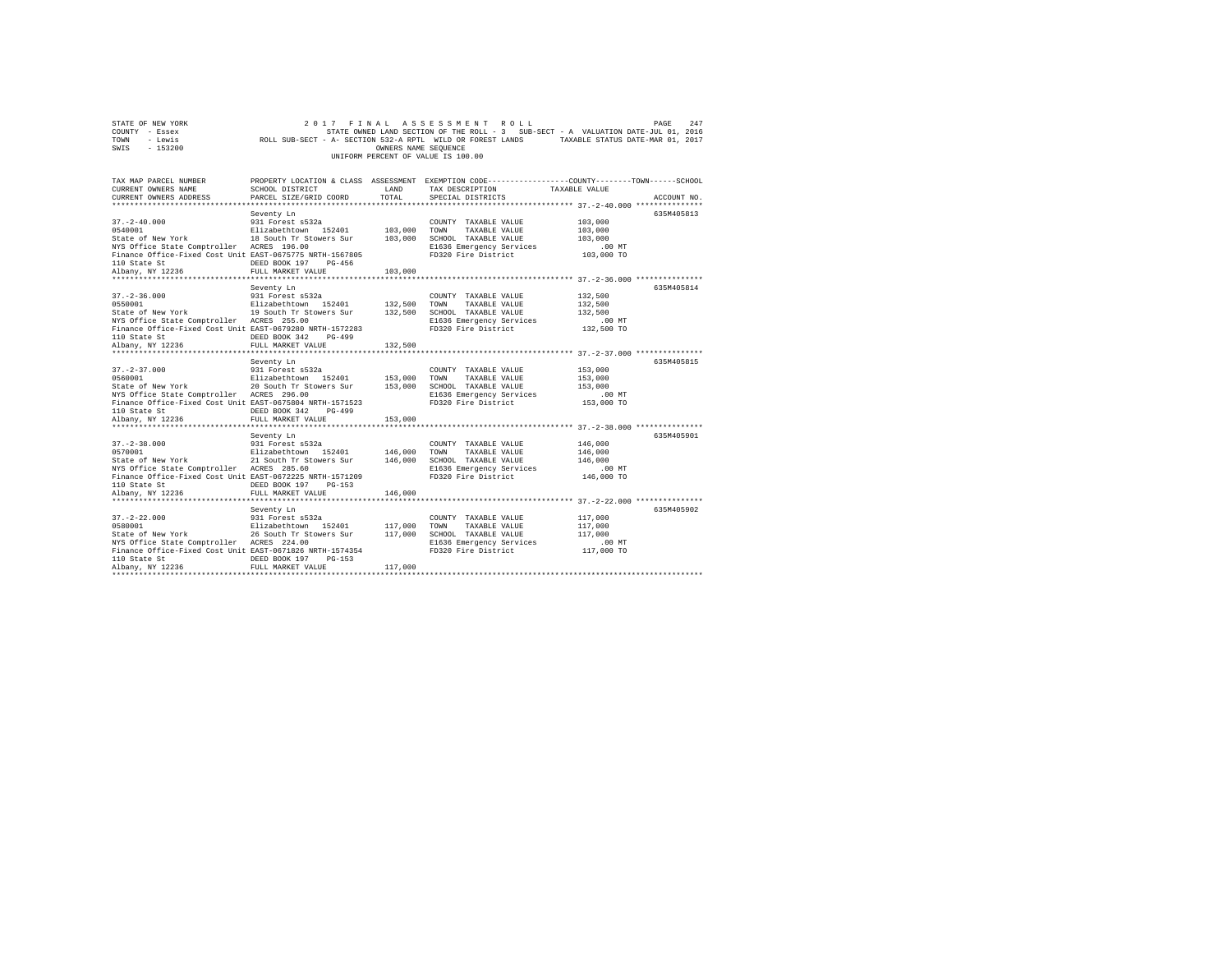|                | STATE OF NEW YORK |                                                            | 2017 FINAL ASSESSMENT ROLL         |                      |  |                                                                                   | PAGE | 2.48 |
|----------------|-------------------|------------------------------------------------------------|------------------------------------|----------------------|--|-----------------------------------------------------------------------------------|------|------|
| COUNTY - Essex |                   |                                                            |                                    |                      |  | STATE OWNED LAND SECTION OF THE ROLL - 3 SUB-SECT - A VALUATION DATE-JUL 01, 2016 |      |      |
| TOWN           | - Lewis           | ROLL SUB-SECT - A- SECTION 532-A RPTL WILD OR FOREST LANDS |                                    |                      |  | TAXABLE STATUS DATE-MAR 01, 2017                                                  |      |      |
| SWIS           | - 153200          |                                                            |                                    | OWNERS NAME SEOUENCE |  |                                                                                   |      |      |
|                |                   |                                                            | UNIFORM PERCENT OF VALUE IS 100.00 |                      |  |                                                                                   |      |      |

| TAX MAP PARCEL NUMBER<br>CURRENT OWNERS NAME<br>CURRENT OWNERS ADDRESS | SCHOOL DISTRICT<br>PARCEL SIZE/GRID COORD       | LAND<br>TOTAL      | PROPERTY LOCATION & CLASS ASSESSMENT EXEMPTION CODE---------------COUNTY-------TOWN-----SCHOOL<br>TAX DESCRIPTION<br>SPECIAL DISTRICTS | TAXABLE VALUE                              | ACCOUNT NO. |
|------------------------------------------------------------------------|-------------------------------------------------|--------------------|----------------------------------------------------------------------------------------------------------------------------------------|--------------------------------------------|-------------|
|                                                                        |                                                 |                    |                                                                                                                                        |                                            |             |
|                                                                        | Seventy Ln                                      |                    |                                                                                                                                        |                                            | 635M405903  |
| $37. - 2 - 23.000$                                                     | 931 Forest s532a                                |                    | COUNTY TAXABLE VALUE                                                                                                                   | 121,000                                    |             |
| 0590001<br>State of New York                                           | Elizabethtown 152401<br>27 South Tr Stowers Sur | 121,000<br>121,000 | TOWN<br>TAXABLE VALUE<br>SCHOOL TAXABLE VALUE                                                                                          | 121,000<br>121,000                         |             |
| NYS Office State Comptroller ACRES 232.00                              |                                                 |                    | E1636 Emergency Services                                                                                                               | $.00$ MT                                   |             |
| Finance Office-Fixed Cost Unit EAST-0675450 NRTH-1574865               |                                                 |                    | FD320 Fire District                                                                                                                    | 121,000 TO                                 |             |
| 110 State St                                                           | DEED BOOK 197<br>$PG-153$                       |                    |                                                                                                                                        |                                            |             |
| Albany, NY 12236                                                       | FULL MARKET VALUE                               | 121,000            |                                                                                                                                        |                                            |             |
|                                                                        |                                                 |                    |                                                                                                                                        |                                            |             |
|                                                                        | Seventy Ln                                      |                    |                                                                                                                                        |                                            | 635M405904  |
| $37. - 2 - 24.000$<br>0600001                                          | 931 Forest s532a                                |                    | COUNTY TAXABLE VALUE                                                                                                                   | 105,000                                    |             |
| State of New York                                                      | Elizabethtown 152401<br>28 South Tr Stowers Sur | 105,000<br>105,000 | TOWN<br>TAXABLE VALUE<br>SCHOOL TAXABLE VALUE                                                                                          | 105,000<br>105,000                         |             |
| NYS Office State Comptroller ACRES 200.00                              |                                                 |                    | E1636 Emergency Services                                                                                                               | $.00$ MT                                   |             |
| Finance Office-Fixed Cost Unit EAST-0678931 NRTH-1575238               |                                                 |                    | FD320 Fire District                                                                                                                    | 105,000 TO                                 |             |
| 110 State St                                                           | DEED BOOK 197<br>PG-153                         |                    |                                                                                                                                        |                                            |             |
| Albany, NY 12236                                                       | FULL MARKET VALUE                               | 105,000            |                                                                                                                                        |                                            |             |
|                                                                        |                                                 |                    |                                                                                                                                        |                                            |             |
|                                                                        | Seventy Ln                                      |                    |                                                                                                                                        |                                            | 635M405905  |
| $37. - 2 - 19.000$                                                     | 931 Forest s532a<br>Elizabethtown 152401        |                    | COUNTY TAXABLE VALUE                                                                                                                   | 103,300                                    |             |
| 0610001<br>State of New York                                           | 29 South Tr Stowers Sur                         | 103,300<br>103,300 | TOWN<br>TAXABLE VALUE<br>SCHOOL TAXABLE VALUE                                                                                          | 103,300<br>103,300                         |             |
| NYS Office State Comptroller ACRES 200.00                              |                                                 |                    | E1636 Emergency Services                                                                                                               | $.00$ MT                                   |             |
| Finance Office-Fixed Cost Unit EAST-0678621 NRTH-1577773               |                                                 |                    | FD320 Fire District                                                                                                                    | 103,300 TO                                 |             |
| 110 State St                                                           | DEED BOOK 197<br>$PG-153$                       |                    |                                                                                                                                        |                                            |             |
| Albany, NY 12236                                                       | FULL MARKET VALUE                               | 103,300            |                                                                                                                                        |                                            |             |
|                                                                        |                                                 |                    |                                                                                                                                        |                                            |             |
|                                                                        | Seventy Ln                                      |                    |                                                                                                                                        |                                            | 635M405906  |
| $37. - 2 - 20.000$<br>0620001                                          | 931 Forest s532a<br>Elizabethtown 152401        | 121,000            | COUNTY TAXABLE VALUE<br>TOWN<br>TAXABLE VALUE                                                                                          | 121,000<br>121,000                         |             |
| State of New York                                                      | 30 South Tr Stowers Sur                         | 121,000            | SCHOOL TAXABLE VALUE                                                                                                                   | 121,000                                    |             |
| NYS Office State Comptroller ACRES 232.00                              |                                                 |                    | E1636 Emergency Services                                                                                                               | .00 MT                                     |             |
| Finance Office-Fixed Cost Unit EAST-0675052 NRTH-1577441               |                                                 |                    | FD320 Fire District                                                                                                                    | 121,000 TO                                 |             |
| 110 State St                                                           | DEED BOOK 197<br>$PG-153$                       |                    |                                                                                                                                        |                                            |             |
| Albany, NY 12236                                                       | FULL MARKET VALUE                               | 121,000            |                                                                                                                                        |                                            |             |
|                                                                        | *********************                           |                    |                                                                                                                                        | *************** 37.-2-21.000 ************* |             |
| $37. - 2 - 21.000$                                                     | Seventy Ln<br>931 Forest s532a                  |                    |                                                                                                                                        |                                            | 635M405907  |
| 0630001                                                                | Elizabethtown 152401                            | 117,000            | COUNTY TAXABLE VALUE<br>TOWN<br>TAXABLE VALUE                                                                                          | 117,000<br>117,000                         |             |
| State of New York                                                      | 31 South Tr Stowers Sur                         | 117,000            | SCHOOL TAXABLE VALUE                                                                                                                   | 117,000                                    |             |
| NYS Office State Comptroller 224ac                                     |                                                 |                    | E1636 Emergency Services                                                                                                               | $.00$ MT                                   |             |
| Finance Office-Fixed Cost Unit ACRES 224.00                            |                                                 |                    | FD320 Fire District                                                                                                                    | 117,000 TO                                 |             |
| 110 State St                                                           | EAST-0671539 NRTH-1576991                       |                    |                                                                                                                                        |                                            |             |
| Albany, NY 12236                                                       | DEED BOOK 197<br>$PG-152$                       |                    |                                                                                                                                        |                                            |             |
|                                                                        | FULL MARKET VALUE                               | 117,000            |                                                                                                                                        |                                            |             |
|                                                                        |                                                 |                    |                                                                                                                                        |                                            |             |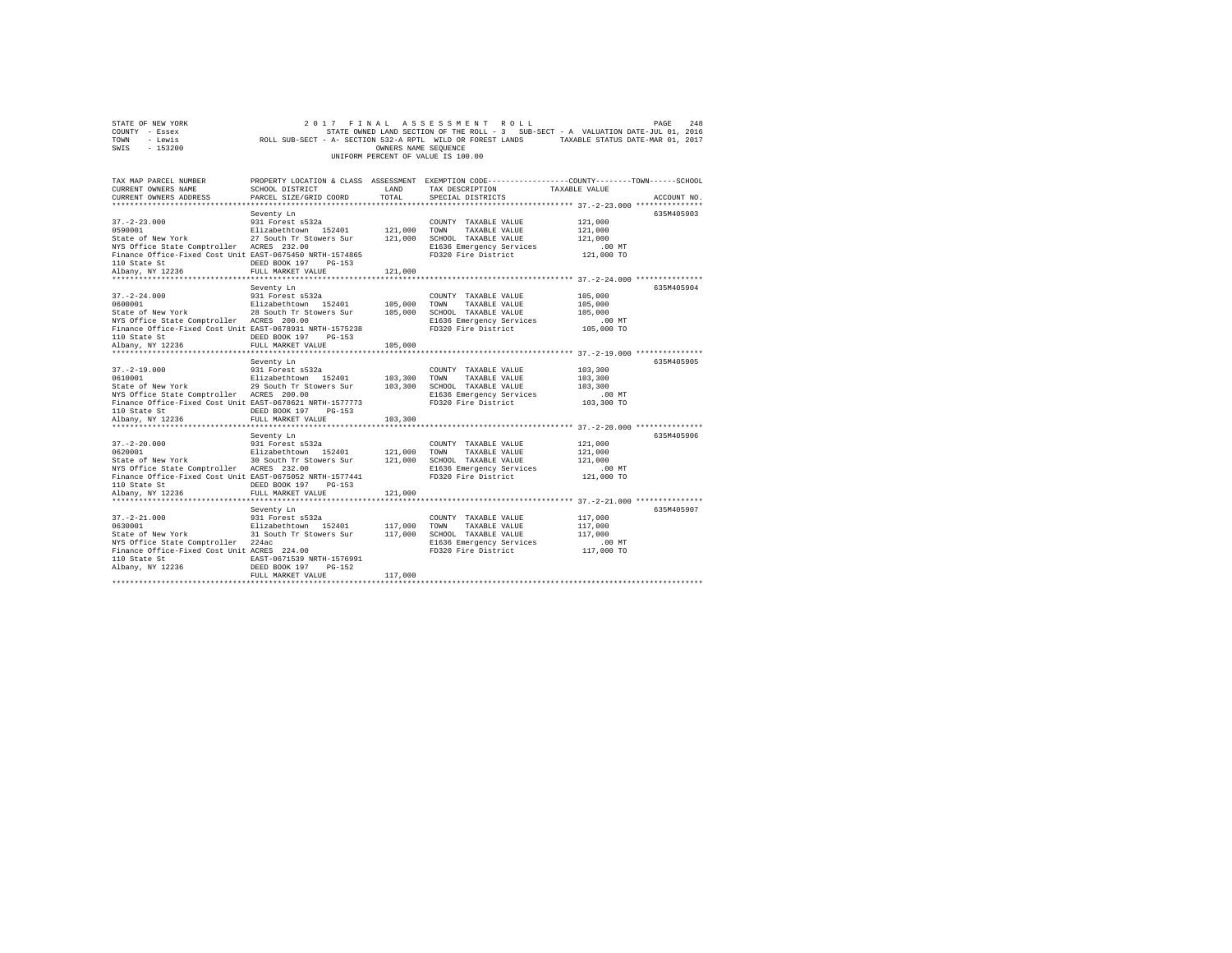|      | STATE OF NEW YORK | 2017 FINAL ASSESSMENT ROLL                                                                     | 249<br>PAGE     |
|------|-------------------|------------------------------------------------------------------------------------------------|-----------------|
|      | COUNTY - Essex    | STATE OWNED LAND SECTION OF THE ROLL - 3 SUB-SECT - A VALUATION DATE-JUL 01, 2016              |                 |
| TOWN | - Lewis           | ROLL SUB-SECT - A- SECTION 532-A RPTL WILD OR FOREST LANDS<br>TAXABLE STATUS DATE-MAR 01, 2017 |                 |
| SWIS | $-153200$         |                                                                                                | RPS150/V04/L015 |
|      |                   | CURRENT DATE 6/21/2017                                                                         |                 |
|      |                   | UNIFORM PERCENT OF VALUE IS 100.00                                                             |                 |
|      |                   | ROLL SUB SECTION-A-TOTALS                                                                      |                 |

# \*\*\* S P E C I A L D I S T R I C T S U M M A R Y \*\*\*

|      |                      | ТОТАІ.  | <b>EXTENSION</b> | <b>EXTENSION</b> | AD VALOREM | <b>EXEMPT</b> | TAXARLE  |
|------|----------------------|---------|------------------|------------------|------------|---------------|----------|
| CODE | DISTRICT NAME        | PARCELS | TYPE             | <b>VALUE</b>     | VALUE.     | AMOUNT        | VALUE    |
|      |                      |         |                  |                  |            |               |          |
|      | E1636 Emergency Serv |         | 50 MOVTAX        |                  |            |               |          |
|      | FD320 Fire District  |         | 50 TOTAL         |                  | 4482.100   |               | 4482,100 |

## \*\*\* S C H O O L D I S T R I C T S U M M A R Y \*\*\*

| CODE   | DISTRICT NAME | TOTAL<br>PARCELS | ASSESSED<br>LAND | ASSESSED<br>TOTAL | EXEMPT<br>AMOUNT | TOTAL<br>TAXABLE | STAR<br>AMOUNT | <b>STAR</b><br>TAXABLE |  |
|--------|---------------|------------------|------------------|-------------------|------------------|------------------|----------------|------------------------|--|
| 152401 | Elizabethtown | 50               | 4482.100         | 4482.100          |                  | 4482,100         |                | 4482,100               |  |
|        | SUB-TOTAL     | 50               | 4482.100         | 4482.100          |                  | 4482.100         |                | 4482,100               |  |
|        | TOTAL         | 50               | 4482,100         | 4482.100          |                  | 4482.100         |                | 4482,100               |  |

## \*\*\* S Y S T E M C O D E S S U M M A R Y \*\*\*

NO SYSTEM EXEMPTIONS AT THIS LEVEL

## \*\*\* E X E M P T I O N S U M M A R Y \*\*\*

NO EXEMPTIONS AT THIS LEVEL

| ROLL       | DESCRIPTION      | TOTAL   | ASSESSED | ASSESSED | TAXABLE  | TAXABLE  | TAXABLE  | STAR     |
|------------|------------------|---------|----------|----------|----------|----------|----------|----------|
| <b>SEC</b> |                  | PARCELS | LAND     | TOTAL    | COUNTY   | TOWN     | SCHOOL   | TAXABLE  |
|            | STATE OWNED LAND | 50      | 4482.100 | 4482.100 | 4482.100 | 4482.100 | 4482,100 | 4482.100 |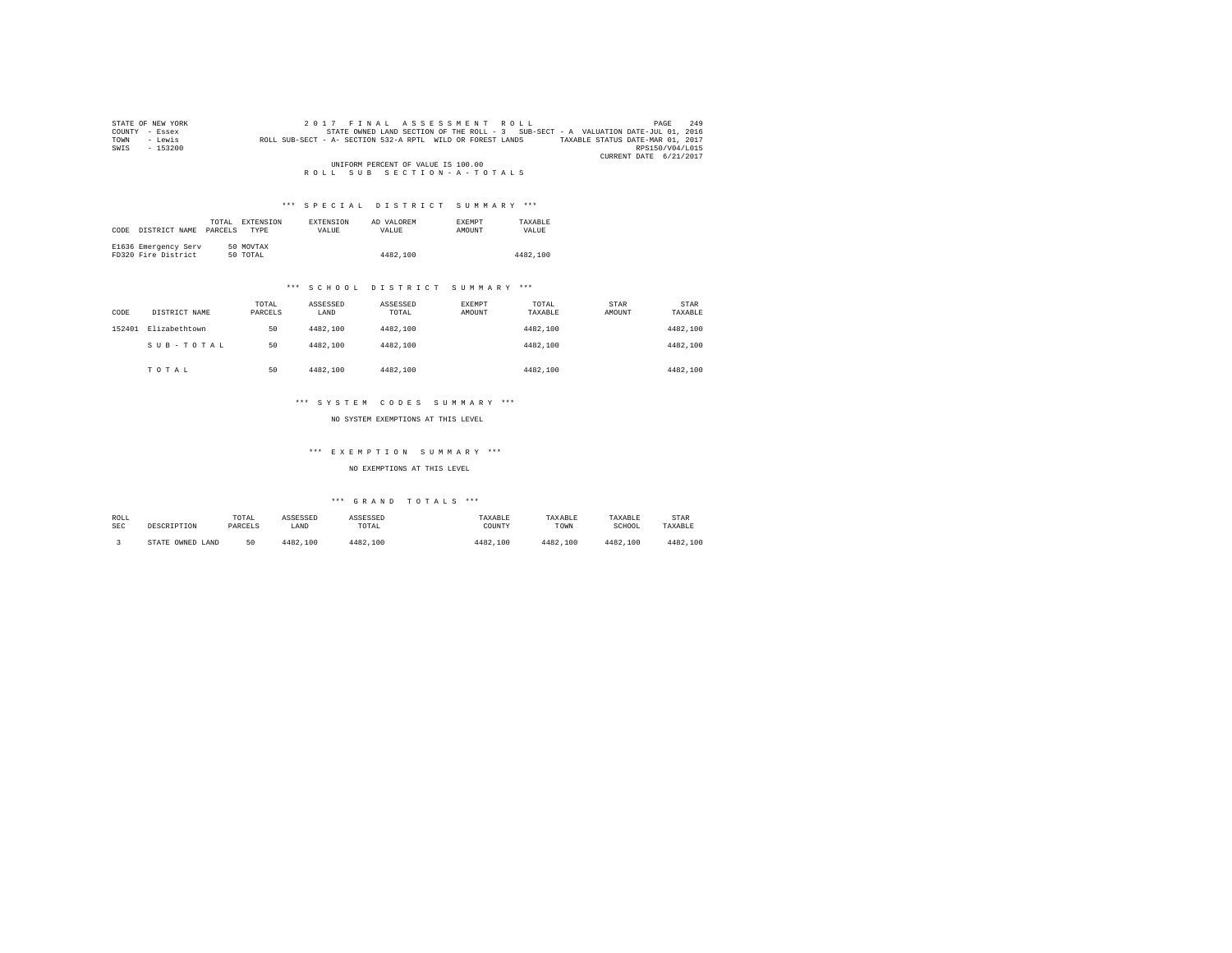| STATE OF NEW YORK<br>COUNTY - Essex<br>TOWN - Lewis<br>SWIS - 153200                                       |                                                                                                                                                                                                                                    | OWNERS NAME SEQUENCE | 2017 FINAL ASSESSMENT ROLL<br>UNIFORM PERCENT OF VALUE IS 100.00<br>UNIFORM PERCENT OF VALUE IS 100.00  | 250<br>PAGE<br>STATE OWNED LAND SECTION OF THE ROLL - 3 SUB-SECT - P VALUATION DATE-JUL 01, 2016<br>ROLL SUB-SECT - P- ECL CONSERVATION AND COMMON LAW EASEMENTS TAXABLE STATUS DATE-MAR 01, 2017 |
|------------------------------------------------------------------------------------------------------------|------------------------------------------------------------------------------------------------------------------------------------------------------------------------------------------------------------------------------------|----------------------|---------------------------------------------------------------------------------------------------------|---------------------------------------------------------------------------------------------------------------------------------------------------------------------------------------------------|
| TAX MAP PARCEL NUMBER<br>CURRENT OWNERS NAME<br>CURRENT OWNERS ADDRESS                                     | SCHOOL DISTRICT<br>PARCEL SIZE/GRID COORD                                                                                                                                                                                          | LAND<br>TOTAL        | TAX DESCRIPTION<br>SPECIAL DISTRICTS                                                                    | PROPERTY LOCATION & CLASS ASSESSMENT EXEMPTION CODE----------------COUNTY-------TOWN------SCHOOL<br>TAXABLE VALUE<br>ACCOUNT NO.                                                                  |
| 47.2-1-13.000-ESMT<br>State Of New York<br>C/O County Treasurer<br>County<br>Essex                         | 741 Stowersville Rd<br>980 Consvn easmt<br>Elizabethtown 152401<br>4 Platt Rogers Tract 1<br>ACRES 0.82<br>EAST-0709089 NRTH-1562429<br>DEED BOOK 1694 PG-235<br>CONSERVATION ESMT % 25.00<br>FULL MARKET VALUE                    | 7,475                | COUNTY TAXABLE VALUE<br>7,475 TOWN TAXABLE VALUE<br>7,475 SCHOOL TAXABLE VALUE<br>FD320 Fire District   | 635J104908<br>7.475<br>7.475<br>7,475<br>7,475 TO                                                                                                                                                 |
|                                                                                                            |                                                                                                                                                                                                                                    |                      |                                                                                                         | ****************************** 47.2-1-63.200-ESMT *********                                                                                                                                       |
| 47.2-1-63.200-ESMT<br>State Of New York<br>C/O County Treasurer 36 Platt Rogers<br>Essex County ACRES 3.42 | Stowersville Rd<br>980 Consvn easmt<br>Elizabethtown 152401<br>EAST-0711139 NRTH-1563208<br>DEED BOOK 739 PG-60<br>CONSERVATION ESMT % 22.00<br>FULL MARKET VALUE                                                                  | 220                  | COUNTY TAXABLE VALUE<br>220 TOWN TAXABLE VALUE<br>220 SCHOOL TAXABLE VALUE<br>FD320 Fire District       | 635J191023<br>220<br>220<br>220<br>220 TO                                                                                                                                                         |
|                                                                                                            | *******************                                                                                                                                                                                                                | *******************  |                                                                                                         | ******************************* 47.2-1-3.122-ESMT **********                                                                                                                                      |
|                                                                                                            |                                                                                                                                                                                                                                    |                      |                                                                                                         |                                                                                                                                                                                                   |
| 47.2-1-3.122-ESMT<br>State Of New York<br>C/O County Treasurer<br>Essex                                    | Stowersville Rd<br>980 Consvn easmt<br>Elizabethtown 152401<br>surer 36 Platt Rogers<br>County ACRES 3.60<br>EAST-0710526 NRTH-1562987<br>DEED BOOK 696 PG-42<br>CONSERVATION ESMT % 22.00<br>FULL MARKET VALUE                    | 792                  | COUNTY TAXABLE VALUE<br>792 TOWN TAXABLE VALUE<br>792 SCHOOL TAXABLE VALUE<br>FD320 Fire District       | 635J191024<br>792<br>792<br>792<br>792 TO                                                                                                                                                         |
|                                                                                                            |                                                                                                                                                                                                                                    |                      |                                                                                                         | ************** 47.2-1-66.000-ESMT *********                                                                                                                                                       |
| $47.2 - 1 - 66.000 - ESMT$<br>State Of New York<br>C/O County Treasurer<br>County<br>Essex                 | 41 Moss Rd<br>980 Consvn easmt<br>Elizabethtown 152401<br>36 Platt Rogers<br>ACRES 8.88<br>EAST-0710544 NRTH-1564097<br>DEED BOOK 882 PG-335<br>CONSERVATION ESMT % 75.00                                                          |                      | COUNTY TAXABLE VALUE<br>26,775 TOWN TAXABLE VALUE<br>26,775 SCHOOL TAXABLE VALUE<br>FD320 Fire District | 635J188002<br>26,775<br>26,775<br>26,775<br>26,775 TO                                                                                                                                             |
|                                                                                                            | FULL MARKET VALUE                                                                                                                                                                                                                  | 26.775               |                                                                                                         |                                                                                                                                                                                                   |
|                                                                                                            |                                                                                                                                                                                                                                    |                      |                                                                                                         |                                                                                                                                                                                                   |
| 47.2-1-30.120-ESMT<br>State Of New York<br>C/O County Treasurer<br>Essex                                   | Stowersville Rd<br>980 Consyn easmt<br>Elizabethtown 152401<br>4 Platt Rogers<br>County 1415/95 Scenic Easement<br>1567/30 Lease<br>ACRES 17.32<br>EAST-0709136 NRTH-1561426<br>DEED BOOK 1446 PG-118<br>CONSERVATION ESMT % 74.00 |                      | COUNTY TAXABLE VALUE<br>23,902 TOWN TAXABLE VALUE<br>23,902 SCHOOL TAXABLE VALUE<br>FD320 Fire District | 635J191021<br>23,902<br>23,902<br>23,902<br>23,902 TO                                                                                                                                             |
|                                                                                                            | FULL MARKET VALUE                                                                                                                                                                                                                  | 23,902               |                                                                                                         |                                                                                                                                                                                                   |
|                                                                                                            |                                                                                                                                                                                                                                    |                      |                                                                                                         |                                                                                                                                                                                                   |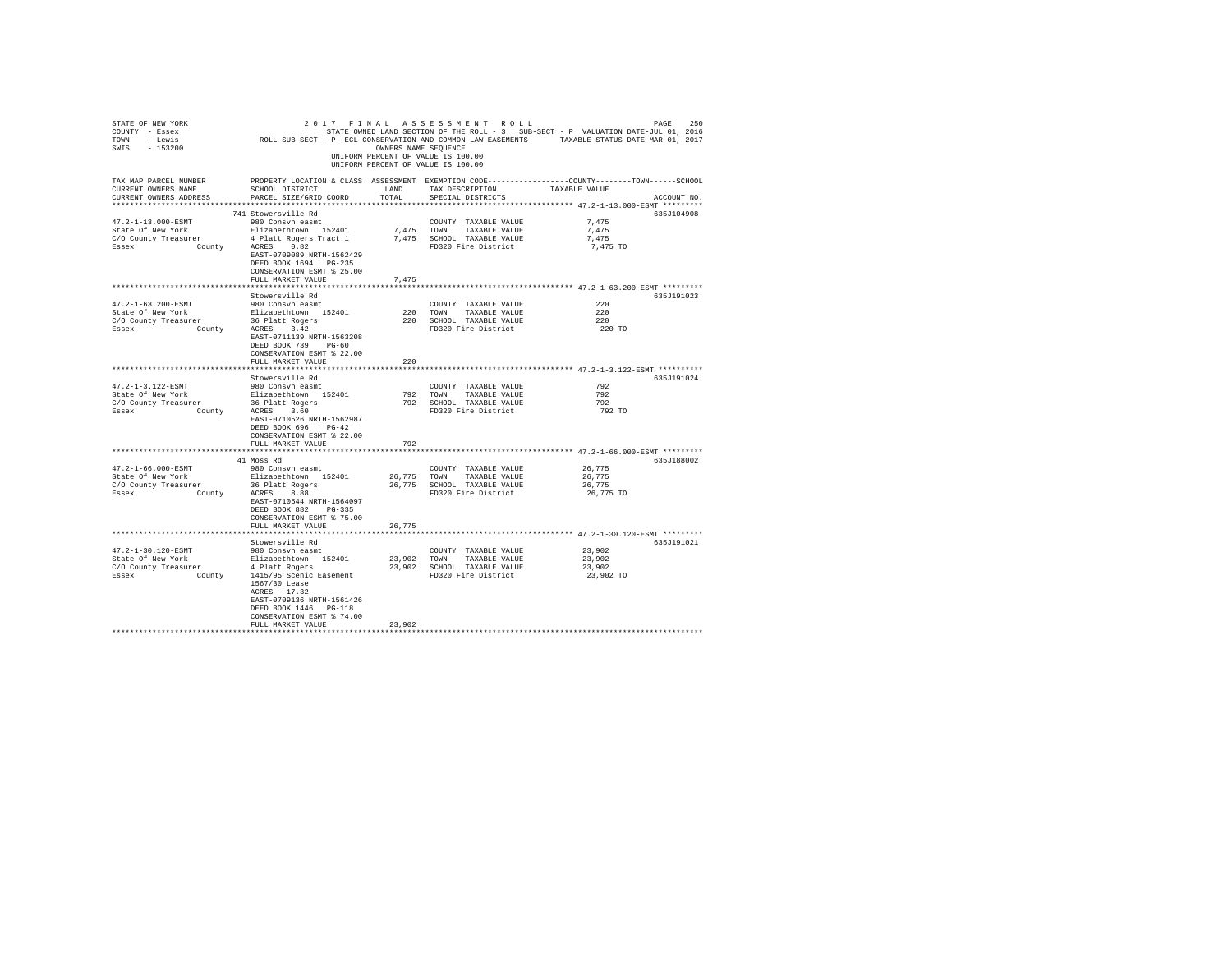| STATE OF NEW YORK<br>COUNTY - Essex<br>TOWN - Lewis<br>SWIS - 153200             |                                                                                                | OWNERS NAME SEQUENCE | 2017 FINAL ASSESSMENT ROLL<br>UNIFORM PERCENT OF VALUE IS 100.00<br>UNIFORM PERCENT OF VALUE IS 100.00 | PAGE<br>251<br>STATE OWNED LAND SECTION OF THE ROLL - 3 SUB-SECT - P VALUATION DATE-JUL 01, 2016<br>COMMON SALL SUB-SECT - P- ECL CONSERVATION AND COMMON LAW EASEMENTS TRANSLE STATUS DATE-MAR 01, 2017 |
|----------------------------------------------------------------------------------|------------------------------------------------------------------------------------------------|----------------------|--------------------------------------------------------------------------------------------------------|----------------------------------------------------------------------------------------------------------------------------------------------------------------------------------------------------------|
| TAX MAP PARCEL NUMBER<br>CURRENT OWNERS NAME                                     | SCHOOL DISTRICT                                                                                | LAND                 | TAX DESCRIPTION                                                                                        | PROPERTY LOCATION & CLASS ASSESSMENT EXEMPTION CODE----------------COUNTY-------TOWN-----SCHOOL<br>TAXABLE VALUE                                                                                         |
| CURRENT OWNERS ADDRESS                                                           | PARCEL SIZE/GRID COORD                                                                         | TOTAL                | SPECIAL DISTRICTS                                                                                      | ACCOUNT NO.                                                                                                                                                                                              |
|                                                                                  | 815 Stowersville Rd                                                                            |                      |                                                                                                        | 635J188001                                                                                                                                                                                               |
| 47.2-1-65.000-ESMT                                                               | 980 Consvn easmt                                                                               |                      | COUNTY TAXABLE VALUE                                                                                   | 27.375                                                                                                                                                                                                   |
| State Of New York                                                                | Elizabethtown 152401                                                                           |                      | 27,375 TOWN TAXABLE VALUE                                                                              | 27.375                                                                                                                                                                                                   |
| C/O County Treasurer 36 Platt Rogers                                             |                                                                                                |                      | 27,375 SCHOOL TAXABLE VALUE                                                                            | 27.375                                                                                                                                                                                                   |
| Essex                                                                            | County ACRES 8.13                                                                              |                      | FD320 Fire District                                                                                    | 27,375 TO                                                                                                                                                                                                |
|                                                                                  | EAST-0710330 NRTH-1563588                                                                      |                      |                                                                                                        |                                                                                                                                                                                                          |
|                                                                                  | DEED BOOK 961<br>PG-285                                                                        |                      |                                                                                                        |                                                                                                                                                                                                          |
|                                                                                  | CONSERVATION ESMT % 75.00                                                                      |                      |                                                                                                        |                                                                                                                                                                                                          |
|                                                                                  | FULL MARKET VALUE                                                                              | 27,375               |                                                                                                        |                                                                                                                                                                                                          |
|                                                                                  |                                                                                                |                      |                                                                                                        |                                                                                                                                                                                                          |
|                                                                                  | 69 Moss Rd                                                                                     |                      |                                                                                                        | 635J104910                                                                                                                                                                                               |
| 47.2-1-3.111-ESMT                                                                | 980 Consyn easmt                                                                               |                      | COUNTY TAXABLE VALUE                                                                                   | 27.740                                                                                                                                                                                                   |
| State Of New York                                                                | Elizabethtown 152401                                                                           |                      | 27.740 TOWN TAXABLE VALUE                                                                              | 27,740                                                                                                                                                                                                   |
| C/O County Treasurer 36 Platt Rogers<br>Essex County 1593/300 B Line Agr         |                                                                                                |                      | 27,740 SCHOOL TAXABLE VALUE                                                                            | 27,740                                                                                                                                                                                                   |
|                                                                                  |                                                                                                |                      | FD320 Fire District                                                                                    | 27,740 TO                                                                                                                                                                                                |
|                                                                                  | ACRES 12.76<br>EAST-0710129 NRTH-1564567<br>DEED BOOK 1016 PG-257<br>CONSERVATION ESMT % 73.00 |                      |                                                                                                        |                                                                                                                                                                                                          |
|                                                                                  | FULL MARKET VALUE                                                                              | 27.740               |                                                                                                        |                                                                                                                                                                                                          |
|                                                                                  | **************************                                                                     |                      |                                                                                                        | ********************************* 29.2-1-19.200-ESMT *********                                                                                                                                           |
|                                                                                  | Interstate 87                                                                                  |                      |                                                                                                        | 635Z008019                                                                                                                                                                                               |
| 29.2-1-19.200-ESMT                                                               | 980 Consvn easmt                                                                               |                      | COUNTY TAXABLE VALUE                                                                                   | 8.814                                                                                                                                                                                                    |
| State Of New York                                                                | Elizabethtown 152401                                                                           |                      | 8,814 TOWN TAXABLE VALUE                                                                               | 8,814                                                                                                                                                                                                    |
| C/O County Treasurer 26 Essex Tract<br>Essex County 56.08AC Under 480A RPTL      |                                                                                                |                      | 8,814 SCHOOL TAXABLE VALUE                                                                             | 8,814                                                                                                                                                                                                    |
|                                                                                  | ACRES 58.90<br>EAST-0711137 NRTH-1592844<br>DEED BOOK 1503 PG-1                                |                      | FD320 Fire District                                                                                    | 8,814 TO                                                                                                                                                                                                 |
|                                                                                  | CONSERVATION ESMT % 26.00                                                                      |                      |                                                                                                        |                                                                                                                                                                                                          |
|                                                                                  | FULL MARKET VALUE                                                                              | 8.814                |                                                                                                        |                                                                                                                                                                                                          |
|                                                                                  |                                                                                                |                      |                                                                                                        |                                                                                                                                                                                                          |
|                                                                                  | US Route 9                                                                                     |                      |                                                                                                        | 635J104310                                                                                                                                                                                               |
| 29.4-1-4.000-ESMT                                                                | 980 Consvn easmt                                                                               |                      | COUNTY TAXABLE VALUE                                                                                   | 31,824                                                                                                                                                                                                   |
|                                                                                  |                                                                                                |                      | 31,824 TOWN TAXABLE VALUE                                                                              | 31,824                                                                                                                                                                                                   |
| State Of New York Blizabethtown 152401<br>C/O County Treasurer 43 Peru Bay Tract |                                                                                                |                      | 31,824 SCHOOL TAXABLE VALUE                                                                            | 31,824                                                                                                                                                                                                   |
| County<br>Essex                                                                  | 231.34AC Under 480A RPTL<br>ACRES 237.00<br>EAST-0711350 NRTH-1586779<br>DEED BOOK 1503 PG-1   |                      | FD320 Fire District                                                                                    | 31,824 TO                                                                                                                                                                                                |
|                                                                                  | CONSERVATION ESMT % 26.00                                                                      |                      |                                                                                                        |                                                                                                                                                                                                          |
|                                                                                  | FULL MARKET VALUE                                                                              | 31,824               |                                                                                                        |                                                                                                                                                                                                          |
|                                                                                  |                                                                                                |                      |                                                                                                        |                                                                                                                                                                                                          |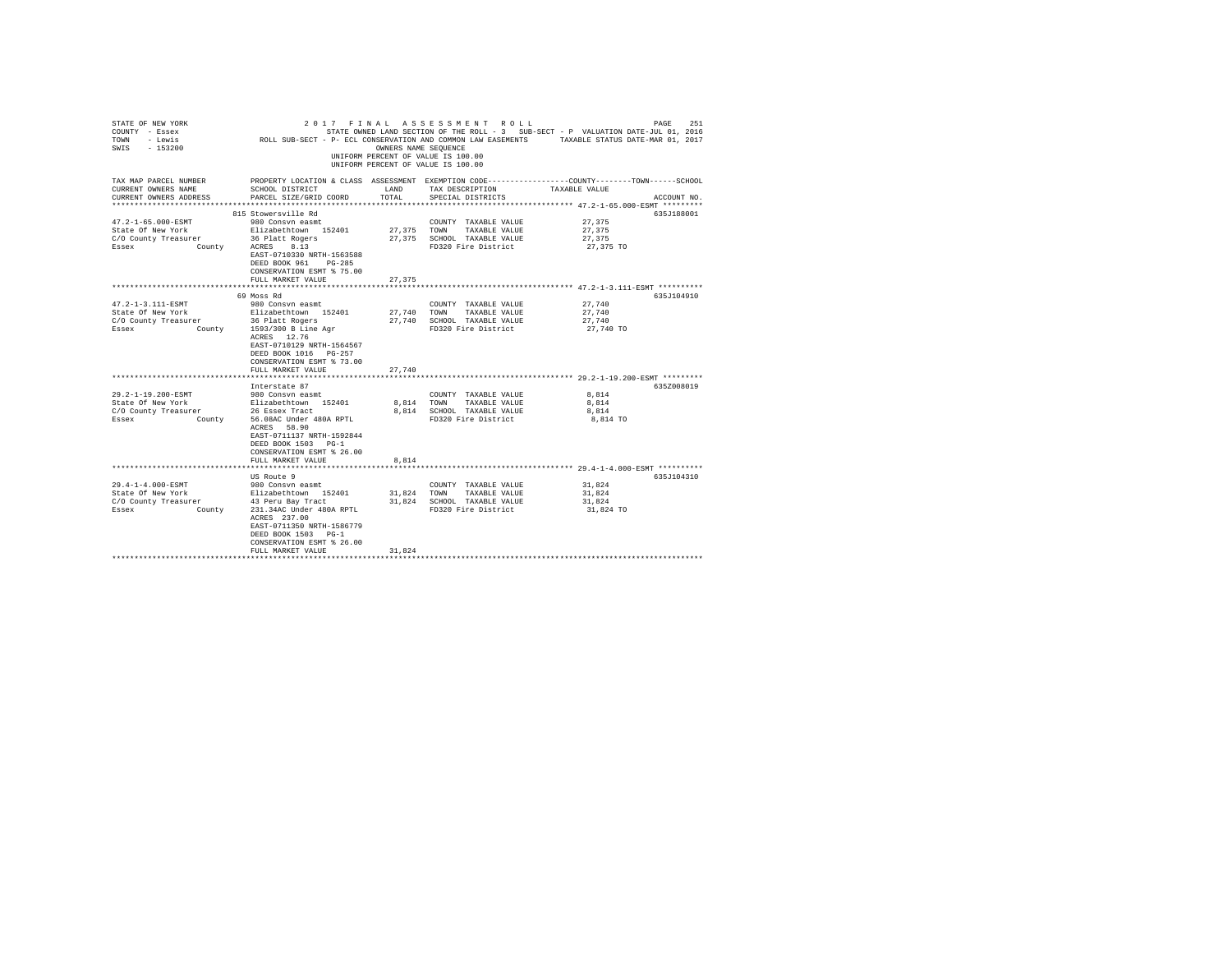| STATE OF NEW YORK<br>COUNTY - Essex<br>TOWN - Lewis<br>SWIS - 153200   | ROLL SUB-SECT - P- ECL CONSERVATION AND COMMON LAW EASEMENTS TAXABLE STATUS DATE-MAR 01, 2017                                                     |               | 2017 FINAL ASSESSMENT ROLL<br>STATE OWNED LAND SECTION OF THE ROLL - 3 SUB-SECT - P VALUATION DATE-JUL 01, 2016<br>OWNERS NAME SEOUENCE<br>UNIFORM PERCENT OF VALUE IS 100.00<br>UNIFORM PERCENT OF VALUE IS 100.00 |                  | 252<br>PAGE |
|------------------------------------------------------------------------|---------------------------------------------------------------------------------------------------------------------------------------------------|---------------|---------------------------------------------------------------------------------------------------------------------------------------------------------------------------------------------------------------------|------------------|-------------|
| TAX MAP PARCEL NUMBER<br>CURRENT OWNERS NAME<br>CURRENT OWNERS ADDRESS | PROPERTY LOCATION & CLASS ASSESSMENT EXEMPTION CODE---------------COUNTY-------TOWN-----SCHOOL<br>SCHOOL DISTRICT<br>PARCEL SIZE/GRID COORD       | LAND<br>TOTAL | TAX DESCRIPTION<br>SPECIAL DISTRICTS                                                                                                                                                                                | TAXABLE VALUE    | ACCOUNT NO. |
|                                                                        |                                                                                                                                                   |               |                                                                                                                                                                                                                     |                  |             |
|                                                                        | Interstate 87                                                                                                                                     |               |                                                                                                                                                                                                                     |                  | 635Z008020  |
| 29.4-1-5.200-ESMT                                                      | 980 Consvn easmt                                                                                                                                  |               | COUNTY TAXABLE VALUE                                                                                                                                                                                                | 23.322           |             |
| State Of New York                                                      | Elizabethtown 152401<br>32 Essex Tract                                                                                                            | 23,322 TOWN   | TAXABLE VALUE                                                                                                                                                                                                       | 23.322<br>23.322 |             |
| C/O County Treasurer<br>Essex                                          | County 166.52AC Under 480A RPTL<br>ACRES 171.20<br>EAST-0710967 NRTH-1590284<br>DEED BOOK 1503 PG-1                                               |               | 23,322 SCHOOL TAXABLE VALUE<br>FD320 Fire District                                                                                                                                                                  | 23,322 TO        |             |
|                                                                        | CONSERVATION ESMT % 26.00                                                                                                                         |               |                                                                                                                                                                                                                     |                  |             |
|                                                                        | FULL MARKET VALUE                                                                                                                                 | 23,322        |                                                                                                                                                                                                                     |                  |             |
|                                                                        |                                                                                                                                                   |               |                                                                                                                                                                                                                     |                  |             |
| 29.4-1-7.000-ESMT                                                      | US Route 9<br>980 Consvn easmt                                                                                                                    |               | COUNTY TAXABLE VALUE                                                                                                                                                                                                | 4.550            | 635.7104313 |
| State Of New York                                                      | Elizabethtown 152401                                                                                                                              | 4,550 TOWN    | TAXABLE VALUE                                                                                                                                                                                                       | 4.550            |             |
| C/O County Treasurer                                                   |                                                                                                                                                   |               | 4,550 SCHOOL TAXABLE VALUE                                                                                                                                                                                          | 4.550            |             |
| Essex                                                                  | ACRES 25.00<br>EAST-0712758 NRTH-1589398<br>DEED BOOK 1503 PG-1                                                                                   |               | FD320 Fire District                                                                                                                                                                                                 | 4,550 TO         |             |
|                                                                        | CONSERVATION ESMT % 26.00<br>FULL MARKET VALUE                                                                                                    | 4.550         |                                                                                                                                                                                                                     |                  |             |
|                                                                        |                                                                                                                                                   |               |                                                                                                                                                                                                                     |                  |             |
|                                                                        | US Route 9                                                                                                                                        |               |                                                                                                                                                                                                                     |                  | 635J104311  |
| 29.4-1-8.000-ESMT                                                      | 980 Consvn easmt                                                                                                                                  |               | COUNTY TAXABLE VALUE                                                                                                                                                                                                | 35,334           |             |
| State Of New York                                                      | Elizabethtown 152401                                                                                                                              |               | 35,334 TOWN TAXABLE VALUE                                                                                                                                                                                           | 35,334           |             |
| C/O County Treasurer                                                   | 44 Peru Bay Tract                                                                                                                                 |               | 35,334 SCHOOL TAXABLE VALUE                                                                                                                                                                                         | 35,334           |             |
| Essex                                                                  | County 1 Ac Camp Lot<br>218.79AC Under 480A RPTL<br>ACRES 260.00<br>EAST-0714382 NRTH-1587130<br>DEED BOOK 1503 PG-1<br>CONSERVATION ESMT % 26.00 |               | FD320 Fire District                                                                                                                                                                                                 | 35,334 TO        |             |
|                                                                        | FULL MARKET VALUE                                                                                                                                 | 35,334        |                                                                                                                                                                                                                     |                  |             |
|                                                                        |                                                                                                                                                   |               |                                                                                                                                                                                                                     |                  |             |
| 29.4-1-9.000-ESMT                                                      | US Route 9<br>980 Consvn easmt                                                                                                                    |               | COUNTY TAXABLE VALUE                                                                                                                                                                                                | 28,158           | 635J104312  |
| State Of New York                                                      | Elizabethtown 152401                                                                                                                              |               | 28,158 TOWN TAXABLE VALUE                                                                                                                                                                                           | 28,158           |             |
| C/O County Treasurer                                                   | 45 Peru Bay Tract                                                                                                                                 |               | 28.158 SCHOOL TAXABLE VALUE                                                                                                                                                                                         | 28,158           |             |
| Essex                                                                  | County 189.57AC Under 480A RPTL<br>ACRES 218.00<br>EAST-0717176 NRTH-1587482<br>DEED BOOK 1503 PG-1<br>CONSERVATION ESMT % 26.00                  |               | FD320 Fire District                                                                                                                                                                                                 | 28,158 TO        |             |
|                                                                        | FULL MARKET VALUE                                                                                                                                 | 28,158        |                                                                                                                                                                                                                     |                  |             |
|                                                                        |                                                                                                                                                   |               |                                                                                                                                                                                                                     |                  |             |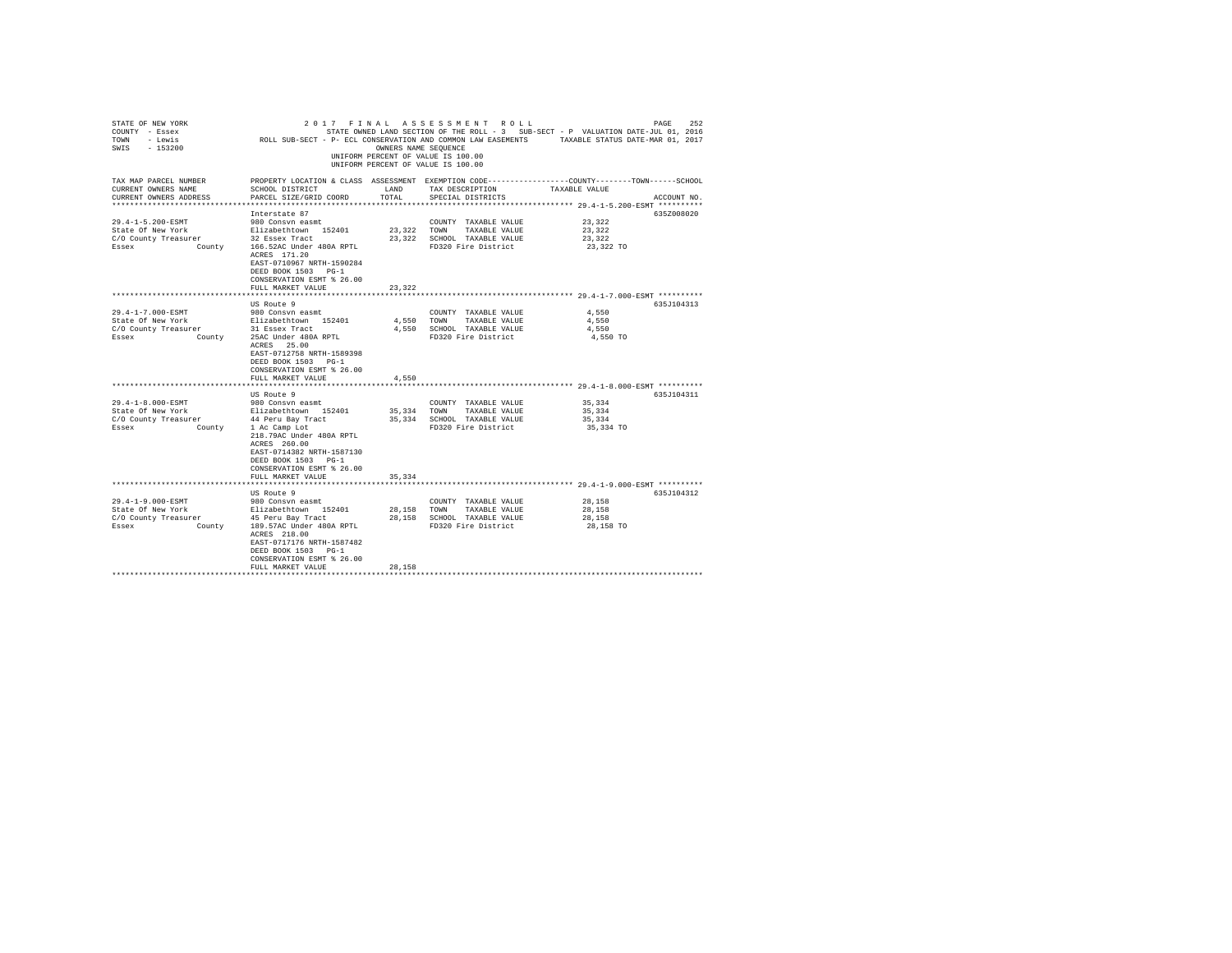| STATE OF NEW YORK<br>COUNTY - Essex<br>TOWN - Lewis<br>SWIS - 153200 |                                                                                                                           | OWNERS NAME SEQUENCE | 2017 FINAL ASSESSMENT ROLL<br>UNIFORM PERCENT OF VALUE IS 100.00<br>UNIFORM PERCENT OF VALUE IS 100.00 | PAGE<br>253<br>STATE OWNED LAND SECTION OF THE ROLL - 3 SUB-SECT - P VALUATION DATE-JUL 01, 2016<br>ROLL SUB-SECT - P- ECL CONSERVATION AND COMMON LAW EASEMENTS TAXABLE STATUS DATE-MAR 01, 2017 |
|----------------------------------------------------------------------|---------------------------------------------------------------------------------------------------------------------------|----------------------|--------------------------------------------------------------------------------------------------------|---------------------------------------------------------------------------------------------------------------------------------------------------------------------------------------------------|
| TAX MAP PARCEL NUMBER                                                |                                                                                                                           |                      |                                                                                                        | PROPERTY LOCATION & CLASS ASSESSMENT EXEMPTION CODE----------------COUNTY-------TOWN------SCHOOL                                                                                                  |
| CURRENT OWNERS NAME<br>CURRENT OWNERS ADDRESS                        | SCHOOL DISTRICT                                                                                                           | LAND<br>TOTAL        | TAX DESCRIPTION                                                                                        | TAXABLE VALUE<br>ACCOUNT NO.                                                                                                                                                                      |
| **********************                                               | PARCEL SIZE/GRID COORD                                                                                                    |                      | SPECIAL DISTRICTS                                                                                      | *************************** 29.4-1-10.000-ESMT *********                                                                                                                                          |
|                                                                      | US Route 9                                                                                                                |                      |                                                                                                        | 635J104315                                                                                                                                                                                        |
| 29.4-1-10.000-ESMT                                                   | 980 Consyn easmt - WTRFNT                                                                                                 |                      | COUNTY TAXABLE VALUE                                                                                   | 13,754                                                                                                                                                                                            |
| State Of New York                                                    | Elizabethtown 152401                                                                                                      | 13,754 TOWN          | TAXABLE VALUE                                                                                          | 13,754                                                                                                                                                                                            |
| C/O County Treasurer                                                 | 30 Essex Tract                                                                                                            |                      | 13,754 SCHOOL TAXABLE VALUE                                                                            | 13,754                                                                                                                                                                                            |
| Essex<br>County                                                      | 89.7AC Under 480A RPTL<br>ACRES 100.00<br>EAST-0715851 NRTH-1590059<br>DEED BOOK 1503 PG-1<br>CONSERVATION ESMT % 26.00   |                      | FD320 Fire District                                                                                    | 13,754 TO                                                                                                                                                                                         |
|                                                                      | FULL MARKET VALUE                                                                                                         | 13,754               |                                                                                                        |                                                                                                                                                                                                   |
|                                                                      | US Route 9                                                                                                                |                      |                                                                                                        | 635J104302                                                                                                                                                                                        |
| $29.4 - 1 - 20.000 -$ ESMT                                           | 980 Consyn easmt                                                                                                          |                      | COUNTY TAXABLE VALUE                                                                                   | 11,648                                                                                                                                                                                            |
| State Of New York                                                    | Willsboro 155201                                                                                                          | 11,648               | TOWN TAXABLE VALUE                                                                                     | 11,648                                                                                                                                                                                            |
| C/O County Treasurer                                                 | 42 Peru Bay Tract                                                                                                         | 11,648               | SCHOOL TAXABLE VALUE                                                                                   | 11,648                                                                                                                                                                                            |
| Essex<br>County                                                      | 77.58AC Under 480A RPTL                                                                                                   |                      | FD320 Fire District                                                                                    | 11,648 TO                                                                                                                                                                                         |
|                                                                      | ACRES 81.00<br>EAST-0717020 NRTH-1584414<br>DEED BOOK 1503 PG-1<br>CONSERVATION ESMT % 26.00                              |                      |                                                                                                        |                                                                                                                                                                                                   |
|                                                                      | FULL MARKET VALUE<br>************************************                                                                 | 11,648               |                                                                                                        | ***************************** 29.4-1-21.000-ESMT *********                                                                                                                                        |
|                                                                      | US Route 9                                                                                                                |                      |                                                                                                        | 635J104309                                                                                                                                                                                        |
| 29.4-1-21.000-ESMT                                                   | 980 Consyn easmt                                                                                                          |                      | COUNTY TAXABLE VALUE                                                                                   | 24,050                                                                                                                                                                                            |
| State Of New York                                                    | Elizabethtown 152401                                                                                                      | 24,050               | TOWN<br>TAXABLE VALUE                                                                                  | 24,050                                                                                                                                                                                            |
| C/O County Treasurer                                                 | 41 Peru Bay Tract                                                                                                         |                      | 24.050 SCHOOL TAXABLE VALUE                                                                            | 24,050                                                                                                                                                                                            |
| County<br>Essex                                                      | 174.76AC Under 480A RPTL<br>ACRES 175.00<br>EAST-0714930 NRTH-1584107<br>DEED BOOK 1503 PG-1<br>CONSERVATION ESMT % 26.00 |                      | FD320 Fire District                                                                                    | 24,050 TO                                                                                                                                                                                         |
|                                                                      | FULL MARKET VALUE                                                                                                         | 24,050               |                                                                                                        |                                                                                                                                                                                                   |
|                                                                      | Interstate 87                                                                                                             |                      |                                                                                                        | ************************* 38.2-1-3.200-ESMT **********<br>635Z008021                                                                                                                              |
| 38.2-1-3.200-ESMT                                                    | 980 Consvn easmt                                                                                                          |                      | COUNTY TAXABLE VALUE                                                                                   | 14,586                                                                                                                                                                                            |
| State Of New York                                                    | Elizabethtown 152401                                                                                                      | 14,586               | TOWN<br>TAXABLE VALUE                                                                                  | 14,586                                                                                                                                                                                            |
| C/O County Treasurer                                                 | 34 Peru Bay Tract                                                                                                         |                      | 14,586 SCHOOL TAXABLE VALUE                                                                            | 14,586                                                                                                                                                                                            |
| Essex<br>County                                                      | 99.46AC Under 480A RPTL<br>ACRES 104.10<br>EAST-0710159 NRTH-1580842<br>DEED BOOK 1503 PG-1<br>CONSERVATION ESMT % 26.00  |                      | FD320 Fire District                                                                                    | 14,586 TO                                                                                                                                                                                         |
|                                                                      | FULL MARKET VALUE                                                                                                         | 14,586               |                                                                                                        |                                                                                                                                                                                                   |
|                                                                      |                                                                                                                           |                      |                                                                                                        |                                                                                                                                                                                                   |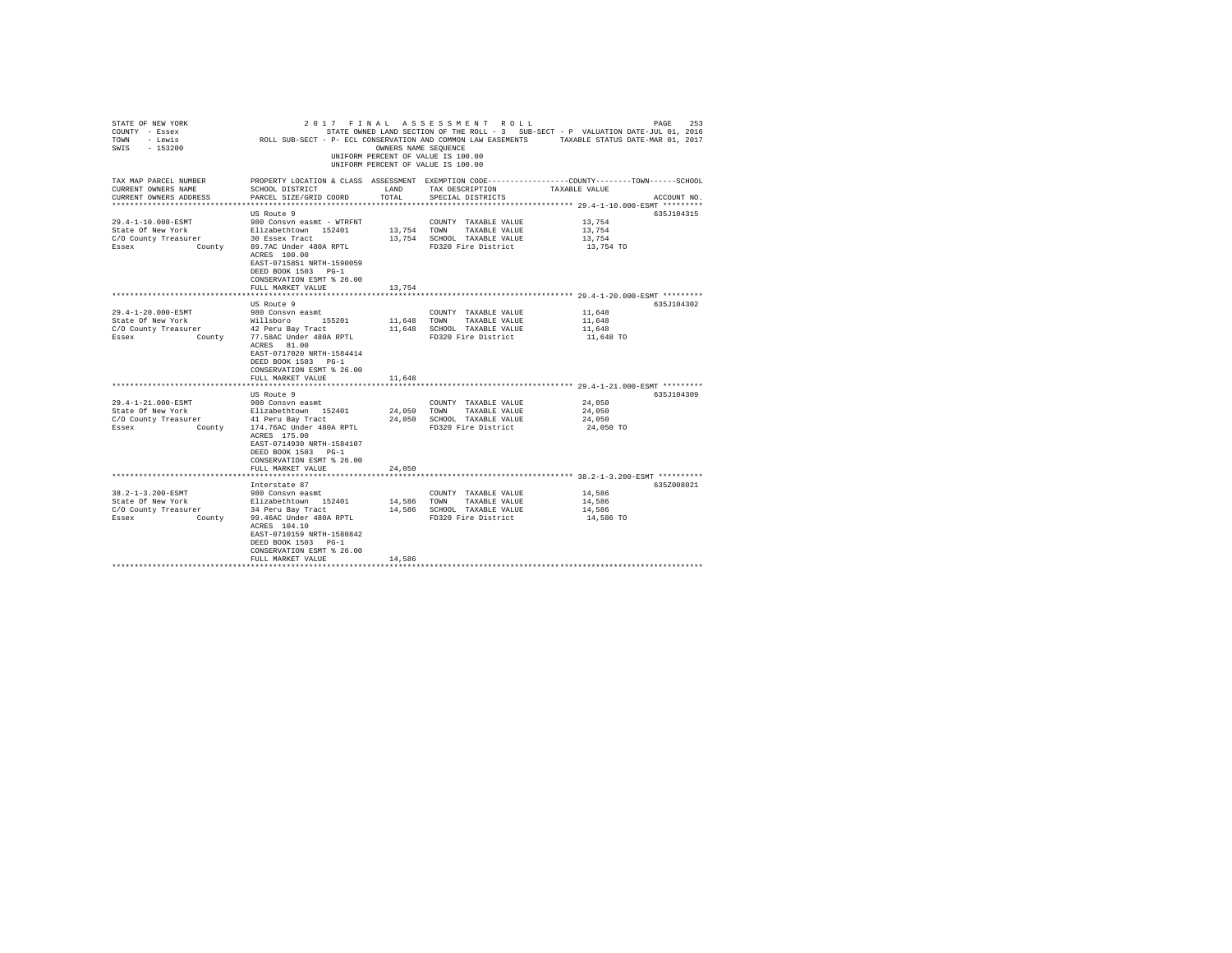| STATE OF NEW YORK<br>COUNTY - Essex<br>TOWN - Lewis<br>SWIS - 153200   | ROLL SUB-SECT - P- ECL CONSERVATION AND COMMON LAW EASEMENTS TAXABLE STATUS DATE-MAR 01, 2017                                                |               | 2017 FINAL ASSESSMENT ROLL<br>STATE OWNED LAND SECTION OF THE ROLL - 3 SUB-SECT - P VALUATION DATE-JUL 01, 2016<br>OWNERS NAME SEQUENCE<br>UNIFORM PERCENT OF VALUE IS 100.00<br>UNIFORM PERCENT OF VALUE IS 100.00 |               | 254<br>PAGE |
|------------------------------------------------------------------------|----------------------------------------------------------------------------------------------------------------------------------------------|---------------|---------------------------------------------------------------------------------------------------------------------------------------------------------------------------------------------------------------------|---------------|-------------|
| TAX MAP PARCEL NUMBER<br>CURRENT OWNERS NAME<br>CURRENT OWNERS ADDRESS | PROPERTY LOCATION & CLASS ASSESSMENT EXEMPTION CODE---------------COUNTY-------TOWN------SCHOOL<br>SCHOOL DISTRICT<br>PARCEL SIZE/GRID COORD | LAND<br>TOTAL | TAX DESCRIPTION<br>SPECIAL DISTRICTS                                                                                                                                                                                | TAXABLE VALUE | ACCOUNT NO. |
|                                                                        |                                                                                                                                              |               |                                                                                                                                                                                                                     |               |             |
|                                                                        | Interstate 87                                                                                                                                |               |                                                                                                                                                                                                                     |               | 635Z008022  |
| 38.2-1-4.200-ESMT                                                      | 980 Consyn easmt                                                                                                                             |               | COUNTY TAXABLE VALUE                                                                                                                                                                                                | 13,026        |             |
| State Of New York                                                      | Elizabethtown 152401<br>39 Peru Bay Tract                                                                                                    | 13,026 TOWN   | TAXABLE VALUE                                                                                                                                                                                                       | 13,026        |             |
| C/O County Treasurer                                                   |                                                                                                                                              |               | 13,026 SCHOOL TAXABLE VALUE                                                                                                                                                                                         | 13,026        |             |
| County<br>Essex                                                        | 88.6AC Under 480A RPTL<br>ACRES 91.30<br>EAST-0710148 NRTH-1583765<br>DEED BOOK 1503 PG-1                                                    |               | FD320 Fire District                                                                                                                                                                                                 | 13,026 TO     |             |
|                                                                        | CONSERVATION ESMT % 26.00                                                                                                                    |               |                                                                                                                                                                                                                     |               |             |
|                                                                        | FULL MARKET VALUE                                                                                                                            | 13,026        |                                                                                                                                                                                                                     |               |             |
|                                                                        |                                                                                                                                              |               |                                                                                                                                                                                                                     |               |             |
|                                                                        | Deerhead-Reber Rd                                                                                                                            |               |                                                                                                                                                                                                                     |               | 635.7104402 |
| 38.2-1-5.000-ESMT                                                      | 980 Consyn easmt                                                                                                                             |               | COUNTY TAXABLE VALUE                                                                                                                                                                                                | 23,244        |             |
| State Of New York                                                      | Elizabethtown 152401                                                                                                                         | 23,244 TOWN   | TAXABLE VALUE                                                                                                                                                                                                       | 23,244        |             |
| C/O County Treasurer                                                   |                                                                                                                                              |               | 23, 244 SCHOOL TAXABLE VALUE                                                                                                                                                                                        | 23,244        |             |
| Essex                                                                  | 159AC Under 480A RPTL<br>ACRES 160.00                                                                                                        |               | FD320 Fire District                                                                                                                                                                                                 | 23,244 TO     |             |
|                                                                        | EAST-0712540 NRTH-1581064<br>DEED BOOK 1503 PG-1<br>CONSERVATION ESMT % 26.00                                                                |               |                                                                                                                                                                                                                     |               |             |
|                                                                        | FULL MARKET VALUE                                                                                                                            | 23.244        |                                                                                                                                                                                                                     |               |             |
|                                                                        |                                                                                                                                              |               |                                                                                                                                                                                                                     |               |             |
|                                                                        | Deerhead-Reber Rd                                                                                                                            |               |                                                                                                                                                                                                                     |               | 635J104314  |
| 38.2-1-6.000-ESMT                                                      | 980 Consvn easmt                                                                                                                             |               | COUNTY TAXABLE VALUE                                                                                                                                                                                                | 25,116        |             |
| State Of New York                                                      | Elizabethtown 152401                                                                                                                         | 25,116 TOWN   | TAXABLE VALUE                                                                                                                                                                                                       | 25,116        |             |
| C/O County Treasurer                                                   | 36 Peru Bay Tract                                                                                                                            |               | 25,116 SCHOOL TAXABLE VALUE                                                                                                                                                                                         | 25,116        |             |
| Essex                                                                  | County 183.1AC Under 480A RPTL                                                                                                               |               | FD320 Fire District                                                                                                                                                                                                 | 25,116 TO     |             |
|                                                                        | ACRES 183.10<br>EAST-0715298 NRTH-1581433<br>DEED BOOK 1503 PG-1                                                                             |               |                                                                                                                                                                                                                     |               |             |
|                                                                        | CONSERVATION ESMT % 26.00                                                                                                                    |               |                                                                                                                                                                                                                     |               |             |
|                                                                        | FULL MARKET VALUE                                                                                                                            | 25,116        |                                                                                                                                                                                                                     |               |             |
|                                                                        |                                                                                                                                              |               |                                                                                                                                                                                                                     |               |             |
|                                                                        | Deerhead-Reber Rd                                                                                                                            |               |                                                                                                                                                                                                                     |               | 635J104401  |
| 38.2-1-12.000-ESMT                                                     | 980 Consvn easmt                                                                                                                             |               | COUNTY TAXABLE VALUE                                                                                                                                                                                                | 25,974        |             |
| State Of New York                                                      | Elizabethtown 152401                                                                                                                         |               | 25,974 TOWN TAXABLE VALUE                                                                                                                                                                                           | 25,974        |             |
| C/O County Treasurer                                                   | 30 Peru Bay Tract                                                                                                                            |               | 25,974 SCHOOL TAXABLE VALUE                                                                                                                                                                                         | 25,974        |             |
| County<br>Essex                                                        | 189.8AC Under 480A RPTL<br>ACRES 189.80<br>EAST-0712936 NRTH-1578177                                                                         |               | FD320 Fire District                                                                                                                                                                                                 | 25,974 TO     |             |
|                                                                        | DEED BOOK 1503 PG-1<br>CONSERVATION ESMT % 26.00                                                                                             |               |                                                                                                                                                                                                                     |               |             |
|                                                                        | FULL MARKET VALUE                                                                                                                            | 25.974        |                                                                                                                                                                                                                     |               |             |
|                                                                        |                                                                                                                                              |               |                                                                                                                                                                                                                     |               |             |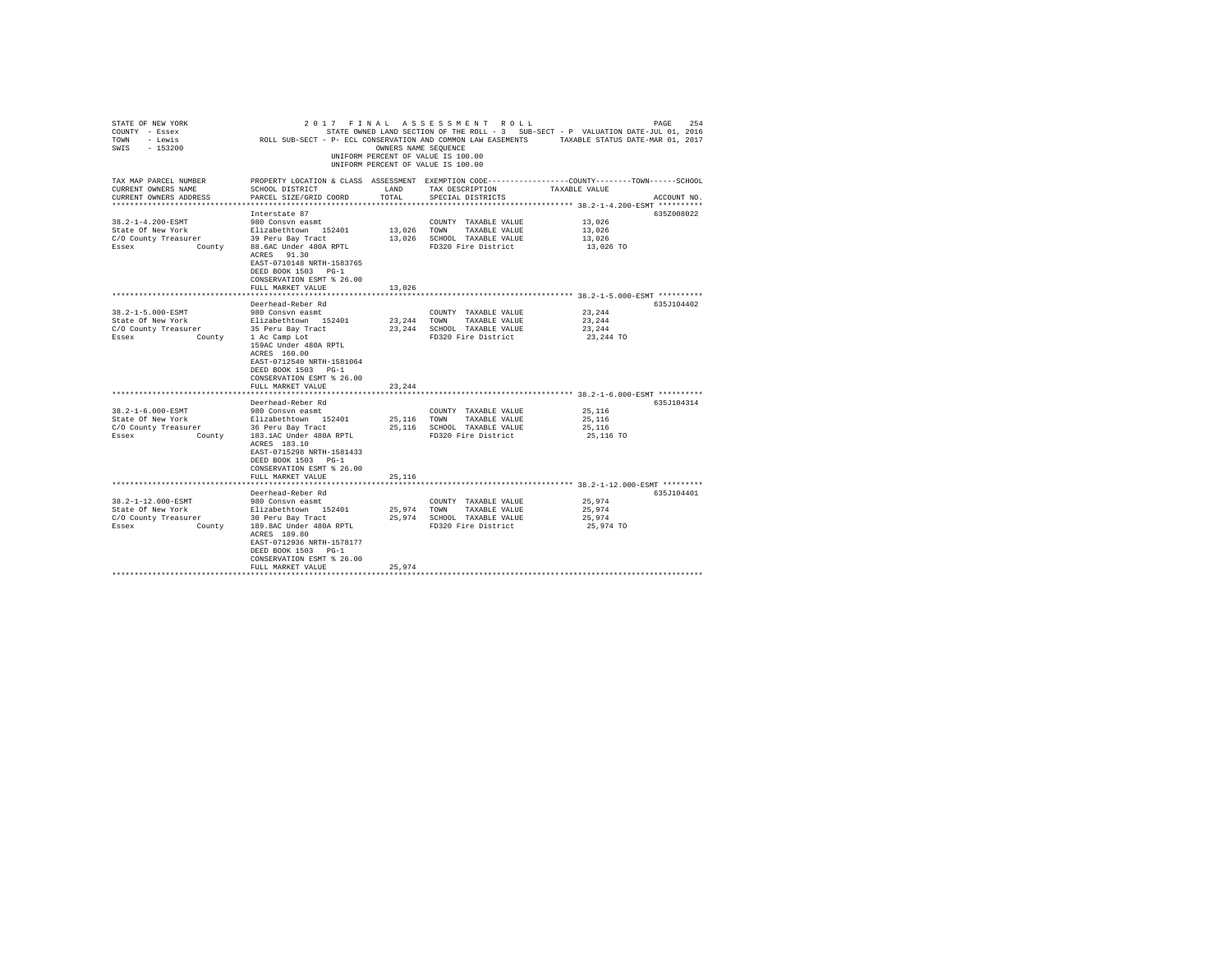| STATE OF NEW YORK<br>COUNTY - Essex<br>- Lewis<br>TOWN<br>$-153200$<br>SWIS                                                   |                                                                                                                                                                                                                                                                                                     | OWNERS NAME SEQUENCE                 | 2017 FINAL ASSESSMENT ROLL<br>UNIFORM PERCENT OF VALUE IS 100.00<br>UNIFORM PERCENT OF VALUE IS 100.00                                        | 255<br>PAGE<br>STATE OWNED LAND SECTION OF THE ROLL - 3 SUB-SECT - P VALUATION DATE-JUL 01, 2016<br>ROLL SUB-SECT - P- ECL CONSERVATION AND COMMON LAW EASEMENTS TAXABLE STATUS DATE-MAR 01, 2017 |
|-------------------------------------------------------------------------------------------------------------------------------|-----------------------------------------------------------------------------------------------------------------------------------------------------------------------------------------------------------------------------------------------------------------------------------------------------|--------------------------------------|-----------------------------------------------------------------------------------------------------------------------------------------------|---------------------------------------------------------------------------------------------------------------------------------------------------------------------------------------------------|
| TAX MAP PARCEL NUMBER<br>CURRENT OWNERS NAME<br>CURRENT OWNERS ADDRESS                                                        | SCHOOL DISTRICT<br>PARCEL SIZE/GRID COORD                                                                                                                                                                                                                                                           | LAND<br>TOTAL                        | TAX DESCRIPTION<br>SPECIAL DISTRICTS                                                                                                          | PROPERTY LOCATION & CLASS ASSESSMENT EXEMPTION CODE----------------COUNTY-------TOWN------SCHOOL<br>TAXABLE VALUE<br>ACCOUNT NO.                                                                  |
| ************************                                                                                                      |                                                                                                                                                                                                                                                                                                     |                                      |                                                                                                                                               |                                                                                                                                                                                                   |
| 38.2-1-13.000-ESMT<br>State Of New York<br>C/O County Treasurer<br>Essex<br>County                                            | US Route 9<br>980 Consyn easmt<br>Elizabethtown 152401<br>29 Peru Bay Tract<br>78.47AC Under 480A RPTL<br>ACRES 90.00                                                                                                                                                                               | 17,394<br>17,394                     | COUNTY TAXABLE VALUE<br>TOWN<br>TAXABLE VALUE<br>SCHOOL TAXABLE VALUE<br>FD320 Fire District                                                  | 635J104303<br>17,394<br>17,394<br>17,394<br>17,394 TO                                                                                                                                             |
|                                                                                                                               | EAST-0710929 NRTH-1578220<br>DEED BOOK 1503 PG-1<br>CONSERVATION ESMT % 26.00<br>FULL MARKET VALUE                                                                                                                                                                                                  | 17,394                               |                                                                                                                                               |                                                                                                                                                                                                   |
|                                                                                                                               | ************************                                                                                                                                                                                                                                                                            |                                      |                                                                                                                                               | **************************** 38.2-1-16.001-ESMT *********                                                                                                                                         |
| 38.2-1-16.001-ESMT<br>State Of New York<br>C/O County Treasurer<br>Essex<br>County<br>47.2-1-30.220-ESMT<br>State Of New York | Deerhead-Reber Rd<br>980 Consyn easmt<br>Elizabethtown 152401<br>40 Peru Bay Tract<br>152.35AC Under 480A RPTL<br>ACRES 160.00<br>EAST-0712191 NRTH-1583701<br>DEED BOOK 1503 PG-1<br>CONSERVATION ESMT % 26.00<br>FULL MARKET VALUE<br>Stowersville Rd<br>980 Consyn easmt<br>Elizabethtown 152401 | 21,710<br>21,710<br>21,710<br>21,829 | COUNTY TAXABLE VALUE<br>TOWN<br>TAXABLE VALUE<br>SCHOOL TAXABLE VALUE<br>FD320 Fire District<br>COUNTY TAXABLE VALUE<br>TOWN<br>TAXABLE VALUE | 635J104308<br>21,710<br>21,710<br>21,710<br>21,710 TO<br>635J191022<br>21,829<br>21,829                                                                                                           |
| C/O County Treasurer<br>Essex<br>County                                                                                       | 4 Platt Rogers<br>ACRES 26.31<br>EAST-0708561 NRTH-1562474<br>DEED BOOK 1396 PG-310<br>CONSERVATION ESMT % 83.00<br>FULL MARKET VALUE                                                                                                                                                               | 21,829<br>21,829                     | SCHOOL TAXABLE VALUE<br>FD320 Fire District                                                                                                   | 21,829<br>21,829 TO                                                                                                                                                                               |
|                                                                                                                               |                                                                                                                                                                                                                                                                                                     |                                      |                                                                                                                                               |                                                                                                                                                                                                   |
| 47.2-1-5.000-ESMT<br>State Of New York<br>C/O County Treasurer<br>Essex<br>County                                             | 31 Moss Rd<br>980 Consyn easmt<br>Elizabethtown 152401<br>36 Platt Rogers Patent<br>ACRES 0.20<br>EAST-0710971 NRTH-1564034<br>DEED BOOK 1186 PG-245<br>CONSERVATION ESMT % 35.00<br>FULL MARKET VALUE                                                                                              | 6,685<br>6,685<br>6.685              | COUNTY TAXABLE VALUE<br>TOWN<br>TAXABLE VALUE<br>SCHOOL TAXABLE VALUE<br>FD320 Fire District                                                  | 635J178506<br>6,685<br>6.685<br>6,685<br>6,685 TO                                                                                                                                                 |
|                                                                                                                               |                                                                                                                                                                                                                                                                                                     |                                      |                                                                                                                                               |                                                                                                                                                                                                   |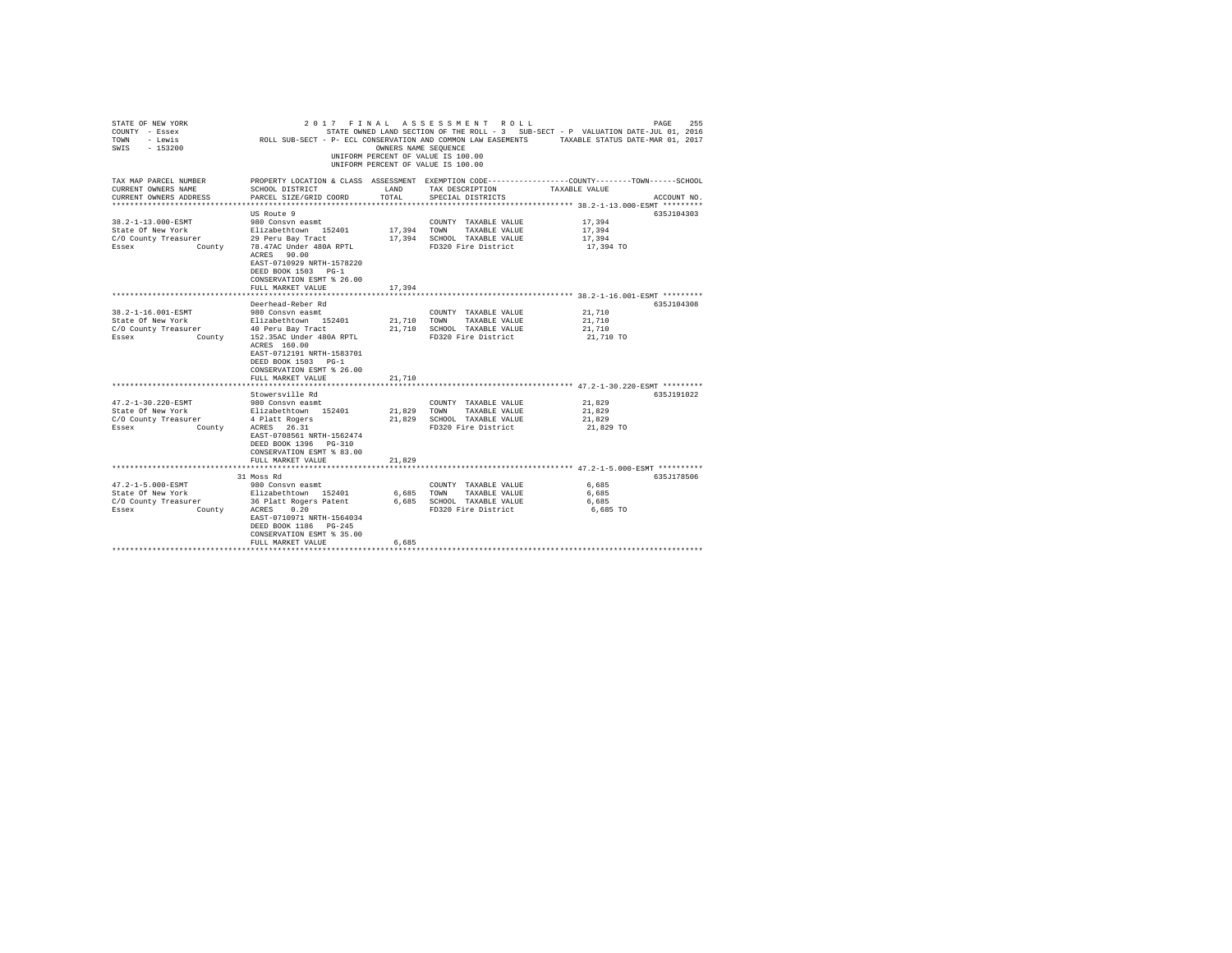| STATE OF NEW YORK<br>COUNTY - Essex<br>- Lewis<br>TOWN<br>$-153200$<br>SWIS                                           |                                                                                                                                                                                                            | OWNERS NAME SEQUENCE | 2017 FINAL ASSESSMENT ROLL<br>UNIFORM PERCENT OF VALUE IS 100.00<br>UNIFORM PERCENT OF VALUE IS 100.00 | PAGE<br>STATE OWNED LAND SECTION OF THE ROLL - 3 SUB-SECT - P VALUATION DATE-JUL 01, 2016<br>ROLL SUB-SECT - P- ECL CONSERVATION AND COMMON LAW EASEMENTS TAXABLE STATUS DATE-MAR 01, 2017 | 256         |
|-----------------------------------------------------------------------------------------------------------------------|------------------------------------------------------------------------------------------------------------------------------------------------------------------------------------------------------------|----------------------|--------------------------------------------------------------------------------------------------------|--------------------------------------------------------------------------------------------------------------------------------------------------------------------------------------------|-------------|
| TAX MAP PARCEL NUMBER<br>CURRENT OWNERS NAME<br>CURRENT OWNERS ADDRESS                                                | SCHOOL DISTRICT<br>PARCEL SIZE/GRID COORD TOTAL                                                                                                                                                            | LAND                 | TAX DESCRIPTION<br>SPECIAL DISTRICTS                                                                   | PROPERTY LOCATION & CLASS ASSESSMENT EXEMPTION CODE----------------COUNTY--------TOWN-----SCHOOL<br>TAXABLE VALUE                                                                          | ACCOUNT NO. |
| 47.2-1-67.000-ESMT<br>State Of New York<br>C/O County Treasurer 36 Platt Rogers<br>Essex                              | 825 Stowersville Rd<br>980 Consyn easmt<br>Elizabethtown 152401 25,280 TOWN<br>County ACRES 5.74<br>EAST-0710971 NRTH-1563671<br>DEED BOOK 1034 PG-148<br>CONSERVATION ESMT % 80.00<br>FULL MARKET VALUE   | 25,280               | COUNTY TAXABLE VALUE<br>TAXABLE VALUE<br>25,280 SCHOOL TAXABLE VALUE<br>FD320 Fire District            | 25,280<br>25,280<br>25,280<br>25,280 TO                                                                                                                                                    | 635J188003  |
|                                                                                                                       |                                                                                                                                                                                                            |                      |                                                                                                        |                                                                                                                                                                                            |             |
| $47.2 - 1 - 4.000 - ESMT$<br>State Of New York Blizabethtown 152401 26,080<br>C/O County Treasurer<br>Essex<br>County | 27 Moss Rd<br>980 Consvn easmt<br>36 Platt Rogers<br>ACRES 2.00<br>EAST-0710788 NRTH-1563897<br>DEED BOOK 1864 PG-89<br>CONSERVATION ESMT % 80.00<br>FULL MARKET VALUE                                     | $26\,,080$<br>26,080 | COUNTY TAXABLE VALUE<br>TAXABLE VALUE<br>TOWN<br>SCHOOL TAXABLE VALUE<br>FD320 Fire District           | 26,080<br>26,080<br>26,080<br>26,080 TO                                                                                                                                                    | 635J177005  |
|                                                                                                                       |                                                                                                                                                                                                            |                      |                                                                                                        |                                                                                                                                                                                            |             |
| 47.2-1-3.112-ESMT<br>State Of New York<br>C/O County Treasurer<br>County<br>Essex                                     | Stowersville Rd<br>980 Consyn easmt<br>Elizabethtown 152401 8.900<br>36 Platt Rogers<br>ACRES 25.60<br>EAST-0709097 NRTH-1564133<br>DEED BOOK 1713 PG-27<br>CONSERVATION ESMT % 50.00<br>FULL MARKET VALUE | 8,900<br>8,900       | COUNTY TAXABLE VALUE<br>TOWN<br>TAXABLE VALUE<br>SCHOOL TAXABLE VALUE<br>FD320 Fire District           | 8,900<br>8,900<br>8,900<br>8,900 TO                                                                                                                                                        | 635.T180003 |
|                                                                                                                       |                                                                                                                                                                                                            |                      |                                                                                                        |                                                                                                                                                                                            |             |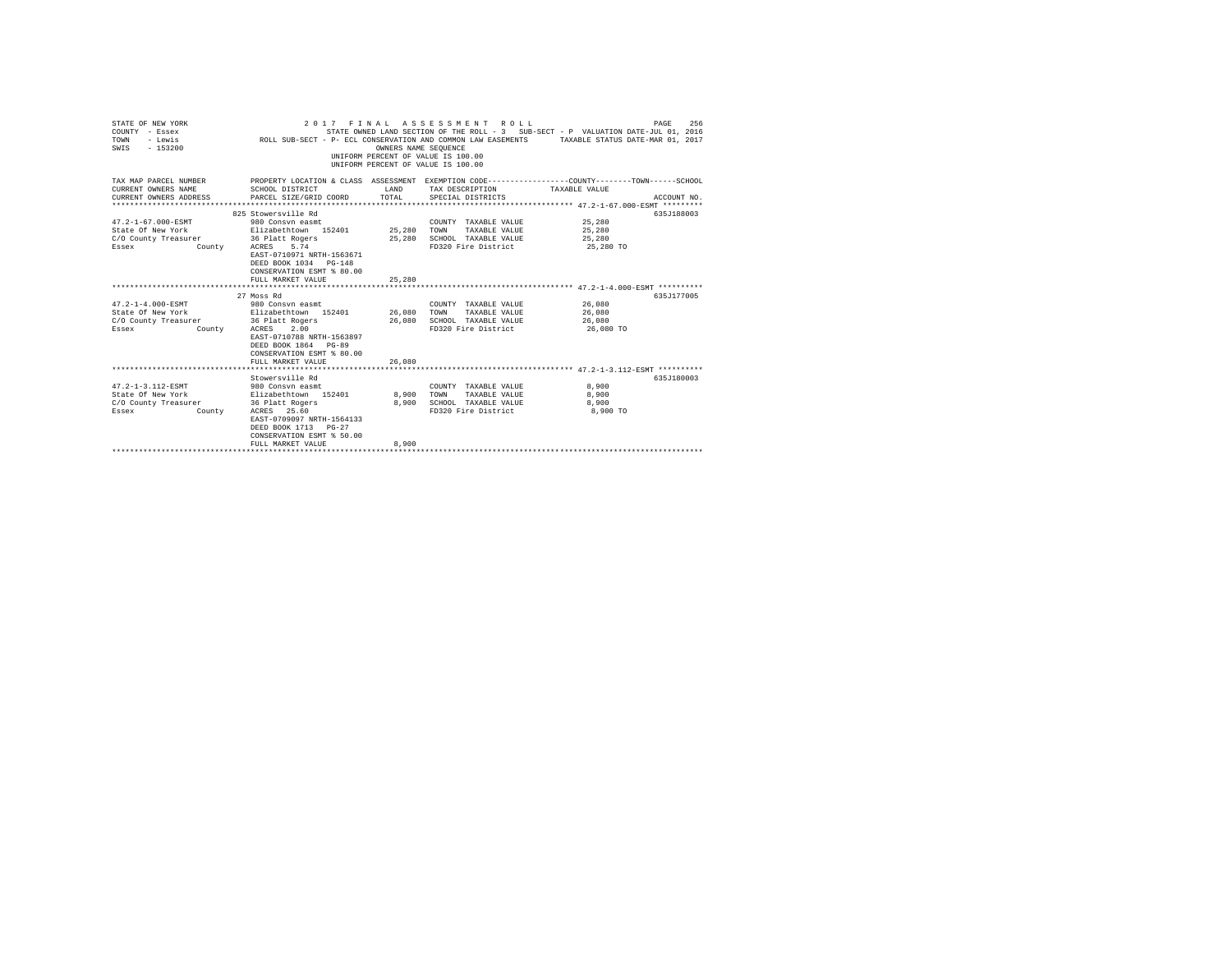| STATE OF NEW YORK | 2017 FINAL ASSESSMENT ROLL                                                                       | 257<br>PAGE     |
|-------------------|--------------------------------------------------------------------------------------------------|-----------------|
| COUNTY - Essex    | STATE OWNED LAND SECTION OF THE ROLL - 3 SUB-SECT - P VALUATION DATE-JUL 01, 2016                |                 |
| - Lewis<br>TOWN   | TAXABLE STATUS DATE-MAR 01, 2017<br>ROLL SUB-SECT - P- ECL CONSERVATION AND COMMON LAW EASEMENTS |                 |
| $-153200$<br>SWIS |                                                                                                  | RPS150/V04/L015 |
|                   | CURRENT DATE 6/21/2017                                                                           |                 |
|                   | UNIFORM PERCENT OF VALUE IS 100.00                                                               |                 |
|                   | ROLL SUB SECTION-P-TOTALS                                                                        |                 |

| CODE | DISTRICT NAME                               | TOTAL<br>PARCELS | EXTENSION<br><b>TYPE</b> | EXTENSION<br>VALUE | AD VALOREM<br>VALUE | <b>EXEMPT</b><br>AMOUNT | TAXARLE<br>VALUE |
|------|---------------------------------------------|------------------|--------------------------|--------------------|---------------------|-------------------------|------------------|
|      | E1636 Emergency Serv<br>FD320 Fire District |                  | 28 MOVTAX<br>28 TOTAL    |                    | 525.557             |                         | 525.557          |

## \*\*\* S C H O O L D I S T R I C T S U M M A R Y \*\*\*

| CODE             | DISTRICT NAME              | TOTAL<br>PARCELS | ASSESSED<br>LAND  | ASSESSED<br>TOTAL | <b>EXEMPT</b><br>AMOUNT | TOTAL<br>TAXABLE  | <b>STAR</b><br>AMOUNT | STAR<br>TAXABLE   |
|------------------|----------------------------|------------------|-------------------|-------------------|-------------------------|-------------------|-----------------------|-------------------|
| 152401<br>155201 | Elizabethtown<br>Willsboro | 27<br>۰          | 513,909<br>11,648 | 513,909<br>11,648 |                         | 513,909<br>11,648 |                       | 513,909<br>11,648 |
|                  | SUB-TOTAL                  | 28               | 525.557           | 525.557           |                         | 525.557           |                       | 525,557           |
|                  | TOTAL                      | 28               | 525.557           | 525.557           |                         | 525.557           |                       | 525.557           |

#### \*\*\* S Y S T E M C O D E S S U M M A R Y \*\*\*

NO SYSTEM EXEMPTIONS AT THIS LEVEL

#### \*\*\* E X E M P T I O N S U M M A R Y \*\*\*

#### NO EXEMPTIONS AT THIS LEVEL

| ROLL<br><b>SEC</b> | DESCRIPTION      | TOTAL<br>PARCELS | ASSESSED<br>LAND | ASSESSED<br>TOTAL | TAXABLE<br>COUNTY | TAXABLE<br>TOWN | TAXABLE<br>SCHOOL | STAR<br>TAXABLE |
|--------------------|------------------|------------------|------------------|-------------------|-------------------|-----------------|-------------------|-----------------|
|                    | STATE OWNED LAND | 28               | 525              | 525.55<br>557     | ニウロ<br>557        | 525.557         | 525.557           | $-25$<br>.      |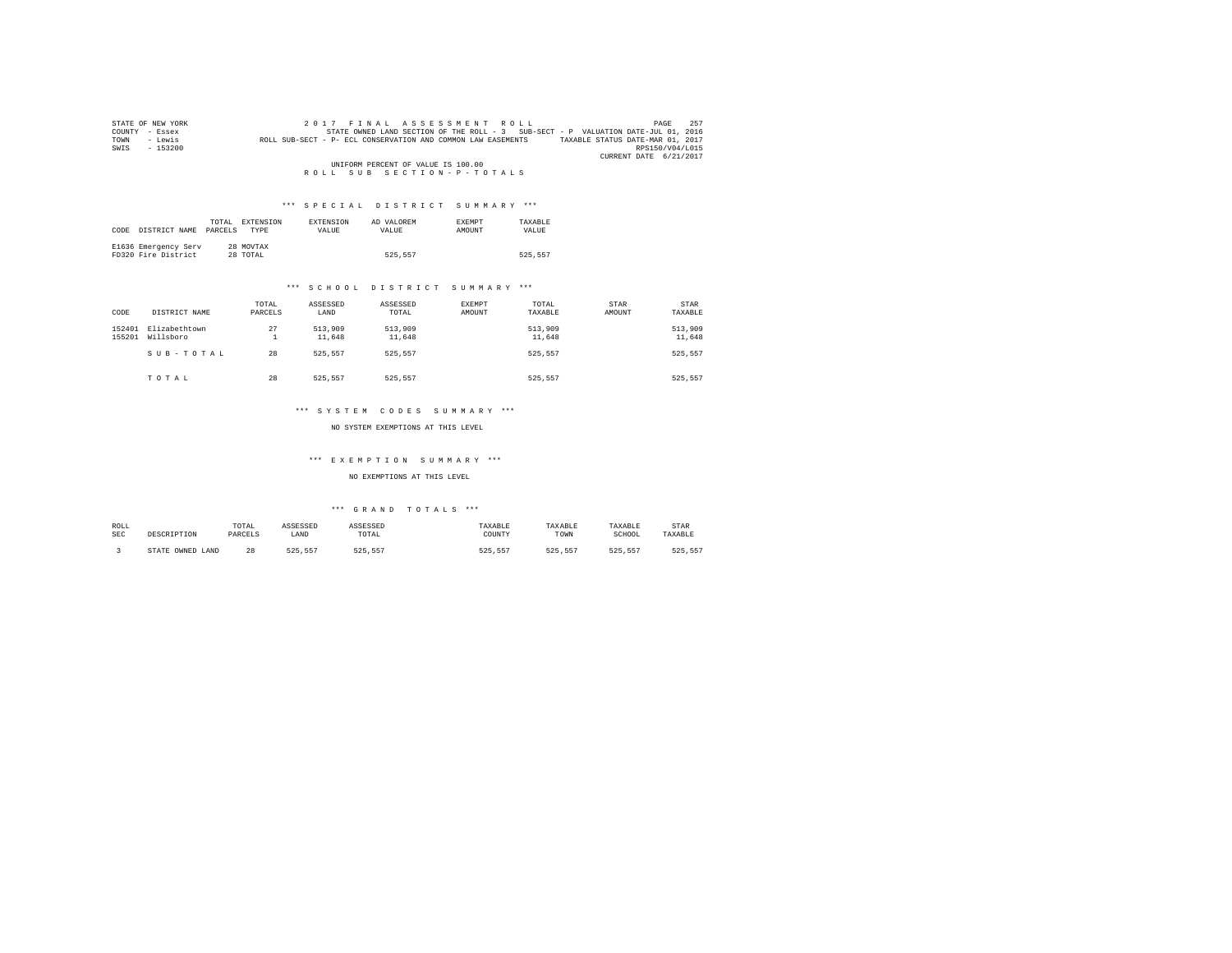| STATE OF NEW YORK | 2017 FINAL ASSESSMENT ROLL               | 258<br>PAGE                      |
|-------------------|------------------------------------------|----------------------------------|
| COUNTY - Essex    | STATE OWNED LAND SECTION OF THE ROLL - 3 | VALUATION DATE-JUL 01, 2016      |
| TOWN<br>- Lewis   |                                          | TAXABLE STATUS DATE-MAR 01, 2017 |
| SWIS<br>- 153200  |                                          | RPS150/V04/L015                  |
|                   | UNIFORM PERCENT OF VALUE IS 100.00       | CURRENT DATE 6/21/2017           |
|                   | ROLL SECTION TOTALS                      |                                  |

| CODE | DISTRICT NAME                               | TOTAL.<br>PARCELS | EXTENSION<br><b>TYPE</b> | <b>EXTENSION</b><br>VALUE | AD VALOREM<br>VALUE | <b>EXEMPT</b><br>AMOUNT | TAXARLE<br>VALUE |
|------|---------------------------------------------|-------------------|--------------------------|---------------------------|---------------------|-------------------------|------------------|
|      | E1636 Emergency Serv<br>FD320 Fire District |                   | 82 MOVTAX<br>83 TOTAL    |                           | 5276.457            |                         | 5276.457         |

#### \*\*\* S C H O O L D I S T R I C T S U M M A R Y \*\*\*

| CODE             | DISTRICT NAME              | TOTAL<br>PARCELS | ASSESSED<br>LAND   | ASSESSED<br>TOTAL  | EXEMPT<br><b>AMOUNT</b> | TOTAL<br>TAXABLE   | STAR<br>AMOUNT | STAR<br>TAXABLE    |
|------------------|----------------------------|------------------|--------------------|--------------------|-------------------------|--------------------|----------------|--------------------|
| 152401<br>155201 | Elizabethtown<br>Willsboro | 82<br>∸          | 5264,809<br>11,648 | 5264.809<br>11,648 |                         | 5264,809<br>11,648 |                | 5264.809<br>11,648 |
|                  | SUB-TOTAL                  | 83               | 5276.457           | 5276.457           |                         | 5276.457           |                | 5276.457           |
|                  | TOTAL                      | 83               | 5276.457           | 5276.457           |                         | 5276.457           |                | 5276.457           |

#### \*\*\* S Y S T E M C O D E S S U M M A R Y \*\*\*

NO SYSTEM EXEMPTIONS AT THIS LEVEL

#### \*\*\* E X E M P T I O N S U M M A R Y \*\*\*

#### NO EXEMPTIONS AT THIS LEVEL

| ROLL       | DESCRIPTION      | TOTAL   | ASSESSED      | ASSESSED | TAXABLE       | TAXABLE  | TAXABLE  | STAR    |
|------------|------------------|---------|---------------|----------|---------------|----------|----------|---------|
| <b>SEC</b> |                  | PARCELS | LAND          | TOTAL    | COUNTY        | TOWN     | SCHOOL   | TAXABLE |
|            | STATE OWNED LAND | ନ୍ଦ     | 5276<br>. 457 | 5276.457 | 5276.<br>.457 | 5276.457 | 5276.457 | 5276.   |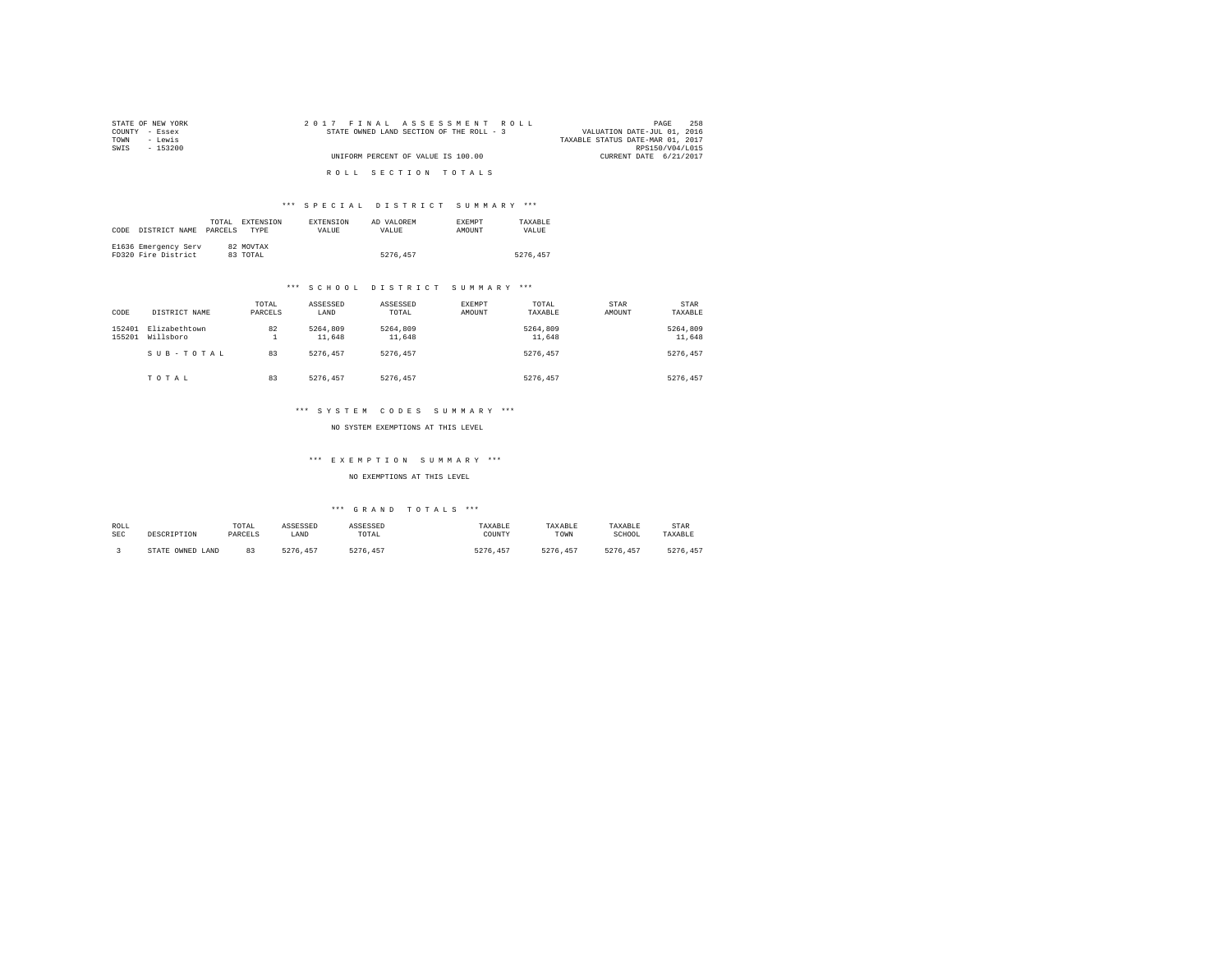| COUNTY - Essex<br>TOWN - Lewis<br>SWIS - 153200                                 |                                                                                                          |          | SPECIAL FRANCHISE SECTION OF THE ROLL - 5<br>OWNERS NAME SEOUENCE<br>UNIFORM PERCENT OF VALUE IS 100.00 | VALUATION DATE-JUL 01, 2016<br>TAXABLE STATUS DATE-MAR 01, 2017 |             |
|---------------------------------------------------------------------------------|----------------------------------------------------------------------------------------------------------|----------|---------------------------------------------------------------------------------------------------------|-----------------------------------------------------------------|-------------|
| TAX MAP PARCEL NUMBER                                                           | PROPERTY LOCATION & CLASS ASSESSMENT EXEMPTION CODE---------------COUNTY-------TOWN------SCHOOL          |          |                                                                                                         |                                                                 |             |
| CURRENT OWNERS NAME                                                             | SCHOOL DISTRICT                                                                                          | LAND     | TAX DESCRIPTION                                                                                         | TAXABLE VALUE                                                   |             |
| CURRENT OWNERS ADDRESS                                                          | PARCEL SIZE/GRID COORD                                                                                   | TOTAL.   | SPECIAL DISTRICTS                                                                                       |                                                                 | ACCOUNT NO. |
|                                                                                 |                                                                                                          |          |                                                                                                         |                                                                 | 6350306103  |
| 532. - 9999-608.900/8601                                                        | Townwide<br>866 Telephone                                                                                |          | COUNTY TAXABLE VALUE                                                                                    | 20,388                                                          |             |
| Chazy & Westport Tel Corp                                                       | Elizabethtown 152401                                                                                     |          | 0 TOWN<br>TAXABLE VALUE                                                                                 | 20,388                                                          |             |
| PO Box 249                                                                      | Special Franchise Town                                                                                   |          | 20,388 SCHOOL TAXABLE VALUE                                                                             | 20,388                                                          |             |
| Westport, NY 12993                                                              | No Land Improvements Only<br>608900-153200-860<br>EAST-0691471 NRTH-1565307                              |          | FD320 Fire District                                                                                     | 20,388 TO                                                       |             |
|                                                                                 | FULL MARKET VALUE                                                                                        | 20,388   |                                                                                                         |                                                                 |             |
|                                                                                 |                                                                                                          |          |                                                                                                         |                                                                 |             |
|                                                                                 | Townwide                                                                                                 |          |                                                                                                         |                                                                 | 635Z001014  |
| 532. - 9999-744.860/1881                                                        | 866 Telephone                                                                                            |          | COUNTY TAXABLE VALUE                                                                                    | 426.984                                                         |             |
| Elantic Telecom Inc                                                             | Elizabethtown 152401                                                                                     | $\Omega$ | TOWN<br>TAXABLE VALUE                                                                                   | 426,984                                                         |             |
| c/o Duff & Phelps LLC                                                           | 888888                                                                                                   |          | 426.984 SCHOOL TAXABLE VALUE                                                                            | 426.984                                                         |             |
| PO Box 2629<br>Addison, TX 75001                                                | 152401 94%/744860-1532<br>Telecommunication<br>EAST-0691471 NRTH-1565307                                 |          | FD320 Fire District                                                                                     | 426,984 TO                                                      |             |
|                                                                                 | FULL MARKET VALUE                                                                                        | 426,984  |                                                                                                         |                                                                 |             |
|                                                                                 |                                                                                                          |          |                                                                                                         |                                                                 |             |
|                                                                                 | Townwide                                                                                                 |          |                                                                                                         |                                                                 | 635Z001015  |
| 532. - 9999 - 744.860/1882                                                      | 866 Telephone                                                                                            |          | COUNTY TAXABLE VALUE                                                                                    | 27.254                                                          |             |
| Elantic Telecom Inc                                                             | Westport 155001                                                                                          |          | 0 TOWN<br>TAXABLE VALUE                                                                                 | 27,254                                                          |             |
| c/o Duff & Phelps LLC                                                           | 888888                                                                                                   |          | 27,254 SCHOOL TAXABLE VALUE                                                                             | 27.254                                                          |             |
| PO Box 2629                                                                     | 155001 6%/744860-1532                                                                                    |          | FD320 Fire District                                                                                     | 27,254 TO                                                       |             |
| Addison, TX 75001                                                               | Telecommunication<br>EAST-0691471 NRTH-1565307                                                           |          |                                                                                                         |                                                                 |             |
|                                                                                 | FULL MARKET VALUE                                                                                        | 27,254   |                                                                                                         |                                                                 |             |
|                                                                                 | Townwide                                                                                                 |          |                                                                                                         |                                                                 | 6350186002  |
| 532. - 9999 - 932. 620/8601                                                     | 869 Television                                                                                           |          | COUNTY TAXABLE VALUE                                                                                    | 130,011                                                         |             |
| Falcon Cable TV                                                                 | Elizabethtown 152401                                                                                     |          | 0 TOWN<br>TAXABLE VALUE                                                                                 | 130,011                                                         |             |
| Charter Communication                                                           | Special Franchise Town 130,011 SCHOOL TAXABLE VALUE                                                      |          |                                                                                                         | 130,011                                                         |             |
| Attn: Property Tax Dept<br>12405 Powerscourt Dr Fl 3<br>St Louis, MO 63131-3674 | No Land Improvements Only<br>932620-153200-860<br>EAST-0691471 NRTH-1565307                              |          | FD320 Fire District                                                                                     | 130,011 TO                                                      |             |
|                                                                                 | FULL MARKET VALUE                                                                                        | 130,011  |                                                                                                         |                                                                 |             |
|                                                                                 |                                                                                                          |          |                                                                                                         |                                                                 |             |
|                                                                                 | Townwide                                                                                                 |          |                                                                                                         |                                                                 | 6350306102  |
| 532. - 9999-131.600/8601<br>NYSEG Corp                                          | 861 Elec & gas                                                                                           |          | COUNTY TAXABLE VALUE<br>0 TOWN<br>TAXABLE VALUE                                                         | 488,413<br>488,413                                              |             |
| Avangrid Mgmt Co-Local Tax                                                      | Elizabethtown 152401<br>Special Franchise Town                                                           |          | 488, 413 SCHOOL TAXABLE VALUE                                                                           | 488,413                                                         |             |
| One City Center Fl 5th<br>Portland, ME 04101                                    | No Land Improvements Only<br>131600-152600-860 96.57%<br>EAST-0691471 NRTH-1565307<br>DEED BOOK 96 PG-57 |          | FD320 Fire District                                                                                     | 488,413 TO                                                      |             |
|                                                                                 | FULL MARKET VALUE                                                                                        | 488, 413 |                                                                                                         |                                                                 |             |
|                                                                                 |                                                                                                          |          |                                                                                                         |                                                                 |             |

STATE OF NEW YORK 2017 FINAL ASSESSMENT ROLL PAGE 259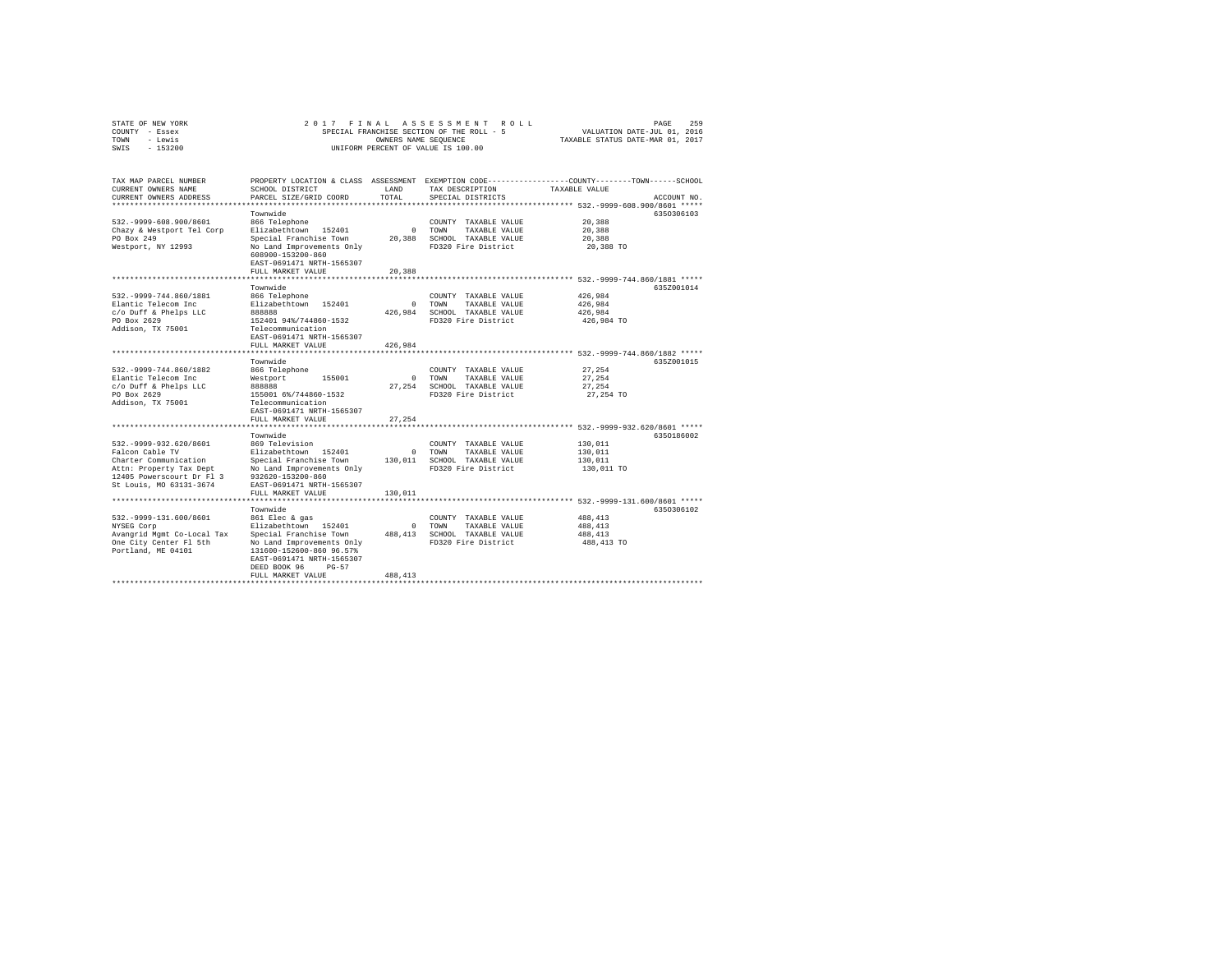| STATE OF NEW YORK<br>COUNTY - Essex<br>- Lewis<br>TOWN<br>$-153200$<br>SWTS                                          |                                                                                                                                                                                                                | OWNERS NAME SEOUENCE         | 2017 FINAL ASSESSMENT ROLL<br>SPECIAL FRANCHISE SECTION OF THE ROLL - 5<br>INIFORM PERCENT OF VALUE IS 100.00 | 260<br>PAGE<br>VALUATION DATE-JUL 01, 2016<br>TAXABLE STATUS DATE-MAR 01, 2017                                                  |  |
|----------------------------------------------------------------------------------------------------------------------|----------------------------------------------------------------------------------------------------------------------------------------------------------------------------------------------------------------|------------------------------|---------------------------------------------------------------------------------------------------------------|---------------------------------------------------------------------------------------------------------------------------------|--|
| TAX MAP PARCEL NUMBER<br>CURRENT OWNERS NAME<br>CURRENT OWNERS ADDRESS<br>*************************                  | SCHOOL DISTRICT<br>PARCEL SIZE/GRID COORD                                                                                                                                                                      | <b>T.AND</b><br>TOTAL.       | TAX DESCRIPTION<br>SPECIAL DISTRICTS                                                                          | PROPERTY LOCATION & CLASS ASSESSMENT EXEMPTION CODE---------------COUNTY-------TOWN------SCHOOL<br>TAXARLE VALUE<br>ACCOUNT NO. |  |
| 532. - 9999-131.600/8602<br>NYSEG Corp<br>Avangrid Mgmt Co-Local Tax<br>One City Center Fl 5th<br>Portland, ME 04101 | Townwide<br>861 Elec & gas<br>Westport<br>155001<br>Special Franchise Town<br>No Land Improvements Only<br>131600-152600-860 2.85%<br>EAST-0691471 NRTH-1565307<br>DEED BOOK 2<br>$PG-85$<br>FULL MARKET VALUE | $\Omega$<br>14,414<br>14,414 | COUNTY TAXABLE VALUE<br><b>TOWN</b><br>TAXABLE VALUE<br>SCHOOL TAXABLE VALUE<br>FD320 Fire District           | 635J190022<br>14,414<br>14,414<br>14,414<br>14,414 TO                                                                           |  |
| 532. - 9999-131.600/8603<br>NYSEG Corp<br>Avangrid Mgmt Co-Local Tax<br>One City Center Fl 5th<br>Portland, ME 04101 | Townwide<br>861 Elec & gas<br>Willsboro<br>155201<br>Special Franchise Town<br>No Land Improvements Only<br>131600-152600-860 .58%<br>EAST-0691471 NRTH-1565307<br>FULL MARKET VALUE                           | $\Omega$<br>2,934<br>2.934   | COUNTY TAXABLE VALUE<br>TAXABLE VALUE<br>TOWN<br>SCHOOL TAXABLE VALUE<br>FD320 Fire District                  | 635.7190021<br>2.934<br>2.934<br>2.934<br>2,934 TO                                                                              |  |
| 532. - 9999-631.900/8601<br>Verizon New York Inc<br>c/o Duff & Phelps<br>PO Box 2749<br>Addison, TX 75001            | Townwide<br>866 Telephone<br>Elizabethtown 152401<br>Special Franchise Town 174.779<br>No Land Improvements Only<br>631900-153200-860<br>EAST-0691471 NRTH-1565307<br>FULL MARKET VALUE                        | $\Omega$<br>174,779          | COUNTY TAXABLE VALUE<br><b>TOWN</b><br>TAXABLE VALUE<br>SCHOOL TAXABLE VALUE<br>FD320 Fire District           | 6350306101<br>174,779<br>174,779<br>174,779<br>174,779 TO                                                                       |  |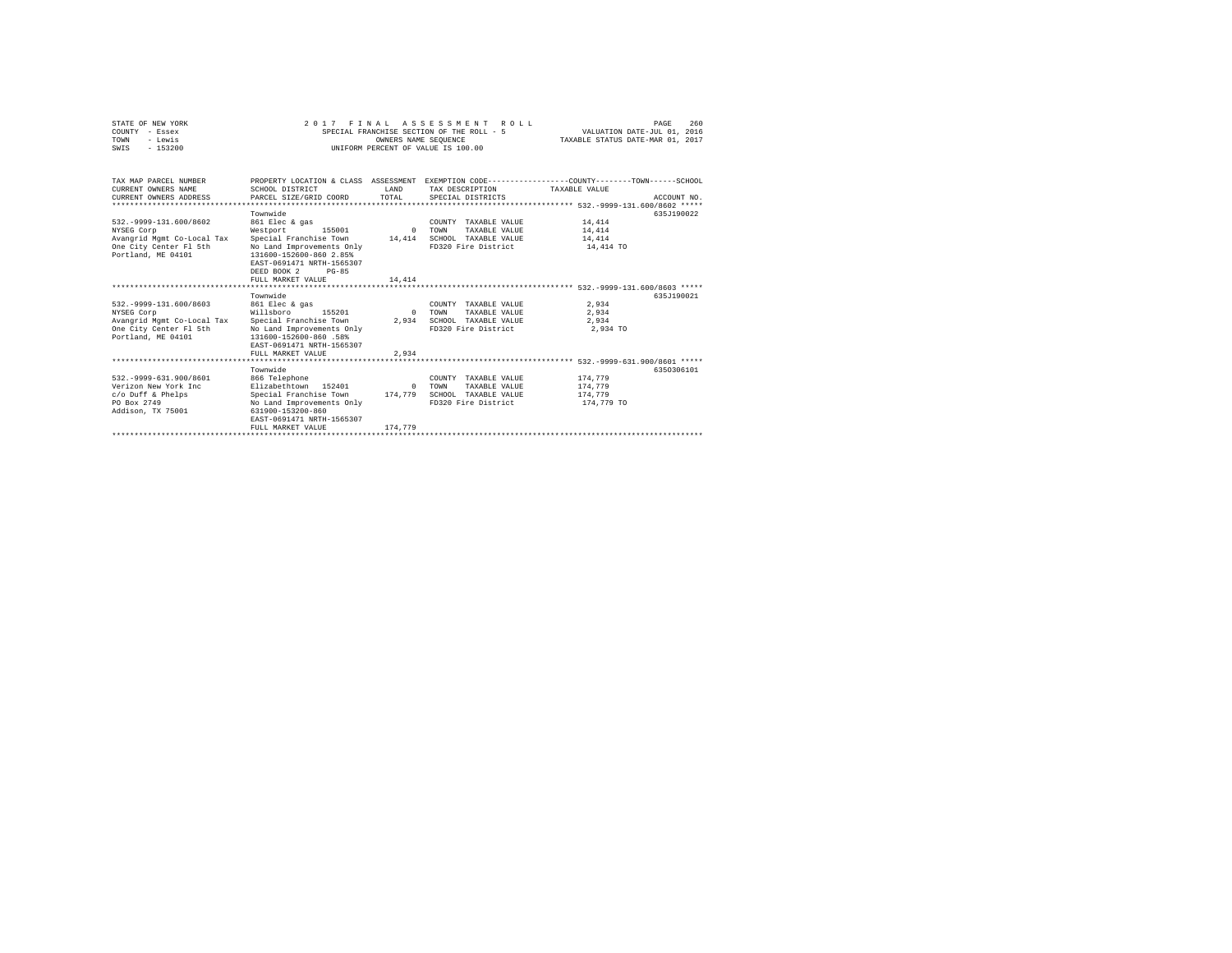| STATE OF NEW YORK | 2017 FINAL ASSESSMENT ROLL                | 261<br>PAGE                      |
|-------------------|-------------------------------------------|----------------------------------|
| COUNTY - Essex    | SPECIAL FRANCHISE SECTION OF THE ROLL - 5 | VALUATION DATE-JUL 01, 2016      |
| TOWN<br>- Lewis   |                                           | TAXABLE STATUS DATE-MAR 01, 2017 |
| SWTS<br>- 153200  |                                           | RPS150/V04/L015                  |
|                   | UNIFORM PERCENT OF VALUE IS 100.00        | CURRENT DATE 6/21/2017           |
|                   |                                           |                                  |
|                   | ROLL SUB SECTION- - TOTALS                |                                  |
|                   |                                           |                                  |

|      |                     | TOTAL<br>EXTENSION | <b>EXTENSION</b> | AD VALOREM | <b>EXEMPT</b> | TAXARLE  |
|------|---------------------|--------------------|------------------|------------|---------------|----------|
| CODE | DISTRICT NAME       | PARCELS<br>TYPE    | VALUE            | VALUE      | AMOUNT        | VALUE    |
|      |                     |                    |                  |            |               |          |
|      | FD320 Fire District | 8 TOTAL            |                  | 1285.177   |               | 1285.177 |

#### \*\*\* S C H O O L D I S T R I C T S U M M A R Y \*\*\*

| CODE             | DISTRICT NAME             | TOTAL<br>PARCELS | ASSESSED<br>LAND | ASSESSED<br>TOTAL  | <b>EXEMPT</b><br>AMOUNT | TOTAL<br>TAXABLE   | <b>STAR</b><br>AMOUNT | <b>STAR</b><br>TAXABLE |
|------------------|---------------------------|------------------|------------------|--------------------|-------------------------|--------------------|-----------------------|------------------------|
| 152401<br>155001 | Elizabethtown<br>Westport | 5<br>$\sim$<br>z |                  | 1240.575<br>41,668 |                         | 1240.575<br>41.668 |                       | 1240.575<br>41,668     |
| 155201           | Willsboro                 | ۰                |                  | 2.934              |                         | 2.934              |                       | 2.934                  |
|                  | SUB-TOTAL                 | 8                |                  | 1285.177           |                         | 1285.177           |                       | 1285.177               |
|                  | TOTAL                     | 8                |                  | 1285.177           |                         | 1285.177           |                       | 1285.177               |

#### \*\*\* S Y S T E M C O D E S S U M M A R Y \*\*\*

#### NO SYSTEM EXEMPTIONS AT THIS LEVEL

#### \*\*\* E X E M P T I O N S U M M A R Y \*\*\*

#### NO EXEMPTIONS AT THIS LEVEL

| ROLL<br><b>SEC</b> | DESCRIPTION       | TOTAL<br>PARCELS | ASSESSED<br>LAND | ASSESSED<br>TOTAL<br>the contract of the contract of the contract of | TAXABLE<br>COUNTY | TAXABLE<br>TOWN | TAXABLE<br>SCHOOL | <b>STAR</b><br>TAXABLE |
|--------------------|-------------------|------------------|------------------|----------------------------------------------------------------------|-------------------|-----------------|-------------------|------------------------|
|                    | SPECIAL FRANCHISE |                  |                  | 1285.17<br>1.77                                                      | 1285.<br>177      | 1285.17<br>207  | 1285<br>177       | 1285.17<br>1.77        |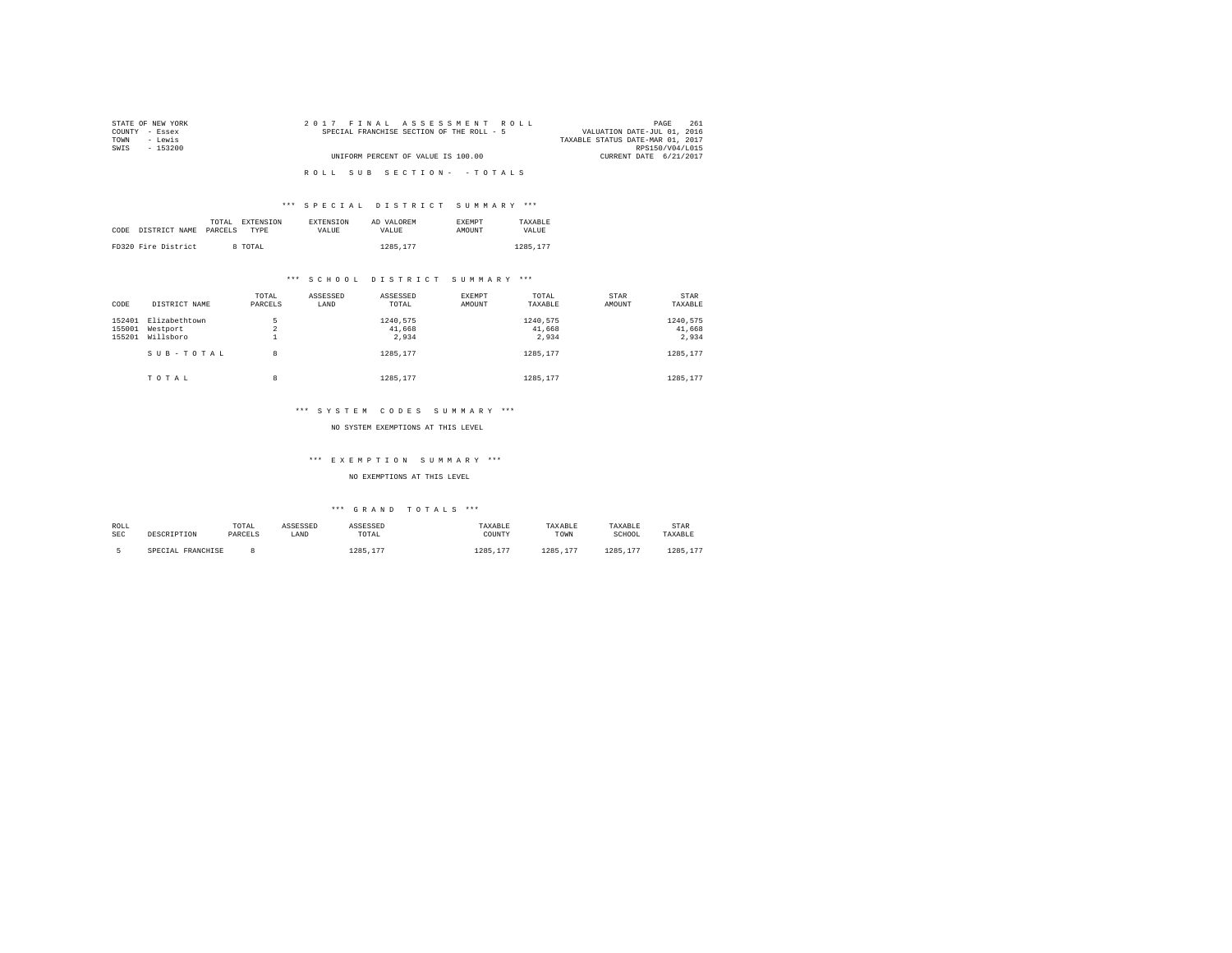|                | STATE OF NEW YORK |  | 2017 FINAL ASSESSMENT ROLL                |  |  |                                  | PAGE            | 262 |
|----------------|-------------------|--|-------------------------------------------|--|--|----------------------------------|-----------------|-----|
| COUNTY - Essex |                   |  | SPECIAL FRANCHISE SECTION OF THE ROLL - 5 |  |  | VALUATION DATE-JUL 01, 2016      |                 |     |
| TOWN           | - Lewis           |  |                                           |  |  | TAXABLE STATUS DATE-MAR 01, 2017 |                 |     |
| SWTS           | - 153200          |  | UNIFORM PERCENT OF VALUE IS 100.00        |  |  |                                  | RPS150/V04/L015 |     |
|                |                   |  |                                           |  |  | CURRENT DATE 6/21/2017           |                 |     |

### R O L L S E C T I O N T O T A L S

#### \*\*\* S P E C I A L D I S T R I C T S U M M A R Y \*\*\*

|      |                     | TOTAL<br><b>EXTENSION</b> | <b>EXTENSION</b> | AD VALOREM | <b>EXEMPT</b> | TAXARLE  |
|------|---------------------|---------------------------|------------------|------------|---------------|----------|
| CODE | DISTRICT NAME       | PARCELS<br>TYPE           | VALUE            | VALUE.     | <b>AMOUNT</b> | VALUE    |
|      |                     |                           |                  |            |               |          |
|      | FD320 Fire District | 8 TOTAL                   |                  | 1285.177   |               | 1285.177 |

#### \*\*\* S C H O O L D I S T R I C T S U M M A R Y \*\*\*

| CODE             | DISTRICT NAME             | TOTAL<br>PARCELS | ASSESSED<br>LAND | ASSESSED<br>TOTAL  | EXEMPT<br>AMOUNT | TOTAL<br>TAXABLE   | STAR<br>AMOUNT | <b>STAR</b><br>TAXABLE |
|------------------|---------------------------|------------------|------------------|--------------------|------------------|--------------------|----------------|------------------------|
| 152401<br>155001 | Elizabethtown<br>Westport | 5<br>$\sim$<br>4 |                  | 1240.575<br>41,668 |                  | 1240.575<br>41.668 |                | 1240,575<br>41,668     |
| 155201           | Willsboro<br>SUB-TOTAL    | ۰<br>8           |                  | 2.934<br>1285.177  |                  | 2.934<br>1285.177  |                | 2.934<br>1285.177      |
|                  | TOTAL                     | 8                |                  | 1285.177           |                  | 1285.177           |                | 1285.177               |

#### \*\*\* S Y S T E M C O D E S S U M M A R Y \*\*\*

#### NO SYSTEM EXEMPTIONS AT THIS LEVEL

#### \*\*\* E X E M P T I O N S U M M A R Y \*\*\*

#### NO EXEMPTIONS AT THIS LEVEL

| ROLL<br><b>SEC</b> | DESCRIPTION       | TOTAL<br>PARCELS | ASSESSED<br>LAND | ASSESSED<br>TOTAL<br>the contract of the contract of the contract of | TAXABLE<br>COUNTY | TAXABLE<br>TOWN | TAXABLE<br>SCHOOL | <b>STAR</b><br>TAXABLE |
|--------------------|-------------------|------------------|------------------|----------------------------------------------------------------------|-------------------|-----------------|-------------------|------------------------|
|                    | SPECIAL FRANCHISE |                  |                  | 1285.17<br>1.77                                                      | 1285.<br>177      | 1285.17<br>207  | 1285<br>177       | 1285.17<br>1.77        |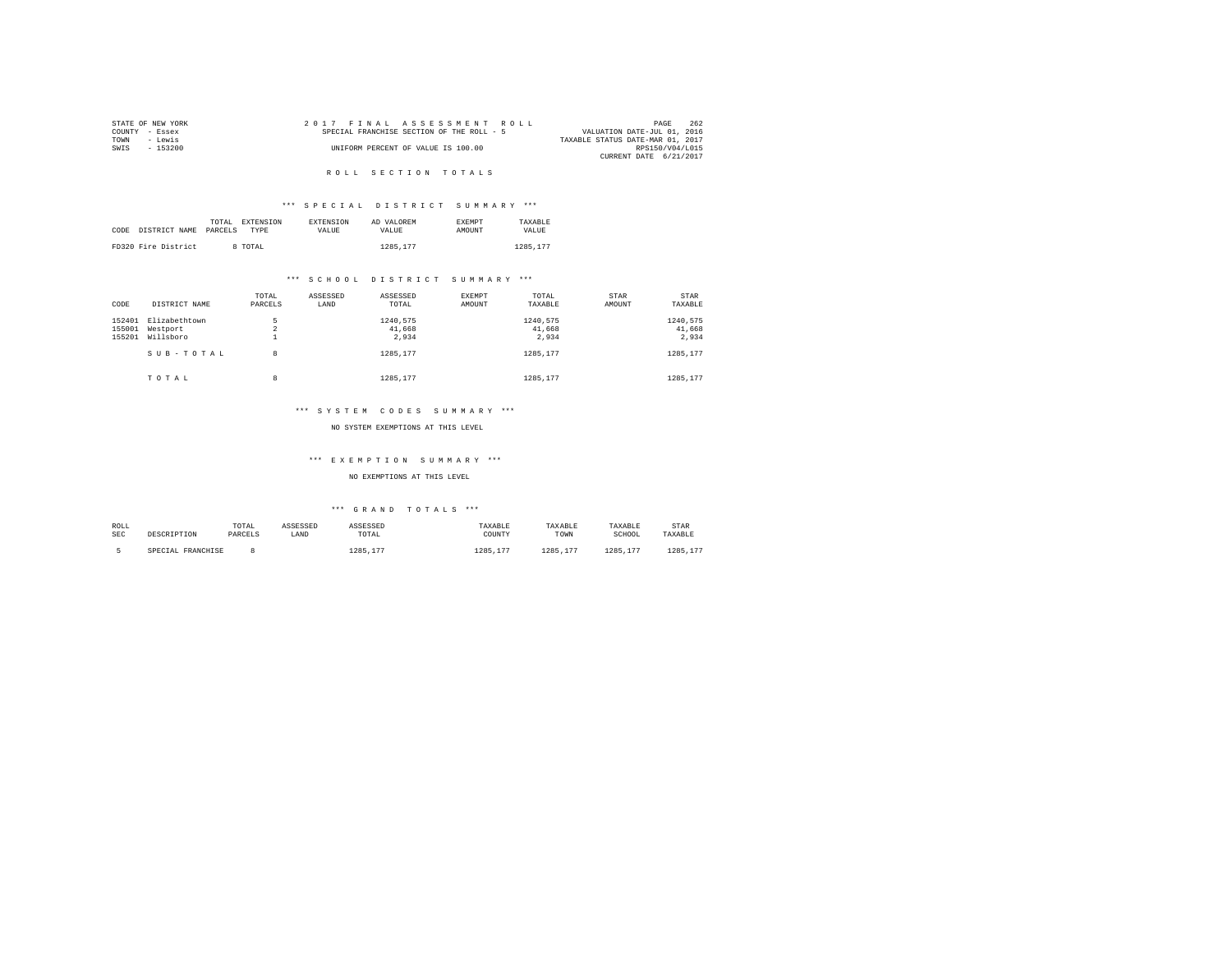|                | STATE OF NEW YORK |  | 2017 FINAL ASSESSMENT ROLL             | PAGE                             | 263 |
|----------------|-------------------|--|----------------------------------------|----------------------------------|-----|
| COUNTY - Essex |                   |  | UTILITY & R.R. SECTION OF THE ROLL - 6 | VALUATION DATE-JUL 01, 2016      |     |
| TOWN           | - Lewis           |  | OWNERS NAME SEOUENCE                   | TAXABLE STATUS DATE-MAR 01, 2017 |     |
| SWIS           | $-153200$         |  | UNIFORM PERCENT OF VALUE IS 100.00     |                                  |     |

| TAX MAP PARCEL NUMBER<br>CURRENT OWNERS NAME | SCHOOL DISTRICT                                     | <b>T.AND</b> | TAX DESCRIPTION                                      | PROPERTY LOCATION & CLASS ASSESSMENT EXEMPTION CODE---------------COUNTY-------TOWN-----SCHOOL<br>TAXABLE VALUE |             |
|----------------------------------------------|-----------------------------------------------------|--------------|------------------------------------------------------|-----------------------------------------------------------------------------------------------------------------|-------------|
| CURRENT OWNERS ADDRESS                       | PARCEL SIZE/GRID COORD                              | TOTAL        | SPECIAL DISTRICTS                                    |                                                                                                                 | ACCOUNT NO. |
|                                              |                                                     |              |                                                      |                                                                                                                 |             |
| 632. - 9999 - 608. 900/1881                  | Outside Plant                                       |              |                                                      |                                                                                                                 | 635N206003  |
|                                              | 836 Telecom. eq.<br>Elizabethtown 152401            |              | COUNTY TAXABLE VALUE                                 | 16,479                                                                                                          |             |
| Chazy & Westport Tel Corp<br>PO Box 249      | 888888                                              | $\mathbf{0}$ | TOWN<br>TAXABLE VALUE<br>16,479 SCHOOL TAXABLE VALUE | 16,479<br>16,479                                                                                                |             |
| Westport, NY 12993                           | 152401.10000                                        |              | FD320 Fire District                                  | 16,479 TO                                                                                                       |             |
|                                              | Apportion School 97.1%<br>EAST-0691471 NRTH-1565307 |              |                                                      |                                                                                                                 |             |
|                                              | FULL MARKET VALUE                                   | 16,479       |                                                      |                                                                                                                 |             |
|                                              |                                                     |              |                                                      | *********************** 632.-9999-608.900/1882 *****                                                            |             |
|                                              | Outside Plant                                       |              |                                                      |                                                                                                                 | 635N015006  |
| 632. - 9999 - 608. 900/1882                  | 836 Telecom. eq.                                    |              | COUNTY TAXABLE VALUE                                 | 431                                                                                                             |             |
| Chazy & Westport Tel Corp                    | Westport<br>155001                                  | $\sim$ 0     | TOWN<br>TAXABLE VALUE                                | 431                                                                                                             |             |
| PO Box 249                                   | 888888                                              | 431          | SCHOOL TAXABLE VALUE                                 | 431                                                                                                             |             |
| Westport, NY 12993                           | 152401.10000                                        |              | FD320 Fire District                                  | 431 TO                                                                                                          |             |
|                                              | Apportion School 2.54%                              |              |                                                      |                                                                                                                 |             |
|                                              | EAST-0691471 NRTH-1565307<br>FULL MARKET VALUE      |              |                                                      |                                                                                                                 |             |
|                                              |                                                     | 431          |                                                      |                                                                                                                 |             |
|                                              | Outside Plant                                       |              |                                                      |                                                                                                                 | 635N015007  |
| 632. - 9999 - 608. 900/1883                  | 836 Telecom. eq.                                    |              | COUNTY TAXABLE VALUE                                 | 61                                                                                                              |             |
| Chazy & Westport Tel Corp                    | 155201<br>Willsboro                                 | $\circ$      | TAXABLE VALUE<br>TOWN                                | 61                                                                                                              |             |
| PO Box 249                                   | 888888                                              |              | 61 SCHOOL TAXABLE VALUE                              | 61                                                                                                              |             |
| Westport, NY 12993                           | 152401.10000                                        |              | FD320 Fire District                                  | 61 TO                                                                                                           |             |
|                                              | Apportion School .36%                               |              |                                                      |                                                                                                                 |             |
|                                              | EAST-0691471 NRTH-1565307                           |              |                                                      |                                                                                                                 |             |
|                                              | FULL MARKET VALUE                                   | 61           |                                                      |                                                                                                                 |             |
|                                              |                                                     |              |                                                      | ************* 38.1-1-26.110/1 ************                                                                      |             |
|                                              | 9319 US Route 9                                     |              |                                                      |                                                                                                                 | 635Z010002  |
| $38.1 - 1 - 26.110/1$                        | 837 Cell Tower                                      |              | COUNTY TAXABLE VALUE                                 | 69,000                                                                                                          |             |
| Global Tower Partners                        | Elizabethtown 152401                                | 6,000        | TOWN<br>TAXABLE VALUE                                | 69,000                                                                                                          |             |
| American Tower Prop Tax Dept 14 Essex Tract  |                                                     | 69,000       | SCHOOL TAXABLE VALUE                                 | 69,000                                                                                                          |             |
| PO Box 723597                                | 1584/282 & 1606/182 Lease                           |              | E1636 Emergency Services                             | .00 MT                                                                                                          |             |
| Atlanta, GA 31139-0597                       | 1600/266 Amnd Lease                                 |              | FD320 Fire District                                  | 69,000 TO                                                                                                       |             |
|                                              | EAST-0704744 NRTH-1577127                           |              |                                                      |                                                                                                                 |             |
|                                              | DEED BOOK 971<br>$PG-112$                           |              |                                                      |                                                                                                                 |             |
|                                              | FULL MARKET VALUE                                   | 69,000       |                                                      |                                                                                                                 |             |
|                                              |                                                     |              |                                                      | ******************** 47.1-1-17.000 ************                                                                 |             |
|                                              | US Route 9                                          |              |                                                      |                                                                                                                 | 635N206005  |
| $47.1 - 1 - 17.000$                          | 330 Vacant comm                                     |              | COUNTY TAXABLE VALUE                                 | 15,800                                                                                                          |             |
| NYSEG Corp                                   | Elizabethtown 152401                                | 15,800       | TOWN<br>TAXABLE VALUE                                | 15,800                                                                                                          |             |
| Avangrid Mgmt Co-Local Tax                   | 2 Essex Tract                                       | 15,800       | SCHOOL TAXABLE VALUE                                 | 15,800                                                                                                          |             |
| One City Center Fl 5th                       | Lewis Subsite 19                                    |              | E1636 Emergency Services                             | .00 MT                                                                                                          |             |
| Portland, ME 04101                           | ACRES<br>1.00                                       |              | FD320 Fire District                                  | 15,800 TO                                                                                                       |             |
|                                              | EAST-0701339 NRTH-1565128                           |              |                                                      |                                                                                                                 |             |
|                                              | FULL MARKET VALUE                                   | 15,800       |                                                      |                                                                                                                 |             |
|                                              |                                                     |              |                                                      |                                                                                                                 |             |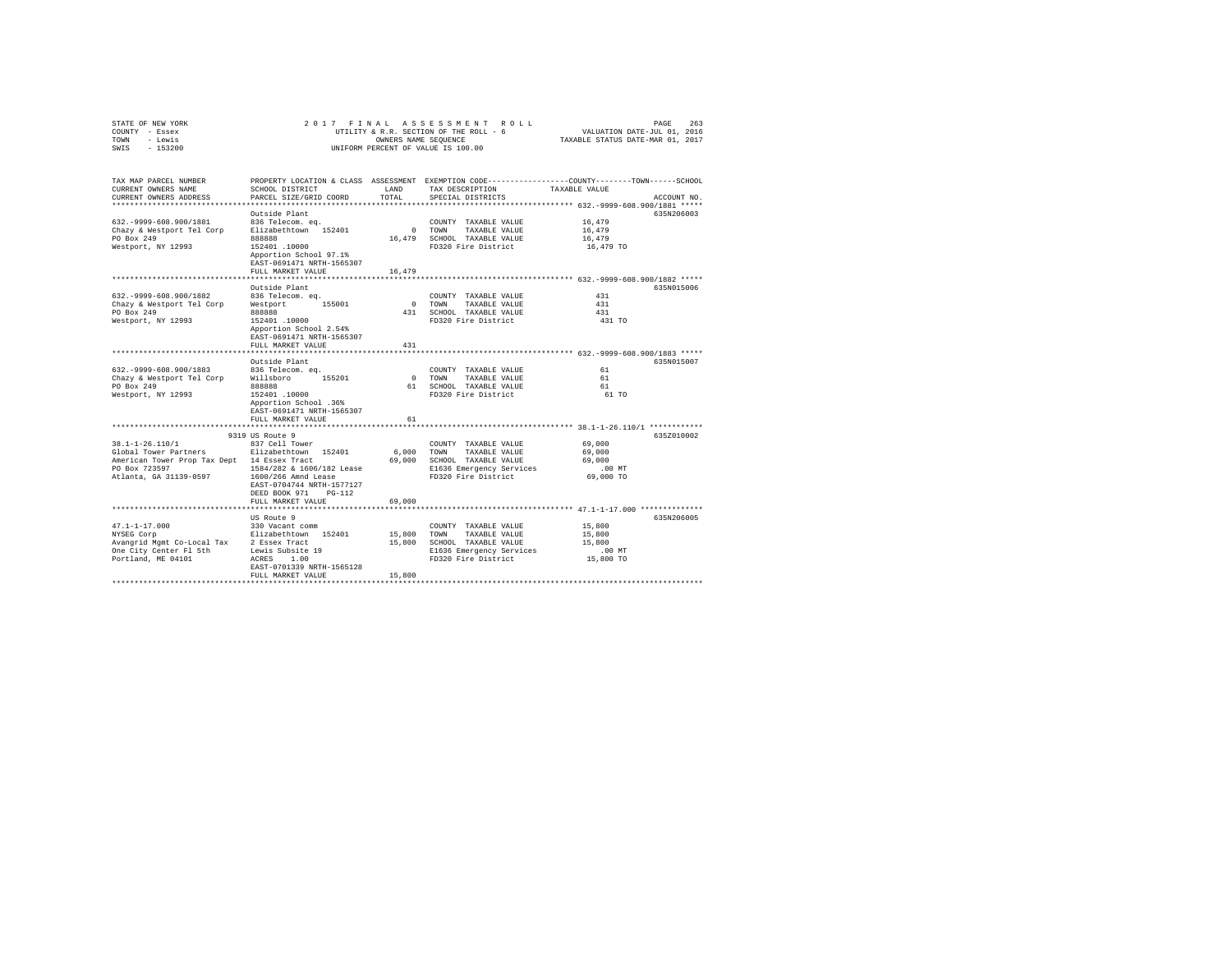| STATE OF NEW YORK | 2017 FINAL ASSESSMENT ROLL             | 264<br>PAGE                      |
|-------------------|----------------------------------------|----------------------------------|
| COUNTY - Essex    | UTILITY & R.R. SECTION OF THE ROLL - 6 | VALUATION DATE-JUL 01, 2016      |
| TOWN<br>- Lewis   | OWNERS NAME SEOUENCE                   | TAXABLE STATUS DATE-MAR 01, 2017 |
| $-153200$<br>SWIS | UNIFORM PERCENT OF VALUE IS 100.00     |                                  |

| TAX MAP PARCEL NUMBER<br>CURRENT OWNERS NAME                                                                                                                                                                                                                                      | SCHOOL DISTRICT                                                                 | LAND     | TAX DESCRIPTION TAXABLE VALUE                                                                 | PROPERTY LOCATION & CLASS ASSESSMENT EXEMPTION CODE---------------COUNTY-------TOWN------SCHOOL |
|-----------------------------------------------------------------------------------------------------------------------------------------------------------------------------------------------------------------------------------------------------------------------------------|---------------------------------------------------------------------------------|----------|-----------------------------------------------------------------------------------------------|-------------------------------------------------------------------------------------------------|
| CURRENT OWNERS ADDRESS PARCEL SIZE/GRID COORD TOTAL                                                                                                                                                                                                                               |                                                                                 |          | SPECIAL DISTRICTS                                                                             | ACCOUNT NO.                                                                                     |
| 47.2-1-28.001<br>871 Elec-Gas Facil COUNTY TAXABLE VALUE 1141,673<br>NYSEG Corp (1911 Elec-Gas Facil 100,000 TOWN TAXABLE VALUE 1141,673<br>Neargrid Mgmt Co-Local Tax 4 Platt Rogers Tr 1 1141,673 SCHOOL TAXABLE VALUE 1141,673<br>                                             | 730 Stowersville Rd<br>ACRES 5.66<br>DEED BOOK 1093 PG-187<br>FULL MARKET VALUE | 1141.673 |                                                                                               | 635J196008                                                                                      |
|                                                                                                                                                                                                                                                                                   |                                                                                 |          |                                                                                               |                                                                                                 |
| 632.-9999-131.600/1001 882 Elec Trans Imp<br>NYSEG COPP<br>NYSEG COPP = ELIZABELE NAME NAME AND SUPERIOR NAME CONTRASSE VALUE<br>NAME COPP = ELIZABE NAME CONTRASSE NAME AND SUPERIOR ON TRANSLE VALUE<br>POPEL NAME ON TRANSPORT NAME AND SUPERIOR NAME OF THE NAME OF POSTAL PR | Northeast Grouped Trans                                                         |          | COUNTY TAXABLE VALUE 305,577<br>FD320 Fire District 305,577 TO                                | 635Z006008<br>305,577<br>305,577                                                                |
|                                                                                                                                                                                                                                                                                   |                                                                                 |          |                                                                                               |                                                                                                 |
| 632.-9999-131.600/1881 - 2011<br>NYSEG Corp 2012 2012 2013<br>Avangrid Mgmt Co-Local Tax 88888 2012 1823,749 7000 TAXABLE VALUE 1823,749<br>Avangrid Mgmt Co-Local Tax 88888<br>One City Center F1 5th 152401 1823,749 5CHOOL TAXABLE VALU                                        | Total Electric Dist                                                             |          |                                                                                               | 635N206006<br>1823,749                                                                          |
|                                                                                                                                                                                                                                                                                   |                                                                                 |          |                                                                                               | 1823,749 TO                                                                                     |
|                                                                                                                                                                                                                                                                                   |                                                                                 |          |                                                                                               |                                                                                                 |
| 47.13-1-29.111/1        837 Cell Tower                COUNTY TAXABLE VALUE        94,900<br>SBA Communications Corporation Elizabethtown 152401      18,700  TOWN   TAXABLE VALUE        94,900                                                                                   | Rustic Way<br>FULL MARKET VALUE                                                 | 94,900   |                                                                                               | 635Z017001<br>94,900                                                                            |
|                                                                                                                                                                                                                                                                                   | County Route 10                                                                 |          |                                                                                               | 635Z011005                                                                                      |
| 47.4-1-32.000/2<br>T-Mobile 211xabethrown 152401 5,000 TOWN TAXABLE VAUUE 111,900<br>12920 SE 38th St 44 Mccormick EXABLE 2010 SCHOOL TAXABLE VAUUE 111,900<br>12920 SE 38th St BAST-0710835 NRTH-1553089 211,900 SCHOOL TAXABLE VAUUE 111,900<br>12920 SE                        | edding noded 10<br>837 Cell Tower                                               |          | COUNTY TAXABLE VALUE 111,900<br>E1636 Emergency Services .00 MT<br>FD320 Fire District .00 TO |                                                                                                 |
|                                                                                                                                                                                                                                                                                   |                                                                                 |          |                                                                                               |                                                                                                 |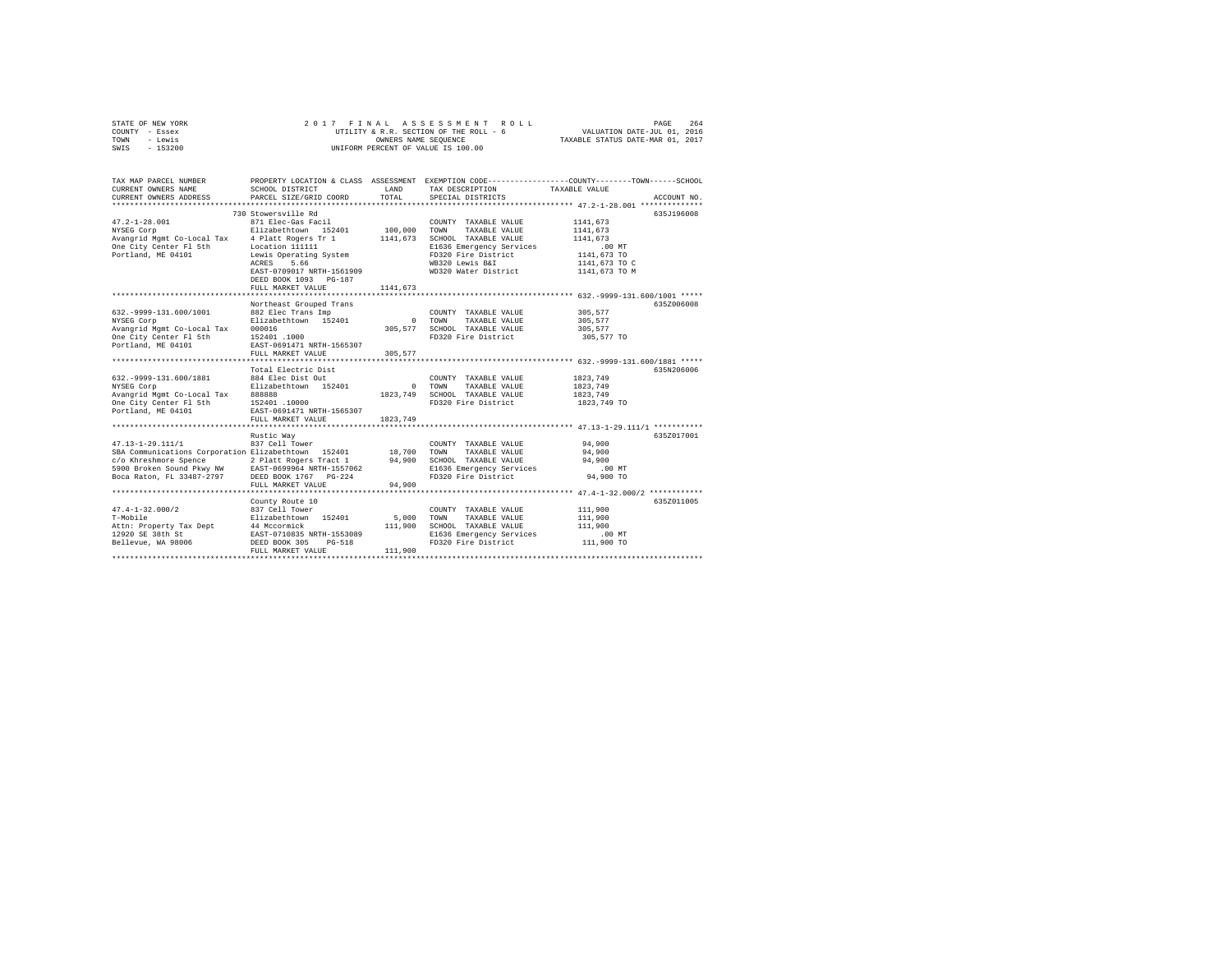| STATE OF NEW YORK | 2017 FINAL ASSESSMENT ROLL             | 265<br>PAGE                      |
|-------------------|----------------------------------------|----------------------------------|
| COUNTY - Essex    | UTILITY & R.R. SECTION OF THE ROLL - 6 | VALUATION DATE-JUL 01, 2016      |
| TOWN<br>- Lewis   | OWNERS NAME SEOUENCE                   | TAXABLE STATUS DATE-MAR 01, 2017 |
| $-153200$<br>SWIS | UNIFORM PERCENT OF VALUE IS 100.00     |                                  |

| TAX MAP PARCEL NUMBER<br>CURRENT OWNERS NAME                       | SCHOOL DISTRICT                                             | T.AND       | TAX DESCRIPTION                                           | PROPERTY LOCATION & CLASS ASSESSMENT EXEMPTION CODE----------------COUNTY-------TOWN------SCHOOL<br>TAXABLE VALUE |
|--------------------------------------------------------------------|-------------------------------------------------------------|-------------|-----------------------------------------------------------|-------------------------------------------------------------------------------------------------------------------|
| CURRENT OWNERS ADDRESS                                             | PARCEL SIZE/GRID COORD                                      | TOTAL       | SPECIAL DISTRICTS                                         | ACCOUNT NO.                                                                                                       |
|                                                                    |                                                             |             |                                                           |                                                                                                                   |
|                                                                    | Public Service Town                                         |             |                                                           | 635N206008                                                                                                        |
| 632. - 9999-631.900/1881<br>Verizon New York Inc                   | 836 Telecom. eq.<br>Elizabethtown 152401                    | 0 TOWN      | COUNTY TAXABLE VALUE<br>TAXABLE VALUE                     | 77,198<br>77,198                                                                                                  |
| c/o Duff & Phelps                                                  | 888888 Outside Plant                                        |             | 77.198 SCHOOL TAXABLE VALUE                               | 77.198                                                                                                            |
| PO Box 2749                                                        | 152401 .10000                                               |             | FD320 Fire District                                       | 77,198 TO                                                                                                         |
| Addison, TX 75001                                                  | Apportion School 97.1%                                      |             |                                                           |                                                                                                                   |
|                                                                    | EAST-0691471 NRTH-1565307                                   |             |                                                           |                                                                                                                   |
|                                                                    | FULL MARKET VALUE                                           | 77,198      |                                                           |                                                                                                                   |
|                                                                    | *****************                                           | ********    |                                                           | ******************************* 632.-9999-631.900/1882 *****                                                      |
|                                                                    | Public Service Town                                         |             |                                                           | 635N015008                                                                                                        |
| 632. - 9999 - 631. 900/1882                                        | 836 Telecom. eq.                                            |             | COUNTY TAXABLE VALUE                                      | 2,019                                                                                                             |
| Verizon New York Inc                                               | Westport 155001                                             |             | 0 TOWN TAXABLE VALUE                                      | 2,019                                                                                                             |
| c/o Duff & Phelps                                                  | 888888 Outside Plant<br>152401 .10000                       |             | 2,019 SCHOOL TAXABLE VALUE                                | 2,019                                                                                                             |
| PO Box 2749                                                        |                                                             |             | FD320 Fire District                                       | 2,019 TO                                                                                                          |
| Addison, TX 75001                                                  | Apportion School 2.54%                                      |             |                                                           |                                                                                                                   |
|                                                                    | EAST-0691471 NRTH-1565307                                   |             |                                                           |                                                                                                                   |
|                                                                    | FULL MARKET VALUE                                           | 2,019       |                                                           |                                                                                                                   |
|                                                                    | Public Service Town                                         |             |                                                           | 635N015009                                                                                                        |
| 632. - 9999-631.900/1883                                           | 836 Telecom, ea.                                            |             | COUNTY TAXABLE VALUE                                      | 287                                                                                                               |
| Verizon New York Inc                                               |                                                             |             | 0 TOWN<br>TAXABLE VALUE                                   | 287                                                                                                               |
| c/o Duff & Phelps                                                  | Willsboro 155201<br>888888 Outside Plant                    |             | 287 SCHOOL TAXABLE VALUE                                  | 287                                                                                                               |
| PO Box 2749                                                        | 152401.10000                                                |             | FD320 Fire District                                       | 287 TO                                                                                                            |
| Addison, TX 75001                                                  | Apportion School .36%                                       |             |                                                           |                                                                                                                   |
|                                                                    | EAST-0691471 NRTH-1565307                                   |             |                                                           |                                                                                                                   |
|                                                                    | FULL MARKET VALUE                                           | 287         |                                                           |                                                                                                                   |
|                                                                    |                                                             |             |                                                           |                                                                                                                   |
|                                                                    | US Route 9                                                  |             |                                                           | 635Z013002                                                                                                        |
| $29. - 2 - 8.006/1$                                                | 837 Cell Tower                                              |             | COUNTY TAXABLE VALUE                                      | 175,900                                                                                                           |
| Verizon Wireless                                                   | Elizabethtown 152401                                        |             | 20,100 TOWN TAXABLE VALUE<br>175,900 SCHOOL TAXABLE VALUE | 175,900<br>175,900                                                                                                |
| c/o Duff & Phelps LLC<br>PO Box 2549                               | 24 Essex Tract<br>1717/149 Lease                            |             | E1636 Emergency Services                                  | .00 MT                                                                                                            |
| Addison, TX 75001                                                  | EAST-0705847 NRTH-1591183                                   |             | FD320 Fire District                                       | 175,900 TO                                                                                                        |
|                                                                    |                                                             |             |                                                           |                                                                                                                   |
| DEED BOOK 1000 PG-6<br>MAY BE SUBJECT TO PAYMENT FULL MARKET VALUE |                                                             | 175,900     |                                                           |                                                                                                                   |
| UNDER RPTL480A UNTIL 2022                                          |                                                             |             |                                                           |                                                                                                                   |
|                                                                    |                                                             |             |                                                           |                                                                                                                   |
|                                                                    | 1414 County Route 10                                        |             |                                                           | 635Z010003                                                                                                        |
| $47.4 - 1 - 32.000/1$                                              | 837 Cell Tower                                              |             | COUNTY TAXABLE VALUE                                      | 131,000                                                                                                           |
| Verizon Wireless                                                   | Elizabethtown 152401                                        | 18,000 TOWN | TAXABLE VALUE                                             | 131,000                                                                                                           |
| c/o Duff & Phelps LLC                                              | 44 Mccormick<br>1728/303 Lease<br>EAST-0710835 NRTH-1553089 |             | 131,000 SCHOOL TAXABLE VALUE                              | 131,000                                                                                                           |
| PO Box 2549                                                        |                                                             |             | E1636 Emergency Services                                  | .00 MT                                                                                                            |
| Addison, TX 75001                                                  |                                                             |             | FD320 Fire District                                       | 131,000 TO                                                                                                        |
|                                                                    | DEED BOOK 305<br>$PG-518$                                   |             |                                                           |                                                                                                                   |
|                                                                    | FULL MARKET VALUE                                           | 131,000     |                                                           |                                                                                                                   |
|                                                                    |                                                             |             |                                                           |                                                                                                                   |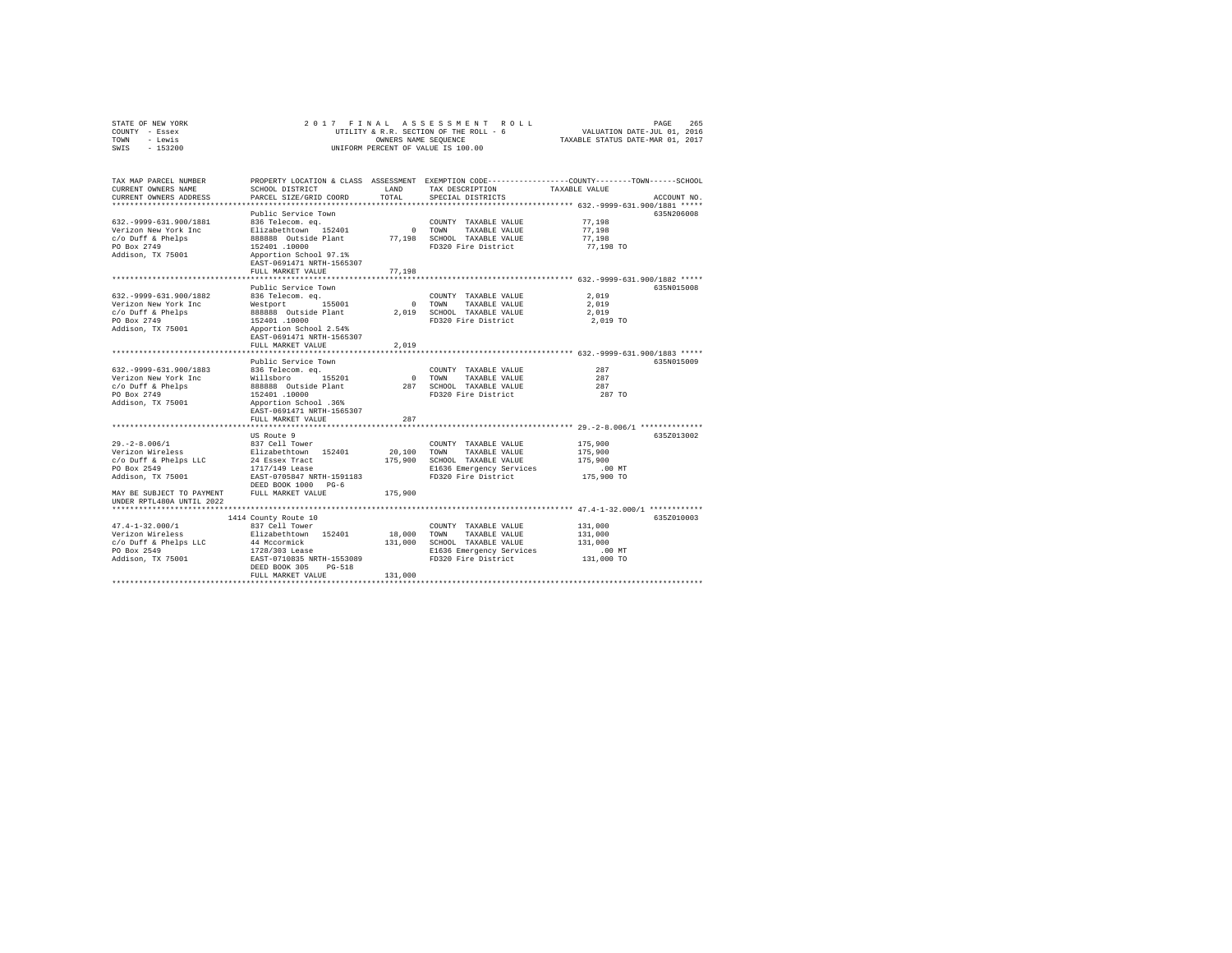| STATE OF NEW YORK | 2017 FINAL ASSESSMENT ROLL             | 266<br>PAGE                      |
|-------------------|----------------------------------------|----------------------------------|
| COUNTY - Essex    | UTILITY & R.R. SECTION OF THE ROLL - 6 | VALUATION DATE-JUL 01, 2016      |
| TOWN<br>- Lewis   |                                        | TAXABLE STATUS DATE-MAR 01, 2017 |
| SWIS<br>- 153200  |                                        | RPS150/V04/L015                  |
|                   | UNIFORM PERCENT OF VALUE IS 100.00     | CURRENT DATE 6/21/2017           |
|                   |                                        |                                  |
|                   | ROLL SUB SECTION- - TOTALS             |                                  |

|      |                      | TOTAL   | EXTENSION | EXTENSION | AD VALOREM | EXEMPT | TAXABLE  |
|------|----------------------|---------|-----------|-----------|------------|--------|----------|
| CODE | DISTRICT NAME        | PARCELS | TYPE      | VALUE     | VALUE      | AMOUNT | VALUE    |
|      |                      |         |           |           |            |        |          |
|      | E1636 Emergency Serv |         | 7 MOVTAX  |           |            |        |          |
|      | FD320 Fire District  |         | 15 TOTAL  |           | 3965,974   |        | 3965,974 |
|      | WB320 Lewis B&I      |         | 1 TOTAL C |           | 1141,673   |        | 1141.673 |
|      | WD320 Water District |         | 1 TOTAL   | M         | 1141,673   |        | 1141,673 |

#### \*\*\* S C H O O L D I S T R I C T S U M M A R Y \*\*\*

| CODE                       | DISTRICT NAME                          | TOTAL<br>PARCELS                       | ASSESSED<br>LAND | ASSESSED<br>TOTAL        | EXEMPT<br>AMOUNT | TOTAL<br>TAXABLE         | <b>STAR</b><br>AMOUNT | <b>STAR</b><br>TAXABLE   |
|----------------------------|----------------------------------------|----------------------------------------|------------------|--------------------------|------------------|--------------------------|-----------------------|--------------------------|
| 152401<br>155001<br>155201 | Elizabethtown<br>Westport<br>Willsboro | 11<br>$\overline{a}$<br>$\overline{a}$ | 183,600          | 3963,176<br>2,450<br>348 |                  | 3963.176<br>2.450<br>348 |                       | 3963,176<br>2,450<br>348 |
|                            | SUB-TOTAL                              | 15                                     | 183,600          | 3965,974                 |                  | 3965.974                 |                       | 3965,974                 |
|                            | TOTAL                                  | 15                                     | 183,600          | 3965,974                 |                  | 3965,974                 |                       | 3965,974                 |

#### \*\*\* S Y S T E M C O D E S S U M M A R Y \*\*\*

NO SYSTEM EXEMPTIONS AT THIS LEVEL

#### \*\*\* E X E M P T I O N S U M M A R Y \*\*\*

NO EXEMPTIONS AT THIS LEVEL

| ROLL | DESCRIPTION      | TOTAL   | ASSESSED | ASSESSED | TAXABLE  | TAXABLE  | TAXABLE  | STAR     |
|------|------------------|---------|----------|----------|----------|----------|----------|----------|
| SEC  |                  | PARCELS | LAND     | TOTAL    | COUNTY   | TOWN     | SCHOOL   | TAXABLE  |
|      | UTILITIES & N.C. | 1 F.    | 183,600  | 3965.974 | 3965.974 | 3965.974 | 3965.974 | 3965.974 |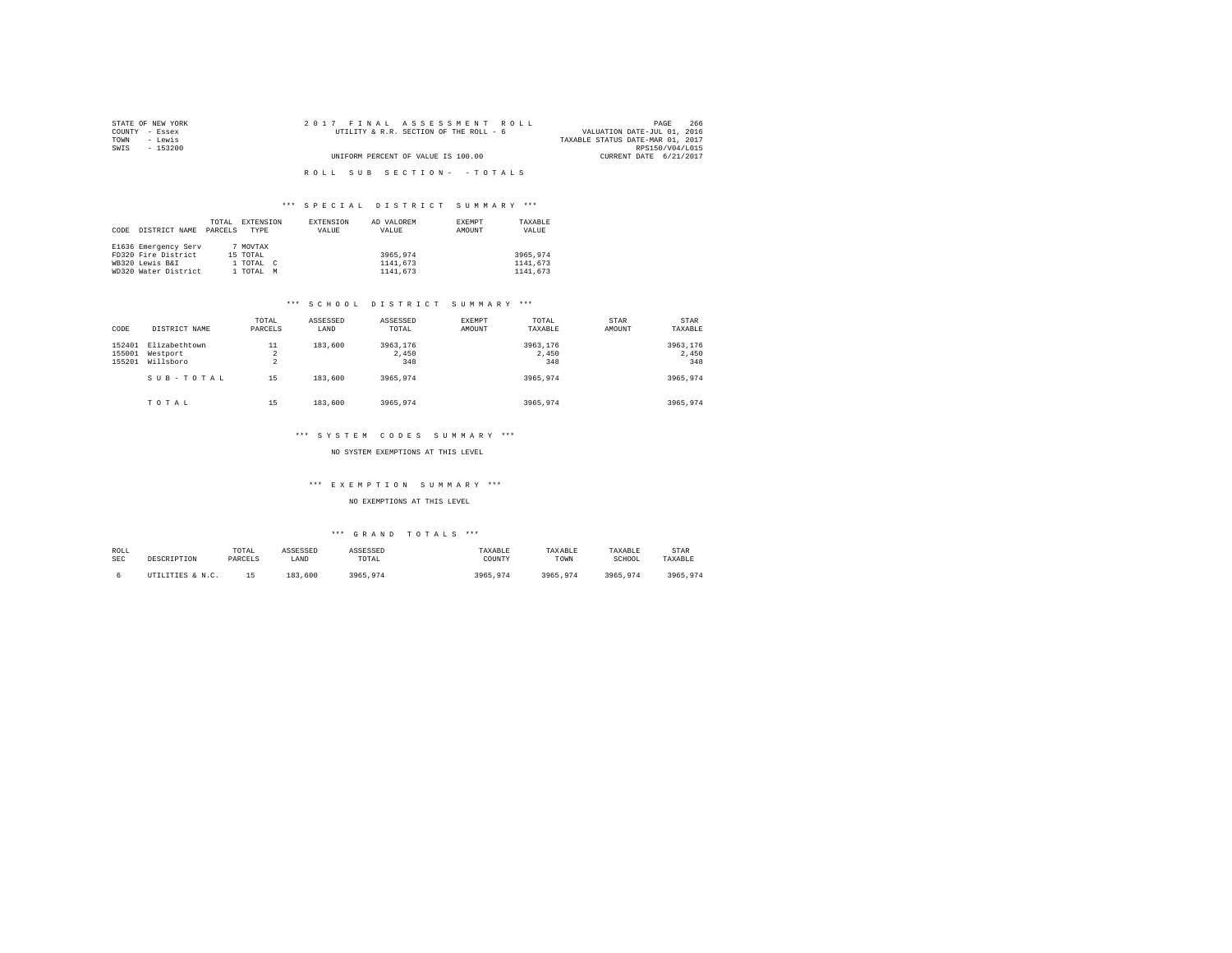|                | STATE OF NEW YORK | 2017 FINAL ASSESSMENT ROLL             |                                  | PAGE            | 267 |
|----------------|-------------------|----------------------------------------|----------------------------------|-----------------|-----|
| COUNTY - Essex |                   | UTILITY & R.R. SECTION OF THE ROLL - 6 | VALUATION DATE-JUL 01, 2016      |                 |     |
| TOWN           | - Lewis           |                                        | TAXABLE STATUS DATE-MAR 01, 2017 |                 |     |
| SWIS           | - 153200          | UNIFORM PERCENT OF VALUE IS 100.00     |                                  | RPS150/V04/L015 |     |
|                |                   |                                        | CURRENT DATE 6/21/2017           |                 |     |

### R O L L S E C T I O N T O T A L S

### \*\*\* S P E C I A L D I S T R I C T S U M M A R Y \*\*\*

|      |                      | TOTAL   | EXTENSION |            | EXTENSION | AD VALOREM | <b>EXEMPT</b> | TAXABLE  |
|------|----------------------|---------|-----------|------------|-----------|------------|---------------|----------|
| CODE | DISTRICT NAME        | PARCELS | TYPE      |            | VALUE     | VALUE      | AMOUNT        | VALUE    |
|      |                      |         |           |            |           |            |               |          |
|      | E1636 Emergency Serv |         | 7 MOVTAX  |            |           |            |               |          |
|      | FD320 Fire District  |         | 15 TOTAL  |            |           | 3965.974   |               | 3965.974 |
|      | WB320 Lewis B&I      |         | 1 TOTAL   | $\epsilon$ |           | 1141,673   |               | 1141.673 |
|      | WD320 Water District |         | 1 TOTAL   | M          |           | 1141,673   |               | 1141.673 |

#### \*\*\* S C H O O L D I S T R I C T S U M M A R Y \*\*\*

| CODE                       | DISTRICT NAME                          | TOTAL<br>PARCELS                       | ASSESSED<br>LAND | ASSESSED<br>TOTAL        | EXEMPT<br>AMOUNT | TOTAL<br>TAXABLE         | <b>STAR</b><br>AMOUNT | <b>STAR</b><br>TAXABLE   |
|----------------------------|----------------------------------------|----------------------------------------|------------------|--------------------------|------------------|--------------------------|-----------------------|--------------------------|
| 152401<br>155001<br>155201 | Elizabethtown<br>Westport<br>Willsboro | 11<br>$\overline{a}$<br>$\overline{a}$ | 183,600          | 3963,176<br>2,450<br>348 |                  | 3963.176<br>2.450<br>348 |                       | 3963,176<br>2,450<br>348 |
|                            | SUB-TOTAL                              | 15                                     | 183,600          | 3965,974                 |                  | 3965.974                 |                       | 3965,974                 |
|                            | TOTAL                                  | 15                                     | 183,600          | 3965,974                 |                  | 3965,974                 |                       | 3965,974                 |

#### \*\*\* S Y S T E M C O D E S S U M M A R Y \*\*\*

NO SYSTEM EXEMPTIONS AT THIS LEVEL

#### \*\*\* E X E M P T I O N S U M M A R Y \*\*\*

NO EXEMPTIONS AT THIS LEVEL

| ROLL | DESCRIPTION      | TOTAL   | ASSESSED | ASSESSED | TAXABLE  | TAXABLE  | TAXABLE  | STAR     |
|------|------------------|---------|----------|----------|----------|----------|----------|----------|
| SEC  |                  | PARCELS | LAND     | TOTAL    | COUNTY   | TOWN     | SCHOOL   | TAXABLE  |
|      | UTILITIES & N.C. |         | 183,600  | 3965.974 | 3965,974 | 3965.974 | 3965.974 | 3965.974 |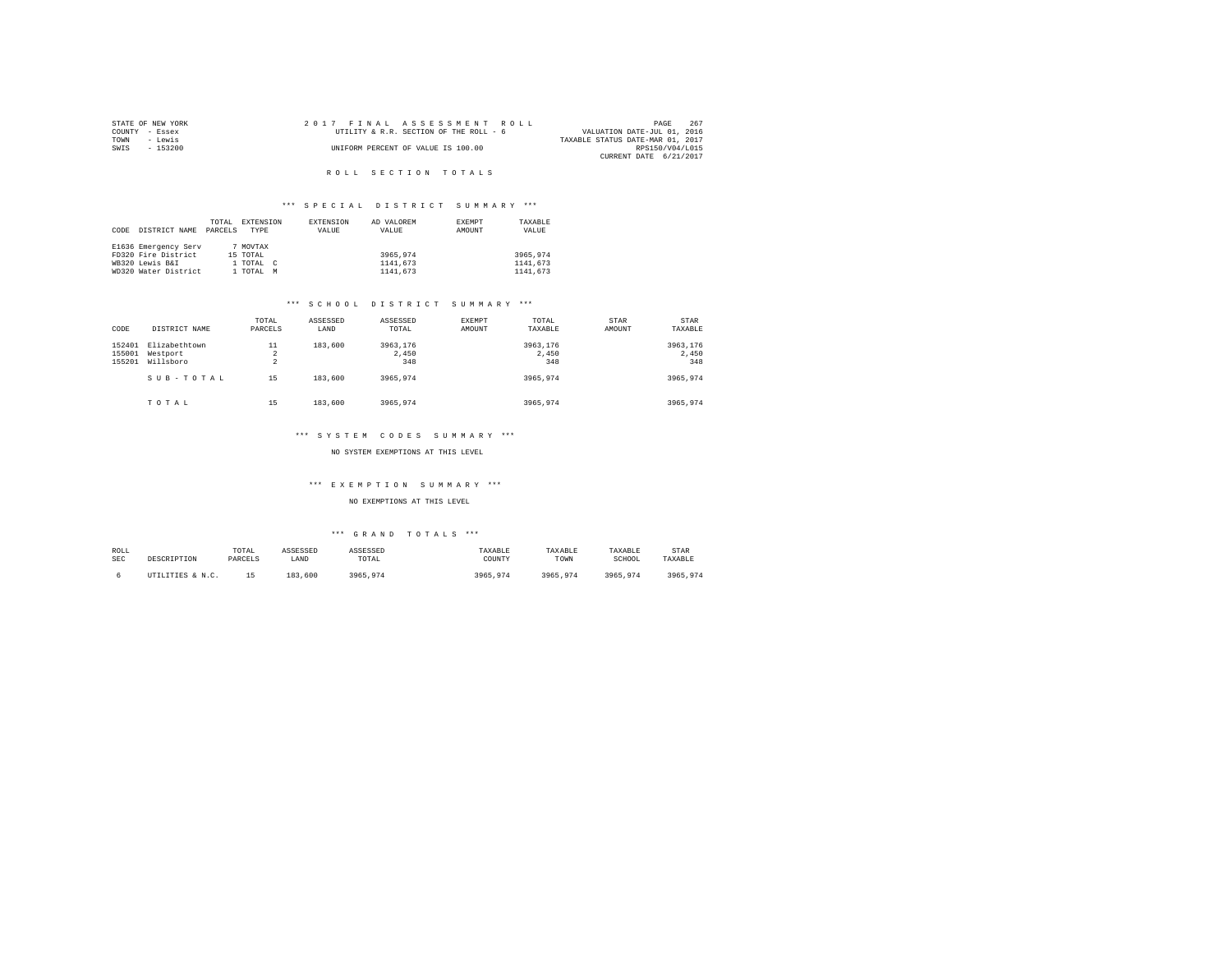| STATE OF NEW YORK | 2017 FINAL ASSESSMENT ROLL            | 268<br>PAGE                      |
|-------------------|---------------------------------------|----------------------------------|
| COUNTY - Essex    | WHOLLY EXEMPT SECTION OF THE ROLL - 8 | VALUATION DATE-JUL 01, 2016      |
| TOWN<br>- Lewis   | OWNERS NAME SEOUENCE                  | TAXABLE STATUS DATE-MAR 01, 2017 |
| $-153200$<br>SWIS | UNIFORM PERCENT OF VALUE IS 100.00    |                                  |

| TAX MAP PARCEL NUMBER<br>CURRENT OWNERS NAME<br>CURRENT OWNERS ADDRESS                                                                                                                                                                                               | SCHOOL DISTRICT<br>PARCEL SIZE/GRID COORD                                                                                                                                                                       | <b>T.AND</b> | PROPERTY LOCATION & CLASS ASSESSMENT EXEMPTION CODE---------------COUNTY-------TOWN-----SCHOOL<br>TAX DESCRIPTION TAXABLE VALUE<br>TOTAL SPECIAL DISTRICTS                   |                                                                                                             | ACCOUNT NO.           |
|----------------------------------------------------------------------------------------------------------------------------------------------------------------------------------------------------------------------------------------------------------------------|-----------------------------------------------------------------------------------------------------------------------------------------------------------------------------------------------------------------|--------------|------------------------------------------------------------------------------------------------------------------------------------------------------------------------------|-------------------------------------------------------------------------------------------------------------|-----------------------|
| $38.1 - 1 - 6.000$<br>Church<br>Church Bilzapethtown 192401 9,700 COUNTI HAMBLE VALUE 0<br>C/O Lewis Cemetery 15 SSBex Tract 5,700 TOWN TAXABLE VALUE 0<br>PO Box 532 1 ACRES 0.93 SCHOOL TAXABLE VALUE 0<br>Lewis, NY 12950 200819 NRTH-1580966 21636 Emergency Ser | 149 Hale Hill Ln<br>DEED BOOK 169<br>$PG-98$<br>FULL MARKET VALUE                                                                                                                                               | 5,700        | CONST REL 25110<br>FD320 Fire District<br>5,700 EX                                                                                                                           | 5,700<br>5,700<br>$\Omega$<br>$0$ TO                                                                        | 6379906208<br>5,700   |
|                                                                                                                                                                                                                                                                      |                                                                                                                                                                                                                 |              |                                                                                                                                                                              |                                                                                                             |                       |
|                                                                                                                                                                                                                                                                      | DEED BOOK 662 PG-192<br>FULL MARKET VALUE                                                                                                                                                                       | 83,300       | TOWN TAXABLE VALUE<br>SCHOOL TAXABLE VALUE<br>E1636 Emergency Services<br>ED320 Fire District<br>FD320 Fire District<br>83,300 EX<br>WB320 Lewis B&I<br>WD320 Water District | 83,300 83,300 83,300<br>$\Omega$<br>$\Omega$<br>$.00 \text{ MT}$<br>0 <sub>T</sub><br>83,300 TO C<br>0 TO M | 6379906205            |
|                                                                                                                                                                                                                                                                      | 8143 US Route 9                                                                                                                                                                                                 |              |                                                                                                                                                                              |                                                                                                             | 635.7103614           |
| $56.1 - 2 - 16.000$<br>Elizabethtown-Lewis<br>Emergency Squad<br>ACRES 0.45<br>PO Box 443<br>Elizabethtown, NY 12932 EAST-0700493 NRTH-1548780                                                                                                                       | 662 Police/fire 35300<br>Elizabethtown 152401 65,000 COUNTY TAXABLE-VALUE<br>8 Platt Rogers Tract 1 238,600 TOWN TAXABLE-VALUE<br>ACRES 0.45 SCHOOL TAXABLE-VALUE<br>DEED BOOK 1493 PG-120<br>FULL MARKET VALUE | 238,600      | E1636 Emergency Services .00 MT<br>FD320 Fire District<br>238,600 EX                                                                                                         | 238,600<br>238,600<br>$\mathbf{r}$<br>$\Omega$<br>$\Omega$<br>$0$ TO                                        | 238,600               |
| $29. - 2 - 9.000$<br>Essex Co ARC Facilities Inc Blizabethtown 152401 33,500 COUNTY TAXABLE VALUE<br>10 St Patricks P1 23 24 24 Essex Tract 233,100 TONN TAXABLE VALUE<br>Port Henry, NY 12974 1628/216-Boundary Line Ag SCHOOL TAXABLE VALUE                        | 2132 Trout Pond Rd<br>2.90<br>ACRES<br>EAST-0705002 NRTH-1590118 FD320 Fire District<br>prep. Book 1545 - 02-174 233 100 FV<br>DEED BOOK 1545 PG-174<br>FULL MARKET VALUE                                       | 233,100      | E1636 Emergency Services .00 MT<br>233,100 EX                                                                                                                                | 233,100<br>$\circ$<br>$\Omega$<br>$\sim$<br>$0$ TO                                                          | 635J105304<br>233,100 |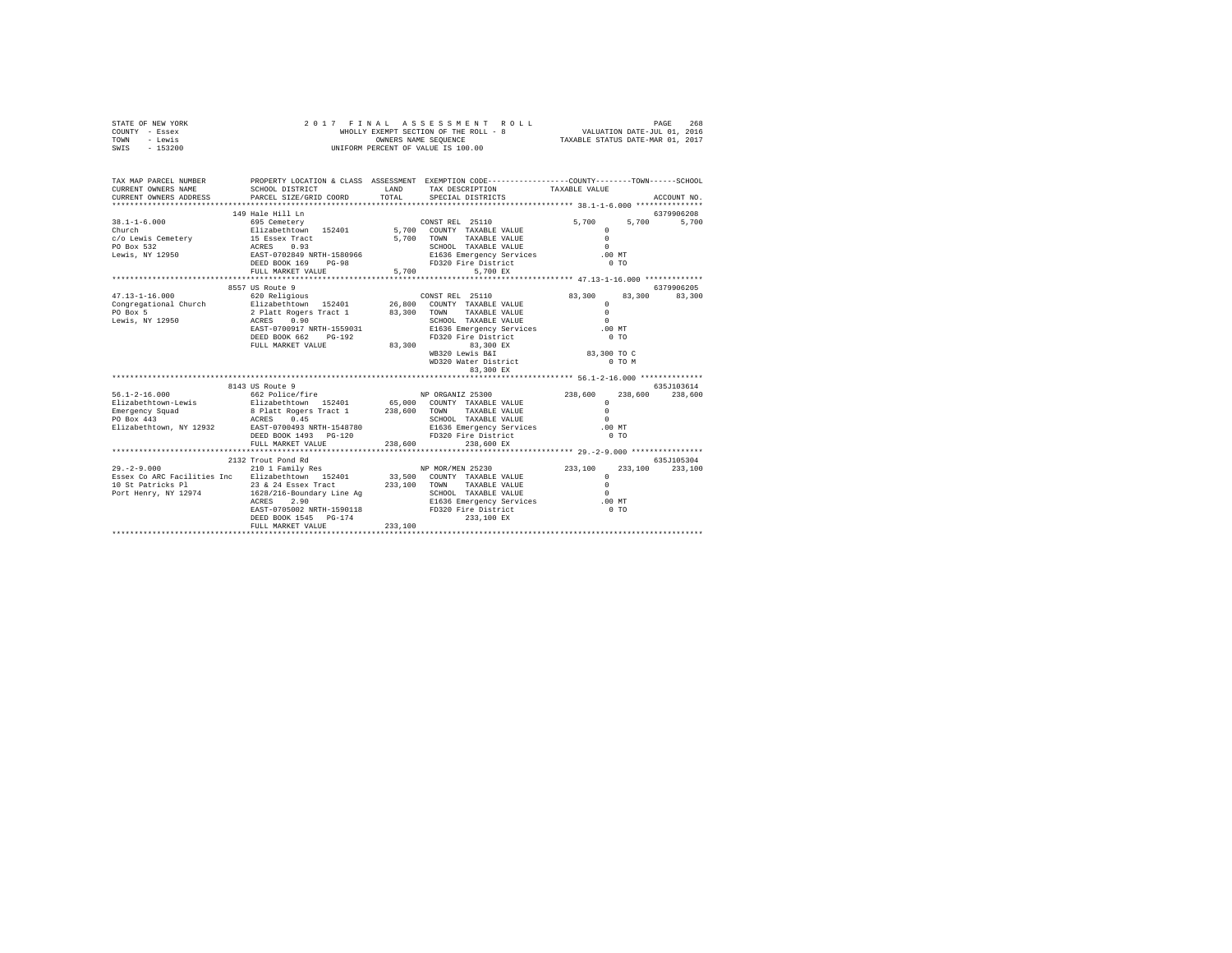| STATE OF NEW YORK<br>COUNTY - Essex<br>TOWN - Lewis<br>SWIS - 153200 | 2017 FINAL ASSESSMENT ROLL PROPERT ROLL - 8<br>WHOLLY EXEMPT SECTION OF THE ROLL - 8<br>OWNERS RAME DERECENT OF VALUE IS 100.00                                                                                                                                                                              |           | FINAL ASSES MENT ROLL<br>WHOLLY EXEMPT SECTION OF THE ROLL - 8<br>WHOLLY EXEMPT SECTION OF THE ROLL - 8<br>TAXABLE STATUS DATE-MAR 01, 2017 |                                               |            |                             |
|----------------------------------------------------------------------|--------------------------------------------------------------------------------------------------------------------------------------------------------------------------------------------------------------------------------------------------------------------------------------------------------------|-----------|---------------------------------------------------------------------------------------------------------------------------------------------|-----------------------------------------------|------------|-----------------------------|
| CURRENT OWNERS NAME<br>CURRENT OWNERS ADDRESS                        | TAX MAP PARCEL NUMBER PROPERTY LOCATION & CLASS ASSESSMENT EXEMPTION CODE--------------COUNTY-------TOWN------SCHOOL<br>SCHOOL DISTRICT           LAND     TAX DESCRIPTION       TAXABLE VALUE<br>PARCEL SIZE/GRID COORD TOTAL                                                                               |           | SPECIAL DISTRICTS                                                                                                                           |                                               |            | ACCOUNT NO.                 |
|                                                                      |                                                                                                                                                                                                                                                                                                              |           |                                                                                                                                             |                                               |            |                             |
|                                                                      | 8518 US Route 9                                                                                                                                                                                                                                                                                              |           |                                                                                                                                             |                                               |            | 635J101112                  |
|                                                                      |                                                                                                                                                                                                                                                                                                              |           |                                                                                                                                             | 76,700 76,700 76,700                          |            |                             |
|                                                                      |                                                                                                                                                                                                                                                                                                              |           |                                                                                                                                             |                                               |            |                             |
|                                                                      | FULL MARKET VALUE<br>FULL MARKET VALUE<br>T6,700<br>WB320 Lewis B&I<br>WB320 Water District<br>T6,700 EX<br>T6,700 EX<br>T6,700 EX                                                                                                                                                                           |           |                                                                                                                                             |                                               |            |                             |
|                                                                      |                                                                                                                                                                                                                                                                                                              |           |                                                                                                                                             |                                               |            |                             |
| 47.13-2-34.000 210 1 Family Res                                      | 8516 US Route 9                                                                                                                                                                                                                                                                                              |           |                                                                                                                                             |                                               |            | 635J101901<br>93,800 93,800 |
|                                                                      |                                                                                                                                                                                                                                                                                                              |           | ND MOR/MEN 25230<br>29,500 COUNTY TAXABLE VALUE 93,800<br>29.900 TOWN TAXABLE VALUE 9<br>SCHOOL TAXABLE VALUE                               | $\sim$                                        |            |                             |
|                                                                      |                                                                                                                                                                                                                                                                                                              |           | PELL MARKET VALUE<br>FULL MARKET VALUE 93,800 93,800 EX<br>WB320 Lewis B&I                                                                  | .00MT                                         | $0$ TO     |                             |
|                                                                      |                                                                                                                                                                                                                                                                                                              |           | WD320 Water District<br>93,800 EX                                                                                                           | 93,800 TO C<br>0 TO M                         |            |                             |
|                                                                      | 702 Stowersville Rd                                                                                                                                                                                                                                                                                          |           |                                                                                                                                             | **************** 47.2-1-30.110 ************** | 635J103810 |                             |
| 47.2-1-30.110<br>Essex County<br>7551 Court St                       | 670 Correctional                                                                                                                                                                                                                                                                                             |           | CNTY OWN I 13100 31146,100 31146,100 31146,100                                                                                              |                                               |            |                             |
| Elizabethtown, NY 12932                                              | 4 Platt Rogers 31146,100 TOWN TAXABLE VALUE                                                                                                                                                                                                                                                                  |           |                                                                                                                                             | $\sim$ 0                                      |            |                             |
|                                                                      | 1415/95 Scenic Easement<br>1415/95 Scenic Easement<br>15279 Lease 1636 Emergency Services<br>2020 Eine District<br>2020 Exter District<br>20320 External 202146,100 EX<br>21146,100 EX                                                                                                                       |           |                                                                                                                                             | $\begin{smallmatrix}0\\0\end{smallmatrix}$ MT |            |                             |
|                                                                      | FULL MARKET VALUE                                                                                                                                                                                                                                                                                            | 31146,100 |                                                                                                                                             |                                               |            |                             |
|                                                                      |                                                                                                                                                                                                                                                                                                              |           |                                                                                                                                             |                                               |            |                             |
|                                                                      | Stowersville Rd                                                                                                                                                                                                                                                                                              |           |                                                                                                                                             |                                               | 635J191021 |                             |
|                                                                      | $\begin{array}{cccccc} 47.2\text{--}1-30.120 & 535 \text{J}191021 & 535 \text{J}191021 & 535 \text{J}191021 & 535 \text{J}191021 & 535 \text{J}191021 & 535 \text{J}191021 & 535 \text{J}191021 & 535 \text{J}191021 & 535 \text{J}191021 & 535 \text{J}191021 & 535 \text{J}191021 & 535 \text{J}191021 & $ |           |                                                                                                                                             |                                               |            |                             |
|                                                                      | DEED BOOK 1446 PG-118<br>CONSERVATION ESMT % 74.00<br>FULL MARKET VALUE                                                                                                                                                                                                                                      | 8.398     |                                                                                                                                             |                                               |            |                             |
|                                                                      |                                                                                                                                                                                                                                                                                                              |           |                                                                                                                                             |                                               |            |                             |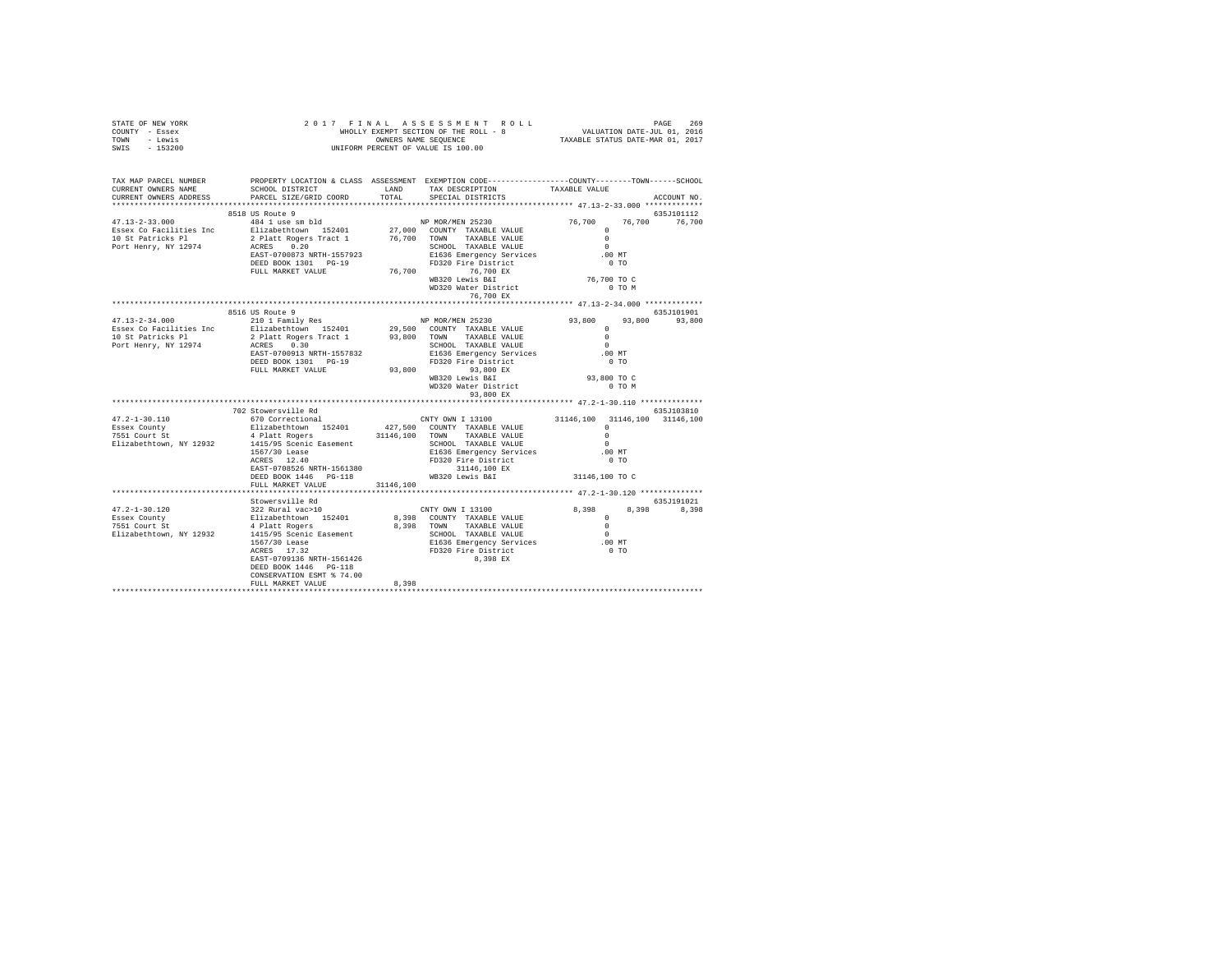| STATE OF NEW YORK<br>COUNTY - Essex<br>TOWN - Lewis<br>SWIS - 153200                                                                                                                                                                                                                                                                                                                                    |                   |                                                                                                   |  |             |
|---------------------------------------------------------------------------------------------------------------------------------------------------------------------------------------------------------------------------------------------------------------------------------------------------------------------------------------------------------------------------------------------------------|-------------------|---------------------------------------------------------------------------------------------------|--|-------------|
| TAX MAP PARCEL NUMBER PROPERTY LOCATION & CLASS ASSESSMENT EXEMPTION CODE--------------COUNTY-------TOWN------SCHOOL<br>CURRENT OWNERS NAME<br>CURRENT OWNERS ADDRESS PARCEL SIZE/GRID COORD TOTAL SPECIAL DISTRICTS                                                                                                                                                                                    |                   | SCHOOL DISTRICT                        LAND        TAX DESCRIPTION                  TAXABLE VALUE |  |             |
|                                                                                                                                                                                                                                                                                                                                                                                                         |                   |                                                                                                   |  | ACCOUNT NO. |
|                                                                                                                                                                                                                                                                                                                                                                                                         | 8053 US Route 9   |                                                                                                   |  | 6379906408  |
|                                                                                                                                                                                                                                                                                                                                                                                                         |                   |                                                                                                   |  |             |
|                                                                                                                                                                                                                                                                                                                                                                                                         |                   |                                                                                                   |  |             |
|                                                                                                                                                                                                                                                                                                                                                                                                         |                   |                                                                                                   |  |             |
|                                                                                                                                                                                                                                                                                                                                                                                                         |                   |                                                                                                   |  |             |
|                                                                                                                                                                                                                                                                                                                                                                                                         |                   |                                                                                                   |  |             |
| $\begin{array}{cccccccc} 56.1-2-11.000 & 8053\t\t\t\t\t 96.379906408 & 6379906408 & 6379906408 & 6379906408 & 6379906408 & 6379906408 & 6379906408 & 6379906408 & 6379906408 & 6379906408 & 6379906408 & 6379906408 & 6379906408 & 6379906408 & 6379906408 & 6379$                                                                                                                                      |                   |                                                                                                   |  |             |
|                                                                                                                                                                                                                                                                                                                                                                                                         |                   |                                                                                                   |  |             |
|                                                                                                                                                                                                                                                                                                                                                                                                         |                   |                                                                                                   |  |             |
|                                                                                                                                                                                                                                                                                                                                                                                                         |                   |                                                                                                   |  |             |
|                                                                                                                                                                                                                                                                                                                                                                                                         |                   |                                                                                                   |  |             |
|                                                                                                                                                                                                                                                                                                                                                                                                         |                   |                                                                                                   |  |             |
|                                                                                                                                                                                                                                                                                                                                                                                                         |                   |                                                                                                   |  |             |
|                                                                                                                                                                                                                                                                                                                                                                                                         |                   |                                                                                                   |  |             |
| $\begin{tabular}{l c c c c c} \multicolumn{4}{c c c c} \multicolumn{4}{c c c} \multicolumn{4}{c c c} \multicolumn{4}{c c c} \multicolumn{4}{c c c} \multicolumn{4}{c c c} \multicolumn{4}{c c c} \multicolumn{4}{c c c} \multicolumn{4}{c c c} \multicolumn{4}{c c c} \multicolumn{4}{c c c} \multicolumn{4}{c c c} \multicolumn{4}{c c c} \multicolumn{4}{c c c} \multicolumn{4}{c c c} \multicolumn{$ |                   |                                                                                                   |  |             |
|                                                                                                                                                                                                                                                                                                                                                                                                         |                   |                                                                                                   |  |             |
|                                                                                                                                                                                                                                                                                                                                                                                                         |                   |                                                                                                   |  |             |
|                                                                                                                                                                                                                                                                                                                                                                                                         |                   |                                                                                                   |  |             |
|                                                                                                                                                                                                                                                                                                                                                                                                         |                   |                                                                                                   |  |             |
|                                                                                                                                                                                                                                                                                                                                                                                                         |                   |                                                                                                   |  |             |
|                                                                                                                                                                                                                                                                                                                                                                                                         |                   |                                                                                                   |  |             |
|                                                                                                                                                                                                                                                                                                                                                                                                         |                   |                                                                                                   |  |             |
|                                                                                                                                                                                                                                                                                                                                                                                                         |                   |                                                                                                   |  |             |
|                                                                                                                                                                                                                                                                                                                                                                                                         |                   | 195,800 EX                                                                                        |  |             |
|                                                                                                                                                                                                                                                                                                                                                                                                         |                   |                                                                                                   |  |             |
|                                                                                                                                                                                                                                                                                                                                                                                                         | 408 Wells Hill Rd |                                                                                                   |  | 635J175007  |
|                                                                                                                                                                                                                                                                                                                                                                                                         |                   |                                                                                                   |  |             |
|                                                                                                                                                                                                                                                                                                                                                                                                         |                   |                                                                                                   |  |             |
|                                                                                                                                                                                                                                                                                                                                                                                                         |                   |                                                                                                   |  |             |
|                                                                                                                                                                                                                                                                                                                                                                                                         |                   |                                                                                                   |  |             |
|                                                                                                                                                                                                                                                                                                                                                                                                         |                   |                                                                                                   |  |             |
|                                                                                                                                                                                                                                                                                                                                                                                                         |                   |                                                                                                   |  |             |
|                                                                                                                                                                                                                                                                                                                                                                                                         |                   |                                                                                                   |  |             |
|                                                                                                                                                                                                                                                                                                                                                                                                         |                   | 238,800 EX                                                                                        |  |             |
|                                                                                                                                                                                                                                                                                                                                                                                                         |                   |                                                                                                   |  |             |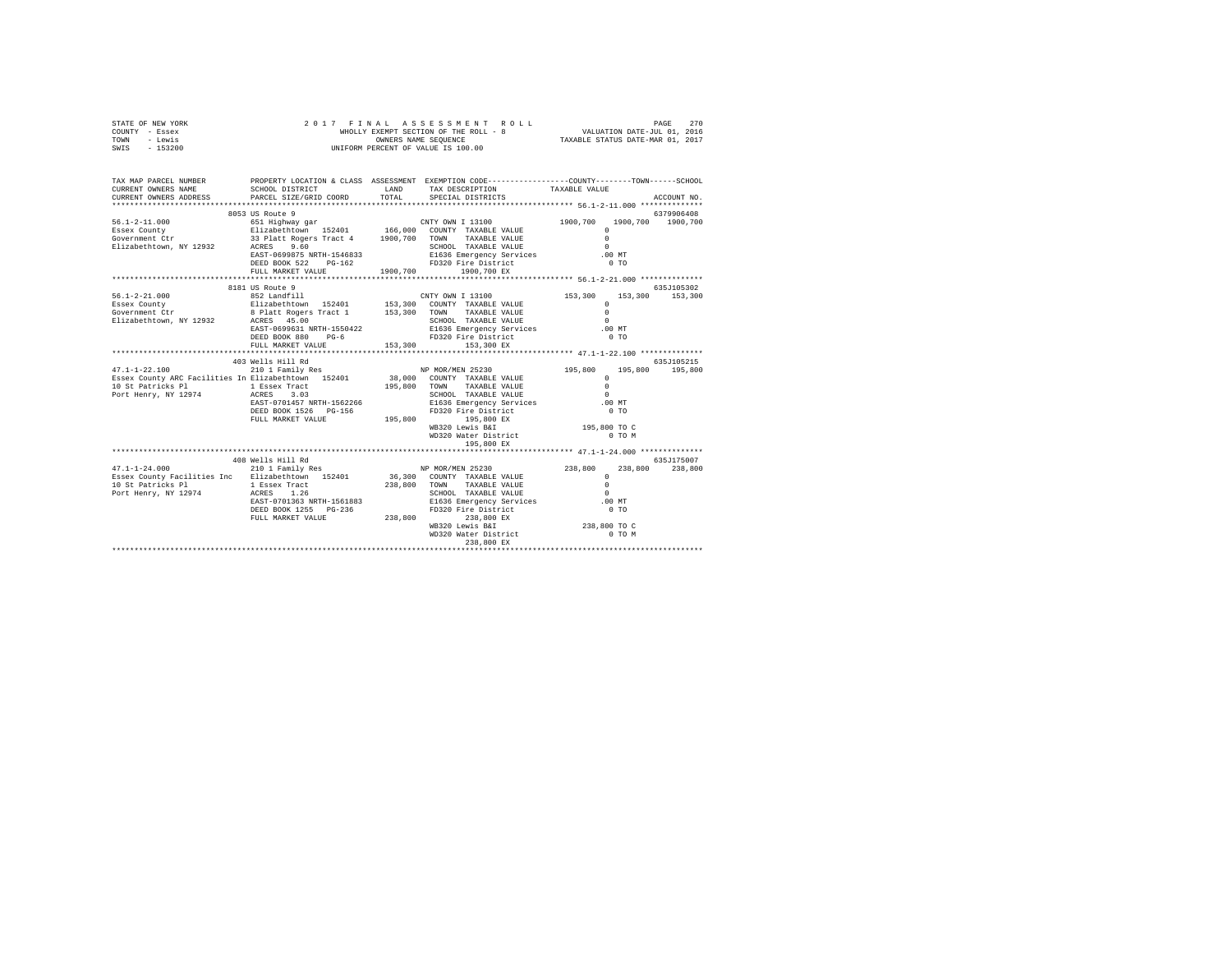| STATE OF NEW YORK | 2017 FINAL ASSESSMENT ROLL            | 271<br>PAGE                      |
|-------------------|---------------------------------------|----------------------------------|
| COUNTY - Essex    | WHOLLY EXEMPT SECTION OF THE ROLL - 8 | VALUATION DATE-JUL 01, 2016      |
| TOWN<br>- Lewis   | OWNERS NAME SEOUENCE                  | TAXABLE STATUS DATE-MAR 01, 2017 |
| SWIS<br>$-153200$ | UNIFORM PERCENT OF VALUE IS 100.00    |                                  |
|                   |                                       |                                  |
|                   |                                       |                                  |

| TAX MAP PARCEL NUMBER<br>CURRENT OWNERS NAME<br>CURRENT OWNERS ADDRESS<br>************************     | SCHOOL DISTRICT<br>PARCEL SIZE/GRID COORD                                                                                                                                                                                            | <b>T.AND</b><br>TOTAL | PROPERTY LOCATION & CLASS ASSESSMENT EXEMPTION CODE----------------COUNTY-------TOWN------SCHOOL<br>TAX DESCRIPTION<br>SPECIAL DISTRICTS                                                                                                                                                    | TAXARLE VALUE                                                                                    | ACCOUNT NO.                     |
|--------------------------------------------------------------------------------------------------------|--------------------------------------------------------------------------------------------------------------------------------------------------------------------------------------------------------------------------------------|-----------------------|---------------------------------------------------------------------------------------------------------------------------------------------------------------------------------------------------------------------------------------------------------------------------------------------|--------------------------------------------------------------------------------------------------|---------------------------------|
| $56.1 - 2 - 10.000$<br>Essex County Govt Ctr<br>7551 Court St<br>PO Box 217<br>Elizabethtown, NY 12932 | US Route 9<br>33 Platt Rogers Tract 4 168,400<br>ACRES 49.42<br>EAST-0699271 NRTH-1547852<br>DEED BOOK 950<br>$PG-238$<br>FULL MARKET VALUE                                                                                          | 168,400               | $\begin{array}{lll} 322 \text{ Rural vac}>10 & \text{CNTY OWN I } 13100 \\ \text{Elizabethtown} & 152401 & 168,400 & \text{COUNTY} & \text{TXABLE VAUIE} \end{array}$<br>TOWN TAXABLE VALUE<br>SCHOOL TAXABLE VALUE<br>E1636 Emergency Services .00 MT<br>FD320 Fire District<br>168,400 EX | 168,400 168,400<br>168,400<br>$\Omega$<br>$\Omega$<br>$\Omega$<br>0 <sub>T</sub>                 | 635J104913                      |
| $56.1 - 2 - 3.000$<br>Essex County Landfill<br>7551 Court St<br>PO Box 217<br>Elizabethtown, NY 12932  | US Route 9<br>852 Landfill<br>Elizabethtown 152401 8080,400 COUNTY TAXABLE VALUE<br>33 Platt Rogers Tract 4 9072,100<br>ACRES 111.10<br>EAST-0697752 NRTH-1550321<br>DEED BOOK 763 PG-63<br>FULL MARKET VALUE                        | 9072.100              | CNTY OWN I 13100<br>TOWN TAXABLE VALUE<br>SCHOOL TAXABLE VALUE<br>E1636 Emergency Services<br>FD320 Fire District<br>9072,100 EX                                                                                                                                                            | 9072.100<br>$\Omega$<br>$\Omega$<br>$\Omega$<br>$.00$ MT<br>0.70                                 | 635J101704<br>9072,100 9072,100 |
| $47.13 - 1 - 28.100$<br>PO Box 813<br>Elizabethtown, NY 12932                                          | 8487 US Route 9<br>620 Religious<br>EAST-0700810 NRTH-1557188<br>DEED BOOK 600 PG-285<br>FULL MARKET VALUE                                                                                                                           | 230,100               | CONST REL 25110<br>COUNTY TAXABLE VALUE<br>TOWN<br>TAXABLE VALUE<br>SCHOOL TAXABLE VALUE<br>E1636 Emergency Services<br>FD320 Fire District<br>230,100 EX<br>WB320 Lewis B&I<br>WD320 Water District<br>230,100 EX                                                                          | 230,100<br>230,100<br>$\Omega$<br>$\Omega$<br>$\Omega$<br>.00 MT<br>0T<br>230,100 TO C<br>O TO M | 6379975100<br>230,100           |
| $47.13 - 1 - 2.000$<br>Lewis Cemetery Corp<br>PO Box 5<br>Lewis, NY 12950                              | US Route 9<br>322 Rural vac>10 70WN OWN I 13500<br>Elizabethtown 152401 13,900 COUNTY TAXABLE VALUE<br>22&14 Platt Rogers Tr 4 13,900<br>ACRES<br>9.70<br>EAST-0700464 NRTH-1559610<br>DEED BOOK 1316    PG-321<br>FULL MARKET VALUE | 13,900                | TOWN<br>TAXABLE VALUE<br>SCHOOL TAXABLE VALUE<br>E1636 Emergency Services<br>FD320 Fire District<br>13,900 EX                                                                                                                                                                               | 13,900<br>$\Omega$<br>$\Omega$<br>$\Omega$<br>.00MT<br>$0$ TO                                    | 635.1100902<br>13,900 13,900    |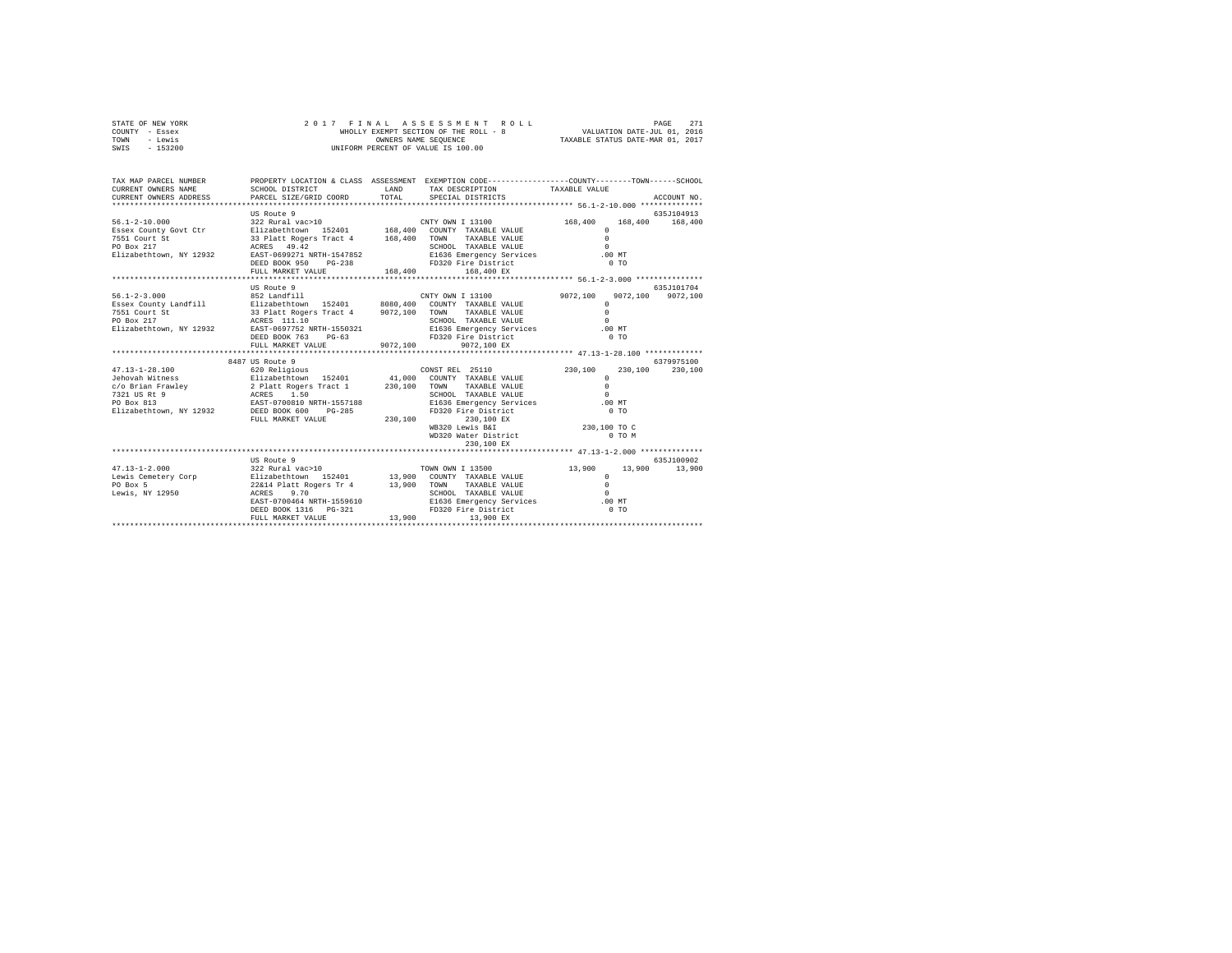| STATE OF NEW YORK<br>COUNTY - Essex<br>TOWN - Lewis<br>SWIS - 153200                                                                                                                                                                                                                                                                                                                                                                                            | 2017 FINAL ASSESSMENT ROL<br>WHOLLY EXEMPT SECTION OF THE ROLL - 8<br>ONNERS NAME SEQUENCE<br>UNIFORM PERCENT OF VALUE IS 100.00 |                                                                                                                                                                                                                                 |               |  |
|-----------------------------------------------------------------------------------------------------------------------------------------------------------------------------------------------------------------------------------------------------------------------------------------------------------------------------------------------------------------------------------------------------------------------------------------------------------------|----------------------------------------------------------------------------------------------------------------------------------|---------------------------------------------------------------------------------------------------------------------------------------------------------------------------------------------------------------------------------|---------------|--|
| TAX MAP PARCEL NUMBER PROPERTY LOCATION & CLASS ASSESSMENT EXEMPTION CODE--------------COUNTY-------TOWN-----SCHOOL<br>CURRENT OWNERS NAME<br>CURRENT OWNERS ADDRESS                                                                                                                                                                                                                                                                                            |                                                                                                                                  | ${\tt SCHOOL\ DISTRICT}\qquad\qquad {\tt LAND}\qquad\qquad {\tt TAX\ DESCRIPTION}\qquad\qquad {\tt TAXABLE\ VALUE}\nonumber$ PARCEL SIZE/GRID COORD $\qquad\qquad {\tt TOTAL}\qquad\qquad {\tt SPECIAL\ DISTRICTS}\qquad\qquad$ | ACCOUNT NO.   |  |
|                                                                                                                                                                                                                                                                                                                                                                                                                                                                 | 14 Fire House Ln                                                                                                                 |                                                                                                                                                                                                                                 | 6379906407    |  |
| $\begin{tabular}{l c c c c} \multicolumn{1}{c}{\textbf{47.13--2--12.374}} & \multicolumn{1}{c}{\textbf{48.100}} & \multicolumn{1}{c}{\textbf{57.11\textwidth}} & \multicolumn{1}{c}{\textbf{58.12\textwidth}} & \multicolumn{1}{c}{\textbf{59.12\textwidth}} & \multicolumn{1}{c}{\textbf{63.12\textwidth}} & \multicolumn{1}{c}{\textbf{63.12\textwidth}} & \multicolumn{1}{c}{\textbf{63.12\textwidth}} & \multicolumn{1}{c}{\textbf{63.$                     |                                                                                                                                  |                                                                                                                                                                                                                                 |               |  |
|                                                                                                                                                                                                                                                                                                                                                                                                                                                                 |                                                                                                                                  |                                                                                                                                                                                                                                 |               |  |
|                                                                                                                                                                                                                                                                                                                                                                                                                                                                 |                                                                                                                                  |                                                                                                                                                                                                                                 |               |  |
|                                                                                                                                                                                                                                                                                                                                                                                                                                                                 |                                                                                                                                  |                                                                                                                                                                                                                                 |               |  |
|                                                                                                                                                                                                                                                                                                                                                                                                                                                                 | Wells Hill Rd                                                                                                                    |                                                                                                                                                                                                                                 | 6379906403    |  |
| $\begin{tabular}{l c c c c c} \multicolumn{3}{c}{\textbf{0}} & \multicolumn{3}{c}{\textbf{0}} & \multicolumn{3}{c}{\textbf{0}} & \multicolumn{3}{c}{\textbf{0}} & \multicolumn{3}{c}{\textbf{0}} & \multicolumn{3}{c}{\textbf{0}} & \multicolumn{3}{c}{\textbf{0}} & \multicolumn{3}{c}{\textbf{0}} & \multicolumn{3}{c}{\textbf{0}} & \multicolumn{3}{c}{\textbf{0}} & \multicolumn{3}{c}{\textbf{0}} & \multicolumn{3}{c}{\textbf{0}} & \multicolumn{3}{c}{\$ |                                                                                                                                  |                                                                                                                                                                                                                                 |               |  |
|                                                                                                                                                                                                                                                                                                                                                                                                                                                                 |                                                                                                                                  |                                                                                                                                                                                                                                 |               |  |
|                                                                                                                                                                                                                                                                                                                                                                                                                                                                 |                                                                                                                                  |                                                                                                                                                                                                                                 |               |  |
|                                                                                                                                                                                                                                                                                                                                                                                                                                                                 | Osawentha Dr                                                                                                                     |                                                                                                                                                                                                                                 | 6379906404    |  |
|                                                                                                                                                                                                                                                                                                                                                                                                                                                                 |                                                                                                                                  |                                                                                                                                                                                                                                 |               |  |
|                                                                                                                                                                                                                                                                                                                                                                                                                                                                 |                                                                                                                                  |                                                                                                                                                                                                                                 |               |  |
|                                                                                                                                                                                                                                                                                                                                                                                                                                                                 |                                                                                                                                  |                                                                                                                                                                                                                                 |               |  |
|                                                                                                                                                                                                                                                                                                                                                                                                                                                                 |                                                                                                                                  |                                                                                                                                                                                                                                 |               |  |
|                                                                                                                                                                                                                                                                                                                                                                                                                                                                 |                                                                                                                                  |                                                                                                                                                                                                                                 |               |  |
|                                                                                                                                                                                                                                                                                                                                                                                                                                                                 | 933 Fox Run Rd                                                                                                                   |                                                                                                                                                                                                                                 | 6379906207    |  |
|                                                                                                                                                                                                                                                                                                                                                                                                                                                                 |                                                                                                                                  |                                                                                                                                                                                                                                 | 12,200 12,200 |  |
|                                                                                                                                                                                                                                                                                                                                                                                                                                                                 |                                                                                                                                  |                                                                                                                                                                                                                                 |               |  |
| $\begin{tabular}{lcccc} 47,13-1-15,000 & 933\:for\: 48 & 695\:{\rm{Center}}\\ \hline 695\:{\rm{center}} & 524\:{\rm{th}}\\ \hline 70\:{\rm{Box}} & 12,200 & 12,200\\ \hline 808.532 & 2 \: \rm{Platt\;Kogen\;TraxALB} & 12,200 & \rm{COMNT\;} & 7AXABLE\; \rm{VALUE} & 0\\ \hline 90\:{\rm{Box}} & 2\:{\rm{Platt\;Kogen\;TraxBLE}} & 12,200 & \rm{COM$                                                                                                          |                                                                                                                                  |                                                                                                                                                                                                                                 |               |  |
|                                                                                                                                                                                                                                                                                                                                                                                                                                                                 |                                                                                                                                  |                                                                                                                                                                                                                                 |               |  |
|                                                                                                                                                                                                                                                                                                                                                                                                                                                                 |                                                                                                                                  |                                                                                                                                                                                                                                 |               |  |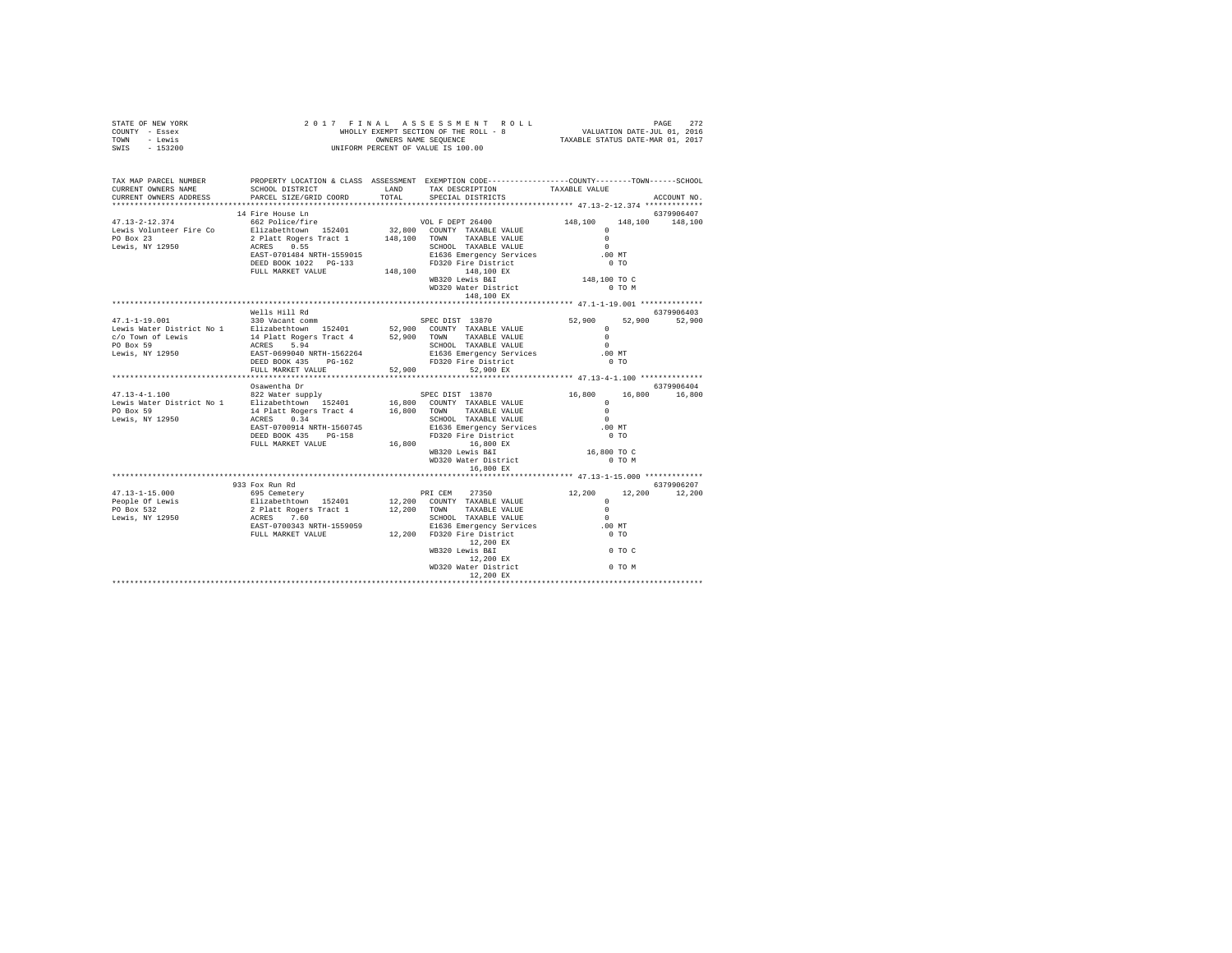| STATE OF NEW YORK | 2017 FINAL ASSESSMENT ROLL            | 273<br>PAGE                      |
|-------------------|---------------------------------------|----------------------------------|
| COUNTY - Essex    | WHOLLY EXEMPT SECTION OF THE ROLL - 8 | VALUATION DATE-JUL 01, 2016      |
| TOWN<br>- Lewis   | OWNERS NAME SEOUENCE                  | TAXABLE STATUS DATE-MAR 01, 2017 |
| $-153200$<br>SWIS | UNIFORM PERCENT OF VALUE IS 100.00    |                                  |

| TAX MAP PARCEL NUMBER<br>CURRENT OWNERS NAME<br>CURRENT OWNERS ADDRESS                                                                                                                                                       | SCHOOL DISTRICT<br>PARCEL SIZE/GRID COORD              | LAND<br>TOTAL | PROPERTY LOCATION & CLASS ASSESSMENT EXEMPTION CODE----------------COUNTY-------TOWN-----SCHOOL<br>TAX DESCRIPTION<br>SPECIAL DISTRICTS                                           | TAXABLE VALUE                                 | ACCOUNT NO.                   |
|------------------------------------------------------------------------------------------------------------------------------------------------------------------------------------------------------------------------------|--------------------------------------------------------|---------------|-----------------------------------------------------------------------------------------------------------------------------------------------------------------------------------|-----------------------------------------------|-------------------------------|
| **************************                                                                                                                                                                                                   |                                                        |               |                                                                                                                                                                                   |                                               |                               |
| $48.3 - 2 - 1.000$<br>Plattsburgh State Teachers Col Westport 155001<br>101 Broad St                                                                                                                                         | 95 Twin Valley Ln<br>39 Platt Rogers                   |               | TWIN Valley Lm<br>613 College/univ<br>Westport 155001 155002,300 COUNTY TAXABLE VALUE<br>39 Platt Rogers 777,900 TOWN TAXABLE VALUE<br>39 Platt Rogers 777,900 TOWN TAXABLE VALUE | $\Omega$<br>$\circ$                           | 6379906312<br>777,900 777,900 |
| Plattsburgh, NY 12901                                                                                                                                                                                                        | SS FIACC ROGELS<br>ACRES 375.70<br>FULL MARKET VALUE   |               | 777,900 777,900 EX                                                                                                                                                                | $\Omega$<br>$.00$ MT<br>0 <sub>T</sub>        |                               |
|                                                                                                                                                                                                                              |                                                        |               |                                                                                                                                                                                   |                                               |                               |
|                                                                                                                                                                                                                              | County Route 10                                        |               |                                                                                                                                                                                   |                                               | 635J106406                    |
| $47.4 - 1 - 27.211$                                                                                                                                                                                                          | 615 Educatn fac                                        |               | NP ORGANIZ 25300                                                                                                                                                                  | $946, 200$ 0                                  | 946,200 946,200               |
| Society For Strings Inc                                                                                                                                                                                                      | Elizabethtown 152401                                   |               | 169,800 COUNTY TAXABLE VALUE                                                                                                                                                      | $^{\circ}$                                    |                               |
| 1424 County Rte 10                                                                                                                                                                                                           |                                                        |               |                                                                                                                                                                                   | $\Omega$                                      |                               |
| Westport, NY 12993                                                                                                                                                                                                           |                                                        |               | SCHOOL TAXABLE VALUE                                                                                                                                                              | $\Omega$                                      |                               |
|                                                                                                                                                                                                                              | EAST-0713508 NRTH-1553293                              |               | E1636 Emergency Services<br>FD320 Fire District<br>FD320 Fire District                                                                                                            | .00 MT                                        |                               |
|                                                                                                                                                                                                                              | DEED BOOK 636<br>PG-76<br>FULL MARKET VALUE            | 946,200       | 946,200 EX                                                                                                                                                                        | $0$ TO                                        |                               |
|                                                                                                                                                                                                                              | **************************                             |               |                                                                                                                                                                                   |                                               |                               |
|                                                                                                                                                                                                                              | County Route 10                                        |               |                                                                                                                                                                                   |                                               | 6379906315                    |
| $47.4 - 1 - 31.000$                                                                                                                                                                                                          | 615 Educatn fac                                        |               | NP ORGANIZ 25300                                                                                                                                                                  | 685,500<br>685,500                            | 685,500                       |
| Society For Strings Inc                                                                                                                                                                                                      | Elizabethtown 152401                                   |               | 143,000 COUNTY TAXABLE VALUE                                                                                                                                                      | $\Omega$                                      |                               |
| 1424 County Route 10                                                                                                                                                                                                         | 44 Mccormick<br>ACRES 10.00                            | 685,500 TOWN  | TAXABLE VALUE                                                                                                                                                                     | $^{\circ}$                                    |                               |
| Westport, NY 12993                                                                                                                                                                                                           |                                                        |               | SCHOOL TAXABLE VALUE                                                                                                                                                              | $\Omega$                                      |                               |
|                                                                                                                                                                                                                              | EAST-0711608 NRTH-1553096                              |               | E1636 Emergency Services                                                                                                                                                          | $.00$ MT                                      |                               |
|                                                                                                                                                                                                                              | $PG-227$<br>DEED BOOK 306                              |               | FD320 Fire District                                                                                                                                                               | $0$ TO                                        |                               |
|                                                                                                                                                                                                                              | FULL MARKET VALUE                                      | 685,500       | 685,500 EX                                                                                                                                                                        |                                               |                               |
|                                                                                                                                                                                                                              |                                                        |               |                                                                                                                                                                                   | *************** 47.4-1-32.000 *************** |                               |
|                                                                                                                                                                                                                              | 1424 County Route 10<br>615 Educath fac                |               |                                                                                                                                                                                   |                                               | 6379906314                    |
| $47.4 - 1 - 32.000$<br>Society For Strings Inc Blizabethtown 152401                                                                                                                                                          |                                                        |               | NP ORGANIZ 25300<br>185,100 COUNTY TAXABLE VALUE                                                                                                                                  | $876,100$ 0                                   | 876,100 876,100               |
| 1424 County Route 10                                                                                                                                                                                                         | 44 Mccormick                                           |               | 876.100 TOWN TAXABLE VALUE                                                                                                                                                        |                                               |                               |
| Westport, NY 12993                                                                                                                                                                                                           |                                                        |               | SCHOOL TAXABLE VALUE                                                                                                                                                              | $\Omega$                                      |                               |
|                                                                                                                                                                                                                              | 1728/303 Lease<br>51.4ac<br>ACRES 50.50                |               | E1636 Emergency Services .00 MT                                                                                                                                                   |                                               |                               |
|                                                                                                                                                                                                                              |                                                        |               | FD320 Fire District                                                                                                                                                               | $0$ TO                                        |                               |
|                                                                                                                                                                                                                              | EAST-0710835 NRTH-1553089                              |               | 876,100 EX                                                                                                                                                                        |                                               |                               |
|                                                                                                                                                                                                                              | DEED BOOK 305<br>PG-518                                |               |                                                                                                                                                                                   |                                               |                               |
|                                                                                                                                                                                                                              | FULL MARKET VALUE                                      | 876,100       |                                                                                                                                                                                   |                                               |                               |
|                                                                                                                                                                                                                              |                                                        |               |                                                                                                                                                                                   |                                               |                               |
|                                                                                                                                                                                                                              | County Route 10                                        |               |                                                                                                                                                                                   |                                               | 635J104806                    |
| 47.4-1-33.000 615 Educat<br>n fac NP ORGANIZ 25300 691,800 691,800 691,800 691,800 691,800 691,800 691,800 691,800 691,800 691,800 1424 County Recievely Portugal and the set of the set of the set of the set of the set of |                                                        |               |                                                                                                                                                                                   |                                               |                               |
|                                                                                                                                                                                                                              |                                                        |               |                                                                                                                                                                                   |                                               |                               |
|                                                                                                                                                                                                                              |                                                        |               |                                                                                                                                                                                   |                                               |                               |
|                                                                                                                                                                                                                              | ACRES 50.20                                            |               |                                                                                                                                                                                   |                                               |                               |
|                                                                                                                                                                                                                              |                                                        |               | ounce TAXABLE VALUE<br>E1636 Emergency Services 0<br>FD320 Fire District 0 0 mm                                                                                                   |                                               |                               |
|                                                                                                                                                                                                                              | EAST-0709807 NRTH-1554231<br>DEED BOOK 315<br>$PG-264$ |               | 691,800 EX                                                                                                                                                                        |                                               |                               |
|                                                                                                                                                                                                                              | FULL MARKET VALUE                                      | 691,800       |                                                                                                                                                                                   |                                               |                               |
|                                                                                                                                                                                                                              |                                                        |               |                                                                                                                                                                                   |                                               |                               |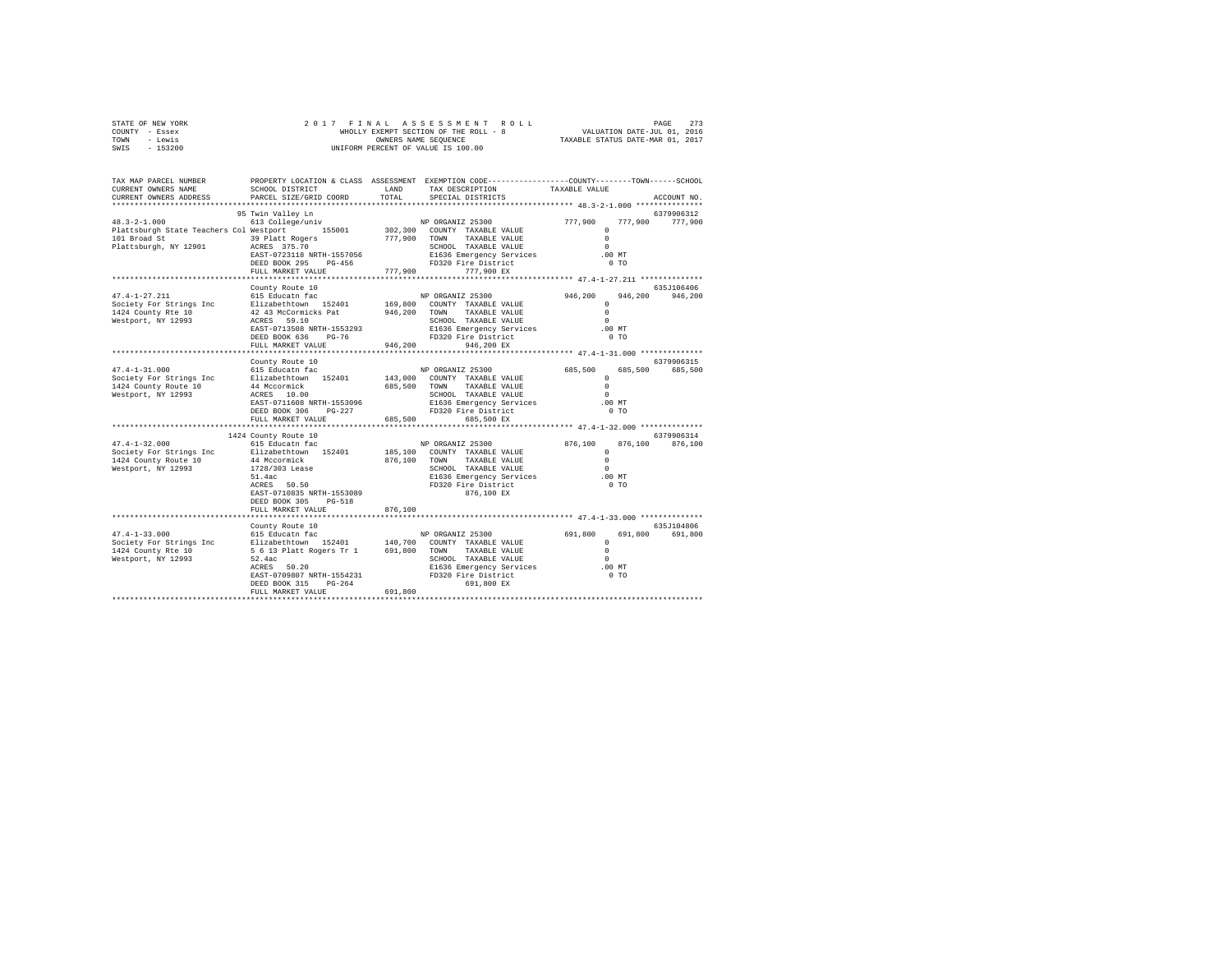| STATE OF NEW YORK | 2017 FINAL ASSESSMENT ROLL            | 274<br>PAGE                      |
|-------------------|---------------------------------------|----------------------------------|
| COUNTY - Essex    | WHOLLY EXEMPT SECTION OF THE ROLL - 8 | VALUATION DATE-JUL 01, 2016      |
| TOWN<br>- Lewis   | OWNERS NAME SEOUENCE                  | TAXABLE STATUS DATE-MAR 01, 2017 |
| $-153200$<br>SWIS | UNIFORM PERCENT OF VALUE IS 100.00    |                                  |

| TAX MAP PARCEL NUMBER<br>CURRENT OWNERS NAME<br>CURRENT OWNERS ADDRESS                                                                                                                          | SCHOOL DISTRICT<br>PARCEL SIZE/GRID COORD                                                                                                                                                                                                                                                                                                                | LAND<br>TOTAL        | PROPERTY LOCATION & CLASS ASSESSMENT EXEMPTION CODE----------------COUNTY-------TOWN------SCHOOL<br>TAX DESCRIPTION<br>SPECIAL DISTRICTS                                                                                                                                                                                                             | TAXABLE VALUE                                                                                                                                         | ACCOUNT NO.                                       |
|-------------------------------------------------------------------------------------------------------------------------------------------------------------------------------------------------|----------------------------------------------------------------------------------------------------------------------------------------------------------------------------------------------------------------------------------------------------------------------------------------------------------------------------------------------------------|----------------------|------------------------------------------------------------------------------------------------------------------------------------------------------------------------------------------------------------------------------------------------------------------------------------------------------------------------------------------------------|-------------------------------------------------------------------------------------------------------------------------------------------------------|---------------------------------------------------|
| **************************                                                                                                                                                                      |                                                                                                                                                                                                                                                                                                                                                          |                      |                                                                                                                                                                                                                                                                                                                                                      |                                                                                                                                                       |                                                   |
| $47.4 - 1 - 36.000$<br>Society For Strings Inc<br>1424 County Route 10<br>Westport, NY 12993                                                                                                    | County Route 10<br>615 Educatn fac<br>Elizabethtown 152401 120,300 COUNTY TAXABLE VALUE<br>5&6 Platt Rogers Tract 1 179,200 TOWN<br>ACRES 17.30<br>EAST-0709297 NRTH-1555515<br>DEED BOOK 329 PG-360<br>FULL MARKET VALUE                                                                                                                                | 179,200              | NP ORGANIZ 25300<br>TAXABLE VALUE<br>SCHOOL TAXABLE VALUE<br>E1636 Emergency Services<br>FD320 Fire District<br>179,200 EX                                                                                                                                                                                                                           | 179,200<br>179,200<br>$\Omega$<br>$\Omega$<br>$\Omega$<br>$.00$ MT<br>0 <sub>T</sub>                                                                  | 6379906313<br>179,200                             |
|                                                                                                                                                                                                 |                                                                                                                                                                                                                                                                                                                                                          |                      |                                                                                                                                                                                                                                                                                                                                                      |                                                                                                                                                       |                                                   |
| $56.2 - 3 - 26.000$<br>State Of New York<br>State Comptroller<br>Land Claims Unit<br>Alfred E Smith Bld Fl 7<br>Albany, NY 12205<br>$56.2 - 3 - 27.000$<br>State Of New York<br>Lewis, NY 12950 | County Route 10<br>932 Forest s532b<br>Elizabethtown 152401<br>39 Mccormick<br>ACRES 1.00<br>ACRES 1.00<br>EAST-0715337 NRTH-1549296<br>DEED BOOK 211 PG-171<br>FULL MARKET VALUE<br>Brainards Forge Rd<br>932 Forest s532b<br>Elizabethtown 152401<br>36 & 39 Mccormicks<br>3.4ac<br>ACRES 3.90<br>EAST-0715253 NRTH-1548457<br>DEED BOOK 211<br>PG-171 | 2.900<br>11,300 TOWN | N.Y. STATE 12100<br>2,900 COUNTY TAXABLE VALUE<br>2,900 TOWN TAXABLE VALUE<br>SCHOOL TAXABLE VALUE<br>E1636 Emergency Services<br>FD320 Fire District<br>FD320 Fire District<br>2,900 EX<br>N.Y. STATE 12100<br>11,300 COUNTY TAXABLE VALUE<br>TAXABLE VALUE<br>SCHOOL TAXABLE VALUE<br>E1636 Emergency Services<br>FD320 Fire District<br>11,300 EX | 2,900<br>$\Omega$<br>$\Omega$<br>$\Omega$<br>$.00$ MT<br>$0$ TO<br>11,300<br>11,300<br>$\Omega$<br>$\Omega$<br>$\Omega$<br>$.00$ MT<br>0 <sub>T</sub> | 6379906307<br>2,900 2,900<br>6379906305<br>11,300 |
|                                                                                                                                                                                                 | FULL MARKET VALUE<br>************************                                                                                                                                                                                                                                                                                                            | 11,300               |                                                                                                                                                                                                                                                                                                                                                      |                                                                                                                                                       |                                                   |
|                                                                                                                                                                                                 | Brainards Forge Rd                                                                                                                                                                                                                                                                                                                                       |                      |                                                                                                                                                                                                                                                                                                                                                      |                                                                                                                                                       | 6379906303                                        |
| $56.2 - 3 - 28.000$<br>State Of New York<br>Lewis, NY 12950                                                                                                                                     | 932 Forest s532b<br>Elizabethtown 152401<br>36 & 39 Mccormicks<br>5.1ac<br>ACRES 5.60<br>EAST-0714212 NRTH-1548756<br>DEED BOOK 211<br>PG-171<br>FULL MARKET VALUE                                                                                                                                                                                       | 16,200               | N.Y. STATE 12100<br>16,200 COUNTY TAXABLE VALUE<br>16,200 TOWN TAXABLE VALUE<br>SCHOOL TAXABLE VALUE<br>SCHOOL TAXABLE VALUE<br>E1636 Emergency Services .00 MT<br>FD320 Fire District<br>16,200 EX                                                                                                                                                  | 16,200<br>16,200<br>$\Omega$<br>$\Omega$<br>$\Omega$<br>0 <sub>T</sub>                                                                                | 16,200                                            |
|                                                                                                                                                                                                 |                                                                                                                                                                                                                                                                                                                                                          |                      | ******************************* 56.2-3-29.000 **************                                                                                                                                                                                                                                                                                         |                                                                                                                                                       |                                                   |
| $56.2 - 3 - 29.000$<br>State Of New York<br>State Comptroller<br>Land Claims Unit<br>Alfred E Smith Bld Fl 7<br>Albany, NY 12205                                                                | County Route 10<br>932 Forest s532b<br>Elizabethtown 152401 28,400 COUNTY TAXABLE VALUE<br>36 & 39 Mccormicks<br>9.2ac<br>ACRES 11.70<br>EAST-0715040 NRTH-1549037 FD320 Fire District<br>DEED BOOK 211<br>$PG-170$<br>FULL MARKET VALUE                                                                                                                 | 28,400               | N.Y. STATE 12100<br>28,400 TOWN TAXABLE VALUE<br>SCHOOL TAXABLE VALUE<br>E1636 Emergency Services<br>28,400 EX                                                                                                                                                                                                                                       | 28,400<br>28,400<br>$\circ$<br>$\Omega$<br>$\Omega$<br>.00MT<br>0 <sub>T</sub>                                                                        | 6379906306<br>28,400                              |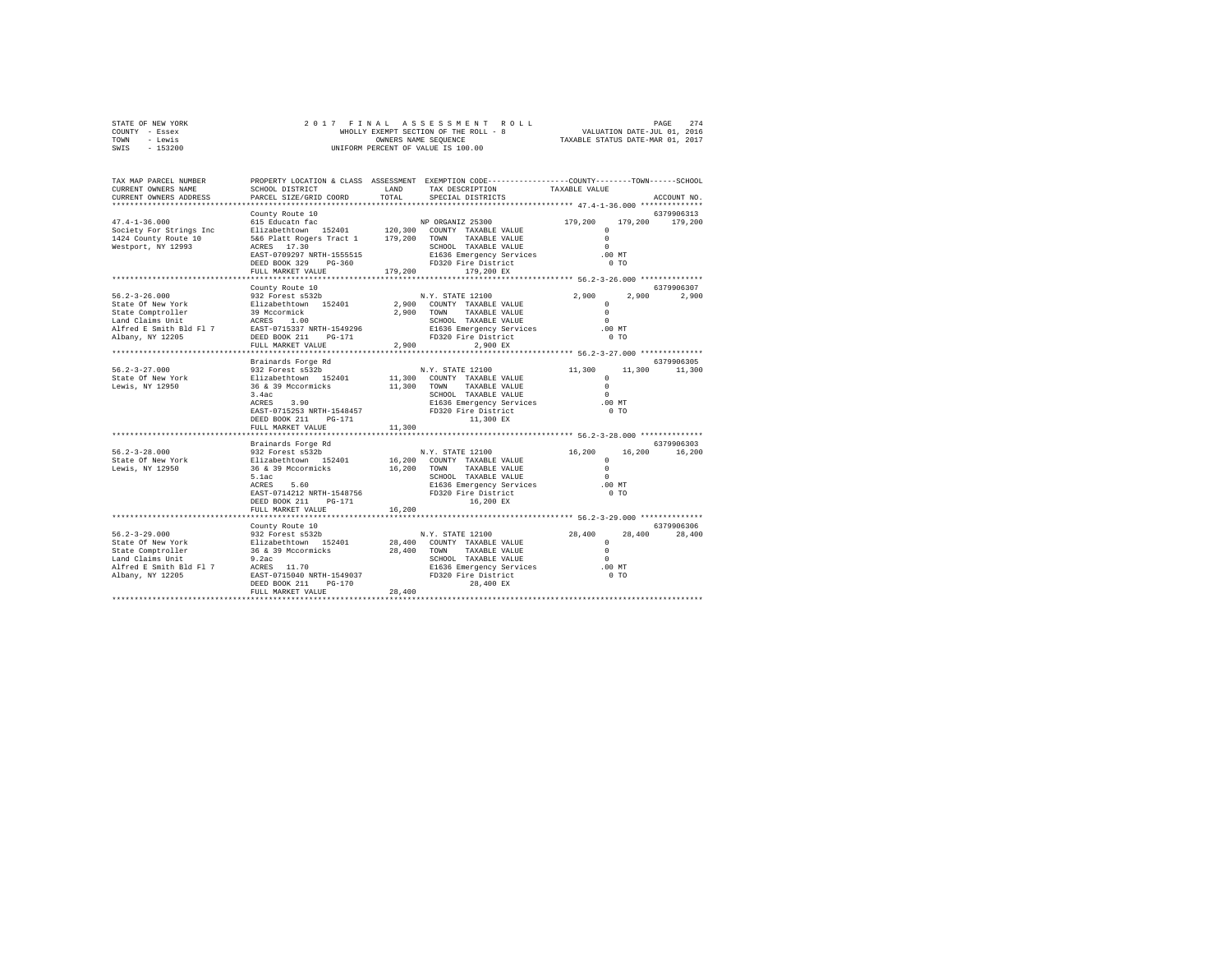| STATE OF NEW YORK | 2017 FINAL ASSESSMENT ROLL            | 275<br>PAGE                      |
|-------------------|---------------------------------------|----------------------------------|
| COUNTY - Essex    | WHOLLY EXEMPT SECTION OF THE ROLL - 8 | VALUATION DATE-JUL 01, 2016      |
| TOWN<br>- Lewis   | OWNERS NAME SEOUENCE                  | TAXABLE STATUS DATE-MAR 01, 2017 |
| $-153200$<br>SWIS | UNIFORM PERCENT OF VALUE IS 100.00    |                                  |

| TAX MAP PARCEL NUMBER<br>CURRENT OWNERS NAME<br>CURRENT OWNERS ADDRESS                                                                                                                                                                                                                                                                                                                                                                                  | SCHOOL DISTRICT                               |        | PROPERTY LOCATION & CLASS ASSESSMENT EXEMPTION CODE---------------COUNTY-------TOWN-----SCHOOL<br>$\begin{tabular}{ll} $\begin{array}{l} & \multicolumn{3}{l} \multicolumn{3}{l}{\multicolumn{3}{l}{\textbf{C} } \multicolumn{3}{l}{\textbf{C} } \multicolumn{3}{l}{\textbf{C} } \multicolumn{3}{l}{\textbf{C} } \multicolumn{3}{l}{\textbf{C} } \multicolumn{3}{l}{\textbf{C} } \multicolumn{3}{l}{\textbf{C} } \multicolumn{3}{l}{\textbf{C} } \multicolumn{3}{l}{\textbf{D} } \multicolumn{3}{l}{\textbf{D} } \multicolumn{3}{l}{\textbf{C} } \multicolumn{3}{l}{\$<br>LAND TAX DESCRIPTION |                                            |                   |
|---------------------------------------------------------------------------------------------------------------------------------------------------------------------------------------------------------------------------------------------------------------------------------------------------------------------------------------------------------------------------------------------------------------------------------------------------------|-----------------------------------------------|--------|------------------------------------------------------------------------------------------------------------------------------------------------------------------------------------------------------------------------------------------------------------------------------------------------------------------------------------------------------------------------------------------------------------------------------------------------------------------------------------------------------------------------------------------------------------------------------------------------|--------------------------------------------|-------------------|
|                                                                                                                                                                                                                                                                                                                                                                                                                                                         | PARCEL SIZE/GRID COORD                        |        |                                                                                                                                                                                                                                                                                                                                                                                                                                                                                                                                                                                                |                                            | ACCOUNT NO.       |
|                                                                                                                                                                                                                                                                                                                                                                                                                                                         |                                               |        |                                                                                                                                                                                                                                                                                                                                                                                                                                                                                                                                                                                                |                                            | 6379906304        |
|                                                                                                                                                                                                                                                                                                                                                                                                                                                         |                                               |        |                                                                                                                                                                                                                                                                                                                                                                                                                                                                                                                                                                                                | 15,400 15,400 15,400                       |                   |
|                                                                                                                                                                                                                                                                                                                                                                                                                                                         |                                               |        |                                                                                                                                                                                                                                                                                                                                                                                                                                                                                                                                                                                                |                                            |                   |
|                                                                                                                                                                                                                                                                                                                                                                                                                                                         |                                               |        |                                                                                                                                                                                                                                                                                                                                                                                                                                                                                                                                                                                                |                                            |                   |
|                                                                                                                                                                                                                                                                                                                                                                                                                                                         |                                               |        |                                                                                                                                                                                                                                                                                                                                                                                                                                                                                                                                                                                                |                                            |                   |
|                                                                                                                                                                                                                                                                                                                                                                                                                                                         |                                               |        | SCHOOL TAXABLE VALUE<br>E1636 Emergency Services (00 MT                                                                                                                                                                                                                                                                                                                                                                                                                                                                                                                                        |                                            |                   |
|                                                                                                                                                                                                                                                                                                                                                                                                                                                         |                                               |        |                                                                                                                                                                                                                                                                                                                                                                                                                                                                                                                                                                                                | 0 <sub>T</sub>                             |                   |
| $\begin{tabular}{lcccc} 56.2-3-30.000 & \textbf{Steele Woods Rd} & & & & & & & & 15,400 \\ \texttt{State Of New York} & & & & & 932 & \texttt{Forest S52D} & & & & & & 15,400 \\ \texttt{State Of New York} & & & & & & & 12. \texttt{Plate Mods} & & & & 15,400 & \texttt{COMITY TAXABLE VALUE} & & & & & & 0 \\ \texttt{State Comprueller} & & & & 12. \texttt{Plate Rogers T1k36k39} & & & 15,400 & \texttt{TONAT YAXABLE VALUE} & & & & & & 0 \\ \$ |                                               |        |                                                                                                                                                                                                                                                                                                                                                                                                                                                                                                                                                                                                |                                            |                   |
|                                                                                                                                                                                                                                                                                                                                                                                                                                                         |                                               |        |                                                                                                                                                                                                                                                                                                                                                                                                                                                                                                                                                                                                |                                            |                   |
|                                                                                                                                                                                                                                                                                                                                                                                                                                                         | Brainards Forge Rd                            |        |                                                                                                                                                                                                                                                                                                                                                                                                                                                                                                                                                                                                |                                            | 6379980011        |
| $56.2 - 3 - 31.000$                                                                                                                                                                                                                                                                                                                                                                                                                                     | 932 Forest s532b                              |        | N.Y. STATE 12100                                                                                                                                                                                                                                                                                                                                                                                                                                                                                                                                                                               | 5,700                                      | 5,700 5,700       |
|                                                                                                                                                                                                                                                                                                                                                                                                                                                         |                                               |        |                                                                                                                                                                                                                                                                                                                                                                                                                                                                                                                                                                                                |                                            |                   |
|                                                                                                                                                                                                                                                                                                                                                                                                                                                         |                                               |        |                                                                                                                                                                                                                                                                                                                                                                                                                                                                                                                                                                                                |                                            |                   |
|                                                                                                                                                                                                                                                                                                                                                                                                                                                         |                                               |        |                                                                                                                                                                                                                                                                                                                                                                                                                                                                                                                                                                                                |                                            |                   |
| $\begin{tabular}{lcccc} 56.2-3-31.0000 & 19.27 & 19.28 & 19.28 & 19.28 & 19.28 & 19.28 & 19.28 & 19.28 & 19.28 & 19.28 & 19.28 & 19.28 & 19.28 & 19.28 & 19.28 & 19.28 & 19.28 & 19.28 & 19.28 & 19.28 & 19.28 & 19.28 & 19.28 & 19.28 & 19.28 & 19.28 & 19.28 & 19.28$                                                                                                                                                                                 |                                               |        |                                                                                                                                                                                                                                                                                                                                                                                                                                                                                                                                                                                                |                                            |                   |
|                                                                                                                                                                                                                                                                                                                                                                                                                                                         |                                               |        |                                                                                                                                                                                                                                                                                                                                                                                                                                                                                                                                                                                                |                                            |                   |
|                                                                                                                                                                                                                                                                                                                                                                                                                                                         |                                               |        |                                                                                                                                                                                                                                                                                                                                                                                                                                                                                                                                                                                                |                                            |                   |
|                                                                                                                                                                                                                                                                                                                                                                                                                                                         | Trout Pond Rd                                 |        |                                                                                                                                                                                                                                                                                                                                                                                                                                                                                                                                                                                                |                                            | 6379980030        |
|                                                                                                                                                                                                                                                                                                                                                                                                                                                         |                                               |        |                                                                                                                                                                                                                                                                                                                                                                                                                                                                                                                                                                                                |                                            | 1,800 1,800 1,800 |
|                                                                                                                                                                                                                                                                                                                                                                                                                                                         |                                               |        |                                                                                                                                                                                                                                                                                                                                                                                                                                                                                                                                                                                                |                                            |                   |
|                                                                                                                                                                                                                                                                                                                                                                                                                                                         |                                               |        |                                                                                                                                                                                                                                                                                                                                                                                                                                                                                                                                                                                                |                                            |                   |
|                                                                                                                                                                                                                                                                                                                                                                                                                                                         |                                               |        |                                                                                                                                                                                                                                                                                                                                                                                                                                                                                                                                                                                                |                                            |                   |
|                                                                                                                                                                                                                                                                                                                                                                                                                                                         |                                               |        |                                                                                                                                                                                                                                                                                                                                                                                                                                                                                                                                                                                                |                                            |                   |
|                                                                                                                                                                                                                                                                                                                                                                                                                                                         |                                               |        |                                                                                                                                                                                                                                                                                                                                                                                                                                                                                                                                                                                                |                                            |                   |
|                                                                                                                                                                                                                                                                                                                                                                                                                                                         | FULL MARKET VALUE                             | 1,800  | 1,800 EX                                                                                                                                                                                                                                                                                                                                                                                                                                                                                                                                                                                       |                                            |                   |
|                                                                                                                                                                                                                                                                                                                                                                                                                                                         |                                               |        |                                                                                                                                                                                                                                                                                                                                                                                                                                                                                                                                                                                                |                                            |                   |
|                                                                                                                                                                                                                                                                                                                                                                                                                                                         | 8849 US Route 9                               |        |                                                                                                                                                                                                                                                                                                                                                                                                                                                                                                                                                                                                |                                            | 635J100411        |
|                                                                                                                                                                                                                                                                                                                                                                                                                                                         |                                               |        |                                                                                                                                                                                                                                                                                                                                                                                                                                                                                                                                                                                                | 60,100                                     | 60,100<br>60,100  |
|                                                                                                                                                                                                                                                                                                                                                                                                                                                         |                                               |        |                                                                                                                                                                                                                                                                                                                                                                                                                                                                                                                                                                                                |                                            |                   |
|                                                                                                                                                                                                                                                                                                                                                                                                                                                         |                                               |        |                                                                                                                                                                                                                                                                                                                                                                                                                                                                                                                                                                                                | $\begin{array}{c} 0 \\ 0 \\ 0 \end{array}$ |                   |
|                                                                                                                                                                                                                                                                                                                                                                                                                                                         |                                               |        | SCHOOL TAXABLE VALUE                                                                                                                                                                                                                                                                                                                                                                                                                                                                                                                                                                           | $\sim$                                     |                   |
|                                                                                                                                                                                                                                                                                                                                                                                                                                                         |                                               |        | E1636 Emergency Services                                                                                                                                                                                                                                                                                                                                                                                                                                                                                                                                                                       | .00MT                                      |                   |
|                                                                                                                                                                                                                                                                                                                                                                                                                                                         | EAST-0701035 NRTH-1566034 FD320 Fire District |        |                                                                                                                                                                                                                                                                                                                                                                                                                                                                                                                                                                                                | 0 <sub>T</sub>                             |                   |
|                                                                                                                                                                                                                                                                                                                                                                                                                                                         | DEED BOOK 1308 PG-88                          |        | $60,100$ EX                                                                                                                                                                                                                                                                                                                                                                                                                                                                                                                                                                                    |                                            |                   |
|                                                                                                                                                                                                                                                                                                                                                                                                                                                         | FULL MARKET VALUE                             | 60,100 |                                                                                                                                                                                                                                                                                                                                                                                                                                                                                                                                                                                                |                                            |                   |
|                                                                                                                                                                                                                                                                                                                                                                                                                                                         |                                               |        |                                                                                                                                                                                                                                                                                                                                                                                                                                                                                                                                                                                                |                                            |                   |
|                                                                                                                                                                                                                                                                                                                                                                                                                                                         |                                               |        |                                                                                                                                                                                                                                                                                                                                                                                                                                                                                                                                                                                                |                                            | 635J103109        |
|                                                                                                                                                                                                                                                                                                                                                                                                                                                         |                                               |        |                                                                                                                                                                                                                                                                                                                                                                                                                                                                                                                                                                                                |                                            | 22,000<br>22,000  |
|                                                                                                                                                                                                                                                                                                                                                                                                                                                         |                                               |        |                                                                                                                                                                                                                                                                                                                                                                                                                                                                                                                                                                                                |                                            |                   |
|                                                                                                                                                                                                                                                                                                                                                                                                                                                         |                                               |        |                                                                                                                                                                                                                                                                                                                                                                                                                                                                                                                                                                                                |                                            |                   |
|                                                                                                                                                                                                                                                                                                                                                                                                                                                         |                                               |        |                                                                                                                                                                                                                                                                                                                                                                                                                                                                                                                                                                                                |                                            |                   |
| 1991 116.000 1321 Aboute 9<br>1991 121 Aboute 9<br>TOWN OWN I 13500 22,000 22<br>TOWN OWN I 13500 22,000 22<br>TOWN OWN TAXABLE VALUE 0<br>EUROL I 22,000 TOWN TAXABLE VALUE 0<br>22,000 TOWN TAXABLE VALUE 0<br>FOR BOSTON TAXABLE VALUE 0<br>                                                                                                                                                                                                         |                                               |        |                                                                                                                                                                                                                                                                                                                                                                                                                                                                                                                                                                                                |                                            |                   |
|                                                                                                                                                                                                                                                                                                                                                                                                                                                         |                                               |        |                                                                                                                                                                                                                                                                                                                                                                                                                                                                                                                                                                                                |                                            |                   |
|                                                                                                                                                                                                                                                                                                                                                                                                                                                         | DEED BOOK 1308 PG-88                          |        | 22,000 EX                                                                                                                                                                                                                                                                                                                                                                                                                                                                                                                                                                                      |                                            |                   |
|                                                                                                                                                                                                                                                                                                                                                                                                                                                         | FULL MARKET VALUE                             | 22,000 |                                                                                                                                                                                                                                                                                                                                                                                                                                                                                                                                                                                                |                                            |                   |
|                                                                                                                                                                                                                                                                                                                                                                                                                                                         |                                               |        |                                                                                                                                                                                                                                                                                                                                                                                                                                                                                                                                                                                                |                                            |                   |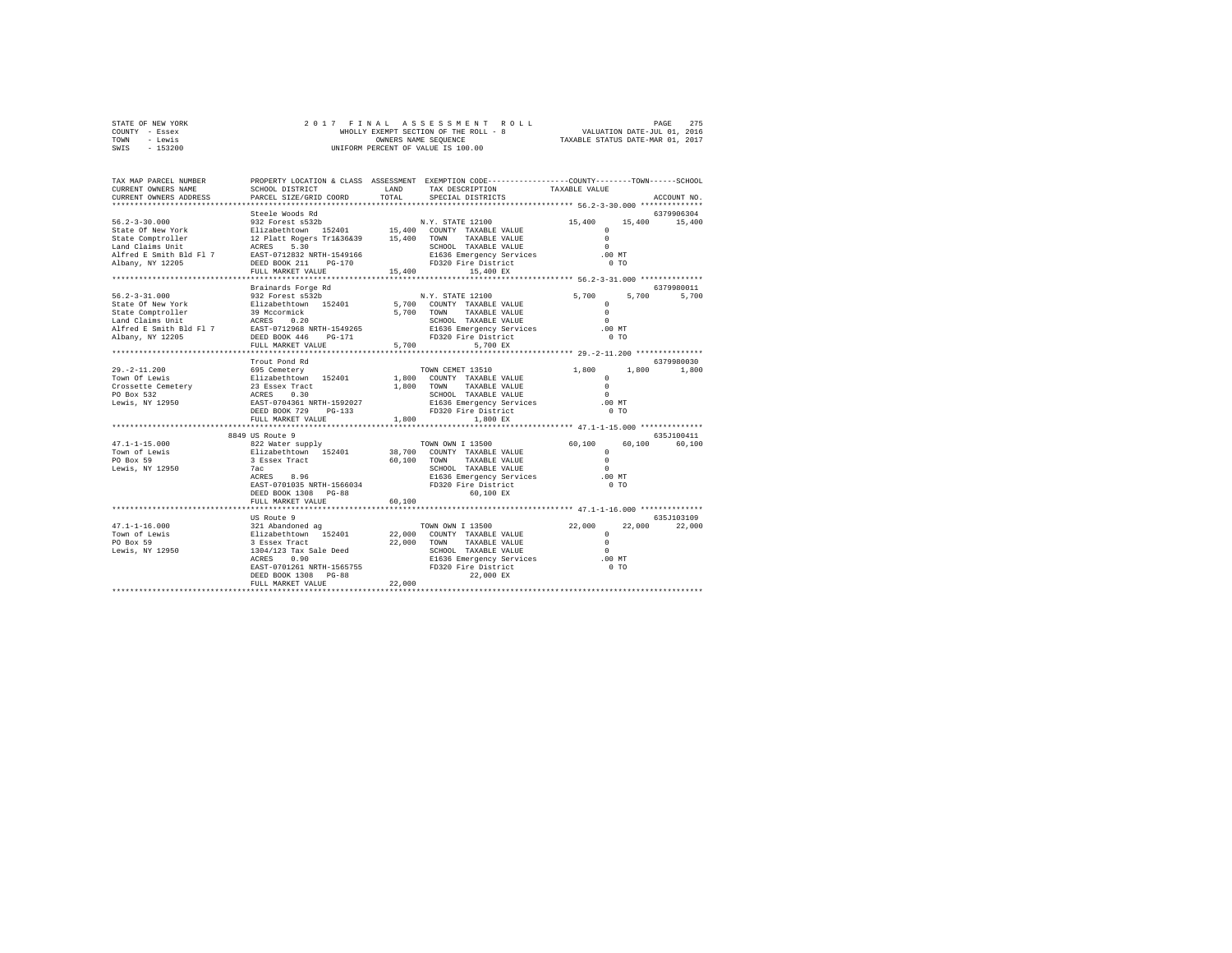| STATE OF NEW YORK | 2017 FINAL ASSESSMENT ROLL            | 276<br>PAGE                      |
|-------------------|---------------------------------------|----------------------------------|
| COUNTY - Essex    | WHOLLY EXEMPT SECTION OF THE ROLL - 8 | VALUATION DATE-JUL 01, 2016      |
| TOWN<br>- Lewis   | OWNERS NAME SEOUENCE                  | TAXABLE STATUS DATE-MAR 01, 2017 |
| $-153200$<br>SWIS | UNIFORM PERCENT OF VALUE IS 100.00    |                                  |

| TAX MAP PARCEL NUMBER<br>CURRENT OWNERS NAME<br>CURRENT OWNERS ADDRESS                                                                                                                                                                                                                                                                                                                                                     | SCHOOL DISTRICT<br>PARCEL SIZE/GRID COORD                                            |        | PROPERTY LOCATION & CLASS ASSESSMENT EXEMPTION CODE---------------COUNTY-------TOWN-----SCHOOL<br>LAND TAX DESCRIPTION<br>TOTAL SPECIAL DISTRICTS | TAXABLE VALUE                                        | ACCOUNT NO.                 |
|----------------------------------------------------------------------------------------------------------------------------------------------------------------------------------------------------------------------------------------------------------------------------------------------------------------------------------------------------------------------------------------------------------------------------|--------------------------------------------------------------------------------------|--------|---------------------------------------------------------------------------------------------------------------------------------------------------|------------------------------------------------------|-----------------------------|
|                                                                                                                                                                                                                                                                                                                                                                                                                            |                                                                                      |        |                                                                                                                                                   |                                                      |                             |
|                                                                                                                                                                                                                                                                                                                                                                                                                            | 230 Goff Rd                                                                          |        |                                                                                                                                                   |                                                      | 6379992007                  |
| $\begin{array}{cccc} 47.1-1-41.200 & 430\, \mathrm{GUT~\,K} & 329,800 & 329,800 & 329,800 & 329,800 \\ \mathrm{Two~\,D~\,Ewi} & 822\, \mathrm{Water~\,supply} & 28,000 & 200\, \mathrm{CUNRT~\,TAMALE~\,VALDE} & 329,800 & 329,800 & 329,800 \\ \mathrm{Two~\,D~\,Ewi} & 1.00 & 21\, \mathrm{plate~\,K} & 1.00 & 240\, \mathrm{$                                                                                           |                                                                                      |        |                                                                                                                                                   |                                                      |                             |
|                                                                                                                                                                                                                                                                                                                                                                                                                            | FULL MARKET VALUE                                                                    |        | 329,800 329,800 EX                                                                                                                                |                                                      |                             |
|                                                                                                                                                                                                                                                                                                                                                                                                                            | Wells Hill Rd                                                                        |        |                                                                                                                                                   |                                                      | 6379993002                  |
| $\begin{tabular}{lllllllllllllllllll} \multicolumn{2}{c}{\textbf{47.1--1-45.200}} & \multicolumn{2}{c}{\textbf{50.400}} & \multicolumn{2}{c}{\textbf{7.400}} & \multicolumn{2}{c}{\textbf{7.400}} & \multicolumn{2}{c}{\textbf{7.400}} & \multicolumn{2}{c}{\textbf{7.400}} & \multicolumn{2}{c}{\textbf{7.400}} & \multicolumn{2}{c}{\textbf{7.400}} & \multicolumn{2}{c}{\textbf{7.400}} & \multicolumn{2}{c}{\textbf{7$ |                                                                                      |        |                                                                                                                                                   | $30,400$ $30,400$ $30,400$                           |                             |
|                                                                                                                                                                                                                                                                                                                                                                                                                            |                                                                                      |        |                                                                                                                                                   |                                                      |                             |
|                                                                                                                                                                                                                                                                                                                                                                                                                            | FULL MARKET VALUE 30,400                                                             |        | 30,400 EX                                                                                                                                         |                                                      |                             |
|                                                                                                                                                                                                                                                                                                                                                                                                                            | 849 Fox Run Rd                                                                       |        |                                                                                                                                                   |                                                      | 6379906215                  |
|                                                                                                                                                                                                                                                                                                                                                                                                                            | ACRES 22.30<br>EAST-0698002 NRTH-1559642 FD320 Fire District<br>DEED BOOK 312 PG-241 |        | TOWN OWN I 13500 16,200<br>E1636 Emergency Services .00 MT<br>16,200 EX                                                                           | $^{\circ}$<br>$\Omega$<br>$\sim$ 0<br>0 <sub>T</sub> | 16,200 16,200               |
|                                                                                                                                                                                                                                                                                                                                                                                                                            | FULL MARKET VALUE                                                                    | 16,200 |                                                                                                                                                   |                                                      |                             |
|                                                                                                                                                                                                                                                                                                                                                                                                                            | **************************                                                           |        |                                                                                                                                                   |                                                      |                             |
|                                                                                                                                                                                                                                                                                                                                                                                                                            | Fox Run Rd                                                                           |        | 17,600 EX                                                                                                                                         |                                                      | 6379906212<br>17,600        |
|                                                                                                                                                                                                                                                                                                                                                                                                                            |                                                                                      |        |                                                                                                                                                   |                                                      |                             |
| $\begin{tabular}{lcccc} 47.3-2-4.000 & 1037 & 1000 & 1039 & 10000 & 10000 \\ & 593 & 10000 & 593 & 10000 & 593 & 10000 & 10000 \\ & 593 & 100000 & 593 & 100000 & 100000 & 27,1000 & 7000007 & 7XXABLE\text{ VALUE} & 0 \\ & 511 & 511 & 511 & 527 & 100 & 700000 & 7XABLE\text{ VALUE} & 0 \\ & 27,$                                                                                                                      | 1037 County Route 10                                                                 |        |                                                                                                                                                   |                                                      | 6379906213<br>27,100 27,100 |
|                                                                                                                                                                                                                                                                                                                                                                                                                            |                                                                                      |        |                                                                                                                                                   |                                                      |                             |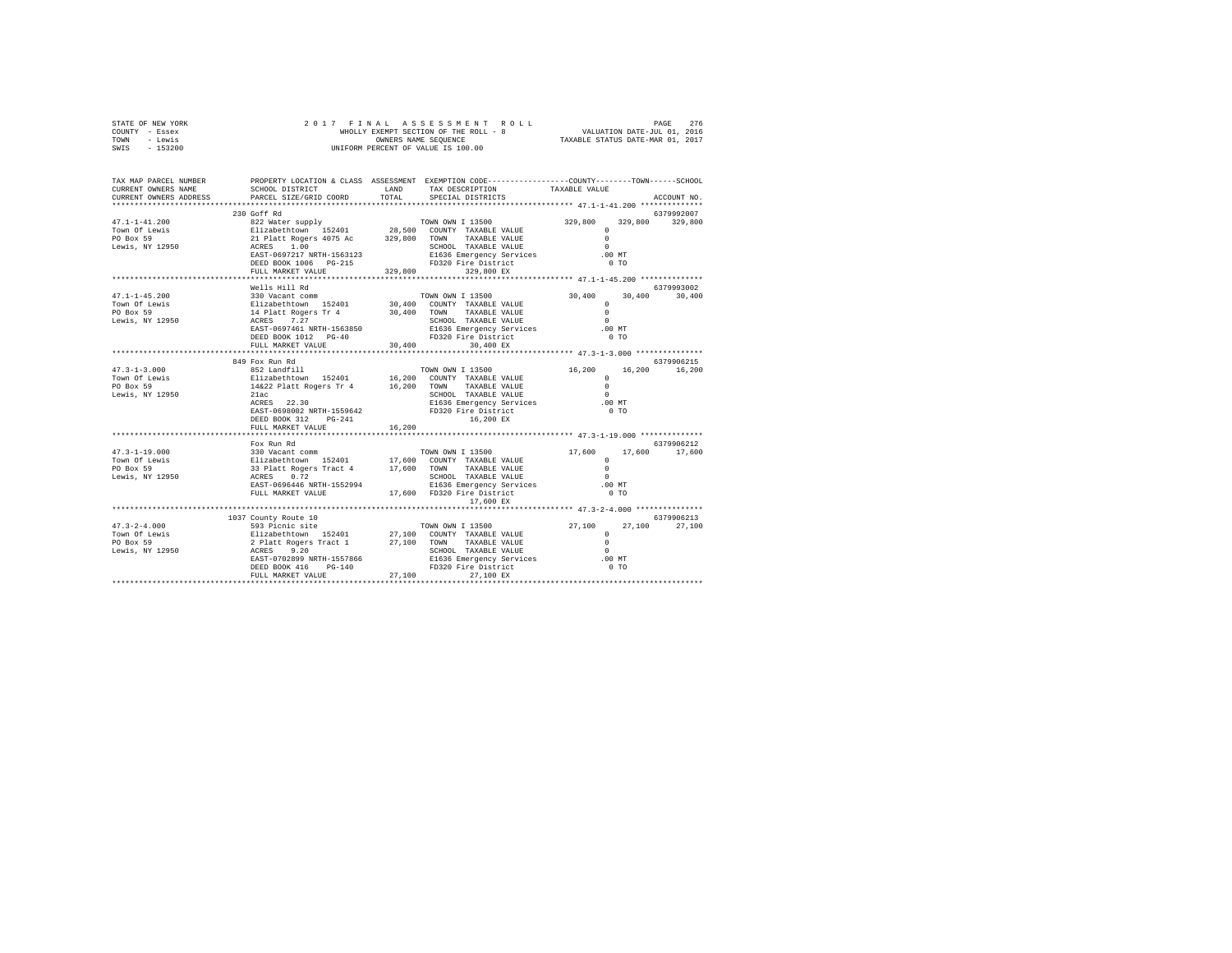| TAX MAP PARCEL NUMBER<br>PROPERTY LOCATION & CLASS ASSESSMENT EXEMPTION CODE----------------COUNTY-------TOWN-----SCHOOL<br>${\tt SCHOOL\ DISTRICT}\qquad\qquad {\tt LAND}\qquad\qquad {\tt TAX\ DESCRIPITION}\qquad\qquad {\tt TAXABLE\ VALUE}\qquad\qquad {\tt PARCEL\ SIZE/GRID\ CORD}\qquad\qquad {\tt TOTAL}\qquad\qquad {\tt SPECIAL\ DISTRICTS}$<br>CURRENT OWNERS NAME<br>CURRENT OWNERS ADDRESS<br>ACCOUNT NO.<br>635J105205<br>17,600 17,600<br>PO Box 59<br>635Z013001<br>300 300<br>$47.13 - 1 - 36.000$<br>Town of Lewis<br>PO Box 59<br>Lewis, NY | STATE OF NEW YORK<br>COUNTY - Essex<br>TOWN - Lewis<br>$-153200$<br>SWIS |  |  |  |
|-----------------------------------------------------------------------------------------------------------------------------------------------------------------------------------------------------------------------------------------------------------------------------------------------------------------------------------------------------------------------------------------------------------------------------------------------------------------------------------------------------------------------------------------------------------------|--------------------------------------------------------------------------|--|--|--|
|                                                                                                                                                                                                                                                                                                                                                                                                                                                                                                                                                                 |                                                                          |  |  |  |
|                                                                                                                                                                                                                                                                                                                                                                                                                                                                                                                                                                 |                                                                          |  |  |  |
|                                                                                                                                                                                                                                                                                                                                                                                                                                                                                                                                                                 |                                                                          |  |  |  |
|                                                                                                                                                                                                                                                                                                                                                                                                                                                                                                                                                                 |                                                                          |  |  |  |
|                                                                                                                                                                                                                                                                                                                                                                                                                                                                                                                                                                 |                                                                          |  |  |  |
|                                                                                                                                                                                                                                                                                                                                                                                                                                                                                                                                                                 |                                                                          |  |  |  |
|                                                                                                                                                                                                                                                                                                                                                                                                                                                                                                                                                                 |                                                                          |  |  |  |
|                                                                                                                                                                                                                                                                                                                                                                                                                                                                                                                                                                 |                                                                          |  |  |  |
|                                                                                                                                                                                                                                                                                                                                                                                                                                                                                                                                                                 |                                                                          |  |  |  |
|                                                                                                                                                                                                                                                                                                                                                                                                                                                                                                                                                                 |                                                                          |  |  |  |
|                                                                                                                                                                                                                                                                                                                                                                                                                                                                                                                                                                 |                                                                          |  |  |  |
|                                                                                                                                                                                                                                                                                                                                                                                                                                                                                                                                                                 |                                                                          |  |  |  |
|                                                                                                                                                                                                                                                                                                                                                                                                                                                                                                                                                                 |                                                                          |  |  |  |
|                                                                                                                                                                                                                                                                                                                                                                                                                                                                                                                                                                 |                                                                          |  |  |  |
|                                                                                                                                                                                                                                                                                                                                                                                                                                                                                                                                                                 |                                                                          |  |  |  |
|                                                                                                                                                                                                                                                                                                                                                                                                                                                                                                                                                                 |                                                                          |  |  |  |
|                                                                                                                                                                                                                                                                                                                                                                                                                                                                                                                                                                 |                                                                          |  |  |  |
|                                                                                                                                                                                                                                                                                                                                                                                                                                                                                                                                                                 |                                                                          |  |  |  |
|                                                                                                                                                                                                                                                                                                                                                                                                                                                                                                                                                                 |                                                                          |  |  |  |
|                                                                                                                                                                                                                                                                                                                                                                                                                                                                                                                                                                 |                                                                          |  |  |  |
|                                                                                                                                                                                                                                                                                                                                                                                                                                                                                                                                                                 |                                                                          |  |  |  |
|                                                                                                                                                                                                                                                                                                                                                                                                                                                                                                                                                                 |                                                                          |  |  |  |
|                                                                                                                                                                                                                                                                                                                                                                                                                                                                                                                                                                 |                                                                          |  |  |  |
|                                                                                                                                                                                                                                                                                                                                                                                                                                                                                                                                                                 |                                                                          |  |  |  |
|                                                                                                                                                                                                                                                                                                                                                                                                                                                                                                                                                                 |                                                                          |  |  |  |
|                                                                                                                                                                                                                                                                                                                                                                                                                                                                                                                                                                 |                                                                          |  |  |  |
|                                                                                                                                                                                                                                                                                                                                                                                                                                                                                                                                                                 |                                                                          |  |  |  |
|                                                                                                                                                                                                                                                                                                                                                                                                                                                                                                                                                                 |                                                                          |  |  |  |
|                                                                                                                                                                                                                                                                                                                                                                                                                                                                                                                                                                 |                                                                          |  |  |  |
|                                                                                                                                                                                                                                                                                                                                                                                                                                                                                                                                                                 |                                                                          |  |  |  |
|                                                                                                                                                                                                                                                                                                                                                                                                                                                                                                                                                                 |                                                                          |  |  |  |
|                                                                                                                                                                                                                                                                                                                                                                                                                                                                                                                                                                 |                                                                          |  |  |  |
|                                                                                                                                                                                                                                                                                                                                                                                                                                                                                                                                                                 |                                                                          |  |  |  |
|                                                                                                                                                                                                                                                                                                                                                                                                                                                                                                                                                                 |                                                                          |  |  |  |
|                                                                                                                                                                                                                                                                                                                                                                                                                                                                                                                                                                 |                                                                          |  |  |  |
|                                                                                                                                                                                                                                                                                                                                                                                                                                                                                                                                                                 |                                                                          |  |  |  |
|                                                                                                                                                                                                                                                                                                                                                                                                                                                                                                                                                                 |                                                                          |  |  |  |
|                                                                                                                                                                                                                                                                                                                                                                                                                                                                                                                                                                 |                                                                          |  |  |  |
|                                                                                                                                                                                                                                                                                                                                                                                                                                                                                                                                                                 |                                                                          |  |  |  |
|                                                                                                                                                                                                                                                                                                                                                                                                                                                                                                                                                                 |                                                                          |  |  |  |
|                                                                                                                                                                                                                                                                                                                                                                                                                                                                                                                                                                 |                                                                          |  |  |  |
|                                                                                                                                                                                                                                                                                                                                                                                                                                                                                                                                                                 |                                                                          |  |  |  |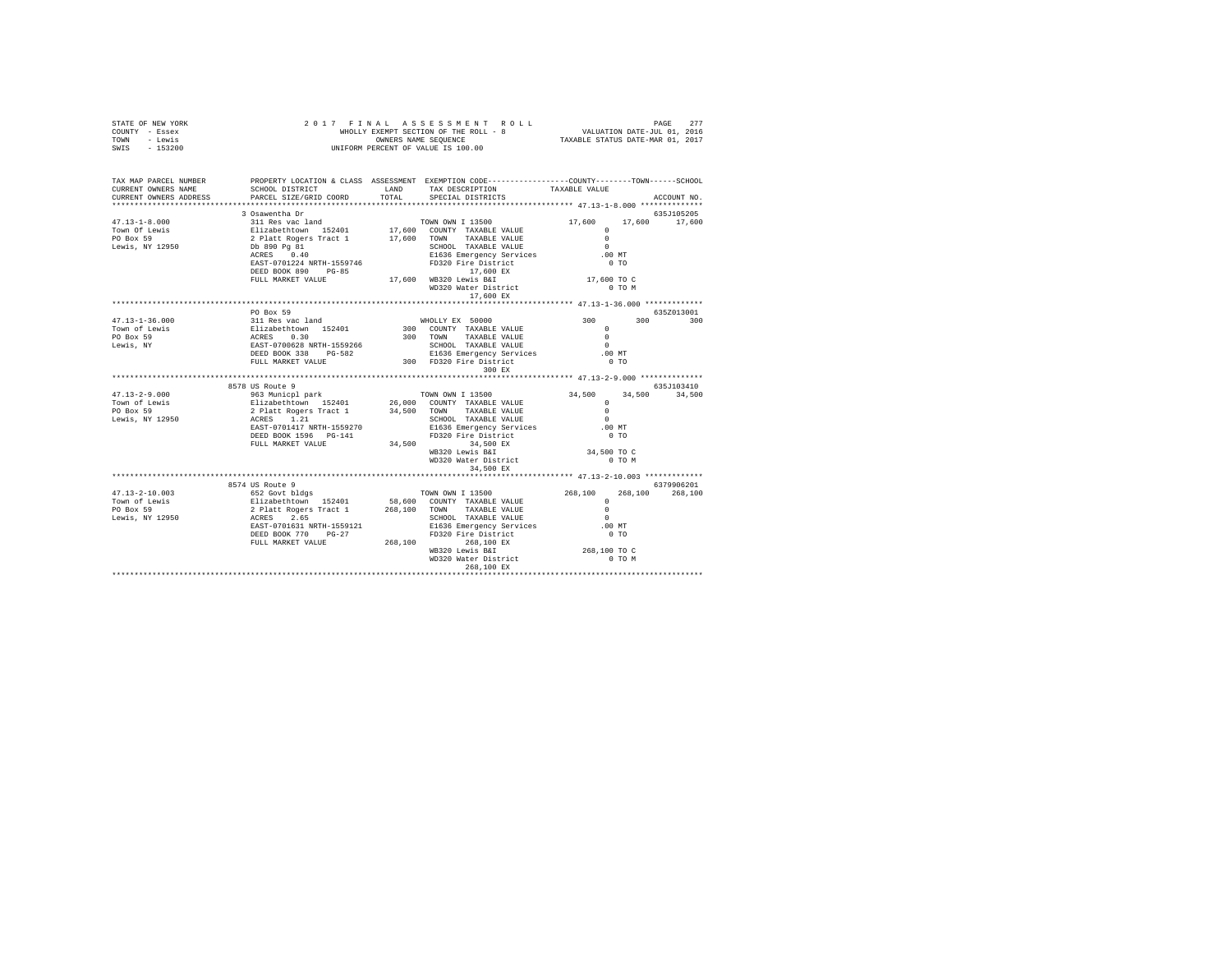| STATE OF NEW YORK<br>COUNTY - Essex<br>TOWN - Lewis<br>SWIS - 153200                                                                                                                                                                                                                                                                                                                                             |                                                                                           |       | UNIFORM PERCENT OF VALUE IS 100.00                                      |                                |                 |
|------------------------------------------------------------------------------------------------------------------------------------------------------------------------------------------------------------------------------------------------------------------------------------------------------------------------------------------------------------------------------------------------------------------|-------------------------------------------------------------------------------------------|-------|-------------------------------------------------------------------------|--------------------------------|-----------------|
|                                                                                                                                                                                                                                                                                                                                                                                                                  |                                                                                           |       |                                                                         |                                |                 |
| TAX MAP PARCEL NUMBER PROPERTY LOCATION & CLASS ASSESSMENT EXEMPTION CODE--------------COUNTY-------TOWN-----SCHOOL<br>CURRENT OWNERS NAME                                                                                                                                                                                                                                                                       | SCHOOL DISTRICT TAND TAX DESCRIPTION                                                      |       |                                                                         | TAXABLE VALUE                  |                 |
| CURRENT OWNERS ADDRESS PARCEL SIZE/GRID COORD                                                                                                                                                                                                                                                                                                                                                                    |                                                                                           | TOTAL | SPECIAL DISTRICTS                                                       |                                | ACCOUNT NO.     |
| $\begin{tabular}{lllllllllll} 47.13-2-15.000 & \text{6500 to } \text{Koute 9} & \text{TOWN OWN 1 13500} \\ \text{Town of Lewis} & 652~\text{Govt blidgs} & 20,900~\text{CONTY}~\text{TXABLE VALUE} \\ \text{US Re 9} & 2 \text{ Platt Roger Tract 1} & 141,100~\text{TONN}~\text{TXABLE VALUE} \\ \text{PO Box 59} & 2 \text{ Platt Regers Tract 1} & 141,100~\text{TONN}~\text{TXABLE VALUE} \\ \text{PO Box 5$ |                                                                                           |       |                                                                         |                                | 6379906210      |
|                                                                                                                                                                                                                                                                                                                                                                                                                  |                                                                                           |       | TOWN OWN I 13500 141,100                                                |                                | 141,100 141,100 |
|                                                                                                                                                                                                                                                                                                                                                                                                                  |                                                                                           |       |                                                                         | $\Omega$                       |                 |
|                                                                                                                                                                                                                                                                                                                                                                                                                  |                                                                                           |       |                                                                         | $\sim$                         |                 |
|                                                                                                                                                                                                                                                                                                                                                                                                                  |                                                                                           |       |                                                                         | $\sim$                         |                 |
|                                                                                                                                                                                                                                                                                                                                                                                                                  |                                                                                           |       | E1636 Emergency Services                                                | .00 MT                         |                 |
|                                                                                                                                                                                                                                                                                                                                                                                                                  |                                                                                           |       | FD320 Fire District                                                     | 0T0                            |                 |
|                                                                                                                                                                                                                                                                                                                                                                                                                  | DEED BOOK 1318 PG-22 141,100 WB320 Lewis B&I<br>FULL MARKET VALUE 141,100 WB320 Lewis B&I |       |                                                                         |                                |                 |
|                                                                                                                                                                                                                                                                                                                                                                                                                  |                                                                                           |       | WD320 Water District                                                    | 141,100 TO C<br>0 TO M         |                 |
|                                                                                                                                                                                                                                                                                                                                                                                                                  |                                                                                           |       | 141,100 EX                                                              |                                |                 |
|                                                                                                                                                                                                                                                                                                                                                                                                                  |                                                                                           |       |                                                                         |                                |                 |
|                                                                                                                                                                                                                                                                                                                                                                                                                  | Osawentha Dr                                                                              |       |                                                                         |                                | 6379906202      |
|                                                                                                                                                                                                                                                                                                                                                                                                                  |                                                                                           |       |                                                                         |                                |                 |
|                                                                                                                                                                                                                                                                                                                                                                                                                  |                                                                                           |       |                                                                         |                                |                 |
|                                                                                                                                                                                                                                                                                                                                                                                                                  |                                                                                           |       |                                                                         |                                |                 |
|                                                                                                                                                                                                                                                                                                                                                                                                                  |                                                                                           |       |                                                                         |                                |                 |
|                                                                                                                                                                                                                                                                                                                                                                                                                  |                                                                                           |       |                                                                         | .00 MT                         |                 |
|                                                                                                                                                                                                                                                                                                                                                                                                                  | DEED BOOK 207 PG-129                                                                      |       | SCHOOL TAXABLE VALUE<br>E1636 Emergency Services<br>FD320 Fire District | $0$ TO                         |                 |
|                                                                                                                                                                                                                                                                                                                                                                                                                  | FULL MARKET VALUE                                                                         |       | 1,000 1,000 EX                                                          |                                |                 |
|                                                                                                                                                                                                                                                                                                                                                                                                                  |                                                                                           |       | WB320 Lewis B&I                                                         | 1,000 TO C                     |                 |
|                                                                                                                                                                                                                                                                                                                                                                                                                  |                                                                                           |       | WD320 Water District                                                    | $0$ TO $M$                     |                 |
|                                                                                                                                                                                                                                                                                                                                                                                                                  |                                                                                           |       | $1,000$ EX                                                              |                                |                 |
|                                                                                                                                                                                                                                                                                                                                                                                                                  |                                                                                           |       |                                                                         |                                |                 |
|                                                                                                                                                                                                                                                                                                                                                                                                                  | 256 Roscoe Rd                                                                             |       |                                                                         |                                | 6379906209      |
|                                                                                                                                                                                                                                                                                                                                                                                                                  |                                                                                           |       |                                                                         | 17,100                         | 17,100 17,100   |
|                                                                                                                                                                                                                                                                                                                                                                                                                  |                                                                                           |       |                                                                         | $\Omega$<br>$\Omega$           |                 |
|                                                                                                                                                                                                                                                                                                                                                                                                                  |                                                                                           |       |                                                                         | $\sim$                         |                 |
|                                                                                                                                                                                                                                                                                                                                                                                                                  |                                                                                           |       |                                                                         | .00 MT                         |                 |
|                                                                                                                                                                                                                                                                                                                                                                                                                  |                                                                                           |       |                                                                         | 0.70                           |                 |
|                                                                                                                                                                                                                                                                                                                                                                                                                  |                                                                                           |       | 17,100 EX                                                               |                                |                 |
|                                                                                                                                                                                                                                                                                                                                                                                                                  |                                                                                           |       |                                                                         |                                |                 |
|                                                                                                                                                                                                                                                                                                                                                                                                                  | Roscoe Rd                                                                                 |       |                                                                         |                                | 6379906402      |
|                                                                                                                                                                                                                                                                                                                                                                                                                  |                                                                                           |       |                                                                         |                                | 26,200          |
|                                                                                                                                                                                                                                                                                                                                                                                                                  |                                                                                           |       |                                                                         | $26,200$ $26,200$ $63799$<br>0 |                 |
|                                                                                                                                                                                                                                                                                                                                                                                                                  |                                                                                           |       |                                                                         |                                |                 |
|                                                                                                                                                                                                                                                                                                                                                                                                                  |                                                                                           |       | SCHOOL TAXABLE VALUE                                                    | $\sim$                         |                 |
|                                                                                                                                                                                                                                                                                                                                                                                                                  |                                                                                           |       |                                                                         | .00 MT                         |                 |
|                                                                                                                                                                                                                                                                                                                                                                                                                  |                                                                                           |       |                                                                         | 0.70                           |                 |
|                                                                                                                                                                                                                                                                                                                                                                                                                  | FULL MARKET VALUE                                                                         |       | 26,200 26,200 EX                                                        |                                |                 |
|                                                                                                                                                                                                                                                                                                                                                                                                                  |                                                                                           |       |                                                                         |                                |                 |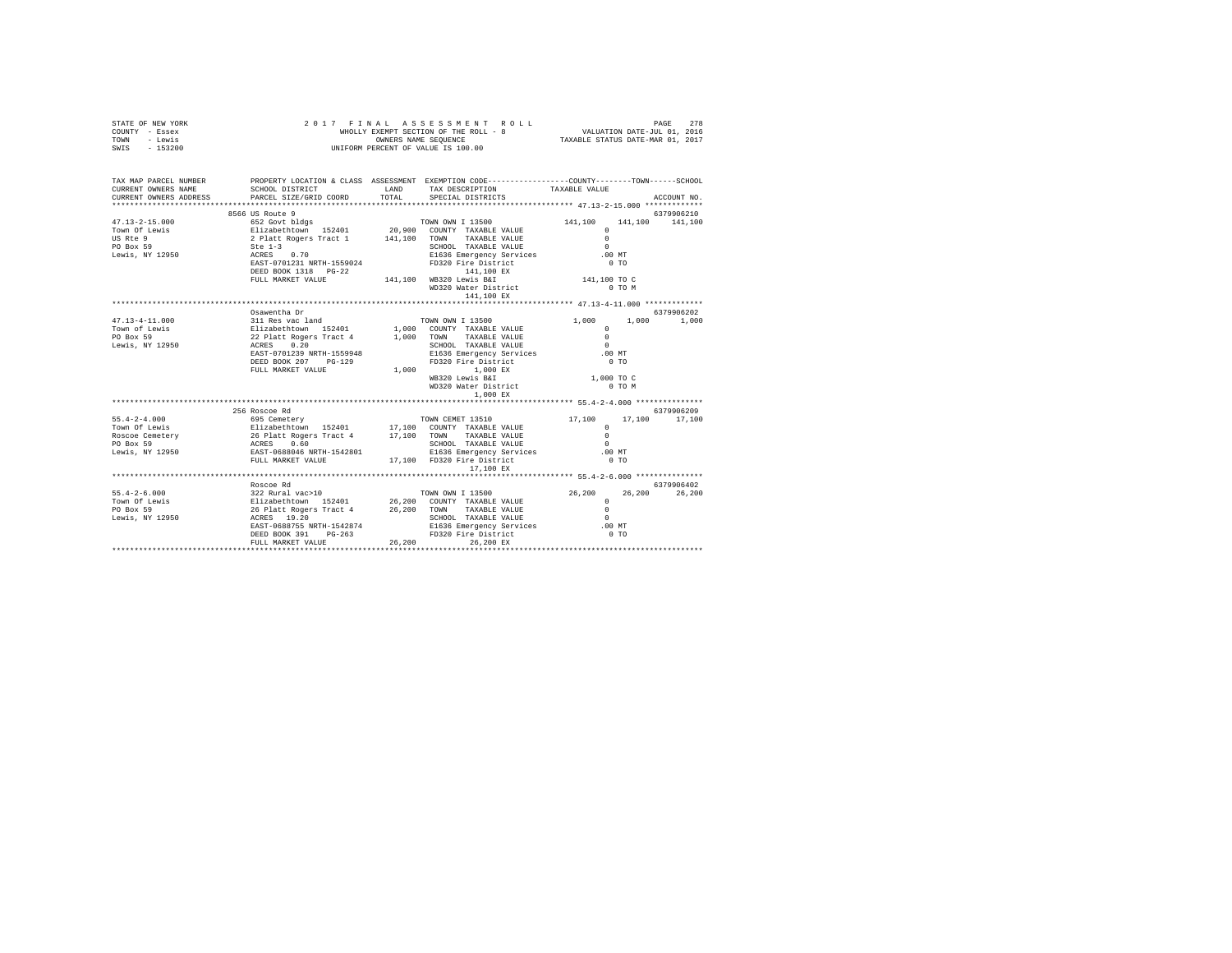| STATE OF NEW YORK | 2017 FINAL ASSESSMENT ROLL            | 2.79<br>PAGE                     |
|-------------------|---------------------------------------|----------------------------------|
| COUNTY - Essex    | WHOLLY EXEMPT SECTION OF THE ROLL - 8 | VALUATION DATE-JUL 01, 2016      |
| TOWN<br>- Lewis   |                                       | TAXABLE STATUS DATE-MAR 01, 2017 |
| SWIS<br>- 153200  |                                       | RPS150/V04/L015                  |
|                   | UNIFORM PERCENT OF VALUE IS 100.00    | CURRENT DATE 6/21/2017           |
|                   |                                       |                                  |
|                   | ROLL SUB SECTION- - TOTALS            |                                  |

|      |                      | TOTAL   | EXTENSION                 | EXTENSION | AD VALOREM | EXEMPT    | TAXABLE   |
|------|----------------------|---------|---------------------------|-----------|------------|-----------|-----------|
| CODE | DISTRICT NAME        | PARCELS | TYPE                      | VALUE     | VALUE      | AMOUNT    | VALUE     |
|      |                      |         |                           |           |            |           |           |
|      | E1636 Emergency Serv |         | 48 MOVTAX                 |           |            |           |           |
|      | FD320 Fire District  |         | 48 TOTAL                  |           | 49336,298  | 49336,298 |           |
|      | WB320 Lewis B&I      |         | 15 TOTAL<br>$\mathcal{C}$ |           | 32704,000  | 12,200    | 32691,800 |
|      | WD320 Water District |         | 14 TOTAL<br>M             |           | 1557,900   | 1557.900  |           |

#### \*\*\* S C H O O L D I S T R I C T S U M M A R Y \*\*\*

| CODE             | DISTRICT NAME             | TOTAL<br>PARCELS  | ASSESSED<br>LAND     | ASSESSED<br>TOTAL    | EXEMPT<br>AMOUNT     | TOTAL<br>TAXABLE | STAR<br>AMOUNT | STAR<br>TAXABLE |
|------------------|---------------------------|-------------------|----------------------|----------------------|----------------------|------------------|----------------|-----------------|
| 152401<br>155001 | Elizabethtown<br>Westport | 47<br>л.          | 10624.198<br>302,300 | 48558.398<br>777,900 | 48558.398<br>777,900 |                  |                |                 |
|                  | SUB-TOTAL                 | 48                | 10926,498            | 49336.298            | 49336.298            |                  |                |                 |
|                  | TOTAL                     | 48                | 10926,498            | 49336.298            | 49336.298            |                  |                |                 |
|                  |                           |                   | *** SYSTEM CODES     |                      | SUMMARY ***          |                  |                |                 |
| CODE             | DROOD TRETOM              | TOTAL<br>DADORE C |                      |                      | COTTAINTY            | <b>TROLLER</b>   | COTTOOT        |                 |

| CODE  | DESCRIPTION        | PARCELS | COUNTY     | TOWN       | SCHOOL     |
|-------|--------------------|---------|------------|------------|------------|
| 50000 | WHOLLY EX<br>TOTAL |         | 300<br>300 | 300<br>300 | 300<br>300 |

#### \*\*\* E X E M P T I O N S U M M A R Y \*\*\*

|       |             | TOTAL                    |           |           |           |
|-------|-------------|--------------------------|-----------|-----------|-----------|
| CODE  | DESCRIPTION | PARCELS                  | COUNTY    | TOWN      | SCHOOL    |
|       |             |                          |           |           |           |
| 12100 | N.Y. STATE  | 6.                       | 79,900    | 79,900    | 79,900    |
| 13100 | CNTY OWN I  | 6                        | 42448.998 | 42448.998 | 42448.998 |
| 13500 | TOWN OWN I  | 14                       | 1005,600  | 1005,600  | 1005,600  |
| 13510 | TOWN CEMET  | ×                        | 18,900    | 18,900    | 18,900    |
| 13870 | SPEC DIST   | $\overline{\phantom{a}}$ | 69,700    | 69,700    | 69,700    |
| 25110 | CONST REL   |                          | 319,100   | 319,100   | 319,100   |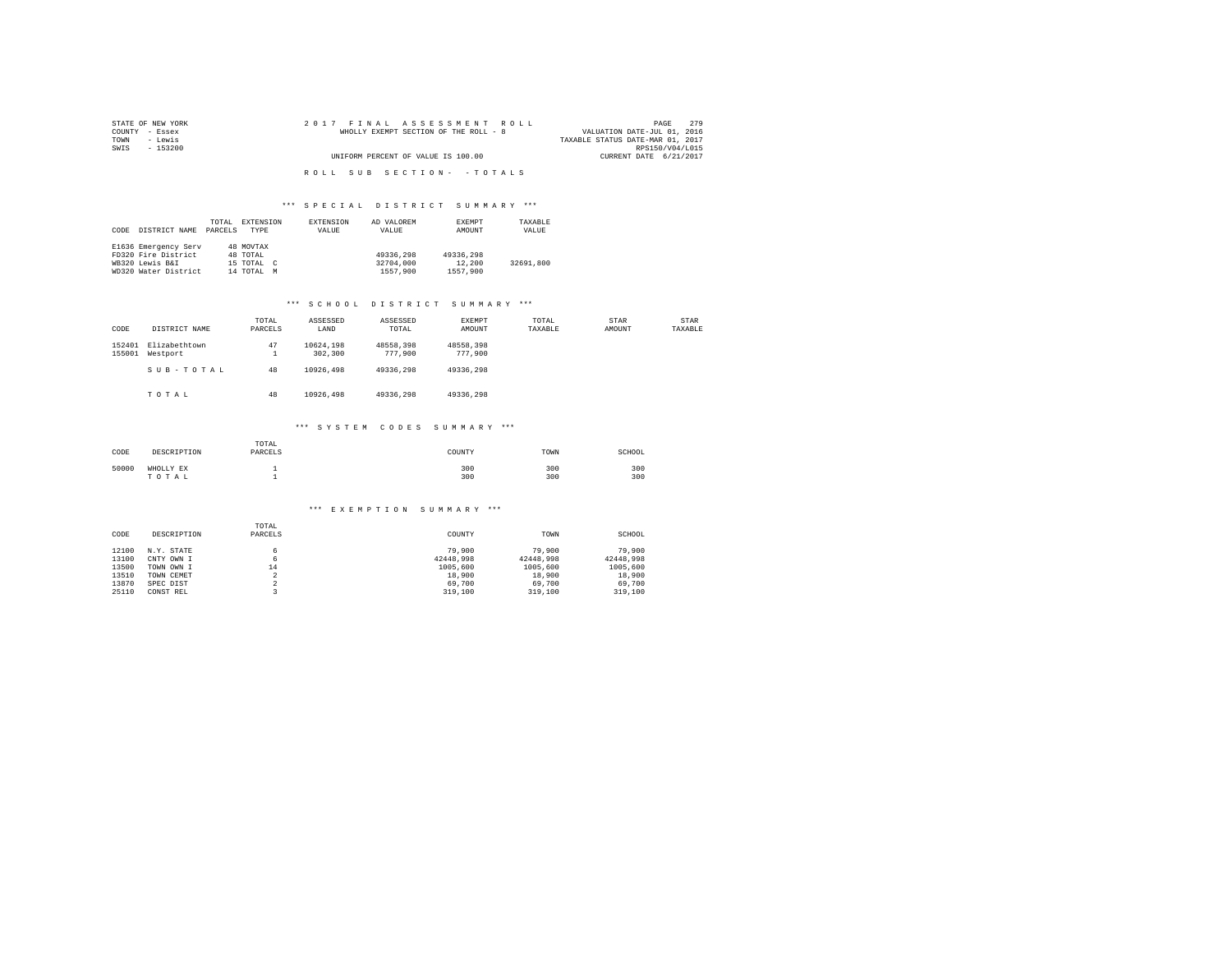| STATE OF NEW YORK | 2017 FINAL ASSESSMENT ROLL            | 280<br>PAGE                      |
|-------------------|---------------------------------------|----------------------------------|
| COUNTY - Essex    | WHOLLY EXEMPT SECTION OF THE ROLL - 8 | VALUATION DATE-JUL 01, 2016      |
| TOWN<br>- Lewis   |                                       | TAXABLE STATUS DATE-MAR 01, 2017 |
| SWIS<br>$-153200$ |                                       | RPS150/V04/L015                  |
|                   | UNIFORM PERCENT OF VALUE IS 100.00    | CURRENT DATE 6/21/2017           |
|                   | ROLL SUB SECTION- - TOTALS            |                                  |
|                   |                                       |                                  |

|       |             | TOTAL    |           |           |           |
|-------|-------------|----------|-----------|-----------|-----------|
| CODE  | DESCRIPTION | PARCELS  | COUNTY    | TOWN      | SCHOOL    |
|       |             |          |           |           |           |
| 25230 | NP MOR/MEN  |          | 838,200   | 838,200   | 838,200   |
| 25300 | NP ORGANIZ  | n        | 4395,300  | 4395,300  | 4395,300  |
| 26400 | VOL F DEPT  |          | 148,100   | 148,100   | 148,100   |
| 27350 | PRI CEM     | <b>.</b> | 12,200    | 12,200    | 12,200    |
|       | TOTAL       | 47       | 49335,998 | 49335.998 | 49335,998 |

| ROLL<br>SEC | DESCRIPTION   | TOTAL<br>PARCELS | ASSESSED<br>LAND | <b><i>ASSESSED</i></b><br>TOTAL | TAXABLE<br>COUNTY | TAXABLE<br>TOWN | TAXABLE<br>SCHOOL | STAR<br>TAXABLE |
|-------------|---------------|------------------|------------------|---------------------------------|-------------------|-----------------|-------------------|-----------------|
|             | WHOLLY EXEMPT |                  | 10926<br>.498    | 49336.298                       |                   |                 |                   |                 |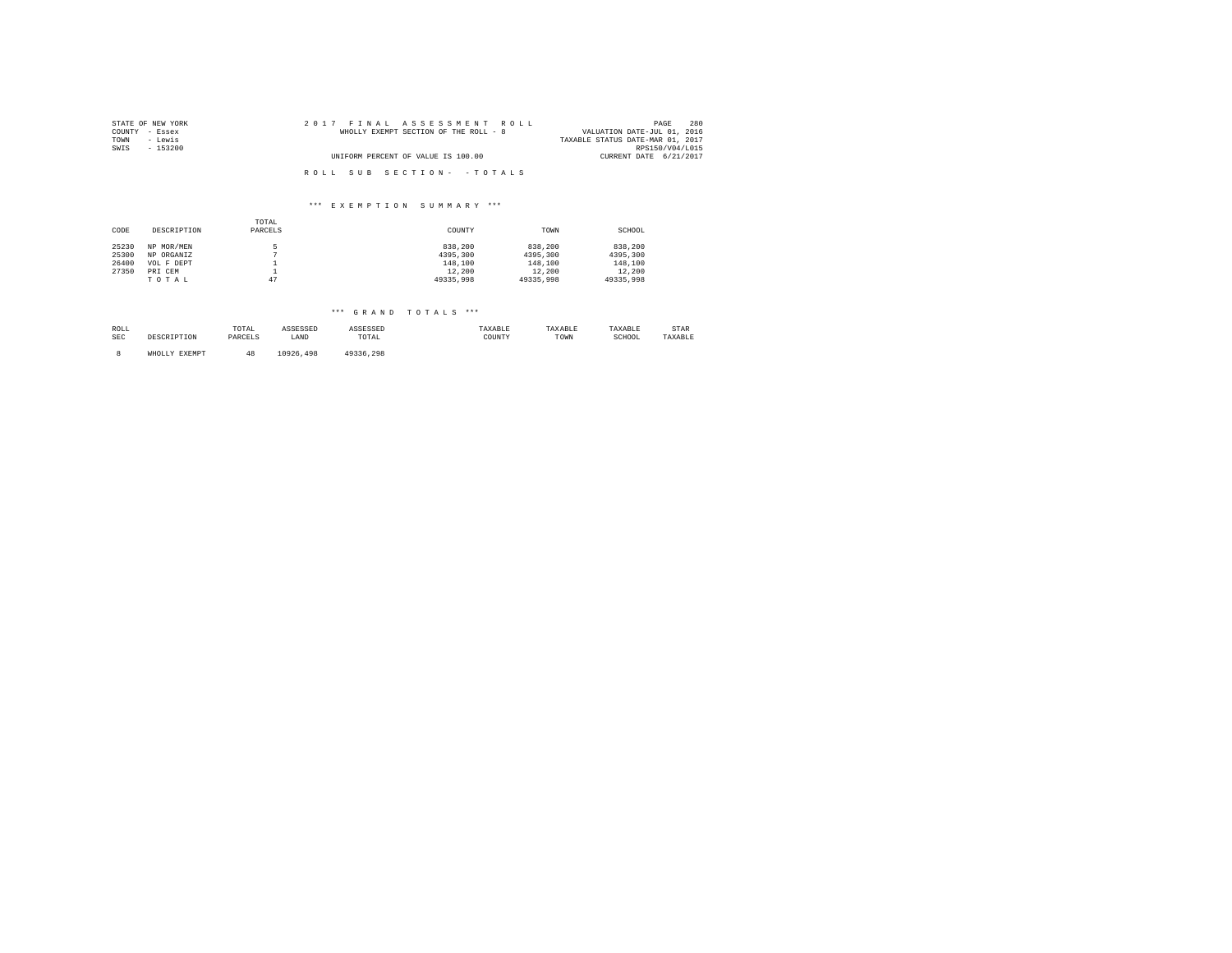|      | STATE OF NEW YORK | 2017 FINAL ASSESSMENT ROLL            | PAGE                             | 281 |
|------|-------------------|---------------------------------------|----------------------------------|-----|
|      | COUNTY - Essex    | WHOLLY EXEMPT SECTION OF THE ROLL - 8 | VALUATION DATE-JUL 01, 2016      |     |
| TOWN | - Lewis           |                                       | TAXABLE STATUS DATE-MAR 01, 2017 |     |
| SWIS | $-153200$         | UNIFORM PERCENT OF VALUE IS 100.00    | RPS150/V04/L015                  |     |
|      |                   |                                       | CURRENT DATE 6/21/2017           |     |

## R O L L S E C T I O N T O T A L S

#### \*\*\* SPECIAL DISTRICT SUMMARY \*\*\*

|      |                      | TOTAL   | EXTENSION     | <b>EXTENSION</b> | AD VALOREM | EXEMPT    | TAXABLE   |
|------|----------------------|---------|---------------|------------------|------------|-----------|-----------|
| CODE | DISTRICT NAME        | PARCELS | TYPE          | VALUE            | VALUE      | AMOUNT    | VALUE     |
|      |                      |         |               |                  |            |           |           |
|      | E1636 Emergency Serv |         | 48 MOVTAX     |                  |            |           |           |
|      | FD320 Fire District  |         | 48 TOTAL      |                  | 49336,298  | 49336,298 |           |
|      | WB320 Lewis B&I      |         | 15 TOTAL C    |                  | 32704,000  | 12,200    | 32691.800 |
|      | WD320 Water District |         | 14 TOTAL<br>M |                  | 1557,900   | 1557.900  |           |

## \*\*\* S C H O O L D I S T R I C T S U M M A R Y \*\*\*

| CODE             | DISTRICT NAME             | TOTAL<br>PARCELS | ASSESSED<br>LAND     | ASSESSED<br>TOTAL    | EXEMPT<br>AMOUNT     | TOTAL<br>TAXABLE | STAR<br>AMOUNT | STAR<br>TAXABLE |
|------------------|---------------------------|------------------|----------------------|----------------------|----------------------|------------------|----------------|-----------------|
| 152401<br>155001 | Elizabethtown<br>Westport | 47<br>л.         | 10624.198<br>302,300 | 48558.398<br>777,900 | 48558.398<br>777,900 |                  |                |                 |
|                  | SUB-TOTAL                 | 48               | 10926,498            | 49336.298            | 49336.298            |                  |                |                 |
|                  | TOTAL                     | 48               | 10926,498            | 49336.298            | 49336.298            |                  |                |                 |
|                  |                           |                  | *** SYSTEM CODES     |                      | SUMMARY ***          |                  |                |                 |
|                  |                           | TOTAL            |                      |                      |                      |                  |                |                 |

| CODE  | DESCRIPTION        | ------<br>PARCELS | COUNTY     | TOWN       | SCHOOL     |
|-------|--------------------|-------------------|------------|------------|------------|
| 50000 | WHOLLY EX<br>TOTAL |                   | 300<br>300 | 300<br>300 | 300<br>300 |

#### \*\*\* E X E M P T I O N S U M M A R Y \*\*\*

|       |             | TOTAL   |           |           |           |
|-------|-------------|---------|-----------|-----------|-----------|
| CODE  | DESCRIPTION | PARCELS | COUNTY    | TOWN      | SCHOOL    |
|       |             |         |           |           |           |
| 12100 | N.Y. STATE  |         | 79,900    | 79,900    | 79,900    |
| 13100 | CNTY OWN I  |         | 42448.998 | 42448.998 | 42448.998 |
| 13500 | TOWN OWN I  | 14      | 1005,600  | 1005,600  | 1005,600  |
| 13510 | TOWN CEMET  | ∠       | 18,900    | 18,900    | 18,900    |
| 13870 | SPEC DIST   |         | 69,700    | 69,700    | 69,700    |
| 25110 | CONST REL   |         | 319,100   | 319,100   | 319,100   |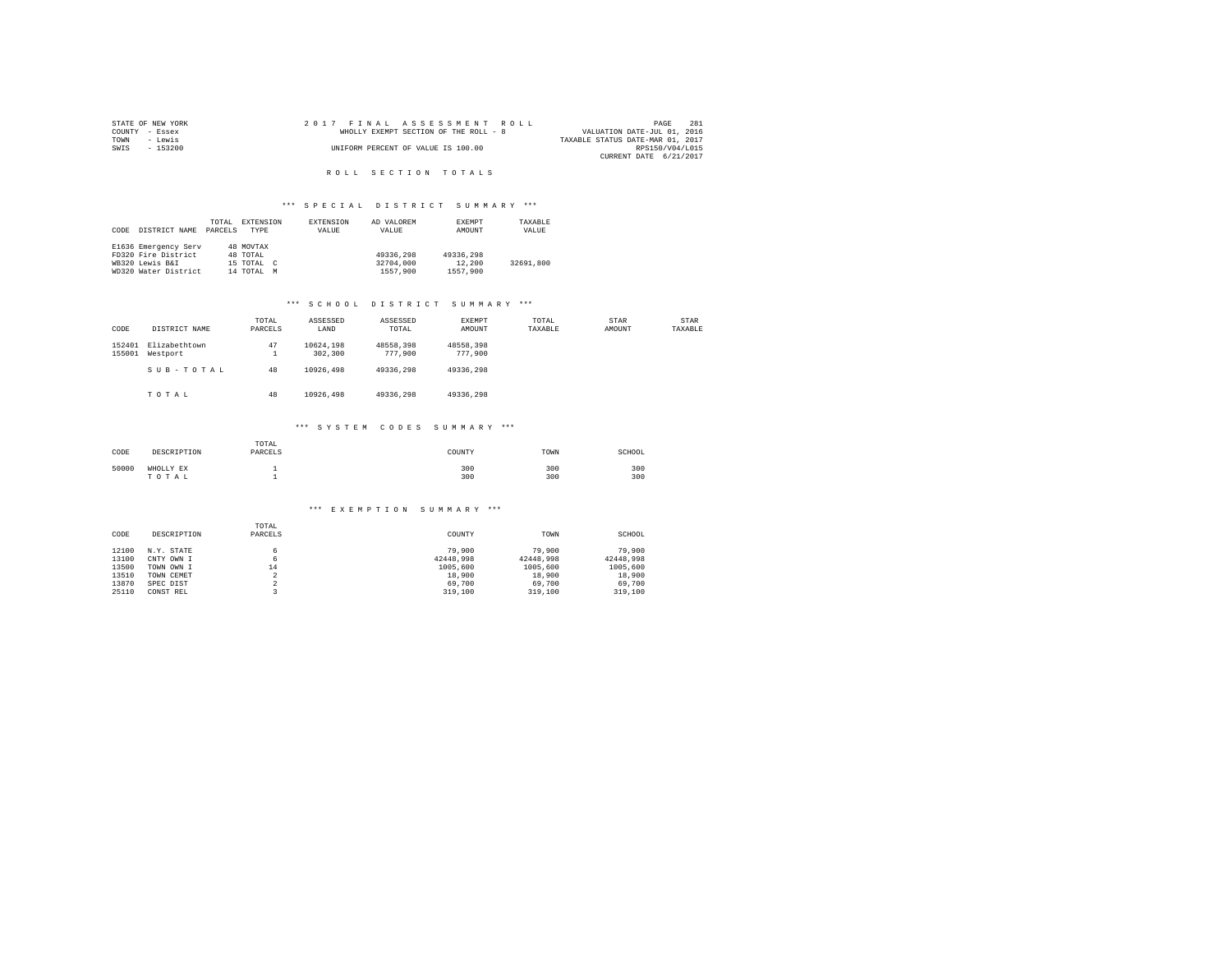| STATE OF NEW YORK | 2017 FINAL ASSESSMENT ROLL            | 282<br>PAGE                      |
|-------------------|---------------------------------------|----------------------------------|
| COUNTY - Essex    | WHOLLY EXEMPT SECTION OF THE ROLL - 8 | VALUATION DATE-JUL 01, 2016      |
| TOWN<br>- Lewis   |                                       | TAXABLE STATUS DATE-MAR 01, 2017 |
| SWIS<br>$-153200$ | UNIFORM PERCENT OF VALUE IS 100.00    | RPS150/V04/L015                  |
|                   |                                       | CURRENT DATE 6/21/2017           |
|                   |                                       |                                  |
|                   | ROLL SECTION TOTALS                   |                                  |

|       |             | TOTAL   |           |           |           |
|-------|-------------|---------|-----------|-----------|-----------|
| CODE  | DESCRIPTION | PARCELS | COUNTY    | TOWN      | SCHOOL    |
| 25230 | NP MOR/MEN  | π       | 838,200   | 838,200   | 838,200   |
| 25300 | NP ORGANIZ  | n       | 4395,300  | 4395,300  | 4395.300  |
| 26400 | VOL F DEPT  |         | 148,100   | 148,100   | 148,100   |
| 27350 | PRI CEM     |         | 12,200    | 12,200    | 12,200    |
|       | TOTAL       | 47      | 49335.998 | 49335,998 | 49335,998 |

| ROLL<br>SEC | DESCRIPTION   | TOTAL<br>PARCELS | ASSESSED<br>LAND | ASSESSED<br>TOTAL | TAXABLE<br>COUNTY | TAXABLE<br>TOWN | TAXABLE<br>SCHOOL | STAR<br>TAXABLE |
|-------------|---------------|------------------|------------------|-------------------|-------------------|-----------------|-------------------|-----------------|
|             | WHOLLY EXEMPT |                  | 10926,498        | 49336.298         |                   |                 |                   |                 |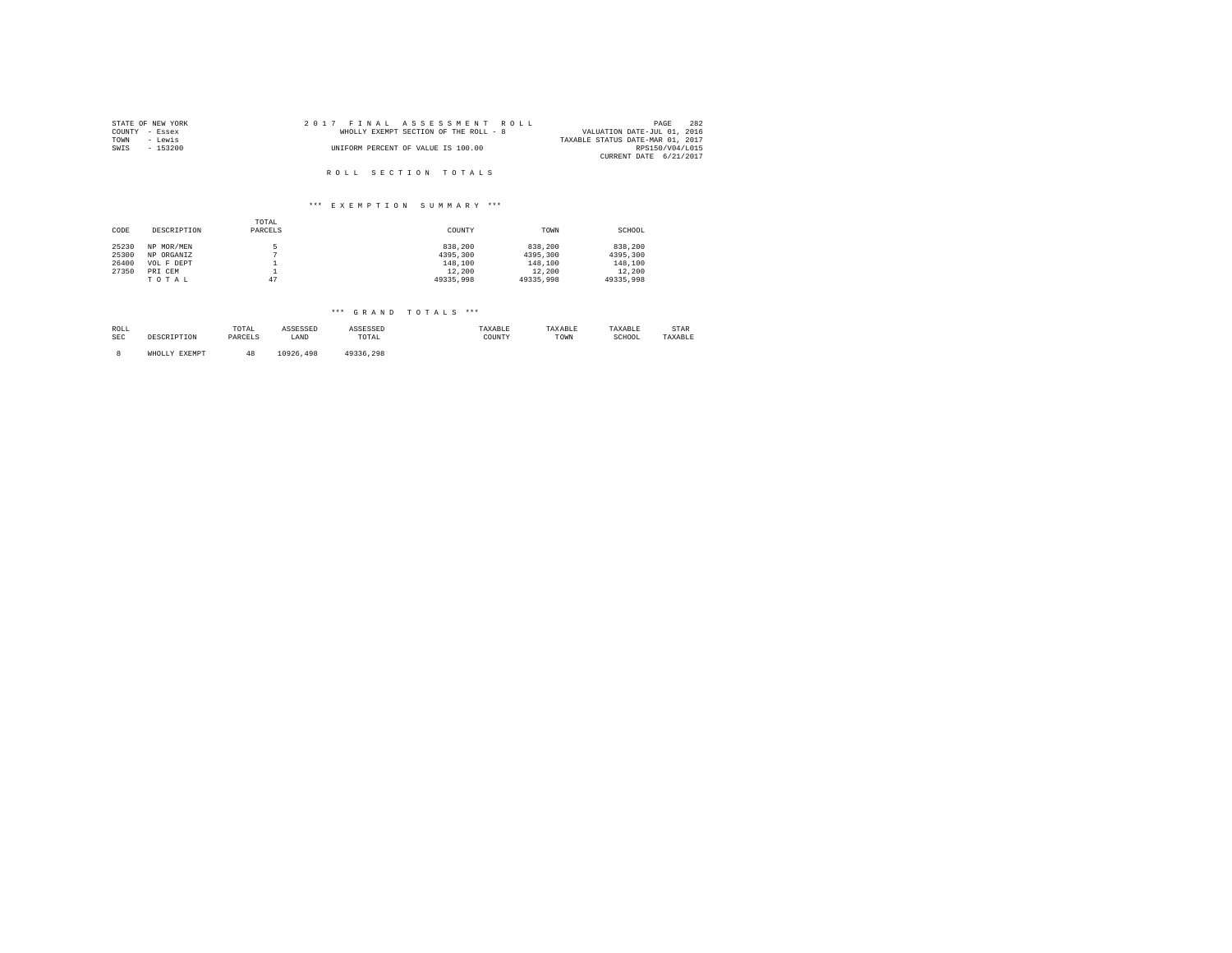|      | STATE OF NEW YORK | 2017 FINAL ASSESSMENT ROLL |                                    |                                  | PAGE            | 283 |
|------|-------------------|----------------------------|------------------------------------|----------------------------------|-----------------|-----|
|      | COUNTY - Essex    |                            |                                    | VALUATION DATE-JUL 01, 2016      |                 |     |
| TOWN | - Lewis           |                            | SWIS TOTALS                        | TAXABLE STATUS DATE-MAR 01, 2017 |                 |     |
| SWIS | $-153200$         |                            | UNIFORM PERCENT OF VALUE IS 100.00 |                                  | RPS150/V04/L015 |     |
|      |                   |                            |                                    | CURRENT DATE 6/21/2017           |                 |     |

#### \*\*\* SPECIAL DISTRICT SUMMARY \*\*\*

|      |                      | TOTAL   | EXTENSION    | <b>EXTENSION</b> | AD VALOREM | EXEMPT    | TAXABLE    |
|------|----------------------|---------|--------------|------------------|------------|-----------|------------|
| CODE | DISTRICT NAME        | PARCELS | TYPE         | VALUE            | VALUE      | AMOUNT    | VALUE      |
|      | AP902 Apptmnt tax C  |         | 1 MOVTAX     | 6.11             |            |           | 6.11       |
|      | AP903 Apptmnt tax T  |         | 1 MOVTAX     | 6.46             |            |           | 6.46       |
|      | OT902 Omitted tax C  |         | 1 MOVTAX     | 48.49            |            |           | 48.49      |
|      | OT903 Omitted tax T  |         | 1 MOVTAX     | 48.37            |            |           | 48.37      |
|      | E1636 Emergency Serv |         | 1,210 MOVTAX |                  |            |           |            |
|      | FD320 Fire District  |         | 1.227 TOTAL  |                  | 167779.651 | 49336,298 | 118443.353 |
|      | WB320 Lewis B&I      |         | 159 TOTAL C  |                  | 45934.566  | 12,200    | 45922.366  |
|      | WD320 Water District |         | 158 TOTAL    | M                | 14788.466  | 1557.900  | 13230.566  |

#### \*\*\* S C H O O L D I S T R I C T S U M M A R Y \*\*\*

| CODE                       | DISTRICT NAME                                       | TOTAL<br>PARCELS           | ASSESSED<br>LAND                              | ASSESSED<br>TOTAL                               | <b>EXEMPT</b><br>AMOUNT                       | TOTAL.<br>TAXABLE                                | STAR<br>AMOUNT                    | STAR<br>TAXABLE                               |
|----------------------------|-----------------------------------------------------|----------------------------|-----------------------------------------------|-------------------------------------------------|-----------------------------------------------|--------------------------------------------------|-----------------------------------|-----------------------------------------------|
| 152401<br>155001<br>155201 | Elizabethtown<br>Westport<br>Willsboro<br>SUB-TOTAL | 1,168<br>44<br>15<br>1.227 | 66466,600<br>2123,100<br>570,400<br>69160,100 | 163262.851<br>3943,118<br>573,682<br>167779.651 | 56626.452<br>1028,701<br>152,913<br>57808,066 | 106636,399<br>2914, 417<br>420.769<br>109971.585 | 12470.225<br>221,000<br>12691.225 | 94166.174<br>2693.417<br>420,769<br>97280.360 |
|                            | TOTAL                                               | 1.227                      | 69160,100                                     | 167779.651                                      | 57808,066                                     | 109971.585                                       | 12691.225                         | 97280.360                                     |

#### \*\*\* S Y S T E M C O D E S S U M M A R Y \*\*\*

| CODE  | DESCRIPTION        | TOTAL<br>PARCELS | COUNTY     | TOWN       | SCHOOL     |
|-------|--------------------|------------------|------------|------------|------------|
| 50000 | WHOLLY EX<br>TOTAL |                  | 300<br>300 | 300<br>300 | 300<br>300 |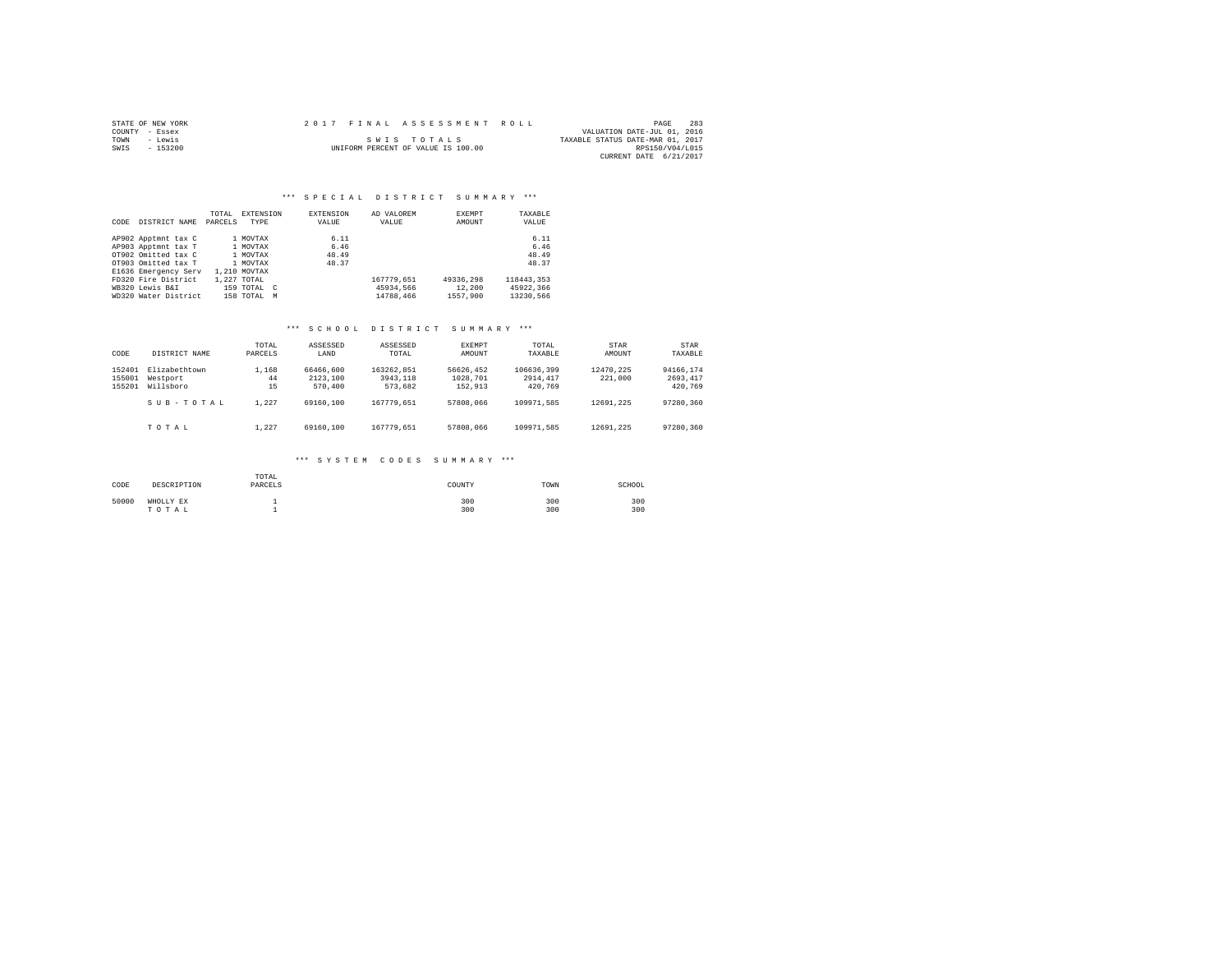|      | STATE OF NEW YORK |  | 2017 FINAL ASSESSMENT ROLL         |                                  | PAGE            | 284 |
|------|-------------------|--|------------------------------------|----------------------------------|-----------------|-----|
|      | COUNTY - Essex    |  |                                    | VALUATION DATE-JUL 01, 2016      |                 |     |
| TOWN | - Lewis           |  | SWIS TOTALS                        | TAXABLE STATUS DATE-MAR 01, 2017 |                 |     |
| SWIS | $-153200$         |  | UNIFORM PERCENT OF VALUE IS 100.00 |                                  | RPS150/V04/L015 |     |
|      |                   |  |                                    | CURRENT DATE 6/21/2017           |                 |     |

|       |                 | TOTAL                   |           |           |           |
|-------|-----------------|-------------------------|-----------|-----------|-----------|
| CODE  | DESCRIPTION     | PARCELS                 | COUNTY    | TOWN      | SCHOOL    |
| 12100 | N.Y. STATE      | 6                       | 79,900    | 79,900    | 79,900    |
| 13100 | CNTY OWN I      | 6                       | 42448.998 | 42448,998 | 42448,998 |
| 13500 | TOWN OWN I      | 14                      | 1005,600  | 1005,600  | 1005,600  |
| 13510 | TOWN CEMET      | $\overline{\mathbf{2}}$ | 18,900    | 18,900    | 18,900    |
| 13572 | TOWN OWN O      | $\overline{a}$          | 243,800   |           |           |
| 13870 | SPEC DIST       | $\,2$                   | 69,700    | 69,700    | 69,700    |
| 25110 | CONST REL       | $\overline{\mathbf{3}}$ | 319,100   | 319,100   | 319,100   |
| 25230 | NP MOR/MEN      | 5                       | 838,200   | 838,200   | 838,200   |
| 25300 | NP ORGANIZ      |                         | 4395,300  | 4395,300  | 4395,300  |
| 26400 | VOL F DEPT      |                         | 148,100   | 148,100   | 148,100   |
| 27350 | PRI CEM         |                         | 12,200    | 12,200    | 12,200    |
| 33302 | CNTY REFOR      | 5                       | 322,200   |           |           |
| 41121 | VET WAR CT      | 31                      | 425,820   | 425.820   |           |
| 41131 | VET COM CT      | 21                      | 486.575   | 486,575   |           |
| 41141 | VET DIS CT      | 15                      | 369,880   | 369,880   |           |
| 41720 | AG DIST C       | 11                      | 261,695   | 261,695   | 261,695   |
| 41730 | AG. DIST        | $\mathbf{1}$            | 40,200    | 40.200    | 40,200    |
| 41800 | AGED ALL        | 18                      | 757,346   | 757.346   | 780,750   |
| 41834 | ENH STAR        | 100                     |           |           | 5973.825  |
| 41854 | <b>BAS STAR</b> | 224                     |           |           | 6717,400  |
| 47450 | FISCHER         | 13                      | 285.944   | 285.944   | 285,944   |
| 47460 | PRIV FOR        | 102                     | 7103.179  | 7103,179  | 7103,179  |
|       | TOTAL           | 590                     | 59632.637 | 59066.637 | 70498.991 |

| ROLL<br><b>SEC</b> | DESCRIPTION       | TOTAL<br>PARCELS | ASSESSED<br>LAND | ASSESSED<br>TOTAL | TAXABLE<br>COUNTY | TAXABLE<br>TOWN | TAXABLE<br>SCHOOL | STAR<br>TAXABLE |
|--------------------|-------------------|------------------|------------------|-------------------|-------------------|-----------------|-------------------|-----------------|
|                    | TAXABLE           | 1,073            | 52773.545        | 107915.745        | 97619,106         | 98185,106       | 99443.977         | 86752.752       |
|                    | STATE OWNED LAND  | 83               | 5276.457         | 5276.457          | 5276.457          | 5276.457        | 5276.457          | 5276.457        |
|                    | SPECIAL FRANCHISE | 8                |                  | 1285.177          | 1285.177          | 1285.177        | 1285.177          | 1285.177        |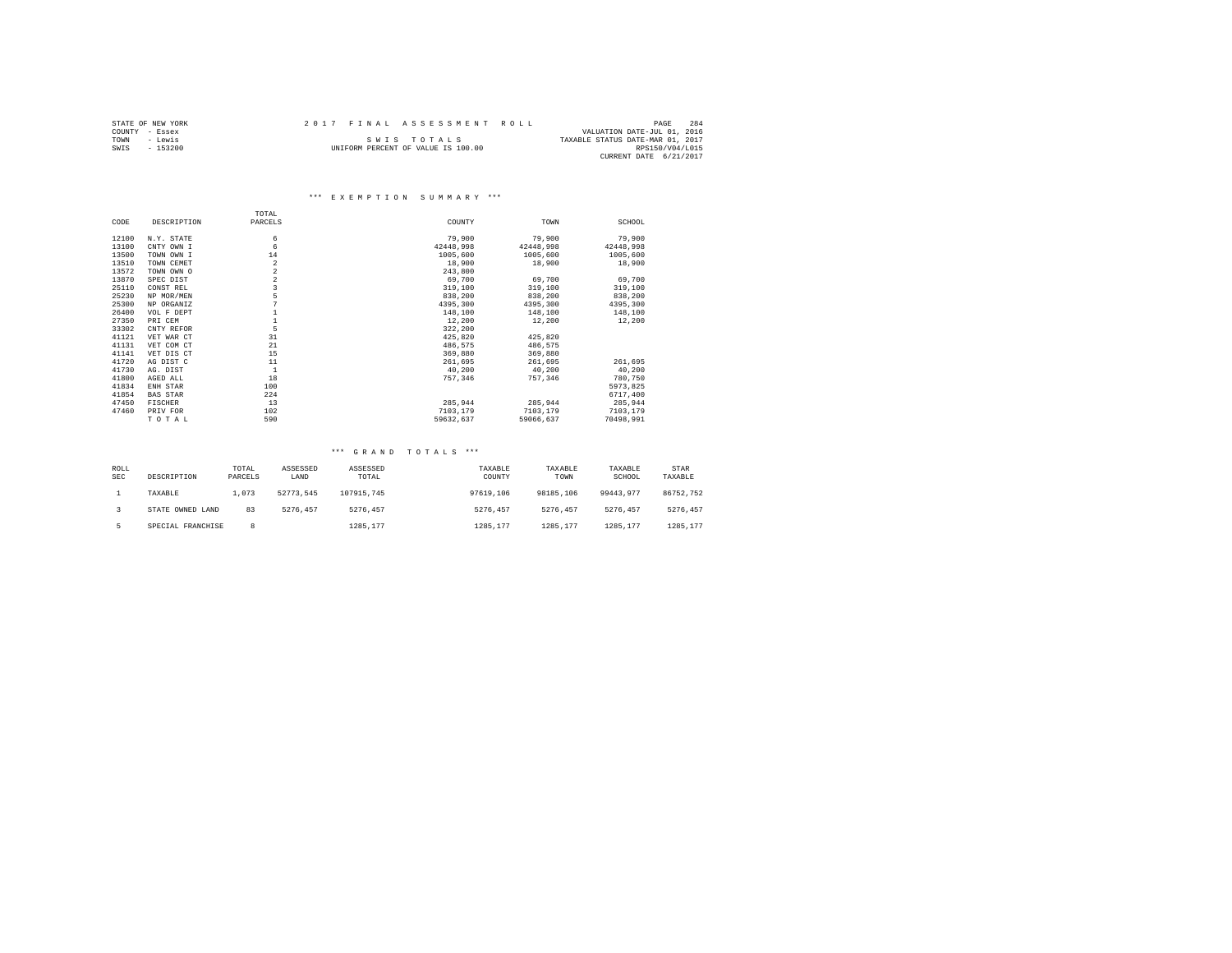| STATE OF NEW YORK |          |  | 2017 FINAL ASSESSMENT ROLL         |  |  |  |             |  |  |  |  |                                  | PAGE            | 285 |
|-------------------|----------|--|------------------------------------|--|--|--|-------------|--|--|--|--|----------------------------------|-----------------|-----|
| COUNTY - Essex    |          |  |                                    |  |  |  |             |  |  |  |  | VALUATION DATE-JUL 01, 2016      |                 |     |
| TOWN              | - Lewis  |  |                                    |  |  |  | SWIS TOTALS |  |  |  |  | TAXABLE STATUS DATE-MAR 01, 2017 |                 |     |
| SWIS              | - 153200 |  | UNIFORM PERCENT OF VALUE IS 100.00 |  |  |  |             |  |  |  |  |                                  | RPS150/V04/L015 |     |
|                   |          |  |                                    |  |  |  |             |  |  |  |  | CURRENT DATE 6/21/2017           |                 |     |

|             |                     |                  |                  | *** GRAND TOTALS  | $***$             |                 |                   |                 |
|-------------|---------------------|------------------|------------------|-------------------|-------------------|-----------------|-------------------|-----------------|
| ROLL<br>SEC | DESCRIPTION         | TOTAL<br>PARCELS | ASSESSED<br>LAND | ASSESSED<br>TOTAL | TAXABLE<br>COUNTY | TAXABLE<br>TOWN | TAXABLE<br>SCHOOL | STAR<br>TAXABLE |
| 6           | UTILITIES & N.C.    | 15               | 183,600          | 3965,974          | 3965.974          | 3965.974        | 3965.974          | 3965.974        |
| 8           | WHOLLY EXEMPT       | 48               | 10926.498        | 49336.298         |                   |                 |                   |                 |
| $\star$     | TOTAL<br><b>SUB</b> | 1.227            | 69160,100        | 167779.651        | 108146.714        | 108712.714      | 109971.585        | 97280.360       |
| $***$       | GRAND TOTAL         | 1.227            | 69160,100        | 167779.651        | 108146.714        | 108712.714      | 109971.585        | 97280.360       |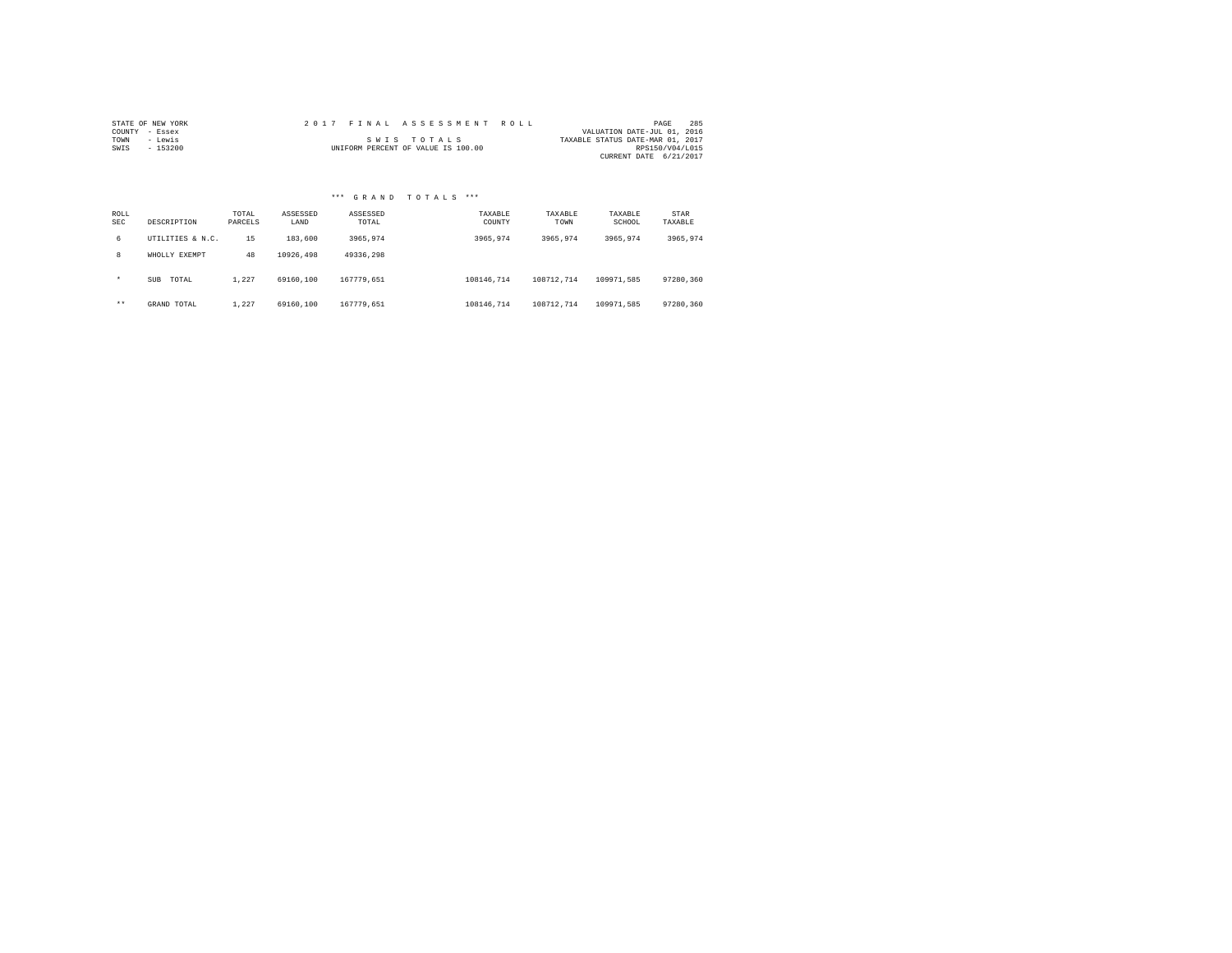|                | STATE OF NEW YORK |  | 2017 FINAL ASSESSMENT ROLL         |                                  | PAGE            | 286 |
|----------------|-------------------|--|------------------------------------|----------------------------------|-----------------|-----|
| COUNTY - Essex |                   |  | TOWN TOTALS                        | VALUATION DATE-JUL 01, 2016      |                 |     |
| TOWN           | - Lewis           |  |                                    | TAXABLE STATUS DATE-MAR 01, 2017 |                 |     |
| SWIS           | $-1532$           |  | UNIFORM PERCENT OF VALUE IS 100.00 |                                  | RPS150/V04/L015 |     |
|                |                   |  |                                    | CURRENT DATE 6/21/2017           |                 |     |

|      |                      | TOTAL   | EXTENSION    | EXTENSION | AD VALOREM | EXEMPT    | TAXABLE    |
|------|----------------------|---------|--------------|-----------|------------|-----------|------------|
| CODE | DISTRICT NAME        | PARCELS | TYPE         | VALUE     | VALUE      | AMOUNT    | VALUE      |
|      | AP902 Apptmnt tax C  |         | 1 MOVTAX     | 6.11      |            |           | 6.11       |
|      | AP903 Apptmnt tax T  |         | 1 MOVTAX     | 6.46      |            |           | 6.46       |
|      | OT902 Omitted tax C  |         | 1 MOVTAX     | 48.49     |            |           | 48.49      |
|      | OT903 Omitted tax T  |         | 1 MOVTAX     | 48.37     |            |           | 48.37      |
|      | E1636 Emergency Serv |         | 1,210 MOVTAX |           |            |           |            |
|      | FD320 Fire District  |         | 1.227 TOTAL  |           | 167779.651 | 49336,298 | 118443.353 |
|      | WB320 Lewis B&I      |         | 159 TOTAL C  |           | 45934.566  | 12,200    | 45922.366  |
|      | WD320 Water District |         | 158 TOTAL    | M         | 14788,466  | 1557.900  | 13230.566  |

#### \*\*\* S C H O O L D I S T R I C T S U M M A R Y \*\*\*

| CODE                       | DISTRICT NAME                                       | TOTAL<br>PARCELS           | ASSESSED<br>LAND                              | ASSESSED<br>TOTAL                               | <b>EXEMPT</b><br>AMOUNT                       | TOTAL.<br>TAXABLE                                | STAR<br>AMOUNT                    | STAR<br>TAXABLE                               |
|----------------------------|-----------------------------------------------------|----------------------------|-----------------------------------------------|-------------------------------------------------|-----------------------------------------------|--------------------------------------------------|-----------------------------------|-----------------------------------------------|
| 152401<br>155001<br>155201 | Elizabethtown<br>Westport<br>Willsboro<br>SUB-TOTAL | 1,168<br>44<br>15<br>1.227 | 66466,600<br>2123,100<br>570,400<br>69160,100 | 163262.851<br>3943,118<br>573,682<br>167779.651 | 56626.452<br>1028,701<br>152,913<br>57808,066 | 106636,399<br>2914, 417<br>420.769<br>109971.585 | 12470.225<br>221,000<br>12691.225 | 94166.174<br>2693.417<br>420,769<br>97280.360 |
|                            | TOTAL                                               | 1.227                      | 69160,100                                     | 167779.651                                      | 57808,066                                     | 109971.585                                       | 12691.225                         | 97280.360                                     |

#### \*\*\* S Y S T E M C O D E S S U M M A R Y \*\*\*

| CODE  | DESCRIPTION        | TOTAL<br>PARCELS | COUNTY     | TOWN       | SCHOOL     |
|-------|--------------------|------------------|------------|------------|------------|
| 50000 | WHOLLY EX<br>TOTAL |                  | 300<br>300 | 300<br>300 | 300<br>300 |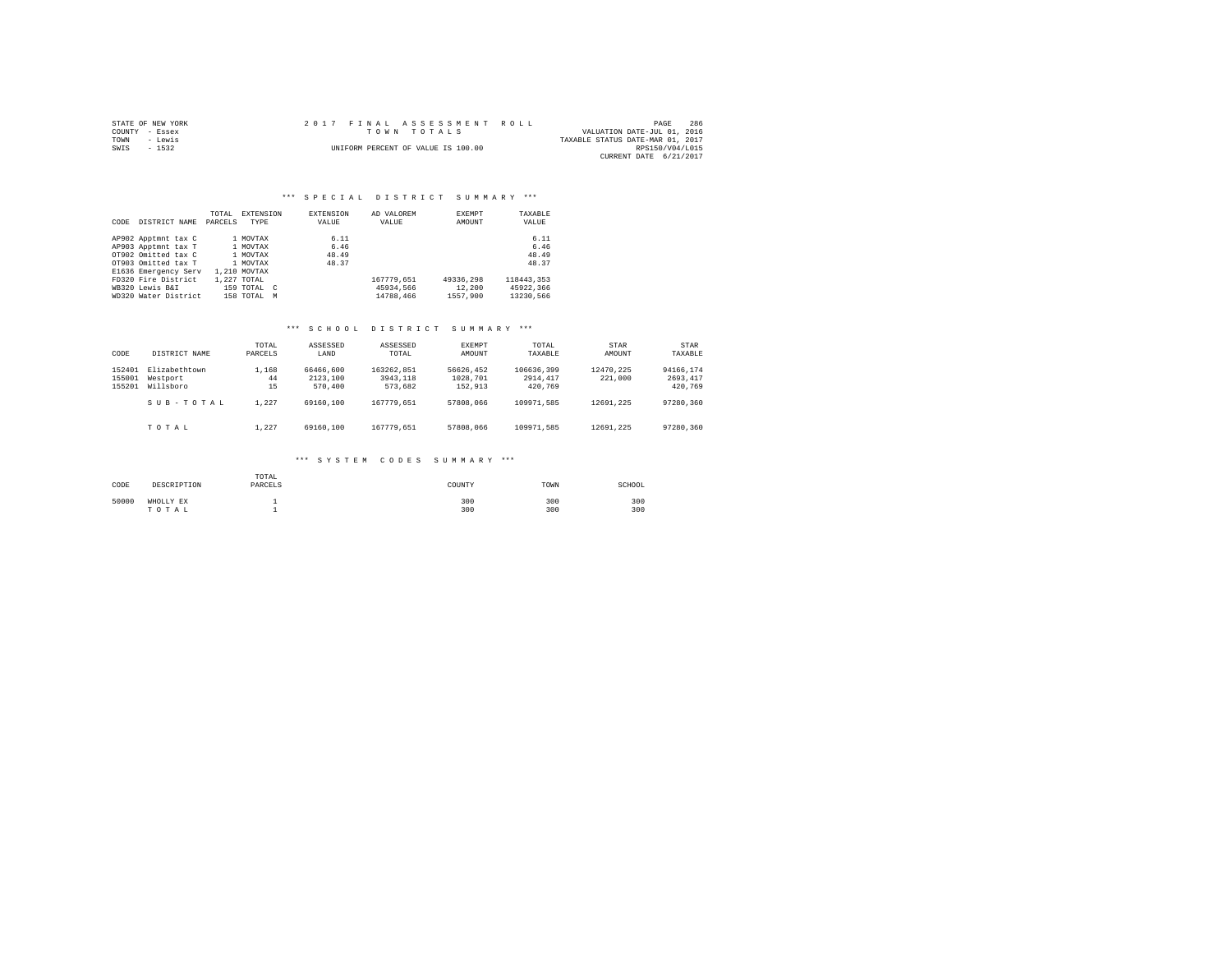|                | STATE OF NEW YORK |  | 2017 FINAL ASSESSMENT ROLL         |                                  | PAGE            | 287 |
|----------------|-------------------|--|------------------------------------|----------------------------------|-----------------|-----|
| COUNTY - Essex |                   |  | TOWN TOTALS                        | VALUATION DATE-JUL 01, 2016      |                 |     |
| TOWN           | - Lewis           |  |                                    | TAXABLE STATUS DATE-MAR 01, 2017 |                 |     |
| SWIS           | $-1532$           |  | UNIFORM PERCENT OF VALUE IS 100.00 |                                  | RPS150/V04/L015 |     |
|                |                   |  |                                    | CURRENT DATE 6/21/2017           |                 |     |

|       |                 | TOTAL                   |           |           |           |
|-------|-----------------|-------------------------|-----------|-----------|-----------|
| CODE  | DESCRIPTION     | PARCELS                 | COUNTY    | TOWN      | SCHOOL    |
| 12100 | N.Y. STATE      | 6                       | 79,900    | 79,900    | 79,900    |
| 13100 | CNTY OWN I      | 6                       | 42448.998 | 42448,998 | 42448,998 |
| 13500 | TOWN OWN I      | 14                      | 1005,600  | 1005,600  | 1005,600  |
| 13510 | TOWN CEMET      | $\overline{\mathbf{2}}$ | 18,900    | 18,900    | 18,900    |
| 13572 | TOWN OWN O      | $\,2$                   | 243,800   |           |           |
| 13870 | SPEC DIST       | $\,2$                   | 69,700    | 69,700    | 69,700    |
| 25110 | CONST REL       | $\overline{\mathbf{3}}$ | 319,100   | 319,100   | 319,100   |
| 25230 | NP MOR/MEN      | 5                       | 838,200   | 838,200   | 838,200   |
| 25300 | NP ORGANIZ      | 7                       | 4395,300  | 4395,300  | 4395,300  |
| 26400 | VOL F DEPT      | $\mathbf{1}$            | 148,100   | 148,100   | 148,100   |
| 27350 | PRI CEM         | $\mathbf{1}$            | 12,200    | 12,200    | 12,200    |
| 33302 | CNTY REFOR      | 5                       | 322,200   |           |           |
| 41121 | VET WAR CT      | 31                      | 425,820   | 425,820   |           |
| 41131 | VET COM CT      | 21                      | 486.575   | 486,575   |           |
| 41141 | VET DIS CT      | 15                      | 369,880   | 369,880   |           |
| 41720 | AG DIST C       | 11                      | 261.695   | 261,695   | 261,695   |
| 41730 | AG. DIST        | $\mathbf{1}$            | 40,200    | 40.200    | 40,200    |
| 41800 | AGED ALL        | 18                      | 757,346   | 757,346   | 780,750   |
| 41834 | ENH STAR        | 100                     |           |           | 5973.825  |
| 41854 | <b>BAS STAR</b> | 224                     |           |           | 6717,400  |
| 47450 | <b>FISCHER</b>  | 13                      | 285.944   | 285.944   | 285,944   |
| 47460 | PRIV FOR        | 102                     | 7103.179  | 7103,179  | 7103,179  |
|       | TOTAL           | 590                     | 59632.637 | 59066.637 | 70498.991 |

| ROLL<br><b>SEC</b> | DESCRIPTION       | TOTAL<br>PARCELS | ASSESSED<br>LAND | ASSESSED<br>TOTAL | TAXABLE<br>COUNTY | TAXABLE<br>TOWN | TAXABLE<br>SCHOOL | STAR<br>TAXABLE |
|--------------------|-------------------|------------------|------------------|-------------------|-------------------|-----------------|-------------------|-----------------|
|                    | TAXABLE           | 1,073            | 52773.545        | 107915.745        | 97619,106         | 98185,106       | 99443.977         | 86752.752       |
|                    | STATE OWNED LAND  | 83               | 5276.457         | 5276.457          | 5276.457          | 5276.457        | 5276.457          | 5276.457        |
|                    | SPECIAL FRANCHISE | 8                |                  | 1285.177          | 1285.177          | 1285.177        | 1285.177          | 1285.177        |